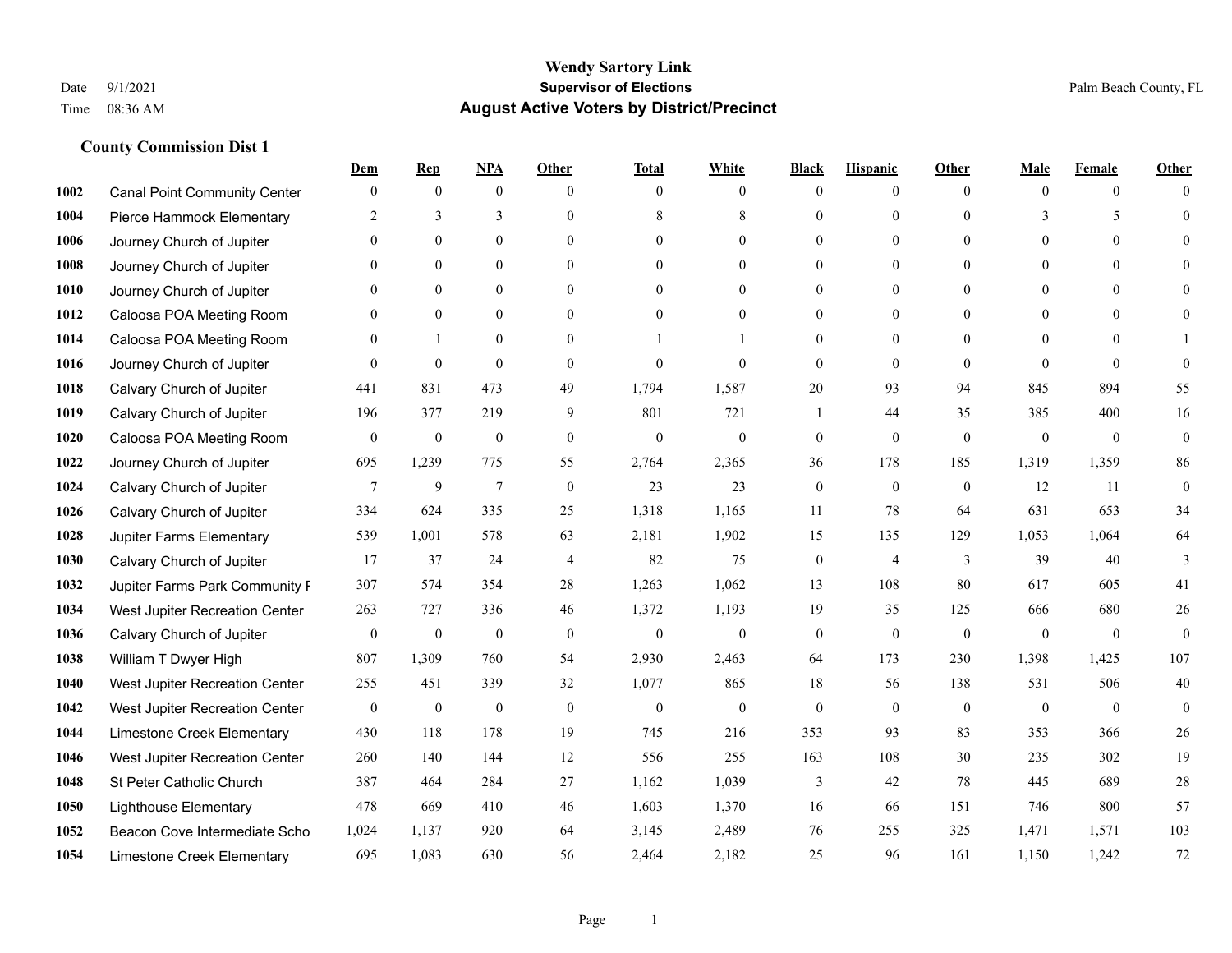#### **Wendy Sartory Link** Date 9/1/2021 **Supervisor of Elections** Palm Beach County, FL Time 08:36 AM **August Active Voters by District/Precinct**

# **Dem Rep NPA Other Total White Black Hispanic Other Male Female Other** West Jupiter Recreation Center 549 574 533 40 1,696 1,363 77 125 131 746 892 58 St Peter Catholic Church 765 873 741 66 2,445 2,036 37 191 181 1,072 1,303 70 West Jupiter Recreation Center  $\begin{array}{cccc} 70 & 97 & 72 & 5 & 244 & 203 & 0 & 23 & 18 & 97 & 131 & 16 \end{array}$  Harvest Community Church 613 1,150 552 45 2,360 2,163 11 51 135 1,142 1,138 80 Jupiter Community Center 77 125 64 3 269 246 0 6 17 131 130 8 Jupiter Community Center 0 0 0 0 0 0 0 0 0 0 0 0 Jupiter Community Center 584 753 591 48 1,976 1,638 26 189 123 919 996 61 Jupiter Community Center 58 67 87 4 216 172 1 38 5 112 95 9 Jerry Thomas Elementary 731 1,063 692 70 2,556 2,220 29 164 143 1,215 1,271 70 Independence Middle 785 1,154 840 92 2,871 2,412 20 190 249 1,289 1,488 94 Martinique Clubhouse 251 361 231 20 863 737 11 57 58 384 447 32 The Island Clubhouse 606 777 570 69 2,022 1,672 50 137 163 989 965 68 First Baptist Church Teq 345 886 379 22 1,632 1,530 3 41 58 785 810 37 First Baptist Church Teq 92 148 78 4 322 297 0 9 16 163 149 10 First Baptist Church Teq **70** 144 87 8 309 285 1 1 2 11 146 154 9 First Baptist Church Teq 12 52 10 0 74 71 1 0 2 37 36 1 First Baptist Church Teq 11 40 21 0 72 64 0 2 6 36 35 1 First Baptist Church Teq 575 880 529 39 2,023 1,818 9 82 114 911 1,063 49 First Baptist Church Teq 49 73 36 0 158 128 8 13 9 77 77 4 Riverside Improvement 255 455 261 21 992 886 6 45 55 453 506 33 Jupiter Elementary 403 455 366 31 1,255 958 17 200 80 605 605 45 Jupiter High 683 902 651 64 2,300 1,830 59 205 206 1,015 1,207 78 Jupiter Branch Library 443 570 443 32 1,488 1,212 35 136 105 643 801 44 Jupiter Middle 326 490 375 37 1,228 1,033 15 77 103 579 608 41 Newhaven Clubhouse 558 687 523 62 1,830 1,577 24 99 130 815 954 61 Tequesta Council Chambers 106 137 106 4 353 306 8 22 17 162 181 10 Tequesta Council Chambers 18 63 43 6 130 108 4 12 6 61 67 2 Tequesta Council Chambers 114 312 127 13 566 542 0 4 20 249 306 11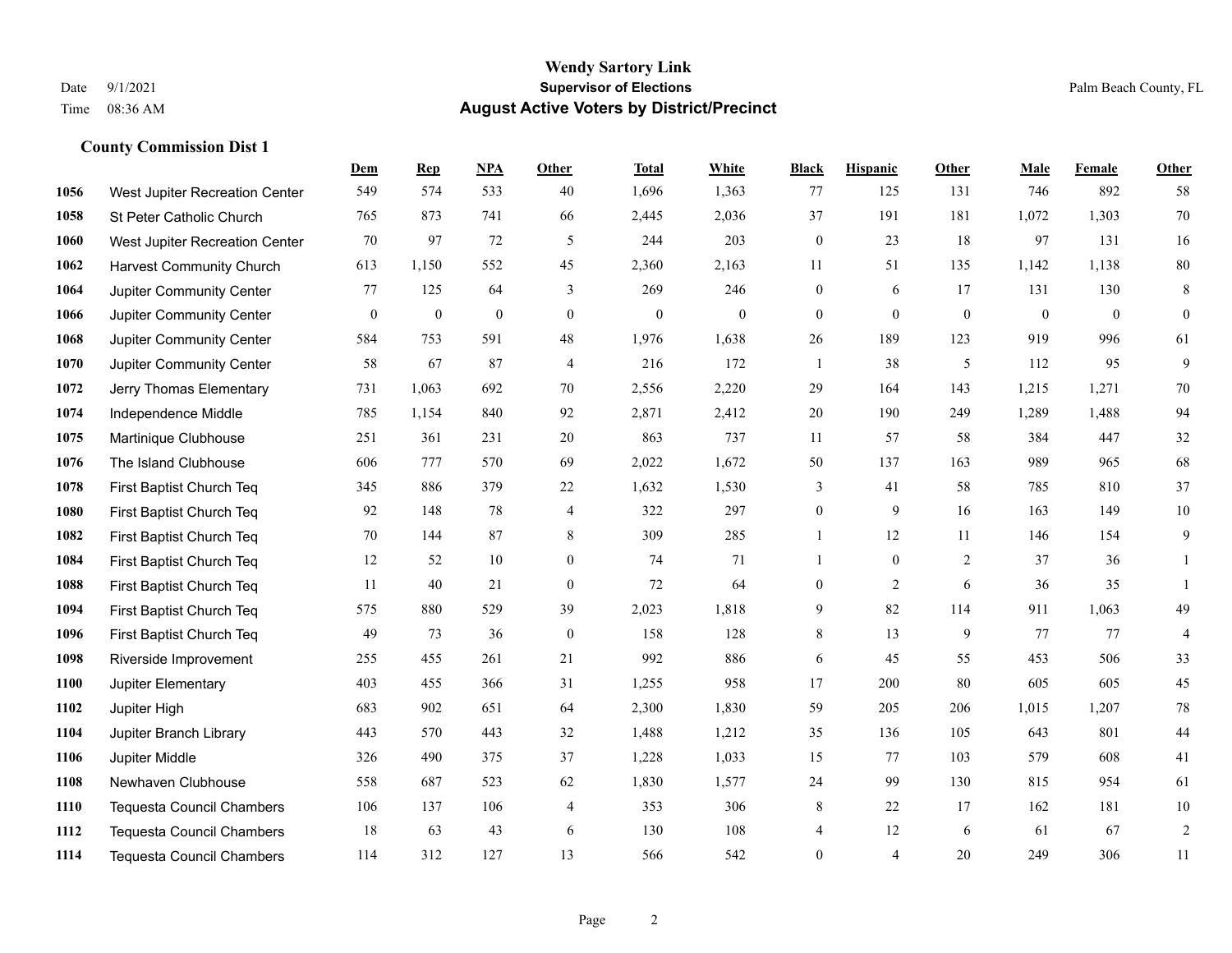### **Wendy Sartory Link** Date 9/1/2021 **Supervisor of Elections** Palm Beach County, FL Time 08:36 AM **August Active Voters by District/Precinct**

|      |                                  | Dem          | <b>Rep</b>       | <b>NPA</b>     | Other            | <b>Total</b>   | <b>White</b>   | <b>Black</b>    | <b>Hispanic</b> | Other        | Male           | <b>Female</b>  | Other          |
|------|----------------------------------|--------------|------------------|----------------|------------------|----------------|----------------|-----------------|-----------------|--------------|----------------|----------------|----------------|
| 1116 | <b>Tequesta Council Chambers</b> | $\theta$     | $\boldsymbol{0}$ | $\overline{0}$ | $\theta$         | $\mathbf{0}$   | $\theta$       | $\theta$        | $\theta$        | $\mathbf{0}$ | $\mathbf{0}$   | $\theta$       | $\Omega$       |
| 1118 | <b>Tequesta Council Chambers</b> | 171          | 245              | 186            | 24               | 626            | 534            | 12              | 41              | 39           | 251            | 360            | 15             |
| 1120 | <b>Tequesta Council Chambers</b> | 76           | 243              | 101            | 16               | 436            | 409            | $\mathbf{0}$    | 8               | 19           | 204            | 224            | 8              |
| 1122 | <b>Tequesta Council Chambers</b> | 38           | 86               | 35             | $\overline{2}$   | 161            | 151            | $\Omega$        |                 | 9            | 81             | 77             | 3              |
| 1124 | Riverside Improvement            | $\theta$     | $\overline{2}$   | $\overline{0}$ | $\mathbf{0}$     | $\overline{2}$ | $\overline{2}$ | $\theta$        | $\theta$        | $\theta$     | $\overline{1}$ | $\mathbf{1}$   | $\Omega$       |
| 1126 | PBC Fire Rescue #18              | 412          | 898              | 472            | 46               | 1,828          | 1,710          | $7\phantom{.0}$ | 36              | 75           | 830            | 970            | 28             |
| 1128 | Jupiter Inlet Colony Admin Bldg  | 69           | 225              | 84             | 15               | 393            | 362            | $\mathbf{0}$    | 5               | 26           | 179            | 206            | 8              |
| 1130 | PBC Fire Rescue #18              |              | 3                | 1              | $\theta$         | 5              | 5              | $\Omega$        | $\theta$        | $\theta$     | 3              |                |                |
| 1132 | PBC Fire Rescue #18              | $\Omega$     | $\overline{3}$   | 1              | $\theta$         | $\overline{4}$ | 4              | $\Omega$        | $\theta$        | $\theta$     | 2              | $\overline{2}$ | $\Omega$       |
| 1134 | PBC Fire Rescue #18              | $\theta$     | $\overline{0}$   | $\mathbf{0}$   | $\mathbf{0}$     | $\overline{0}$ | $\theta$       | $\mathbf{0}$    | $\mathbf{0}$    | $\theta$     | $\mathbf{0}$   | $\theta$       | $\theta$       |
| 1136 | 1st UM Church of Jup-Teq         | 575          | 987              | 630            | 65               | 2,257          | 2,097          | 11              | 51              | 98           | 981            | 1,215          | 61             |
| 1138 | Grace Immanuel Bible Church      | 222          | 812              | 354            | 36               | 1,424          | 1,353          | $\mathbf{0}$    | 13              | 58           | 609            | 783            | 32             |
| 1140 | Club at Admirals Cove            | 290          | 543              | 298            | 23               | 1,154          | 1,063          | 6               | 21              | 64           | 551            | 584            | 19             |
| 1142 | 1st UM Church of Jup-Teq         | 281          | 590              | 354            | 39               | 1,264          | 1,172          | 5               | 21              | 66           | 596            | 635            | 33             |
| 1144 | 1st UM Church of Jup-Teq         | 529          | 809              | 507            | 35               | 1,880          | 1,735          | 5               | 31              | 109          | 861            | 964            | 55             |
| 1146 | Newhaven Clubhouse               | 15           | 35               | $\,8\,$        | -1               | 59             | 53             | $\overline{0}$  | -1              | 5            | 30             | 28             | -1             |
| 1148 | <b>Oceanview Methodist</b>       | 387          | 544              | 389            | 44               | 1,364          | 1,244          | 6               | 32              | 82           | 589            | 732            | 43             |
| 1150 | <b>Oceanview Methodist</b>       | $\theta$     | $\mathbf{0}$     | $\overline{0}$ | $\mathbf{0}$     | $\mathbf{0}$   | $\mathbf{0}$   | $\Omega$        | $\theta$        | $\theta$     | $\theta$       | $\theta$       | $\Omega$       |
| 1152 | <b>Oceanview Methodist</b>       | 43           | 68               | 51             | $\tau$           | 169            | 161            | $\theta$        | $\overline{2}$  | 6            | 80             | 85             | $\overline{4}$ |
| 1154 | Holy Spirit Lutheran             | 139          | 294              | 129            | 18               | 580            | 519            | 3               | 27              | 31           | 275            | 285            | 20             |
| 1156 | Holy Spirit Lutheran             | $\theta$     | $\overline{c}$   | $\mathbf{0}$   | $\theta$         | 2              | 2              | $\theta$        | $\theta$        | $\theta$     |                |                | $\Omega$       |
| 1158 | Holy Spirit Lutheran             | $\mathbf{0}$ | $\mathbf{1}$     | 1              | $\boldsymbol{0}$ | $\overline{c}$ | 1              | $\theta$        | -1              | $\mathbf{0}$ |                | 1              | $\theta$       |
| 1160 | Holy Spirit Lutheran             |              | $\overline{0}$   | 1              | $\mathbf{0}$     | $\overline{2}$ | 2              | $\overline{0}$  | $\overline{0}$  | $\mathbf{0}$ |                | 1              | $\Omega$       |
| 1162 | Holy Spirit Lutheran             | 2            | 4                | 5              | 2                | 13             | 13             | $\theta$        | $\theta$        | $\theta$     | 6              | $\tau$         | $\Omega$       |
| 1164 | <b>Club at Admirals Cove</b>     | 26           | 155              | 66             | 5                | 252            | 228            | 3               | $\overline{4}$  | 17           | 127            | 117            | 8              |
| 1166 | Holy Spirit Lutheran             | 7            | 22               | 12             | $\mathbf{0}$     | 41             | 34             | $\Omega$        | 2               | 5            | 17             | 24             | $\theta$       |
| 1168 | Holy Spirit Lutheran             | $\Omega$     | $\theta$         | $\Omega$       | $\theta$         | $\theta$       | $\theta$       | $\Omega$        | $\theta$        | $\theta$     | $\theta$       | $\theta$       | $\Omega$       |
| 1170 | Caloosa POA Meeting Room         | $\Omega$     | $\theta$         | $\Omega$       | $\Omega$         | $\Omega$       | $\Omega$       | $\Omega$        | $\Omega$        | $\Omega$     | $\Omega$       | $\Omega$       |                |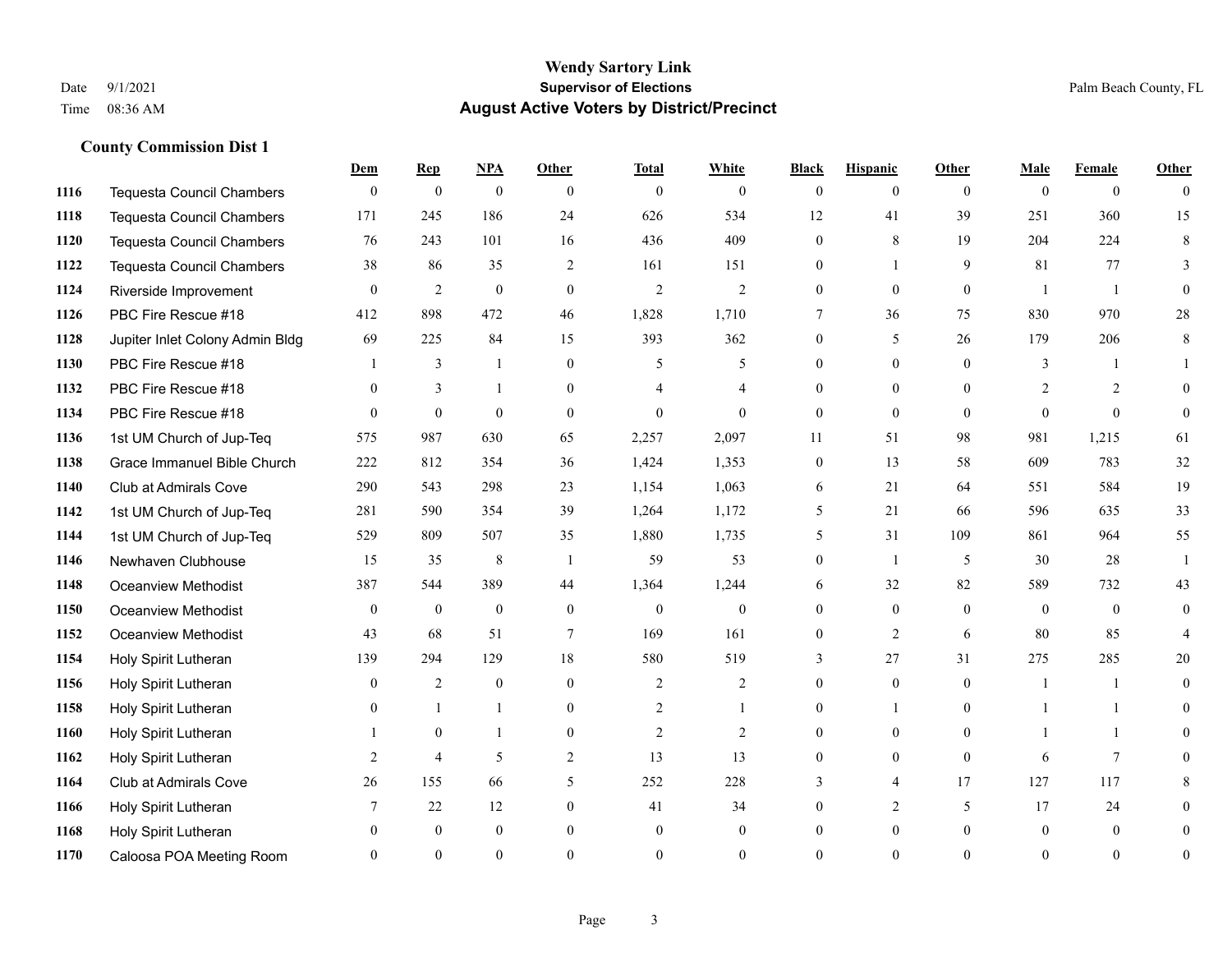|      |                               | Dem              | <b>Rep</b>   | NPA          | <b>Other</b>   | <b>Total</b> | <b>White</b>     | <b>Black</b> | <b>Hispanic</b> | <b>Other</b>   | <b>Male</b>    | Female   | <b>Other</b>     |
|------|-------------------------------|------------------|--------------|--------------|----------------|--------------|------------------|--------------|-----------------|----------------|----------------|----------|------------------|
| 1172 | Caloosa POA Meeting Room      | 128              | 279          | 124          | 9              | 540          | 461              | 13           | 24              | 42             | 246            | 275      | 19               |
| 1173 | Caloosa POA Meeting Room      | 68               | 119          | 61           | 2              | 250          | 212              | 5            | 14              | 19             | 116            | 122      | 12               |
| 1174 | Mirasol Sales and Info Center | $\theta$         | $\theta$     | $\theta$     | $\Omega$       | $\theta$     | $\overline{0}$   | $\theta$     | $\theta$        | $\Omega$       | $\theta$       | $\Omega$ | $\theta$         |
| 1176 | Mirasol Sales and Info Center | $\mathbf{0}$     | $\mathbf{0}$ | $\mathbf{0}$ | $\overline{0}$ | $\mathbf{0}$ | $\overline{0}$   | $\mathbf{0}$ | $\mathbf{0}$    | $\overline{0}$ | $\mathbf{0}$   | $\theta$ | $\theta$         |
| 1178 | Mirasol Sales and Info Center | $\theta$         | $\theta$     | $\theta$     | $\theta$       | $\Omega$     | $\theta$         | $\theta$     | $\theta$        | $\theta$       | $\theta$       | $\theta$ | $\theta$         |
| 1180 | Mirasol Sales and Info Center | $\Omega$         | $\mathbf{0}$ | $\theta$     | $\theta$       | $\theta$     | $\theta$         | $\theta$     | $\theta$        | $\theta$       | $\theta$       | $\theta$ | $\theta$         |
| 1182 | William T Dwyer High          | 156              | 265          | 139          | 6              | 566          | 483              | 15           | 30              | 38             | 268            | 284      | 14               |
| 1184 | Eastpointe Country Club       | 529              | 665          | 393          | 38             | 1,625        | 1,515            | 12           | 27              | 71             | 722            | 870      | 33               |
| 1186 | Mirasol Sales and Info Center | 539              | 494          | 447          | 42             | 1,522        | 1,178            | 47           | 147             | 150            | 716            | 757      | 49               |
| 1188 | Westwood Gardens HOA          | 329              | 360          | 317          | 31             | 1,037        | 797              | 31           | 116             | 93             | 418            | 599      | 20               |
| 1189 | Westwood Gardens HOA          | 26               | 61           | 24           | 2              | 113          | 99               | $\tau$       | 2               | 5              | 54             | 56       | 3                |
| 1190 | Gardens Presbyterian          | 1,354            | 2,094        | 1,402        | 155            | 5,005        | 4,091            | 140          | 340             | 434            | 2,223          | 2,642    | 140              |
| 1192 | Evergrene Clubhouse           | 381              | 666          | 455          | 40             | 1,542        | 1,300            | 26           | 81              | 135            | 738            | 748      | 56               |
| 1194 | Frenchmans Creek Real Estate  | 644              | 947          | 611          | 47             | 2,249        | 2,054            | 14           | 45              | 136            | 1,023          | 1,168    | 58               |
| 1196 | Gardens Presbyterian          | $\boldsymbol{0}$ | $\mathbf{0}$ | $\mathbf{0}$ | $\mathbf{0}$   | $\mathbf{0}$ | $\boldsymbol{0}$ | $\mathbf{0}$ | $\mathbf{0}$    | $\mathbf{0}$   | $\overline{0}$ | $\theta$ | $\boldsymbol{0}$ |
| 1198 | 1st Baptist Church PBG        | 562              | 478          | 415          | 34             | 1,489        | 1,042            | 132          | 161             | 154            | 709            | 729      | 51               |
| 1200 | Dwight D Eisenhower Elementar | $\overline{0}$   | $\mathbf{0}$ | $\mathbf{0}$ | $\theta$       | $\mathbf{0}$ | $\mathbf{0}$     | $\mathbf{0}$ | $\theta$        | $\theta$       | $\theta$       | $\theta$ | $\theta$         |
| 1202 | <b>Cross Community Church</b> | 506              | 1,047        | 551          | 40             | 2,144        | 1,921            | 13           | 89              | 121            | 1,024          | 1,051    | 69               |
| 1204 | Holy Spirit Lutheran          | 9                | 24           | 14           | 3              | 50           | 44               | $\mathbf{0}$ | 2               | $\overline{4}$ | 24             | 22       | 4                |
| 1206 | Holy Spirit Lutheran          | 13               | 76           | 24           | 3              | 116          | 111              | $\mathbf{0}$ | $\overline{4}$  | $\overline{1}$ | 55             | 60       | $\mathbf{1}$     |
| 1208 | Juno Beach Town Center        | 448              | 862          | 463          | 49             | 1,822        | 1,661            | 6            | 54              | 101            | 836            | 938      | 48               |
| 1210 | Holy Spirit Lutheran          | 208              | 272          | 147          | 8              | 635          | 566              | 2            | 23              | 44             | 304            | 309      | 22               |
| 1212 | Juno Beach Town Center        | 48               | 67           | 54           | 9              | 178          | 148              | 6            | 9               | 15             | 92             | 82       | $\overline{4}$   |
| 1214 | Juno Beach Town Center        | 258              | 443          | 194          | 25             | 920          | 856              | 6            | 13              | 45             | 368            | 529      | 23               |
| 1216 | <b>Oceanview Methodist</b>    | 129              | 291          | 146          | 14             | 580          | 500              | $10\,$       | 31              | 39             | 282            | 284      | 14               |
| 1218 | Osceola Creek Middle          |                  | $\mathbf{0}$ | $\mathbf{0}$ | $\mathbf{0}$   | -1           | 1                | $\mathbf{0}$ | $\mathbf{0}$    | $\theta$       | -1             | $\theta$ | $\mathbf{0}$     |
| 1220 | Pierce Hammock Elementary     | $\theta$         | $\theta$     | $\theta$     | $\mathbf{0}$   | $\mathbf{0}$ | $\overline{0}$   | $\theta$     | $\theta$        | $\theta$       | $\theta$       | $\theta$ | $\theta$         |
| 1222 | Sandhill Crane Golf Club      | 14               | 32           | 18           | $\Omega$       | 64           | 46               | 6            | 6               | 6              | 33             | 31       | $\mathbf{0}$     |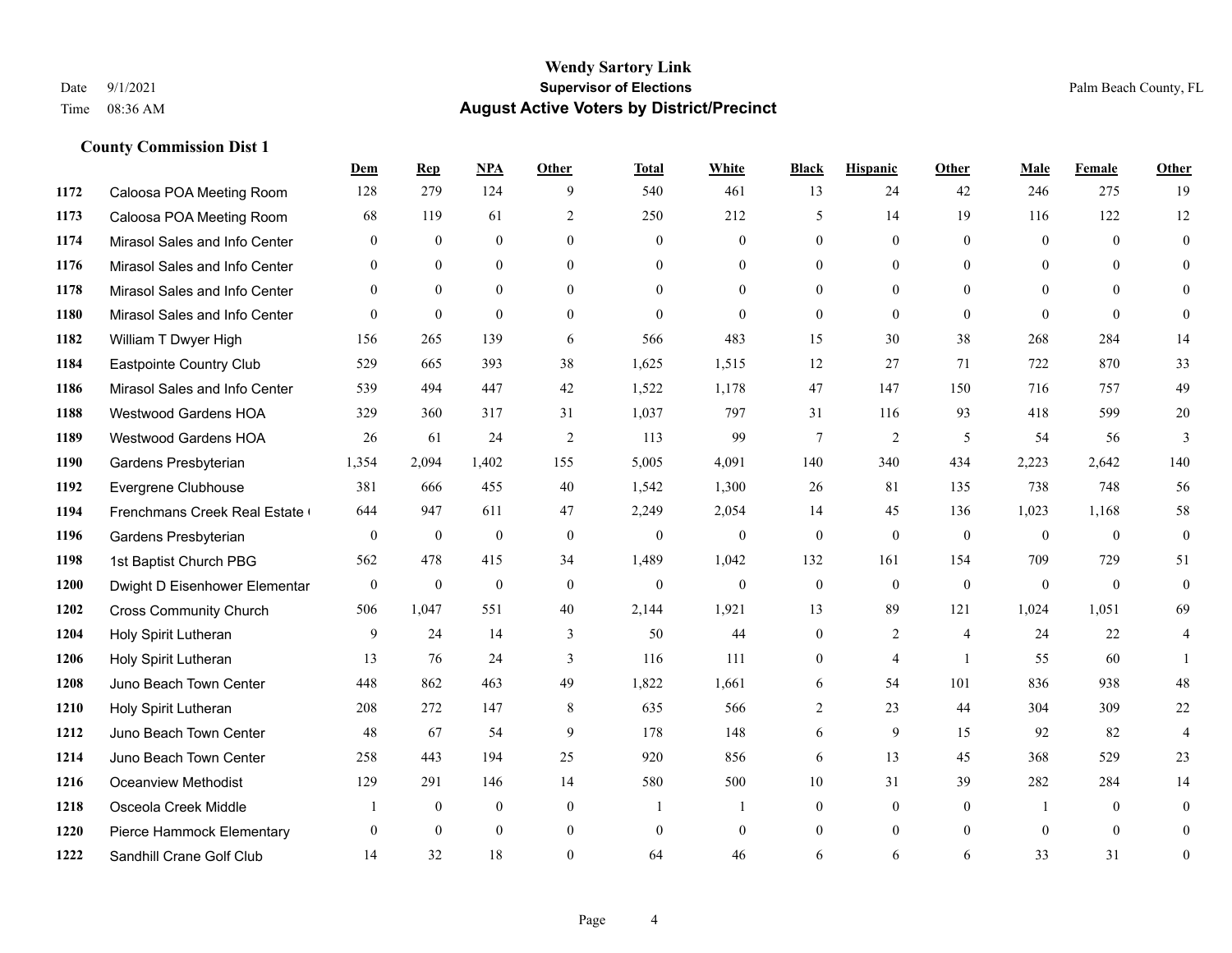|      |                                  | Dem              | <b>Rep</b>     | NPA              | <b>Other</b>   | <b>Total</b>   | <b>White</b>   | <b>Black</b>     | <b>Hispanic</b> | <b>Other</b>   | <b>Male</b>    | <b>Female</b>  | <b>Other</b>   |
|------|----------------------------------|------------------|----------------|------------------|----------------|----------------|----------------|------------------|-----------------|----------------|----------------|----------------|----------------|
| 1224 | Pierce Hammock Elementary        | $\mathbf{0}$     | $\mathbf{0}$   | $\mathbf{0}$     | $\theta$       | $\theta$       | $\overline{0}$ | $\mathbf{0}$     | $\mathbf{0}$    | $\theta$       | $\theta$       | $\overline{0}$ | $\Omega$       |
| 1228 | <b>Carleton Oaks Clubhouse</b>   | 146              | 194            | 127              | 6              | 473            | 342            | 24               | 50              | 57             | 229            | 231            | 13             |
| 1230 | Christ Fellowship Church PBG     | $\theta$         | $\mathbf{0}$   | $\theta$         | $\Omega$       | $\theta$       | $\Omega$       | $\theta$         | $\theta$        | $\Omega$       | $\theta$       | $\Omega$       | $\theta$       |
| 1232 | Mirasol Sales and Info Center    | $\boldsymbol{0}$ | $\mathbf{0}$   | $\boldsymbol{0}$ | $\overline{0}$ | $\mathbf{0}$   | $\mathbf{0}$   | $\mathbf{0}$     | $\mathbf{0}$    | $\overline{0}$ | $\overline{0}$ | $\theta$       | $\theta$       |
| 1234 | Christ Fellowship Church PBG     | $\overline{0}$   | $\mathbf{0}$   | $\mathbf{0}$     | $\theta$       | $\theta$       | $\Omega$       | $\overline{0}$   | $\mathbf{0}$    | $\theta$       | $\theta$       | $\theta$       | $\theta$       |
| 1236 | Mirasol Sales and Info Center    | $\theta$         | $\mathbf{0}$   | $\mathbf{0}$     | $\theta$       | $\theta$       | $\Omega$       | $\mathbf{0}$     | $\theta$        | $\Omega$       | $\Omega$       | $\Omega$       | $\theta$       |
| 1238 | Mirasol Sales and Info Center    | 600              | 762            | 509              | 60             | 1,931          | 1,752          | 18               | 21              | 140            | 916            | 959            | 56             |
| 1240 | <b>Timber Trace Elementary</b>   | 783              | 1,088          | 621              | 54             | 2,546          | 2,197          | 53               | 151             | 145            | 1,144          | 1,325          | 77             |
| 1242 | Christ Fellowship Church PBG     | 846              | 1,067          | 615              | 62             | 2,590          | 2,349          | 37               | 60              | 144            | 1,071          | 1,458          | 61             |
| 1244 | Christ Fellowship Church PBG     | 459              | 648            | 439              | 54             | 1,600          | 1,390          | 30               | 74              | 106            | 680            | 866            | 54             |
| 1246 | Watson B Duncan Middle           | 834              | 885            | 689              | 64             | 2,472          | 1,963          | 72               | 193             | 244            | 1,078          | 1,313          | 81             |
| 1247 | Watson B Duncan Middle           | 35               | 185            | 61               | 9              | 290            | 266            | $\overline{c}$   | $\theta$        | 22             | 138            | 137            | 15             |
| 1248 | <b>PBG Community Center</b>      | 500              | 587            | 389              | 34             | 1,510          | 1,270          | 26               | 120             | 94             | 643            | 836            | 31             |
| 1250 | Palm Beach Gardens High          | 12               | 36             | 16               | -1             | 65             | 58             | $\boldsymbol{0}$ | $\overline{4}$  | 3              | 33             | 28             | $\overline{4}$ |
| 1252 | <b>Ballen Isles Country Club</b> | 862              | 782            | 640              | 49             | 2,333          | 2,146          | 18               | 21              | 148            | 1,045          | 1,227          | 61             |
| 1254 | Northlake Nazarene Church        | 151              | 176            | 126              | $\tau$         | 460            | 387            | 6                | 27              | 40             | 230            | 213            | 17             |
| 1256 | North County Senior Center       |                  | $\overline{2}$ | 3                | 3              | 9              | $\,$ 8 $\,$    |                  | $\mathbf{0}$    | $\theta$       | 5              | $\overline{4}$ | $\mathbf{0}$   |
| 1258 | North County Senior Center       | 313              | 223            | 257              | 29             | 822            | 453            | 98               | 124             | 147            | 366            | 427            | 29             |
| 1260 | PBG City Hall Council Room       | 433              | 543            | 301              | 24             | 1,301          | 1,080          | 27               | 109             | 85             | 580            | 680            | 41             |
| 1262 | PBG Moose Lodge 2010             |                  | $\mathbf{0}$   | 3                | $\mathbf{0}$   | $\overline{4}$ | 4              | $\mathbf{0}$     | $\mathbf{0}$    | $\theta$       | 2              | $\overline{2}$ | $\mathbf{0}$   |
| 1264 | PBG City Hall Council Room       | $\theta$         | $\mathbf{0}$   | $\mathbf{0}$     | $\theta$       | $\Omega$       | $\Omega$       | $\theta$         | $\theta$        | $\theta$       | $\theta$       | $\Omega$       | $\theta$       |
| 1266 | PBG City Hall Council Room       | 162              | 105            | 130              | 12             | 409            | 243            | 72               | 62              | 32             | 162            | 237            | 10             |
| 1268 | <b>PBG Community Center</b>      | 99               | 72             | 99               | 8              | 278            | 168            | 44               | 36              | 30             | 107            | 158            | 13             |
| 1270 | <b>PBG Community Center</b>      | 4                | $\mathbf{0}$   | $\overline{2}$   | $\theta$       | 6              | $\overline{2}$ | 3                | -1              | $\Omega$       | 2              | 3              | $\mathbf{1}$   |
| 1272 | Palm Beach Gardens Elementar     | 722              | 674            | 534              | 52             | 1,982          | 1,589          | 100              | 118             | 175            | 922            | 995            | 65             |
| 1274 | Palm Beach Gardens High          | 589              | 553            | 426              | 39             | 1,607          | 1,219          | 94               | 139             | 155            | 749            | 795            | 63             |
| 1276 | Palm Beach Gardens High          | 117              | 92             | 78               | 5              | 292            | 190            | 45               | 38              | 19             | 136            | 146            | 10             |
| 1278 | Garden Lodge 366 F&AM            | 364              | 187            | 267              | 20             | 838            | 414            | 192              | 134             | 98             | 367            | 439            | 32             |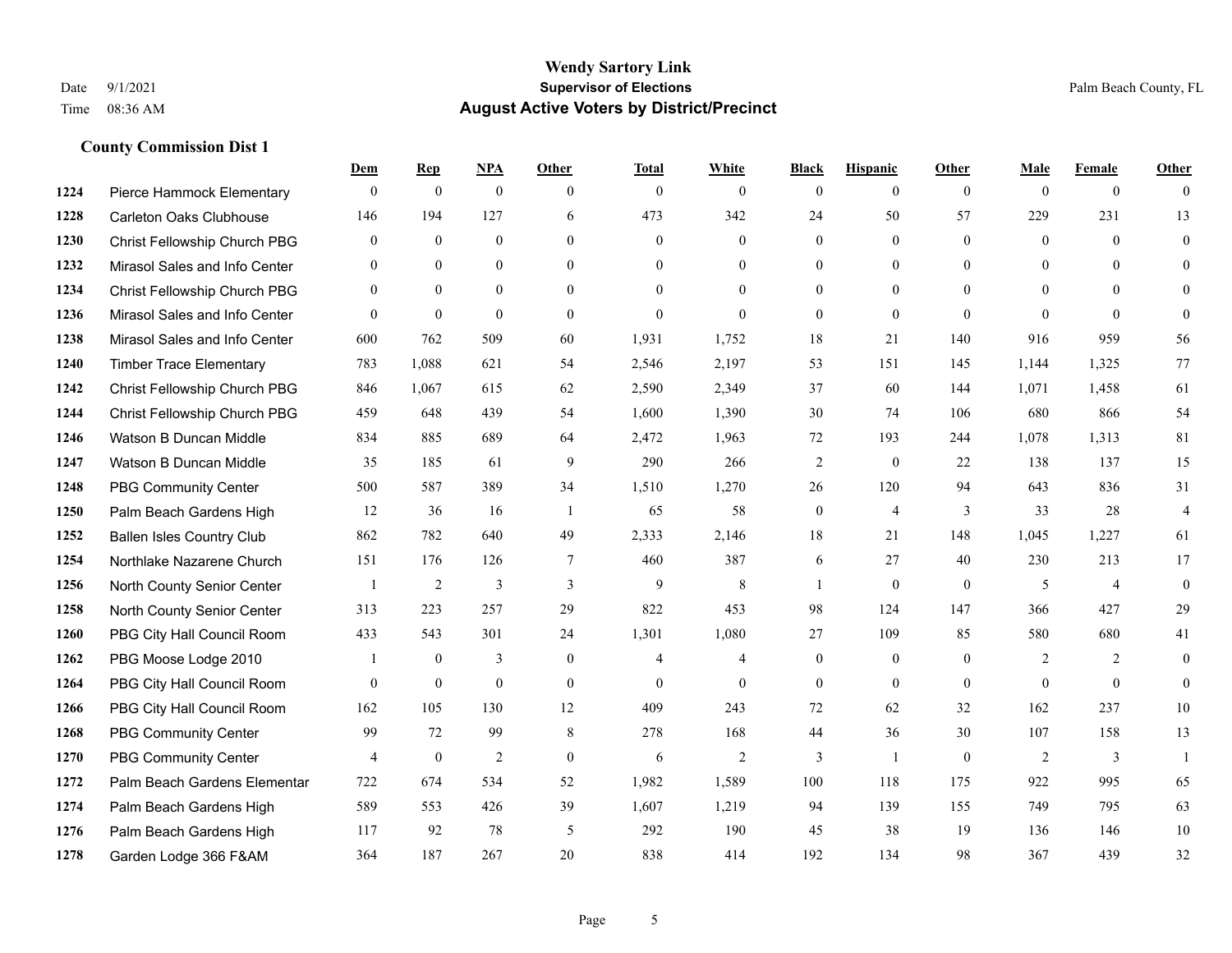|      |                                    | Dem          | <b>Rep</b>     | NPA          | <b>Other</b>     | <b>Total</b>   | <b>White</b>   | <b>Black</b>   | <b>Hispanic</b> | Other                    | <b>Male</b>    | <b>Female</b> | <b>Other</b>   |
|------|------------------------------------|--------------|----------------|--------------|------------------|----------------|----------------|----------------|-----------------|--------------------------|----------------|---------------|----------------|
| 1280 | Pew Leadership Center              | 139          | 151            | 112          | 11               | 413            | 348            | 11             | 24              | 30                       | 169            | 241           | 3              |
| 1282 | Pew Leadership Center              | 77           | 51             | 54           | 6                | 188            | 135            | 13             | 18              | 22                       | 93             | 81            | 14             |
| 1284 | <b>Eissey Campus Theater</b>       | 765          | 762            | 730          | 64               | 2,321          | 1,819          | 85             | 204             | 213                      | 998            | 1,247         | 76             |
| 1286 | PBG Moose Lodge 2010               | 43           | 49             | 39           | 3                | 134            | 107            | 4              | 13              | 10                       | 66             | 60            | 8              |
| 1288 | PBG Moose Lodge 2010               | 13           | 24             | 6            | $\theta$         | 43             | 39             | $\mathbf{1}$   | $\mathbf{0}$    | 3                        | 22             | 19            | $\overline{2}$ |
| 1290 | PBG Moose Lodge 2010               | 690          | 829            | 537          | 69               | 2,125          | 1,763          | 52             | 146             | 164                      | 859            | 1,205         | 61             |
| 1291 | PBG Moose Lodge 2010               | 3            | $\mathbf{0}$   | 6            | $\mathbf{0}$     | 9              | 8              |                | $\mathbf{0}$    | $\theta$                 | 3              | 6             | $\mathbf{0}$   |
| 1292 | PBG Moose Lodge 2010               | 16           | 47             | 18           | $\overline{1}$   | 82             | 75             | 1              | $\mathbf{1}$    | $\overline{\phantom{0}}$ | 38             | 41            | 3              |
| 1294 | Dwight D Eisenhower Elementar      | 27           | 80             | $22\,$       | $\tau$           | 136            | 116            | 4              | 4               | 12                       | 67             | 68            |                |
| 1296 | Dwight D Eisenhower Elementar      | 229          | 264            | 198          | 19               | 710            | 558            | 15             | 89              | 48                       | 277            | 406           | 27             |
| 1298 | PBG Moose Lodge 2010               | 35           | 34             | 21           | 2                | 92             | 84             | $\theta$       | 4               | $\overline{4}$           | 38             | 53            |                |
| 1300 | <b>Cross Community Church</b>      |              | 3              | 1            | $\boldsymbol{0}$ | 5              | 4              | $\overline{0}$ | $\overline{0}$  | $\overline{1}$           | 2              | 3             | $\theta$       |
| 1302 | Dwight D Eisenhower Elementar      | 38           | 53             | 37           | 3                | 131            | 112            | 1              | 7               | 11                       | 60             | 66            | 5              |
| 1304 | <b>NPB Community Center</b>        | 209          | 264            | 182          | 23               | 678            | 585            | 13             | 39              | 41                       | 342            | 307           | 29             |
| 1305 | <b>NPB Community Center</b>        | $\mathbf{0}$ | $\mathbf{0}$   | $\mathbf{0}$ | $\overline{1}$   | -1             | 1              | $\overline{0}$ | $\overline{0}$  | $\theta$                 | $\overline{1}$ | $\theta$      | $\overline{0}$ |
| 1306 | Eissey Campus Theater              | 8            | 16             | 16           | $\mathbf{1}$     | 41             | 34             |                | $\overline{0}$  | 6                        | 22             | 19            | $\theta$       |
| 1308 | <b>Gardens Mall Community Room</b> | 39           | 68             | 36           | $\overline{4}$   | 147            | 131            | 3              | 3               | 10                       | 75             | 68            | 4              |
| 1310 | <b>Eissey Campus Theater</b>       |              | $\overline{c}$ | 1            | $\theta$         | $\overline{4}$ | $\overline{4}$ | $\overline{0}$ | $\overline{0}$  | $\theta$                 | 3              |               | $\theta$       |
| 1312 | <b>Gardens Mall Community Room</b> | 6            | 20             | 11           | $\overline{0}$   | 37             | 34             | $\overline{0}$ | $\overline{2}$  | $\overline{1}$           | 18             | 19            | $\Omega$       |
| 1314 | <b>NPB Community Center</b>        | 51           | 127            | 62           | 6                | 246            | 218            | 3              | 8               | 17                       | 100            | 132           | 14             |
| 1316 | <b>NPB Community Center</b>        | 187          | 189            | 140          | 29               | 545            | 391            | 43             | 74              | 37                       | 236            | 290           | 19             |
| 1318 | PBG Moose Lodge 2010               | $\mathbf{0}$ | $\mathbf{0}$   | $\mathbf{0}$ | $\mathbf{0}$     | $\mathbf{0}$   | $\overline{0}$ | $\overline{0}$ | $\overline{0}$  | $\theta$                 | $\overline{0}$ | $\theta$      | $\theta$       |
| 1320 | <b>NPB Community Center</b>        | 33           | 119            | 37           | 2                | 191            | 169            | 3              | 8               | 11                       | 99             | 88            | 4              |
| 1322 | <b>NPB Community Center</b>        | 2            | 6              | 10           | $\mathbf{0}$     | 18             | 18             | 0              | $\overline{0}$  | $\theta$                 | 8              | 9             |                |
| 1324 | Allamanda Elementary               | 443          | 450            | 380          | 39               | 1,312          | 1,041          | 38             | 134             | 99                       | 554            | 714           | 44             |
| 1326 | Allamanda Elementary               | 189          | 225            | 162          | 16               | 592            | 503            | 7              | 30              | 52                       | 259            | 319           | 14             |
| 1328 | Osborne Park Activities Bldg       | 612          | 833            | 553          | 45               | 2,043          | 1,751          | 28             | 122             | 142                      | 989            | 995           | 59             |
| 1330 | 1st Unitarian Church NPB           | 36           | 40             | 40           | 3                | 119            | 97             | 8              | $\tau$          | $\overline{7}$           | 65             | 51            | 3              |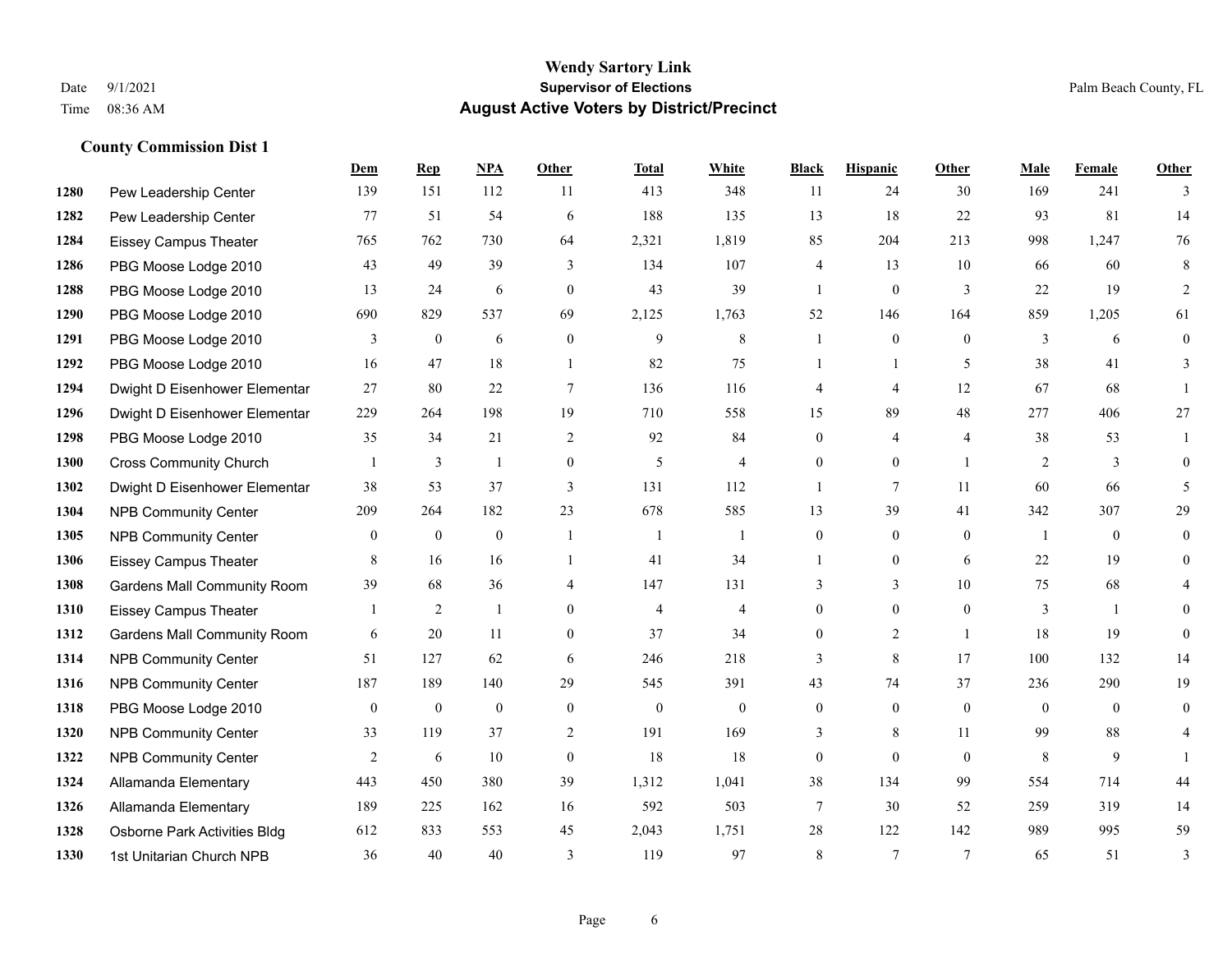|      |                                       | Dem          | <b>Rep</b>     | NPA              | <b>Other</b>     | <b>Total</b> | <b>White</b>     | <b>Black</b>     | <b>Hispanic</b> | <b>Other</b>   | <b>Male</b>    | <b>Female</b>   | <b>Other</b>     |
|------|---------------------------------------|--------------|----------------|------------------|------------------|--------------|------------------|------------------|-----------------|----------------|----------------|-----------------|------------------|
| 1332 | 1st Unitarian Church NPB              | 348          | 394            | 258              | 33               | 1,033        | 847              | 59               | 63              | 64             | 503            | 507             | 23               |
| 1334 | 1st Unitarian Church NPB              | 2            | 3              | 5                |                  | 11           | 11               | $\mathbf{0}$     | $\mathbf{0}$    | $\theta$       | $\overline{4}$ | $7\phantom{.0}$ | $\mathbf{0}$     |
| 1336 | <b>Gardens Mall Community Room</b>    | 35           | 91             | 43               | $\overline{4}$   | 173          | 154              | $\mathbf{0}$     | $\overline{4}$  | 15             | 86             | 80              | $7\overline{ }$  |
| 1338 | <b>Eissey Campus Theater</b>          | 92           | 392            | 101              | 19               | 604          | 582              | 1                | $\mathbf{1}$    | 20             | 267            | 326             | 11               |
| 1340 | <b>Eissey Campus Theater</b>          | 6            | 6              | 3                | $\mathbf{0}$     | 15           | 13               | $\boldsymbol{0}$ | $\mathbf{1}$    | $\overline{1}$ | $\tau$         | 8               | $\boldsymbol{0}$ |
| 1342 | <b>NPB Country Club</b>               | 308          | 452            | 267              | 28               | 1,055        | 953              | 17               | 32              | 53             | 450            | 580             | 25               |
| 1344 | Old Port Cove                         | 297          | 519            | 319              | 33               | 1,168        | 1,071            | 5                | 29              | 63             | 531            | 618             | 19               |
| 1346 | Anchorage Activities Bldg             | 554          | 931            | 420              | 37               | 1,942        | 1,782            | 13               | 58              | 89             | 895            | 999             | $48\,$           |
| 1348 | <b>NPB Council Chambers</b>           | 32           | 124            | 33               | 8                | 197          | 186              | $\boldsymbol{0}$ | 6               | 5              | 100            | 91              | 6                |
| 1350 | Faith Lutheran Church                 | 380          | 616            | 371              | 25               | 1,392        | 1,228            | 10               | 79              | 75             | 665            | 684             | 43               |
| 1352 | Northlake Nazarene Church             | 680          | 866            | 589              | 51               | 2,186        | 1,557            | 157              | 187             | 285            | 983            | 1,126           | $77\,$           |
| 1354 | <b>Grove Park Elementary</b>          | 91           | 164            | 78               | $\overline{4}$   | 337          | 284              | 11               | 19              | 23             | 152            | 175             | $10\,$           |
| 1356 | Casa Rio Clubhouse                    | 797          | 423            | 503              | 33               | 1,756        | 883              | 385              | 239             | 249            | 761            | 931             | 64               |
| 1358 | RB Prep Achievement Academy           | 15           | $\overline{4}$ | 3                | $\boldsymbol{0}$ | 22           | 9                | $\,$ 8 $\,$      | 1               | $\overline{4}$ | 13             | 6               | $\mathfrak{Z}$   |
| 1360 | Garden Lodge 366 F&AM                 | 352          | 329            | 239              | 23               | 943          | 740              | 59               | 73              | 71             | 413            | 502             | $28\,$           |
| 1362 | <b>Grove Park Elementary</b>          | 212          | 122            | 184              | 8                | 526          | 266              | 48               | 158             | 54             | 235            | 273             | $18\,$           |
| 1364 | RB Prep Achievement Academy           | 385          | 106            | 228              | 17               | 736          | 208              | 295              | 137             | 96             | 314            | 398             | $24\,$           |
| 1366 | Palm Lake Estates - The Pines         | 65           | 77             | 48               | $\overline{4}$   | 194          | 157              | 13               | 9               | 15             | 89             | 97              | $\,8\,$          |
| 1368 | RB Prep Achievement Academy           | $\mathbf{0}$ | $\bf{0}$       | $\mathbf{0}$     | $\mathbf{0}$     | $\mathbf{0}$ | $\boldsymbol{0}$ | $\boldsymbol{0}$ | $\mathbf{0}$    | $\mathbf{0}$   | $\mathbf{0}$   | $\overline{0}$  | $\boldsymbol{0}$ |
| 1370 | Palm Lake Estates - The Pines         | 119          | 121            | 75               | 5                | 320          | 269              | 13               | 24              | 14             | 131            | 178             | 11               |
| 1372 | Garden Lodge 366 F&AM                 | 96           | 37             | 44               | $\overline{7}$   | 184          | 84               | 58               | 20              | 22             | 81             | 97              | 6                |
| 1374 | Pew Leadership Center                 | 193          | 81             | 139              | 10               | 423          | 219              | 116              | 46              | 42             | 175            | 234             | 14               |
| 1376 | Lake Park Town Hall                   | $\mathbf{0}$ | $\bf{0}$       | $\boldsymbol{0}$ | $\mathbf{0}$     | $\mathbf{0}$ | $\boldsymbol{0}$ | $\boldsymbol{0}$ | $\mathbf{0}$    | $\mathbf{0}$   | $\mathbf{0}$   | $\mathbf{0}$    | $\boldsymbol{0}$ |
| 1378 | PBC Fire Rescue #68                   | 1,030        | 410            | 515              | 38               | 1,993        | 819              | 836              | 113             | 225            | 931            | 977             | 85               |
| 1380 | <b>NPB Council Chambers</b>           | 176          | 264            | 156              | 14               | 610          | 540              | 10               | $22\,$          | 38             | 270            | 321             | 19               |
| 1382 | Lake Park Town Hall                   | 282          | 352            | 256              | 26               | 916          | 751              | 37               | 57              | 71             | 416            | 477             | 23               |
| 1384 | Phil Foster Park Marine Center        | 304          | 561            | 275              | 30               | 1,170        | 1,039            | 19               | 40              | 72             | 579            | 564             | 27               |
| 1386 | <b>Phil Foster Park Marine Center</b> | 586          | 1.113          | 703              | 85               | 2,487        | 2,146            | 56               | 87              | 198            | 1,148          | 1,272           | 67               |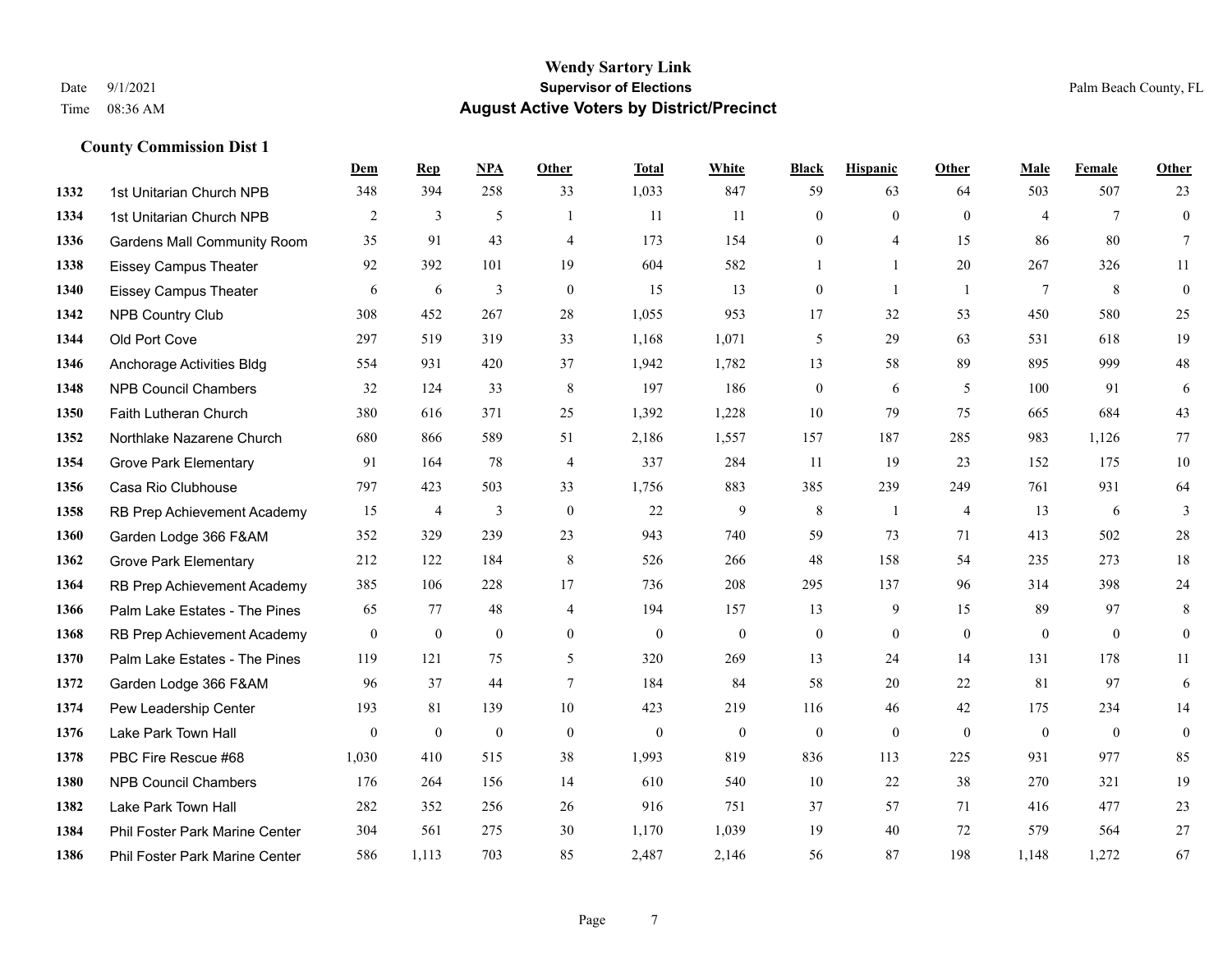|      |                                 | <u>Dem</u> | <u>Rep</u> | NPA    | Other    | Total   | White    | Black | <b>Hispanic</b> | Other    | Male   | Female | <b>Other</b>   |
|------|---------------------------------|------------|------------|--------|----------|---------|----------|-------|-----------------|----------|--------|--------|----------------|
| 1388 | Palm Beach Shores Town Hall     | 277        | 443        | 306    | 28       | 1,054   | 962      | 12    | 18              | 62       | 486    | 541    | 27             |
| 1389 | Palm Beach Shores Town Hall     |            |            |        | $\Omega$ |         | $\theta$ |       | 0               | $\theta$ |        |        | $\overline{0}$ |
| 1390 | St Edwards Church               | 448        | .,189      | 518    | 55       | 2,210   | 2,031    |       | 53              | 123      | 1,024  | 1,117  | 69             |
| 1392 | St Edwards Church               | 358        | 604        | 412    | 47       | .421    | .284     | O     | 28              | 103      | 620    | 766    | 35             |
| 1394 | Morton & Barbara Mandel Cente   | 243        | 611        | 283    | 37       | .174    | .069     |       | 24              | 75       | 531    | -611   | 32             |
|      | <b>County Commission Dist 1</b> | 46.608     | 65,167     | 42,578 | 3,985    | 158,338 | 132,207  | 5,384 | 9,256           | 11.491   | 72,188 | 81,436 | 4.714          |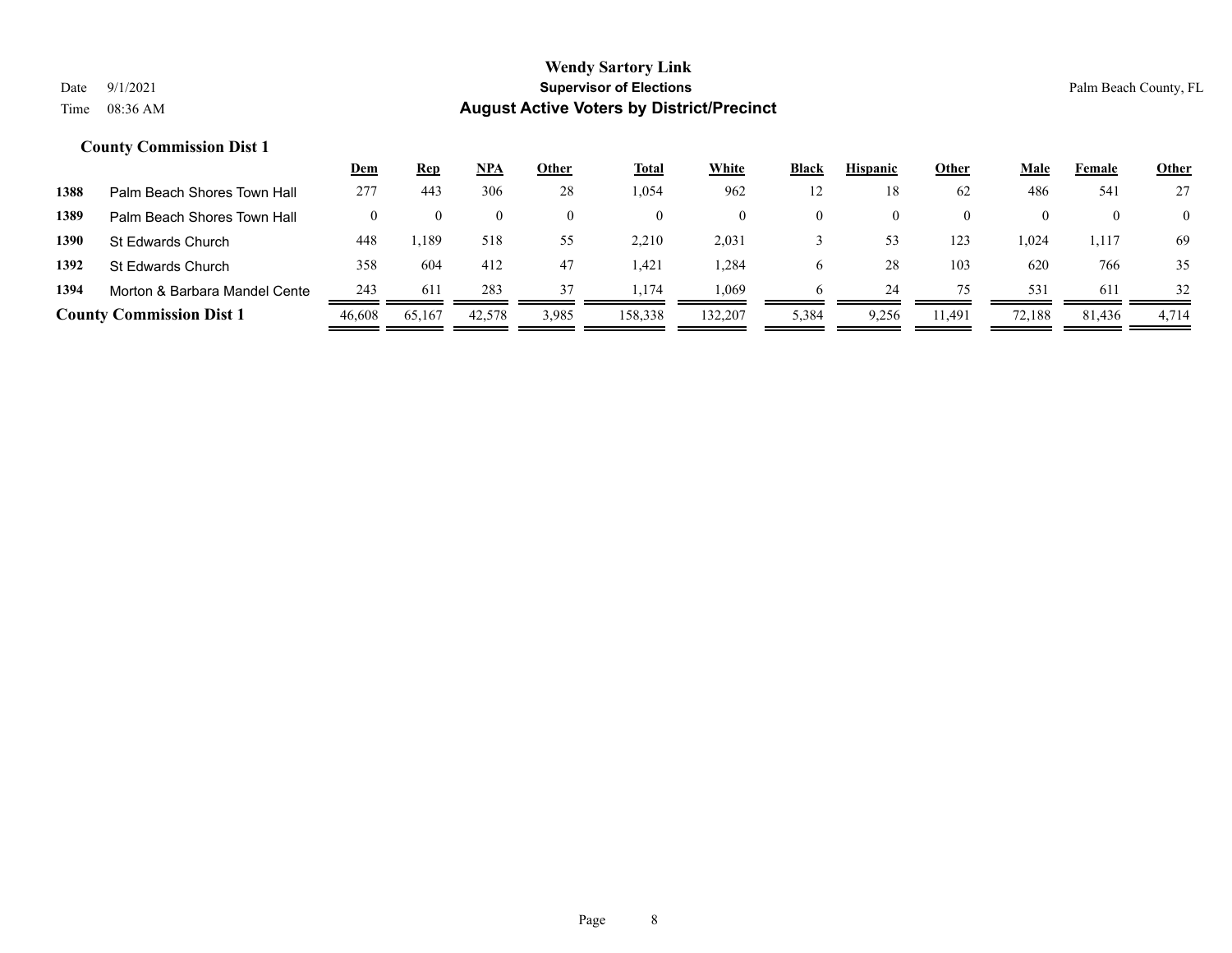### **Wendy Sartory Link** Date 9/1/2021 **Supervisor of Elections Supervisor of Elections** Palm Beach County, FL Time 08:36 AM **August Active Voters by District/Precinct**

|      |                                 | Dem            | <b>Rep</b>       | <b>NPA</b>       | Other        | <b>Total</b>     | <b>White</b>     | <b>Black</b>     | <b>Hispanic</b>  | Other        | Male         | Female           | Other            |
|------|---------------------------------|----------------|------------------|------------------|--------------|------------------|------------------|------------------|------------------|--------------|--------------|------------------|------------------|
| 2002 | Jeaga Middle                    | 179            | 92               | 112              | 6            | 389              | 150              | 126              | 40               | 73           | 171          | 206              | 12               |
| 2004 | <b>Grassy Waters Elementary</b> | 1,045          | 327              | 582              | 40           | 1,994            | 588              | 728              | 395              | 283          | 848          | 1,075            | 71               |
| 2006 | Jeaga Middle                    | 175            | 80               | 102              | $10\,$       | 367              | 152              | 109              | 81               | 25           | 150          | 206              | 11               |
| 2008 | Jeaga Middle                    | $\overline{0}$ | $\boldsymbol{0}$ | $\boldsymbol{0}$ | $\mathbf{0}$ | $\theta$         | $\boldsymbol{0}$ | $\overline{0}$   | $\mathbf{0}$     | $\theta$     | $\mathbf{0}$ | $\mathbf{0}$     | $\mathbf{0}$     |
| 2010 | Cypress Lakes HOA               | 587            | 329              | 281              | 33           | 1,230            | 840              | 200              | 96               | 94           | 470          | 725              | 35               |
| 2012 | Century Village Clubhouse       | 60             | 31               | 24               | $\sqrt{2}$   | 117              | 72               | 14               | 18               | 13           | 53           | 60               | $\overline{4}$   |
| 2014 | Club Baywinds                   | 822            | 550              | 369              | 35           | 1,776            | 1,353            | 153              | 163              | 107          | 723          | 1,010            | 43               |
| 2016 | Andros Isle POA Clubhouse       | 853            | 560              | 541              | 36           | 1,990            | 1,073            | 393              | 300              | 224          | 847          | 1,072            | 71               |
| 2018 | <b>Riverwalk Clubhouse</b>      | 749            | 703              | 560              | 46           | 2,058            | 1,613            | 92               | 173              | 180          | 884          | 1,111            | 63               |
| 2020 | Jeaga Middle                    | 208            | 87               | 134              | 10           | 439              | 202              | 128              | 80               | 29           | 190          | 240              | 9                |
| 2021 | Jeaga Middle                    | 167            | 55               | 121              | 16           | 359              | 110              | 123              | 75               | 51           | 140          | 207              | 12               |
| 2022 | Century Village Clubhouse       | 786            | 404              | 334              | 32           | 1,556            | 1,003            | 215              | 205              | 133          | 614          | 888              | 54               |
| 2024 | Century Village Clubhouse       | 790            | 420              | 323              | 37           | 1,570            | 1,101            | 165              | 164              | 140          | 617          | 902              | 51               |
| 2026 | Century Village Clubhouse       | 627            | 329              | 290              | 26           | 1,272            | 792              | 188              | 194              | 98           | 495          | 721              | 56               |
| 2028 | Century Village Clubhouse       | 345            | 188              | 147              | 6            | 686              | 472              | 68               | 87               | 59           | 248          | 414              | 24               |
| 2030 | <b>Benoist Farms Elementary</b> | 574            | 156              | 299              | 21           | 1,050            | 258              | 451              | 233              | 108          | 406          | 593              | 51               |
| 2032 | <b>Riverwalk Clubhouse</b>      | 52             | 26               | 27               | 6            | 111              | 55               | 31               | 17               | 8            | 41           | 67               | 3                |
| 2034 | <b>Riverwalk Clubhouse</b>      | 101            | 52               | 70               | 9            | 232              | 92               | 58               | 56               | 26           | 102          | 128              | $\overline{2}$   |
| 2036 | <b>Turning Points Academy</b>   | 761            | 419              | 378              | 38           | 1,596            | 942              | 285              | 262              | 107          | 595          | 954              | 47               |
| 2038 | <b>Turning Points Academy</b>   | 814            | 180              | 350              | 19           | 1,363            | 483              | 620              | 149              | 111          | 460          | 862              | 41               |
| 2040 | Wynnebrook Elementary           | 808            | 268              | 424              | 22           | 1,522            | 418              | 596              | 350              | 158          | 660          | 791              | 71               |
| 2041 | Wynnebrook Elementary           | 546            | 250              | 379              | 16           | 1,191            | 479              | 136              | 483              | 93           | 505          | 636              | $50\,$           |
| 2042 | <b>Turning Points Academy</b>   | $\overline{0}$ | $\boldsymbol{0}$ | $\boldsymbol{0}$ | $\mathbf{0}$ | $\boldsymbol{0}$ | $\boldsymbol{0}$ | $\boldsymbol{0}$ | $\boldsymbol{0}$ | $\mathbf{0}$ | $\mathbf{0}$ | $\boldsymbol{0}$ | $\boldsymbol{0}$ |
| 2044 | St Christophers Episcopal Chr   | 1,108          | 283              | 563              | 33           | 1,987            | 575              | 812              | 396              | 204          | 878          | 1,016            | 93               |
| 2046 | Haverhill Town Hall             | 398            | 216              | 238              | $10\,$       | 862              | 334              | 236              | 203              | 89           | 388          | 436              | 38               |
| 2048 | Elks Lodge #1352                | 2              | 3                | $\boldsymbol{0}$ | $\mathbf{0}$ | 5                | 3                |                  | $\mathbf{0}$     | -1           | 3            | -1               | $\mathbf{1}$     |
| 2050 | Elks Lodge #1352                | 19             | 19               | 23               | 3            | 64               | 40               | 4                | 12               | 8            | 35           | 26               | 3                |
| 2052 | Elks Lodge #1352                | 556            | 151              | 268              | 20           | 995              | 178              | 472              | 151              | 194          | 461          | 494              | 40               |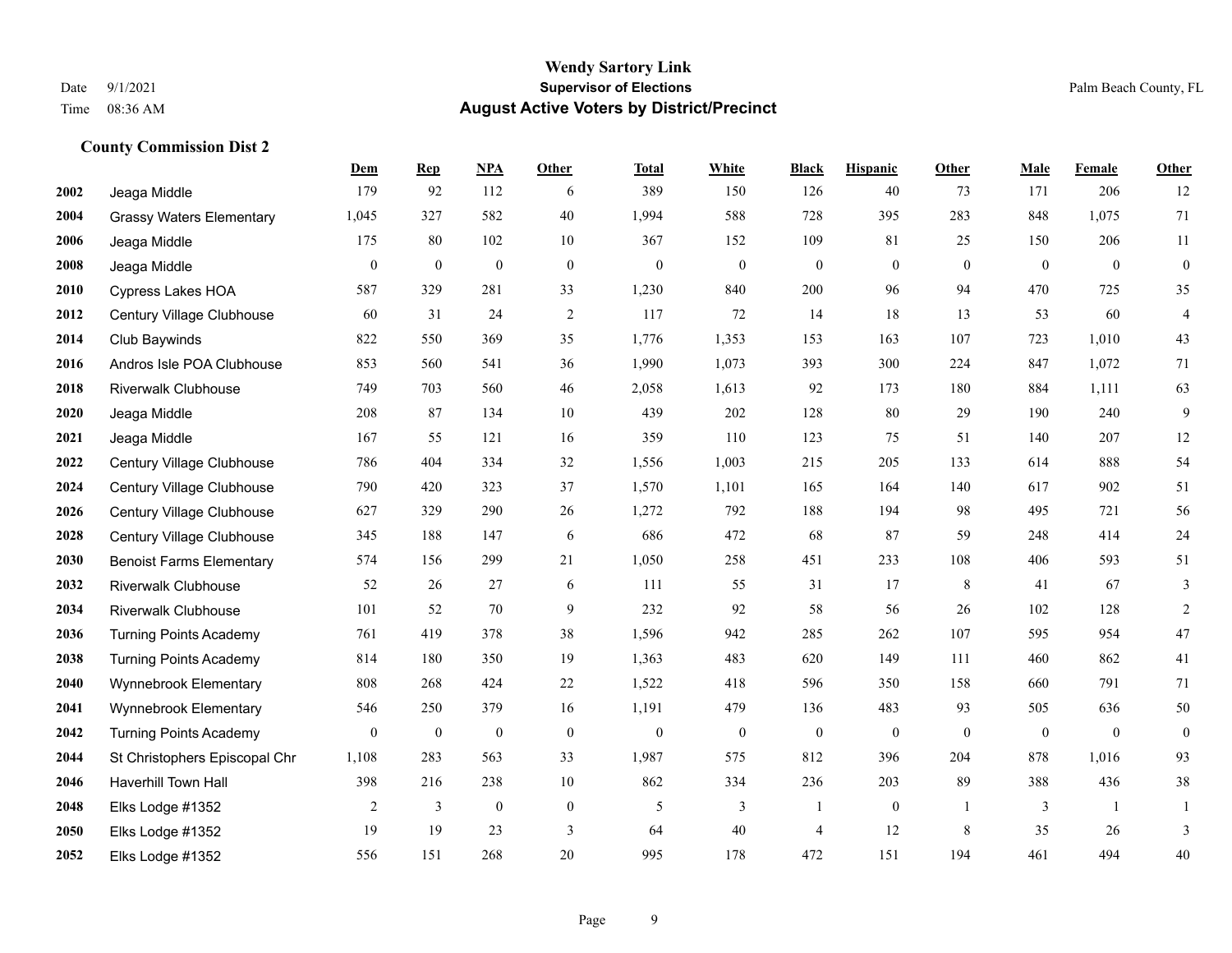#### **Wendy Sartory Link** Date 9/1/2021 **Supervisor of Elections** Palm Beach County, FL Time 08:36 AM **August Active Voters by District/Precinct**

**Dem Rep NPA Other Total White Black Hispanic Other Male Female Other**

| 2054 | Elks Lodge #1352                  | 1,274            | 326             | 700            | 25             | 2,325          | 457            | 988              | 591          | 289            | 1,026          | 1,192    | 107              |
|------|-----------------------------------|------------------|-----------------|----------------|----------------|----------------|----------------|------------------|--------------|----------------|----------------|----------|------------------|
| 2056 | Clayton Hutcheson Hall B          | 729              | 320             | 567            | 17             | 1,633          | 517            | 293              | 654          | 169            | 722            | 818      | 93               |
| 2058 | Clayton Hutcheson Hall B          | 3                | -1              | $\overline{0}$ | $\mathbf{0}$   | $\overline{4}$ | 3              | $\boldsymbol{0}$ | -1           | $\overline{0}$ | 2              | 2        | $\boldsymbol{0}$ |
| 2060 | <b>West Gate Elementary</b>       | 390              | 221             | 337            | 13             | 961            | 314            | 72               | 495          | 80             | 459            | 453      | 49               |
| 2062 | <b>West Gate Elementary</b>       | 10               | $7\phantom{.0}$ | 11             | $\mathbf{0}$   | 28             | 21             | $\overline{2}$   | 3            | $\overline{2}$ | 15             | 13       | $\boldsymbol{0}$ |
| 2064 | <b>West Gate Elementary</b>       |                  | $\Omega$        | $\theta$       | $\overline{0}$ |                | $\mathbf{1}$   | $\mathbf{0}$     | $\theta$     | $\overline{0}$ | $\overline{1}$ | $\Omega$ | $\mathbf{0}$     |
| 2066 | Howard Park Community Center      | 143              | 79              | 99             | $\tau$         | 328            | 168            | 55               | 68           | 37             | 151            | 169      | 8                |
| 2068 | <b>Conniston Middle</b>           | 431              | 252             | 321            | 15             | 1,019          | 403            | 100              | 443          | 73             | 458            | 521      | 40               |
| 2070 | <b>Belvedere Elementary</b>       | 558              | 375             | 375            | 24             | 1,332          | 1,050          | 26               | 151          | 105            | 628            | 654      | 50               |
| 2072 | <b>Belvedere Elementary</b>       | 603              | 334             | 469            | 27             | 1,433          | 513            | 148              | 625          | 147            | 620            | 724      | 89               |
| 2074 | <b>Belvedere Elementary</b>       | $\overline{0}$   | $\overline{0}$  | $\overline{0}$ | $\overline{0}$ | $\theta$       | $\overline{0}$ | $\mathbf{0}$     | $\mathbf{0}$ | $\overline{0}$ | $\overline{0}$ | $\theta$ | $\boldsymbol{0}$ |
| 2076 | St Catherine Church               | 145              | 121             | 126            | 7              | 399            | 330            | 16               | 27           | 26             | 194            | 195      | 10               |
| 2078 | St Catherine Church               | 450              | 554             | 359            | 30             | 1,393          | 1,163          | 38               | 88           | 104            | 625            | 718      | 50               |
| 2080 | <b>Everglades Elementary</b>      | 163              | 167             | 126            | 9              | 465            | 264            | 66               | 80           | 55             | 214            | 230      | 21               |
| 2081 | <b>Everglades Elementary</b>      | 69               | 91              | 45             | $\mathbf{0}$   | 205            | 147            | $\tau$           | 28           | 23             | 102            | 97       | 6                |
| 2082 | Pine Jog Environmental Center     | 166              | 286             | 158            | 8              | 618            | 426            | 25               | 113          | 54             | 295            | 308      | 15               |
| 2083 | Pine Jog Environmental Center     | $\tau$           | 21              | 17             | $\theta$       | 45             | 30             | $\mathbf{0}$     | 13           | $\overline{2}$ | 21             | 23       | 1                |
| 2084 | <b>Community Christian Church</b> | 280              | 116             | 156            | 16             | 568            | 168            | 205              | 129          | 66             | 254            | 299      | 15               |
| 2085 | <b>Community Christian Church</b> | $\overline{2}$   | $\mathbf{1}$    | $\theta$       | $\theta$       | 3              | 3              | $\theta$         | $\theta$     | $\Omega$       | $\overline{1}$ | 2        | $\theta$         |
| 2086 | <b>Community Christian Church</b> | 1,218            | 549             | 930            | 53             | 2,750          | 856            | 595              | 921          | 378            | 1,197          | 1,443    | 110              |
| 2087 | <b>Community Christian Church</b> |                  | $\overline{1}$  | $\overline{0}$ | $\overline{0}$ | $\overline{2}$ | 2              | $\mathbf{0}$     | $\mathbf{0}$ | $\theta$       | 2              | $\theta$ | $\mathbf{0}$     |
| 2088 | Melaleuca Elementary              | 866              | 523             | 652            | 35             | 2,076          | 1,062          | 341              | 477          | 196            | 954            | 1,041    | 81               |
| 2090 | Pine Jog Environmental Center     | $\boldsymbol{0}$ | 2               | $\overline{0}$ | $\mathbf{0}$   | $\overline{2}$ | 1              | $\boldsymbol{0}$ | $\mathbf{0}$ |                | $\mathbf{0}$   |          | 1                |
| 2092 | Pine Jog Environmental Center     |                  | 4               | $\overline{1}$ | 1              | 7              | $\tau$         | $\mathbf{0}$     | $\mathbf{0}$ | $\overline{0}$ | 3              | 4        | $\mathbf{0}$     |
| 2094 | Pine Jog Environmental Center     | 368              | 78              | 203            | 11             | 660            | 111            | 260              | 173          | 116            | 273            | 358      | 29               |
| 2096 | 1st Church of the Nazarene        | 250              | 67              | 190            | 5              | 512            | 117            | 23               | 327          | 45             | 237            | 244      | 31               |
| 2097 | 1st Church of the Nazarene        | 231              | 135             | 171            | 10             | 547            | 214            | 42               | 217          | 74             | 241            | 274      | 32               |

Iglesia Cristo Mi Redentor 436 218 339 27 1,020 328 159 438 95 428 528 64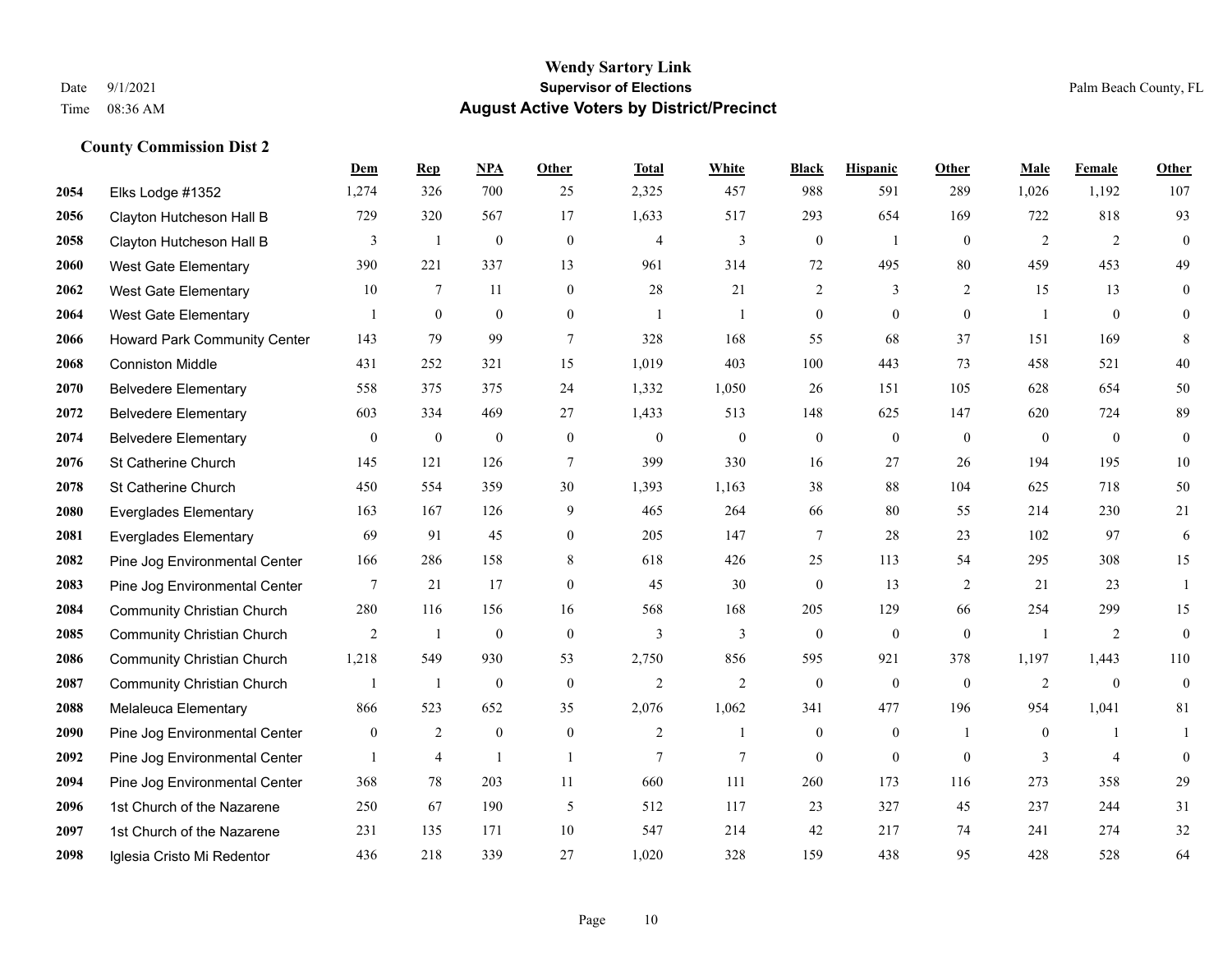|      |                               | Dem              | <b>Rep</b>       | NPA              | <b>Other</b>     | <b>Total</b>     | <b>White</b>     | <b>Black</b>     | <b>Hispanic</b>  | <b>Other</b>   | <b>Male</b>      | Female         | <b>Other</b>     |
|------|-------------------------------|------------------|------------------|------------------|------------------|------------------|------------------|------------------|------------------|----------------|------------------|----------------|------------------|
| 2100 | Iglesia Cristo Mi Redentor    | 774              | 351              | 565              | 35               | 1,725            | 438              | 365              | 749              | 173            | 715              | 924            | 86               |
| 2102 | Union Congregational Church   | 1,176            | 344              | 638              | 33               | 2,191            | 496              | 631              | 838              | 226            | 882              | 1,199          | 110              |
| 2104 | Lake Lytal Park               | 508              | 229              | 340              | 24               | 1,101            | 305              | 231              | 457              | 108            | 454              | 590            | 57               |
| 2106 | Main Library                  | 612              | 269              | 399              | 37               | 1,317            | 508              | 235              | 444              | 130            | 566              | 696            | 55               |
| 2108 | <b>Berkshire Elementary</b>   | 743              | 336              | 656              | 31               | 1,766            | 473              | 203              | 905              | 185            | 768              | 904            | 94               |
| 2110 | <b>Berkshire Elementary</b>   | 167              | 84               | 131              | 4                | 386              | 130              | 41               | 170              | 45             | 158              | 205            | 23               |
| 2112 | Palm Springs Middle           | $\tau$           | 6                | $\overline{7}$   | $\boldsymbol{0}$ | 20               | 15               | 3                | $\boldsymbol{0}$ | $\overline{2}$ | 9                | 11             | $\boldsymbol{0}$ |
| 2114 | Main Library                  | 369              | 284              | 314              | 11               | 978              | 362              | 55               | 474              | 87             | 439              | 491            | $48\,$           |
| 2115 | The Ark Church                | 75               | 47               | 60               | 5                | 187              | 87               | 12               | 66               | 22             | 85               | 92             | $10\,$           |
| 2116 | The Ark Church                | 810              | 556              | 697              | 33               | 2,096            | 911              | 150              | 866              | 169            | 891              | 1,125          | $80\,$           |
| 2117 | The Ark Church                | 1                | $\mathbf{0}$     | $\mathbf{1}$     | $\overline{0}$   | 2                | $\overline{1}$   | 1                | $\mathbf{0}$     | $\overline{0}$ | -1               | $\mathbf{1}$   | $\boldsymbol{0}$ |
| 2118 | Palm Springs Middle           | $\overline{0}$   | $\mathbf{0}$     | $\boldsymbol{0}$ | $\overline{0}$   | $\mathbf{0}$     | $\boldsymbol{0}$ | $\boldsymbol{0}$ | $\boldsymbol{0}$ | $\overline{0}$ | $\overline{0}$   | $\overline{0}$ | $\boldsymbol{0}$ |
| 2120 | Palm Springs Middle           | 56               | 20               | 51               | $\overline{0}$   | 127              | 31               | 12               | 55               | 29             | 50               | 66             | 11               |
| 2122 | Palm Springs Middle           | 1                | $\boldsymbol{0}$ | $\boldsymbol{0}$ | $\boldsymbol{0}$ | 1                | $\boldsymbol{0}$ | $\mathbf{1}$     | $\boldsymbol{0}$ | $\bf{0}$       |                  | $\mathbf{0}$   | $\boldsymbol{0}$ |
| 2124 | Palm Springs Middle           | 5                | 3                | 8                | $\overline{0}$   | 16               | $\overline{7}$   | 3                | 5                | $\overline{1}$ | 7                | 9              | $\boldsymbol{0}$ |
| 2125 | St Marys Orthodox Church      | 340              | 355              | 246              | 8                | 949              | 507              | 42               | 337              | 63             | 418              | 493            | 38               |
| 2126 | St Marys Orthodox Church      | 275              | 254              | 228              | 9                | 766              | 434              | 31               | 236              | 65             | 355              | 390            | 21               |
| 2127 | Lake Clarke Shores Town Hall  | 1                | $\mathbf{0}$     | $\mathbf{1}$     | $\Omega$         | 2                | $\overline{0}$   | $\mathbf{0}$     | 2                | $\Omega$       | 2                | $\theta$       | $\boldsymbol{0}$ |
| 2128 | Palm Springs Middle           | $\boldsymbol{0}$ | $\boldsymbol{0}$ | $\boldsymbol{0}$ | $\boldsymbol{0}$ | $\boldsymbol{0}$ | $\boldsymbol{0}$ | $\boldsymbol{0}$ | $\boldsymbol{0}$ | $\mathbf{0}$   | $\boldsymbol{0}$ | $\mathbf{0}$   | $\boldsymbol{0}$ |
| 2130 | Cloud Lake Town Hall          | 43               | 64               | 59               | 8                | 174              | 127              | $\mathbf{1}$     | 33               | 13             | 86               | 82             | 6                |
| 2132 | Cloud Lake Town Hall          | 27               | 26               | 33               | 2                | 88               | 58               | $\overline{2}$   | 23               | 5              | 38               | 46             | $\overline{4}$   |
| 2134 | STEM Bldg at S FL Science Ctr | 533              | 320              | 431              | 32               | 1,316            | 495              | 60               | 644              | 117            | 602              | 657            | 57               |
| 2136 | Palmwood Lodge #303           | 668              | 452              | 563              | 46               | 1,729            | 752              | 83               | 728              | 166            | 779              | 867            | 83               |
| 2138 | Palmwood Lodge #303           | 340              | 158              | 266              | 19               | 783              | 318              | 78               | 298              | 89             | 359              | 388            | 36               |
| 2140 | South Olive Community Center  | 567              | 431              | 379              | 34               | 1,411            | 1,071            | 30               | 199              | 111            | 667              | 696            | $48\,$           |
| 2142 | Lakeside Presbyterian Church  | 294              | 369              | 183              | 23               | 869              | 754              | 3                | 56               | 56             | 403              | 438            | $28\,$           |
| 2144 | Lakeside Presbyterian Church  | 354              | 411              | 261              | 33               | 1,059            | 876              | 20               | 79               | 84             | 485              | 540            | 34               |
| 2146 | Village Walk HOA Clubhouse    | 547              | 534              | 429              | 43               | 1,553            | 1,204            | 58               | 138              | 153            | 645              | 853            | 55               |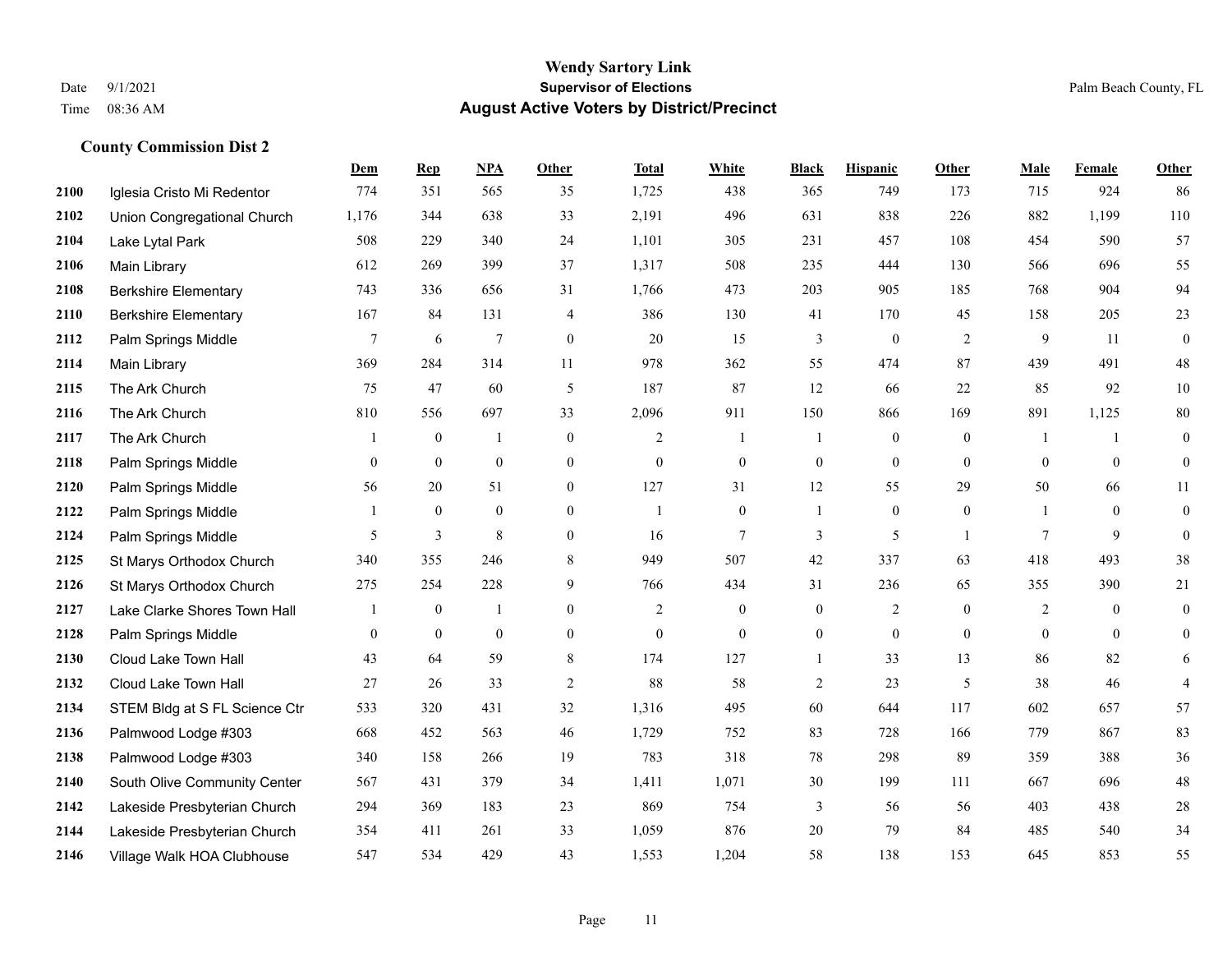### **Wendy Sartory Link** Date 9/1/2021 **Supervisor of Elections Supervisor of Elections** Palm Beach County, FL Time 08:36 AM **August Active Voters by District/Precinct**

|      |                                       | Dem          | <b>Rep</b>       | NPA              | Other          | <b>Total</b> | White        | <b>Black</b>     | <b>Hispanic</b> | Other          | <b>Male</b>    | Female       | Other            |
|------|---------------------------------------|--------------|------------------|------------------|----------------|--------------|--------------|------------------|-----------------|----------------|----------------|--------------|------------------|
| 2148 | <b>Liberty Park Elementary</b>        | $\theta$     | $\mathbf{0}$     | $\mathbf{0}$     | $\theta$       | $\mathbf{0}$ | $\mathbf{0}$ | $\mathbf{0}$     | $\mathbf{0}$    | $\theta$       | $\theta$       | $\mathbf{0}$ | $\theta$         |
| 2150 | <b>River Bridge Activities Center</b> | 1,090        | 531              | 685              | 53             | 2,359        | 1,144        | 481              | 489             | 245            | 982            | 1,293        | 84               |
| 2152 | Pine Ridge North II                   | 1,107        | 506              | 804              | 53             | 2,470        | 1,020        | 379              | 813             | 258            | 983            | 1,384        | 103              |
| 2154 | <b>Forest Hill Elementary</b>         | 1,136        | 437              | 798              | 33             | 2,404        | 731          | 391              | 1,034           | 248            | 1,033          | 1,243        | 128              |
| 2156 | <b>Cresthaven Emory Aud</b>           | 633          | 406              | 307              | 14             | 1,360        | 753          | 99               | 413             | 95             | 502            | 808          | 50               |
| 2158 | Community Of Hope                     | 1,091        | 416              | 827              | 30             | 2,364        | 592          | 433              | 1,029           | 310            | 1,040          | 1,207        | 117              |
| 2160 | Cresthaven Barkley Aud                | 519          | 362              | 283              | 19             | 1,183        | 593          | 87               | 399             | 104            | 497            | 634          | 52               |
| 2162 | Cresthaven Ashley Aud                 | 334          | 221              | 223              | 14             | 792          | 395          | 39               | 294             | 64             | 313            | 445          | 34               |
| 2164 | <b>Covered Bridge Clubhouse</b>       | 1,118        | 742              | 661              | 39             | 2,560        | 1,776        | 139              | 473             | 172            | 991            | 1,490        | 79               |
| 2166 | Poinciana Clubhouse                   | 903          | 524              | 498              | 37             | 1,962        | 1,293        | 93               | 416             | 160            | 770            | 1,125        | 67               |
| 2168 | First Baptist Church GA               | $\mathbf{0}$ | $\boldsymbol{0}$ | $\boldsymbol{0}$ | $\mathbf{0}$   | $\mathbf{0}$ | $\mathbf{0}$ | $\boldsymbol{0}$ | $\mathbf{0}$    | $\overline{0}$ | $\mathbf{0}$   | $\mathbf{0}$ | $\boldsymbol{0}$ |
| 2170 | <b>Liberty Park Elementary</b>        | 1,135        | 542              | 666              | 56             | 2,399        | 1,044        | 459              | 637             | 259            | 951            | 1,332        | 116              |
| 2172 | First Baptist Church GA               | 17           | $\overline{4}$   | 10               | $\mathbf{0}$   | 31           | 15           | 3                | 9               | $\overline{4}$ | 12             | 18           | -1               |
| 2174 | First Baptist Church GA               | 455          | 187              | 273              | 12             | 927          | 401          | 192              | 209             | 125            | 410            | 476          | 41               |
| 2182 | <b>Greenacres Community Center</b>    | 638          | 284              | 526              | 29             | 1,477        | 524          | 141              | 668             | 144            | 591            | 798          | 88               |
| 2184 | American Polish Club                  | 1,089        | 395              | 802              | 39             | 2,325        | 709          | 345              | 1,013           | 258            | 963            | 1,222        | 140              |
| 2186 | American Polish Club                  | 322          | 134              | 239              | 6              | 701          | 212          | 110              | 310             | 69             | 311            | 359          | 31               |
| 2188 | St Lukes United Methodist Chr         | 467          | 517              | 429              | 34             | 1,447        | 1,147        | 35               | 188             | 77             | 687            | 721          | 39               |
| 2190 | Lucerne Pointe Clubhouse              | 1,017        | 526              | 645              | 46             | 2,234        | 1,415        | 219              | 425             | 175            | 914            | 1,242        | 78               |
| 2192 | Fountains Of Palm Beach               | 919          | 446              | 576              | 55             | 1,996        | 1,353        | 142              | 335             | 166            | 847            | 1,082        | 67               |
| 2194 | <b>LC Swain Middle</b>                | 1,085        | 360              | 712              | 40             | 2,197        | 757          | 450              | 761             | 229            | 917            | 1,172        | $108\,$          |
| 2196 | Pine Ridge South IV Clubhouse         | 888          | 495              | 506              | 42             | 1,931        | 1,157        | 262              | 398             | 114            | 755            | 1,103        | 73               |
| 2198 | American Finnish Club                 | 14           | 9                | $\,$ 8 $\,$      | $\mathbf{0}$   | 31           | 17           | 3                | 1               | 10             | 12             | 16           | 3                |
| 2202 | <b>LC Swain Middle</b>                | $\theta$     | 8                | $\mathbf{1}$     | $\theta$       | 9            | 6            | $\overline{0}$   | 3               | $\theta$       | $\overline{4}$ | 5            | $\mathbf{0}$     |
| 2204 | Heritage Elementary                   | 550          | 219              | 478              | 30             | 1,277        | 416          | 137              | 609             | 115            | 551            | 653          | 73               |
| 2206 | <b>Heritage Elementary</b>            | 459          | 194              | 329              | 16             | 998          | 321          | 214              | 333             | 130            | 433            | 513          | 52               |
| 2208 | American Finnish Club                 | 6            | 7                | $\mathbf{1}$     | $\overline{1}$ | 15           | 14           | $\mathbf{0}$     | $\theta$        | $\overline{1}$ | 6              | 8            | $\mathbf{1}$     |
| 2210 | American Polish Club                  | 229          | 94               | 137              | 6              | 466          | 168          | 114              | 138             | 46             | 185            | 261          | 20               |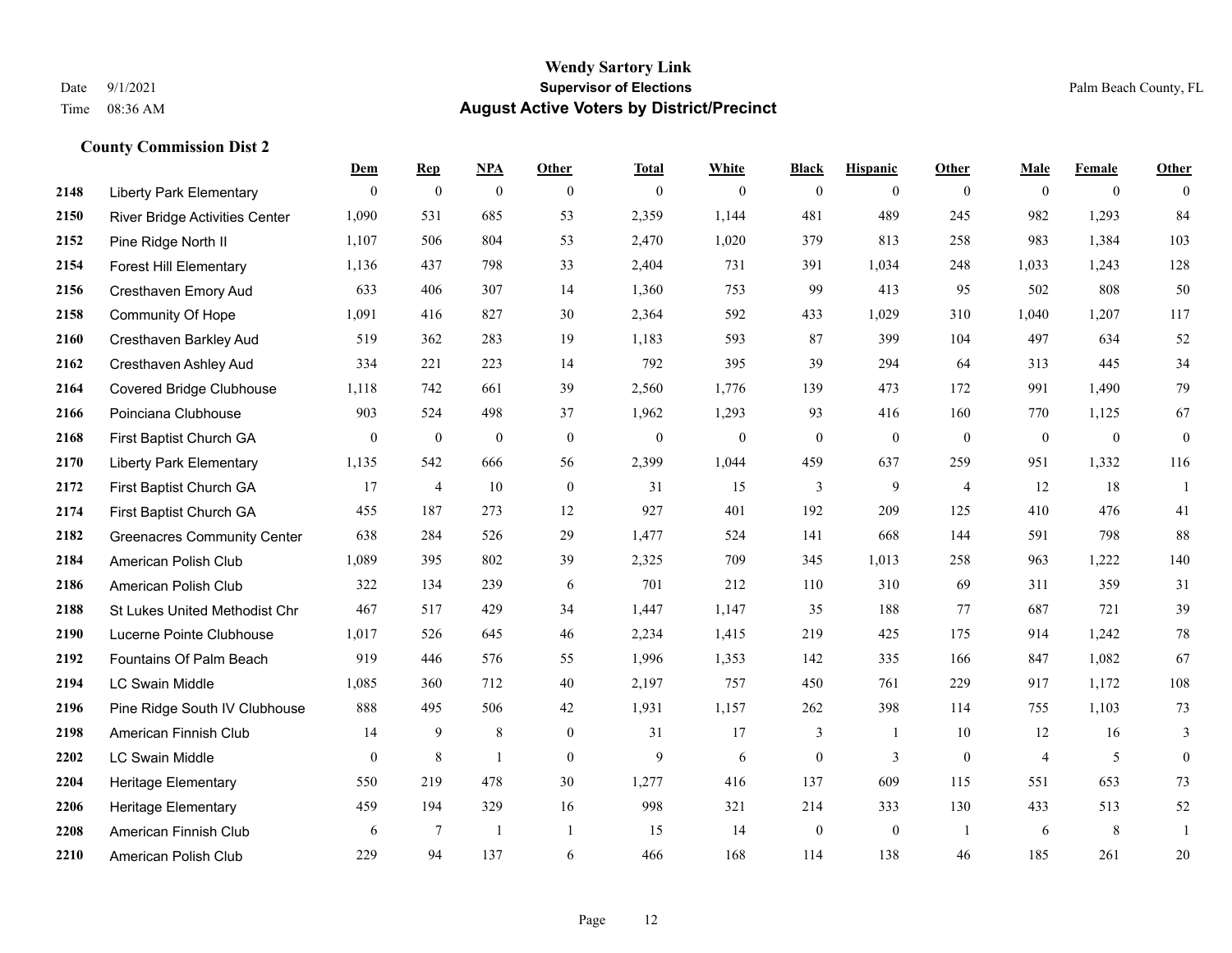|      |                                 | <u>Dem</u> | <u>Rep</u> | <b>NPA</b> | Other | <b>Total</b> | White  | Black          | <b>Hispanic</b> | Other    | <u>Male</u> | Female   | <b>Other</b>   |
|------|---------------------------------|------------|------------|------------|-------|--------------|--------|----------------|-----------------|----------|-------------|----------|----------------|
| 2212 | American Polish Club            |            |            | 0          |       | $\mathbf{0}$ |        | $\mathbf{0}$   | $\mathbf{0}$    | $\Omega$ |             |          | $\overline{0}$ |
| 2214 | Indian Pines Elementary         | 1,180      | 253        | 578        | 38    | 2,049        | 467    | 909            | 442             | 231      | 922         | 1,027    | 100            |
| 2216 | Indian Pines Elementary         | 1,787      | 293        | 840        | 42    | 2,962        | 521    | 1,487          | 583             | 371      | 1,327       | 1,488    | 147            |
| 2218 | <b>Tradewinds Middle</b>        | .,259      | 316        | 653        | 36    | 2,264        | 571    | 882            | 368             | 443      | 996         | 1,140    | 128            |
| 8001 | Federal Only                    |            | $_{0}$     | $\theta$   |       | $\theta$     |        | $\overline{0}$ | $\overline{0}$  | $\theta$ |             | $\theta$ | $\overline{0}$ |
| 8002 | State Only                      | 133        | 104        | 116        |       | 355          | 273    | 13             | 14              | 55       | 159         | 183      | 13             |
|      | <b>County Commission Dist 2</b> | 52,800     | 26,462     | 33,848     | 2,164 | 115,274      | 52,219 | 20,474         | 31,051          | 11,530   | 49,036      | 61,363   | 4,875          |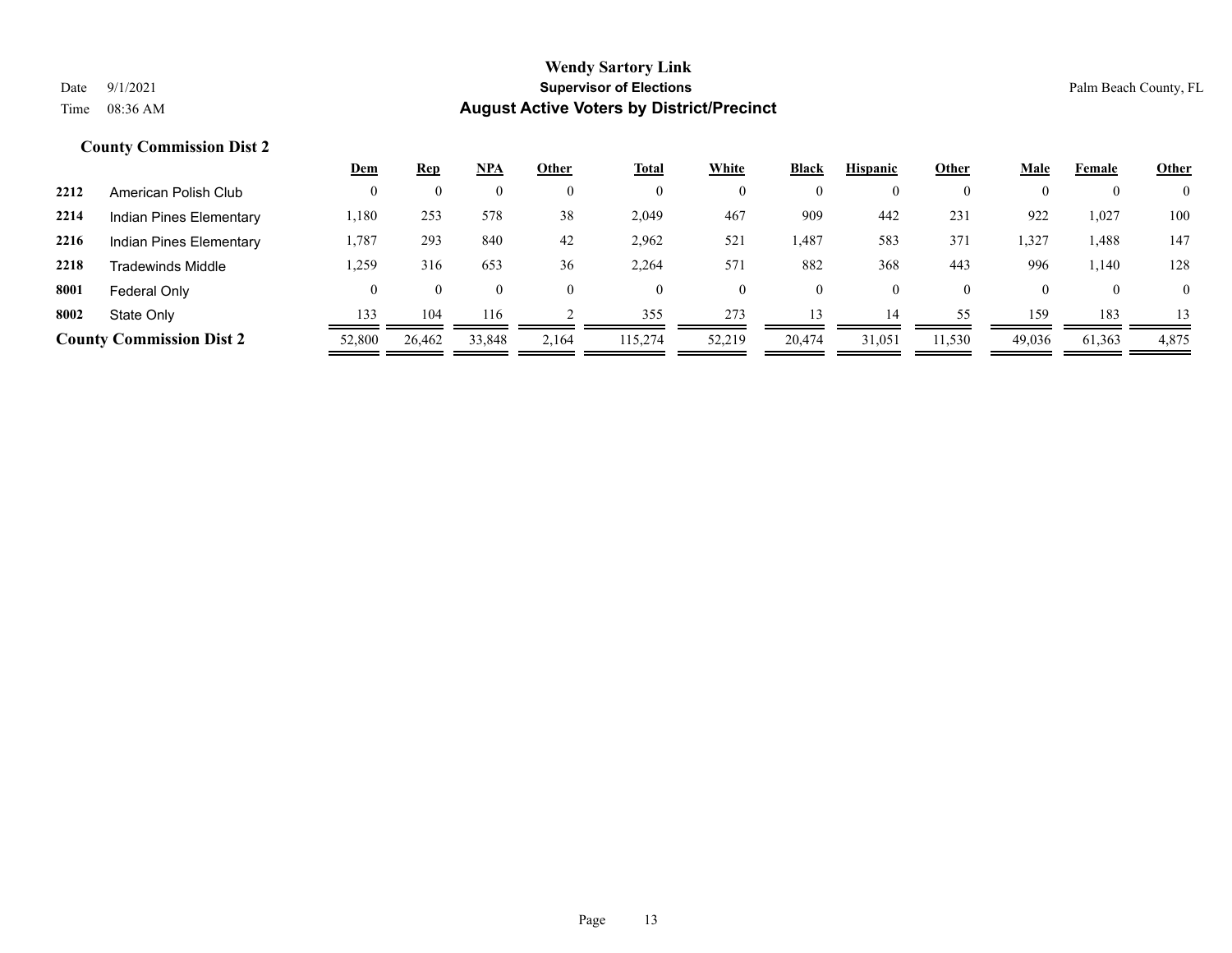|      |                                  | Dem              | <b>Rep</b>       | NPA              | <b>Other</b>     | <b>Total</b>   | <b>White</b>     | <b>Black</b>     | <b>Hispanic</b>  | <b>Other</b>   | <b>Male</b>  | Female         | <b>Other</b>     |
|------|----------------------------------|------------------|------------------|------------------|------------------|----------------|------------------|------------------|------------------|----------------|--------------|----------------|------------------|
| 3002 | Palm Springs Middle              | 823              | 339              | 554              | 48               | 1,764          | 525              | 324              | 749              | 166            | 718          | 968            | 78               |
| 3004 | <b>Community Of Hope</b>         | 68               | 39               | 61               | $\overline{2}$   | 170            | 65               | 9                | 70               | 26             | 84           | 75             | 11               |
| 3006 | Faith Presbyterian               | 982              | 615              | 679              | 32               | 2,308          | 948              | 268              | 887              | 205            | 950          | 1,257          | 101              |
| 3008 | Palm Springs Middle              | $\boldsymbol{0}$ | $\boldsymbol{0}$ | $\boldsymbol{0}$ | $\mathbf{0}$     | $\mathbf{0}$   | $\boldsymbol{0}$ | $\boldsymbol{0}$ | $\mathbf{0}$     | $\mathbf{0}$   | $\mathbf{0}$ | $\mathbf{0}$   | $\boldsymbol{0}$ |
| 3010 | Faith Presbyterian               | 372              | 207              | 292              | 24               | 895            | 360              | 116              | 339              | 80             | 408          | 452            | 35               |
| 3012 | <b>Emmanuel Baptist Church</b>   | 631              | 571              | 412              | 20               | 1,634          | 982              | 44               | 518              | 90             | 694          | 877            | 63               |
| 3014 | Lake Clarke Shores Town Hall     | 1,014            | 1,083            | 641              | 45               | 2,783          | 2,043            | 83               | 488              | 169            | 1,267        | 1,429          | 87               |
| 3016 | <b>Community Of Hope</b>         | 45               | 37               | 53               | 2                | 137            | 36               | 9                | 76               | 16             | 51           | 76             | $10\,$           |
| 3018 | Palm Springs Middle              | 11               | 12               | 9                | $\mathfrak{Z}$   | 35             | 14               | $\boldsymbol{0}$ | 17               | $\overline{4}$ | 15           | 19             | -1               |
| 3020 | Palm Springs Village Hall        | 976              | 623              | 785              | 36               | 2,420          | 978              | 171              | 1,071            | 200            | 1,066        | 1,241          | 113              |
| 3022 | Oasis De Amor Baptist Church     | 510              | 216              | 396              | 17               | 1,139          | 371              | 137              | 489              | 142            | 535          | 539            | 65               |
| 3024 | Palm Springs Library             | 714              | 406              | 582              | 24               | 1,726          | 649              | 198              | 691              | 188            | 760          | 862            | 104              |
| 3026 | Palm Springs Village Hall        | $\boldsymbol{0}$ | $\boldsymbol{0}$ | $\boldsymbol{0}$ | $\boldsymbol{0}$ | $\mathbf{0}$   | $\boldsymbol{0}$ | $\boldsymbol{0}$ | $\boldsymbol{0}$ | $\theta$       | $\mathbf{0}$ | $\mathbf{0}$   | $\boldsymbol{0}$ |
| 3028 | Palm Springs Village Hall        | $\overline{2}$   | -1               | $\boldsymbol{0}$ | $\boldsymbol{0}$ | 3              | $\boldsymbol{0}$ | $\boldsymbol{0}$ | 3                | $\mathbf{0}$   |              | 2              | $\mathbf{0}$     |
| 3030 | Palm Springs Village Hall        | $\Omega$         | $\mathbf{0}$     | $\mathbf{0}$     | $\overline{0}$   | $\theta$       | $\overline{0}$   | $\mathbf{0}$     | $\mathbf{0}$     | $\theta$       | $\Omega$     | $\theta$       | $\mathbf{0}$     |
| 3032 | Special Olympics of PBC          | 694              | 306              | 523              | 35               | 1,558          | 565              | 266              | 594              | 133            | 725          | 753            | 80               |
| 3034 | Sunlight Community Church        | 158              | 103              | 78               | 6                | 345            | 181              | 42               | 101              | 21             | 155          | 180            | $10\,$           |
| 3036 | <b>Sunlight Community Church</b> | 391              | 213              | 284              | 15               | 903            | 375              | 174              | 263              | 91             | 399          | 473            | 31               |
| 3038 | <b>Sunlight Community Church</b> | 726              | 298              | 536              | 32               | 1,592          | 665              | 247              | 511              | 169            | 739          | 770            | 83               |
| 3040 | 1st Congregational Church        | 692              | 312              | 404              | 41               | 1,449          | 1,073            | 72               | 186              | 118            | 713          | 683            | 53               |
| 3042 | 1st Congregational Church        | 724              | 446              | 398              | 44               | 1,612          | 1,356            | 24               | 131              | 101            | 733          | 823            | 56               |
| 3044 | Holy Redeemer Church             | 221              | 67               | 185              | $\tau$           | 480            | 138              | 99               | 201              | 42             | 205          | 259            | 16               |
| 3048 | Holy Redeemer Church             | 590              | 220              | 456              | 24               | 1,290          | 392              | 253              | 518              | 127            | 565          | 663            | 62               |
| 3050 | Holy Redeemer Church             | 7                | $\,8\,$          | $\sqrt{2}$       | $\boldsymbol{0}$ | 17             | $10\,$           | 6                | 1                | $\mathbf{0}$   | 10           | $\overline{7}$ | $\boldsymbol{0}$ |
| 3052 | Our Savior Lutheran Church       | 402              | 112              | 237              | 13               | 764            | 215              | 213              | 262              | 74             | 358          | 366            | 40               |
| 3058 | Our Savior Lutheran Church       | $\boldsymbol{0}$ | $\boldsymbol{0}$ | $\overline{2}$   | $\boldsymbol{0}$ | $\overline{2}$ | -1               | $\mathbf{1}$     | $\boldsymbol{0}$ | $\mathbf{0}$   | -1           | -1             | $\boldsymbol{0}$ |
| 3060 | Our Savior Lutheran Church       | 249              | 53               | 158              | $\tau$           | 467            | 107              | 167              | 157              | 36             | 178          | 268            | 21               |
| 3062 | Our Savior Lutheran Church       | 1,031            | 318              | 578              | 51               | 1,978          | 788              | 430              | 575              | 185            | 915          | 967            | 96               |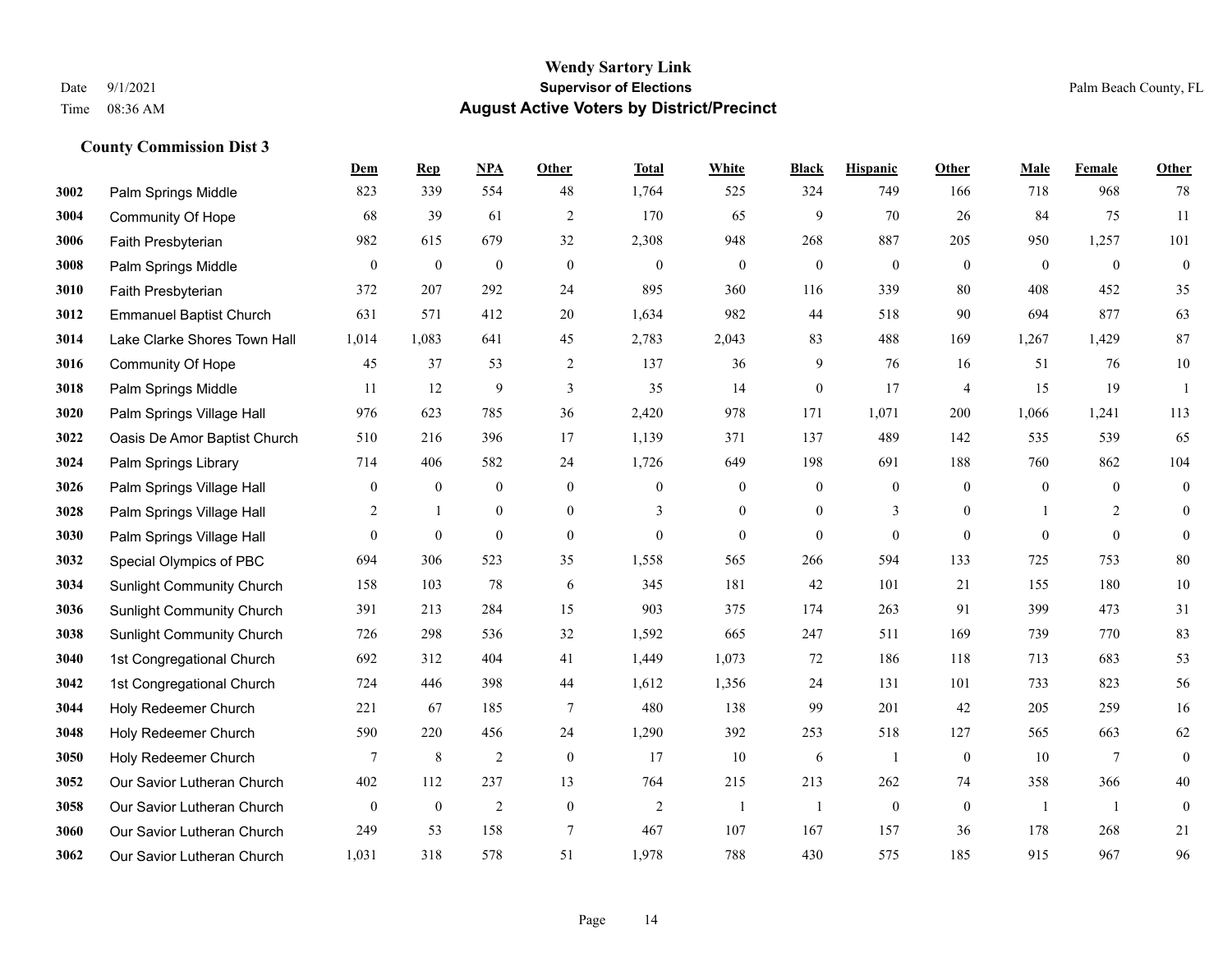|      |                                  | <b>Dem</b>   | <b>Rep</b>     | NPA              | <b>Other</b>   | <b>Total</b> | <b>White</b>     | <b>Black</b>     | <b>Hispanic</b> | <b>Other</b>   | <b>Male</b>    | Female         | <b>Other</b>     |
|------|----------------------------------|--------------|----------------|------------------|----------------|--------------|------------------|------------------|-----------------|----------------|----------------|----------------|------------------|
| 3064 | 1st Congregational Church        | 467          | 222            | 353              | 31             | 1,073        | 757              | 90               | 150             | 76             | 504            | 526            | 43               |
| 3066 | Our Savior Lutheran Church       | 364          | 134            | 272              | 20             | 790          | 548              | 72               | 93              | 77             | 385            | 372            | 33               |
| 3068 | St Andrews Episcopal             | 543          | 290            | 392              | 43             | 1,268        | 1,021            | 51               | 110             | 86             | 615            | 609            | 44               |
| 3070 | Mid County Senior Center         | 705          | 270            | 559              | 36             | 1,570        | 516              | 360              | 492             | 202            | 712            | 780            | 78               |
| 3071 | Holy Redeemer Church             | $\mathbf{0}$ | $\overline{0}$ | $\boldsymbol{0}$ | $\mathbf{0}$   | $\theta$     | $\boldsymbol{0}$ | $\boldsymbol{0}$ | $\mathbf{0}$    | $\overline{0}$ | $\overline{0}$ | $\overline{0}$ | $\boldsymbol{0}$ |
| 3072 | Holy Redeemer Church             | 139          | 24             | 84               | $\,8\,$        | 255          | 68               | 103              | 49              | 35             | 99             | 145            | 11               |
| 3074 | <b>Coastal Chapel</b>            | 471          | 353            | 334              | 25             | 1,183        | 741              | 97               | 254             | 91             | 554            | 587            | $42\,$           |
| 3075 | Lantana Recreation Center        | 14           | 9              | 8                | $\overline{2}$ | 33           | 33               | $\boldsymbol{0}$ | $\mathbf{0}$    | $\theta$       | 12             | 21             | $\mathbf{0}$     |
| 3076 | Our Savior Lutheran Church       | 48           | 39             | 49               | $\mathbf{1}$   | 137          | 95               | 15               | 20              | $\tau$         | 74             | 58             | 5                |
| 3078 | Lakeside UM Church               | 644          | 392            | 441              | 36             | 1,513        | 948              | 165              | 268             | 132            | 668            | 802            | 43               |
| 3080 | American Finnish Club            | 837          | 218            | 556              | 40             | 1,651        | 394              | 512              | 557             | 188            | 718            | 833            | $100\,$          |
| 3082 | <b>Atlantis City Hall</b>        | 485          | 893            | 440              | 43             | 1,861        | 1,610            | 38               | 89              | 124            | 852            | 966            | 43               |
| 3084 | Lakes of Sherbrooke              | 701          | 642            | 581              | 53             | 1,977        | 1,335            | 190              | 287             | 165            | 862            | 1,039          | 76               |
| 3086 | <b>Woodlands Middle</b>          | 794          | 610            | 696              | 48             | 2,148        | 1,469            | 136              | 356             | 187            | 999            | 1,072          | 77               |
| 3088 | <b>Tradewinds Middle</b>         | 178          | 51             | 120              | 8              | 357          | 94               | 126              | 77              | 60             | 160            | 187            | 10               |
| 3090 | <b>Woodlands Middle</b>          | 1,448        | 821            | 638              | 51             | 2,958        | 2,391            | 174              | 115             | 278            | 1,345          | 1,525          | 88               |
| 3092 | Lacuna HOA Clubhouse             | 1,212        | 743            | 748              | 65             | 2,768        | 1,922            | 276              | 306             | 264            | 1,268          | 1,409          | 91               |
| 3094 | <b>Coral Reef Elementary</b>     | 326          | 242            | 269              | 27             | 864          | 516              | 72               | 191             | 85             | 403            | 434            | 27               |
| 3096 | <b>Coral Reef Elementary</b>     | 825          | 586            | 638              | 57             | 2,106        | 1,356            | 255              | 266             | 229            | 975            | 1,049          | 82               |
| 3098 | <b>Manatee Elementary</b>        | 689          | 585            | 516              | 44             | 1,834        | 1,253            | 174              | 218             | 189            | 829            | 943            | 62               |
| 3100 | Journeys End                     | 433          | 334            | 359              | 21             | 1,147        | 766              | 94               | 137             | 150            | 539            | 579            | 29               |
| 3102 | Diamond View Elementary          | 1,203        | 445            | 788              | 50             | 2,486        | 1,032            | 631              | 522             | 301            | 1,093          | 1,284          | 109              |
| 3104 | American German Club             | 411          | 345            | 370              | 33             | 1,159        | 804              | 90               | 138             | 127            | 537            | 578            | 44               |
| 3106 | American German Club             | 299          | 108            | 203              | 17             | 627          | 224              | 174              | 99              | 130            | 274            | 324            | 29               |
| 3108 | Santaluces High                  | 1,240        | 538            | 877              | 61             | 2,716        | 1,091            | 695              | 539             | 391            | 1,203          | 1,425          | 88               |
| 3110 | Lantana Road Branch Library      | 820          | 335            | 489              | 41             | 1,685        | 792              | 447              | 292             | 154            | 735            | 872            | 78               |
| 3112 | <b>Starlight Cove Elementary</b> | 843          | 297            | 613              | 38             | 1,791        | 704              | 310              | 635             | 142            | 774            | 927            | 90               |
| 3114 | Santaluces High                  | 378          | 248            | 294              | 12             | 932          | 544              | 122              | 182             | 84             | 454            | 446            | 32               |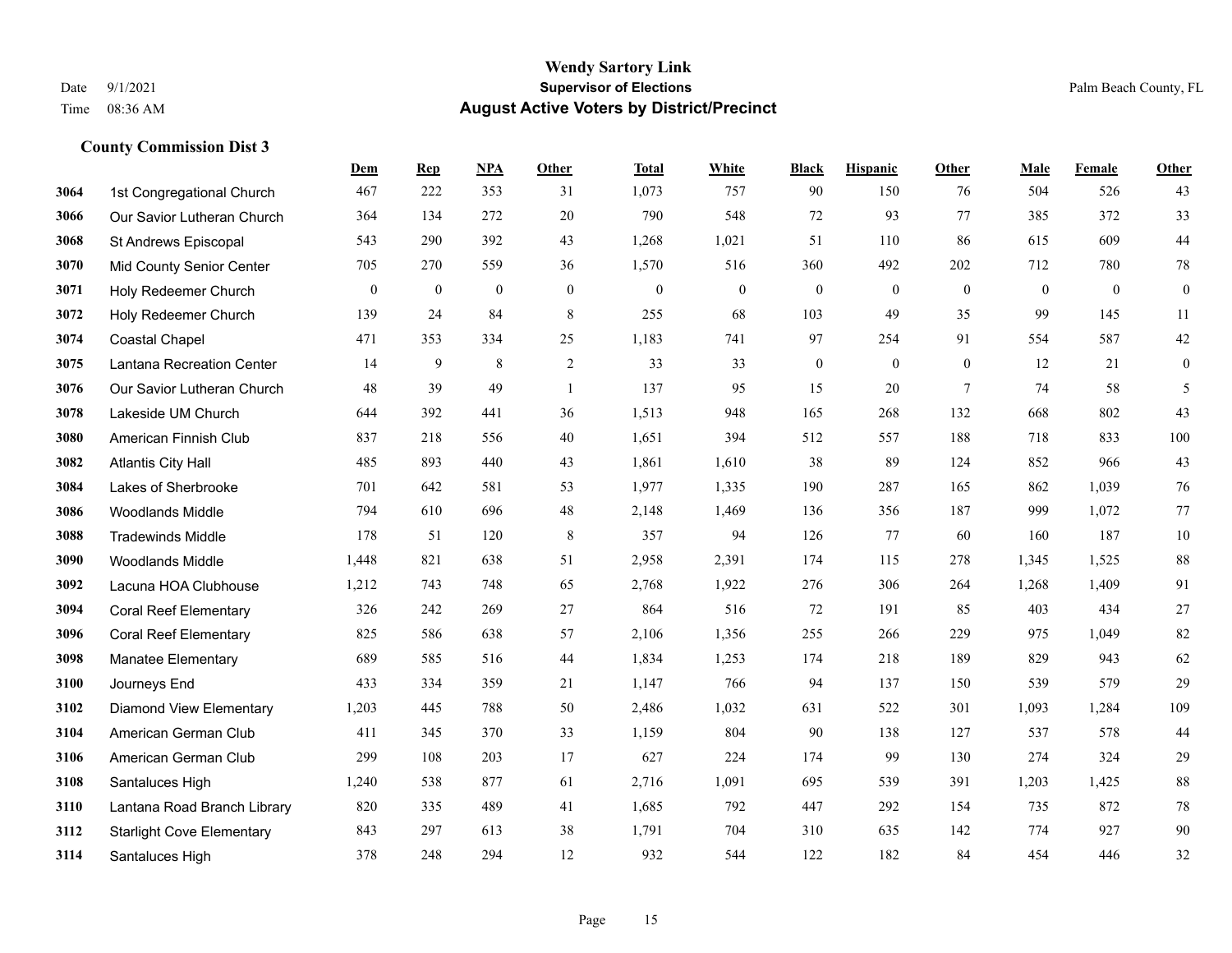|      |                                  | Dem   | <b>Rep</b> | NPA | Other        | <b>Total</b> | White | <b>Black</b>     | <b>Hispanic</b> | Other | <b>Male</b> | Female | <b>Other</b>  |
|------|----------------------------------|-------|------------|-----|--------------|--------------|-------|------------------|-----------------|-------|-------------|--------|---------------|
| 3116 | Advent Lantana                   | 1,067 | 524        | 735 | 51           | 2,377        | 1,462 | 365              | 364             | 186   | 978         | 1,316  | 83            |
| 3118 | Advent Lantana                   | 205   | 229        | 178 | 17           | 629          | 514   | 21               | 49              | 45    | 309         | 306    | 14            |
| 3120 | Valencia Shores Social Club      | 1,223 | 582        | 579 | 45           | 2,429        | 2,143 | 68               | 81              | 137   | 1,111       | 1,263  | 55            |
| 3122 | Boynton Beach Community Chui     | 898   | 405        | 341 | 32           | 1,676        | 1,503 | 31               | 52              | 90    | 687         | 949    | $40\,$        |
| 3124 | West Boynton Park and Rec        | 786   | 576        | 645 | 43           | 2,050        | 1,298 | 219              | 286             | 247   | 928         | 1,047  | 75            |
| 3126 | Temple Shaarei Shalom            | 643   | 507        | 462 | 27           | 1,639        | 1,125 | 154              | 199             | 161   | 759         | 831    | 49            |
| 3128 | West Boynton Park and Rec        | 950   | 607        | 722 | 44           | 2,323        | 1,449 | 280              | 338             | 256   | 1,063       | 1,176  | 84            |
| 3130 | Winston Trails Swim Center       | 1,112 | 917        | 854 | 61           | 2,944        | 2,083 | 203              | 374             | 284   | 1,376       | 1,454  | 114           |
| 3132 | Park Vista High                  | 851   | 650        | 691 | 49           | 2,241        | 1,419 | 226              | 356             | 240   | 1,008       | 1,153  | 80            |
| 3133 | Christa McAuliffe Middle         | 175   | 121        | 135 | 9            | 440          | 267   | 46               | 63              | 64    | 213         | 215    | 12            |
| 3134 | <b>Hidden Oaks Elementary</b>    | 1,080 | 315        | 576 | 34           | 2,005        | 577   | 793              | 361             | 274   | 851         | 1,068  | 86            |
| 3136 | <b>Freedom Shores Elementary</b> | 872   | 405        | 583 | 32           | 1,892        | 831   | 527              | 279             | 255   | 834         | 981    | 77            |
| 3138 | <b>Citrus Cove Elementary</b>    | 864   | 500        | 568 | 34           | 1,966        | 1,153 | 315              | 288             | 210   | 864         | 1,020  | 82            |
| 3140 | Boynton Lakes North Clubhouse    | 418   | 192        | 283 | 14           | 907          | 429   | 220              | 126             | 132   | 405         | 470    | 32            |
| 3142 | Boynton Lakes North Clubhouse    | 386   | 162        | 221 | 16           | 785          | 440   | 138              | 137             | 70    | 316         | 439    | 30            |
| 3144 | Freedom Shores Elementary        | 10    | 8          | 10  | $\mathbf{0}$ | 28           | 22    | $\boldsymbol{0}$ | 3               | 3     | 11          | 14     | 3             |
| 3146 | <b>Freedom Shores Elementary</b> | 335   | 126        | 169 | 17           | 647          | 430   | 80               | 74              | 63    | 259         | 368    | $20\,$        |
| 3148 | Imagine Schools - Chancellor     | 61    | 54         | 54  | 5            | 174          | 117   | 12               | 27              | 18    | 87          | 82     | $\mathfrak s$ |
| 3150 | Christa McAuliffe Middle         | 560   | 256        | 234 | 22           | 1,072        | 971   | 21               | 31              | 49    | 443         | 595    | 34            |
| 3152 | Park Vista High                  | 655   | 409        | 387 | 32           | 1,483        | 1,271 | 55               | 64              | 93    | 650         | 785    | 48            |
| 3154 | Ponte Vecchio Clubhouse          | 810   | 315        | 278 | 21           | 1,424        | 1,267 | 22               | 41              | 94    | 640         | 742    | $42\,$        |
| 3156 | Aberdeen East Clubhouse          | 1,006 | 485        | 544 | 42           | 2,077        | 1,578 | 139              | 184             | 176   | 859         | 1,158  | 60            |
| 3158 | <b>Crystal Lakes Elementary</b>  | 992   | 758        | 804 | 60           | 2,614        | 1,838 | 193              | 290             | 293   | 1,178       | 1,324  | 112           |
| 3160 | Christa McAuliffe Middle         | 438   | 332        | 323 | 19           | 1,112        | 755   | 136              | 118             | 103   | 500         | 569    | 43            |
| 3162 | Hidden Oaks Elementary           | 543   | 255        | 297 | 17           | 1,112        | 664   | 205              | 128             | 115   | 498         | 580    | 34            |
| 3164 | <b>Citrus Cove Elementary</b>    | 884   | 542        | 638 | 50           | 2,114        | 1,318 | 316              | 246             | 234   | 940         | 1,102  | 72            |
| 3166 | Jamaica Bay Clubhouse            | 348   | 363        | 260 | 26           | 997          | 884   | 19               | 38              | 56    | 433         | 530    | 34            |
| 3168 | Boynton Beach Fire Station #3    | 908   | 454        | 662 | 30           | 2,054        | 1,165 | 363              | 295             | 231   | 873         | 1,109  | 72            |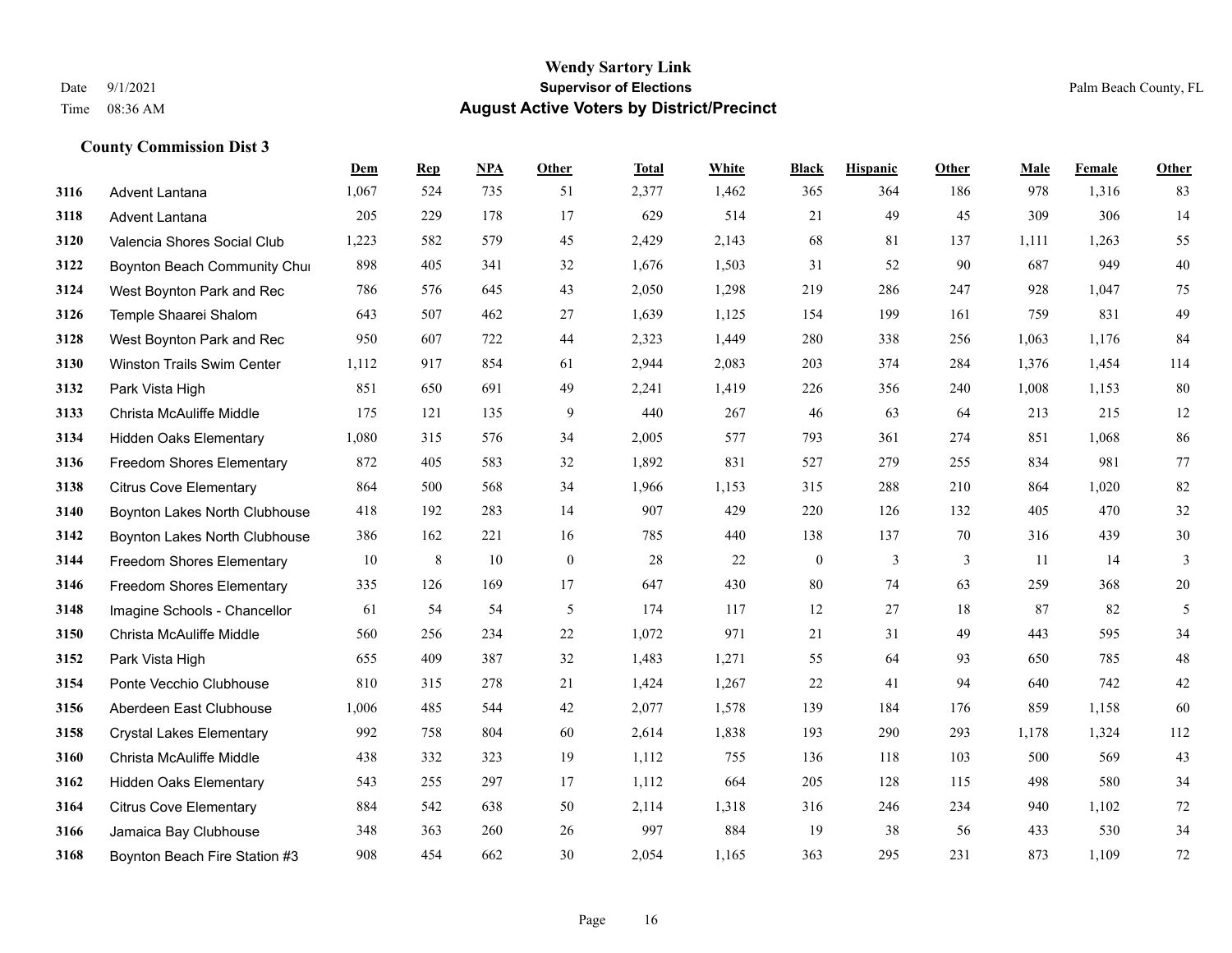|      |                                   | Dem      | <b>Rep</b>   | NPA            | Other    | <b>Total</b> | White          | <b>Black</b> | <b>Hispanic</b> | Other    | <b>Male</b> | Female   | Other        |
|------|-----------------------------------|----------|--------------|----------------|----------|--------------|----------------|--------------|-----------------|----------|-------------|----------|--------------|
| 3170 | Boynton Beach High                | 1,117    | 607          | 868            | 70       | 2,662        | 1,567          | 306          | 534             | 255      | 1,174       | 1,382    | 106          |
| 3172 | Boynton Beach High                | 474      | 146          | 302            | 32       | 954          | 441            | 263          | 143             | 107      | 392         | 514      | 48           |
| 3174 | Boynton Beach Fire Station #3     | 250      | 172          | 172            | 15       | 609          | 415            | 53           | 84              | 57       | 278         | 314      | 17           |
| 3176 | Boynton Beach High                | 217      | 118          | 154            | 8        | 497          | 264            | 90           | 82              | 61       | 214         | 261      | 22           |
| 3180 | Imagine Schools - Chancellor      | $\theta$ | $\mathbf{0}$ | $\overline{0}$ | $\theta$ | $\theta$     | $\overline{0}$ | $\mathbf{0}$ | $\theta$        | $\Omega$ | $\Omega$    | $\theta$ | $\mathbf{0}$ |
| 3182 | Imagine Schools - Chancellor      | 98       | 49           | 80             | 4        | 231          | 116            | 46           | 36              | 33       | 110         | 110      | 11           |
| 3185 | Christ Fellowship Church BB       | 276      | 192          | 182            | 26       | 676          | 432            | 71           | 103             | 70       | 318         | 337      | 21           |
| 3186 | Christ Fellowship Church BB       | 185      | 122          | 139            | 11       | 457          | 323            | 40           | 61              | 33       | 203         | 233      | 21           |
| 3187 | Christ Fellowship Church BB       | 694      | 391          | 572            | 55       | 1,712        | 974            | 266          | 285             | 187      | 795         | 862      | 55           |
| 3188 | Christ Fellowship Church BB       | 411      | 304          | 354            | 21       | 1,090        | 676            | 221          | 121             | 72       | 536         | 520      | 34           |
| 3190 | Imagine Schools - Chancellor      | 294      | 155          | 209            | 22       | 680          | 385            | 139          | 93              | 63       | 344         | 321      | 15           |
| 3192 | Leisureville #1 Clubhouse         | 549      | 400          | 370            | 43       | 1,362        | 1,032          | 111          | 126             | 93       | 546         | 767      | 49           |
| 3194 | Boynton Beach Fire Station #2     | 747      | 168          | 374            | 20       | 1,309        | 465            | 537          | 167             | 140      | 576         | 681      | 52           |
| 3196 | Leisureville #3 Clubhouse         | 612      | 552          | 422            | 49       | 1,635        | 1,360          | 83           | 101             | 91       | 694         | 887      | 54           |
| 3198 | <b>BB Leisureville Clubhouse</b>  | 493      | 526          | 307            | 37       | 1,363        | 1,123          | 64           | 115             | 61       | 552         | 773      | 38           |
| 3200 | <b>Golfview Harbour Clubhouse</b> | 608      | 399          | 398            | 27       | 1,432        | 969            | 204          | 113             | 146      | 646         | 737      | 49           |
| 3202 | <b>Golfview Harbour Clubhouse</b> | 65       | 65           | 48             |          | 185          | 136            | 30           |                 | 11       | 90          | 89       | 6            |
|      | <b>County Commission Dist 3</b>   | 54,720   | 31,794       | 37,176         | 2,735    | 126,425      | 75,512         | 16,513       | 22,404          | 11,996   | 56,429      | 65,236   | 4,760        |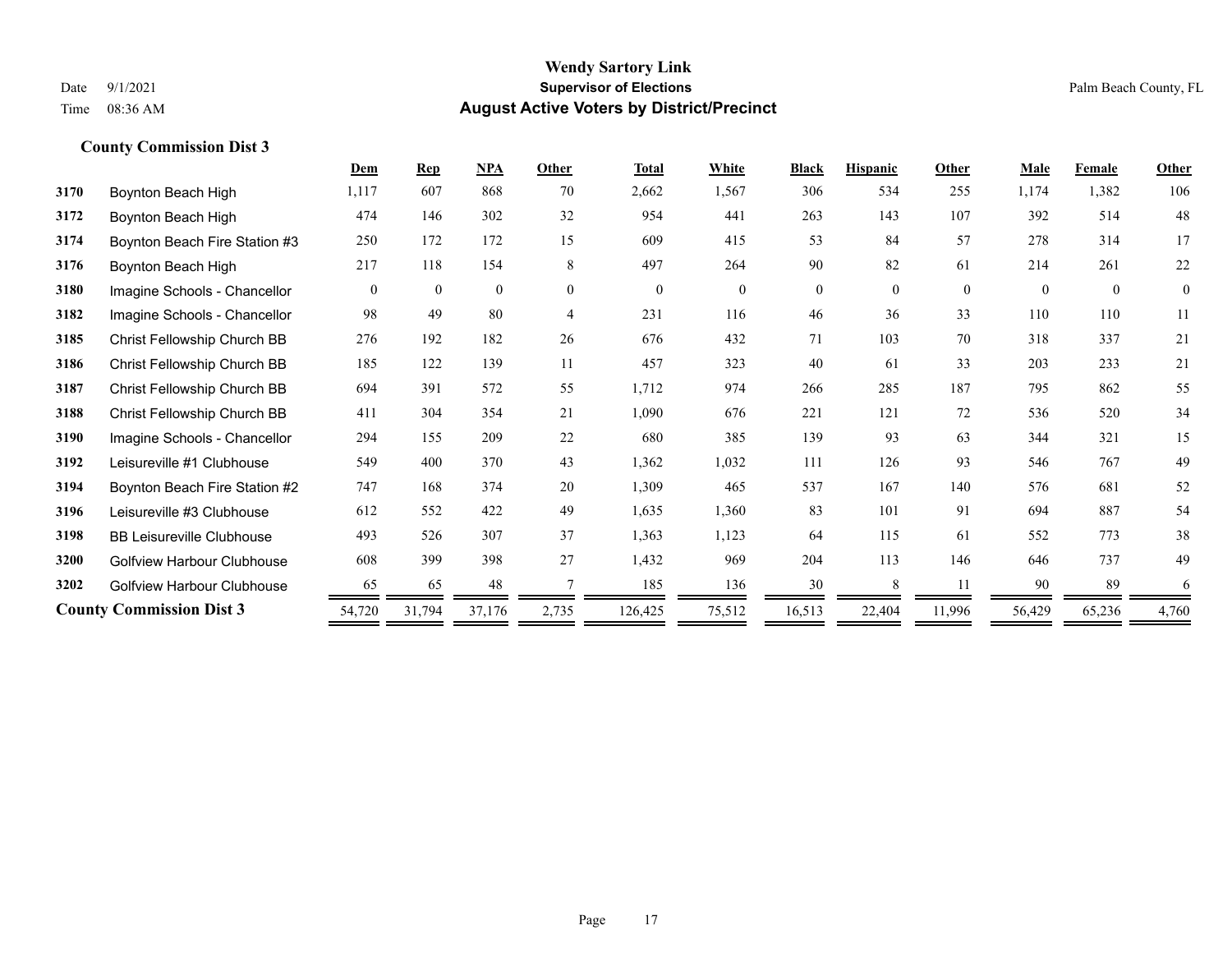|      |                                      | Dem              | <b>Rep</b>   | NPA              | <b>Other</b>   | <b>Total</b>     | <b>White</b>     | <b>Black</b>     | <b>Hispanic</b> | <b>Other</b>    | <b>Male</b>  | Female         | <b>Other</b>     |
|------|--------------------------------------|------------------|--------------|------------------|----------------|------------------|------------------|------------------|-----------------|-----------------|--------------|----------------|------------------|
| 4002 | Lantana Recreation Center            | 462              | 506          | 365              | 47             | 1,380            | 1,154            | 27               | 102             | 97              | 663          | 678            | 39               |
| 4004 | South Palm Beach Town Hall           | 414              | 501          | 372              | 35             | 1,322            | 1,126            | 22               | 79              | 95              | 575          | 699            | 48               |
| 4006 | Manalapan Town Hall                  | 75               | 198          | 92               | 10             | 375              | 344              | 6                | 5               | 20              | 190          | 175            | $10\,$           |
| 4008 | Hypoluxo Town Hall                   | 516              | 595          | 500              | 63             | 1,674            | 1,400            | 37               | 107             | 130             | 766          | 858            | 50               |
| 4010 | <b>Bent Tree Villas East</b>         | 796              | 727          | 596              | 50             | 2,169            | 1,578            | 212              | 211             | 168             | 951          | 1,166          | 52               |
| 4012 | Greentree Villas                     | 645              | 563          | 458              | 31             | 1,697            | 1,390            | 71               | 118             | 118             | 673          | 974            | 50               |
| 4014 | New Church                           | 406              | 489          | 326              | 24             | 1,245            | 1,012            | 61               | 88              | 84              | 535          | 681            | 29               |
| 4016 | Christ Fellowship Church BB          | 538              | 290          | 296              | 25             | 1,149            | 695              | 186              | 162             | 106             | 528          | 591            | $30\,$           |
| 4018 | Quail Ridge Business Center          | 122              | 363          | 119              | 11             | 615              | 592              | 1                | $\mathfrak{2}$  | 20              | 280          | 325            | $10\,$           |
| 4020 | Christ Fellowship Church BB          | 31               | 26           | 36               | $\overline{4}$ | 97               | 75               | $\overline{4}$   | 11              | $7\phantom{.0}$ | 37           | 58             | $\sqrt{2}$       |
| 4022 | <b>Congress Middle</b>               | 822              | 235          | 403              | 43             | 1,503            | 548              | 650              | 156             | 149             | 627          | 819            | 57               |
| 4024 | Harvey E Oyer Jr Park                | 491              | 615          | 483              | 55             | 1,644            | 1,299            | 90               | 129             | 126             | 779          | 818            | 47               |
| 4026 | <b>Sterling Village Aud</b>          | 499              | 554          | 462              | 47             | 1,562            | 1,363            | 36               | 63              | 100             | 725          | 785            | 52               |
| 4028 | Ocean Ridge Town Hall                | 406              | 747          | 408              | 45             | 1,606            | 1,470            | 5                | 47              | 84              | 769          | 794            | 43               |
| 4030 | Village of Golf Admin Bldg           | 35               | 187          | 45               | $\overline{4}$ | 271              | 266              | $\boldsymbol{0}$ | $\mathbf{1}$    | $\overline{4}$  | 127          | 142            | $\overline{2}$   |
| 4034 | <b>Crosspointe Elementary</b>        | 361              | 255          | 287              | 23             | 926              | 665              | 113              | 61              | 87              | 392          | 514            | $20\,$           |
| 4036 | <b>Forest Park Elementary</b>        | 284              | 449          | 265              | 25             | 1,023            | 921              | 8                | 50              | 44              | 434          | 557            | 32               |
| 4038 | <b>Briny Breezes Community Cente</b> | 92               | 145          | 92               | 3              | 332              | 307              | $\boldsymbol{0}$ | 9               | 16              | 138          | 185            | 9                |
| 4040 | <b>Briny Breezes Community Cente</b> | $\mathbf{0}$     | $\bf{0}$     | $\boldsymbol{0}$ | $\mathbf{0}$   | $\boldsymbol{0}$ | $\boldsymbol{0}$ | $\boldsymbol{0}$ | $\overline{0}$  | $\overline{0}$  | $\mathbf{0}$ | $\overline{0}$ | $\mathbf{0}$     |
| 4042 | <b>Briny Breezes Community Cente</b> | $\mathbf{0}$     | $\mathbf{0}$ | $\overline{0}$   | $\overline{0}$ | $\mathbf{0}$     | $\mathbf{0}$     | $\mathbf{0}$     | $\overline{0}$  | $\theta$        | $\theta$     | $\theta$       | $\mathbf{0}$     |
| 4044 | <b>Briny Breezes Community Cente</b> | 49               | 33           | 39               | $\mathbf{1}$   | 122              | 108              | 1                | $\,$ 8 $\,$     | 5               | 64           | 55             | 3                |
| 4046 | <b>Delray Dunes</b>                  | 87               | 338          | 101              | 5              | 531              | 492              | $\mathbf{1}$     | 5               | 33              | 242          | 277            | 12               |
| 4048 | <b>Banyan Creek Elementary</b>       | 119              | 156          | 85               | $\overline{7}$ | 367              | 294              | 16               | 30              | 27              | 188          | 170            | 9                |
| 4050 | Hunter's Run Courtside Cafe          | 1,072            | 366          | 529              | 37             | 2,004            | 1,843            | 40               | 47              | 74              | 838          | 1,123          | 43               |
| 4052 | <b>Crosspointe Elementary</b>        | 117              | 78           | 84               | 3              | 282              | 170              | 57               | 22              | 33              | 138          | 138            | 6                |
| 4053 | <b>Crosspointe Elementary</b>        | 210              | 81           | 148              | 17             | 456              | 173              | 108              | 101             | 74              | 201          | 236            | 19               |
| 4054 | Lakeview Baptist Church              | 533              | 644          | 439              | 38             | 1,654            | 1,367            | 77               | 102             | 108             | 767          | 834            | 53               |
| 4056 | Lakeview Baptist Church              | $\boldsymbol{0}$ | $\mathbf{0}$ | $\theta$         | $\theta$       | $\theta$         | $\mathbf{0}$     | $\mathbf{0}$     | $\mathbf{0}$    | $\theta$        | $\theta$     | $\mathbf{0}$   | $\boldsymbol{0}$ |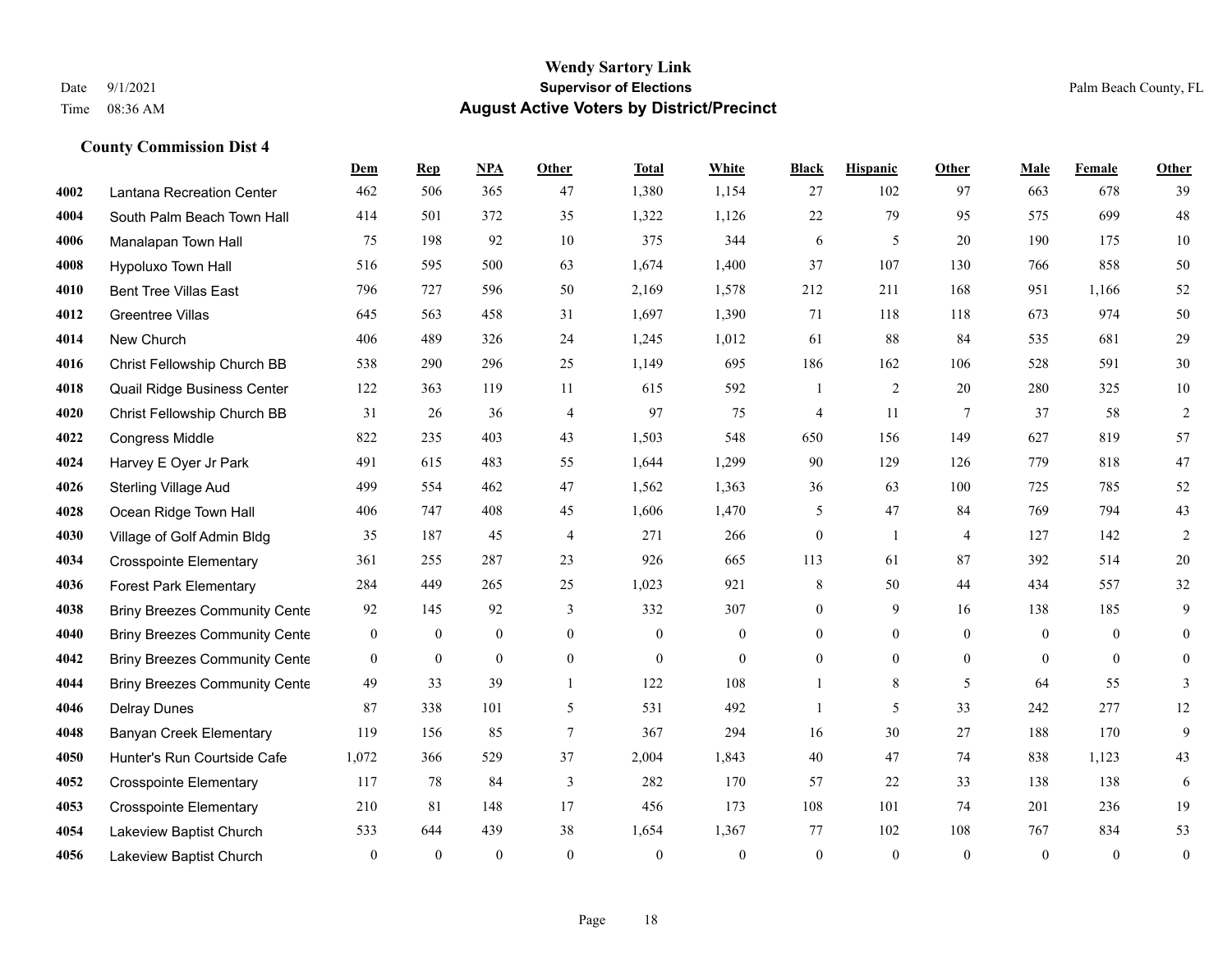|      |                                   | Dem              | <b>Rep</b>     | NPA              | <b>Other</b>   | <b>Total</b> | <b>White</b>     | <b>Black</b>     | <b>Hispanic</b> | <b>Other</b> | <b>Male</b>    | Female   | <b>Other</b>     |
|------|-----------------------------------|------------------|----------------|------------------|----------------|--------------|------------------|------------------|-----------------|--------------|----------------|----------|------------------|
| 4058 | Plumosa SOA Elementary            | 50               | 59             | 42               |                | 158          | 139              | $\overline{4}$   | $\,$ 8 $\,$     | 7            | 76             | 79       | 3                |
| 4060 | Lakeview Baptist Church           | $\overline{2}$   | $\tau$         | 3                | $\overline{0}$ | 12           | 5                | $\mathbf{0}$     | $\mathbf{1}$    | 6            | 6              | 6        | $\mathbf{0}$     |
| 4062 | Lakeview Baptist Church           | 41               | 70             | 37               | 5              | 153          | 127              | 7                | 8               | 11           | 74             | 77       | 2                |
| 4064 | Seacrest Presbyterian             | 48               | 42             | 44               | 3              | 137          | 122              |                  | $\,$ 8 $\,$     | 6            | 73             | 63       |                  |
| 4066 | Seacrest Presbyterian             | $\overline{0}$   | $\mathbf{0}$   | $\mathbf{0}$     | $\overline{0}$ | $\mathbf{0}$ | $\boldsymbol{0}$ | $\mathbf{0}$     | $\mathbf{0}$    | $\mathbf{0}$ | $\overline{0}$ | $\theta$ | $\mathbf{0}$     |
| 4068 | Seacrest Presbyterian             | 0                | $\overline{0}$ | $\mathbf{0}$     | $\overline{0}$ | $\theta$     | $\mathbf{0}$     | $\theta$         | $\mathbf{0}$    | $\theta$     | $\theta$       | $\theta$ | $\mathbf{0}$     |
| 4070 | Seacrest Presbyterian             | $\theta$         | $\theta$       | $\theta$         | $\mathbf{0}$   | $\theta$     | $\mathbf{0}$     | $\mathbf{0}$     | $\theta$        | $\theta$     | $\theta$       | $\theta$ | $\mathbf{0}$     |
| 4072 | <b>Gulf Stream Town Hall</b>      | 185              | 454            | 212              | 22             | 873          | 810              | 4                | 22              | 37           | 425            | 430      | 18               |
| 4074 | Plumosa SOA Elementary            | 432              | 421            | 350              | 25             | 1,228        | 1,059            | 16               | 72              | 81           | 584            | 609      | 35               |
| 4076 | <b>Country Manors Clubhouse</b>   | 444              | 387            | 395              | 23             | 1,249        | 884              | 98               | 134             | 133          | 549            | 665      | 35               |
| 4078 | <b>Banyan Creek Elementary</b>    | 2                | 6              | $\mathbf{1}$     | $\mathbf{0}$   | 9            | 8                | $\boldsymbol{0}$ | $\mathbf{0}$    | - 1          | 5              | 3        | -1               |
| 4080 | <b>Banyan Creek Elementary</b>    | $\overline{0}$   | $\theta$       | $\mathbf{0}$     | $\overline{0}$ | $\theta$     | $\mathbf{0}$     | $\mathbf{0}$     | $\theta$        | $\theta$     | $\theta$       | $\theta$ | $\theta$         |
| 4082 | <b>Banyan Creek Elementary</b>    | $\overline{0}$   | $\mathfrak{Z}$ | $\overline{0}$   | $\overline{0}$ | 3            | 3                | $\mathbf{0}$     | $\overline{0}$  | $\theta$     | 2              | 1        | $\theta$         |
| 4084 | <b>Banyan Creek Elementary</b>    | 42               | 24             | 24               | $\overline{c}$ | 92           | 68               | 6                | 9               | 9            | 42             | 46       |                  |
| 4086 | <b>Banyan Creek Elementary</b>    | 552              | 380            | 378              | 28             | 1,338        | 913              | 187              | 104             | 134          | 624            | 663      | 51               |
| 4088 | West Park Baptist Church          | 842              | 450            | 483              | 49             | 1,824        | 1,553            | 59               | 94              | 118          | 740            | 1,032    | 52               |
| 4090 | Pines of Delray North             | 270              | 170            | 156              | 12             | 608          | 490              | 38               | 43              | 37           | 240            | 341      | 27               |
| 4092 | West Park Baptist Church          | $\boldsymbol{0}$ | $\bf{0}$       | $\boldsymbol{0}$ | $\mathbf{0}$   | $\mathbf{0}$ | $\mathbf{0}$     | $\boldsymbol{0}$ | $\overline{0}$  | $\theta$     | $\mathbf{0}$   | $\theta$ | $\boldsymbol{0}$ |
| 4094 | S D Spady Elementary              | 666              | 696            | 542              | 56             | 1,960        | 1,698            | 32               | 97              | 133          | 928            | 960      | 72               |
| 4096 | <b>Carver Middle</b>              | 567              | 45             | 161              | 11             | 784          | 103              | 581              | 32              | 68           | 366            | 367      | 51               |
| 4098 | <b>Bethel Evangelical Baptist</b> | 988              | 738            | 663              | 67             | 2,456        | 1,887            | 180              | 212             | 177          | 1,035          | 1,347    | 74               |
| 4100 | <b>Carver Middle</b>              | 114              | 146            | 99               | 8              | 367          | 293              | 29               | 20              | 25           | 181            | 172      | 14               |
| 4102 | Veterans Park Recreation Ctr      | 423              | 500            | 400              | 34             | 1,357        | 1,235            | 13               | 23              | 86           | 625            | 695      | 37               |
| 4104 | <b>Emmanuel Catholic Church</b>   | 744              | 658            | 618              | 66             | 2,086        | 1,684            | 83               | 153             | 166          | 911            | 1,107    | 68               |
| 4106 | Delray Beach Golf Club            | 404              | 410            | 344              | 34             | 1,192        | 916              | 54               | 109             | 113          | 552            | 601      | 39               |
| 4108 | Pines of Delray East              | 583              | 350            | 372              | 26             | 1,331        | 986              | $88\,$           | 133             | 124          | 530            | 744      | 57               |
| 4110 | 505 Club                          | 374              | 430            | 301              | 30             | 1,135        | 1,031            | 8                | 33              | 63           | 491            | 617      | 27               |
| 4112 | Veterans Park Recreation Ctr      | 571              | 781            | 542              | 46             | 1,940        | 1,784            | 10               | 41              | 105          | 911            | 963      | 66               |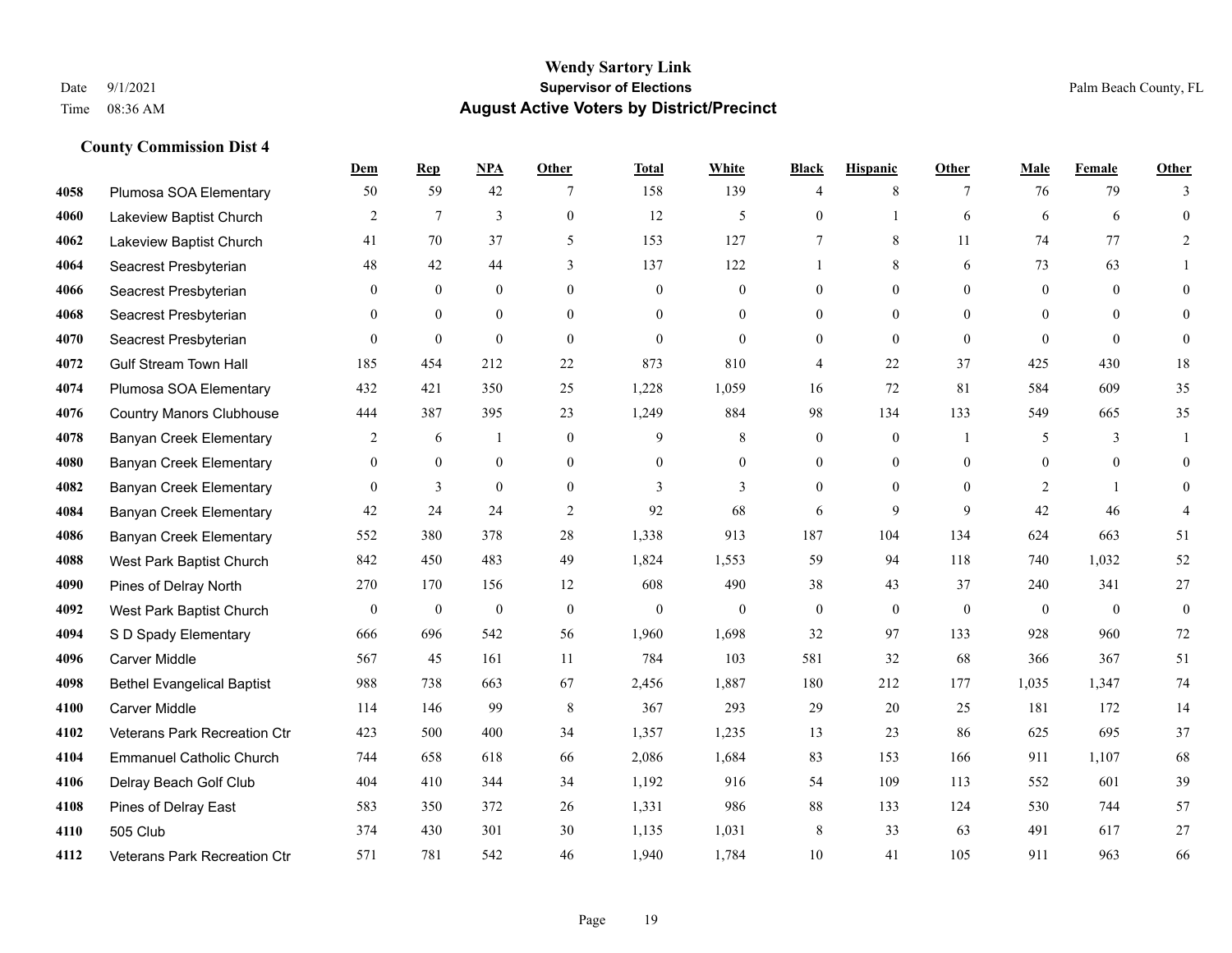# **Dem Rep NPA Other Total White Black Hispanic Other Male Female Other County Commission Dist 4** Delray Beach First Baptist 831 761 607 59 2,258 1,909 77 124 148 1,044 1,162 52

| 4116 | <b>Orchard View Elementary</b>   | 26  | 35    | 28  | $\overline{0}$ | 89    | 72    | $\overline{c}$   | 6              | 9   | 47    | 39    | 3      |
|------|----------------------------------|-----|-------|-----|----------------|-------|-------|------------------|----------------|-----|-------|-------|--------|
| 4118 | <b>Orchard View Elementary</b>   | 686 | 403   | 471 | 33             | 1,593 | 1,100 | 148              | 200            | 145 | 649   | 886   | 58     |
| 4120 | <b>Orchard View Elementary</b>   | 444 | 293   | 330 | 40             | 1,107 | 789   | 64               | 153            | 101 | 467   | 599   | 41     |
| 4122 | Delray Beach Swim and Tennis     | 712 | 430   | 475 | 36             | 1,653 | 1,155 | 195              | 144            | 159 | 717   | 873   | 63     |
| 4124 | Delray Beach Swim and Tennis     | 773 | 558   | 632 | 57             | 2,020 | 1,523 | 131              | 184            | 182 | 910   | 1,030 | 80     |
| 4126 | <b>Pine Grove Elementary</b>     | 515 | 831   | 531 | 60             | 1,937 | 1,672 | 26               | 93             | 146 | 890   | 978   | 69     |
| 4128 | St Lucy Catholic Church          | 617 | 905   | 619 | 43             | 2,184 | 1,953 | 14               | 74             | 143 | 985   | 1,129 | 70     |
| 4129 | St Lucy Catholic Church          | 31  | 60    | 29  | $\overline{c}$ | 122   | 107   | $\boldsymbol{0}$ | $\overline{4}$ | 11  | 53    | 67    | 2      |
| 4130 | Omni Middle                      | 642 | 617   | 536 | 35             | 1,830 | 1,502 | 33               | 136            | 159 | 852   | 926   | 52     |
| 4132 | Calusa Elementary                | 382 | 394   | 314 | 26             | 1,116 | 925   | 15               | 93             | 83  | 455   | 621   | 40     |
| 4134 | Above and Beyond Community (     | 409 | 562   | 428 | 37             | 1,436 | 1,165 | 40               | 126            | 105 | 677   | 712   | $47\,$ |
| 4136 | Above and Beyond Community (     | 639 | 612   | 572 | 45             | 1,868 | 1,393 | 48               | 220            | 207 | 797   | 997   | 74     |
| 4138 | <b>Ascension Catholic Church</b> | 809 | 1,193 | 892 | 68             | 2,962 | 2,324 | 158              | 230            | 250 | 1,392 | 1,472 | 98     |
| 4140 | <b>Broken Sound Club</b>         | 257 | 206   | 180 | 15             | 658   | 488   | 24               | 83             | 63  | 271   | 369   | $18\,$ |
| 4142 | Woodfield Country Club HOA       | 839 | 748   | 725 | 54             | 2,366 | 2,120 | 13               | 65             | 168 | 1,082 | 1,191 | 93     |
| 4144 | Seasons HOA Clubhouse            | 226 | 213   | 168 | 10             | 617   | 508   | 8                | 37             | 64  | 294   | 294   | 29     |
| 4146 | <b>Broken Sound Club</b>         | 527 | 373   | 331 | 17             | 1,248 | 1,144 | 12               | 31             | 61  | 562   | 653   | 33     |
| 4148 | <b>Broken Sound Club</b>         | 563 | 417   | 434 | 39             | 1,453 | 1,144 | 65               | 137            | 107 | 664   | 751   | $38\,$ |
| 4150 | Patch Reef Park Community Cer    | 579 | 539   | 574 | 66             | 1,758 | 1,353 | 68               | 156            | 181 | 829   | 883   | $46\,$ |
| 4152 | Boca Delray Lodge #171           | 630 | 643   | 651 | 51             | 1,975 | 1,454 | 72               | 223            | 226 | 902   | 990   | 83     |
| 4154 | <b>Ascension Catholic Church</b> | 417 | 416   | 326 | 33             | 1,192 | 870   | 87               | 103            | 132 | 582   | 564   | 46     |
| 4156 | St Lucy Catholic Church          | 530 | 551   | 408 | 34             | 1,523 | 1,341 | 6                | 65             | 111 | 708   | 773   | 42     |
| 4158 | Spanish River High               | 949 | 736   | 753 | 40             | 2,478 | 1,962 | 50               | 218            | 248 | 1,182 | 1,191 | 105    |
| 4160 | Greater BR Swim & Racquet Ctr    | 430 | 406   | 349 | 20             | 1,205 | 975   | 18               | 89             | 123 | 560   | 602   | 43     |
| 4162 | Patch Reef Park Community Cer    | 546 | 483   | 437 | 19             | 1,485 | 1,132 | 31               | 115            | 207 | 679   | 731   | 75     |
| 4164 | Safe Schools Institute           | 598 | 648   | 557 | 33             | 1,836 | 1,474 | 29               | 171            | 162 | 854   | 891   | 91     |
| 4166 | FAU Arena Lobby                  | 781 | 447   | 599 | 28             | 1,855 | 1,049 | 301              | 265            | 240 | 827   | 927   | 101    |
|      |                                  |     |       |     |                |       |       |                  |                |     |       |       |        |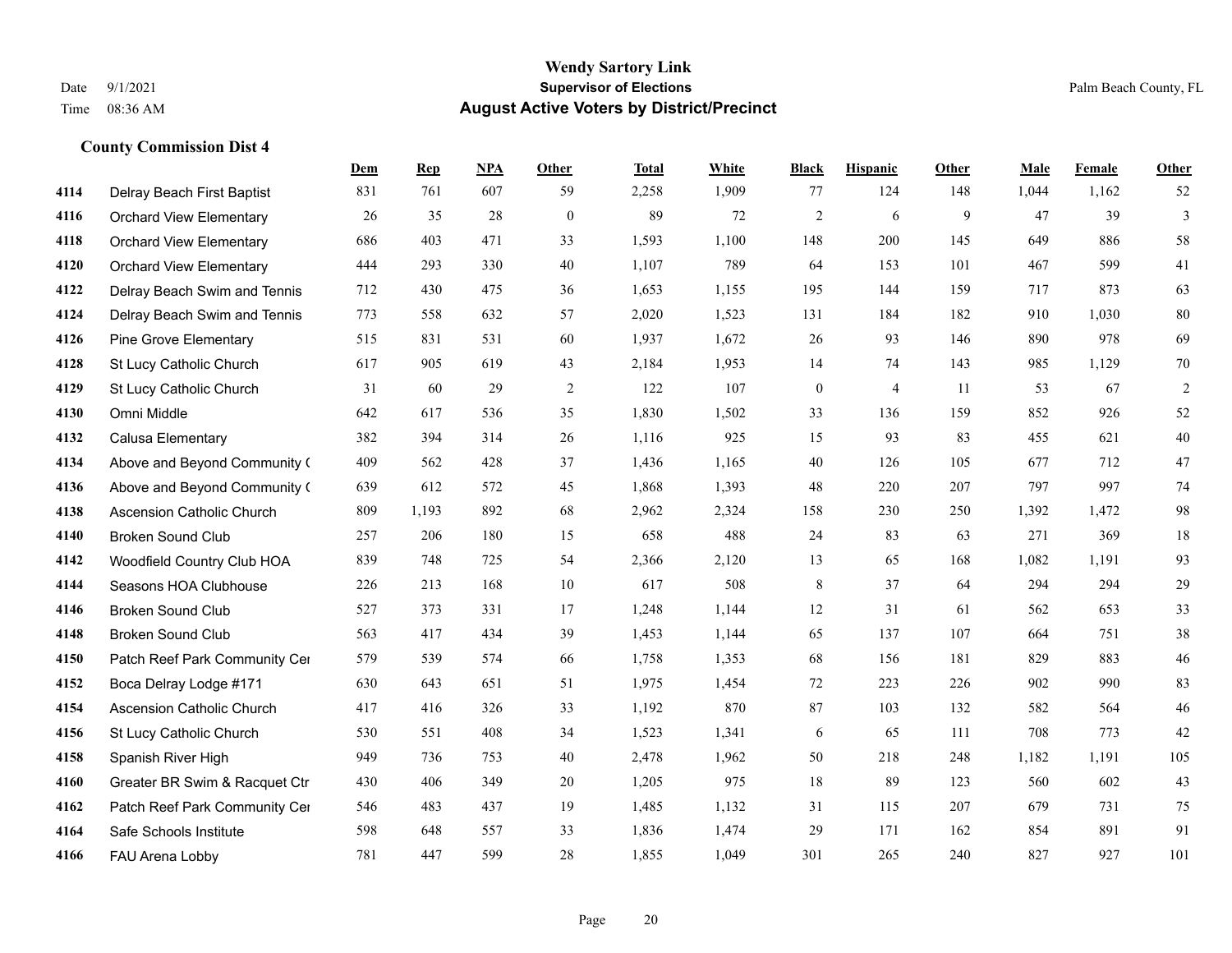### **Wendy Sartory Link** Date 9/1/2021 **Supervisor of Elections** Palm Beach County, FL Time 08:36 AM **August Active Voters by District/Precinct**

|      |                                    | Dem | <b>Rep</b> | <b>NPA</b> | Other  | <b>Total</b> | White | <b>Black</b> | <b>Hispanic</b> | Other | Male  | Female | Other  |
|------|------------------------------------|-----|------------|------------|--------|--------------|-------|--------------|-----------------|-------|-------|--------|--------|
| 4168 | JC Mitchell Elementary             | 705 | 562        | 606        | 51     | 1,924        | 1,330 | 84           | 243             | 267   | 835   | 974    | 115    |
| 4170 | Spanish River Library              | 905 | 1,034      | 866        | 50     | 2,855        | 2,220 | 100          | 263             | 272   | 1,355 | 1,402  | 98     |
| 4172 | Marine Safety Headquarters         | 667 | 679        | 588        | 59     | 1,993        | 1,748 | 16           | 95              | 134   | 889   | 1,048  | 56     |
| 4174 | Sugar Sand Park Comm Center        | 306 | 273        | 267        | 15     | 861          | 743   | 5            | 52              | 61    | 404   | 421    | 36     |
| 4176 | Sugar Sand Park Comm Center        | 938 | 699        | 724        | 68     | 2,429        | 1,783 | 72           | 324             | 250   | 1,053 | 1,273  | 103    |
| 4178 | Sugar Sand Park Comm Center        | 756 | 645        | 520        | 45     | 1,966        | 1,565 | 42           | 197             | 162   | 797   | 1,104  | 65     |
| 4180 | Del Prado Elementary               | 571 | 572        | 560        | 35     | 1,738        | 1,238 | 50           | 244             | 206   | 790   | 851    | 97     |
| 4182 | Greater BR Swim & Racquet Ctr      | 872 | 590        | 729        | 54     | 2,245        | 1,522 | 81           | 400             | 242   | 943   | 1,208  | 94     |
| 4184 | <b>Boca Raton Middle</b>           | 557 | 602        | 560        | 37     | 1,756        | 1,324 | 58           | 204             | 170   | 823   | 883    | 50     |
| 4186 | The Volen Center                   | 551 | 507        | 453        | 29     | 1,540        | 1,063 | 128          | 165             | 184   | 704   | 771    | 65     |
| 4188 | Elks Lodge of Boca Raton           | 897 | 521        | 594        | 56     | 2,068        | 1,203 | 321          | 312             | 232   | 926   | 1,047  | 95     |
| 4190 | St Gregory Episcopal Church        | 741 | 1,076      | 795        | 73     | 2,685        | 2,258 | 27           | 178             | 222   | 1,306 | 1,288  | 91     |
| 4192 | Verde K-8 School                   | 566 | 958        | 705        | 45     | 2,274        | 1,814 | 48           | 132             | 280   | 1,052 | 1,098  | 124    |
| 4194 | Del Prado Elementary               | 538 | 328        | 309        | 29     | 1,204        | 1,024 | 23           | 60              | 97    | 506   | 666    | 32     |
| 4196 | Good Shepherd Lutheran             | 705 | 436        | 450        | $22\,$ | 1,613        | 1,384 | 30           | 84              | 115   | 679   | 892    | 42     |
| 4198 | Verde K-8 School                   | 628 | 469        | 514        | 35     | 1,646        | 1,028 | 118          | 314             | 186   | 672   | 900    | 74     |
| 4200 | Verde K-8 School                   | 402 | 348        | 298        | 20     | 1,068        | 797   | 8            | 172             | 91    | 432   | 608    | $28\,$ |
| 4202 | Greater BR Swim & Racquet Ctr      | 783 | 589        | 625        | 33     | 2,030        | 1,586 | 30           | 235             | 179   | 829   | 1,127  | 74     |
| 4204 | Sugar Sand Park Comm Center        | 749 | 444        | 585        | 39     | 1,817        | 1,140 | 143          | 318             | 216   | 814   | 935    | 68     |
| 4206 | Good Shepherd Lutheran             | 671 | 478        | 508        | 33     | 1,690        | 1,338 | 33           | 179             | 140   | 682   | 950    | 58     |
| 4208 | Hammock Pointe Elementary          | 867 | 590        | 481        | 35     | 1,973        | 1,699 | 10           | 120             | 144   | 784   | 1,134  | 55     |
| 4210 | Sugar Sand Park Comm Center        | 642 | 836        | 673        | 44     | 2,195        | 1,730 | 30           | 262             | 173   | 1,011 | 1,111  | 73     |
| 4212 | Center for Spiritual Living        | 624 | 802        | 581        | 36     | 2,043        | 1,710 | 33           | 157             | 143   | 968   | 1,013  | 62     |
| 4214 | Calvary Chapel Boca Raton - 4th    | 632 | 861        | 643        | 64     | 2,200        | 1,756 | 45           | 232             | 167   | 1,018 | 1,103  | 79     |
| 4216 | Calvary Chapel Boca Raton - Kir    | 676 | 1,072      | 694        | 62     | 2,504        | 2,110 | 20           | 177             | 197   | 1,183 | 1,230  | 91     |
| 4218 | <b>Grace Community Church</b>      | 453 | 851        | 538        | 57     | 1,899        | 1,575 | 31           | 137             | 156   | 876   | 940    | 83     |
| 4220 | <b>Boca Raton Community Center</b> | 461 | 394        | 460        | 44     | 1,359        | 876   | 99           | 233             | 151   | 603   | 712    | 44     |
| 4222 | Boca Raton Downtown Library        | 940 | 1,093      | 900        | 86     | 3.019        | 2.540 | 64           | 178             | 237   | 1,358 | 1.545  | 116    |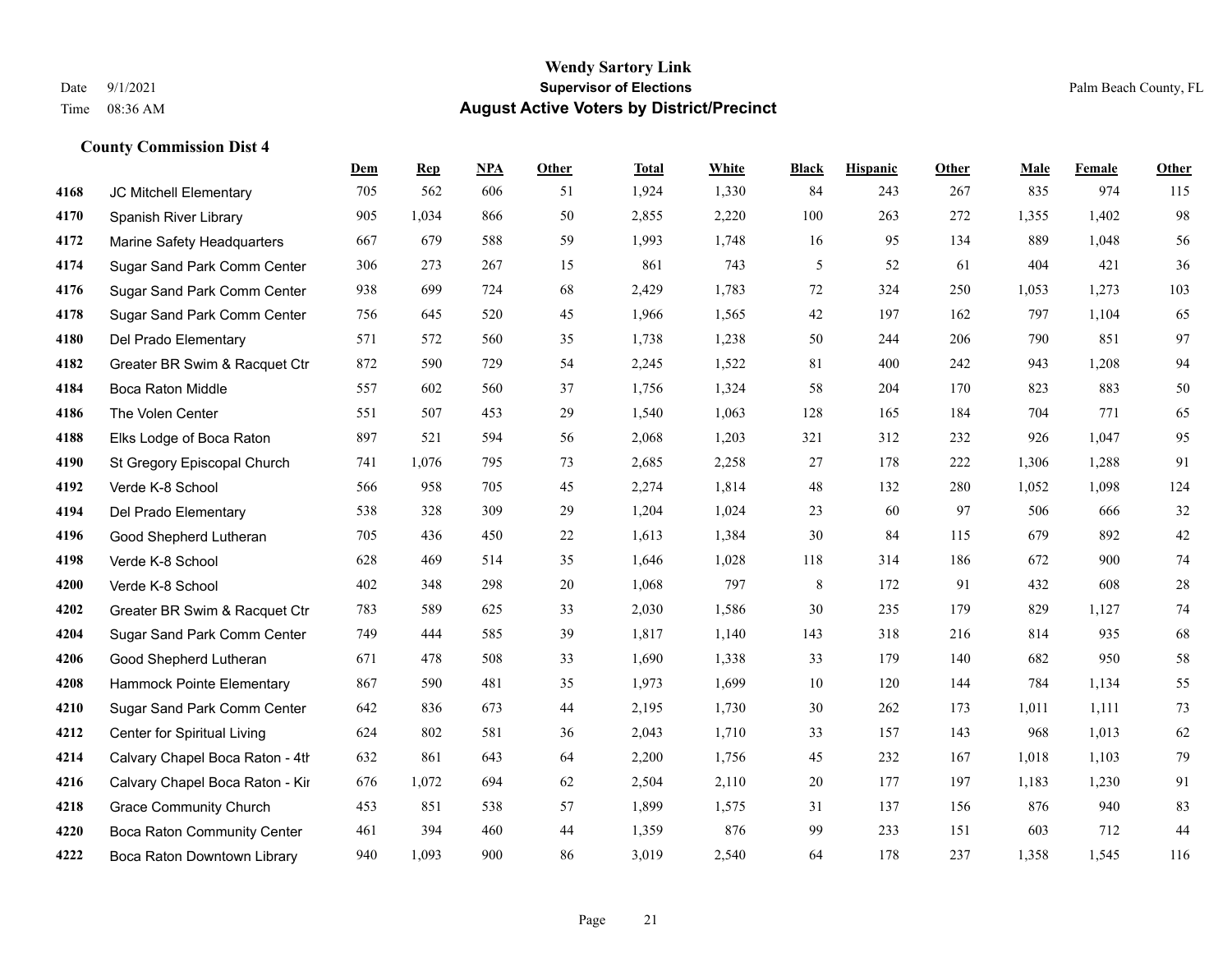|      |                                    | <u>Dem</u> | <b>Rep</b> | NPA    | Other | <b>Total</b> | <b>White</b> | <b>Black</b> | <b>Hispanic</b> | <b>Other</b> | <u>Male</u> | Female | <u>Other</u> |
|------|------------------------------------|------------|------------|--------|-------|--------------|--------------|--------------|-----------------|--------------|-------------|--------|--------------|
| 4224 | Grace Community Church             | 510        | 1,115      | 735    | 62    | 2.422        | 1,992        | 55           | 179             | 196          | 1,139       | 1,201  | 82           |
| 4226 | St Gregory Episcopal Church        | 219        | 387        | 277    | 23    | 906          | 816          |              |                 | 52           | 43          | 451    | 24           |
| 4228 | <b>Boca Raton Community Center</b> | 522        | 655        | 504    | 50    | .731         | l.484        | 16           |                 | 134          | 775         | 906    | 50           |
| 4230 | Boca Raton Downtown Library        | 313        | 447        | 328    |       | .110         | 972          | Q            | 55.             | 74           | 524         | 564    | 22           |
|      | <b>County Commission Dist 4</b>    | 53,281     | 51,761     | 44,223 | 3,620 | 152,885      | 120.421      | 6,898        | 12,646          | 12,920       | 68.689      | 78,897 | 5,299        |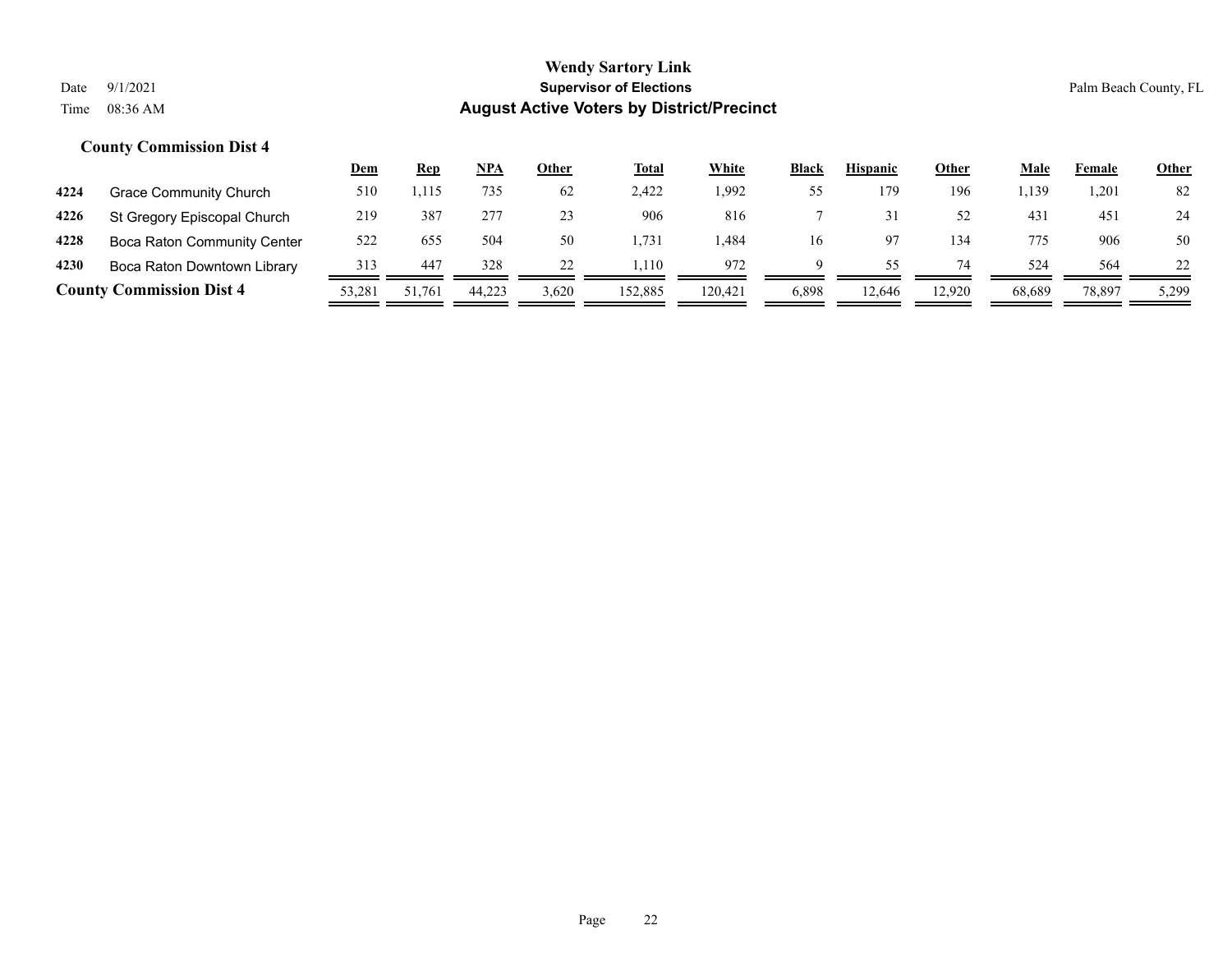|      |                                | Dem   | <b>Rep</b>       | NPA | <b>Other</b> | <b>Total</b>   | White | <b>Black</b>     | <b>Hispanic</b>  | Other          | <b>Male</b> | Female | Other        |
|------|--------------------------------|-------|------------------|-----|--------------|----------------|-------|------------------|------------------|----------------|-------------|--------|--------------|
| 5002 | Faith Farm Tabernacle          | 566   | 647              | 499 | 42           | 1,754          | 1,152 | 175              | 191              | 236            | 814         | 889    | 51           |
| 5003 | Faith Farm Tabernacle          | 500   | 346              | 440 | 27           | 1,313          | 792   | 138              | 204              | 179            | 585         | 682    | 46           |
| 5004 | Faith Farm Tabernacle          | 3     | $\overline{c}$   | 2   | $\mathbf{0}$ | $\overline{7}$ | 4     | $\boldsymbol{0}$ | 3                | $\overline{0}$ | 6           | -1     | $\mathbf{0}$ |
| 5005 | <b>Sunset Palms Elementary</b> | 1,241 | 564              | 482 | 76           | 2,363          | 2,212 | 15               | 35               | 101            | 1,092       | 1,212  | 59           |
| 5006 | Faith Farm Tabernacle          | 1,083 | 474              | 533 | 34           | 2,124          | 2,009 | 13               | 22               | 80             | 988         | 1,099  | 37           |
| 5007 | Faith Farm Tabernacle          | 5     | $\boldsymbol{0}$ | 2   | $\mathbf{0}$ | 7              | 6     | $\mathbf{0}$     | $\boldsymbol{0}$ | -1             | 5           | 2      | $\mathbf{0}$ |
| 5008 | <b>Sunset Palms Elementary</b> | 432   | 325              | 367 | 26           | 1,150          | 754   | 96               | 138              | 162            | 534         | 579    | 37           |
| 5009 | Boynton Beach Community Chur   | 1,212 | 977              | 992 | 72           | 3,253          | 2,160 | 287              | 362              | 444            | 1,552       | 1.578  | 123          |
| 5010 | Temple Shaarei Shalom          | 955   | 235              | 307 | 33           | 1,530          | 1,428 | 17               | 25               | 60             | 587         | 912    | 31           |
| 5012 | The Grove Clubhouse            | 413   | 145              | 157 | 12           | 727            | 655   | 19               | 18               | 35             | 305         | 411    | 11           |
| 5014 | West Boynton Branch Library    | 683   | 452              | 487 | 42           | 1,664          | 953   | 244              | 244              | 223            | 735         | 867    | 62           |
| 5016 | Faith United Methodist Church  | 947   | 626              | 622 | 31           | 2,226          | 1,613 | 156              | 237              | 220            | 978         | 1,157  | 91           |
| 5018 | Platina Clubhouse              | 683   | 250              | 292 | 22           | 1,247          | 1,058 | 36               | 72               | 81             | 474         | 740    | 33           |
| 5020 | <b>Hagen Road Elementary</b>   | 615   | 324              | 402 | 37           | 1,378          | 718   | 294              | 186              | 180            | 592         | 735    | 51           |
| 5022 | Hagen Road Elementary          | 854   | 439              | 444 | 27           | 1,764          | 1,382 | 148              | 115              | 119            | 781         | 940    | 43           |
| 5024 | Valencia Lakes HOA             | 609   | 209              | 242 | 16           | 1,076          | 992   | 10               | 18               | 56             | 473         | 574    | 29           |
| 5026 | Faith United Methodist Church  | 945   | 418              | 504 | 47           | 1,914          | 1,125 | 437              | 197              | 155            | 821         | 1,028  | 65           |
| 5028 | South Tech Academy             | 683   | 513              | 435 | 28           | 1,659          | 1,296 | 100              | 111              | 152            | 724         | 869    | 66           |
| 5030 | West Boynton Branch Library    | 671   | 198              | 313 | 35           | 1,217          | 772   | 247              | 117              | 81             | 474         | 691    | 52           |
| 5032 | New Church                     | 292   | 120              | 136 | 13           | 561            | 484   | 17               | 27               | 33             | 241         | 304    | 16           |
| 5034 | Valencia Lakes HOA             | 794   | 297              | 306 | 16           | 1,413          | 1,305 | 17               | 22               | 69             | 597         | 785    | 31           |
| 5036 | Valencia Isles Social Hall     | 801   | 232              | 277 | 14           | 1,324          | 1,249 | $\mathbf{1}$     | 5                | 69             | 543         | 752    | 29           |
| 5038 | The Cascades Clubhouse         | 755   | 260              | 272 | 17           | 1,304          | 1,221 | 15               | 17               | 51             | 550         | 729    | 25           |
| 5040 | New Church                     | 385   | 202              | 249 | 14           | 850            | 765   | 20               | 33               | 32             | 389         | 442    | 19           |
| 5042 | South Tech Academy             | 916   | 371              | 463 | 43           | 1.793          | 1,379 | 160              | 144              | 110            | 726         | 1,012  | 55           |
| 5044 | Cascade Lakes Clubhouse        | 562   | 198              | 186 | 13           | 959            | 871   | 5                | 12               | 71             | 423         | 508    | 28           |
| 5046 | Green Cay Nature Center        | 1,347 | 575              | 643 | 40           | 2,605          | 1,974 | 269              | 175              | 187            | 1,109       | 1,428  | 68           |
| 5048 | <b>Coral Lakes Clubhouse</b>   | 591   | 369              | 308 | 20           | 1,288          | 898   | 139              | 139              | 112            | 561         | 683    | 44           |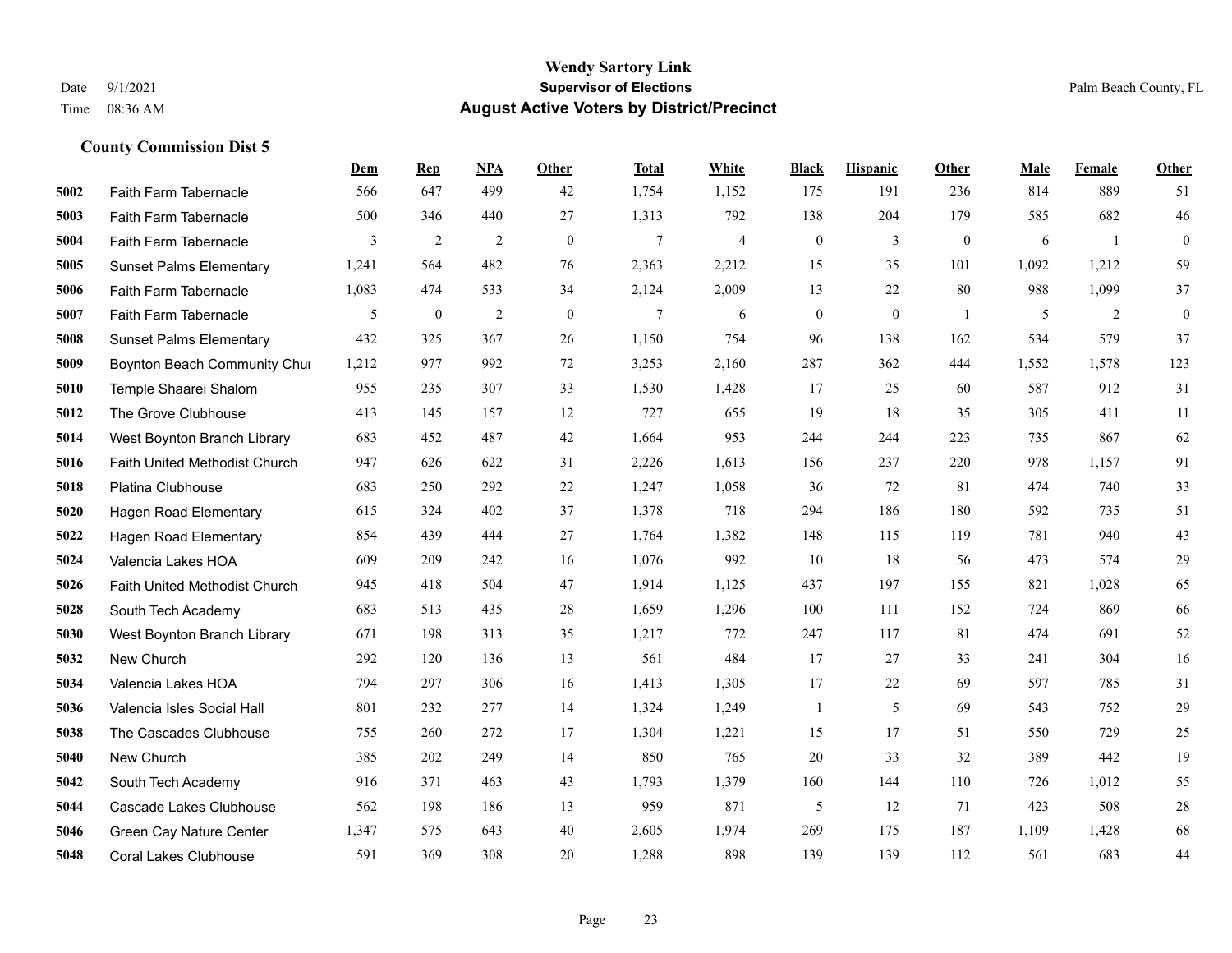|      |                                   | Dem   | <b>Rep</b> | NPA   | <b>Other</b> | <b>Total</b> | White | <b>Black</b> | <b>Hispanic</b> | <b>Other</b>   | <b>Male</b> | Female | <b>Other</b>   |
|------|-----------------------------------|-------|------------|-------|--------------|--------------|-------|--------------|-----------------|----------------|-------------|--------|----------------|
| 5050 | <b>Coral Lakes Clubhouse</b>      | 1,117 | 306        | 358   | 22           | 1,803        | 1,687 | 13           | 10              | 93             | 696         | 1,059  | 48             |
| 5052 | Lake Worth Drainage District      | 641   | 439        | 461   | 32           | 1,573        | 1,208 | 88           | 126             | 151            | 682         | 830    | 61             |
| 5054 | Our Lady Queen of Peace           | 1,163 | 1,215      | 1,013 | 89           | 3,480        | 2,795 | 100          | 210             | 375            | 1,616       | 1,722  | 142            |
| 5055 | Our Lady Queen of Peace           | 302   | 140        | 149   | 12           | 603          | 531   | 6            | 37              | 29             | 266         | 319    | 18             |
| 5056 | Hagen Ranch Road Library          | 1,864 | 1,115      | 1,157 | 96           | 4,232        | 3,429 | 162          | 317             | 324            | 1,794       | 2,309  | 129            |
| 5058 | Valencia Falls Clubhouse          | 678   | 188        | 227   | 10           | 1,103        | 1,037 | 4            | 5               | 57             | 489         | 578    | 36             |
| 5060 | Hagen Ranch Road Library          | 520   | 211        | 230   | 14           | 975          | 904   | 4            | 14              | 53             | 440         | 523    | $12\,$         |
| 5062 | Villa Borghese Clubhouse          | 444   | 237        | 164   | 14           | 859          | 781   | 11           | 27              | 40             | 375         | 461    | 23             |
| 5064 | Huntington Lakes Clubhouse        | 962   | 332        | 349   | 36           | 1,679        | 1,542 | 16           | 43              | 78             | 628         | 1,019  | $32\,$         |
| 5066 | Abbey Village Clubhouse           | 731   | 381        | 360   | 32           | 1,504        | 1,218 | 64           | 124             | 98             | 595         | 849    | 60             |
| 5068 | Camelot Village Clubhouse         | 222   | 115        | 101   | 14           | 452          | 277   | 49           | 84              | 42             | 177         | 259    | 16             |
| 5070 | Delray Villas                     | 467   | 238        | 212   | 18           | 935          | 763   | 38           | 64              | 70             | 395         | 507    | 33             |
| 5072 | Huntington Pointe Clubhouse       | 753   | 171        | 236   | $18\,$       | 1,178        | 1,116 | 6            | 10              | 46             | 442         | 703    | 33             |
| 5074 | Coco Wood Clubhouse               | 386   | 165        | 177   | 11           | 739          | 519   | 93           | 78              | 49             | 327         | 382    | $30\,$         |
| 5076 | Palm Greens Clubhouse             | 661   | 292        | 311   | 29           | 1,293        | 1,076 | 37           | 94              | 86             | 508         | 739    | $46\,$         |
| 5078 | <b>Bethel Evangelical Baptist</b> | 699   | 376        | 406   | 42           | 1,523        | 1,135 | 112          | 168             | 108            | 621         | 861    | 41             |
| 5080 | <b>Bethel Evangelical Baptist</b> | 87    | 49         | 37    | 2            | 175          | 125   | 10           | 22              | 18             | 59          | 114    | $\overline{2}$ |
| 5082 | <b>Bethel Evangelical Baptist</b> | 638   | 375        | 408   | 21           | 1,442        | 989   | 170          | 154             | 129            | 654         | 748    | $40\,$         |
| 5084 | <b>High Point Section II</b>      | 441   | 298        | 256   | 23           | 1,018        | 807   | 37           | 104             | 70             | 404         | 584    | $30\,$         |
| 5086 | <b>Carver Middle</b>              | 44    | 19         | 14    | 5            | 82           | 65    | 6            | 4               | $\overline{7}$ | 32          | 48     | $\sqrt{2}$     |
| 5088 | Carver Middle                     | 173   | 126        | 133   | 15           | 447          | 287   | 51           | 58              | 51             | 197         | 235    | 15             |
| 5090 | Gleneagles CC-Strathearn Sat      | 960   | 466        | 474   | 37           | 1,937        | 1,662 | 35           | 114             | 126            | 812         | 1,074  | 51             |
| 5092 | Gleneagles CC-Clunie Satellite    | 788   | 320        | 350   | 23           | 1,481        | 1,272 | 71           | 66              | 72             | 632         | 815    | 34             |
| 5094 | Kings Point Clubhouse             | 378   | 187        | 172   | 15           | 752          | 604   | 28           | 71              | 49             | 293         | 428    | 31             |
| 5096 | Monaco Clubhouse                  | 899   | 501        | 488   | 40           | 1,928        | 1,496 | 92           | 193             | 147            | 785         | 1,059  | 84             |
| 5098 | Lakes of Delray Clubhouse         | 387   | 232        | 159   | 15           | 793          | 704   | 9            | 40              | 40             | 303         | 474    | 16             |
| 5100 | <b>Kings Point Flanders</b>       | 912   | 406        | 387   | 30           | 1,735        | 1,392 | 74           | 155             | 114            | 697         | 980    | $58\,$         |
| 5102 | Lakes of Delray Clubhouse         | 896   | 310        | 372   | 40           | 1,618        | 1,329 | 68           | 115             | 106            | 629         | 936    | 53             |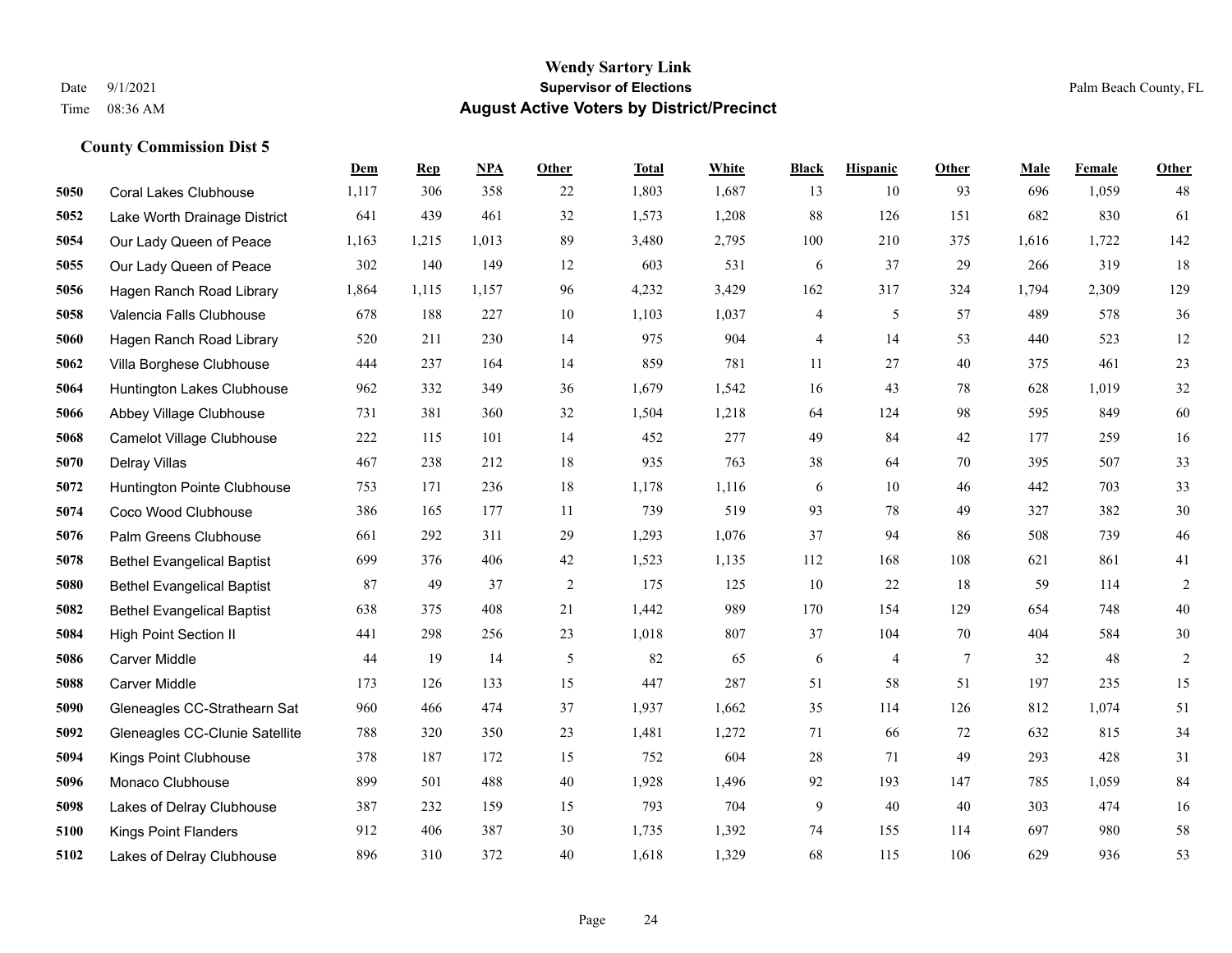|      |                                    | Dem             | <b>Rep</b> | NPA              | <b>Other</b>   | <b>Total</b> | White     | <b>Black</b>     | <b>Hispanic</b>  | Other        | <b>Male</b> | <b>Female</b> | <b>Other</b>     |
|------|------------------------------------|-----------------|------------|------------------|----------------|--------------|-----------|------------------|------------------|--------------|-------------|---------------|------------------|
| 5104 | <b>Kings Point Flanders</b>        | 898             | 385        | 352              | 38             | 1,673        | 1,332     | 70               | 151              | 120          | 654         | 949           | 70               |
| 5106 | Las Verdes Clubhouse               | 981             | 615        | 704              | 54             | 2,354        | 1,652     | 216              | 287              | 199          | 1,055       | 1,219         | 80               |
| 5108 | West Boca Branch Library           | 1,413           | 1,498      | 1,371            | 103            | 4,385        | 3,628     | 107              | 256              | 394          | 2,061       | 2,190         | 134              |
| 5110 | South County Civic Center          | 525             | 513        | 404              | 28             | 1,470        | 1,337     | 6                | 28               | 99           | 693         | 736           | 41               |
| 5111 | Morikami Park Elementary           | 44              | 61         | 49               | 3              | 157          | 149       | $\mathbf{0}$     | 3                | 5            | 72          | 84            | $\mathbf{1}$     |
| 5112 | Morikami Park Elementary           | 548             | 617        | 495              | 40             | 1,700        | 1,477     | 20               | 52               | 151          | 784         | 876           | $40\,$           |
| 5113 | Morikami Park Elementary           | 19              | 39         | 24               | $\overline{c}$ | 84           | 68        | $\boldsymbol{0}$ | 6                | 10           | 35          | 42            | $7\phantom{.0}$  |
| 5114 | South County Civic Center          | 258             | 201        | 191              | 10             | 660          | 544       | 8                | 28               | 80           | 302         | 330           | $28\,$           |
| 5115 | Spanish River High                 | 83              | 107        | 81               | 12             | 283          | 229       | 4                | 23               | 27           | 141         | 139           | 3                |
| 5116 | The Polo Club of Boca Raton        | 650             | 503        | 431              | 22             | 1,606        | 1,464     | 18               | 26               | 98           | 703         | 856           | $47\,$           |
| 5117 | The Polo Club of Boca Raton        | 302             | 188        | 196              | 18             | 704          | 643       | $\mathbf{1}$     | 9                | 51           | 288         | 391           | $25\,$           |
| 5118 | South County Civic Center          | 172             | 114        | 104              | $\tau$         | 397          | 333       | 8                | 32               | 24           | 165         | 221           | 11               |
| 5119 | The Polo Club of Boca Raton        | 37              | 30         | 31               | 2              | 100          | 92        | $\overline{c}$   | 3                | 3            | 45          | 54            | 1                |
| 5120 | Delray Beach First Baptist         | $7\overline{ }$ | 1          | $\boldsymbol{0}$ | $\mathbf{1}$   | 9            | $\,$ $\,$ | $\mathbf{1}$     | $\boldsymbol{0}$ | $\mathbf{0}$ | 3           | 6             | $\boldsymbol{0}$ |
| 5122 | Delray Beach First Baptist         | 283             | 176        | 201              | 12             | 672          | 436       | 34               | 122              | 80           | 287         | 353           | $32\,$           |
| 5124 | Delray Beach First Baptist         | 160             | 113        | 112              | -1             | 386          | 327       | 9                | 25               | 25           | 151         | 221           | 14               |
| 5126 | <b>Boca Delray Clubhouse</b>       | 251             | 114        | 118              | 11             | 494          | 443       | 9                | 17               | 25           | 203         | 280           | $11\,$           |
| 5128 | <b>Sunrise Park Elementary</b>     | 762             | 497        | 573              | 38             | 1,870        | 1,237     | 102              | 276              | 255          | 844         | 961           | 65               |
| 5130 | Coconut Cove Waterpark - Meet      | 645             | 545        | 536              | 27             | 1,753        | 1,281     | 31               | 168              | 273          | 792         | 876           | 85               |
| 5132 | <b>Eagles Landing Middle</b>       | 950             | 582        | 638              | 43             | 2,213        | 1,509     | 149              | 326              | 229          | 980         | 1,162         | 71               |
| 5134 | Coconut Cove Waterpark - Meet      | 541             | 471        | 454              | 31             | 1,497        | 1,066     | 69               | 229              | 133          | 704         | 738           | 55               |
| 5136 | West Boca Branch Library           | 869             | 501        | 691              | 40             | 2,101        | 1,368     | 127              | 394              | 212          | 881         | 1,152         | 68               |
| 5138 | <b>Whispering Pines Elementary</b> | 891             | 562        | 619              | 45             | 2,117        | 1,410     | 127              | 306              | 274          | 921         | 1,117         | 79               |
| 5140 | Olympic Heights High               | 1,042           | 773        | 913              | 49             | 2,777        | 1,792     | 148              | 534              | 303          | 1,254       | 1,410         | 113              |
| 5142 | <b>Whispering Pines Elementary</b> | 304             | 245        | 252              | 21             | 822          | 597       | 29               | 104              | 92           | 328         | 456           | 38               |
| 5144 | Whisper Walk Section B             | 926             | 450        | 421              | 32             | 1,829        | 1,448     | 53               | 212              | 116          | 697         | 1,081         | 51               |
| 5146 | <b>Century Village West</b>        | 915             | 496        | 386              | 40             | 1,837        | 1,417     | 79               | 182              | 159          | 663         | 1,102         | 72               |
| 5148 | Century Village West               | 748             | 359        | 362              | 24             | 1,493        | 1,188     | 47               | 136              | 122          | 571         | 847           | 75               |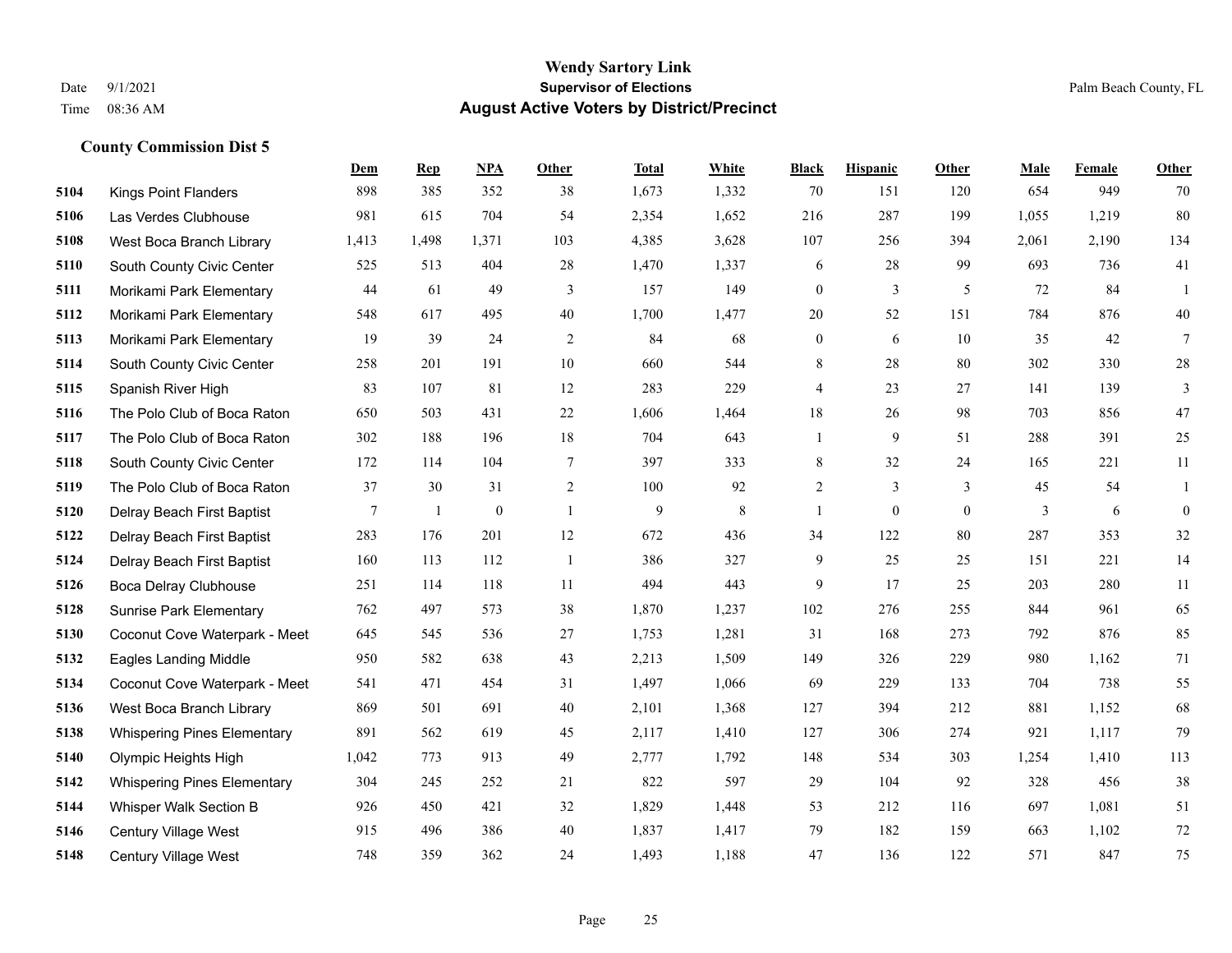|      |                                   | Dem    | <b>Rep</b> | <b>NPA</b> | Other | <b>Total</b> | White   | <b>Black</b>   | <b>Hispanic</b> | Other  | Male   | Female | <b>Other</b> |
|------|-----------------------------------|--------|------------|------------|-------|--------------|---------|----------------|-----------------|--------|--------|--------|--------------|
| 5150 | Century Village West              | 680    | 281        | 279        | 20    | 1,260        | 988     | 47             | 141             | 84     | 449    | 769    | 42           |
| 5152 | West Boca Raton High              | 952    | 800        | 856        | 43    | 2,651        | 1,981   | 83             | 249             | 338    | 1,247  | 1,295  | 109          |
| 5154 | Daggerwing Nature Center          | 901    | 783        | 753        | 51    | 2,488        | 1,715   | 78             | 344             | 351    | 1,117  | 1,256  | 115          |
| 5156 | Southwinds Golf Course            | 721    | 499        | 586        | 32    | 1,838        | 1,243   | 84             | 261             | 250    | 792    | 960    | 86           |
| 5158 | Boca West Country Club            | 764    | 455        | 510        | 47    | 1,776        | 1,597   | $\tau$         | 72              | 100    | 737    | 993    | $46\,$       |
| 5160 | Boca West Country Club            | 809    | 460        | 418        | 34    | 1,721        | 1,620   | $\overline{4}$ | 27              | 70     | 671    | 1,008  | 42           |
| 5162 | Glades Presbyterian Church        | 761    | 741        | 644        | 38    | 2,184        | 1,608   | 64             | 307             | 205    | 1.037  | 1,064  | 83           |
| 5164 | Sandpiper Shores Elementary       | 1,006  | 651        | 668        | 44    | 2,369        | 1,813   | 72             | 251             | 233    | 1,071  | 1,219  | 79           |
| 5166 | <b>Glades Road Branch Library</b> | 824    | 731        | 766        | 51    | 2,372        | 1,646   | 121            | 357             | 248    | 1,024  | 1,248  | 100          |
| 5168 | <b>Glades Road Branch Library</b> | 955    | 609        | 613        | 39    | 2,216        | 1,669   | 64             | 271             | 212    | 856    | 1,301  | 59           |
| 5170 | Olympic Heights High              | 1,147  | 630        | 756        | 43    | 2,576        | 1,891   | 83             | 356             | 246    | 999    | 1,481  | 96           |
| 5172 | Del Prado Elementary              | 236    | 302        | 201        | 19    | 758          | 681     | 10             | 11              | 56     | 360    | 377    | 21           |
| 5174 | <b>Waters Edge Elementary</b>     | 867    | 757        | 812        | 46    | 2,482        | 1,676   | 127            | 362             | 317    | 1,144  | 1,218  | 120          |
| 5176 | Loggers Run Middle                | 468    | 350        | 362        | 15    | 1,195        | 828     | 46             | 199             | 122    | 503    | 629    | 63           |
| 5178 | Loggers Run Middle                | 714    | 537        | 634        | 45    | 1,930        | 1,067   | 187            | 407             | 269    | 857    | 973    | 100          |
| 5180 | Boca Glades Baptist Church        | 686    | 372        | 632        | 40    | 1,730        | 972     | 128            | 394             | 236    | 786    | 863    | 81           |
| 5182 | Boca Glades Baptist Church        | 577    | 293        | 538        | 35    | 1,443        | 741     | 132            | 364             | 206    | 648    | 724    | 71           |
| 5184 | <b>Coral Sunset Elementary</b>    | 902    | 560        | 725        | 38    | 2,225        | 1,227   | 243            | 434             | 321    | 1,024  | 1,092  | 109          |
| 5186 | <b>Coral Sunset Elementary</b>    | 1,009  | 419        | 852        | 37    | 2,317        | 988     | 349            | 655             | 325    | 982    | 1,212  | 123          |
| 5188 | Pines Of Boca Barwood             | 974    | 619        | 785        | 47    | 2,425        | 1,429   | 142            | 533             | 321    | 1,024  | 1,299  | 102          |
| 5190 | Lakes at Boca Rio Clubhouse       | 404    | 285        | 331        | 20    | 1,040        | 685     | 62             | 175             | 118    | 473    | 521    | 46           |
| 5192 | Hammock Pointe Elementary         | 1,071  | 678        | 920        | 43    | 2,712        | 1,552   | 203            | 576             | 381    | 1,164  | 1,424  | 124          |
| 5194 | Lakes Of Boca Barwood             | 398    | 254        | 378        | 21    | 1,051        | 620     | 49             | 242             | 140    | 447    | 548    | 56           |
|      | <b>County Commission Dist 5</b>   | 70,806 | 41,800     | 44,251     | 3,154 | 160,011      | 120,689 | 8,388          | 16,299          | 14,635 | 68,896 | 85,547 | 5,568        |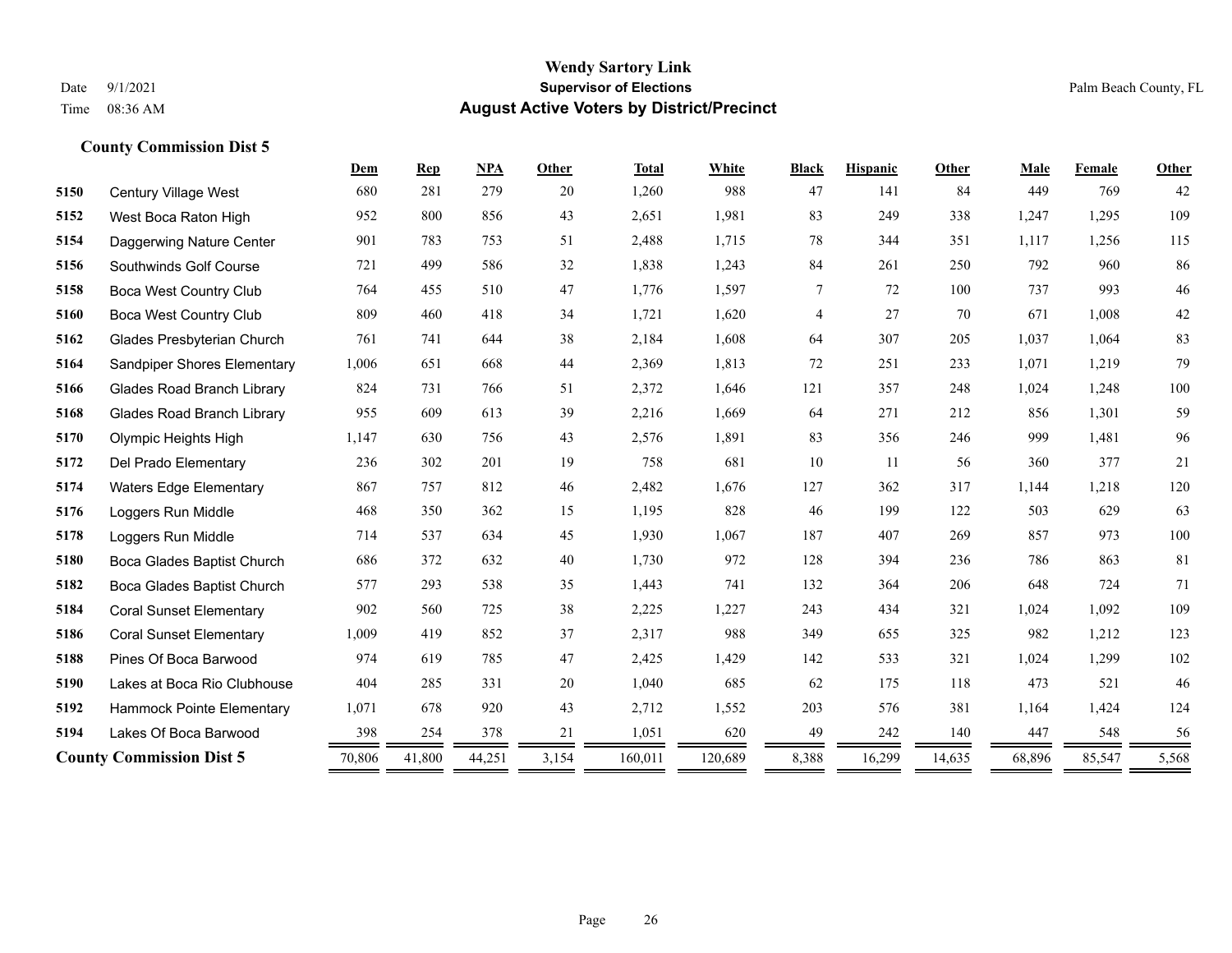#### **Wendy Sartory Link** Date 9/1/2021 **Supervisor of Elections** Palm Beach County, FL Time 08:36 AM **August Active Voters by District/Precinct**

# **Dem Rep NPA Other Total White Black Hispanic Other Male Female Other** Canal Point Community Center 80 101 60 1 242 105 37 85 15 108 124 10 Pahokee Recreation Center 957 174 228 5 1,364 180 879 222 83 560 756 48 Pahokee Recreation Center 995 165 272 13 1,445 122 844 380 99 642 722 81 Pahokee High 520 20 101 2 643 7 589 3 44 188 423 32 Canal Point Community Center 25 6 6 0 37 12 20 2 3 21 16 0 Belle Glade Library/Civic Ctr 175 29 59 0 263 30 145 75 13 103 149 11 Belle Glade Library/Civic Ctr  $\begin{array}{cccccccc} 1 & 2 & 1 & 0 & 4 & 0 & 0 & 4 & 0 & 1 & 3 & 0 \end{array}$  South Bay Commission Chambe 35 51 27 2 115 75 7 22 11 60 50 5 South Bay Commission Chambe 1,197 84 225 11 1,517 61 1,170 208 78 636 842 39 Glades Central High 442 77 133 8 660 81 383 160 36 307 320 33 Belle Glade Library/Civic Ctr 1,362 104 251 16 1,733 89 1,388 143 113 715 949 69 Lewis Evans Resource Center 1,697 65 261 15 2,038 31 1,772 123 112 816 1,153 69 Lewis Evans Resource Center  $\begin{array}{ccccccccccccc}\n2 & 0 & 2 & 0 & 4 & 0 & 4 & 0 & 1 & 3 & 0\n\end{array}$  Belle Glade Library/Civic Ctr 749 457 323 15 1,544 414 394 651 85 723 777 44 Belle Glade Library/Civic Ctr 1 0 0 0 1 0 1 0 0 1 0 0 Belle Glade Library/Civic Ctr 8 3 12 2 25 8 0 17 0 7 16 2 Gove Elementary 674 295 272 5 1,246 312 432 405 97 531 673 42 Gove Elementary 0 4 0 4 4 0 0 0 3 1 0 Gove Elementary 390 160 206 10 766 136 151 434 45 333 403 30 South Bay Commission Chambers 0 0 0 0 0 0 0 0 0 0 0 0 Osceola Creek Middle 101 126 106 1 334 254 13 33 34 155 163 16 Osceola Creek Middle 995 1,210 1,032 64 3,301 2,119 429 488 265 1,575 1,617 109 Frontier Elementary 915 975 782 59 2,731 1,738 416 344 233 1,280 1,366 85 Acreage Branch Library 204 267 177 10 658 419 80 90 69 315 312 31 Pierce Hammock Elementary 802 960 753 45 2,560 1,645 359 319 237 1,239 1,223 98 Pierce Hammock Elementary 0 0 0 0 0 0 0 0 0 0 0 0 Acreage Branch Library 879 880 732 59 2,550 1,559 378 349 264 1,199 1,260 91 Cornerstone Fellowship 611 752 555 50 1,968 1,255 210 291 212 917 979 72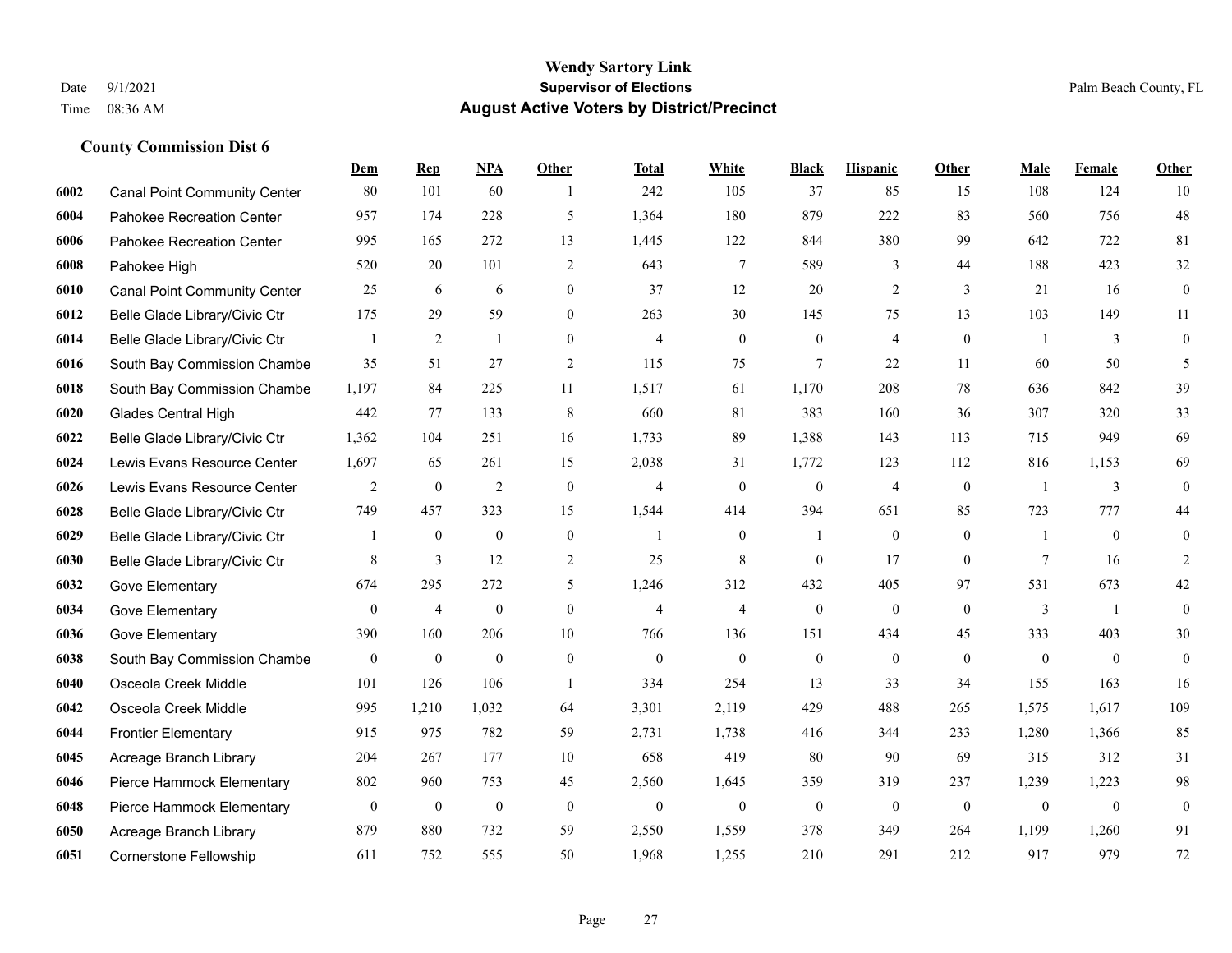|      |                                 | Dem              | <b>Rep</b>   | NPA              | <b>Other</b>     | <b>Total</b>     | <b>White</b>     | <b>Black</b>     | <b>Hispanic</b>  | <b>Other</b> | <b>Male</b>      | Female       | <b>Other</b>     |
|------|---------------------------------|------------------|--------------|------------------|------------------|------------------|------------------|------------------|------------------|--------------|------------------|--------------|------------------|
| 6052 | Seminole Ridge High             | 616              | 645          | 562              | 37               | 1,860            | 1,145            | 225              | 314              | 176          | 881              | 907          | 72               |
| 6054 | <b>Acreage Pines Elementary</b> | $\overline{0}$   | $\theta$     | $\overline{0}$   | $\mathbf{0}$     | $\theta$         | $\mathbf{0}$     | $\overline{0}$   | $\mathbf{0}$     | $\theta$     | $\theta$         | $\theta$     | $\overline{0}$   |
| 6056 | Pierce Hammock Elementary       | $\overline{0}$   | $\mathbf{0}$ | $\mathbf{0}$     | $\theta$         | $\theta$         | $\theta$         | $\theta$         | $\overline{0}$   | $\Omega$     | $\Omega$         | $\Omega$     | $\theta$         |
| 6058 | <b>Acreage Pines Elementary</b> | 740              | 606          | 563              | 39               | 1,948            | 1,051            | 354              | 246              | 297          | 943              | 942          | 63               |
| 6060 | Indian Trail Improvement Dist   | 887              | 959          | 805              | 58               | 2,709            | 1,682            | 343              | 401              | 283          | 1,247            | 1,363        | 99               |
| 6062 | Sandhill Crane Golf Club        | 228              | 419          | 259              | 22               | 928              | 662              | 71               | 72               | 123          | 456              | 439          | 33               |
| 6064 | Sandhill Crane Golf Club        | 31               | 54           | 34               | $\overline{4}$   | 123              | 101              | $\overline{4}$   | 12               | 6            | 60               | 59           | $\overline{4}$   |
| 6066 | Ibis POA Admin Building         | 1,021            | 1,100        | 726              | 86               | 2,933            | 2,574            | 90               | 68               | 201          | 1,383            | 1,485        | 65               |
| 6068 | Ibis POA Admin Building         | $\boldsymbol{0}$ | $\mathbf{0}$ | $\mathbf{0}$     | $\mathbf{0}$     | $\mathbf{0}$     | $\boldsymbol{0}$ | $\mathbf{0}$     | $\mathbf{0}$     | $\mathbf{0}$ | $\overline{0}$   | $\mathbf{0}$ | $\boldsymbol{0}$ |
| 6070 | Ironhorse Country Club          | 159              | 262          | 119              | 9                | 549              | 443              | 35               | 20               | 51           | 244              | 293          | 12               |
| 6072 | Seminole Ridge High             | 474              | 464          | 450              | 42               | 1,430            | 658              | 268              | 382              | 122          | 673              | 733          | 24               |
| 6073 | Seminole Ridge High             | $\boldsymbol{0}$ | $\mathbf{0}$ | $\boldsymbol{0}$ | $\boldsymbol{0}$ | $\boldsymbol{0}$ | $\boldsymbol{0}$ | $\boldsymbol{0}$ | $\boldsymbol{0}$ | $\mathbf{0}$ | $\boldsymbol{0}$ | $\mathbf{0}$ | $\boldsymbol{0}$ |
| 6076 | <b>Western Pines Middle</b>     | 642              | 705          | 572              | 36               | 1,955            | 1,427            | 154              | 201              | 173          | 932              | 940          | 83               |
| 6078 | <b>Western Pines Middle</b>     | 658              | 727          | 649              | 39               | 2,073            | 1,386            | 158              | 356              | 173          | 980              | 1,034        | 59               |
| 6080 | <b>Golden Grove Elementary</b>  | 605              | 780          | 621              | 50               | 2,056            | 1,382            | 130              | 346              | 198          | 957              | 1,015        | 84               |
| 6082 | PBSC Loxahatchee Groves Can     | 11               | 6            | 15               | $\overline{c}$   | 34               | 29               | $\boldsymbol{0}$ | 3                | 2            | 13               | 21           | $\boldsymbol{0}$ |
| 6084 | PBSC Loxahatchee Groves Can     | 270              | 394          | 322              | 40               | 1,026            | 643              | 63               | 219              | 101          | 508              | 502          | 16               |
| 6086 | PBSC Loxahatchee Groves Can     | 265              | 415          | 248              | 21               | 949              | 695              | 93               | 86               | 75           | 435              | 485          | 29               |
| 6088 | Seminole Ridge High             | 535              | 682          | 544              | 40               | 1,801            | 1,156            | 216              | 288              | 141          | 850              | 897          | 54               |
| 6090 | Loxahatchee Groves Elementary   | 773              | 885          | 746              | 58               | 2,462            | 1,526            | 281              | 445              | 210          | 1,190            | 1.180        | 92               |
| 6092 | PBSC Loxahatchee Groves Can     | 174              | 228          | 141              | 16               | 559              | 363              | 45               | 106              | 45           | 270              | 268          | 21               |
| 6094 | Palms West Presbyterian         | 666              | 929          | 659              | 42               | 2,296            | 1,833            | 76               | 208              | 179          | 1,098            | 1,124        | 74               |
| 6096 | Palms West Presbyterian         | $\overline{0}$   | $\mathbf{0}$ | $\mathbf{0}$     | $\mathbf{0}$     | $\mathbf{0}$     | $\mathbf{0}$     | $\boldsymbol{0}$ | $\mathbf{0}$     | $\theta$     | $\overline{0}$   | $\mathbf{0}$ | $\boldsymbol{0}$ |
| 6098 | <b>HL Johnson Elementary</b>    | 660              | 506          | 465              | 38               | 1,669            | 919              | 305              | 260              | 185          | 759              | 869          | 41               |
| 6100 | <b>Madison Green Clubhouse</b>  | 1,237            | 720          | 762              | 52               | 2,771            | 1,203            | 782              | 407              | 379          | 1,285            | 1,382        | 104              |
| 6102 | <b>RPB Recreation Center</b>    | 655              | 477          | 455              | 24               | 1,611            | 942              | 265              | 258              | 146          | 664              | 892          | 55               |
| 6104 | Crestwood Middle                | 182              | 150          | 119              | 8                | 459              | 215              | 76               | 82               | 86           | 214              | 225          | 20               |
| 6106 | <b>RPB Recreation Center</b>    | 215              | 122          | 196              | 10               | 543              | 224              | 98               | 155              | 66           | 215              | 308          | 20               |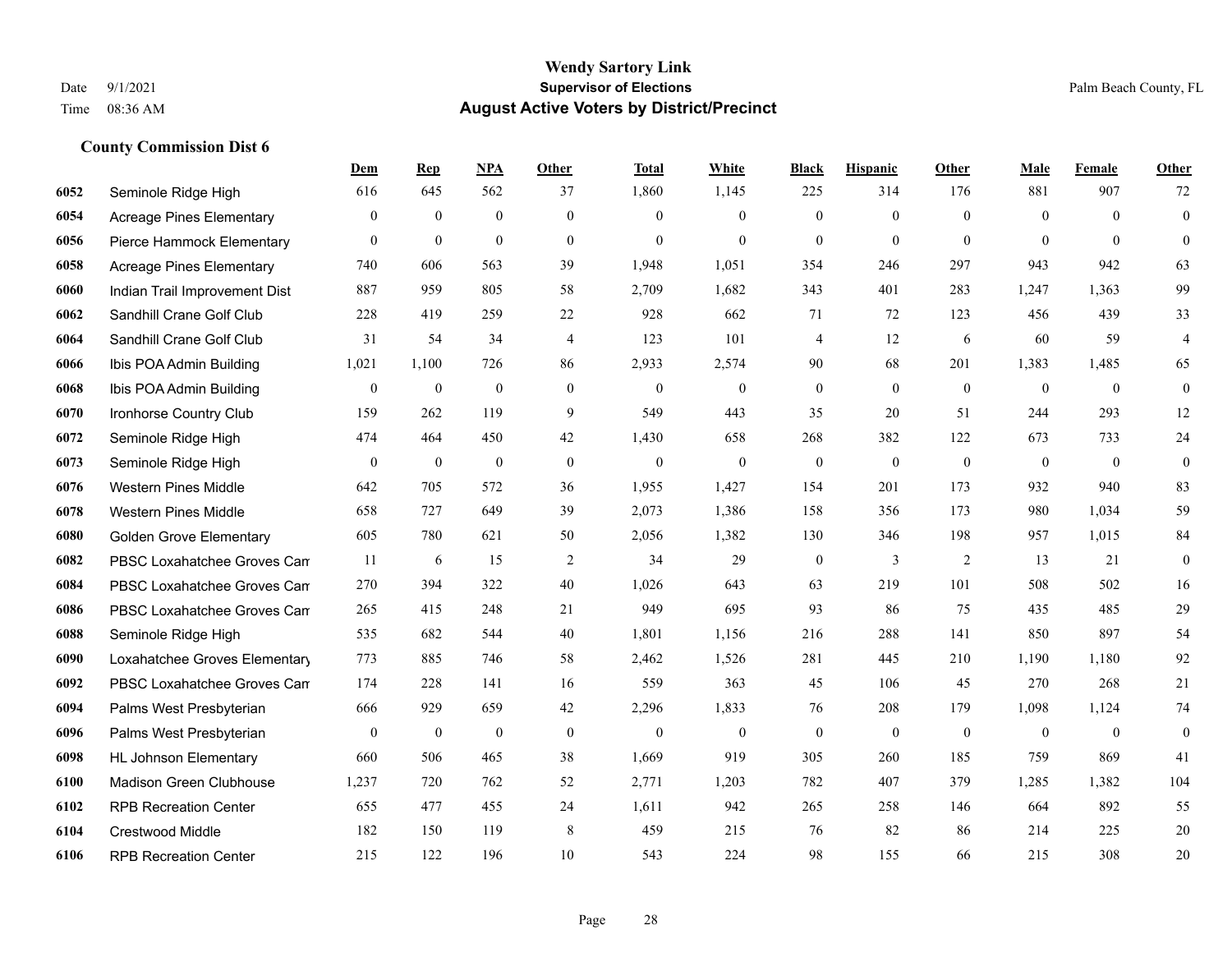|      |                                | Dem            | <b>Rep</b>       | NPA              | <b>Other</b>     | <b>Total</b>   | <b>White</b>     | <b>Black</b>     | <b>Hispanic</b>  | <b>Other</b>    | <b>Male</b>      | <b>Female</b>  | <b>Other</b>     |
|------|--------------------------------|----------------|------------------|------------------|------------------|----------------|------------------|------------------|------------------|-----------------|------------------|----------------|------------------|
| 6108 | Calypso Bay Waterpark          | $\overline{0}$ | $\boldsymbol{0}$ | $\boldsymbol{0}$ | $\theta$         | $\theta$       | $\overline{0}$   | $\mathbf{0}$     | $\boldsymbol{0}$ | $\theta$        | $\mathbf{0}$     | $\overline{0}$ | $\theta$         |
| 6112 | <b>Crestwood Middle</b>        | 472            | 415              | 357              | 33               | 1,277          | 683              | 229              | 215              | 150             | 594              | 641            | 42               |
| 6114 | RPB Village Hall               | 1,060          | 700              | 692              | 41               | 2,493          | 1,369            | 469              | 429              | 226             | 1,166            | 1,236          | 91               |
| 6116 | <b>HL Johnson Elementary</b>   | 726            | 413              | 484              | 52               | 1,675          | 864              | 324              | 277              | 210             | 737              | 893            | 45               |
| 6118 | <b>RPB Branch Library</b>      | 1,081          | 565              | 696              | 56               | 2,398          | 1,136            | 579              | 431              | 252             | 1,043            | 1,266          | 89               |
| 6120 | Royal Palm Beach High          | 405            | 319              | 265              | 17               | 1,006          | 480              | 199              | 155              | 172             | 476              | 505            | 25               |
| 6122 | <b>RPB Cultural Center</b>     | 1,169          | 655              | 757              | 51               | 2,632          | 1,390            | 498              | 496              | 248             | 1,131            | 1,412          | 89               |
| 6124 | <b>RPB Cultural Center</b>     | 584            | 324              | 388              | 17               | 1,313          | 638              | 278              | 280              | 117             | 555              | 717            | 41               |
| 6126 | Calypso Bay Waterpark          | 685            | 298              | 500              | 32               | 1,515          | 545              | 412              | 365              | 193             | 654              | 801            | 60               |
| 6128 | Royal Palm Beach High          | 35             | 28               | 28               | 3                | 94             | 51               | 25               | 11               | $7\phantom{.0}$ | 43               | 51             | $\boldsymbol{0}$ |
| 6130 | Royal Palm Beach High          | 81             | 42               | 87               | 5                | 215            | 100              | 35               | 59               | 21              | 97               | 111            | $\tau$           |
| 6132 | Royal Palm Beach High          | 389            | 190              | 261              | 19               | 859            | 413              | 166              | 188              | 92              | 391              | 436            | 32               |
| 6134 | Christ Fellowship Church RPB   | 957            | 461              | 687              | 29               | 2,134          | 845              | 501              | 496              | 292             | 952              | 1,092          | $90\,$           |
| 6136 | Calypso Bay Waterpark          |                | $\overline{1}$   | $\boldsymbol{0}$ | $\boldsymbol{0}$ | $\overline{c}$ | $\boldsymbol{0}$ |                  | $\boldsymbol{0}$ | -1              | $\boldsymbol{0}$ |                |                  |
| 6138 | Royal Palm Beach High          | $\mathbf{0}$   | $\boldsymbol{0}$ | $\mathbf{0}$     | $\mathbf{0}$     | $\mathbf{0}$   | $\boldsymbol{0}$ | $\boldsymbol{0}$ | $\mathbf{0}$     | $\mathbf{0}$    | $\overline{0}$   | $\mathbf{0}$   | $\mathbf{0}$     |
| 6140 | Royal Palm Beach High          | 335            | 502              | 305              | 33               | 1,175          | 855              | 107              | 112              | 101             | 565              | 586            | 24               |
| 6142 | Christ Fellowship Church RPB   | $\mathbf{0}$   | $\mathbf{0}$     | $\mathbf{0}$     | $\mathbf{0}$     | $\mathbf{0}$   | $\overline{0}$   | $\boldsymbol{0}$ | $\mathbf{0}$     | $\theta$        | $\overline{0}$   | $\theta$       | $\mathbf{0}$     |
| 6144 | Christ Fellowship Church RPB   | $\mathbf{0}$   | $\mathbf{0}$     | $\mathbf{0}$     | $\overline{0}$   | $\theta$       | $\boldsymbol{0}$ | 0                | $\overline{0}$   | $\theta$        | $\overline{0}$   | $\overline{0}$ | 0                |
| 6146 | Christ Fellowship Church RPB   |                | 2                | $\overline{1}$   | $\overline{0}$   | 4              | 3                | $\overline{0}$   | $\mathbf{0}$     |                 | 3                | -1             | $\overline{0}$   |
| 6148 | Christ Fellowship Church RPB   | $\theta$       | $\mathbf{0}$     | $\mathbf{1}$     | $\overline{0}$   | $\mathbf{1}$   | 1                | $\mathbf{0}$     | $\theta$         | $\theta$        | $\theta$         | $\mathbf{1}$   | $\theta$         |
| 6150 | <b>Binks Forest Elementary</b> | 25             | 41               | 41               | 5                | 112            | 82               | 5                | 10               | 15              | 50               | 59             | 3                |
| 6152 | <b>Binks Forest Elementary</b> | 410            | 557              | 377              | 34               | 1,378          | 1,052            | 46               | 131              | 149             | 649              | 684            | 45               |
| 6154 | Wellington Landings Middle     | 466            | 524              | 389              | 28               | 1,407          | 1,015            | 86               | 187              | 119             | 631              | 736            | $40\,$           |
| 6156 | <b>Binks Forest Elementary</b> | 628            | 720              | 572              | 40               | 1,960          | 1,382            | 127              | 284              | 167             | 892              | 1,008          | 60               |
| 6158 | <b>Wellington Elementary</b>   | 784            | 940              | 547              | 40               | 2,311          | 1,703            | 131              | 306              | 171             | 1,052            | 1,184          | $75\,$           |
| 6160 | Wellington Landings Middle     | 669            | 580              | 569              | 42               | 1,860          | 1,208            | 163              | 339              | 150             | 863              | 943            | 54               |
| 6162 | First Baptist Church Wel       | 765            | 665              | 557              | 44               | 2,031          | 1,291            | 209              | 350              | 181             | 901              | 1,066          | 64               |
| 6164 | First Baptist Church Wel       | 833            | 798              | 594              | 55               | 2,280          | 1,533            | 183              | 371              | 193             | 1,020            | 1,187          | 73               |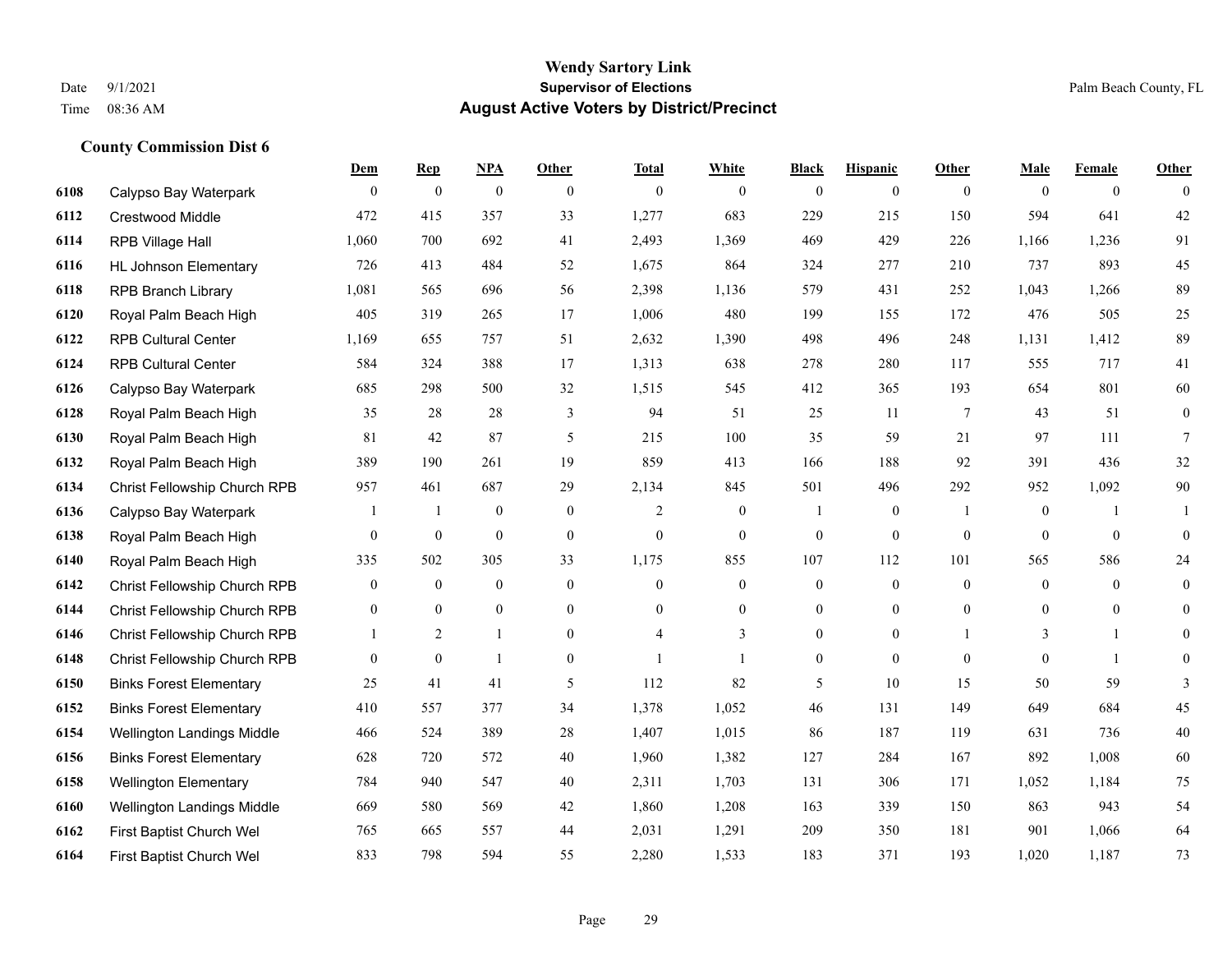|      |                                     | <b>Dem</b>       | <b>Rep</b>   | NPA          | Other            | <b>Total</b>     | <b>White</b>     | <b>Black</b>     | <b>Hispanic</b> | <b>Other</b> | <b>Male</b>  | Female         | <b>Other</b>     |
|------|-------------------------------------|------------------|--------------|--------------|------------------|------------------|------------------|------------------|-----------------|--------------|--------------|----------------|------------------|
| 6166 | <b>Wellington Community Center</b>  | 863              | 865          | 735          | 46               | 2,509            | 1,750            | 150              | 399             | 210          | 1,154        | 1,276          | 79               |
| 6168 | First Baptist Church Wel            | 128              | 181          | 143          | 9                | 461              | 354              | 27               | 43              | 37           | 216          | 233            | $12\,$           |
| 6170 | Christ Fellowship Church RPB        | $\overline{0}$   | 6            | 2            | $\overline{0}$   | 8                | 8                | $\mathbf{0}$     | $\overline{0}$  | $\mathbf{0}$ | 3            | 5              | $\overline{0}$   |
| 6172 | Christ Fellowship Church RPB        | 1,298            | 574          | 828          | 67               | 2,767            | 962              | 847              | 635             | 323          | 1,184        | 1,466          | 117              |
| 6174 | Christ Fellowship Church RPB        | 26               | 50           | 36           | $\sqrt{2}$       | 114              | 89               | $\tau$           | 8               | 10           | 54           | 57             | $\mathfrak{Z}$   |
| 6176 | Christ Fellowship Church RPB        | 22               | 13           | 18           | 2                | 55               | 22               | 10               | 18              | 5            | 24           | 29             | $\overline{2}$   |
| 6178 | <b>Everglades Elementary</b>        | 557              | 379          | 441          | 26               | 1,403            | 641              | 293              | 248             | 221          | 646          | 689            | 68               |
| 6180 | <b>Everglades Elementary</b>        | 18               | 48           | 18           | $\overline{c}$   | 86               | 65               | 4                | 14              | 3            | 40           | 44             | $\sqrt{2}$       |
| 6182 | New Horizons Elementary             | 294              | 453          | 318          | 14               | 1,079            | 789              | 54               | 115             | 121          | 467          | 583            | 29               |
| 6184 | Wellington High                     | 662              | 581          | 525          | 36               | 1,804            | 1,117            | 244              | 287             | 156          | 795          | 950            | 59               |
| 6186 | <b>Elbridge Gale Elementary</b>     | 816              | 564          | 635          | 43               | 2,058            | 1,119            | 295              | 428             | 216          | 900          | 1,077          | 81               |
| 6188 | <b>Wellington Village Park</b>      | 220              | 420          | 298          | 27               | 965              | 820              | 17               | 46              | 82           | 385          | 531            | 49               |
| 6190 | Wellington Village Hall             | 814              | 453          | 634          | 44               | 1,945            | 871              | 357              | 505             | 212          | 806          | 1,063          | $76\,$           |
| 6192 | St Peters Methodist Church          | 967              | 791          | 802          | 62               | 2,622            | 1,559            | 280              | 547             | 236          | 1,202        | 1,333          | 87               |
| 6194 | <b>Equestrian Trails Elementary</b> | 501              | 286          | 337          | 20               | 1,144            | 515              | 292              | 152             | 185          | 510          | 579            | 55               |
| 6196 | Palm Beach Central High             | $\boldsymbol{0}$ | $\mathbf{0}$ | $\bf{0}$     | $\boldsymbol{0}$ | $\boldsymbol{0}$ | $\boldsymbol{0}$ | $\boldsymbol{0}$ | $\mathbf{0}$    | $\mathbf{0}$ | $\mathbf{0}$ | $\overline{0}$ | $\mathbf{0}$     |
| 6198 | <b>Wellington Branch Library</b>    | 523              | 349          | 347          | 35               | 1,254            | 690              | 193              | 262             | 109          | 533          | 689            | 32               |
| 6200 | <b>Emerald Cove Middle</b>          | 535              | 563          | 506          | 49               | 1,653            | 1,026            | 177              | 275             | 175          | 730          | 871            | 52               |
| 6202 | <b>Emerald Cove Middle</b>          | 102              | 84           | 95           | 7                | 288              | 163              | 59               | 52              | 14           | 126          | 156            | 6                |
| 6204 | <b>Emerald Cove Middle</b>          | 31               | 20           | 35           | $\mathbf{0}$     | 86               | 45               | 24               | 9               | 8            | 23           | 59             | $\overline{4}$   |
| 6206 | Palm Beach Central High             | 268              | 243          | 181          | 8                | 700              | 378              | 144              | 60              | 118          | 313          | 360            | 27               |
| 6207 | Palm Beach Central High             | 279              | 372          | 253          | 17               | 921              | 608              | 92               | 102             | 119          | 422          | 475            | 24               |
| 6208 | Buena Vida Clubhouse                | 320              | 203          | 175          | 14               | 712              | 623              | $22\,$           | 22              | 45           | 320          | 373            | 19               |
| 6210 | Villa Olympia Clubhouse             | 1,555            | 1,053        | 1,276        | 93               | 3,977            | 1,795            | 693              | 675             | 814          | 1,863        | 1,926          | 188              |
| 6212 | <b>Wellington Village Park</b>      | 147              | 225          | 172          | 17               | 561              | 383              | 15               | 92              | 71           | 257          | 277            | 27               |
| 6214 | Wellington Village Park             | 824              | 746          | 685          | 47               | 2,302            | 1,453            | 253              | 280             | 316          | 1,052        | 1,167          | 83               |
| 6216 | Panther Run Elementary              | 233              | 192          | 177          | 10               | 612              | 341              | 96               | 102             | 73           | 282          | 307            | 23               |
| 6218 | <b>Wellington Village Park</b>      | $\overline{0}$   | $\mathbf{0}$ | $\mathbf{0}$ | $\mathbf{0}$     | $\theta$         | $\mathbf{0}$     | $\mathbf{0}$     | $\mathbf{0}$    | $\Omega$     | $\theta$     | $\mathbf{0}$   | $\boldsymbol{0}$ |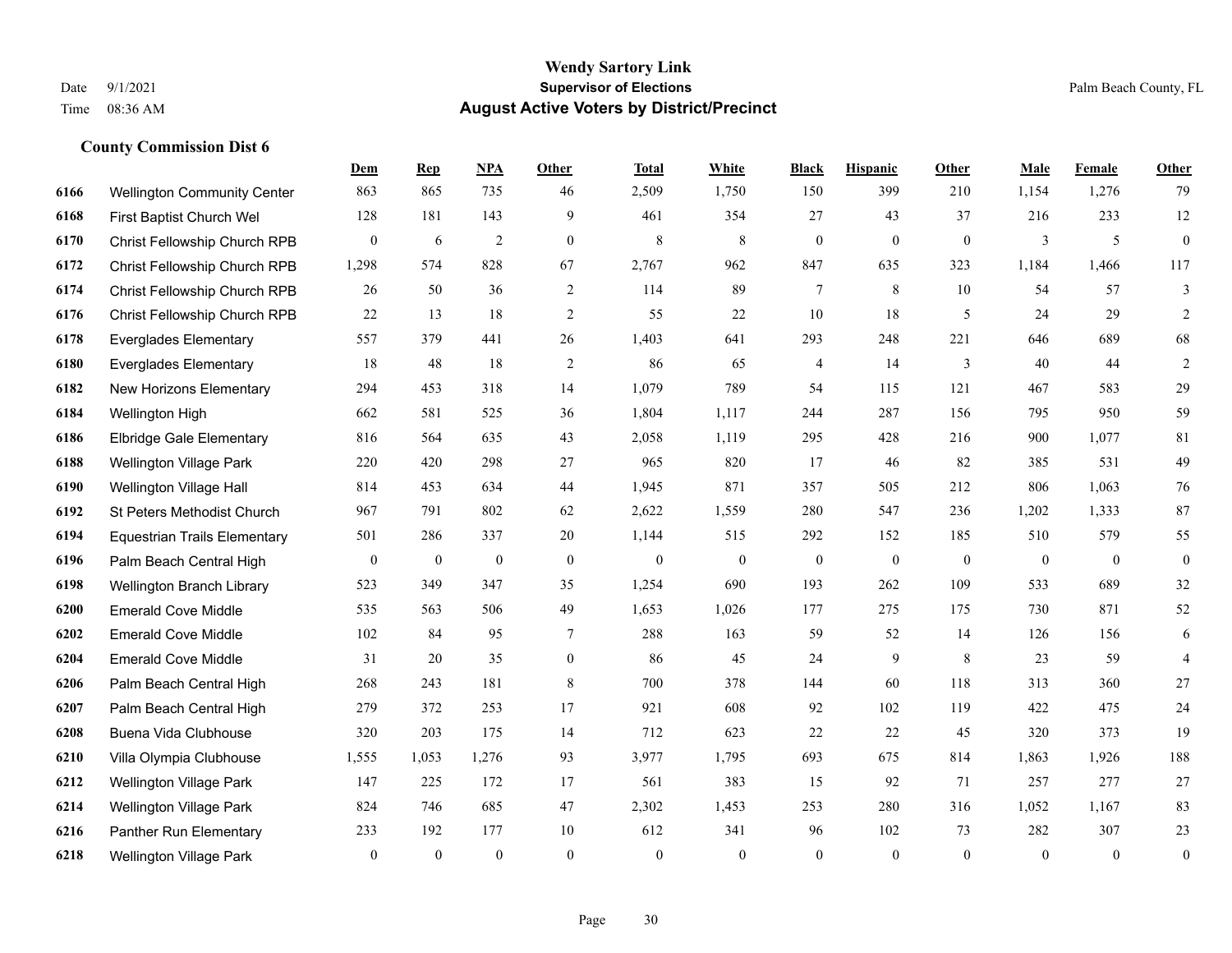|      |                                 | Dem    | <b>Rep</b> | <b>NPA</b> | Other    | <b>Total</b> | White  | <b>Black</b>   | <b>Hispanic</b> | Other    | <b>Male</b> | Female | <b>Other</b>   |
|------|---------------------------------|--------|------------|------------|----------|--------------|--------|----------------|-----------------|----------|-------------|--------|----------------|
| 6220 | Wellington Village Park         | 58     | 29         | -41        |          | 135          | 66     | 16             | 32              | 21       | 56          | 75     |                |
| 6222 | Panther Run Elementary          |        |            | $\theta$   | $\theta$ |              |        | $\overline{0}$ | $\overline{0}$  | $\Omega$ |             |        | $\overline{0}$ |
| 6224 | Discovery Key Elementary        | 964    | 1,114      | 685        | 59       | 2,822        | 2,098  | 182            | 331             | 211      | 1,315       | 1,425  | 82             |
| 6226 | The Isles at Wellington         | 749    | 754        | 623        | 36       | 2.162        | 1,393  | 223            | 240             | 306      | 1,018       | 1,049  | 95             |
| 6228 | Wycliffe Comm Association Bldg  | 767    | 322        | 397        | 20       | 1,506        | 1,410  | 17             | 19              | 60       | 649         | 828    | 29             |
| 6230 | Epiphany Lutheran Church        | 1,153  | 1,202      | 1,112      | 79       | 3,546        | 2,199  | 399            | 575             | 373      | 1,622       | 1,820  | 104            |
| 6232 | Panther Run Elementary          | 682    | 745        | 643        | 48       | 2.118        | 1,352  | 244            | 246             | 276      | 1,003       | 1,047  | 68             |
|      | <b>County Commission Dist 6</b> | 54,458 | 42,823     | 38,936     | 2,788    | 139,005      | 78,259 | 24,728         | 22,098          | 13,920   | 63,129      | 71,099 | 4,777          |
|      |                                 |        |            |            |          |              |        |                |                 |          |             |        |                |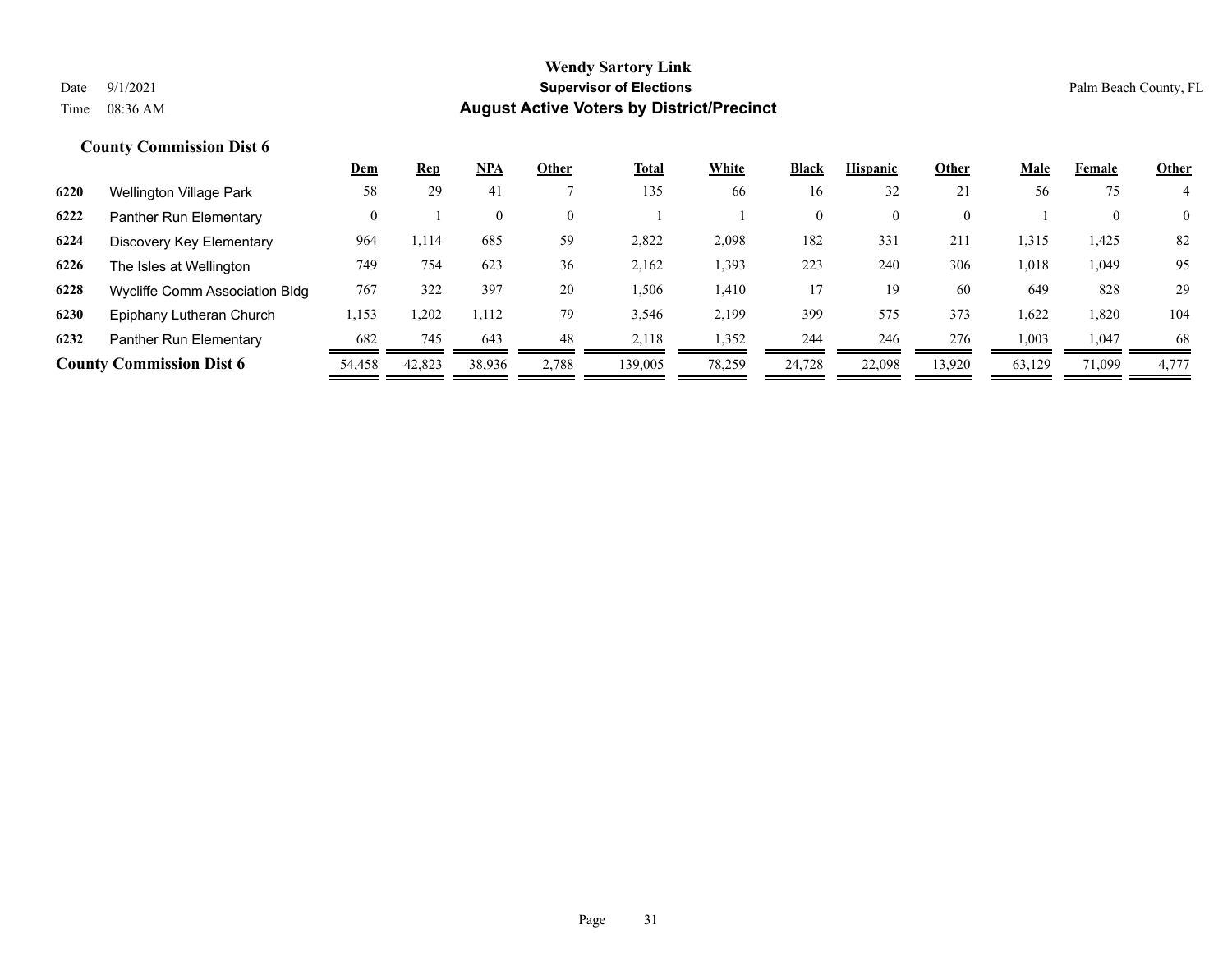|      |                                  | <u>Dem</u>       | <b>Rep</b>       | NPA            | <b>Other</b>     | <b>Total</b> | <b>White</b>     | <b>Black</b>     | <b>Hispanic</b> | <b>Other</b> | <b>Male</b>  | <b>Female</b> | <b>Other</b> |
|------|----------------------------------|------------------|------------------|----------------|------------------|--------------|------------------|------------------|-----------------|--------------|--------------|---------------|--------------|
| 7002 | J F Kennedy Middle               | 0                | $\overline{0}$   | $\overline{0}$ | $\Omega$         | $\theta$     | $\mathbf{0}$     | $\theta$         | $\overline{0}$  | $\theta$     | $\theta$     | $\theta$      | $\Omega$     |
| 7004 | J F Kennedy Middle               | 0                | $\theta$         | $\theta$       | $\theta$         | $\Omega$     | $\theta$         | $\theta$         | $\theta$        | $\Omega$     | $\theta$     | $\Omega$      | $\Omega$     |
| 7006 | J F Kennedy Middle               | $\theta$         | $\theta$         | $\overline{0}$ | $\theta$         | $\Omega$     | $\mathbf{0}$     | $\theta$         | $\theta$        | $\theta$     | $\Omega$     | $\Omega$      | $\Omega$     |
| 7008 | J F Kennedy Middle               | $\theta$         | $\theta$         | $\mathbf{0}$   | $\overline{0}$   | $\mathbf{0}$ | $\mathbf{0}$     | $\mathbf{0}$     | $\mathbf{0}$    | $\mathbf{0}$ | $\theta$     | $\theta$      | $\Omega$     |
| 7010 | St John Lutheran Church          | 282              | 11               | 92             | 6                | 391          | 27               | 318              | 24              | 22           | 128          | 246           | 17           |
| 7012 | St John Lutheran Church          | 1,072            | 194              | 421            | 18               | 1,705        | 486              | 987              | 69              | 163          | 778          | 867           | 60           |
| 7014 | RB Prep Achievement Academy      | 0                | $\overline{0}$   | $\mathbf{0}$   | $\mathbf{0}$     | $\mathbf{0}$ | $\mathbf{0}$     | $\boldsymbol{0}$ | $\mathbf{0}$    | $\theta$     | $\mathbf{0}$ | $\theta$      | $\mathbf{0}$ |
| 7016 | RB Prep Achievement Academy      | 2                | $\overline{1}$   | $\theta$       | $\theta$         | 3            | $\mathbf{1}$     | 2                | $\theta$        | $\Omega$     | 2            | 1             | $\Omega$     |
| 7018 | RB Prep Achievement Academy      | $\overline{0}$   | $\theta$         | $\overline{0}$ | $\theta$         | $\Omega$     | $\theta$         | $\mathbf{0}$     | $\theta$        | $\theta$     | $\Omega$     | $\Omega$      | $\Omega$     |
| 7020 | RB Prep Achievement Academy      | $\overline{0}$   | $\overline{0}$   | $\mathbf{0}$   | $\overline{0}$   | $\theta$     | $\mathbf{0}$     | $\theta$         | $\theta$        | $\Omega$     | $\theta$     | $\theta$      | $\theta$     |
| 7022 | J F Kennedy Middle               | 888              | 176              | 361            | 26               | 1,451        | 292              | 798              | 152             | 209          | 644          | 758           | 49           |
| 7024 | Hurst Chapel AME Church          | 1,543            | 89               | 331            | 22               | 1,985        | 147              | 1,617            | 95              | 126          | 804          | 1,125         | 56           |
| 7025 | Hurst Chapel AME Church          | 262              | 32               | 107            | 3                | 404          | 61               | 249              | 39              | 55           | 146          | 242           | 16           |
| 7026 | Lindsey Davis Senior Comm Ctr    | 2,260            | 78               | 422            | 20               | 2,780        | 63               | 2,499            | 39              | 179          | 1,114        | 1,571         | 95           |
| 7028 | <b>Wells Recreation Center</b>   | 1,822            | 141              | 466            | 19               | 2,448        | 235              | 1,911            | 103             | 199          | 1,055        | 1,303         | 90           |
| 7030 | Riviera Beach Marina Event Ctr   | 194              | 307              | 175            | 23               | 699          | 563              | 46               | 44              | 46           | 355          | 323           | 21           |
| 7032 | Crossroads Baptist Church        | $\overline{0}$   | $\mathbf{0}$     | $\mathbf{0}$   | $\mathbf{0}$     | $\mathbf{0}$ | $\theta$         | $\mathbf{0}$     | $\mathbf{0}$    | $\mathbf{0}$ | $\mathbf{0}$ | $\mathbf{0}$  | $\mathbf{0}$ |
| 7034 | Suncoast High                    | 1,294            | 200              | 499            | 24               | 2,017        | 360              | 1,215            | 151             | 291          | 832          | 1,110         | 75           |
| 7036 | RB Prep Achievement Academy      | $\boldsymbol{0}$ | $\boldsymbol{0}$ | 6              | $\boldsymbol{0}$ | 6            | $\boldsymbol{0}$ | $\boldsymbol{0}$ | $\mathbf{0}$    | 6            | 4            |               |              |
| 7038 | RB Prep Achievement Academy      | $\overline{0}$   | $\mathbf{0}$     | $\mathbf{0}$   | $\overline{0}$   | $\theta$     | $\overline{0}$   | $\theta$         | $\theta$        | $\theta$     | $\theta$     | $\theta$      | $\theta$     |
| 7040 | Mary McLeod Bethune Elementa     | 1,229            | 53               | 246            | 15               | 1,543        | 36               | 1,366            | 44              | 97           | 609          | 889           | 45           |
| 7041 | Mary McLeod Bethune Elementa     | 383              | 31               | 120            | 8                | 542          | 44               | 415              | 27              | 56           | 202          | 316           | 24           |
| 7042 | Dan Calloway Complex             | 1,715            | 73               | 370            | 21               | 2,179        | 43               | 1,933            | 43              | 160          | 882          | 1,235         | 62           |
| 7044 | <b>Wells Recreation Center</b>   | 1,382            | 89               | 360            | 16               | 1,847        | 187              | 1,461            | 64              | 135          | 761          | 1,016         | 70           |
| 7046 | Riviera Beach Marina Event Ctr   | 38               | 30               | 15             | 5                | 88           | 74               | $\tau$           | 2               | 5            | 49           | 38            | $\mathbf{1}$ |
| 7048 | Crossroads Baptist Church        | 284              | 8                | 84             | 10               | 386          | 6                | 323              | 28              | 29           | 129          | 240           | 17           |
| 7050 | Crossroads Baptist Church        |                  | 2                | -1             | $\overline{0}$   |              | 3                | $\mathbf{0}$     | $\mathbf{0}$    |              |              | 3             | $\theta$     |
| 7052 | <b>Crossroads Baptist Church</b> | 0                | $\theta$         | $\theta$       | $\Omega$         | $\Omega$     | $\Omega$         | $\theta$         | $\Omega$        | $\Omega$     | $\Omega$     | $\theta$      | $\mathbf{0}$ |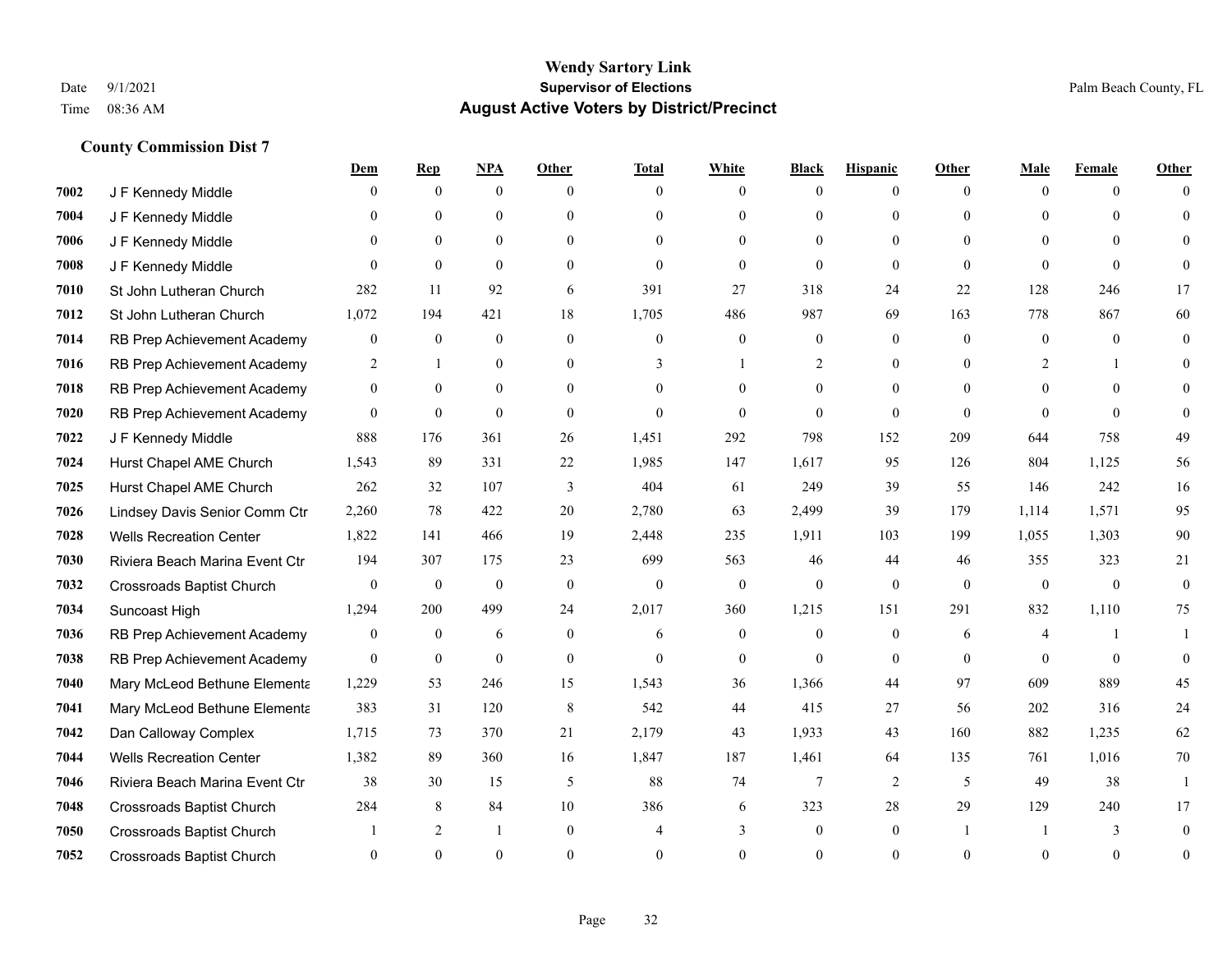|      |                                       | Dem            | <b>Rep</b>     | NPA            | <b>Other</b>     | <b>Total</b> | <b>White</b>   | <b>Black</b>     | <b>Hispanic</b>  | Other        | <b>Male</b>  | Female       | <b>Other</b>   |
|------|---------------------------------------|----------------|----------------|----------------|------------------|--------------|----------------|------------------|------------------|--------------|--------------|--------------|----------------|
| 7054 | <b>Crossroads Baptist Church</b>      | 985            | 69             | 290            | 13               | 1,357        | 111            | 1,032            | 74               | 140          | 580          | 718          | 59             |
| 7056 | <b>Crossroads Baptist Church</b>      | $\overline{0}$ | $\mathbf{0}$   | $\mathbf{0}$   | $\Omega$         | $\mathbf{0}$ | $\overline{0}$ | $\mathbf{0}$     | $\mathbf{0}$     | $\theta$     | $\mathbf{0}$ | $\theta$     | $\mathbf{0}$   |
| 7058 | Palm Beach Lakes High                 | 1,430          | 358            | 602            | 44               | 2,434        | 806            | 1,100            | 305              | 223          | 981          | 1,354        | 99             |
| 7060 | Ephesus Junior Academy                | 1,166          | 63             | 230            | 15               | 1,474        | 104            | 1,213            | 50               | 107          | 598          | 829          | $47\,$         |
| 7062 | Mangonia Park Town Hall               | 714            | 40             | 178            | 10               | 942          | 81             | 755              | 39               | 67           | 376          | 537          | 29             |
| 7064 | Grace Episcopal Church                | 1,298          | 159            | 440            | 34               | 1,931        | 338            | 1,266            | 127              | 200          | 827          | 1,017        | 87             |
| 7066 | Northboro Elementary                  | 1,062          | 188            | 419            | 28               | 1,697        | 456            | 907              | 162              | 172          | 759          | 867          | 71             |
| 7068 | <b>Pleasant City Community Center</b> | 934            | 242            | 478            | 34               | 1,688        | 778            | 591              | 173              | 146          | 809          | 799          | 80             |
| 7070 | Northboro Elementary                  | 455            | 398            | 364            | 39               | 1,256        | 1,006          | 63               | 85               | 102          | 580          | 643          | 33             |
| 7072 | <b>Egret Lake Elementary</b>          | 477            | 112            | 231            | 6                | 826          | 214            | 370              | 135              | 107          | 354          | 440          | $32\,$         |
| 7074 | <b>Egret Lake Elementary</b>          | 195            | 38             | 85             | 10               | 328          | 55             | 193              | 34               | 46           | 140          | 180          | 8              |
| 7076 | <b>Egret Lake Elementary</b>          | 3              | $\overline{2}$ | 1              | $\overline{0}$   | 6            | 4              | 1                | $\mathbf{0}$     | -1           | 5            | $\mathbf{1}$ | $\mathbf{0}$   |
| 7078 | <b>Egret Lake Elementary</b>          | 350            | 100            | 147            | 17               | 614          | 415            | 102              | 52               | 45           | 241          | 352          | 21             |
| 7080 | <b>Egret Lake Elementary</b>          | 22             | $\mathfrak{Z}$ | $\overline{1}$ | $\boldsymbol{0}$ | 26           | 25             | $\boldsymbol{0}$ | $\boldsymbol{0}$ | $\mathbf{1}$ | 6            | 19           | $\mathbf{1}$   |
| 7082 | Seminole Trails Elementary            | 1,036          | 318            | 486            | 29               | 1,869        | 683            | 713              | 257              | 216          | 813          | 973          | 83             |
| 7084 | Sharon Christian Church               | 739            | 268            | 431            | 44               | 1,482        | 598            | 445              | 280              | 159          | 611          | 815          | 56             |
| 7086 | <b>Bear Lakes Middle</b>              | 35             | 17             | 12             | $\overline{1}$   | 65           | 25             | 14               | 10               | 16           | 25           | 36           | $\overline{4}$ |
| 7088 | Whitehall Clubhouse #3                | 677            | 485            | 448            | 50               | 1,660        | 1,051          | 247              | 196              | 166          | 767          | 845          | 48             |
| 7090 | <b>Bear Lakes Middle</b>              | 1,291          | 475            | 806            | 56               | 2,628        | 1,041          | 904              | 371              | 312          | 1,140        | 1,367        | 121            |
| 7092 | Palm Beach Lakes High                 | 117            | 36             | 75             | $\mathfrak{Z}$   | 231          | 84             | 68               | 22               | 57           | 106          | 111          | 14             |
| 7094 | Salvation Army Activity Hall          | 601            | 76             | 283            | 10               | 970          | 159            | 506              | 127              | 178          | 413          | 510          | 47             |
| 7096 | Salvation Army Activity Hall          | 832            | 305            | 481            | 33               | 1,651        | 674            | 535              | 252              | 190          | 659          | 913          | 79             |
| 7098 | U M Church of Palm Beaches            | 22             | 17             | 18             | -1               | 58           | 45             | $\overline{c}$   | 9                | 2            | 30           | 24           | $\overline{4}$ |
| 7100 | U M Church of Palm Beaches            | 945            | 427            | 668            | 66               | 2,106        | 1,016          | 661              | 229              | 200          | 940          | 1,101        | 65             |
| 7102 | First Christian Church                | 744            | 183            | 323            | 25               | 1,275        | 415            | 630              | 104              | 126          | 490          | 738          | 47             |
| 7104 | WPB City Fire Station #5              | 741            | 383            | 419            | 26               | 1,569        | 967            | 269              | 188              | 145          | 677          | 841          | 51             |
| 7106 | <b>Roosevelt Elementary</b>           | 2,059          | 165            | 541            | 28               | 2,793        | 266            | 2,074            | 240              | 213          | 1,114        | 1,560        | 119            |
| 7108 | <b>Chamber of Commerce</b>            | 403            | 394            | 346            | 55               | 1,198        | 900            | 61               | 103              | 134          | 564          | 596          | 38             |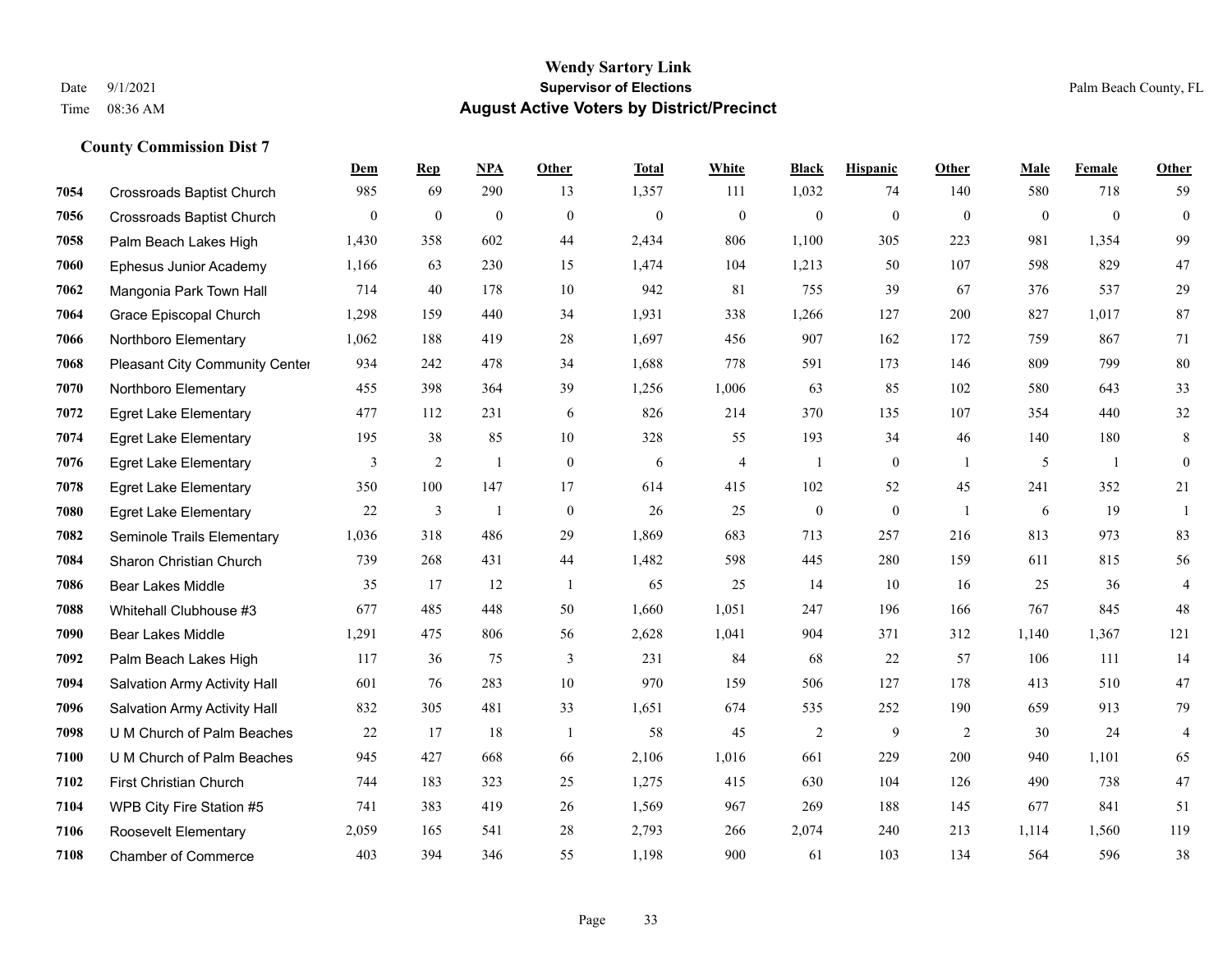|      |                                     | <b>Dem</b>       | <b>Rep</b>       | <u>NPA</u>       | <b>Other</b>     | <b>Total</b>     | <b>White</b>             | <b>Black</b>     | <b>Hispanic</b> | <b>Other</b>   | <b>Male</b>  | Female       | <b>Other</b>     |
|------|-------------------------------------|------------------|------------------|------------------|------------------|------------------|--------------------------|------------------|-----------------|----------------|--------------|--------------|------------------|
| 7110 | <b>Adult Education Center</b>       | 674              | 215              | 396              | 28               | 1,313            | 420                      | 406              | 361             | 126            | 534          | 720          | 59               |
| 7112 | <b>Adult Education Center</b>       | 127              | 27               | 60               | $\overline{7}$   | 221              | 53                       | 122              | 23              | 23             | 68           | 143          | $10\,$           |
| 7114 | <b>Adult Education Center</b>       | $\theta$         | $\mathbf{0}$     | $\theta$         | $\theta$         | $\Omega$         | $\mathbf{0}$             | $\mathbf{0}$     | $\theta$        | $\Omega$       | $\theta$     | $\Omega$     | $\overline{0}$   |
| 7116 | <b>Adult Education Center</b>       | $\overline{0}$   | $\mathbf{0}$     | $\mathbf{0}$     | $\mathbf{0}$     | $\theta$         | $\boldsymbol{0}$         | $\mathbf{0}$     | $\mathbf{0}$    | $\overline{0}$ | $\mathbf{0}$ | $\mathbf{0}$ | $\overline{0}$   |
| 7118 | <b>Adult Education Center</b>       | 30               | 30               | 36               | 5                | 101              | 75                       | $\overline{3}$   | 18              | 5              | 50           | 45           | 6                |
| 7120 | U M Church of Palm Beaches          | 283              | 109              | 171              | 8                | 571              | 203                      | 210              | 106             | 52             | 244          | 298          | 29               |
| 7122 | U M Church of Palm Beaches          | $\boldsymbol{0}$ | $\boldsymbol{0}$ | $\boldsymbol{0}$ | $\boldsymbol{0}$ | $\boldsymbol{0}$ | $\boldsymbol{0}$         | $\boldsymbol{0}$ | $\mathbf{0}$    | $\mathbf{0}$   | $\mathbf{0}$ | $\mathbf{0}$ | $\boldsymbol{0}$ |
| 7124 | First Christian Church              | 1,216            | 141              | 341              | 15               | 1,713            | 199                      | 1,241            | 112             | 161            | 749          | 904          | 60               |
| 7126 | <b>First Christian Church</b>       | 1,504            | 500              | 756              | 80               | 2,840            | 1,100                    | 1,041            | 403             | 296            | 1,166        | 1,562        | 112              |
| 7128 | <b>Westward Elementary</b>          | 1,941            | 124              | 469              | 24               | 2,558            | 157                      | 2,097            | 118             | 186            | 1,024        | 1,450        | 84               |
| 7130 | Alexander W Dreyfoos SOA High       | 807              | 817              | 760              | 71               | 2,455            | 1,878                    | 113              | 207             | 257            | 1,241        | 1,144        | 70               |
| 7132 | WPB City Hall Flagler Gallery       | 675              | 657              | 591              | 75               | 1,998            | 1,573                    | 84               | 141             | 200            | 1,003        | 925          | 70               |
| 7134 | <b>Adult Education Center</b>       | 798              | 174              | 395              | 23               | 1,390            | 303                      | 658              | 285             | 144            | 613          | 711          | 66               |
| 7136 | Haverhill Town Hall                 | 43               | 38               | 34               | $\overline{2}$   | 117              | 48                       | 32               | 27              | 10             | 47           | 65           | 5                |
| 7138 | <b>Westgate Community Center</b>    | 1,552            | 441              | 897              | 29               | 2,919            | 682                      | 947              | 991             | 299            | 1,299        | 1,479        | 141              |
| 7140 | Haverhill Town Hall                 | 168              | 75               | 97               | $\overline{4}$   | 344              | 106                      | 122              | 77              | 39             | 160          | 163          | 21               |
| 7142 | Clayton Hutcheson Hall B            | 33               | $\tau$           | 13               | $\mathbf{0}$     | 53               | 16                       | 25               | $\tau$          | 5              | 23           | 30           | $\boldsymbol{0}$ |
| 7144 | Clayton Hutcheson Hall B            | 46               | 3                | 20               | 1                | 70               | $\overline{\mathcal{L}}$ | 45               | 12              | 9              | 28           | 36           | 6                |
| 7146 | Clayton Hutcheson Hall B            | 239              | 15               | 95               | 3                | 352              | 26                       | 224              | 78              | 24             | 126          | 211          | 15               |
| 7148 | Howard Park Community Center        | 81               | 27               | 48               | 5                | 161              | 76                       | 36               | 29              | 20             | 82           | 72           | $\overline{7}$   |
| 7149 | <b>Roosevelt Elementary</b>         | 59               | 11               | 46               | 2                | 118              | 17                       | 47               | 33              | 21             | 54           | 54           | $10\,$           |
| 7150 | <b>Howard Park Community Center</b> | 350              | 279              | 298              | 36               | 963              | 771                      | 39               | 86              | 67             | 481          | 456          | 26               |
| 7152 | WPB City Hall Flagler Gallery       | 475              | 445              | 267              | 41               | 1,228            | 974                      | 43               | 117             | 94             | 473          | 710          | 45               |
| 7154 | Morton & Barbara Mandel Cente       | 148              | 373              | 155              | 18               | 694              | 618                      | 8                | 13              | 55             | 316          | 356          | 22               |
| 7156 | PB Fire Station #3                  | 42               | 101              | 59               | $\overline{2}$   | 204              | 176                      | $\boldsymbol{0}$ | $\overline{7}$  | 21             | 92           | 100          | 12               |
| 7158 | PB Fire Station #3                  | 536              | 471              | 408              | 51               | 1,466            | 1,313                    | 18               | 34              | 101            | 642          | 788          | 36               |
| 7160 | South Grade Elementary              | 939              | 215              | 460              | 25               | 1,639            | 517                      | 624              | 321             | 177            | 793          | 772          | 74               |
| 7162 | <b>Osborne Community Center</b>     | 854              | 120              | 371              | 24               | 1,369            | 249                      | 705              | 278             | 137            | 621          | 688          | 60               |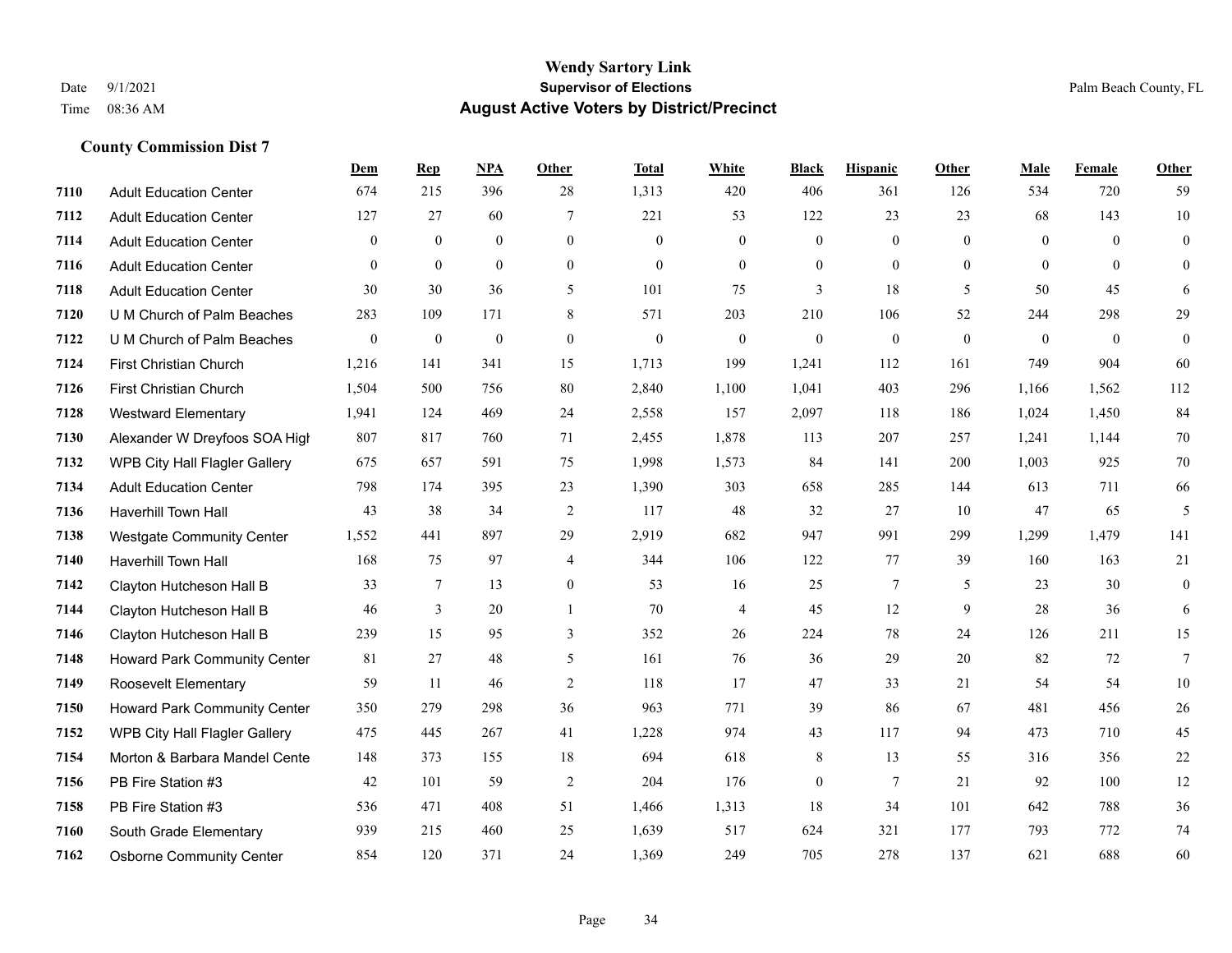|      |                                 | <b>Dem</b>   | <b>Rep</b>       | NPA              | Other            | <b>Total</b> | <b>White</b>     | <b>Black</b>     | <b>Hispanic</b>  | <b>Other</b>   | <b>Male</b> | Female         | <b>Other</b>     |
|------|---------------------------------|--------------|------------------|------------------|------------------|--------------|------------------|------------------|------------------|----------------|-------------|----------------|------------------|
| 7164 | <b>Osborne Community Center</b> | 318          | 183              | 197              | 23               | 721          | 563              | 52               | 54               | 52             | 335         | 365            | 21               |
| 7166 | PB Fire Station #3              | 315          | 380              | 295              | 31               | 1,021        | 906              | $\overline{2}$   | 30               | 83             | 451         | 545            | 25               |
| 7168 | Maddock Park                    | 1,507        | 632              | 902              | 57               | 3,098        | 1,516            | 797              | 519              | 266            | 1,418       | 1,562          | 118              |
| 7170 | Lantana Town Hall               | 715          | 341              | 512              | 37               | 1,605        | 863              | 345              | 241              | 156            | 749         | 780            | 76               |
| 7172 | Lantana Recreation Center       | 297          | 264              | 240              | 17               | 818          | 639              | 50               | 68               | 61             | 386         | 406            | $26\,$           |
| 7174 | Rolling Green Elementary        | 1,038        | 238              | 501              | 27               | 1,804        | 569              | 675              | 406              | 154            | 790         | 934            | $80\,$           |
| 7175 | Rolling Green Elementary        | $\mathbf{0}$ | $\boldsymbol{0}$ | $\mathbf{1}$     | $\boldsymbol{0}$ | $\mathbf{1}$ | $\boldsymbol{0}$ | $\boldsymbol{0}$ | $\mathbf{1}$     | $\mathbf{0}$   | -1          | $\mathbf{0}$   | $\bf{0}$         |
| 7176 | <b>Hypoluxo Town Hall</b>       | 188          | 86               | 110              | 9                | 393          | 218              | 82               | 64               | 29             | 169         | 214            | 10               |
| 7178 | Temple Beth Kodesh              | 1,526        | 186              | 544              | 29               | 2,285        | 435              | 1,303            | 348              | 199            | 1,011       | 1,165          | 109              |
| 7179 | Village Royale on the Green     | 807          | 227              | 349              | 24               | 1,407        | 580              | 570              | 141              | 116            | 594         | 748            | 65               |
| 7180 | St John Missionary Baptist Chr  | 1,760        | 133              | 454              | 18               | 2,365        | 234              | 1,763            | 169              | 199            | 993         | 1,271          | 101              |
| 7182 | Carolyn Sims Center             | 1,469        | 65               | 346              | 12               | 1,892        | 80               | 1,594            | 81               | 137            | 771         | 1,049          | 72               |
| 7184 | St John Missionary Baptist Chr  | 2            | $\overline{4}$   | $\boldsymbol{0}$ | $\boldsymbol{0}$ | 6            | 4                |                  | $\boldsymbol{0}$ | - 1            | 4           | $\overline{2}$ | $\boldsymbol{0}$ |
| 7186 | Boynton Beach Senior Center     | 1,476        | 412              | 717              | 53               | 2,658        | 1,061            | 1,073            | 274              | 250            | 1,233       | 1,307          | 118              |
| 7188 | <b>Forest Park Elementary</b>   | 846          | 530              | 580              | 61               | 2,017        | 1,395            | 267              | 180              | 175            | 844         | 1,100          | 73               |
| 7190 | Seacrest Presbyterian           | 1,058        | 612              | 786              | 60               | 2,516        | 1,585            | 448              | 246              | 237            | 1,199       | 1,216          | 101              |
| 7192 | Lakeview Baptist Church         | 16           | 10               | 10               | $\overline{2}$   | 38           | 27               | 2                | 3                | 6              | 19          | 16             | 3                |
| 7194 | Delray Beach Community Cente    | 574          | 343              | 418              | 41               | 1,376        | 993              | 187              | 102              | 94             | 695         | 635            | 46               |
| 7196 | Atlantic High Auditorium        | 1,513        | 236              | 508              | 20               | 2,277        | 594              | 1,350            | 121              | 212            | 1,043       | 1,141          | 93               |
| 7198 | Atlantic High Auditorium        | 44           | 28               | 27               | 3                | 102          | 82               | 6                | $7\phantom{.0}$  | $\overline{7}$ | 41          | 58             | 3                |
| 7200 | Pompey Park Recreation Center   | 1,321        | 236              | 417              | 26               | 2,000        | 480              | 1,287            | 105              | 128            | 902         | 1,042          | 56               |
| 7202 | 505 Club                        | 652          | 389              | 427              | 38               | 1,506        | 1,070            | 233              | 74               | 129            | 793         | 664            | 49               |
| 7204 | 505 Club                        | 38           | 34               | 36               | $\overline{4}$   | 112          | 88               | 2                | 9                | 13             | 56          | 51             | 5                |
| 7206 | 505 Club                        | 56           | 57               | 56               | 5                | 174          | 145              | $\overline{c}$   | 9                | 18             | 92          | 77             | 5                |
| 7208 | Atlantic High Media Center      | 751          | 183              | 307              | 22               | 1,263        | 542              | 530              | 83               | 108            | 540         | 682            | 41               |
| 7210 | Village Academy                 | 1,746        | 98               | 405              | 17               | 2,266        | 124              | 1,838            | 140              | 164            | 918         | 1,253          | 95               |
| 7212 | Delray Beach Library            | 1,303        | 219              | 471              | 30               | 2,023        | 543              | 1,193            | 117              | 170            | 972         | 983            | 68               |
| 7214 | Delray Beach Community Cente    | 868          | 313              | 473              | 36               | 1,690        | 783              | 545              | 208              | 154            | 814         | 808            | 68               |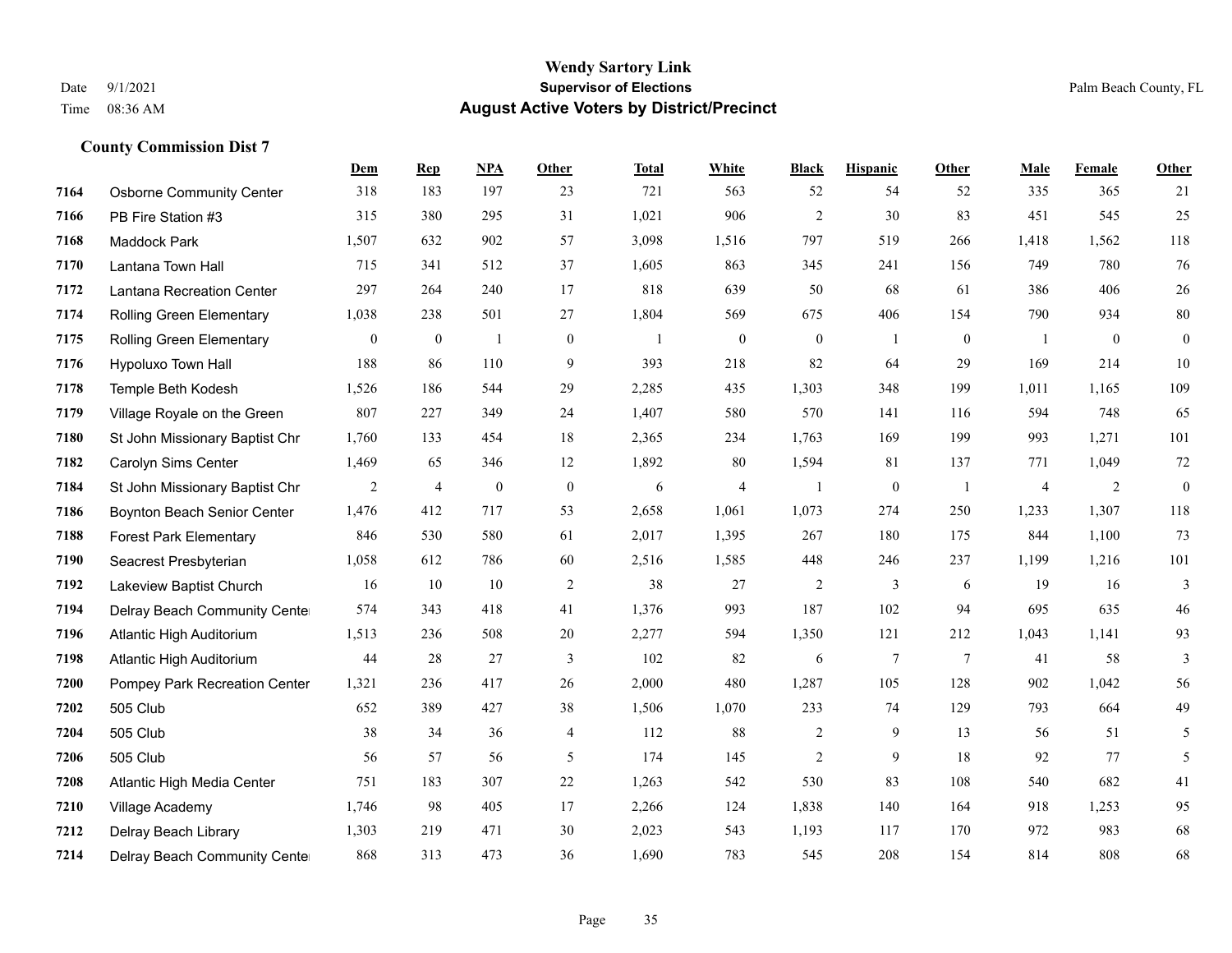| <b>August Active Voters by District/Precinct</b>                                                                                                                                                                                                                        |                       |
|-------------------------------------------------------------------------------------------------------------------------------------------------------------------------------------------------------------------------------------------------------------------------|-----------------------|
| <b>County Commission Dist 7</b><br><b>Hispanic</b><br>Male<br>Female                                                                                                                                                                                                    |                       |
| <b>White</b><br><u>Dem</u><br><u>NPA</u><br><b>Black</b><br><b>Other</b><br><b>Other</b><br><b>Rep</b><br><u>Total</u><br><b>County Commission Dist 7</b><br>18.690<br>69.808<br>30.211<br>2,194<br>120.903<br>12.232<br>11,097<br>42.618<br>54,956<br>52,862<br>63.426 | <b>Other</b><br>4,615 |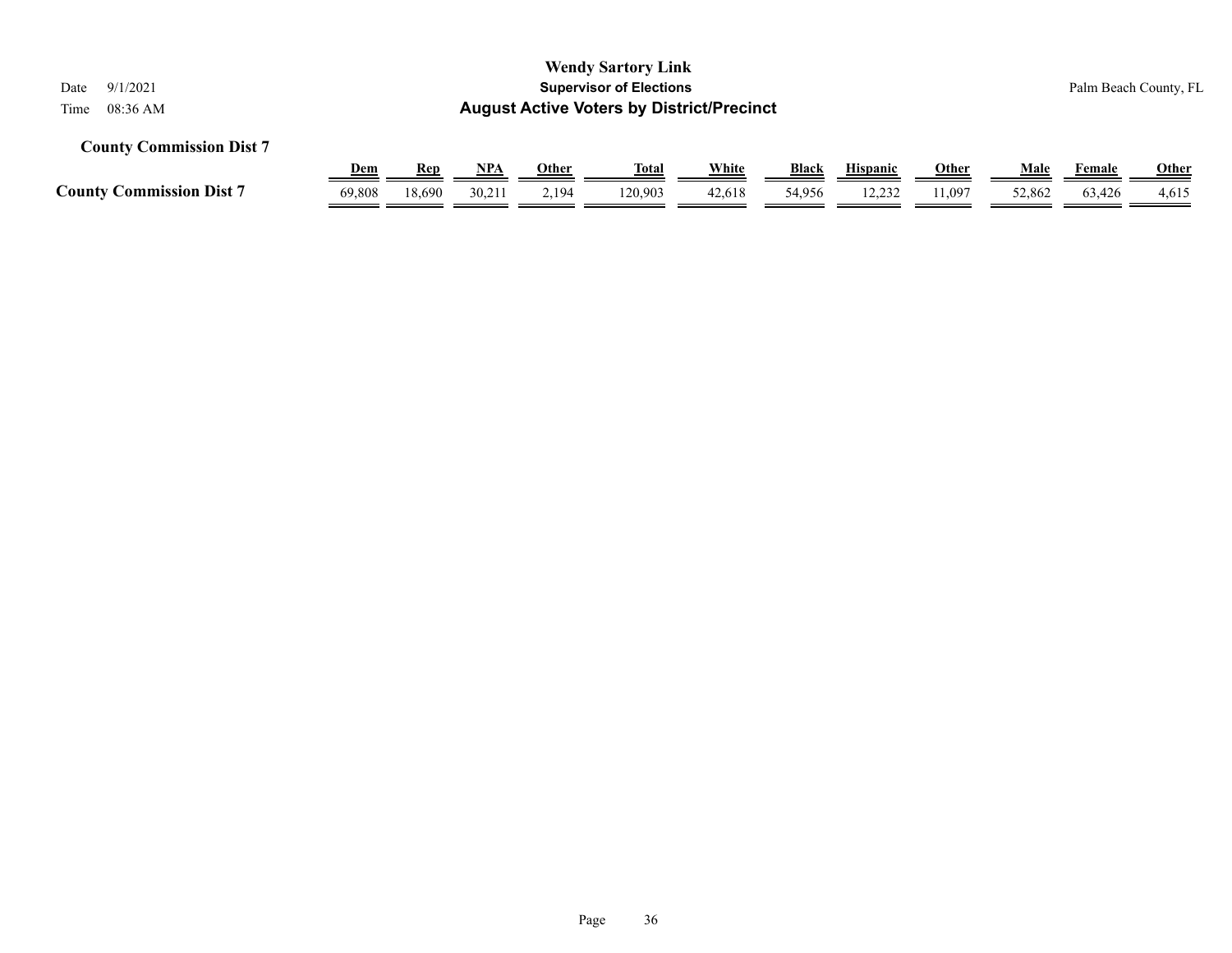|      |                                     | Dem              | <b>Rep</b>       | NPA              | <b>Other</b>     | <b>Total</b>     | <b>White</b>     | <b>Black</b>     | <b>Hispanic</b>  | <b>Other</b> | <b>Male</b>    | <b>Female</b>  | <b>Other</b>     |
|------|-------------------------------------|------------------|------------------|------------------|------------------|------------------|------------------|------------------|------------------|--------------|----------------|----------------|------------------|
| 1002 | <b>Canal Point Community Center</b> | $\overline{0}$   | $\mathbf{0}$     | $\mathbf{0}$     | $\Omega$         | $\theta$         | $\overline{0}$   | $\mathbf{0}$     | $\boldsymbol{0}$ | $\Omega$     | $\theta$       | $\overline{0}$ | $\Omega$         |
| 1004 | Pierce Hammock Elementary           | 2                | 3                | 3                | $\theta$         | 8                | 8                | $\theta$         | $\theta$         | $\Omega$     | 3              | 5              | $\theta$         |
| 1006 | Journey Church of Jupiter           | $\Omega$         | $\theta$         | $\theta$         | $\Omega$         | $\Omega$         | $\Omega$         | $\Omega$         | $\theta$         | $\Omega$     | $\Omega$       | $\Omega$       | $\Omega$         |
| 1008 | Journey Church of Jupiter           | $\overline{0}$   | $\mathbf{0}$     | $\boldsymbol{0}$ | $\overline{0}$   | $\mathbf{0}$     | $\overline{0}$   | $\mathbf{0}$     | $\mathbf{0}$     | $\mathbf{0}$ | $\overline{0}$ | $\mathbf{0}$   | $\theta$         |
| 1010 | Journey Church of Jupiter           | $\theta$         | $\theta$         | $\mathbf{0}$     | $\theta$         | $\Omega$         | $\overline{0}$   | $\mathbf{0}$     | $\mathbf{0}$     | $\theta$     | $\theta$       | $\theta$       | $\theta$         |
| 1012 | Caloosa POA Meeting Room            | $\overline{0}$   | $\mathbf{0}$     | $\mathbf{0}$     | $\theta$         | $\Omega$         | $\overline{0}$   | $\Omega$         | $\mathbf{0}$     | $\Omega$     | $\theta$       | $\Omega$       | $\theta$         |
| 1014 | Caloosa POA Meeting Room            | $\mathbf{0}$     | $\mathbf{1}$     | $\mathbf{0}$     | $\overline{0}$   |                  |                  | $\boldsymbol{0}$ | $\mathbf{0}$     | $\Omega$     | $\mathbf{0}$   | $\theta$       |                  |
| 1016 | Journey Church of Jupiter           | $\theta$         | $\mathbf{0}$     | $\mathbf{0}$     | $\Omega$         | $\theta$         | $\Omega$         | $\mathbf{0}$     | $\theta$         | $\Omega$     | $\Omega$       | $\Omega$       | $\theta$         |
| 1018 | Calvary Church of Jupiter           | 441              | 831              | 473              | 49               | 1,794            | 1,587            | 20               | 93               | 94           | 845            | 894            | 55               |
| 1019 | Calvary Church of Jupiter           | 196              | 377              | 219              | 9                | 801              | 721              |                  | 44               | 35           | 385            | 400            | 16               |
| 1020 | Caloosa POA Meeting Room            | $\overline{0}$   | $\boldsymbol{0}$ | $\boldsymbol{0}$ | $\overline{0}$   | $\mathbf{0}$     | $\boldsymbol{0}$ | $\boldsymbol{0}$ | $\mathbf{0}$     | $\theta$     | $\mathbf{0}$   | $\overline{0}$ | $\boldsymbol{0}$ |
| 1022 | Journey Church of Jupiter           | 695              | 1,239            | 775              | 55               | 2,764            | 2,365            | 36               | 178              | 185          | 1,319          | 1,359          | 86               |
| 1024 | Calvary Church of Jupiter           | $\tau$           | 9                | $\overline{7}$   | $\mathbf{0}$     | 23               | 23               | $\boldsymbol{0}$ | $\mathbf{0}$     | $\theta$     | 12             | 11             | $\boldsymbol{0}$ |
| 1026 | Calvary Church of Jupiter           | 334              | 624              | 335              | 25               | 1,318            | 1,165            | 11               | 78               | 64           | 631            | 653            | 34               |
| 1028 | Jupiter Farms Elementary            | 539              | 1,001            | 578              | 63               | 2,181            | 1,902            | 15               | 135              | 129          | 1,053          | 1,064          | 64               |
| 1030 | Calvary Church of Jupiter           | 17               | 37               | 24               | $\overline{4}$   | 82               | 75               | $\boldsymbol{0}$ | $\overline{4}$   | 3            | 39             | 40             | 3                |
| 1032 | Jupiter Farms Park Community F      | 307              | 574              | 354              | 28               | 1,263            | 1,062            | 13               | 108              | 80           | 617            | 605            | 41               |
| 1034 | West Jupiter Recreation Center      | 263              | 727              | 336              | 46               | 1,372            | 1,193            | 19               | 35               | 125          | 666            | 680            | $26\,$           |
| 1036 | Calvary Church of Jupiter           | $\boldsymbol{0}$ | $\boldsymbol{0}$ | $\boldsymbol{0}$ | $\mathbf{0}$     | $\mathbf{0}$     | $\boldsymbol{0}$ | $\boldsymbol{0}$ | $\theta$         | $\mathbf{0}$ | $\mathbf{0}$   | $\mathbf{0}$   | $\mathbf{0}$     |
| 1038 | William T Dwyer High                | 807              | 1,309            | 760              | 54               | 2,930            | 2,463            | 64               | 173              | 230          | 1,398          | 1,425          | 107              |
| 1040 | West Jupiter Recreation Center      | 255              | 451              | 339              | 32               | 1,077            | 865              | 18               | 56               | 138          | 531            | 506            | 40               |
| 1042 | West Jupiter Recreation Center      | $\bf{0}$         | $\boldsymbol{0}$ | $\boldsymbol{0}$ | $\boldsymbol{0}$ | $\boldsymbol{0}$ | $\boldsymbol{0}$ | $\boldsymbol{0}$ | $\boldsymbol{0}$ | $\mathbf{0}$ | $\mathbf{0}$   | $\overline{0}$ | $\mathbf{0}$     |
| 1044 | Limestone Creek Elementary          | 430              | 118              | 178              | 19               | 745              | 216              | 353              | 93               | 83           | 353            | 366            | 26               |
| 1046 | West Jupiter Recreation Center      | 260              | 140              | 144              | 12               | 556              | 255              | 163              | 108              | 30           | 235            | 302            | 19               |
| 1048 | St Peter Catholic Church            | 387              | 464              | 284              | 27               | 1,162            | 1,039            | 3                | 42               | 78           | 445            | 689            | 28               |
| 1050 | <b>Lighthouse Elementary</b>        | 478              | 669              | 410              | 46               | 1,603            | 1,370            | 16               | 66               | 151          | 746            | 800            | 57               |
| 1052 | Beacon Cove Intermediate Scho       | 1,024            | 1,137            | 920              | 64               | 3,145            | 2,489            | 76               | 255              | 325          | 1,471          | 1,571          | 103              |
| 1054 | Limestone Creek Elementary          | 695              | 1,083            | 630              | 56               | 2,464            | 2,182            | 25               | 96               | 161          | 1,150          | 1,242          | 72               |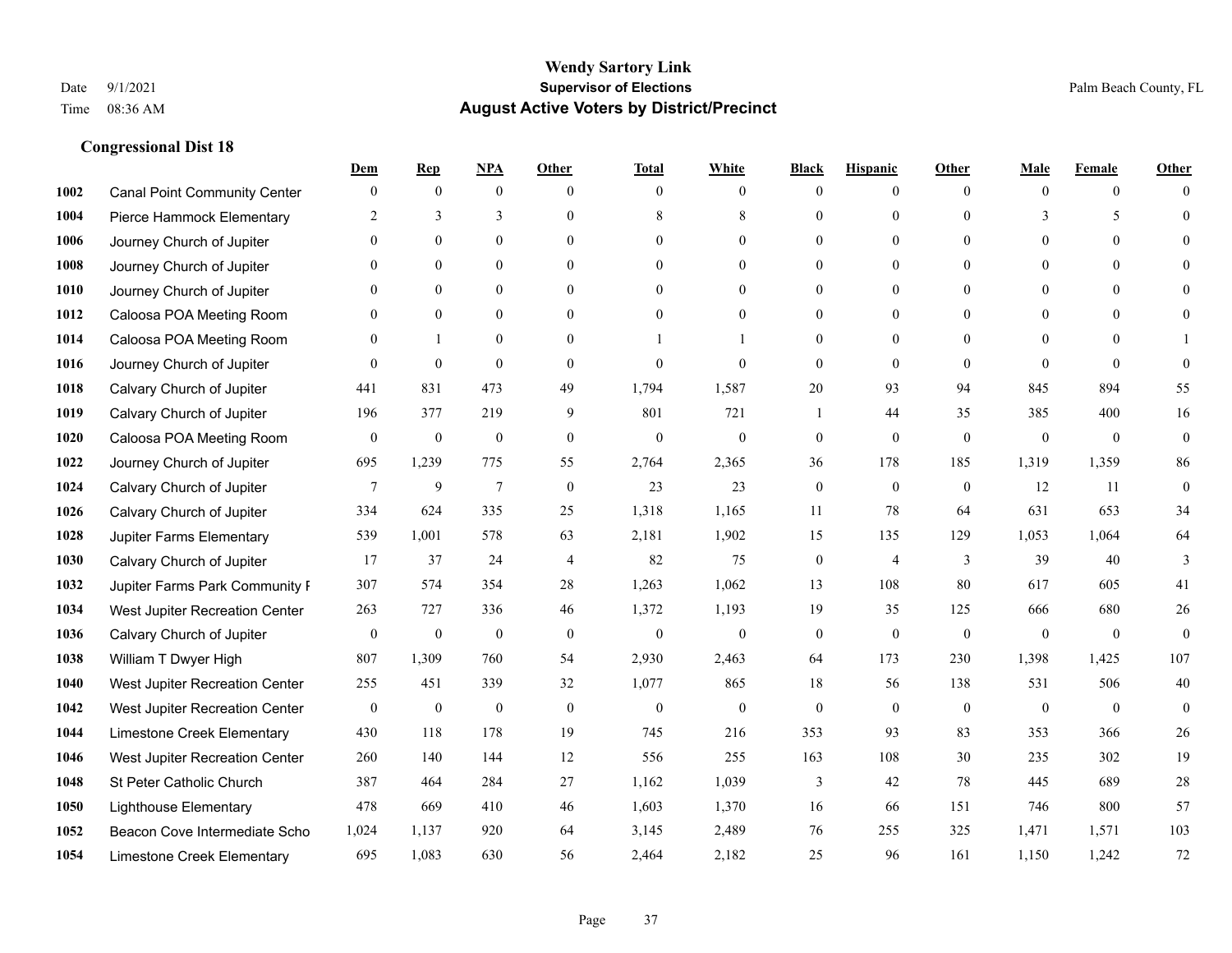|      |                                  | Dem          | <b>Rep</b>       | NPA              | <b>Other</b>     | <b>Total</b>     | <b>White</b> | <b>Black</b>     | <b>Hispanic</b> | <b>Other</b> | <b>Male</b>  | <b>Female</b> | Other            |
|------|----------------------------------|--------------|------------------|------------------|------------------|------------------|--------------|------------------|-----------------|--------------|--------------|---------------|------------------|
| 1056 | West Jupiter Recreation Center   | 549          | 574              | 533              | 40               | 1,696            | 1,363        | 77               | 125             | 131          | 746          | 892           | 58               |
| 1058 | St Peter Catholic Church         | 765          | 873              | 741              | 66               | 2,445            | 2,036        | 37               | 191             | 181          | 1,072        | 1,303         | 70               |
| 1060 | West Jupiter Recreation Center   | 70           | 97               | 72               | 5                | 244              | 203          | $\boldsymbol{0}$ | 23              | 18           | 97           | 131           | 16               |
| 1062 | <b>Harvest Community Church</b>  | 613          | 1,150            | 552              | 45               | 2,360            | 2,163        | 11               | 51              | 135          | 1,142        | 1,138         | $80\,$           |
| 1064 | Jupiter Community Center         | 77           | 125              | 64               | 3                | 269              | 246          | $\mathbf{0}$     | 6               | 17           | 131          | 130           | $\,8\,$          |
| 1066 | Jupiter Community Center         | $\mathbf{0}$ | $\boldsymbol{0}$ | $\boldsymbol{0}$ | $\mathbf{0}$     | $\boldsymbol{0}$ | $\mathbf{0}$ | $\boldsymbol{0}$ | $\mathbf{0}$    | $\mathbf{0}$ | $\mathbf{0}$ | $\mathbf{0}$  | $\boldsymbol{0}$ |
| 1068 | Jupiter Community Center         | 584          | 753              | 591              | 48               | 1,976            | 1,638        | 26               | 189             | 123          | 919          | 996           | 61               |
| 1070 | Jupiter Community Center         | 58           | 67               | 87               | $\overline{4}$   | 216              | 172          | $\mathbf{1}$     | 38              | 5            | 112          | 95            | 9                |
| 1072 | Jerry Thomas Elementary          | 731          | 1,063            | 692              | 70               | 2,556            | 2,220        | 29               | 164             | 143          | 1,215        | 1,271         | 70               |
| 1074 | Independence Middle              | 785          | 1,154            | 840              | 92               | 2,871            | 2,412        | 20               | 190             | 249          | 1,289        | 1,488         | 94               |
| 1075 | Martinique Clubhouse             | 251          | 361              | 231              | 20               | 863              | 737          | 11               | 57              | 58           | 384          | 447           | $32\,$           |
| 1076 | The Island Clubhouse             | 606          | 777              | 570              | 69               | 2,022            | 1,672        | 50               | 137             | 163          | 989          | 965           | 68               |
| 1078 | First Baptist Church Teq         | 345          | 886              | 379              | $22\,$           | 1,632            | 1,530        | 3                | 41              | 58           | 785          | 810           | 37               |
| 1080 | First Baptist Church Teq         | 92           | 148              | 78               | $\overline{4}$   | 322              | 297          | $\boldsymbol{0}$ | 9               | 16           | 163          | 149           | $10\,$           |
| 1082 | First Baptist Church Teq         | 70           | 144              | 87               | 8                | 309              | 285          | 1                | 12              | 11           | 146          | 154           | 9                |
| 1084 | First Baptist Church Teq         | 12           | 52               | 10               | $\overline{0}$   | 74               | 71           | $\mathbf{1}$     | $\mathbf{0}$    | 2            | 37           | 36            | 1                |
| 1088 | First Baptist Church Teq         | 11           | 40               | 21               | $\boldsymbol{0}$ | 72               | 64           | $\boldsymbol{0}$ | $\overline{2}$  | 6            | 36           | 35            | $\mathbf{1}$     |
| 1094 | First Baptist Church Teq         | 575          | 880              | 529              | 39               | 2,023            | 1,818        | 9                | 82              | 114          | 911          | 1,063         | 49               |
| 1096 | First Baptist Church Teq         | 49           | 73               | 36               | $\mathbf{0}$     | 158              | 128          | 8                | 13              | 9            | 77           | 77            | $\overline{4}$   |
| 1098 | Riverside Improvement            | 255          | 455              | 261              | 21               | 992              | 886          | 6                | 45              | 55           | 453          | 506           | 33               |
| 1100 | Jupiter Elementary               | 403          | 455              | 366              | 31               | 1,255            | 958          | 17               | 200             | 80           | 605          | 605           | 45               |
| 1102 | Jupiter High                     | 683          | 902              | 651              | 64               | 2,300            | 1,830        | 59               | 205             | 206          | 1,015        | 1,207         | $78\,$           |
| 1104 | Jupiter Branch Library           | 443          | 570              | 443              | 32               | 1,488            | 1,212        | 35               | 136             | 105          | 643          | 801           | $44\,$           |
| 1106 | Jupiter Middle                   | 326          | 490              | 375              | 37               | 1,228            | 1,033        | 15               | 77              | 103          | 579          | 608           | 41               |
| 1108 | Newhaven Clubhouse               | 558          | 687              | 523              | 62               | 1,830            | 1,577        | 24               | 99              | 130          | 815          | 954           | 61               |
| 1110 | Tequesta Council Chambers        | 106          | 137              | 106              | $\overline{4}$   | 353              | 306          | 8                | 22              | 17           | 162          | 181           | $10\,$           |
| 1112 | <b>Tequesta Council Chambers</b> | 18           | 63               | 43               | 6                | 130              | 108          | 4                | 12              | 6            | 61           | 67            | $\boldsymbol{2}$ |
| 1114 | <b>Tequesta Council Chambers</b> | 114          | 312              | 127              | 13               | 566              | 542          | $\mathbf{0}$     | 4               | 20           | 249          | 306           | 11               |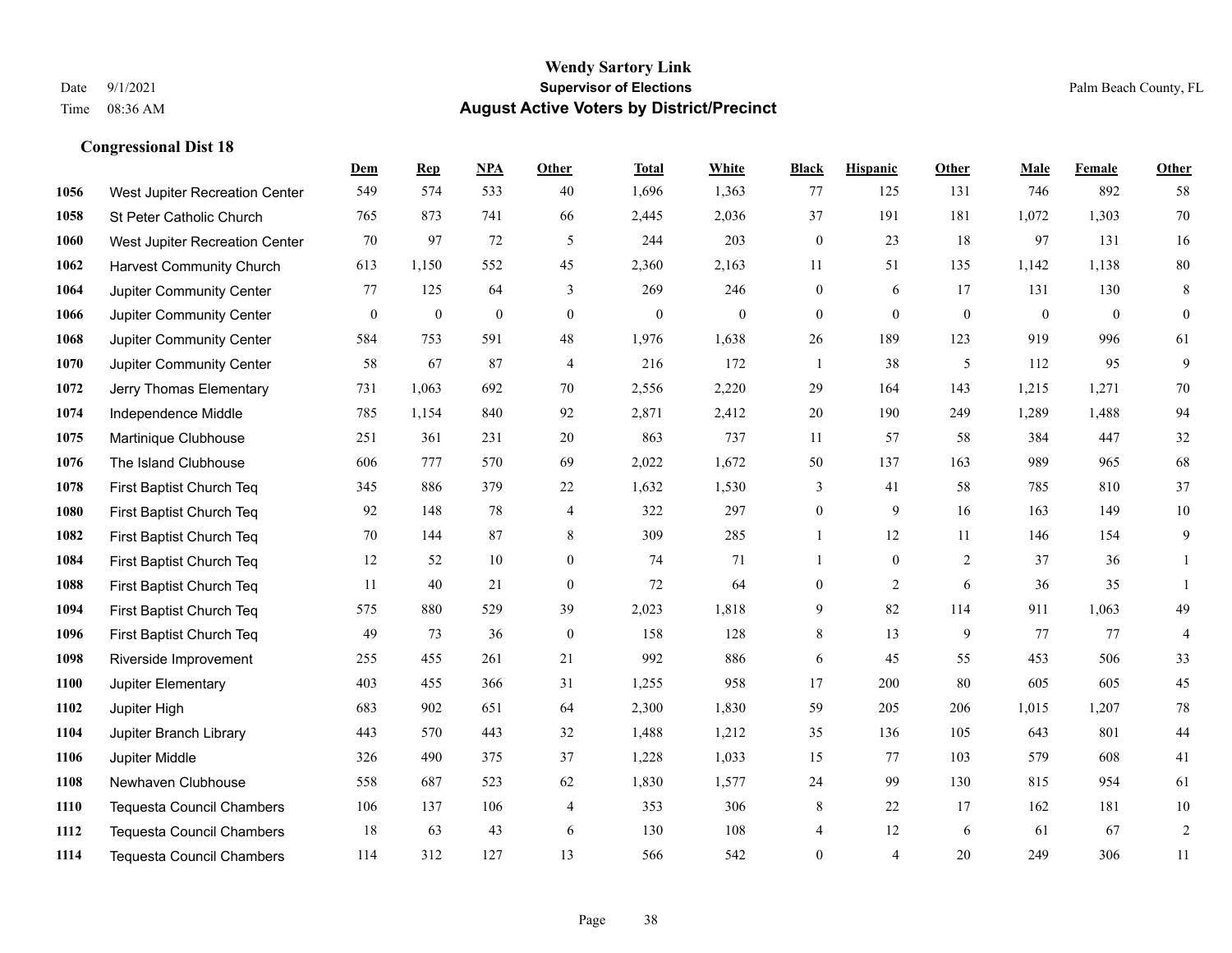|      |                                  | Dem            | <b>Rep</b>     | NPA              | <b>Other</b>   | <b>Total</b> | <b>White</b>   | <b>Black</b>     | <b>Hispanic</b> | <b>Other</b>   | <b>Male</b> | <b>Female</b>  | <b>Other</b>   |
|------|----------------------------------|----------------|----------------|------------------|----------------|--------------|----------------|------------------|-----------------|----------------|-------------|----------------|----------------|
| 1116 | <b>Tequesta Council Chambers</b> | $\overline{0}$ | $\mathbf{0}$   | $\boldsymbol{0}$ | $\mathbf{0}$   | $\theta$     | $\mathbf{0}$   | $\mathbf{0}$     | $\mathbf{0}$    | $\theta$       | $\theta$    | $\overline{0}$ | $\theta$       |
| 1118 | <b>Tequesta Council Chambers</b> | 171            | 245            | 186              | 24             | 626          | 534            | 12               | 41              | 39             | 251         | 360            | 15             |
| 1120 | <b>Tequesta Council Chambers</b> | 76             | 243            | 101              | 16             | 436          | 409            | $\theta$         | 8               | 19             | 204         | 224            | 8              |
| 1122 | Tequesta Council Chambers        | 38             | 86             | 35               | $\overline{c}$ | 161          | 151            | $\boldsymbol{0}$ | $\mathbf{1}$    | 9              | 81          | 77             | 3              |
| 1124 | Riverside Improvement            | $\Omega$       | 2              | $\mathbf{0}$     | $\overline{0}$ | 2            | $\overline{2}$ | $\overline{0}$   | $\overline{0}$  | $\theta$       |             | $\overline{1}$ | $\theta$       |
| 1126 | PBC Fire Rescue #18              | 412            | 898            | 472              | 46             | 1,828        | 1,710          | 7                | 36              | 75             | 830         | 970            | 28             |
| 1128 | Jupiter Inlet Colony Admin Bldg  | 69             | 225            | 84               | 15             | 393          | 362            | $\overline{0}$   | 5               | 26             | 179         | 206            | $\,8\,$        |
| 1130 | PBC Fire Rescue #18              |                | 3              | $\mathbf{1}$     | $\Omega$       | 5            | 5              | $\Omega$         | $\Omega$        | $\theta$       | 3           | $\mathbf{1}$   |                |
| 1132 | PBC Fire Rescue #18              | $\theta$       | 3              | $\mathbf{1}$     | $\overline{0}$ |              | 4              | $\mathbf{0}$     | $\mathbf{0}$    | $\theta$       | 2           | 2              | $\Omega$       |
| 1134 | PBC Fire Rescue #18              | $\theta$       | $\overline{0}$ | $\mathbf{0}$     | $\theta$       | $\theta$     | $\Omega$       | $\overline{0}$   | $\theta$        | $\theta$       | $\Omega$    | $\theta$       | $\theta$       |
| 1136 | 1st UM Church of Jup-Teq         | 575            | 987            | 630              | 65             | 2,257        | 2,097          | 11               | 51              | 98             | 981         | 1,215          | 61             |
| 1138 | Grace Immanuel Bible Church      | 222            | 812            | 354              | 36             | 1,424        | 1,353          | $\mathbf{0}$     | 13              | 58             | 609         | 783            | 32             |
| 1140 | Club at Admirals Cove            | 290            | 543            | 298              | 23             | 1,154        | 1,063          | 6                | 21              | 64             | 551         | 584            | 19             |
| 1142 | 1st UM Church of Jup-Teq         | 281            | 590            | 354              | 39             | 1,264        | 1,172          | 5                | 21              | 66             | 596         | 635            | 33             |
| 1144 | 1st UM Church of Jup-Teq         | 529            | 809            | 507              | 35             | 1,880        | 1,735          | 5                | 31              | 109            | 861         | 964            | 55             |
| 1146 | Newhaven Clubhouse               | 15             | 35             | $\,8\,$          | $\overline{1}$ | 59           | 53             | $\mathbf{0}$     | $\mathbf{1}$    | 5              | 30          | 28             | -1             |
| 1148 | <b>Oceanview Methodist</b>       | 387            | 544            | 389              | 44             | 1,364        | 1,244          | 6                | 32              | 82             | 589         | 732            | 43             |
| 1150 | <b>Oceanview Methodist</b>       | $\overline{0}$ | $\mathbf{0}$   | $\mathbf{0}$     | $\overline{0}$ | $\mathbf{0}$ | $\mathbf{0}$   | $\overline{0}$   | $\overline{0}$  | $\theta$       | $\theta$    | $\theta$       | $\overline{0}$ |
| 1152 | <b>Oceanview Methodist</b>       | 43             | 68             | 51               | $\tau$         | 169          | 161            | $\mathbf{0}$     | 2               | 6              | 80          | 85             |                |
| 1154 | Holy Spirit Lutheran             | 139            | 294            | 129              | 18             | 580          | 519            | 3                | 27              | 31             | 275         | 285            | 20             |
| 1156 | Holy Spirit Lutheran             | $\theta$       | 2              | $\mathbf{0}$     | $\Omega$       | 2            | $\overline{2}$ | $\theta$         | $\theta$        | $\Omega$       |             | $\mathbf{1}$   | $\theta$       |
| 1158 | Holy Spirit Lutheran             | 0              | $\mathbf{1}$   | $\mathbf{1}$     | $\overline{0}$ | 2            | $\mathbf{1}$   | $\boldsymbol{0}$ | 1               | $\overline{0}$ |             | $\mathbf{1}$   | $\theta$       |
| 1160 | Holy Spirit Lutheran             |                | $\mathbf{0}$   | $\mathbf{1}$     | $\overline{0}$ | 2            | 2              | $\overline{0}$   | $\overline{0}$  | $\theta$       |             | 1              | 0              |
| 1162 | Holy Spirit Lutheran             | 2              | $\overline{4}$ | 5                | $\overline{2}$ | 13           | 13             | $\mathbf{0}$     | $\mathbf{0}$    | $\theta$       | 6           | $\tau$         | $\Omega$       |
| 1164 | Club at Admirals Cove            | 26             | 155            | 66               | 5              | 252          | 228            | 3                | $\overline{4}$  | 17             | 127         | 117            | 8              |
| 1166 | Holy Spirit Lutheran             | 7              | 22             | 12               | $\overline{0}$ | 41           | 34             | $\Omega$         | $\overline{2}$  | 5              | 17          | 24             | $\theta$       |
| 1168 | Holy Spirit Lutheran             | 0              | $\mathbf{0}$   | $\mathbf{0}$     | $\theta$       | $\theta$     | $\overline{0}$ | $\Omega$         | $\mathbf{0}$    | $\theta$       | $\theta$    | $\mathbf{0}$   | $\theta$       |
| 1170 | Caloosa POA Meeting Room         | $\Omega$       | $\Omega$       | $\Omega$         | $\Omega$       | $\Omega$     | $\Omega$       | $\theta$         | $\Omega$        | $\Omega$       | $\Omega$    | $\theta$       | $\mathbf{0}$   |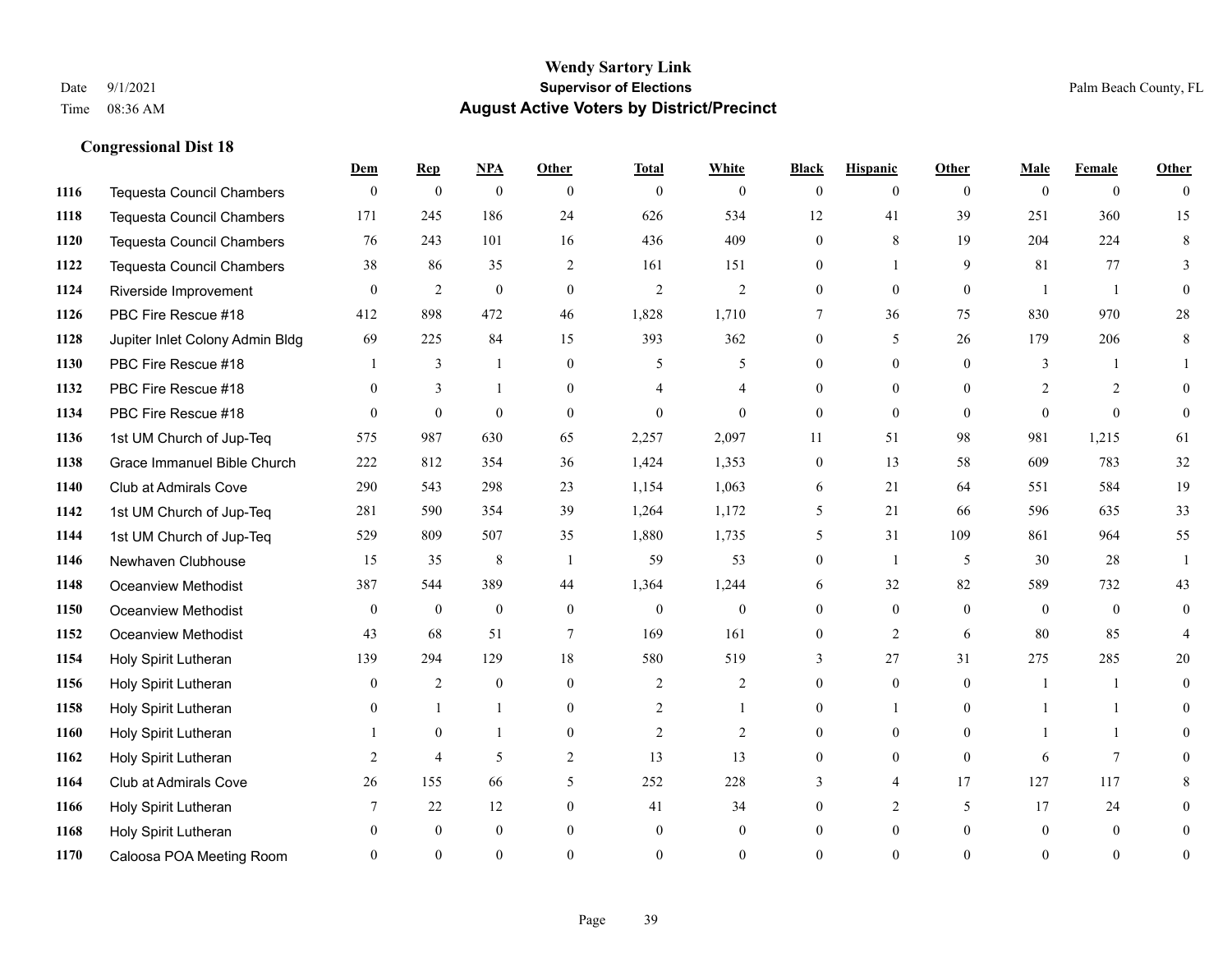|      |                               | Dem          | <b>Rep</b>       | NPA          | <b>Other</b>   | <b>Total</b> | <b>White</b>   | <b>Black</b>     | <b>Hispanic</b> | <b>Other</b>   | <b>Male</b>  | Female       | <b>Other</b>     |
|------|-------------------------------|--------------|------------------|--------------|----------------|--------------|----------------|------------------|-----------------|----------------|--------------|--------------|------------------|
| 1172 | Caloosa POA Meeting Room      | 128          | 279              | 124          | 9              | 540          | 461            | 13               | 24              | 42             | 246          | 275          | 19               |
| 1173 | Caloosa POA Meeting Room      | 68           | 119              | 61           | 2              | 250          | 212            | 5                | 14              | 19             | 116          | 122          | 12               |
| 1174 | Mirasol Sales and Info Center | $\mathbf{0}$ | $\mathbf{0}$     | $\mathbf{0}$ | $\theta$       | $\mathbf{0}$ | $\overline{0}$ | $\mathbf{0}$     | $\mathbf{0}$    | $\theta$       | $\mathbf{0}$ | $\theta$     | $\mathbf{0}$     |
| 1176 | Mirasol Sales and Info Center | $\mathbf{0}$ | $\mathbf{0}$     | $\mathbf{0}$ | $\overline{0}$ | $\mathbf{0}$ | $\overline{0}$ | $\mathbf{0}$     | $\mathbf{0}$    | $\overline{0}$ | $\mathbf{0}$ | $\theta$     | $\theta$         |
| 1178 | Mirasol Sales and Info Center | $\theta$     | $\theta$         | $\theta$     | $\Omega$       | $\Omega$     | $\Omega$       | $\theta$         | $\theta$        | $\Omega$       | $\theta$     | $\Omega$     | $\theta$         |
| 1180 | Mirasol Sales and Info Center | $\mathbf{0}$ | $\boldsymbol{0}$ | $\mathbf{0}$ | $\overline{0}$ | $\mathbf{0}$ | $\mathbf{0}$   | $\mathbf{0}$     | $\mathbf{0}$    | $\theta$       | $\mathbf{0}$ | $\mathbf{0}$ | $\mathbf{0}$     |
| 1182 | William T Dwyer High          | 156          | 265              | 139          | 6              | 566          | 483            | 15               | 30              | 38             | 268          | 284          | 14               |
| 1184 | Eastpointe Country Club       | 529          | 665              | 393          | 38             | 1,625        | 1,515          | 12               | 27              | 71             | 722          | 870          | 33               |
| 1186 | Mirasol Sales and Info Center | 539          | 494              | 447          | 42             | 1,522        | 1,178          | 47               | 147             | 150            | 716          | 757          | 49               |
| 1188 | <b>Westwood Gardens HOA</b>   | 329          | 360              | 317          | 31             | 1,037        | 797            | 31               | 116             | 93             | 418          | 599          | $20\,$           |
| 1189 | <b>Westwood Gardens HOA</b>   | 26           | 61               | 24           | 2              | 113          | 99             | $\tau$           | $\overline{2}$  | 5              | 54           | 56           | 3                |
| 1190 | Gardens Presbyterian          | 1,354        | 2,094            | 1,402        | 155            | 5,005        | 4,091          | 140              | 340             | 434            | 2,223        | 2,642        | 140              |
| 1192 | Evergrene Clubhouse           | 381          | 666              | 455          | 40             | 1,542        | 1,300          | 26               | 81              | 135            | 738          | 748          | 56               |
| 1194 | Frenchmans Creek Real Estate  | 644          | 947              | 611          | 47             | 2,249        | 2,054          | 14               | 45              | 136            | 1,023        | 1,168        | 58               |
| 1196 | Gardens Presbyterian          | $\mathbf{0}$ | $\mathbf{0}$     | $\mathbf{0}$ | $\theta$       | $\mathbf{0}$ | $\mathbf{0}$   | $\mathbf{0}$     | $\mathbf{0}$    | $\theta$       | $\mathbf{0}$ | $\theta$     | $\mathbf{0}$     |
| 1198 | 1st Baptist Church PBG        | 562          | 478              | 415          | 34             | 1,489        | 1,042          | 132              | 161             | 154            | 709          | 729          | 51               |
| 1200 | Dwight D Eisenhower Elementar | $\mathbf{0}$ | $\mathbf{0}$     | $\mathbf{0}$ | $\mathbf{0}$   | $\mathbf{0}$ | $\overline{0}$ | $\boldsymbol{0}$ | $\mathbf{0}$    | $\theta$       | $\mathbf{0}$ | $\theta$     | $\mathbf{0}$     |
| 1202 | <b>Cross Community Church</b> | 506          | 1.047            | 551          | 40             | 2,144        | 1,921          | 13               | 89              | 121            | 1,024        | 1.051        | 69               |
| 1204 | Holy Spirit Lutheran          | 9            | 24               | 14           | 3              | 50           | 44             | $\boldsymbol{0}$ | $\overline{2}$  | $\overline{4}$ | 24           | 22           | 4                |
| 1206 | Holy Spirit Lutheran          | 13           | 76               | 24           | 3              | 116          | 111            | $\mathbf{0}$     | $\overline{4}$  | $\overline{1}$ | 55           | 60           | 1                |
| 1208 | Juno Beach Town Center        | 448          | 862              | 463          | 49             | 1,822        | 1,661          | 6                | 54              | 101            | 836          | 938          | 48               |
| 1210 | Holy Spirit Lutheran          | 208          | 272              | 147          | $\,8\,$        | 635          | 566            | $\overline{c}$   | 23              | 44             | 304          | 309          | $22\,$           |
| 1212 | Juno Beach Town Center        | 48           | 67               | 54           | 9              | 178          | 148            | 6                | 9               | 15             | 92           | 82           | $\overline{4}$   |
| 1214 | Juno Beach Town Center        | 258          | 443              | 194          | 25             | 920          | 856            | 6                | 13              | 45             | 368          | 529          | 23               |
| 1216 | <b>Oceanview Methodist</b>    | 129          | 291              | 146          | 14             | 580          | 500            | 10               | 31              | 39             | 282          | 284          | 14               |
| 1218 | Osceola Creek Middle          |              | $\boldsymbol{0}$ | $\mathbf{0}$ | $\mathbf{0}$   | -1           | 1              | $\mathbf{0}$     | $\mathbf{0}$    | $\theta$       |              | $\theta$     | $\mathbf{0}$     |
| 1220 | Pierce Hammock Elementary     | $\theta$     | $\theta$         | $\mathbf{0}$ | $\mathbf{0}$   | $\mathbf{0}$ | $\overline{0}$ | $\overline{0}$   | $\mathbf{0}$    | $\overline{0}$ | $\theta$     | $\theta$     | $\overline{0}$   |
| 1222 | Sandhill Crane Golf Club      | 14           | 32               | 18           | $\Omega$       | 64           | 46             | 6                | 6               | 6              | 33           | 31           | $\boldsymbol{0}$ |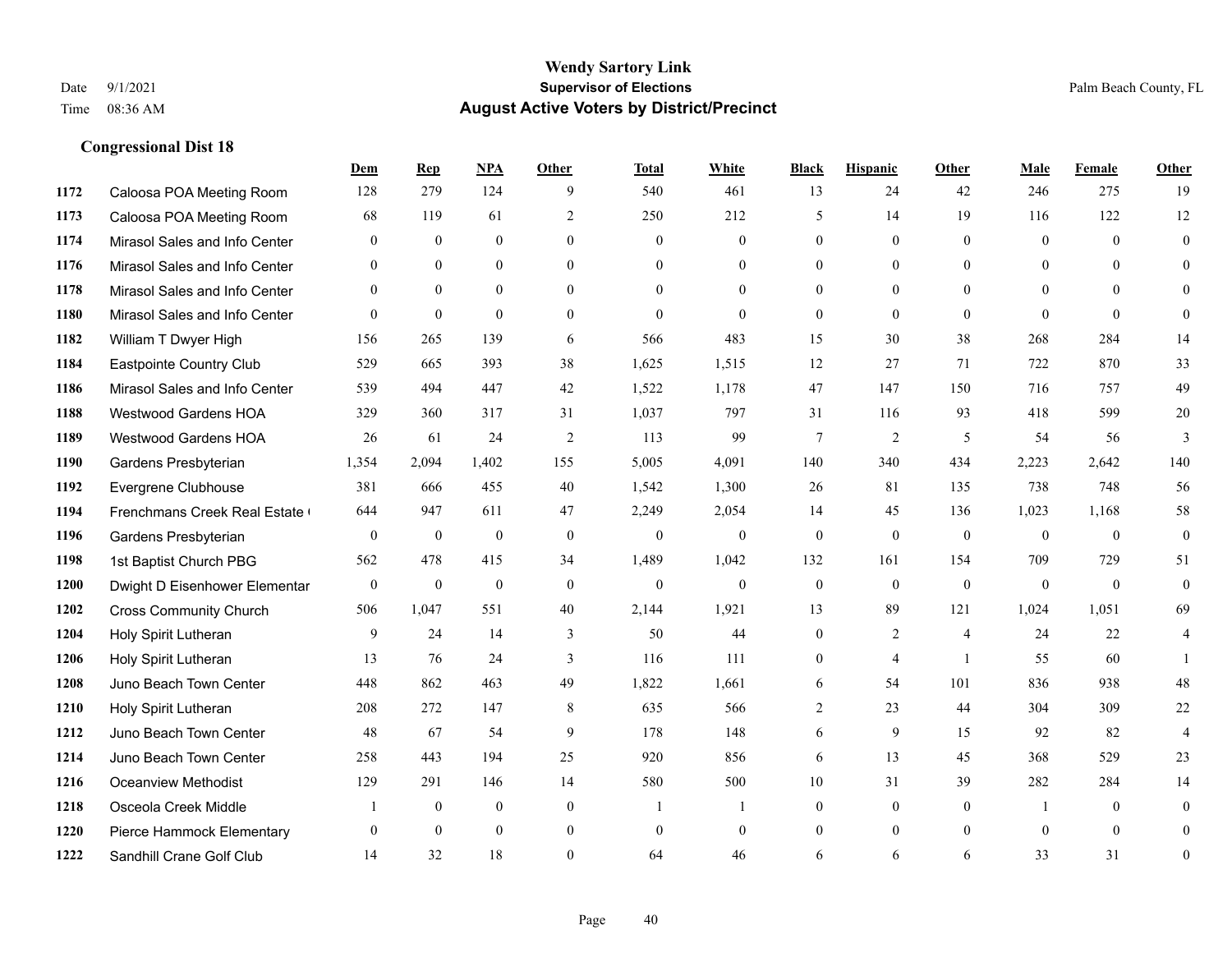|      |                                  | Dem            | <b>Rep</b>     | NPA              | <b>Other</b>   | <b>Total</b>   | <b>White</b>   | <b>Black</b>     | <b>Hispanic</b>  | <b>Other</b>   | <b>Male</b>  | <b>Female</b>  | <b>Other</b>            |
|------|----------------------------------|----------------|----------------|------------------|----------------|----------------|----------------|------------------|------------------|----------------|--------------|----------------|-------------------------|
| 1224 | Pierce Hammock Elementary        | $\mathbf{0}$   | $\theta$       | $\boldsymbol{0}$ | $\theta$       | $\mathbf{0}$   | $\overline{0}$ | $\mathbf{0}$     | $\mathbf{0}$     | $\theta$       | $\theta$     | $\overline{0}$ | $\Omega$                |
| 1228 | Carleton Oaks Clubhouse          | 146            | 194            | 127              | 6              | 473            | 342            | 24               | 50               | 57             | 229          | 231            | 13                      |
| 1230 | Christ Fellowship Church PBG     | $\theta$       | $\theta$       | $\theta$         | $\Omega$       | $\theta$       | $\Omega$       | $\theta$         | $\theta$         | $\Omega$       | $\theta$     | $\Omega$       | $\theta$                |
| 1232 | Mirasol Sales and Info Center    | $\overline{0}$ | $\mathbf{0}$   | $\mathbf{0}$     | $\overline{0}$ | $\mathbf{0}$   | $\overline{0}$ | $\boldsymbol{0}$ | $\boldsymbol{0}$ | $\overline{0}$ | $\mathbf{0}$ | $\mathbf{0}$   | $\Omega$                |
| 1234 | Christ Fellowship Church PBG     | $\theta$       | $\mathbf{0}$   | $\Omega$         | $\theta$       | $\Omega$       | $\overline{0}$ | $\mathbf{0}$     | $\mathbf{0}$     | $\theta$       | $\theta$     | $\Omega$       | $\theta$                |
| 1236 | Mirasol Sales and Info Center    | $\Omega$       | $\mathbf{0}$   | $\mathbf{0}$     | $\Omega$       | $\mathbf{0}$   | $\Omega$       | $\mathbf{0}$     | $\theta$         | $\Omega$       | $\Omega$     | $\theta$       | $\theta$                |
| 1238 | Mirasol Sales and Info Center    | 600            | 762            | 509              | 60             | 1,931          | 1,752          | 18               | 21               | 140            | 916          | 959            | 56                      |
| 1240 | <b>Timber Trace Elementary</b>   | 783            | 1,088          | 621              | 54             | 2,546          | 2,197          | 53               | 151              | 145            | 1,144        | 1,325          | 77                      |
| 1242 | Christ Fellowship Church PBG     | 846            | 1,067          | 615              | 62             | 2,590          | 2,349          | 37               | 60               | 144            | 1,071        | 1,458          | 61                      |
| 1244 | Christ Fellowship Church PBG     | 459            | 648            | 439              | 54             | 1,600          | 1,390          | 30               | 74               | 106            | 680          | 866            | 54                      |
| 1246 | Watson B Duncan Middle           | 834            | 885            | 689              | 64             | 2,472          | 1,963          | 72               | 193              | 244            | 1,078        | 1,313          | 81                      |
| 1247 | Watson B Duncan Middle           | 35             | 185            | 61               | 9              | 290            | 266            | $\overline{c}$   | $\mathbf{0}$     | 22             | 138          | 137            | 15                      |
| 1248 | <b>PBG Community Center</b>      | 500            | 587            | 389              | 34             | 1,510          | 1,270          | 26               | 120              | 94             | 643          | 836            | 31                      |
| 1250 | Palm Beach Gardens High          | 12             | 36             | 16               | -1             | 65             | 58             | $\boldsymbol{0}$ | $\overline{4}$   | 3              | 33           | 28             | $\overline{\mathbf{4}}$ |
| 1252 | <b>Ballen Isles Country Club</b> | 862            | 782            | 640              | 49             | 2,333          | 2,146          | 18               | 21               | 148            | 1,045        | 1,227          | 61                      |
| 1254 | Northlake Nazarene Church        | 151            | 176            | 126              | $\tau$         | 460            | 387            | 6                | 27               | 40             | 230          | 213            | 17                      |
| 1256 | North County Senior Center       |                | $\overline{2}$ | 3                | 3              | 9              | 8              | 1                | $\mathbf{0}$     | $\theta$       | 5            | $\overline{4}$ | $\mathbf{0}$            |
| 1258 | North County Senior Center       | 313            | 223            | 257              | 29             | 822            | 453            | 98               | 124              | 147            | 366          | 427            | 29                      |
| 1260 | PBG City Hall Council Room       | 433            | 543            | 301              | 24             | 1,301          | 1,080          | 27               | 109              | 85             | 580          | 680            | 41                      |
| 1262 | PBG Moose Lodge 2010             |                | $\mathbf{0}$   | 3                | $\mathbf{0}$   | $\overline{4}$ | 4              | $\mathbf{0}$     | $\mathbf{0}$     | $\theta$       | 2            | 2              | $\mathbf{0}$            |
| 1264 | PBG City Hall Council Room       | $\Omega$       | $\mathbf{0}$   | $\theta$         | $\Omega$       | $\Omega$       | $\theta$       | $\mathbf{0}$     | $\theta$         | $\Omega$       | $\Omega$     | $\theta$       | $\theta$                |
| 1266 | PBG City Hall Council Room       | 162            | 105            | 130              | 12             | 409            | 243            | 72               | 62               | 32             | 162          | 237            | 10                      |
| 1268 | <b>PBG Community Center</b>      | 99             | 72             | 99               | 8              | 278            | 168            | 44               | 36               | 30             | 107          | 158            | 13                      |
| 1270 | <b>PBG Community Center</b>      | $\overline{4}$ | $\mathbf{0}$   | 2                | $\theta$       | 6              | $\overline{2}$ | 3                | $\mathbf{1}$     | $\theta$       | 2            | 3              | $\mathbf{1}$            |
| 1272 | Palm Beach Gardens Elementar     | 722            | 674            | 534              | 52             | 1,982          | 1,589          | 100              | 118              | 175            | 922          | 995            | 65                      |
| 1274 | Palm Beach Gardens High          | 589            | 553            | 426              | 39             | 1,607          | 1,219          | 94               | 139              | 155            | 749          | 795            | 63                      |
| 1276 | Palm Beach Gardens High          | 117            | 92             | 78               | 5              | 292            | 190            | 45               | 38               | 19             | 136          | 146            | 10                      |
| 1278 | Garden Lodge 366 F&AM            | 364            | 187            | 267              | 20             | 838            | 414            | 192              | 134              | 98             | 367          | 439            | 32                      |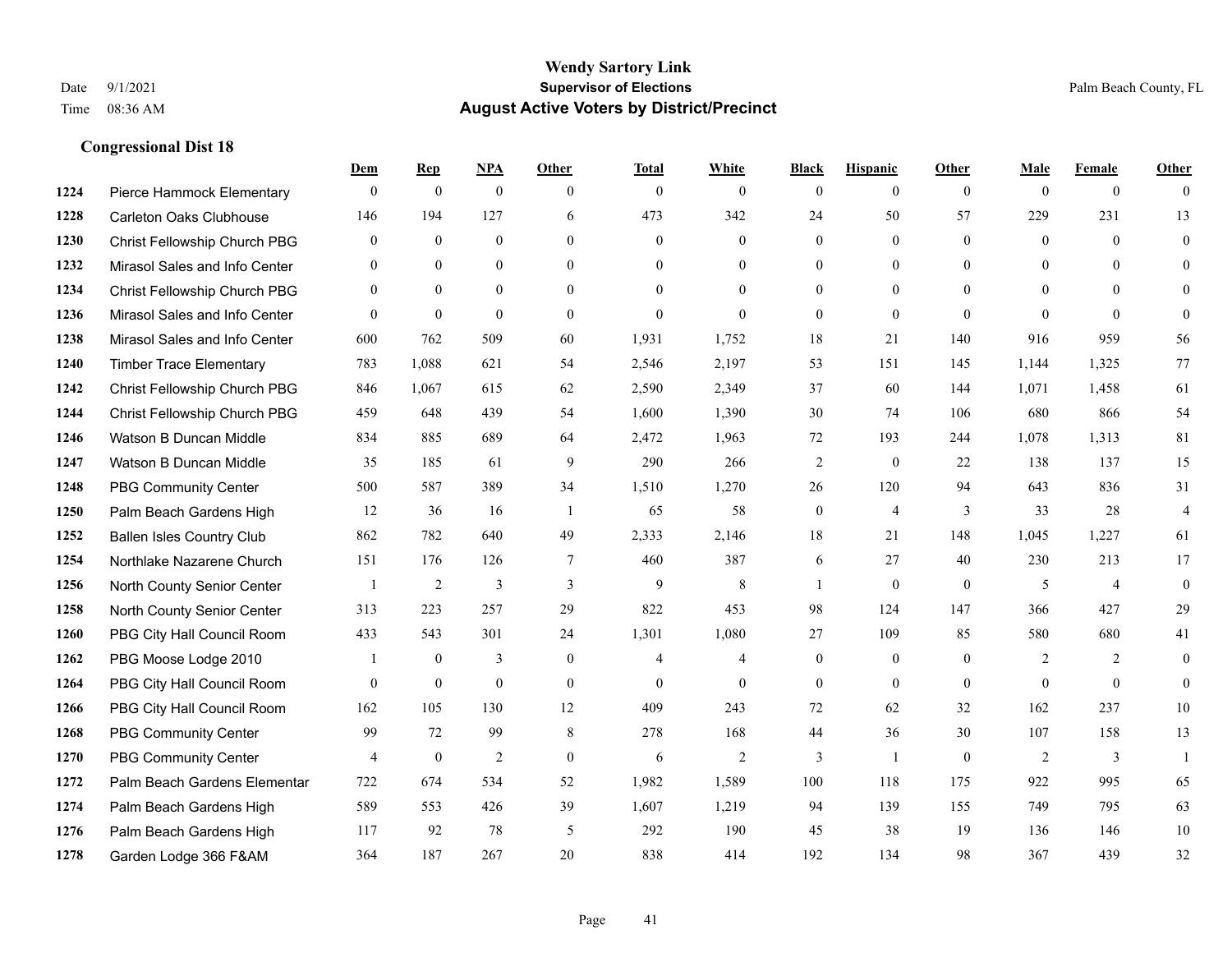|      |                                    | Dem          | <b>Rep</b>     | NPA          | <b>Other</b>     | <b>Total</b>   | <b>White</b>   | <b>Black</b>   | <b>Hispanic</b> | Other                    | <b>Male</b>    | <b>Female</b> | <b>Other</b>   |
|------|------------------------------------|--------------|----------------|--------------|------------------|----------------|----------------|----------------|-----------------|--------------------------|----------------|---------------|----------------|
| 1280 | Pew Leadership Center              | 139          | 151            | 112          | 11               | 413            | 348            | 11             | 24              | 30                       | 169            | 241           | 3              |
| 1282 | Pew Leadership Center              | 77           | 51             | 54           | 6                | 188            | 135            | 13             | 18              | 22                       | 93             | 81            | 14             |
| 1284 | <b>Eissey Campus Theater</b>       | 765          | 762            | 730          | 64               | 2,321          | 1,819          | 85             | 204             | 213                      | 998            | 1,247         | 76             |
| 1286 | PBG Moose Lodge 2010               | 43           | 49             | 39           | 3                | 134            | 107            | 4              | 13              | 10                       | 66             | 60            | 8              |
| 1288 | PBG Moose Lodge 2010               | 13           | 24             | 6            | $\theta$         | 43             | 39             | $\mathbf{1}$   | $\mathbf{0}$    | 3                        | 22             | 19            | $\overline{2}$ |
| 1290 | PBG Moose Lodge 2010               | 690          | 829            | 537          | 69               | 2,125          | 1,763          | 52             | 146             | 164                      | 859            | 1,205         | 61             |
| 1291 | PBG Moose Lodge 2010               | 3            | $\mathbf{0}$   | 6            | $\mathbf{0}$     | 9              | 8              |                | $\mathbf{0}$    | $\theta$                 | 3              | 6             | $\mathbf{0}$   |
| 1292 | PBG Moose Lodge 2010               | 16           | 47             | 18           | $\overline{1}$   | 82             | 75             | 1              | $\mathbf{1}$    | $\overline{\phantom{0}}$ | 38             | 41            | 3              |
| 1294 | Dwight D Eisenhower Elementar      | 27           | 80             | $22\,$       | $\overline{7}$   | 136            | 116            | 4              | 4               | 12                       | 67             | 68            |                |
| 1296 | Dwight D Eisenhower Elementar      | 229          | 264            | 198          | 19               | 710            | 558            | 15             | 89              | 48                       | 277            | 406           | 27             |
| 1298 | PBG Moose Lodge 2010               | 35           | 34             | 21           | 2                | 92             | 84             | $\theta$       | 4               | $\overline{4}$           | 38             | 53            |                |
| 1300 | <b>Cross Community Church</b>      |              | 3              | 1            | $\boldsymbol{0}$ | 5              | 4              | $\overline{0}$ | $\overline{0}$  | $\overline{1}$           | 2              | 3             | $\theta$       |
| 1302 | Dwight D Eisenhower Elementar      | 38           | 53             | 37           | 3                | 131            | 112            | 1              | 7               | 11                       | 60             | 66            | 5              |
| 1304 | <b>NPB Community Center</b>        | 209          | 264            | 182          | 23               | 678            | 585            | 13             | 39              | 41                       | 342            | 307           | 29             |
| 1305 | <b>NPB Community Center</b>        | $\mathbf{0}$ | $\mathbf{0}$   | $\mathbf{0}$ | $\overline{1}$   | -1             | 1              | $\overline{0}$ | $\overline{0}$  | $\theta$                 | $\overline{1}$ | $\theta$      | $\overline{0}$ |
| 1306 | Eissey Campus Theater              | 8            | 16             | 16           | $\overline{1}$   | 41             | 34             |                | $\overline{0}$  | 6                        | 22             | 19            | $\theta$       |
| 1308 | <b>Gardens Mall Community Room</b> | 39           | 68             | 36           | $\overline{4}$   | 147            | 131            | 3              | 3               | 10                       | 75             | 68            | 4              |
| 1310 | <b>Eissey Campus Theater</b>       |              | $\overline{c}$ | 1            | $\theta$         | $\overline{4}$ | $\overline{4}$ | $\overline{0}$ | $\overline{0}$  | $\theta$                 | 3              |               | $\theta$       |
| 1312 | <b>Gardens Mall Community Room</b> | 6            | 20             | 11           | $\overline{0}$   | 37             | 34             | $\overline{0}$ | $\overline{2}$  | $\overline{1}$           | 18             | 19            | $\Omega$       |
| 1314 | <b>NPB Community Center</b>        | 51           | 127            | 62           | 6                | 246            | 218            | 3              | 8               | 17                       | 100            | 132           | 14             |
| 1316 | <b>NPB Community Center</b>        | 187          | 189            | 140          | 29               | 545            | 391            | 43             | 74              | 37                       | 236            | 290           | 19             |
| 1318 | PBG Moose Lodge 2010               | $\mathbf{0}$ | $\mathbf{0}$   | $\mathbf{0}$ | $\mathbf{0}$     | $\mathbf{0}$   | $\overline{0}$ | $\overline{0}$ | $\overline{0}$  | $\theta$                 | $\mathbf{0}$   | $\theta$      | $\theta$       |
| 1320 | <b>NPB Community Center</b>        | 33           | 119            | 37           | 2                | 191            | 169            | 3              | 8               | 11                       | 99             | 88            | 4              |
| 1322 | <b>NPB Community Center</b>        | 2            | 6              | 10           | $\mathbf{0}$     | 18             | 18             | 0              | $\overline{0}$  | $\theta$                 | 8              | 9             |                |
| 1324 | Allamanda Elementary               | 443          | 450            | 380          | 39               | 1,312          | 1,041          | 38             | 134             | 99                       | 554            | 714           | 44             |
| 1326 | Allamanda Elementary               | 189          | 225            | 162          | 16               | 592            | 503            | 7              | 30              | 52                       | 259            | 319           | 14             |
| 1328 | Osborne Park Activities Bldg       | 612          | 833            | 553          | 45               | 2,043          | 1,751          | 28             | 122             | 142                      | 989            | 995           | 59             |
| 1330 | 1st Unitarian Church NPB           | 36           | 40             | 40           | 3                | 119            | 97             | 8              | $\tau$          | $\overline{7}$           | 65             | 51            | 3              |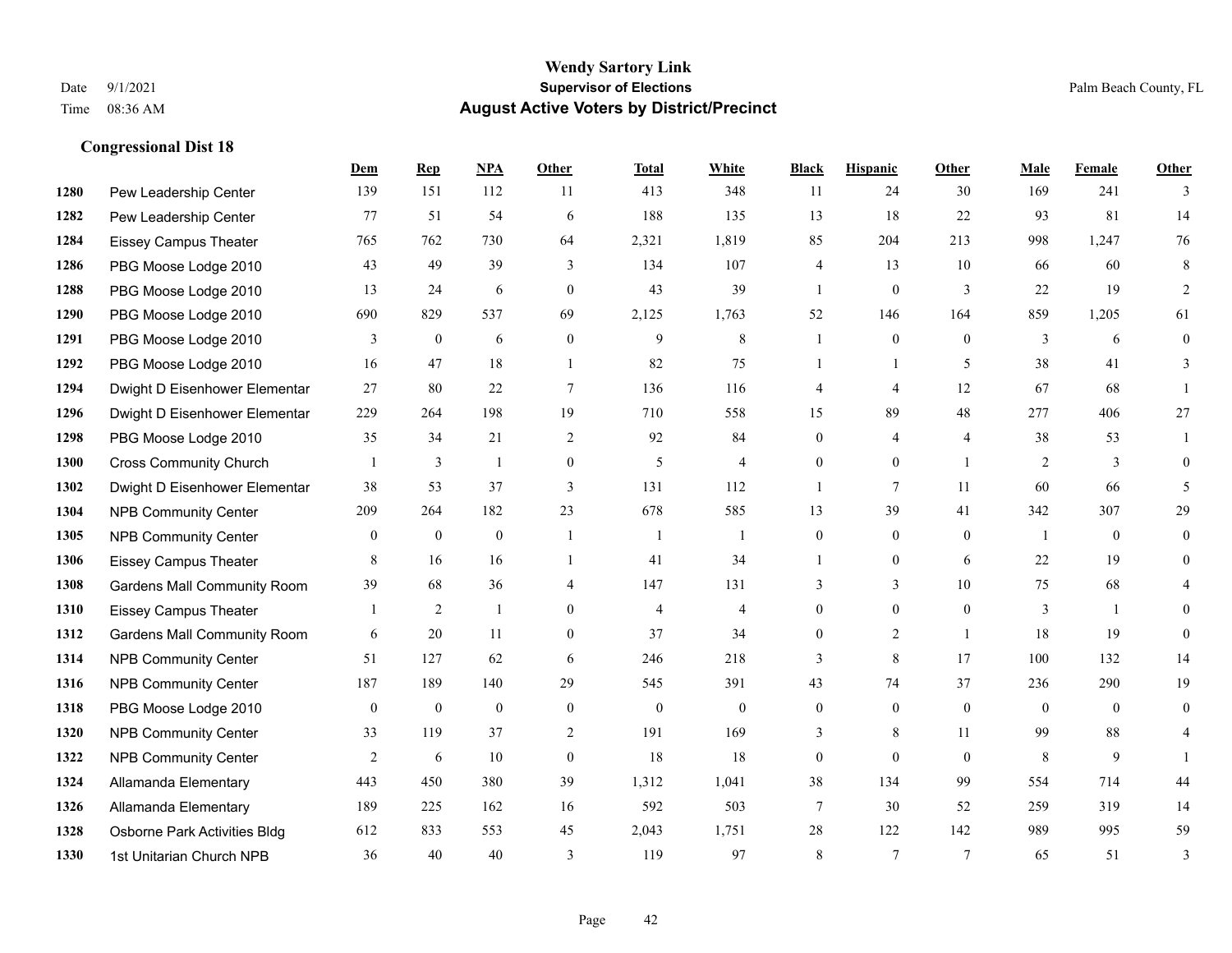|      |                                    | Dem            | <b>Rep</b>       | NPA              | Other          | <b>Total</b> | <b>White</b>     | <b>Black</b>     | <b>Hispanic</b> | <b>Other</b>   | <b>Male</b>     | <b>Female</b>  | <b>Other</b>     |
|------|------------------------------------|----------------|------------------|------------------|----------------|--------------|------------------|------------------|-----------------|----------------|-----------------|----------------|------------------|
| 1332 | 1st Unitarian Church NPB           | 348            | 394              | 258              | 33             | 1,033        | 847              | 59               | 63              | 64             | 503             | 507            | 23               |
| 1334 | 1st Unitarian Church NPB           | 2              | 3                | 5                | $\overline{1}$ | 11           | 11               | $\overline{0}$   | $\mathbf{0}$    | $\theta$       | $\overline{4}$  | $\tau$         | $\mathbf{0}$     |
| 1336 | <b>Gardens Mall Community Room</b> | 35             | 91               | 43               | $\overline{4}$ | 173          | 154              | 0                | 4               | 15             | 86              | 80             | $\tau$           |
| 1338 | <b>Eissey Campus Theater</b>       | 92             | 392              | 101              | 19             | 604          | 582              |                  | $\mathbf{1}$    | 20             | 267             | 326            | 11               |
| 1340 | <b>Eissey Campus Theater</b>       | 6              | 6                | 3                | $\theta$       | 15           | 13               | $\overline{0}$   | $\mathbf{1}$    | $\overline{1}$ | $7\phantom{.0}$ | 8              | $\boldsymbol{0}$ |
| 1342 | <b>NPB Country Club</b>            | 308            | 452              | 267              | $28\,$         | 1,055        | 953              | 17               | 32              | 53             | 450             | 580            | $25\,$           |
| 1344 | Old Port Cove                      | 297            | 519              | 319              | 33             | 1,168        | 1,071            | 5                | 29              | 63             | 531             | 618            | 19               |
| 1346 | Anchorage Activities Bldg          | 554            | 931              | 420              | 37             | 1,942        | 1,782            | 13               | 58              | 89             | 895             | 999            | $48\,$           |
| 1348 | <b>NPB Council Chambers</b>        | 32             | 124              | 33               | $\,8\,$        | 197          | 186              | $\boldsymbol{0}$ | 6               | 5              | 100             | 91             | 6                |
| 1350 | Faith Lutheran Church              | 380            | 616              | 371              | 25             | 1,392        | 1,228            | 10               | 79              | 75             | 665             | 684            | 43               |
| 1352 | Northlake Nazarene Church          | 680            | 866              | 589              | 51             | 2,186        | 1,557            | 157              | 187             | 285            | 983             | 1,126          | 77               |
| 1354 | <b>Grove Park Elementary</b>       | 91             | 164              | 78               | $\overline{4}$ | 337          | 284              | 11               | 19              | 23             | 152             | 175            | $10\,$           |
| 1360 | Garden Lodge 366 F&AM              | 352            | 329              | 239              | 23             | 943          | 740              | 59               | 73              | 71             | 413             | 502            | $28\,$           |
| 1362 | <b>Grove Park Elementary</b>       | 212            | 122              | 184              | $\,8\,$        | 526          | 266              | $48\,$           | 158             | 54             | 235             | 273            | $18\,$           |
| 1372 | Garden Lodge 366 F&AM              | 96             | 37               | 44               | $\tau$         | 184          | 84               | 58               | 20              | 22             | 81              | 97             | 6                |
| 1374 | Pew Leadership Center              | 193            | 81               | 139              | $10\,$         | 423          | 219              | 116              | 46              | 42             | 175             | 234            | 14               |
| 1380 | <b>NPB Council Chambers</b>        | 176            | 264              | 156              | 14             | 610          | 540              | 10               | 22              | 38             | 270             | 321            | 19               |
| 2002 | Jeaga Middle                       | 179            | 92               | 112              | 6              | 389          | 150              | 126              | 40              | 73             | 171             | 206            | 12               |
| 2004 | <b>Grassy Waters Elementary</b>    | 1,045          | 327              | 582              | 40             | 1,994        | 588              | 728              | 395             | 283            | 848             | 1,075          | 71               |
| 2006 | Jeaga Middle                       | 175            | 80               | 102              | 10             | 367          | 152              | 109              | 81              | 25             | 150             | 206            | 11               |
| 2008 | Jeaga Middle                       | $\overline{0}$ | $\boldsymbol{0}$ | $\boldsymbol{0}$ | $\mathbf{0}$   | $\mathbf{0}$ | $\boldsymbol{0}$ | $\mathbf{0}$     | $\overline{0}$  | $\theta$       | $\mathbf{0}$    | $\overline{0}$ | $\boldsymbol{0}$ |
| 2010 | <b>Cypress Lakes HOA</b>           | 587            | 329              | 281              | 33             | 1,230        | 840              | 200              | 96              | 94             | 470             | 725            | 35               |
| 2012 | Century Village Clubhouse          | 60             | 31               | 24               | $\overline{2}$ | 117          | 72               | 14               | 18              | 13             | 53              | 60             | $\overline{4}$   |
| 2014 | Club Baywinds                      | 822            | 550              | 369              | 35             | 1,776        | 1,353            | 153              | 163             | 107            | 723             | 1,010          | $43\,$           |
| 2016 | Andros Isle POA Clubhouse          | 853            | 560              | 541              | 36             | 1,990        | 1,073            | 393              | 300             | 224            | 847             | 1,072          | 71               |
| 2018 | <b>Riverwalk Clubhouse</b>         | 749            | 703              | 560              | 46             | 2,058        | 1,613            | 92               | 173             | 180            | 884             | 1,111          | 63               |
| 2020 | Jeaga Middle                       | 208            | 87               | 134              | 10             | 439          | 202              | 128              | 80              | 29             | 190             | 240            | 9                |
| 2021 | Jeaga Middle                       | 167            | 55               | 121              | 16             | 359          | 110              | 123              | 75              | 51             | 140             | 207            | 12               |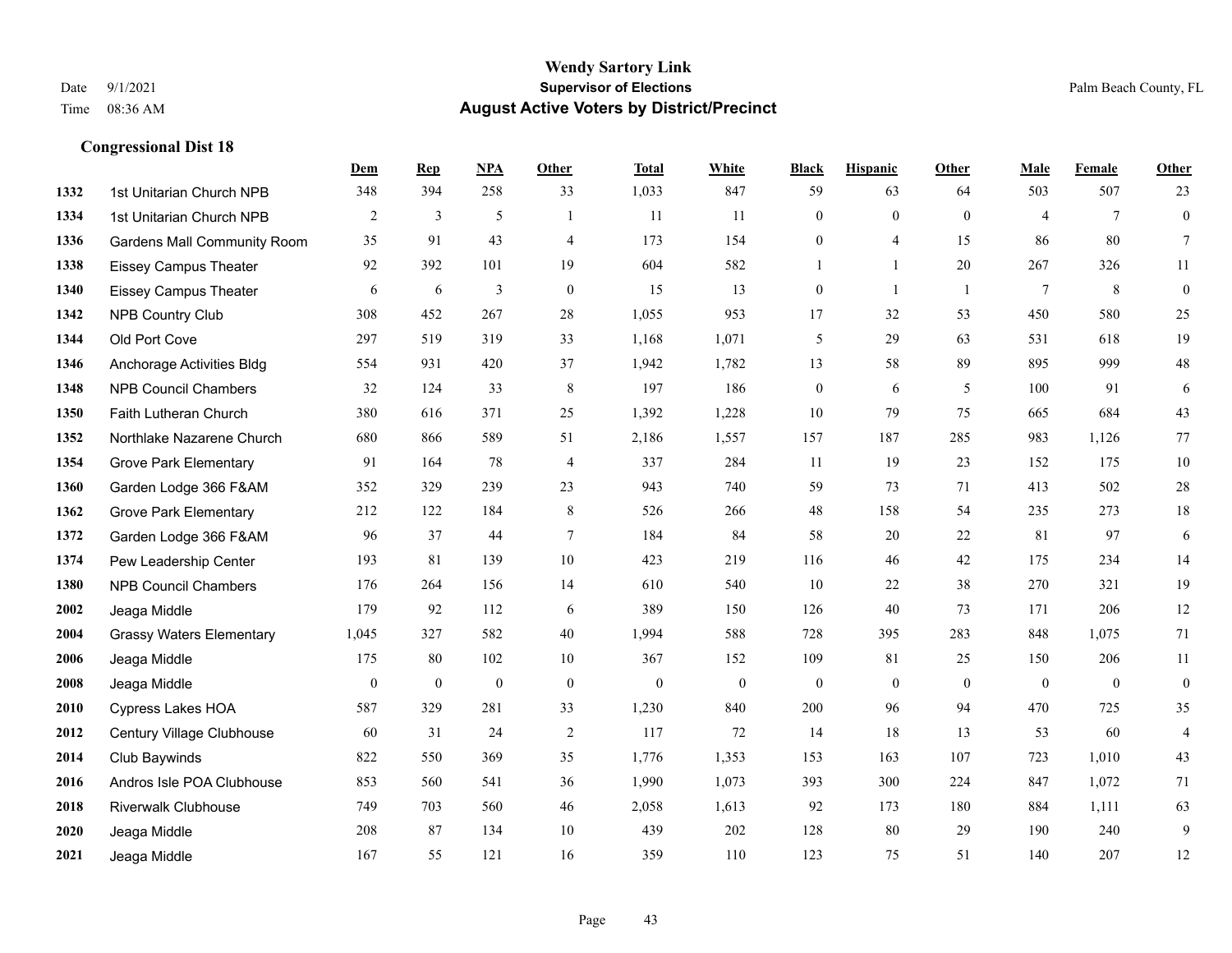|      |                                 | Dem              | <b>Rep</b>       | NPA              | <b>Other</b>     | <b>Total</b>     | White            | <b>Black</b>     | <b>Hispanic</b>  | <b>Other</b>   | <b>Male</b>  | Female           | <b>Other</b>     |
|------|---------------------------------|------------------|------------------|------------------|------------------|------------------|------------------|------------------|------------------|----------------|--------------|------------------|------------------|
| 2022 | Century Village Clubhouse       | 786              | 404              | 334              | 32               | 1,556            | 1,003            | 215              | 205              | 133            | 614          | 888              | 54               |
| 2024 | Century Village Clubhouse       | 790              | 420              | 323              | 37               | 1,570            | 1,101            | 165              | 164              | 140            | 617          | 902              | 51               |
| 2026 | Century Village Clubhouse       | 627              | 329              | 290              | 26               | 1,272            | 792              | 188              | 194              | 98             | 495          | 721              | 56               |
| 2028 | Century Village Clubhouse       | 345              | 188              | 147              | 6                | 686              | 472              | 68               | 87               | 59             | 248          | 414              | 24               |
| 2030 | <b>Benoist Farms Elementary</b> | 574              | 156              | 299              | 21               | 1,050            | 258              | 451              | 233              | 108            | 406          | 593              | 51               |
| 2032 | <b>Riverwalk Clubhouse</b>      | 52               | 26               | 27               | 6                | 111              | 55               | 31               | 17               | 8              | 41           | 67               | 3                |
| 2034 | <b>Riverwalk Clubhouse</b>      | 101              | 52               | 70               | 9                | 232              | 92               | 58               | 56               | 26             | 102          | 128              | $\overline{c}$   |
| 2036 | <b>Turning Points Academy</b>   | 761              | 419              | 378              | 38               | 1,596            | 942              | 285              | 262              | 107            | 595          | 954              | 47               |
| 2041 | Wynnebrook Elementary           | 546              | 250              | 379              | 16               | 1,191            | 479              | 136              | 483              | 93             | 505          | 636              | 50               |
| 6040 | Osceola Creek Middle            | 101              | 126              | 106              | -1               | 334              | 254              | 13               | 33               | 34             | 155          | 163              | 16               |
| 6042 | Osceola Creek Middle            | 995              | 1,210            | 1,032            | 64               | 3,301            | 2,119            | 429              | 488              | 265            | 1,575        | 1,617            | 109              |
| 6044 | <b>Frontier Elementary</b>      | 915              | 975              | 782              | 59               | 2,731            | 1,738            | 416              | 344              | 233            | 1,280        | 1,366            | 85               |
| 6045 | Acreage Branch Library          | 204              | 267              | 177              | 10               | 658              | 419              | 80               | 90               | 69             | 315          | 312              | 31               |
| 6046 | Pierce Hammock Elementary       | 802              | 960              | 753              | 45               | 2,560            | 1,645            | 359              | 319              | 237            | 1,239        | 1,223            | 98               |
| 6048 | Pierce Hammock Elementary       | $\boldsymbol{0}$ | $\bf{0}$         | $\boldsymbol{0}$ | $\overline{0}$   | $\mathbf{0}$     | $\boldsymbol{0}$ | $\boldsymbol{0}$ | $\boldsymbol{0}$ | $\overline{0}$ | $\mathbf{0}$ | $\mathbf{0}$     | $\boldsymbol{0}$ |
| 6050 | Acreage Branch Library          | 879              | 880              | 732              | 59               | 2,550            | 1,559            | 378              | 349              | 264            | 1,199        | 1,260            | 91               |
| 6051 | Cornerstone Fellowship          | 611              | 752              | 555              | 50               | 1,968            | 1,255            | 210              | 291              | 212            | 917          | 979              | 72               |
| 6052 | Seminole Ridge High             | 616              | 645              | 562              | 37               | 1,860            | 1,145            | 225              | 314              | 176            | 881          | 907              | $72\,$           |
| 6054 | <b>Acreage Pines Elementary</b> | $\boldsymbol{0}$ | $\boldsymbol{0}$ | $\boldsymbol{0}$ | $\boldsymbol{0}$ | $\mathbf{0}$     | $\boldsymbol{0}$ | $\boldsymbol{0}$ | $\boldsymbol{0}$ | $\mathbf{0}$   | $\mathbf{0}$ | $\mathbf{0}$     | $\boldsymbol{0}$ |
| 6056 | Pierce Hammock Elementary       | $\mathbf{0}$     | $\mathbf{0}$     | $\mathbf{0}$     | $\mathbf{0}$     | $\theta$         | $\mathbf{0}$     | $\mathbf{0}$     | $\mathbf{0}$     | $\theta$       | $\theta$     | $\theta$         | $\boldsymbol{0}$ |
| 6058 | <b>Acreage Pines Elementary</b> | 740              | 606              | 563              | 39               | 1,948            | 1,051            | 354              | 246              | 297            | 943          | 942              | 63               |
| 6060 | Indian Trail Improvement Dist   | 887              | 959              | 805              | 58               | 2,709            | 1,682            | 343              | 401              | 283            | 1,247        | 1,363            | 99               |
| 6062 | Sandhill Crane Golf Club        | 228              | 419              | 259              | 22               | 928              | 662              | 71               | 72               | 123            | 456          | 439              | 33               |
| 6064 | Sandhill Crane Golf Club        | 31               | 54               | 34               | 4                | 123              | 101              | 4                | 12               | 6              | 60           | 59               | $\overline{4}$   |
| 6066 | Ibis POA Admin Building         | 1,021            | 1,100            | 726              | 86               | 2,933            | 2,574            | 90               | 68               | 201            | 1,383        | 1,485            | 65               |
| 6068 | Ibis POA Admin Building         | $\boldsymbol{0}$ | $\boldsymbol{0}$ | $\boldsymbol{0}$ | $\boldsymbol{0}$ | $\boldsymbol{0}$ | $\boldsymbol{0}$ | $\boldsymbol{0}$ | $\mathbf{0}$     | $\overline{0}$ | $\mathbf{0}$ | $\boldsymbol{0}$ | $\boldsymbol{0}$ |
| 6070 | Ironhorse Country Club          | 159              | 262              | 119              | 9                | 549              | 443              | 35               | 20               | 51             | 244          | 293              | 12               |
| 6072 | Seminole Ridge High             | 474              | 464              | 450              | 42               | 1,430            | 658              | 268              | 382              | 122            | 673          | 733              | 24               |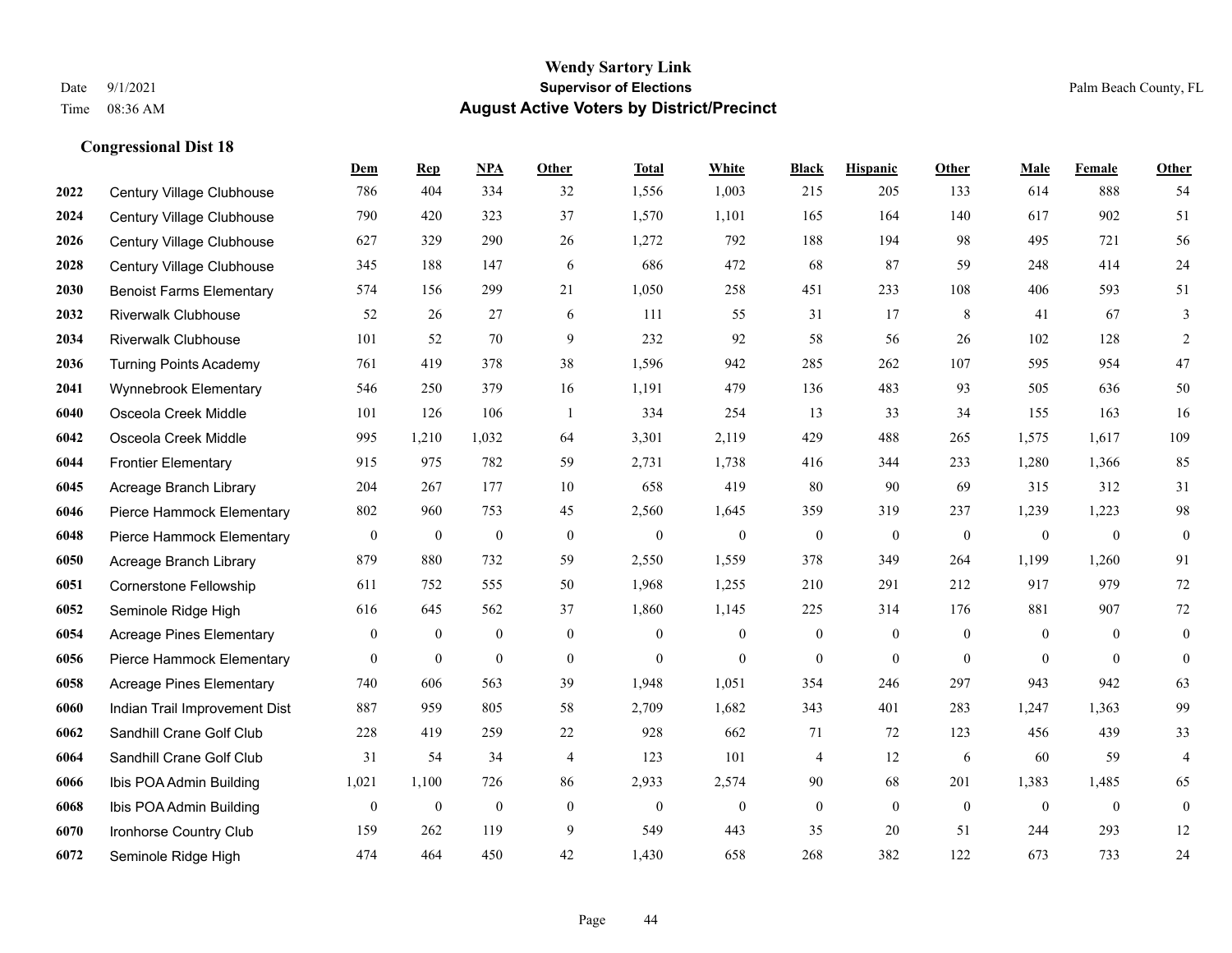|      |                                  | Dem          | <b>Rep</b>       | NPA              | <b>Other</b>   | <b>Total</b> | <b>White</b>   | <b>Black</b>     | <b>Hispanic</b>  | <b>Other</b>    | <b>Male</b>  | <b>Female</b>  | <b>Other</b>     |
|------|----------------------------------|--------------|------------------|------------------|----------------|--------------|----------------|------------------|------------------|-----------------|--------------|----------------|------------------|
| 6073 | Seminole Ridge High              | $\mathbf{0}$ | $\mathbf{0}$     | $\boldsymbol{0}$ | $\theta$       | $\mathbf{0}$ | $\overline{0}$ | $\mathbf{0}$     | $\mathbf{0}$     | $\theta$        | $\mathbf{0}$ | $\overline{0}$ | $\theta$         |
| 6076 | <b>Western Pines Middle</b>      | 642          | 705              | 572              | 36             | 1,955        | 1,427          | 154              | 201              | 173             | 932          | 940            | 83               |
| 6078 | <b>Western Pines Middle</b>      | 658          | 727              | 649              | 39             | 2,073        | 1,386          | 158              | 356              | 173             | 980          | 1,034          | 59               |
| 6080 | <b>Golden Grove Elementary</b>   | 605          | 780              | 621              | 50             | 2,056        | 1,382          | 130              | 346              | 198             | 957          | 1,015          | 84               |
| 6088 | Seminole Ridge High              | 535          | 682              | 544              | 40             | 1,801        | 1,156          | 216              | 288              | 141             | 850          | 897            | 54               |
| 6090 | Loxahatchee Groves Elementary    | 773          | 885              | 746              | 58             | 2,462        | 1,526          | 281              | 445              | 210             | 1,190        | 1,180          | 92               |
| 6096 | Palms West Presbyterian          | $\mathbf{0}$ | $\boldsymbol{0}$ | $\boldsymbol{0}$ | $\mathbf{0}$   | $\theta$     | $\overline{0}$ | $\boldsymbol{0}$ | $\mathbf{0}$     | $\mathbf{0}$    | $\mathbf{0}$ | $\mathbf{0}$   | $\boldsymbol{0}$ |
| 6098 | <b>HL Johnson Elementary</b>     | 660          | 506              | 465              | 38             | 1,669        | 919            | 305              | 260              | 185             | 759          | 869            | 41               |
| 6100 | Madison Green Clubhouse          | 1,237        | 720              | 762              | 52             | 2,771        | 1,203          | 782              | 407              | 379             | 1,285        | 1,382          | 104              |
| 6114 | RPB Village Hall                 | 1,060        | 700              | 692              | 41             | 2,493        | 1,369          | 469              | 429              | 226             | 1,166        | 1,236          | 91               |
| 6116 | <b>HL Johnson Elementary</b>     | 726          | 413              | 484              | 52             | 1,675        | 864            | 324              | 277              | 210             | 737          | 893            | 45               |
| 6118 | <b>RPB Branch Library</b>        | 1,081        | 565              | 696              | 56             | 2,398        | 1,136          | 579              | 431              | 252             | 1,043        | 1,266          | 89               |
| 6120 | Royal Palm Beach High            | 405          | 319              | 265              | 17             | 1,006        | 480            | 199              | 155              | 172             | 476          | 505            | 25               |
| 6128 | Royal Palm Beach High            | 35           | 28               | 28               | $\mathfrak{Z}$ | 94           | 51             | 25               | 11               | $7\phantom{.0}$ | 43           | 51             | $\boldsymbol{0}$ |
| 6130 | Royal Palm Beach High            | 81           | 42               | 87               | 5              | 215          | 100            | 35               | 59               | 21              | 97           | 111            | 7                |
| 6138 | Royal Palm Beach High            | $\mathbf{0}$ | $\mathbf{0}$     | $\mathbf{0}$     | $\theta$       | $\mathbf{0}$ | $\mathbf{0}$   | $\mathbf{0}$     | $\mathbf{0}$     | $\theta$        | $\mathbf{0}$ | $\mathbf{0}$   | $\mathbf{0}$     |
| 6140 | Royal Palm Beach High            | 335          | 502              | 305              | 33             | 1,175        | 855            | 107              | 112              | 101             | 565          | 586            | $24\,$           |
| 7002 | J F Kennedy Middle               | $\mathbf{0}$ | $\mathbf{0}$     | $\mathbf{0}$     | $\theta$       | $\theta$     | $\overline{0}$ | $\mathbf{0}$     | $\mathbf{0}$     | $\theta$        | $\theta$     | $\theta$       | $\overline{0}$   |
| 7006 | J F Kennedy Middle               | $\Omega$     | $\mathbf{0}$     | $\mathbf{0}$     | $\mathbf{0}$   | $\Omega$     | $\overline{0}$ | $\mathbf{0}$     | $\mathbf{0}$     | $\theta$        | $\mathbf{0}$ | $\theta$       | $\theta$         |
| 7008 | J F Kennedy Middle               | $\mathbf{0}$ | $\mathbf{0}$     | $\mathbf{0}$     | $\overline{0}$ | $\mathbf{0}$ | $\overline{0}$ | $\boldsymbol{0}$ | $\boldsymbol{0}$ | $\overline{0}$  | $\mathbf{0}$ | $\mathbf{0}$   | $\mathbf{0}$     |
| 7032 | <b>Crossroads Baptist Church</b> | $\theta$     | $\mathbf{0}$     | $\mathbf{0}$     | $\theta$       | $\theta$     | $\theta$       | $\mathbf{0}$     | $\theta$         | $\theta$        | $\theta$     | $\theta$       | $\mathbf{0}$     |
| 7078 | <b>Egret Lake Elementary</b>     | 350          | 100              | 147              | 17             | 614          | 415            | 102              | 52               | 45              | 241          | 352            | 21               |
| 7080 | <b>Egret Lake Elementary</b>     | 22           | 3                | -1               | $\mathbf{0}$   | 26           | 25             | $\boldsymbol{0}$ | $\mathbf{0}$     | $\overline{1}$  | 6            | 19             | -1               |
| 7082 | Seminole Trails Elementary       | 1,036        | 318              | 486              | 29             | 1,869        | 683            | 713              | 257              | 216             | 813          | 973            | 83               |
| 7084 | Sharon Christian Church          | 739          | 268              | 431              | 44             | 1,482        | 598            | 445              | 280              | 159             | 611          | 815            | 56               |
| 7086 | Bear Lakes Middle                | 35           | 17               | 12               | -1             | 65           | 25             | 14               | 10               | 16              | 25           | 36             | 4                |
| 7088 | Whitehall Clubhouse #3           | 677          | 485              | 448              | 50             | 1,660        | 1,051          | 247              | 196              | 166             | 767          | 845            | $48\,$           |
| 7096 | Salvation Army Activity Hall     | 832          | 305              | 481              | 33             | 1,651        | 674            | 535              | 252              | 190             | 659          | 913            | 79               |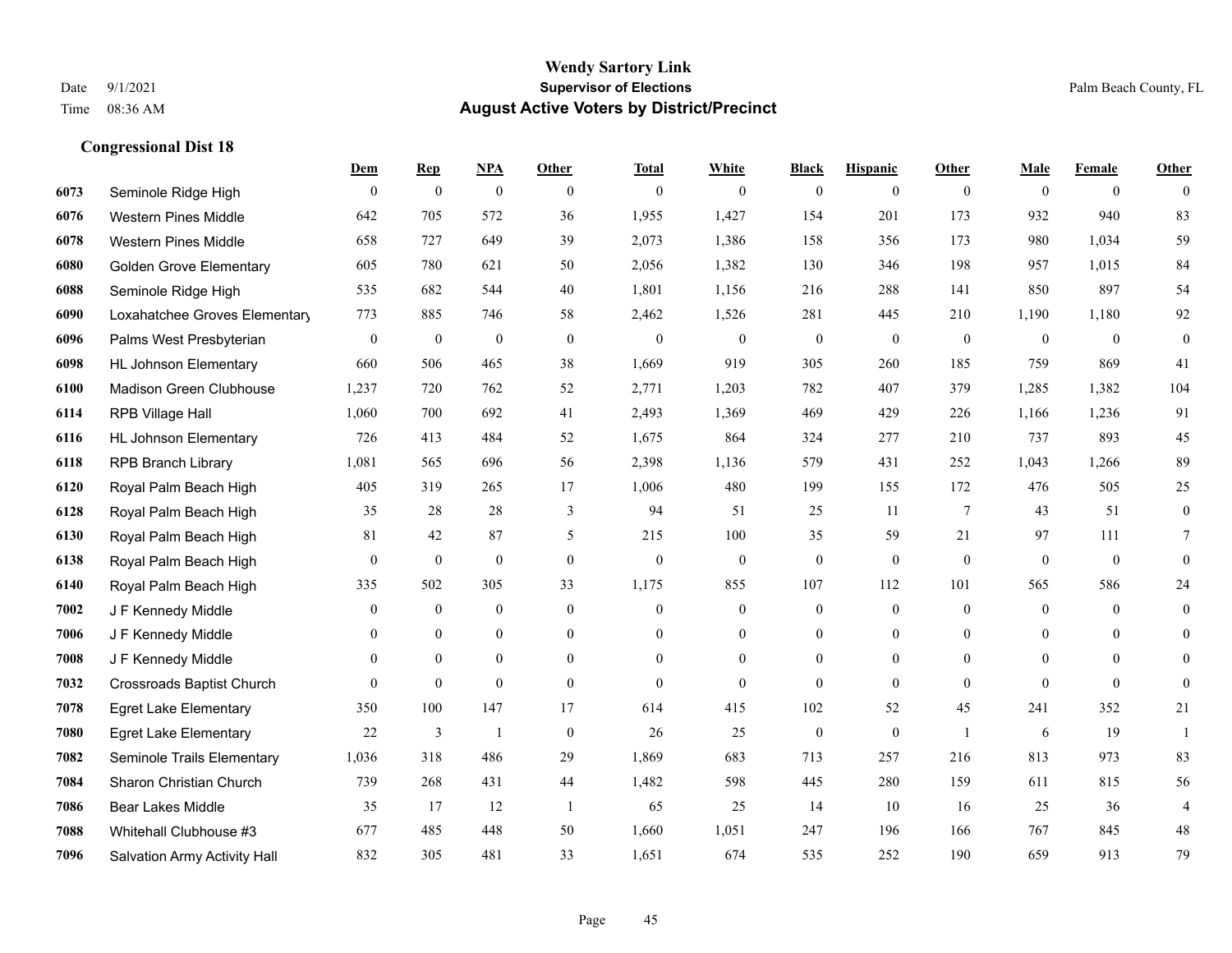|      |                               | <u>Dem</u> | <b>Rep</b> | NPA    | Other | <b>Total</b> | White   | Black  | <b>Hispanic</b> | <b>Other</b> | Male    | Female  | <b>Other</b> |
|------|-------------------------------|------------|------------|--------|-------|--------------|---------|--------|-----------------|--------------|---------|---------|--------------|
| 7098 | U M Church of Palm Beaches    | $\gamma$   |            |        |       | 58           | 45      |        |                 |              | 30      | 24      |              |
| 7100 | U M Church of Palm Beaches    | 945        | 427        | 668    | 66    | 2.106        | .016    | 661    | 229             | 200          | 940     | l.101   | 65           |
| 7110 | <b>Adult Education Center</b> | 674        | 215        | 396    | 28    | .313         | 420     | 406    | 361             | 126          | 534     | 720     | 59           |
|      | <b>Congressional Dist 18</b>  | 73,954     | 83,619     | 61,185 | 5,379 | 224,137      | 168,038 | 17,522 | 20,400          | 18,177       | 101,517 | 115.620 | 7,000        |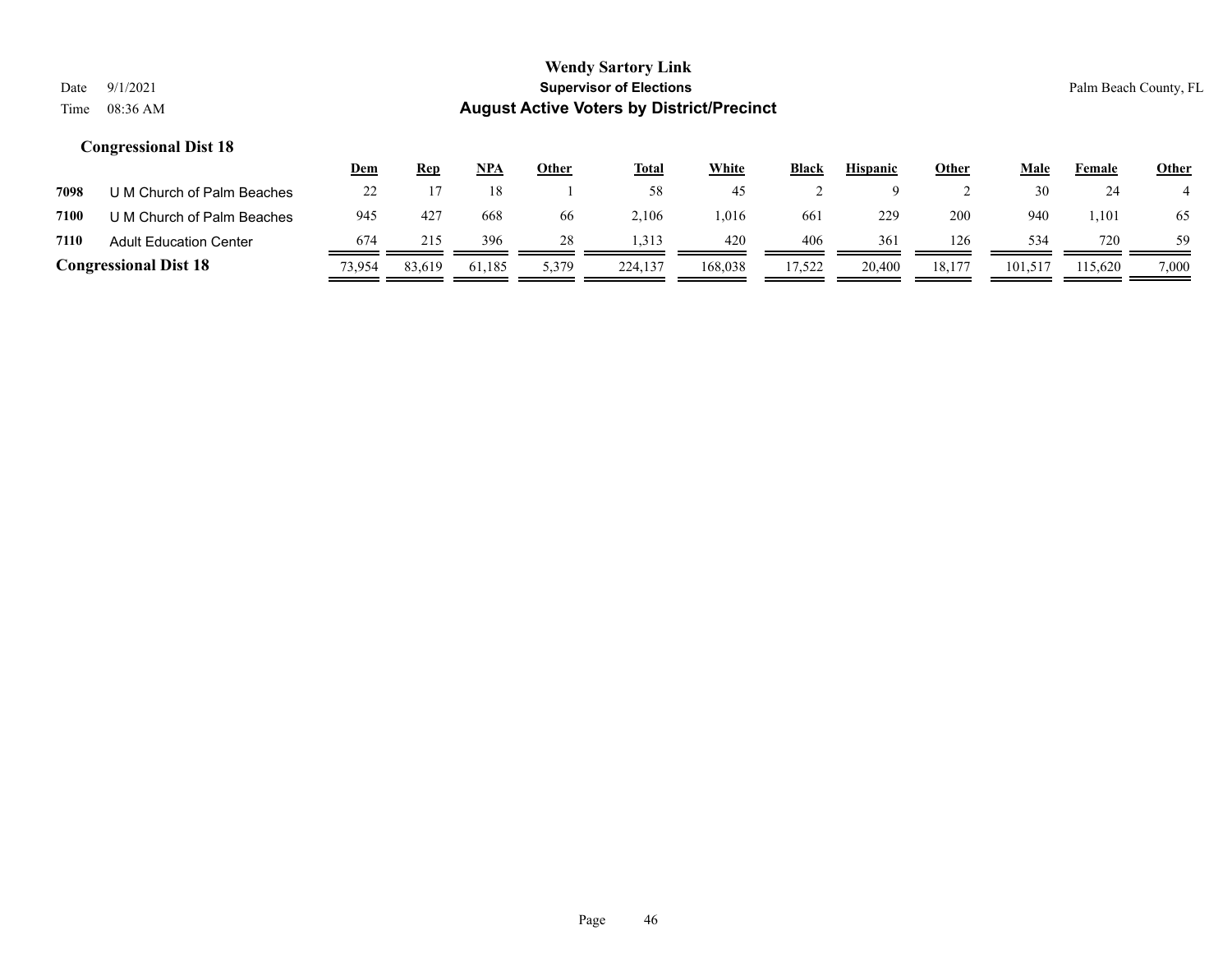|      |                                | Dem              | <b>Rep</b>       | NPA              | <b>Other</b>   | <b>Total</b>     | <b>White</b> | <b>Black</b>     | <b>Hispanic</b>  | <b>Other</b>   | <b>Male</b>    | Female         | <b>Other</b>     |
|------|--------------------------------|------------------|------------------|------------------|----------------|------------------|--------------|------------------|------------------|----------------|----------------|----------------|------------------|
| 1356 | Casa Rio Clubhouse             | 797              | 423              | 503              | 33             | 1,756            | 883          | 385              | 239              | 249            | 761            | 931            | 64               |
| 1358 | RB Prep Achievement Academy    | 15               | $\overline{4}$   | 3                | $\theta$       | 22               | 9            | 8                | $\overline{1}$   | $\overline{4}$ | 13             | 6              | 3                |
| 1364 | RB Prep Achievement Academy    | 385              | 106              | 228              | 17             | 736              | 208          | 295              | 137              | 96             | 314            | 398            | 24               |
| 1366 | Palm Lake Estates - The Pines  | 65               | 77               | 48               | 4              | 194              | 157          | 13               | 9                | 15             | 89             | 97             | 8                |
| 1368 | RB Prep Achievement Academy    | $\mathbf{0}$     | $\mathbf{0}$     | $\mathbf{0}$     | $\theta$       | $\mathbf{0}$     | $\mathbf{0}$ | $\overline{0}$   | $\overline{0}$   | $\theta$       | $\mathbf{0}$   | $\theta$       | $\overline{0}$   |
| 1370 | Palm Lake Estates - The Pines  | 119              | 121              | 75               | 5              | 320              | 269          | 13               | 24               | 14             | 131            | 178            | 11               |
| 1376 | Lake Park Town Hall            | $\boldsymbol{0}$ | $\boldsymbol{0}$ | $\mathbf{0}$     | $\overline{0}$ | $\overline{0}$   | $\mathbf{0}$ | $\boldsymbol{0}$ | $\mathbf{0}$     | $\mathbf{0}$   | $\mathbf{0}$   | $\overline{0}$ | $\boldsymbol{0}$ |
| 1378 | PBC Fire Rescue #68            | 1,030            | 410              | 515              | 38             | 1,993            | 819          | 836              | 113              | 225            | 931            | 977            | 85               |
| 1382 | Lake Park Town Hall            | 282              | 352              | 256              | 26             | 916              | 751          | 37               | 57               | 71             | 416            | 477            | 23               |
| 1384 | Phil Foster Park Marine Center | 304              | 561              | 275              | 30             | 1,170            | 1,039        | 19               | 40               | 72             | 579            | 564            | 27               |
| 1386 | Phil Foster Park Marine Center | 586              | 1,113            | 703              | 85             | 2,487            | 2,146        | 56               | 87               | 198            | 1,148          | 1,272          | 67               |
| 2038 | <b>Turning Points Academy</b>  | 814              | 180              | 350              | 19             | 1,363            | 483          | 620              | 149              | 111            | 460            | 862            | 41               |
| 2040 | Wynnebrook Elementary          | 808              | 268              | 424              | 22             | 1,522            | 418          | 596              | 350              | 158            | 660            | 791            | 71               |
| 2042 | <b>Turning Points Academy</b>  | $\boldsymbol{0}$ | $\boldsymbol{0}$ | $\boldsymbol{0}$ | $\mathbf{0}$   | $\boldsymbol{0}$ | $\mathbf{0}$ | $\boldsymbol{0}$ | $\boldsymbol{0}$ | $\mathbf{0}$   | $\overline{0}$ | $\mathbf{0}$   | $\boldsymbol{0}$ |
| 2044 | St Christophers Episcopal Chr  | 1,108            | 283              | 563              | 33             | 1,987            | 575          | 812              | 396              | 204            | 878            | 1,016          | 93               |
| 2046 | Haverhill Town Hall            | 398              | 216              | 238              | 10             | 862              | 334          | 236              | 203              | 89             | 388            | 436            | 38               |
| 2048 | Elks Lodge #1352               | $\overline{2}$   | 3                | $\mathbf{0}$     | $\mathbf{0}$   | 5                | 3            | $\overline{1}$   | $\overline{0}$   | $\mathbf{1}$   | 3              | $\mathbf{1}$   | $\overline{1}$   |
| 2050 | Elks Lodge #1352               | 19               | 19               | 23               | 3              | 64               | 40           | 4                | 12               | 8              | 35             | 26             | 3                |
| 2052 | Elks Lodge #1352               | 556              | 151              | 268              | 20             | 995              | 178          | 472              | 151              | 194            | 461            | 494            | 40               |
| 2054 | Elks Lodge #1352               | 1,274            | 326              | 700              | 25             | 2,325            | 457          | 988              | 591              | 289            | 1,026          | 1.192          | 107              |
| 2056 | Clayton Hutcheson Hall B       | 729              | 320              | 567              | 17             | 1,633            | 517          | 293              | 654              | 169            | 722            | 818            | 93               |
| 2058 | Clayton Hutcheson Hall B       | 3                | 1                | $\boldsymbol{0}$ | $\mathbf{0}$   | $\overline{4}$   | 3            | $\boldsymbol{0}$ | -1               | $\mathbf{0}$   | 2              | 2              | $\overline{0}$   |
| 2060 | <b>West Gate Elementary</b>    | 390              | 221              | 337              | 13             | 961              | 314          | 72               | 495              | 80             | 459            | 453            | 49               |
| 2062 | <b>West Gate Elementary</b>    | 10               | $\tau$           | 11               | $\theta$       | 28               | 21           | 2                | 3                | 2              | 15             | 13             | $\overline{0}$   |
| 2064 | <b>West Gate Elementary</b>    |                  | $\boldsymbol{0}$ | $\mathbf{0}$     | $\mathbf{0}$   | $\mathbf{1}$     | $\mathbf{1}$ | $\boldsymbol{0}$ | $\mathbf{0}$     | $\mathbf{0}$   | $\mathbf{1}$   | $\overline{0}$ | $\overline{0}$   |
| 2080 | <b>Everglades Elementary</b>   | 163              | 167              | 126              | 9              | 465              | 264          | 66               | 80               | 55             | 214            | 230            | 21               |
| 2082 | Pine Jog Environmental Center  | 166              | 286              | 158              | 8              | 618              | 426          | 25               | 113              | 54             | 295            | 308            | 15               |
| 2088 | <b>Melaleuca Elementary</b>    | 866              | 523              | 652              | 35             | 2,076            | 1,062        | 341              | 477              | 196            | 954            | 1,041          | 81               |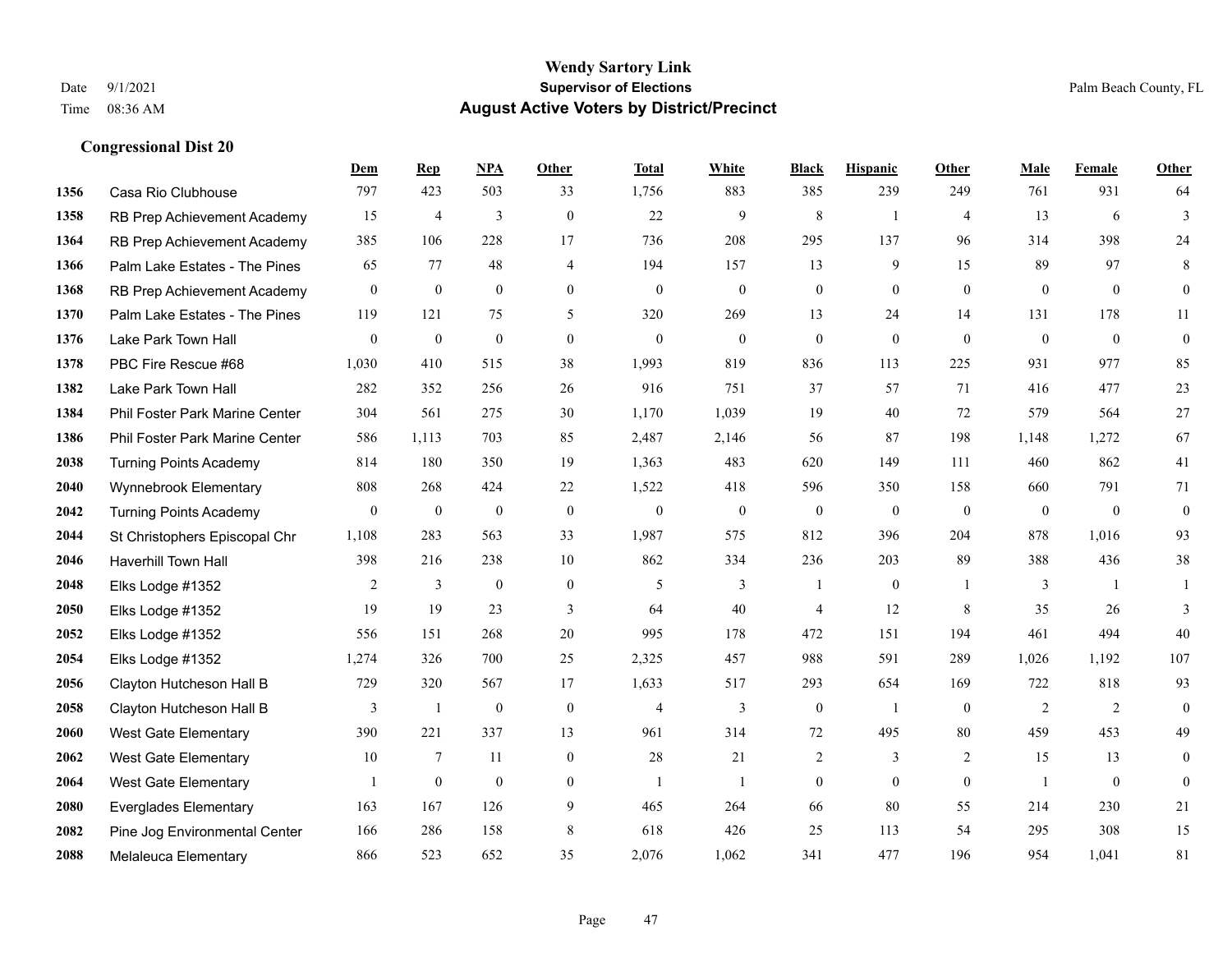|      |                                     | Dem   | <b>Rep</b>       | NPA            | <b>Other</b>     | <b>Total</b>   | <b>White</b>   | <b>Black</b>     | <b>Hispanic</b> | Other        | <b>Male</b>    | Female | <b>Other</b>     |
|------|-------------------------------------|-------|------------------|----------------|------------------|----------------|----------------|------------------|-----------------|--------------|----------------|--------|------------------|
| 2094 | Pine Jog Environmental Center       | 368   | 78               | 203            | 11               | 660            | 111            | 260              | 173             | 116          | 273            | 358    | 29               |
| 2097 | 1st Church of the Nazarene          | 231   | 135              | 171            | 10               | 547            | 214            | 42               | 217             | 74           | 241            | 274    | 32               |
| 2098 | Iglesia Cristo Mi Redentor          | 436   | 218              | 339            | 27               | 1,020          | 328            | 159              | 438             | 95           | 428            | 528    | 64               |
| 2100 | Iglesia Cristo Mi Redentor          | 774   | 351              | 565            | 35               | 1,725          | 438            | 365              | 749             | 173          | 715            | 924    | 86               |
| 2102 | Union Congregational Church         | 1,176 | 344              | 638            | 33               | 2,191          | 496            | 631              | 838             | 226          | 882            | 1,199  | 110              |
| 2104 | Lake Lytal Park                     | 508   | 229              | 340            | 24               | 1,101          | 305            | 231              | 457             | 108          | 454            | 590    | 57               |
| 2106 | Main Library                        | 612   | 269              | 399            | 37               | 1,317          | 508            | 235              | 444             | 130          | 566            | 696    | 55               |
| 2108 | <b>Berkshire Elementary</b>         | 743   | 336              | 656            | 31               | 1,766          | 473            | 203              | 905             | 185          | 768            | 904    | 94               |
| 2114 | Main Library                        | 369   | 284              | 314            | 11               | 978            | 362            | 55               | 474             | 87           | 439            | 491    | $48\,$           |
| 2130 | Cloud Lake Town Hall                | 43    | 64               | 59             | 8                | 174            | 127            | 1                | 33              | 13           | 86             | 82     | 6                |
| 2132 | Cloud Lake Town Hall                | 27    | 26               | 33             | 2                | 88             | 58             | $\overline{c}$   | 23              | 5            | 38             | 46     | $\overline{4}$   |
| 2134 | STEM Bldg at S FL Science Ctr       | 533   | 320              | 431            | 32               | 1,316          | 495            | 60               | 644             | 117          | 602            | 657    | 57               |
| 2154 | <b>Forest Hill Elementary</b>       | 1,136 | 437              | 798            | 33               | 2,404          | 731            | 391              | 1,034           | 248          | 1,033          | 1,243  | 128              |
| 2158 | Community Of Hope                   | 1,091 | 416              | 827            | 30               | 2,364          | 592            | 433              | 1,029           | 310          | 1,040          | 1,207  | 117              |
| 6002 | <b>Canal Point Community Center</b> | 80    | 101              | 60             | -1               | 242            | 105            | 37               | 85              | 15           | 108            | 124    | 10               |
| 6004 | Pahokee Recreation Center           | 957   | 174              | 228            | 5                | 1,364          | 180            | 879              | 222             | 83           | 560            | 756    | $48\,$           |
| 6006 | Pahokee Recreation Center           | 995   | 165              | 272            | 13               | 1,445          | 122            | 844              | 380             | 99           | 642            | 722    | 81               |
| 6008 | Pahokee High                        | 520   | 20               | 101            | 2                | 643            | $\tau$         | 589              | 3               | 44           | 188            | 423    | $32\,$           |
| 6010 | <b>Canal Point Community Center</b> | 25    | 6                | 6              | $\boldsymbol{0}$ | 37             | 12             | 20               | $\overline{c}$  | $\mathbf{3}$ | 21             | 16     | $\boldsymbol{0}$ |
| 6012 | Belle Glade Library/Civic Ctr       | 175   | 29               | 59             | $\overline{0}$   | 263            | 30             | 145              | 75              | 13           | 103            | 149    | 11               |
| 6014 | Belle Glade Library/Civic Ctr       | 1     | 2                | $\mathbf{1}$   | $\overline{0}$   | $\overline{4}$ | $\overline{0}$ | $\boldsymbol{0}$ | $\overline{4}$  | $\theta$     | $\overline{1}$ | 3      | $\mathbf{0}$     |
| 6016 | South Bay Commission Chambe         | 35    | 51               | 27             | $\overline{c}$   | 115            | 75             | 7                | 22              | 11           | 60             | 50     | 5                |
| 6018 | South Bay Commission Chambe         | 1,197 | 84               | 225            | 11               | 1,517          | 61             | 1,170            | 208             | 78           | 636            | 842    | 39               |
| 6020 | <b>Glades Central High</b>          | 442   | 77               | 133            | 8                | 660            | 81             | 383              | 160             | 36           | 307            | 320    | 33               |
| 6022 | Belle Glade Library/Civic Ctr       | 1,362 | 104              | 251            | 16               | 1,733          | 89             | 1,388            | 143             | 113          | 715            | 949    | 69               |
| 6024 | Lewis Evans Resource Center         | 1,697 | 65               | 261            | 15               | 2,038          | 31             | 1,772            | 123             | 112          | 816            | 1,153  | 69               |
| 6026 | Lewis Evans Resource Center         | 2     | $\boldsymbol{0}$ | $\overline{2}$ | $\mathbf{0}$     | 4              | $\overline{0}$ | $\boldsymbol{0}$ | $\overline{4}$  | $\mathbf{0}$ | $\overline{1}$ | 3      | $\boldsymbol{0}$ |
| 6028 | Belle Glade Library/Civic Ctr       | 749   | 457              | 323            | 15               | 1,544          | 414            | 394              | 651             | 85           | 723            | 777    | 44               |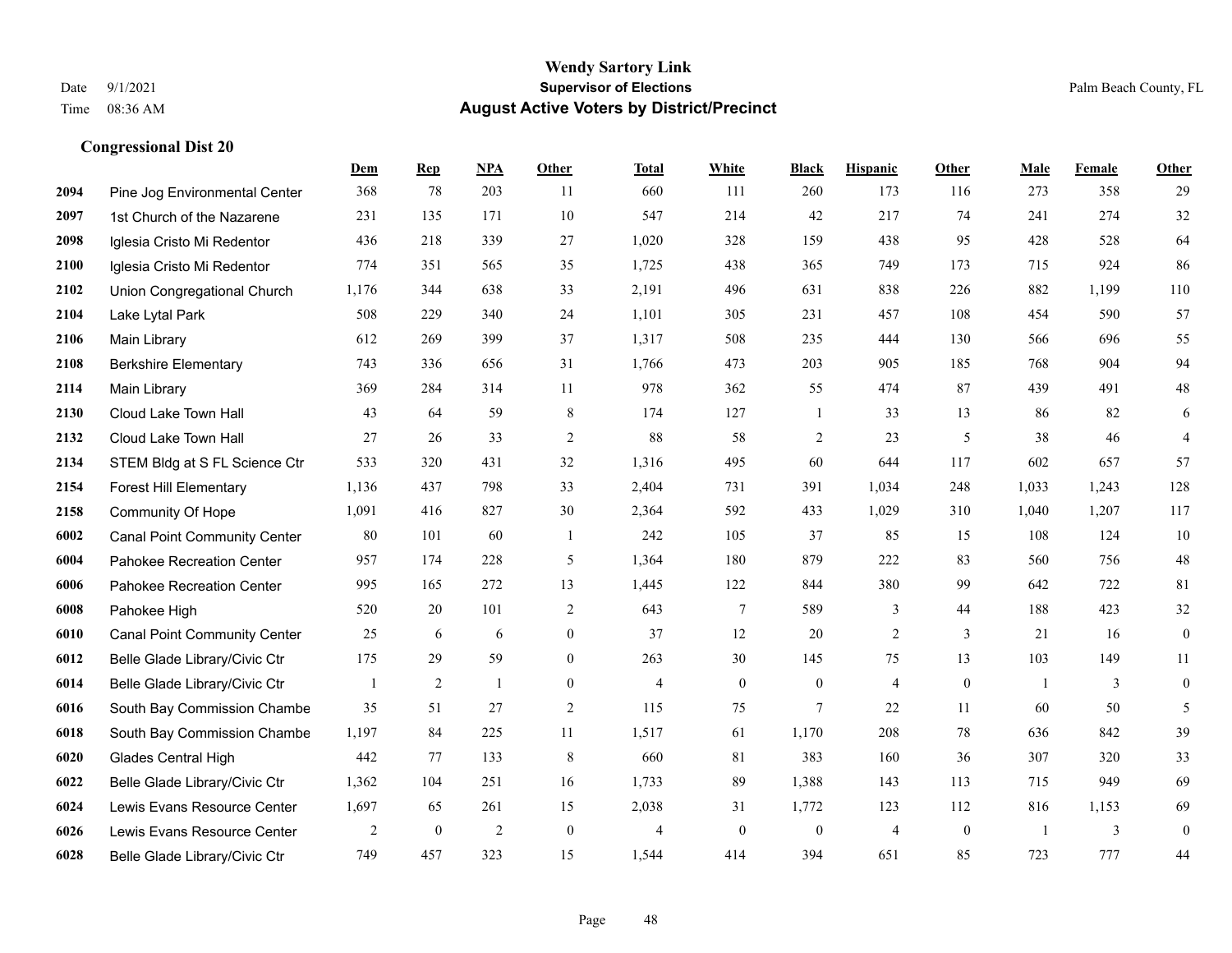|      |                                     | Dem              | <b>Rep</b>     | NPA              | <b>Other</b>   | <b>Total</b>   | <b>White</b>     | <b>Black</b>     | <b>Hispanic</b>  | <b>Other</b>   | <b>Male</b>      | <b>Female</b>  | <b>Other</b>   |
|------|-------------------------------------|------------------|----------------|------------------|----------------|----------------|------------------|------------------|------------------|----------------|------------------|----------------|----------------|
| 6029 | Belle Glade Library/Civic Ctr       |                  | $\mathbf{0}$   | $\boldsymbol{0}$ | $\theta$       | -1             | $\overline{0}$   |                  | $\overline{0}$   | $\theta$       | -1               | $\overline{0}$ | $\Omega$       |
| 6030 | Belle Glade Library/Civic Ctr       | 8                | 3              | 12               | $\overline{2}$ | 25             | 8                | $\mathbf{0}$     | 17               | $\mathbf{0}$   | $\tau$           | 16             | 2              |
| 6032 | Gove Elementary                     | 674              | 295            | 272              | 5              | 1,246          | 312              | 432              | 405              | 97             | 531              | 673            | 42             |
| 6034 | Gove Elementary                     | $\boldsymbol{0}$ | $\overline{4}$ | $\boldsymbol{0}$ | $\mathbf{0}$   | $\overline{4}$ | $\overline{4}$   | $\boldsymbol{0}$ | $\boldsymbol{0}$ | $\mathbf{0}$   | $\mathfrak{Z}$   | $\mathbf{1}$   | $\mathbf{0}$   |
| 6036 | Gove Elementary                     | 390              | 160            | 206              | 10             | 766            | 136              | 151              | 434              | 45             | 333              | 403            | 30             |
| 6038 | South Bay Commission Chambe         | $\boldsymbol{0}$ | $\mathbf{0}$   | $\boldsymbol{0}$ | $\overline{0}$ | $\mathbf{0}$   | $\mathbf{0}$     | $\boldsymbol{0}$ | $\overline{0}$   | $\theta$       | $\mathbf{0}$     | $\overline{0}$ | $\mathbf{0}$   |
| 6082 | PBSC Loxahatchee Groves Can         | 11               | 6              | 15               | 2              | 34             | 29               | $\overline{0}$   | 3                | 2              | 13               | 21             | $\overline{0}$ |
| 6084 | PBSC Loxahatchee Groves Can         | 270              | 394            | 322              | 40             | 1,026          | 643              | 63               | 219              | 101            | 508              | 502            | 16             |
| 6086 | PBSC Loxahatchee Groves Can         | 265              | 415            | 248              | 21             | 949            | 695              | 93               | 86               | 75             | 435              | 485            | 29             |
| 6092 | PBSC Loxahatchee Groves Can         | 174              | 228            | 141              | 16             | 559            | 363              | 45               | 106              | 45             | 270              | 268            | 21             |
| 6094 | Palms West Presbyterian             | 666              | 929            | 659              | 42             | 2,296          | 1,833            | 76               | 208              | 179            | 1,098            | 1.124          | 74             |
| 6102 | <b>RPB Recreation Center</b>        | 655              | 477            | 455              | 24             | 1,611          | 942              | 265              | 258              | 146            | 664              | 892            | 55             |
| 6104 | Crestwood Middle                    | 182              | 150            | 119              | 8              | 459            | 215              | 76               | 82               | 86             | 214              | 225            | $20\,$         |
| 6106 | <b>RPB Recreation Center</b>        | 215              | 122            | 196              | 10             | 543            | 224              | 98               | 155              | 66             | 215              | 308            | $20\,$         |
| 6108 | Calypso Bay Waterpark               | $\mathbf{0}$     | $\mathbf{0}$   | $\mathbf{0}$     | $\theta$       | $\theta$       | $\mathbf{0}$     | $\overline{0}$   | $\mathbf{0}$     | $\theta$       | $\theta$         | $\theta$       | $\mathbf{0}$   |
| 6112 | Crestwood Middle                    | 472              | 415            | 357              | 33             | 1,277          | 683              | 229              | 215              | 150            | 594              | 641            | $42\,$         |
| 6122 | <b>RPB Cultural Center</b>          | 1,169            | 655            | 757              | 51             | 2,632          | 1,390            | 498              | 496              | 248            | 1,131            | 1,412          | 89             |
| 6124 | <b>RPB Cultural Center</b>          | 584              | 324            | 388              | 17             | 1,313          | 638              | 278              | 280              | 117            | 555              | 717            | 41             |
| 6126 | Calypso Bay Waterpark               | 685              | 298            | 500              | 32             | 1,515          | 545              | 412              | 365              | 193            | 654              | 801            | 60             |
| 6132 | Royal Palm Beach High               | 389              | 190            | 261              | 19             | 859            | 413              | 166              | 188              | 92             | 391              | 436            | 32             |
| 6134 | Christ Fellowship Church RPB        | 957              | 461            | 687              | 29             | 2,134          | 845              | 501              | 496              | 292            | 952              | 1,092          | 90             |
| 6136 | Calypso Bay Waterpark               |                  | 1              | $\boldsymbol{0}$ | $\mathbf{0}$   | 2              | $\boldsymbol{0}$ |                  | $\boldsymbol{0}$ | $\overline{1}$ | $\boldsymbol{0}$ |                |                |
| 6142 | Christ Fellowship Church RPB        | $\overline{0}$   | $\mathbf{0}$   | $\mathbf{0}$     | $\mathbf{0}$   | $\Omega$       | $\boldsymbol{0}$ | $\overline{0}$   | $\overline{0}$   | $\theta$       | $\theta$         | $\theta$       | $\overline{0}$ |
| 6144 | Christ Fellowship Church RPB        | $\theta$         | $\theta$       | $\theta$         | $\theta$       | $\theta$       | $\Omega$         | $\Omega$         | $\Omega$         | $\Omega$       | $\theta$         | $\theta$       | $\Omega$       |
| 6146 | Christ Fellowship Church RPB        |                  | 2              |                  | $\mathbf{0}$   | $\overline{4}$ | 3                | $\overline{0}$   | $\boldsymbol{0}$ |                | 3                | $\mathbf{1}$   | $\theta$       |
| 6148 | Christ Fellowship Church RPB        | $\overline{0}$   | $\mathbf{0}$   |                  | $\theta$       |                |                  | $\overline{0}$   | $\overline{0}$   | $\theta$       | $\theta$         | -1             | 0              |
| 6170 | Christ Fellowship Church RPB        | $\theta$         | 6              | $\overline{2}$   | $\theta$       | 8              | 8                | $\mathbf{0}$     | $\Omega$         | $\theta$       | $\mathbf{3}$     | 5              | $\mathbf{0}$   |
| 6172 | <b>Christ Fellowship Church RPB</b> | 1,298            | 574            | 828              | 67             | 2,767          | 962              | 847              | 635              | 323            | 1,184            | 1.466          | 117            |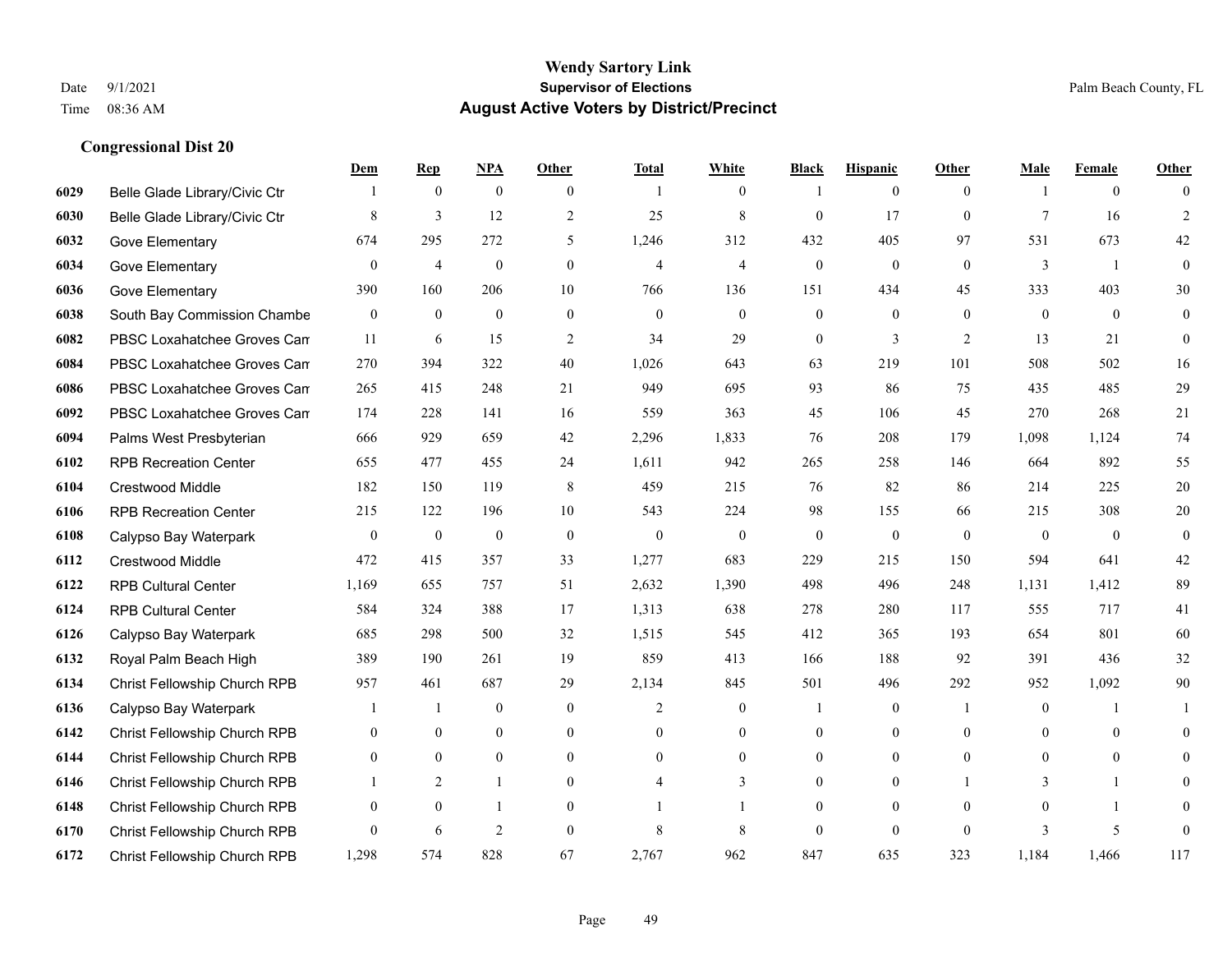|      |                                  | Dem              | <b>Rep</b>       | NPA            | <b>Other</b>   | Total          | <b>White</b>     | <b>Black</b>     | <b>Hispanic</b>  | <b>Other</b>   | <b>Male</b>    | Female   | <b>Other</b>     |
|------|----------------------------------|------------------|------------------|----------------|----------------|----------------|------------------|------------------|------------------|----------------|----------------|----------|------------------|
| 6174 | Christ Fellowship Church RPB     | 26               | 50               | 36             | 2              | 114            | 89               | 7                | 8                | 10             | 54             | 57       | 3                |
| 6178 | <b>Everglades Elementary</b>     | 557              | 379              | 441            | 26             | 1,403          | 641              | 293              | 248              | 221            | 646            | 689      | 68               |
| 6180 | <b>Everglades Elementary</b>     | 18               | 48               | 18             | 2              | 86             | 65               | 4                | 14               | 3              | 40             | 44       | 2                |
| 6206 | Palm Beach Central High          | 268              | 243              | 181            | 8              | 700            | 378              | 144              | 60               | 118            | 313            | 360      | 27               |
| 7004 | J F Kennedy Middle               | $\theta$         | $\overline{0}$   | $\overline{0}$ | $\overline{0}$ | $\mathbf{0}$   | $\mathbf{0}$     | $\mathbf{0}$     | $\overline{0}$   | $\theta$       | $\mathbf{0}$   | $\theta$ | $\boldsymbol{0}$ |
| 7010 | St John Lutheran Church          | 282              | 11               | 92             | 6              | 391            | 27               | 318              | 24               | 22             | 128            | 246      | 17               |
| 7012 | St John Lutheran Church          | 1,072            | 194              | 421            | 18             | 1,705          | 486              | 987              | 69               | 163            | 778            | 867      | 60               |
| 7014 | RB Prep Achievement Academy      | $\boldsymbol{0}$ | $\overline{0}$   | $\overline{0}$ | $\theta$       | $\theta$       | $\overline{0}$   | $\mathbf{0}$     | $\mathbf{0}$     | $\theta$       | $\theta$       | $\theta$ | $\mathbf{0}$     |
| 7016 | RB Prep Achievement Academy      | $\overline{c}$   | $\mathbf{1}$     | $\overline{0}$ | $\overline{0}$ | 3              | 1                | $\overline{2}$   | $\mathbf{0}$     | $\theta$       | $\overline{2}$ |          | $\theta$         |
| 7018 | RB Prep Achievement Academy      | $\Omega$         | $\theta$         | $\theta$       | $\Omega$       | $\Omega$       | $\Omega$         | $\theta$         | $\Omega$         | $\Omega$       | $\Omega$       | $\Omega$ | $\Omega$         |
| 7020 | RB Prep Achievement Academy      | $\overline{0}$   | $\mathbf{0}$     | $\overline{0}$ | $\overline{0}$ | $\theta$       | $\overline{0}$   | $\mathbf{0}$     | $\mathbf{0}$     | $\theta$       | $\theta$       | $\theta$ | $\theta$         |
| 7022 | J F Kennedy Middle               | 888              | 176              | 361            | 26             | 1,451          | 292              | 798              | 152              | 209            | 644            | 758      | 49               |
| 7024 | Hurst Chapel AME Church          | 1,543            | 89               | 331            | 22             | 1,985          | 147              | 1,617            | 95               | 126            | 804            | 1,125    | 56               |
| 7025 | Hurst Chapel AME Church          | 262              | 32               | 107            | 3              | 404            | 61               | 249              | 39               | 55             | 146            | 242      | 16               |
| 7026 | Lindsey Davis Senior Comm Ctr    | 2,260            | 78               | 422            | 20             | 2,780          | 63               | 2,499            | 39               | 179            | 1.114          | 1,571    | 95               |
| 7028 | <b>Wells Recreation Center</b>   | 1,822            | 141              | 466            | 19             | 2,448          | 235              | 1,911            | 103              | 199            | 1,055          | 1,303    | $90\,$           |
| 7030 | Riviera Beach Marina Event Ctr   | 194              | 307              | 175            | 23             | 699            | 563              | 46               | 44               | 46             | 355            | 323      | 21               |
| 7034 | Suncoast High                    | 1,294            | 200              | 499            | 24             | 2,017          | 360              | 1,215            | 151              | 291            | 832            | 1,110    | 75               |
| 7036 | RB Prep Achievement Academy      | $\mathbf{0}$     | $\boldsymbol{0}$ | 6              | $\overline{0}$ | 6              | $\boldsymbol{0}$ | $\boldsymbol{0}$ | $\boldsymbol{0}$ | 6              | 4              |          | -1               |
| 7038 | RB Prep Achievement Academy      | $\overline{0}$   | $\overline{0}$   | $\mathbf{0}$   | $\Omega$       | $\theta$       | $\overline{0}$   | $\theta$         | $\mathbf{0}$     | $\theta$       | $\theta$       | $\theta$ | $\mathbf{0}$     |
| 7040 | Mary McLeod Bethune Elementa     | 1,229            | 53               | 246            | 15             | 1,543          | 36               | 1,366            | 44               | 97             | 609            | 889      | 45               |
| 7041 | Mary McLeod Bethune Elementa     | 383              | 31               | 120            | 8              | 542            | 44               | 415              | 27               | 56             | 202            | 316      | 24               |
| 7042 | Dan Calloway Complex             | 1,715            | 73               | 370            | 21             | 2,179          | 43               | 1,933            | 43               | 160            | 882            | 1,235    | 62               |
| 7044 | <b>Wells Recreation Center</b>   | 1,382            | 89               | 360            | 16             | 1,847          | 187              | 1,461            | 64               | 135            | 761            | 1,016    | 70               |
| 7046 | Riviera Beach Marina Event Ctr   | 38               | 30               | 15             | 5              | 88             | 74               | $7\phantom{.0}$  | $\overline{2}$   | 5              | 49             | 38       | 1                |
| 7048 | Crossroads Baptist Church        | 284              | 8                | 84             | 10             | 386            | 6                | 323              | 28               | 29             | 129            | 240      | 17               |
| 7050 | <b>Crossroads Baptist Church</b> |                  | 2                | 1              | $\overline{0}$ | $\overline{4}$ | 3                | $\boldsymbol{0}$ | $\mathbf{0}$     | $\overline{1}$ |                | 3        | $\mathbf{0}$     |
| 7052 | <b>Crossroads Baptist Church</b> | $\Omega$         | $\theta$         | $\theta$       | $\Omega$       | $\theta$       | $\theta$         | $\mathbf{0}$     | $\theta$         | $\theta$       | $\theta$       | $\theta$ | $\boldsymbol{0}$ |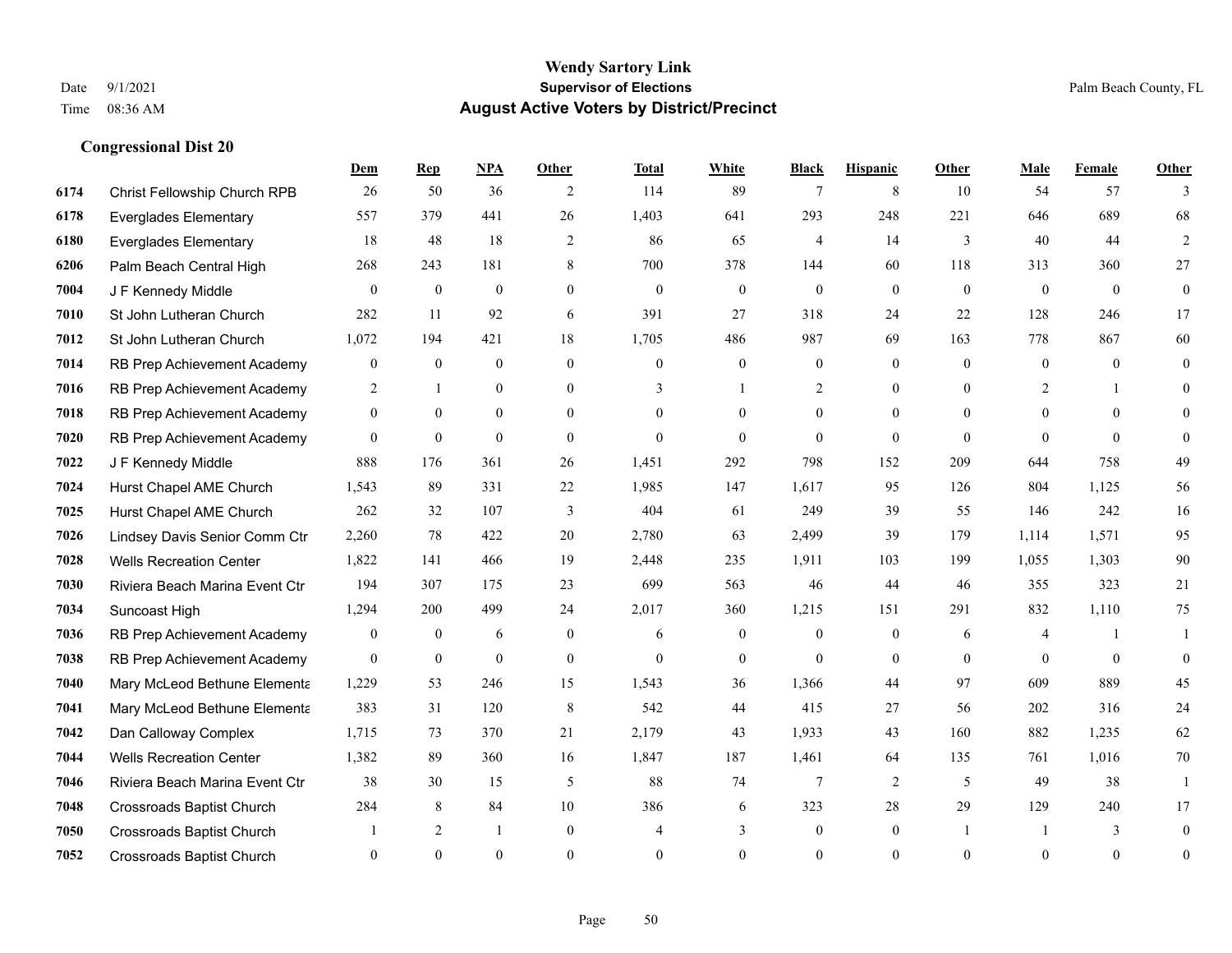#### **Wendy Sartory Link** Date 9/1/2021 **Supervisor of Elections** Palm Beach County, FL Time 08:36 AM **August Active Voters by District/Precinct**

# **Dem Rep NPA Other Total White Black Hispanic Other Male Female Other** Crossroads Baptist Church 985 69 290 13 1,357 111 1,032 74 140 580 718 59 Crossroads Baptist Church 0 0 0 0 0 0 0 0 0 0 0 0 Palm Beach Lakes High 1,430 358 602 44 2,434 806 1,100 305 223 981 1,354 99 Ephesus Junior Academy 1,166 63 230 15 1,474 104 1,213 50 107 598 829 47 Mangonia Park Town Hall 714 40 178 10 942 81 755 39 67 376 537 29 Grace Episcopal Church 1,298 159 440 34 1,931 338 1,266 127 200 827 1,017 87 Northboro Elementary 1,062 188 419 28 1,697 456 907 162 172 759 867 71 Pleasant City Community Center 934 242 478 34 1,688 778 591 173 146 809 799 80 Egret Lake Elementary 477 112 231 6 826 214 370 135 107 354 440 32 Egret Lake Elementary 195 38 85 10 328 55 193 34 46 140 180 8 Egret Lake Elementary 3 2 1 0 6 4 1 0 1 5 1 0 Bear Lakes Middle 1,291 475 806 56 2,628 1,041 904 371 312 1,140 1,367 121 Palm Beach Lakes High 117 36 75 3 231 84 68 22 57 106 111 14 Salvation Army Activity Hall 601 76 283 10 970 159 506 127 178 413 510 47 First Christian Church 744 183 323 25 1,275 415 630 104 126 490 738 47 WPB City Fire Station #5 741 383 419 26 1,569 967 269 188 145 677 841 51 Roosevelt Elementary 2,059 165 541 28 2,793 266 2,074 240 213 1,114 1,560 119 Adult Education Center 127 27 60 7 221 53 122 23 23 68 143 10 Adult Education Center 0 0 0 0 0 0 0 0 0 0 0 0 Adult Education Center 0 0 0 0 0 0 0 0 0 0 0 0 Adult Education Center 30 30 36 5 101 75 3 18 5 50 45 6 U M Church of Palm Beaches 283 109 171 8 571 203 210 106 52 244 298 29 U M Church of Palm Beaches 0 0 0 0 0 0 0 0 0 0 0 0 First Christian Church 1,216 141 341 15 1,713 199 1,241 112 161 749 904 60 First Christian Church 1,504 500 756 80 2,840 1,100 1,041 403 296 1,166 1,562 112 Westward Elementary 1,941 124 469 24 2,558 157 2,097 118 186 1,024 1,450 84 Adult Education Center 798 174 395 23 1,390 303 658 285 144 613 711 66

Haverhill Town Hall 43 38 34 2 117 48 32 27 10 47 65 5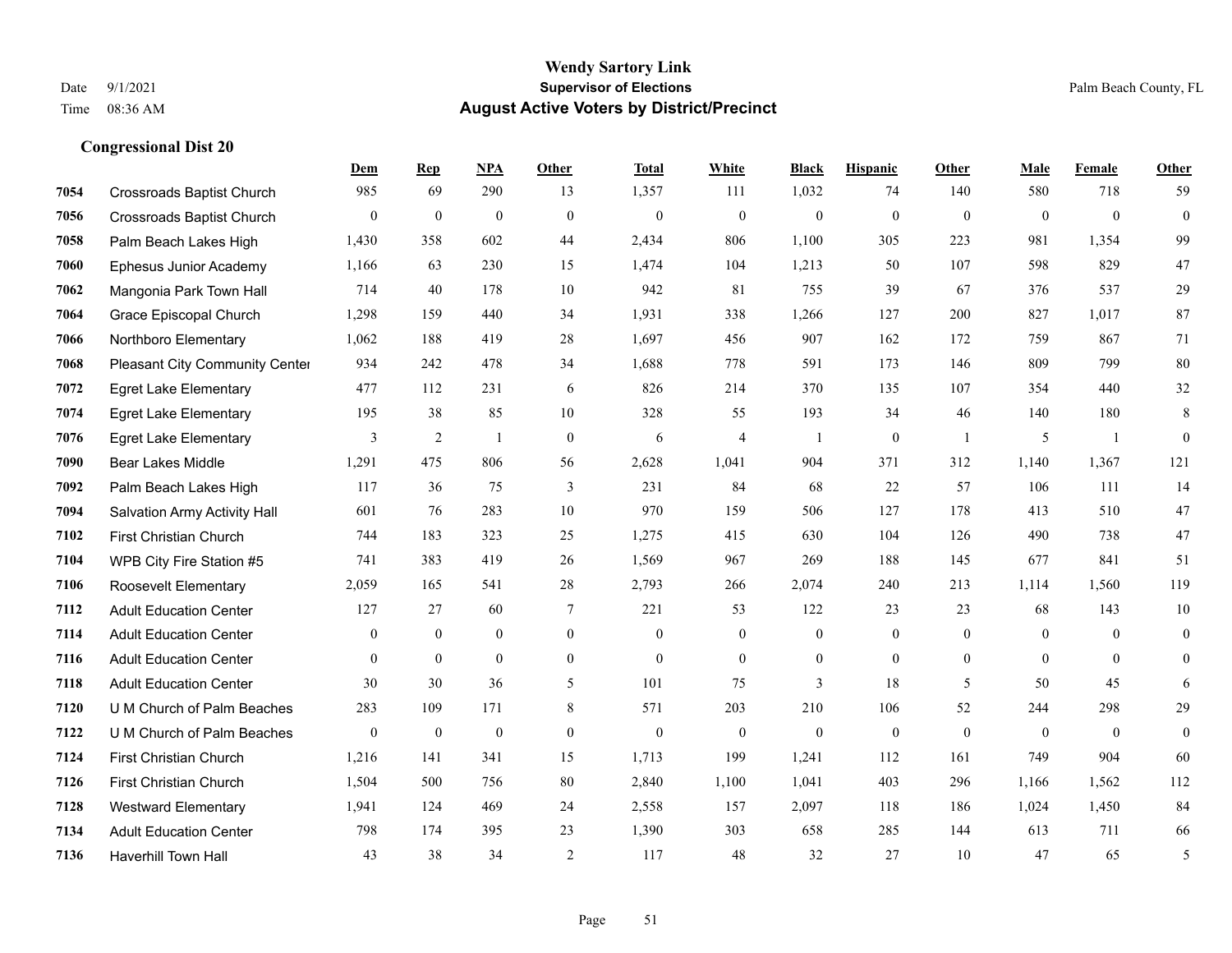|      |                                  | <u>Dem</u> | <b>Rep</b> | <b>NPA</b>   | Other    | Total    | White    | <b>Black</b> | <b>Hispanic</b> | Other    | Male   | Female       | Other        |
|------|----------------------------------|------------|------------|--------------|----------|----------|----------|--------------|-----------------|----------|--------|--------------|--------------|
| 7138 | <b>Westgate Community Center</b> | 1,552      | 441        | 897          | 29       | 2,919    | 682      | 947          | 991             | 299      | 1,299  | 1,479        | 141          |
| 7140 | <b>Haverhill Town Hall</b>       | 168        | 75         | 97           | 4        | 344      | 106      | 122          | 77              | 39       | 160    | 163          | 21           |
| 7142 | Clayton Hutcheson Hall B         | 33         |            | 13           | $\theta$ | 53       | 16       | 25           |                 |          | 23     | 30           | $\mathbf{0}$ |
| 7144 | Clayton Hutcheson Hall B         | 46         |            | 20           |          | 70       | 4        | 45           | 12              | 9        | 28     | 36           | 6            |
| 7146 | Clayton Hutcheson Hall B         | 239        | 15         | 95           |          | 352      | 26       | 224          | 78              | 24       | 126    | 211          | 15           |
| 7149 | Roosevelt Elementary             | 59         | 11         | 46           |          | 118      |          | 47           | 33              | 21       | 54     | 54           | 10           |
| 8001 | Federal Only                     | 0          | $\theta$   | $\mathbf{0}$ | $\theta$ | $\Omega$ | $\theta$ | $\mathbf{0}$ | $\Omega$        | $\theta$ |        | $\mathbf{0}$ | $\mathbf{0}$ |
| 8002 | State Only                       | 133        | 104        | 116          |          | 355      | 273      | 13           | 14              | 55       | 159    | 183          | 13           |
|      | <b>Congressional Dist 20</b>     | 73,750     | 23,712     | 34.871       | 2,113    | 134,446  | 41,656   | 55,419       | 24,279          | 13,092   | 57,887 | 71,197       | 5,362        |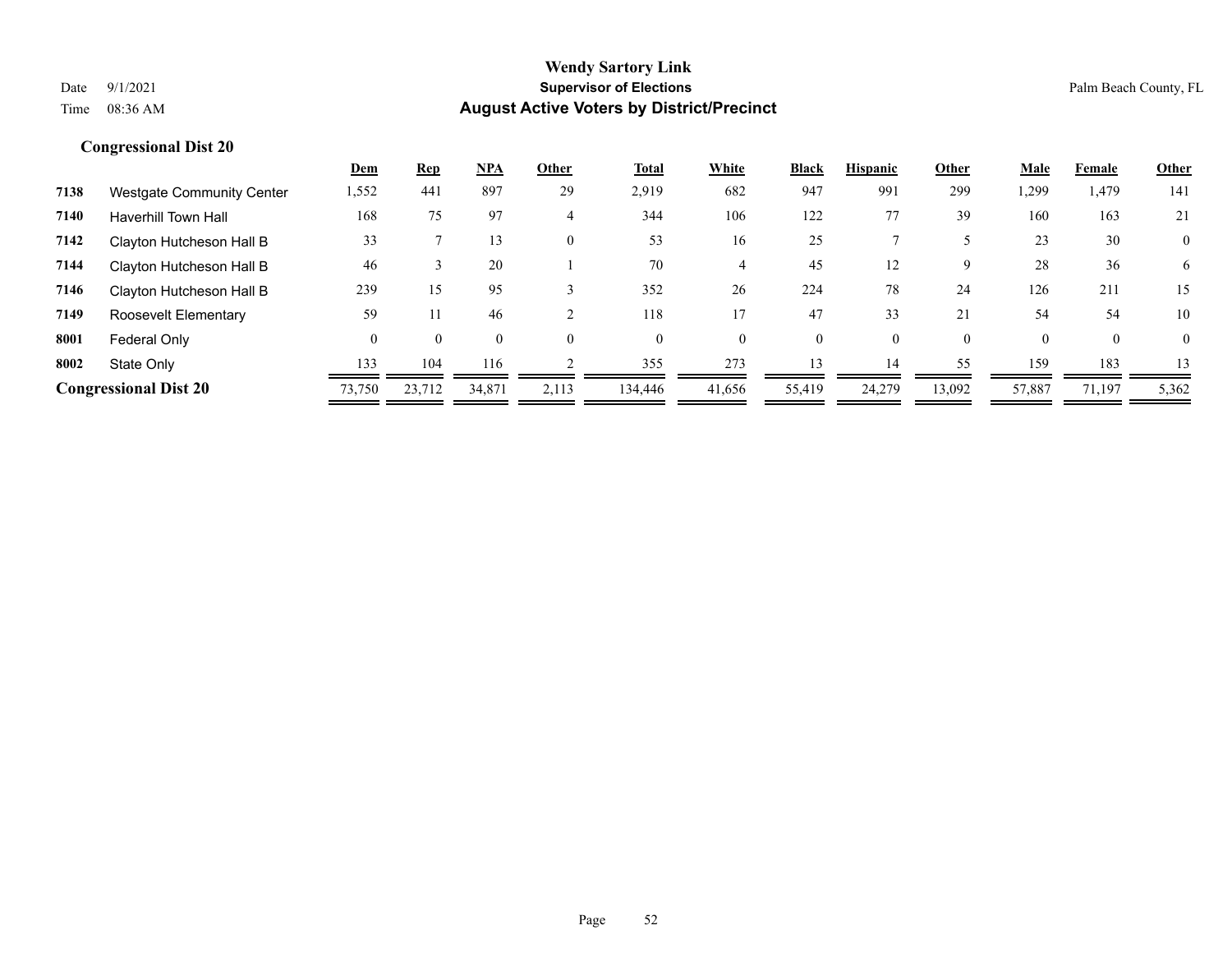|      |                                   | Dem              | <b>Rep</b>       | NPA              | <b>Other</b>   | <b>Total</b>   | <b>White</b>     | <b>Black</b>     | <b>Hispanic</b>  | <b>Other</b>   | <b>Male</b>    | <b>Female</b>  | Other            |
|------|-----------------------------------|------------------|------------------|------------------|----------------|----------------|------------------|------------------|------------------|----------------|----------------|----------------|------------------|
| 1388 | Palm Beach Shores Town Hall       | 277              | 443              | 306              | 28             | 1,054          | 962              | 12               | 18               | 62             | 486            | 541            | 27               |
| 1389 | Palm Beach Shores Town Hall       | $\boldsymbol{0}$ | $\mathbf{0}$     | $\mathbf{0}$     | $\theta$       | $\mathbf{0}$   | $\mathbf{0}$     | $\mathbf{0}$     | $\mathbf{0}$     | $\mathbf{0}$   | $\theta$       | $\theta$       | $\overline{0}$   |
| 1390 | St Edwards Church                 | 448              | 1,189            | 518              | 55             | 2,210          | 2,031            | 3                | 53               | 123            | 1,024          | 1,117          | 69               |
| 1392 | St Edwards Church                 | 358              | 604              | 412              | 47             | 1,421          | 1,284            | 6                | 28               | 103            | 620            | 766            | 35               |
| 1394 | Morton & Barbara Mandel Cente     | 243              | 611              | 283              | 37             | 1,174          | 1,069            | 6                | 24               | 75             | 531            | 611            | 32               |
| 2066 | Howard Park Community Center      | 143              | 79               | 99               | 7              | 328            | 168              | 55               | 68               | 37             | 151            | 169            | 8                |
| 2068 | <b>Conniston Middle</b>           | 431              | 252              | 321              | 15             | 1,019          | 403              | 100              | 443              | 73             | 458            | 521            | $40\,$           |
| 2070 | <b>Belvedere Elementary</b>       | 558              | 375              | 375              | 24             | 1,332          | 1,050            | 26               | 151              | 105            | 628            | 654            | 50               |
| 2072 | <b>Belvedere Elementary</b>       | 603              | 334              | 469              | 27             | 1,433          | 513              | 148              | 625              | 147            | 620            | 724            | 89               |
| 2074 | <b>Belvedere Elementary</b>       | $\mathbf{0}$     | $\boldsymbol{0}$ | $\boldsymbol{0}$ | $\mathbf{0}$   | $\mathbf{0}$   | $\boldsymbol{0}$ | $\overline{0}$   | $\overline{0}$   | $\theta$       | $\mathbf{0}$   | $\theta$       | $\overline{0}$   |
| 2076 | St Catherine Church               | 145              | 121              | 126              | $\overline{7}$ | 399            | 330              | 16               | 27               | 26             | 194            | 195            | $10\,$           |
| 2078 | St Catherine Church               | 450              | 554              | 359              | 30             | 1,393          | 1,163            | 38               | 88               | 104            | 625            | 718            | 50               |
| 2081 | <b>Everglades Elementary</b>      | 69               | 91               | 45               | $\mathbf{0}$   | 205            | 147              | 7                | 28               | 23             | 102            | 97             | 6                |
| 2083 | Pine Jog Environmental Center     | 7                | 21               | 17               | $\mathbf{0}$   | 45             | 30               | $\boldsymbol{0}$ | 13               | $\overline{2}$ | 21             | 23             | $\overline{1}$   |
| 2084 | <b>Community Christian Church</b> | 280              | 116              | 156              | 16             | 568            | 168              | 205              | 129              | 66             | 254            | 299            | 15               |
| 2085 | <b>Community Christian Church</b> | 2                | -1               | $\mathbf{0}$     | $\mathbf{0}$   | 3              | 3                | $\overline{0}$   | $\mathbf{0}$     | $\theta$       | $\overline{1}$ | 2              | $\overline{0}$   |
| 2086 | <b>Community Christian Church</b> | 1,218            | 549              | 930              | 53             | 2,750          | 856              | 595              | 921              | 378            | 1,197          | 1,443          | 110              |
| 2087 | <b>Community Christian Church</b> |                  | -1               | $\mathbf{0}$     | $\theta$       | $\overline{2}$ | $\overline{c}$   | $\overline{0}$   | $\overline{0}$   | $\mathbf{0}$   | 2              | $\theta$       | $\overline{0}$   |
| 2090 | Pine Jog Environmental Center     | $\mathbf{0}$     | $\overline{2}$   | $\mathbf{0}$     | $\mathbf{0}$   | $\overline{2}$ | 1                | $\overline{0}$   | $\overline{0}$   |                | $\mathbf{0}$   |                |                  |
| 2092 | Pine Jog Environmental Center     |                  | $\overline{4}$   | $\mathbf{1}$     | $\mathbf{1}$   | $\overline{7}$ | $\overline{7}$   | $\mathbf{0}$     | $\mathbf{0}$     | $\mathbf{0}$   | $\overline{3}$ | $\overline{4}$ | $\boldsymbol{0}$ |
| 2096 | 1st Church of the Nazarene        | 250              | 67               | 190              | 5              | 512            | 117              | 23               | 327              | 45             | 237            | 244            | 31               |
| 2110 | <b>Berkshire Elementary</b>       | 167              | 84               | 131              | $\overline{4}$ | 386            | 130              | 41               | 170              | 45             | 158            | 205            | 23               |
| 2112 | Palm Springs Middle               | 7                | 6                | $\tau$           | $\overline{0}$ | 20             | 15               | 3                | $\boldsymbol{0}$ | $\overline{2}$ | 9              | 11             | $\overline{0}$   |
| 2115 | The Ark Church                    | 75               | 47               | 60               | 5              | 187            | 87               | 12               | 66               | 22             | 85             | 92             | 10               |
| 2116 | The Ark Church                    | 810              | 556              | 697              | 33             | 2,096          | 911              | 150              | 866              | 169            | 891            | 1,125          | 80               |
| 2117 | The Ark Church                    |                  | $\boldsymbol{0}$ | -1               | $\mathbf{0}$   | $\overline{2}$ | 1                | 1                | $\overline{0}$   | $\overline{0}$ | -1             | $\mathbf{1}$   | $\mathbf{0}$     |
| 2118 | Palm Springs Middle               | $\mathbf{0}$     | $\mathbf{0}$     | $\mathbf{0}$     | $\mathbf{0}$   | $\theta$       | $\mathbf{0}$     | $\boldsymbol{0}$ | $\overline{0}$   | $\mathbf{0}$   | $\mathbf{0}$   | $\mathbf{0}$   | $\boldsymbol{0}$ |
| 2120 | Palm Springs Middle               | 56               | 20               | 51               | $\theta$       | 127            | 31               | 12               | 55               | 29             | 50             | 66             | 11               |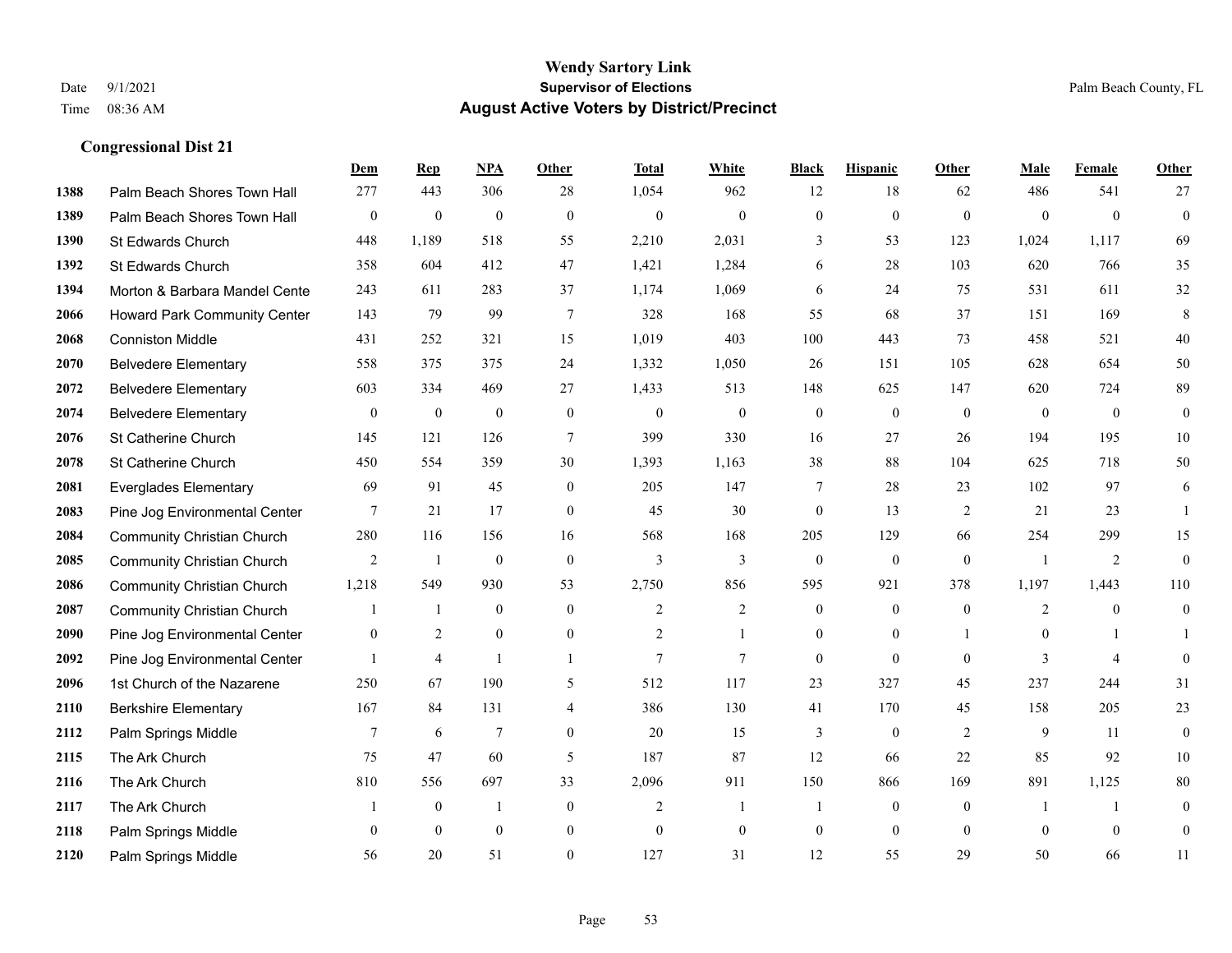|      |                                      | Dem          | <b>Rep</b>       | NPA              | <b>Other</b>   | <b>Total</b> | <b>White</b>   | <b>Black</b>     | <b>Hispanic</b> | Other          | <b>Male</b>    | <b>Female</b>  | <b>Other</b>     |
|------|--------------------------------------|--------------|------------------|------------------|----------------|--------------|----------------|------------------|-----------------|----------------|----------------|----------------|------------------|
| 2122 | Palm Springs Middle                  | 1            | $\mathbf{0}$     | $\mathbf{0}$     | $\overline{0}$ |              | $\overline{0}$ | -1               | $\overline{0}$  | $\overline{0}$ | -1             | $\overline{0}$ | $\theta$         |
| 2124 | Palm Springs Middle                  | 5            | 3                | 8                | $\overline{0}$ | 16           | $\tau$         | 3                | 5               | $\overline{1}$ | 7              | 9              | $\mathbf{0}$     |
| 2125 | St Marys Orthodox Church             | 340          | 355              | 246              | 8              | 949          | 507            | 42               | 337             | 63             | 418            | 493            | 38               |
| 2126 | St Marys Orthodox Church             | 275          | 254              | 228              | 9              | 766          | 434            | 31               | 236             | 65             | 355            | 390            | 21               |
| 2127 | Lake Clarke Shores Town Hall         |              | $\mathbf{0}$     | $\mathbf{1}$     | $\overline{0}$ | 2            | $\overline{0}$ | $\mathbf{0}$     | $\overline{2}$  | $\theta$       | 2              | $\theta$       | $\boldsymbol{0}$ |
| 2128 | Palm Springs Middle                  | $\mathbf{0}$ | $\boldsymbol{0}$ | $\mathbf{0}$     | $\overline{0}$ | $\mathbf{0}$ | $\overline{0}$ | $\boldsymbol{0}$ | $\mathbf{0}$    | $\theta$       | $\mathbf{0}$   | $\mathbf{0}$   | $\mathbf{0}$     |
| 2136 | Palmwood Lodge #303                  | 668          | 452              | 563              | 46             | 1,729        | 752            | 83               | 728             | 166            | 779            | 867            | 83               |
| 2138 | Palmwood Lodge #303                  | 340          | 158              | 266              | 19             | 783          | 318            | 78               | 298             | 89             | 359            | 388            | 36               |
| 2140 | South Olive Community Center         | 567          | 431              | 379              | 34             | 1,411        | 1,071          | 30               | 199             | 111            | 667            | 696            | 48               |
| 2142 | Lakeside Presbyterian Church         | 294          | 369              | 183              | 23             | 869          | 754            | 3                | 56              | 56             | 403            | 438            | 28               |
| 2144 | Lakeside Presbyterian Church         | 354          | 411              | 261              | 33             | 1,059        | 876            | 20               | 79              | 84             | 485            | 540            | 34               |
| 2146 | Village Walk HOA Clubhouse           | 547          | 534              | 429              | 43             | 1,553        | 1,204          | 58               | 138             | 153            | 645            | 853            | 55               |
| 2148 | <b>Liberty Park Elementary</b>       | $\mathbf{0}$ | $\boldsymbol{0}$ | $\boldsymbol{0}$ | $\mathbf{0}$   | $\mathbf{0}$ | $\overline{0}$ | $\boldsymbol{0}$ | $\mathbf{0}$    | $\theta$       | $\overline{0}$ | $\mathbf{0}$   | $\boldsymbol{0}$ |
| 2150 | River Bridge Activities Center       | 1,090        | 531              | 685              | 53             | 2,359        | 1,144          | 481              | 489             | 245            | 982            | 1,293          | 84               |
| 2152 | Pine Ridge North II                  | 1,107        | 506              | 804              | 53             | 2,470        | 1,020          | 379              | 813             | 258            | 983            | 1,384          | 103              |
| 2156 | Cresthaven Emory Aud                 | 633          | 406              | 307              | 14             | 1,360        | 753            | 99               | 413             | 95             | 502            | 808            | 50               |
| 2160 | Cresthaven Barkley Aud               | 519          | 362              | 283              | 19             | 1,183        | 593            | 87               | 399             | 104            | 497            | 634            | 52               |
| 2162 | Cresthaven Ashley Aud                | 334          | 221              | 223              | 14             | 792          | 395            | 39               | 294             | 64             | 313            | 445            | 34               |
| 2164 | <b>Covered Bridge Clubhouse</b>      | 1,118        | 742              | 661              | 39             | 2,560        | 1,776          | 139              | 473             | 172            | 991            | 1,490          | 79               |
| 2166 | Poinciana Clubhouse                  | 903          | 524              | 498              | 37             | 1,962        | 1,293          | 93               | 416             | 160            | 770            | 1,125          | 67               |
| 2168 | First Baptist Church GA              | $\mathbf{0}$ | $\boldsymbol{0}$ | $\mathbf{0}$     | $\theta$       | $\theta$     | $\overline{0}$ | $\mathbf{0}$     | $\mathbf{0}$    | $\theta$       | $\overline{0}$ | $\mathbf{0}$   | $\theta$         |
| 2170 | <b>Liberty Park Elementary</b>       | 1,135        | 542              | 666              | 56             | 2,399        | 1,044          | 459              | 637             | 259            | 951            | 1,332          | 116              |
| 2172 | First Baptist Church GA              | 17           | $\overline{4}$   | 10               | $\theta$       | 31           | 15             | 3                | 9               | $\overline{4}$ | 12             | 18             | -1               |
| 2174 | First Baptist Church GA              | 455          | 187              | 273              | 12             | 927          | 401            | 192              | 209             | 125            | 410            | 476            | 41               |
| 2182 | <b>Greenacres Community Center</b>   | 638          | 284              | 526              | 29             | 1,477        | 524            | 141              | 668             | 144            | 591            | 798            | 88               |
| 2184 | American Polish Club                 | 1,089        | 395              | 802              | 39             | 2,325        | 709            | 345              | 1,013           | 258            | 963            | 1,222          | 140              |
| 2186 | American Polish Club                 | 322          | 134              | 239              | 6              | 701          | 212            | 110              | 310             | 69             | 311            | 359            | 31               |
| 2188 | <b>St Lukes United Methodist Chr</b> | 467          | 517              | 429              | 34             | 1,447        | 1,147          | 35               | 188             | 77             | 687            | 721            | 39               |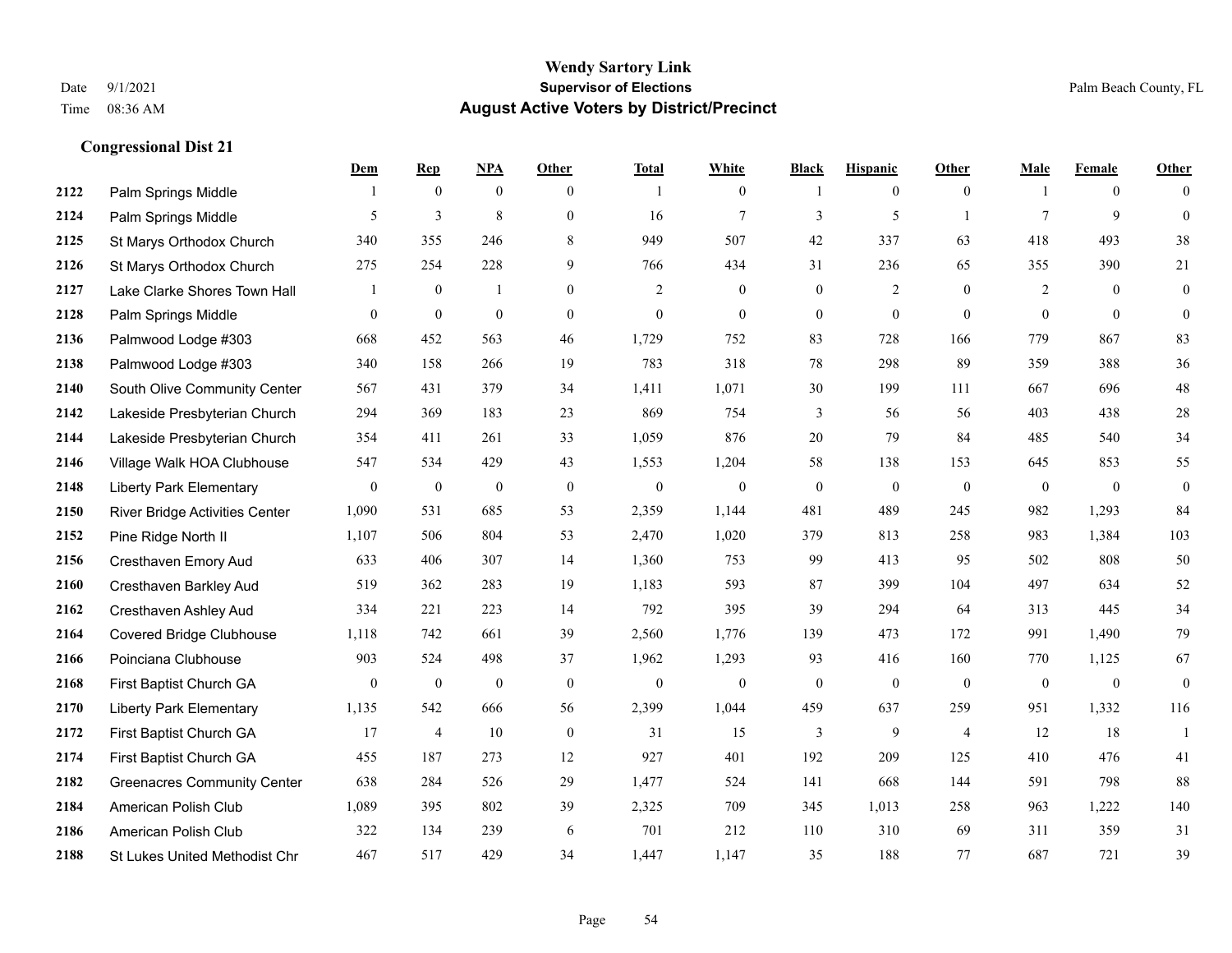#### **Wendy Sartory Link** Date 9/1/2021 **Supervisor of Elections** Palm Beach County, FL Time 08:36 AM **August Active Voters by District/Precinct**

# **Dem Rep NPA Other Total White Black Hispanic Other Male Female Other** Lucerne Pointe Clubhouse 1,017 526 645 46 2,234 1,415 219 425 175 914 1,242 78 Fountains Of Palm Beach 919 446 576 55 1,996 1,353 142 335 166 847 1,082 67 LC Swain Middle 1,085 360 712 40 2,197 757 450 761 229 917 1,172 108 Pine Ridge South IV Clubhouse 888 495 506 42 1,931 1,157 262 398 114 755 1,103 73 American Finnish Club 14 9 8 0 31 17 3 1 10 12 16 3 LC Swain Middle 0 8 1 0 9 6 0 3 0 4 5 0 Heritage Elementary 550 219 478 30 1,277 416 137 609 115 551 653 73 Heritage Elementary 459 194 329 16 998 321 214 333 130 433 513 52 American Finnish Club 6 7 1 1 1 15 14 0 0 1 6 8 1 American Polish Club 229 94 137 6 466 168 114 138 46 185 261 20 American Polish Club 0 0 0 0 0 0 0 0 0 0 0 0 Indian Pines Elementary 1,180 253 578 38 2,049 467 909 442 231 922 1,027 100 Indian Pines Elementary 1,787 293 840 42 2,962 521 1,487 583 371 1,327 1,488 147 Tradewinds Middle 1,259 316 653 36 2,264 571 882 368 443 996 1,140 128 Palm Springs Middle 823 339 554 48 1,764 525 324 749 166 718 968 78 Community Of Hope 68 39 61 2 170 65 9 70 26 84 75 11 Faith Presbyterian 982 615 679 32 2,308 948 268 887 205 950 1,257 101 Palm Springs Middle  $\begin{pmatrix} 0 & 0 & 0 & 0 \\ 0 & 0 & 0 & 0 \\ 0 & 0 & 0 & 0 \end{pmatrix}$  Faith Presbyterian 372 207 292 24 895 360 116 339 80 408 452 35 Emmanuel Baptist Church 631 571 412 20 1,634 982 44 518 90 694 877 63 Lake Clarke Shores Town Hall 1,014 1,083 641 45 2,783 2,043 83 488 169 1,267 1,429 87 Community Of Hope 45 37 53 2 137 36 9 76 16 51 76 10 Palm Springs Middle 1 11 12 9 3 35 14 0 17 4 15 19 1 Palm Springs Village Hall 976 623 785 36 2,420 978 171 1,071 200 1,066 1,241 113 Oasis De Amor Baptist Church 510 216 396 17 1,139 371 137 489 142 535 539 65 Palm Springs Library 714 406 582 24 1,726 649 198 691 188 760 862 104 Palm Springs Village Hall 0 0 0 0 0 0 0 0 0 0 0 0 Palm Springs Village Hall 2 1 0 0 3 0 0 3 0 1 2 0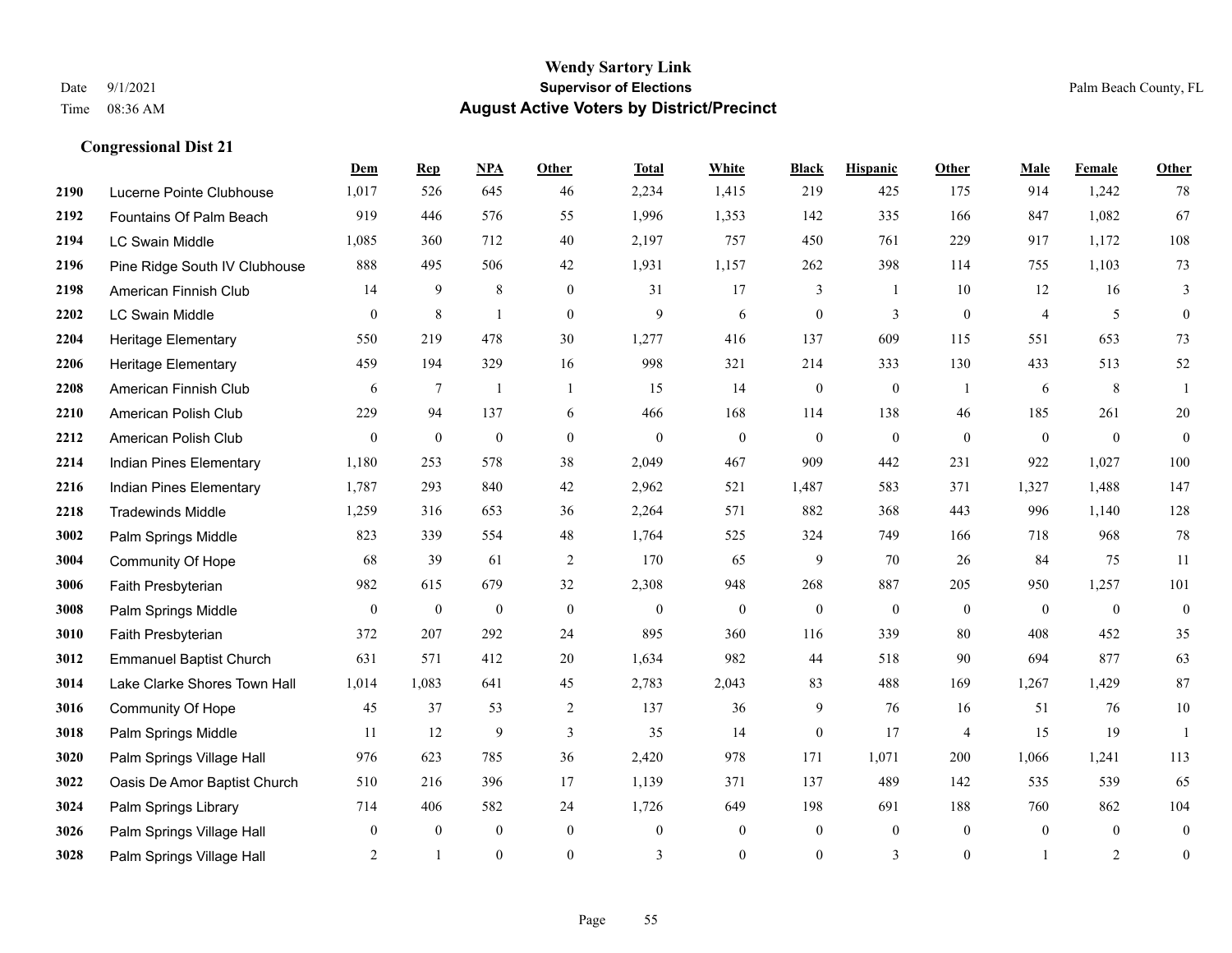### **Wendy Sartory Link** Date 9/1/2021 **Supervisor of Elections** Palm Beach County, FL Time 08:36 AM **August Active Voters by District/Precinct**

|      |                                  | Dem            | <b>Rep</b>       | NPA              | Other            | <b>Total</b>   | White            | <b>Black</b>     | <b>Hispanic</b> | Other           | Male             | Female         | Other            |
|------|----------------------------------|----------------|------------------|------------------|------------------|----------------|------------------|------------------|-----------------|-----------------|------------------|----------------|------------------|
| 3030 | Palm Springs Village Hall        | $\overline{0}$ | $\mathbf{0}$     | $\mathbf{0}$     | $\theta$         | $\mathbf{0}$   | $\mathbf{0}$     | $\mathbf{0}$     | $\mathbf{0}$    | $\theta$        | $\theta$         | $\mathbf{0}$   | $\mathbf{0}$     |
| 3032 | Special Olympics of PBC          | 694            | 306              | 523              | 35               | 1,558          | 565              | 266              | 594             | 133             | 725              | 753            | 80               |
| 3034 | <b>Sunlight Community Church</b> | 158            | 103              | 78               | 6                | 345            | 181              | 42               | 101             | 21              | 155              | 180            | 10               |
| 3036 | <b>Sunlight Community Church</b> | 391            | 213              | 284              | 15               | 903            | 375              | 174              | 263             | 91              | 399              | 473            | 31               |
| 3038 | <b>Sunlight Community Church</b> | 726            | 298              | 536              | 32               | 1,592          | 665              | 247              | 511             | 169             | 739              | 770            | 83               |
| 3040 | 1st Congregational Church        | 692            | 312              | 404              | 41               | 1,449          | 1,073            | 72               | 186             | 118             | 713              | 683            | 53               |
| 3042 | 1st Congregational Church        | 724            | 446              | 398              | 44               | 1,612          | 1,356            | 24               | 131             | 101             | 733              | 823            | 56               |
| 3044 | Holy Redeemer Church             | 221            | 67               | 185              | 7                | 480            | 138              | 99               | 201             | 42              | 205              | 259            | 16               |
| 3048 | Holy Redeemer Church             | 590            | 220              | 456              | 24               | 1,290          | 392              | 253              | 518             | 127             | 565              | 663            | 62               |
| 3050 | Holy Redeemer Church             | $\overline{7}$ | $\,8\,$          | $\sqrt{2}$       | $\boldsymbol{0}$ | 17             | $10\,$           | 6                | -1              | $\mathbf{0}$    | 10               | $\overline{7}$ | $\boldsymbol{0}$ |
| 3052 | Our Savior Lutheran Church       | 402            | 112              | 237              | 13               | 764            | 215              | 213              | 262             | 74              | 358              | 366            | 40               |
| 3058 | Our Savior Lutheran Church       | $\overline{0}$ | $\mathbf{0}$     | $\overline{2}$   | $\mathbf{0}$     | $\overline{2}$ | -1               | -1               | $\mathbf{0}$    | $\mathbf{0}$    | -1               | -1             | $\boldsymbol{0}$ |
| 3060 | Our Savior Lutheran Church       | 249            | 53               | 158              | 7                | 467            | 107              | 167              | 157             | 36              | 178              | 268            | 21               |
| 3062 | Our Savior Lutheran Church       | 1,031          | 318              | 578              | 51               | 1,978          | 788              | 430              | 575             | 185             | 915              | 967            | 96               |
| 3064 | 1st Congregational Church        | 467            | 222              | 353              | 31               | 1,073          | 757              | 90               | 150             | 76              | 504              | 526            | 43               |
| 3066 | Our Savior Lutheran Church       | 364            | 134              | 272              | 20               | 790            | 548              | $72\,$           | 93              | 77              | 385              | 372            | 33               |
| 3068 | St Andrews Episcopal             | 543            | 290              | 392              | 43               | 1,268          | 1,021            | 51               | 110             | 86              | 615              | 609            | 44               |
| 3070 | Mid County Senior Center         | 705            | 270              | 559              | 36               | 1,570          | 516              | 360              | 492             | 202             | 712              | 780            | $78\,$           |
| 3071 | Holy Redeemer Church             | $\overline{0}$ | $\boldsymbol{0}$ | $\boldsymbol{0}$ | $\mathbf{0}$     | $\mathbf{0}$   | $\boldsymbol{0}$ | $\boldsymbol{0}$ | $\mathbf{0}$    | $\mathbf{0}$    | $\boldsymbol{0}$ | $\overline{0}$ | $\boldsymbol{0}$ |
| 3072 | Holy Redeemer Church             | 139            | 24               | 84               | 8                | 255            | 68               | 103              | 49              | 35              | 99               | 145            | 11               |
| 3074 | <b>Coastal Chapel</b>            | 471            | 353              | 334              | 25               | 1,183          | 741              | 97               | 254             | 91              | 554              | 587            | 42               |
| 3075 | Lantana Recreation Center        | 14             | 9                | 8                | $\overline{2}$   | 33             | 33               | $\boldsymbol{0}$ | $\mathbf{0}$    | $\overline{0}$  | 12               | 21             | $\mathbf{0}$     |
| 3076 | Our Savior Lutheran Church       | 48             | 39               | 49               | $\mathbf{1}$     | 137            | 95               | 15               | 20              | $7\phantom{.0}$ | 74               | 58             | 5                |
| 3078 | Lakeside UM Church               | 644            | 392              | 441              | 36               | 1,513          | 948              | 165              | 268             | 132             | 668              | 802            | 43               |
| 3080 | American Finnish Club            | 837            | 218              | 556              | 40               | 1,651          | 394              | 512              | 557             | 188             | 718              | 833            | 100              |
| 3082 | <b>Atlantis City Hall</b>        | 485            | 893              | 440              | 43               | 1,861          | 1,610            | 38               | 89              | 124             | 852              | 966            | 43               |
| 3084 | Lakes of Sherbrooke              | 701            | 642              | 581              | 53               | 1,977          | 1,335            | 190              | 287             | 165             | 862              | 1,039          | 76               |
| 3086 | <b>Woodlands Middle</b>          | 794            | 610              | 696              | 48               | 2,148          | 1,469            | 136              | 356             | 187             | 999              | 1.072          | 77               |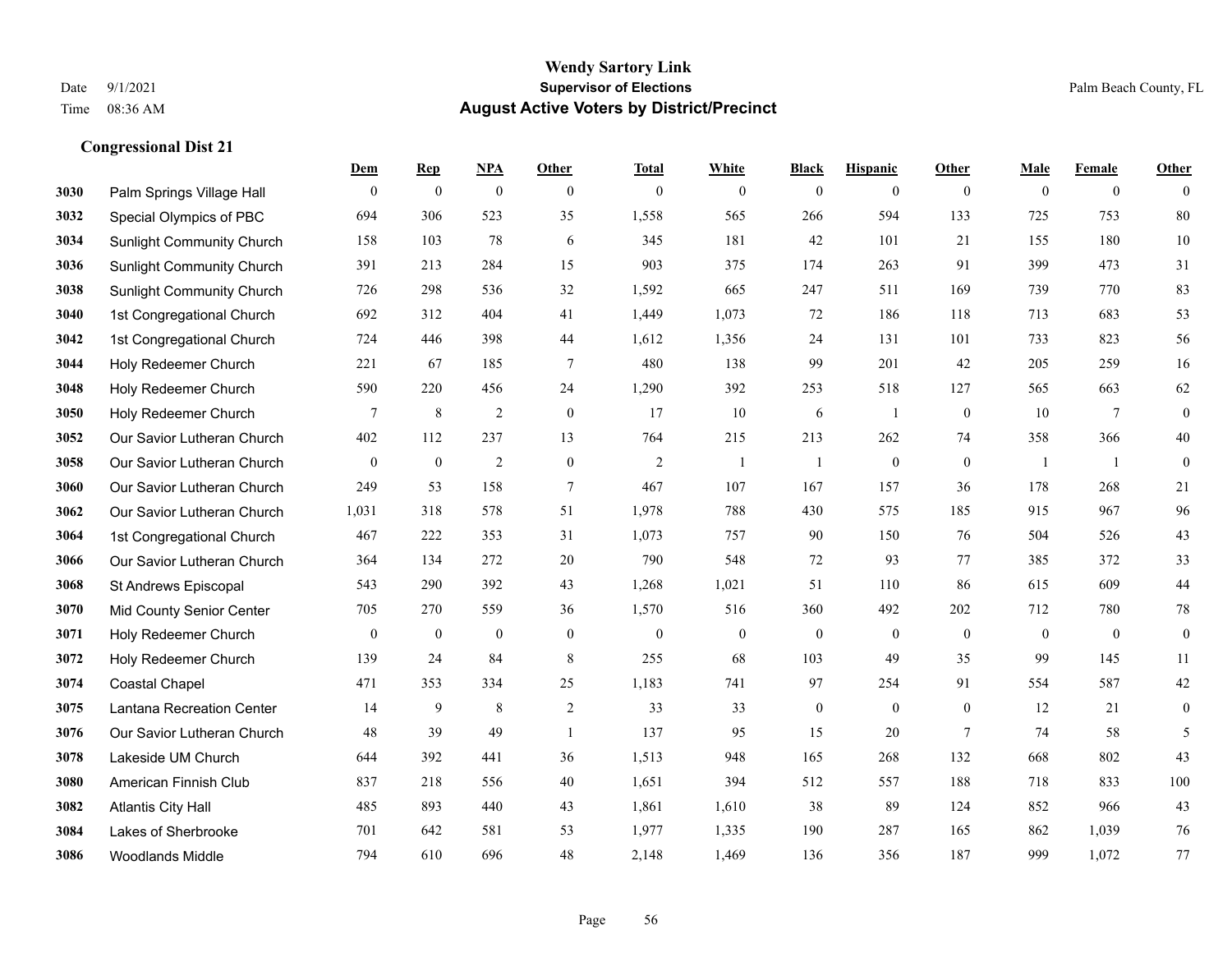|      |                                   | Dem   | <b>Rep</b> | NPA | <b>Other</b> | <b>Total</b> | <b>White</b> | <b>Black</b> | <b>Hispanic</b> | <b>Other</b> | <b>Male</b> | Female | <b>Other</b> |
|------|-----------------------------------|-------|------------|-----|--------------|--------------|--------------|--------------|-----------------|--------------|-------------|--------|--------------|
| 3088 | <b>Tradewinds Middle</b>          | 178   | 51         | 120 | 8            | 357          | 94           | 126          | 77              | 60           | 160         | 187    | 10           |
| 3090 | <b>Woodlands Middle</b>           | 1.448 | 821        | 638 | 51           | 2,958        | 2,391        | 174          | 115             | 278          | 1,345       | 1,525  | 88           |
| 3092 | Lacuna HOA Clubhouse              | 1,212 | 743        | 748 | 65           | 2,768        | 1,922        | 276          | 306             | 264          | 1,268       | 1,409  | 91           |
| 3094 | <b>Coral Reef Elementary</b>      | 326   | 242        | 269 | 27           | 864          | 516          | 72           | 191             | 85           | 403         | 434    | $27\,$       |
| 3096 | <b>Coral Reef Elementary</b>      | 825   | 586        | 638 | 57           | 2,106        | 1,356        | 255          | 266             | 229          | 975         | 1,049  | $82\,$       |
| 3098 | <b>Manatee Elementary</b>         | 689   | 585        | 516 | 44           | 1,834        | 1,253        | 174          | 218             | 189          | 829         | 943    | 62           |
| 3100 | Journeys End                      | 433   | 334        | 359 | 21           | 1,147        | 766          | 94           | 137             | 150          | 539         | 579    | 29           |
| 3102 | <b>Diamond View Elementary</b>    | 1,203 | 445        | 788 | 50           | 2,486        | 1,032        | 631          | 522             | 301          | 1,093       | 1,284  | 109          |
| 3104 | American German Club              | 411   | 345        | 370 | 33           | 1,159        | 804          | 90           | 138             | 127          | 537         | 578    | $44\,$       |
| 3106 | American German Club              | 299   | 108        | 203 | 17           | 627          | 224          | 174          | 99              | 130          | 274         | 324    | $29\,$       |
| 3108 | Santaluces High                   | 1,240 | 538        | 877 | 61           | 2,716        | 1,091        | 695          | 539             | 391          | 1,203       | 1,425  | 88           |
| 3110 | Lantana Road Branch Library       | 820   | 335        | 489 | 41           | 1,685        | 792          | 447          | 292             | 154          | 735         | 872    | $78\,$       |
| 3112 | <b>Starlight Cove Elementary</b>  | 843   | 297        | 613 | 38           | 1,791        | 704          | 310          | 635             | 142          | 774         | 927    | $90\,$       |
| 3114 | Santaluces High                   | 378   | 248        | 294 | 12           | 932          | 544          | 122          | 182             | 84           | 454         | 446    | $32\,$       |
| 3116 | Advent Lantana                    | 1,067 | 524        | 735 | 51           | 2,377        | 1,462        | 365          | 364             | 186          | 978         | 1,316  | 83           |
| 3118 | <b>Advent Lantana</b>             | 205   | 229        | 178 | 17           | 629          | 514          | 21           | 49              | 45           | 309         | 306    | 14           |
| 3120 | Valencia Shores Social Club       | 1,223 | 582        | 579 | 45           | 2,429        | 2,143        | 68           | 81              | 137          | 1,111       | 1,263  | 55           |
| 3122 | Boynton Beach Community Chur      | 898   | 405        | 341 | 32           | 1,676        | 1,503        | 31           | 52              | 90           | 687         | 949    | $40\,$       |
| 3124 | West Boynton Park and Rec         | 786   | 576        | 645 | 43           | 2,050        | 1,298        | 219          | 286             | 247          | 928         | 1,047  | 75           |
| 3126 | Temple Shaarei Shalom             | 643   | 507        | 462 | 27           | 1,639        | 1,125        | 154          | 199             | 161          | 759         | 831    | 49           |
| 3128 | West Boynton Park and Rec         | 950   | 607        | 722 | 44           | 2,323        | 1,449        | 280          | 338             | 256          | 1,063       | 1,176  | 84           |
| 3130 | <b>Winston Trails Swim Center</b> | 1,112 | 917        | 854 | 61           | 2,944        | 2,083        | 203          | 374             | 284          | 1,376       | 1,454  | 114          |
| 3132 | Park Vista High                   | 851   | 650        | 691 | 49           | 2,241        | 1,419        | 226          | 356             | 240          | 1,008       | 1,153  | 80           |
| 3133 | Christa McAuliffe Middle          | 175   | 121        | 135 | 9            | 440          | 267          | 46           | 63              | 64           | 213         | 215    | 12           |
| 3134 | <b>Hidden Oaks Elementary</b>     | 1,080 | 315        | 576 | 34           | 2,005        | 577          | 793          | 361             | 274          | 851         | 1.068  | 86           |
| 3136 | Freedom Shores Elementary         | 872   | 405        | 583 | 32           | 1,892        | 831          | 527          | 279             | 255          | 834         | 981    | $77\,$       |
| 3138 | <b>Citrus Cove Elementary</b>     | 864   | 500        | 568 | 34           | 1,966        | 1,153        | 315          | 288             | 210          | 864         | 1,020  | 82           |
| 3140 | Boynton Lakes North Clubhouse     | 418   | 192        | 283 | 14           | 907          | 429          | 220          | 126             | 132          | 405         | 470    | $32\,$       |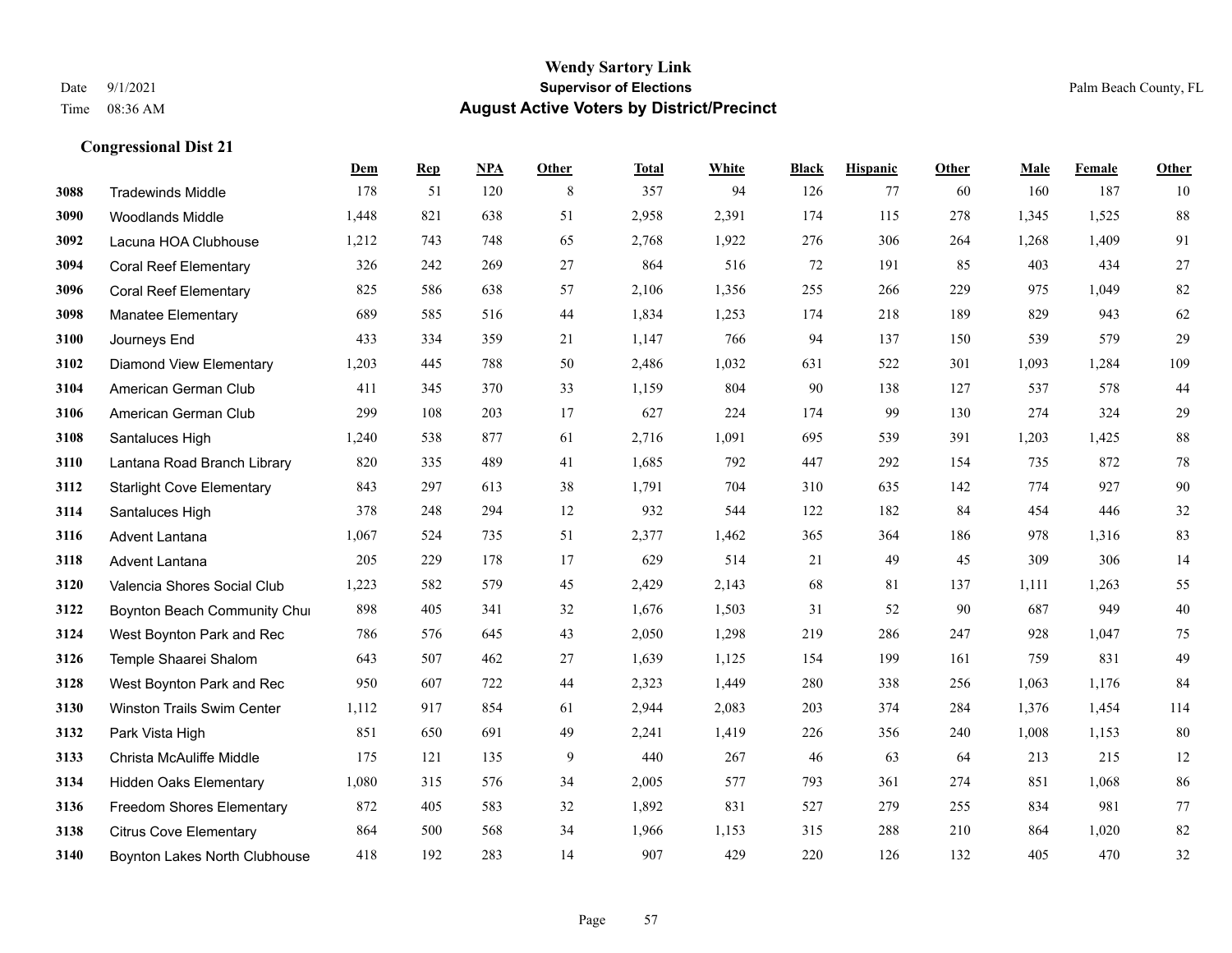|      |                                  | Dem          | <b>Rep</b> | NPA            | <b>Other</b>   | <b>Total</b> | <b>White</b>     | <b>Black</b>     | <b>Hispanic</b> | <b>Other</b> | <b>Male</b>  | Female       | <b>Other</b>     |
|------|----------------------------------|--------------|------------|----------------|----------------|--------------|------------------|------------------|-----------------|--------------|--------------|--------------|------------------|
| 3142 | Boynton Lakes North Clubhouse    | 386          | 162        | 221            | 16             | 785          | 440              | 138              | 137             | 70           | 316          | 439          | 30               |
| 3144 | <b>Freedom Shores Elementary</b> | 10           | 8          | 10             | $\mathbf{0}$   | 28           | 22               | $\mathbf{0}$     | 3               | 3            | 11           | 14           | $\overline{3}$   |
| 3146 | Freedom Shores Elementary        | 335          | 126        | 169            | 17             | 647          | 430              | 80               | 74              | 63           | 259          | 368          | $20\,$           |
| 3148 | Imagine Schools - Chancellor     | 61           | 54         | 54             | 5              | 174          | 117              | 12               | 27              | 18           | 87           | 82           | 5                |
| 3150 | Christa McAuliffe Middle         | 560          | 256        | 234            | 22             | 1,072        | 971              | 21               | 31              | 49           | 443          | 595          | 34               |
| 3152 | Park Vista High                  | 655          | 409        | 387            | 32             | 1,483        | 1,271            | 55               | 64              | 93           | 650          | 785          | $48\,$           |
| 3154 | Ponte Vecchio Clubhouse          | 810          | 315        | 278            | 21             | 1,424        | 1,267            | 22               | 41              | 94           | 640          | 742          | $42\,$           |
| 3156 | Aberdeen East Clubhouse          | 1,006        | 485        | 544            | 42             | 2,077        | 1,578            | 139              | 184             | 176          | 859          | 1,158        | 60               |
| 3158 | <b>Crystal Lakes Elementary</b>  | 992          | 758        | 804            | 60             | 2,614        | 1,838            | 193              | 290             | 293          | 1,178        | 1,324        | 112              |
| 3160 | Christa McAuliffe Middle         | 438          | 332        | 323            | 19             | 1,112        | 755              | 136              | 118             | 103          | 500          | 569          | 43               |
| 3162 | <b>Hidden Oaks Elementary</b>    | 543          | 255        | 297            | 17             | 1,112        | 664              | 205              | 128             | 115          | 498          | 580          | 34               |
| 3164 | <b>Citrus Cove Elementary</b>    | 884          | 542        | 638            | 50             | 2,114        | 1,318            | 316              | 246             | 234          | 940          | 1,102        | $72\,$           |
| 3166 | Jamaica Bay Clubhouse            | 348          | 363        | 260            | 26             | 997          | 884              | 19               | 38              | 56           | 433          | 530          | 34               |
| 3168 | Boynton Beach Fire Station #3    | 908          | 454        | 662            | 30             | 2,054        | 1,165            | 363              | 295             | 231          | 873          | 1,109        | 72               |
| 3170 | Boynton Beach High               | 1,117        | 607        | 868            | 70             | 2,662        | 1,567            | 306              | 534             | 255          | 1,174        | 1,382        | 106              |
| 3172 | Boynton Beach High               | 474          | 146        | 302            | 32             | 954          | 441              | 263              | 143             | 107          | 392          | 514          | 48               |
| 3174 | Boynton Beach Fire Station #3    | 250          | 172        | 172            | 15             | 609          | 415              | 53               | 84              | 57           | 278          | 314          | 17               |
| 3176 | Boynton Beach High               | 217          | 118        | 154            | 8              | 497          | 264              | 90               | 82              | 61           | 214          | 261          | $22\,$           |
| 3180 | Imagine Schools - Chancellor     | $\mathbf{0}$ | $\bf{0}$   | $\overline{0}$ | $\overline{0}$ | $\mathbf{0}$ | $\boldsymbol{0}$ | $\boldsymbol{0}$ | $\mathbf{0}$    | $\mathbf{0}$ | $\mathbf{0}$ | $\mathbf{0}$ | $\boldsymbol{0}$ |
| 3182 | Imagine Schools - Chancellor     | 98           | 49         | 80             | $\overline{4}$ | 231          | 116              | 46               | 36              | 33           | 110          | 110          | 11               |
| 3185 | Christ Fellowship Church BB      | 276          | 192        | 182            | 26             | 676          | 432              | 71               | 103             | 70           | 318          | 337          | 21               |
| 3186 | Christ Fellowship Church BB      | 185          | 122        | 139            | 11             | 457          | 323              | 40               | 61              | 33           | 203          | 233          | 21               |
| 3187 | Christ Fellowship Church BB      | 694          | 391        | 572            | 55             | 1,712        | 974              | 266              | 285             | 187          | 795          | 862          | 55               |
| 3188 | Christ Fellowship Church BB      | 411          | 304        | 354            | 21             | 1,090        | 676              | 221              | 121             | 72           | 536          | 520          | 34               |
| 3190 | Imagine Schools - Chancellor     | 294          | 155        | 209            | 22             | 680          | 385              | 139              | 93              | 63           | 344          | 321          | 15               |
| 3192 | Leisureville #1 Clubhouse        | 549          | 400        | 370            | 43             | 1,362        | 1,032            | 111              | 126             | 93           | 546          | 767          | 49               |
| 3194 | Boynton Beach Fire Station #2    | 747          | 168        | 374            | 20             | 1,309        | 465              | 537              | 167             | 140          | 576          | 681          | 52               |
| 3196 | Leisureville #3 Clubhouse        | 612          | 552        | 422            | 49             | 1,635        | 1,360            | 83               | 101             | 91           | 694          | 887          | 54               |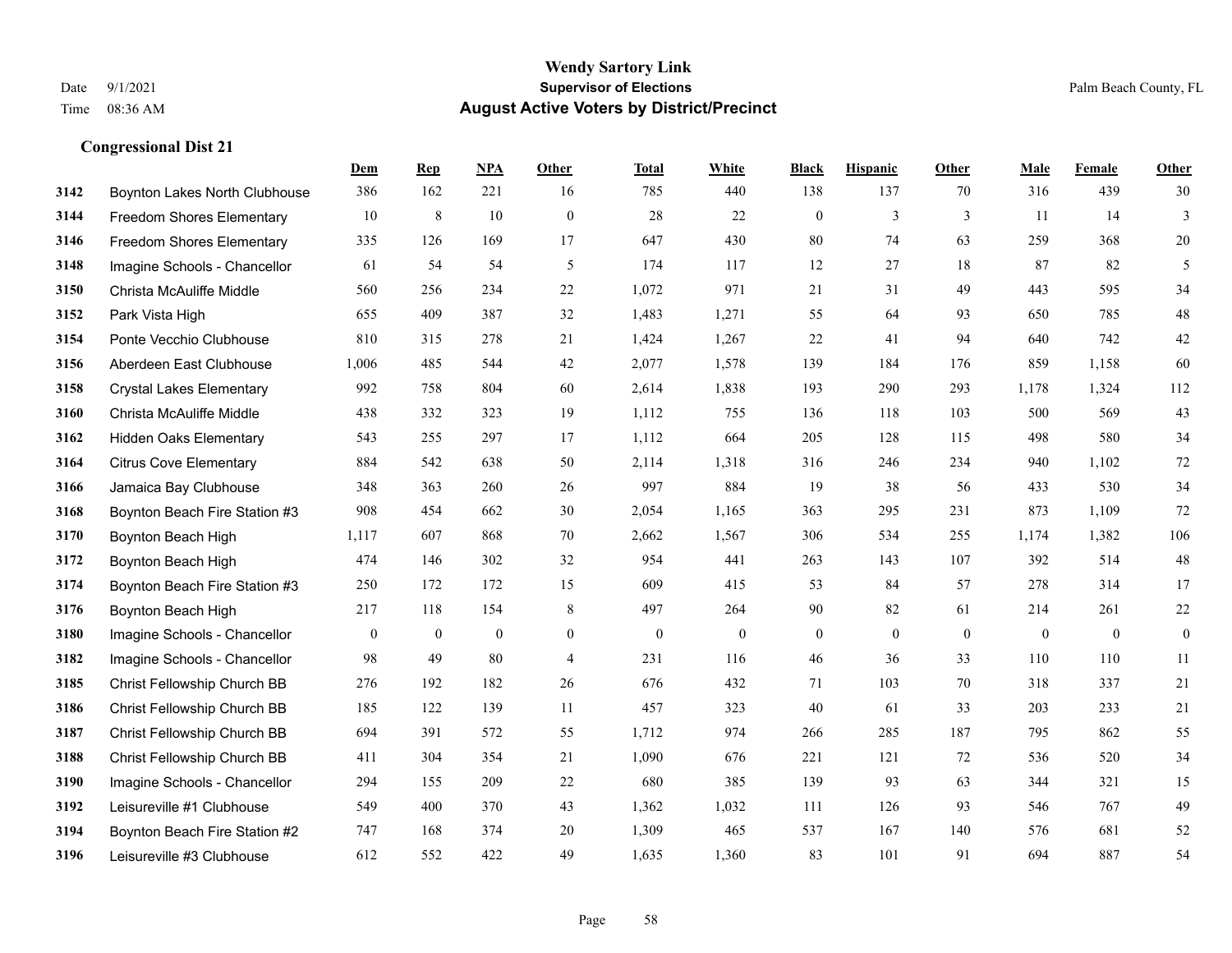#### **Wendy Sartory Link** Date 9/1/2021 **Supervisor of Elections** Palm Beach County, FL Time 08:36 AM **August Active Voters by District/Precinct**

**Dem Rep NPA Other Total White Black Hispanic Other Male Female Other**

# BB Leisureville Clubhouse 493 526 307 37 1,363 1,123 64 115 61 552 773 38 Golfview Harbour Clubhouse 608 399 398 27 1,432 969 204 113 146 646 737 49 Golfview Harbour Clubhouse 65 65 48 7 185 136 30 8 11 90 89 6 Lantana Recreation Center 462 506 365 47 1,380 1,154 27 102 97 663 678 39 South Palm Beach Town Hall 414 501 372 35 1,322 1,126 22 79 95 575 699 48 Manalapan Town Hall 75 198 92 10 375 344 6 5 20 190 175 10 Hypoluxo Town Hall 516 595 500 63 1,674 1,400 37 107 130 766 858 50 Bent Tree Villas East 796 727 596 50 2,169 1,578 212 211 168 951 1,166 52 Greentree Villas 645 563 458 31 1,697 1,390 71 118 118 673 974 50 New Church 406 489 326 24 1,245 1,012 61 88 84 535 681 29 Christ Fellowship Church BB 538 290 296 25 1,149 695 186 162 106 528 591 30 Quail Ridge Business Center 122 363 119 11 615 592 1 2 20 280 325 10 Christ Fellowship Church BB 31 26 36 4 97 75 4 11 7 37 58 2 Congress Middle 822 235 403 43 1,503 548 650 156 149 627 819 57 Harvey E Oyer Jr Park 491 615 483 55 1,644 1,299 90 129 126 779 818 47 Sterling Village Aud 499 554 462 47 1,562 1,363 36 63 100 725 785 52 Ocean Ridge Town Hall 406 747 408 45 1,606 1,470 5 47 84 769 794 43 Village of Golf Admin Bldg 35 187 45 4 271 266 0 1 4 127 142 2 Crosspointe Elementary 361 255 287 23 926 665 113 61 87 392 514 20 Forest Park Elementary 284 449 265 25 1,023 921 8 50 44 434 557 32 Briny Breezes Community Cente 92 145 92 3 332 307 0 9 16 138 185 9 Briny Breezes Community Center 0 0 0 0 0 0 0 0 0 0 0 0 Briny Breezes Community Center 0 0 0 0 0 0 0 0 0 0 0 0 Briny Breezes Community Cente  $\begin{array}{ccccccccc} 49 & 33 & 39 & 1 & 122 & 108 & 1 & 8 & 5 & 64 & 55 & 3 \end{array}$

 Delray Dunes 87 338 101 5 531 492 1 5 33 242 277 12 Banyan Creek Elementary 119 156 85 7 367 294 16 30 27 188 170 9 Hunter's Run Courtside Cafe 1,072 366 529 37 2,004 1,843 40 47 74 838 1,123 43 Crosspointe Elementary 117 78 84 3 282 170 57 22 33 138 138 6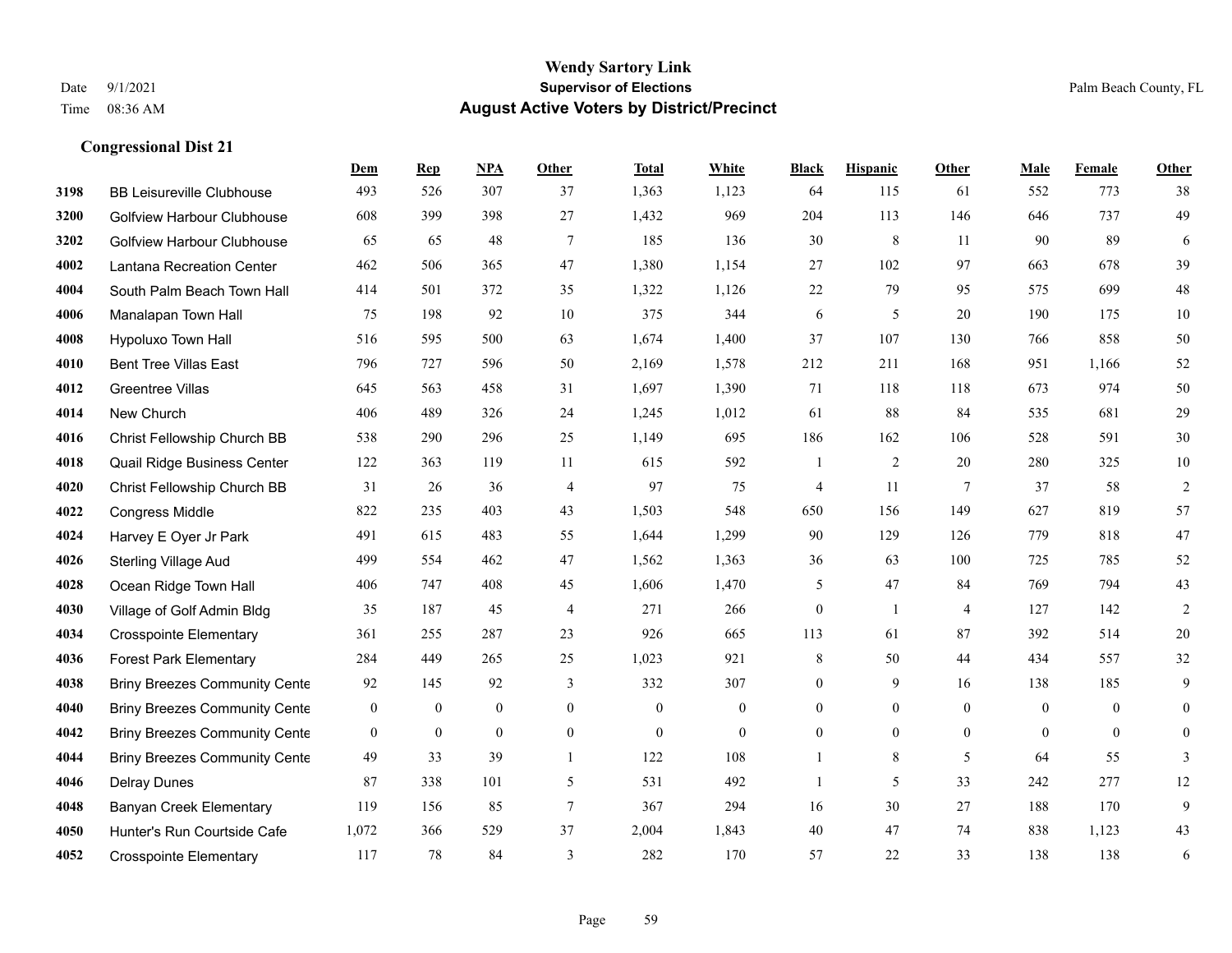#### **Wendy Sartory Link** Date 9/1/2021 **Supervisor of Elections** Palm Beach County, FL Time 08:36 AM **August Active Voters by District/Precinct**

# **Dem Rep NPA Other Total White Black Hispanic Other Male Female Other** Crosspointe Elementary 210 81 148 17 456 173 108 101 74 201 236 19 Lakeview Baptist Church 533 644 439 38 1,654 1,367 77 102 108 767 834 53 Lakeview Baptist Church 0 0 0 0 0 0 0 0 0 0 0 0 Plumosa SOA Elementary 50 59 42 7 158 139 4 8 7 76 79 3 Lakeview Baptist Church 2 7 3 0 12 5 0 1 6 6 6 0 Lakeview Baptist Church 41 70 37 5 153 127 7 8 11 74 77 2 Seacrest Presbyterian **48** 42 44 3 137 122 1 8 6 73 63 1 Seacrest Presbyterian 0 0 0 0 0 0 0 0 0 0 0 0 Seacrest Presbyterian 0 0 0 0 0 0 0 0 0 0 0 0 Seacrest Presbyterian 0 0 0 0 0 0 0 0 0 0 0 0 Gulf Stream Town Hall 185 454 212 22 873 810 4 22 37 425 430 18 Plumosa SOA Elementary 432 421 350 25 1,228 1,059 16 72 81 584 609 35 Country Manors Clubhouse 444 387 395 23 1,249 884 98 134 133 549 665 35 Banyan Creek Elementary 2 6 1 0 9 8 0 0 1 5 3 1 Banyan Creek Elementary 0 0 0 0 0 0 0 0 0 0 0 0 **4082 Banyan Creek Elementary 0 3 0 0 3 3 3 0 0 0 2 1 0 4084 Banyan Creek Elementary 42 24 24 2 92 68 6 9 9 42 46 4**  Banyan Creek Elementary 552 380 378 28 1,338 913 187 104 134 624 663 51 West Park Baptist Church 842 450 483 49 1,824 1,553 59 94 118 740 1,032 52 Pines of Delray North 270 170 156 12 608 490 38 43 37 240 341 27 West Park Baptist Church 0 0 0 0 0 0 0 0 0 0 0 0 S D Spady Elementary 666 696 542 56 1,960 1,698 32 97 133 928 960 72 Carver Middle 567 45 161 11 784 103 581 32 68 366 367 51 Bethel Evangelical Baptist 988 738 663 67 2,456 1,887 180 212 177 1,035 1,347 74 Carver Middle 114 146 99 8 367 293 29 20 25 181 172 14 Veterans Park Recreation Ctr 423 500 400 34 1,357 1,235 13 23 86 625 695 37 Emmanuel Catholic Church 744 658 618 66 2,086 1,684 83 153 166 911 1,107 68 Delray Beach Golf Club 404 410 344 34 1,192 916 54 109 113 552 601 39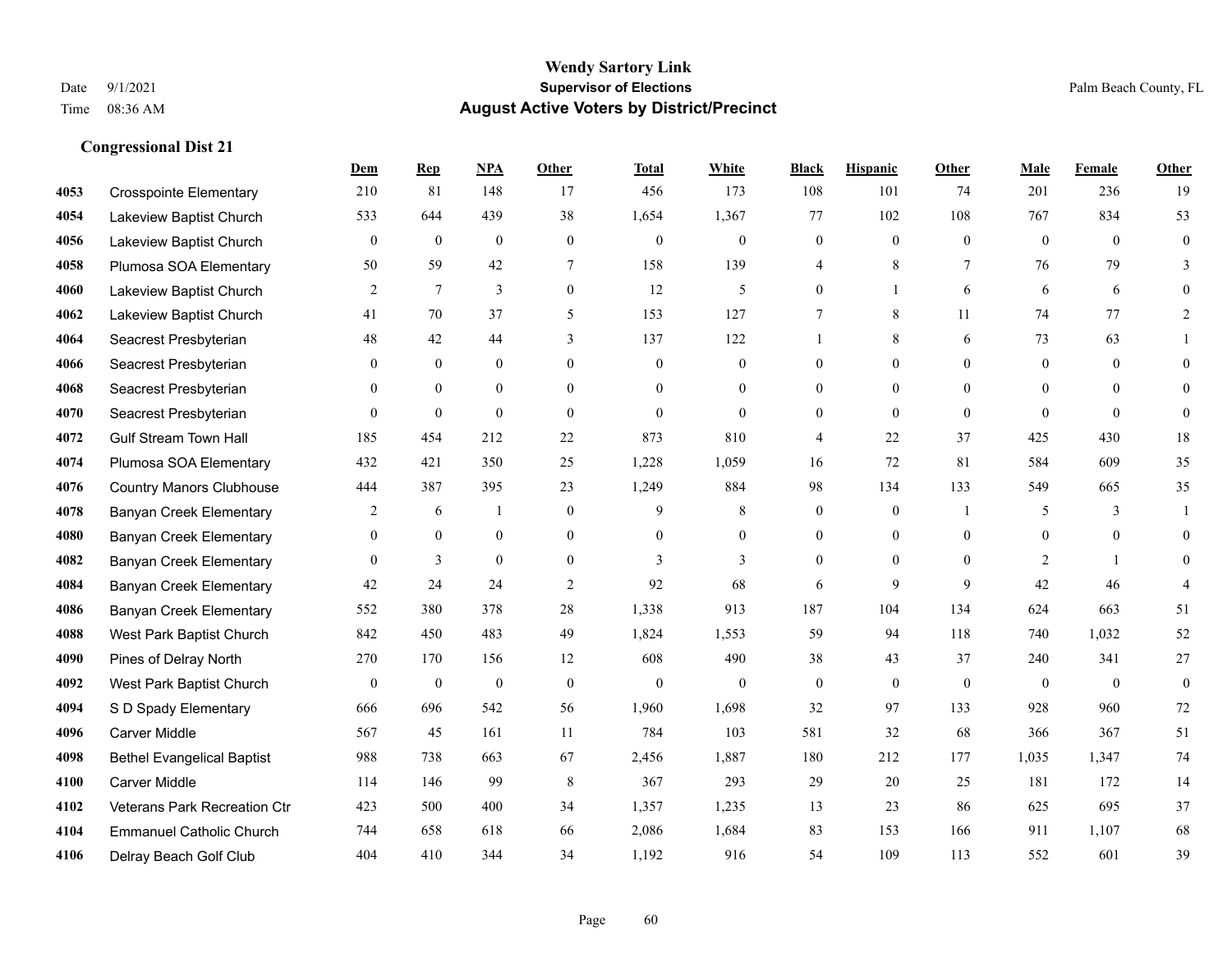#### **Wendy Sartory Link** Date 9/1/2021 **Supervisor of Elections** Palm Beach County, FL Time 08:36 AM **August Active Voters by District/Precinct**

# **Dem Rep NPA Other Total White Black Hispanic Other Male Female Other** Pines of Delray East 583 350 372 26 1,331 986 88 133 124 530 744 57 505 Club 374 430 301 30 1,135 1,031 8 33 63 491 617 27 Veterans Park Recreation Ctr 571 781 542 46 1,940 1,784 10 41 105 911 963 66 Delray Beach First Baptist 831 761 607 59 2,258 1,909 77 124 148 1,044 1,162 52 Orchard View Elementary 26 35 28 0 89 72 2 6 9 47 39 3 Orchard View Elementary 686 403 471 33 1,593 1,100 148 200 145 649 886 58 Orchard View Elementary 444 293 330 40 1,107 789 64 153 101 467 599 41 Delray Beach Swim and Tennis 712 430 475 36 1,653 1,155 195 144 159 717 873 63 Delray Beach Swim and Tennis 773 558 632 57 2,020 1,523 131 184 182 910 1,030 80 Pine Grove Elementary 515 831 531 60 1,937 1,672 26 93 146 890 978 69 St Lucy Catholic Church 31 60 29 2 122 107 0 4 11 53 67 2 Faith Farm Tabernacle 566 647 499 42 1,754 1,152 175 191 236 814 889 51 Faith Farm Tabernacle 500 346 440 27 1,313 792 138 204 179 585 682 46 Faith Farm Tabernacle 3 2 2 0 7 4 0 3 0 6 1 0 Sunset Palms Elementary 1,241 564 482 76 2,363 2,212 15 35 101 1,092 1,212 59 Faith Farm Tabernacle 1,083 474 533 34 2,124 2,009 13 22 80 988 1,099 37 Faith Farm Tabernacle 5 0 2 0 7 6 0 0 1 5 2 0 Sunset Palms Elementary 432 325 367 26 1,150 754 96 138 162 534 579 37 Boynton Beach Community Church 1,212 977 992 72 3,253 2,160 287 362 444 1,552 1,578 123 Temple Shaarei Shalom 955 235 307 33 1,530 1,428 17 25 60 587 912 31 The Grove Clubhouse 413 145 157 12 727 655 19 18 35 305 411 11 West Boynton Branch Library 683 452 487 42 1,664 953 244 244 223 735 867 62 Faith United Methodist Church 947 626 622 31 2,226 1,613 156 237 220 978 1,157 91 Platina Clubhouse 683 250 292 22 1,247 1,058 36 72 81 474 740 33 Hagen Road Elementary 615 324 402 37 1,378 718 294 186 180 592 735 51 Hagen Road Elementary 854 439 444 27 1,764 1,382 148 115 119 781 940 43 Valencia Lakes HOA 609 209 242 16 1,076 992 10 18 56 473 574 29 Faith United Methodist Church 945 418 504 47 1,914 1,125 437 197 155 821 1,028 65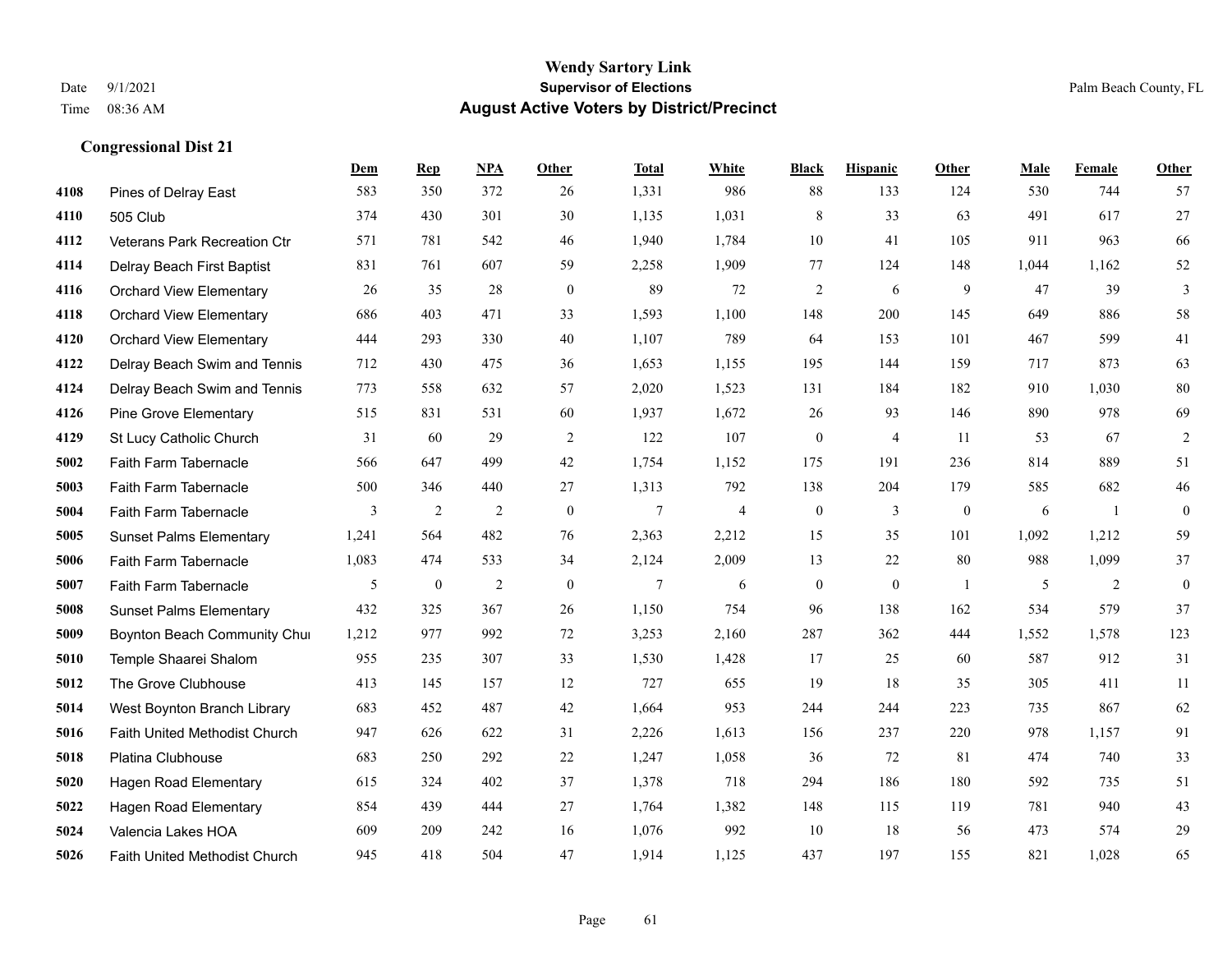|      |                                   | Dem   | <b>Rep</b> | NPA   | <b>Other</b>   | <b>Total</b> | White | <b>Black</b>             | <b>Hispanic</b> | <b>Other</b> | <b>Male</b> | Female | <b>Other</b>   |
|------|-----------------------------------|-------|------------|-------|----------------|--------------|-------|--------------------------|-----------------|--------------|-------------|--------|----------------|
| 5028 | South Tech Academy                | 683   | 513        | 435   | 28             | 1,659        | 1,296 | 100                      | 111             | 152          | 724         | 869    | 66             |
| 5030 | West Boynton Branch Library       | 671   | 198        | 313   | 35             | 1,217        | 772   | 247                      | 117             | 81           | 474         | 691    | 52             |
| 5032 | New Church                        | 292   | 120        | 136   | 13             | 561          | 484   | 17                       | 27              | 33           | 241         | 304    | 16             |
| 5034 | Valencia Lakes HOA                | 794   | 297        | 306   | 16             | 1,413        | 1,305 | 17                       | 22              | 69           | 597         | 785    | 31             |
| 5036 | Valencia Isles Social Hall        | 801   | 232        | 277   | 14             | 1,324        | 1,249 | $\mathbf{1}$             | 5               | 69           | 543         | 752    | $29\,$         |
| 5038 | The Cascades Clubhouse            | 755   | 260        | 272   | 17             | 1,304        | 1,221 | 15                       | 17              | 51           | 550         | 729    | $25\,$         |
| 5040 | New Church                        | 385   | 202        | 249   | 14             | 850          | 765   | 20                       | 33              | 32           | 389         | 442    | 19             |
| 5042 | South Tech Academy                | 916   | 371        | 463   | 43             | 1,793        | 1,379 | 160                      | 144             | 110          | 726         | 1,012  | 55             |
| 5044 | Cascade Lakes Clubhouse           | 562   | 198        | 186   | 13             | 959          | 871   | 5                        | 12              | 71           | 423         | 508    | $28\,$         |
| 5046 | Green Cay Nature Center           | 1,347 | 575        | 643   | 40             | 2,605        | 1,974 | 269                      | 175             | 187          | 1,109       | 1,428  | 68             |
| 5048 | <b>Coral Lakes Clubhouse</b>      | 591   | 369        | 308   | 20             | 1,288        | 898   | 139                      | 139             | 112          | 561         | 683    | $44\,$         |
| 5050 | <b>Coral Lakes Clubhouse</b>      | 1,117 | 306        | 358   | 22             | 1,803        | 1,687 | 13                       | 10              | 93           | 696         | 1.059  | $48\,$         |
| 5052 | Lake Worth Drainage District      | 641   | 439        | 461   | 32             | 1,573        | 1,208 | 88                       | 126             | 151          | 682         | 830    | 61             |
| 5054 | Our Lady Queen of Peace           | 1,163 | 1,215      | 1,013 | 89             | 3,480        | 2,795 | 100                      | 210             | 375          | 1,616       | 1,722  | 142            |
| 5055 | Our Lady Queen of Peace           | 302   | 140        | 149   | 12             | 603          | 531   | 6                        | 37              | 29           | 266         | 319    | 18             |
| 5056 | Hagen Ranch Road Library          | 1,864 | 1,115      | 1,157 | 96             | 4,232        | 3,429 | 162                      | 317             | 324          | 1,794       | 2,309  | 129            |
| 5058 | Valencia Falls Clubhouse          | 678   | 188        | 227   | 10             | 1,103        | 1,037 | 4                        | 5               | 57           | 489         | 578    | 36             |
| 5060 | Hagen Ranch Road Library          | 520   | 211        | 230   | 14             | 975          | 904   | $\overline{\mathcal{A}}$ | 14              | 53           | 440         | 523    | $12\,$         |
| 5062 | Villa Borghese Clubhouse          | 444   | 237        | 164   | 14             | 859          | 781   | 11                       | 27              | 40           | 375         | 461    | $23\,$         |
| 5064 | Huntington Lakes Clubhouse        | 962   | 332        | 349   | 36             | 1,679        | 1,542 | 16                       | 43              | 78           | 628         | 1,019  | $32\,$         |
| 5066 | Abbey Village Clubhouse           | 731   | 381        | 360   | 32             | 1,504        | 1,218 | 64                       | 124             | 98           | 595         | 849    | 60             |
| 5068 | Camelot Village Clubhouse         | 222   | 115        | 101   | 14             | 452          | 277   | 49                       | 84              | 42           | 177         | 259    | 16             |
| 5070 | Delray Villas                     | 467   | 238        | 212   | 18             | 935          | 763   | 38                       | 64              | 70           | 395         | 507    | 33             |
| 5072 | Huntington Pointe Clubhouse       | 753   | 171        | 236   | 18             | 1,178        | 1,116 | 6                        | 10              | 46           | 442         | 703    | 33             |
| 5074 | Coco Wood Clubhouse               | 386   | 165        | 177   | 11             | 739          | 519   | 93                       | 78              | 49           | 327         | 382    | 30             |
| 5076 | Palm Greens Clubhouse             | 661   | 292        | 311   | 29             | 1,293        | 1,076 | 37                       | 94              | 86           | 508         | 739    | $46\,$         |
| 5078 | <b>Bethel Evangelical Baptist</b> | 699   | 376        | 406   | 42             | 1,523        | 1,135 | 112                      | 168             | 108          | 621         | 861    | 41             |
| 5080 | <b>Bethel Evangelical Baptist</b> | 87    | 49         | 37    | $\overline{2}$ | 175          | 125   | 10                       | 22              | 18           | 59          | 114    | $\overline{c}$ |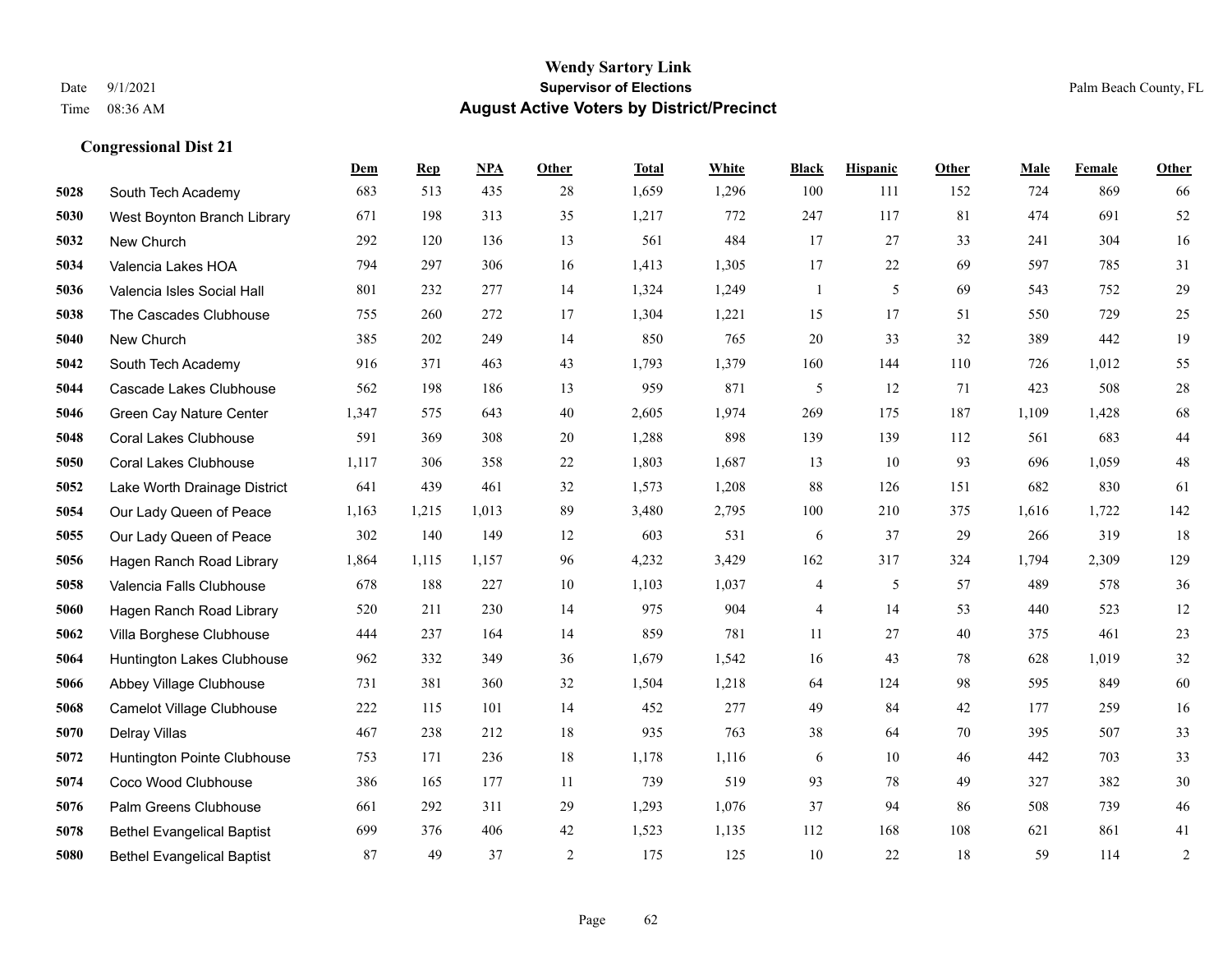|      |                                   | Dem   | <b>Rep</b> | NPA          | <b>Other</b>   | <b>Total</b> | <b>White</b> | <b>Black</b>   | <b>Hispanic</b> | <b>Other</b> | <b>Male</b> | <b>Female</b> | Other            |
|------|-----------------------------------|-------|------------|--------------|----------------|--------------|--------------|----------------|-----------------|--------------|-------------|---------------|------------------|
| 5082 | <b>Bethel Evangelical Baptist</b> | 638   | 375        | 408          | 21             | 1,442        | 989          | 170            | 154             | 129          | 654         | 748           | 40               |
| 5084 | <b>High Point Section II</b>      | 441   | 298        | 256          | 23             | 1,018        | 807          | 37             | 104             | 70           | 404         | 584           | 30               |
| 5086 | <b>Carver Middle</b>              | 44    | 19         | 14           | 5              | 82           | 65           | 6              | 4               | $\tau$       | 32          | 48            | $\overline{c}$   |
| 5088 | <b>Carver Middle</b>              | 173   | 126        | 133          | 15             | 447          | 287          | 51             | 58              | 51           | 197         | 235           | 15               |
| 5090 | Gleneagles CC-Strathearn Sat      | 960   | 466        | 474          | 37             | 1,937        | 1,662        | 35             | 114             | 126          | 812         | 1.074         | 51               |
| 5092 | Gleneagles CC-Clunie Satellite    | 788   | 320        | 350          | 23             | 1,481        | 1,272        | 71             | 66              | 72           | 632         | 815           | 34               |
| 5094 | Kings Point Clubhouse             | 378   | 187        | 172          | 15             | 752          | 604          | 28             | 71              | 49           | 293         | 428           | 31               |
| 5096 | Monaco Clubhouse                  | 899   | 501        | 488          | 40             | 1,928        | 1,496        | 92             | 193             | 147          | 785         | 1,059         | 84               |
| 5098 | Lakes of Delray Clubhouse         | 387   | 232        | 159          | 15             | 793          | 704          | 9              | 40              | 40           | 303         | 474           | 16               |
| 5100 | Kings Point Flanders              | 912   | 406        | 387          | 30             | 1,735        | 1,392        | 74             | 155             | 114          | 697         | 980           | 58               |
| 5102 | Lakes of Delray Clubhouse         | 896   | 310        | 372          | 40             | 1,618        | 1,329        | 68             | 115             | 106          | 629         | 936           | 53               |
| 5104 | <b>Kings Point Flanders</b>       | 898   | 385        | 352          | 38             | 1,673        | 1,332        | 70             | 151             | 120          | 654         | 949           | $70\,$           |
| 5106 | Las Verdes Clubhouse              | 981   | 615        | 704          | 54             | 2,354        | 1,652        | 216            | 287             | 199          | 1,055       | 1,219         | 80               |
| 5108 | West Boca Branch Library          | 1,413 | 1,498      | 1,371        | 103            | 4,385        | 3,628        | 107            | 256             | 394          | 2,061       | 2,190         | 134              |
| 5110 | South County Civic Center         | 525   | 513        | 404          | 28             | 1,470        | 1,337        | 6              | 28              | 99           | 693         | 736           | 41               |
| 5112 | Morikami Park Elementary          | 548   | 617        | 495          | 40             | 1,700        | 1,477        | $20\,$         | 52              | 151          | 784         | 876           | $40\,$           |
| 5114 | South County Civic Center         | 258   | 201        | 191          | 10             | 660          | 544          | $\,8\,$        | 28              | 80           | 302         | 330           | $28\,$           |
| 5116 | The Polo Club of Boca Raton       | 650   | 503        | 431          | 22             | 1,606        | 1,464        | 18             | 26              | 98           | 703         | 856           | 47               |
| 5118 | South County Civic Center         | 172   | 114        | 104          | $\overline{7}$ | 397          | 333          | 8              | 32              | 24           | 165         | 221           | 11               |
| 5119 | The Polo Club of Boca Raton       | 37    | 30         | 31           | $\sqrt{2}$     | 100          | 92           | $\overline{c}$ | 3               | 3            | 45          | 54            | 1                |
| 5120 | Delray Beach First Baptist        | 7     | 1          | $\mathbf{0}$ | $\overline{1}$ | 9            | 8            | $\mathbf{1}$   | $\overline{0}$  | $\mathbf{0}$ | 3           | 6             | $\boldsymbol{0}$ |
| 5122 | Delray Beach First Baptist        | 283   | 176        | 201          | 12             | 672          | 436          | 34             | 122             | 80           | 287         | 353           | 32               |
| 5124 | Delray Beach First Baptist        | 160   | 113        | 112          | -1             | 386          | 327          | 9              | 25              | 25           | 151         | 221           | 14               |
| 5126 | Boca Delray Clubhouse             | 251   | 114        | 118          | 11             | 494          | 443          | 9              | 17              | 25           | 203         | 280           | 11               |
| 5128 | <b>Sunrise Park Elementary</b>    | 762   | 497        | 573          | 38             | 1,870        | 1,237        | 102            | 276             | 255          | 844         | 961           | 65               |
| 5130 | Coconut Cove Waterpark - Meet     | 645   | 545        | 536          | 27             | 1,753        | 1,281        | 31             | 168             | 273          | 792         | 876           | 85               |
| 5132 | <b>Eagles Landing Middle</b>      | 950   | 582        | 638          | 43             | 2,213        | 1,509        | 149            | 326             | 229          | 980         | 1,162         | 71               |
| 5134 | Coconut Cove Waterpark - Meet     | 541   | 471        | 454          | 31             | 1,497        | 1,066        | 69             | 229             | 133          | 704         | 738           | 55               |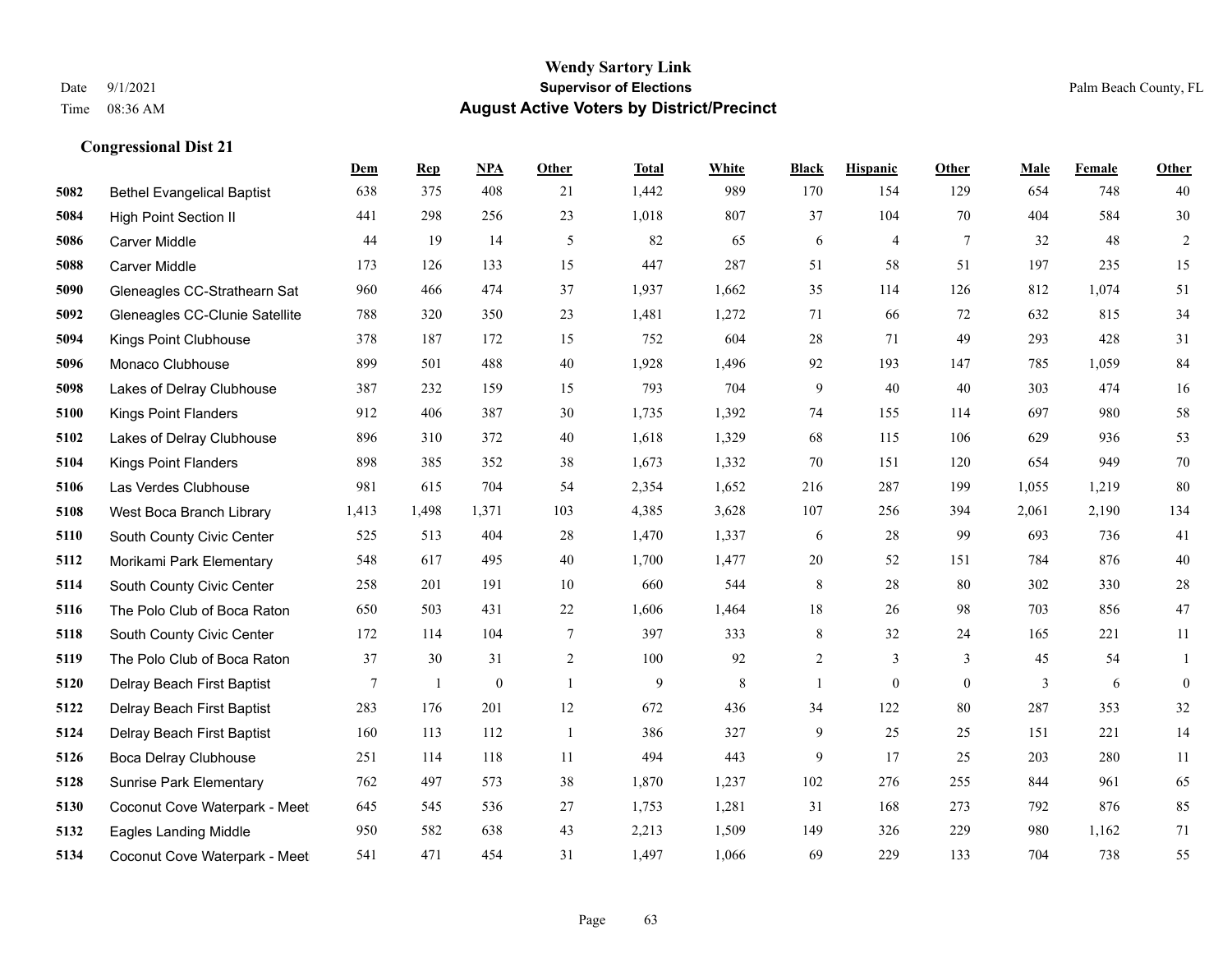#### **Wendy Sartory Link** Date 9/1/2021 **Supervisor of Elections** Palm Beach County, FL Time 08:36 AM **August Active Voters by District/Precinct**

# **Dem Rep NPA Other Total White Black Hispanic Other Male Female Other** West Boca Branch Library 869 501 691 40 2,101 1,368 127 394 212 881 1,152 68 Whispering Pines Elementary 891 562 619 45 2,117 1,410 127 306 274 921 1,117 79 Olympic Heights High 1,042 773 913 49 2,777 1,792 148 534 303 1,254 1,410 113 Whispering Pines Elementary 304 245 252 21 822 597 29 104 92 328 456 38 Whisper Walk Section B 926 450 421 32 1,829 1,448 53 212 116 697 1,081 51 Century Village West 915 496 386 40 1,837 1,417 79 182 159 663 1,102 72 Century Village West 748 359 362 24 1,493 1,188 47 136 122 571 847 75 Century Village West 680 281 279 20 1,260 988 47 141 84 449 769 42 West Boca Raton High 952 800 856 43 2,651 1,981 83 249 338 1,247 1,295 109 Daggerwing Nature Center 901 783 753 51 2,488 1,715 78 344 351 1,117 1,256 115 Southwinds Golf Course 721 499 586 32 1,838 1,243 84 261 250 792 960 86 Glades Presbyterian Church 761 741 644 38 2,184 1,608 64 307 205 1,037 1,064 83 Sandpiper Shores Elementary 1,006 651 668 44 2,369 1,813 72 251 233 1,071 1,219 79 Glades Road Branch Library 824 731 766 51 2,372 1,646 121 357 248 1,024 1,248 100 Glades Road Branch Library 955 609 613 39 2,216 1,669 64 271 212 856 1,301 59 Olympic Heights High 1,147 630 756 43 2,576 1,891 83 356 246 999 1,481 96 Waters Edge Elementary 867 757 812 46 2,482 1,676 127 362 317 1,144 1,218 120 Loggers Run Middle 468 350 362 15 1,195 828 46 199 122 503 629 63 Loggers Run Middle 714 537 634 45 1,930 1,067 187 407 269 857 973 100 Boca Glades Baptist Church 686 372 632 40 1,730 972 128 394 236 786 863 81 Boca Glades Baptist Church 577 293 538 35 1,443 741 132 364 206 648 724 71 Coral Sunset Elementary 902 560 725 38 2,225 1,227 243 434 321 1,024 1,092 109 Coral Sunset Elementary 1,009 419 852 37 2,317 988 349 655 325 982 1,212 123 Pines Of Boca Barwood 974 619 785 47 2,425 1,429 142 533 321 1,024 1,299 102 Lakes at Boca Rio Clubhouse 404 285 331 20 1,040 685 62 175 118 473 521 46 Hammock Pointe Elementary 1,071 678 920 43 2,712 1,552 203 576 381 1,164 1,424 124 Lakes Of Boca Barwood 398 254 378 21 1,051 620 49 242 140 447 548 56 Binks Forest Elementary 25 41 41 5 112 82 5 10 15 50 59 3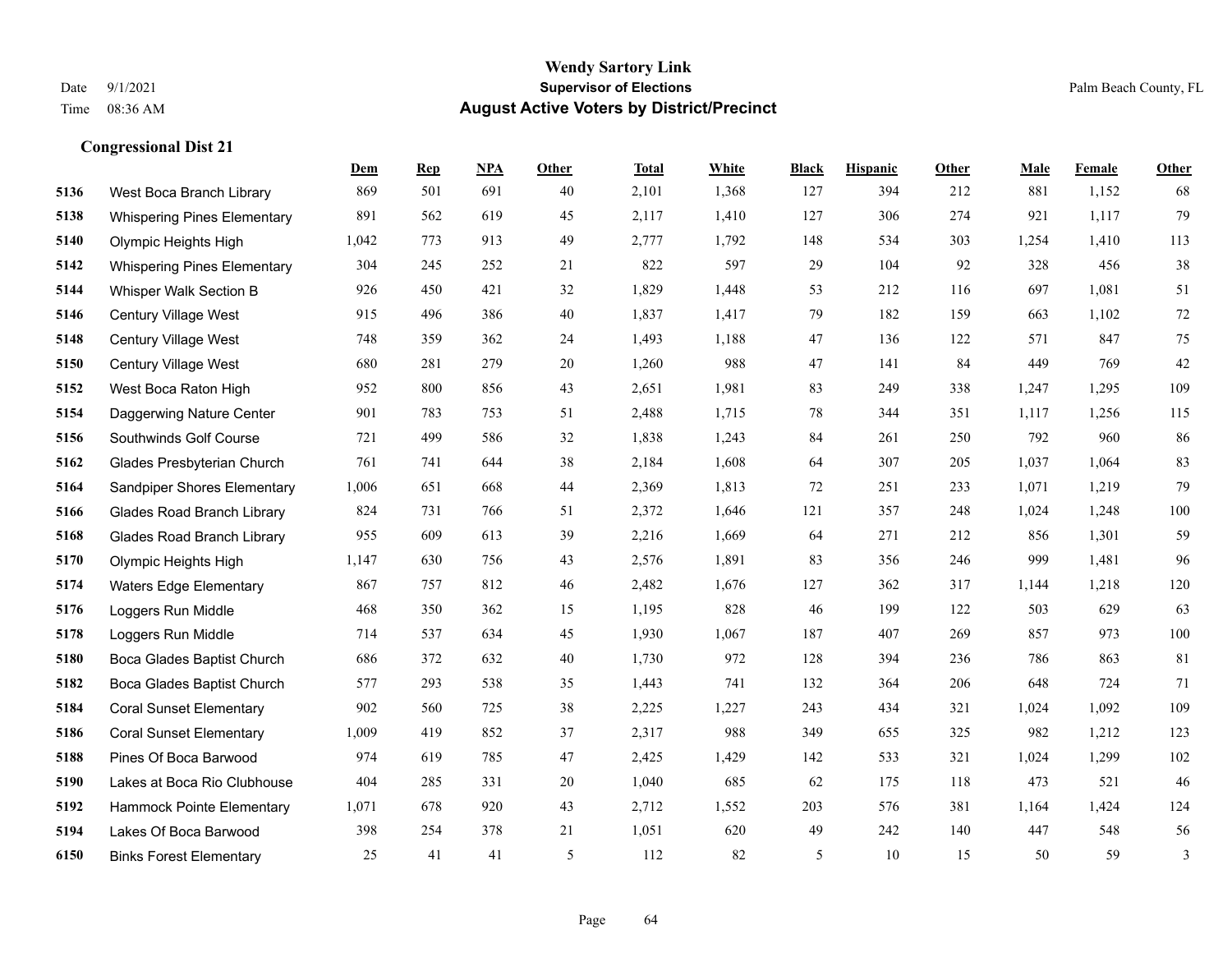#### **Wendy Sartory Link** Date 9/1/2021 **Supervisor of Elections** Palm Beach County, FL Time 08:36 AM **August Active Voters by District/Precinct**

# **Dem Rep NPA Other Total White Black Hispanic Other Male Female Other** Binks Forest Elementary 410 557 377 34 1,378 1,052 46 131 149 649 684 45 Wellington Landings Middle 466 524 389 28 1,407 1,015 86 187 119 631 736 40 Binks Forest Elementary 628 720 572 40 1,960 1,382 127 284 167 892 1,008 60 Wellington Elementary 784 940 547 40 2,311 1,703 131 306 171 1,052 1,184 75 Wellington Landings Middle 669 580 569 42 1,860 1,208 163 339 150 863 943 54 First Baptist Church Wel 765 665 557 44 2,031 1,291 209 350 181 901 1,066 64 First Baptist Church Wel 833 798 594 55 2,280 1,533 183 371 193 1,020 1,187 73 Wellington Community Center 863 865 735 46 2,509 1,750 150 399 210 1,154 1,276 79 First Baptist Church Wel 128 181 143 9 461 354 27 43 37 216 233 12 Christ Fellowship Church RPB 22 13 18 2 55 22 10 18 5 24 29 2 New Horizons Elementary 294 453 318 14 1,079 789 54 115 121 467 583 29 Wellington High 662 581 525 36 1,804 1,117 244 287 156 795 950 59 Elbridge Gale Elementary 816 564 635 43 2,058 1,119 295 428 216 900 1,077 81 Wellington Village Park 220 420 298 27 965 820 17 46 82 385 531 49 Wellington Village Hall 814 453 634 44 1,945 871 357 505 212 806 1,063 76 St Peters Methodist Church 967 791 802 62 2,622 1,559 280 547 236 1,202 1,333 87 Equestrian Trails Elementary 501 286 337 20 1,144 515 292 152 185 510 579 55 Palm Beach Central High 0 0 0 0 0 0 0 0 0 0 0 0 Wellington Branch Library 523 349 347 35 1,254 690 193 262 109 533 689 32 Emerald Cove Middle 535 563 506 49 1,653 1,026 177 275 175 730 871 52 Emerald Cove Middle 102 84 95 7 288 163 59 52 14 126 156 6 Emerald Cove Middle 31 20 35 0 86 45 24 9 8 23 59 4 Palm Beach Central High 279 372 253 17 921 608 92 102 119 422 475 24 Buena Vida Clubhouse 320 203 175 14 712 623 22 22 45 320 373 19 Villa Olympia Clubhouse 1,555 1,053 1,276 93 3,977 1,795 693 675 814 1,863 1,926 188 Wellington Village Park 147 225 172 17 561 383 15 92 71 257 277 27 Wellington Village Park 824 746 685 47 2,302 1,453 253 280 316 1,052 1,167 83

Panther Run Elementary 233 192 177 10 612 341 96 102 73 282 307 23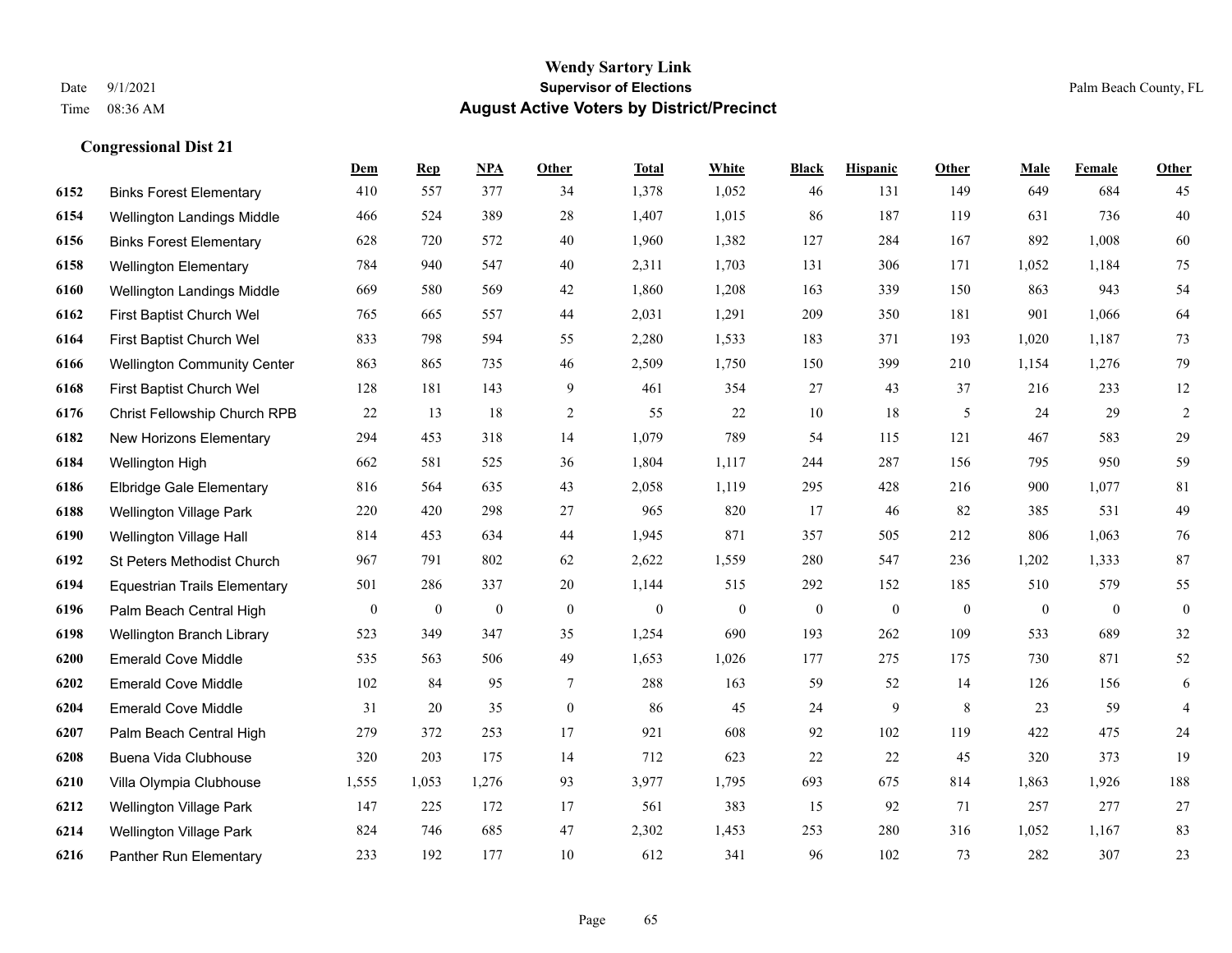|      |                                 | Dem            | <b>Rep</b>   | NPA              | <b>Other</b>   | <b>Total</b>   | <b>White</b>     | <b>Black</b>     | <b>Hispanic</b> | <b>Other</b>   | <b>Male</b>    | <b>Female</b>  | <b>Other</b>     |
|------|---------------------------------|----------------|--------------|------------------|----------------|----------------|------------------|------------------|-----------------|----------------|----------------|----------------|------------------|
| 6218 | Wellington Village Park         | $\overline{0}$ | $\mathbf{0}$ | $\mathbf{0}$     | $\theta$       | $\theta$       | $\overline{0}$   | $\mathbf{0}$     | $\mathbf{0}$    | $\overline{0}$ | $\mathbf{0}$   | $\overline{0}$ | $\theta$         |
| 6220 | Wellington Village Park         | 58             | 29           | 41               | 7              | 135            | 66               | 16               | 32              | 21             | 56             | 75             | $\overline{4}$   |
| 6222 | Panther Run Elementary          | $\mathbf{0}$   | 1            | $\boldsymbol{0}$ | $\overline{0}$ | $\overline{1}$ | $\mathbf{1}$     | $\mathbf{0}$     | $\mathbf{0}$    | $\overline{0}$ | $\mathbf{1}$   | $\overline{0}$ | $\mathbf{0}$     |
| 6224 | Discovery Key Elementary        | 964            | 1,114        | 685              | 59             | 2,822          | 2,098            | 182              | 331             | 211            | 1,315          | 1,425          | 82               |
| 6226 | The Isles at Wellington         | 749            | 754          | 623              | 36             | 2,162          | 1,393            | 223              | 240             | 306            | 1,018          | 1,049          | 95               |
| 6228 | Wycliffe Comm Association Bldg  | 767            | 322          | 397              | 20             | 1,506          | 1,410            | 17               | 19              | 60             | 649            | 828            | 29               |
| 6230 | Epiphany Lutheran Church        | 1,153          | 1,202        | 1,112            | 79             | 3,546          | 2,199            | 399              | 575             | 373            | 1,622          | 1,820          | 104              |
| 6232 | Panther Run Elementary          | 682            | 745          | 643              | 48             | 2,118          | 1,352            | 244              | 246             | 276            | 1,003          | 1,047          | 68               |
| 7070 | Northboro Elementary            | 455            | 398          | 364              | 39             | 1,256          | 1,006            | 63               | 85              | 102            | 580            | 643            | 33               |
| 7108 | <b>Chamber of Commerce</b>      | 403            | 394          | 346              | 55             | 1,198          | 900              | 61               | 103             | 134            | 564            | 596            | $38\,$           |
| 7130 | Alexander W Dreyfoos SOA High   | 807            | 817          | 760              | 71             | 2,455          | 1,878            | 113              | 207             | 257            | 1,241          | 1,144          | 70               |
| 7132 | WPB City Hall Flagler Gallery   | 675            | 657          | 591              | 75             | 1,998          | 1,573            | 84               | 141             | 200            | 1,003          | 925            | $70\,$           |
| 7148 | Howard Park Community Center    | 81             | 27           | 48               | 5              | 161            | 76               | 36               | 29              | 20             | 82             | 72             | $7\phantom{.0}$  |
| 7150 | Howard Park Community Center    | 350            | 279          | 298              | 36             | 963            | 771              | 39               | 86              | 67             | 481            | 456            | $26\,$           |
| 7152 | WPB City Hall Flagler Gallery   | 475            | 445          | 267              | 41             | 1,228          | 974              | 43               | 117             | 94             | 473            | 710            | 45               |
| 7154 | Morton & Barbara Mandel Cente   | 148            | 373          | 155              | 18             | 694            | 618              | 8                | 13              | 55             | 316            | 356            | $22\,$           |
| 7156 | PB Fire Station #3              | 42             | 101          | 59               | $\sqrt{2}$     | 204            | 176              | $\boldsymbol{0}$ | $\tau$          | 21             | 92             | 100            | $12\,$           |
| 7158 | PB Fire Station #3              | 536            | 471          | 408              | 51             | 1,466          | 1,313            | 18               | 34              | 101            | 642            | 788            | $36\,$           |
| 7160 | South Grade Elementary          | 939            | 215          | 460              | 25             | 1,639          | 517              | 624              | 321             | 177            | 793            | 772            | $74\,$           |
| 7162 | <b>Osborne Community Center</b> | 854            | 120          | 371              | 24             | 1,369          | 249              | 705              | 278             | 137            | 621            | 688            | 60               |
| 7164 | <b>Osborne Community Center</b> | 318            | 183          | 197              | 23             | 721            | 563              | 52               | 54              | 52             | 335            | 365            | 21               |
| 7166 | PB Fire Station #3              | 315            | 380          | 295              | 31             | 1,021          | 906              | $\overline{2}$   | 30              | 83             | 451            | 545            | 25               |
| 7168 | <b>Maddock Park</b>             | 1,507          | 632          | 902              | 57             | 3,098          | 1,516            | 797              | 519             | 266            | 1,418          | 1,562          | 118              |
| 7170 | Lantana Town Hall               | 715            | 341          | 512              | 37             | 1,605          | 863              | 345              | 241             | 156            | 749            | 780            | 76               |
| 7172 | Lantana Recreation Center       | 297            | 264          | 240              | 17             | 818            | 639              | 50               | 68              | 61             | 386            | 406            | $26\,$           |
| 7174 | Rolling Green Elementary        | 1,038          | 238          | 501              | 27             | 1,804          | 569              | 675              | 406             | 154            | 790            | 934            | $80\,$           |
| 7175 | Rolling Green Elementary        | $\mathbf{0}$   | $\bf{0}$     | -1               | $\mathbf{0}$   |                | $\boldsymbol{0}$ | $\boldsymbol{0}$ | 1               | $\mathbf{0}$   | $\overline{1}$ | $\mathbf{0}$   | $\boldsymbol{0}$ |
| 7176 | <b>Hypoluxo Town Hall</b>       | 188            | 86           | 110              | 9              | 393            | 218              | 82               | 64              | 29             | 169            | 214            | 10               |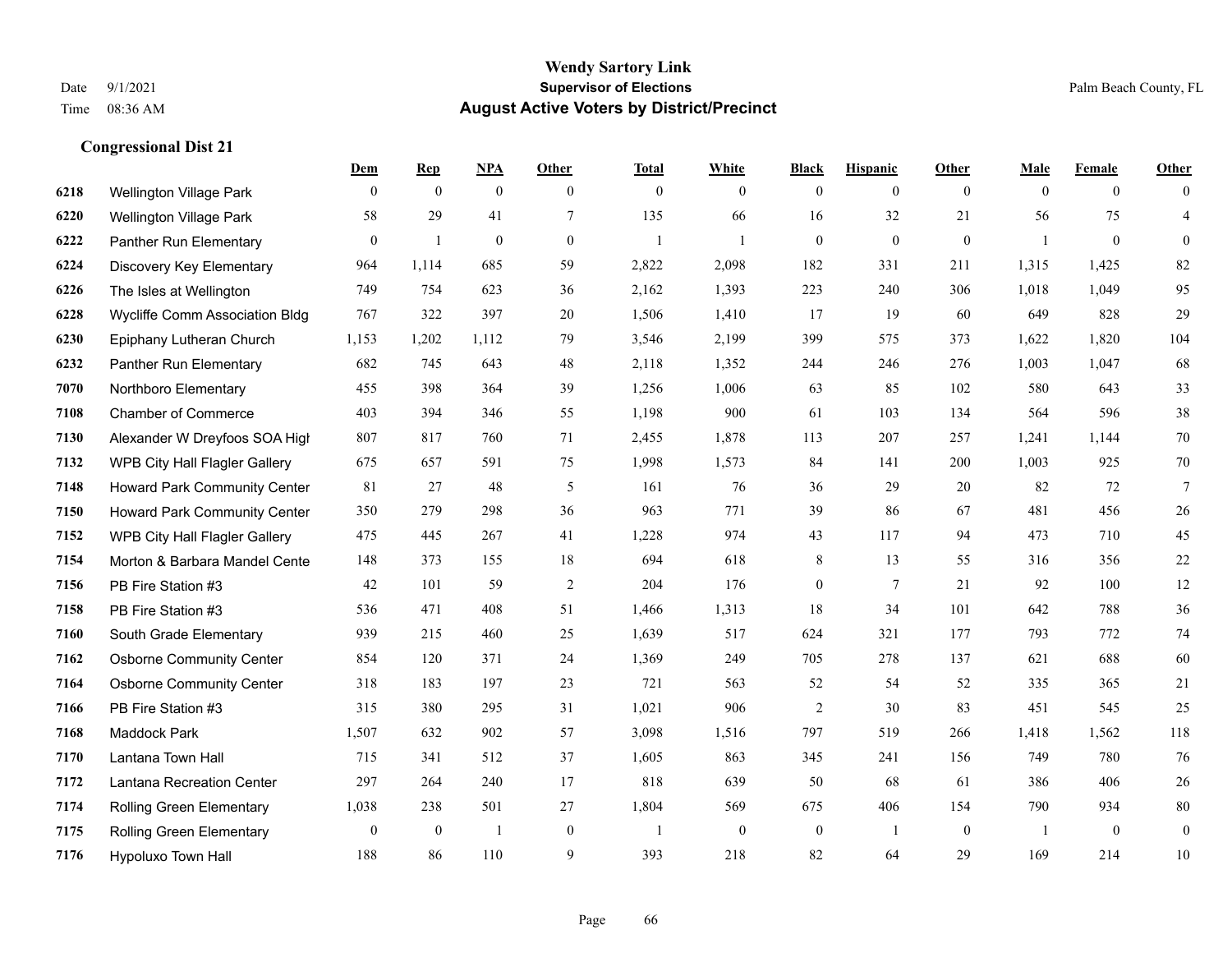|      |                                | Dem     | <b>Rep</b>     | <b>NPA</b>   | Other          | <b>Total</b> | White   | <b>Black</b>   | <b>Hispanic</b> | Other  | <b>Male</b> | Female  | <b>Other</b> |
|------|--------------------------------|---------|----------------|--------------|----------------|--------------|---------|----------------|-----------------|--------|-------------|---------|--------------|
| 7178 | Temple Beth Kodesh             | 1,526   | 186            | 544          | 29             | 2,285        | 435     | 1,303          | 348             | 199    | 1,011       | 1,165   | 109          |
| 7179 | Village Royale on the Green    | 807     | 227            | 349          | 24             | 1,407        | 580     | 570            | 141             | 116    | 594         | 748     | 65           |
| 7180 | St John Missionary Baptist Chr | 1,760   | 133            | 454          | 18             | 2,365        | 234     | 1,763          | 169             | 199    | 993         | 1,271   | 101          |
| 7182 | Carolyn Sims Center            | 1,469   | 65             | 346          | 12             | 1,892        | 80      | 1,594          | 81              | 137    | 771         | 1,049   | 72           |
| 7184 | St John Missionary Baptist Chr | 2       | $\overline{4}$ | $\mathbf{0}$ | $\overline{0}$ | 6            | 4       |                | $\mathbf{0}$    |        |             | 2       | $\mathbf{0}$ |
| 7186 | Boynton Beach Senior Center    | 1,476   | 412            | 717          | 53             | 2,658        | 1,061   | 1,073          | 274             | 250    | 1,233       | 1,307   | 118          |
| 7188 | <b>Forest Park Elementary</b>  | 846     | 530            | 580          | 61             | 2,017        | 1,395   | 267            | 180             | 175    | 844         | 1,100   | 73           |
| 7190 | Seacrest Presbyterian          | 1,058   | 612            | 786          | 60             | 2,516        | 1,585   | 448            | 246             | 237    | 1,199       | 1,216   | 101          |
| 7192 | Lakeview Baptist Church        | 16      | 10             | 10           | 2              | 38           | 27      | $\overline{c}$ | 3               | 6      | 19          | 16      | 3            |
| 7194 | Delray Beach Community Cente   | 574     | 343            | 418          | 41             | 1,376        | 993     | 187            | 102             | 94     | 695         | 635     | 46           |
| 7196 | Atlantic High Auditorium       | 1,513   | 236            | 508          | 20             | 2,277        | 594     | 1,350          | 121             | 212    | 1,043       | 1,141   | 93           |
| 7198 | Atlantic High Auditorium       | 44      | 28             | 27           | 3              | 102          | 82      | 6              | $\overline{7}$  | $\tau$ | 41          | 58      | 3            |
| 7200 | Pompey Park Recreation Center  | 1,321   | 236            | 417          | 26             | 2,000        | 480     | 1,287          | 105             | 128    | 902         | 1,042   | 56           |
| 7202 | 505 Club                       | 652     | 389            | 427          | 38             | 1,506        | 1,070   | 233            | 74              | 129    | 793         | 664     | 49           |
| 7204 | 505 Club                       | 38      | 34             | 36           | $\overline{4}$ | 112          | 88      | $\overline{c}$ | 9               | 13     | 56          | 51      | 5            |
| 7206 | 505 Club                       | 56      | 57             | 56           | 5              | 174          | 145     | $\overline{c}$ | 9               | 18     | 92          | 77      | 5            |
| 7208 | Atlantic High Media Center     | 751     | 183            | 307          | 22             | 1,263        | 542     | 530            | 83              | 108    | 540         | 682     | 41           |
| 7210 | Village Academy                | 1,746   | 98             | 405          | 17             | 2,266        | 124     | 1,838          | 140             | 164    | 918         | 1,253   | 95           |
| 7212 | Delray Beach Library           | 1,303   | 219            | 471          | 30             | 2,023        | 543     | 1,193          | 117             | 170    | 972         | 983     | 68           |
| 7214 | Delray Beach Community Cente   | 868     | 313            | 473          | 36             | 1,690        | 783     | 545            | 208             | 154    | 814         | 808     | 68           |
|      | <b>Congressional Dist 21</b>   | 220,783 | 137,532        | 145,765      | 10,887         | 514,967      | 333,600 | 61,446         | 72,490          | 47,431 | 227,206     | 269,130 | 18,631       |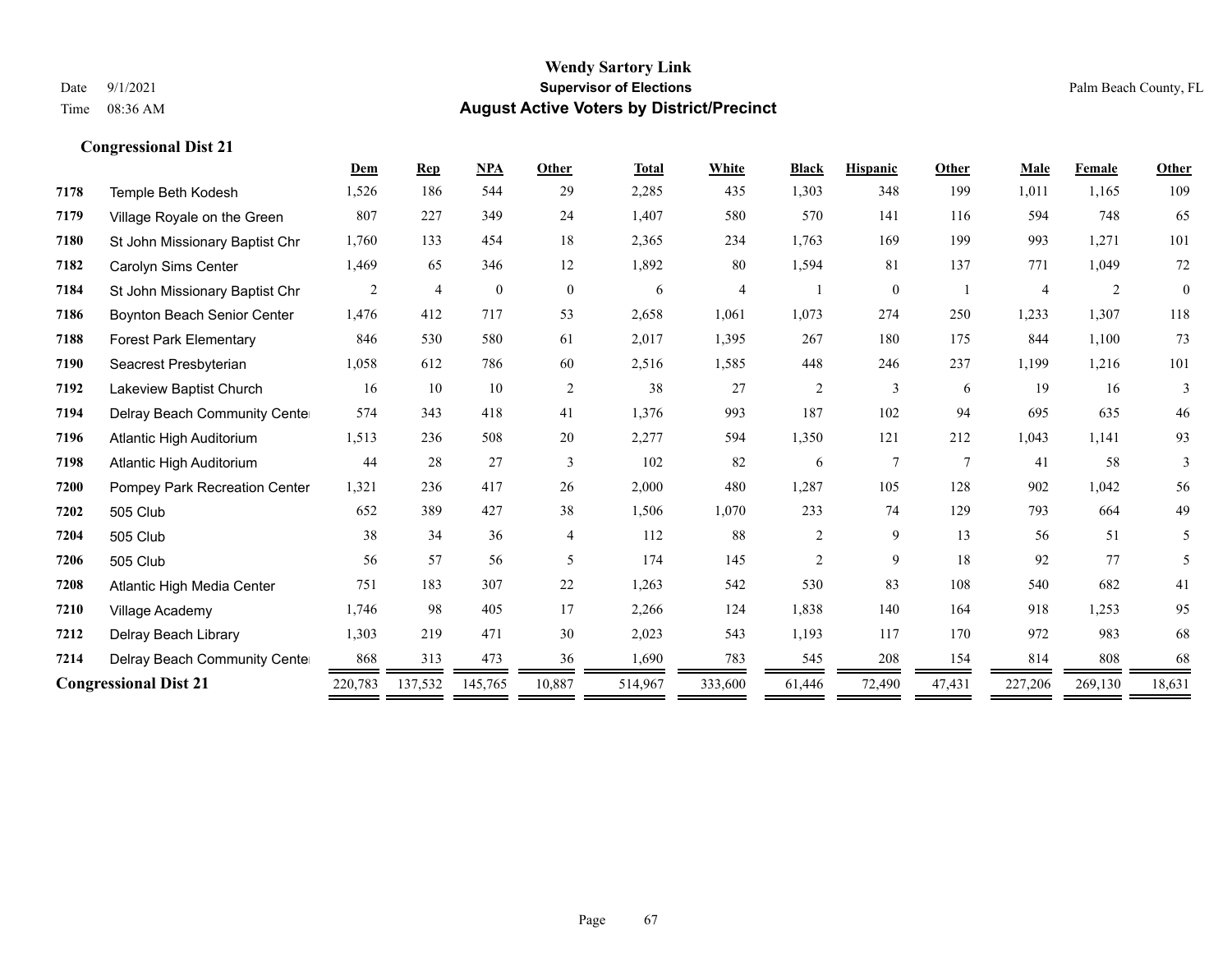|      |                                  | Dem | <b>Rep</b> | NPA | <b>Other</b> | <b>Total</b> | White | <b>Black</b> | <b>Hispanic</b> | <b>Other</b> | <b>Male</b> | Female | <b>Other</b> |
|------|----------------------------------|-----|------------|-----|--------------|--------------|-------|--------------|-----------------|--------------|-------------|--------|--------------|
| 4128 | St Lucy Catholic Church          | 617 | 905        | 619 | 43           | 2,184        | 1,953 | 14           | 74              | 143          | 985         | 1,129  | 70           |
| 4130 | Omni Middle                      | 642 | 617        | 536 | 35           | 1,830        | 1,502 | 33           | 136             | 159          | 852         | 926    | 52           |
| 4132 | Calusa Elementary                | 382 | 394        | 314 | 26           | 1,116        | 925   | 15           | 93              | 83           | 455         | 621    | $40\,$       |
| 4134 | Above and Beyond Community (     | 409 | 562        | 428 | 37           | 1,436        | 1,165 | 40           | 126             | 105          | 677         | 712    | 47           |
| 4136 | Above and Beyond Community (     | 639 | 612        | 572 | 45           | 1,868        | 1,393 | 48           | 220             | 207          | 797         | 997    | 74           |
| 4138 | <b>Ascension Catholic Church</b> | 809 | 1,193      | 892 | 68           | 2,962        | 2,324 | 158          | 230             | 250          | 1,392       | 1,472  | 98           |
| 4140 | <b>Broken Sound Club</b>         | 257 | 206        | 180 | 15           | 658          | 488   | 24           | 83              | 63           | 271         | 369    | 18           |
| 4142 | Woodfield Country Club HOA       | 839 | 748        | 725 | 54           | 2,366        | 2,120 | 13           | 65              | 168          | 1,082       | 1,191  | 93           |
| 4144 | Seasons HOA Clubhouse            | 226 | 213        | 168 | 10           | 617          | 508   | 8            | 37              | 64           | 294         | 294    | 29           |
| 4146 | <b>Broken Sound Club</b>         | 527 | 373        | 331 | 17           | 1,248        | 1,144 | $12\,$       | 31              | 61           | 562         | 653    | 33           |
| 4148 | <b>Broken Sound Club</b>         | 563 | 417        | 434 | 39           | 1,453        | 1,144 | 65           | 137             | 107          | 664         | 751    | 38           |
| 4150 | Patch Reef Park Community Cer    | 579 | 539        | 574 | 66           | 1,758        | 1,353 | 68           | 156             | 181          | 829         | 883    | 46           |
| 4152 | Boca Delray Lodge #171           | 630 | 643        | 651 | 51           | 1,975        | 1,454 | 72           | 223             | 226          | 902         | 990    | 83           |
| 4154 | Ascension Catholic Church        | 417 | 416        | 326 | 33           | 1,192        | 870   | 87           | 103             | 132          | 582         | 564    | 46           |
| 4156 | St Lucy Catholic Church          | 530 | 551        | 408 | 34           | 1,523        | 1,341 | 6            | 65              | 111          | 708         | 773    | 42           |
| 4158 | Spanish River High               | 949 | 736        | 753 | 40           | 2,478        | 1,962 | 50           | 218             | 248          | 1,182       | 1,191  | 105          |
| 4160 | Greater BR Swim & Racquet Ctr    | 430 | 406        | 349 | 20           | 1,205        | 975   | 18           | 89              | 123          | 560         | 602    | 43           |
| 4162 | Patch Reef Park Community Cer    | 546 | 483        | 437 | 19           | 1,485        | 1,132 | 31           | 115             | 207          | 679         | 731    | 75           |
| 4164 | Safe Schools Institute           | 598 | 648        | 557 | 33           | 1,836        | 1,474 | 29           | 171             | 162          | 854         | 891    | 91           |
| 4166 | FAU Arena Lobby                  | 781 | 447        | 599 | 28           | 1,855        | 1,049 | 301          | 265             | 240          | 827         | 927    | 101          |
| 4168 | JC Mitchell Elementary           | 705 | 562        | 606 | 51           | 1,924        | 1,330 | 84           | 243             | 267          | 835         | 974    | 115          |
| 4170 | Spanish River Library            | 905 | 1,034      | 866 | 50           | 2,855        | 2,220 | 100          | 263             | 272          | 1,355       | 1,402  | 98           |
| 4172 | Marine Safety Headquarters       | 667 | 679        | 588 | 59           | 1,993        | 1,748 | 16           | 95              | 134          | 889         | 1,048  | 56           |
| 4174 | Sugar Sand Park Comm Center      | 306 | 273        | 267 | 15           | 861          | 743   | 5            | 52              | 61           | 404         | 421    | 36           |
| 4176 | Sugar Sand Park Comm Center      | 938 | 699        | 724 | 68           | 2,429        | 1,783 | 72           | 324             | 250          | 1,053       | 1,273  | 103          |
| 4178 | Sugar Sand Park Comm Center      | 756 | 645        | 520 | 45           | 1,966        | 1,565 | 42           | 197             | 162          | 797         | 1,104  | 65           |
| 4180 | Del Prado Elementary             | 571 | 572        | 560 | 35           | 1,738        | 1,238 | 50           | 244             | 206          | 790         | 851    | 97           |
| 4182 | Greater BR Swim & Racquet Ctr    | 872 | 590        | 729 | 54           | 2,245        | 1,522 | 81           | 400             | 242          | 943         | 1,208  | 94           |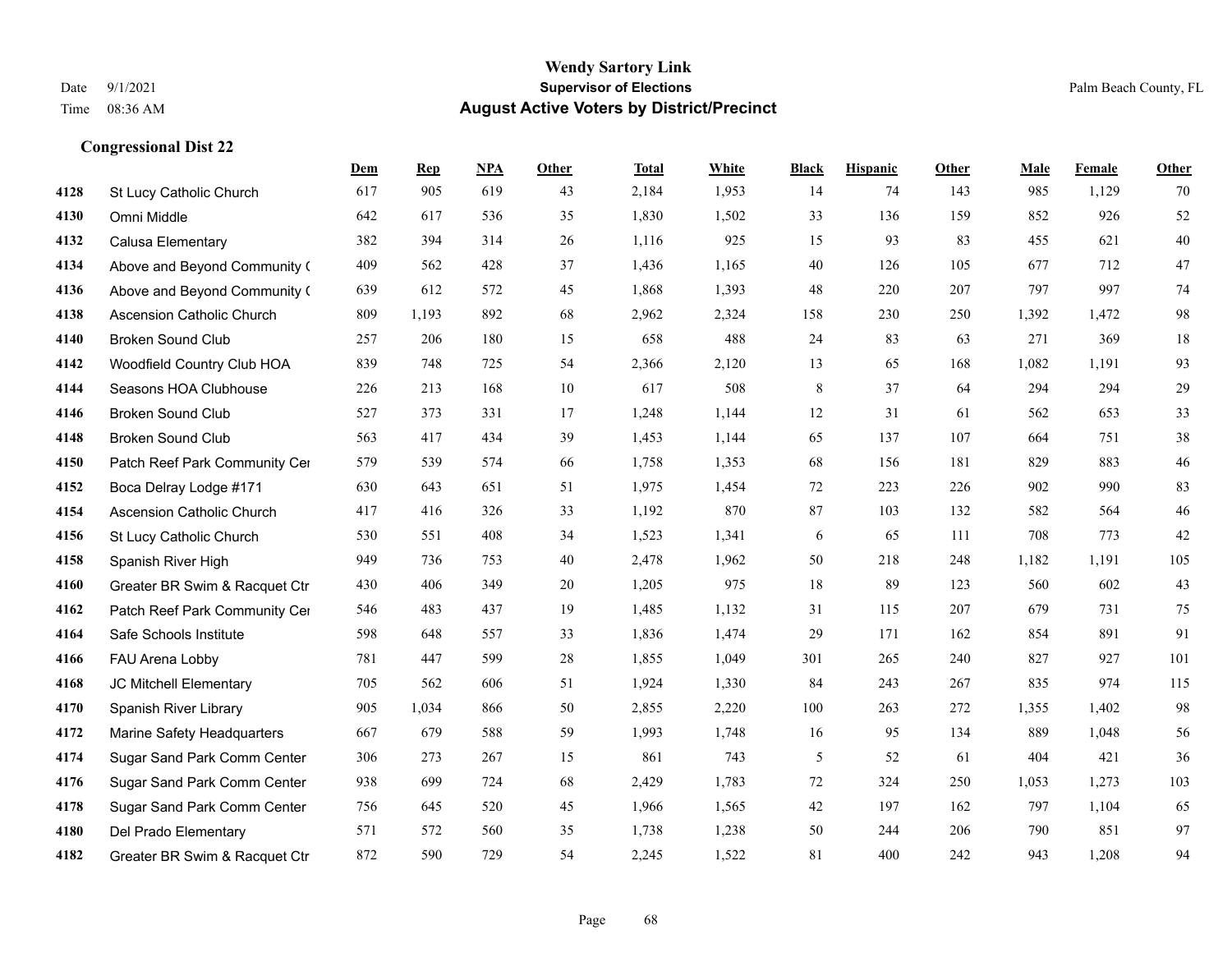|      |                                 | Dem | <b>Rep</b> | NPA | <b>Other</b>   | <b>Total</b> | <b>White</b> | <b>Black</b>     | <b>Hispanic</b> | <b>Other</b> | <b>Male</b> | <b>Female</b> | <b>Other</b>   |
|------|---------------------------------|-----|------------|-----|----------------|--------------|--------------|------------------|-----------------|--------------|-------------|---------------|----------------|
| 4184 | Boca Raton Middle               | 557 | 602        | 560 | 37             | 1,756        | 1,324        | 58               | 204             | 170          | 823         | 883           | 50             |
| 4186 | The Volen Center                | 551 | 507        | 453 | 29             | 1,540        | 1,063        | 128              | 165             | 184          | 704         | 771           | 65             |
| 4188 | Elks Lodge of Boca Raton        | 897 | 521        | 594 | 56             | 2,068        | 1,203        | 321              | 312             | 232          | 926         | 1,047         | 95             |
| 4190 | St Gregory Episcopal Church     | 741 | 1,076      | 795 | 73             | 2,685        | 2,258        | 27               | 178             | 222          | 1,306       | 1,288         | 91             |
| 4192 | Verde K-8 School                | 566 | 958        | 705 | 45             | 2,274        | 1,814        | 48               | 132             | 280          | 1,052       | 1,098         | 124            |
| 4194 | Del Prado Elementary            | 538 | 328        | 309 | 29             | 1,204        | 1,024        | 23               | 60              | 97           | 506         | 666           | 32             |
| 4196 | Good Shepherd Lutheran          | 705 | 436        | 450 | $22\,$         | 1,613        | 1,384        | 30               | 84              | 115          | 679         | 892           | $42\,$         |
| 4198 | Verde K-8 School                | 628 | 469        | 514 | 35             | 1,646        | 1,028        | 118              | 314             | 186          | 672         | 900           | 74             |
| 4200 | Verde K-8 School                | 402 | 348        | 298 | 20             | 1,068        | 797          | $\,$ 8 $\,$      | 172             | 91           | 432         | 608           | $28\,$         |
| 4202 | Greater BR Swim & Racquet Ctr   | 783 | 589        | 625 | 33             | 2,030        | 1,586        | 30               | 235             | 179          | 829         | 1,127         | 74             |
| 4204 | Sugar Sand Park Comm Center     | 749 | 444        | 585 | 39             | 1,817        | 1,140        | 143              | 318             | 216          | 814         | 935           | 68             |
| 4206 | Good Shepherd Lutheran          | 671 | 478        | 508 | 33             | 1,690        | 1,338        | 33               | 179             | 140          | 682         | 950           | 58             |
| 4208 | Hammock Pointe Elementary       | 867 | 590        | 481 | 35             | 1,973        | 1,699        | 10               | 120             | 144          | 784         | 1,134         | 55             |
| 4210 | Sugar Sand Park Comm Center     | 642 | 836        | 673 | 44             | 2,195        | 1,730        | 30               | 262             | 173          | 1,011       | 1,111         | 73             |
| 4212 | Center for Spiritual Living     | 624 | 802        | 581 | 36             | 2,043        | 1,710        | 33               | 157             | 143          | 968         | 1,013         | 62             |
| 4214 | Calvary Chapel Boca Raton - 4th | 632 | 861        | 643 | 64             | 2,200        | 1,756        | 45               | 232             | 167          | 1,018       | 1,103         | 79             |
| 4216 | Calvary Chapel Boca Raton - Kir | 676 | 1,072      | 694 | 62             | 2,504        | 2,110        | $20\,$           | 177             | 197          | 1,183       | 1,230         | 91             |
| 4218 | <b>Grace Community Church</b>   | 453 | 851        | 538 | 57             | 1,899        | 1,575        | 31               | 137             | 156          | 876         | 940           | 83             |
| 4220 | Boca Raton Community Center     | 461 | 394        | 460 | 44             | 1,359        | 876          | 99               | 233             | 151          | 603         | 712           | 44             |
| 4222 | Boca Raton Downtown Library     | 940 | 1,093      | 900 | 86             | 3,019        | 2,540        | 64               | 178             | 237          | 1,358       | 1,545         | 116            |
| 4224 | <b>Grace Community Church</b>   | 510 | 1,115      | 735 | 62             | 2,422        | 1,992        | 55               | 179             | 196          | 1,139       | 1,201         | 82             |
| 4226 | St Gregory Episcopal Church     | 219 | 387        | 277 | 23             | 906          | 816          | $\tau$           | 31              | 52           | 431         | 451           | $24\,$         |
| 4228 | Boca Raton Community Center     | 522 | 655        | 504 | 50             | 1,731        | 1,484        | 16               | 97              | 134          | 775         | 906           | 50             |
| 4230 | Boca Raton Downtown Library     | 313 | 447        | 328 | 22             | 1,110        | 972          | 9                | 55              | 74           | 524         | 564           | $22\,$         |
| 5111 | Morikami Park Elementary        | 44  | 61         | 49  | $\mathfrak{Z}$ | 157          | 149          | $\boldsymbol{0}$ | $\mathfrak{Z}$  | 5            | 72          | 84            | $\mathbf{1}$   |
| 5113 | Morikami Park Elementary        | 19  | 39         | 24  | 2              | 84           | 68           | $\overline{0}$   | 6               | 10           | 35          | 42            | 7              |
| 5115 | Spanish River High              | 83  | 107        | 81  | 12             | 283          | 229          | $\overline{4}$   | 23              | 27           | 141         | 139           | $\mathfrak{Z}$ |
| 5117 | The Polo Club of Boca Raton     | 302 | 188        | 196 | 18             | 704          | 643          | $\mathbf{1}$     | 9               | 51           | 288         | 391           | 25             |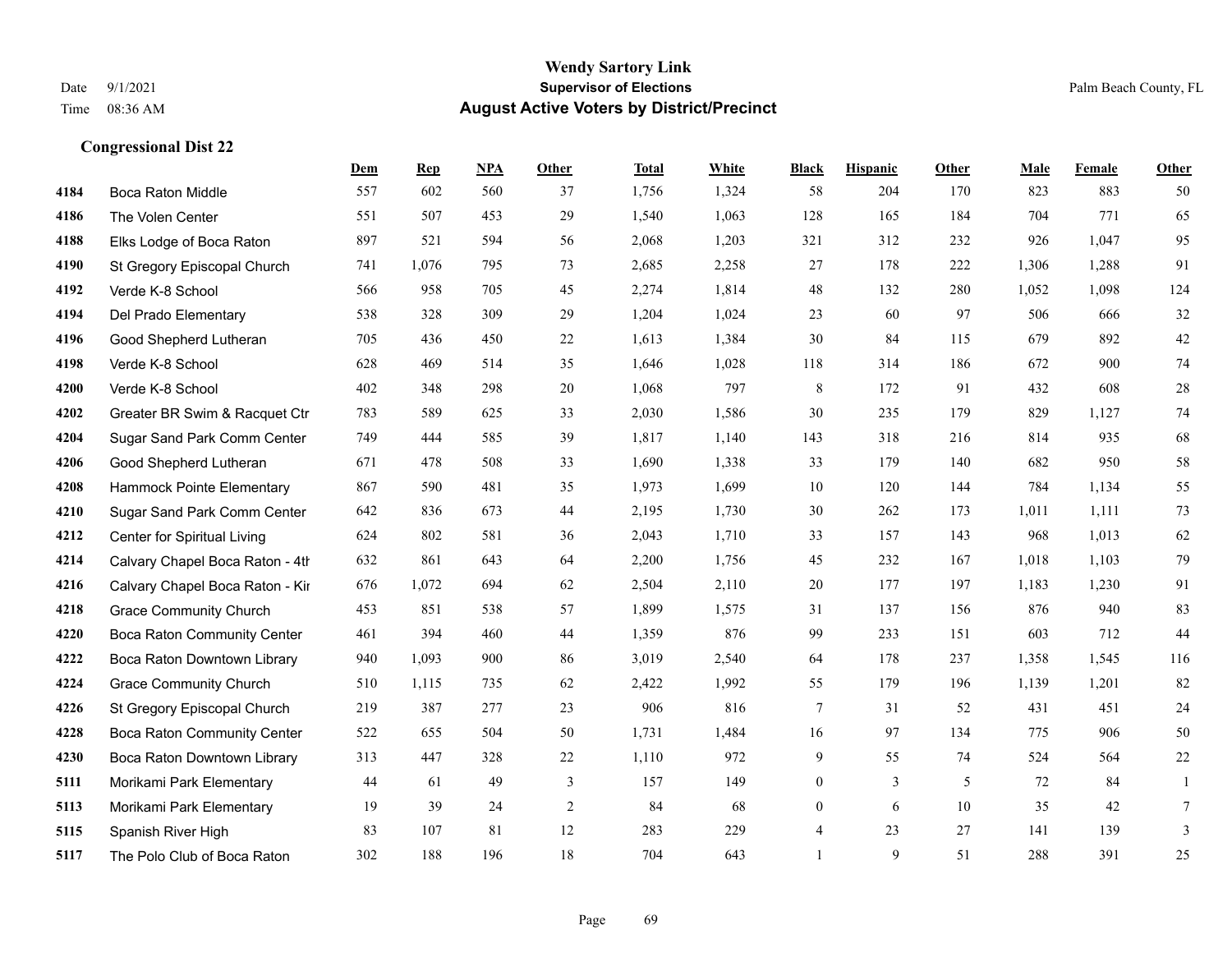|                              |                        | <u>Dem</u> | <b>Rep</b> | <b>NPA</b> | Other | <b>Total</b> | White   | <b>Black</b> | <b>Hispanic</b> | Other | Male   | Female | <u>Other</u> |
|------------------------------|------------------------|------------|------------|------------|-------|--------------|---------|--------------|-----------------|-------|--------|--------|--------------|
| 5158                         | Boca West Country Club | 764        | 455        | 510        | 47    | .776         | . . 597 |              |                 | 100   | 737    | 993    | 46           |
| 5160                         | Boca West Country Club | 809        | 460        | 418        | 34    | 1.721        | .620    |              |                 | 70    | 67.    | .008   | 42           |
| 5172                         | Del Prado Elementary   | 236        | 302        | 201        | 19    | 758          | 681     | 10           |                 | 56    | 360    | 377    |              |
| <b>Congressional Dist 22</b> |                        | 33,994     | 33,634     | 29.402     | 2,261 | 99,291       | 78,631  | 2,954        | 8,817           | 8,889 | 44,619 | 51,057 | 3,615        |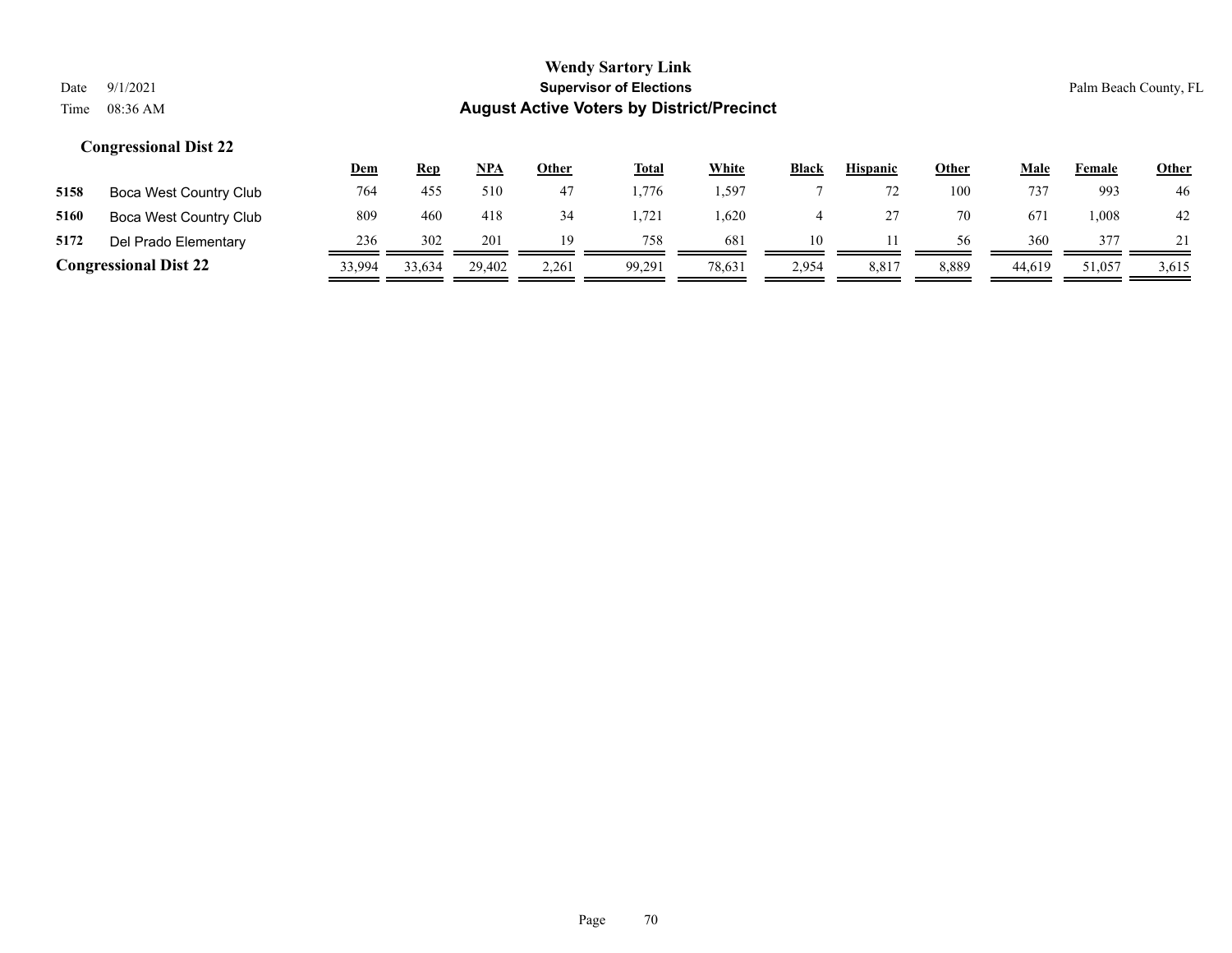### **Unincorporated**

|      |                                     | Dem              | <b>Rep</b>       | NPA              | <b>Other</b>   | <b>Total</b>     | <b>White</b>   | <b>Black</b>     | <b>Hispanic</b>  | <b>Other</b> | Male           | <b>Female</b>  | <b>Other</b>     |
|------|-------------------------------------|------------------|------------------|------------------|----------------|------------------|----------------|------------------|------------------|--------------|----------------|----------------|------------------|
| 1002 | <b>Canal Point Community Center</b> | $\mathbf{0}$     | $\mathbf{0}$     | $\mathbf{0}$     | $\theta$       | $\theta$         | $\overline{0}$ | $\Omega$         | $\overline{0}$   | $\theta$     | $\theta$       | $\overline{0}$ | $\Omega$         |
| 1004 | Pierce Hammock Elementary           | 2                | 3                | 3                | $\theta$       | 8                | 8              | $\theta$         | $\overline{0}$   | $\Omega$     | 3              | 5              | $\theta$         |
| 1006 | Journey Church of Jupiter           | $\Omega$         | $\theta$         | $\theta$         | $\Omega$       | $\Omega$         | $\theta$       | $\Omega$         | $\Omega$         | $\Omega$     | $\theta$       | $\Omega$       | $\Omega$         |
| 1008 | Journey Church of Jupiter           |                  | $\mathbf{0}$     | $\overline{0}$   | $\mathbf{0}$   | $\mathbf{0}$     | $\overline{0}$ | $\theta$         | $\boldsymbol{0}$ | $\mathbf{0}$ | $\overline{0}$ | $\overline{0}$ |                  |
| 1010 | Journey Church of Jupiter           | $\Omega$         | $\mathbf{0}$     | $\mathbf{0}$     | $\theta$       | $\theta$         | $\overline{0}$ | 0                | $\overline{0}$   | $\theta$     | $\theta$       | $\theta$       | $\Omega$         |
| 1012 | Caloosa POA Meeting Room            | 0                | $\mathbf{0}$     | $\mathbf{0}$     | $\theta$       | $\theta$         | $\overline{0}$ | $\theta$         | $\overline{0}$   | $\Omega$     | $\mathbf{0}$   | $\Omega$       |                  |
| 1014 | Caloosa POA Meeting Room            | $\Omega$         | $\mathbf{1}$     | $\mathbf{0}$     | $\theta$       |                  |                | $\theta$         | $\overline{0}$   | $\Omega$     | $\Omega$       | $\Omega$       |                  |
| 1016 | Journey Church of Jupiter           | $\Omega$         | $\mathbf{0}$     | $\mathbf{0}$     | $\theta$       | $\mathbf{0}$     | $\theta$       | $\mathbf{0}$     | $\mathbf{0}$     | $\theta$     | $\theta$       | $\Omega$       | $\theta$         |
| 1018 | Calvary Church of Jupiter           | 441              | 831              | 473              | 49             | 1,794            | 1,587          | 20               | 93               | 94           | 845            | 894            | 55               |
| 1019 | Calvary Church of Jupiter           | 196              | 377              | 219              | 9              | 801              | 721            | 1                | 44               | 35           | 385            | 400            | 16               |
| 1020 | Caloosa POA Meeting Room            | $\theta$         | $\boldsymbol{0}$ | $\mathbf{0}$     | $\theta$       | $\mathbf{0}$     | $\overline{0}$ | $\mathbf{0}$     | $\mathbf{0}$     | $\theta$     | $\mathbf{0}$   | $\theta$       | $\mathbf{0}$     |
| 1022 | Journey Church of Jupiter           | 695              | 1,239            | 775              | 55             | 2,764            | 2,365          | 36               | 178              | 185          | 1,319          | 1,359          | 86               |
| 1024 | Calvary Church of Jupiter           | 7                | 9                | $\overline{7}$   | $\mathbf{0}$   | 23               | 23             | $\boldsymbol{0}$ | $\overline{0}$   | $\mathbf{0}$ | 12             | 11             | $\boldsymbol{0}$ |
| 1026 | Calvary Church of Jupiter           | 334              | 624              | 335              | 25             | 1,318            | 1,165          | 11               | 78               | 64           | 631            | 653            | 34               |
| 1028 | <b>Jupiter Farms Elementary</b>     | 539              | 1,001            | 578              | 63             | 2,181            | 1,902          | 15               | 135              | 129          | 1,053          | 1,064          | 64               |
| 1030 | Calvary Church of Jupiter           | 17               | 37               | 24               | $\overline{4}$ | 82               | 75             | $\boldsymbol{0}$ | 4                | 3            | 39             | 40             | 3                |
| 1032 | Jupiter Farms Park Community I      | 307              | 574              | 354              | 28             | 1,263            | 1,062          | 13               | 108              | 80           | 617            | 605            | 41               |
| 1036 | Calvary Church of Jupiter           | $\boldsymbol{0}$ | $\boldsymbol{0}$ | $\boldsymbol{0}$ | $\mathbf{0}$   | $\boldsymbol{0}$ | $\overline{0}$ | $\boldsymbol{0}$ | $\boldsymbol{0}$ | $\mathbf{0}$ | $\theta$       | $\overline{0}$ | $\mathbf{0}$     |
| 1038 | William T Dwyer High                | 807              | 1,309            | 760              | 54             | 2,930            | 2,463          | 64               | 173              | 230          | 1,398          | 1,425          | 107              |
| 1044 | Limestone Creek Elementary          | 430              | 118              | 178              | 19             | 745              | 216            | 353              | 93               | 83           | 353            | 366            | $26\,$           |
| 1046 | West Jupiter Recreation Center      | 260              | 140              | 144              | 12             | 556              | 255            | 163              | 108              | 30           | 235            | 302            | 19               |
| 1060 | West Jupiter Recreation Center      | 70               | 97               | 72               | 5              | 244              | 203            | $\boldsymbol{0}$ | 23               | 18           | 97             | 131            | 16               |
| 1062 | <b>Harvest Community Church</b>     | 613              | 1,150            | 552              | 45             | 2,360            | 2,163          | 11               | 51               | 135          | 1,142          | 1,138          | $80\,$           |
| 1064 | Jupiter Community Center            | 77               | 125              | 64               | 3              | 269              | 246            | $\overline{0}$   | 6                | 17           | 131            | 130            | 8                |
| 1070 | Jupiter Community Center            | 58               | 67               | 87               | $\overline{4}$ | 216              | 172            | 1                | 38               | 5            | 112            | 95             | 9                |
| 1080 | First Baptist Church Teq            | 92               | 148              | 78               | $\overline{4}$ | 322              | 297            | $\overline{0}$   | 9                | 16           | 163            | 149            | 10               |
| 1082 | First Baptist Church Teq            | 70               | 144              | 87               | 8              | 309              | 285            |                  | 12               | 11           | 146            | 154            | 9                |
| 1084 | First Baptist Church Teq            | 12               | 52               | 10               | $\Omega$       | 74               | 71             |                  | $\theta$         | 2            | 37             | 36             | 1                |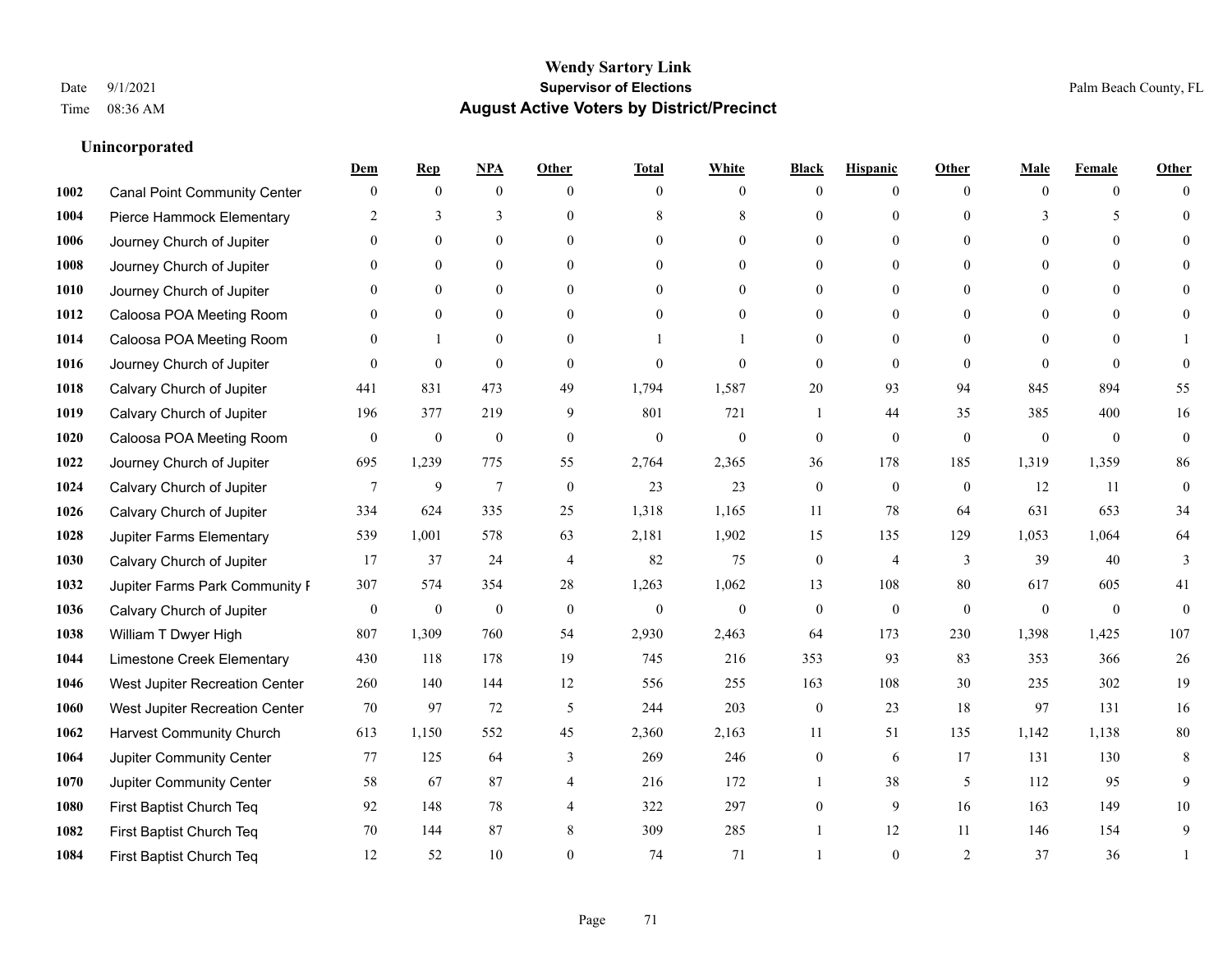**Unincorporated**

#### **Wendy Sartory Link** Date 9/1/2021 **Supervisor of Elections** Palm Beach County, FL Time 08:36 AM **August Active Voters by District/Precinct**

# **Dem Rep NPA Other Total White Black Hispanic Other Male Female Other** First Baptist Church Teq **49** 73 36 0 158 128 8 13 9 77 77 4 Tequesta Council Chambers 106 137 106 4 353 306 8 22 17 162 181 10 Tequesta Council Chambers 114 312 127 13 566 542 0 4 20 249 306 11 Tequesta Council Chambers 38 86 35 2 161 151 0 1 9 81 77 3 PBC Fire Rescue #18 **1** 3 1 0 5 5 0 0 0 3 1 1 **1132 PBC Fire Rescue #18** 0 3 1 0 4 4 0 0 0 2 2 0 PBC Fire Rescue #18 0 0 0 0 0 0 0 0 0 0 0 0 Grace Immanuel Bible Church 222 812 354 36 1,424 1,353 0 13 58 609 783 32 Newhaven Clubhouse 15 35 8 1 59 53 0 1 5 30 28 1 Holy Spirit Lutheran 139 294 129 18 580 519 3 27 31 275 285 20 Holy Spirit Lutheran **0** 2 0 0 2 2 2 0 0 0 1 1 0 Holy Spirit Lutheran **0** 1 1 0 2 1 0 1 0 1 1 0 Holy Spirit Lutheran **1** 0 1 0 2 2 0 0 0 1 1 0 Holy Spirit Lutheran 2 4 5 2 13 13 0 0 0 6 7 0 1166 Holy Spirit Lutheran **7** 22 12 0 41 34 0 2 5 17 24 0 Holy Spirit Lutheran 0 0 0 0 0 0 0 0 0 0 0 0 Caloosa POA Meeting Room 0 0 0 0 0 0 0 0 0 0 0 0 Caloosa POA Meeting Room 128 279 124 9 540 461 13 24 42 246 275 19 Caloosa POA Meeting Room 68 119 61 2 250 212 5 14 19 116 122 12 William T Dwyer High 156 265 139 6 566 483 15 30 38 268 284 14 Eastpointe Country Club 529 665 393 38 1,625 1,515 12 27 71 722 870 33 1st Baptist Church PBG 562 478 415 34 1,489 1,042 132 161 154 709 729 51 Dwight D Eisenhower Elementary 0 0 0 0 0 0 0 0 0 0 0 0 Cross Community Church 506 1,047 551 40 2,144 1,921 13 89 121 1,024 1,051 69 Holy Spirit Lutheran **9** 24 14 3 50 44 0 2 4 24 22 4 Holy Spirit Lutheran **13** 76 24 3 116 111 0 4 1 55 60 1 Holy Spirit Lutheran 208 272 147 8 635 566 2 23 44 304 309 22 Oceanview Methodist 129 291 146 14 580 500 10 31 39 282 284 14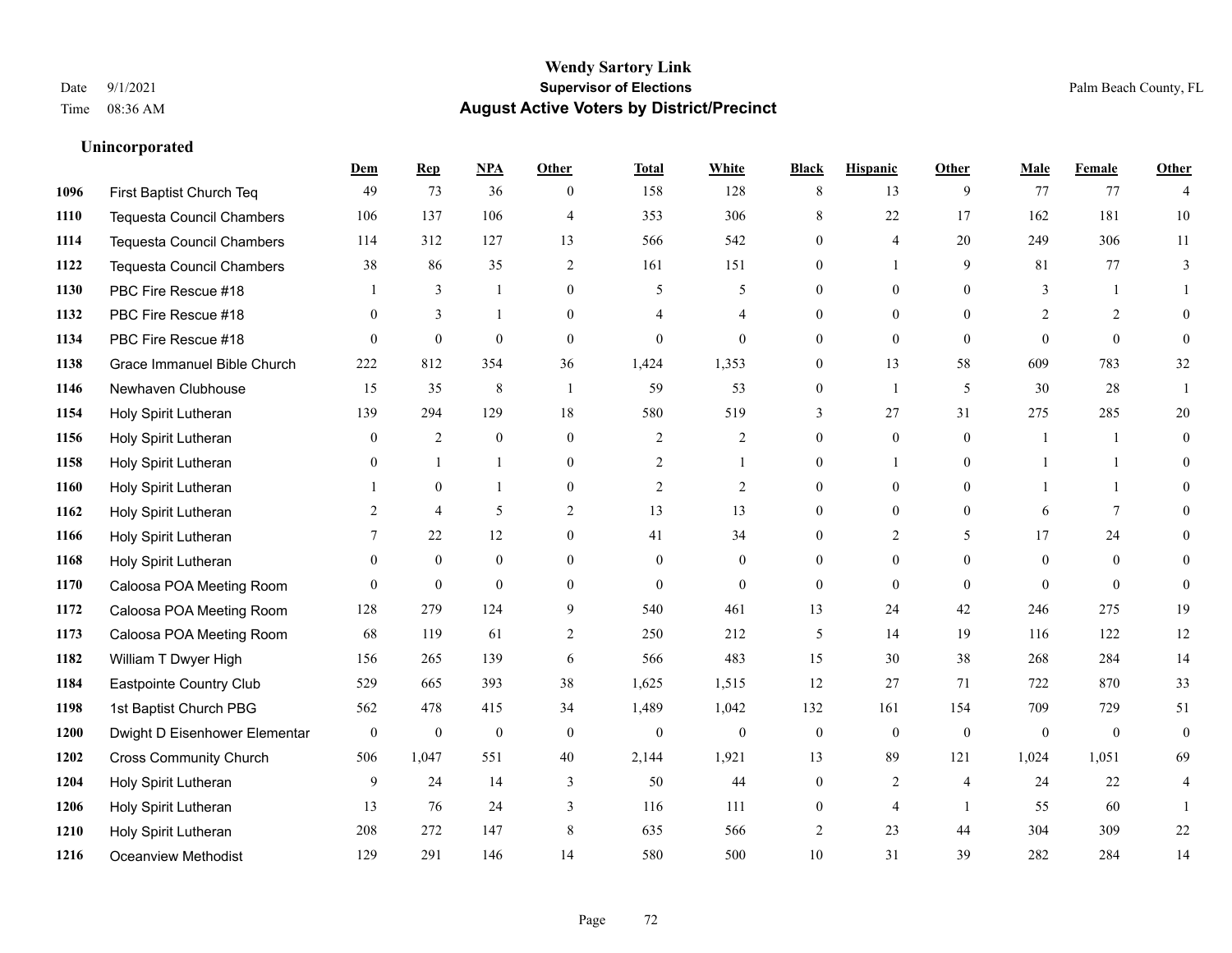|      |                                    | Dem            | <b>Rep</b>       | NPA              | <b>Other</b>     | <b>Total</b>   | <b>White</b>   | <b>Black</b>     | <b>Hispanic</b> | <b>Other</b>   | <b>Male</b>    | <b>Female</b>  | <b>Other</b>     |
|------|------------------------------------|----------------|------------------|------------------|------------------|----------------|----------------|------------------|-----------------|----------------|----------------|----------------|------------------|
| 1218 | Osceola Creek Middle               |                | $\mathbf{0}$     | $\mathbf{0}$     | $\theta$         |                | -1             | $\mathbf{0}$     | $\mathbf{0}$    | $\theta$       |                | $\overline{0}$ | $\Omega$         |
| 1220 | Pierce Hammock Elementary          | $\theta$       | $\mathbf{0}$     | $\mathbf{0}$     | $\Omega$         | $\theta$       | $\overline{0}$ | $\overline{0}$   | $\mathbf{0}$    | $\Omega$       | $\theta$       | $\theta$       | $\theta$         |
| 1224 | Pierce Hammock Elementary          | $\theta$       | $\theta$         | $\theta$         | $\theta$         | $\Omega$       | $\Omega$       | $\Omega$         | $\theta$        | $\Omega$       | $\Omega$       | $\Omega$       | $\Omega$         |
| 1256 | North County Senior Center         |                | $\overline{2}$   | 3                | 3                | 9              | 8              | 1                | $\mathbf{0}$    | $\mathbf{0}$   | 5              | $\overline{4}$ | $\theta$         |
| 1258 | North County Senior Center         | 313            | 223              | 257              | 29               | 822            | 453            | 98               | 124             | 147            | 366            | 427            | 29               |
| 1276 | Palm Beach Gardens High            | 117            | 92               | 78               | 5                | 292            | 190            | 45               | 38              | 19             | 136            | 146            | 10               |
| 1278 | Garden Lodge 366 F&AM              | 364            | 187              | 267              | 20               | 838            | 414            | 192              | 134             | 98             | 367            | 439            | 32               |
| 1282 | Pew Leadership Center              | 77             | 51               | 54               | 6                | 188            | 135            | 13               | 18              | 22             | 93             | 81             | 14               |
| 1286 | PBG Moose Lodge 2010               | 43             | 49               | 39               | 3                | 134            | 107            | 4                | 13              | 10             | 66             | 60             | 8                |
| 1294 | Dwight D Eisenhower Elementar      | 27             | 80               | 22               | 7                | 136            | 116            | 4                | 4               | 12             | 67             | 68             | 1                |
| 1298 | PBG Moose Lodge 2010               | 35             | 34               | 21               | 2                | 92             | 84             | $\theta$         | $\overline{4}$  | $\overline{4}$ | 38             | 53             | 1                |
| 1300 | <b>Cross Community Church</b>      |                | $\mathfrak{Z}$   | $\mathbf{1}$     | $\boldsymbol{0}$ | 5              | $\overline{4}$ | $\overline{0}$   | $\mathbf{0}$    | $\overline{1}$ | $\overline{2}$ | $\mathfrak{Z}$ | $\theta$         |
| 1302 | Dwight D Eisenhower Elementar      | 38             | 53               | 37               | 3                | 131            | 112            | 1                | $\tau$          | 11             | 60             | 66             | 5                |
| 1304 | <b>NPB Community Center</b>        | 209            | 264              | 182              | 23               | 678            | 585            | 13               | 39              | 41             | 342            | 307            | 29               |
| 1305 | <b>NPB Community Center</b>        | $\mathbf{0}$   | $\mathbf{0}$     | $\mathbf{0}$     | $\mathbf{1}$     | $\overline{1}$ | $\overline{1}$ | $\mathbf{0}$     | $\mathbf{0}$    | $\theta$       | -1             | $\theta$       | $\mathbf{0}$     |
| 1308 | <b>Gardens Mall Community Room</b> | 39             | 68               | 36               | $\overline{4}$   | 147            | 131            | 3                | 3               | 10             | 75             | 68             | 4                |
| 1312 | <b>Gardens Mall Community Room</b> | 6              | 20               | 11               | $\overline{0}$   | 37             | 34             | $\boldsymbol{0}$ | $\overline{2}$  | $\mathbf{1}$   | 18             | 19             | $\theta$         |
| 1330 | 1st Unitarian Church NPB           | 36             | 40               | 40               | 3                | 119            | 97             | 8                | $\tau$          | 7              | 65             | 51             | 3                |
| 1336 | <b>Gardens Mall Community Room</b> | 35             | 91               | 43               | 4                | 173            | 154            | $\overline{0}$   | 4               | 15             | 86             | 80             | $7\phantom{.0}$  |
| 1338 | <b>Eissey Campus Theater</b>       | 92             | 392              | 101              | 19               | 604            | 582            | 1                | $\mathbf{1}$    | 20             | 267            | 326            | 11               |
| 1354 | <b>Grove Park Elementary</b>       | 91             | 164              | 78               | 4                | 337            | 284            | 11               | 19              | 23             | 152            | 175            | $10\,$           |
| 1362 | <b>Grove Park Elementary</b>       | 212            | 122              | 184              | 8                | 526            | 266            | 48               | 158             | 54             | 235            | 273            | $18\,$           |
| 1366 | Palm Lake Estates - The Pines      | 65             | 77               | 48               | 4                | 194            | 157            | 13               | 9               | 15             | 89             | 97             | 8                |
| 1370 | Palm Lake Estates - The Pines      | 119            | 121              | 75               | 5                | 320            | 269            | 13               | 24              | 14             | 131            | 178            | 11               |
| 1374 | Pew Leadership Center              | 193            | 81               | 139              | 10               | 423            | 219            | 116              | 46              | 42             | 175            | 234            | 14               |
| 1389 | Palm Beach Shores Town Hall        | $\overline{0}$ | $\boldsymbol{0}$ | $\boldsymbol{0}$ | $\mathbf{0}$     | $\theta$       | $\mathbf{0}$   | $\mathbf{0}$     | $\mathbf{0}$    | $\theta$       | $\mathbf{0}$   | $\overline{0}$ | $\boldsymbol{0}$ |
| 2010 | <b>Cypress Lakes HOA</b>           | 587            | 329              | 281              | 33               | 1,230          | 840            | 200              | 96              | 94             | 470            | 725            | 35               |
| 2012 | Century Village Clubhouse          | 60             | 31               | 24               | 2                | 117            | 72             | 14               | 18              | 13             | 53             | 60             | $\overline{4}$   |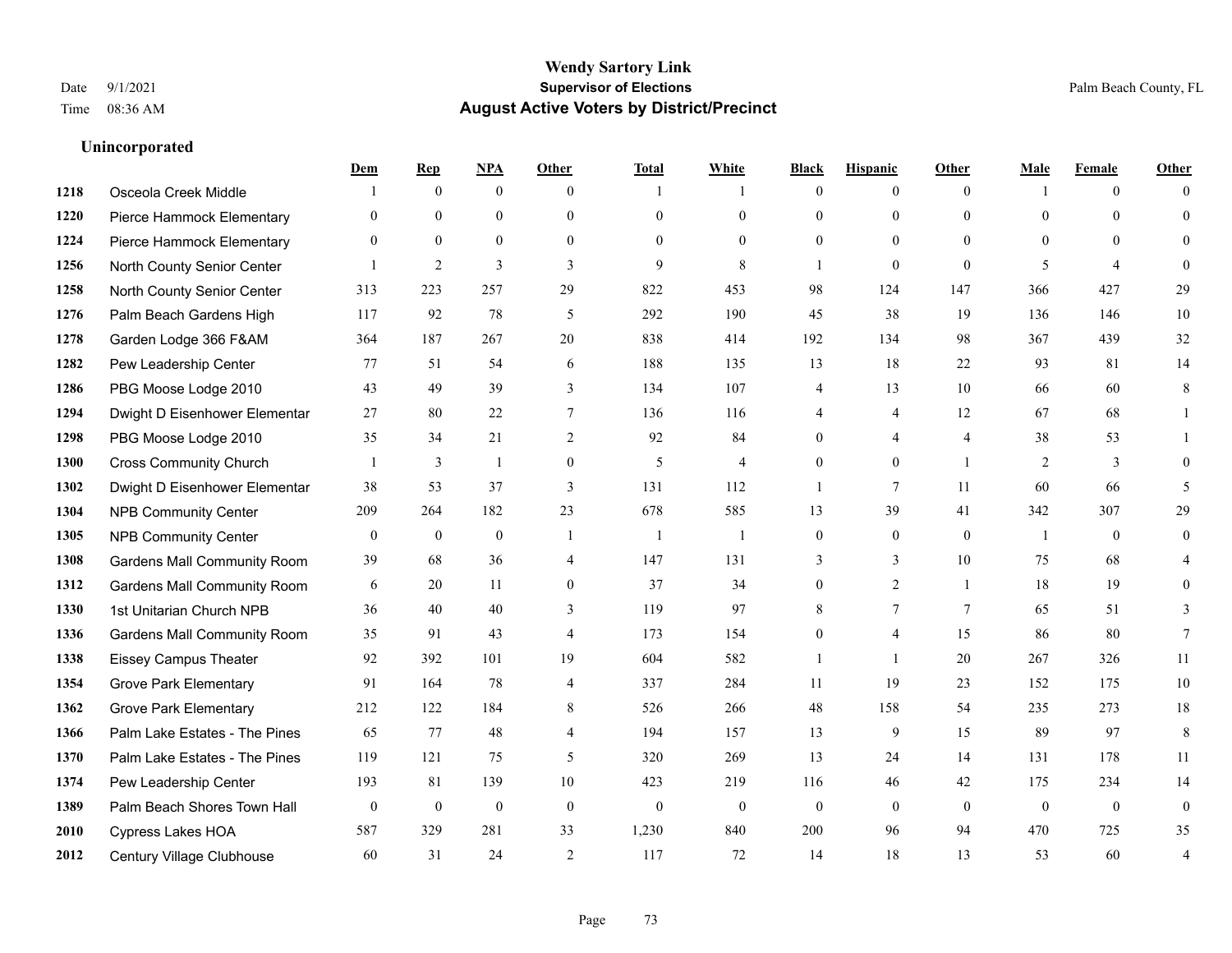|      |                                   | Dem          | <b>Rep</b>     | NPA              | <b>Other</b>   | <b>Total</b>   | <b>White</b>   | <b>Black</b>     | <b>Hispanic</b> | <b>Other</b> | <b>Male</b>    | <b>Female</b>  | <b>Other</b>     |
|------|-----------------------------------|--------------|----------------|------------------|----------------|----------------|----------------|------------------|-----------------|--------------|----------------|----------------|------------------|
| 2020 | Jeaga Middle                      | 208          | 87             | 134              | 10             | 439            | 202            | 128              | 80              | 29           | 190            | 240            | 9                |
| 2021 | Jeaga Middle                      | 167          | 55             | 121              | 16             | 359            | 110            | 123              | 75              | 51           | 140            | 207            | 12               |
| 2022 | Century Village Clubhouse         | 786          | 404            | 334              | 32             | 1,556          | 1,003          | 215              | 205             | 133          | 614            | 888            | 54               |
| 2024 | Century Village Clubhouse         | 790          | 420            | 323              | 37             | 1,570          | 1,101          | 165              | 164             | 140          | 617            | 902            | 51               |
| 2026 | Century Village Clubhouse         | 627          | 329            | 290              | 26             | 1,272          | 792            | 188              | 194             | 98           | 495            | 721            | 56               |
| 2028 | Century Village Clubhouse         | 345          | 188            | 147              | 6              | 686            | 472            | 68               | 87              | 59           | 248            | 414            | 24               |
| 2030 | <b>Benoist Farms Elementary</b>   | 574          | 156            | 299              | 21             | 1,050          | 258            | 451              | 233             | 108          | 406            | 593            | 51               |
| 2036 | <b>Turning Points Academy</b>     | 761          | 419            | 378              | 38             | 1,596          | 942            | 285              | 262             | 107          | 595            | 954            | 47               |
| 2038 | <b>Turning Points Academy</b>     | 814          | 180            | 350              | 19             | 1,363          | 483            | 620              | 149             | 111          | 460            | 862            | 41               |
| 2040 | Wynnebrook Elementary             | 808          | 268            | 424              | $22\,$         | 1,522          | 418            | 596              | 350             | 158          | 660            | 791            | 71               |
| 2041 | Wynnebrook Elementary             | 546          | 250            | 379              | 16             | 1,191          | 479            | 136              | 483             | 93           | 505            | 636            | 50               |
| 2044 | St Christophers Episcopal Chr     | 1,108        | 283            | 563              | 33             | 1,987          | 575            | 812              | 396             | 204          | 878            | 1,016          | 93               |
| 2048 | Elks Lodge #1352                  | 2            | 3              | $\mathbf{0}$     | $\mathbf{0}$   | 5              | 3              | $\mathbf{1}$     | $\overline{0}$  |              | 3              |                |                  |
| 2050 | Elks Lodge #1352                  | 19           | 19             | 23               | $\mathfrak{Z}$ | 64             | 40             | 4                | 12              | $\,8\,$      | 35             | 26             | 3                |
| 2052 | Elks Lodge #1352                  | 556          | 151            | 268              | 20             | 995            | 178            | 472              | 151             | 194          | 461            | 494            | 40               |
| 2054 | Elks Lodge #1352                  | 1,274        | 326            | 700              | 25             | 2,325          | 457            | 988              | 591             | 289          | 1,026          | 1,192          | 107              |
| 2056 | Clayton Hutcheson Hall B          | 729          | 320            | 567              | 17             | 1,633          | 517            | 293              | 654             | 169          | 722            | 818            | 93               |
| 2058 | Clayton Hutcheson Hall B          | 3            | $\overline{1}$ | $\boldsymbol{0}$ | $\mathbf{0}$   | $\overline{4}$ | 3              | $\boldsymbol{0}$ | $\mathbf{1}$    | $\theta$     | $\overline{2}$ | 2              | $\mathbf{0}$     |
| 2060 | <b>West Gate Elementary</b>       | 390          | 221            | 337              | 13             | 961            | 314            | 72               | 495             | 80           | 459            | 453            | 49               |
| 2080 | <b>Everglades Elementary</b>      | 163          | 167            | 126              | 9              | 465            | 264            | 66               | 80              | 55           | 214            | 230            | 21               |
| 2081 | <b>Everglades Elementary</b>      | 69           | 91             | 45               | $\overline{0}$ | 205            | 147            | $\tau$           | 28              | 23           | 102            | 97             | 6                |
| 2082 | Pine Jog Environmental Center     | 166          | 286            | 158              | 8              | 618            | 426            | 25               | 113             | 54           | 295            | 308            | 15               |
| 2083 | Pine Jog Environmental Center     | 7            | 21             | 17               | $\overline{0}$ | 45             | 30             | $\boldsymbol{0}$ | 13              | 2            | 21             | 23             | 1                |
| 2085 | <b>Community Christian Church</b> | 2            | 1              | $\mathbf{0}$     | $\overline{0}$ | 3              | 3              | $\boldsymbol{0}$ | $\overline{0}$  | $\mathbf{0}$ | $\overline{1}$ | 2              | $\theta$         |
| 2087 | <b>Community Christian Church</b> |              | $\mathbf{1}$   | $\mathbf{0}$     | $\theta$       | $\overline{2}$ | $\overline{2}$ | $\overline{0}$   | $\Omega$        | $\theta$     | 2              | $\theta$       | $\theta$         |
| 2088 | Melaleuca Elementary              | 866          | 523            | 652              | 35             | 2,076          | 1,062          | 341              | 477             | 196          | 954            | 1,041          | 81               |
| 2090 | Pine Jog Environmental Center     | $\mathbf{0}$ | $\overline{2}$ | $\mathbf{0}$     | $\mathbf{0}$   | 2              | 1              | $\boldsymbol{0}$ | $\overline{0}$  |              | $\mathbf{0}$   |                |                  |
| 2092 | Pine Jog Environmental Center     |              | $\overline{4}$ |                  |                | $\overline{7}$ | $\tau$         | $\theta$         | $\Omega$        | $\theta$     | 3              | $\overline{4}$ | $\boldsymbol{0}$ |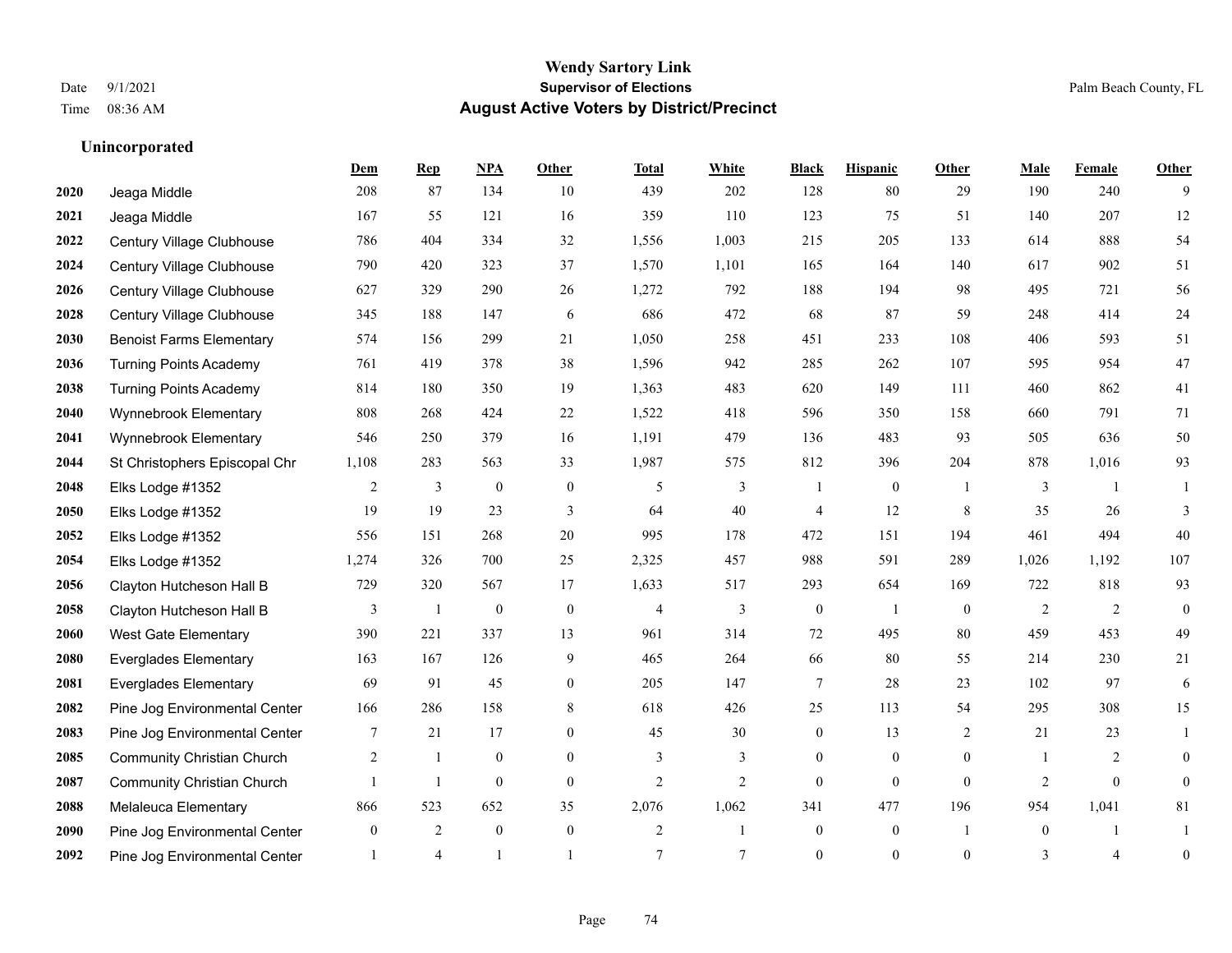|      |                                | Dem      | <b>Rep</b>       | NPA          | <b>Other</b>     | <b>Total</b>   | <b>White</b>     | <b>Black</b>     | <b>Hispanic</b>  | Other            | <b>Male</b>    | Female         | Other            |
|------|--------------------------------|----------|------------------|--------------|------------------|----------------|------------------|------------------|------------------|------------------|----------------|----------------|------------------|
| 2094 | Pine Jog Environmental Center  | 368      | 78               | 203          | 11               | 660            | 111              | 260              | 173              | 116              | 273            | 358            | 29               |
| 2096 | 1st Church of the Nazarene     | 250      | 67               | 190          | 5                | 512            | 117              | 23               | 327              | 45               | 237            | 244            | 31               |
| 2097 | 1st Church of the Nazarene     | 231      | 135              | 171          | 10               | 547            | 214              | 42               | 217              | 74               | 241            | 274            | $32\,$           |
| 2098 | Iglesia Cristo Mi Redentor     | 436      | 218              | 339          | 27               | 1,020          | 328              | 159              | 438              | 95               | 428            | 528            | 64               |
| 2100 | Iglesia Cristo Mi Redentor     | 774      | 351              | 565          | 35               | 1,725          | 438              | 365              | 749              | 173              | 715            | 924            | 86               |
| 2102 | Union Congregational Church    | 1,176    | 344              | 638          | 33               | 2,191          | 496              | 631              | 838              | 226              | 882            | 1,199          | 110              |
| 2104 | Lake Lytal Park                | 508      | 229              | 340          | 24               | 1,101          | 305              | 231              | 457              | 108              | 454            | 590            | 57               |
| 2106 | <b>Main Library</b>            | 612      | 269              | 399          | 37               | 1,317          | 508              | 235              | 444              | 130              | 566            | 696            | 55               |
| 2108 | <b>Berkshire Elementary</b>    | 743      | 336              | 656          | 31               | 1,766          | 473              | 203              | 905              | 185              | 768            | 904            | 94               |
| 2110 | <b>Berkshire Elementary</b>    | 167      | 84               | 131          | $\overline{4}$   | 386            | 130              | 41               | 170              | 45               | 158            | 205            | $23\,$           |
| 2114 | Main Library                   | 369      | 284              | 314          | 11               | 978            | 362              | 55               | 474              | 87               | 439            | 491            | $48\,$           |
| 2115 | The Ark Church                 | 75       | 47               | 60           | 5                | 187            | 87               | 12               | 66               | 22               | 85             | 92             | $10\,$           |
| 2116 | The Ark Church                 | 810      | 556              | 697          | 33               | 2,096          | 911              | 150              | 866              | 169              | 891            | 1,125          | 80               |
| 2117 | The Ark Church                 |          | $\boldsymbol{0}$ | $\mathbf{1}$ | $\boldsymbol{0}$ | $\overline{2}$ | -1               | $\mathbf{1}$     | $\boldsymbol{0}$ | $\boldsymbol{0}$ | $\overline{1}$ | 1              | $\boldsymbol{0}$ |
| 2125 | St Marys Orthodox Church       | 340      | 355              | 246          | 8                | 949            | 507              | 42               | 337              | 63               | 418            | 493            | 38               |
| 2126 | St Marys Orthodox Church       | 275      | 254              | 228          | 9                | 766            | 434              | 31               | 236              | 65               | 355            | 390            | 21               |
| 2148 | <b>Liberty Park Elementary</b> | $\bf{0}$ | $\boldsymbol{0}$ | $\theta$     | $\mathbf{0}$     | $\theta$       | $\boldsymbol{0}$ | $\boldsymbol{0}$ | $\overline{0}$   | $\mathbf{0}$     | $\mathbf{0}$   | $\overline{0}$ | $\boldsymbol{0}$ |
| 2154 | <b>Forest Hill Elementary</b>  | 1,136    | 437              | 798          | 33               | 2,404          | 731              | 391              | 1,034            | 248              | 1,033          | 1,243          | 128              |
| 2156 | Cresthaven Emory Aud           | 633      | 406              | 307          | 14               | 1,360          | 753              | 99               | 413              | 95               | 502            | 808            | 50               |
| 2158 | Community Of Hope              | 1,091    | 416              | 827          | 30               | 2,364          | 592              | 433              | 1,029            | 310              | 1,040          | 1,207          | 117              |
| 2160 | Cresthaven Barkley Aud         | 519      | 362              | 283          | 19               | 1,183          | 593              | 87               | 399              | 104              | 497            | 634            | 52               |
| 2162 | Cresthaven Ashley Aud          | 334      | 221              | 223          | 14               | 792            | 395              | 39               | 294              | 64               | 313            | 445            | 34               |
| 2164 | Covered Bridge Clubhouse       | 1,118    | 742              | 661          | 39               | 2,560          | 1,776            | 139              | 473              | 172              | 991            | 1,490          | 79               |
| 2166 | Poinciana Clubhouse            | 903      | 524              | 498          | 37               | 1,962          | 1,293            | 93               | 416              | 160              | 770            | 1,125          | 67               |
| 2172 | First Baptist Church GA        | 17       | $\overline{4}$   | 10           | $\mathbf{0}$     | 31             | 15               | 3                | 9                | $\overline{4}$   | 12             | 18             | -1               |
| 2186 | American Polish Club           | 322      | 134              | 239          | 6                | 701            | 212              | 110              | 310              | 69               | 311            | 359            | 31               |
| 2188 | St Lukes United Methodist Chr  | 467      | 517              | 429          | 34               | 1,447          | 1,147            | 35               | 188              | 77               | 687            | 721            | 39               |
| 2190 | Lucerne Pointe Clubhouse       | 1,017    | 526              | 645          | 46               | 2,234          | 1,415            | 219              | 425              | 175              | 914            | 1,242          | $78\,$           |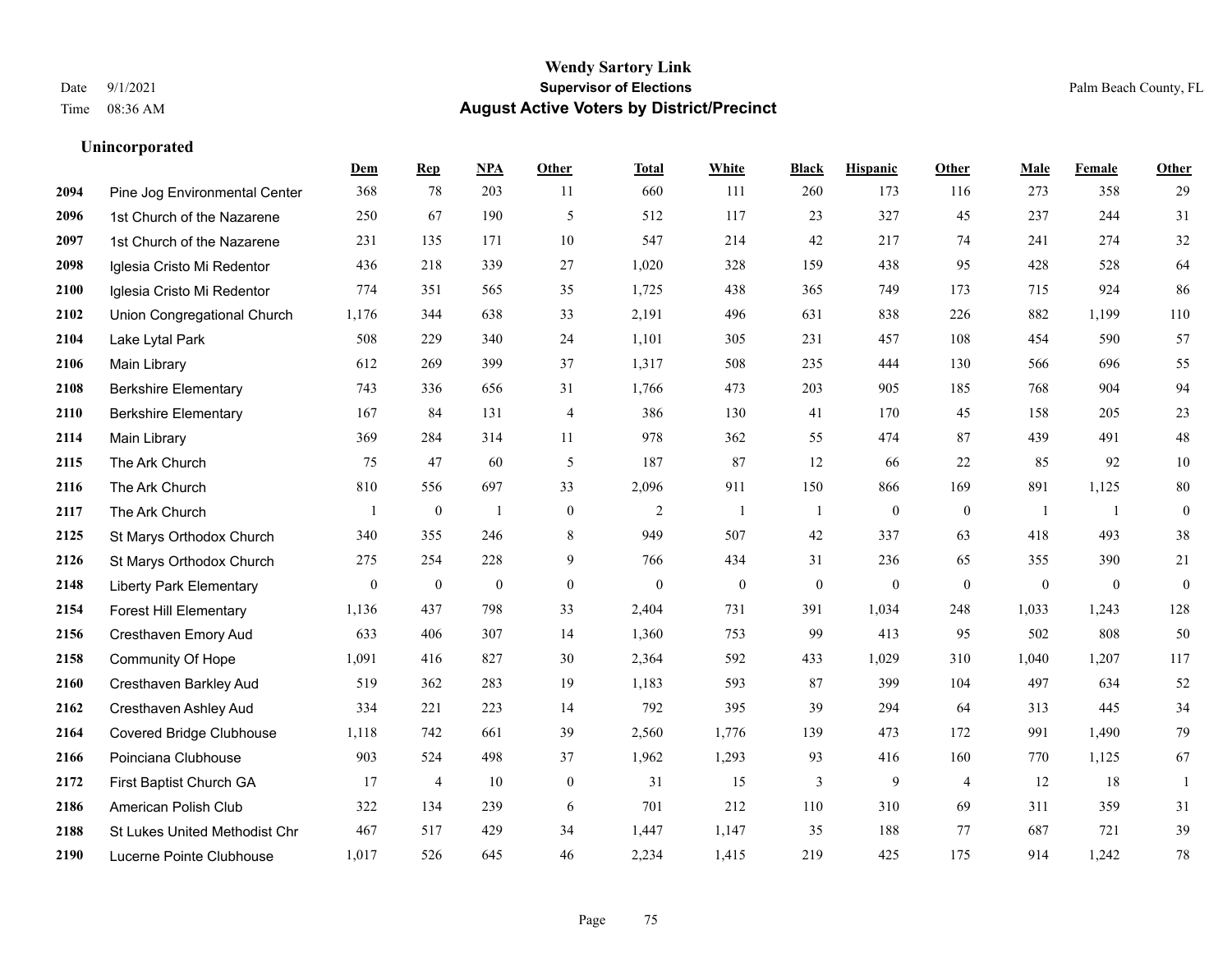#### **Wendy Sartory Link** Date 9/1/2021 **Supervisor of Elections** Palm Beach County, FL Time 08:36 AM **August Active Voters by District/Precinct**

Fountains Of Palm Beach 919 446 576 55 1,996 1,353 142 335 166 847 1,082 67

**Dem Rep NPA Other Total White Black Hispanic Other Male Female Other**

### American Finnish Club 14 9 8 0 31 17 3 1 10 12 16 3 Heritage Elementary 550 219 478 30 1,277 416 137 609 115 551 653 73 American Finnish Club 6 7 1 1 15 14 0 0 1 6 8 1 American Polish Club 229 94 137 6 466 168 114 138 46 185 261 20 Indian Pines Elementary 1,180 253 578 38 2,049 467 909 442 231 922 1,027 100 Indian Pines Elementary 1,787 293 840 42 2,962 521 1,487 583 371 1,327 1,488 147 Community Of Hope 68 39 61 2 170 65 9 70 26 84 75 11 Palm Springs Middle 0 0 0 0 0 0 0 0 0 0 0 0 Emmanuel Baptist Church 631 571 412 20 1,634 982 44 518 90 694 877 63 Community Of Hope 45 37 53 2 137 36 9 76 16 51 76 10 Oasis De Amor Baptist Church 510 216 396 17 1,139 371 137 489 142 535 539 65 Special Olympics of PBC 694 306 523 35 1,558 565 266 594 133 725 753 80 Mid County Senior Center 705 270 559 36 1,570 516 360 492 202 712 780 78 Coastal Chapel 471 353 334 25 1,183 741 97 254 91 554 587 42 American Finnish Club 837 218 556 40 1,651 394 512 557 188 718 833 100 Lakes of Sherbrooke 701 642 581 53 1,977 1,335 190 287 165 862 1,039 76 Woodlands Middle 794 610 696 48 2,148 1,469 136 356 187 999 1,072 77 Woodlands Middle 1,448 821 638 51 2,958 2,391 174 115 278 1,345 1,525 88 Lacuna HOA Clubhouse 1,212 743 748 65 2,768 1,922 276 306 264 1,268 1,409 91 Coral Reef Elementary 326 242 269 27 864 516 72 191 85 403 434 27 Coral Reef Elementary 825 586 638 57 2,106 1,356 255 266 229 975 1,049 82 Manatee Elementary 689 585 516 44 1,834 1,253 174 218 189 829 943 62 Journeys End 433 334 359 21 1,147 766 94 137 150 539 579 29

 Diamond View Elementary 1,203 445 788 50 2,486 1,032 631 522 301 1,093 1,284 109 American German Club 411 345 370 33 1,159 804 90 138 127 537 578 44 American German Club 299 108 203 17 627 224 174 99 130 274 324 29 Santaluces High 1,240 538 877 61 2,716 1,091 695 539 391 1,203 1,425 88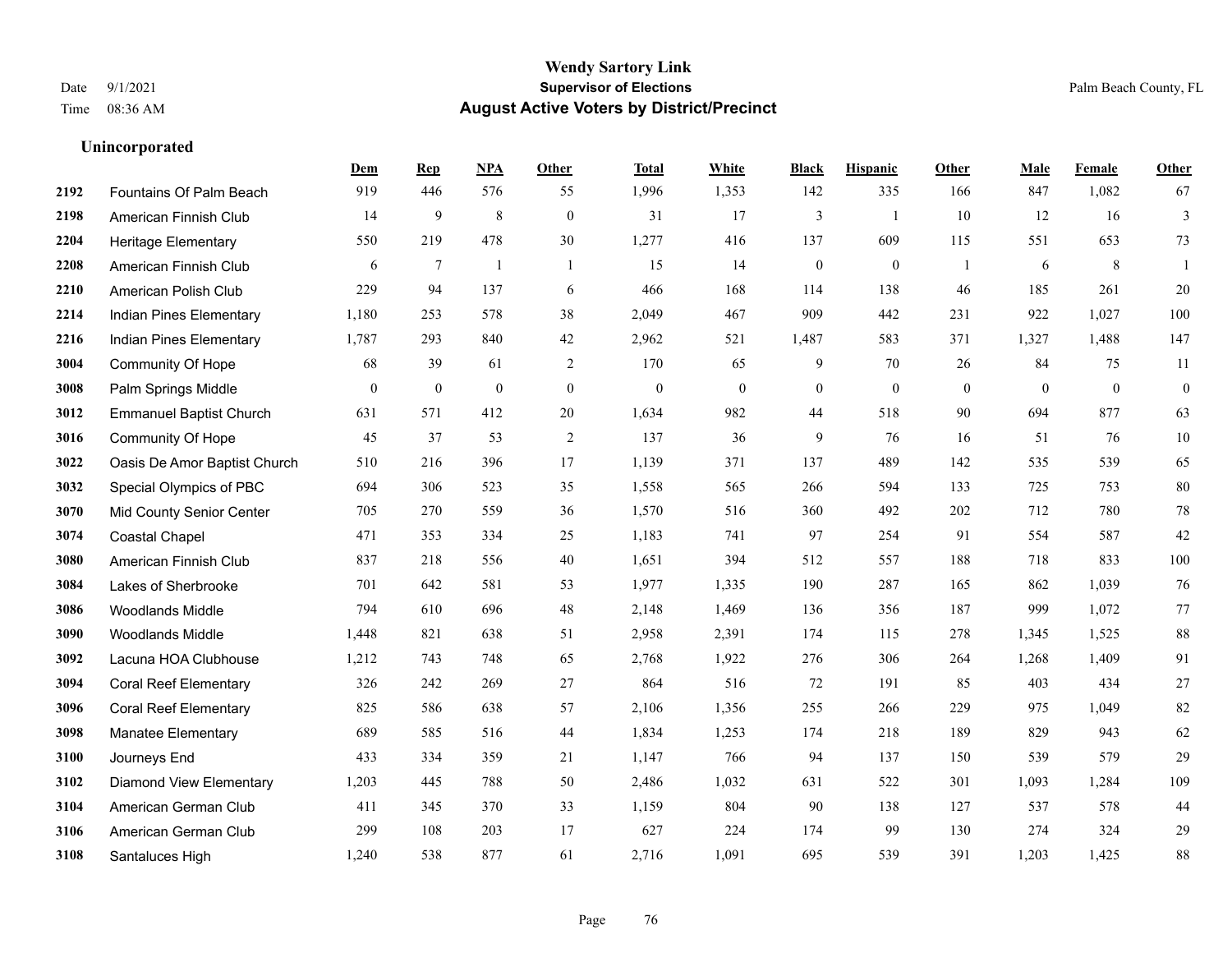|      |                                   | Dem          | <b>Rep</b>       | NPA              | <b>Other</b>     | <b>Total</b> | <b>White</b>     | <b>Black</b>     | <b>Hispanic</b>  | <b>Other</b> | <b>Male</b>      | Female       | <b>Other</b>     |
|------|-----------------------------------|--------------|------------------|------------------|------------------|--------------|------------------|------------------|------------------|--------------|------------------|--------------|------------------|
| 3110 | Lantana Road Branch Library       | 820          | 335              | 489              | 41               | 1,685        | 792              | 447              | 292              | 154          | 735              | 872          | 78               |
| 3112 | <b>Starlight Cove Elementary</b>  | 843          | 297              | 613              | 38               | 1,791        | 704              | 310              | 635              | 142          | 774              | 927          | 90               |
| 3114 | Santaluces High                   | 378          | 248              | 294              | 12               | 932          | 544              | 122              | 182              | 84           | 454              | 446          | $32\,$           |
| 3116 | <b>Advent Lantana</b>             | 1,067        | 524              | 735              | 51               | 2,377        | 1,462            | 365              | 364              | 186          | 978              | 1,316        | 83               |
| 3118 | Advent Lantana                    | 205          | 229              | 178              | 17               | 629          | 514              | 21               | 49               | 45           | 309              | 306          | 14               |
| 3120 | Valencia Shores Social Club       | 1,223        | 582              | 579              | 45               | 2,429        | 2,143            | 68               | 81               | 137          | 1,111            | 1,263        | 55               |
| 3122 | Boynton Beach Community Chu       | 898          | 405              | 341              | 32               | 1,676        | 1,503            | 31               | 52               | 90           | 687              | 949          | $40\,$           |
| 3124 | West Boynton Park and Rec         | 786          | 576              | 645              | 43               | 2,050        | 1,298            | 219              | 286              | 247          | 928              | 1,047        | 75               |
| 3126 | Temple Shaarei Shalom             | 643          | 507              | 462              | 27               | 1,639        | 1,125            | 154              | 199              | 161          | 759              | 831          | 49               |
| 3128 | West Boynton Park and Rec         | 950          | 607              | 722              | 44               | 2,323        | 1,449            | 280              | 338              | 256          | 1,063            | 1,176        | 84               |
| 3130 | <b>Winston Trails Swim Center</b> | 1,112        | 917              | 854              | 61               | 2,944        | 2,083            | 203              | 374              | 284          | 1,376            | 1,454        | 114              |
| 3132 | Park Vista High                   | 851          | 650              | 691              | 49               | 2,241        | 1,419            | 226              | 356              | 240          | 1,008            | 1,153        | 80               |
| 3133 | Christa McAuliffe Middle          | 175          | 121              | 135              | 9                | 440          | 267              | 46               | 63               | 64           | 213              | 215          | $12\,$           |
| 3134 | <b>Hidden Oaks Elementary</b>     | 1,080        | 315              | 576              | 34               | 2,005        | 577              | 793              | 361              | 274          | 851              | 1,068        | 86               |
| 3144 | Freedom Shores Elementary         | 10           | 8                | 10               | $\overline{0}$   | 28           | 22               | $\boldsymbol{0}$ | 3                | 3            | 11               | 14           | 3                |
| 3148 | Imagine Schools - Chancellor      | 61           | 54               | 54               | 5                | 174          | 117              | 12               | 27               | 18           | 87               | 82           | 5                |
| 3150 | Christa McAuliffe Middle          | 560          | 256              | 234              | 22               | 1,072        | 971              | 21               | 31               | 49           | 443              | 595          | 34               |
| 3152 | Park Vista High                   | 655          | 409              | 387              | 32               | 1,483        | 1,271            | 55               | 64               | 93           | 650              | 785          | $48\,$           |
| 3154 | Ponte Vecchio Clubhouse           | 810          | 315              | 278              | 21               | 1,424        | 1,267            | 22               | 41               | 94           | 640              | 742          | $42\,$           |
| 3156 | Aberdeen East Clubhouse           | 1,006        | 485              | 544              | 42               | 2,077        | 1,578            | 139              | 184              | 176          | 859              | 1,158        | 60               |
| 3158 | <b>Crystal Lakes Elementary</b>   | 992          | 758              | 804              | 60               | 2,614        | 1,838            | 193              | 290              | 293          | 1,178            | 1,324        | 112              |
| 3160 | Christa McAuliffe Middle          | 438          | 332              | 323              | 19               | 1,112        | 755              | 136              | 118              | 103          | 500              | 569          | 43               |
| 3162 | <b>Hidden Oaks Elementary</b>     | 543          | 255              | 297              | 17               | 1,112        | 664              | 205              | 128              | 115          | 498              | 580          | 34               |
| 3166 | Jamaica Bay Clubhouse             | 348          | 363              | 260              | 26               | 997          | 884              | 19               | 38               | 56           | 433              | 530          | 34               |
| 3170 | Boynton Beach High                | 1,117        | 607              | 868              | 70               | 2,662        | 1,567            | 306              | 534              | 255          | 1,174            | 1,382        | 106              |
| 3180 | Imagine Schools - Chancellor      | $\mathbf{0}$ | $\boldsymbol{0}$ | $\boldsymbol{0}$ | $\boldsymbol{0}$ | $\mathbf{0}$ | $\boldsymbol{0}$ | $\boldsymbol{0}$ | $\boldsymbol{0}$ | $\mathbf{0}$ | $\boldsymbol{0}$ | $\mathbf{0}$ | $\boldsymbol{0}$ |
| 4010 | <b>Bent Tree Villas East</b>      | 796          | 727              | 596              | 50               | 2,169        | 1,578            | 212              | 211              | 168          | 951              | 1,166        | $52\,$           |
| 4012 | <b>Greentree Villas</b>           | 645          | 563              | 458              | 31               | 1,697        | 1,390            | 71               | 118              | 118          | 673              | 974          | 50               |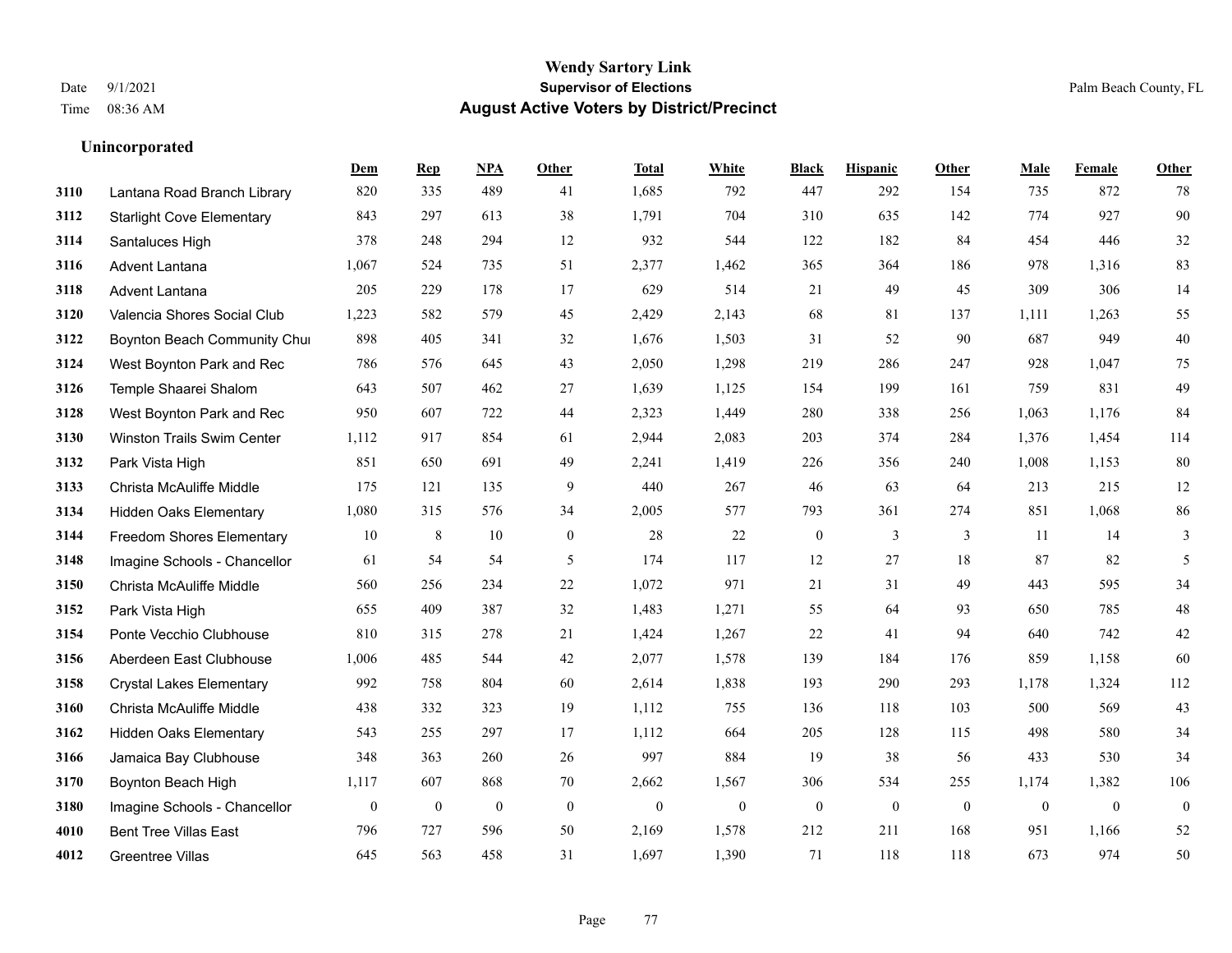### **Wendy Sartory Link** Date 9/1/2021 **Supervisor of Elections** Palm Beach County, FL Time 08:36 AM **August Active Voters by District/Precinct**

### **Dem Rep NPA Other Total White Black Hispanic Other Male Female Other** New Church 406 489 326 24 1,245 1,012 61 88 84 535 681 29 Christ Fellowship Church BB 538 290 296 25 1,149 695 186 162 106 528 591 30 Quail Ridge Business Center 122 363 119 11 615 592 1 2 20 280 325 10 Briny Breezes Community Center 0 0 0 0 0 0 0 0 0 0 0 0 Briny Breezes Community Center 0 0 0 0 0 0 0 0 0 0 0 0 Briny Breezes Community Cente 49 33 39 1 122 108 1 8 5 64 55 3 Delray Dunes 87 338 101 5 531 492 1 5 33 242 277 12 Banyan Creek Elementary 119 156 85 7 367 294 16 30 27 188 170 9 Lakeview Baptist Church 0 0 0 0 0 0 0 0 0 0 0 0 Lakeview Baptist Church 2 7 3 0 12 5 0 1 6 6 6 0 Seacrest Presbyterian **48** 42 44 3 137 122 1 8 6 73 63 1 Banyan Creek Elementary 2 6 1 0 9 8 0 0 1 5 3 1 **4080 Banyan Creek Elementary**  $\begin{array}{ccccccccccccc}\n0 & 0 & 0 & 0 & 0 & 0 & 0 & 0 & 0 & 0 & 0 & 0 & 0\n\end{array}$ **4082 Banyan Creek Elementary 0 3 0 0 3 3 3 0 0 0 2 1 0 4084 Banyan Creek Elementary 42 24 24 2 92 68 6 9 9 42 46 4**  Carver Middle 114 146 99 8 367 293 29 20 25 181 172 14 Orchard View Elementary 26 35 28 0 89 72 2 6 9 47 39 3 Omni Middle 642 617 536 35 1,830 1,502 33 136 159 852 926 52 Calusa Elementary 382 394 314 26 1,116 925 15 93 83 455 621 40 Del Prado Elementary 571 572 560 35 1,738 1,238 50 244 206 790 851 97 Greater BR Swim & Racquet Ctr 872 590 729 54 2,245 1,522 81 400 242 943 1,208 94 Verde K-8 School 566 958 705 45 2,274 1,814 48 132 280 1,052 1,098 124 Del Prado Elementary 538 328 309 29 1,204 1,024 23 60 97 506 666 32 Good Shepherd Lutheran 705 436 450 22 1,613 1,384 30 84 115 679 892 42 Verde K-8 School 628 469 514 35 1,646 1,028 118 314 186 672 900 74 Verde K-8 School 402 348 298 20 1,068 797 8 172 91 432 608 28 Greater BR Swim & Racquet Ctr 783 589 625 33 2,030 1,586 30 235 179 829 1,127 74

Sugar Sand Park Comm Center 749 444 585 39 1,817 1,140 143 318 216 814 935 68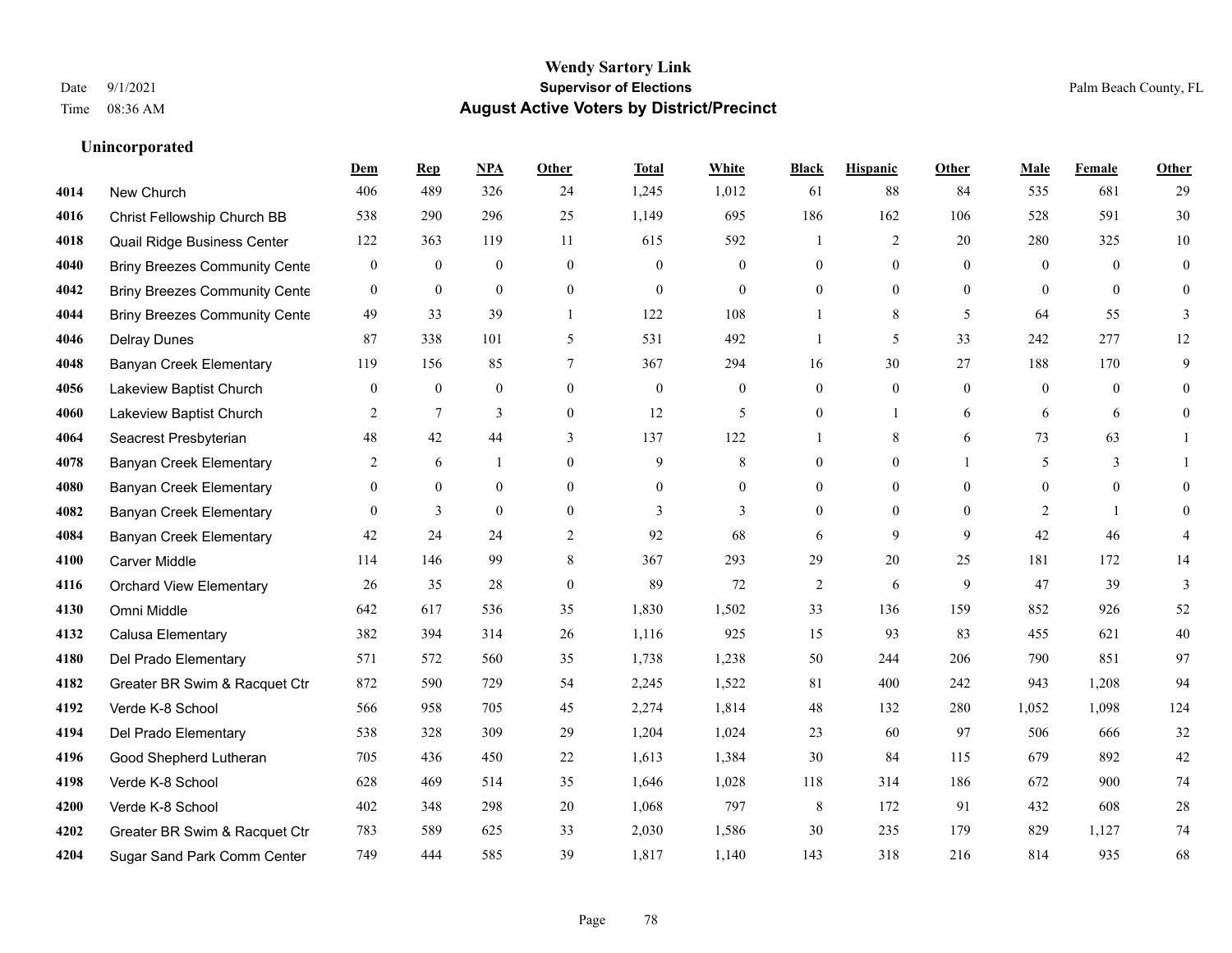### **Wendy Sartory Link** Date 9/1/2021 **Supervisor of Elections** Palm Beach County, FL Time 08:36 AM **August Active Voters by District/Precinct**

**Dem Rep NPA Other Total White Black Hispanic Other Male Female Other**

# Good Shepherd Lutheran 671 478 508 33 1,690 1,338 33 179 140 682 950 58 Hammock Pointe Elementary 867 590 481 35 1,973 1,699 10 120 144 784 1,134 55 Faith Farm Tabernacle 566 647 499 42 1,754 1,152 175 191 236 814 889 51 Faith Farm Tabernacle 500 346 440 27 1,313 792 138 204 179 585 682 46 Faith Farm Tabernacle 3 2 2 0 7 4 0 3 0 6 1 0 Sunset Palms Elementary 1,241 564 482 76 2,363 2,212 15 35 101 1,092 1,212 59 Faith Farm Tabernacle 1,083 474 533 34 2,124 2,009 13 22 80 988 1,099 37

| ovvc | Falln Farm Tabernacle                | 1,003 | 474          | JJJ. | 54.            | 2,124  | 2,009 | 12       | ∠∠           | $\delta U$ | 700   | 1,099 | $J$ /    |
|------|--------------------------------------|-------|--------------|------|----------------|--------|-------|----------|--------------|------------|-------|-------|----------|
| 5007 | Faith Farm Tabernacle                | 5     | $\mathbf{0}$ | 2    | $\overline{0}$ | $\tau$ | 6     | $\theta$ | $\mathbf{0}$ |            | 5     | 2     | $\theta$ |
| 5008 | <b>Sunset Palms Elementary</b>       | 432   | 325          | 367  | 26             | 1,150  | 754   | 96       | 138          | 162        | 534   | 579   | 37       |
| 5009 | Boynton Beach Community Chur         | 1,212 | 977          | 992  | 72             | 3,253  | 2,160 | 287      | 362          | 444        | 1,552 | 1,578 | 123      |
| 5010 | Temple Shaarei Shalom                | 955   | 235          | 307  | 33             | 1,530  | 1,428 | 17       | 25           | 60         | 587   | 912   | 31       |
| 5012 | The Grove Clubhouse                  | 413   | 145          | 157  | 12             | 727    | 655   | 19       | 18           | 35         | 305   | 411   | 11       |
| 5014 | West Boynton Branch Library          | 683   | 452          | 487  | 42             | 1,664  | 953   | 244      | 244          | 223        | 735   | 867   | 62       |
| 5016 | <b>Faith United Methodist Church</b> | 947   | 626          | 622  | 31             | 2,226  | 1,613 | 156      | 237          | 220        | 978   | 1,157 | 91       |
| 5018 | Platina Clubhouse                    | 683   | 250          | 292  | 22             | 1,247  | 1,058 | 36       | 72           | 81         | 474   | 740   | 33       |
| 5020 | <b>Hagen Road Elementary</b>         | 615   | 324          | 402  | 37             | 1,378  | 718   | 294      | 186          | 180        | 592   | 735   | 51       |
| 5022 | <b>Hagen Road Elementary</b>         | 854   | 439          | 444  | 27             | 1,764  | 1,382 | 148      | 115          | 119        | 781   | 940   | 43       |
| 5024 | Valencia Lakes HOA                   | 609   | 209          | 242  | 16             | 1,076  | 992   | 10       | 18           | 56         | 473   | 574   | 29       |
| 5026 | <b>Faith United Methodist Church</b> | 945   | 418          | 504  | 47             | 1,914  | 1,125 | 437      | 197          | 155        | 821   | 1,028 | 65       |
| 5028 | South Tech Academy                   | 683   | 513          | 435  | 28             | 1,659  | 1,296 | 100      | 111          | 152        | 724   | 869   | 66       |
| 5030 | West Boynton Branch Library          | 671   | 198          | 313  | 35             | 1,217  | 772   | 247      | 117          | 81         | 474   | 691   | 52       |
| 5032 | New Church                           | 292   | 120          | 136  | 13             | 561    | 484   | 17       | 27           | 33         | 241   | 304   | 16       |
| 5034 | Valencia Lakes HOA                   | 794   | 297          | 306  | 16             | 1,413  | 1,305 | 17       | 22           | 69         | 597   | 785   | 31       |
| 5036 | Valencia Isles Social Hall           | 801   | 232          | 277  | 14             | 1,324  | 1,249 |          | 5            | 69         | 543   | 752   | 29       |
| 5038 | The Cascades Clubhouse               | 755   | 260          | 272  | 17             | 1,304  | 1,221 | 15       | 17           | 51         | 550   | 729   | 25       |
| 5040 | New Church                           | 385   | 202          | 249  | 14             | 850    | 765   | 20       | 33           | 32         | 389   | 442   | 19       |
| 5042 | South Tech Academy                   | 916   | 371          | 463  | 43             | 1,793  | 1,379 | 160      | 144          | 110        | 726   | 1,012 | 55       |
| 5044 | Cascade Lakes Clubhouse              | 562   | 198          | 186  | 13             | 959    | 871   | 5        | 12           | 71         | 423   | 508   | 28       |
|      |                                      |       |              |      |                |        |       |          |              |            |       |       |          |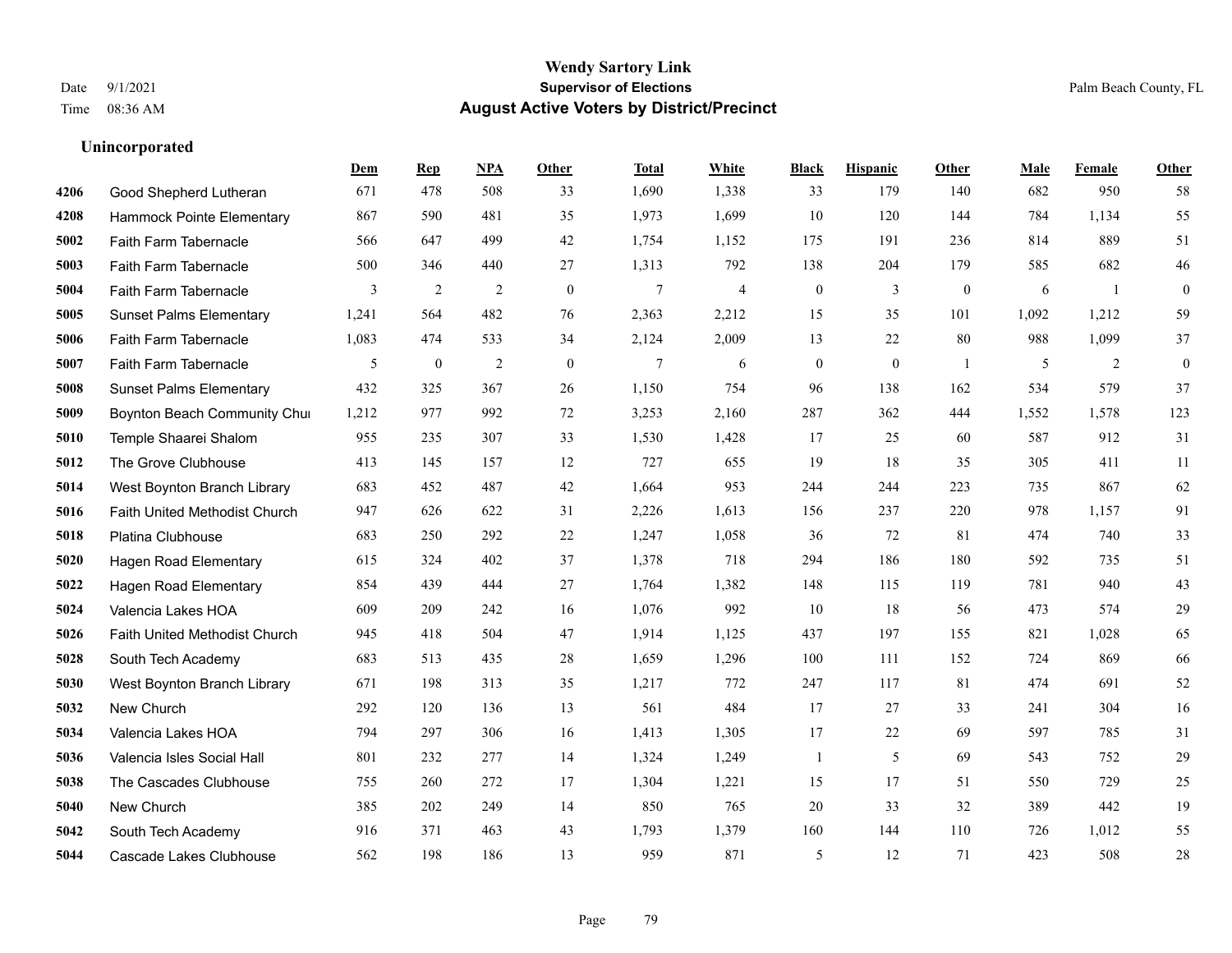#### **Wendy Sartory Link** Date 9/1/2021 **Supervisor of Elections** Palm Beach County, FL Time 08:36 AM **August Active Voters by District/Precinct**

### **Dem Rep NPA Other Total White Black Hispanic Other Male Female Other** Green Cay Nature Center 1,347 575 643 40 2,605 1,974 269 175 187 1,109 1,428 68 Coral Lakes Clubhouse 591 369 308 20 1,288 898 139 139 112 561 683 44 Coral Lakes Clubhouse 1,117 306 358 22 1,803 1,687 13 10 93 696 1,059 48 Lake Worth Drainage District 641 439 461 32 1,573 1,208 88 126 151 682 830 61 Our Lady Queen of Peace 1,163 1,215 1,013 89 3,480 2,795 100 210 375 1,616 1,722 142 Our Lady Queen of Peace 302 140 149 12 603 531 6 37 29 266 319 18 Hagen Ranch Road Library 1,864 1,115 1,157 96 4,232 3,429 162 317 324 1,794 2,309 129 Valencia Falls Clubhouse 678 188 227 10 1,103 1,037 4 5 57 489 578 36 Hagen Ranch Road Library 520 211 230 14 975 904 4 14 53 440 523 12 Villa Borghese Clubhouse 444 237 164 14 859 781 11 27 40 375 461 23 Huntington Lakes Clubhouse 962 332 349 36 1,679 1,542 16 43 78 628 1,019 32 Abbey Village Clubhouse 731 381 360 32 1,504 1,218 64 124 98 595 849 60 Camelot Village Clubhouse 222 115 101 14 452 277 49 84 42 177 259 16 Delray Villas 467 238 212 18 935 763 38 64 70 395 507 33 Huntington Pointe Clubhouse 753 171 236 18 1,178 1,116 6 10 46 442 703 33 Coco Wood Clubhouse 386 165 177 11 739 519 93 78 49 327 382 30 Palm Greens Clubhouse 661 292 311 29 1,293 1,076 37 94 86 508 739 46 Bethel Evangelical Baptist 699 376 406 42 1,523 1,135 112 168 108 621 861 41 Bethel Evangelical Baptist 87 49 37 2 175 125 10 22 18 59 114 2 Bethel Evangelical Baptist 638 375 408 21 1,442 989 170 154 129 654 748 40 High Point Section II 441 298 256 23 1,018 807 37 104 70 404 584 30 Gleneagles CC-Strathearn Sat 960 466 474 37 1,937 1,662 35 114 126 812 1,074 51 Gleneagles CC-Clunie Satellite 788 320 350 23 1,481 1,272 71 66 72 632 815 34 Kings Point Clubhouse 378 187 172 15 752 604 28 71 49 293 428 31 Monaco Clubhouse 899 501 488 40 1,928 1,496 92 193 147 785 1,059 84 Lakes of Delray Clubhouse 387 232 159 15 793 704 9 40 40 303 474 16 Kings Point Flanders 912 406 387 30 1,735 1,392 74 155 114 697 980 58 Lakes of Delray Clubhouse 896 310 372 40 1,618 1,329 68 115 106 629 936 53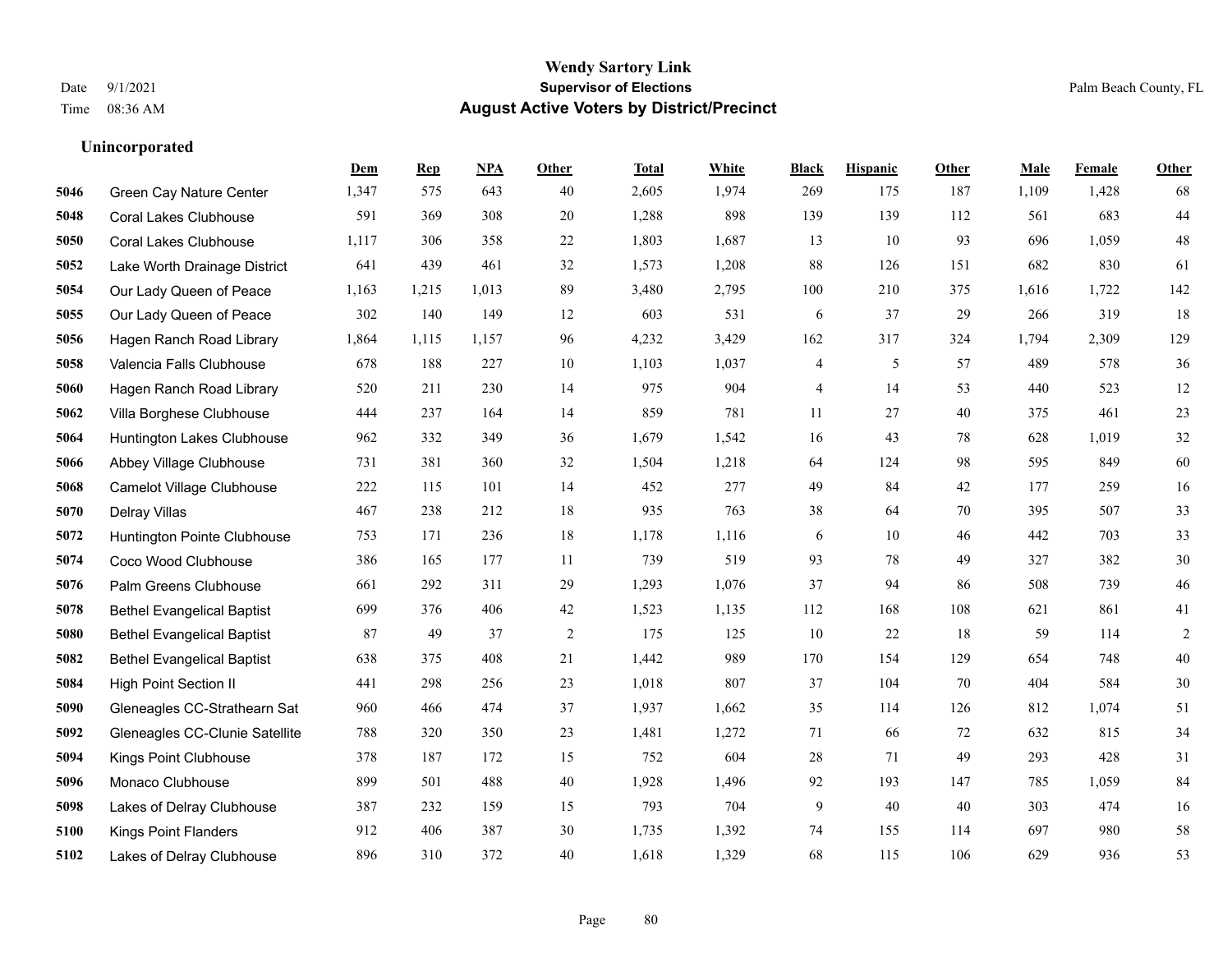|      |                                    | Dem   | <b>Rep</b> | NPA   | <b>Other</b> | <b>Total</b> | White | <b>Black</b>     | <b>Hispanic</b> | <b>Other</b> | <b>Male</b> | <b>Female</b> | <b>Other</b> |
|------|------------------------------------|-------|------------|-------|--------------|--------------|-------|------------------|-----------------|--------------|-------------|---------------|--------------|
| 5104 | <b>Kings Point Flanders</b>        | 898   | 385        | 352   | 38           | 1,673        | 1,332 | 70               | 151             | 120          | 654         | 949           | 70           |
| 5106 | Las Verdes Clubhouse               | 981   | 615        | 704   | 54           | 2,354        | 1,652 | 216              | 287             | 199          | 1,055       | 1,219         | 80           |
| 5108 | West Boca Branch Library           | 1,413 | 1,498      | 1,371 | 103          | 4,385        | 3,628 | 107              | 256             | 394          | 2,061       | 2,190         | 134          |
| 5110 | South County Civic Center          | 525   | 513        | 404   | 28           | 1,470        | 1,337 | 6                | 28              | 99           | 693         | 736           | 41           |
| 5111 | Morikami Park Elementary           | 44    | 61         | 49    | 3            | 157          | 149   | $\mathbf{0}$     | 3               | 5            | 72          | 84            | $\mathbf{1}$ |
| 5112 | Morikami Park Elementary           | 548   | 617        | 495   | 40           | 1,700        | 1,477 | $20\,$           | 52              | 151          | 784         | 876           | 40           |
| 5113 | Morikami Park Elementary           | 19    | 39         | 24    | 2            | 84           | 68    | $\boldsymbol{0}$ | 6               | 10           | 35          | 42            | $\tau$       |
| 5114 | South County Civic Center          | 258   | 201        | 191   | 10           | 660          | 544   | 8                | 28              | 80           | 302         | 330           | $28\,$       |
| 5116 | The Polo Club of Boca Raton        | 650   | 503        | 431   | 22           | 1,606        | 1,464 | 18               | 26              | 98           | 703         | 856           | $47\,$       |
| 5117 | The Polo Club of Boca Raton        | 302   | 188        | 196   | 18           | 704          | 643   | $\mathbf{1}$     | 9               | 51           | 288         | 391           | 25           |
| 5118 | South County Civic Center          | 172   | 114        | 104   | $\tau$       | 397          | 333   | 8                | 32              | 24           | 165         | 221           | 11           |
| 5119 | The Polo Club of Boca Raton        | 37    | 30         | 31    | 2            | 100          | 92    | $\overline{c}$   | $\overline{3}$  | 3            | 45          | 54            | 1            |
| 5122 | Delray Beach First Baptist         | 283   | 176        | 201   | 12           | 672          | 436   | 34               | 122             | 80           | 287         | 353           | 32           |
| 5124 | Delray Beach First Baptist         | 160   | 113        | 112   | $\mathbf{1}$ | 386          | 327   | 9                | 25              | 25           | 151         | 221           | 14           |
| 5126 | <b>Boca Delray Clubhouse</b>       | 251   | 114        | 118   | 11           | 494          | 443   | 9                | 17              | 25           | 203         | 280           | 11           |
| 5128 | <b>Sunrise Park Elementary</b>     | 762   | 497        | 573   | 38           | 1,870        | 1,237 | 102              | 276             | 255          | 844         | 961           | 65           |
| 5130 | Coconut Cove Waterpark - Meet      | 645   | 545        | 536   | 27           | 1,753        | 1,281 | 31               | 168             | 273          | 792         | 876           | 85           |
| 5132 | <b>Eagles Landing Middle</b>       | 950   | 582        | 638   | 43           | 2,213        | 1,509 | 149              | 326             | 229          | 980         | 1,162         | 71           |
| 5134 | Coconut Cove Waterpark - Meet      | 541   | 471        | 454   | 31           | 1,497        | 1,066 | 69               | 229             | 133          | 704         | 738           | 55           |
| 5136 | West Boca Branch Library           | 869   | 501        | 691   | 40           | 2,101        | 1,368 | 127              | 394             | 212          | 881         | 1,152         | 68           |
| 5138 | <b>Whispering Pines Elementary</b> | 891   | 562        | 619   | 45           | 2,117        | 1,410 | 127              | 306             | 274          | 921         | 1,117         | 79           |
| 5140 | Olympic Heights High               | 1,042 | 773        | 913   | 49           | 2,777        | 1,792 | 148              | 534             | 303          | 1,254       | 1,410         | 113          |
| 5142 | <b>Whispering Pines Elementary</b> | 304   | 245        | 252   | 21           | 822          | 597   | 29               | 104             | 92           | 328         | 456           | 38           |
| 5144 | Whisper Walk Section B             | 926   | 450        | 421   | 32           | 1,829        | 1,448 | 53               | 212             | 116          | 697         | 1,081         | 51           |
| 5146 | Century Village West               | 915   | 496        | 386   | 40           | 1,837        | 1,417 | 79               | 182             | 159          | 663         | 1.102         | $72\,$       |
| 5148 | Century Village West               | 748   | 359        | 362   | 24           | 1,493        | 1,188 | 47               | 136             | 122          | 571         | 847           | $75\,$       |
| 5150 | Century Village West               | 680   | 281        | 279   | 20           | 1,260        | 988   | 47               | 141             | 84           | 449         | 769           | 42           |
| 5152 | West Boca Raton High               | 952   | 800        | 856   | 43           | 2,651        | 1,981 | 83               | 249             | 338          | 1,247       | 1,295         | 109          |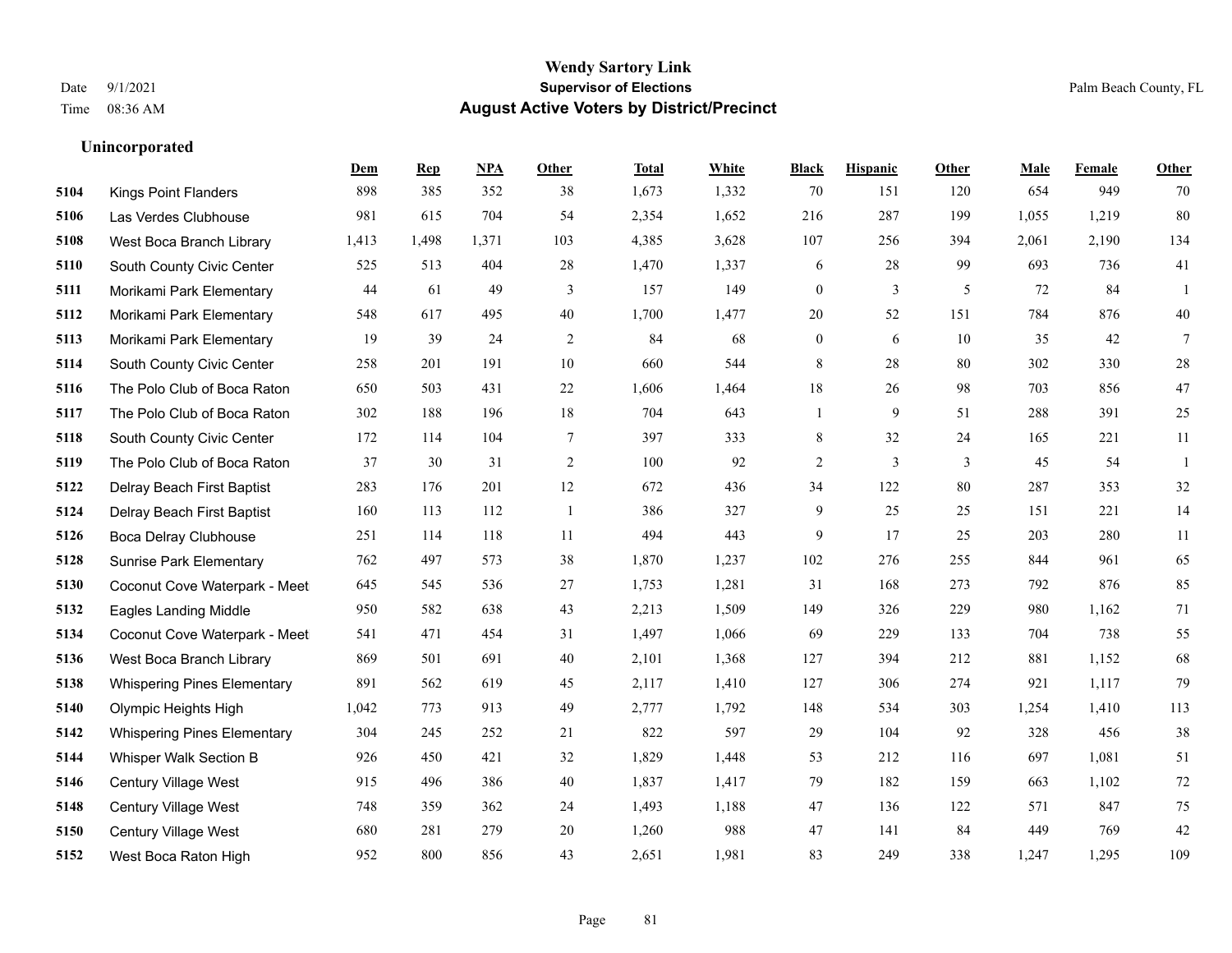#### **Wendy Sartory Link** Date 9/1/2021 **Supervisor of Elections** Palm Beach County, FL Time 08:36 AM **August Active Voters by District/Precinct**

### **Dem Rep NPA Other Total White Black Hispanic Other Male Female Other** Daggerwing Nature Center 901 783 753 51 2,488 1,715 78 344 351 1,117 1,256 115 Southwinds Golf Course 721 499 586 32 1,838 1,243 84 261 250 792 960 86 Boca West Country Club 764 455 510 47 1,776 1,597 7 72 100 737 993 46 Boca West Country Club 809 460 418 34 1,721 1,620 4 27 70 671 1,008 42 Glades Presbyterian Church 761 741 644 38 2,184 1,608 64 307 205 1,037 1,064 83 Sandpiper Shores Elementary 1,006 651 668 44 2,369 1,813 72 251 233 1,071 1,219 79 Glades Road Branch Library 824 731 766 51 2,372 1,646 121 357 248 1,024 1,248 100 Glades Road Branch Library 955 609 613 39 2,216 1,669 64 271 212 856 1,301 59 Olympic Heights High 1,147 630 756 43 2,576 1,891 83 356 246 999 1,481 96 Del Prado Elementary 236 302 201 19 758 681 10 11 56 360 377 21 Waters Edge Elementary 867 757 812 46 2,482 1,676 127 362 317 1,144 1,218 120 Loggers Run Middle 468 350 362 15 1,195 828 46 199 122 503 629 63 Loggers Run Middle 714 537 634 45 1,930 1,067 187 407 269 857 973 100 Boca Glades Baptist Church 686 372 632 40 1,730 972 128 394 236 786 863 81 Boca Glades Baptist Church 577 293 538 35 1,443 741 132 364 206 648 724 71 Coral Sunset Elementary 902 560 725 38 2,225 1,227 243 434 321 1,024 1,092 109 Coral Sunset Elementary 1,009 419 852 37 2,317 988 349 655 325 982 1,212 123 Pines Of Boca Barwood 974 619 785 47 2,425 1,429 142 533 321 1,024 1,299 102 Lakes at Boca Rio Clubhouse 404 285 331 20 1,040 685 62 175 118 473 521 46 Hammock Pointe Elementary 1,071 678 920 43 2,712 1,552 203 576 381 1,164 1,424 124 Lakes Of Boca Barwood 398 254 378 21 1,051 620 49 242 140 447 548 56 Canal Point Community Center 80 101 60 1 242 105 37 85 15 108 124 10 Pahokee High 520 20 101 2 643 7 589 3 44 188 423 32 Canal Point Community Center 25 6 6 0 37 12 20 2 3 21 16 0 Belle Glade Library/Civic Ctr 175 29 59 0 263 30 145 75 13 103 149 11 Belle Glade Library/Civic Ctr 1 2 1 0 4 0 0 4 0 1 3 0 South Bay Commission Chambe 35 51 27 2 115 75 7 22 11 60 50 5 Glades Central High 442 77 133 8 660 81 383 160 36 307 320 33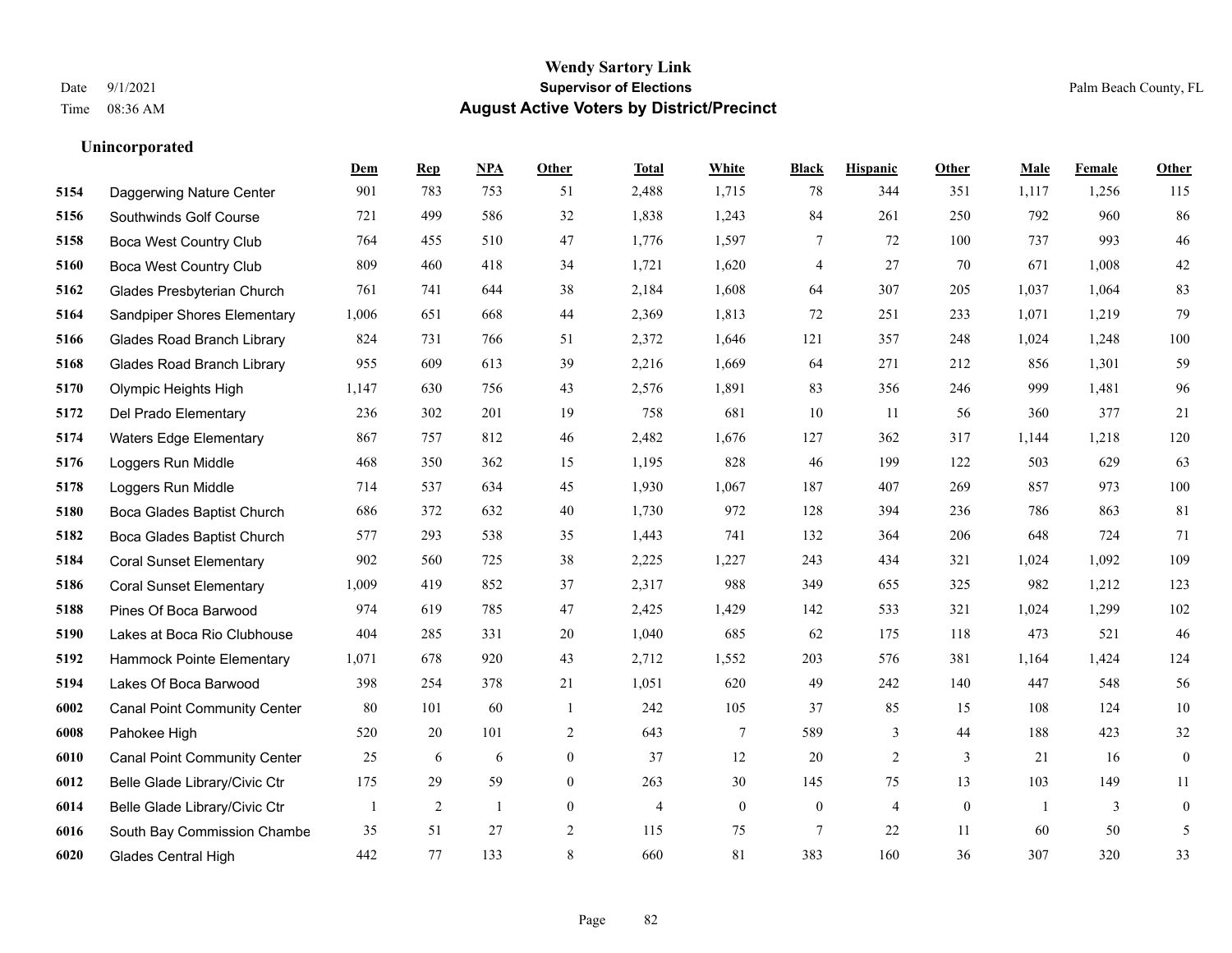|      |                                 | Dem          | <b>Rep</b>     | NPA              | <b>Other</b>   | <b>Total</b>   | <b>White</b>   | <b>Black</b>     | <b>Hispanic</b>  | Other          | <b>Male</b>    | <b>Female</b> | <b>Other</b>     |
|------|---------------------------------|--------------|----------------|------------------|----------------|----------------|----------------|------------------|------------------|----------------|----------------|---------------|------------------|
| 6026 | Lewis Evans Resource Center     | 2            | $\mathbf{0}$   | 2                | $\theta$       | $\overline{4}$ | $\overline{0}$ | $\mathbf{0}$     | $\overline{4}$   | $\theta$       |                | 3             | $\Omega$         |
| 6030 | Belle Glade Library/Civic Ctr   | 8            | 3              | 12               | 2              | 25             | 8              | $\mathbf{0}$     | 17               | $\theta$       | 7              | 16            | $\overline{2}$   |
| 6034 | Gove Elementary                 | $\Omega$     | $\overline{4}$ | $\theta$         | $\Omega$       | $\overline{4}$ | 4              | $\theta$         | $\theta$         | $\Omega$       | 3              | $\mathbf{1}$  | $\Omega$         |
| 6038 | South Bay Commission Chambe     | $\mathbf{0}$ | $\mathbf{0}$   | $\mathbf{0}$     | $\overline{0}$ | $\mathbf{0}$   | $\overline{0}$ | $\mathbf{0}$     | $\mathbf{0}$     | $\mathbf{0}$   | $\theta$       | $\mathbf{0}$  | $\Omega$         |
| 6040 | Osceola Creek Middle            | 101          | 126            | 106              | $\overline{1}$ | 334            | 254            | 13               | 33               | 34             | 155            | 163           | 16               |
| 6042 | Osceola Creek Middle            | 995          | 1,210          | 1,032            | 64             | 3,301          | 2,119          | 429              | 488              | 265            | 1,575          | 1,617         | 109              |
| 6044 | <b>Frontier Elementary</b>      | 915          | 975            | 782              | 59             | 2,731          | 1,738          | 416              | 344              | 233            | 1,280          | 1,366         | 85               |
| 6045 | Acreage Branch Library          | 204          | 267            | 177              | 10             | 658            | 419            | 80               | 90               | 69             | 315            | 312           | 31               |
| 6046 | Pierce Hammock Elementary       | 802          | 960            | 753              | 45             | 2,560          | 1,645          | 359              | 319              | 237            | 1,239          | 1,223         | 98               |
| 6048 | Pierce Hammock Elementary       | $\mathbf{0}$ | $\mathbf{0}$   | $\mathbf{0}$     | $\theta$       | $\mathbf{0}$   | $\mathbf{0}$   | $\mathbf{0}$     | $\mathbf{0}$     | $\theta$       | $\overline{0}$ | $\mathbf{0}$  | $\mathbf{0}$     |
| 6050 | Acreage Branch Library          | 879          | 880            | 732              | 59             | 2,550          | 1,559          | 378              | 349              | 264            | 1,199          | 1,260         | 91               |
| 6051 | Cornerstone Fellowship          | 611          | 752            | 555              | 50             | 1,968          | 1,255          | 210              | 291              | 212            | 917            | 979           | 72               |
| 6052 | Seminole Ridge High             | 616          | 645            | 562              | 37             | 1,860          | 1,145          | 225              | 314              | 176            | 881            | 907           | 72               |
| 6054 | <b>Acreage Pines Elementary</b> | $\mathbf{0}$ | $\bf{0}$       | $\boldsymbol{0}$ | $\overline{0}$ | $\mathbf{0}$   | $\mathbf{0}$   | $\boldsymbol{0}$ | $\boldsymbol{0}$ | $\overline{0}$ | $\overline{0}$ | $\mathbf{0}$  | $\mathbf{0}$     |
| 6056 | Pierce Hammock Elementary       | $\mathbf{0}$ | $\mathbf{0}$   | $\mathbf{0}$     | $\overline{0}$ | $\theta$       | $\overline{0}$ | $\mathbf{0}$     | $\mathbf{0}$     | $\theta$       | $\theta$       | $\theta$      | $\mathbf{0}$     |
| 6058 | <b>Acreage Pines Elementary</b> | 740          | 606            | 563              | 39             | 1,948          | 1,051          | 354              | 246              | 297            | 943            | 942           | 63               |
| 6060 | Indian Trail Improvement Dist   | 887          | 959            | 805              | 58             | 2,709          | 1,682          | 343              | 401              | 283            | 1,247          | 1.363         | 99               |
| 6076 | <b>Western Pines Middle</b>     | 642          | 705            | 572              | 36             | 1,955          | 1,427          | 154              | 201              | 173            | 932            | 940           | 83               |
| 6078 | <b>Western Pines Middle</b>     | 658          | 727            | 649              | 39             | 2,073          | 1,386          | 158              | 356              | 173            | 980            | 1,034         | 59               |
| 6080 | <b>Golden Grove Elementary</b>  | 605          | 780            | 621              | 50             | 2,056          | 1,382          | 130              | 346              | 198            | 957            | 1,015         | 84               |
| 6082 | PBSC Loxahatchee Groves Can     | 11           | 6              | 15               | $\overline{2}$ | 34             | 29             | $\mathbf{0}$     | 3                | 2              | 13             | 21            | $\theta$         |
| 6084 | PBSC Loxahatchee Groves Can     | 270          | 394            | 322              | 40             | 1,026          | 643            | 63               | 219              | 101            | 508            | 502           | 16               |
| 6086 | PBSC Loxahatchee Groves Can     | 265          | 415            | 248              | 21             | 949            | 695            | 93               | 86               | 75             | 435            | 485           | 29               |
| 6088 | Seminole Ridge High             | 535          | 682            | 544              | 40             | 1,801          | 1,156          | 216              | 288              | 141            | 850            | 897           | 54               |
| 6090 | Loxahatchee Groves Elementary   | 773          | 885            | 746              | 58             | 2,462          | 1,526          | 281              | 445              | 210            | 1,190          | 1,180         | 92               |
| 6092 | PBSC Loxahatchee Groves Can     | 174          | 228            | 141              | 16             | 559            | 363            | 45               | 106              | 45             | 270            | 268           | 21               |
| 6096 | Palms West Presbyterian         | $\mathbf{0}$ | $\mathbf{0}$   | $\mathbf{0}$     | $\overline{0}$ | $\mathbf{0}$   | $\overline{0}$ | $\boldsymbol{0}$ | $\mathbf{0}$     | $\theta$       | $\theta$       | $\mathbf{0}$  | $\mathbf{0}$     |
| 6108 | Calypso Bay Waterpark           | $\theta$     | $\Omega$       | $\theta$         | $\Omega$       | $\Omega$       | $\Omega$       | $\theta$         | $\theta$         | $\theta$       | $\Omega$       | $\theta$      | $\boldsymbol{0}$ |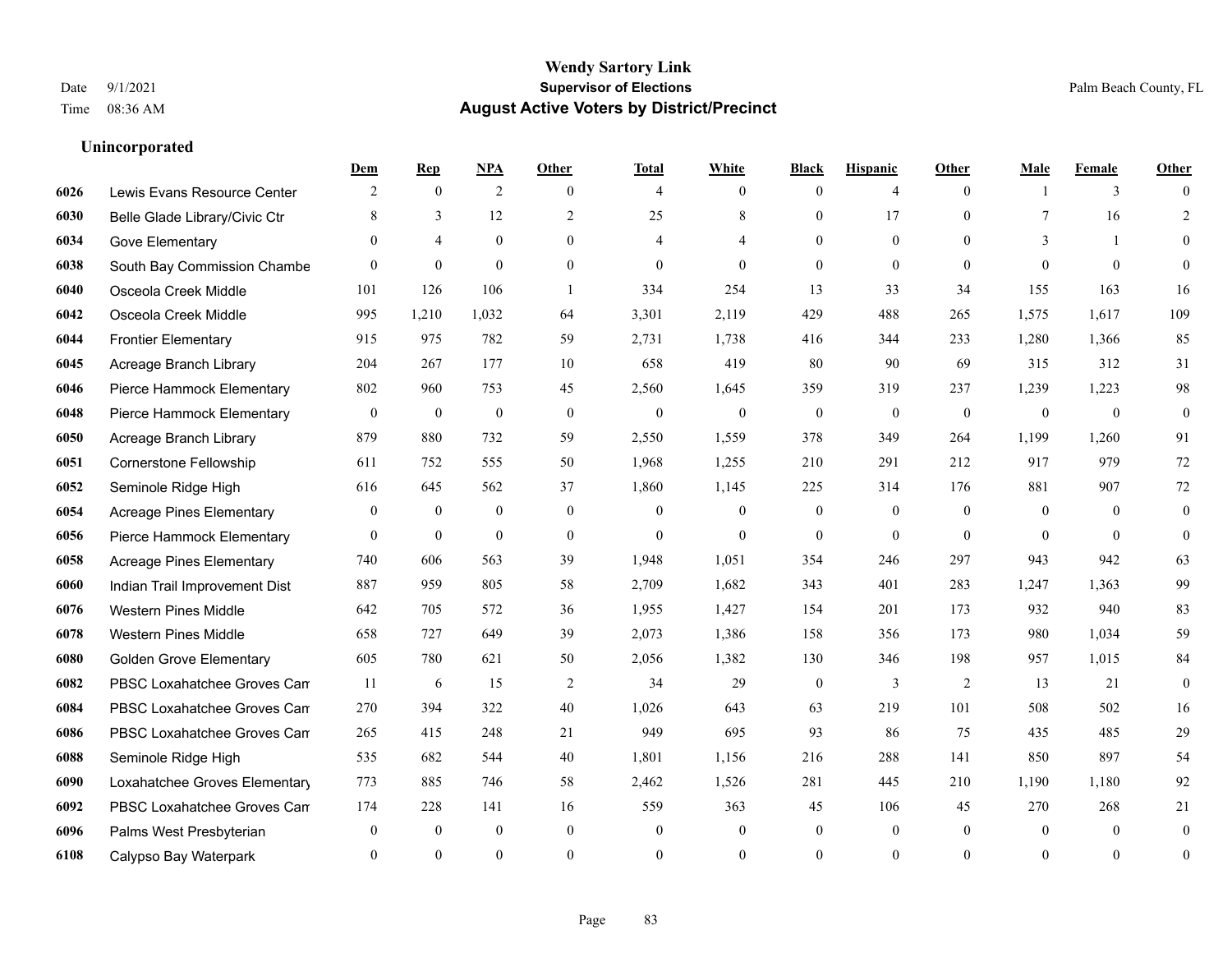### **Wendy Sartory Link** Date 9/1/2021 **Supervisor of Elections** Palm Beach County, FL Time 08:36 AM **August Active Voters by District/Precinct**

### **Dem Rep NPA Other Total White Black Hispanic Other Male Female Other** Royal Palm Beach High 81 42 87 5 215 100 35 59 21 97 111 7 Royal Palm Beach High 335 502 305 33 1,175 855 107 112 101 565 586 24 Christ Fellowship Church RPB 1 2 1 0 4 3 0 0 1 3 1 0 Christ Fellowship Church RPB 26 50 36 2 114 89 7 8 10 54 57 3 Everglades Elementary 557 379 441 26 1,403 641 293 248 221 646 689 68 Everglades Elementary 18 48 18 2 86 65 4 14 3 40 44 2 Palm Beach Central High 0 0 0 0 0 0 0 0 0 0 0 0 Palm Beach Central High 268 243 181 8 700 378 144 60 118 313 360 27 Palm Beach Central High 279 372 253 17 921 608 92 102 119 422 475 24 Panther Run Elementary 233 192 177 10 612 341 96 102 73 282 307 23 Panther Run Elementary 0 1 0 0 1 1 0 0 0 1 0 0 Discovery Key Elementary 964 1,114 685 59 2,822 2,098 182 331 211 1,315 1,425 82 Wycliffe Comm Association Bldg 767 322 397 20 1,506 1,410 17 19 60 649 828 29 Epiphany Lutheran Church 1,153 1,202 1,112 79 3,546 2,199 399 575 373 1,622 1,820 104 Panther Run Elementary 682 745 643 48 2,118 1,352 244 246 276 1,003 1,047 68 J F Kennedy Middle 0 0 0 0 0 0 0 0 0 0 J F Kennedy Middle 0 0 0 0 0 0 0 0 0 0 J F Kennedy Middle 0 0 0 0 0 0 0 0 0 0 RB Prep Achievement Academy 2 1 0 0 3 1 2 0 0 2 1 0 RB Prep Achievement Academy 0 0 0 0 0 0 0 0 0 0 0 0 Crossroads Baptist Church 985 69 290 13 1,357 111 1,032 74 140 580 718 59 Egret Lake Elementary 3 2 1 0 6 4 1 0 1 5 1 0 Seminole Trails Elementary 1,036 318 486 29 1,869 683 713 257 216 813 973 83 Sharon Christian Church 739 268 431 44 1,482 598 445 280 159 611 815 56 U M Church of Palm Beaches 22 17 18 1 58 45 2 9 2 30 24 4 Adult Education Center 674 215 396 28 1,313 420 406 361 126 534 720 59 Adult Education Center 127 27 60 7 221 53 122 23 23 68 143 10 Adult Education Center 0 0 0 0 0 0 0 0 0 0 0 0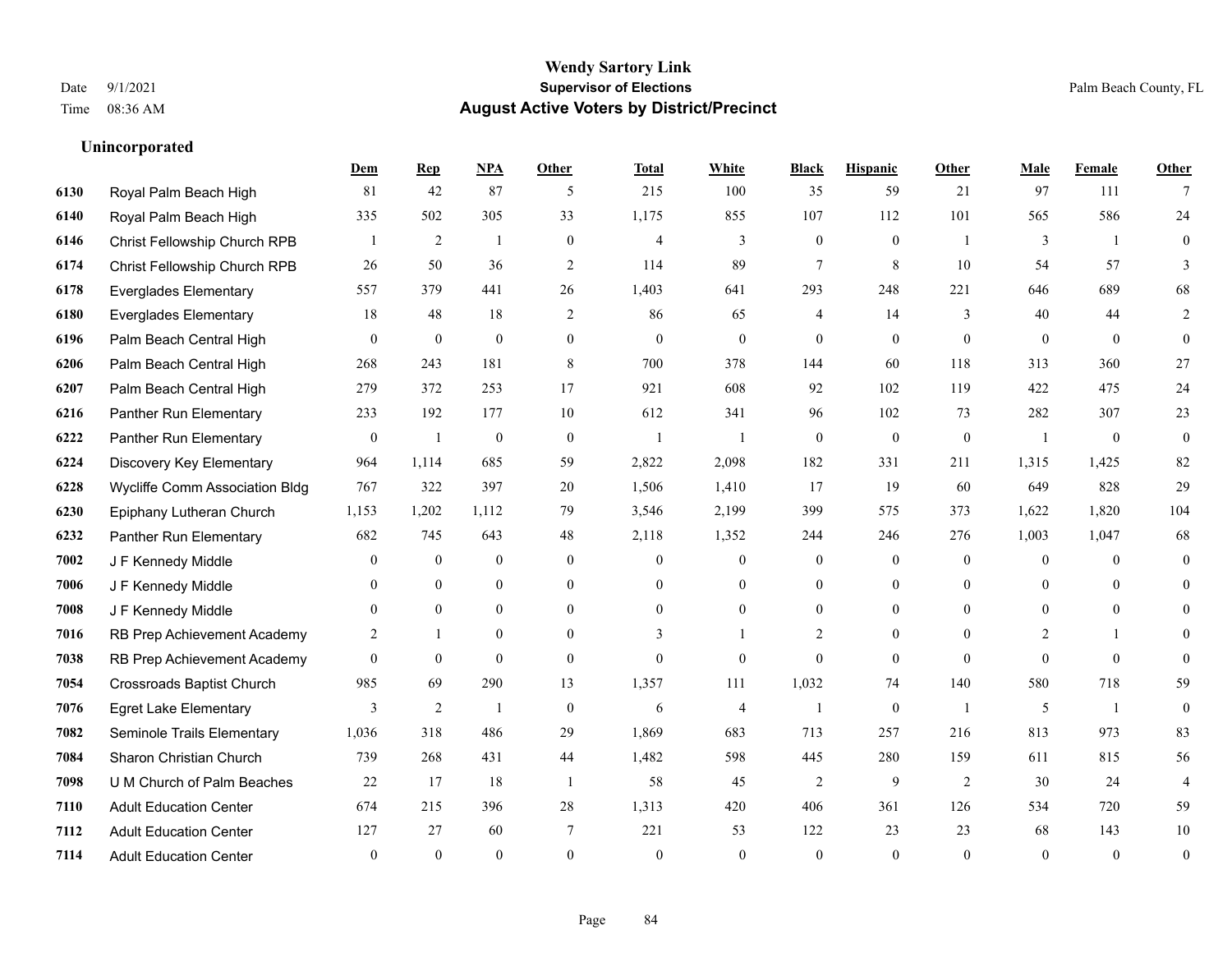|                                  |          |          |          |               | <b>Total</b> | White    | <b>Black</b> | <b>Hispanic</b> | Other       | Male     | Female   | Other          |
|----------------------------------|----------|----------|----------|---------------|--------------|----------|--------------|-----------------|-------------|----------|----------|----------------|
| <b>Adult Education Center</b>    | $\theta$ | $\Omega$ | $\theta$ | $\theta$      | $\theta$     | $\Omega$ | $\theta$     | 0               | $\theta$    | $\theta$ | $\theta$ | $\theta$       |
| <b>Adult Education Center</b>    | 30       | 30       | 36       |               | 101          | 75       |              | 18              |             | 50       | 45       | 6              |
| <b>Adult Education Center</b>    | 798      | 174      | 395      | 23            | 1,390        | 303      | 658          | 285             | 144         | 613      | 711      | 66             |
| <b>Westgate Community Center</b> | 1,552    | 441      | 897      | 29            | 2,919        | 682      | 947          | 991             | 299         | ,299     | 1,479    | 141            |
| Clayton Hutcheson Hall B         | 33       |          | 13       | $\theta$      | 53           | 16       | 25           |                 | 5           | 23       | 30       | $\overline{0}$ |
| Clayton Hutcheson Hall B         | 46       | 3        | 20       |               | 70           |          | 45           | 12              | $\mathbf Q$ | 28       | 36       | 6              |
| Clayton Hutcheson Hall B         | 239      | 15       | 95       | 3             | 352          | 26       | 224          | 78              | 24          | 126      | 211      | 15             |
| <b>Rolling Green Elementary</b>  | 1,038    | 238      | 501      | 27            | 1,804        | 569      | 675          | 406             | 154         | 790      | 934      | 80             |
| <b>Rolling Green Elementary</b>  | $\Omega$ | $\Omega$ |          | $\Omega$      |              | 0        | 0            |                 | $\theta$    |          | $\Omega$ | $\theta$       |
| Lakeview Baptist Church          | 16       | 10       | 10       | $\mathcal{D}$ | 38           | 27       |              | 3               | 6           | 19       | 16       | 3              |
| Federal Only                     | $\Omega$ | $\Omega$ | $\Omega$ | $\Omega$      | $\Omega$     | $\Omega$ |              | 0               | $\Omega$    | $\Omega$ | $\theta$ | 0              |
| State Only                       | 133      | 104      | 116      |               | 355          | 273      | 13           | 14              | 55          | 159      | 183      | 13             |
| Unincorporated                   | 179,741  | 119,707  | 121,237  | 8,464         | 429,149      | 282,450  | 45,072       | 62,173          | 39,454      | 188,678  | 224,872  | 15,599         |
|                                  |          |          |          |               |              |          |              |                 |             |          |          |                |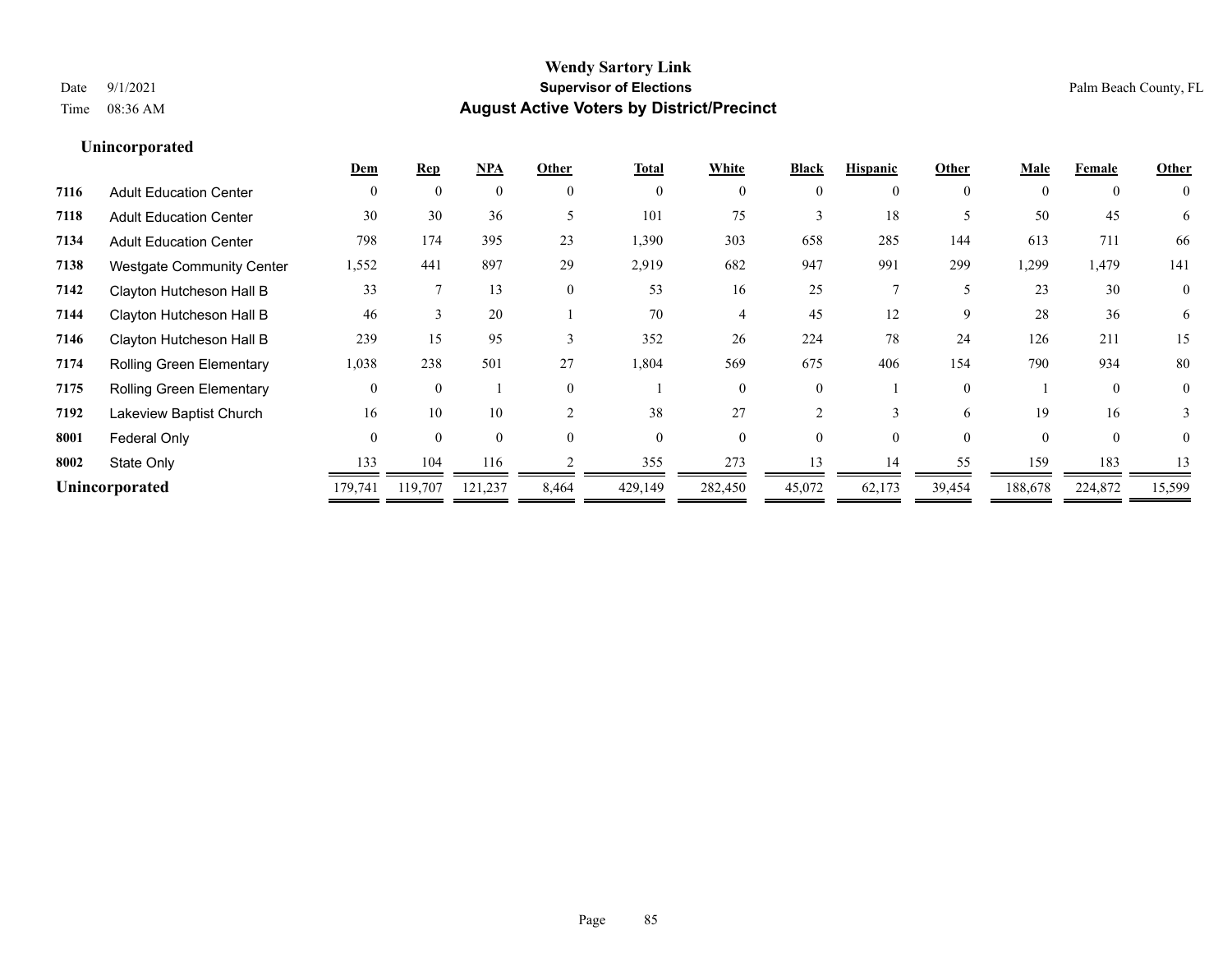### **Atlantis**

|                                   | Dem | <b>Rep</b> | <b>NPA</b> | Other | <b>Total</b> | White | Black | <b>Hispanic</b> | Other | Male | Female | <b>Other</b> |
|-----------------------------------|-----|------------|------------|-------|--------------|-------|-------|-----------------|-------|------|--------|--------------|
| 3082<br><b>Atlantis City Hall</b> | 485 | 893        | 440        | 43    | .861         | .610  | 38    | 89              | 124   | 852  | 966    | 43           |
| Atlantis                          | 485 | 893        | 440        |       | 1,861        | 1,610 |       | 89              | 124   | 852  | 966    | 43           |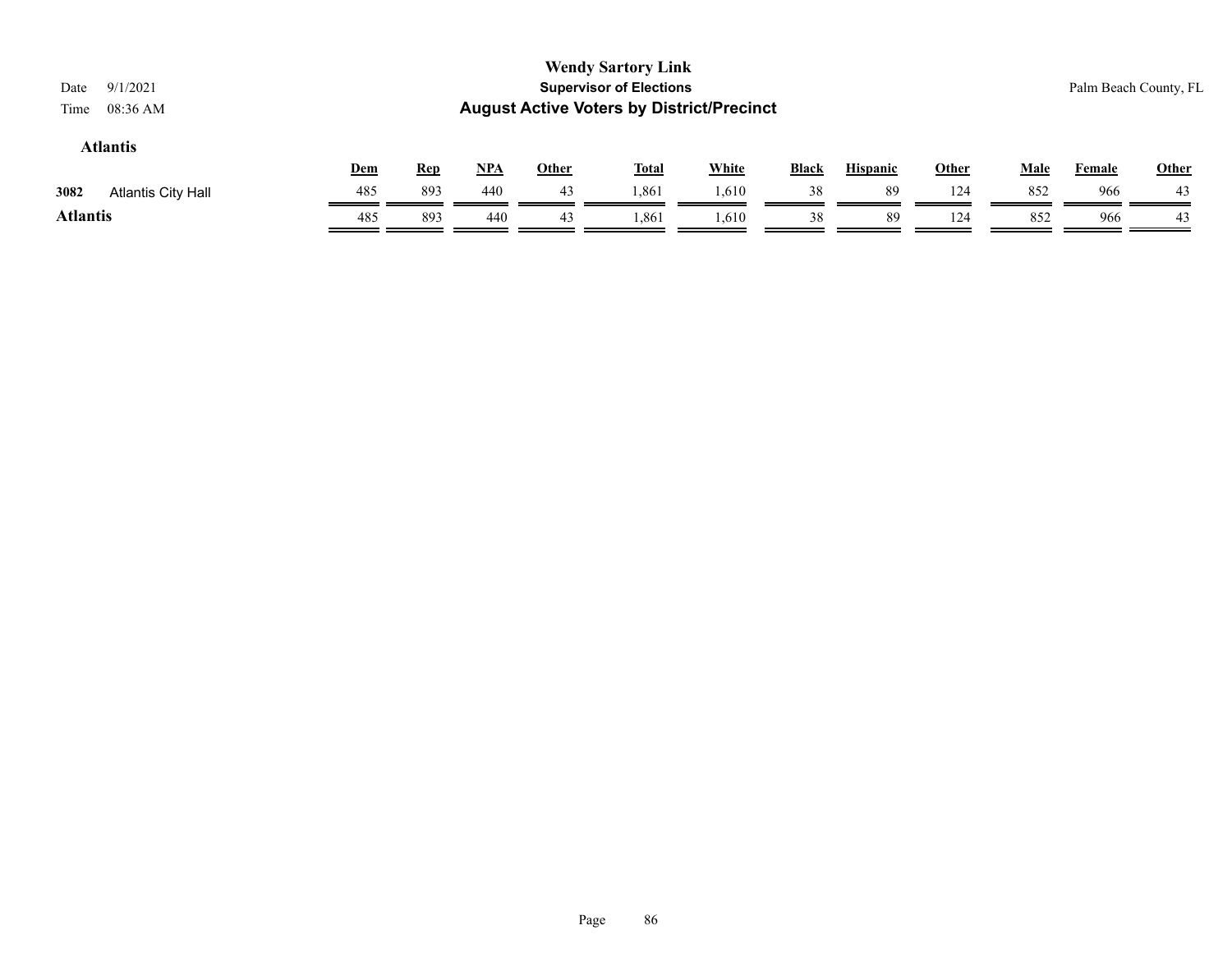## **Boynton Beach**

|      |                                   | Dem | <b>Rep</b> | NPA | <b>Other</b>   | <b>Total</b> | <b>White</b> | <b>Black</b> | <b>Hispanic</b> | Other  | <b>Male</b> | <b>Female</b> | <b>Other</b> |
|------|-----------------------------------|-----|------------|-----|----------------|--------------|--------------|--------------|-----------------|--------|-------------|---------------|--------------|
| 3136 | <b>Freedom Shores Elementary</b>  | 872 | 405        | 583 | 32             | 1,892        | 831          | 527          | 279             | 255    | 834         | 981           | 77           |
| 3138 | <b>Citrus Cove Elementary</b>     | 864 | 500        | 568 | 34             | 1,966        | 1,153        | 315          | 288             | 210    | 864         | 1,020         | 82           |
| 3140 | Boynton Lakes North Clubhouse     | 418 | 192        | 283 | 14             | 907          | 429          | 220          | 126             | 132    | 405         | 470           | 32           |
| 3142 | Boynton Lakes North Clubhouse     | 386 | 162        | 221 | 16             | 785          | 440          | 138          | 137             | 70     | 316         | 439           | 30           |
| 3146 | <b>Freedom Shores Elementary</b>  | 335 | 126        | 169 | 17             | 647          | 430          | 80           | 74              | 63     | 259         | 368           | 20           |
| 3164 | <b>Citrus Cove Elementary</b>     | 884 | 542        | 638 | 50             | 2,114        | 1,318        | 316          | 246             | 234    | 940         | 1,102         | $72\,$       |
| 3168 | Boynton Beach Fire Station #3     | 908 | 454        | 662 | 30             | 2,054        | 1,165        | 363          | 295             | 231    | 873         | 1,109         | 72           |
| 3172 | Boynton Beach High                | 474 | 146        | 302 | 32             | 954          | 441          | 263          | 143             | 107    | 392         | 514           | 48           |
| 3174 | Boynton Beach Fire Station #3     | 250 | 172        | 172 | 15             | 609          | 415          | 53           | 84              | 57     | 278         | 314           | 17           |
| 3176 | Boynton Beach High                | 217 | 118        | 154 | 8              | 497          | 264          | 90           | 82              | 61     | 214         | 261           | 22           |
| 3182 | Imagine Schools - Chancellor      | 98  | 49         | 80  | $\overline{4}$ | 231          | 116          | 46           | 36              | 33     | 110         | 110           | 11           |
| 3185 | Christ Fellowship Church BB       | 276 | 192        | 182 | 26             | 676          | 432          | 71           | 103             | 70     | 318         | 337           | 21           |
| 3186 | Christ Fellowship Church BB       | 185 | 122        | 139 | 11             | 457          | 323          | 40           | 61              | 33     | 203         | 233           | 21           |
| 3187 | Christ Fellowship Church BB       | 694 | 391        | 572 | 55             | 1,712        | 974          | 266          | 285             | 187    | 795         | 862           | 55           |
| 3188 | Christ Fellowship Church BB       | 411 | 304        | 354 | 21             | 1,090        | 676          | 221          | 121             | 72     | 536         | 520           | 34           |
| 3190 | Imagine Schools - Chancellor      | 294 | 155        | 209 | 22             | 680          | 385          | 139          | 93              | 63     | 344         | 321           | 15           |
| 3192 | Leisureville #1 Clubhouse         | 549 | 400        | 370 | 43             | 1,362        | 1,032        | 111          | 126             | 93     | 546         | 767           | 49           |
| 3194 | Boynton Beach Fire Station #2     | 747 | 168        | 374 | 20             | 1,309        | 465          | 537          | 167             | 140    | 576         | 681           | 52           |
| 3196 | Leisureville #3 Clubhouse         | 612 | 552        | 422 | 49             | 1,635        | 1,360        | 83           | 101             | 91     | 694         | 887           | 54           |
| 3198 | <b>BB Leisureville Clubhouse</b>  | 493 | 526        | 307 | 37             | 1,363        | 1,123        | 64           | 115             | 61     | 552         | 773           | 38           |
| 3200 | <b>Golfview Harbour Clubhouse</b> | 608 | 399        | 398 | 27             | 1,432        | 969          | 204          | 113             | 146    | 646         | 737           | 49           |
| 3202 | <b>Golfview Harbour Clubhouse</b> | 65  | 65         | 48  | $\tau$         | 185          | 136          | 30           | $\,8\,$         | 11     | 90          | 89            | 6            |
| 4020 | Christ Fellowship Church BB       | 31  | 26         | 36  | $\overline{4}$ | 97           | 75           | 4            | 11              | $\tau$ | 37          | 58            | 2            |
| 4022 | <b>Congress Middle</b>            | 822 | 235        | 403 | 43             | 1,503        | 548          | 650          | 156             | 149    | 627         | 819           | 57           |
| 4024 | Harvey E Oyer Jr Park             | 491 | 615        | 483 | 55             | 1,644        | 1,299        | 90           | 129             | 126    | 779         | 818           | 47           |
| 4026 | <b>Sterling Village Aud</b>       | 499 | 554        | 462 | 47             | 1,562        | 1,363        | 36           | 63              | 100    | 725         | 785           | 52           |
| 4034 | <b>Crosspointe Elementary</b>     | 361 | 255        | 287 | 23             | 926          | 665          | 113          | 61              | 87     | 392         | 514           | 20           |
| 4036 | <b>Forest Park Elementary</b>     | 284 | 449        | 265 | 25             | 1,023        | 921          | 8            | 50              | 44     | 434         | 557           | 32           |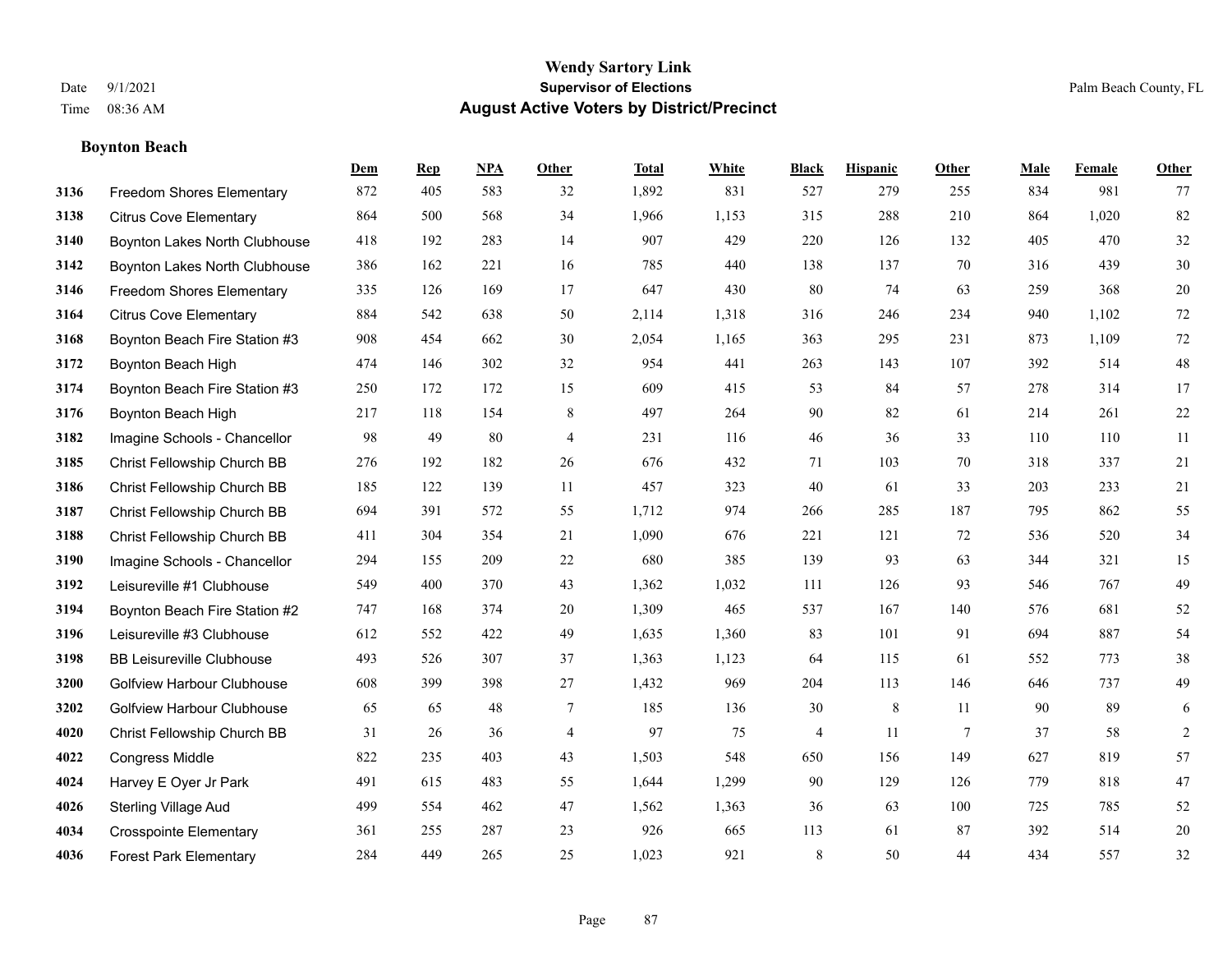**Boynton Beach**

### **Wendy Sartory Link** Date 9/1/2021 **Supervisor of Elections** Palm Beach County, FL Time 08:36 AM **August Active Voters by District/Precinct**

### **Dem Rep NPA Other Total White Black Hispanic Other Male Female Other** Hunter's Run Courtside Cafe 1,072 366 529 37 2,004 1,843 40 47 74 838 1,123 43 Crosspointe Elementary 117 78 84 3 282 170 57 22 33 138 138 6 Crosspointe Elementary 210 81 148 17 456 173 108 101 74 201 236 19 Lakeview Baptist Church 533 644 439 38 1,654 1,367 77 102 108 767 834 53 Lakeview Baptist Church 41 70 37 5 153 127 7 8 11 74 77 2 Seacrest Presbyterian 0 0 0 0 0 0 0 0 0 0 0 0 Seacrest Presbyterian 0 0 0 0 0 0 0 0 0 0 0 0 Seacrest Presbyterian 0 0 0 0 0 0 0 0 0 0 0 0 Temple Beth Kodesh 1,526 186 544 29 2,285 435 1,303 348 199 1,011 1,165 109 Village Royale on the Green 807 227 349 24 1,407 580 570 141 116 594 748 65 St John Missionary Baptist Chr 1,760 133 454 18 2,365 234 1,763 169 199 993 1,271 101 Carolyn Sims Center 1,469 65 346 12 1,892 80 1,594 81 137 771 1,049 72 St John Missionary Baptist Chr  $\begin{array}{cccccccc} 2 & 4 & 0 & 0 & 6 & 4 & 1 & 0 & 1 & 4 & 2 & 0 \end{array}$  Boynton Beach Senior Center 1,476 412 717 53 2,658 1,061 1,073 274 250 1,233 1,307 118 Forest Park Elementary 846 530 580 61 2,017 1,395 267 180 175 844 1,100 73 Seacrest Presbyterian 1,058 612 786 60 2,516 1,585 448 246 237 1,199 1,216 101 **Boynton Beach** 24,045 11,682 14,156 1,124 51,007 28,802 12,386 5,272 4,547 22,446 26,712 1,849

—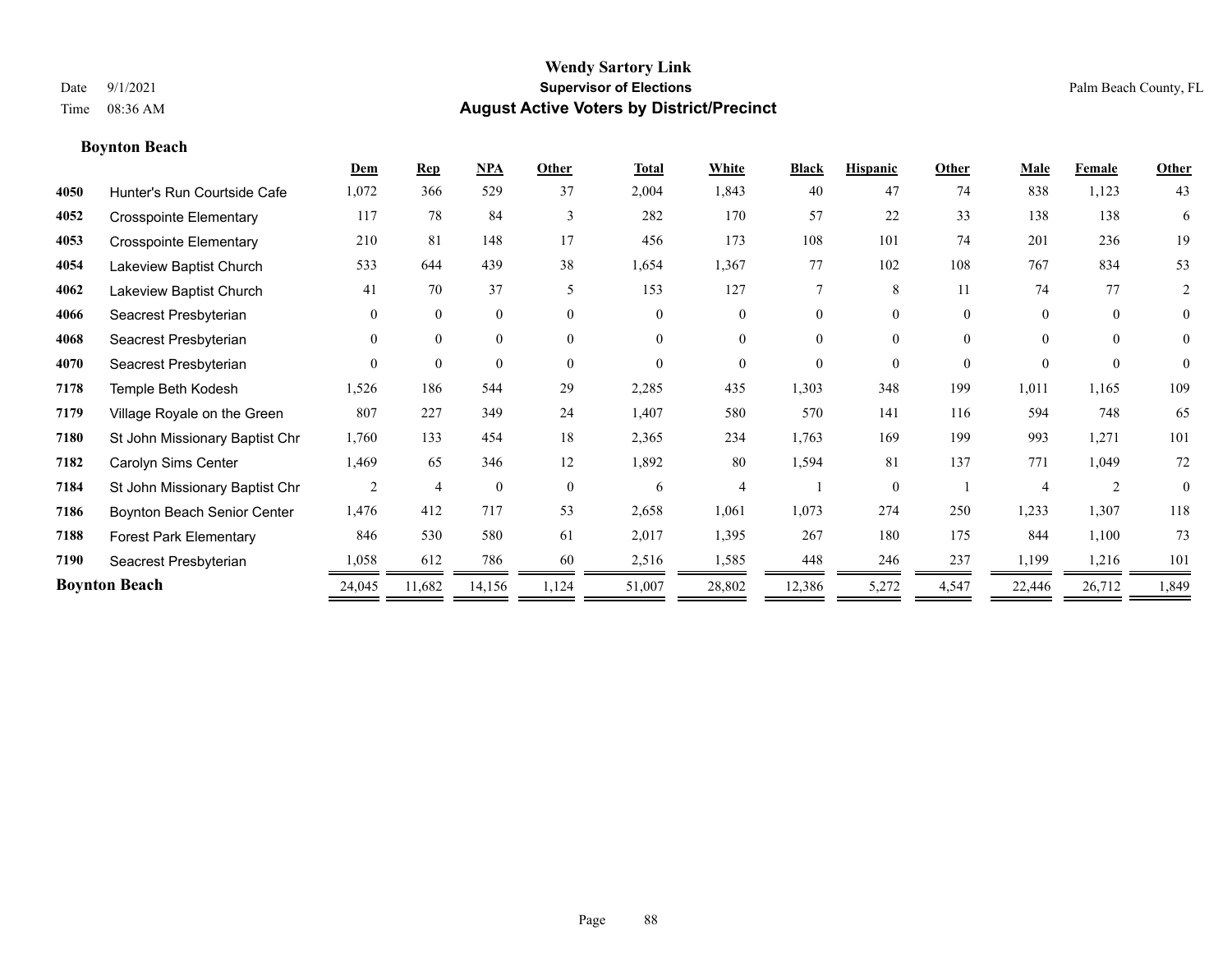### **Belle Glade**

|                    |                               | <u>Dem</u> | <u>Rep</u> | NPA            | Other    | <b>Total</b> | White | Black | <b>Hispanic</b> | Other    | <b>Male</b> | Female | <b>Other</b>   |
|--------------------|-------------------------------|------------|------------|----------------|----------|--------------|-------|-------|-----------------|----------|-------------|--------|----------------|
| 6022               | Belle Glade Library/Civic Ctr | 1,362      | 104        | 251            | 16       | 1,733        | 89    | 1,388 | 143             | 113      | 715         | 949    | 69             |
| 6024               | Lewis Evans Resource Center   | .,697      | 65         | 261            | 15       | 2,038        | 31    | 1,772 | 123             | 112      | 816         | 1,153  | 69             |
| 6028               | Belle Glade Library/Civic Ctr | 749        | 457        | 323            | 15       | .544         | 414   | 394   | 651             | 85       | 723         | 777    | 44             |
| 6029               | Belle Glade Library/Civic Ctr |            | 0          | $\overline{0}$ | $\Omega$ |              |       |       | $\theta$        | $\Omega$ |             |        | $\overline{0}$ |
| 6032               | Gove Elementary               | 674        | 295        | 272            |          | .246         | 312   | 432   | 405             | 97       | 531         | 673    | 42             |
| 6036               | Gove Elementary               | 390        | 160        | 206            | 10       | 766          | 136   | 151   | 434             | 45       | 333         | 403    | 30             |
| <b>Belle Glade</b> |                               | 4,873      | 1,081      | 1,313          | 61       | 7,328        | 982   | 4,138 | 1,756           | 452      | 3,119       | 3,955  | 254            |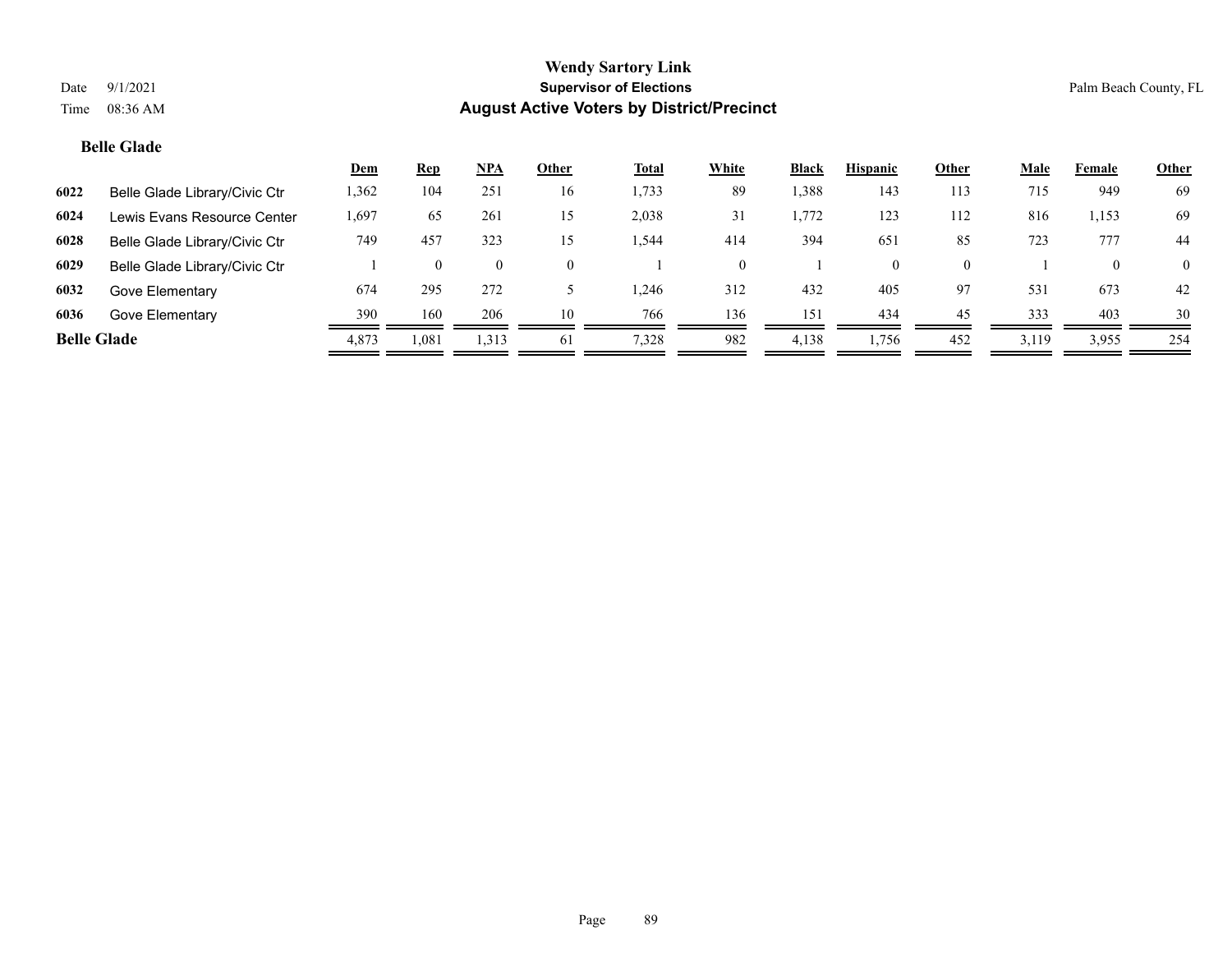**Boca Raton**

### **Wendy Sartory Link** Date 9/1/2021 **Supervisor of Elections** Palm Beach County, FL Time 08:36 AM **August Active Voters by District/Precinct**

**Dem Rep NPA Other Total White Black Hispanic Other Male Female Other**

### Above and Beyond Community Church 409 562 428 37 1,436 1,165 40 126 105 677 712 47 Above and Beyond Community ( 639 612 572 45 1,868 1,393 48 220 207 797 997 74 Ascension Catholic Church 809 1,193 892 68 2,962 2,324 158 230 250 1,392 1,472 98 Broken Sound Club 257 206 180 15 658 488 24 83 63 271 369 18 Woodfield Country Club HOA 839 748 725 54 2,366 2,120 13 65 168 1,082 1,191 93 Seasons HOA Clubhouse 226 213 168 10 617 508 8 37 64 294 294 29 Broken Sound Club 527 373 331 17 1,248 1,144 12 31 61 562 653 33 Broken Sound Club 563 417 434 39 1,453 1,144 65 137 107 664 751 38 4150 Patch Reef Park Community Center 579 539 574 66 1,758 1,353 68 156 181 829 883 46 Boca Delray Lodge #171 630 643 651 51 1,975 1,454 72 223 226 902 990 83 Ascension Catholic Church 417 416 326 33 1,192 870 87 103 132 582 564 46 Spanish River High 949 736 753 40 2,478 1,962 50 218 248 1,182 1,191 105 Greater BR Swim & Racquet Ctr 430 406 349 20 1,205 975 18 89 123 560 602 43 4162 Patch Reef Park Community Center 546 483 437 19 1,485 1,132 31 115 207 679 731 75 Safe Schools Institute 598 648 557 33 1,836 1,474 29 171 162 854 891 91 FAU Arena Lobby 781 447 599 28 1,855 1,049 301 265 240 827 927 101 JC Mitchell Elementary 705 562 606 51 1,924 1,330 84 243 267 835 974 115 Spanish River Library 905 1,034 866 50 2,855 2,220 100 263 272 1,355 1,402 98 Marine Safety Headquarters 667 679 588 59 1,993 1,748 16 95 134 889 1,048 56 Sugar Sand Park Comm Center 306 273 267 15 861 743 5 52 61 404 421 36 Sugar Sand Park Comm Center 938 699 724 68 2,429 1,783 72 324 250 1,053 1,273 103 Sugar Sand Park Comm Center 756 645 520 45 1,966 1,565 42 197 162 797 1,104 65 Boca Raton Middle 557 602 560 37 1,756 1,324 58 204 170 823 883 50 The Volen Center 551 507 453 29 1,540 1,063 128 165 184 704 771 65 Elks Lodge of Boca Raton 897 521 594 56 2,068 1,203 321 312 232 926 1,047 95 St Gregory Episcopal Church 741 1,076 795 73 2,685 2,258 27 178 222 1,306 1,288 91 Sugar Sand Park Comm Center 642 836 673 44 2,195 1,730 30 262 173 1,011 1,111 73

Center for Spiritual Living 624 802 581 36 2,043 1,710 33 157 143 968 1,013 62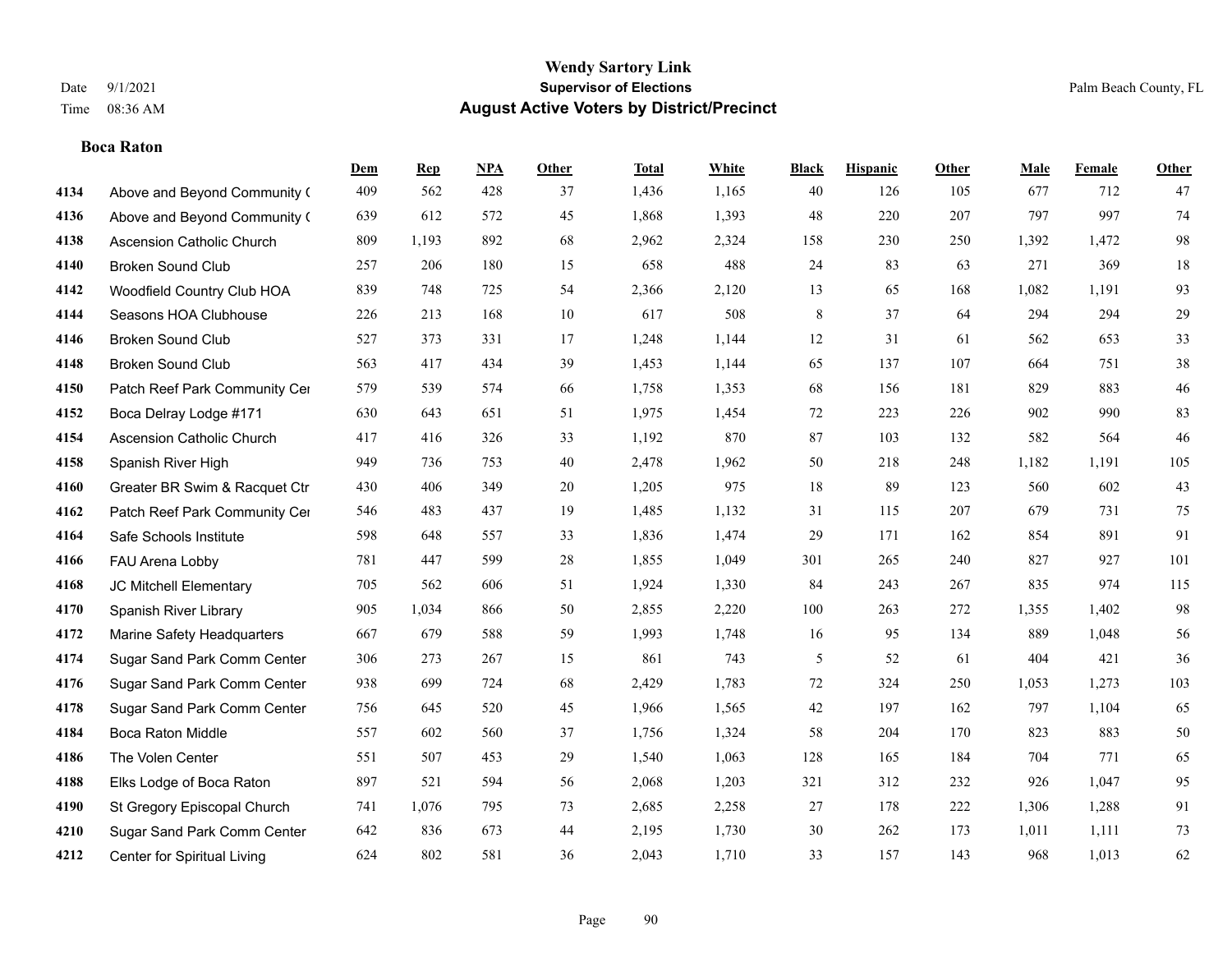#### **Boca Raton**

|                   |                                    | <b>Dem</b> | <b>Rep</b> | NPA    | Other | <b>Total</b> | White  | <b>Black</b> | <b>Hispanic</b> | Other | <b>Male</b> | <b>Female</b> | <b>Other</b> |
|-------------------|------------------------------------|------------|------------|--------|-------|--------------|--------|--------------|-----------------|-------|-------------|---------------|--------------|
| 4214              | Calvary Chapel Boca Raton - 4th    | 632        | 861        | 643    | 64    | 2,200        | 1,756  | 45           | 232             | 167   | 1,018       | 1,103         | 79           |
| 4216              | Calvary Chapel Boca Raton - Kir    | 676        | 1,072      | 694    | 62    | 2,504        | 2,110  | 20           | 177             | 197   | 1,183       | 1,230         | 91           |
| 4218              | <b>Grace Community Church</b>      | 453        | 851        | 538    | 57    | 1,899        | 1,575  | 31           | 137             | 156   | 876         | 940           | 83           |
| 4220              | <b>Boca Raton Community Center</b> | 461        | 394        | 460    | 44    | 1,359        | 876    | 99           | 233             | 151   | 603         | 712           | 44           |
| 4222              | Boca Raton Downtown Library        | 940        | 1,093      | 900    | 86    | 3,019        | 2,540  | 64           | 178             | 237   | 1,358       | 1,545         | 116          |
| 4224              | <b>Grace Community Church</b>      | 510        | 1,115      | 735    | 62    | 2,422        | 1,992  | 55           | 179             | 196   | 1,139       | 1,201         | 82           |
| 4226              | St Gregory Episcopal Church        | 219        | 387        | 277    | 23    | 906          | 816    |              | 31              | 52    | 431         | 451           | 24           |
| 4228              | <b>Boca Raton Community Center</b> | 522        | 655        | 504    | 50    | 1,731        | 1,484  | 16           | 97              | 134   | 775         | 906           | 50           |
| 4230              | Boca Raton Downtown Library        | 313        | 447        | 328    | 22    | 1,110        | 972    | 9            | 55              | 74    | 524         | 564           | 22           |
| 5115              | Spanish River High                 | 83         | 107        | 81     | 12    | 283          | 229    |              | 23              | 27    | 141         | 139           | 3            |
| <b>Boca Raton</b> |                                    | 22,297     | 23,860     | 20,363 | 1,620 | 68,140       | 53,582 | 2,290        | 6,063           | 6,205 | 31,273      | 34,344        | 2,523        |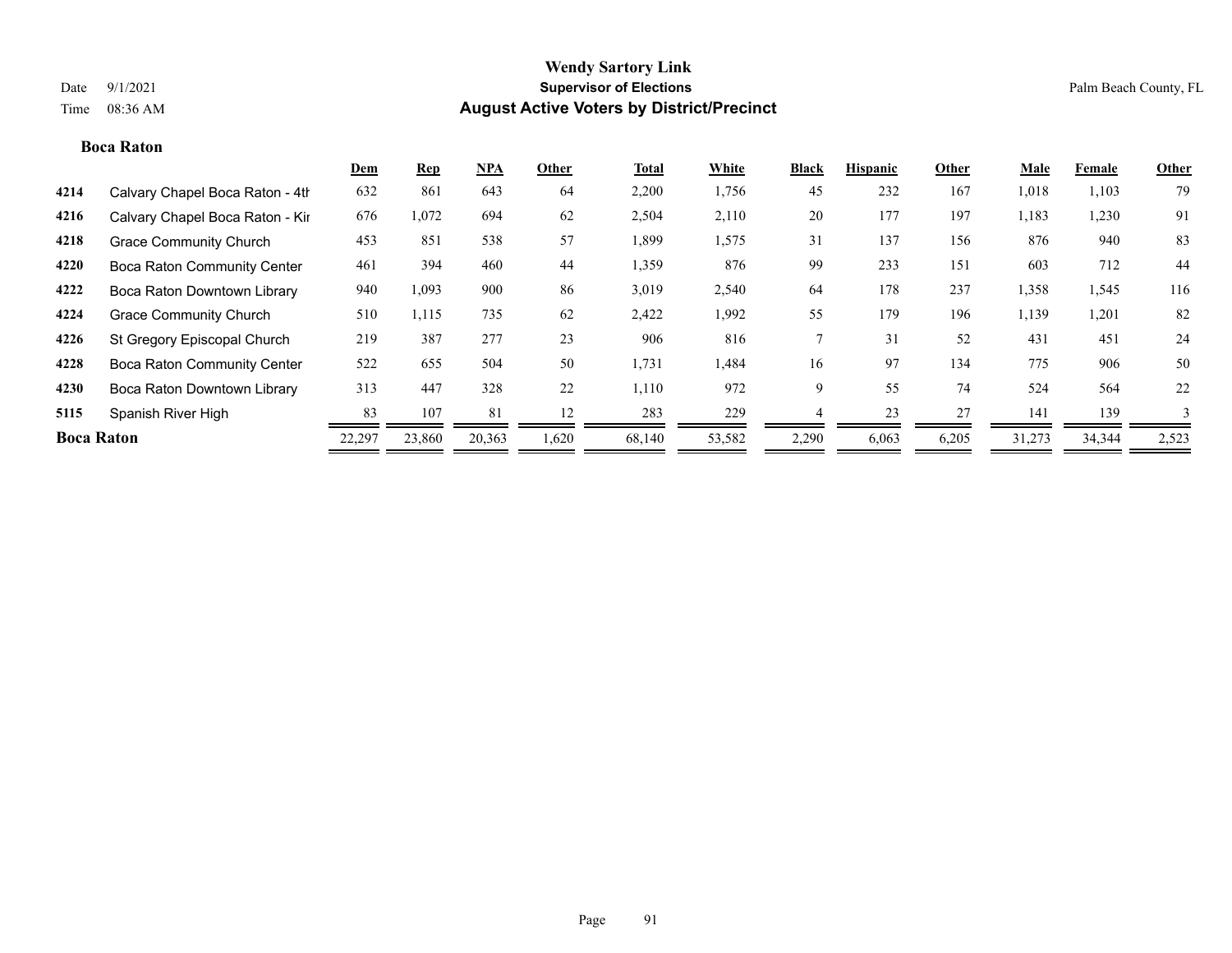| Date<br>Time | 9/1/2021<br>08:36 AM                 |     |            |     |              | <b>Wendy Sartory Link</b><br><b>Supervisor of Elections</b><br><b>August Active Voters by District/Precinct</b> |              |              |                 |              |      |        | Palm Beach County, FL |
|--------------|--------------------------------------|-----|------------|-----|--------------|-----------------------------------------------------------------------------------------------------------------|--------------|--------------|-----------------|--------------|------|--------|-----------------------|
|              | <b>Briny Breezes</b>                 | Dem | <b>Rep</b> | NPA | <b>Other</b> | <u>Total</u>                                                                                                    | <b>White</b> | <b>Black</b> | <b>Hispanic</b> | <b>Other</b> | Male | Female | <b>Other</b>          |
| 4038         | <b>Briny Breezes Community Cente</b> | 92  | 145        | 92  |              | 332                                                                                                             | 307          | $\theta$     | 9               | 16           | 138  | 185    | Q                     |
|              | <b>Briny Breezes</b>                 | 92  | 145        | 92  |              | 332                                                                                                             | 307          | $\theta$     | $\Omega$        | 16           | 138  | 185    | Q                     |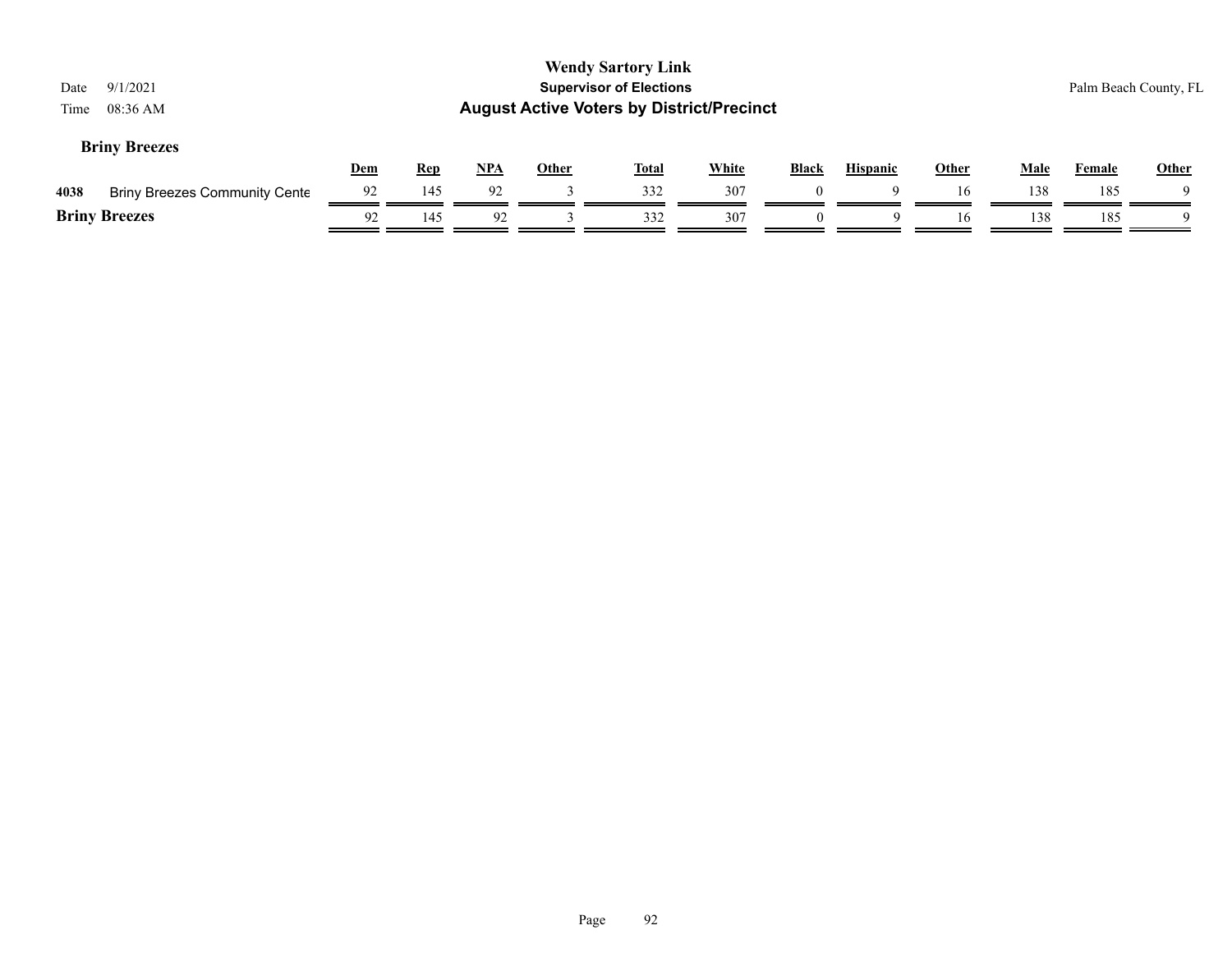| 9/1/2021<br>Date<br>08:36 AM<br>Time                                                                                                                                                                                                 |    |    |    |  | <b>Wendy Sartory Link</b><br><b>Supervisor of Elections</b> |    |  |    |  |    |    | Palm Beach County, FL |  |  |
|--------------------------------------------------------------------------------------------------------------------------------------------------------------------------------------------------------------------------------------|----|----|----|--|-------------------------------------------------------------|----|--|----|--|----|----|-----------------------|--|--|
| <b>August Active Voters by District/Precinct</b><br><b>Cloud Lake</b><br><b>White</b><br><u>NPA</u><br><b>Hispanic</b><br><b>Other</b><br>Dem<br><b>Other</b><br><b>Total</b><br><b>Rep</b><br><b>Black</b><br>Male<br><b>Female</b> |    |    |    |  |                                                             |    |  |    |  |    |    |                       |  |  |
| 2132<br>Cloud Lake Town Hall                                                                                                                                                                                                         | 27 | 26 | 33 |  | 88                                                          | 58 |  | 23 |  | 38 | 46 | <b>Other</b>          |  |  |
| <b>Cloud Lake</b>                                                                                                                                                                                                                    | 27 | 26 | 33 |  | 88                                                          | 58 |  | 23 |  | 38 | 46 |                       |  |  |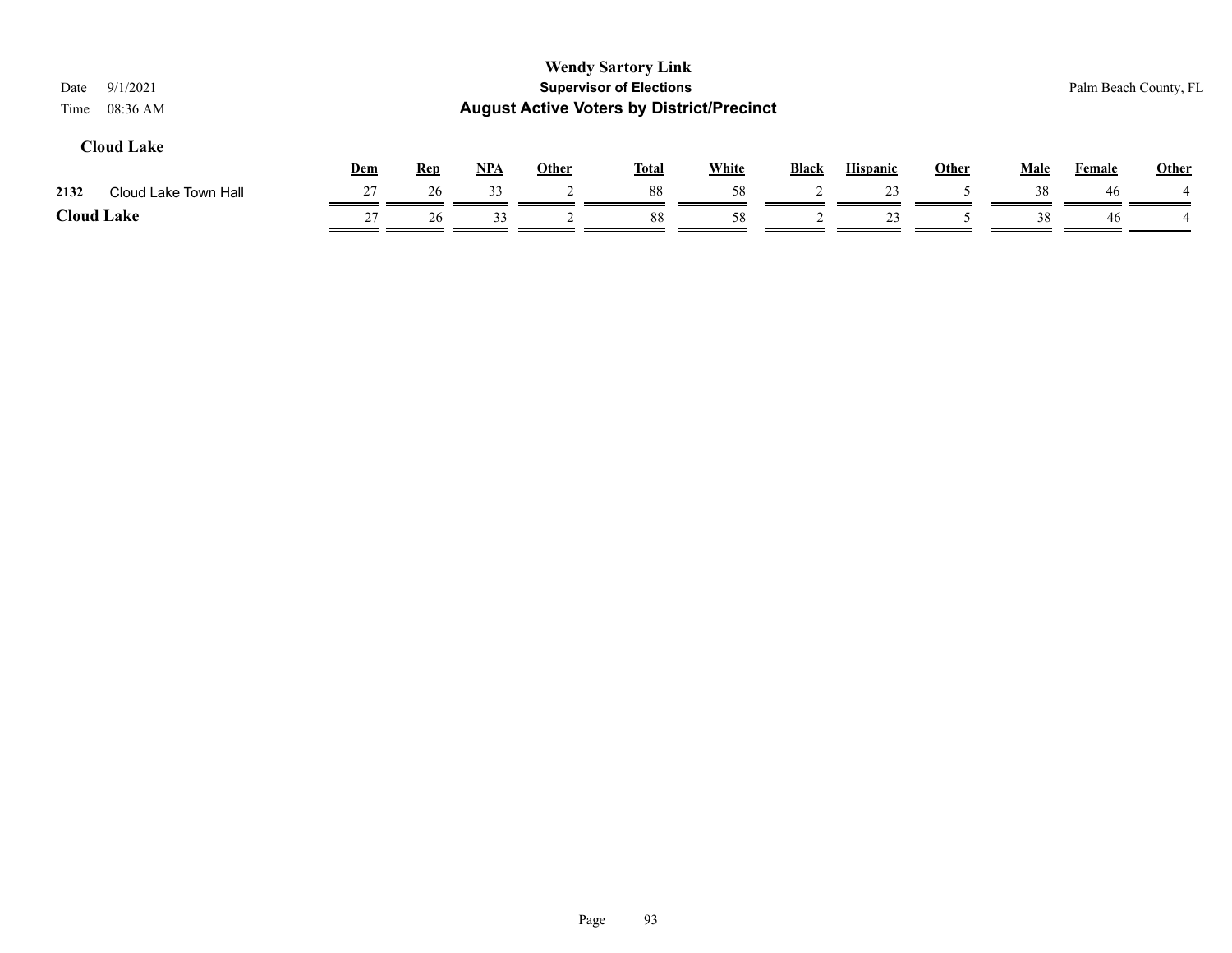**Delray Beach**

#### **Wendy Sartory Link** Date 9/1/2021 **Supervisor of Elections** Palm Beach County, FL Time 08:36 AM **August Active Voters by District/Precinct**

### **Dem Rep NPA Other Total White Black Hispanic Other Male Female Other** Plumosa SOA Elementary 50 59 42 7 158 139 4 8 7 76 79 3 Plumosa SOA Elementary 432 421 350 25 1,228 1,059 16 72 81 584 609 35 Country Manors Clubhouse 444 387 395 23 1,249 884 98 134 133 549 665 35 Banyan Creek Elementary 552 380 378 28 1,338 913 187 104 134 624 663 51 West Park Baptist Church 842 450 483 49 1,824 1,553 59 94 118 740 1,032 52 Pines of Delray North 270 170 156 12 608 490 38 43 37 240 341 27 West Park Baptist Church 0 0 0 0 0 0 0 0 0 0 0 0 S D Spady Elementary 666 696 542 56 1,960 1,698 32 97 133 928 960 72 Carver Middle 567 45 161 11 784 103 581 32 68 366 367 51 Bethel Evangelical Baptist 988 738 663 67 2,456 1,887 180 212 177 1,035 1,347 74 Veterans Park Recreation Ctr 423 500 400 34 1,357 1,235 13 23 86 625 695 37 Emmanuel Catholic Church 744 658 618 66 2,086 1,684 83 153 166 911 1,107 68 Delray Beach Golf Club 404 410 344 34 1,192 916 54 109 113 552 601 39 Pines of Delray East 583 350 372 26 1,331 986 88 133 124 530 744 57 505 Club 374 430 301 30 1,135 1,031 8 33 63 491 617 27 Veterans Park Recreation Ctr 571 781 542 46 1,940 1,784 10 41 105 911 963 66 Delray Beach First Baptist 831 761 607 59 2,258 1,909 77 124 148 1,044 1,162 52 Orchard View Elementary 686 403 471 33 1,593 1,100 148 200 145 649 886 58 Orchard View Elementary 444 293 330 40 1,107 789 64 153 101 467 599 41 Delray Beach Swim and Tennis 712 430 475 36 1,653 1,155 195 144 159 717 873 63 Delray Beach Swim and Tennis 773 558 632 57 2,020 1,523 131 184 182 910 1,030 80 Pine Grove Elementary 515 831 531 60 1,937 1,672 26 93 146 890 978 69 Carver Middle 44 19 14 5 82 65 6 4 7 32 48 2 Carver Middle 173 126 133 15 447 287 51 58 51 197 235 15 Delray Beach First Baptist 7 1 0 1 9 8 1 0 0 3 6 0 Delray Beach Community Center 574 343 418 41 1,376 993 187 102 94 695 635 46 Atlantic High Auditorium 1,513 236 508 20 2,277 594 1,350 121 212 1,043 1,141 93 Atlantic High Auditorium 44 28 27 3 102 82 6 7 7 41 58 3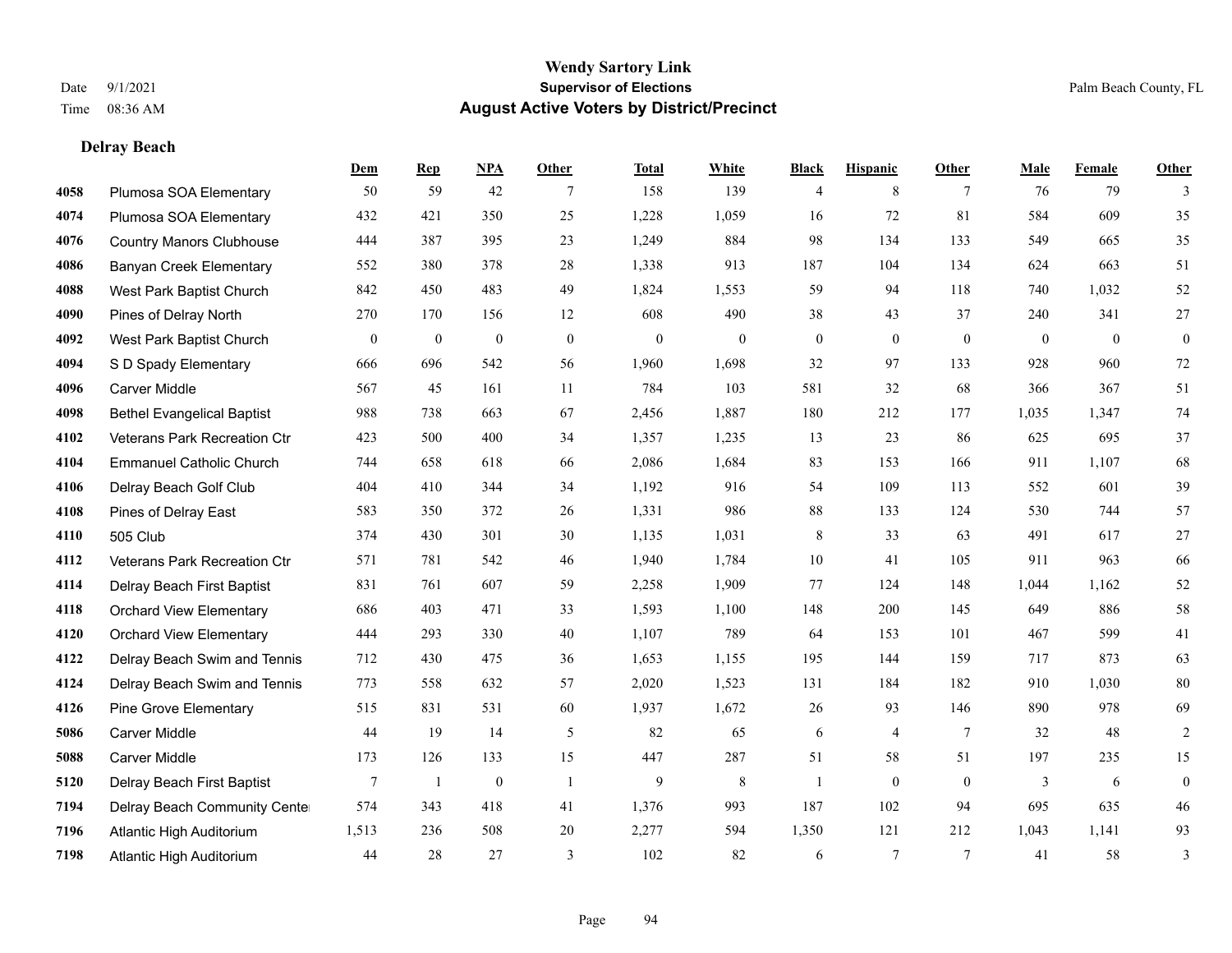### **Delray Beach**

|      |                               | <u>Dem</u> | <b>Rep</b> | <u>NPA</u> | Other          | <b>Total</b> | White  | <b>Black</b> | <b>Hispanic</b> | Other | <b>Male</b> | Female | <u>Other</u> |
|------|-------------------------------|------------|------------|------------|----------------|--------------|--------|--------------|-----------------|-------|-------------|--------|--------------|
| 7200 | Pompey Park Recreation Center | 1,321      | 236        | 417        | 26             | 2,000        | 480    | 1,287        | 105             | 128   | 902         | 1,042  | 56           |
| 7202 | 505 Club                      | 652        | 389        | 427        | 38             | 1,506        | 1,070  | 233          | 74              | 129   | 793         | 664    | 49           |
| 7204 | 505 Club                      | 38         | 34         | 36         | $\overline{4}$ | 112          | 88     |              | 9               | 13    | 56          | 51     |              |
| 7206 | 505 Club                      | 56         | 57         | 56         |                | 174          | 145    |              | 9               | 18    | 92          | 77     |              |
| 7208 | Atlantic High Media Center    | 751        | 183        | 307        | 22             | 1,263        | 542    | 530          | 83              | 108   | 540         | 682    | 41           |
| 7210 | Village Academy               | 1,746      | 98         | 405        | 17             | 2,266        | 124    | 1,838        | 140             | 164   | 918         | 1,253  | 95           |
| 7212 | Delray Beach Library          | 1,303      | 219        | 471        | 30             | 2,023        | 543    | 1,193        | 117             | 170   | 972         | 983    | 68           |
| 7214 | Delray Beach Community Cente  | 868        | 313        | 473        | 36             | 1,690        | 783    | 545          | 208             | 154   | 814         | 808    | 68           |
|      | <b>Delray Beach</b>           | 20,961     | 12,033     | 12,485     | 1,062          | 46,541       | 30,314 | 9,323        | 3,223           | 3,681 | 20,937      | 24,001 | 1,603        |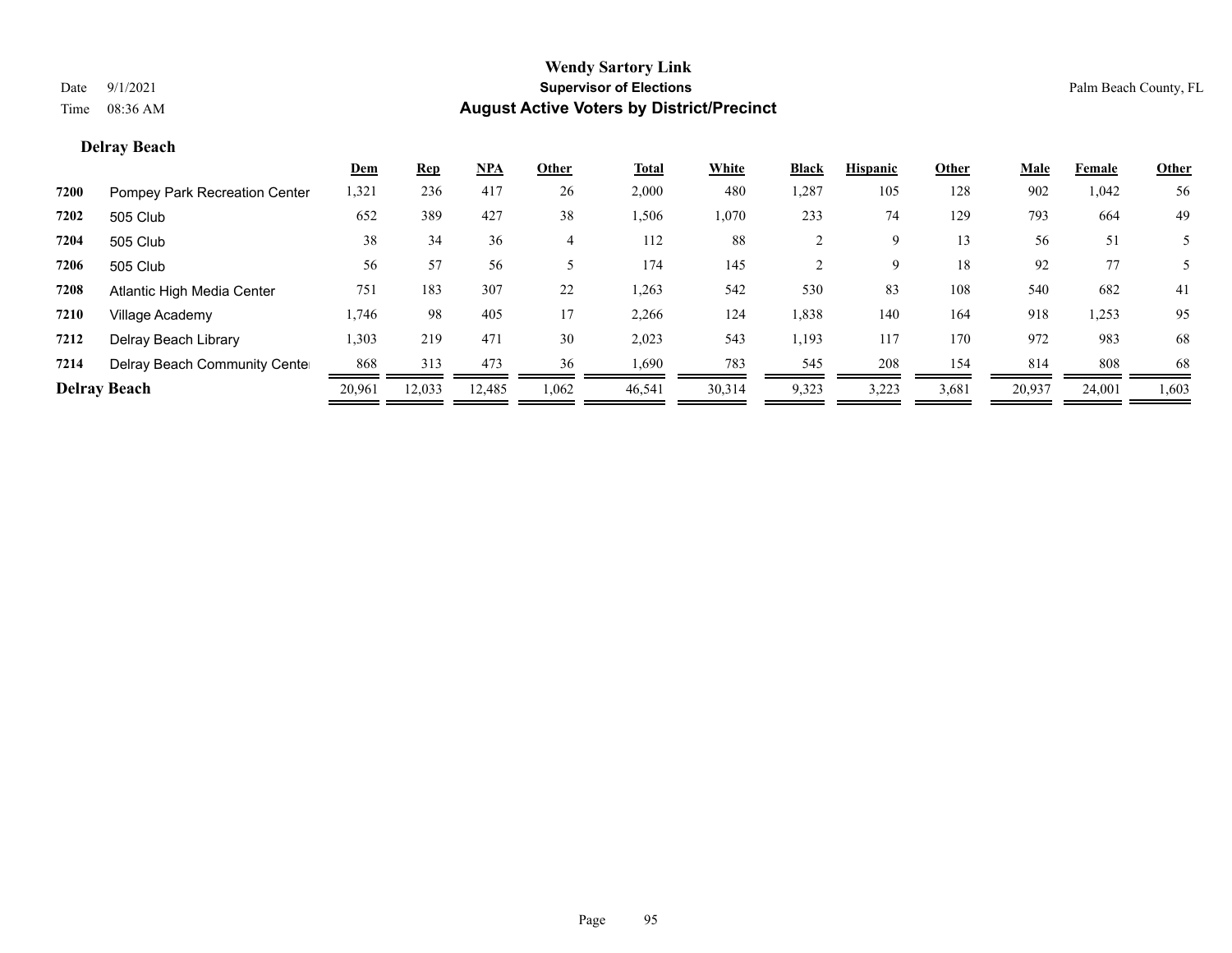### **Greenacres**

|                   |                                       | Dem            | <b>Rep</b>       | <b>NPA</b>       | Other        | <b>Total</b>     | White        | <b>Black</b> | <b>Hispanic</b> | Other        | Male           | Female           | Other        |
|-------------------|---------------------------------------|----------------|------------------|------------------|--------------|------------------|--------------|--------------|-----------------|--------------|----------------|------------------|--------------|
| 2084              | <b>Community Christian Church</b>     | 280            | 116              | 156              | 16           | 568              | 168          | 205          | 129             | 66           | 254            | 299              | 15           |
| 2086              | <b>Community Christian Church</b>     | 1,218          | 549              | 930              | 53           | 2,750            | 856          | 595          | 921             | 378          | 1,197          | 1,443            | $110\,$      |
| 2150              | <b>River Bridge Activities Center</b> | 1,090          | 531              | 685              | 53           | 2,359            | 1,144        | 481          | 489             | 245          | 982            | 1,293            | 84           |
| 2152              | Pine Ridge North II                   | 1,107          | 506              | 804              | 53           | 2,470            | 1,020        | 379          | 813             | 258          | 983            | 1,384            | 103          |
| 2168              | First Baptist Church GA               | $\overline{0}$ | $\boldsymbol{0}$ | $\boldsymbol{0}$ | $\mathbf{0}$ | $\boldsymbol{0}$ | $\mathbf{0}$ | $\mathbf{0}$ | $\mathbf{0}$    | $\mathbf{0}$ | $\overline{0}$ | $\boldsymbol{0}$ | $\mathbf{0}$ |
| 2170              | <b>Liberty Park Elementary</b>        | 1,135          | 542              | 666              | 56           | 2,399            | 1,044        | 459          | 637             | 259          | 951            | 1,332            | 116          |
| 2174              | First Baptist Church GA               | 455            | 187              | 273              | 12           | 927              | 401          | 192          | 209             | 125          | 410            | 476              | 41           |
| 2182              | <b>Greenacres Community Center</b>    | 638            | 284              | 526              | 29           | 1,477            | 524          | 141          | 668             | 144          | 591            | 798              | 88           |
| 2184              | American Polish Club                  | 1,089          | 395              | 802              | 39           | 2,325            | 709          | 345          | 1,013           | 258          | 963            | 1,222            | 140          |
| 2194              | <b>LC Swain Middle</b>                | 1,085          | 360              | 712              | 40           | 2,197            | 757          | 450          | 761             | 229          | 917            | 1,172            | 108          |
| 2196              | Pine Ridge South IV Clubhouse         | 888            | 495              | 506              | 42           | 1,931            | 1,157        | 262          | 398             | 114          | 755            | 1,103            | 73           |
| 2202              | <b>LC Swain Middle</b>                | $\theta$       | 8                |                  | $\theta$     | 9                | 6            | $\theta$     | 3               | $\theta$     | $\overline{4}$ | 5                | $\theta$     |
| 2206              | <b>Heritage Elementary</b>            | 459            | 194              | 329              | 16           | 998              | 321          | 214          | 333             | 130          | 433            | 513              | 52           |
| 2212              | American Polish Club                  | $\theta$       | $\mathbf{0}$     | $\mathbf{0}$     | $\theta$     | $\mathbf{0}$     | $\theta$     | $\theta$     | $\theta$        | $\theta$     | $\theta$       | $\theta$         | $\theta$     |
| 2218              | <b>Tradewinds Middle</b>              | 1,259          | 316              | 653              | 36           | 2,264            | 571          | 882          | 368             | 443          | 996            | 1,140            | 128          |
| 3088              | <b>Tradewinds Middle</b>              | 178            | 51               | 120              | 8            | 357              | 94           | 126          | 77              | 60           | 160            | 187              | 10           |
| <b>Greenacres</b> |                                       | 10,881         | 4,534            | 7,163            | 453          | 23,031           | 8,772        | 4,731        | 6,819           | 2,709        | 9,596          | 12,367           | 1,068        |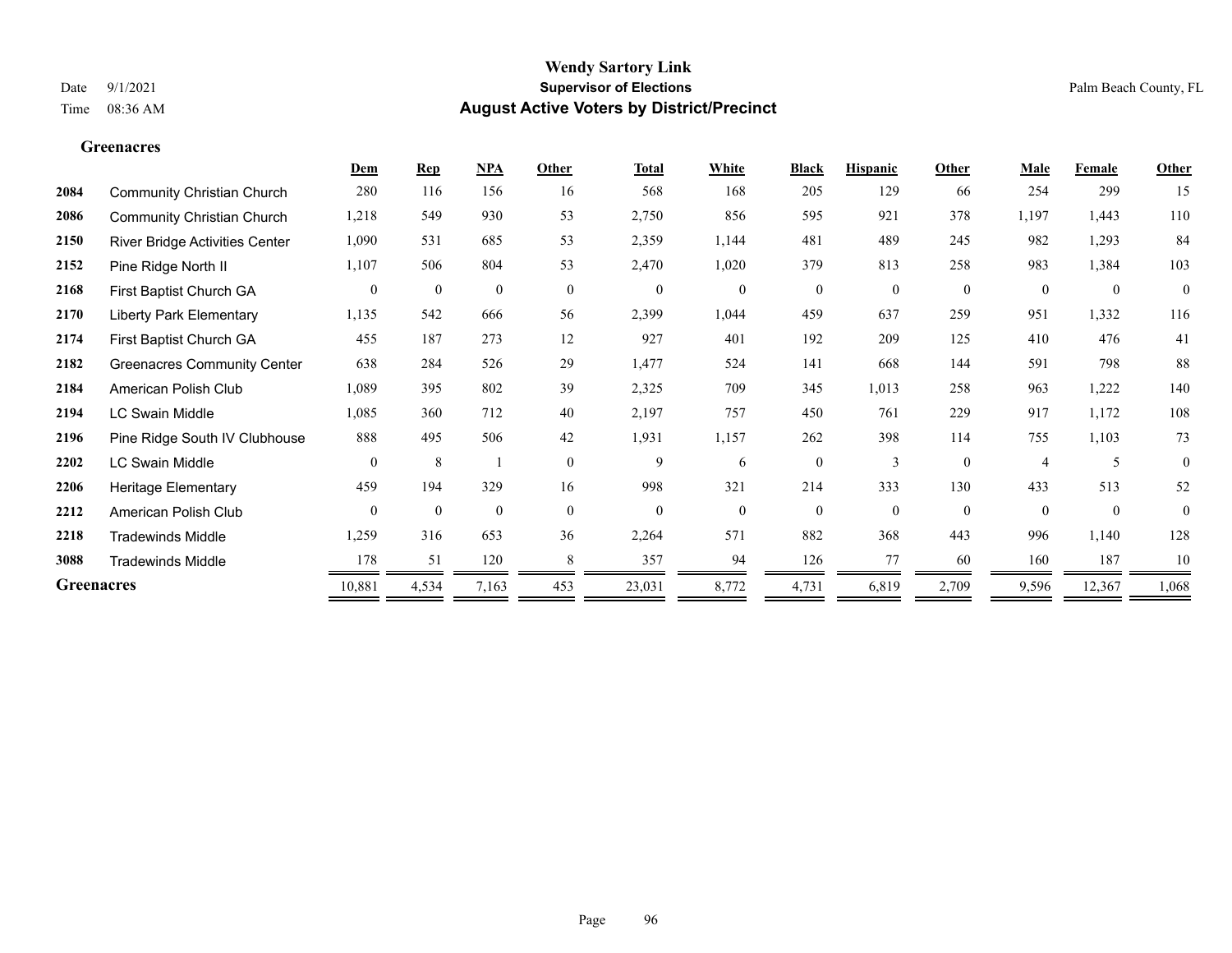| 9/1/2021<br>Date<br>08:36 AM<br>Time |     |            |     |       | <b>Wendy Sartory Link</b><br><b>Supervisor of Elections</b><br><b>August Active Voters by District/Precinct</b> |              |              |                 |              |      |        | Palm Beach County, FL |
|--------------------------------------|-----|------------|-----|-------|-----------------------------------------------------------------------------------------------------------------|--------------|--------------|-----------------|--------------|------|--------|-----------------------|
| <b>Glen Ridge</b>                    | Dem | <b>Rep</b> | NPA | Other | <u>Total</u>                                                                                                    | <b>White</b> | <b>Black</b> | <b>Hispanic</b> | <b>Other</b> | Male | Female | Other                 |
| Cloud Lake Town Hall<br>2130         | 43  | 64         | 59  | 8     | 174                                                                                                             | 127          |              | 33              | 13           | 86   | 82     |                       |
| <b>Glen Ridge</b>                    | 43  | 64         | 59  |       | 174                                                                                                             | 127          |              | 33              |              | 86   | 82     |                       |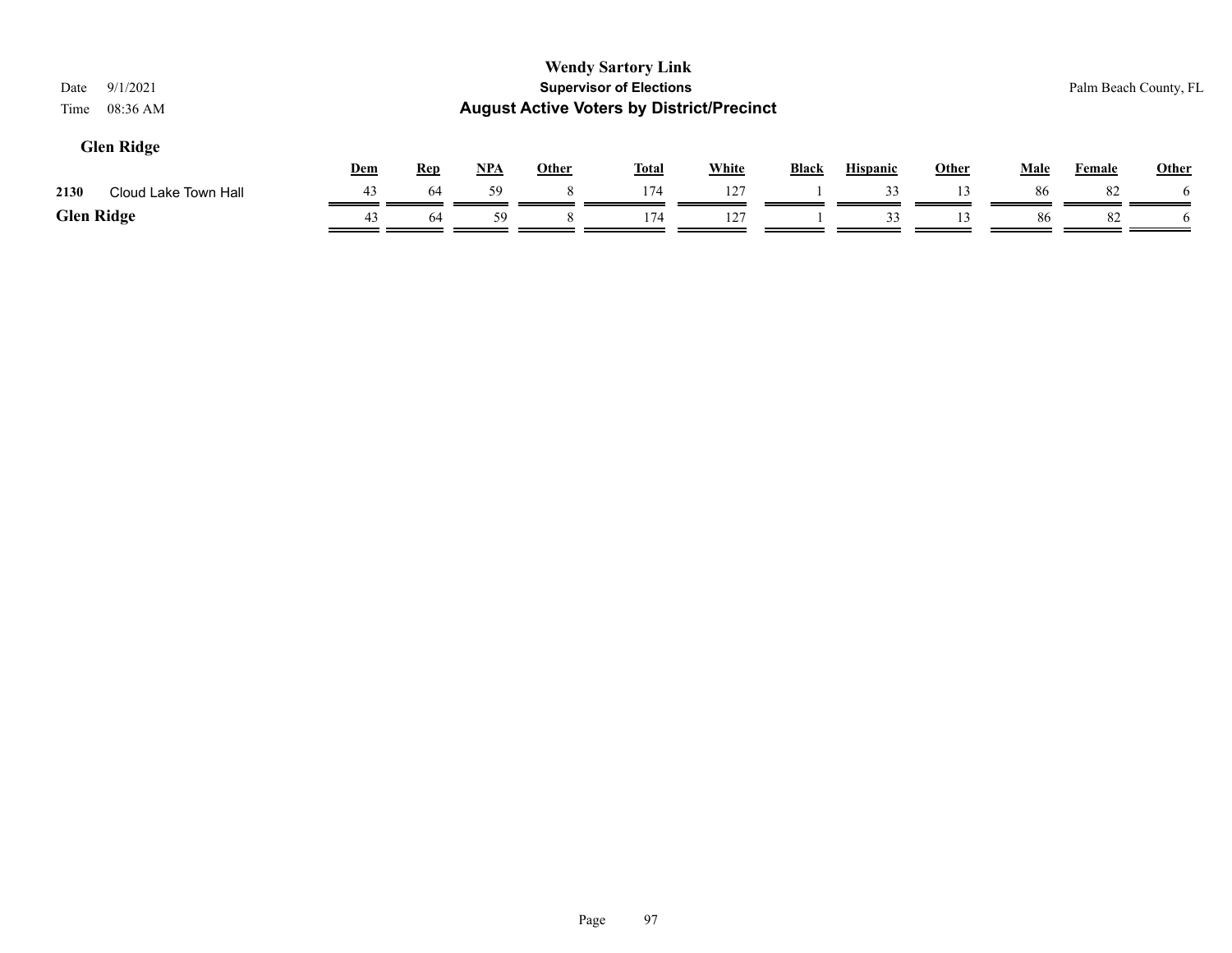| 9/1/2021<br>Date<br>$08:36$ AM<br>Time |     |            |       |              | <b>Wendy Sartory Link</b><br><b>Supervisor of Elections</b><br><b>August Active Voters by District/Precinct</b> |              |              |                 |              |             |        | Palm Beach County, FL |
|----------------------------------------|-----|------------|-------|--------------|-----------------------------------------------------------------------------------------------------------------|--------------|--------------|-----------------|--------------|-------------|--------|-----------------------|
| Gulfstream                             | Dem | <b>Rep</b> | $NPA$ | <b>Other</b> | <u>Total</u>                                                                                                    | <b>White</b> | <b>Black</b> | <b>Hispanic</b> | <b>Other</b> | <b>Male</b> | Female | <b>Other</b>          |
| 4072<br><b>Gulf Stream Town Hall</b>   | 185 | 454        | 212   | 22           | 873                                                                                                             | 810          | 4            | 22              | 37           | 425         | 430    | 18                    |
| Gulfstream                             | 185 | 454        | 212   | 22           | 873                                                                                                             | 810          | 4            | 22              | 37           | 425         | 430    | 18                    |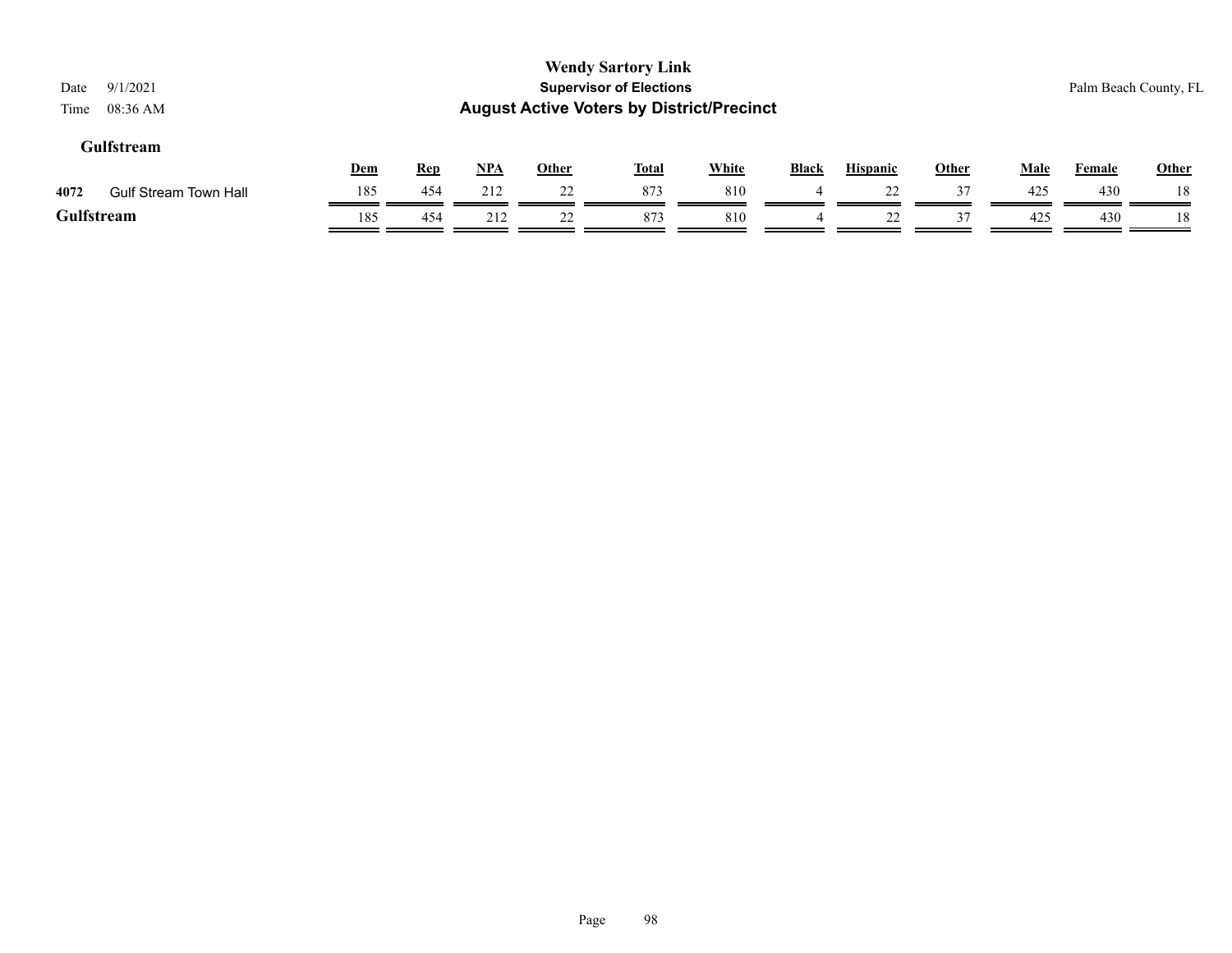| Date<br>Time | 9/1/2021<br>08:36 AM    |            |            |            |              | <b>Wendy Sartory Link</b><br><b>Supervisor of Elections</b><br><b>August Active Voters by District/Precinct</b> |              |              |                 |       |      |        | Palm Beach County, FL |
|--------------|-------------------------|------------|------------|------------|--------------|-----------------------------------------------------------------------------------------------------------------|--------------|--------------|-----------------|-------|------|--------|-----------------------|
|              | <b>Highland Beach</b>   | <u>Dem</u> | <b>Rep</b> | <u>NPA</u> | <b>Other</b> | <u>Total</u>                                                                                                    | <b>White</b> | <b>Black</b> | <b>Hispanic</b> | Other | Male | Female | Other                 |
| 4128         | St Lucy Catholic Church | 617        | 905        | 619        | 43           | 2,184                                                                                                           | 1,953        | 14           | 74              | 143   | 985  | 1,129  | 70                    |
| 4129         | St Lucy Catholic Church | 31         | 60         | 29         |              | 122                                                                                                             | 107          | $\mathbf{0}$ | 4               | 11    | 53   | 67     |                       |
| 4156         | St Lucy Catholic Church | 530        | 551        | 408        | 34           | 1,523                                                                                                           | 1,341        | $\sigma$     | 65              | 111   | 708  | 773    | 42                    |

**Highland Beach** 1,178 1,516 1,056 79 3,829 3,401 20 1,43 265 1,746 1,969 114

Page 99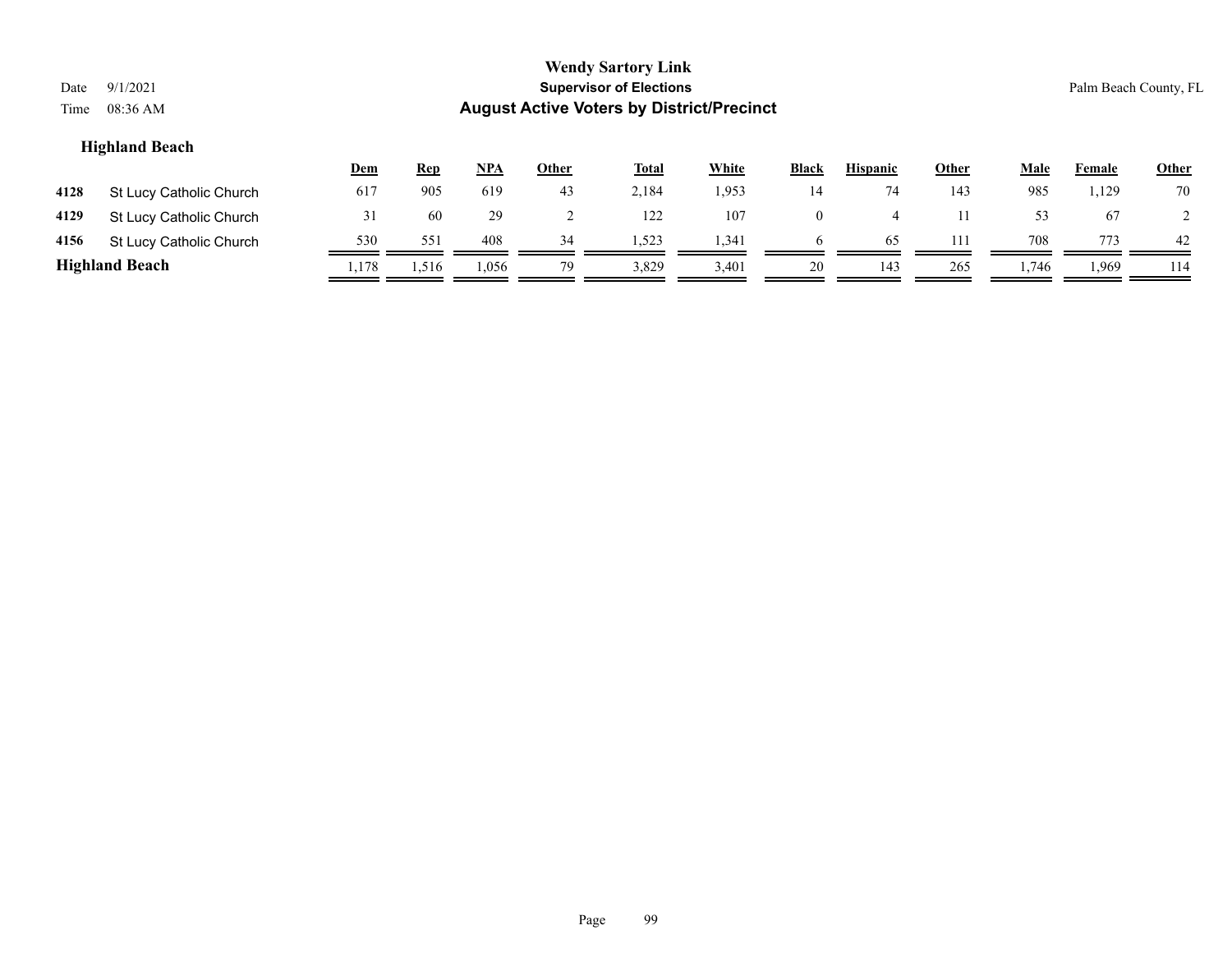| <b>Wendy Sartory Link</b><br><b>Supervisor of Elections</b><br>9/1/2021<br>Palm Beach County, FL<br>Date<br><b>August Active Voters by District/Precinct</b><br>Time<br>08:36 AM |                            |     |            |            |              |              |              |              |                 |              |             |               |              |  |
|----------------------------------------------------------------------------------------------------------------------------------------------------------------------------------|----------------------------|-----|------------|------------|--------------|--------------|--------------|--------------|-----------------|--------------|-------------|---------------|--------------|--|
| Haverhill                                                                                                                                                                        |                            |     |            |            |              |              |              |              |                 |              |             |               |              |  |
|                                                                                                                                                                                  |                            | Dem | <u>Rep</u> | <u>NPA</u> | <b>Other</b> | <b>Total</b> | <b>White</b> | <b>Black</b> | <b>Hispanic</b> | <b>Other</b> | <u>Male</u> | <b>Female</b> | <b>Other</b> |  |
| 2046                                                                                                                                                                             | <b>Haverhill Town Hall</b> | 398 | 216        | 238        | 10           | 862          | 334          | 236          | 203             | 89           | 388         | 436           | 38           |  |
| 7136                                                                                                                                                                             | <b>Haverhill Town Hall</b> | 43  | 38         | 34         | ∍<br>∠       | 117          | 48           | 32           | 27              | 10           | 47          | 65            |              |  |
| 7140                                                                                                                                                                             | <b>Haverhill Town Hall</b> | 168 | 75         | 97         | 4            | 344          | 106          | 122          | 77              | 39           | 160         | 163           |              |  |
| <b>Haverhill</b>                                                                                                                                                                 |                            | 609 | 329        | 369        | 16           | 1,323        | 488          | 390          | 307             | 138          | 595         | 664           | 64           |  |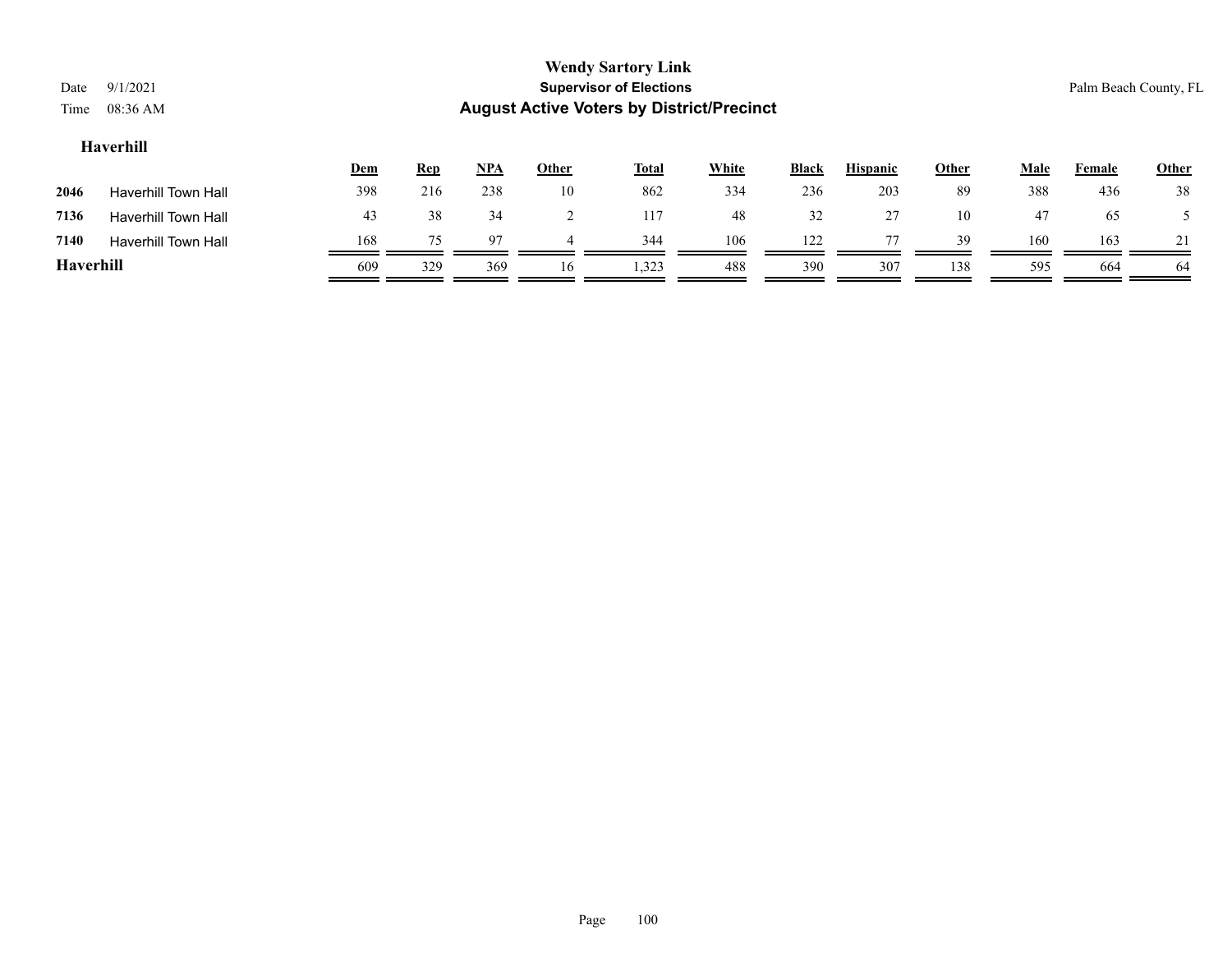| Date<br>Time | 9/1/2021<br>08:36 AM |            |            |            |              | <b>Wendy Sartory Link</b><br><b>Supervisor of Elections</b><br><b>August Active Voters by District/Precinct</b> |              |              |                 |       |      |               | Palm Beach County, FL |
|--------------|----------------------|------------|------------|------------|--------------|-----------------------------------------------------------------------------------------------------------------|--------------|--------------|-----------------|-------|------|---------------|-----------------------|
|              | <b>Hypoluxo</b>      | <u>Dem</u> | <u>Rep</u> | <u>NPA</u> | <b>Other</b> | <u>Total</u>                                                                                                    | <b>White</b> | <b>Black</b> | <b>Hispanic</b> | Other | Male | <b>Female</b> | Other                 |
| 4008         | Hypoluxo Town Hall   | 516        | 595        | 500        | 63           | .,674                                                                                                           | 1,400        | 37           | 107             | 130   | 766  | 858           | 50                    |
| 7176         | Hypoluxo Town Hall   | 188        | 86         | 110        | a            | 393                                                                                                             | 218          | 82           | 64              | 29    | 169  | 214           | 10                    |

**Hypoluxo** 704 681 610 72 2,067 1,618 119 171 159 935 1,072 60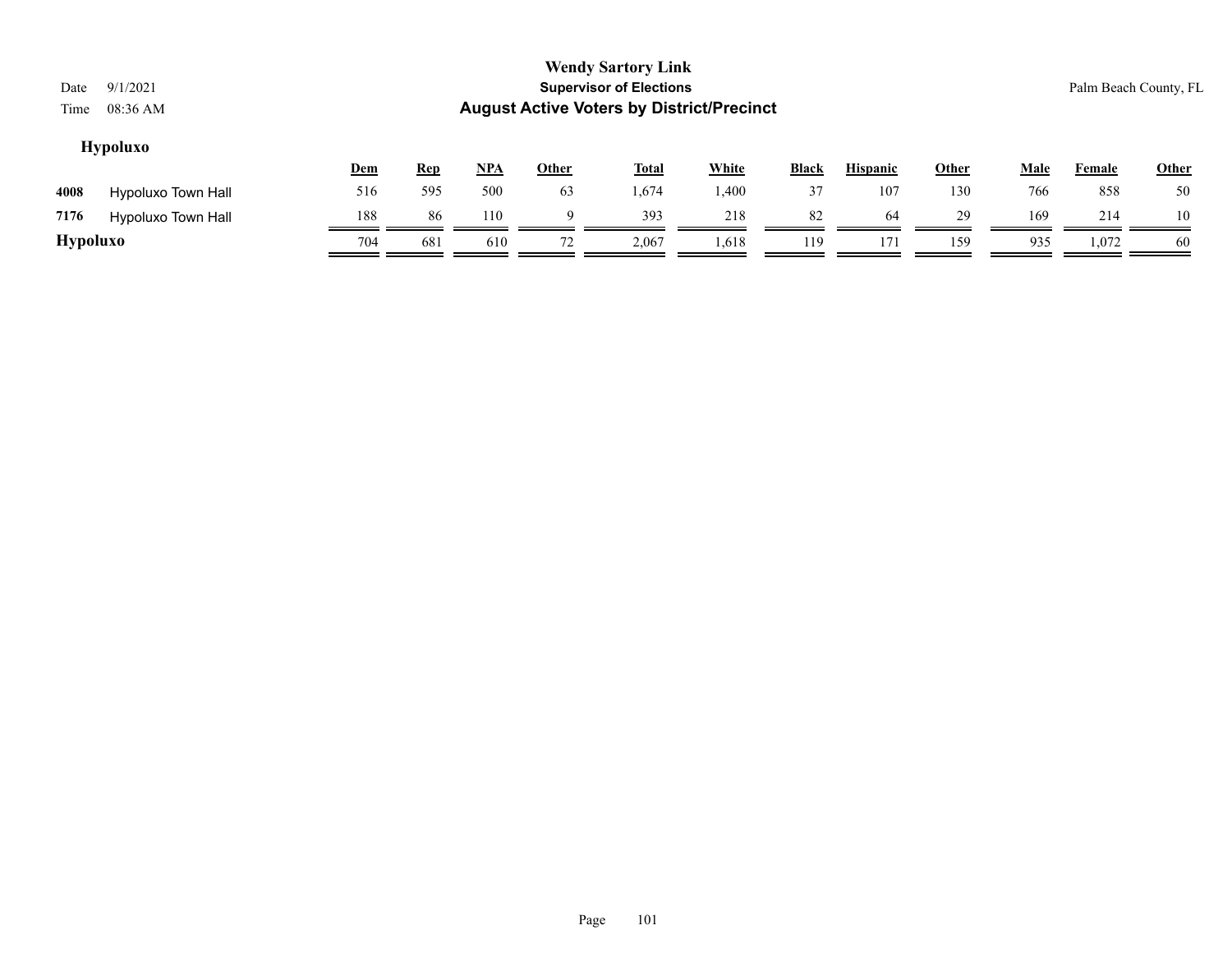#### **Juno Beach**

|                   |                        | Dem | <b>Rep</b> | <b>NPA</b> | <u>Other</u> | <b>Total</b> | White | <b>Black</b> | <b>Hispanic</b> | <u>Other</u> | Male  | Female | <b>Other</b> |
|-------------------|------------------------|-----|------------|------------|--------------|--------------|-------|--------------|-----------------|--------------|-------|--------|--------------|
| 1152              | Oceanview Methodist    | 43  | 68         |            |              | 169          | 161   | 0            |                 |              | 80    | 85     |              |
| 1208              | Juno Beach Town Center | 448 | 862        | 463        | 49           | 1,822        | 1,661 | $\sigma$     | 54              | 101          | 836   | 938    | 48           |
| 1212              | Juno Beach Town Center | 48  | 67         | 54         | 9            | 178          | 148   | <sub>0</sub> | u               | 15           | 92    | 82     |              |
| 1214              | Juno Beach Town Center | 258 | 443        | 194        | 25           | 920          | 856   | <sub>t</sub> | 13              | 45           | 368   | 529    | 23           |
| <b>Juno Beach</b> |                        | 797 | 1.440      | 762        | 90           | 3,089        | 2,826 | 18           | 78              | 167          | 1,376 | 1,634  | 79           |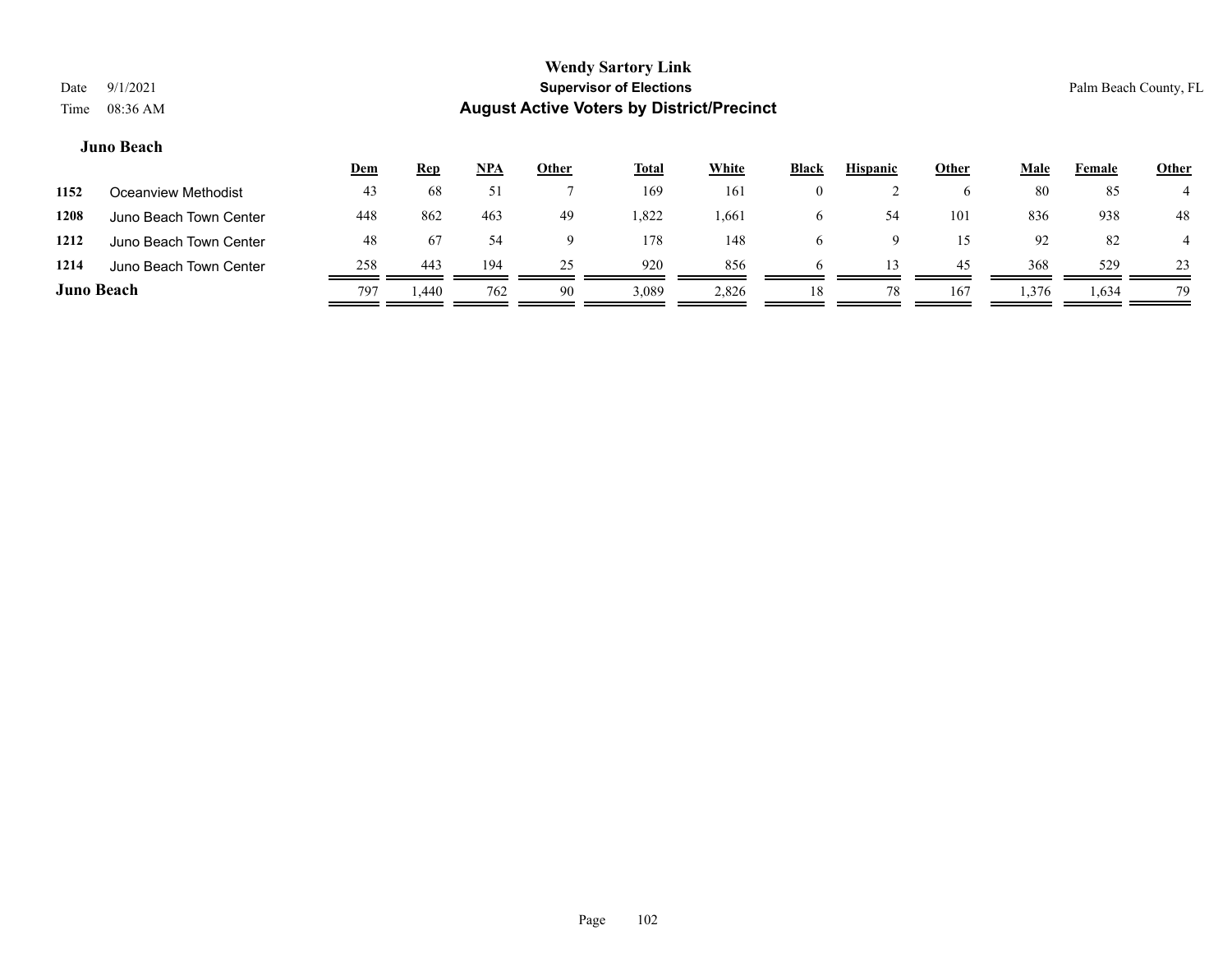| Date<br>Time | 9/1/2021<br>08:36 AM            |            |            |       |              | <b>Wendy Sartory Link</b><br><b>Supervisor of Elections</b><br><b>August Active Voters by District/Precinct</b> |              |              |                 |              |             |               | Palm Beach County, FL |
|--------------|---------------------------------|------------|------------|-------|--------------|-----------------------------------------------------------------------------------------------------------------|--------------|--------------|-----------------|--------------|-------------|---------------|-----------------------|
|              | <b>Jupiter Inlet Colony</b>     | <u>Dem</u> | <u>Rep</u> | $NPA$ | <b>Other</b> | <u>Total</u>                                                                                                    | <b>White</b> | <b>Black</b> | <b>Hispanic</b> | <b>Other</b> | <b>Male</b> | <b>Female</b> | <b>Other</b>          |
| 1128         | Jupiter Inlet Colony Admin Bldg | 69         | 225        | 84    | 15           | 393                                                                                                             | 362          |              |                 | 26           | 179         | 206           |                       |
|              | <b>Jupiter Inlet Colony</b>     | 69         | 225        | 84    |              | 393                                                                                                             | 362          |              |                 | 26           | 179         | 206           |                       |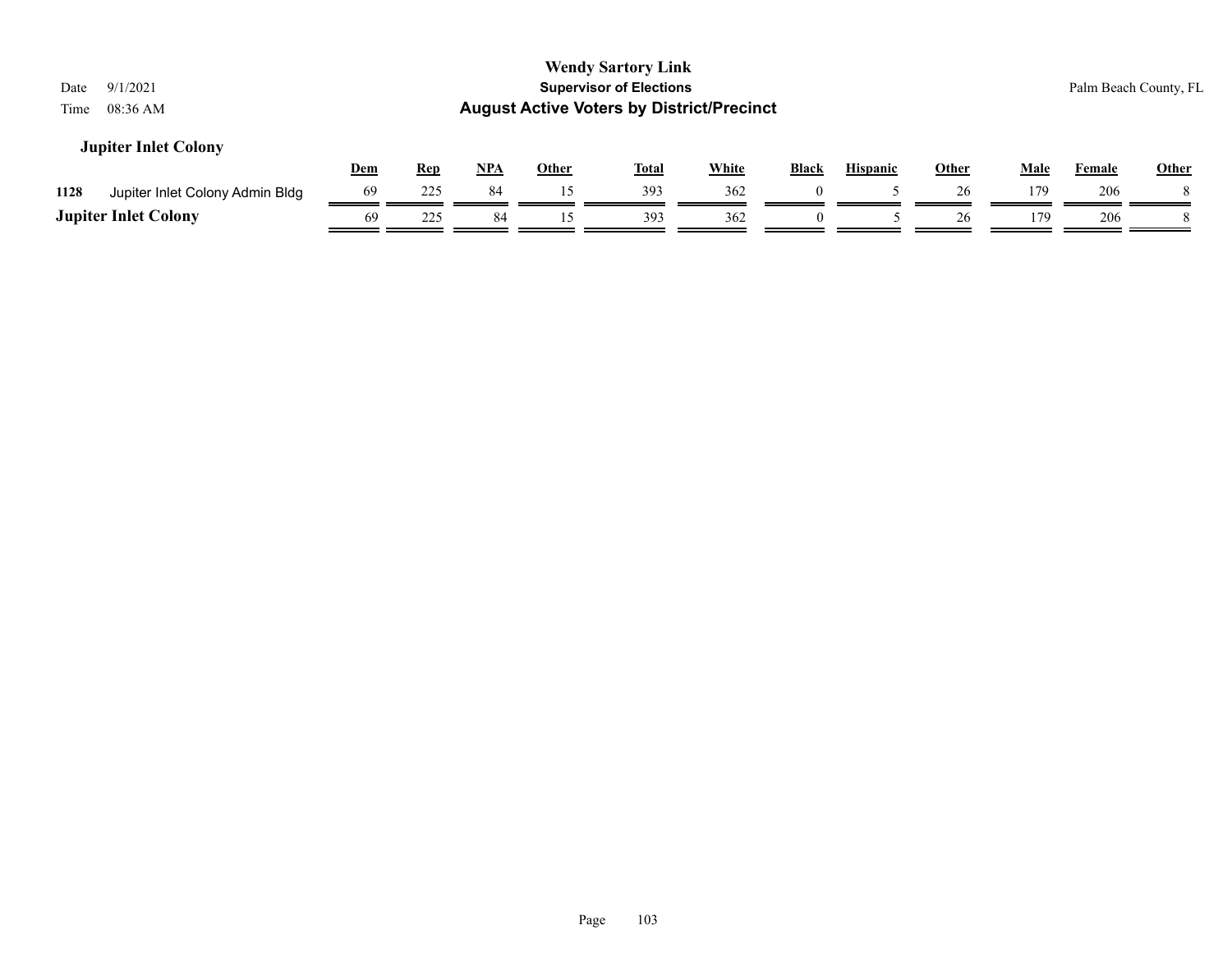## **Jupiter**

|      |                                | Dem              | <b>Rep</b>     | NPA              | <b>Other</b> | <b>Total</b> | <b>White</b>   | <b>Black</b>     | <b>Hispanic</b>  | Other        | <b>Male</b>    | <b>Female</b>  | <b>Other</b> |
|------|--------------------------------|------------------|----------------|------------------|--------------|--------------|----------------|------------------|------------------|--------------|----------------|----------------|--------------|
| 1034 | West Jupiter Recreation Center | 263              | 727            | 336              | 46           | 1,372        | 1,193          | 19               | 35               | 125          | 666            | 680            | 26           |
| 1040 | West Jupiter Recreation Center | 255              | 451            | 339              | 32           | 1,077        | 865            | 18               | 56               | 138          | 531            | 506            | 40           |
| 1042 | West Jupiter Recreation Center | $\mathbf{0}$     | $\mathbf{0}$   | $\mathbf{0}$     | $\mathbf{0}$ | $\mathbf{0}$ | $\mathbf{0}$   | $\mathbf{0}$     | $\overline{0}$   | $\theta$     | $\mathbf{0}$   | $\overline{0}$ | $\mathbf{0}$ |
| 1048 | St Peter Catholic Church       | 387              | 464            | 284              | 27           | 1,162        | 1,039          | 3                | 42               | 78           | 445            | 689            | 28           |
| 1050 | <b>Lighthouse Elementary</b>   | 478              | 669            | 410              | 46           | 1,603        | 1,370          | 16               | 66               | 151          | 746            | 800            | 57           |
| 1052 | Beacon Cove Intermediate Scho  | 1,024            | 1,137          | 920              | 64           | 3,145        | 2,489          | 76               | 255              | 325          | 1,471          | 1,571          | 103          |
| 1054 | Limestone Creek Elementary     | 695              | 1,083          | 630              | 56           | 2,464        | 2,182          | 25               | 96               | 161          | 1,150          | 1,242          | $72\,$       |
| 1056 | West Jupiter Recreation Center | 549              | 574            | 533              | 40           | 1,696        | 1,363          | 77               | 125              | 131          | 746            | 892            | $58\,$       |
| 1058 | St Peter Catholic Church       | 765              | 873            | 741              | 66           | 2,445        | 2,036          | 37               | 191              | 181          | 1,072          | 1,303          | $70\,$       |
| 1066 | Jupiter Community Center       | $\mathbf{0}$     | $\mathbf{0}$   | $\boldsymbol{0}$ | $\mathbf{0}$ | $\mathbf{0}$ | $\overline{0}$ | $\boldsymbol{0}$ | $\boldsymbol{0}$ | $\mathbf{0}$ | $\overline{0}$ | $\mathbf{0}$   | $\mathbf{0}$ |
| 1068 | Jupiter Community Center       | 584              | 753            | 591              | 48           | 1,976        | 1,638          | $26\,$           | 189              | 123          | 919            | 996            | 61           |
| 1072 | Jerry Thomas Elementary        | 731              | 1,063          | 692              | 70           | 2,556        | 2,220          | 29               | 164              | 143          | 1,215          | 1,271          | $70\,$       |
| 1074 | Independence Middle            | 785              | 1,154          | 840              | 92           | 2,871        | 2,412          | 20               | 190              | 249          | 1,289          | 1,488          | 94           |
| 1075 | Martinique Clubhouse           | 251              | 361            | 231              | $20\,$       | 863          | 737            | 11               | 57               | 58           | 384            | 447            | $32\,$       |
| 1076 | The Island Clubhouse           | 606              | 777            | 570              | 69           | 2,022        | 1,672          | 50               | 137              | 163          | 989            | 965            | 68           |
| 1098 | Riverside Improvement          | 255              | 455            | 261              | 21           | 992          | 886            | 6                | 45               | 55           | 453            | 506            | 33           |
| 1100 | Jupiter Elementary             | 403              | 455            | 366              | 31           | 1,255        | 958            | 17               | 200              | 80           | 605            | 605            | 45           |
| 1102 | Jupiter High                   | 683              | 902            | 651              | 64           | 2,300        | 1,830          | 59               | 205              | 206          | 1,015          | 1,207          | $78\,$       |
| 1104 | Jupiter Branch Library         | 443              | 570            | 443              | 32           | 1,488        | 1,212          | 35               | 136              | 105          | 643            | 801            | $44\,$       |
| 1106 | Jupiter Middle                 | 326              | 490            | 375              | 37           | 1,228        | 1,033          | 15               | 77               | 103          | 579            | 608            | 41           |
| 1108 | Newhaven Clubhouse             | 558              | 687            | 523              | 62           | 1,830        | 1,577          | 24               | 99               | 130          | 815            | 954            | 61           |
| 1124 | Riverside Improvement          | $\boldsymbol{0}$ | $\overline{2}$ | $\boldsymbol{0}$ | $\mathbf{0}$ | 2            | $\mathfrak{2}$ | $\boldsymbol{0}$ | $\mathbf{0}$     | $\mathbf{0}$ | -1             | -1             | $\mathbf{0}$ |
| 1126 | PBC Fire Rescue #18            | 412              | 898            | 472              | 46           | 1,828        | 1,710          | 7                | 36               | 75           | 830            | 970            | $28\,$       |
| 1136 | 1st UM Church of Jup-Teq       | 575              | 987            | 630              | 65           | 2,257        | 2,097          | 11               | 51               | 98           | 981            | 1,215          | 61           |
| 1140 | Club at Admirals Cove          | 290              | 543            | 298              | 23           | 1,154        | 1,063          | 6                | 21               | 64           | 551            | 584            | 19           |
| 1142 | 1st UM Church of Jup-Teq       | 281              | 590            | 354              | 39           | 1,264        | 1,172          | 5                | 21               | 66           | 596            | 635            | 33           |
| 1144 | 1st UM Church of Jup-Teq       | 529              | 809            | 507              | 35           | 1,880        | 1,735          | 5                | 31               | 109          | 861            | 964            | 55           |
| 1148 | <b>Oceanview Methodist</b>     | 387              | 544            | 389              | 44           | 1,364        | 1,244          | 6                | 32               | 82           | 589            | 732            | 43           |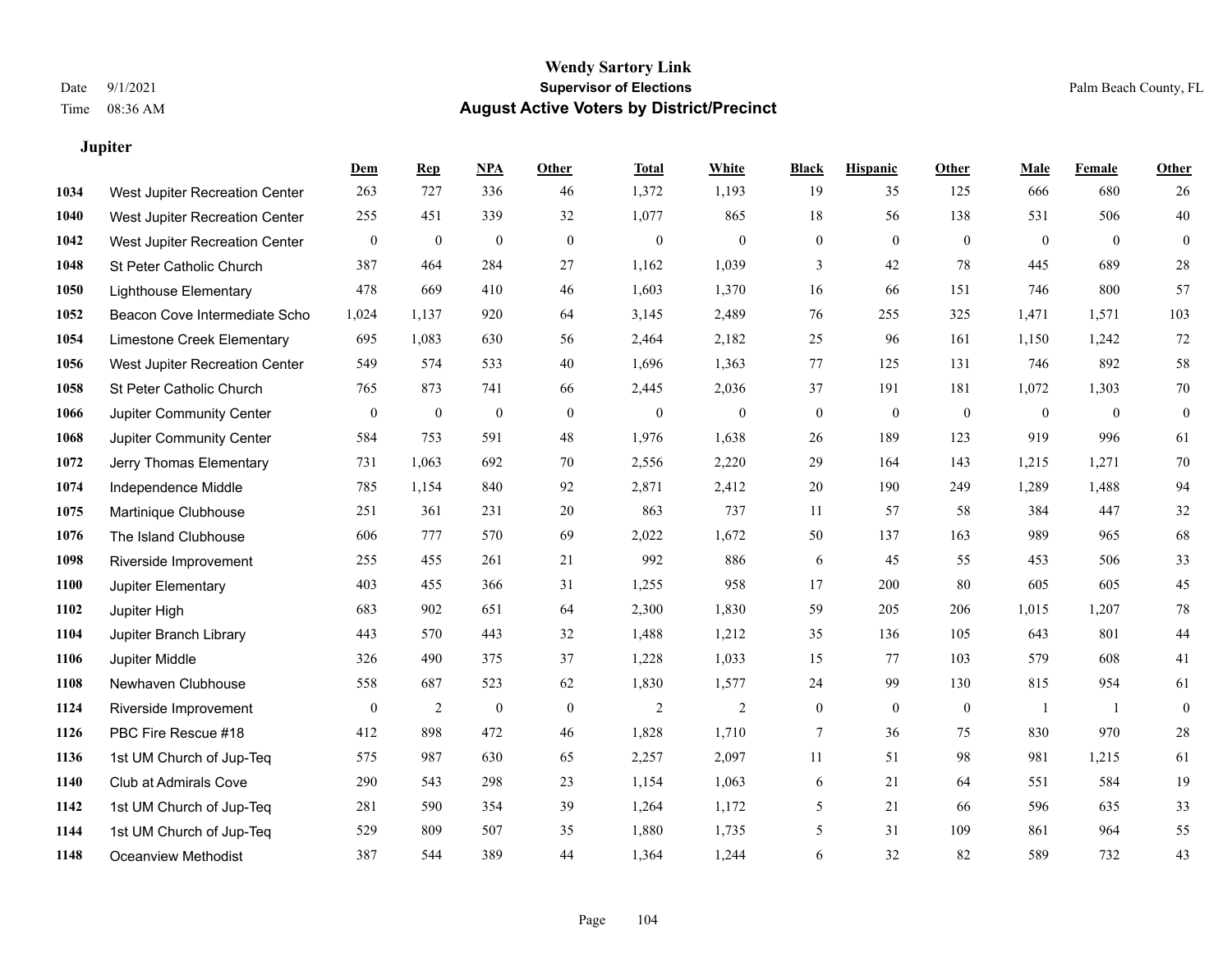### **Jupiter**

|         |                       | <u>Dem</u> | <u>Rep</u> | NPA    | Other | <b>Total</b> | White  | <b>Black</b> | <b>Hispanic</b> | Other | Male   | Female | <b>Other</b> |
|---------|-----------------------|------------|------------|--------|-------|--------------|--------|--------------|-----------------|-------|--------|--------|--------------|
| 1150    | Oceanview Methodist   |            |            |        |       |              |        |              |                 |       |        |        |              |
| 1164    | Club at Admirals Cove | 26         | 155        | 66     |       | 252          | 228    |              |                 | 17    | 127    | 117    |              |
| Jupiter |                       | 12,541     | 18,173     | 12,452 | 1,180 | 44.346       | 37,963 | 606          | 2,561           | 3,216 | 20,269 | 22,749 | 1,328        |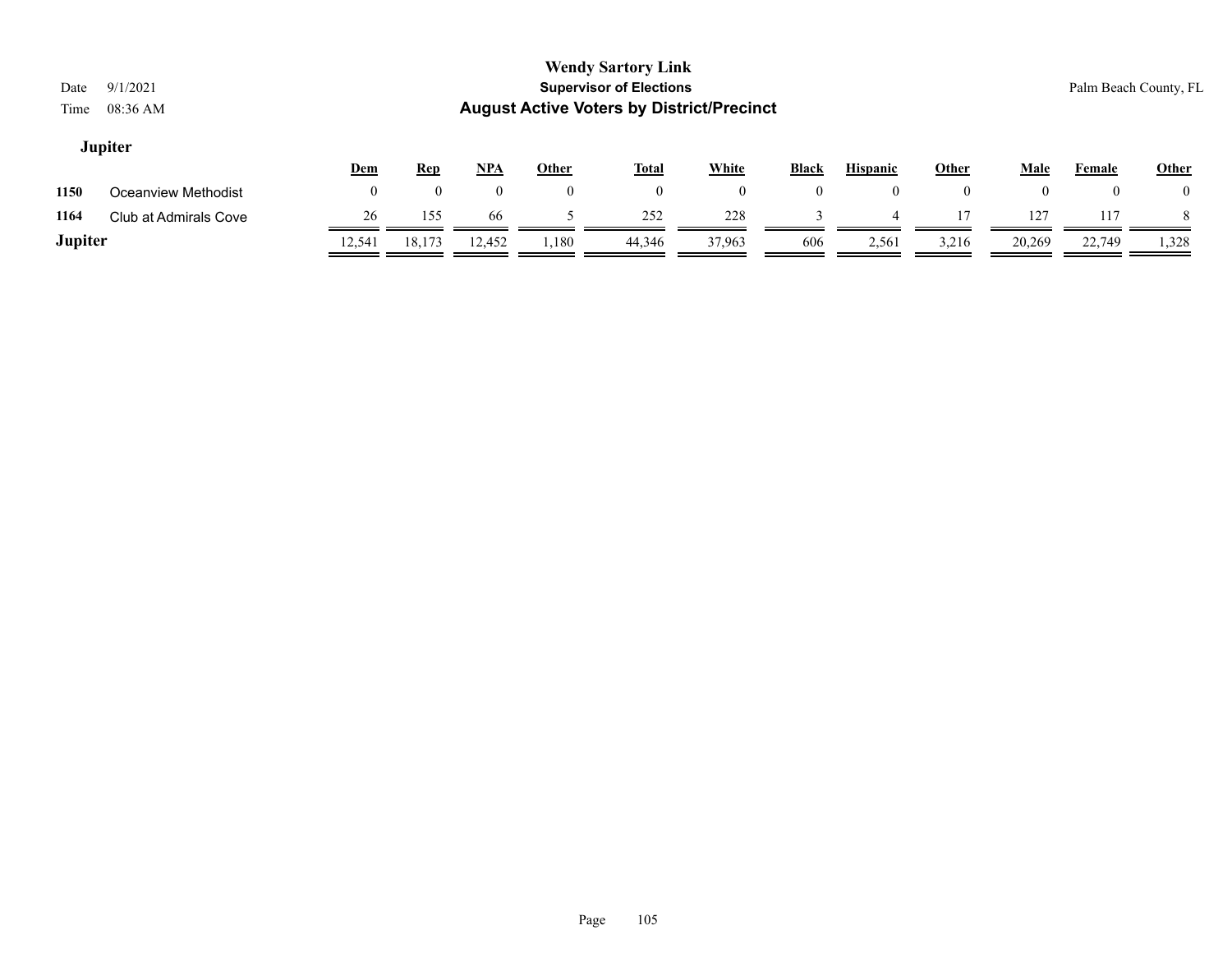#### **Lantana**

|         |                           | <u>Dem</u> | <u>Rep</u> | <u>NPA</u> | <b>Other</b> | <b>Total</b> | White | <b>Black</b> | <b>Hispanic</b> | <u>Other</u> | <b>Male</b> | Female | <b>Other</b>   |
|---------|---------------------------|------------|------------|------------|--------------|--------------|-------|--------------|-----------------|--------------|-------------|--------|----------------|
| 3075    | Lantana Recreation Center | 14         |            |            |              | 33           | 33    |              | $\theta$        | 0            |             | 21     | $\overline{0}$ |
| 4002    | Lantana Recreation Center | 462        | 506        | 365        | 47           | 1,380        | 1,154 | 27           | 102             | 97           | 663         | 678    | 39             |
| 7168    | <b>Maddock Park</b>       | .507       | 632        | 902        | 57           | 3,098        | 1,516 | 797          | 519             | 266          | 1,418       | 1,562  | 118            |
| 7170    | Lantana Town Hall         | 715        | 341        | 512        | 37           | 1,605        | 863   | 345          | 24              | 156          | 749         | 780    | 76             |
| 7172    | Lantana Recreation Center | 297        | 264        | 240        |              | 818          | 639   | 50           | 68              | 61           | 386         | 406    | 26             |
| Lantana |                           | 2,995      | 1,752      | 2,027      | 160          | 6,934        | 4,205 | 1,219        | 930             | 580          | 3,228       | 3,447  | 259            |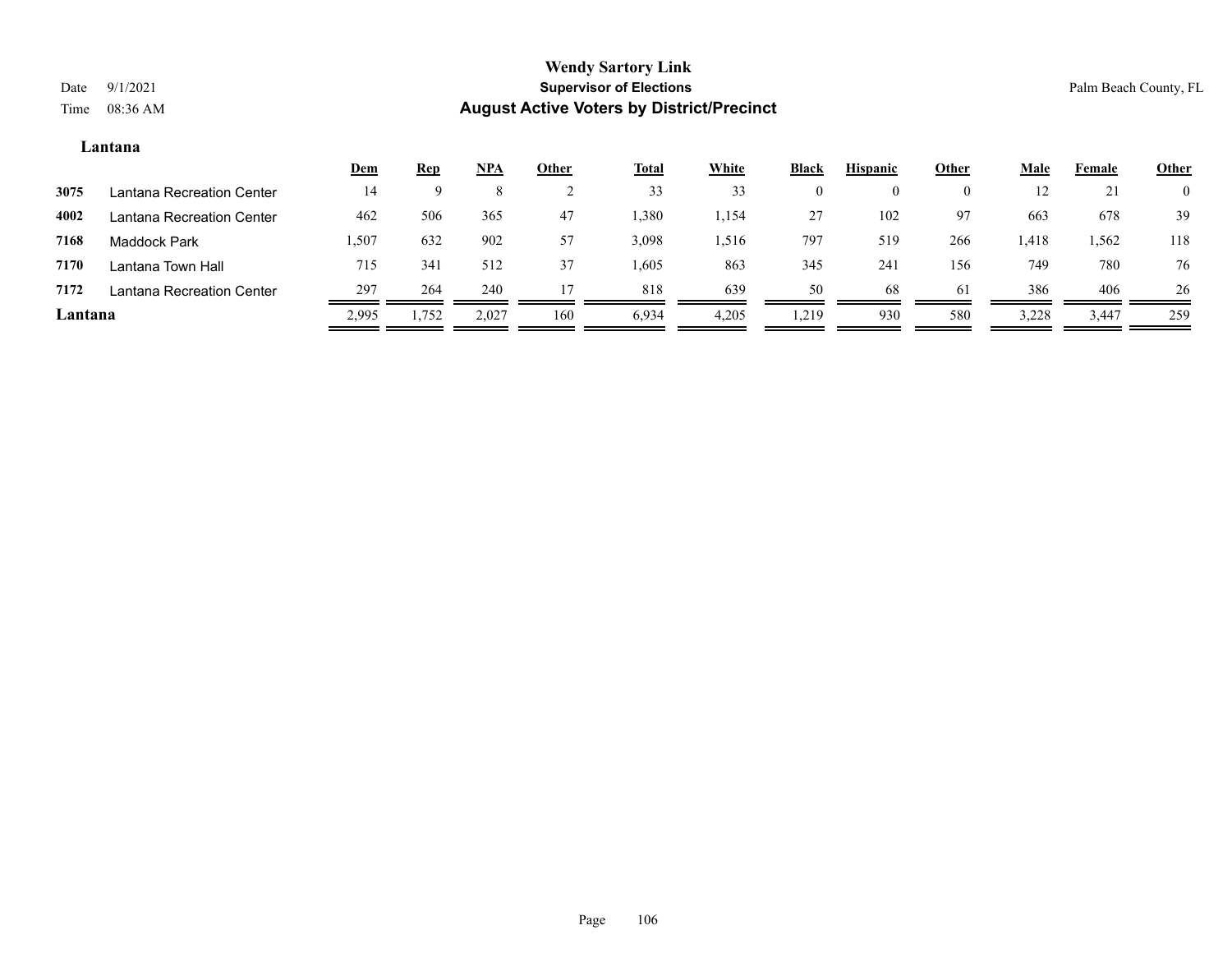|                           |                                |            |     |              | <b>Wendy Sartory Link</b>                        |              |              |                 |              |      |               |                       |  |  |
|---------------------------|--------------------------------|------------|-----|--------------|--------------------------------------------------|--------------|--------------|-----------------|--------------|------|---------------|-----------------------|--|--|
| 9/1/2021<br>Date          | <b>Supervisor of Elections</b> |            |     |              |                                                  |              |              |                 |              |      |               | Palm Beach County, FL |  |  |
| 08:36 AM<br>Time          |                                |            |     |              | <b>August Active Voters by District/Precinct</b> |              |              |                 |              |      |               |                       |  |  |
| <b>Lake Clarke Shores</b> |                                |            |     |              |                                                  |              |              |                 |              |      |               |                       |  |  |
|                           | <u>Dem</u>                     | <b>Rep</b> | NPA | <b>Other</b> | <b>Total</b>                                     | <b>White</b> | <b>Black</b> | <b>Hispanic</b> | <u>Other</u> | Male | <b>Female</b> | Other                 |  |  |

| 2127 | Lake Clarke Shores Town Hall |       |       |     |       |       |     |     |       |       |  |
|------|------------------------------|-------|-------|-----|-------|-------|-----|-----|-------|-------|--|
| 3014 | Lake Clarke Shores Town Hall | 1,014 | 083   | 641 | 2,783 | 2.043 | 488 | 169 | .,267 | . 429 |  |
|      | <b>Lake Clarke Shores</b>    | .015  | 1,083 | 642 | 2,785 | 2.043 | 490 | 169 | .269  | .429  |  |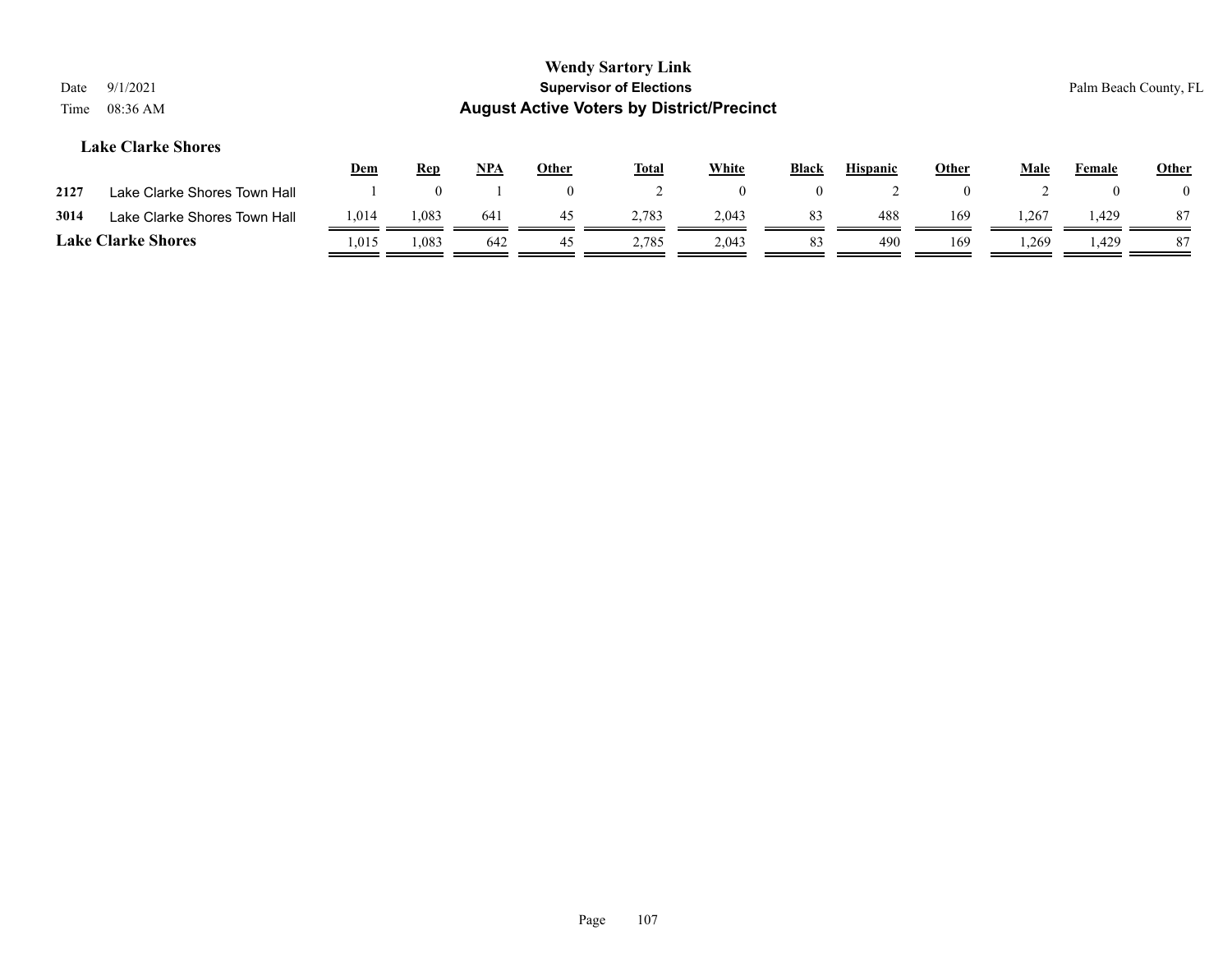| <b>Wendy Sartory Link</b><br><b>Supervisor of Elections</b><br>9/1/2021<br>Date<br><b>August Active Voters by District/Precinct</b><br>08:36 AM<br>Time |            |            |            |              |              |              |       |                 |              |       | Palm Beach County, FL |              |
|---------------------------------------------------------------------------------------------------------------------------------------------------------|------------|------------|------------|--------------|--------------|--------------|-------|-----------------|--------------|-------|-----------------------|--------------|
| <b>Loxahatchee Groves</b>                                                                                                                               | <u>Dem</u> | <u>Rep</u> | <u>NPA</u> | <b>Other</b> | <u>Total</u> | <b>White</b> | Black | <b>Hispanic</b> | <b>Other</b> | Male  | Female                | <b>Other</b> |
| Palms West Presbyterian<br>6094                                                                                                                         | 666        | 929        | 659        | 42           | 2,296        | 1,833        | 76    | 208             | 179          | 1,098 | 1,124                 | 74           |
| <b>Loxahatchee Groves</b>                                                                                                                               | 666        | 929        | 659        | 42           | 2,296        | 1,833        | 76    | 208             | 179          | . 098 | 1,124                 | 74           |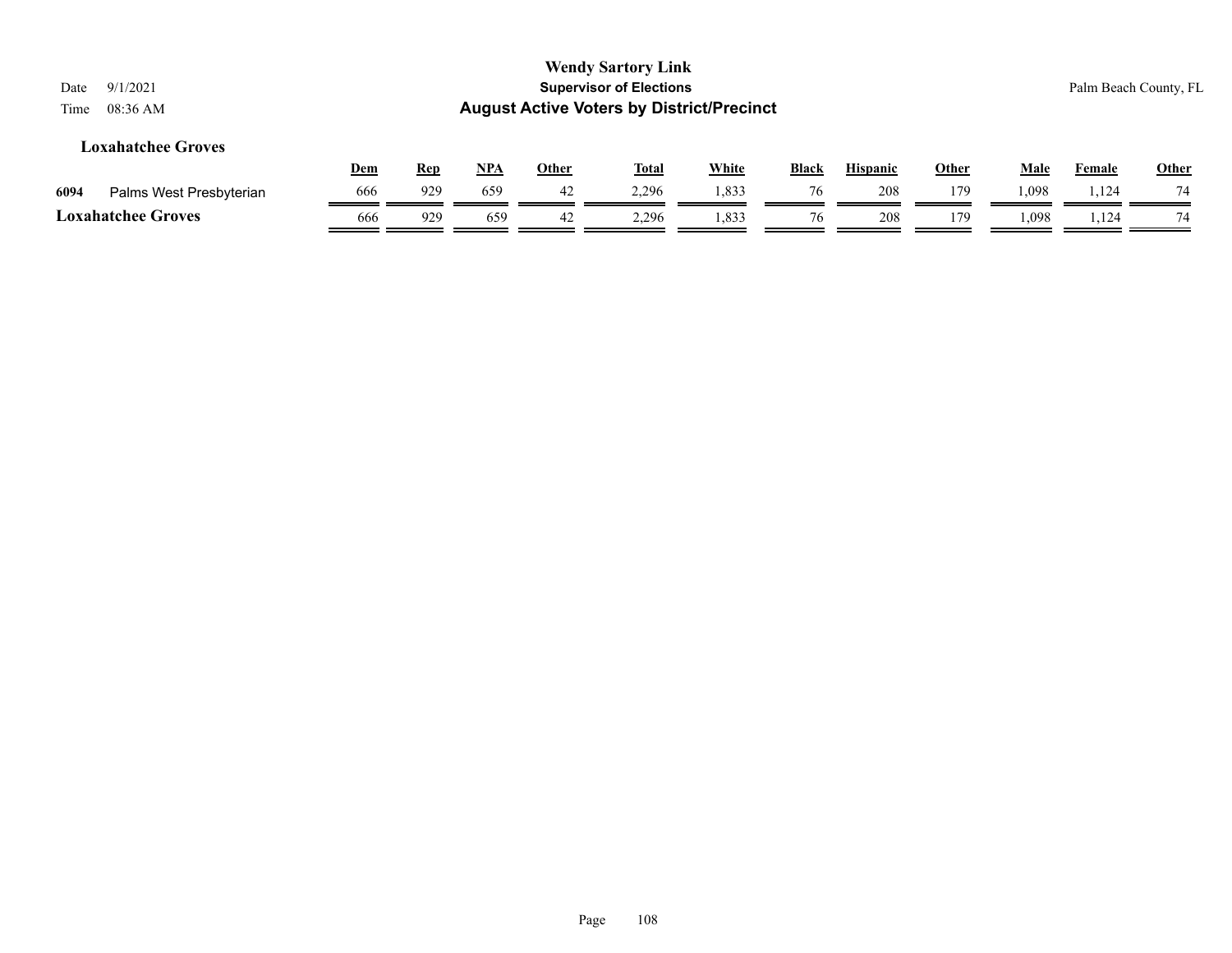# **Lake Park**

|                  |                         | Dem   | <b>Rep</b> | NPA      | Other        | <b>Total</b> | White    | Black    | <b>Hispanic</b> | Other    | Male  | Female | <b>Other</b>   |
|------------------|-------------------------|-------|------------|----------|--------------|--------------|----------|----------|-----------------|----------|-------|--------|----------------|
| 1376             | Lake Park Town Hall     | 0     | $\theta$   | $\theta$ | $\theta$     | $\theta$     | $\theta$ | $\theta$ | $\theta$        | $\theta$ |       |        | $\overline{0}$ |
| 1378             | PBC Fire Rescue #68     | 1,030 | 410        | 515      | 38           | 1,993        | 819      | 836      | 113             | 225      | 931   | 977    | 85             |
| 1382             | Lake Park Town Hall     | 282   | 352        | 256      | 26           | 916          | 751      | 37       | 57              |          | 416   | 477    | 23             |
| 7010             | St John Lutheran Church | 282   |            | 92       | <sub>0</sub> | 391          | 27       | 318      | 24              | 22       | 128   | 246    | 17             |
| 7012             | St John Lutheran Church | 1,072 | 194        | 421      | 18           | 1,705        | 486      | 987      | 69              | 163      | 778   | 867    | 60             |
| <b>Lake Park</b> |                         | 2,666 | 967        | .284     | 88           | 5,005        | 2,083    | 2,178    | 263             | 481      | 2,253 | 2,567  | 185            |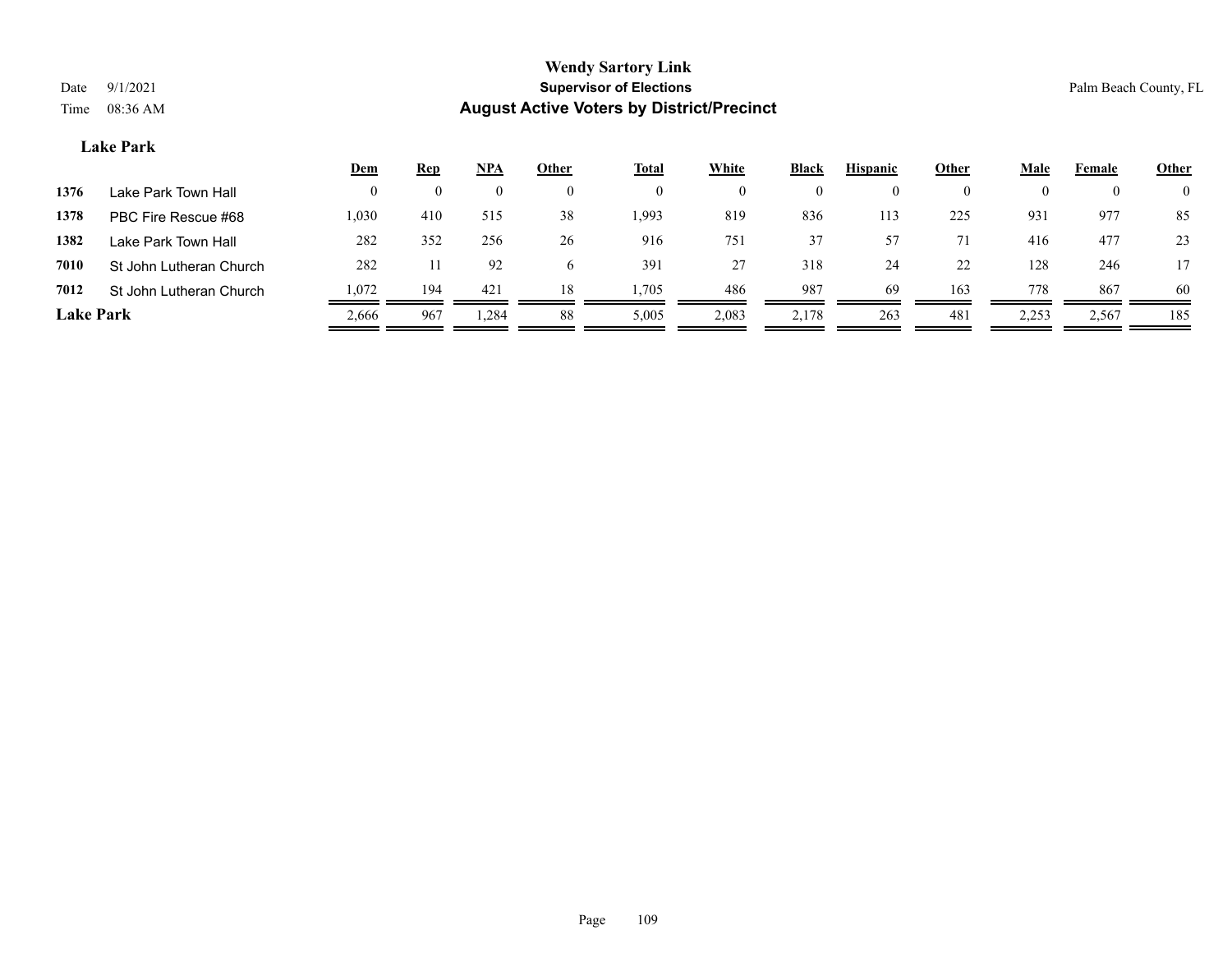**Lake Worth Beach**

# **Wendy Sartory Link** Date 9/1/2021 **Supervisor of Elections Supervisor of Elections** Palm Beach County, FL Time 08:36 AM **August Active Voters by District/Precinct**

|      |                                  | Dem      | <b>Rep</b> | NPA            | Other            | <b>Total</b>   | White | <b>Black</b> | <b>Hispanic</b> | Other          | Male  | Female | <b>Other</b> |
|------|----------------------------------|----------|------------|----------------|------------------|----------------|-------|--------------|-----------------|----------------|-------|--------|--------------|
| 3034 | <b>Sunlight Community Church</b> | 158      | 103        | 78             | 6                | 345            | 181   | 42           | 101             | 21             | 155   | 180    | 10           |
| 3036 | <b>Sunlight Community Church</b> | 391      | 213        | 284            | 15               | 903            | 375   | 174          | 263             | 91             | 399   | 473    | 31           |
| 3038 | <b>Sunlight Community Church</b> | 726      | 298        | 536            | 32               | 1,592          | 665   | 247          | 511             | 169            | 739   | 770    | 83           |
| 3040 | 1st Congregational Church        | 692      | 312        | 404            | 41               | 1,449          | 1,073 | 72           | 186             | 118            | 713   | 683    | 53           |
| 3042 | 1st Congregational Church        | 724      | 446        | 398            | 44               | 1,612          | 1,356 | 24           | 131             | 101            | 733   | 823    | 56           |
| 3052 | Our Savior Lutheran Church       | 402      | 112        | 237            | 13               | 764            | 215   | 213          | 262             | 74             | 358   | 366    | 40           |
| 3058 | Our Savior Lutheran Church       | $\theta$ | $\bf{0}$   | $\overline{2}$ | $\boldsymbol{0}$ | $\overline{2}$ |       |              | $\theta$        | $\mathbf{0}$   |       |        | $\mathbf{0}$ |
| 3060 | Our Savior Lutheran Church       | 249      | 53         | 158            | $\overline{7}$   | 467            | 107   | 167          | 157             | 36             | 178   | 268    | 21           |
| 3062 | Our Savior Lutheran Church       | 1,031    | 318        | 578            | 51               | 1,978          | 788   | 430          | 575             | 185            | 915   | 967    | 96           |
| 3064 | 1st Congregational Church        | 467      | 222        | 353            | 31               | 1,073          | 757   | 90           | 150             | 76             | 504   | 526    | 43           |
| 3066 | Our Savior Lutheran Church       | 364      | 134        | 272            | 20               | 790            | 548   | 72           | 93              | 77             | 385   | 372    | 33           |
| 3068 | St Andrews Episcopal             | 543      | 290        | 392            | 43               | 1,268          | 1,021 | 51           | 110             | 86             | 615   | 609    | 44           |
| 3076 | Our Savior Lutheran Church       | 48       | 39         | 49             |                  | 137            | 95    | 15           | 20              | $\overline{7}$ | 74    | 58     | 5            |
| 3078 | Lakeside UM Church               | 644      | 392        | 441            | 36               | 1,513          | 948   | 165          | 268             | 132            | 668   | 802    | 43           |
| 7160 | South Grade Elementary           | 939      | 215        | 460            | 25               | 1,639          | 517   | 624          | 321             | 177            | 793   | 772    | 74           |
| 7162 | <b>Osborne Community Center</b>  | 854      | 120        | 371            | 24               | 1,369          | 249   | 705          | 278             | 137            | 621   | 688    | 60           |
| 7164 | <b>Osborne Community Center</b>  | 318      | 183        | 197            | 23               | 721            | 563   | 52           | 54              | 52             | 335   | 365    | 21           |
|      | <b>Lake Worth Beach</b>          | 8,550    | 3,450      | 5,210          | 412              | 17,622         | 9,459 | 3,144        | 3,480           | 1,539          | 8,186 | 8,723  | 713          |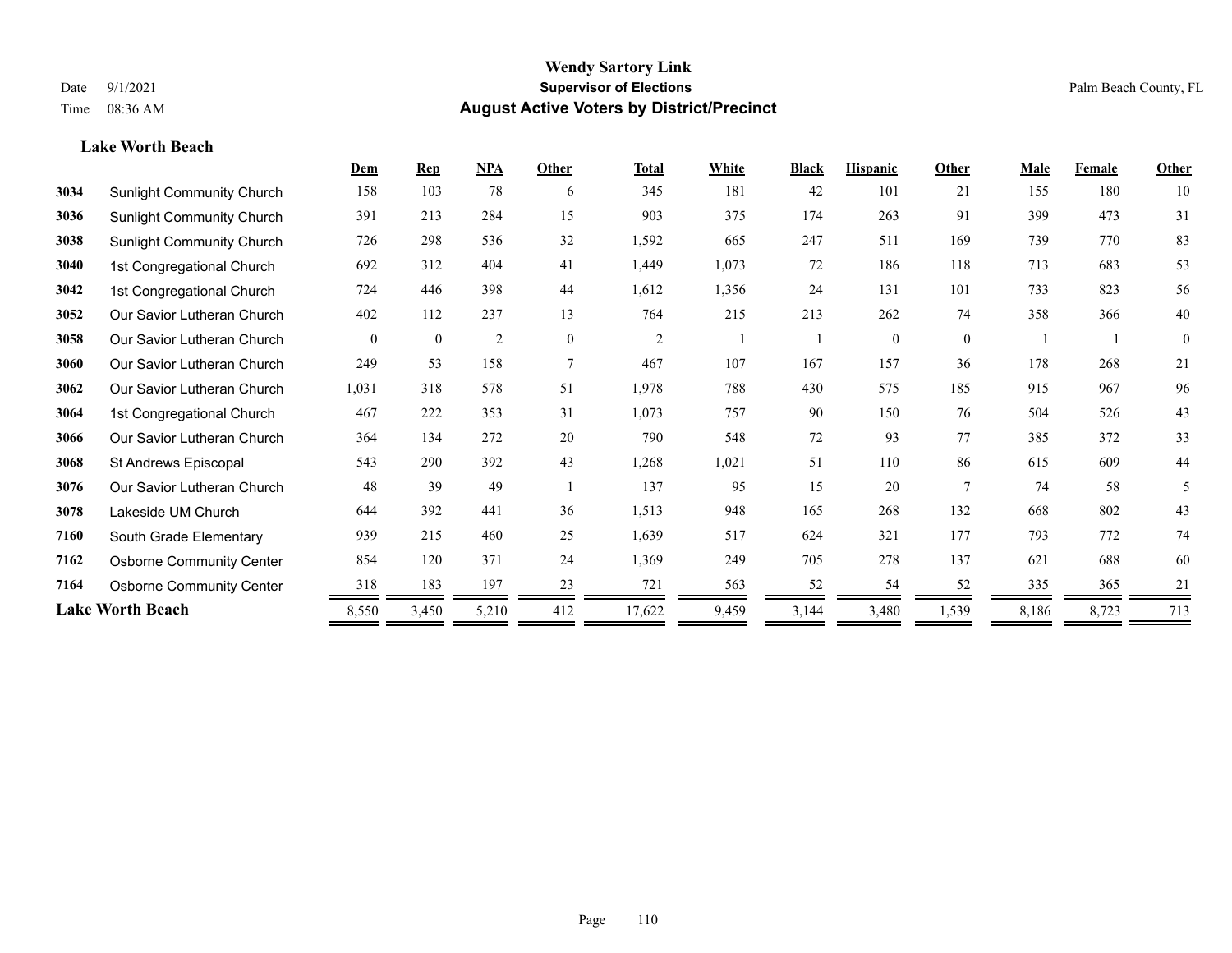| 9/1/2021<br>Date<br>08:36 AM<br>Time                                                                                                                                |    |     |    |    | <b>Wendy Sartory Link</b><br><b>Supervisor of Elections</b><br><b>August Active Voters by District/Precinct</b> |     |  |  |    |     |     | Palm Beach County, FL |  |
|---------------------------------------------------------------------------------------------------------------------------------------------------------------------|----|-----|----|----|-----------------------------------------------------------------------------------------------------------------|-----|--|--|----|-----|-----|-----------------------|--|
| <b>Manalapan</b><br><b>White</b><br>$NPA$<br><b>Other</b><br>Dem<br><b>Rep</b><br><b>Other</b><br><b>Total</b><br><b>Black</b><br>Male<br><b>Hispanic</b><br>Female |    |     |    |    |                                                                                                                 |     |  |  |    |     |     |                       |  |
| 4006<br>Manalapan Town Hall                                                                                                                                         | 75 | 198 | 92 | 10 | 375                                                                                                             | 344 |  |  | 20 | 190 | 175 | 10                    |  |
| <b>Manalapan</b>                                                                                                                                                    | 75 | 198 | 92 | 10 | 375                                                                                                             | 344 |  |  | 20 | 190 | 175 | 10                    |  |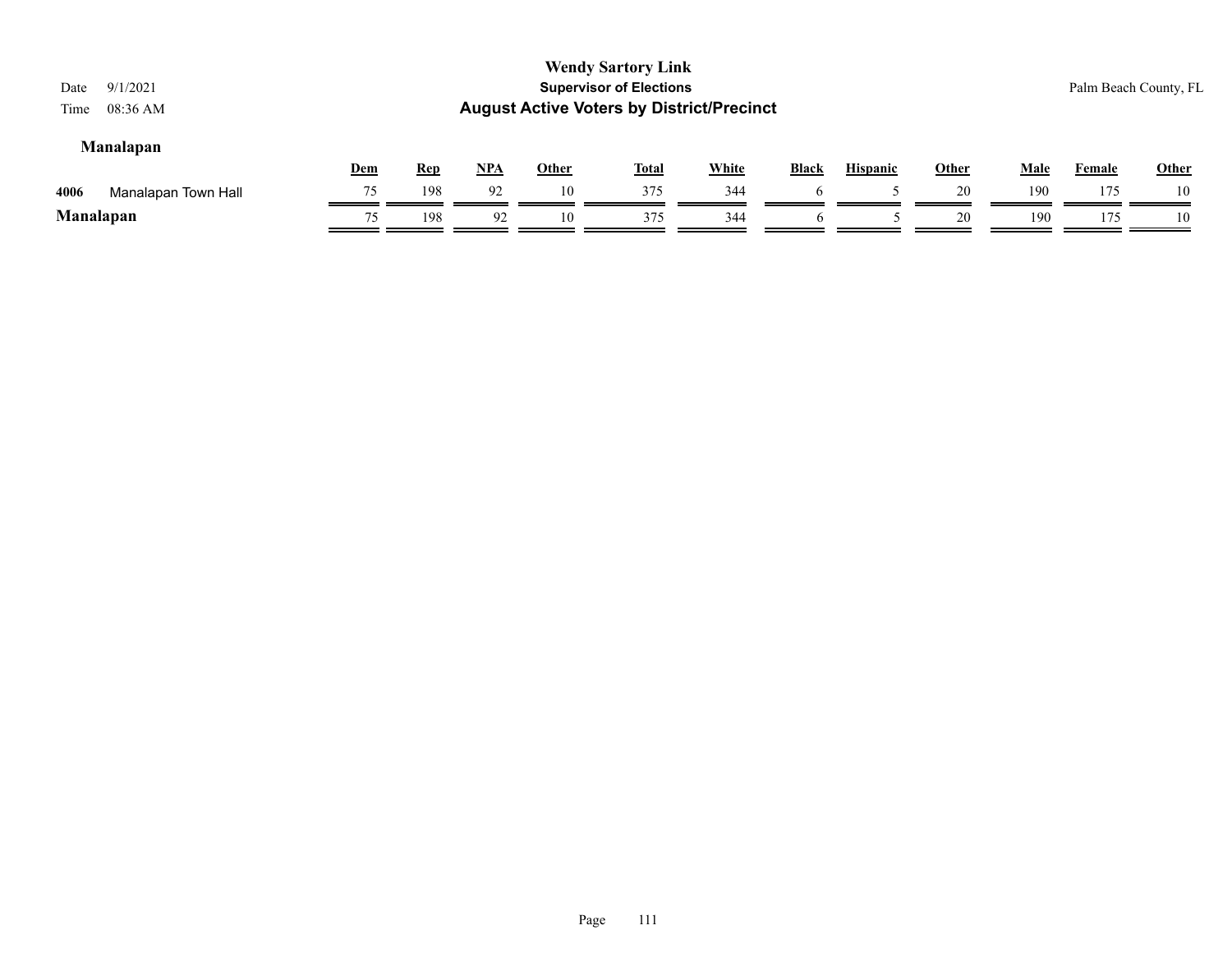| 9/1/2021<br>Date<br>08:36 AM<br>Time |            |            |            |              | <b>Wendy Sartory Link</b><br><b>Supervisor of Elections</b><br><b>August Active Voters by District/Precinct</b> |              |              |                 |              |             | Palm Beach County, FL |              |
|--------------------------------------|------------|------------|------------|--------------|-----------------------------------------------------------------------------------------------------------------|--------------|--------------|-----------------|--------------|-------------|-----------------------|--------------|
| <b>Mangonia Park</b>                 | <u>Dem</u> | <b>Rep</b> | <u>NPA</u> | <b>Other</b> | <b>Total</b>                                                                                                    | <b>White</b> | <b>Black</b> | <b>Hispanic</b> | <b>Other</b> | <b>Male</b> | <b>Female</b>         | <b>Other</b> |
| 7062<br>Mangonia Park Town Hall      | 714        | 40         | 178        | 10           | 942                                                                                                             | 81           | 755          | 39              | 67           | 376         | 537                   | 29           |
| <b>Mangonia Park</b>                 | 714        | 40         | 178        | 10           | 942                                                                                                             | 81           | 755          | 39              | 67           | 376         | 537                   | 29           |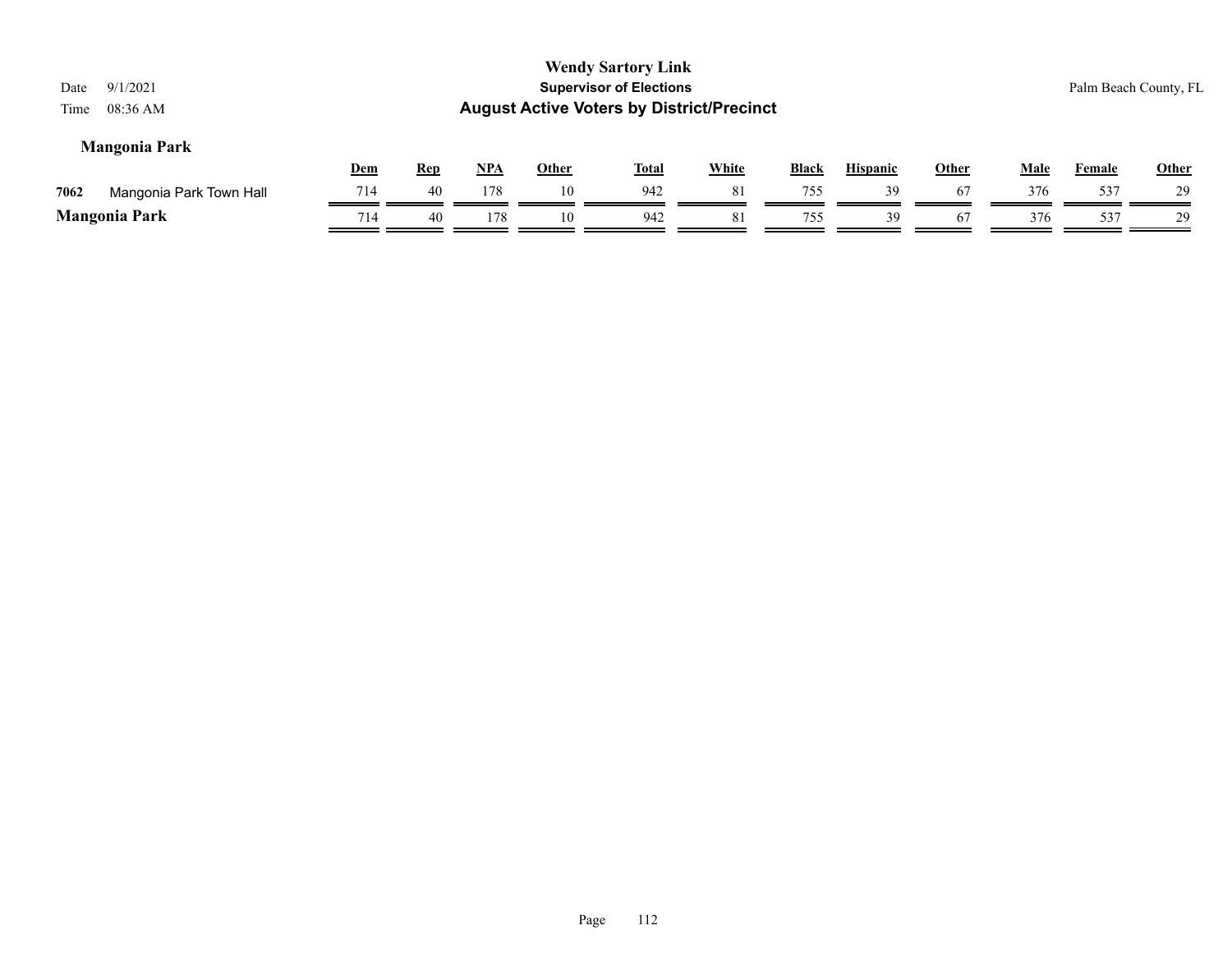# **North Palm Beach**

|      |                              | Dem   | <b>Rep</b> | NPA   | Other    | <b>Total</b> | White | <b>Black</b>   | <b>Hispanic</b> | Other        | Male  | Female | <b>Other</b>   |
|------|------------------------------|-------|------------|-------|----------|--------------|-------|----------------|-----------------|--------------|-------|--------|----------------|
| 1314 | <b>NPB Community Center</b>  | 51    | 127        | 62    | 6        | 246          | 218   | 3              | 8               | 17           | 100   | 132    | 14             |
| 1316 | <b>NPB Community Center</b>  | 187   | 189        | 140   | 29       | 545          | 391   | 43             | 74              | 37           | 236   | 290    | 19             |
| 1320 | <b>NPB Community Center</b>  | 33    | 119        | 37    | 2        | 191          | 169   | 3              | 8               | 11           | 99    | 88     | 4              |
| 1322 | <b>NPB Community Center</b>  | 2     | 6          | 10    | $\theta$ | 18           | 18    | $\theta$       | $\Omega$        | $\theta$     | 8     | 9      |                |
| 1328 | Osborne Park Activities Bldg | 612   | 833        | 553   | 45       | 2,043        | 1,751 | 28             | 122             | 142          | 989   | 995    | 59             |
| 1332 | 1st Unitarian Church NPB     | 348   | 394        | 258   | 33       | 1,033        | 847   | 59             | 63              | 64           | 503   | 507    | 23             |
| 1334 | 1st Unitarian Church NPB     | 2     | 3          | 5     |          | 11           | 11    | $\overline{0}$ | $\theta$        | $\mathbf{0}$ | 4     |        | $\overline{0}$ |
| 1342 | <b>NPB Country Club</b>      | 308   | 452        | 267   | 28       | 1,055        | 953   | 17             | 32              | 53           | 450   | 580    | 25             |
| 1344 | Old Port Cove                | 297   | 519        | 319   | 33       | 1,168        | 1,071 | 5              | 29              | 63           | 531   | 618    | 19             |
| 1346 | Anchorage Activities Bldg    | 554   | 931        | 420   | 37       | 1,942        | 1,782 | 13             | 58              | 89           | 895   | 999    | 48             |
| 1348 | <b>NPB Council Chambers</b>  | 32    | 124        | 33    | 8        | 197          | 186   | $\overline{0}$ | 6               | 5            | 100   | 91     | 6              |
| 1350 | <b>Faith Lutheran Church</b> | 380   | 616        | 371   | 25       | 1,392        | 1,228 | 10             | 79              | 75           | 665   | 684    | 43             |
| 1380 | <b>NPB Council Chambers</b>  | 176   | 264        | 156   | 14       | 610          | 540   | 10             | 22              | 38           | 270   | 321    | 19             |
|      | <b>North Palm Beach</b>      | 2,982 | 4,577      | 2,631 | 261      | 10,451       | 9,165 | 191            | 501             | 594          | 4,850 | 5,321  | 280            |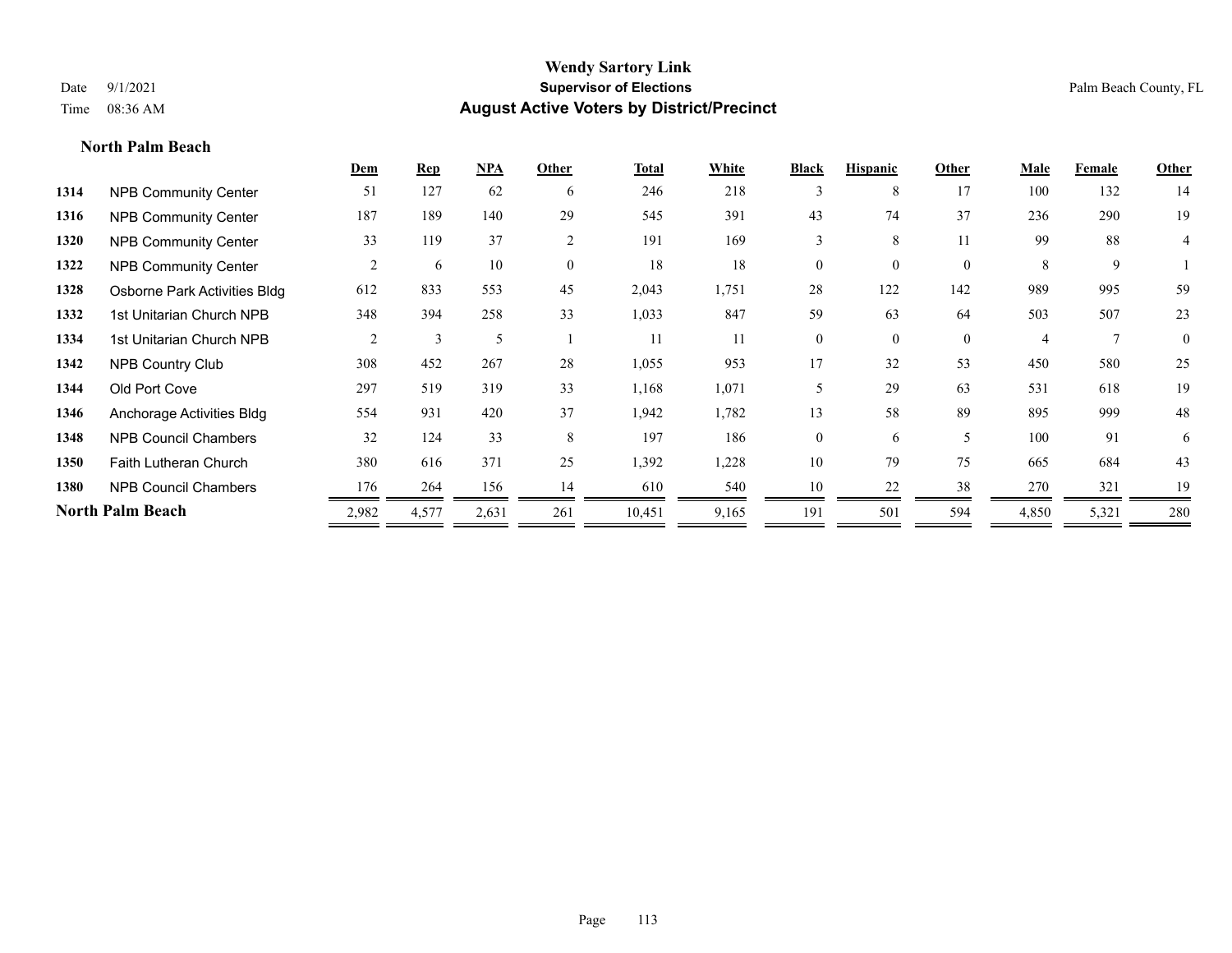|      |                       |     |            |            |              | <b>Wendy Sartory Link</b>                        |              |              |                 |              |             |                       |       |
|------|-----------------------|-----|------------|------------|--------------|--------------------------------------------------|--------------|--------------|-----------------|--------------|-------------|-----------------------|-------|
| Date | 9/1/2021              |     |            |            |              | <b>Supervisor of Elections</b>                   |              |              |                 |              |             | Palm Beach County, FL |       |
| Time | 08:36 AM              |     |            |            |              | <b>August Active Voters by District/Precinct</b> |              |              |                 |              |             |                       |       |
|      | <b>Ocean Ridge</b>    |     |            |            |              |                                                  |              |              |                 |              |             |                       |       |
|      |                       | Dem | <u>Rep</u> | <u>NPA</u> | <u>Other</u> | <u>Total</u>                                     | <b>White</b> | <b>Black</b> | <b>Hispanic</b> | <u>Other</u> | <u>Male</u> | <b>Female</b>         | Other |
| 4028 | Ocean Ridge Town Hall | 406 | 747        | 408        | 45           | 1,606                                            | 1,470        |              | 47              | 84           | 769         | 794                   | 43    |
|      | <b>Ocean Ridge</b>    | 406 | 747        | 408        | 45           | 1,606                                            | 1.470        |              | 47              | 84           | 769         | 794                   | 43    |

 $=$ 

Ξ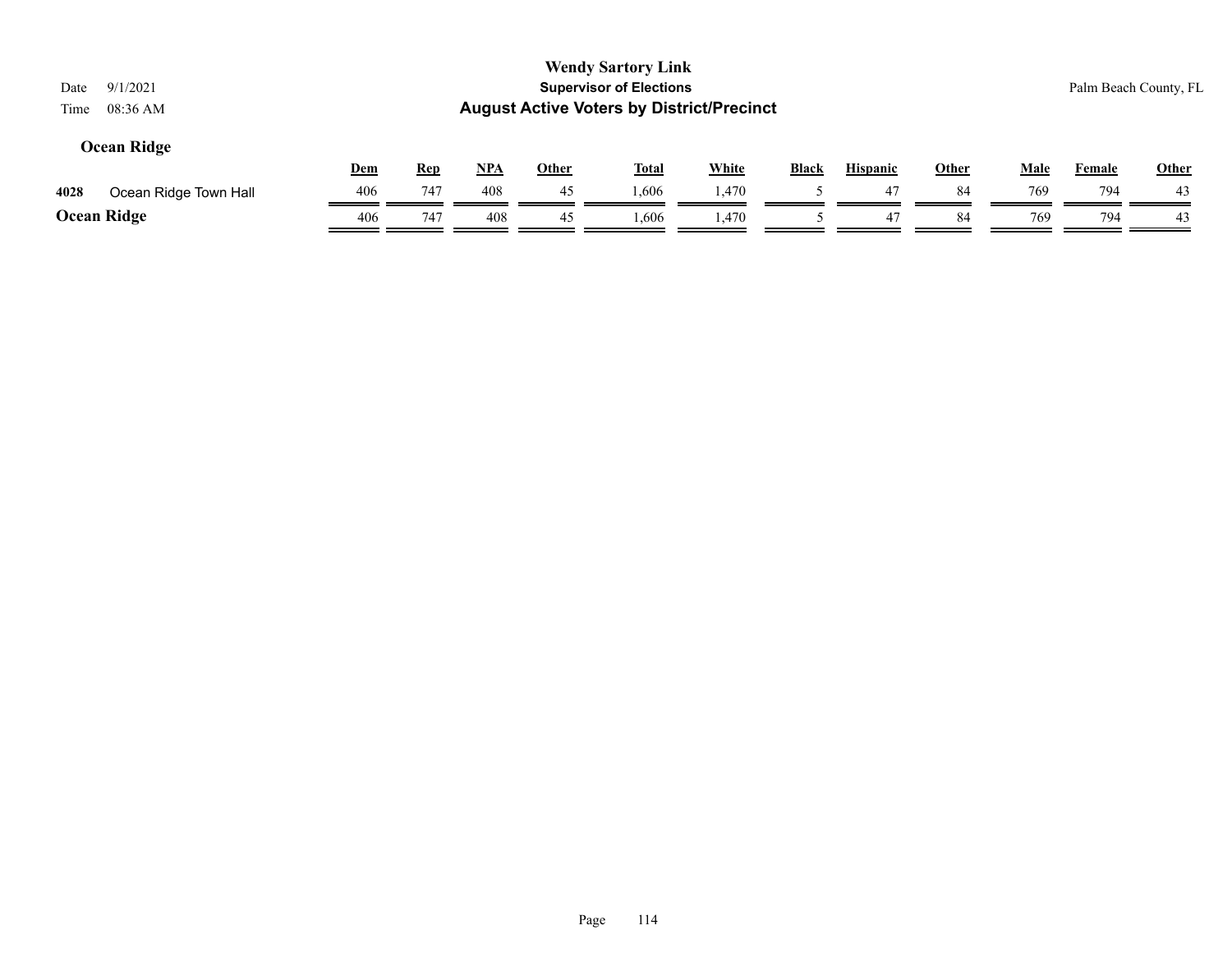# **Pahokee**

|         |                           | <u>Dem</u> | <u>Rep</u> | <b>NPA</b> | Other | <b>Total</b> | White | <b>Black</b> | <b>Hispanic</b> | Other | Male  | Female   | <u>Other</u> |
|---------|---------------------------|------------|------------|------------|-------|--------------|-------|--------------|-----------------|-------|-------|----------|--------------|
| 6004    | Pahokee Recreation Center | 957        | 174        | 228        |       | .364         | 180   | 879          | 222             | 83    | 560   | 756      | 48           |
| 6006    | Pahokee Recreation Center | 995        | 165        | 272        |       | .445         | 122   | 844          | 380             | 99    | 642   | 722<br>∼ |              |
| Pahokee |                           | .952       | 339        | 500        | 18    | 2,809        | 302   | 1,723        | 602             | 182   | 1,202 | 1.478    | 129          |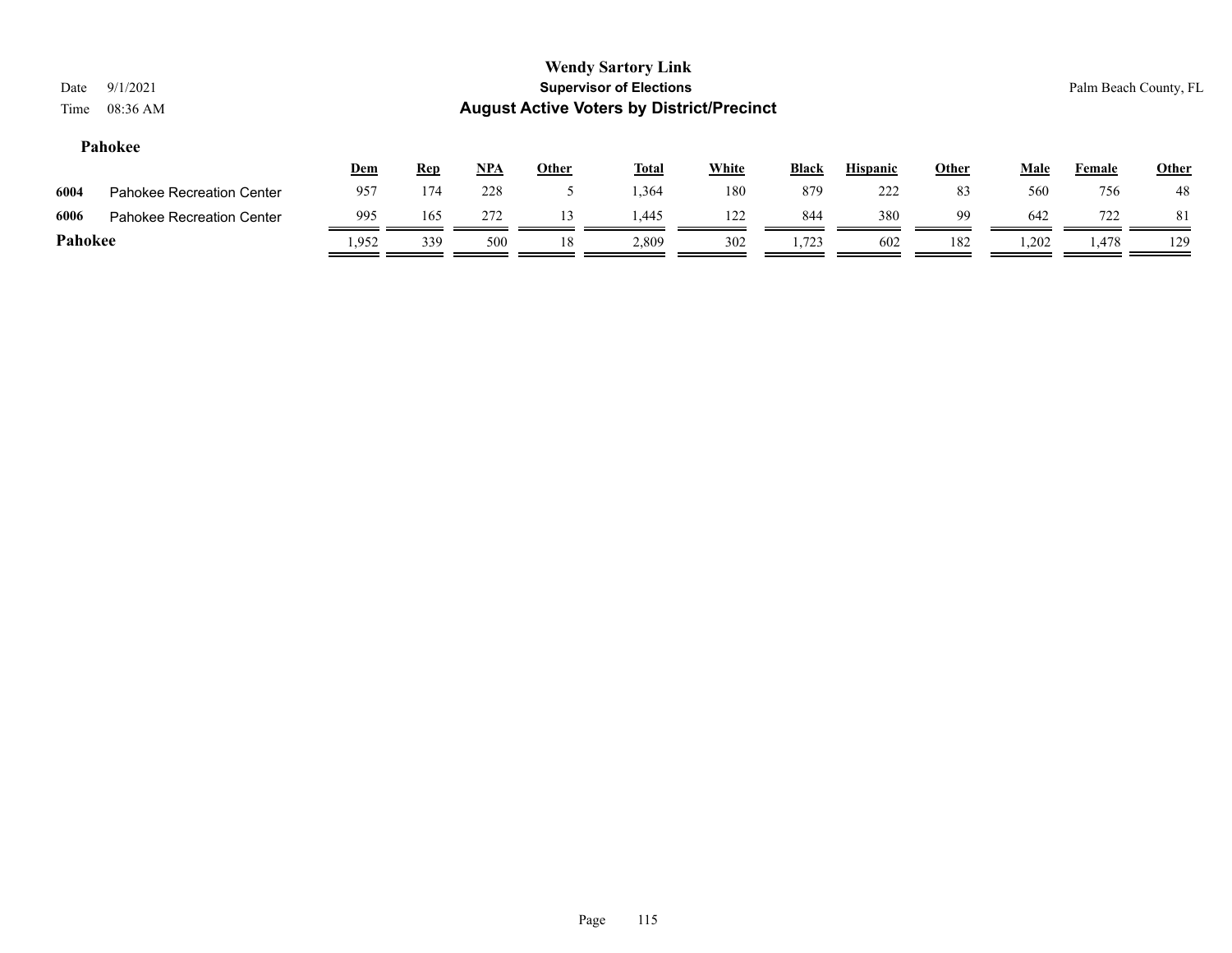#### **Palm Beach**

|                               | <b>Dem</b> | <b>Rep</b> | NPA   | Other | <b>Total</b> | White | <b>Black</b> | <b>Hispanic</b> | Other | <b>Male</b> | Female | <b>Other</b> |
|-------------------------------|------------|------------|-------|-------|--------------|-------|--------------|-----------------|-------|-------------|--------|--------------|
| St Edwards Church             | 448        | ,189       | 518   | 55    | 2,210        | 2,031 |              | 53              | 123   | 1,024       | 1,117  | 69           |
| St Edwards Church             | 358        | 604        | 412   | 47    | 1,421        | 1,284 | O            | 28              | 103   | 620         | 766    | 35           |
| Morton & Barbara Mandel Cente | 243        | 611        | 283   | 37    | 1,174        | 1,069 | O            | 24              | 75    | 531         | 611    | 32           |
| Morton & Barbara Mandel Cente | 148        | 373        | 155   | 18    | 694          | 618   | 8            |                 | 55    | 316         | 356    | 22           |
| PB Fire Station #3            | 42         | 101        | 59    |       | 204          | 176   | $\theta$     |                 | 21    | 92          | 100    | 12           |
| PB Fire Station #3            | 536        | 471        | 408   | 51    | 1,466        | 1,313 | 18           | 34              | 101   | 642         | 788    | 36           |
| PB Fire Station #3            | 315        | 380        | 295   | 31    | 1,021        | 906   |              | 30              | 83    | 451         | 545    | 25           |
| <b>Palm Beach</b>             | 2,090      | 3,729      | 2,130 | 241   | 8,190        | 7,397 | 43           | 189             | 561   | 3,676       | 4,283  | 231          |
|                               |            |            |       |       |              |       |              |                 |       |             |        |              |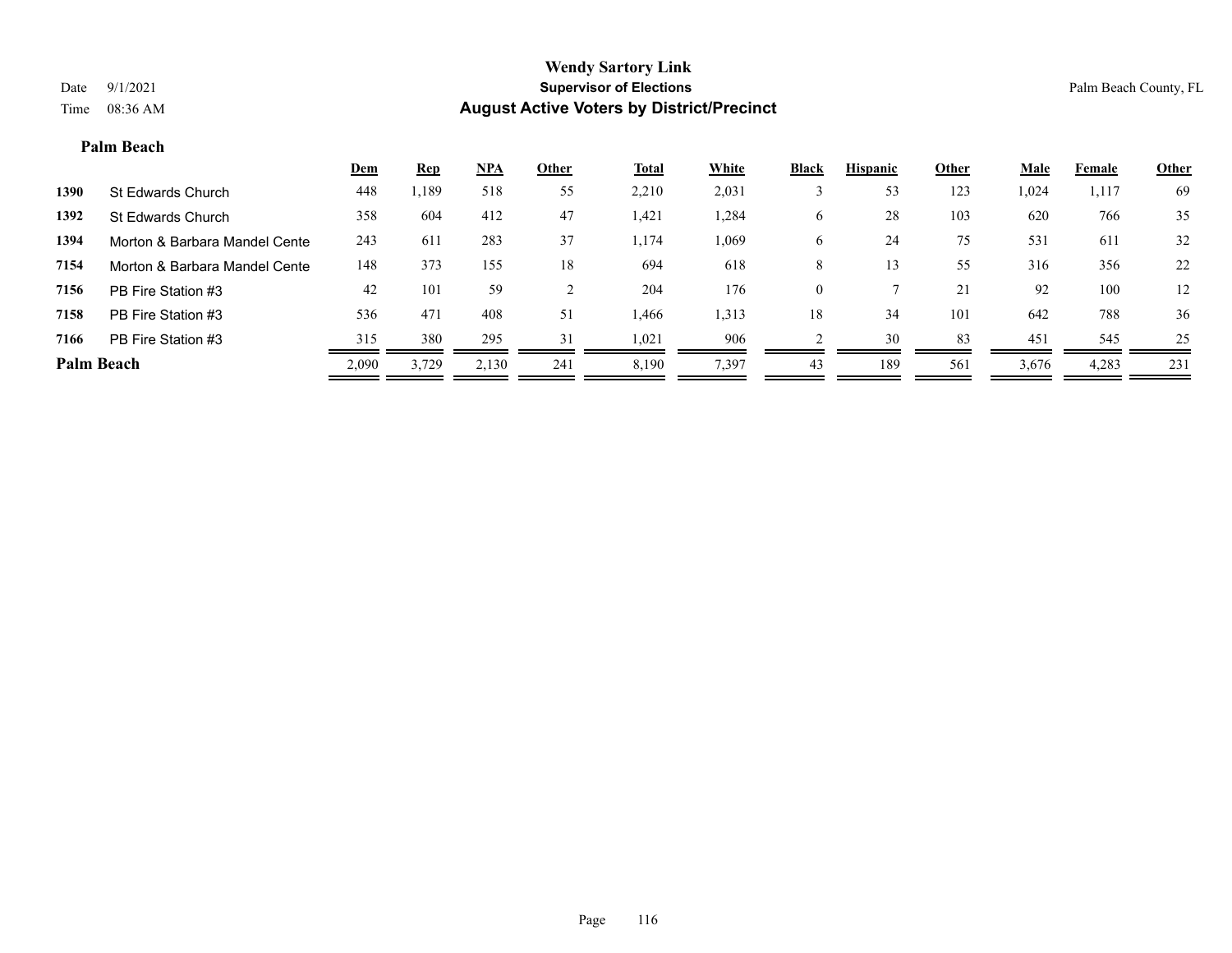#### **Palm Beach Gardens**

|      |                                  | Dem            | <b>Rep</b>       | NPA              | <b>Other</b>   | <b>Total</b>     | <b>White</b>     | <b>Black</b>     | <b>Hispanic</b> | <b>Other</b>   | <b>Male</b>    | <b>Female</b> | <b>Other</b>   |
|------|----------------------------------|----------------|------------------|------------------|----------------|------------------|------------------|------------------|-----------------|----------------|----------------|---------------|----------------|
| 1174 | Mirasol Sales and Info Center    | $\Omega$       | $\mathbf{0}$     | $\mathbf{0}$     | $\Omega$       | $\Omega$         | $\overline{0}$   | $\theta$         | $\mathbf{0}$    | $\theta$       | $\theta$       | $\theta$      | $\Omega$       |
| 1176 | Mirasol Sales and Info Center    | $\Omega$       | $\theta$         | $\theta$         | $\theta$       | $\Omega$         | $\overline{0}$   | $\theta$         | $\mathbf{0}$    | $\Omega$       | $\theta$       | $\Omega$      | $\theta$       |
| 1178 | Mirasol Sales and Info Center    | $\Omega$       | $\theta$         | $\theta$         | $\Omega$       | $\Omega$         | $\Omega$         | $\Omega$         | $\theta$        | $\Omega$       | $\Omega$       | $\Omega$      | $\Omega$       |
| 1180 | Mirasol Sales and Info Center    | $\mathbf{0}$   | $\mathbf{0}$     | $\mathbf{0}$     | $\mathbf{0}$   | $\theta$         | $\overline{0}$   | $\mathbf{0}$     | $\mathbf{0}$    | $\theta$       | $\theta$       | $\theta$      | $\Omega$       |
| 1186 | Mirasol Sales and Info Center    | 539            | 494              | 447              | 42             | 1,522            | 1,178            | 47               | 147             | 150            | 716            | 757           | 49             |
| 1188 | <b>Westwood Gardens HOA</b>      | 329            | 360              | 317              | 31             | 1,037            | 797              | 31               | 116             | 93             | 418            | 599           | 20             |
| 1189 | Westwood Gardens HOA             | 26             | 61               | 24               | $\overline{2}$ | 113              | 99               | $\tau$           | $\overline{2}$  | 5              | 54             | 56            | $\overline{3}$ |
| 1190 | Gardens Presbyterian             | 1,354          | 2,094            | 1,402            | 155            | 5,005            | 4,091            | 140              | 340             | 434            | 2,223          | 2,642         | 140            |
| 1192 | Evergrene Clubhouse              | 381            | 666              | 455              | 40             | 1,542            | 1,300            | 26               | 81              | 135            | 738            | 748           | 56             |
| 1194 | Frenchmans Creek Real Estate     | 644            | 947              | 611              | 47             | 2,249            | 2,054            | 14               | 45              | 136            | 1,023          | 1,168         | 58             |
| 1196 | Gardens Presbyterian             | $\overline{0}$ | $\mathbf{0}$     | $\mathbf{0}$     | $\theta$       | $\mathbf{0}$     | $\overline{0}$   | $\mathbf{0}$     | $\mathbf{0}$    | $\overline{0}$ | $\overline{0}$ | $\theta$      | $\mathbf{0}$   |
| 1222 | Sandhill Crane Golf Club         | 14             | 32               | 18               | $\mathbf{0}$   | 64               | 46               | 6                | 6               | 6              | 33             | 31            | $\theta$       |
| 1228 | <b>Carleton Oaks Clubhouse</b>   | 146            | 194              | 127              | 6              | 473              | 342              | 24               | 50              | 57             | 229            | 231           | 13             |
| 1230 | Christ Fellowship Church PBG     | $\mathbf{0}$   | $\boldsymbol{0}$ | $\boldsymbol{0}$ | $\mathbf{0}$   | $\boldsymbol{0}$ | $\boldsymbol{0}$ | $\boldsymbol{0}$ | $\mathbf{0}$    | $\mathbf{0}$   | $\mathbf{0}$   | $\mathbf{0}$  | $\mathbf{0}$   |
| 1232 | Mirasol Sales and Info Center    | $\mathbf{0}$   | $\mathbf{0}$     | $\mathbf{0}$     | $\theta$       | $\Omega$         | $\overline{0}$   | $\mathbf{0}$     | $\mathbf{0}$    | $\theta$       | $\theta$       | $\theta$      | $\mathbf{0}$   |
| 1234 | Christ Fellowship Church PBG     | $\theta$       | $\theta$         | $\theta$         | $\Omega$       | $\Omega$         | $\Omega$         | $\theta$         | $\theta$        | $\Omega$       | $\theta$       | $\Omega$      | $\theta$       |
| 1236 | Mirasol Sales and Info Center    | $\theta$       | $\mathbf{0}$     | $\theta$         | $\theta$       | $\Omega$         | $\Omega$         | $\mathbf{0}$     | $\theta$        | $\Omega$       | $\Omega$       | $\theta$      | $\Omega$       |
| 1238 | Mirasol Sales and Info Center    | 600            | 762              | 509              | 60             | 1,931            | 1,752            | 18               | 21              | 140            | 916            | 959           | 56             |
| 1240 | <b>Timber Trace Elementary</b>   | 783            | 1,088            | 621              | 54             | 2,546            | 2,197            | 53               | 151             | 145            | 1,144          | 1,325         | 77             |
| 1242 | Christ Fellowship Church PBG     | 846            | 1.067            | 615              | 62             | 2,590            | 2,349            | 37               | 60              | 144            | 1,071          | 1,458         | 61             |
| 1244 | Christ Fellowship Church PBG     | 459            | 648              | 439              | 54             | 1,600            | 1,390            | 30               | 74              | 106            | 680            | 866           | 54             |
| 1246 | Watson B Duncan Middle           | 834            | 885              | 689              | 64             | 2,472            | 1,963            | 72               | 193             | 244            | 1,078          | 1,313         | 81             |
| 1247 | Watson B Duncan Middle           | 35             | 185              | 61               | 9              | 290              | 266              | 2                | $\mathbf{0}$    | 22             | 138            | 137           | 15             |
| 1248 | <b>PBG Community Center</b>      | 500            | 587              | 389              | 34             | 1,510            | 1,270            | 26               | 120             | 94             | 643            | 836           | 31             |
| 1250 | Palm Beach Gardens High          | 12             | 36               | 16               | -1             | 65               | 58               | $\boldsymbol{0}$ | $\overline{4}$  | 3              | 33             | 28            | $\overline{4}$ |
| 1252 | <b>Ballen Isles Country Club</b> | 862            | 782              | 640              | 49             | 2,333            | 2,146            | 18               | 21              | 148            | 1,045          | 1,227         | 61             |
| 1254 | Northlake Nazarene Church        | 151            | 176              | 126              | 7              | 460              | 387              | 6                | 27              | 40             | 230            | 213           | 17             |
| 1260 | PBG City Hall Council Room       | 433            | 543              | 301              | 24             | 1,301            | 1,080            | 27               | 109             | 85             | 580            | 680           | 41             |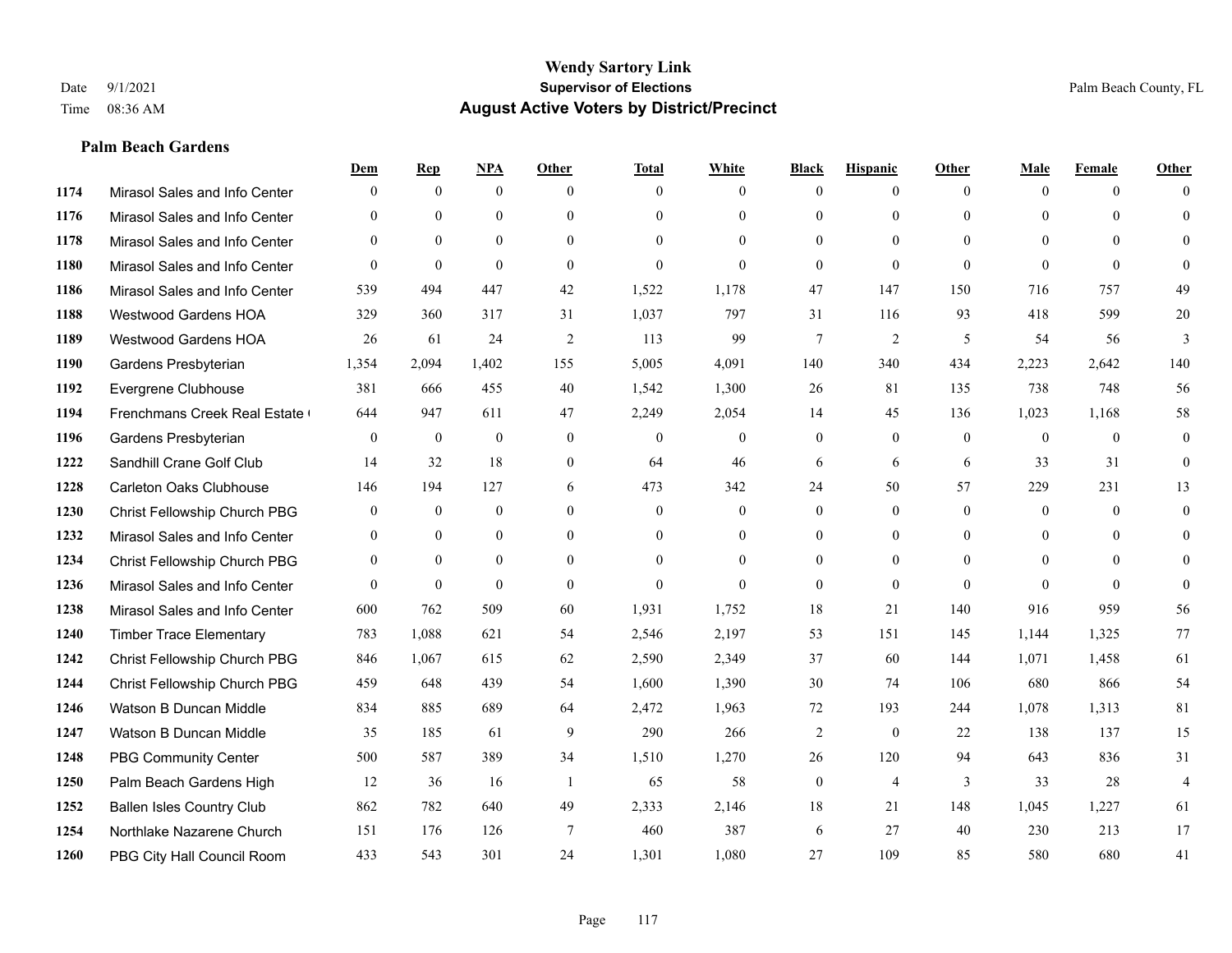#### **Palm Beach Gardens**

|      |                               | Dem      | <b>Rep</b>       | NPA            | <b>Other</b>     | <b>Total</b> | White          | <b>Black</b>   | <b>Hispanic</b> | <b>Other</b> | Male           | Female   | <b>Other</b>   |
|------|-------------------------------|----------|------------------|----------------|------------------|--------------|----------------|----------------|-----------------|--------------|----------------|----------|----------------|
| 1262 | PBG Moose Lodge 2010          |          | $\theta$         | 3              | $\Omega$         | 4            | 4              | $\Omega$       | $\theta$        | $\Omega$     | $\overline{2}$ | 2        |                |
| 1264 | PBG City Hall Council Room    | $\Omega$ | $\mathbf{0}$     | $\theta$       | $\Omega$         | $\theta$     | $\Omega$       | $\theta$       | $\Omega$        | $\Omega$     | $\Omega$       | $\theta$ | $\Omega$       |
| 1266 | PBG City Hall Council Room    | 162      | 105              | 130            | 12               | 409          | 243            | 72             | 62              | 32           | 162            | 237      | $10\,$         |
| 1268 | <b>PBG Community Center</b>   | 99       | 72               | 99             | 8                | 278          | 168            | 44             | 36              | 30           | 107            | 158      | 13             |
| 1270 | PBG Community Center          | 4        | $\mathbf{0}$     | $\overline{2}$ | $\theta$         | 6            | $\mathfrak{2}$ | 3              | 1               | $\theta$     | 2              | 3        |                |
| 1272 | Palm Beach Gardens Elementar  | 722      | 674              | 534            | 52               | 1,982        | 1,589          | 100            | 118             | 175          | 922            | 995      | 65             |
| 1274 | Palm Beach Gardens High       | 589      | 553              | 426            | 39               | 1,607        | 1,219          | 94             | 139             | 155          | 749            | 795      | 63             |
| 1280 | Pew Leadership Center         | 139      | 151              | 112            | 11               | 413          | 348            | 11             | 24              | 30           | 169            | 241      | 3              |
| 1284 | <b>Eissey Campus Theater</b>  | 765      | 762              | 730            | 64               | 2,321        | 1,819          | 85             | 204             | 213          | 998            | 1,247    | 76             |
| 1288 | PBG Moose Lodge 2010          | 13       | 24               | 6              | $\overline{0}$   | 43           | 39             | $\mathbf{1}$   | $\mathbf{0}$    | 3            | 22             | 19       | 2              |
| 1290 | PBG Moose Lodge 2010          | 690      | 829              | 537            | 69               | 2,125        | 1,763          | 52             | 146             | 164          | 859            | 1,205    | 61             |
| 1291 | PBG Moose Lodge 2010          | 3        | $\boldsymbol{0}$ | 6              | $\boldsymbol{0}$ | 9            | 8              |                | $\overline{0}$  | $\theta$     | 3              | 6        | $\overline{0}$ |
| 1292 | PBG Moose Lodge 2010          | 16       | 47               | 18             | $\overline{1}$   | 82           | 75             | -1             | $\mathbf{1}$    | 5            | 38             | 41       | 3              |
| 1296 | Dwight D Eisenhower Elementar | 229      | 264              | 198            | 19               | 710          | 558            | 15             | 89              | 48           | 277            | 406      | 27             |
| 1306 | <b>Eissey Campus Theater</b>  | 8        | 16               | 16             | $\overline{1}$   | 41           | 34             |                | $\overline{0}$  | 6            | 22             | 19       | $\theta$       |
| 1310 | <b>Eissey Campus Theater</b>  |          | $\overline{2}$   | 1              | $\theta$         | 4            | $\overline{4}$ | $\mathbf{0}$   | $\overline{0}$  | $\theta$     | 3              | -1       | $\Omega$       |
| 1318 | PBG Moose Lodge 2010          | $\Omega$ | $\mathbf{0}$     | $\theta$       | $\theta$         | $\mathbf{0}$ | $\theta$       | $\theta$       | $\theta$        | $\Omega$     | $\Omega$       | $\Omega$ | $\Omega$       |
| 1324 | Allamanda Elementary          | 443      | 450              | 380            | 39               | 1,312        | 1,041          | 38             | 134             | 99           | 554            | 714      | 44             |
| 1326 | Allamanda Elementary          | 189      | 225              | 162            | 16               | 592          | 503            | 7              | 30              | 52           | 259            | 319      | 14             |
| 1340 | <b>Eissey Campus Theater</b>  | 6        | 6                | 3              | $\theta$         | 15           | 13             | $\overline{0}$ | -1              |              | 7              | 8        | $\overline{0}$ |
| 1352 | Northlake Nazarene Church     | 680      | 866              | 589            | 51               | 2,186        | 1,557          | 157            | 187             | 285          | 983            | 1,126    | 77             |
| 1360 | Garden Lodge 366 F&AM         | 352      | 329              | 239            | 23               | 943          | 740            | 59             | 73              | 71           | 413            | 502      | $28\,$         |
| 1372 | Garden Lodge 366 F&AM         | 96       | 37               | 44             | $\tau$           | 184          | 84             | 58             | 20              | 22           | 81             | 97       | 6              |
| 6062 | Sandhill Crane Golf Club      | 228      | 419              | 259            | 22               | 928          | 662            | 71             | 72              | 123          | 456            | 439      | 33             |
| 6064 | Sandhill Crane Golf Club      | 31       | 54               | 34             |                  | 123          | 101            |                | 12              | 6            | 60             | 59       |                |
|      | <b>Palm Beach Gardens</b>     | 14,414   | 17,492           | 12,335         | 1,179            | 45,420       | 37,339         | 1,458          | 2,916           | 3,707        | 20,140         | 23,913   | 1,367          |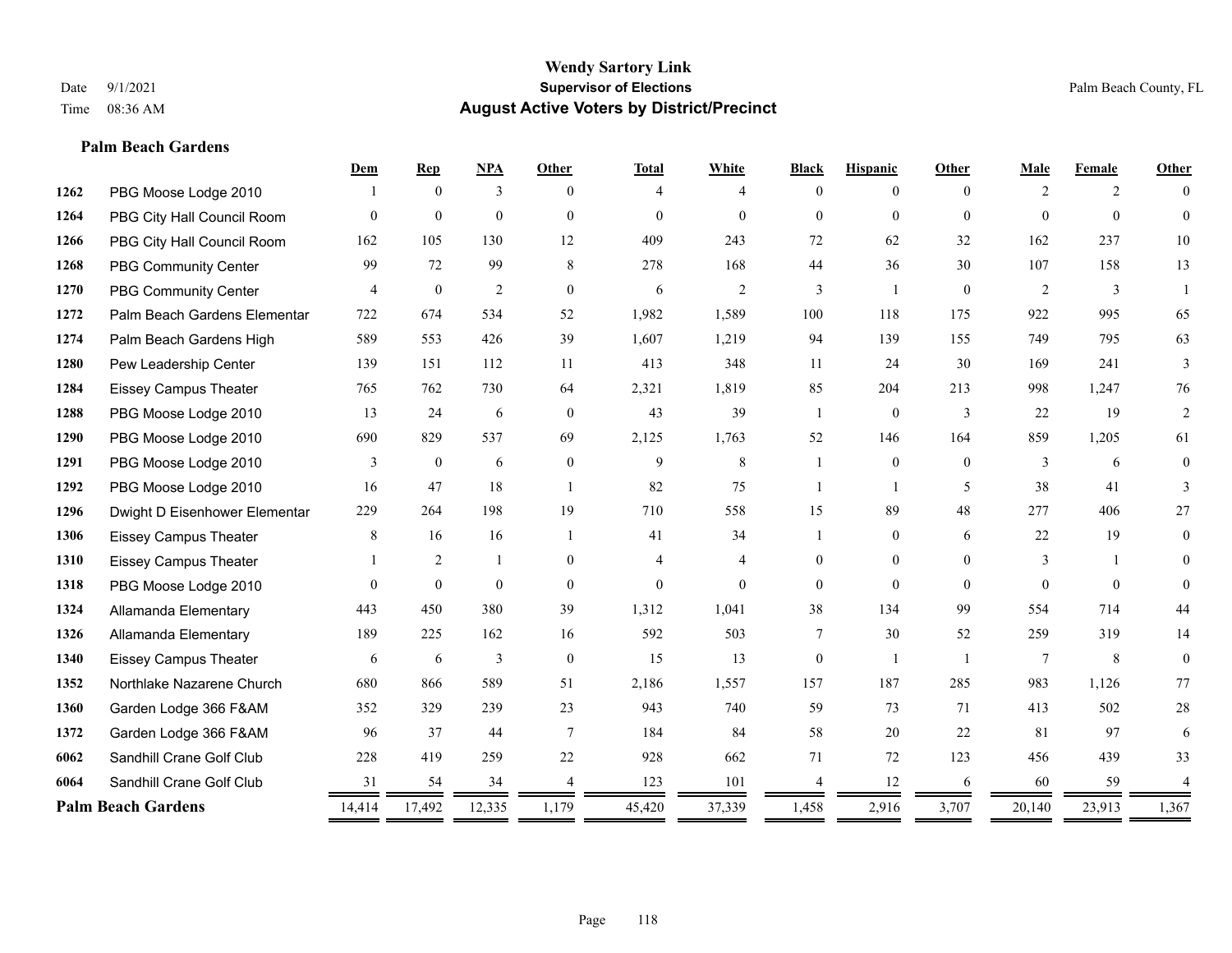| Date<br>Time | 9/1/2021<br>08:36 AM        |     |            |            |              | <b>Wendy Sartory Link</b><br><b>Supervisor of Elections</b><br><b>August Active Voters by District/Precinct</b> |              |              |                 |              |             |               | Palm Beach County, FL |
|--------------|-----------------------------|-----|------------|------------|--------------|-----------------------------------------------------------------------------------------------------------------|--------------|--------------|-----------------|--------------|-------------|---------------|-----------------------|
|              | <b>Palm Beach Shores</b>    | Dem | <u>Rep</u> | <u>NPA</u> | <b>Other</b> | <u>Total</u>                                                                                                    | <b>White</b> | <b>Black</b> | <b>Hispanic</b> | <b>Other</b> | <b>Male</b> | <b>Female</b> | <b>Other</b>          |
| 1388         | Palm Beach Shores Town Hall | 277 | 443        | 306        | 28           | 1.054                                                                                                           | 962          |              | 18              | 62           | 486         | 541           |                       |
|              | <b>Palm Beach Shores</b>    | 277 | 443        | 306        | 28           | 1.054                                                                                                           | 962          | 12           | 18              | 62           | 486         | 541           | 27                    |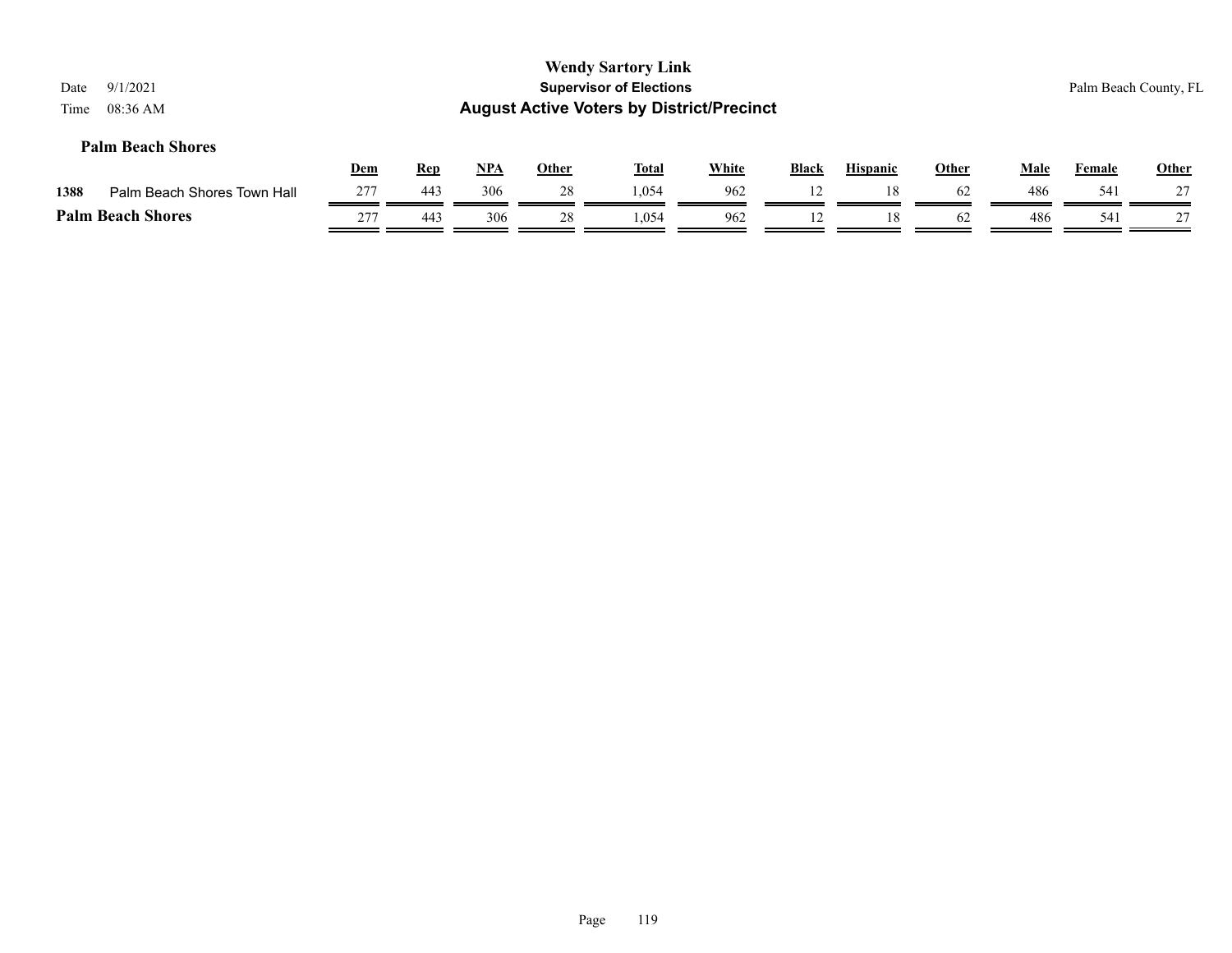**Palm Springs**

# **Wendy Sartory Link** Date 9/1/2021 **Supervisor of Elections** Palm Beach County, FL Time 08:36 AM **August Active Voters by District/Precinct**

|      |                           | Dem      | <b>Rep</b>   | $NPA$          | Other    | <b>Total</b> | White          | <b>Black</b>   | <b>Hispanic</b> | Other          | Male     | Female   | Other          |
|------|---------------------------|----------|--------------|----------------|----------|--------------|----------------|----------------|-----------------|----------------|----------|----------|----------------|
| 2112 | Palm Springs Middle       |          | 6            | 7              | $\theta$ | 20           | 15             | 3              | 0               | $\mathcal{D}$  | 9        | 11       | $\theta$       |
| 2118 | Palm Springs Middle       | $\theta$ | $\mathbf{0}$ | $\mathbf{0}$   | $\theta$ | $\Omega$     | $\Omega$       | $\overline{0}$ | $\overline{0}$  | $\Omega$       | $\theta$ | $\theta$ | $\theta$       |
| 2120 | Palm Springs Middle       | 56       | 20           | 51             | $\Omega$ | 127          | 31             | 12             | 55              | 29             | 50       | 66       | 11             |
| 2122 | Palm Springs Middle       |          | $\mathbf{0}$ | $\mathbf{0}$   | $\theta$ |              | $\overline{0}$ |                | $\overline{0}$  | $\theta$       |          | $\theta$ | $\overline{0}$ |
| 2124 | Palm Springs Middle       |          | 3            | 8              | $\theta$ | 16           | 7              | 3              | 5               |                |          | 9        | $\overline{0}$ |
| 2128 | Palm Springs Middle       | $\Omega$ | $\theta$     | $\theta$       | $\Omega$ | $\Omega$     | 0              | 0              | $\theta$        | $\Omega$       | $\Omega$ | $\Omega$ | $\overline{0}$ |
| 3002 | Palm Springs Middle       | 823      | 339          | 554            | 48       | 1,764        | 525            | 324            | 749             | 166            | 718      | 968      | 78             |
| 3006 | Faith Presbyterian        | 982      | 615          | 679            | 32       | 2,308        | 948            | 268            | 887             | 205            | 950      | 1,257    | 101            |
| 3010 | Faith Presbyterian        | 372      | 207          | 292            | 24       | 895          | 360            | 116            | 339             | 80             | 408      | 452      | 35             |
| 3018 | Palm Springs Middle       | 11       | 12           | 9              | 3        | 35           | 14             | $\overline{0}$ | 17              | $\overline{4}$ | 15       | 19       |                |
| 3020 | Palm Springs Village Hall | 976      | 623          | 785            | 36       | 2,420        | 978            | 171            | 1,071           | 200            | 1,066    | 1,241    | 113            |
| 3024 | Palm Springs Library      | 714      | 406          | 582            | 24       | 1,726        | 649            | 198            | 691             | 188            | 760      | 862      | 104            |
| 3026 | Palm Springs Village Hall | $\Omega$ | $\mathbf{0}$ | $\mathbf{0}$   | $\Omega$ | $\Omega$     | $\theta$       | $\theta$       | $\theta$        | $\Omega$       | $\Omega$ | $\Omega$ | $\overline{0}$ |
| 3028 | Palm Springs Village Hall | 2        |              | $\overline{0}$ | $\theta$ | 3            | $\overline{0}$ | 0              | 3               | $\Omega$       |          | 2        | $\theta$       |
| 3030 | Palm Springs Village Hall | $\theta$ | $\mathbf{0}$ | $\mathbf{0}$   | $\Omega$ | $\Omega$     | $\theta$       | 0              | $\Omega$        | $\Omega$       | $\Omega$ | $\Omega$ | $\overline{0}$ |
| 3044 | Holy Redeemer Church      | 221      | 67           | 185            |          | 480          | 138            | 99             | 201             | 42             | 205      | 259      | 16             |
| 3048 | Holy Redeemer Church      | 590      | 220          | 456            | 24       | 1,290        | 392            | 253            | 518             | 127            | 565      | 663      | 62             |
| 3050 | Holy Redeemer Church      |          | 8            | $\overline{2}$ | $\theta$ | 17           | 10             | 6              |                 | $\theta$       | 10       | 7        | 0              |
| 3071 | Holy Redeemer Church      | $\theta$ | $\mathbf{0}$ | $\theta$       | $\theta$ | $\Omega$     | $\overline{0}$ | $\overline{0}$ | $\Omega$        | $\theta$       | $\theta$ | $\theta$ | $\Omega$       |
| 3072 | Holy Redeemer Church      | 139      | 24           | 84             |          | 255          | 68             | 103            | 49              | 35             | 99       | 145      | 11             |
|      | <b>Palm Springs</b>       | 4,906    | 2,551        | 3,694          | 206      | 11,357       | 4,135          | 1,557          | 4,586           | 1,079          | 4,864    | 5,961    | 532            |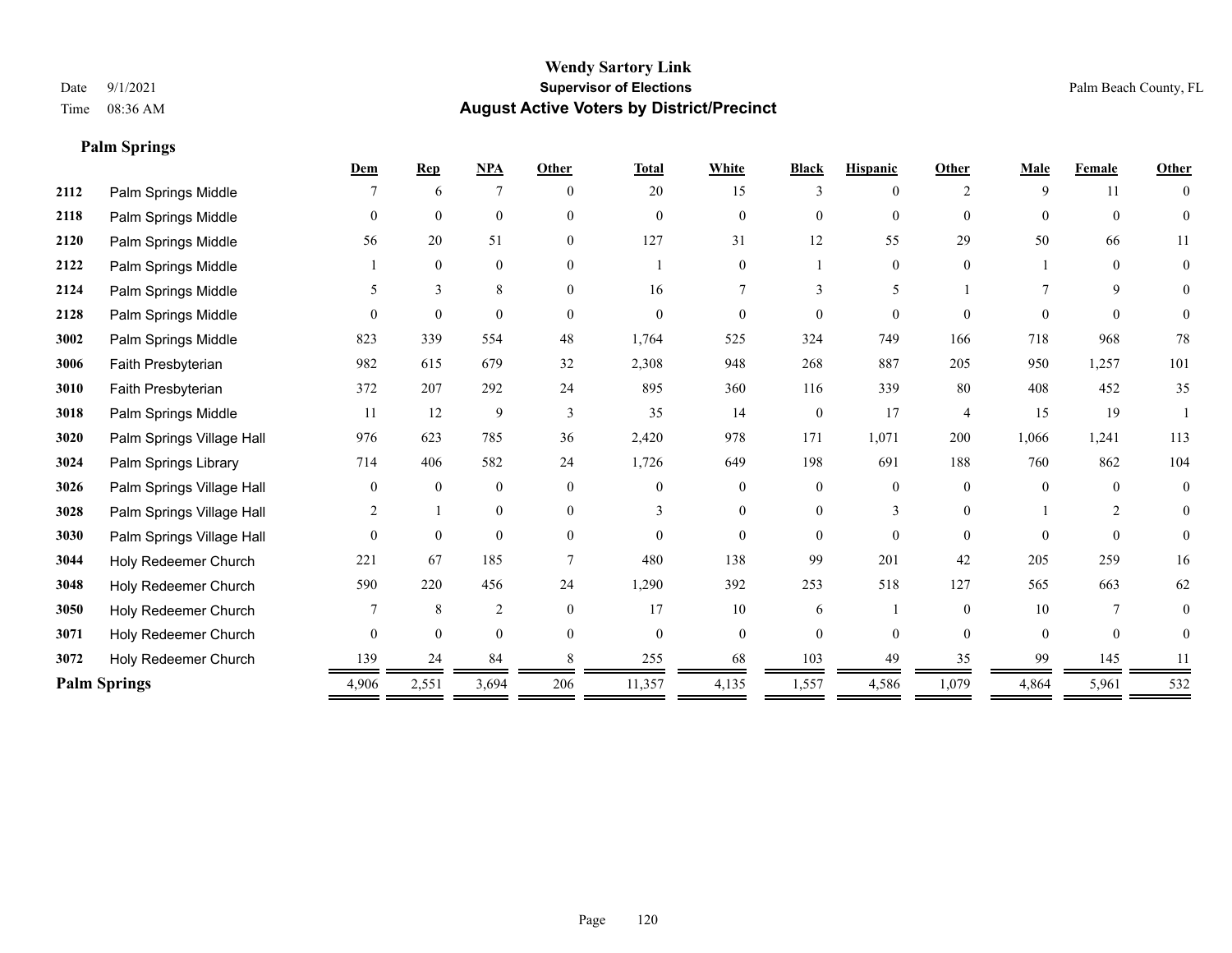#### **Riviera Beach**

|      |                                | Dem              | <b>Rep</b>       | <b>NPA</b>     | Other          | <b>Total</b> | White          | <b>Black</b>   | <b>Hispanic</b> | Other          | Male           | Female         | Other          |
|------|--------------------------------|------------------|------------------|----------------|----------------|--------------|----------------|----------------|-----------------|----------------|----------------|----------------|----------------|
| 1356 | Casa Rio Clubhouse             | 797              | 423              | 503            | 33             | 1,756        | 883            | 385            | 239             | 249            | 761            | 931            | 64             |
| 1358 | RB Prep Achievement Academy    | 15               | $\overline{4}$   | 3              | $\overline{0}$ | 22           | 9              | 8              | -1              | $\overline{4}$ | 13             | 6              | 3              |
| 1364 | RB Prep Achievement Academy    | 385              | 106              | 228            | 17             | 736          | 208            | 295            | 137             | 96             | 314            | 398            | 24             |
| 1368 | RB Prep Achievement Academy    | $\overline{0}$   | $\mathbf{0}$     | $\mathbf{0}$   | $\mathbf{0}$   | $\mathbf{0}$ | $\overline{0}$ | $\overline{0}$ | $\overline{0}$  | $\overline{0}$ | $\overline{0}$ | $\overline{0}$ | $\overline{0}$ |
| 1384 | Phil Foster Park Marine Center | 304              | 561              | 275            | 30             | 1,170        | 1,039          | 19             | 40              | 72             | 579            | 564            | 27             |
| 1386 | Phil Foster Park Marine Center | 586              | 1,113            | 703            | 85             | 2,487        | 2,146          | 56             | 87              | 198            | 1,148          | 1,272          | 67             |
| 7004 | J F Kennedy Middle             | $\overline{0}$   | $\mathbf{0}$     | $\mathbf{0}$   | $\theta$       | $\Omega$     | $\overline{0}$ | $\overline{0}$ | $\overline{0}$  | $\theta$       | $\overline{0}$ | $\theta$       | $\theta$       |
| 7014 | RB Prep Achievement Academy    | $\theta$         | $\mathbf{0}$     | $\mathbf{0}$   | $\theta$       | $\Omega$     | $\overline{0}$ | $\theta$       | $\overline{0}$  | $\Omega$       | $\theta$       | $\Omega$       | $\theta$       |
| 7018 | RB Prep Achievement Academy    | $\mathbf{0}$     | $\mathbf{0}$     | $\overline{0}$ | $\Omega$       | $\Omega$     | $\overline{0}$ | $\Omega$       | $\overline{0}$  | $\Omega$       | $\theta$       | $\Omega$       | $\Omega$       |
| 7020 | RB Prep Achievement Academy    | $\Omega$         | $\overline{0}$   | $\theta$       | $\theta$       | $\Omega$     | $\Omega$       | $\theta$       | $\Omega$        | $\theta$       | $\theta$       | $\theta$       | $\theta$       |
| 7022 | J F Kennedy Middle             | 888              | 176              | 361            | 26             | 1,451        | 292            | 798            | 152             | 209            | 644            | 758            | 49             |
| 7024 | Hurst Chapel AME Church        | 1,543            | 89               | 331            | 22             | 1,985        | 147            | 1,617          | 95              | 126            | 804            | 1,125          | 56             |
| 7025 | Hurst Chapel AME Church        | 262              | 32               | 107            | 3              | 404          | 61             | 249            | 39              | 55             | 146            | 242            | 16             |
| 7026 | Lindsey Davis Senior Comm Ctr  | 2,260            | 78               | 422            | 20             | 2,780        | 63             | 2,499          | 39              | 179            | 1.114          | 1,571          | 95             |
| 7028 | <b>Wells Recreation Center</b> | 1,822            | 141              | 466            | 19             | 2,448        | 235            | 1,911          | 103             | 199            | 1,055          | 1,303          | 90             |
| 7030 | Riviera Beach Marina Event Ctr | 194              | 307              | 175            | 23             | 699          | 563            | 46             | 44              | 46             | 355            | 323            | 21             |
| 7034 | Suncoast High                  | 1,294            | 200              | 499            | 24             | 2,017        | 360            | 1,215          | 151             | 291            | 832            | 1,110          | 75             |
| 7036 | RB Prep Achievement Academy    | $\boldsymbol{0}$ | $\boldsymbol{0}$ | 6              | $\mathbf{0}$   | 6            | $\mathbf{0}$   | $\mathbf{0}$   | $\overline{0}$  | 6              | 4              |                |                |
| 7040 | Mary McLeod Bethune Elementa   | 1,229            | 53               | 246            | 15             | 1,543        | 36             | 1,366          | 44              | 97             | 609            | 889            | 45             |
| 7041 | Mary McLeod Bethune Elementa   | 383              | 31               | 120            | 8              | 542          | 44             | 415            | 27              | 56             | 202            | 316            | 24             |
| 7042 | Dan Calloway Complex           | 1,715            | 73               | 370            | 21             | 2,179        | 43             | 1,933          | 43              | 160            | 882            | 1,235          | 62             |
| 7044 | <b>Wells Recreation Center</b> | 1,382            | 89               | 360            | 16             | 1,847        | 187            | 1,461          | 64              | 135            | 761            | 1,016          | 70             |
| 7046 | Riviera Beach Marina Event Ctr | 38               | 30               | 15             | 5              | 88           | 74             | 7              | 2               | .5             | 49             | 38             |                |
|      | Riviera Beach                  | 15,097           | 3,506            | 5,190          | 367            | 24,160       | 6,390          | 14,280         | 1,307           | 2,183          | 10,272         | 13,098         | 790            |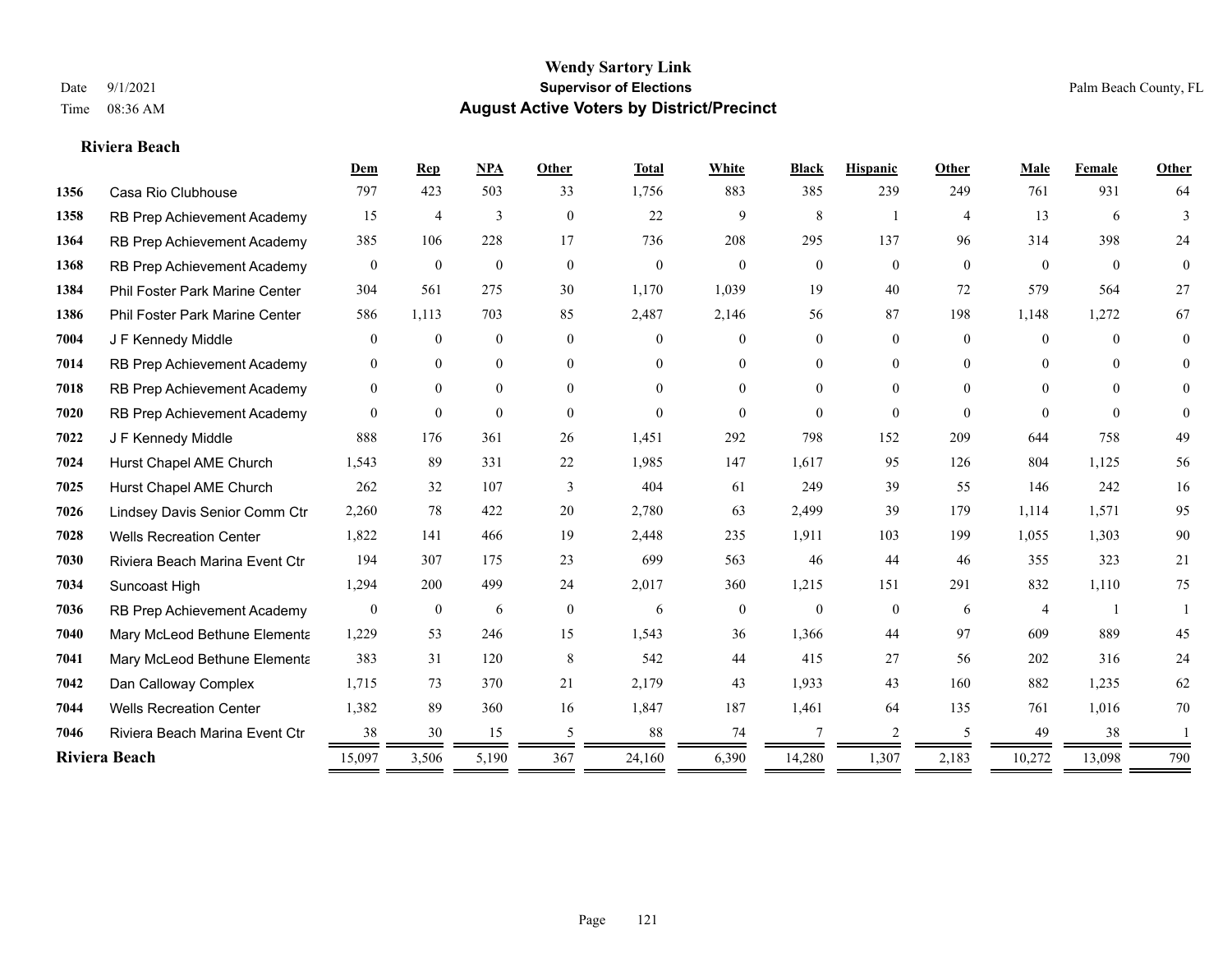# **Royal Palm Beach**

|      |                                | Dem              | <b>Rep</b>     | NPA              | <b>Other</b>   | <b>Total</b>   | White          | <b>Black</b>   | <b>Hispanic</b> | <b>Other</b>   | Male           | Female   | Other          |
|------|--------------------------------|------------------|----------------|------------------|----------------|----------------|----------------|----------------|-----------------|----------------|----------------|----------|----------------|
| 6098 | <b>HL Johnson Elementary</b>   | 660              | 506            | 465              | 38             | 1,669          | 919            | 305            | 260             | 185            | 759            | 869      | 41             |
| 6100 | <b>Madison Green Clubhouse</b> | 1,237            | 720            | 762              | 52             | 2,771          | 1,203          | 782            | 407             | 379            | 1,285          | 1,382    | 104            |
| 6102 | <b>RPB Recreation Center</b>   | 655              | 477            | 455              | 24             | 1,611          | 942            | 265            | 258             | 146            | 664            | 892      | 55             |
| 6104 | <b>Crestwood Middle</b>        | 182              | 150            | 119              | 8              | 459            | 215            | 76             | 82              | 86             | 214            | 225      | $20\,$         |
| 6106 | <b>RPB Recreation Center</b>   | 215              | 122            | 196              | 10             | 543            | 224            | 98             | 155             | 66             | 215            | 308      | 20             |
| 6112 | Crestwood Middle               | 472              | 415            | 357              | 33             | 1,277          | 683            | 229            | 215             | 150            | 594            | 641      | $42\,$         |
| 6114 | RPB Village Hall               | 1,060            | 700            | 692              | 41             | 2,493          | 1,369          | 469            | 429             | 226            | 1,166          | 1,236    | 91             |
| 6116 | <b>HL Johnson Elementary</b>   | 726              | 413            | 484              | 52             | 1,675          | 864            | 324            | 277             | 210            | 737            | 893      | 45             |
| 6118 | <b>RPB Branch Library</b>      | 1,081            | 565            | 696              | 56             | 2,398          | 1,136          | 579            | 431             | 252            | 1,043          | 1,266    | 89             |
| 6120 | Royal Palm Beach High          | 405              | 319            | 265              | 17             | 1,006          | 480            | 199            | 155             | 172            | 476            | 505      | 25             |
| 6122 | <b>RPB Cultural Center</b>     | 1,169            | 655            | 757              | 51             | 2,632          | 1,390          | 498            | 496             | 248            | 1,131          | 1,412    | 89             |
| 6124 | <b>RPB Cultural Center</b>     | 584              | 324            | 388              | 17             | 1,313          | 638            | 278            | 280             | 117            | 555            | 717      | 41             |
| 6126 | Calypso Bay Waterpark          | 685              | 298            | 500              | 32             | 1,515          | 545            | 412            | 365             | 193            | 654            | 801      | 60             |
| 6128 | Royal Palm Beach High          | 35               | 28             | 28               | 3              | 94             | 51             | 25             | 11              | $\overline{7}$ | 43             | 51       | $\theta$       |
| 6132 | Royal Palm Beach High          | 389              | 190            | 261              | 19             | 859            | 413            | 166            | 188             | 92             | 391            | 436      | 32             |
| 6134 | Christ Fellowship Church RPB   | 957              | 461            | 687              | 29             | 2,134          | 845            | 501            | 496             | 292            | 952            | 1,092    | $90\,$         |
| 6136 | Calypso Bay Waterpark          |                  |                | $\mathbf{0}$     | $\mathbf{0}$   | $\overline{c}$ | $\overline{0}$ |                | $\overline{0}$  |                | $\overline{0}$ |          |                |
| 6138 | Royal Palm Beach High          | $\theta$         | $\overline{0}$ | $\boldsymbol{0}$ | $\overline{0}$ | $\Omega$       | 0              | $\mathbf{0}$   | $\overline{0}$  | $\theta$       | $\mathbf{0}$   | $\theta$ | $\overline{0}$ |
| 6142 | Christ Fellowship Church RPB   | $\theta$         | $\overline{0}$ | $\mathbf{0}$     | $\theta$       | $\Omega$       | $\overline{0}$ | $\overline{0}$ | $\overline{0}$  | $\theta$       | $\Omega$       | $\theta$ | $\overline{0}$ |
| 6144 | Christ Fellowship Church RPB   | $\theta$         | $\theta$       | $\theta$         | $\theta$       | $\theta$       | $\Omega$       | 0              | $\Omega$        | $\Omega$       | $\theta$       | $\theta$ | 0              |
| 6148 | Christ Fellowship Church RPB   | $\Omega$         | $\theta$       |                  | $\Omega$       |                |                | 0              | $\Omega$        | $\Omega$       | $\Omega$       |          | 0              |
| 6170 | Christ Fellowship Church RPB   | $\Omega$         | 6              | $\overline{2}$   | $\theta$       | 8              | 8              | $\Omega$       | $\Omega$        | $\Omega$       | 3              | 5        |                |
| 6172 | Christ Fellowship Church RPB   | 1,298            | 574            | 828              | 67             | 2,767          | 962            | 847            | 635             | 323            | 1,184          | 1,466    | 117            |
| 6176 | Christ Fellowship Church RPB   | 22               | 13             | 18               | $\overline{c}$ | 55             | 22             | 10             | 18              | 5              | 24             | 29       | 2              |
|      | <b>Royal Palm Beach</b>        | 11,833<br>______ | 6,937          | 7,961            | 551            | 27,282         | 12,910         | 6,064          | 5,158           | 3,150          | 12,090         | 14,228   | 964            |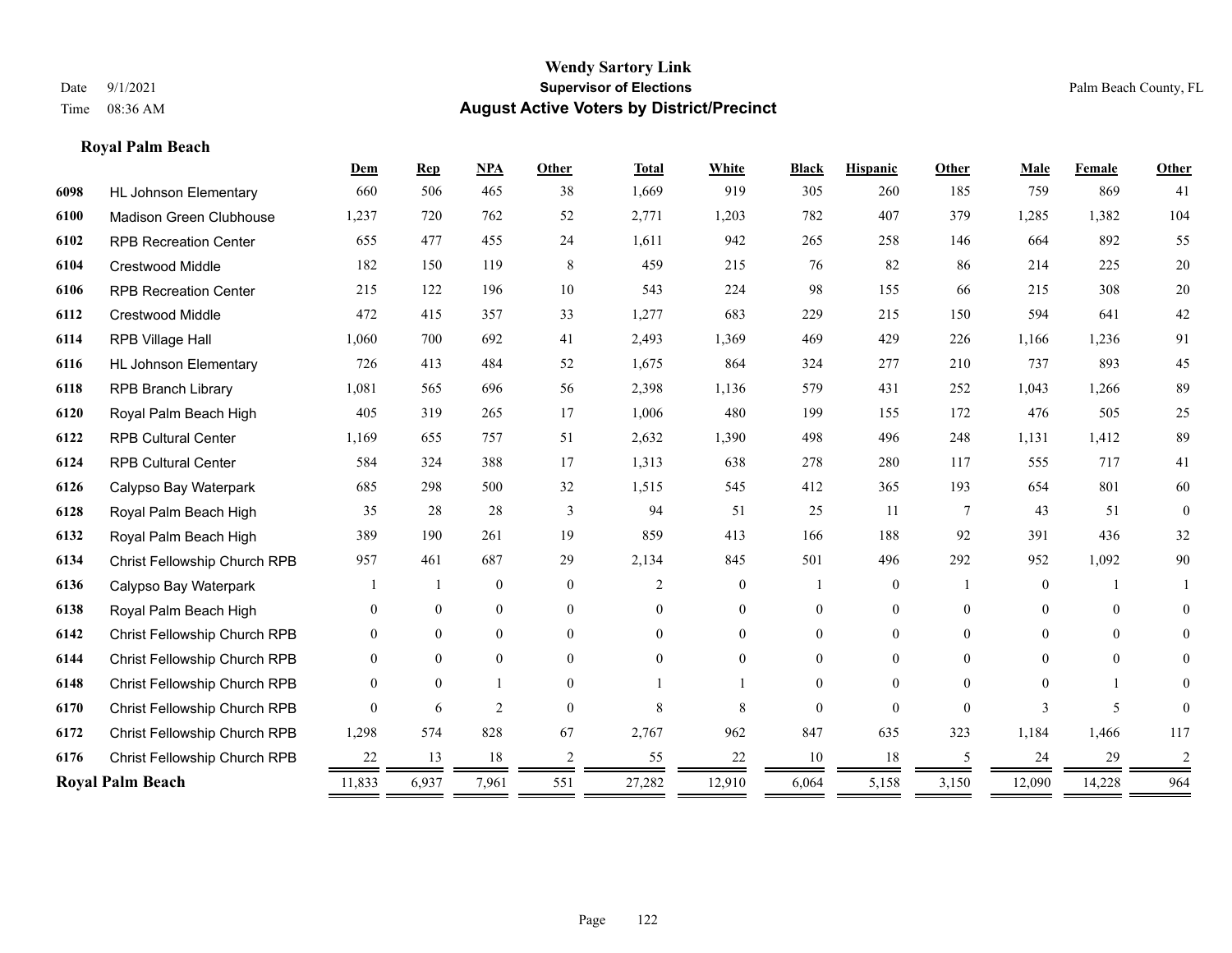| 9/1/2021<br>Date<br>08:36 AM<br>Time |            |            |       |              | <b>Wendy Sartory Link</b><br><b>Supervisor of Elections</b><br><b>August Active Voters by District/Precinct</b> |              |              |                 |              |      | Palm Beach County, FL |              |
|--------------------------------------|------------|------------|-------|--------------|-----------------------------------------------------------------------------------------------------------------|--------------|--------------|-----------------|--------------|------|-----------------------|--------------|
| <b>South Bay</b>                     | <b>Dem</b> | <b>Rep</b> | $NPA$ | <b>Other</b> | <u>Total</u>                                                                                                    | <b>White</b> | <b>Black</b> | <b>Hispanic</b> | <b>Other</b> | Male | Female                | <b>Other</b> |
| 6018<br>South Bay Commission Chambe  | .197       | 84         | 225   | 11           | 1,517                                                                                                           | 61           | 1.170        | 208             | 78           | 636  | 842                   | 39           |
| <b>South Bay</b>                     | ., 197     | 84         | 225   |              | 1.517                                                                                                           | 61           | 1.170        | 208             | 78           | 636  | 842                   | 39           |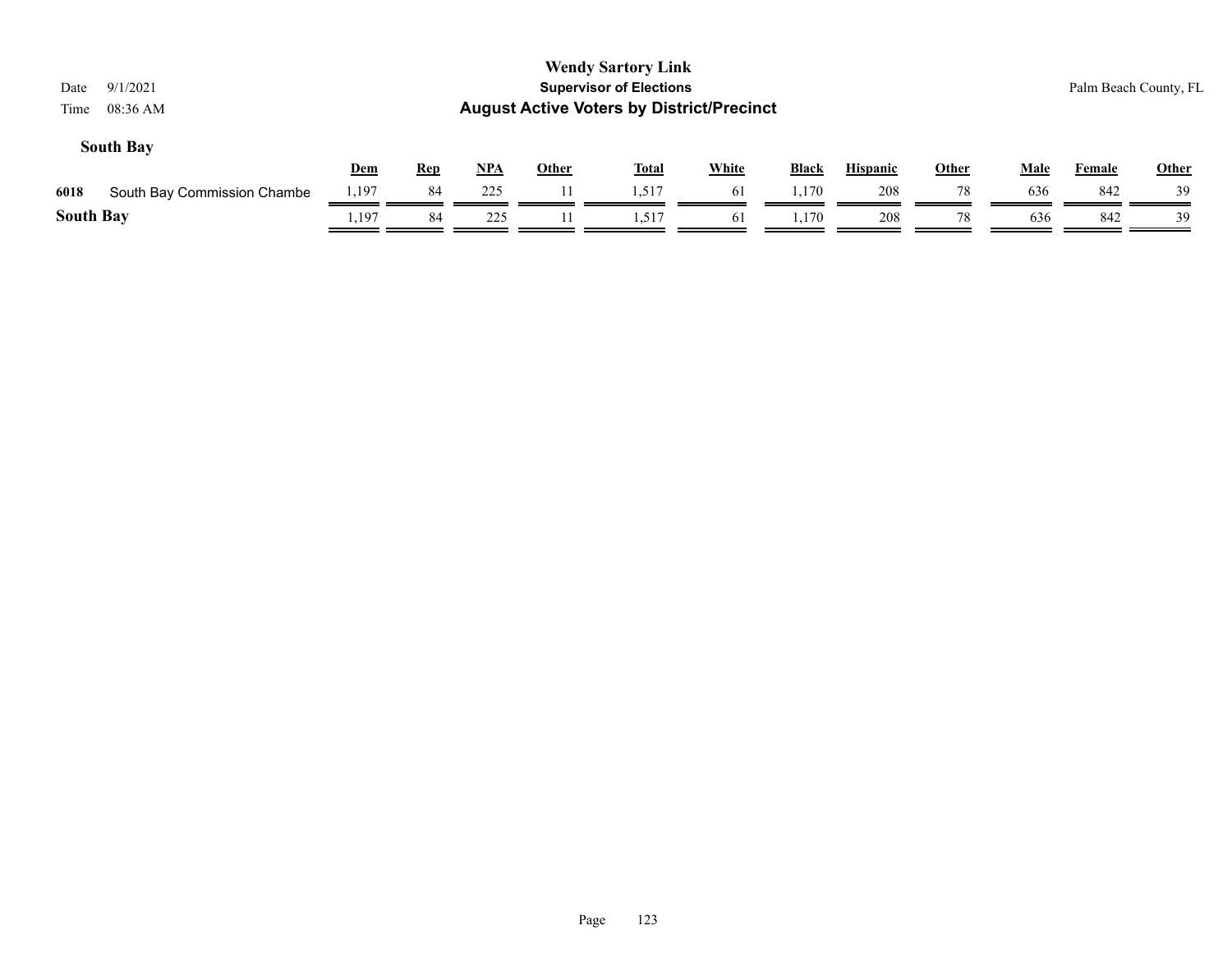| 9/1/2021<br>Date<br>$08:36$ AM<br>Time |     |            |       |              | <b>Wendy Sartory Link</b><br><b>Supervisor of Elections</b><br><b>August Active Voters by District/Precinct</b> |       |              |                 |              |             |        | Palm Beach County, FL |
|----------------------------------------|-----|------------|-------|--------------|-----------------------------------------------------------------------------------------------------------------|-------|--------------|-----------------|--------------|-------------|--------|-----------------------|
| <b>South Palm Beach</b>                | Dem | <b>Rep</b> | $NPA$ | <b>Other</b> | <b>Total</b>                                                                                                    | White | <b>Black</b> | <b>Hispanic</b> | <b>Other</b> | <b>Male</b> | Female | <b>Other</b>          |
| 4004<br>South Palm Beach Town Hall     | 414 | 501        | 372   | 35           | 1,322                                                                                                           | 1,126 | 22           | 79              | 95           | 575         | 699    | 48                    |
| <b>South Palm Beach</b>                | 414 | 501        | 372   | 35           | 1.322                                                                                                           | 1,126 | 22           | 79              | 95           | 575         | 699    | 48                    |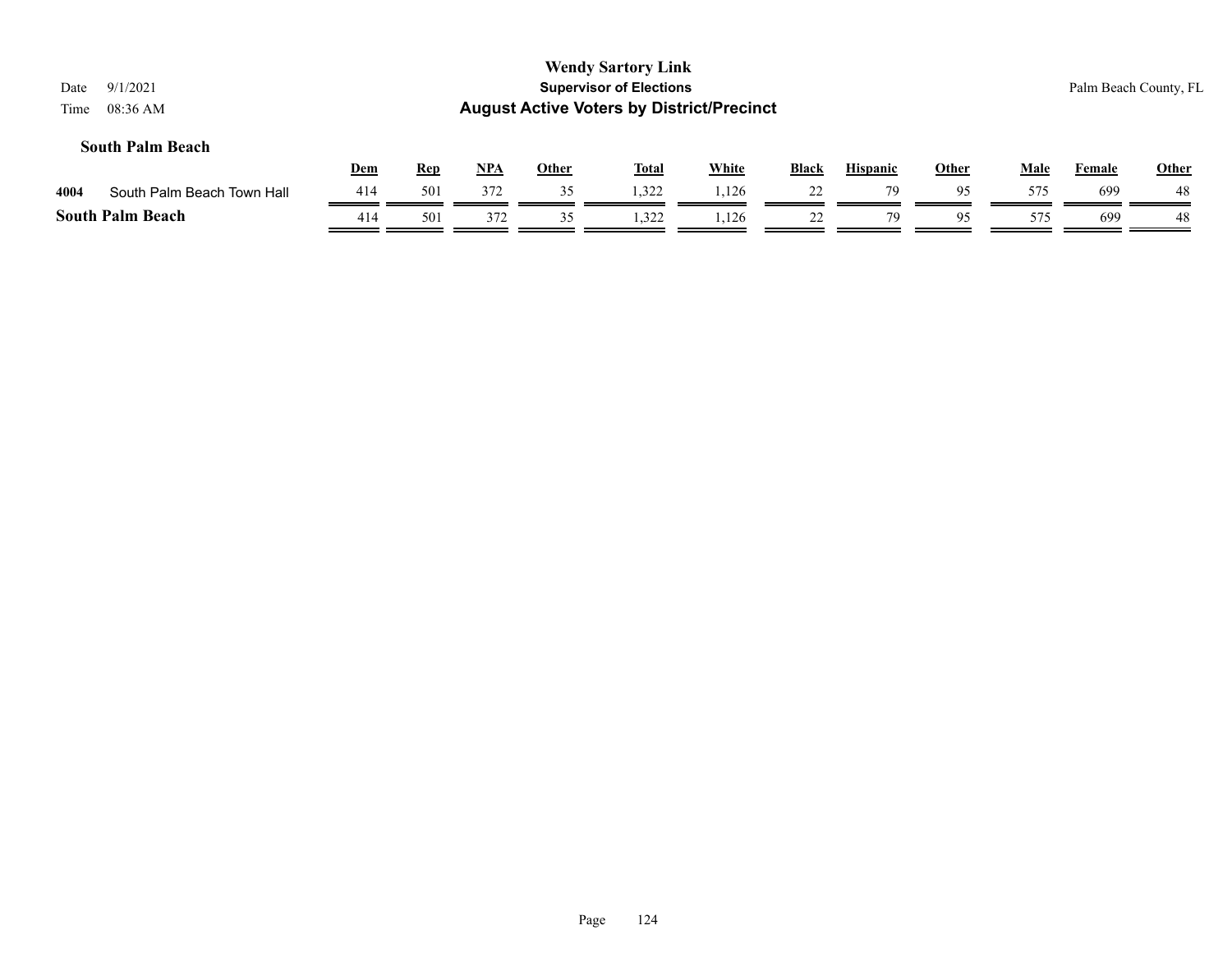# **Tequesta**

|                 |                                  | <u>Dem</u> | <u>Rep</u> | NPA      | Other    | <u>Total</u> | White | <b>Black</b> | <b>Hispanic</b> | Other    | <u>Male</u> | Female | <b>Other</b> |
|-----------------|----------------------------------|------------|------------|----------|----------|--------------|-------|--------------|-----------------|----------|-------------|--------|--------------|
| 1078            | First Baptist Church Teq         | 345        | 886        | 379      | 22       | 1,632        | 1,530 |              | 41              | 58       | 785         | 810    | 37           |
| 1088            | First Baptist Church Teq         |            | 40         | 21       | 0        | 72           | 64    | $\mathbf{0}$ |                 | 6        | 36          | 35     |              |
| 1094            | First Baptist Church Teq         | 575        | 880        | 529      | 39       | 2,023        | 1,818 | 9            | 82              | 114      | 911         | 1,063  | 49           |
| 1112            | <b>Tequesta Council Chambers</b> | 18         | 63         | 43       |          | 130          | 108   |              |                 | 6.       | 61          | 67     |              |
| 1116            | <b>Tequesta Council Chambers</b> |            |            | $\Omega$ | $\Omega$ | $\theta$     | 0     | $\theta$     | $\theta$        | $\Omega$ |             | 0      | $\theta$     |
| 1118            | <b>Tequesta Council Chambers</b> | 171        | 245        | 186      | 24       | 626          | 534   | 12           | 41              | 39       | 251         | 360    | 15           |
| 1120            | <b>Tequesta Council Chambers</b> | 76         | 243        | 101      | 16       | 436          | 409   | $\theta$     |                 | 19       | 204         | 224    |              |
| <b>Tequesta</b> |                                  | 1.196      | 2,357      | 1,259    | 107      | 4,919        | 4,463 | 28           | 186             | 242      | 2,248       | 2,559  | 112          |
|                 |                                  |            |            |          |          |              |       |              |                 |          |             |        |              |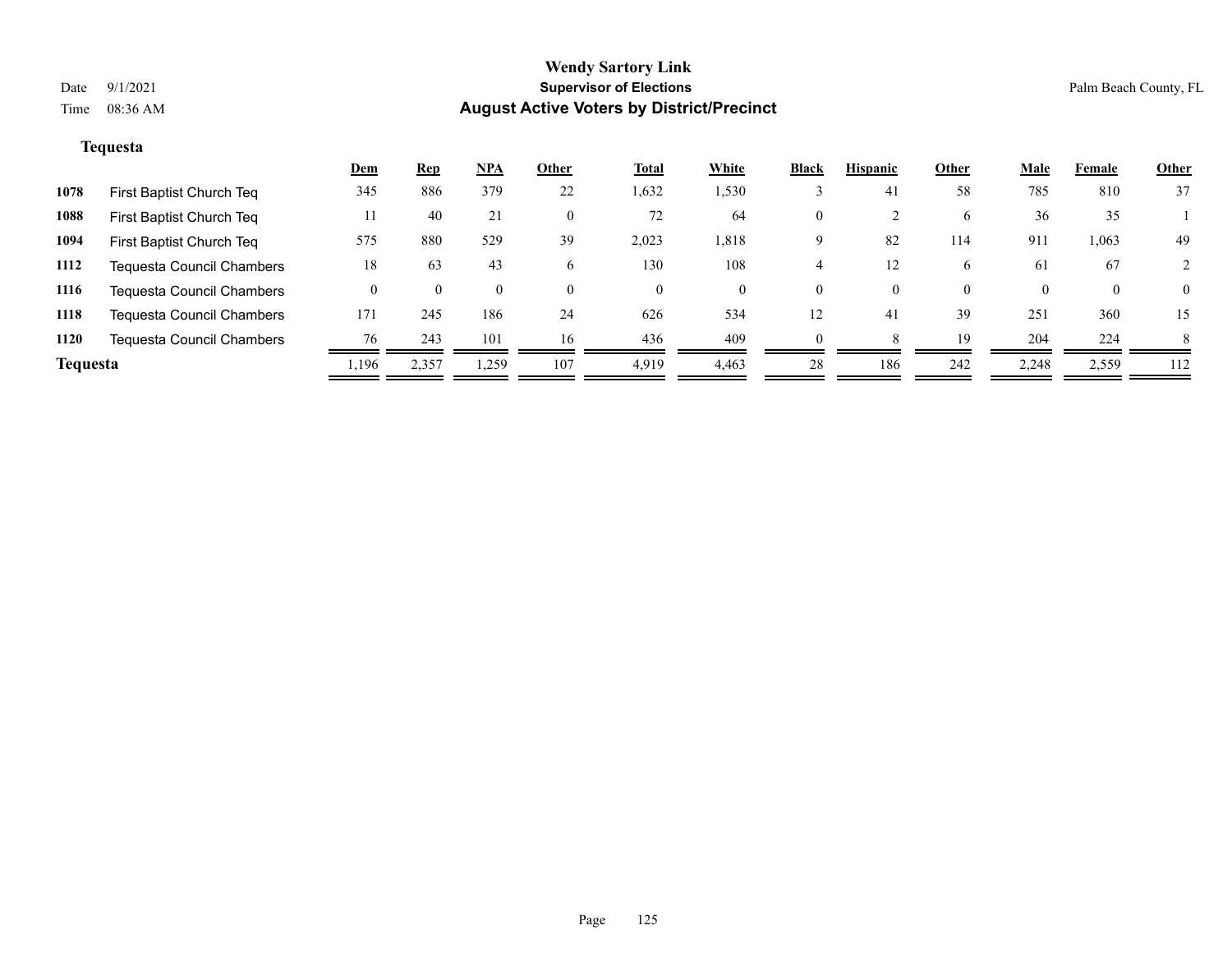| 9/1/2021<br>Date<br>08:36 AM<br>Time |            |            |            |              | <b>Wendy Sartory Link</b><br><b>Supervisor of Elections</b><br><b>August Active Voters by District/Precinct</b> |              |              |                 |              |             |               | Palm Beach County, FL |
|--------------------------------------|------------|------------|------------|--------------|-----------------------------------------------------------------------------------------------------------------|--------------|--------------|-----------------|--------------|-------------|---------------|-----------------------|
| <b>Village Of Golf</b>               | <u>Dem</u> | <u>Rep</u> | <u>NPA</u> | <u>Other</u> | <u>Total</u>                                                                                                    | <b>White</b> | <b>Black</b> | <b>Hispanic</b> | <u>Other</u> | <b>Male</b> | <b>Female</b> | Other                 |
| 4030<br>Village of Golf Admin Bldg   | 35         | 187        | 45         | 4            | 271                                                                                                             | 266          | $\Omega$     |                 |              | 127         | 142           |                       |
| <b>Village Of Golf</b>               | 35         | 187        | 45         |              | 271                                                                                                             | 266          |              |                 |              | 127         | 142           |                       |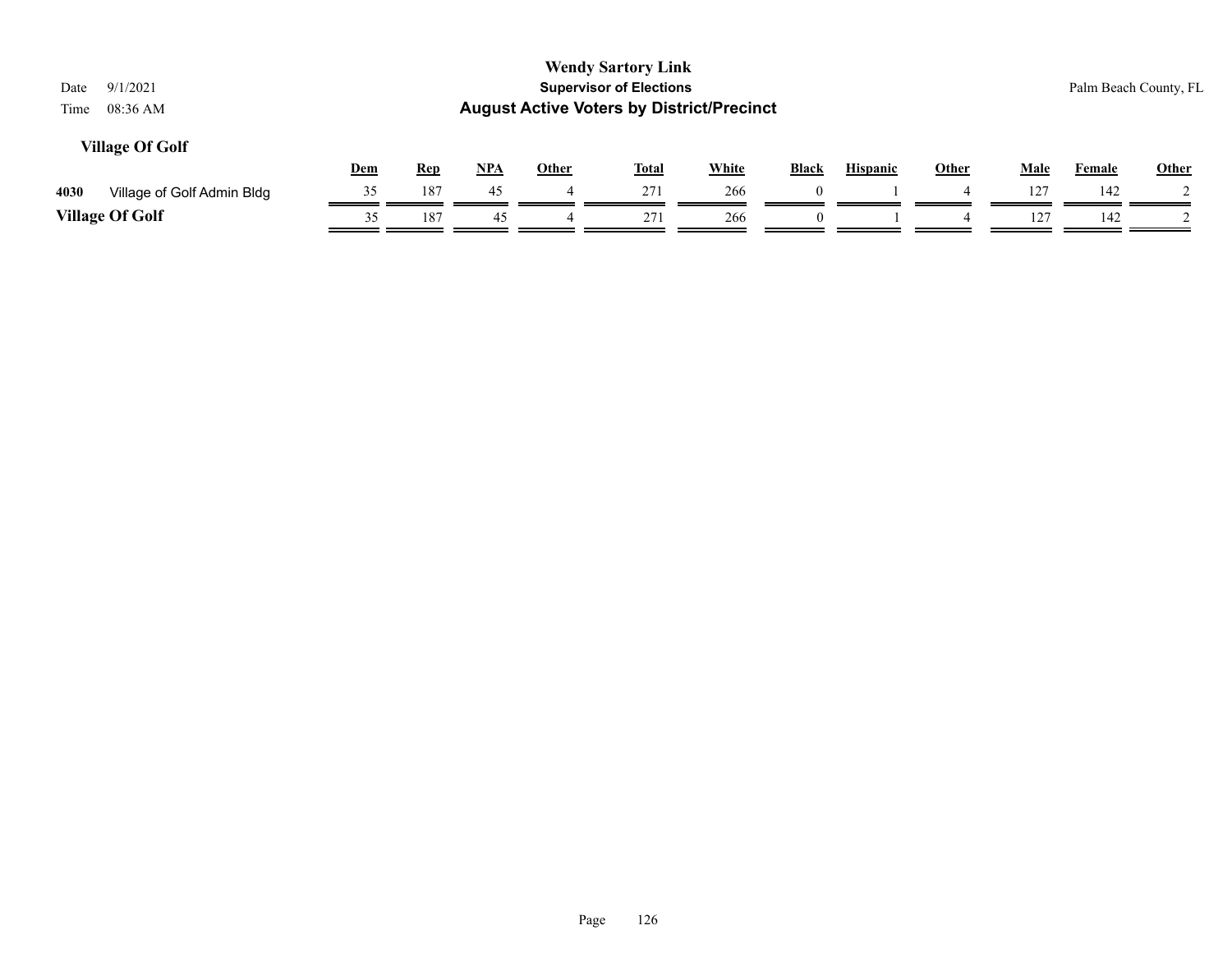**Wellington**

#### **Wendy Sartory Link** Date 9/1/2021 **Supervisor of Elections** Palm Beach County, FL Time 08:36 AM **August Active Voters by District/Precinct**

# **Dem Rep NPA Other Total White Black Hispanic Other Male Female Other** Village Walk HOA Clubhouse 547 534 429 43 1,553 1,204 58 138 153 645 853 55 Binks Forest Elementary 25 41 41 5 112 82 5 10 15 50 59 3 Binks Forest Elementary 410 557 377 34 1,378 1,052 46 131 149 649 684 45 Wellington Landings Middle 466 524 389 28 1,407 1,015 86 187 119 631 736 40 Binks Forest Elementary 628 720 572 40 1,960 1,382 127 284 167 892 1,008 60 Wellington Elementary 784 940 547 40 2,311 1,703 131 306 171 1,052 1,184 75 Wellington Landings Middle 669 580 569 42 1,860 1,208 163 339 150 863 943 54 First Baptist Church Wel 765 665 557 44 2,031 1,291 209 350 181 901 1,066 64 First Baptist Church Wel 833 798 594 55 2,280 1,533 183 371 193 1,020 1,187 73 Wellington Community Center 863 865 735 46 2,509 1,750 150 399 210 1,154 1,276 79 First Baptist Church Wel 128 181 143 9 461 354 27 43 37 216 233 12 New Horizons Elementary 294 453 318 14 1,079 789 54 115 121 467 583 29 Wellington High 662 581 525 36 1,804 1,117 244 287 156 795 950 59 Elbridge Gale Elementary 816 564 635 43 2,058 1,119 295 428 216 900 1,077 81 Wellington Village Park 220 420 298 27 965 820 17 46 82 385 531 49 Wellington Village Hall 814 453 634 44 1,945 871 357 505 212 806 1,063 76 St Peters Methodist Church 967 791 802 62 2,622 1,559 280 547 236 1,202 1,333 87 Equestrian Trails Elementary 501 286 337 20 1,144 515 292 152 185 510 579 55 Wellington Branch Library 523 349 347 35 1,254 690 193 262 109 533 689 32 Emerald Cove Middle 535 563 506 49 1,653 1,026 177 275 175 730 871 52 Emerald Cove Middle 102 84 95 7 288 163 59 52 14 126 156 6 Emerald Cove Middle 31 20 35 0 86 45 24 9 8 23 59 4 Buena Vida Clubhouse 320 203 175 14 712 623 22 22 45 320 373 19 Villa Olympia Clubhouse 1,555 1,053 1,276 93 3,977 1,795 693 675 814 1,863 1,926 188 Wellington Village Park 147 225 172 17 561 383 15 92 71 257 277 27 Wellington Village Park 824 746 685 47 2,302 1,453 253 280 316 1,052 1,167 83 Wellington Village Park 0 0 0 0 0 0 0 0 0 0 0 0

Wellington Village Park 58 29 41 7 135 66 16 32 21 56 75 4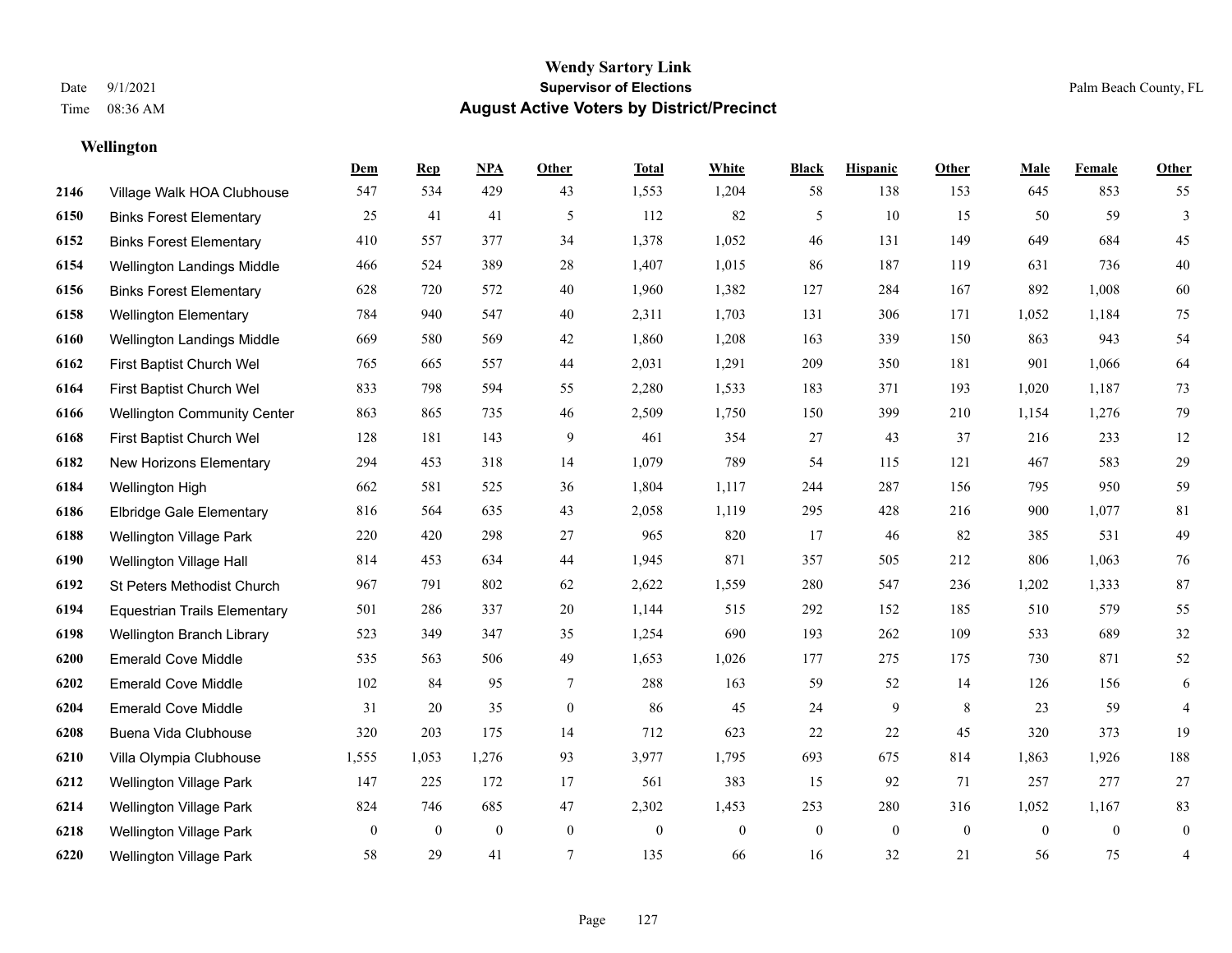| Date<br>Time | 9/1/2021<br>08:36 AM    |            |            |            |              | <b>Wendy Sartory Link</b><br><b>Supervisor of Elections</b><br><b>August Active Voters by District/Precinct</b> |              |              |                 |              |             |               | Palm Beach County, FL |
|--------------|-------------------------|------------|------------|------------|--------------|-----------------------------------------------------------------------------------------------------------------|--------------|--------------|-----------------|--------------|-------------|---------------|-----------------------|
|              | Wellington              | <u>Dem</u> | <u>Rep</u> | <u>NPA</u> | <u>Other</u> | <u>Total</u>                                                                                                    | <b>White</b> | <b>Black</b> | <b>Hispanic</b> | <u>Other</u> | <u>Male</u> | <b>Female</b> | <b>Other</b>          |
| 6226         | The Isles at Wellington | 749        | 754        | 623        | 36           | 2,162                                                                                                           | 1,393        | 223          | 240             | 306          | 1,018       | 1,049         | 95                    |
| Wellington   |                         | 15,236     | 13.979     | 12.457     | 937          | 42,609                                                                                                          | 27,001       | 4,399        | 6,577           | 4,632        | 19,116      | 21.987        | 1,506                 |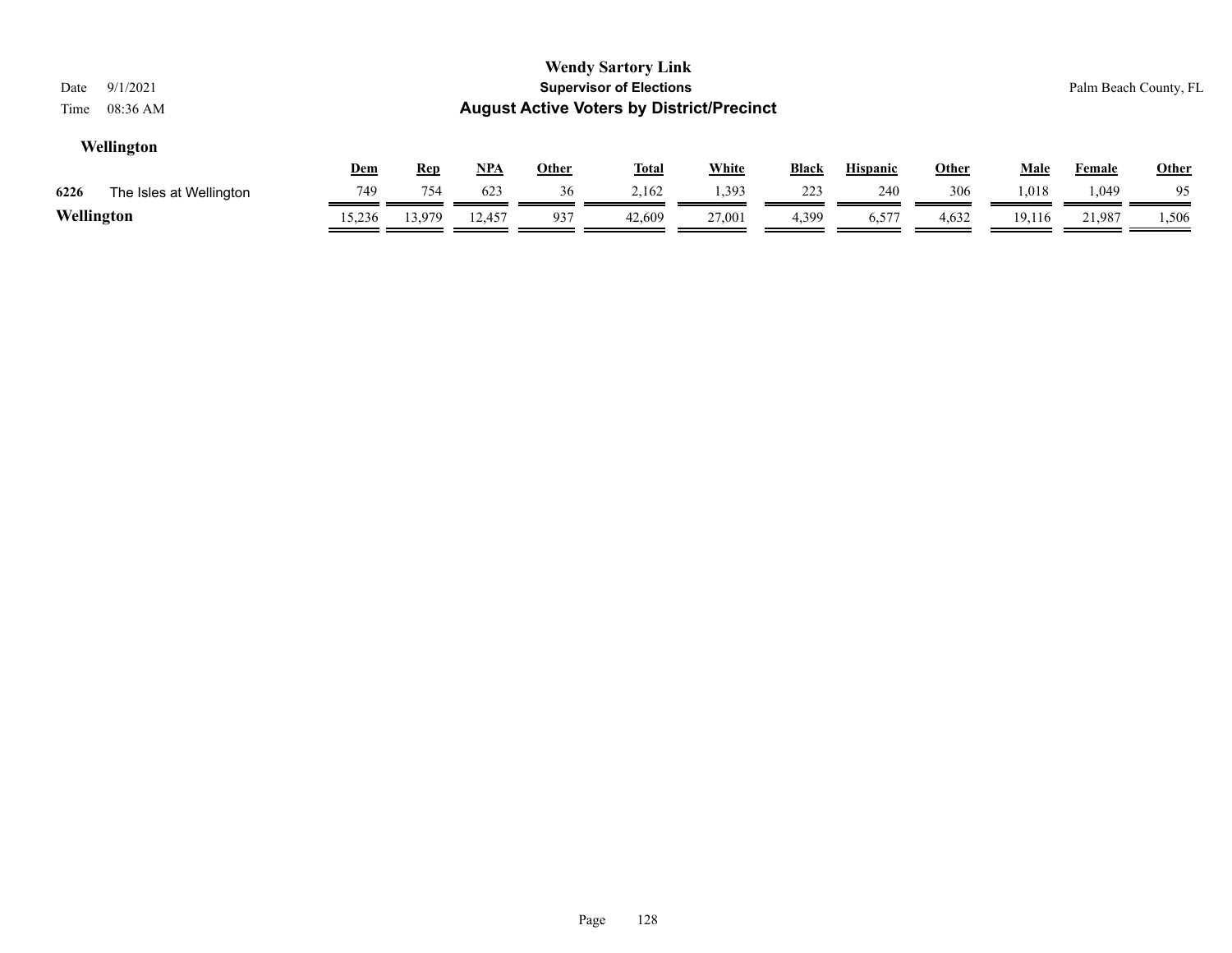| Date<br>Time | 9/1/2021<br>08:36 AM |                    |            |            |              | <b>Wendy Sartory Link</b><br><b>Supervisor of Elections</b><br><b>August Active Voters by District/Precinct</b> |          |              |                 |              |             |               | Palm Beach County, FL |
|--------------|----------------------|--------------------|------------|------------|--------------|-----------------------------------------------------------------------------------------------------------------|----------|--------------|-----------------|--------------|-------------|---------------|-----------------------|
|              | Westlake             | Dem                | <b>Rep</b> | <u>NPA</u> | <b>Other</b> | <u>Total</u>                                                                                                    | White    | <b>Black</b> | <b>Hispanic</b> | <b>Other</b> | <b>Male</b> | <b>Female</b> | <b>Other</b>          |
| 6072         | Seminole Ridge High  | 474                | 464        | 450        | 42           | 1,430                                                                                                           | 658      | 268          | 382             | 122          | 673         | 733           | 24                    |
| 6073         | Seminole Ridge High  | $\left( 0 \right)$ | $\theta$   |            |              | $\Omega$                                                                                                        | $\Omega$ | $\mathbf{I}$ | $\Omega$        | 0            |             |               | $\Omega$              |
| Westlake     |                      | 474                | 464        | 450        | 42           | 1,430                                                                                                           | 658      | 268          | 382             | 122          | 673         | 733           | 24                    |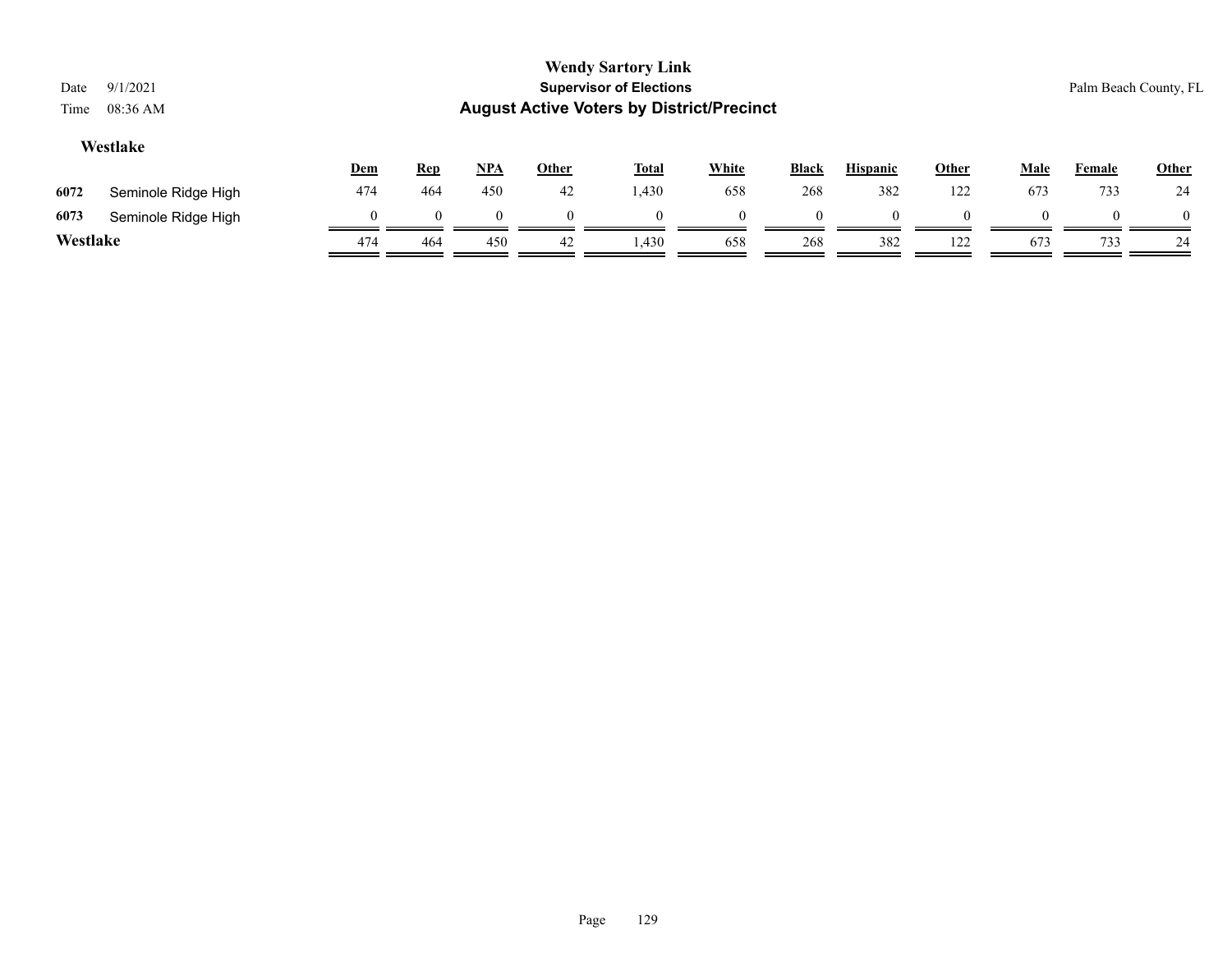**West Palm Beach**

#### **Wendy Sartory Link** Date 9/1/2021 **Supervisor of Elections** Palm Beach County, FL Time 08:36 AM **August Active Voters by District/Precinct**

# **Dem Rep NPA Other Total White Black Hispanic Other Male Female Other** Jeaga Middle 179 92 112 6 389 150 126 40 73 171 206 12 Grassy Waters Elementary 1,045 327 582 40 1,994 588 728 395 283 848 1,075 71 Jeaga Middle 175 80 102 10 367 152 109 81 25 150 206 11 Jeaga Middle 0 0 0 0 0 0 0 0 0 0 0 0 Club Baywinds 822 550 369 35 1,776 1,353 153 163 107 723 1,010 43 Andros Isle POA Clubhouse 853 560 541 36 1,990 1,073 393 300 224 847 1,072 71 Riverwalk Clubhouse 749 703 560 46 2,058 1,613 92 173 180 884 1,111 63 Riverwalk Clubhouse 52 26 27 6 111 55 31 17 8 41 67 3 Riverwalk Clubhouse 101 52 70 9 232 92 58 56 26 102 128 2 Turning Points Academy 0 0 0 0 0 0 0 0 0 0 0 0 West Gate Elementary 10 7 11 0 28 21 2 3 2 15 13 0 West Gate Elementary 1 0 0 0 1 1 0 0 0 1 0 0 Howard Park Community Center 143 79 99 7 328 168 55 68 37 151 169 8 Conniston Middle 431 252 321 15 1,019 403 100 443 73 458 521 40 Belvedere Elementary 558 375 375 24 1,332 1,050 26 151 105 628 654 50 Belvedere Elementary 603 334 469 27 1,433 513 148 625 147 620 724 89 Belvedere Elementary 0 0 0 0 0 0 0 0 0 0 0 0 St Catherine Church 145 121 126 7 399 330 16 27 26 194 195 10 St Catherine Church 450 554 359 30 1,393 1,163 38 88 104 625 718 50 STEM Bldg at S FL Science Ctr 533 320 431 32 1,316 495 60 644 117 602 657 57 Palmwood Lodge #303 668 452 563 46 1,729 752 83 728 166 779 867 83 Palmwood Lodge #303 340 158 266 19 783 318 78 298 89 359 388 36 South Olive Community Center 567 431 379 34 1,411 1,071 30 199 111 667 696 48 Lakeside Presbyterian Church 294 369 183 23 869 754 3 56 56 403 438 28 Lakeside Presbyterian Church 354 411 261 33 1,059 876 20 79 84 485 540 34 Ibis POA Admin Building 1,021 1,100 726 86 2,933 2,574 90 68 201 1,383 1,485 65 Ibis POA Admin Building 0 0 0 0 0 0 0 0 0 0 0 0 Ironhorse Country Club 159 262 119 9 549 443 35 20 51 244 293 12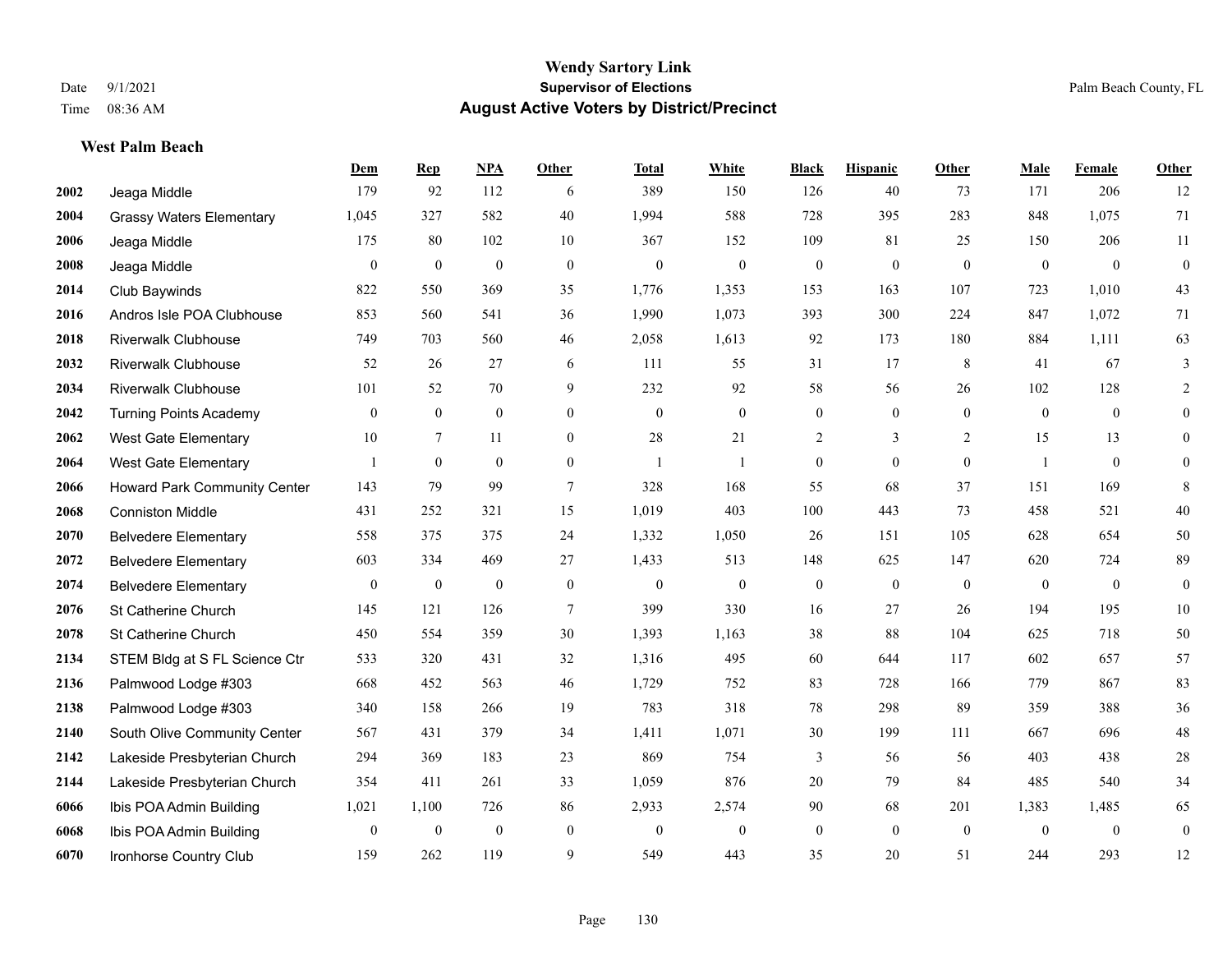#### **West Palm Beach**

|      |                                  | Dem          | <b>Rep</b>       | NPA          | <b>Other</b>   | <b>Total</b> | <b>White</b>   | <b>Black</b>     | <b>Hispanic</b> | Other          | <b>Male</b>    | <b>Female</b>  | <b>Other</b>     |
|------|----------------------------------|--------------|------------------|--------------|----------------|--------------|----------------|------------------|-----------------|----------------|----------------|----------------|------------------|
| 7032 | <b>Crossroads Baptist Church</b> | $\mathbf{0}$ | $\mathbf{0}$     | $\mathbf{0}$ | $\theta$       | $\theta$     | $\overline{0}$ | $\mathbf{0}$     | $\overline{0}$  | $\theta$       | $\theta$       | $\overline{0}$ | $\theta$         |
| 7048 | <b>Crossroads Baptist Church</b> | 284          | 8                | 84           | 10             | 386          | 6              | 323              | 28              | 29             | 129            | 240            | 17               |
| 7050 | <b>Crossroads Baptist Church</b> |              | 2                | $\mathbf{1}$ | $\overline{0}$ | 4            | 3              | $\mathbf{0}$     | $\mathbf{0}$    | $\overline{1}$ | $\mathbf{1}$   | 3              | $\mathbf{0}$     |
| 7052 | <b>Crossroads Baptist Church</b> | $\mathbf{0}$ | $\mathbf{0}$     | $\mathbf{0}$ | $\overline{0}$ | $\theta$     | $\overline{0}$ | $\mathbf{0}$     | $\mathbf{0}$    | $\mathbf{0}$   | $\overline{0}$ | $\theta$       | $\Omega$         |
| 7056 | <b>Crossroads Baptist Church</b> | $\theta$     | $\boldsymbol{0}$ | $\theta$     | $\Omega$       | $\theta$     | $\overline{0}$ | $\mathbf{0}$     | $\overline{0}$  | $\theta$       | $\theta$       | $\Omega$       | $\mathbf{0}$     |
| 7058 | Palm Beach Lakes High            | 1,430        | 358              | 602          | 44             | 2,434        | 806            | 1,100            | 305             | 223            | 981            | 1,354          | 99               |
| 7060 | Ephesus Junior Academy           | 1,166        | 63               | 230          | 15             | 1,474        | 104            | 1,213            | 50              | 107            | 598            | 829            | 47               |
| 7064 | <b>Grace Episcopal Church</b>    | 1,298        | 159              | 440          | 34             | 1,931        | 338            | 1,266            | 127             | 200            | 827            | 1.017          | 87               |
| 7066 | Northboro Elementary             | 1,062        | 188              | 419          | 28             | 1,697        | 456            | 907              | 162             | 172            | 759            | 867            | 71               |
| 7068 | Pleasant City Community Center   | 934          | 242              | 478          | 34             | 1,688        | 778            | 591              | 173             | 146            | 809            | 799            | 80               |
| 7070 | Northboro Elementary             | 455          | 398              | 364          | 39             | 1,256        | 1,006          | 63               | 85              | 102            | 580            | 643            | 33               |
| 7072 | <b>Egret Lake Elementary</b>     | 477          | 112              | 231          | 6              | 826          | 214            | 370              | 135             | 107            | 354            | 440            | 32               |
| 7074 | <b>Egret Lake Elementary</b>     | 195          | 38               | 85           | 10             | 328          | 55             | 193              | 34              | 46             | 140            | 180            | $\,8\,$          |
| 7078 | <b>Egret Lake Elementary</b>     | 350          | 100              | 147          | 17             | 614          | 415            | 102              | 52              | 45             | 241            | 352            | $21\,$           |
| 7080 | <b>Egret Lake Elementary</b>     | 22           | 3                | 1            | $\overline{0}$ | 26           | 25             | $\boldsymbol{0}$ | $\overline{0}$  |                | 6              | 19             | 1                |
| 7086 | <b>Bear Lakes Middle</b>         | 35           | 17               | 12           | $\overline{1}$ | 65           | 25             | 14               | 10              | 16             | 25             | 36             | $\overline{4}$   |
| 7088 | Whitehall Clubhouse #3           | 677          | 485              | 448          | 50             | 1,660        | 1,051          | 247              | 196             | 166            | 767            | 845            | 48               |
| 7090 | <b>Bear Lakes Middle</b>         | 1,291        | 475              | 806          | 56             | 2,628        | 1,041          | 904              | 371             | 312            | 1,140          | 1,367          | 121              |
| 7092 | Palm Beach Lakes High            | 117          | 36               | 75           | 3              | 231          | 84             | 68               | 22              | 57             | 106            | 111            | 14               |
| 7094 | Salvation Army Activity Hall     | 601          | 76               | 283          | 10             | 970          | 159            | 506              | 127             | 178            | 413            | 510            | 47               |
| 7096 | Salvation Army Activity Hall     | 832          | 305              | 481          | 33             | 1,651        | 674            | 535              | 252             | 190            | 659            | 913            | 79               |
| 7100 | U M Church of Palm Beaches       | 945          | 427              | 668          | 66             | 2,106        | 1,016          | 661              | 229             | 200            | 940            | 1,101          | 65               |
| 7102 | First Christian Church           | 744          | 183              | 323          | 25             | 1,275        | 415            | 630              | 104             | 126            | 490            | 738            | 47               |
| 7104 | WPB City Fire Station #5         | 741          | 383              | 419          | 26             | 1,569        | 967            | 269              | 188             | 145            | 677            | 841            | 51               |
| 7106 | Roosevelt Elementary             | 2,059        | 165              | 541          | 28             | 2,793        | 266            | 2,074            | 240             | 213            | 1,114          | 1.560          | 119              |
| 7108 | <b>Chamber of Commerce</b>       | 403          | 394              | 346          | 55             | 1,198        | 900            | 61               | 103             | 134            | 564            | 596            | 38               |
| 7120 | U M Church of Palm Beaches       | 283          | 109              | 171          | 8              | 571          | 203            | 210              | 106             | 52             | 244            | 298            | 29               |
| 7122 | U M Church of Palm Beaches       | $\mathbf{0}$ | $\theta$         | $\mathbf{0}$ | $\Omega$       | $\theta$     | $\Omega$       | $\theta$         | $\theta$        | $\theta$       | $\theta$       | $\mathbf{0}$   | $\boldsymbol{0}$ |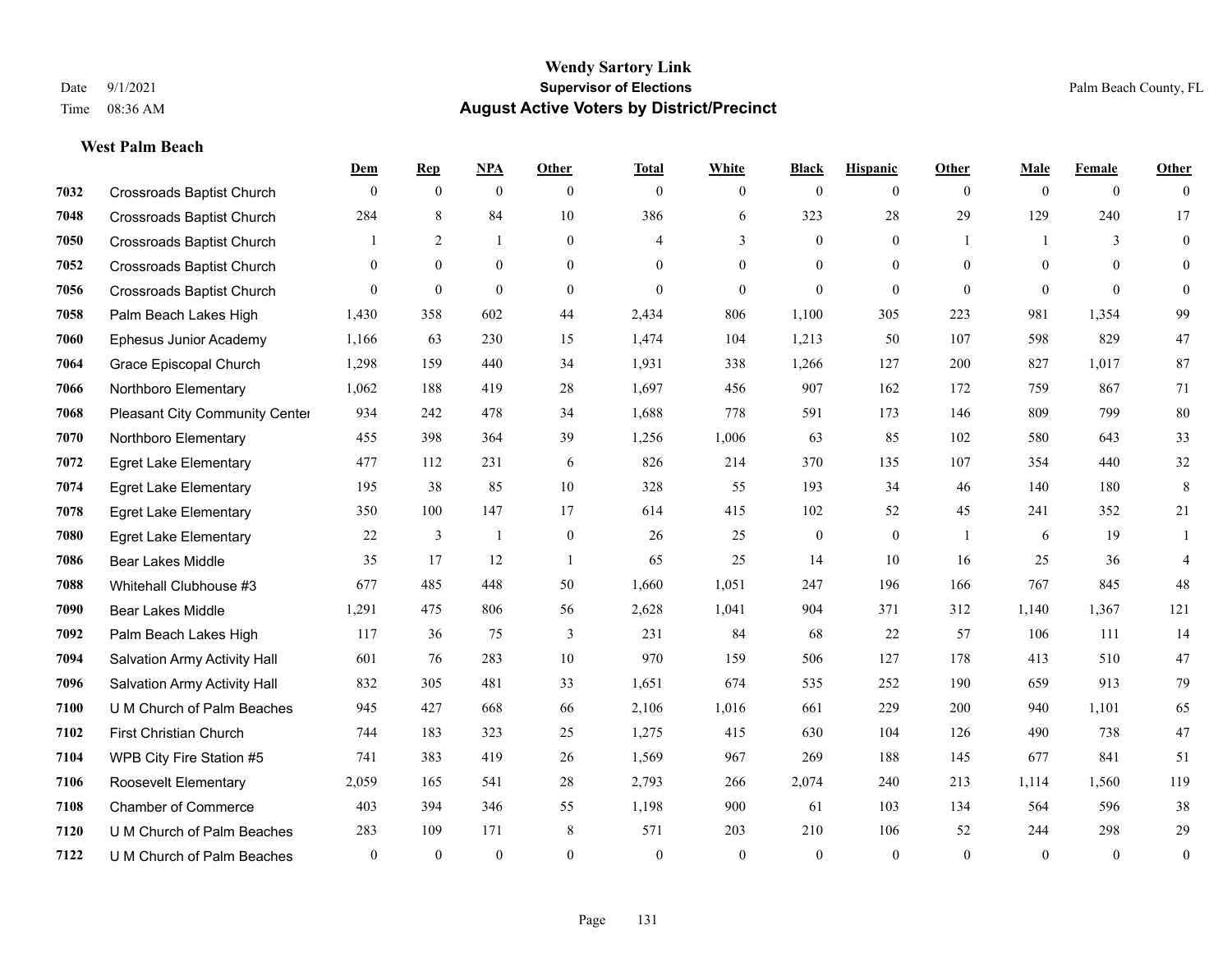#### **West Palm Beach**

|      |                                     | Dem    | <b>Rep</b> | <b>NPA</b> | Other | Total  | White  | <b>Black</b> | <b>Hispanic</b> | Other | Male   | Female | Other |
|------|-------------------------------------|--------|------------|------------|-------|--------|--------|--------------|-----------------|-------|--------|--------|-------|
| 7124 | <b>First Christian Church</b>       | 1,216  | 141        | 341        | 15    | 1,713  | 199    | 1,241        | 112             | 161   | 749    | 904    | 60    |
| 7126 | <b>First Christian Church</b>       | 1,504  | 500        | 756        | 80    | 2,840  | 1,100  | 1,041        | 403             | 296   | 1,166  | 1,562  | 112   |
| 7128 | <b>Westward Elementary</b>          | 1,941  | 124        | 469        | 24    | 2,558  | 157    | 2,097        | 118             | 186   | 1,024  | 1,450  | 84    |
| 7130 | Alexander W Dreyfoos SOA High       | 807    | 817        | 760        | 71    | 2,455  | 1,878  | 113          | 207             | 257   | 1,241  | 1,144  | 70    |
| 7132 | WPB City Hall Flagler Gallery       | 675    | 657        | 591        | 75    | 1,998  | 1,573  | 84           | 141             | 200   | 1,003  | 925    | 70    |
| 7148 | <b>Howard Park Community Center</b> | 81     | 27         | 48         |       | 161    | 76     | 36           | 29              | 20    | 82     | 72     |       |
| 7149 | Roosevelt Elementary                | 59     |            | 46         |       | 118    | 17     | 47           | 33              | 21    | 54     | 54     | 10    |
| 7150 | Howard Park Community Center        | 350    | 279        | 298        | 36    | 963    | 771    | 39           | 86              | 67    | 481    | 456    | 26    |
| 7152 | WPB City Hall Flagler Gallery       | 475    | 445        | 267        | 41    | 1,228  | 974    | 43           | 117             | 94    | 473    | 710    | 45    |
|      | <b>West Palm Beach</b>              | 33,763 | 15,342     | 18,282     | ,527  | 68,914 | 33,760 | 19,522       | 9,067           | 6,565 | 30,217 | 36,169 | 2,528 |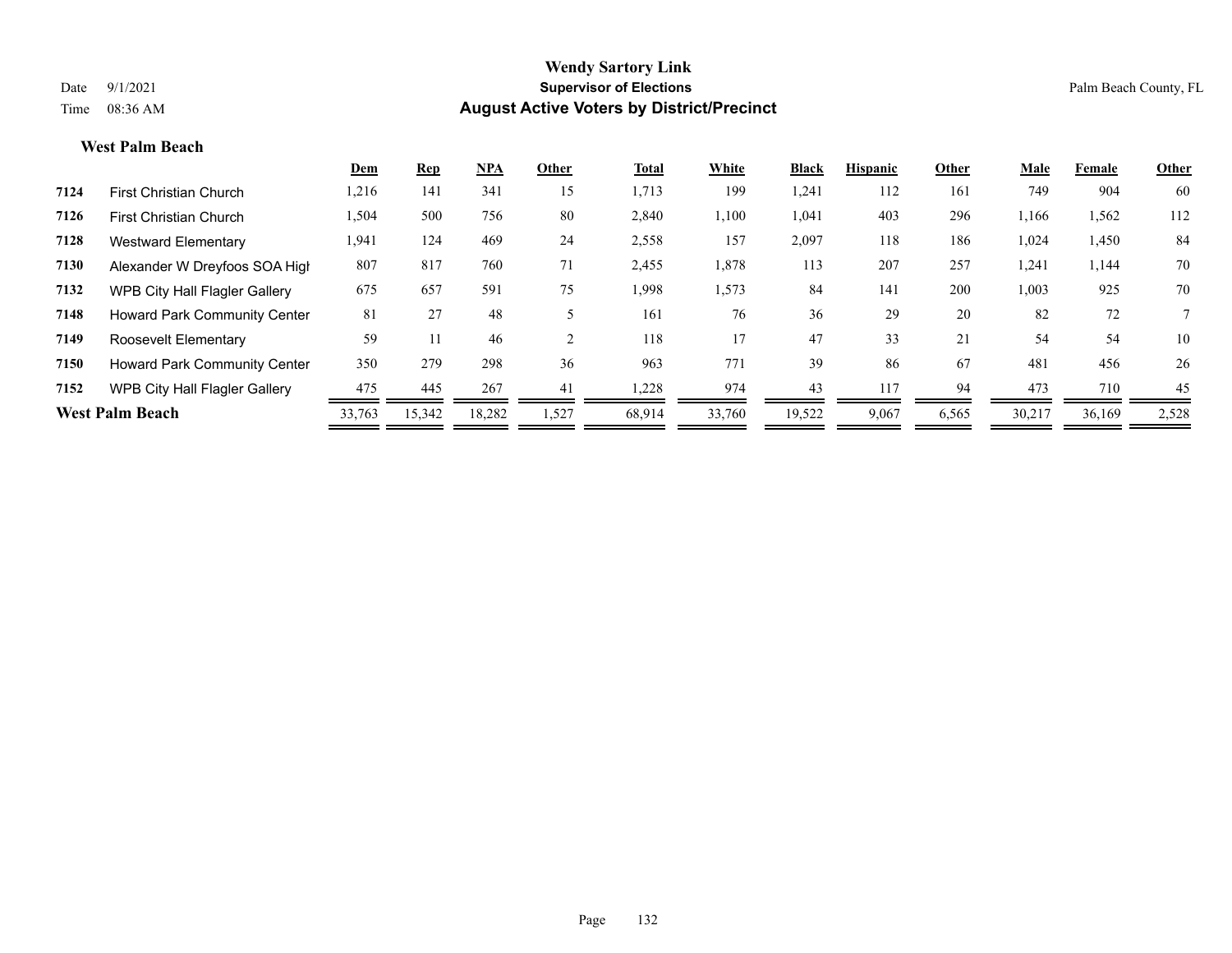|      |                                     | Dem          | <b>Rep</b>       | NPA              | <b>Other</b> | <b>Total</b> | <b>White</b>   | <b>Black</b>     | <b>Hispanic</b>  | <b>Other</b>     | <b>Male</b> | <b>Female</b>  | <b>Other</b> |
|------|-------------------------------------|--------------|------------------|------------------|--------------|--------------|----------------|------------------|------------------|------------------|-------------|----------------|--------------|
| 1002 | <b>Canal Point Community Center</b> | $\mathbf{0}$ | $\boldsymbol{0}$ | $\boldsymbol{0}$ | $\theta$     | $\mathbf{0}$ | $\overline{0}$ | $\overline{0}$   | $\overline{0}$   | $\overline{0}$   | $\theta$    | $\overline{0}$ | $\Omega$     |
| 3084 | Lakes of Sherbrooke                 | 701          | 642              | 581              | 53           | 1,977        | 1,335          | 190              | 287              | 165              | 862         | 1,039          | 76           |
| 3090 | <b>Woodlands Middle</b>             | 1,448        | 821              | 638              | 51           | 2,958        | 2,391          | 174              | 115              | 278              | 1,345       | 1,525          | $88\,$       |
| 3092 | Lacuna HOA Clubhouse                | 1,212        | 743              | 748              | 65           | 2,768        | 1,922          | 276              | 306              | 264              | 1,268       | 1,409          | 91           |
| 3120 | Valencia Shores Social Club         | 1,223        | 582              | 579              | 45           | 2,429        | 2,143          | 68               | 81               | 137              | 1,111       | 1,263          | 55           |
| 3122 | Boynton Beach Community Chur        | 898          | 405              | 341              | 32           | 1,676        | 1,503          | 31               | 52               | 90               | 687         | 949            | $40\,$       |
| 5002 | Faith Farm Tabernacle               | 566          | 647              | 499              | 42           | 1,754        | 1,152          | 175              | 191              | 236              | 814         | 889            | 51           |
| 5003 | Faith Farm Tabernacle               | 500          | 346              | 440              | 27           | 1,313        | 792            | 138              | 204              | 179              | 585         | 682            | 46           |
| 5004 | Faith Farm Tabernacle               | 3            | $\sqrt{2}$       | $\overline{c}$   | $\mathbf{0}$ | $\tau$       | $\overline{4}$ | $\boldsymbol{0}$ | 3                | $\boldsymbol{0}$ | 6           | -1             | $\mathbf{0}$ |
| 5005 | <b>Sunset Palms Elementary</b>      | 1,241        | 564              | 482              | 76           | 2,363        | 2,212          | 15               | 35               | 101              | 1,092       | 1,212          | 59           |
| 5006 | Faith Farm Tabernacle               | 1,083        | 474              | 533              | 34           | 2,124        | 2,009          | 13               | 22               | 80               | 988         | 1,099          | 37           |
| 5007 | Faith Farm Tabernacle               | 5            | $\boldsymbol{0}$ | $\overline{2}$   | $\mathbf{0}$ | $\tau$       | 6              | $\boldsymbol{0}$ | $\boldsymbol{0}$ | -1               | 5           | 2              | $\mathbf{0}$ |
| 5008 | <b>Sunset Palms Elementary</b>      | 432          | 325              | 367              | 26           | 1,150        | 754            | 96               | 138              | 162              | 534         | 579            | 37           |
| 5009 | Boynton Beach Community Chur        | 1,212        | 977              | 992              | 72           | 3,253        | 2,160          | 287              | 362              | 444              | 1,552       | 1,578          | 123          |
| 5054 | Our Lady Queen of Peace             | 1,163        | 1,215            | 1,013            | 89           | 3,480        | 2,795          | 100              | 210              | 375              | 1,616       | 1,722          | 142          |
| 5055 | Our Lady Queen of Peace             | 302          | 140              | 149              | 12           | 603          | 531            | 6                | 37               | 29               | 266         | 319            | 18           |
| 5108 | West Boca Branch Library            | 1,413        | 1,498            | 1,371            | 103          | 4,385        | 3,628          | 107              | 256              | 394              | 2,061       | 2,190          | 134          |
| 5128 | <b>Sunrise Park Elementary</b>      | 762          | 497              | 573              | 38           | 1,870        | 1,237          | 102              | 276              | 255              | 844         | 961            | 65           |
| 5130 | Coconut Cove Waterpark - Meet       | 645          | 545              | 536              | 27           | 1,753        | 1,281          | 31               | 168              | 273              | 792         | 876            | 85           |
| 5132 | Eagles Landing Middle               | 950          | 582              | 638              | 43           | 2,213        | 1,509          | 149              | 326              | 229              | 980         | 1,162          | $71\,$       |
| 5134 | Coconut Cove Waterpark - Meet       | 541          | 471              | 454              | 31           | 1,497        | 1,066          | 69               | 229              | 133              | 704         | 738            | 55           |
| 5136 | West Boca Branch Library            | 869          | 501              | 691              | 40           | 2,101        | 1,368          | 127              | 394              | 212              | 881         | 1,152          | 68           |
| 5138 | <b>Whispering Pines Elementary</b>  | 891          | 562              | 619              | 45           | 2,117        | 1,410          | 127              | 306              | 274              | 921         | 1,117          | 79           |
| 5140 | Olympic Heights High                | 1,042        | 773              | 913              | 49           | 2,777        | 1,792          | 148              | 534              | 303              | 1,254       | 1,410          | 113          |
| 5142 | <b>Whispering Pines Elementary</b>  | 304          | 245              | 252              | 21           | 822          | 597            | 29               | 104              | 92               | 328         | 456            | 38           |
| 5144 | Whisper Walk Section B              | 926          | 450              | 421              | 32           | 1,829        | 1,448          | 53               | 212              | 116              | 697         | 1,081          | 51           |
| 5146 | <b>Century Village West</b>         | 915          | 496              | 386              | 40           | 1,837        | 1,417          | 79               | 182              | 159              | 663         | 1,102          | $72\,$       |
| 5148 | <b>Century Village West</b>         | 748          | 359              | 362              | 24           | 1,493        | 1,188          | 47               | 136              | 122              | 571         | 847            | 75           |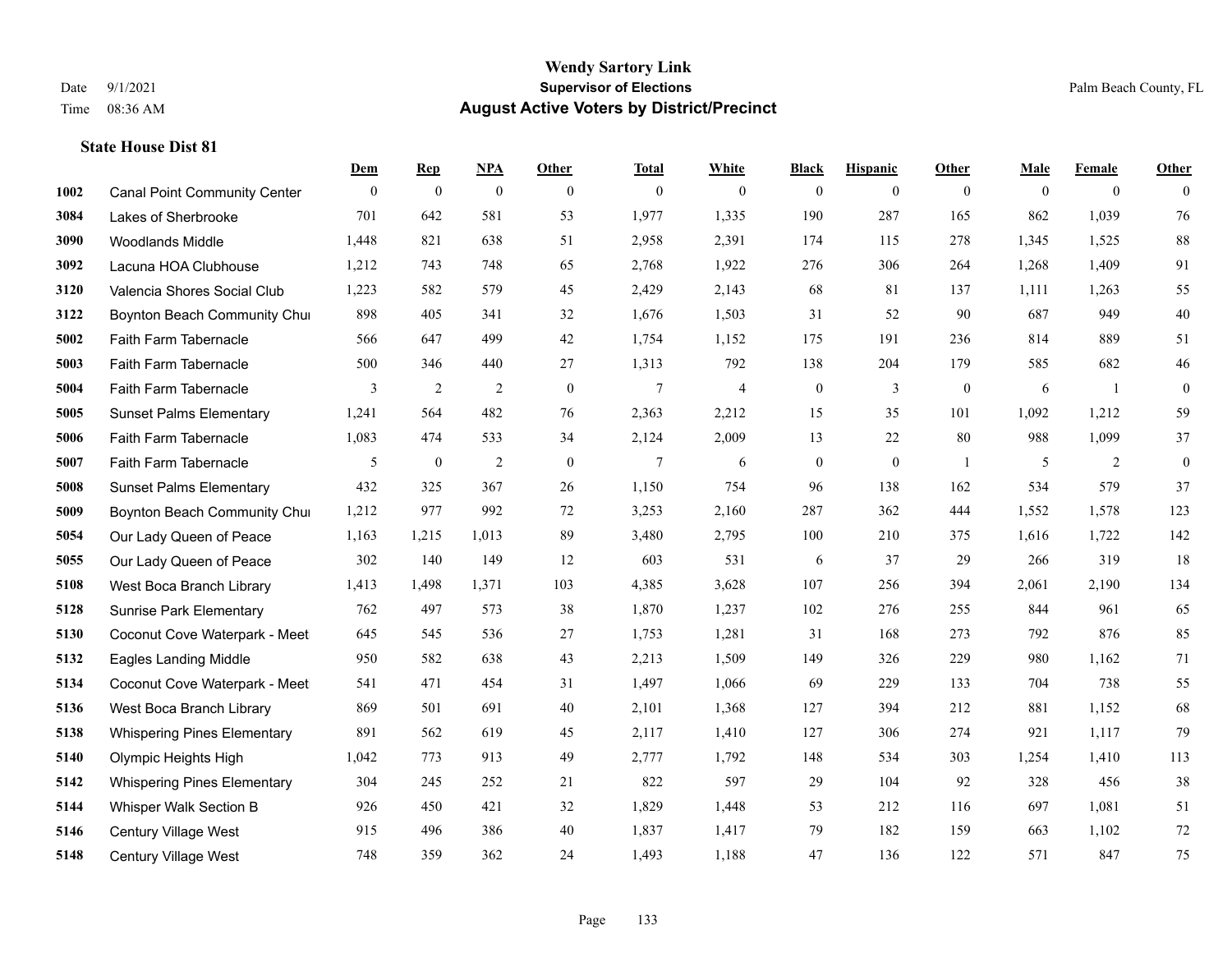|      |                                     | Dem          | <b>Rep</b> | NPA | <b>Other</b>   | <b>Total</b> | <b>White</b>   | <b>Black</b>     | <b>Hispanic</b> | Other        | <b>Male</b>    | Female | <b>Other</b>     |
|------|-------------------------------------|--------------|------------|-----|----------------|--------------|----------------|------------------|-----------------|--------------|----------------|--------|------------------|
| 5150 | Century Village West                | 680          | 281        | 279 | 20             | 1,260        | 988            | 47               | 141             | 84           | 449            | 769    | 42               |
| 5152 | West Boca Raton High                | 952          | 800        | 856 | 43             | 2,651        | 1,981          | 83               | 249             | 338          | 1,247          | 1,295  | 109              |
| 5154 | Daggerwing Nature Center            | 901          | 783        | 753 | 51             | 2,488        | 1,715          | 78               | 344             | 351          | 1,117          | 1,256  | 115              |
| 5156 | Southwinds Golf Course              | 721          | 499        | 586 | 32             | 1,838        | 1,243          | 84               | 261             | 250          | 792            | 960    | 86               |
| 5162 | Glades Presbyterian Church          | 761          | 741        | 644 | 38             | 2,184        | 1,608          | 64               | 307             | 205          | 1,037          | 1,064  | 83               |
| 5164 | Sandpiper Shores Elementary         | 1,006        | 651        | 668 | 44             | 2,369        | 1,813          | 72               | 251             | 233          | 1,071          | 1,219  | 79               |
| 5166 | <b>Glades Road Branch Library</b>   | 824          | 731        | 766 | 51             | 2,372        | 1,646          | 121              | 357             | 248          | 1,024          | 1,248  | 100              |
| 5168 | <b>Glades Road Branch Library</b>   | 955          | 609        | 613 | 39             | 2,216        | 1,669          | 64               | 271             | 212          | 856            | 1,301  | 59               |
| 5170 | Olympic Heights High                | 1,147        | 630        | 756 | 43             | 2,576        | 1,891          | 83               | 356             | 246          | 999            | 1,481  | 96               |
| 5174 | <b>Waters Edge Elementary</b>       | 867          | 757        | 812 | 46             | 2,482        | 1,676          | 127              | 362             | 317          | 1,144          | 1,218  | 120              |
| 5176 | Loggers Run Middle                  | 468          | 350        | 362 | 15             | 1,195        | 828            | 46               | 199             | 122          | 503            | 629    | 63               |
| 5178 | Loggers Run Middle                  | 714          | 537        | 634 | 45             | 1,930        | 1,067          | 187              | 407             | 269          | 857            | 973    | 100              |
| 5180 | Boca Glades Baptist Church          | 686          | 372        | 632 | 40             | 1,730        | 972            | 128              | 394             | 236          | 786            | 863    | 81               |
| 5182 | Boca Glades Baptist Church          | 577          | 293        | 538 | 35             | 1,443        | 741            | 132              | 364             | 206          | 648            | 724    | 71               |
| 5184 | <b>Coral Sunset Elementary</b>      | 902          | 560        | 725 | 38             | 2,225        | 1,227          | 243              | 434             | 321          | 1,024          | 1,092  | 109              |
| 5186 | <b>Coral Sunset Elementary</b>      | 1,009        | 419        | 852 | 37             | 2,317        | 988            | 349              | 655             | 325          | 982            | 1,212  | 123              |
| 5188 | Pines Of Boca Barwood               | 974          | 619        | 785 | 47             | 2,425        | 1,429          | 142              | 533             | 321          | 1,024          | 1,299  | 102              |
| 5190 | Lakes at Boca Rio Clubhouse         | 404          | 285        | 331 | 20             | 1,040        | 685            | 62               | 175             | 118          | 473            | 521    | 46               |
| 5192 | Hammock Pointe Elementary           | 1,071        | 678        | 920 | 43             | 2,712        | 1,552          | 203              | 576             | 381          | 1,164          | 1,424  | 124              |
| 5194 | Lakes Of Boca Barwood               | 398          | 254        | 378 | 21             | 1,051        | 620            | 49               | 242             | 140          | 447            | 548    | 56               |
| 6002 | <b>Canal Point Community Center</b> | 80           | 101        | 60  | $\overline{1}$ | 242          | 105            | 37               | 85              | 15           | 108            | 124    | 10               |
| 6004 | Pahokee Recreation Center           | 957          | 174        | 228 | 5              | 1,364        | 180            | 879              | 222             | 83           | 560            | 756    | $48\,$           |
| 6006 | Pahokee Recreation Center           | 995          | 165        | 272 | 13             | 1,445        | 122            | 844              | 380             | 99           | 642            | 722    | 81               |
| 6008 | Pahokee High                        | 520          | 20         | 101 | $\overline{c}$ | 643          | $\tau$         | 589              | 3               | 44           | 188            | 423    | $32\,$           |
| 6010 | <b>Canal Point Community Center</b> | 25           | 6          | 6   | $\overline{0}$ | 37           | 12             | 20               | 2               | 3            | 21             | 16     | $\boldsymbol{0}$ |
| 6012 | Belle Glade Library/Civic Ctr       | 175          | 29         | 59  | $\overline{0}$ | 263          | 30             | 145              | 75              | 13           | 103            | 149    | 11               |
| 6014 | Belle Glade Library/Civic Ctr       | $\mathbf{1}$ | 2          | 1   | $\overline{0}$ | 4            | $\overline{0}$ | $\boldsymbol{0}$ | $\overline{4}$  | $\mathbf{0}$ | $\overline{1}$ | 3      | $\boldsymbol{0}$ |
| 6016 | South Bay Commission Chambe         | 35           | 51         | 27  | $\overline{2}$ | 115          | 75             | $7\phantom{.0}$  | 22              | 11           | 60             | 50     | 5                |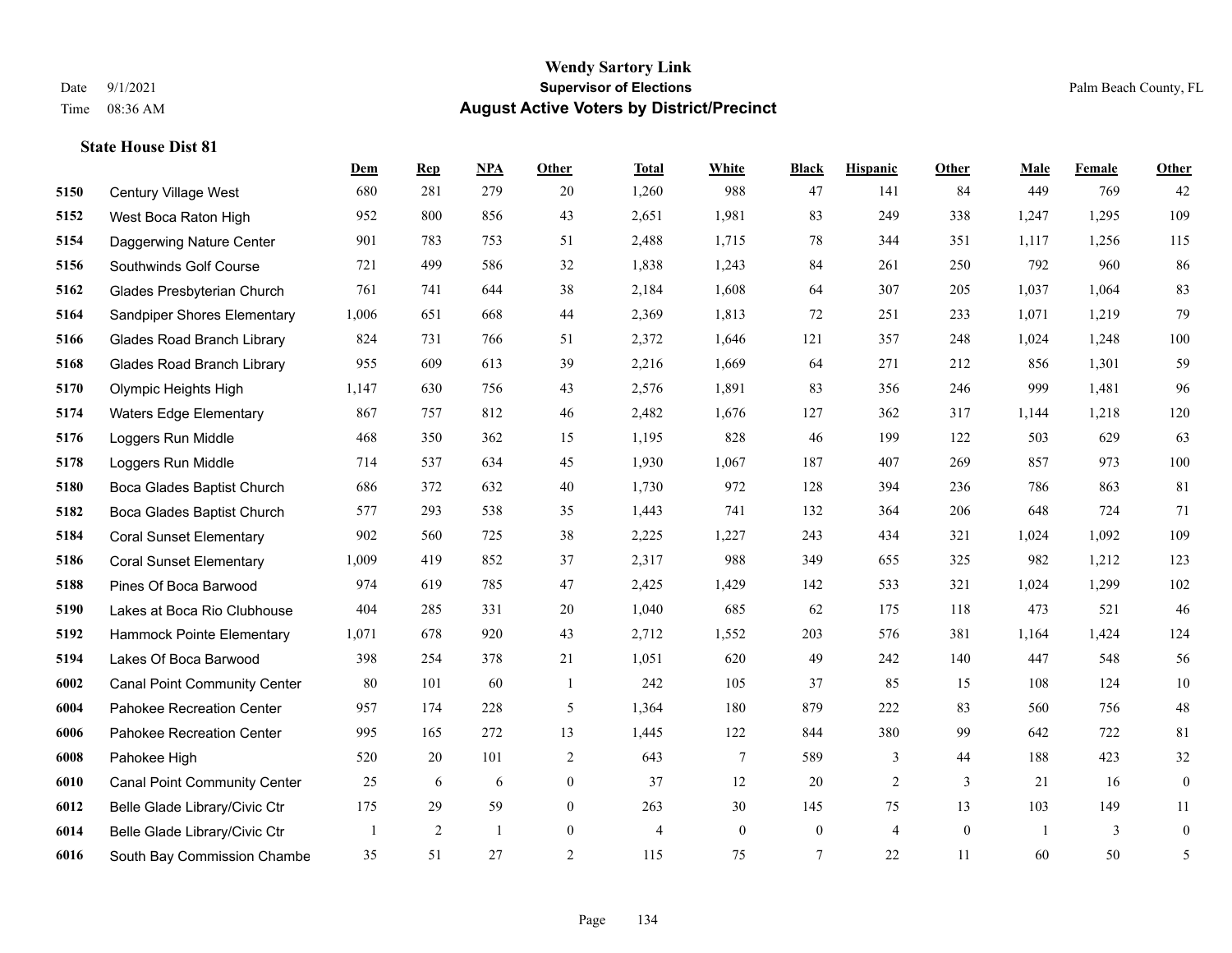|      |                               | Dem      | $\mathbf{Rep}$ | NPA            | Other    | <b>Total</b> | White    | <b>Black</b> | <b>Hispanic</b> | Other    | <b>Male</b> | Female       | Other          |
|------|-------------------------------|----------|----------------|----------------|----------|--------------|----------|--------------|-----------------|----------|-------------|--------------|----------------|
| 6018 | South Bay Commission Chambe   | 1,197    | 84             | 225            | 11       | 1,517        | 61       | 1,170        | 208             | 78       | 636         | 842          | 39             |
| 6020 | <b>Glades Central High</b>    | 442      | 77             | 133            | 8        | 660          | 81       | 383          | 160             | 36       | 307         | 320          | 33             |
| 6022 | Belle Glade Library/Civic Ctr | 1,362    | 104            | 251            | 16       | 1,733        | 89       | 1,388        | 143             | 113      | 715         | 949          | 69             |
| 6024 | Lewis Evans Resource Center   | 1,697    | 65             | 261            | 15       | 2,038        | 31       | 1,772        | 123             | 112      | 816         | 1,153        | 69             |
| 6026 | Lewis Evans Resource Center   | 2        | $\theta$       | $\overline{2}$ | $\Omega$ | 4            | $\Omega$ | $\Omega$     | 4               | $\Omega$ |             | $\mathbf{3}$ | $\theta$       |
| 6028 | Belle Glade Library/Civic Ctr | 749      | 457            | 323            | 15       | 1,544        | 414      | 394          | 651             | 85       | 723         | 777          | 44             |
| 6029 | Belle Glade Library/Civic Ctr |          | $\Omega$       | $\mathbf{0}$   | $\theta$ |              | $\Omega$ |              | 0               | $\theta$ |             | $\theta$     | $\overline{0}$ |
| 6030 | Belle Glade Library/Civic Ctr | 8        | 3              | 12             | 2        | 25           | 8        | 0            | 17              | $\Omega$ |             | 16           | 2              |
| 6032 | Gove Elementary               | 674      | 295            | 272            | 5        | 1,246        | 312      | 432          | 405             | 97       | 531         | 673          | 42             |
| 6034 | Gove Elementary               | $\Omega$ | $\overline{4}$ | $\theta$       | $\Omega$ | 4            | 4        | 0            | $\Omega$        | $\Omega$ |             |              | $\theta$       |
| 6036 | Gove Elementary               | 390      | 160            | 206            | 10       | 766          | 136      | 151          | 434             | 45       | 333         | 403          | 30             |
| 6038 | South Bay Commission Chambe   | $\theta$ | $\theta$       | $\theta$       | $\Omega$ | $\Omega$     | $\Omega$ | $\theta$     | $\theta$        | $\theta$ | $\Omega$    | $\theta$     | $\theta$       |
| 6224 | Discovery Key Elementary      | 964      | 1,114          | 685            | 59       | 2,822        | 2,098    | 182          | 331             | 211      | 1,315       | 1,425        | 82             |
| 6230 | Epiphany Lutheran Church      | 1,153    | 1,202          | 1,112          | 79       | 3,546        | 2,199    | 399          | 575             | 373      | 1,622       | 1,820        | 104            |
| 6232 | Panther Run Elementary        | 682      | 745            | 643            | 48       | 2,118        | 1,352    | 244          | 246             | 276      | 1,003       | 1,047        | 68             |
|      | <b>State House Dist 81</b>    | 50,121   | 30,569         | 32,351         | 2,156    | 115,197      | 73,305   | 14,038       | 16,134          | 11,720   | 50,767      | 60,128       | 4,302          |
|      |                               |          |                |                |          |              |          |              |                 |          |             |              |                |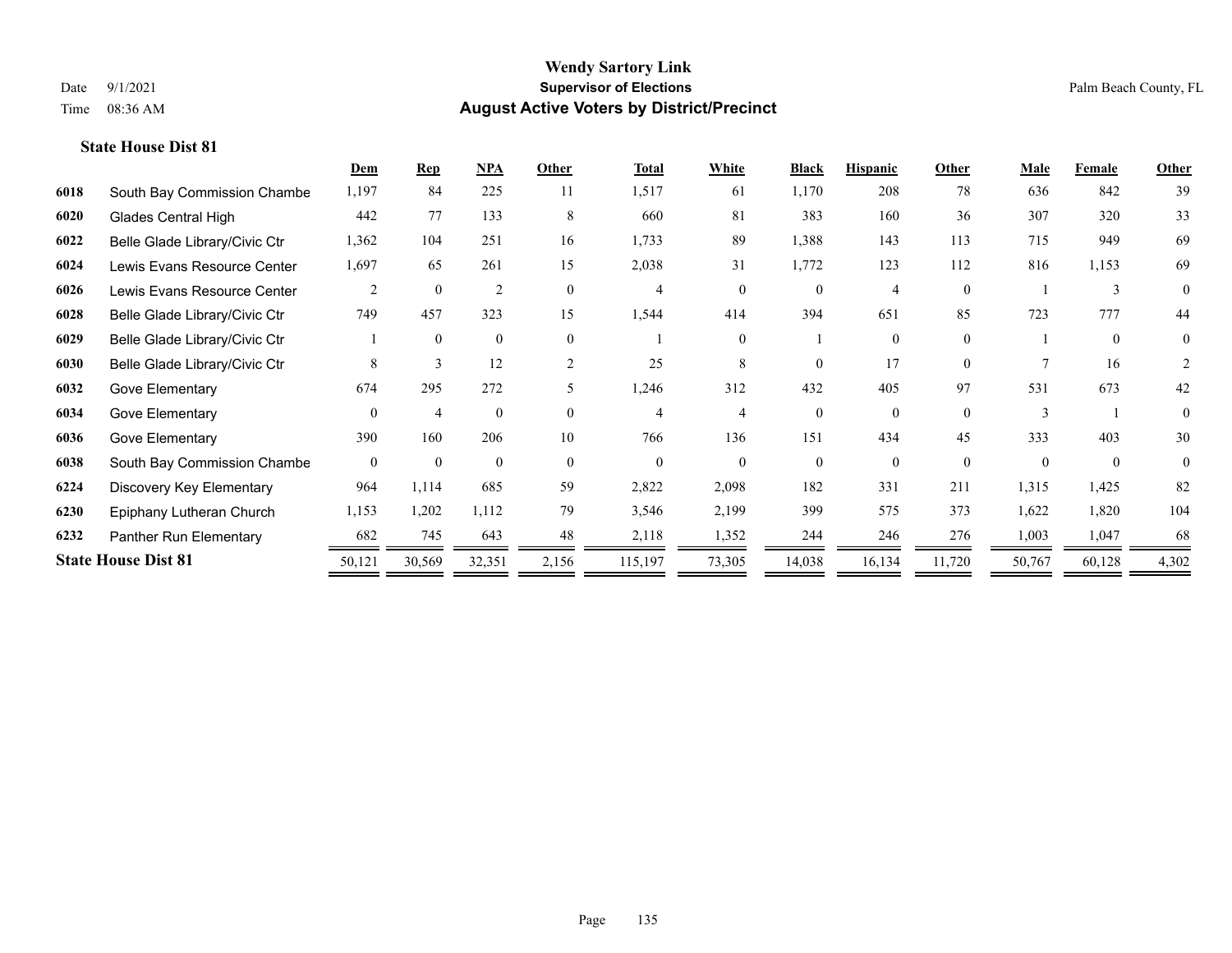|      |                                 | Dem              | <b>Rep</b>       | NPA          | <b>Other</b>   | <b>Total</b> | <b>White</b>     | <b>Black</b>   | <b>Hispanic</b> | Other        | <b>Male</b>  | <b>Female</b>  | <b>Other</b> |
|------|---------------------------------|------------------|------------------|--------------|----------------|--------------|------------------|----------------|-----------------|--------------|--------------|----------------|--------------|
| 1040 | West Jupiter Recreation Center  | 255              | 451              | 339          | 32             | 1,077        | 865              | 18             | 56              | 138          | 531          | 506            | 40           |
| 1042 | West Jupiter Recreation Center  | $\boldsymbol{0}$ | $\mathbf{0}$     | $\mathbf{0}$ | $\mathbf{0}$   | $\mathbf{0}$ | $\boldsymbol{0}$ | $\mathbf{0}$   | $\mathbf{0}$    | $\theta$     | $\mathbf{0}$ | $\theta$       | $\mathbf{0}$ |
| 1044 | Limestone Creek Elementary      | 430              | 118              | 178          | 19             | 745          | 216              | 353            | 93              | 83           | 353          | 366            | 26           |
| 1046 | West Jupiter Recreation Center  | 260              | 140              | 144          | 12             | 556          | 255              | 163            | 108             | 30           | 235          | 302            | 19           |
| 1048 | St Peter Catholic Church        | 387              | 464              | 284          | 27             | 1,162        | 1,039            | 3              | 42              | 78           | 445          | 689            | $28\,$       |
| 1050 | <b>Lighthouse Elementary</b>    | 478              | 669              | 410          | 46             | 1,603        | 1,370            | 16             | 66              | 151          | 746          | 800            | 57           |
| 1054 | Limestone Creek Elementary      | 695              | 1,083            | 630          | 56             | 2,464        | 2,182            | 25             | 96              | 161          | 1,150        | 1,242          | $72\,$       |
| 1056 | West Jupiter Recreation Center  | 549              | 574              | 533          | 40             | 1,696        | 1,363            | 77             | 125             | 131          | 746          | 892            | 58           |
| 1058 | St Peter Catholic Church        | 765              | 873              | 741          | 66             | 2,445        | 2,036            | 37             | 191             | 181          | 1,072        | 1,303          | $70\,$       |
| 1060 | West Jupiter Recreation Center  | 70               | 97               | 72           | 5              | 244          | 203              | $\mathbf{0}$   | 23              | 18           | 97           | 131            | 16           |
| 1062 | <b>Harvest Community Church</b> | 613              | 1,150            | 552          | 45             | 2,360        | 2,163            | 11             | 51              | 135          | 1,142        | 1,138          | $80\,$       |
| 1064 | Jupiter Community Center        | 77               | 125              | 64           | 3              | 269          | 246              | $\mathbf{0}$   | 6               | 17           | 131          | 130            | 8            |
| 1066 | Jupiter Community Center        | $\mathbf{0}$     | $\boldsymbol{0}$ | $\mathbf{0}$ | $\theta$       | $\mathbf{0}$ | $\overline{0}$   | $\mathbf{0}$   | $\mathbf{0}$    | $\mathbf{0}$ | $\mathbf{0}$ | $\overline{0}$ | $\mathbf{0}$ |
| 1068 | Jupiter Community Center        | 584              | 753              | 591          | 48             | 1,976        | 1,638            | $26\,$         | 189             | 123          | 919          | 996            | 61           |
| 1070 | Jupiter Community Center        | 58               | 67               | 87           | $\overline{4}$ | 216          | 172              | 1              | 38              | 5            | 112          | 95             | 9            |
| 1072 | Jerry Thomas Elementary         | 731              | 1,063            | 692          | 70             | 2,556        | 2,220            | 29             | 164             | 143          | 1,215        | 1,271          | 70           |
| 1074 | Independence Middle             | 785              | 1,154            | 840          | 92             | 2,871        | 2,412            | 20             | 190             | 249          | 1,289        | 1,488          | 94           |
| 1075 | Martinique Clubhouse            | 251              | 361              | 231          | 20             | 863          | 737              | 11             | 57              | 58           | 384          | 447            | $32\,$       |
| 1076 | The Island Clubhouse            | 606              | 777              | 570          | 69             | 2,022        | 1,672            | 50             | 137             | 163          | 989          | 965            | 68           |
| 1078 | First Baptist Church Teq        | 345              | 886              | 379          | 22             | 1,632        | 1,530            | 3              | 41              | 58           | 785          | 810            | 37           |
| 1080 | First Baptist Church Teq        | 92               | 148              | 78           | $\overline{4}$ | 322          | 297              | $\overline{0}$ | 9               | 16           | 163          | 149            | $10\,$       |
| 1082 | First Baptist Church Teq        | 70               | 144              | 87           | 8              | 309          | 285              | $\mathbf{1}$   | 12              | 11           | 146          | 154            | 9            |
| 1084 | First Baptist Church Teq        | 12               | 52               | 10           | $\mathbf{0}$   | 74           | 71               | 1              | $\overline{0}$  | 2            | 37           | 36             |              |
| 1088 | First Baptist Church Teq        | 11               | 40               | 21           | $\mathbf{0}$   | 72           | 64               | $\overline{0}$ | 2               | 6            | 36           | 35             |              |
| 1094 | First Baptist Church Teq        | 575              | 880              | 529          | 39             | 2,023        | 1,818            | 9              | $82\,$          | 114          | 911          | 1,063          | 49           |
| 1096 | First Baptist Church Teq        | 49               | 73               | 36           | $\mathbf{0}$   | 158          | 128              | 8              | 13              | 9            | 77           | 77             | 4            |
| 1098 | Riverside Improvement           | 255              | 455              | 261          | 21             | 992          | 886              | 6              | 45              | 55           | 453          | 506            | 33           |
| 1100 | Jupiter Elementary              | 403              | 455              | 366          | 31             | 1,255        | 958              | 17             | 200             | 80           | 605          | 605            | 45           |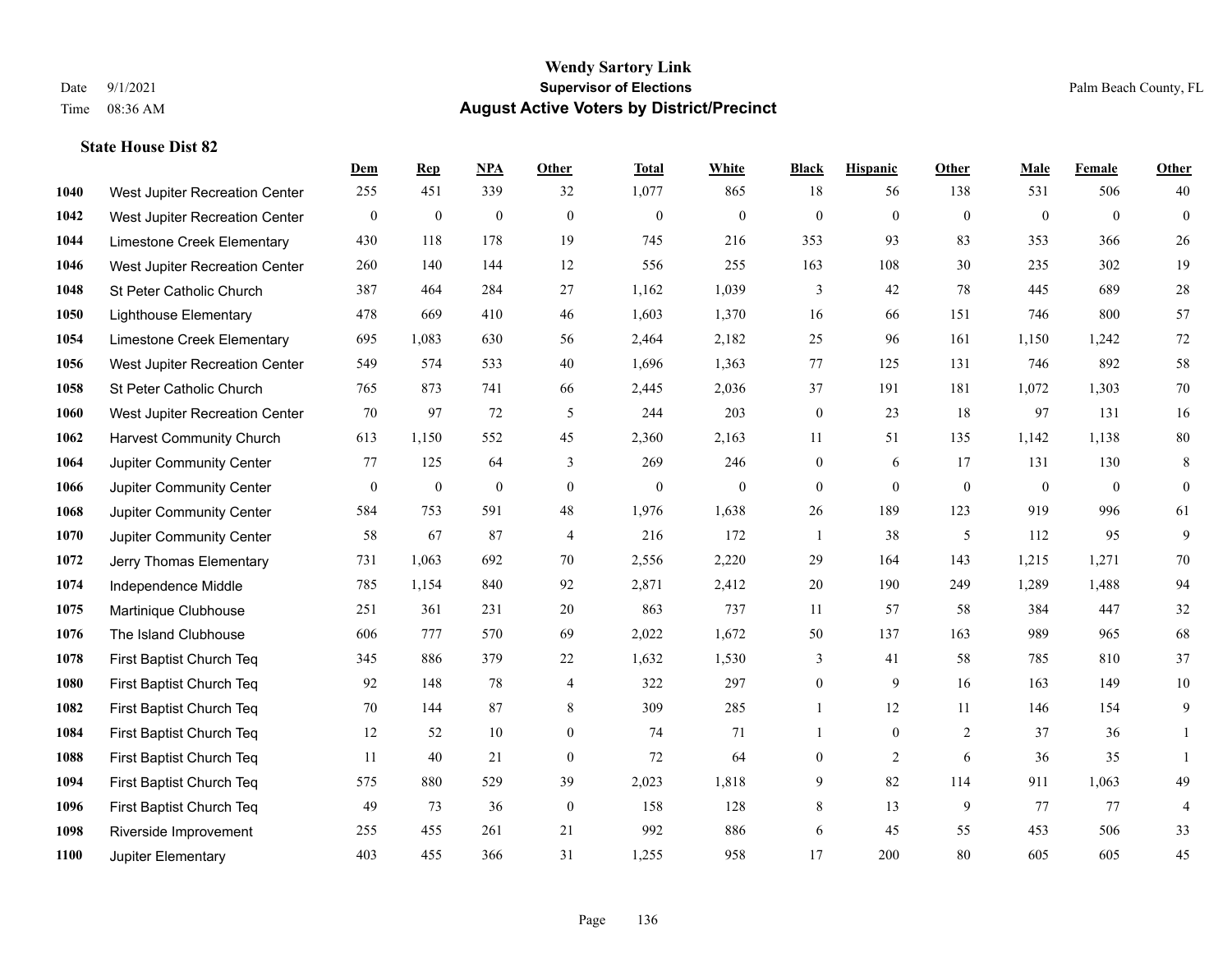|      |                                  | Dem            | <b>Rep</b>   | NPA          | <b>Other</b>   | <b>Total</b>   | <b>White</b>   | <b>Black</b>     | <b>Hispanic</b> | <b>Other</b>   | <b>Male</b>    | Female         | Other        |
|------|----------------------------------|----------------|--------------|--------------|----------------|----------------|----------------|------------------|-----------------|----------------|----------------|----------------|--------------|
| 1102 | Jupiter High                     | 683            | 902          | 651          | 64             | 2,300          | 1,830          | 59               | 205             | 206            | 1,015          | 1,207          | 78           |
| 1104 | Jupiter Branch Library           | 443            | 570          | 443          | 32             | 1,488          | 1,212          | 35               | 136             | 105            | 643            | 801            | $44\,$       |
| 1106 | Jupiter Middle                   | 326            | 490          | 375          | 37             | 1,228          | 1,033          | 15               | 77              | 103            | 579            | 608            | 41           |
| 1108 | Newhaven Clubhouse               | 558            | 687          | 523          | 62             | 1,830          | 1,577          | 24               | 99              | 130            | 815            | 954            | 61           |
| 1110 | <b>Tequesta Council Chambers</b> | 106            | 137          | 106          | $\overline{4}$ | 353            | 306            | 8                | 22              | 17             | 162            | 181            | $10\,$       |
| 1112 | <b>Tequesta Council Chambers</b> | 18             | 63           | 43           | 6              | 130            | 108            | 4                | 12              | 6              | 61             | 67             | 2            |
| 1114 | <b>Tequesta Council Chambers</b> | 114            | 312          | 127          | 13             | 566            | 542            | $\mathbf{0}$     | 4               | 20             | 249            | 306            | 11           |
| 1116 | <b>Tequesta Council Chambers</b> | $\overline{0}$ | $\bf{0}$     | $\mathbf{0}$ | $\theta$       | $\theta$       | $\overline{0}$ | $\mathbf{0}$     | $\mathbf{0}$    | $\theta$       | $\overline{0}$ | $\overline{0}$ | $\mathbf{0}$ |
| 1118 | <b>Tequesta Council Chambers</b> | 171            | 245          | 186          | 24             | 626            | 534            | 12               | 41              | 39             | 251            | 360            | 15           |
| 1120 | <b>Tequesta Council Chambers</b> | 76             | 243          | 101          | 16             | 436            | 409            | $\mathbf{0}$     | 8               | 19             | 204            | 224            | $\,8\,$      |
| 1122 | <b>Tequesta Council Chambers</b> | 38             | 86           | 35           | 2              | 161            | 151            | 0                | 1               | 9              | 81             | 77             | 3            |
| 1124 | Riverside Improvement            | $\theta$       | 2            | $\theta$     | $\overline{0}$ | $\overline{2}$ | $\overline{2}$ | $\mathbf{0}$     | $\theta$        | $\theta$       | $\mathbf{1}$   | $\overline{1}$ | $\theta$     |
| 1126 | PBC Fire Rescue #18              | 412            | 898          | 472          | 46             | 1,828          | 1,710          | 7                | 36              | 75             | 830            | 970            | $28\,$       |
| 1128 | Jupiter Inlet Colony Admin Bldg  | 69             | 225          | 84           | 15             | 393            | 362            | $\boldsymbol{0}$ | 5               | 26             | 179            | 206            | 8            |
| 1130 | PBC Fire Rescue #18              |                | 3            | 1            | $\theta$       | 5              | 5              | $\Omega$         | $\theta$        | $\theta$       | 3              |                | $\mathbf{1}$ |
| 1132 | PBC Fire Rescue #18              | $\mathbf{0}$   | 3            | $\mathbf{1}$ | $\overline{0}$ | 4              | $\overline{4}$ | $\overline{0}$   | $\mathbf{0}$    | $\theta$       | 2              | 2              | $\mathbf{0}$ |
| 1134 | PBC Fire Rescue #18              | $\Omega$       | $\theta$     | $\theta$     | $\theta$       | $\theta$       | $\theta$       | $\mathbf{0}$     | $\theta$        | $\Omega$       | $\Omega$       | $\Omega$       | $\theta$     |
| 1136 | 1st UM Church of Jup-Teq         | 575            | 987          | 630          | 65             | 2,257          | 2,097          | 11               | 51              | 98             | 981            | 1,215          | 61           |
| 1138 | Grace Immanuel Bible Church      | 222            | 812          | 354          | 36             | 1,424          | 1,353          | $\mathbf{0}$     | 13              | 58             | 609            | 783            | $32\,$       |
| 1140 | <b>Club at Admirals Cove</b>     | 290            | 543          | 298          | 23             | 1,154          | 1,063          | 6                | 21              | 64             | 551            | 584            | 19           |
| 1142 | 1st UM Church of Jup-Teq         | 281            | 590          | 354          | 39             | 1,264          | 1,172          | 5                | 21              | 66             | 596            | 635            | 33           |
| 1144 | 1st UM Church of Jup-Teq         | 529            | 809          | 507          | 35             | 1,880          | 1,735          | 5                | 31              | 109            | 861            | 964            | 55           |
| 1146 | Newhaven Clubhouse               | 15             | 35           | 8            | $\overline{1}$ | 59             | 53             | $\mathbf{0}$     | 1               | 5              | 30             | 28             | $\mathbf{1}$ |
| 1148 | <b>Oceanview Methodist</b>       | 387            | 544          | 389          | 44             | 1,364          | 1,244          | 6                | 32              | 82             | 589            | 732            | 43           |
| 1154 | Holy Spirit Lutheran             | 139            | 294          | 129          | 18             | 580            | 519            | 3                | 27              | 31             | 275            | 285            | 20           |
| 1156 | Holy Spirit Lutheran             | $\mathbf{0}$   | 2            | $\mathbf{0}$ | $\overline{0}$ | $\overline{2}$ | $\overline{c}$ | $\mathbf{0}$     | $\mathbf{0}$    | $\theta$       | $\mathbf{1}$   | 1              | $\mathbf{0}$ |
| 1158 | Holy Spirit Lutheran             | $\overline{0}$ | $\mathbf{1}$ | $\mathbf{1}$ | $\overline{0}$ | $\overline{2}$ | 1              | $\mathbf{0}$     | $\mathbf{1}$    | $\overline{0}$ |                | $\mathbf{1}$   | $\theta$     |
| 1160 | Holy Spirit Lutheran             |                | $\theta$     |              | $\Omega$       | $\overline{2}$ | $\overline{2}$ | $\theta$         | $\theta$        | $\Omega$       |                | $\overline{1}$ | $\mathbf{0}$ |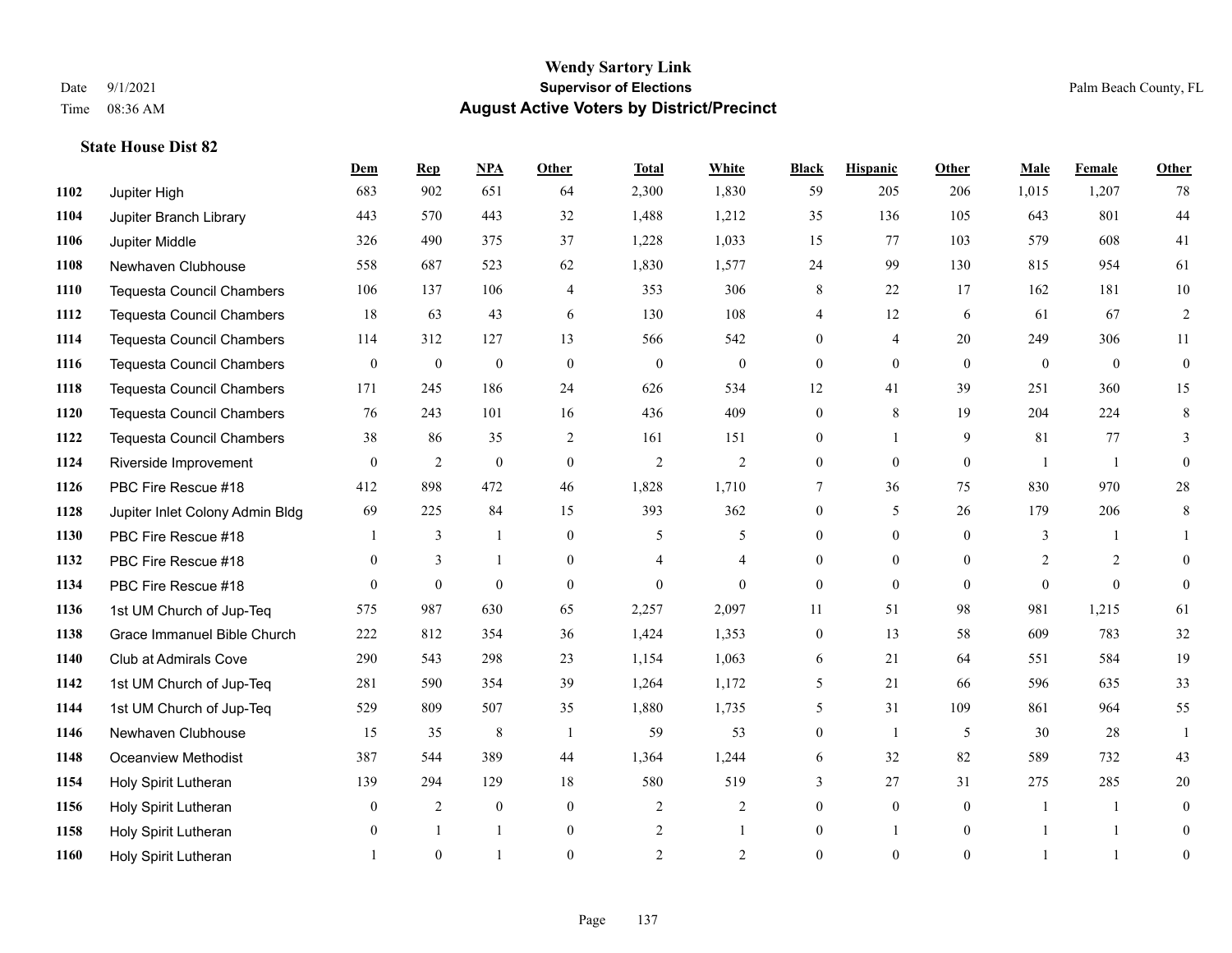|      |                            | <u>Dem</u> | <b>Rep</b>   | NPA    | <u>Other</u> | <b>Total</b> | White  | <b>Black</b> | <b>Hispanic</b> | <b>Other</b> | <b>Male</b> | Female | <b>Other</b>   |
|------|----------------------------|------------|--------------|--------|--------------|--------------|--------|--------------|-----------------|--------------|-------------|--------|----------------|
| 1162 | Holy Spirit Lutheran       |            |              |        |              | 13           |        | $\theta$     | $_{0}$          |              |             |        | $\overline{0}$ |
| 1164 | Club at Admirals Cove      | 26         | 155          | 66.    |              | 252          | 228    |              |                 |              | 127         | 117    | 8              |
| 1166 | Holy Spirit Lutheran       |            |              | 12     |              | 41           | 34     | $\theta$     |                 |              |             | 24     | $\overline{0}$ |
| 1168 | Holy Spirit Lutheran       |            | $\mathbf{U}$ | 0      |              | $\theta$     |        | $\theta$     | $\Omega$        |              |             |        | $\overline{0}$ |
|      | <b>State House Dist 82</b> | 14,895     | 22,716       | 14,627 | 1,368        | 53,606       | 46,127 | 0.088        | 2,886           | 3,505        | 24,489      | 27,538 | 1,579          |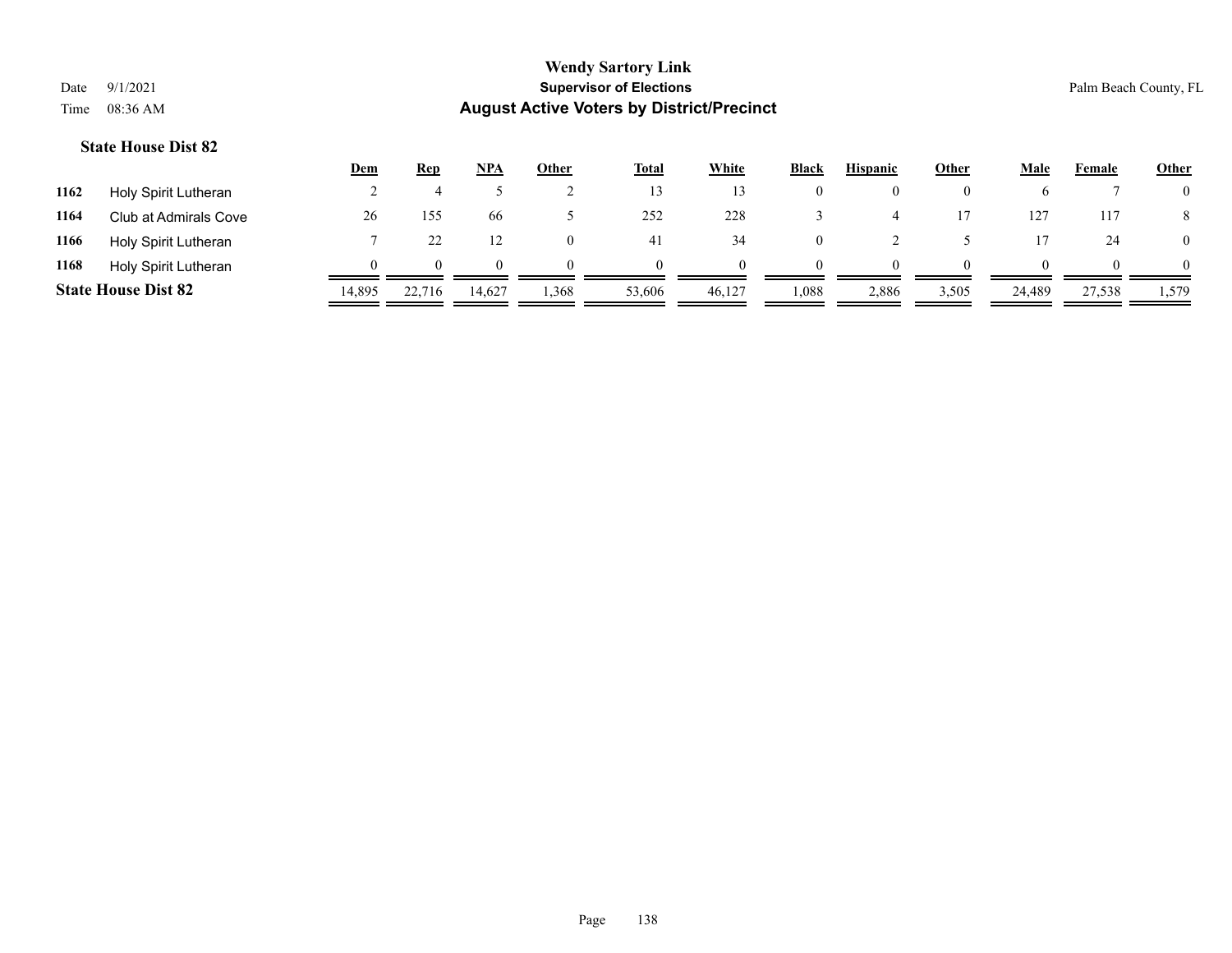|      |                                | Dem            | <b>Rep</b>       | $NPA$            | <b>Other</b>     | <b>Total</b>   | <b>White</b>   | <b>Black</b>     | <b>Hispanic</b>  | <b>Other</b> | <b>Male</b>  | <b>Female</b> | <b>Other</b> |
|------|--------------------------------|----------------|------------------|------------------|------------------|----------------|----------------|------------------|------------------|--------------|--------------|---------------|--------------|
| 1004 | Pierce Hammock Elementary      | 2              | 3                | 3                | $\theta$         | 8              | 8              | $\Omega$         | $\theta$         | $\theta$     | 3            | 5             |              |
| 1006 | Journey Church of Jupiter      |                | $\theta$         | $\overline{0}$   | $\Omega$         | $\Omega$       | $\overline{0}$ | $\Omega$         | $\overline{0}$   | $\Omega$     | $\Omega$     | $\Omega$      | $\Omega$     |
| 1008 | Journey Church of Jupiter      | $\Omega$       | $\theta$         | $\theta$         | $\theta$         | $\Omega$       | $\theta$       | $\Omega$         | $\Omega$         | $\Omega$     | $\Omega$     | $\Omega$      |              |
| 1010 | Journey Church of Jupiter      |                | $\mathbf{0}$     | $\overline{0}$   | $\overline{0}$   | $\mathbf{0}$   | $\overline{0}$ | 0                | $\overline{0}$   | $\theta$     | $\mathbf{0}$ | $\theta$      |              |
| 1012 | Caloosa POA Meeting Room       |                | $\mathbf{0}$     | $\mathbf{0}$     | $\theta$         | $\Omega$       | $\overline{0}$ | 0                | $\overline{0}$   | $\Omega$     | $\theta$     | $\Omega$      | 0            |
| 1014 | Caloosa POA Meeting Room       |                | 1                | $\mathbf{0}$     | $\Omega$         |                |                | $\Omega$         | $\overline{0}$   | $\Omega$     | $\theta$     | $\Omega$      |              |
| 1016 | Journey Church of Jupiter      | $\Omega$       | $\theta$         | $\theta$         | $\theta$         | $\theta$       | $\theta$       | $\Omega$         | $\Omega$         | $\Omega$     | $\Omega$     | $\Omega$      | $\Omega$     |
| 1018 | Calvary Church of Jupiter      | 441            | 831              | 473              | 49               | 1,794          | 1,587          | 20               | 93               | 94           | 845          | 894           | 55           |
| 1019 | Calvary Church of Jupiter      | 196            | 377              | 219              | 9                | 801            | 721            |                  | 44               | 35           | 385          | 400           | 16           |
| 1020 | Caloosa POA Meeting Room       | $\mathbf{0}$   | $\mathbf{0}$     | $\mathbf{0}$     | $\mathbf{0}$     | $\mathbf{0}$   | $\overline{0}$ | $\mathbf{0}$     | $\overline{0}$   | $\theta$     | $\mathbf{0}$ | $\mathbf{0}$  | $\mathbf{0}$ |
| 1022 | Journey Church of Jupiter      | 695            | 1,239            | 775              | 55               | 2,764          | 2,365          | 36               | 178              | 185          | 1,319        | 1,359         | 86           |
| 1024 | Calvary Church of Jupiter      | $\overline{7}$ | $\overline{9}$   | $\boldsymbol{7}$ | $\boldsymbol{0}$ | 23             | 23             | $\boldsymbol{0}$ | $\boldsymbol{0}$ | $\mathbf{0}$ | 12           | 11            | $\mathbf{0}$ |
| 1026 | Calvary Church of Jupiter      | 334            | 624              | 335              | 25               | 1,318          | 1,165          | 11               | 78               | 64           | 631          | 653           | 34           |
| 1028 | Jupiter Farms Elementary       | 539            | 1,001            | 578              | 63               | 2,181          | 1,902          | 15               | 135              | 129          | 1,053        | 1,064         | 64           |
| 1030 | Calvary Church of Jupiter      | 17             | 37               | 24               | $\overline{4}$   | 82             | 75             | $\mathbf{0}$     | 4                | 3            | 39           | 40            | 3            |
| 1032 | Jupiter Farms Park Community I | 307            | 574              | 354              | $28\,$           | 1,263          | 1,062          | 13               | 108              | 80           | 617          | 605           | 41           |
| 1034 | West Jupiter Recreation Center | 263            | 727              | 336              | 46               | 1,372          | 1,193          | 19               | 35               | 125          | 666          | 680           | 26           |
| 1036 | Calvary Church of Jupiter      | $\mathbf{0}$   | $\boldsymbol{0}$ | $\mathbf{0}$     | $\theta$         | $\overline{0}$ | $\overline{0}$ | $\mathbf{0}$     | $\overline{0}$   | $\theta$     | $\theta$     | $\theta$      | $\theta$     |
| 1038 | William T Dwyer High           | 807            | 1,309            | 760              | 54               | 2,930          | 2,463          | 64               | 173              | 230          | 1,398        | 1,425         | 107          |
| 1052 | Beacon Cove Intermediate Scho  | 1,024          | 1,137            | 920              | 64               | 3,145          | 2,489          | 76               | 255              | 325          | 1,471        | 1,571         | 103          |
| 1150 | <b>Oceanview Methodist</b>     | $\Omega$       | $\boldsymbol{0}$ | $\boldsymbol{0}$ | $\theta$         | $\mathbf{0}$   | $\overline{0}$ | $\mathbf{0}$     | $\overline{0}$   | $\theta$     | $\theta$     | $\theta$      | $\mathbf{0}$ |
| 1152 | <b>Oceanview Methodist</b>     | 43             | 68               | 51               | 7                | 169            | 161            | 0                | $\overline{2}$   | 6            | 80           | 85            |              |
| 1170 | Caloosa POA Meeting Room       | $\theta$       | $\mathbf{0}$     | $\mathbf{0}$     | $\theta$         | $\mathbf{0}$   | $\overline{0}$ | $\mathbf{0}$     | $\overline{0}$   | $\theta$     | $\theta$     | $\theta$      | $\Omega$     |
| 1172 | Caloosa POA Meeting Room       | 128            | 279              | 124              | 9                | 540            | 461            | 13               | 24               | 42           | 246          | 275           | 19           |
| 1173 | Caloosa POA Meeting Room       | 68             | 119              | 61               | 2                | 250            | 212            | 5                | 14               | 19           | 116          | 122           | 12           |
| 1174 | Mirasol Sales and Info Center  | $\Omega$       | $\mathbf{0}$     | $\mathbf{0}$     | $\theta$         | $\mathbf{0}$   | $\overline{0}$ | 0                | $\overline{0}$   | $\theta$     | $\theta$     | $\theta$      | $\theta$     |
| 1176 | Mirasol Sales and Info Center  |                | $\Omega$         | $\theta$         | $\Omega$         | $\mathbf{0}$   | $\theta$       | 0                | $\Omega$         | $\theta$     | $\Omega$     | $\theta$      |              |
| 1178 | Mirasol Sales and Info Center  |                | $\Omega$         | $\Omega$         | $\Omega$         | $\Omega$       | 0              | $\Omega$         | $\Omega$         | $\Omega$     | $\Omega$     | $\Omega$      | $\Omega$     |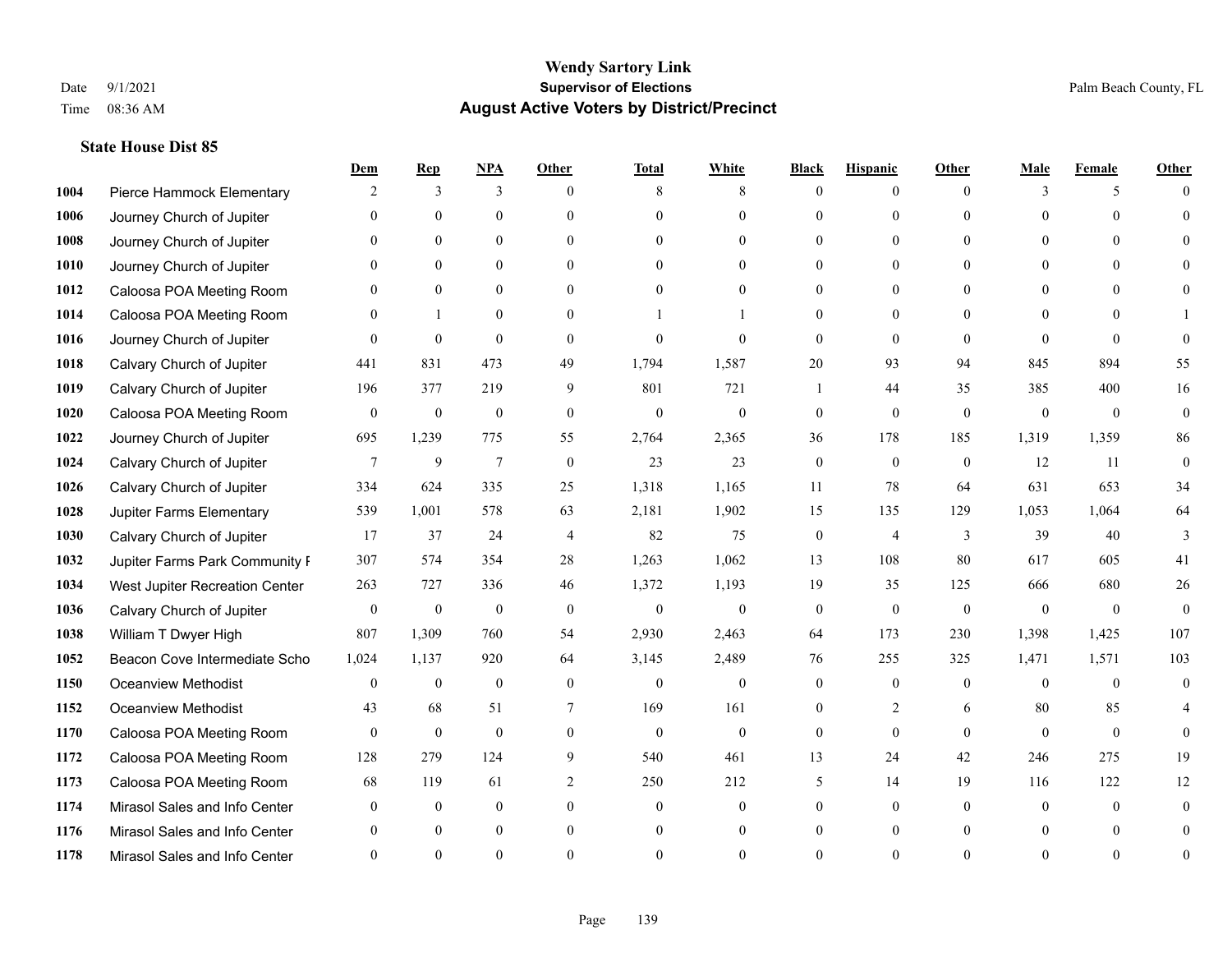|      |                               | Dem          | <b>Rep</b>       | $NPA$            | <b>Other</b>     | <b>Total</b>     | <b>White</b>     | <b>Black</b>     | <b>Hispanic</b>  | Other          | <b>Male</b>    | <b>Female</b>  | <b>Other</b>     |
|------|-------------------------------|--------------|------------------|------------------|------------------|------------------|------------------|------------------|------------------|----------------|----------------|----------------|------------------|
| 1180 | Mirasol Sales and Info Center | $\mathbf{0}$ | $\boldsymbol{0}$ | $\mathbf{0}$     | $\theta$         | $\overline{0}$   | $\overline{0}$   | $\mathbf{0}$     | $\overline{0}$   | $\theta$       | $\theta$       | $\overline{0}$ | $\theta$         |
| 1182 | William T Dwyer High          | 156          | 265              | 139              | 6                | 566              | 483              | 15               | 30               | 38             | 268            | 284            | 14               |
| 1184 | Eastpointe Country Club       | 529          | 665              | 393              | 38               | 1,625            | 1,515            | 12               | 27               | 71             | 722            | 870            | 33               |
| 1186 | Mirasol Sales and Info Center | 539          | 494              | 447              | 42               | 1,522            | 1,178            | 47               | 147              | 150            | 716            | 757            | 49               |
| 1188 | <b>Westwood Gardens HOA</b>   | 329          | 360              | 317              | 31               | 1,037            | 797              | 31               | 116              | 93             | 418            | 599            | $20\,$           |
| 1189 | <b>Westwood Gardens HOA</b>   | 26           | 61               | 24               | $\overline{2}$   | 113              | 99               | 7                | $\overline{2}$   | 5              | 54             | 56             | 3                |
| 1190 | Gardens Presbyterian          | 1,354        | 2,094            | 1,402            | 155              | 5,005            | 4,091            | 140              | 340              | 434            | 2,223          | 2,642          | 140              |
| 1192 | Evergrene Clubhouse           | 381          | 666              | 455              | 40               | 1,542            | 1,300            | 26               | 81               | 135            | 738            | 748            | 56               |
| 1194 | Frenchmans Creek Real Estate  | 644          | 947              | 611              | 47               | 2,249            | 2,054            | 14               | 45               | 136            | 1,023          | 1,168          | 58               |
| 1196 | Gardens Presbyterian          | $\mathbf{0}$ | $\boldsymbol{0}$ | $\boldsymbol{0}$ | $\mathbf{0}$     | $\boldsymbol{0}$ | $\boldsymbol{0}$ | $\boldsymbol{0}$ | $\mathbf{0}$     | $\overline{0}$ | $\overline{0}$ | $\mathbf{0}$   | $\mathbf{0}$     |
| 1198 | 1st Baptist Church PBG        | 562          | 478              | 415              | 34               | 1,489            | 1,042            | 132              | 161              | 154            | 709            | 729            | 51               |
| 1200 | Dwight D Eisenhower Elementar | $\mathbf{0}$ | $\mathbf{0}$     | $\mathbf{0}$     | $\theta$         | $\overline{0}$   | $\mathbf{0}$     | $\mathbf{0}$     | $\mathbf{0}$     | $\theta$       | $\theta$       | $\Omega$       | $\Omega$         |
| 1202 | <b>Cross Community Church</b> | 506          | 1,047            | 551              | 40               | 2,144            | 1,921            | 13               | 89               | 121            | 1,024          | 1,051          | 69               |
| 1204 | Holy Spirit Lutheran          | 9            | 24               | 14               | 3                | 50               | 44               | $\overline{0}$   | 2                | $\overline{4}$ | 24             | 22             | 4                |
| 1206 | Holy Spirit Lutheran          | 13           | 76               | 24               | 3                | 116              | 111              | $\overline{0}$   | 4                | $\overline{1}$ | 55             | 60             |                  |
| 1208 | Juno Beach Town Center        | 448          | 862              | 463              | 49               | 1,822            | 1,661            | 6                | 54               | 101            | 836            | 938            | 48               |
| 1210 | Holy Spirit Lutheran          | 208          | 272              | 147              | 8                | 635              | 566              | $\overline{2}$   | 23               | 44             | 304            | 309            | $22\,$           |
| 1212 | Juno Beach Town Center        | 48           | 67               | 54               | 9                | 178              | 148              | 6                | 9                | 15             | 92             | 82             | $\overline{4}$   |
| 1214 | Juno Beach Town Center        | 258          | 443              | 194              | 25               | 920              | 856              | 6                | 13               | 45             | 368            | 529            | 23               |
| 1216 | <b>Oceanview Methodist</b>    | 129          | 291              | 146              | 14               | 580              | 500              | 10               | 31               | 39             | 282            | 284            | 14               |
| 1218 | Osceola Creek Middle          |              | $\mathbf{0}$     | $\theta$         | $\theta$         | $\overline{1}$   | $\mathbf{1}$     | $\overline{0}$   | $\mathbf{0}$     | $\Omega$       | $\mathbf{1}$   | $\Omega$       | $\theta$         |
| 1220 | Pierce Hammock Elementary     | $\mathbf{0}$ | $\boldsymbol{0}$ | $\boldsymbol{0}$ | $\boldsymbol{0}$ | $\mathbf{0}$     | $\boldsymbol{0}$ | $\overline{0}$   | $\boldsymbol{0}$ | $\mathbf{0}$   | $\mathbf{0}$   | $\mathbf{0}$   | $\theta$         |
| 1222 | Sandhill Crane Golf Club      | 14           | 32               | 18               | $\overline{0}$   | 64               | 46               | 6                | 6                | 6              | 33             | 31             | 0                |
| 1224 | Pierce Hammock Elementary     | $\theta$     | $\mathbf{0}$     | $\mathbf{0}$     | $\mathbf{0}$     | $\mathbf{0}$     | $\overline{0}$   | $\overline{0}$   | $\mathbf{0}$     | $\theta$       | $\theta$       | $\mathbf{0}$   | $\theta$         |
| 1228 | Carleton Oaks Clubhouse       | 146          | 194              | 127              | 6                | 473              | 342              | 24               | 50               | 57             | 229            | 231            | 13               |
| 1230 | Christ Fellowship Church PBG  | $\theta$     | $\mathbf{0}$     | $\mathbf{0}$     | $\theta$         | $\mathbf{0}$     | $\overline{0}$   | $\overline{0}$   | $\overline{0}$   | $\Omega$       | $\theta$       | $\overline{0}$ | $\mathbf{0}$     |
| 1232 | Mirasol Sales and Info Center |              | $\mathbf{0}$     | $\theta$         | $\overline{0}$   | $\mathbf{0}$     | $\overline{0}$   | 0                | $\overline{0}$   | $\Omega$       | $\theta$       | $\theta$       | $\theta$         |
| 1234 | Christ Fellowship Church PBG  | $\Omega$     | $\theta$         | $\theta$         | $\Omega$         | $\theta$         | $\theta$         | $\theta$         | $\theta$         | $\theta$       | $\Omega$       | $\theta$       | $\boldsymbol{0}$ |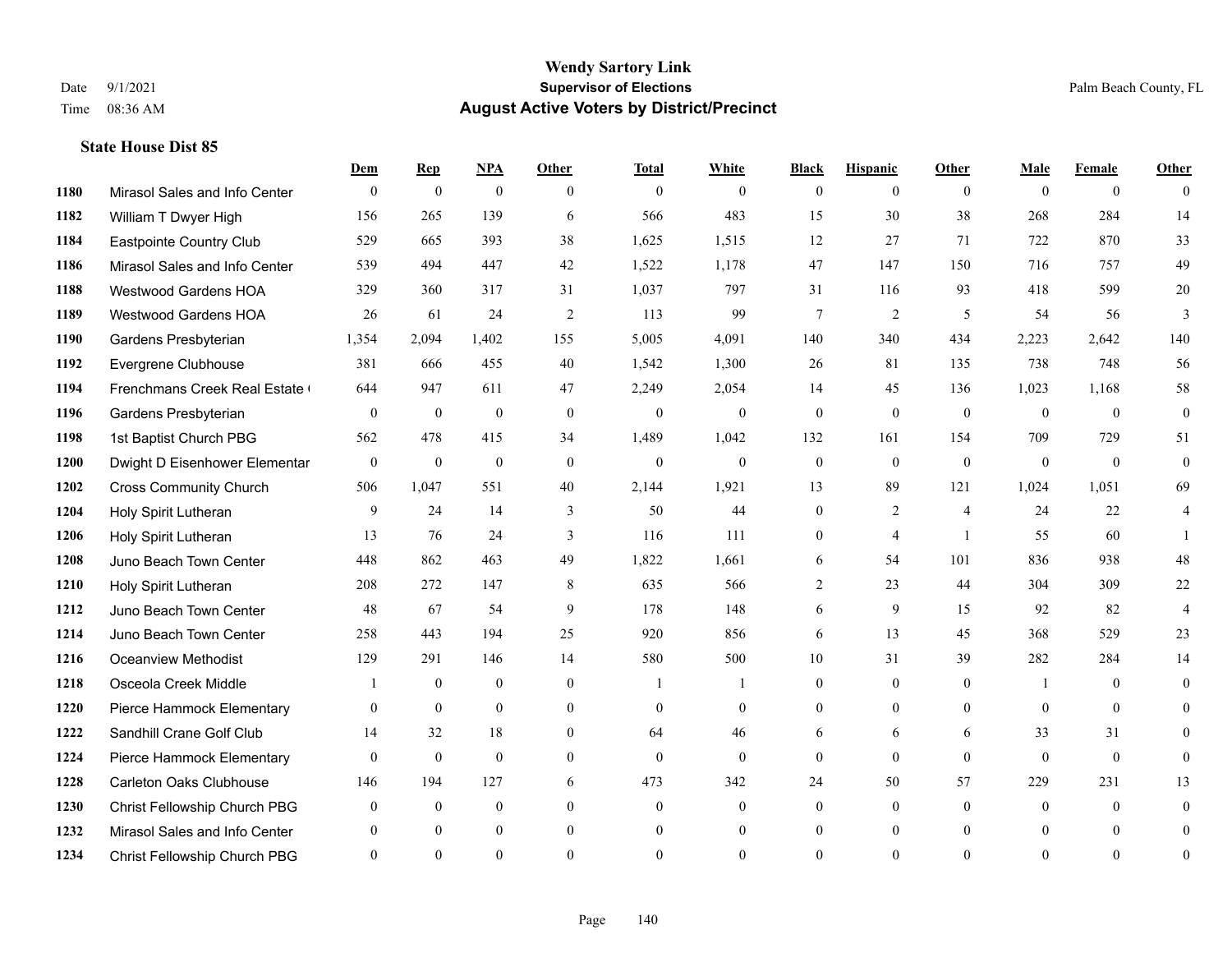|      |                                  | Dem            | <b>Rep</b>       | NPA              | <b>Other</b> | <b>Total</b>   | <b>White</b>   | <b>Black</b>     | <b>Hispanic</b> | <b>Other</b>   | <b>Male</b>    | <b>Female</b>  | <b>Other</b>     |
|------|----------------------------------|----------------|------------------|------------------|--------------|----------------|----------------|------------------|-----------------|----------------|----------------|----------------|------------------|
| 1236 | Mirasol Sales and Info Center    | $\mathbf{0}$   | $\mathbf{0}$     | $\boldsymbol{0}$ | $\theta$     | $\mathbf{0}$   | $\overline{0}$ | $\mathbf{0}$     | $\overline{0}$  | $\theta$       | $\theta$       | $\overline{0}$ | $\theta$         |
| 1238 | Mirasol Sales and Info Center    | 600            | 762              | 509              | 60           | 1,931          | 1,752          | 18               | 21              | 140            | 916            | 959            | 56               |
| 1240 | <b>Timber Trace Elementary</b>   | 783            | 1,088            | 621              | 54           | 2,546          | 2,197          | 53               | 151             | 145            | 1,144          | 1,325          | 77               |
| 1242 | Christ Fellowship Church PBG     | 846            | 1,067            | 615              | 62           | 2,590          | 2,349          | 37               | 60              | 144            | 1,071          | 1,458          | 61               |
| 1244 | Christ Fellowship Church PBG     | 459            | 648              | 439              | 54           | 1,600          | 1,390          | 30               | 74              | 106            | 680            | 866            | 54               |
| 1246 | Watson B Duncan Middle           | 834            | 885              | 689              | 64           | 2,472          | 1,963          | 72               | 193             | 244            | 1,078          | 1,313          | 81               |
| 1247 | Watson B Duncan Middle           | 35             | 185              | 61               | 9            | 290            | 266            | $\sqrt{2}$       | $\mathbf{0}$    | 22             | 138            | 137            | 15               |
| 1248 | <b>PBG Community Center</b>      | 500            | 587              | 389              | 34           | 1,510          | 1,270          | 26               | 120             | 94             | 643            | 836            | 31               |
| 1250 | Palm Beach Gardens High          | 12             | 36               | 16               | -1           | 65             | 58             | $\boldsymbol{0}$ | $\overline{4}$  | 3              | 33             | 28             | $\overline{4}$   |
| 1252 | <b>Ballen Isles Country Club</b> | 862            | 782              | 640              | 49           | 2,333          | 2,146          | 18               | 21              | 148            | 1,045          | 1,227          | 61               |
| 1254 | Northlake Nazarene Church        | 151            | 176              | 126              | 7            | 460            | 387            | 6                | 27              | 40             | 230            | 213            | 17               |
| 1256 | North County Senior Center       | $\mathbf{1}$   | $\sqrt{2}$       | 3                | 3            | 9              | 8              | -1               | $\mathbf{0}$    | $\overline{0}$ | 5              | $\overline{4}$ | $\mathbf{0}$     |
| 1258 | North County Senior Center       | 313            | 223              | 257              | 29           | 822            | 453            | 98               | 124             | 147            | 366            | 427            | 29               |
| 1260 | PBG City Hall Council Room       | 433            | 543              | 301              | 24           | 1,301          | 1,080          | 27               | 109             | 85             | 580            | 680            | 41               |
| 1262 | PBG Moose Lodge 2010             |                | $\mathbf{0}$     | 3                | $\mathbf{0}$ | $\overline{4}$ | $\overline{4}$ | $\mathbf{0}$     | $\mathbf{0}$    | $\theta$       | $\overline{2}$ | 2              | $\boldsymbol{0}$ |
| 1264 | PBG City Hall Council Room       | $\theta$       | $\mathbf{0}$     | $\mathbf{0}$     | $\theta$     | $\mathbf{0}$   | $\mathbf{0}$   | $\mathbf{0}$     | $\mathbf{0}$    | $\theta$       | $\mathbf{0}$   | $\theta$       | $\mathbf{0}$     |
| 1266 | PBG City Hall Council Room       | 162            | 105              | 130              | 12           | 409            | 243            | 72               | 62              | 32             | 162            | 237            | $10\,$           |
| 1268 | <b>PBG Community Center</b>      | 99             | 72               | 99               | 8            | 278            | 168            | 44               | 36              | 30             | 107            | 158            | 13               |
| 1270 | <b>PBG Community Center</b>      | $\overline{4}$ | $\boldsymbol{0}$ | $\overline{c}$   | $\mathbf{0}$ | 6              | $\overline{c}$ | 3                | $\mathbf{1}$    | $\mathbf{0}$   | $\overline{2}$ | 3              | $\mathbf{1}$     |
| 1272 | Palm Beach Gardens Elementar     | 722            | 674              | 534              | 52           | 1,982          | 1,589          | 100              | 118             | 175            | 922            | 995            | 65               |
| 1274 | Palm Beach Gardens High          | 589            | 553              | 426              | 39           | 1,607          | 1,219          | 94               | 139             | 155            | 749            | 795            | 63               |
| 1276 | Palm Beach Gardens High          | 117            | 92               | 78               | 5            | 292            | 190            | 45               | 38              | 19             | 136            | 146            | $10\,$           |
| 1278 | Garden Lodge 366 F&AM            | 364            | 187              | 267              | $20\,$       | 838            | 414            | 192              | 134             | 98             | 367            | 439            | 32               |
| 1280 | Pew Leadership Center            | 139            | 151              | 112              | 11           | 413            | 348            | 11               | 24              | 30             | 169            | 241            | 3                |
| 1282 | Pew Leadership Center            | 77             | 51               | 54               | 6            | 188            | 135            | 13               | 18              | 22             | 93             | 81             | 14               |
| 1284 | <b>Eissey Campus Theater</b>     | 765            | 762              | 730              | 64           | 2,321          | 1,819          | 85               | 204             | 213            | 998            | 1,247          | 76               |
| 1286 | PBG Moose Lodge 2010             | 43             | 49               | 39               | 3            | 134            | 107            | 4                | 13              | 10             | 66             | 60             | 8                |
| 1288 | PBG Moose Lodge 2010             | 13             | 24               | 6                | $\Omega$     | 43             | 39             |                  | $\theta$        | 3              | 22             | 19             | 2                |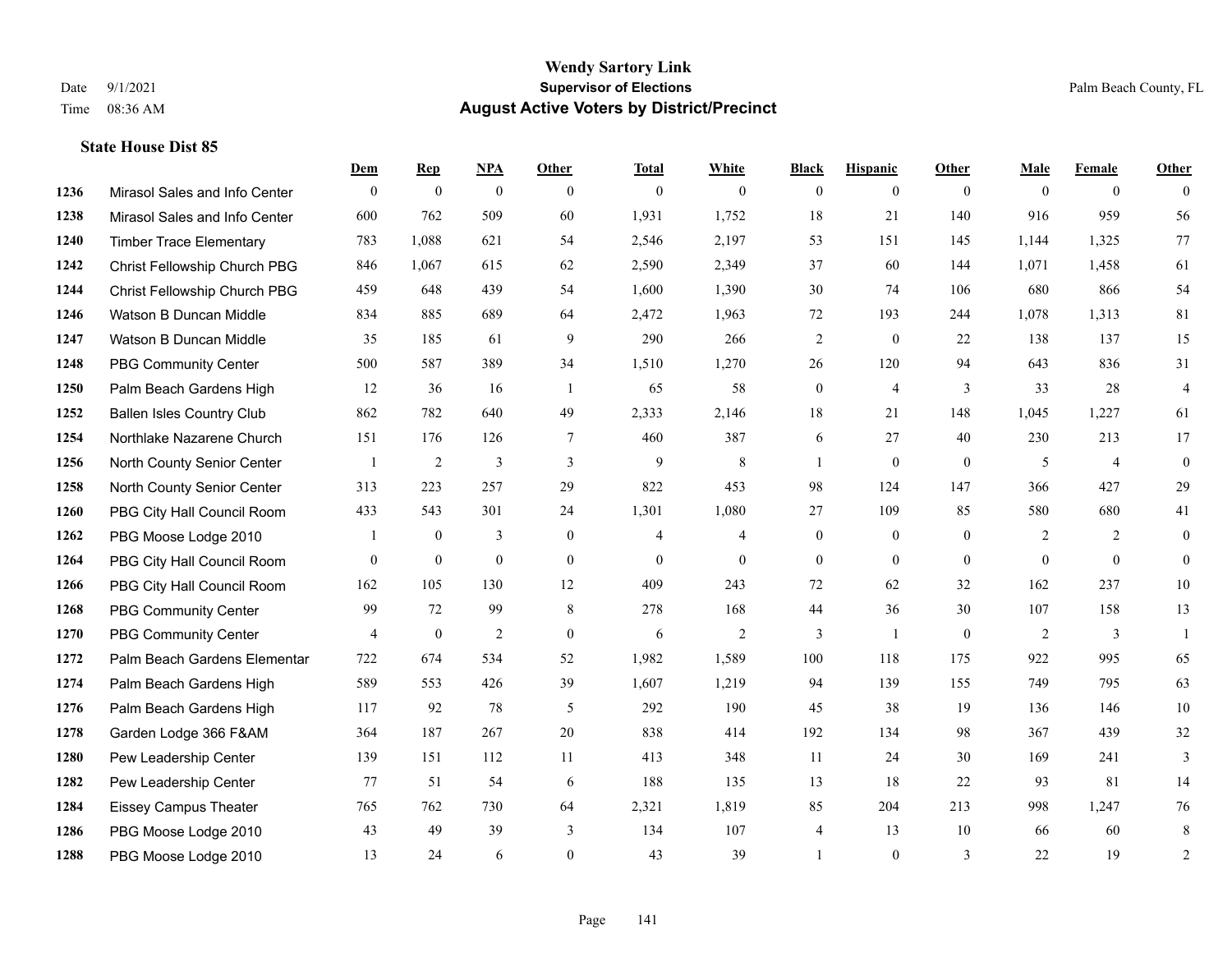|      |                                    | Dem          | <b>Rep</b>     | NPA          | <b>Other</b>   | <b>Total</b>   | <b>White</b>   | <b>Black</b>     | <b>Hispanic</b> | <b>Other</b>    | <b>Male</b>  | Female       | <b>Other</b>     |
|------|------------------------------------|--------------|----------------|--------------|----------------|----------------|----------------|------------------|-----------------|-----------------|--------------|--------------|------------------|
| 1290 | PBG Moose Lodge 2010               | 690          | 829            | 537          | 69             | 2,125          | 1,763          | 52               | 146             | 164             | 859          | 1,205        | 61               |
| 1291 | PBG Moose Lodge 2010               | 3            | $\mathbf{0}$   | 6            | $\theta$       | 9              | 8              |                  | $\theta$        | $\theta$        | 3            | 6            | $\mathbf{0}$     |
| 1292 | PBG Moose Lodge 2010               | 16           | 47             | 18           | $\mathbf{1}$   | 82             | 75             | $\mathbf{1}$     | $\mathbf{1}$    | 5               | 38           | 41           | 3                |
| 1294 | Dwight D Eisenhower Elementar      | 27           | 80             | 22           | $\tau$         | 136            | 116            | 4                | $\overline{4}$  | 12              | 67           | 68           | 1                |
| 1296 | Dwight D Eisenhower Elementar      | 229          | 264            | 198          | 19             | 710            | 558            | 15               | 89              | 48              | 277          | 406          | 27               |
| 1298 | PBG Moose Lodge 2010               | 35           | 34             | 21           | 2              | 92             | 84             | $\mathbf{0}$     | 4               | $\overline{4}$  | 38           | 53           |                  |
| 1300 | <b>Cross Community Church</b>      |              | 3              | $\mathbf{1}$ | $\overline{0}$ | 5              | $\overline{4}$ | $\mathbf{0}$     | $\mathbf{0}$    | $\overline{1}$  | 2            | 3            | $\theta$         |
| 1302 | Dwight D Eisenhower Elementar      | 38           | 53             | 37           | 3              | 131            | 112            | $\mathbf{1}$     | $\tau$          | 11              | 60           | 66           | 5                |
| 1304 | <b>NPB Community Center</b>        | 209          | 264            | 182          | 23             | 678            | 585            | 13               | 39              | 41              | 342          | 307          | 29               |
| 1305 | <b>NPB Community Center</b>        | $\theta$     | $\mathbf{0}$   | $\mathbf{0}$ | $\overline{1}$ | $\overline{1}$ | $\mathbf{1}$   | $\mathbf{0}$     | $\mathbf{0}$    | $\theta$        | $\mathbf{1}$ | $\theta$     | $\mathbf{0}$     |
| 1306 | <b>Eissey Campus Theater</b>       | 8            | 16             | 16           | -1             | 41             | 34             | 1                | $\mathbf{0}$    | 6               | 22           | 19           | $\theta$         |
| 1308 | <b>Gardens Mall Community Room</b> | 39           | 68             | 36           | 4              | 147            | 131            | 3                | 3               | 10              | 75           | 68           |                  |
| 1310 | <b>Eissey Campus Theater</b>       |              | $\overline{2}$ | $\mathbf{1}$ | $\theta$       | $\overline{4}$ | $\overline{4}$ | $\overline{0}$   | $\mathbf{0}$    | $\theta$        | 3            | $\mathbf{1}$ | $\Omega$         |
| 1312 | <b>Gardens Mall Community Room</b> | 6            | 20             | 11           | $\overline{0}$ | 37             | 34             | $\overline{0}$   | $\overline{c}$  | $\overline{1}$  | 18           | 19           | $\theta$         |
| 1314 | <b>NPB Community Center</b>        | 51           | 127            | 62           | 6              | 246            | 218            | 3                | 8               | 17              | 100          | 132          | 14               |
| 1316 | <b>NPB Community Center</b>        | 187          | 189            | 140          | 29             | 545            | 391            | 43               | 74              | 37              | 236          | 290          | 19               |
| 1318 | PBG Moose Lodge 2010               | $\mathbf{0}$ | $\mathbf{0}$   | $\mathbf{0}$ | $\mathbf{0}$   | $\theta$       | $\mathbf{0}$   | $\mathbf{0}$     | $\mathbf{0}$    | $\mathbf{0}$    | $\theta$     | $\theta$     | $\theta$         |
| 1320 | <b>NPB Community Center</b>        | 33           | 119            | 37           | $\overline{2}$ | 191            | 169            | 3                | 8               | 11              | 99           | 88           | 4                |
| 1322 | <b>NPB Community Center</b>        | 2            | 6              | 10           | $\overline{0}$ | 18             | 18             | $\boldsymbol{0}$ | $\mathbf{0}$    | $\theta$        | 8            | 9            |                  |
| 1324 | Allamanda Elementary               | 443          | 450            | 380          | 39             | 1,312          | 1,041          | 38               | 134             | 99              | 554          | 714          | 44               |
| 1326 | Allamanda Elementary               | 189          | 225            | 162          | 16             | 592            | 503            | 7                | 30              | 52              | 259          | 319          | 14               |
| 1328 | Osborne Park Activities Bldg       | 612          | 833            | 553          | 45             | 2,043          | 1,751          | 28               | 122             | 142             | 989          | 995          | 59               |
| 1330 | 1st Unitarian Church NPB           | 36           | 40             | 40           | 3              | 119            | 97             | 8                | $\tau$          | $7\phantom{.0}$ | 65           | 51           | 3                |
| 1332 | 1st Unitarian Church NPB           | 348          | 394            | 258          | 33             | 1,033          | 847            | 59               | 63              | 64              | 503          | 507          | 23               |
| 1334 | 1st Unitarian Church NPB           | 2            | 3              | 5            | $\overline{1}$ | 11             | 11             | $\mathbf{0}$     | $\mathbf{0}$    | $\theta$        | 4            | $\tau$       | $\mathbf{0}$     |
| 1336 | <b>Gardens Mall Community Room</b> | 35           | 91             | 43           | $\overline{4}$ | 173            | 154            | $\theta$         | 4               | 15              | 86           | 80           | 7                |
| 1338 | <b>Eissey Campus Theater</b>       | 92           | 392            | 101          | 19             | 604            | 582            |                  | 1               | 20              | 267          | 326          | 11               |
| 1340 | <b>Eissey Campus Theater</b>       | 6            | 6              | 3            | $\theta$       | 15             | 13             | $\theta$         |                 |                 | $\tau$       | 8            | $\boldsymbol{0}$ |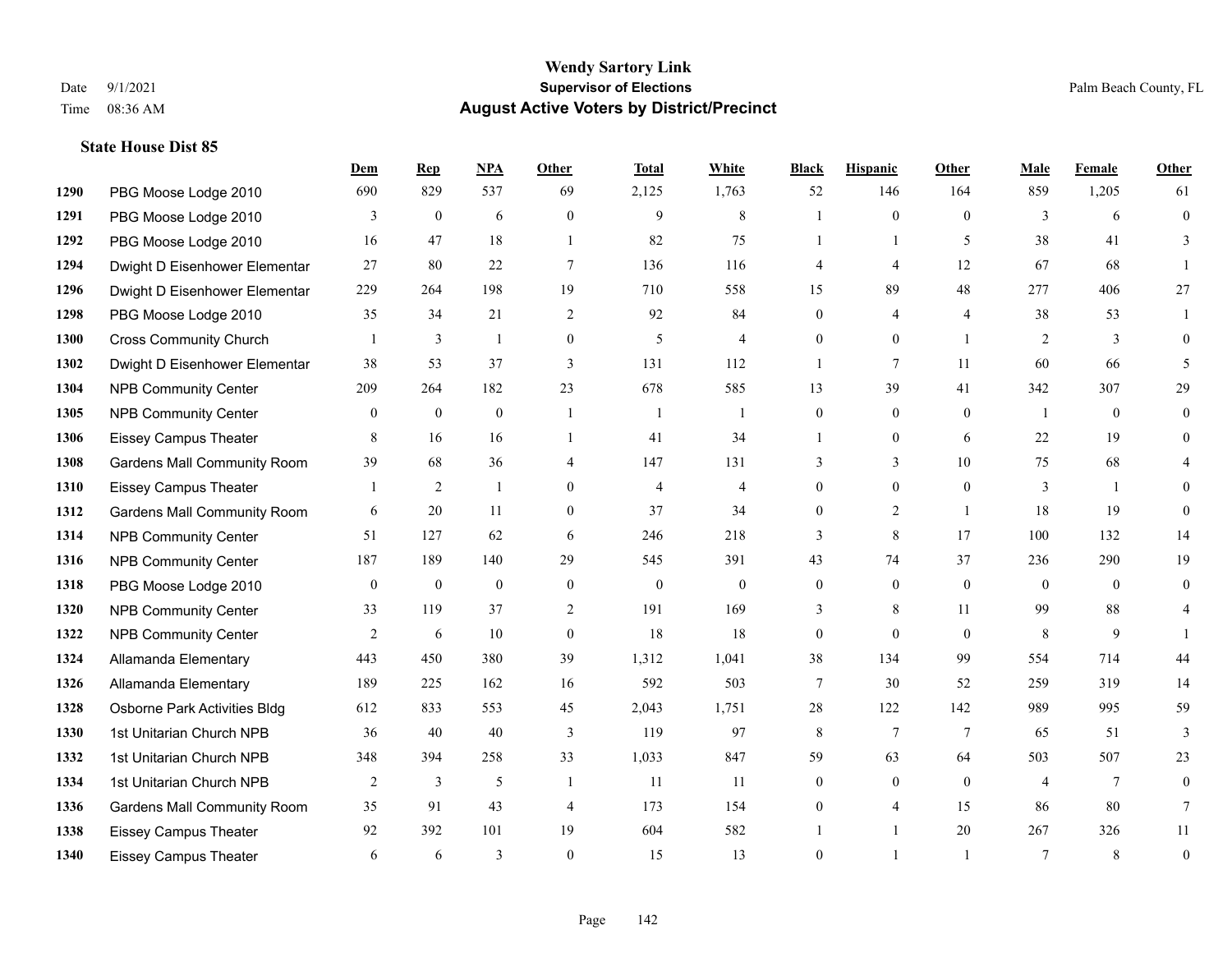|      |                                 | Dem              | <b>Rep</b>       | NPA              | Other          | <b>Total</b>     | <b>White</b>     | <b>Black</b>     | <b>Hispanic</b> | Other          | <b>Male</b>  | <b>Female</b>  | <b>Other</b>     |
|------|---------------------------------|------------------|------------------|------------------|----------------|------------------|------------------|------------------|-----------------|----------------|--------------|----------------|------------------|
| 1342 | <b>NPB Country Club</b>         | 308              | 452              | 267              | 28             | 1,055            | 953              | 17               | 32              | 53             | 450          | 580            | 25               |
| 1344 | Old Port Cove                   | 297              | 519              | 319              | 33             | 1,168            | 1,071            | 5                | 29              | 63             | 531          | 618            | 19               |
| 1346 | Anchorage Activities Bldg       | 554              | 931              | 420              | 37             | 1,942            | 1,782            | 13               | 58              | 89             | 895          | 999            | $48\,$           |
| 1348 | <b>NPB Council Chambers</b>     | 32               | 124              | 33               | 8              | 197              | 186              | $\mathbf{0}$     | 6               | 5              | 100          | 91             | 6                |
| 1350 | Faith Lutheran Church           | 380              | 616              | 371              | 25             | 1,392            | 1,228            | 10               | 79              | 75             | 665          | 684            | 43               |
| 1352 | Northlake Nazarene Church       | 680              | 866              | 589              | 51             | 2,186            | 1,557            | 157              | 187             | 285            | 983          | 1,126          | 77               |
| 1354 | <b>Grove Park Elementary</b>    | 91               | 164              | 78               | $\overline{4}$ | 337              | 284              | 11               | 19              | 23             | 152          | 175            | $10\,$           |
| 1360 | Garden Lodge 366 F&AM           | 352              | 329              | 239              | 23             | 943              | 740              | 59               | 73              | 71             | 413          | 502            | $28\,$           |
| 1362 | <b>Grove Park Elementary</b>    | 212              | 122              | 184              | 8              | 526              | 266              | 48               | 158             | 54             | 235          | 273            | 18               |
| 1372 | Garden Lodge 366 F&AM           | 96               | 37               | 44               | $\tau$         | 184              | 84               | 58               | 20              | 22             | 81           | 97             | 6                |
| 1374 | Pew Leadership Center           | 193              | 81               | 139              | $10\,$         | 423              | 219              | 116              | 46              | 42             | 175          | 234            | 14               |
| 1380 | <b>NPB Council Chambers</b>     | 176              | 264              | 156              | 14             | 610              | 540              | 10               | 22              | 38             | 270          | 321            | 19               |
| 2002 | Jeaga Middle                    | 179              | 92               | 112              | 6              | 389              | 150              | 126              | 40              | 73             | 171          | 206            | 12               |
| 2004 | <b>Grassy Waters Elementary</b> | 1,045            | 327              | 582              | 40             | 1,994            | 588              | 728              | 395             | 283            | 848          | 1,075          | 71               |
| 2006 | Jeaga Middle                    | 175              | 80               | 102              | 10             | 367              | 152              | 109              | 81              | 25             | 150          | 206            | 11               |
| 2008 | Jeaga Middle                    | $\mathbf{0}$     | $\mathbf{0}$     | $\mathbf{0}$     | $\mathbf{0}$   | $\mathbf{0}$     | $\boldsymbol{0}$ | $\boldsymbol{0}$ | $\mathbf{0}$    | $\overline{0}$ | $\mathbf{0}$ | $\overline{0}$ | $\mathbf{0}$     |
| 2010 | <b>Cypress Lakes HOA</b>        | 587              | 329              | 281              | 33             | 1,230            | 840              | 200              | 96              | 94             | 470          | 725            | 35               |
| 2012 | Century Village Clubhouse       | 60               | 31               | 24               | 2              | 117              | 72               | 14               | 18              | 13             | 53           | 60             | $\overline{4}$   |
| 6040 | Osceola Creek Middle            | 101              | 126              | 106              | $\mathbf{1}$   | 334              | 254              | 13               | 33              | 34             | 155          | 163            | 16               |
| 6042 | Osceola Creek Middle            | 995              | 1,210            | 1,032            | 64             | 3,301            | 2,119            | 429              | 488             | 265            | 1,575        | 1,617          | 109              |
| 6044 | <b>Frontier Elementary</b>      | 915              | 975              | 782              | 59             | 2,731            | 1,738            | 416              | 344             | 233            | 1,280        | 1,366          | 85               |
| 6045 | Acreage Branch Library          | 204              | 267              | 177              | 10             | 658              | 419              | 80               | 90              | 69             | 315          | 312            | 31               |
| 6046 | Pierce Hammock Elementary       | 802              | 960              | 753              | 45             | 2,560            | 1,645            | 359              | 319             | 237            | 1,239        | 1,223          | $98\,$           |
| 6048 | Pierce Hammock Elementary       | $\boldsymbol{0}$ | $\boldsymbol{0}$ | $\boldsymbol{0}$ | $\mathbf{0}$   | $\boldsymbol{0}$ | $\boldsymbol{0}$ | $\boldsymbol{0}$ | $\mathbf{0}$    | $\mathbf{0}$   | $\mathbf{0}$ | $\bf{0}$       | $\bf{0}$         |
| 6050 | Acreage Branch Library          | 879              | 880              | 732              | 59             | 2,550            | 1,559            | 378              | 349             | 264            | 1,199        | 1,260          | 91               |
| 6051 | <b>Cornerstone Fellowship</b>   | 611              | 752              | 555              | 50             | 1,968            | 1,255            | 210              | 291             | 212            | 917          | 979            | $72\,$           |
| 6052 | Seminole Ridge High             | 616              | 645              | 562              | 37             | 1,860            | 1,145            | 225              | 314             | 176            | 881          | 907            | $72\,$           |
| 6054 | <b>Acreage Pines Elementary</b> | $\mathbf{0}$     | $\mathbf{0}$     | $\mathbf{0}$     | $\theta$       | $\mathbf{0}$     | $\overline{0}$   | $\overline{0}$   | $\overline{0}$  | $\theta$       | $\theta$     | $\mathbf{0}$   | $\boldsymbol{0}$ |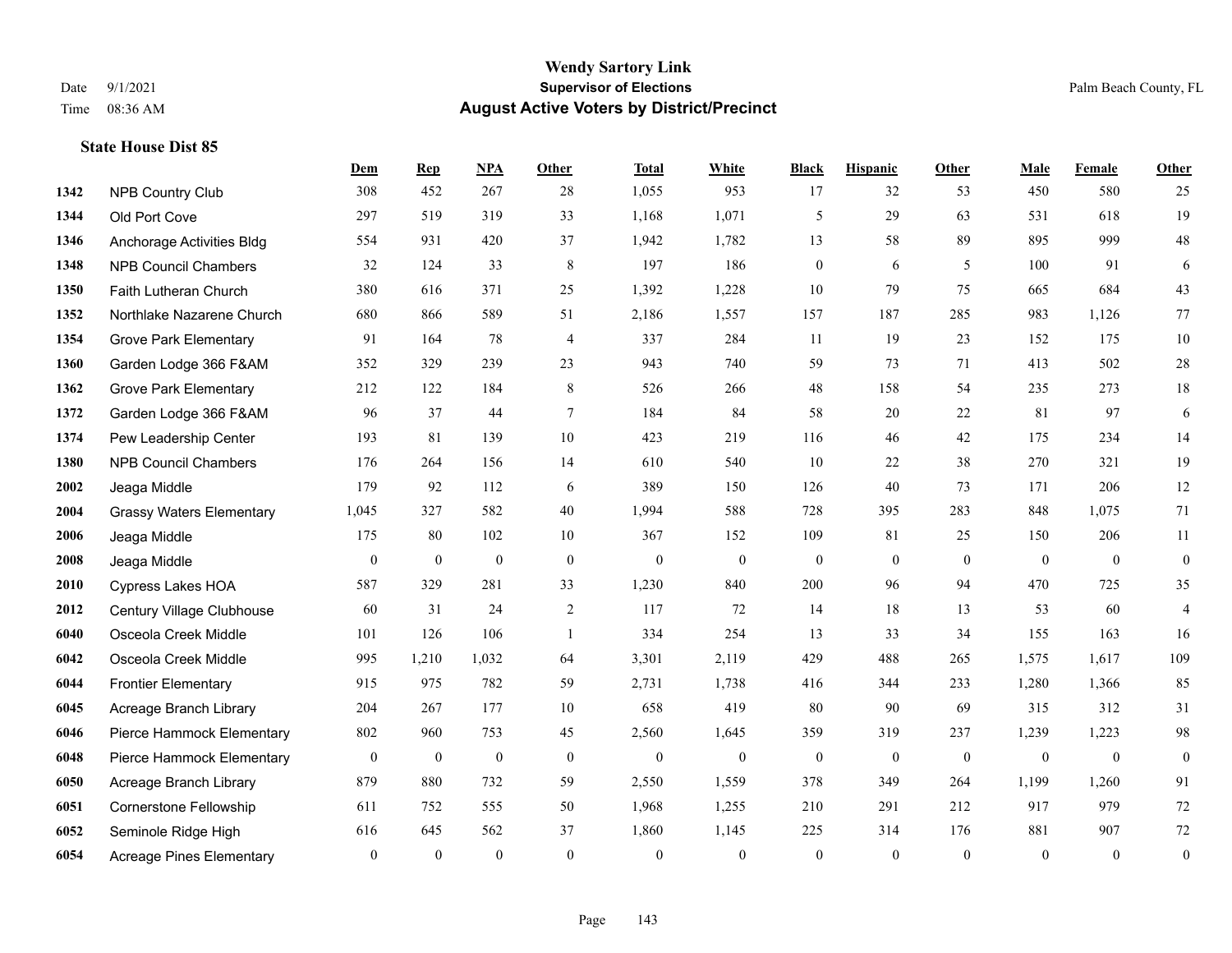|      |                                  | Dem              | <b>Rep</b>       | NPA              | <b>Other</b>     | <b>Total</b>     | <b>White</b>     | <b>Black</b>     | <b>Hispanic</b>  | <b>Other</b> | <b>Male</b>    | <b>Female</b>  | <b>Other</b>     |
|------|----------------------------------|------------------|------------------|------------------|------------------|------------------|------------------|------------------|------------------|--------------|----------------|----------------|------------------|
| 6056 | Pierce Hammock Elementary        | $\mathbf{0}$     | $\boldsymbol{0}$ | $\boldsymbol{0}$ | $\theta$         | $\theta$         | $\overline{0}$   | $\mathbf{0}$     | $\mathbf{0}$     | $\theta$     | $\theta$       | $\overline{0}$ | $\theta$         |
| 6058 | <b>Acreage Pines Elementary</b>  | 740              | 606              | 563              | 39               | 1,948            | 1,051            | 354              | 246              | 297          | 943            | 942            | 63               |
| 6060 | Indian Trail Improvement Dist    | 887              | 959              | 805              | 58               | 2,709            | 1,682            | 343              | 401              | 283          | 1,247          | 1.363          | 99               |
| 6062 | Sandhill Crane Golf Club         | 228              | 419              | 259              | $22\,$           | 928              | 662              | 71               | 72               | 123          | 456            | 439            | 33               |
| 6064 | Sandhill Crane Golf Club         | 31               | 54               | 34               | $\overline{4}$   | 123              | 101              | 4                | 12               | 6            | 60             | 59             | $\overline{4}$   |
| 6066 | Ibis POA Admin Building          | 1,021            | 1,100            | 726              | 86               | 2,933            | 2,574            | 90               | 68               | 201          | 1,383          | 1,485          | 65               |
| 6068 | Ibis POA Admin Building          | $\boldsymbol{0}$ | $\boldsymbol{0}$ | $\boldsymbol{0}$ | $\boldsymbol{0}$ | $\boldsymbol{0}$ | $\boldsymbol{0}$ | $\boldsymbol{0}$ | $\mathbf{0}$     | $\mathbf{0}$ | $\mathbf{0}$   | $\mathbf{0}$   | $\boldsymbol{0}$ |
| 6070 | Ironhorse Country Club           | 159              | 262              | 119              | 9                | 549              | 443              | 35               | 20               | 51           | 244            | 293            | 12               |
| 6072 | Seminole Ridge High              | 474              | 464              | 450              | 42               | 1,430            | 658              | 268              | 382              | 122          | 673            | 733            | $24\,$           |
| 6073 | Seminole Ridge High              | $\mathbf{0}$     | $\mathbf{0}$     | $\mathbf{0}$     | $\mathbf{0}$     | $\mathbf{0}$     | $\mathbf{0}$     | $\mathbf{0}$     | $\mathbf{0}$     | $\theta$     | $\theta$       | $\theta$       | $\boldsymbol{0}$ |
| 6076 | <b>Western Pines Middle</b>      | 642              | 705              | 572              | 36               | 1,955            | 1,427            | 154              | 201              | 173          | 932            | 940            | 83               |
| 6078 | <b>Western Pines Middle</b>      | 658              | 727              | 649              | 39               | 2,073            | 1,386            | 158              | 356              | 173          | 980            | 1,034          | 59               |
| 6080 | <b>Golden Grove Elementary</b>   | 605              | 780              | 621              | 50               | 2,056            | 1,382            | 130              | 346              | 198          | 957            | 1,015          | 84               |
| 6082 | PBSC Loxahatchee Groves Can      | 11               | 6                | 15               | $\overline{2}$   | 34               | 29               | $\boldsymbol{0}$ | 3                | 2            | 13             | 21             | $\boldsymbol{0}$ |
| 6084 | PBSC Loxahatchee Groves Can      | 270              | 394              | 322              | 40               | 1,026            | 643              | 63               | 219              | 101          | 508            | 502            | 16               |
| 6086 | PBSC Loxahatchee Groves Can      | 265              | 415              | 248              | 21               | 949              | 695              | 93               | 86               | 75           | 435            | 485            | 29               |
| 6088 | Seminole Ridge High              | 535              | 682              | 544              | 40               | 1,801            | 1,156            | 216              | 288              | 141          | 850            | 897            | 54               |
| 6090 | Loxahatchee Groves Elementary    | 773              | 885              | 746              | 58               | 2,462            | 1,526            | 281              | 445              | 210          | 1,190          | 1,180          | 92               |
| 6092 | PBSC Loxahatchee Groves Can      | 174              | 228              | 141              | 16               | 559              | 363              | 45               | 106              | 45           | 270            | 268            | 21               |
| 7002 | J F Kennedy Middle               | $\mathbf{0}$     | $\mathbf{0}$     | $\mathbf{0}$     | $\overline{0}$   | $\mathbf{0}$     | $\boldsymbol{0}$ | $\boldsymbol{0}$ | $\mathbf{0}$     | $\mathbf{0}$ | $\mathbf{0}$   | $\theta$       | $\mathbf{0}$     |
| 7006 | J F Kennedy Middle               | $\theta$         | $\theta$         | $\theta$         | $\theta$         | $\Omega$         | $\overline{0}$   | $\mathbf{0}$     | $\theta$         | $\Omega$     | $\Omega$       | $\Omega$       | $\theta$         |
| 7008 | J F Kennedy Middle               | $\mathbf{0}$     | $\mathbf{0}$     | $\boldsymbol{0}$ | $\overline{0}$   | $\mathbf{0}$     | $\overline{0}$   | $\boldsymbol{0}$ | $\mathbf{0}$     | $\theta$     | $\overline{0}$ | $\mathbf{0}$   | $\theta$         |
| 7032 | <b>Crossroads Baptist Church</b> | $\theta$         | $\mathbf{0}$     | $\mathbf{0}$     | $\theta$         | $\theta$         | $\overline{0}$   | $\mathbf{0}$     | $\mathbf{0}$     | $\theta$     | $\theta$       | $\theta$       | $\theta$         |
| 7074 | <b>Egret Lake Elementary</b>     | 195              | 38               | 85               | 10               | 328              | 55               | 193              | 34               | 46           | 140            | 180            | 8                |
| 7076 | <b>Egret Lake Elementary</b>     | 3                | $\sqrt{2}$       | $\mathbf{1}$     | $\mathbf{0}$     | 6                | $\overline{4}$   | $\mathbf{1}$     | $\boldsymbol{0}$ | $\mathbf{1}$ | 5              | $\mathbf{1}$   | $\mathbf{0}$     |
| 7078 | <b>Egret Lake Elementary</b>     | 350              | 100              | 147              | 17               | 614              | 415              | 102              | 52               | 45           | 241            | 352            | 21               |
| 7082 | Seminole Trails Elementary       | 1,036            | 318              | 486              | 29               | 1,869            | 683              | 713              | 257              | 216          | 813            | 973            | 83               |
| 7084 | Sharon Christian Church          | 739              | 268              | 431              | 44               | 1,482            | 598              | 445              | 280              | 159          | 611            | 815            | 56               |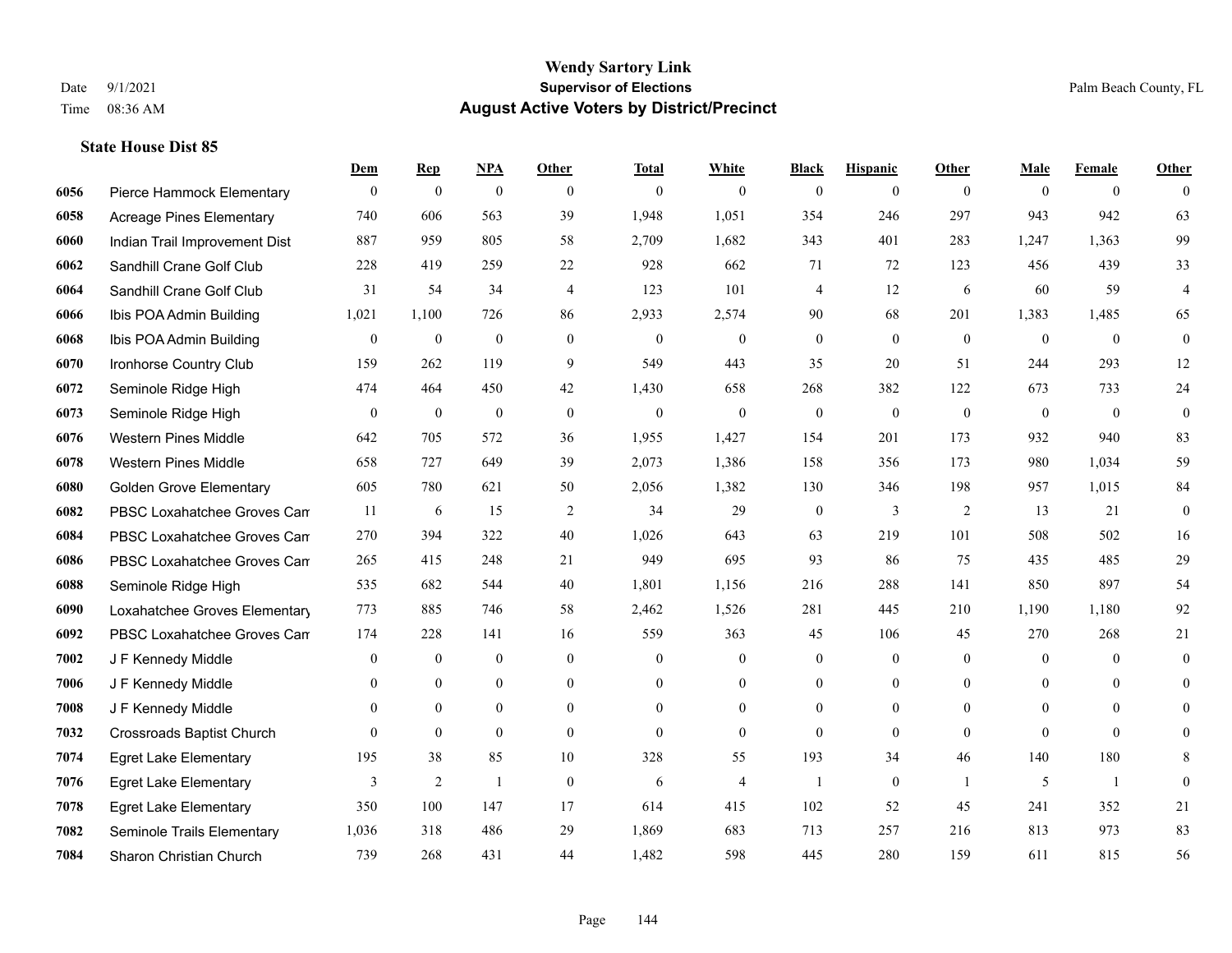|      |                            | <u>Dem</u> | Rep    | NP <sub>A</sub> | Other | <b>Total</b> | White   | <b>Black</b> | <b>Hispanic</b> | Other  | Male   | Female | Other        |
|------|----------------------------|------------|--------|-----------------|-------|--------------|---------|--------------|-----------------|--------|--------|--------|--------------|
| 7086 | Bear Lakes Middle          |            |        |                 |       | 65           |         | 14           |                 | l 6    |        | 36     |              |
|      | <b>State House Dist 85</b> | 43,804     | 52.540 | 37,602          | 3,291 | 137,237      | 103,947 | 9,667        | 12.282          | 11.341 | 62.885 | 70.075 | דרר<br>4,2,4 |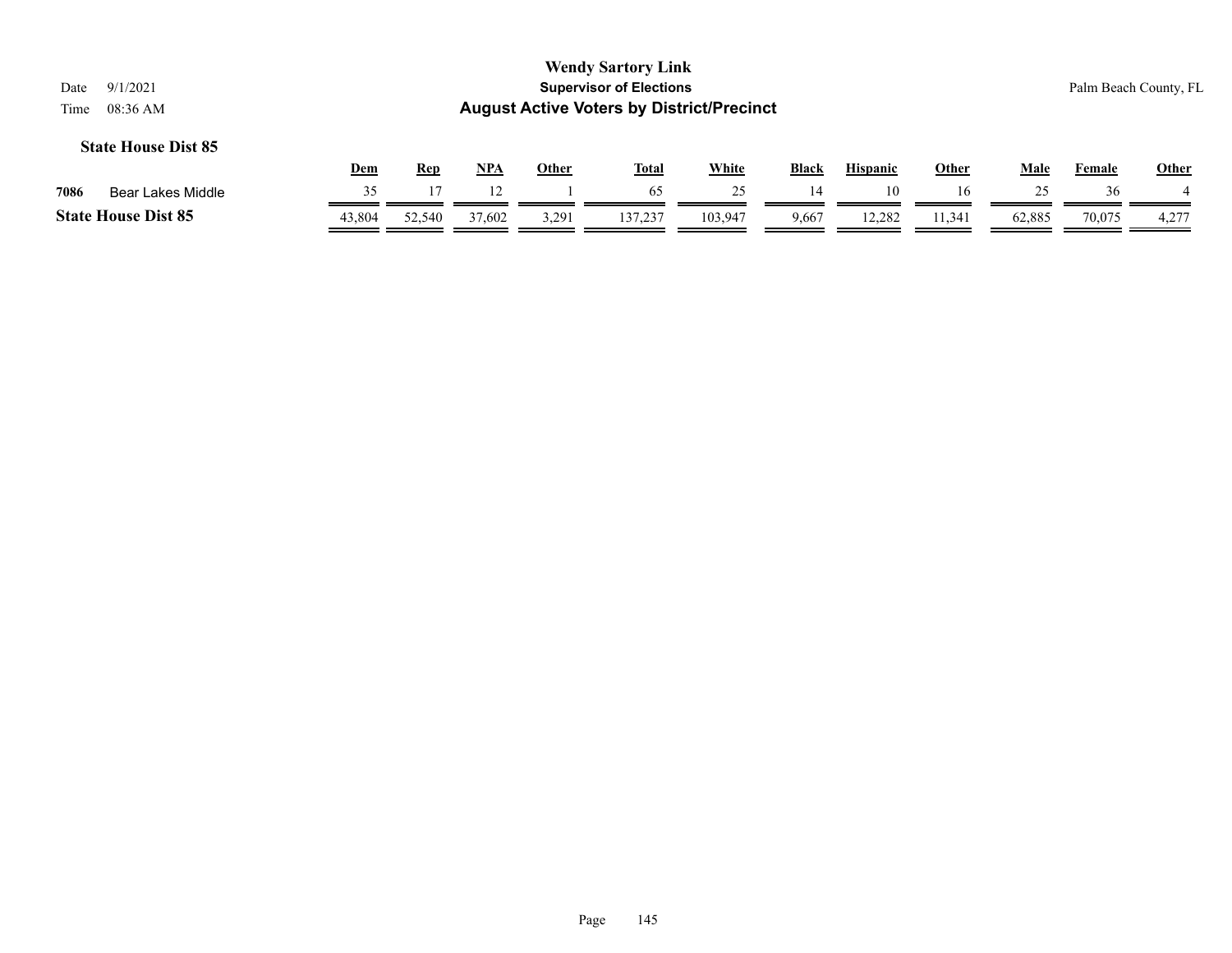|      |                                   | Dem              | <b>Rep</b>       | NPA              | <b>Other</b>     | <b>Total</b>     | <b>White</b>     | <b>Black</b>     | <b>Hispanic</b>  | <b>Other</b> | <b>Male</b>      | <b>Female</b> | <b>Other</b>     |
|------|-----------------------------------|------------------|------------------|------------------|------------------|------------------|------------------|------------------|------------------|--------------|------------------|---------------|------------------|
| 2014 | Club Baywinds                     | 822              | 550              | 369              | 35               | 1,776            | 1,353            | 153              | 163              | 107          | 723              | 1,010         | 43               |
| 2016 | Andros Isle POA Clubhouse         | 853              | 560              | 541              | 36               | 1,990            | 1,073            | 393              | 300              | 224          | 847              | 1,072         | 71               |
| 2018 | <b>Riverwalk Clubhouse</b>        | 749              | 703              | 560              | 46               | 2,058            | 1,613            | 92               | 173              | 180          | 884              | 1,111         | 63               |
| 2020 | Jeaga Middle                      | 208              | 87               | 134              | 10               | 439              | 202              | 128              | 80               | 29           | 190              | 240           | 9                |
| 2021 | Jeaga Middle                      | 167              | 55               | 121              | 16               | 359              | 110              | 123              | 75               | 51           | 140              | 207           | 12               |
| 2022 | Century Village Clubhouse         | 786              | 404              | 334              | 32               | 1,556            | 1,003            | 215              | 205              | 133          | 614              | 888           | 54               |
| 2024 | Century Village Clubhouse         | 790              | 420              | 323              | 37               | 1,570            | 1,101            | 165              | 164              | 140          | 617              | 902           | 51               |
| 2026 | Century Village Clubhouse         | 627              | 329              | 290              | 26               | 1,272            | 792              | 188              | 194              | 98           | 495              | 721           | 56               |
| 2028 | Century Village Clubhouse         | 345              | 188              | 147              | 6                | 686              | 472              | 68               | 87               | 59           | 248              | 414           | $24\,$           |
| 2030 | <b>Benoist Farms Elementary</b>   | 574              | 156              | 299              | 21               | 1,050            | 258              | 451              | 233              | 108          | 406              | 593           | 51               |
| 2032 | <b>Riverwalk Clubhouse</b>        | 52               | 26               | 27               | 6                | 111              | 55               | 31               | 17               | 8            | 41               | 67            | 3                |
| 2034 | <b>Riverwalk Clubhouse</b>        | 101              | 52               | 70               | 9                | 232              | 92               | 58               | 56               | 26           | 102              | 128           | 2                |
| 2036 | <b>Turning Points Academy</b>     | 761              | 419              | 378              | 38               | 1,596            | 942              | 285              | 262              | 107          | 595              | 954           | $47\,$           |
| 2038 | <b>Turning Points Academy</b>     | 814              | 180              | 350              | 19               | 1,363            | 483              | 620              | 149              | 111          | 460              | 862           | 41               |
| 2040 | Wynnebrook Elementary             | 808              | 268              | 424              | 22               | 1,522            | 418              | 596              | 350              | 158          | 660              | 791           | 71               |
| 2041 | Wynnebrook Elementary             | 546              | 250              | 379              | 16               | 1,191            | 479              | 136              | 483              | 93           | 505              | 636           | 50               |
| 2042 | <b>Turning Points Academy</b>     | $\boldsymbol{0}$ | $\boldsymbol{0}$ | $\boldsymbol{0}$ | $\boldsymbol{0}$ | $\boldsymbol{0}$ | $\boldsymbol{0}$ | $\boldsymbol{0}$ | $\boldsymbol{0}$ | $\mathbf{0}$ | $\boldsymbol{0}$ | $\mathbf{0}$  | $\boldsymbol{0}$ |
| 2044 | St Christophers Episcopal Chr     | 1,108            | 283              | 563              | 33               | 1,987            | 575              | 812              | 396              | 204          | 878              | 1,016         | 93               |
| 2046 | Haverhill Town Hall               | 398              | 216              | 238              | 10               | 862              | 334              | 236              | 203              | 89           | 388              | 436           | 38               |
| 2048 | Elks Lodge #1352                  | 2                | $\mathfrak{Z}$   | $\boldsymbol{0}$ | $\boldsymbol{0}$ | 5                | 3                | 1                | $\boldsymbol{0}$ | -1           | 3                | -1            | 1                |
| 2050 | Elks Lodge #1352                  | 19               | 19               | 23               | 3                | 64               | 40               | 4                | 12               | 8            | 35               | 26            | 3                |
| 2052 | Elks Lodge #1352                  | 556              | 151              | 268              | 20               | 995              | 178              | 472              | 151              | 194          | 461              | 494           | 40               |
| 2054 | Elks Lodge #1352                  | 1,274            | 326              | 700              | 25               | 2,325            | 457              | 988              | 591              | 289          | 1,026            | 1,192         | 107              |
| 2080 | <b>Everglades Elementary</b>      | 163              | 167              | 126              | 9                | 465              | 264              | 66               | 80               | 55           | 214              | 230           | 21               |
| 2081 | <b>Everglades Elementary</b>      | 69               | 91               | 45               | $\overline{0}$   | 205              | 147              | $\tau$           | 28               | 23           | 102              | 97            | 6                |
| 2082 | Pine Jog Environmental Center     | 166              | 286              | 158              | 8                | 618              | 426              | 25               | 113              | 54           | 295              | 308           | 15               |
| 2083 | Pine Jog Environmental Center     | $\tau$           | 21               | 17               | $\overline{0}$   | 45               | 30               | $\boldsymbol{0}$ | 13               | 2            | 21               | 23            | $\mathbf{1}$     |
| 2084 | <b>Community Christian Church</b> | 280              | 116              | 156              | 16               | 568              | 168              | 205              | 129              | 66           | 254              | 299           | 15               |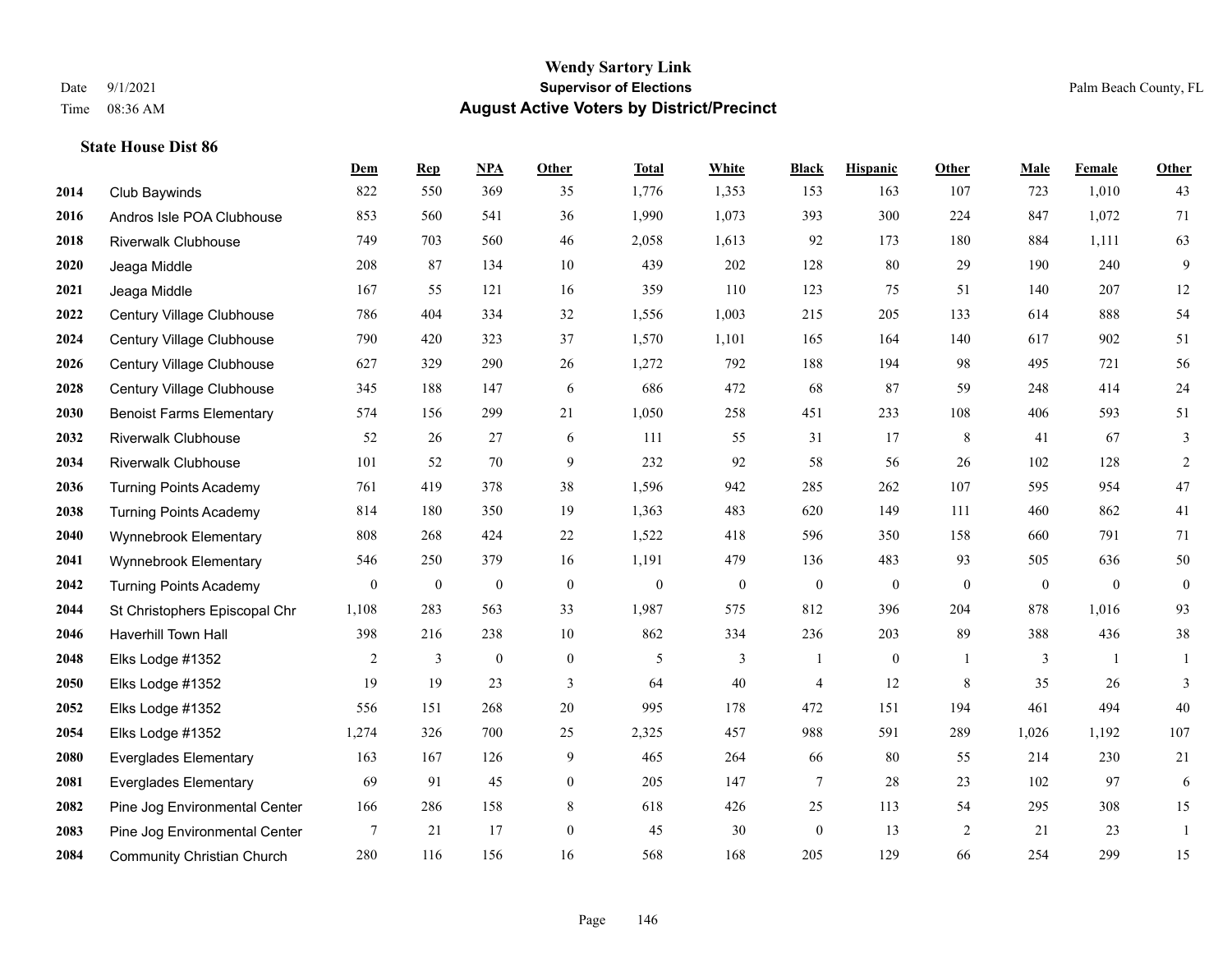|      |                                   | Dem            | <b>Rep</b>       | NPA              | <b>Other</b>     | <b>Total</b>     | <b>White</b>     | <b>Black</b>     | <b>Hispanic</b>  | <b>Other</b>   | <b>Male</b>    | <b>Female</b> | <b>Other</b>     |
|------|-----------------------------------|----------------|------------------|------------------|------------------|------------------|------------------|------------------|------------------|----------------|----------------|---------------|------------------|
| 2085 | <b>Community Christian Church</b> | 2              | $\mathbf{1}$     | $\boldsymbol{0}$ | $\overline{0}$   | 3                | 3                | $\mathbf{0}$     | $\overline{0}$   | $\theta$       |                | 2             | $\theta$         |
| 2087 | <b>Community Christian Church</b> |                | $\overline{1}$   | $\overline{0}$   | $\overline{0}$   | $\overline{2}$   | $\overline{2}$   | $\mathbf{0}$     | $\mathbf{0}$     | $\theta$       | $\overline{2}$ | $\mathbf{0}$  | $\mathbf{0}$     |
| 2088 | <b>Melaleuca Elementary</b>       | 866            | 523              | 652              | 35               | 2,076            | 1,062            | 341              | 477              | 196            | 954            | 1,041         | 81               |
| 2094 | Pine Jog Environmental Center     | 368            | 78               | 203              | 11               | 660              | 111              | 260              | 173              | 116            | 273            | 358           | $29\,$           |
| 2146 | Village Walk HOA Clubhouse        | 547            | 534              | 429              | 43               | 1,553            | 1,204            | 58               | 138              | 153            | 645            | 853           | 55               |
| 6094 | Palms West Presbyterian           | 666            | 929              | 659              | 42               | 2,296            | 1,833            | 76               | 208              | 179            | 1,098          | 1,124         | 74               |
| 6096 | Palms West Presbyterian           | $\overline{0}$ | $\boldsymbol{0}$ | $\boldsymbol{0}$ | $\boldsymbol{0}$ | $\boldsymbol{0}$ | $\boldsymbol{0}$ | $\boldsymbol{0}$ | $\boldsymbol{0}$ | $\mathbf{0}$   | $\mathbf{0}$   | $\mathbf{0}$  | $\boldsymbol{0}$ |
| 6098 | <b>HL Johnson Elementary</b>      | 660            | 506              | 465              | 38               | 1,669            | 919              | 305              | 260              | 185            | 759            | 869           | 41               |
| 6100 | Madison Green Clubhouse           | 1,237          | 720              | 762              | 52               | 2,771            | 1,203            | 782              | 407              | 379            | 1,285          | 1,382         | 104              |
| 6102 | <b>RPB Recreation Center</b>      | 655            | 477              | 455              | 24               | 1,611            | 942              | 265              | 258              | 146            | 664            | 892           | 55               |
| 6104 | Crestwood Middle                  | 182            | 150              | 119              | 8                | 459              | 215              | 76               | 82               | 86             | 214            | 225           | $20\,$           |
| 6106 | <b>RPB Recreation Center</b>      | 215            | 122              | 196              | 10               | 543              | 224              | 98               | 155              | 66             | 215            | 308           | $20\,$           |
| 6108 | Calypso Bay Waterpark             | $\mathbf{0}$   | $\boldsymbol{0}$ | $\boldsymbol{0}$ | $\mathbf{0}$     | $\mathbf{0}$     | $\mathbf{0}$     | $\boldsymbol{0}$ | $\mathbf{0}$     | $\theta$       | $\mathbf{0}$   | $\theta$      | $\boldsymbol{0}$ |
| 6112 | Crestwood Middle                  | 472            | 415              | 357              | 33               | 1,277            | 683              | 229              | 215              | 150            | 594            | 641           | $42\,$           |
| 6114 | RPB Village Hall                  | 1,060          | 700              | 692              | 41               | 2,493            | 1,369            | 469              | 429              | 226            | 1,166          | 1,236         | 91               |
| 6116 | <b>HL Johnson Elementary</b>      | 726            | 413              | 484              | 52               | 1,675            | 864              | 324              | 277              | 210            | 737            | 893           | 45               |
| 6118 | <b>RPB Branch Library</b>         | 1,081          | 565              | 696              | 56               | 2,398            | 1,136            | 579              | 431              | 252            | 1,043          | 1,266         | 89               |
| 6120 | Royal Palm Beach High             | 405            | 319              | 265              | 17               | 1,006            | 480              | 199              | 155              | 172            | 476            | 505           | $25\,$           |
| 6122 | <b>RPB Cultural Center</b>        | 1,169          | 655              | 757              | 51               | 2,632            | 1,390            | 498              | 496              | 248            | 1,131          | 1,412         | 89               |
| 6124 | <b>RPB Cultural Center</b>        | 584            | 324              | 388              | 17               | 1,313            | 638              | 278              | 280              | 117            | 555            | 717           | 41               |
| 6126 | Calypso Bay Waterpark             | 685            | 298              | 500              | 32               | 1,515            | 545              | 412              | 365              | 193            | 654            | 801           | 60               |
| 6128 | Royal Palm Beach High             | 35             | 28               | 28               | 3                | 94               | 51               | 25               | 11               | $\overline{7}$ | 43             | 51            | $\boldsymbol{0}$ |
| 6130 | Royal Palm Beach High             | 81             | 42               | 87               | 5                | 215              | 100              | 35               | 59               | 21             | 97             | 111           | 7                |
| 6132 | Royal Palm Beach High             | 389            | 190              | 261              | 19               | 859              | 413              | 166              | 188              | 92             | 391            | 436           | 32               |
| 6134 | Christ Fellowship Church RPB      | 957            | 461              | 687              | 29               | 2,134            | 845              | 501              | 496              | 292            | 952            | 1,092         | $90\,$           |
| 6136 | Calypso Bay Waterpark             | 1              | $\mathbf{1}$     | $\boldsymbol{0}$ | $\boldsymbol{0}$ | $\overline{2}$   | $\mathbf{0}$     | 1                | $\boldsymbol{0}$ | $\overline{1}$ | $\mathbf{0}$   | -1            | 1                |
| 6138 | Royal Palm Beach High             | $\mathbf{0}$   | $\theta$         | $\mathbf{0}$     | $\overline{0}$   | $\mathbf{0}$     | $\overline{0}$   | $\boldsymbol{0}$ | $\mathbf{0}$     | $\mathbf{0}$   | $\theta$       | $\mathbf{0}$  | $\mathbf{0}$     |
| 6140 | Royal Palm Beach High             | 335            | 502              | 305              | 33               | 1,175            | 855              | 107              | 112              | 101            | 565            | 586           | 24               |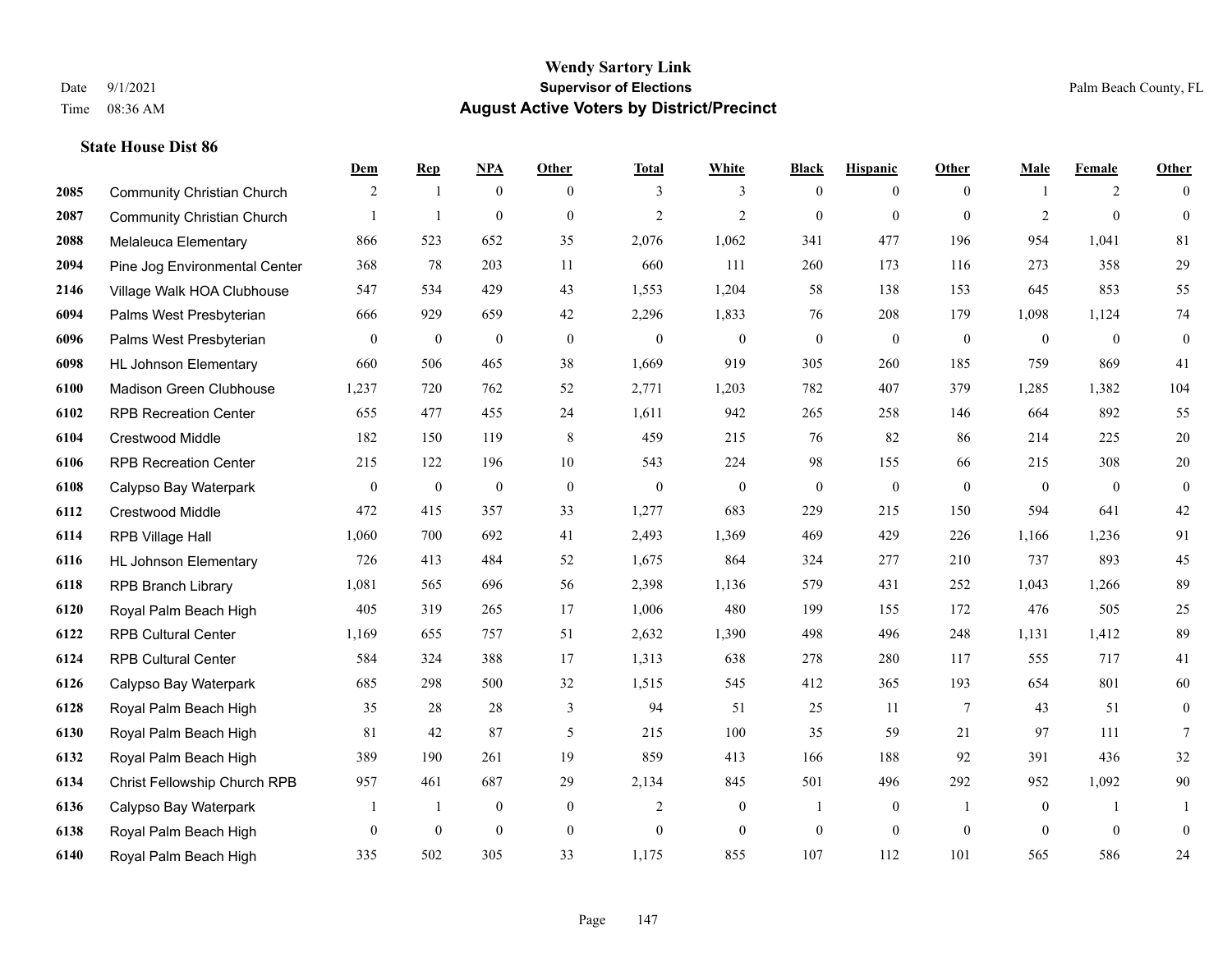|      |                                     | Dem              | <b>Rep</b>   | <u>NPA</u>     | <b>Other</b>   | <b>Total</b> | <b>White</b>   | <b>Black</b>     | <b>Hispanic</b> | <b>Other</b> | <b>Male</b>  | <b>Female</b>  | <b>Other</b>     |
|------|-------------------------------------|------------------|--------------|----------------|----------------|--------------|----------------|------------------|-----------------|--------------|--------------|----------------|------------------|
| 6142 | Christ Fellowship Church RPB        | $\mathbf{0}$     | $\mathbf{0}$ | $\mathbf{0}$   | $\theta$       | $\theta$     | $\overline{0}$ | $\mathbf{0}$     | $\overline{0}$  | $\theta$     | $\theta$     | $\overline{0}$ | $\Omega$         |
| 6144 | Christ Fellowship Church RPB        | $\mathbf{0}$     | $\mathbf{0}$ | $\mathbf{0}$   | $\Omega$       | $\Omega$     | $\overline{0}$ | $\mathbf{0}$     | $\mathbf{0}$    | $\theta$     | $\theta$     | $\theta$       | $\mathbf{0}$     |
| 6146 | Christ Fellowship Church RPB        | $\mathbf{1}$     | 2            | $\mathbf{1}$   | $\overline{0}$ | 4            | 3              | $\mathbf{0}$     | $\mathbf{0}$    |              | 3            | $\mathbf{1}$   | $\Omega$         |
| 6148 | Christ Fellowship Church RPB        | $\mathbf{0}$     | $\mathbf{0}$ | $\overline{1}$ | $\overline{0}$ |              | $\overline{1}$ | $\boldsymbol{0}$ | $\mathbf{0}$    | $\mathbf{0}$ | $\mathbf{0}$ | $\mathbf{1}$   | $\Omega$         |
| 6150 | <b>Binks Forest Elementary</b>      | 25               | 41           | 41             | 5              | 112          | 82             | 5                | 10              | 15           | 50           | 59             | 3                |
| 6152 | <b>Binks Forest Elementary</b>      | 410              | 557          | 377            | 34             | 1,378        | 1,052          | 46               | 131             | 149          | 649          | 684            | 45               |
| 6154 | Wellington Landings Middle          | 466              | 524          | 389            | 28             | 1,407        | 1,015          | 86               | 187             | 119          | 631          | 736            | $40\,$           |
| 6156 | <b>Binks Forest Elementary</b>      | 628              | 720          | 572            | 40             | 1,960        | 1,382          | 127              | 284             | 167          | 892          | 1,008          | 60               |
| 6158 | <b>Wellington Elementary</b>        | 784              | 940          | 547            | 40             | 2,311        | 1,703          | 131              | 306             | 171          | 1,052        | 1,184          | 75               |
| 6160 | Wellington Landings Middle          | 669              | 580          | 569            | 42             | 1,860        | 1,208          | 163              | 339             | 150          | 863          | 943            | 54               |
| 6162 | First Baptist Church Wel            | 765              | 665          | 557            | 44             | 2,031        | 1,291          | 209              | 350             | 181          | 901          | 1,066          | 64               |
| 6164 | First Baptist Church Wel            | 833              | 798          | 594            | 55             | 2,280        | 1,533          | 183              | 371             | 193          | 1,020        | 1,187          | 73               |
| 6166 | <b>Wellington Community Center</b>  | 863              | 865          | 735            | 46             | 2,509        | 1,750          | 150              | 399             | 210          | 1,154        | 1,276          | 79               |
| 6168 | First Baptist Church Wel            | 128              | 181          | 143            | 9              | 461          | 354            | 27               | 43              | 37           | 216          | 233            | 12               |
| 6170 | Christ Fellowship Church RPB        | $\boldsymbol{0}$ | 6            | $\overline{2}$ | $\overline{0}$ | 8            | 8              | $\mathbf{0}$     | $\mathbf{0}$    | $\mathbf{0}$ | 3            | 5              | $\mathbf{0}$     |
| 6172 | Christ Fellowship Church RPB        | 1,298            | 574          | 828            | 67             | 2,767        | 962            | 847              | 635             | 323          | 1,184        | 1,466          | 117              |
| 6174 | Christ Fellowship Church RPB        | 26               | 50           | 36             | 2              | 114          | 89             | 7                | 8               | 10           | 54           | 57             | 3                |
| 6176 | Christ Fellowship Church RPB        | 22               | 13           | 18             | $\overline{2}$ | 55           | 22             | 10               | 18              | 5            | 24           | 29             | $\overline{c}$   |
| 6178 | <b>Everglades Elementary</b>        | 557              | 379          | 441            | 26             | 1,403        | 641            | 293              | 248             | 221          | 646          | 689            | 68               |
| 6180 | <b>Everglades Elementary</b>        | 18               | 48           | 18             | 2              | 86           | 65             | 4                | 14              | 3            | 40           | 44             | $\overline{2}$   |
| 6182 | New Horizons Elementary             | 294              | 453          | 318            | 14             | 1,079        | 789            | 54               | 115             | 121          | 467          | 583            | 29               |
| 6184 | Wellington High                     | 662              | 581          | 525            | 36             | 1,804        | 1,117          | 244              | 287             | 156          | 795          | 950            | 59               |
| 6186 | <b>Elbridge Gale Elementary</b>     | 816              | 564          | 635            | 43             | 2,058        | 1,119          | 295              | 428             | 216          | 900          | 1,077          | 81               |
| 6188 | <b>Wellington Village Park</b>      | 220              | 420          | 298            | 27             | 965          | 820            | 17               | 46              | 82           | 385          | 531            | 49               |
| 6190 | Wellington Village Hall             | 814              | 453          | 634            | 44             | 1,945        | 871            | 357              | 505             | 212          | 806          | 1.063          | 76               |
| 6192 | St Peters Methodist Church          | 967              | 791          | 802            | 62             | 2,622        | 1,559          | 280              | 547             | 236          | 1,202        | 1,333          | 87               |
| 6194 | <b>Equestrian Trails Elementary</b> | 501              | 286          | 337            | 20             | 1,144        | 515            | 292              | 152             | 185          | 510          | 579            | 55               |
| 6196 | Palm Beach Central High             | $\mathbf{0}$     | $\mathbf{0}$ | $\mathbf{0}$   | $\theta$       | $\theta$     | $\overline{0}$ | $\mathbf{0}$     | $\theta$        | $\theta$     | $\theta$     | $\mathbf{0}$   | $\boldsymbol{0}$ |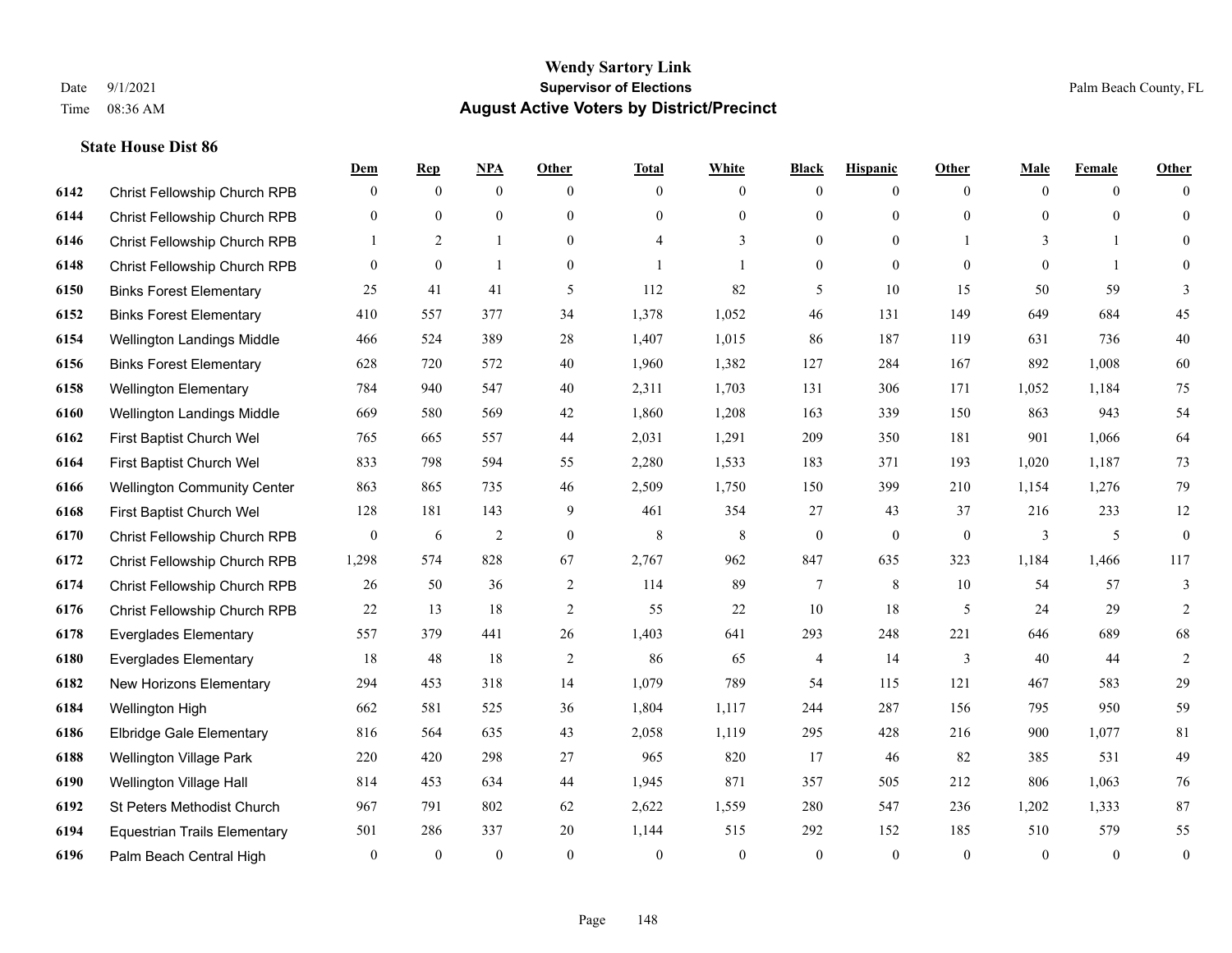|      |                                       | Dem              | <b>Rep</b>       | NPA              | <b>Other</b>     | <b>Total</b>     | <b>White</b>     | <b>Black</b>     | <b>Hispanic</b>  | Other          | <b>Male</b>    | <b>Female</b>    | <b>Other</b>   |
|------|---------------------------------------|------------------|------------------|------------------|------------------|------------------|------------------|------------------|------------------|----------------|----------------|------------------|----------------|
| 6198 | Wellington Branch Library             | 523              | 349              | 347              | 35               | 1,254            | 690              | 193              | 262              | 109            | 533            | 689              | 32             |
| 6200 | <b>Emerald Cove Middle</b>            | 535              | 563              | 506              | 49               | 1,653            | 1,026            | 177              | 275              | 175            | 730            | 871              | 52             |
| 6202 | <b>Emerald Cove Middle</b>            | 102              | 84               | 95               | 7                | 288              | 163              | 59               | 52               | 14             | 126            | 156              | 6              |
| 6204 | <b>Emerald Cove Middle</b>            | 31               | 20               | 35               | $\boldsymbol{0}$ | 86               | 45               | 24               | 9                | 8              | 23             | 59               | $\overline{4}$ |
| 6206 | Palm Beach Central High               | 268              | 243              | 181              | 8                | 700              | 378              | 144              | 60               | 118            | 313            | 360              | 27             |
| 6207 | Palm Beach Central High               | 279              | 372              | 253              | 17               | 921              | 608              | 92               | 102              | 119            | 422            | 475              | 24             |
| 6208 | Buena Vida Clubhouse                  | 320              | 203              | 175              | 14               | 712              | 623              | 22               | 22               | 45             | 320            | 373              | 19             |
| 6210 | Villa Olympia Clubhouse               | 1,555            | 1,053            | 1,276            | 93               | 3,977            | 1,795            | 693              | 675              | 814            | 1,863          | 1,926            | 188            |
| 6212 | <b>Wellington Village Park</b>        | 147              | 225              | 172              | 17               | 561              | 383              | 15               | 92               | 71             | 257            | 277              | $27\,$         |
| 6214 | <b>Wellington Village Park</b>        | 824              | 746              | 685              | 47               | 2,302            | 1,453            | 253              | 280              | 316            | 1,052          | 1,167            | 83             |
| 6216 | Panther Run Elementary                | 233              | 192              | 177              | 10               | 612              | 341              | 96               | 102              | 73             | 282            | 307              | $23\,$         |
| 6218 | <b>Wellington Village Park</b>        | $\mathbf{0}$     | $\mathbf{0}$     | $\boldsymbol{0}$ | $\mathbf{0}$     | $\boldsymbol{0}$ | $\boldsymbol{0}$ | $\mathbf{0}$     | $\mathbf{0}$     | $\mathbf{0}$   | $\overline{0}$ | $\theta$         | $\overline{0}$ |
| 6220 | <b>Wellington Village Park</b>        | 58               | 29               | 41               | $\tau$           | 135              | 66               | 16               | 32               | 21             | 56             | 75               | $\overline{4}$ |
| 6222 | Panther Run Elementary                | $\boldsymbol{0}$ | 1                | $\boldsymbol{0}$ | $\boldsymbol{0}$ | $\mathbf{1}$     |                  | $\boldsymbol{0}$ | $\boldsymbol{0}$ | $\mathbf{0}$   | $\overline{1}$ | $\boldsymbol{0}$ | $\mathbf{0}$   |
| 6226 | The Isles at Wellington               | 749              | 754              | 623              | 36               | 2,162            | 1,393            | 223              | 240              | 306            | 1,018          | 1,049            | 95             |
| 6228 | <b>Wycliffe Comm Association Bldg</b> | 767              | 322              | 397              | 20               | 1,506            | 1,410            | 17               | 19               | 60             | 649            | 828              | 29             |
| 7096 | Salvation Army Activity Hall          | 832              | 305              | 481              | 33               | 1,651            | 674              | 535              | 252              | 190            | 659            | 913              | 79             |
| 7098 | U M Church of Palm Beaches            | 22               | 17               | 18               | $\overline{1}$   | 58               | 45               | 2                | 9                | 2              | 30             | 24               | $\overline{4}$ |
| 7100 | U M Church of Palm Beaches            | 945              | 427              | 668              | 66               | 2,106            | 1,016            | 661              | 229              | 200            | 940            | 1,101            | 65             |
| 7110 | <b>Adult Education Center</b>         | 674              | 215              | 396              | 28               | 1,313            | 420              | 406              | 361              | 126            | 534            | 720              | 59             |
| 7112 | <b>Adult Education Center</b>         | 127              | 27               | 60               | $\tau$           | 221              | 53               | 122              | 23               | 23             | 68             | 143              | $10\,$         |
| 7114 | <b>Adult Education Center</b>         | $\mathbf{0}$     | $\mathbf{0}$     | $\mathbf{0}$     | $\mathbf{0}$     | $\mathbf{0}$     | $\overline{0}$   | $\mathbf{0}$     | $\overline{0}$   | $\theta$       | $\mathbf{0}$   | $\theta$         | $\mathbf{0}$   |
| 7116 | <b>Adult Education Center</b>         | $\mathbf{0}$     | $\boldsymbol{0}$ | $\mathbf{0}$     | $\overline{0}$   | $\mathbf{0}$     | $\boldsymbol{0}$ | 0                | $\overline{0}$   | $\overline{0}$ | $\overline{0}$ | $\overline{0}$   | $\mathbf{0}$   |
| 7118 | <b>Adult Education Center</b>         | 30               | 30               | 36               | 5                | 101              | 75               | 3                | 18               | 5              | 50             | 45               | 6              |
| 7120 | U M Church of Palm Beaches            | 283              | 109              | 171              | 8                | 571              | 203              | 210              | 106              | 52             | 244            | 298              | 29             |
| 7122 | U M Church of Palm Beaches            | $\overline{0}$   | $\boldsymbol{0}$ | $\boldsymbol{0}$ | $\mathbf{0}$     | $\boldsymbol{0}$ | $\mathbf{0}$     | $\boldsymbol{0}$ | $\boldsymbol{0}$ | $\mathbf{0}$   | $\overline{0}$ | $\mathbf{0}$     | $\overline{0}$ |
| 7134 | <b>Adult Education Center</b>         | 798              | 174              | 395              | 23               | 1,390            | 303              | 658              | 285              | 144            | 613            | 711              | 66             |
| 7136 | <b>Haverhill Town Hall</b>            | 43               | 38               | 34               | 2                | 117              | 48               | 32               | 27               | 10             | 47             | 65               | 5              |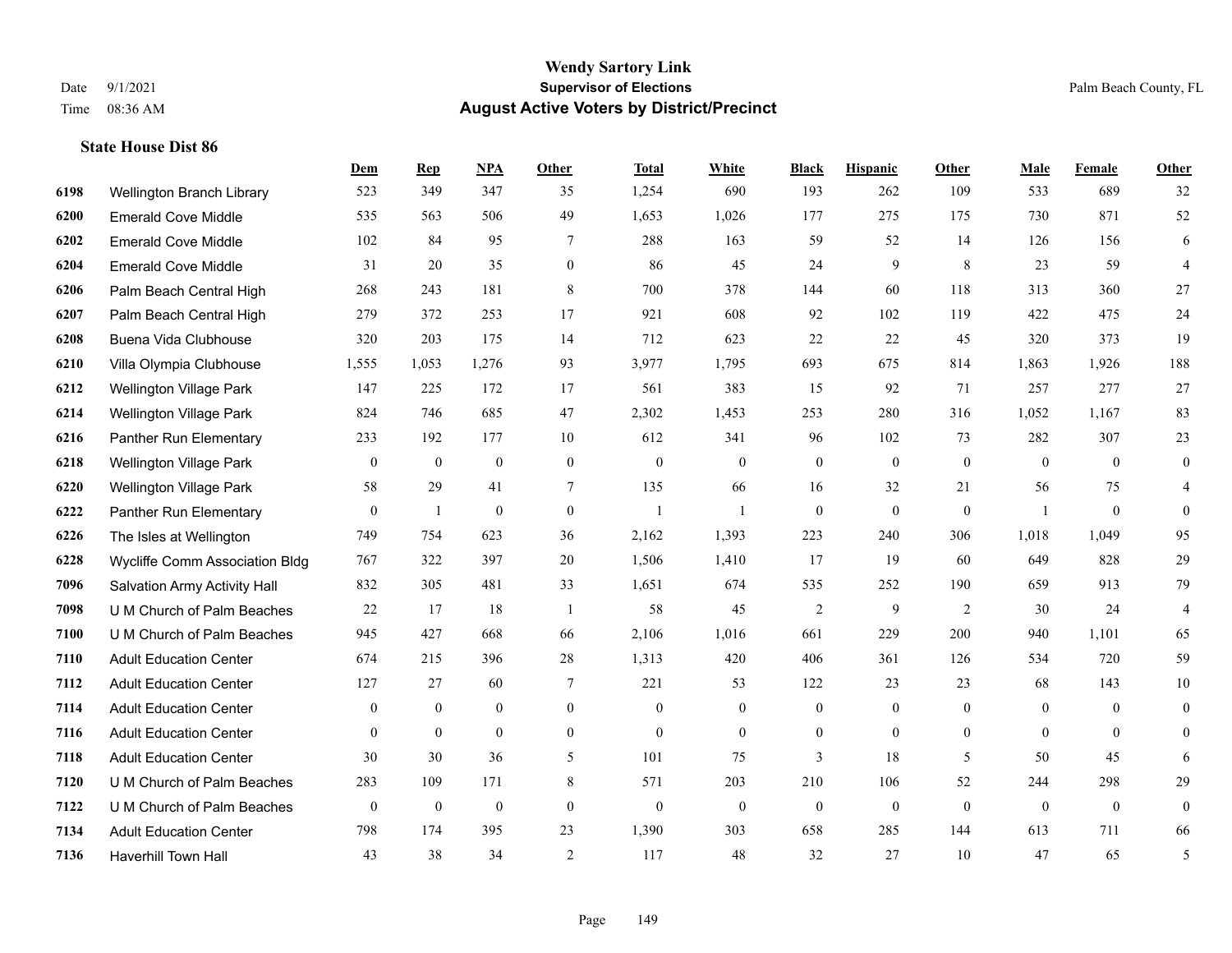|      |                            | <u>Dem</u> | Rep    | <b>NPA</b> | <u>Other</u> | <b>Total</b> | White  | <b>Black</b> | <b>Hispanic</b> | Other  | Male   | Female | <b>Other</b> |
|------|----------------------------|------------|--------|------------|--------------|--------------|--------|--------------|-----------------|--------|--------|--------|--------------|
| 7140 | <b>Haverhill Town Hall</b> | 168        |        |            |              | 344          | 106    | 122          |                 | 39     | 160    | 163    | 21           |
| 7142 | Clayton Hutcheson Hall B   |            |        |            | $\Omega$     | 53           | 16     | 25           |                 |        | 23     | 30     |              |
| 7144 | Clayton Hutcheson Hall B   | 46         |        | 20.        |              | 70           |        | 45           |                 | Q      | 28     | 36     | 6.           |
|      | <b>State House Dist 86</b> | 48,583     | 32,354 | 33,257     | 2,376        | 116,570      | 63,444 | 21,274       | 19.430          | 12,422 | 51,206 | 61,165 | 4,199        |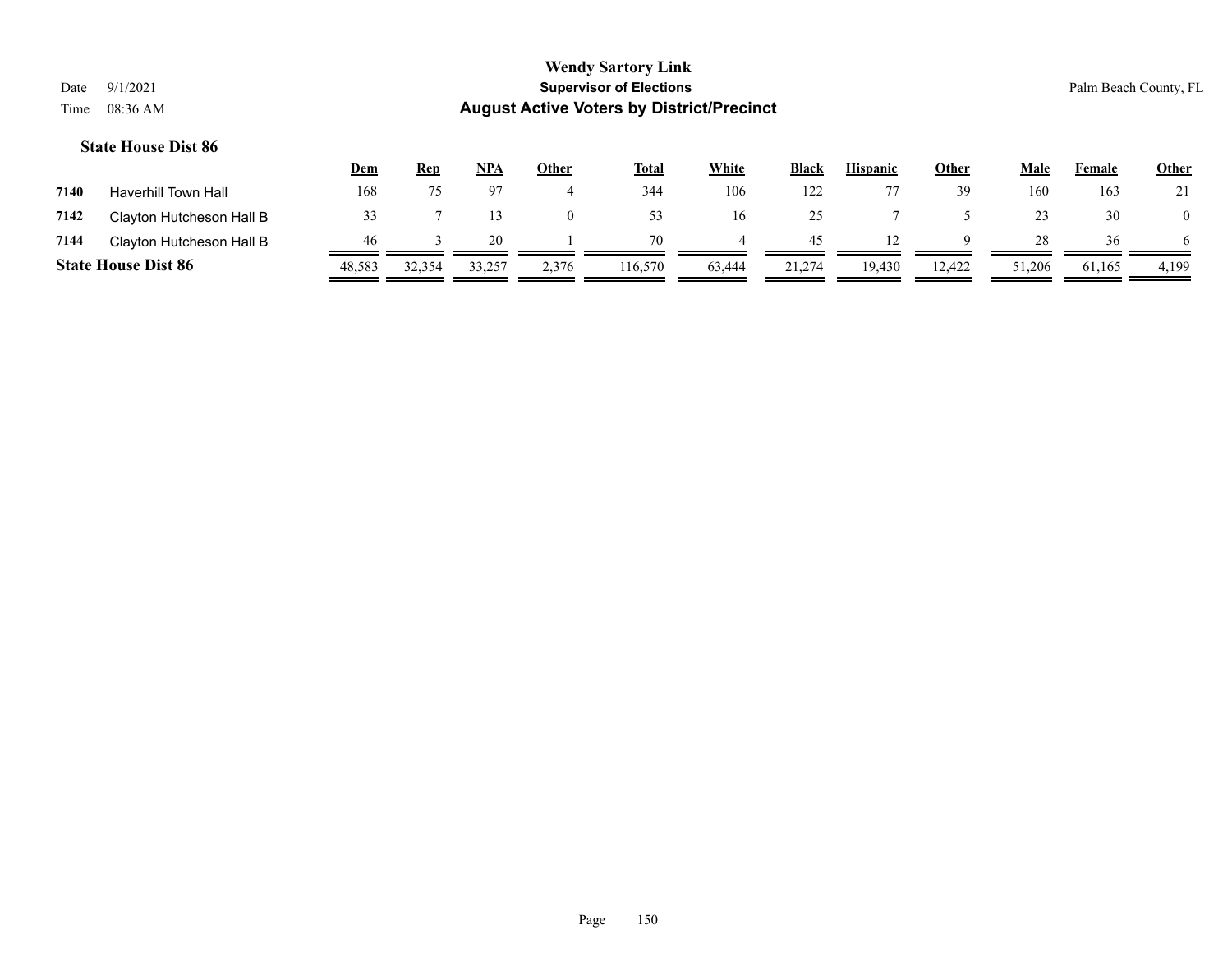|      |                                   | Dem          | <b>Rep</b>     | NPA            | <b>Other</b>   | <b>Total</b>   | <b>White</b>   | <b>Black</b>     | <b>Hispanic</b> | Other          | <b>Male</b>    | <b>Female</b>  | <b>Other</b>     |
|------|-----------------------------------|--------------|----------------|----------------|----------------|----------------|----------------|------------------|-----------------|----------------|----------------|----------------|------------------|
| 2056 | Clayton Hutcheson Hall B          | 729          | 320            | 567            | 17             | 1,633          | 517            | 293              | 654             | 169            | 722            | 818            | 93               |
| 2058 | Clayton Hutcheson Hall B          | 3            | $\mathbf{1}$   | $\mathbf{0}$   | $\mathbf{0}$   | $\overline{4}$ | $\overline{3}$ | $\overline{0}$   | $\mathbf{1}$    | $\theta$       | 2              | 2              | $\mathbf{0}$     |
| 2060 | West Gate Elementary              | 390          | 221            | 337            | 13             | 961            | 314            | 72               | 495             | 80             | 459            | 453            | 49               |
| 2062 | <b>West Gate Elementary</b>       | 10           | $\tau$         | 11             | $\mathbf{0}$   | 28             | 21             | $\overline{c}$   | 3               | $\overline{2}$ | 15             | 13             | $\overline{0}$   |
| 2064 | <b>West Gate Elementary</b>       |              | $\overline{0}$ | $\mathbf{0}$   | $\theta$       | $\mathbf{1}$   | 1              | $\overline{0}$   | $\Omega$        | $\theta$       | $\overline{1}$ | $\theta$       | $\overline{0}$   |
| 2066 | Howard Park Community Center      | 143          | 79             | 99             | $\overline{7}$ | 328            | 168            | 55               | 68              | 37             | 151            | 169            | 8                |
| 2068 | <b>Conniston Middle</b>           | 431          | 252            | 321            | 15             | 1,019          | 403            | 100              | 443             | 73             | 458            | 521            | 40               |
| 2072 | <b>Belvedere Elementary</b>       | 603          | 334            | 469            | 27             | 1,433          | 513            | 148              | 625             | 147            | 620            | 724            | 89               |
| 2086 | <b>Community Christian Church</b> | 1,218        | 549            | 930            | 53             | 2,750          | 856            | 595              | 921             | 378            | 1,197          | 1,443          | 110              |
| 2090 | Pine Jog Environmental Center     | $\mathbf{0}$ | $\overline{2}$ | $\mathbf{0}$   | $\mathbf{0}$   | $\overline{c}$ | 1              | $\boldsymbol{0}$ | $\overline{0}$  | $\overline{1}$ | $\overline{0}$ |                | -1               |
| 2092 | Pine Jog Environmental Center     |              | $\overline{4}$ | $\mathbf{1}$   | $\mathbf{1}$   | $\overline{7}$ | $\tau$         | $\overline{0}$   | $\Omega$        | $\theta$       | 3              | $\overline{4}$ | $\theta$         |
| 2096 | 1st Church of the Nazarene        | 250          | 67             | 190            | 5              | 512            | 117            | 23               | 327             | 45             | 237            | 244            | 31               |
| 2097 | 1st Church of the Nazarene        | 231          | 135            | 171            | 10             | 547            | 214            | 42               | 217             | 74             | 241            | 274            | 32               |
| 2098 | Iglesia Cristo Mi Redentor        | 436          | 218            | 339            | 27             | 1,020          | 328            | 159              | 438             | 95             | 428            | 528            | 64               |
| 2100 | Iglesia Cristo Mi Redentor        | 774          | 351            | 565            | 35             | 1,725          | 438            | 365              | 749             | 173            | 715            | 924            | 86               |
| 2102 | Union Congregational Church       | 1,176        | 344            | 638            | 33             | 2,191          | 496            | 631              | 838             | 226            | 882            | 1,199          | 110              |
| 2104 | Lake Lytal Park                   | 508          | 229            | 340            | 24             | 1,101          | 305            | 231              | 457             | 108            | 454            | 590            | 57               |
| 2106 | Main Library                      | 612          | 269            | 399            | 37             | 1,317          | 508            | 235              | 444             | 130            | 566            | 696            | 55               |
| 2108 | <b>Berkshire Elementary</b>       | 743          | 336            | 656            | 31             | 1,766          | 473            | 203              | 905             | 185            | 768            | 904            | 94               |
| 2110 | <b>Berkshire Elementary</b>       | 167          | 84             | 131            | 4              | 386            | 130            | 41               | 170             | 45             | 158            | 205            | 23               |
| 2112 | Palm Springs Middle               | 7            | 6              | $\overline{7}$ | $\overline{0}$ | 20             | 15             | 3                | $\mathbf{0}$    | 2              | 9              | 11             | $\mathbf{0}$     |
| 2114 | Main Library                      | 369          | 284            | 314            | 11             | 978            | 362            | 55               | 474             | 87             | 439            | 491            | $48\,$           |
| 2115 | The Ark Church                    | 75           | 47             | 60             | 5              | 187            | 87             | 12               | 66              | 22             | 85             | 92             | $10\,$           |
| 2116 | The Ark Church                    | 810          | 556            | 697            | 33             | 2,096          | 911            | 150              | 866             | 169            | 891            | 1,125          | $80\,$           |
| 2117 | The Ark Church                    |              | $\mathbf{0}$   | $\overline{1}$ | $\mathbf{0}$   | $\overline{c}$ | 1              |                  | $\overline{0}$  | $\theta$       | $\overline{1}$ |                | $\mathbf{0}$     |
| 2118 | Palm Springs Middle               | $\mathbf{0}$ | $\mathbf{0}$   | $\mathbf{0}$   | $\overline{0}$ | $\mathbf{0}$   | $\overline{0}$ | $\mathbf{0}$     | $\overline{0}$  | $\theta$       | $\theta$       | $\theta$       | $\mathbf{0}$     |
| 2120 | Palm Springs Middle               | 56           | 20             | 51             | $\overline{0}$ | 127            | 31             | 12               | 55              | 29             | 50             | 66             | 11               |
| 2122 | Palm Springs Middle               |              | $\theta$       | $\theta$       | $\theta$       | $\mathbf{1}$   | $\theta$       |                  | $\Omega$        | $\theta$       | $\overline{1}$ | $\theta$       | $\boldsymbol{0}$ |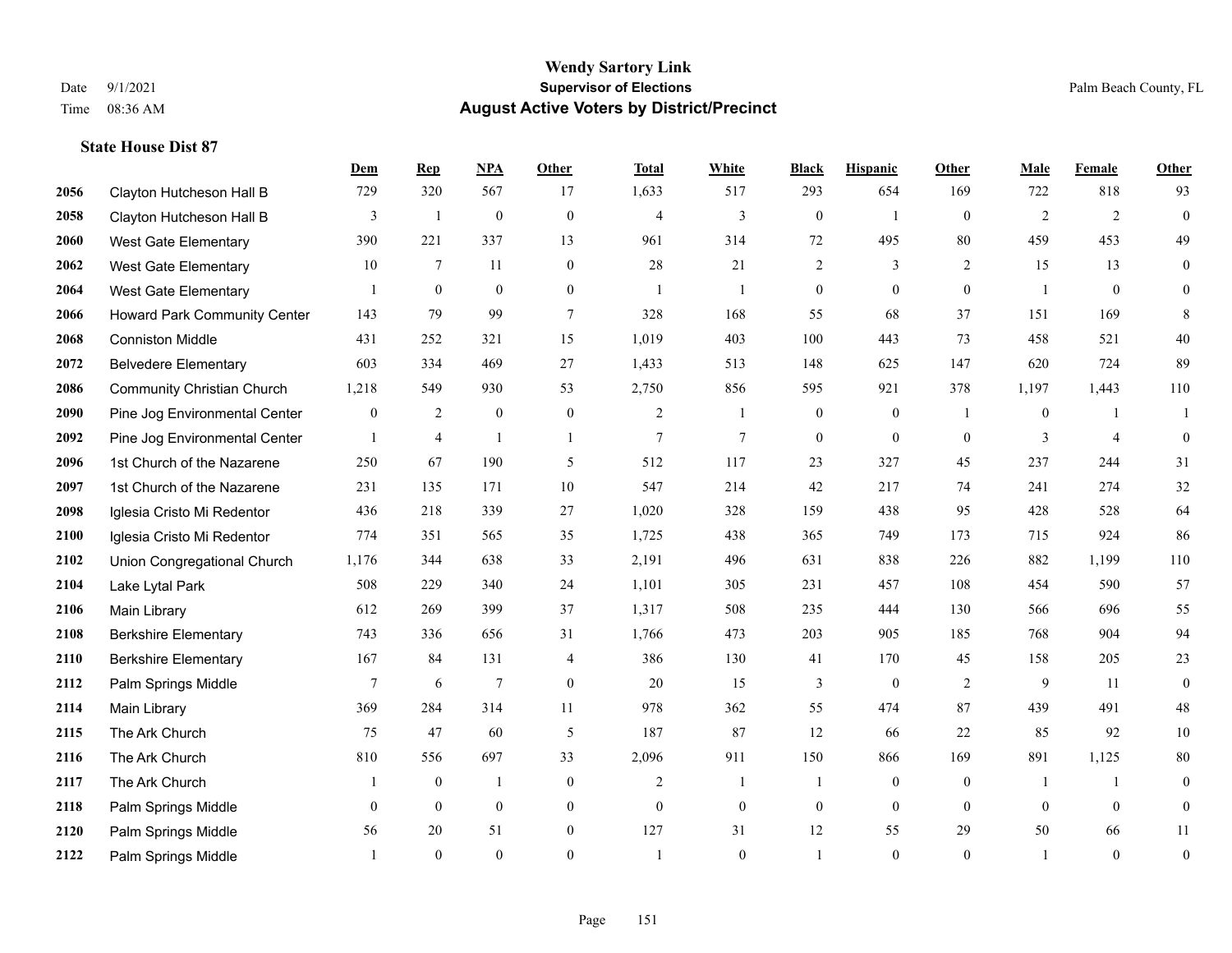**State House Dist 87**

#### **Wendy Sartory Link** Date 9/1/2021 **Supervisor of Elections** Palm Beach County, FL Time 08:36 AM **August Active Voters by District/Precinct**

# **Dem Rep NPA Other Total White Black Hispanic Other Male Female Other 2124** Palm Springs Middle  $\begin{array}{ccccccccccccc} & 5 & 3 & 8 & 0 & 16 & 7 & 3 & 5 & 1 & 7 & 9 & 0 \end{array}$ 2125 St Marys Orthodox Church 340 355 246 8 949 507 42 337 63 418 493 38 St Marys Orthodox Church 275 254 228 9 766 434 31 236 65 355 390 21 Lake Clarke Shores Town Hall  $\begin{array}{ccccccccc} 1 & 0 & 1 & 0 & 2 & 0 & 0 & 2 & 0 & 2 & 0 & 0 \end{array}$  Palm Springs Middle 0 0 0 0 0 0 0 0 0 0 0 0 Cloud Lake Town Hall 43 64 59 8 174 127 1 33 13 86 82 6 Cloud Lake Town Hall 27 26 33 2 88 58 2 23 5 38 46 4 STEM Bldg at S FL Science Ctr 533 320 431 32 1,316 495 60 644 117 602 657 57 Palmwood Lodge #303 668 452 563 46 1,729 752 83 728 166 779 867 83 Palmwood Lodge #303 340 158 266 19 783 318 78 298 89 359 388 36 Forest Hill Elementary 1,136 437 798 33 2,404 731 391 1,034 248 1,033 1,243 128 Community Of Hope 1,091 416 827 30 2,364 592 433 1,029 310 1,040 1,207 117 Greenacres Community Center 638 284 526 29 1,477 524 141 668 144 591 798 88 American Polish Club 1,089 395 802 39 2,325 709 345 1,013 258 963 1,222 140 American Polish Club 322 134 239 6 701 212 110 310 69 311 359 31 LC Swain Middle 1,085 360 712 40 2,197 757 450 761 229 917 1,172 108 LC Swain Middle 0 8 1 0 9 6 0 3 0 4 5 0 Heritage Elementary 550 219 478 30 1,277 416 137 609 115 551 653 73 Heritage Elementary 459 194 329 16 998 321 214 333 130 433 513 52 American Finnish Club 6 7 1 1 15 14 0 0 1 6 8 1 American Polish Club 229 94 137 6 466 168 114 138 46 185 261 20 American Polish Club 0 0 0 0 0 0 0 0 0 0 0 0 Palm Springs Middle 823 339 554 48 1,764 525 324 749 166 718 968 78 Community Of Hope 68 39 61 2 170 65 9 70 26 84 75 11 Faith Presbyterian 982 615 679 32 2,308 948 268 887 205 950 1,257 101 Palm Springs Middle 0 0 0 0 0 0 0 0 0 0 0 0 Faith Presbyterian 372 207 292 24 895 360 116 339 80 408 452 35 Emmanuel Baptist Church 631 571 412 20 1,634 982 44 518 90 694 877 63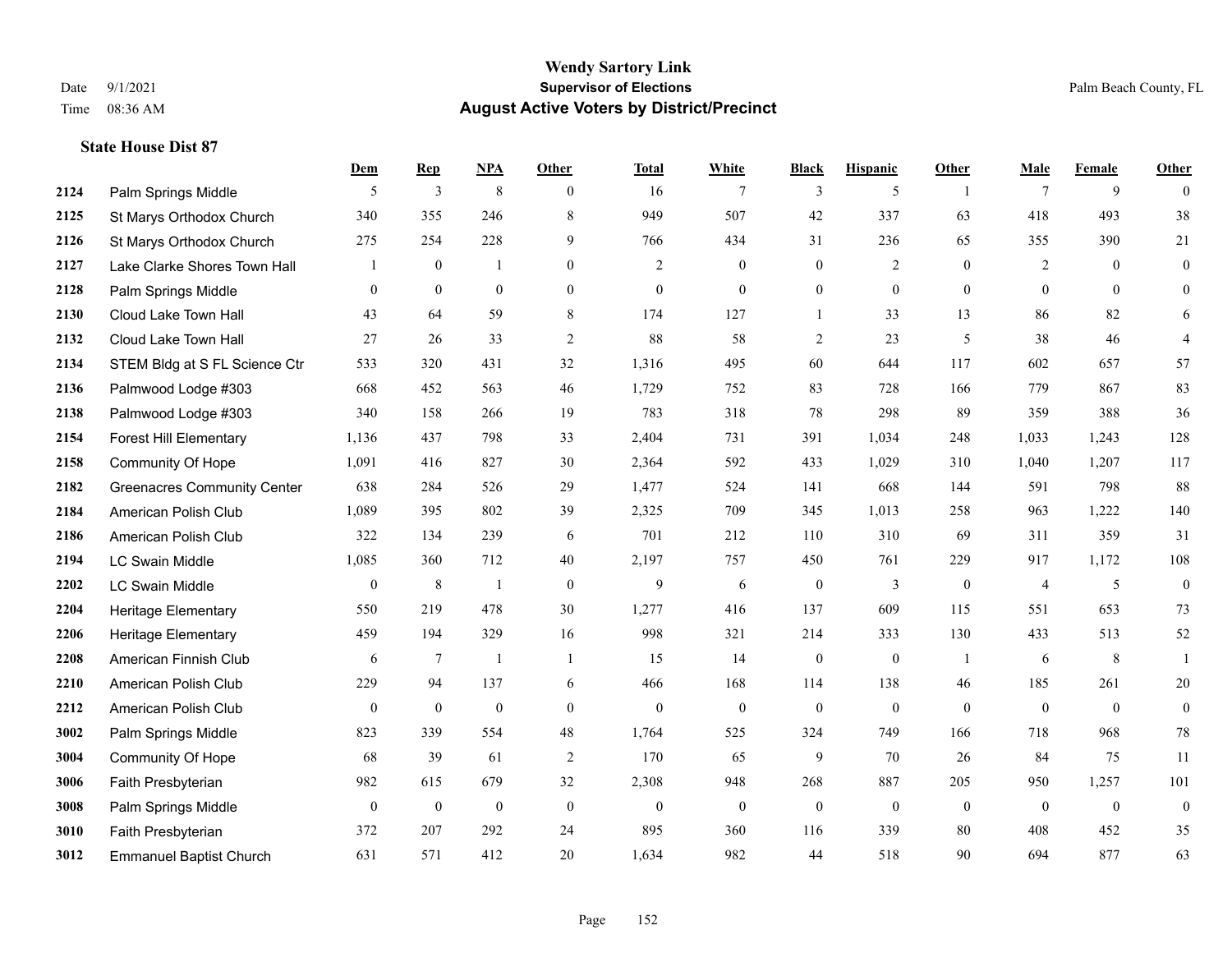|      |                                  | Dem              | <b>Rep</b>       | NPA              | <b>Other</b>     | <b>Total</b>     | <b>White</b>     | <b>Black</b>     | <b>Hispanic</b> | <b>Other</b>     | <b>Male</b>  | <b>Female</b>    | <b>Other</b>     |
|------|----------------------------------|------------------|------------------|------------------|------------------|------------------|------------------|------------------|-----------------|------------------|--------------|------------------|------------------|
| 3014 | Lake Clarke Shores Town Hall     | 1,014            | 1,083            | 641              | 45               | 2,783            | 2,043            | 83               | 488             | 169              | 1,267        | 1,429            | 87               |
| 3016 | <b>Community Of Hope</b>         | 45               | 37               | 53               | 2                | 137              | 36               | 9                | 76              | 16               | 51           | 76               | 10               |
| 3018 | Palm Springs Middle              | 11               | 12               | 9                | 3                | 35               | 14               | $\mathbf{0}$     | 17              | $\overline{4}$   | 15           | 19               | $\overline{1}$   |
| 3020 | Palm Springs Village Hall        | 976              | 623              | 785              | 36               | 2,420            | 978              | 171              | 1,071           | 200              | 1,066        | 1,241            | 113              |
| 3022 | Oasis De Amor Baptist Church     | 510              | 216              | 396              | 17               | 1,139            | 371              | 137              | 489             | 142              | 535          | 539              | 65               |
| 3024 | Palm Springs Library             | 714              | 406              | 582              | 24               | 1,726            | 649              | 198              | 691             | 188              | 760          | 862              | 104              |
| 3026 | Palm Springs Village Hall        | $\boldsymbol{0}$ | $\boldsymbol{0}$ | $\boldsymbol{0}$ | $\mathbf{0}$     | $\overline{0}$   | $\mathbf{0}$     | $\boldsymbol{0}$ | $\mathbf{0}$    | $\mathbf{0}$     | $\mathbf{0}$ | $\overline{0}$   | $\boldsymbol{0}$ |
| 3028 | Palm Springs Village Hall        | 2                | $\mathbf{1}$     | $\mathbf{0}$     | $\overline{0}$   | 3                | $\overline{0}$   | $\overline{0}$   | 3               | $\theta$         | -1           | 2                | $\overline{0}$   |
| 3030 | Palm Springs Village Hall        | $\mathbf{0}$     | $\mathbf{0}$     | $\mathbf{0}$     | $\mathbf{0}$     | $\theta$         | $\overline{0}$   | $\overline{0}$   | $\overline{0}$  | $\mathbf{0}$     | $\theta$     | $\mathbf{0}$     | $\theta$         |
| 3032 | Special Olympics of PBC          | 694              | 306              | 523              | 35               | 1,558            | 565              | 266              | 594             | 133              | 725          | 753              | $80\,$           |
| 3034 | <b>Sunlight Community Church</b> | 158              | 103              | 78               | 6                | 345              | 181              | 42               | 101             | 21               | 155          | 180              | $10\,$           |
| 3036 | <b>Sunlight Community Church</b> | 391              | 213              | 284              | 15               | 903              | 375              | 174              | 263             | 91               | 399          | 473              | 31               |
| 3038 | <b>Sunlight Community Church</b> | 726              | 298              | 536              | 32               | 1,592            | 665              | 247              | 511             | 169              | 739          | 770              | 83               |
| 3044 | Holy Redeemer Church             | 221              | 67               | 185              | $\tau$           | 480              | 138              | 99               | 201             | 42               | 205          | 259              | 16               |
| 3048 | Holy Redeemer Church             | 590              | 220              | 456              | 24               | 1,290            | 392              | 253              | 518             | 127              | 565          | 663              | 62               |
| 3050 | Holy Redeemer Church             | 7                | 8                | $\overline{2}$   | $\mathbf{0}$     | 17               | 10               | 6                | -1              | $\mathbf{0}$     | 10           | $\tau$           | $\mathbf{0}$     |
| 3052 | Our Savior Lutheran Church       | 402              | 112              | 237              | 13               | 764              | 215              | 213              | 262             | 74               | 358          | 366              | 40               |
| 3058 | Our Savior Lutheran Church       | $\overline{0}$   | $\boldsymbol{0}$ | $\overline{c}$   | $\boldsymbol{0}$ | $\overline{2}$   | 1                | -1               | $\overline{0}$  | $\mathbf{0}$     | -1           | $\overline{1}$   | $\overline{0}$   |
| 3060 | Our Savior Lutheran Church       | 249              | 53               | 158              | $\tau$           | 467              | 107              | 167              | 157             | 36               | 178          | 268              | 21               |
| 3062 | Our Savior Lutheran Church       | 1,031            | 318              | 578              | 51               | 1,978            | 788              | 430              | 575             | 185              | 915          | 967              | 96               |
| 3070 | Mid County Senior Center         | 705              | 270              | 559              | 36               | 1,570            | 516              | 360              | 492             | 202              | 712          | 780              | $78\,$           |
| 3071 | Holy Redeemer Church             | $\boldsymbol{0}$ | $\boldsymbol{0}$ | $\boldsymbol{0}$ | $\mathbf{0}$     | $\boldsymbol{0}$ | $\boldsymbol{0}$ | $\boldsymbol{0}$ | $\mathbf{0}$    | $\boldsymbol{0}$ | $\mathbf{0}$ | $\boldsymbol{0}$ | $\mathbf{0}$     |
| 3072 | Holy Redeemer Church             | 139              | 24               | 84               | 8                | 255              | 68               | 103              | 49              | 35               | 99           | 145              | 11               |
| 3080 | American Finnish Club            | 837              | 218              | 556              | 40               | 1,651            | 394              | 512              | 557             | 188              | 718          | 833              | 100              |
| 7138 | <b>Westgate Community Center</b> | 1,552            | 441              | 897              | 29               | 2,919            | 682              | 947              | 991             | 299              | 1,299        | 1,479            | 141              |
| 7146 | Clayton Hutcheson Hall B         | 239              | 15               | 95               | 3                | 352              | 26               | 224              | 78              | 24               | 126          | 211              | 15               |
| 7148 | Howard Park Community Center     | 81               | 27               | 48               | 5                | 161              | 76               | 36               | 29              | 20               | 82           | 72               | $7\phantom{.0}$  |
| 7149 | <b>Roosevelt Elementary</b>      | 59               | 11               | 46               | $\overline{2}$   | 118              | 17               | 47               | 33              | 21               | 54           | 54               | 10               |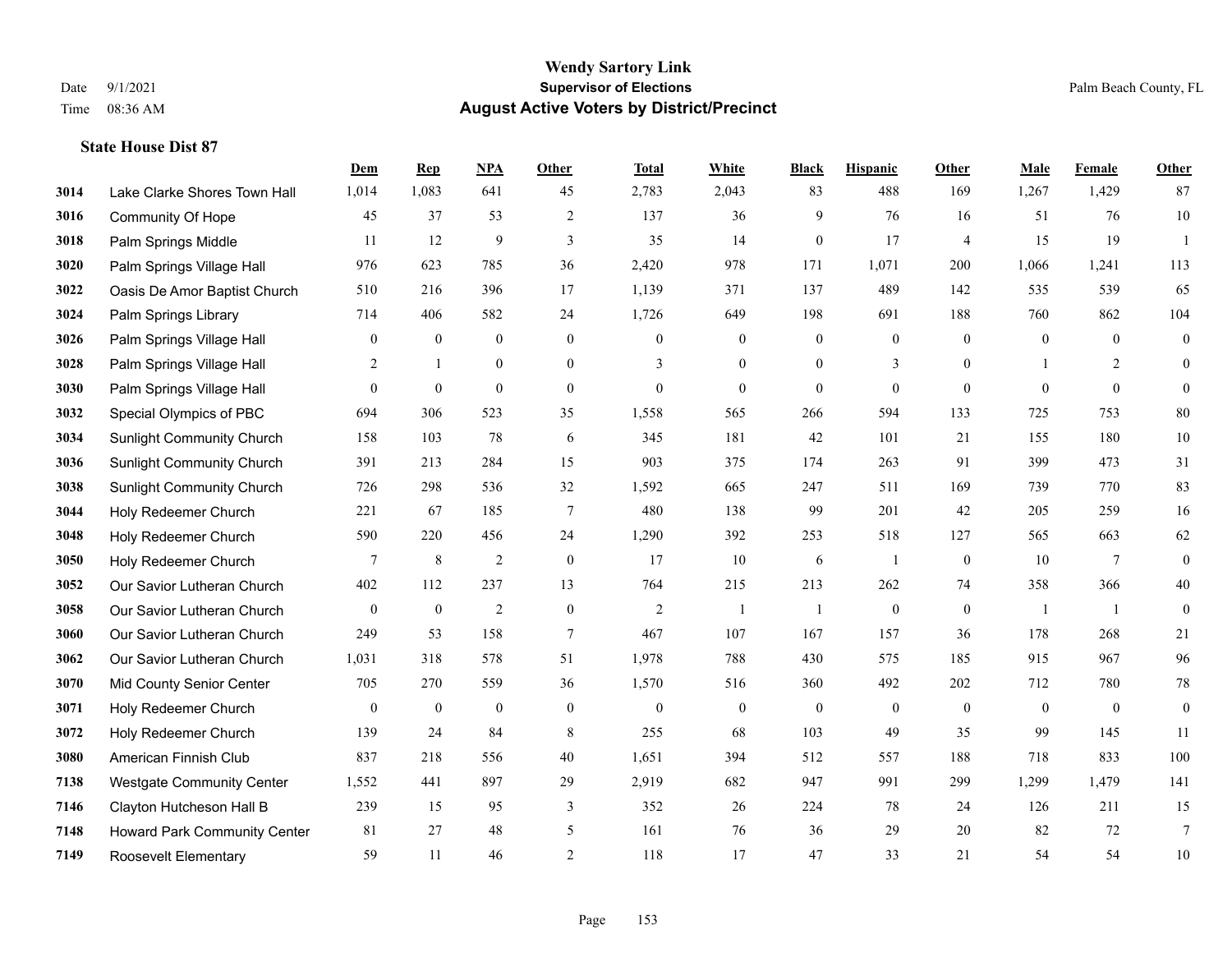|      |                            | <u>Dem</u> | <u>Rep</u> | <b>NPA</b> | Other | <b>Total</b> | <b>White</b> | <b>Black</b> | <b>Hispanic</b> | Other | Male   | Female | <b>Other</b> |
|------|----------------------------|------------|------------|------------|-------|--------------|--------------|--------------|-----------------|-------|--------|--------|--------------|
| 8001 | Federal Only               |            |            |            |       |              |              | $\theta$     |                 |       |        |        |              |
| 8002 | State Only                 | 133        | 104        | 116        |       | 355          | 273          |              | 14              | 55.   | 159    | 183    |              |
|      | <b>State House Dist 87</b> | 32.944     | 15,852     | 23,883     | .310  | 73,989       | 26,828       | 11,563       | 28,244          | 7,354 | 32,281 | 38,132 | 3,576        |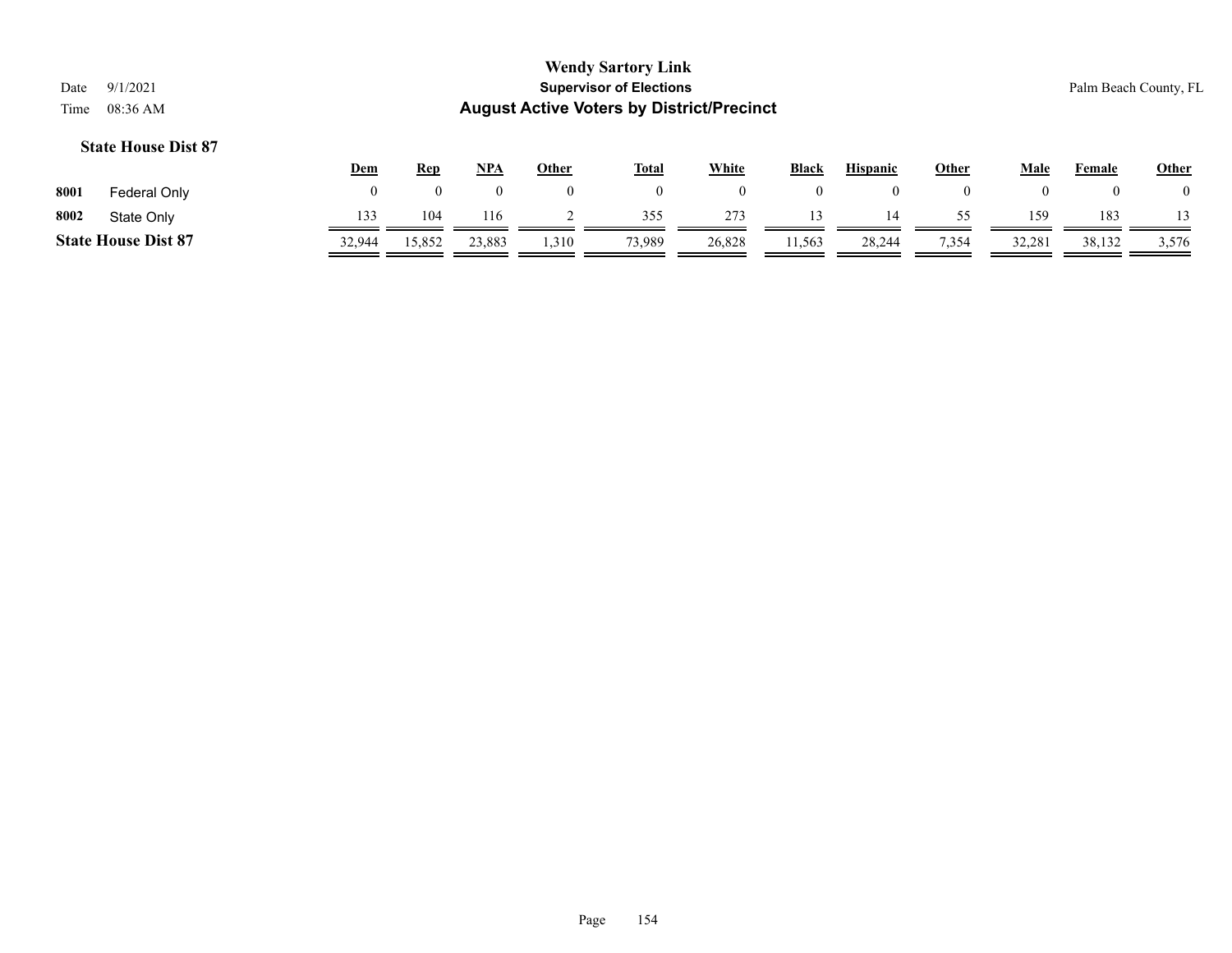|      |                                   | Dem            | <b>Rep</b>       | NPA              | <b>Other</b>   | <b>Total</b> | <b>White</b>     | <b>Black</b>     | <b>Hispanic</b> | Other          | <b>Male</b>  | Female         | <b>Other</b>     |
|------|-----------------------------------|----------------|------------------|------------------|----------------|--------------|------------------|------------------|-----------------|----------------|--------------|----------------|------------------|
| 1356 | Casa Rio Clubhouse                | 797            | 423              | 503              | 33             | 1,756        | 883              | 385              | 239             | 249            | 761          | 931            | 64               |
| 1358 | RB Prep Achievement Academy       | 15             | $\overline{4}$   | 3                | $\theta$       | 22           | 9                | 8                | 1               | $\overline{4}$ | 13           | 6              | $\overline{3}$   |
| 1364 | RB Prep Achievement Academy       | 385            | 106              | 228              | 17             | 736          | 208              | 295              | 137             | 96             | 314          | 398            | 24               |
| 1366 | Palm Lake Estates - The Pines     | 65             | 77               | 48               | $\overline{4}$ | 194          | 157              | 13               | 9               | 15             | 89           | 97             | 8                |
| 1368 | RB Prep Achievement Academy       | $\mathbf{0}$   | $\mathbf{0}$     | $\mathbf{0}$     | $\theta$       | $\Omega$     | $\overline{0}$   | $\mathbf{0}$     | $\theta$        | $\theta$       | $\theta$     | $\theta$       | $\overline{0}$   |
| 1370 | Palm Lake Estates - The Pines     | 119            | 121              | 75               | 5              | 320          | 269              | 13               | 24              | 14             | 131          | 178            | 11               |
| 1376 | Lake Park Town Hall               | $\mathbf{0}$   | $\mathbf{0}$     | $\mathbf{0}$     | $\overline{0}$ | $\theta$     | $\mathbf{0}$     | $\mathbf{0}$     | $\mathbf{0}$    | $\theta$       | $\mathbf{0}$ | $\theta$       | $\boldsymbol{0}$ |
| 1378 | PBC Fire Rescue #68               | 1,030          | 410              | 515              | 38             | 1,993        | 819              | 836              | 113             | 225            | 931          | 977            | 85               |
| 1382 | Lake Park Town Hall               | 282            | 352              | 256              | 26             | 916          | 751              | 37               | 57              | 71             | 416          | 477            | 23               |
| 2070 | <b>Belvedere Elementary</b>       | 558            | 375              | 375              | 24             | 1,332        | 1,050            | 26               | 151             | 105            | 628          | 654            | 50               |
| 2074 | <b>Belvedere Elementary</b>       | $\overline{0}$ | $\mathbf{0}$     | $\mathbf{0}$     | $\theta$       | $\Omega$     | $\overline{0}$   | $\mathbf{0}$     | $\theta$        | $\theta$       | $\theta$     | $\theta$       | $\mathbf{0}$     |
| 2076 | St Catherine Church               | 145            | 121              | 126              | $\tau$         | 399          | 330              | 16               | 27              | 26             | 194          | 195            | 10               |
| 2140 | South Olive Community Center      | 567            | 431              | 379              | 34             | 1,411        | 1,071            | 30               | 199             | 111            | 667          | 696            | $48\,$           |
| 3040 | 1st Congregational Church         | 692            | 312              | 404              | 41             | 1,449        | 1,073            | 72               | 186             | 118            | 713          | 683            | 53               |
| 3064 | 1st Congregational Church         | 467            | 222              | 353              | 31             | 1,073        | 757              | 90               | 150             | 76             | 504          | 526            | 43               |
| 3066 | Our Savior Lutheran Church        | 364            | 134              | 272              | 20             | 790          | 548              | 72               | 93              | 77             | 385          | 372            | 33               |
| 3194 | Boynton Beach Fire Station #2     | 747            | 168              | 374              | $20\,$         | 1,309        | 465              | 537              | 167             | 140            | 576          | 681            | 52               |
| 3202 | <b>Golfview Harbour Clubhouse</b> | 65             | 65               | 48               | 7              | 185          | 136              | 30               | 8               | -11            | 90           | 89             | 6                |
| 4052 | <b>Crosspointe Elementary</b>     | 117            | 78               | 84               | 3              | 282          | 170              | 57               | 22              | 33             | 138          | 138            | 6                |
| 4053 | <b>Crosspointe Elementary</b>     | 210            | 81               | 148              | 17             | 456          | 173              | 108              | 101             | 74             | 201          | 236            | 19               |
| 4092 | West Park Baptist Church          | $\theta$       | $\mathbf{0}$     | $\mathbf{0}$     | $\theta$       | $\theta$     | $\overline{0}$   | $\mathbf{0}$     | $\mathbf{0}$    | $\theta$       | $\theta$     | $\theta$       | $\mathbf{0}$     |
| 4096 | <b>Carver Middle</b>              | 567            | 45               | 161              | 11             | 784          | 103              | 581              | 32              | 68             | 366          | 367            | 51               |
| 7004 | J F Kennedy Middle                | $\mathbf{0}$   | $\mathbf{0}$     | $\boldsymbol{0}$ | $\overline{0}$ | $\theta$     | $\overline{0}$   | $\boldsymbol{0}$ | $\mathbf{0}$    | $\theta$       | $\mathbf{0}$ | $\overline{0}$ | $\boldsymbol{0}$ |
| 7010 | St John Lutheran Church           | 282            | 11               | 92               | 6              | 391          | 27               | 318              | 24              | 22             | 128          | 246            | 17               |
| 7012 | St John Lutheran Church           | 1,072          | 194              | 421              | 18             | 1,705        | 486              | 987              | 69              | 163            | 778          | 867            | 60               |
| 7014 | RB Prep Achievement Academy       | $\mathbf{0}$   | $\boldsymbol{0}$ | $\mathbf{0}$     | $\overline{0}$ | $\theta$     | $\boldsymbol{0}$ | $\mathbf{0}$     | $\mathbf{0}$    | $\theta$       | $\theta$     | $\overline{0}$ | $\mathbf{0}$     |
| 7016 | RB Prep Achievement Academy       | 2              | $\mathbf{1}$     | $\mathbf{0}$     | $\overline{0}$ | 3            |                  | 2                | $\mathbf{0}$    | $\overline{0}$ | 2            | 1              | $\mathbf{0}$     |
| 7018 | RB Prep Achievement Academy       | $\theta$       | $\Omega$         | $\theta$         | $\Omega$       | $\Omega$     | $\theta$         | $\theta$         | $\Omega$        | $\Omega$       | $\Omega$     | $\theta$       | $\boldsymbol{0}$ |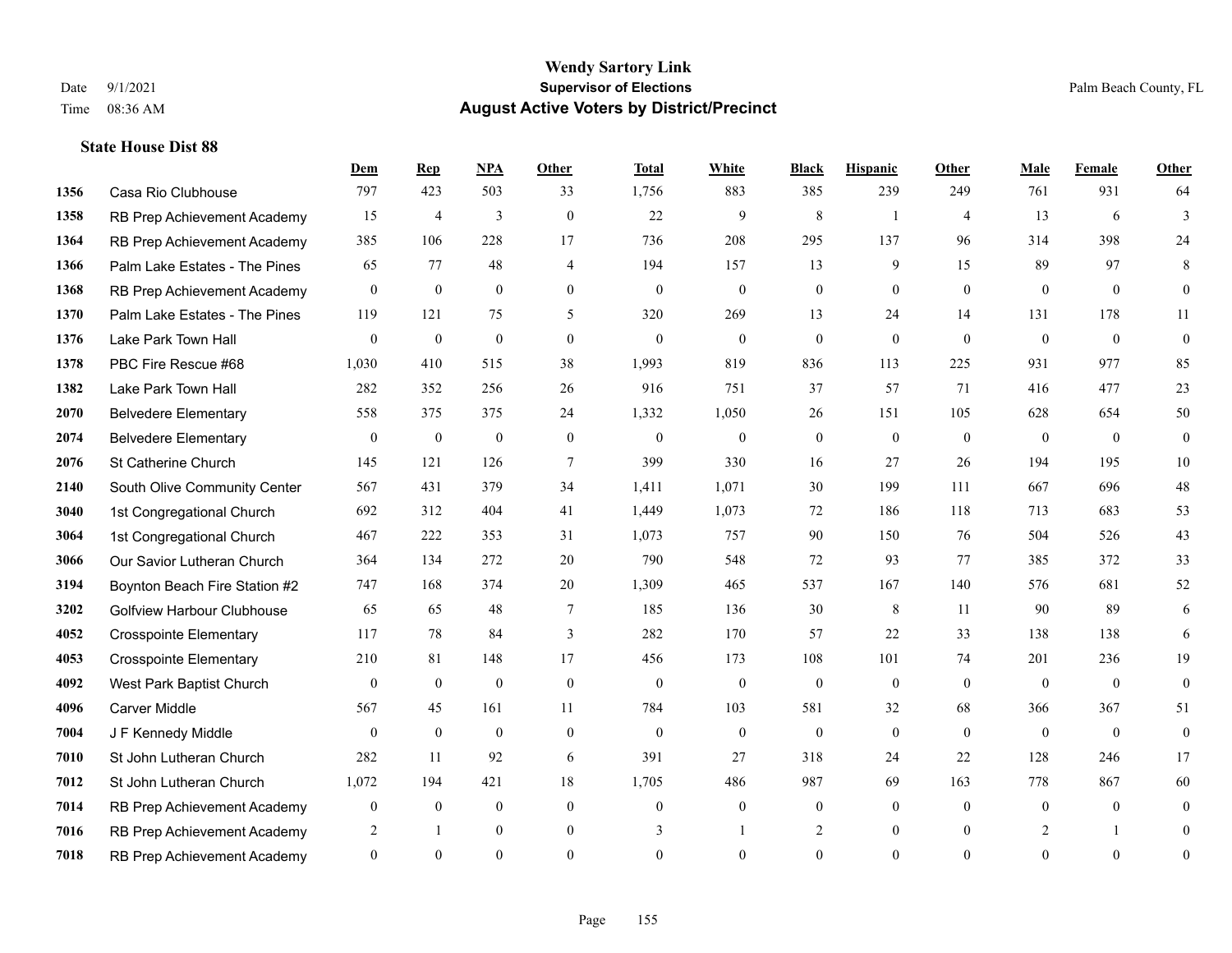|      |                                  | Dem          | <b>Rep</b>       | NPA              | <b>Other</b> | <b>Total</b>   | <b>White</b>     | <b>Black</b>   | <b>Hispanic</b>  | <b>Other</b>   | <b>Male</b>    | <b>Female</b>  | <b>Other</b>   |
|------|----------------------------------|--------------|------------------|------------------|--------------|----------------|------------------|----------------|------------------|----------------|----------------|----------------|----------------|
| 7020 | RB Prep Achievement Academy      | $\mathbf{0}$ | $\boldsymbol{0}$ | $\boldsymbol{0}$ | $\theta$     | $\mathbf{0}$   | $\overline{0}$   | $\overline{0}$ | $\overline{0}$   | $\theta$       | $\theta$       | $\overline{0}$ | $\Omega$       |
| 7022 | J F Kennedy Middle               | 888          | 176              | 361              | 26           | 1,451          | 292              | 798            | 152              | 209            | 644            | 758            | 49             |
| 7024 | Hurst Chapel AME Church          | 1,543        | 89               | 331              | 22           | 1,985          | 147              | 1,617          | 95               | 126            | 804            | 1.125          | 56             |
| 7025 | Hurst Chapel AME Church          | 262          | 32               | 107              | 3            | 404            | 61               | 249            | 39               | 55             | 146            | 242            | 16             |
| 7026 | Lindsey Davis Senior Comm Ctr    | 2,260        | 78               | 422              | 20           | 2,780          | 63               | 2,499          | 39               | 179            | 1.114          | 1,571          | 95             |
| 7028 | <b>Wells Recreation Center</b>   | 1,822        | 141              | 466              | 19           | 2,448          | 235              | 1,911          | 103              | 199            | 1,055          | 1,303          | 90             |
| 7030 | Riviera Beach Marina Event Ctr   | 194          | 307              | 175              | 23           | 699            | 563              | 46             | 44               | 46             | 355            | 323            | $21\,$         |
| 7034 | Suncoast High                    | 1,294        | 200              | 499              | 24           | 2,017          | 360              | 1,215          | 151              | 291            | 832            | 1,110          | 75             |
| 7036 | RB Prep Achievement Academy      | $\mathbf{0}$ | $\boldsymbol{0}$ | 6                | $\mathbf{0}$ | 6              | $\boldsymbol{0}$ | $\overline{0}$ | $\boldsymbol{0}$ | 6              | 4              | $\mathbf{1}$   | -1             |
| 7038 | RB Prep Achievement Academy      | $\mathbf{0}$ | $\mathbf{0}$     | $\mathbf{0}$     | $\mathbf{0}$ | $\mathbf{0}$   | $\mathbf{0}$     | $\overline{0}$ | $\overline{0}$   | $\theta$       | $\theta$       | $\overline{0}$ | $\mathbf{0}$   |
| 7040 | Mary McLeod Bethune Elementa     | 1,229        | 53               | 246              | 15           | 1,543          | 36               | 1,366          | 44               | 97             | 609            | 889            | 45             |
| 7041 | Mary McLeod Bethune Elementa     | 383          | 31               | 120              | 8            | 542            | 44               | 415            | 27               | 56             | 202            | 316            | 24             |
| 7042 | Dan Calloway Complex             | 1,715        | 73               | 370              | 21           | 2,179          | 43               | 1,933          | 43               | 160            | 882            | 1,235          | 62             |
| 7044 | <b>Wells Recreation Center</b>   | 1,382        | 89               | 360              | 16           | 1,847          | 187              | 1,461          | 64               | 135            | 761            | 1,016          | 70             |
| 7046 | Riviera Beach Marina Event Ctr   | 38           | 30               | 15               | 5            | 88             | 74               | 7              | $\overline{2}$   | 5              | 49             | 38             | -1             |
| 7048 | <b>Crossroads Baptist Church</b> | 284          | 8                | 84               | 10           | 386            | 6                | 323            | 28               | 29             | 129            | 240            | 17             |
| 7050 | <b>Crossroads Baptist Church</b> |              | 2                |                  | $\mathbf{0}$ | 4              | 3                | $\mathbf{0}$   | $\mathbf{0}$     | $\mathbf{1}$   | -1             | 3              | $\overline{0}$ |
| 7052 | <b>Crossroads Baptist Church</b> | $\theta$     | $\mathbf{0}$     | $\mathbf{0}$     | $\mathbf{0}$ | $\overline{0}$ | $\mathbf{0}$     | $\overline{0}$ | $\overline{0}$   | $\overline{0}$ | $\theta$       | $\theta$       | $\overline{0}$ |
| 7054 | <b>Crossroads Baptist Church</b> | 985          | 69               | 290              | 13           | 1,357          | 111              | 1,032          | 74               | 140            | 580            | 718            | 59             |
| 7056 | <b>Crossroads Baptist Church</b> | $\theta$     | $\mathbf{0}$     | $\theta$         | $\mathbf{0}$ | $\theta$       | $\mathbf{0}$     | $\mathbf{0}$   | $\Omega$         | $\theta$       | $\overline{0}$ | $\theta$       | $\mathbf{0}$   |
| 7058 | Palm Beach Lakes High            | 1,430        | 358              | 602              | 44           | 2,434          | 806              | 1,100          | 305              | 223            | 981            | 1,354          | 99             |
| 7060 | Ephesus Junior Academy           | 1,166        | 63               | 230              | 15           | 1,474          | 104              | 1,213          | 50               | 107            | 598            | 829            | 47             |
| 7062 | Mangonia Park Town Hall          | 714          | 40               | 178              | 10           | 942            | 81               | 755            | 39               | 67             | 376            | 537            | 29             |
| 7064 | Grace Episcopal Church           | 1,298        | 159              | 440              | 34           | 1,931          | 338              | 1,266          | 127              | 200            | 827            | 1,017          | 87             |
| 7066 | Northboro Elementary             | 1,062        | 188              | 419              | 28           | 1,697          | 456              | 907            | 162              | 172            | 759            | 867            | 71             |
| 7068 | Pleasant City Community Center   | 934          | 242              | 478              | 34           | 1,688          | 778              | 591            | 173              | 146            | 809            | 799            | 80             |
| 7070 | Northboro Elementary             | 455          | 398              | 364              | 39           | 1,256          | 1,006            | 63             | 85               | 102            | 580            | 643            | 33             |
| 7072 | <b>Egret Lake Elementary</b>     | 477          | 112              | 231              | 6            | 826            | 214              | 370            | 135              | 107            | 354            | 440            | 32             |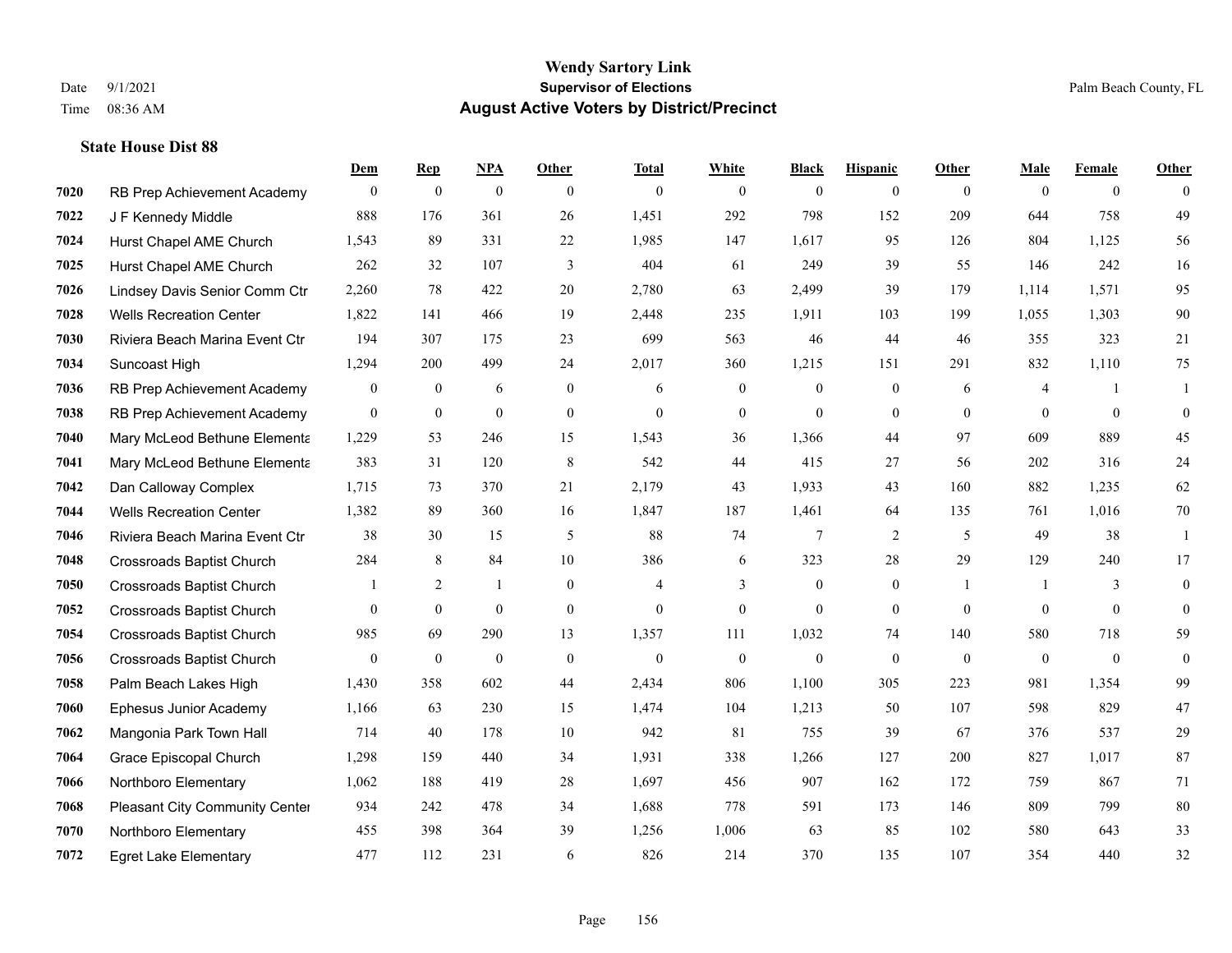|      |                                     | Dem   | <b>Rep</b>     | NPA              | <b>Other</b>   | <b>Total</b> | <b>White</b> | <b>Black</b>     | <b>Hispanic</b> | <b>Other</b>   | <b>Male</b>    | Female | <b>Other</b> |
|------|-------------------------------------|-------|----------------|------------------|----------------|--------------|--------------|------------------|-----------------|----------------|----------------|--------|--------------|
| 7080 | <b>Egret Lake Elementary</b>        | 22    | 3              | $\overline{1}$   | $\overline{0}$ | 26           | 25           | $\boldsymbol{0}$ | $\mathbf{0}$    | $\overline{1}$ | 6              | 19     | -1           |
| 7088 | Whitehall Clubhouse #3              | 677   | 485            | 448              | 50             | 1,660        | 1,051        | 247              | 196             | 166            | 767            | 845    | 48           |
| 7090 | <b>Bear Lakes Middle</b>            | 1,291 | 475            | 806              | 56             | 2,628        | 1,041        | 904              | 371             | 312            | 1,140          | 1,367  | 121          |
| 7092 | Palm Beach Lakes High               | 117   | 36             | 75               | 3              | 231          | 84           | 68               | 22              | 57             | 106            | 111    | 14           |
| 7094 | <b>Salvation Army Activity Hall</b> | 601   | 76             | 283              | 10             | 970          | 159          | 506              | 127             | 178            | 413            | 510    | 47           |
| 7102 | First Christian Church              | 744   | 183            | 323              | 25             | 1,275        | 415          | 630              | 104             | 126            | 490            | 738    | $47\,$       |
| 7104 | WPB City Fire Station #5            | 741   | 383            | 419              | 26             | 1,569        | 967          | 269              | 188             | 145            | 677            | 841    | 51           |
| 7106 | Roosevelt Elementary                | 2,059 | 165            | 541              | 28             | 2,793        | 266          | 2,074            | 240             | 213            | 1,114          | 1,560  | 119          |
| 7108 | <b>Chamber of Commerce</b>          | 403   | 394            | 346              | 55             | 1,198        | 900          | 61               | 103             | 134            | 564            | 596    | $38\,$       |
| 7124 | First Christian Church              | 1,216 | 141            | 341              | 15             | 1,713        | 199          | 1,241            | 112             | 161            | 749            | 904    | 60           |
| 7126 | First Christian Church              | 1,504 | 500            | 756              | 80             | 2,840        | 1,100        | 1,041            | 403             | 296            | 1,166          | 1,562  | 112          |
| 7128 | <b>Westward Elementary</b>          | 1,941 | 124            | 469              | 24             | 2,558        | 157          | 2,097            | 118             | 186            | 1,024          | 1,450  | 84           |
| 7130 | Alexander W Dreyfoos SOA High       | 807   | 817            | 760              | 71             | 2,455        | 1,878        | 113              | 207             | 257            | 1,241          | 1,144  | $70\,$       |
| 7132 | WPB City Hall Flagler Gallery       | 675   | 657            | 591              | 75             | 1,998        | 1,573        | 84               | 141             | 200            | 1,003          | 925    | $70\,$       |
| 7150 | Howard Park Community Center        | 350   | 279            | 298              | 36             | 963          | 771          | 39               | 86              | 67             | 481            | 456    | $26\,$       |
| 7160 | South Grade Elementary              | 939   | 215            | 460              | 25             | 1,639        | 517          | 624              | 321             | 177            | 793            | 772    | $74\,$       |
| 7162 | <b>Osborne Community Center</b>     | 854   | 120            | 371              | 24             | 1,369        | 249          | 705              | 278             | 137            | 621            | 688    | 60           |
| 7168 | Maddock Park                        | 1,507 | 632            | 902              | 57             | 3,098        | 1,516        | 797              | 519             | 266            | 1,418          | 1,562  | 118          |
| 7174 | Rolling Green Elementary            | 1,038 | 238            | 501              | 27             | 1,804        | 569          | 675              | 406             | 154            | 790            | 934    | 80           |
| 7178 | Temple Beth Kodesh                  | 1,526 | 186            | 544              | 29             | 2,285        | 435          | 1,303            | 348             | 199            | 1,011          | 1,165  | 109          |
| 7179 | Village Royale on the Green         | 807   | 227            | 349              | 24             | 1,407        | 580          | 570              | 141             | 116            | 594            | 748    | 65           |
| 7180 | St John Missionary Baptist Chr      | 1,760 | 133            | 454              | 18             | 2,365        | 234          | 1,763            | 169             | 199            | 993            | 1,271  | 101          |
| 7182 | Carolyn Sims Center                 | 1,469 | 65             | 346              | 12             | 1,892        | 80           | 1,594            | 81              | 137            | 771            | 1,049  | $72\,$       |
| 7184 | St John Missionary Baptist Chr      | 2     | $\overline{4}$ | $\boldsymbol{0}$ | $\overline{0}$ | 6            | 4            | 1                | $\mathbf{0}$    | -1             | $\overline{4}$ | 2      | $\mathbf{0}$ |
| 7186 | Boynton Beach Senior Center         | 1,476 | 412            | 717              | 53             | 2,658        | 1,061        | 1,073            | 274             | 250            | 1,233          | 1,307  | 118          |
| 7196 | Atlantic High Auditorium            | 1,513 | 236            | 508              | 20             | 2,277        | 594          | 1,350            | 121             | 212            | 1,043          | 1,141  | 93           |
| 7200 | Pompey Park Recreation Center       | 1,321 | 236            | 417              | 26             | 2,000        | 480          | 1,287            | 105             | 128            | 902            | 1,042  | 56           |
| 7210 | Village Academy                     | 1,746 | 98             | 405              | 17             | 2,266        | 124          | 1,838            | 140             | 164            | 918            | 1,253  | 95           |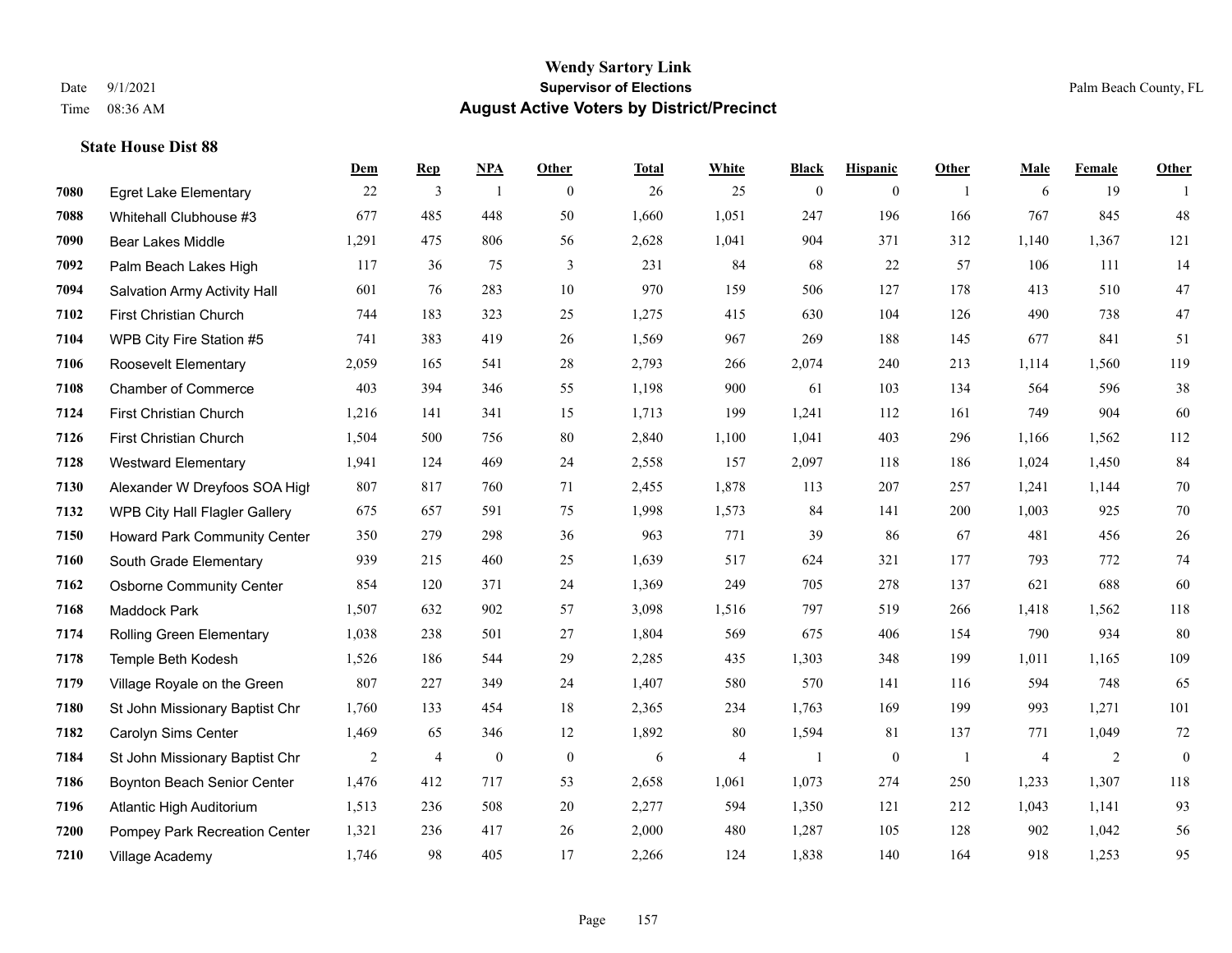|                            | <b>Wendy Sartory Link</b>                        |                       |
|----------------------------|--------------------------------------------------|-----------------------|
| Date<br>9/1/2021           | <b>Supervisor of Elections</b>                   | Palm Beach County, FL |
| Time $08:36 \text{ AM}$    | <b>August Active Voters by District/Precinct</b> |                       |
| <b>State House Dist 88</b> |                                                  |                       |

|                            |                      | Dem   | Rep   | <b>NPA</b> | Other          | <b>Total</b> | <b>White</b> | Black                    | <b>Hispanic</b> | Other | Male   | Female | <b>Other</b> |
|----------------------------|----------------------|-------|-------|------------|----------------|--------------|--------------|--------------------------|-----------------|-------|--------|--------|--------------|
| 7212                       | Delray Beach Library | 1,303 | 219   | 471        |                | 2,023        | 543          | 19 <sup>2</sup><br>ょっエノー |                 | 170   | 972    | 983    | 68           |
| <b>State House Dist 88</b> |                      |       | 4.408 | 24.562     | 713<br>1,1 I J | 101.456      | 33,066       | 49.797                   | ں کہا ۔'        | 9.365 | 44.480 | 53,134 | 3,842        |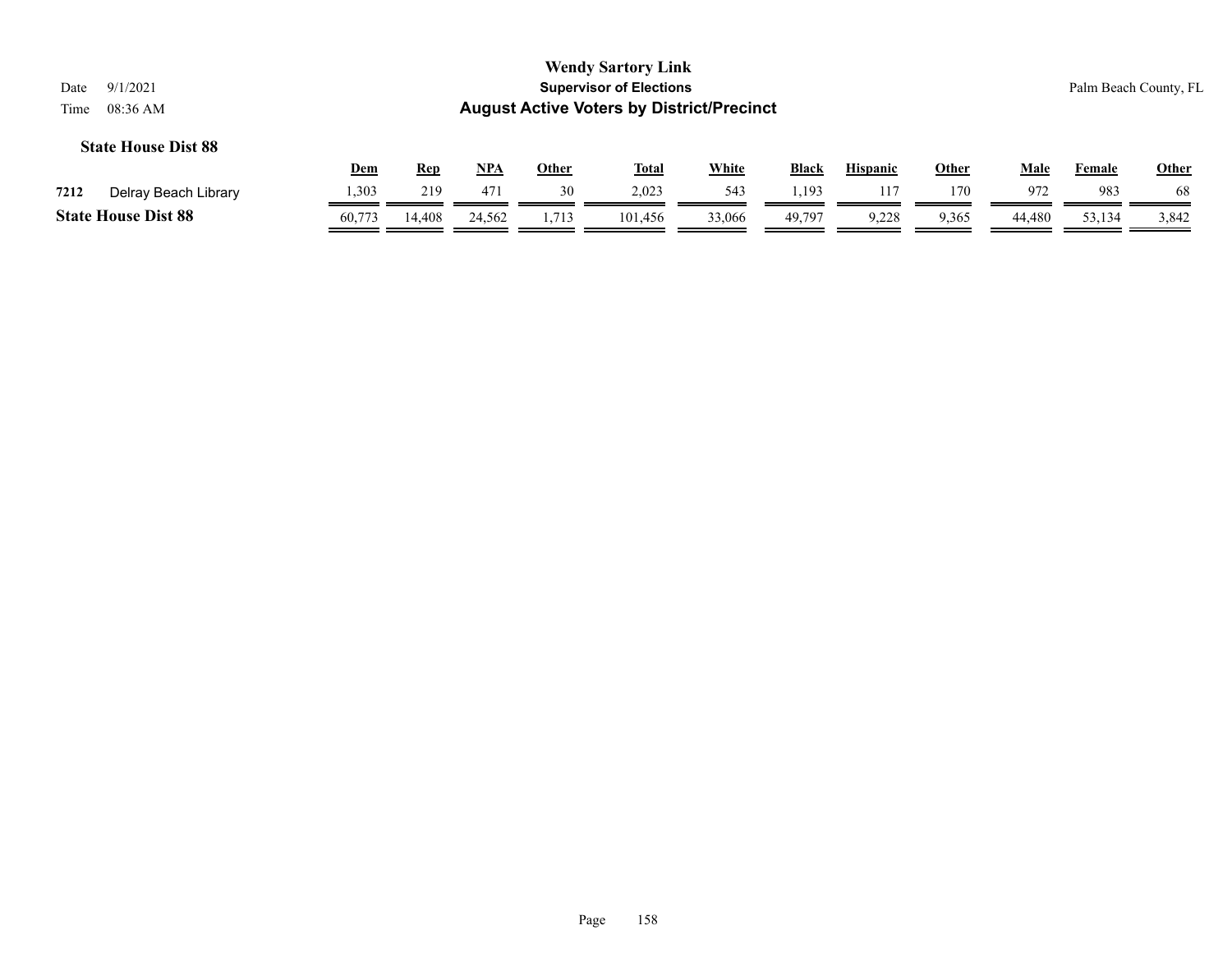|      |                                      | Dem              | <b>Rep</b>       | NPA          | <b>Other</b> | <b>Total</b>     | White            | <b>Black</b>     | <b>Hispanic</b>  | <b>Other</b> | <b>Male</b>    | Female         | Other            |
|------|--------------------------------------|------------------|------------------|--------------|--------------|------------------|------------------|------------------|------------------|--------------|----------------|----------------|------------------|
| 1384 | Phil Foster Park Marine Center       | 304              | 561              | 275          | 30           | 1,170            | 1,039            | 19               | 40               | 72           | 579            | 564            | 27               |
| 1386 | Phil Foster Park Marine Center       | 586              | 1,113            | 703          | 85           | 2,487            | 2,146            | 56               | 87               | 198          | 1,148          | 1,272          | 67               |
| 1388 | Palm Beach Shores Town Hall          | 277              | 443              | 306          | 28           | 1,054            | 962              | 12               | 18               | 62           | 486            | 541            | 27               |
| 1389 | Palm Beach Shores Town Hall          | $\boldsymbol{0}$ | $\boldsymbol{0}$ | $\mathbf{0}$ | $\mathbf{0}$ | $\mathbf{0}$     | $\mathbf{0}$     | $\boldsymbol{0}$ | $\mathbf{0}$     | $\mathbf{0}$ | $\mathbf{0}$   | $\overline{0}$ | $\mathbf{0}$     |
| 1390 | St Edwards Church                    | 448              | 1,189            | 518          | 55           | 2,210            | 2,031            | 3                | 53               | 123          | 1,024          | 1,117          | 69               |
| 1392 | St Edwards Church                    | 358              | 604              | 412          | 47           | 1,421            | 1,284            | 6                | 28               | 103          | 620            | 766            | 35               |
| 1394 | Morton & Barbara Mandel Cente        | 243              | 611              | 283          | 37           | 1,174            | 1,069            | 6                | 24               | 75           | 531            | 611            | 32               |
| 2078 | St Catherine Church                  | 450              | 554              | 359          | 30           | 1,393            | 1,163            | 38               | 88               | 104          | 625            | 718            | 50               |
| 2142 | Lakeside Presbyterian Church         | 294              | 369              | 183          | 23           | 869              | 754              | 3                | 56               | 56           | 403            | 438            | 28               |
| 2144 | Lakeside Presbyterian Church         | 354              | 411              | 261          | 33           | 1,059            | 876              | 20               | 79               | 84           | 485            | 540            | 34               |
| 3042 | 1st Congregational Church            | 724              | 446              | 398          | 44           | 1,612            | 1,356            | 24               | 131              | 101          | 733            | 823            | 56               |
| 3068 | St Andrews Episcopal                 | 543              | 290              | 392          | 43           | 1,268            | 1,021            | 51               | 110              | 86           | 615            | 609            | 44               |
| 4002 | Lantana Recreation Center            | 462              | 506              | 365          | 47           | 1,380            | 1,154            | 27               | 102              | 97           | 663            | 678            | 39               |
| 4004 | South Palm Beach Town Hall           | 414              | 501              | 372          | 35           | 1,322            | 1,126            | $22\,$           | 79               | 95           | 575            | 699            | 48               |
| 4006 | Manalapan Town Hall                  | 75               | 198              | 92           | 10           | 375              | 344              | 6                | 5                | 20           | 190            | 175            | 10               |
| 4008 | Hypoluxo Town Hall                   | 516              | 595              | 500          | 63           | 1,674            | 1,400            | 37               | 107              | 130          | 766            | 858            | 50               |
| 4024 | Harvey E Oyer Jr Park                | 491              | 615              | 483          | 55           | 1,644            | 1,299            | 90               | 129              | 126          | 779            | 818            | 47               |
| 4026 | <b>Sterling Village Aud</b>          | 499              | 554              | 462          | 47           | 1,562            | 1,363            | 36               | 63               | 100          | 725            | 785            | 52               |
| 4028 | Ocean Ridge Town Hall                | 406              | 747              | 408          | 45           | 1,606            | 1,470            | 5                | 47               | 84           | 769            | 794            | 43               |
| 4036 | <b>Forest Park Elementary</b>        | 284              | 449              | 265          | 25           | 1,023            | 921              | 8                | 50               | 44           | 434            | 557            | 32               |
| 4038 | <b>Briny Breezes Community Cente</b> | 92               | 145              | 92           | 3            | 332              | 307              | $\overline{0}$   | 9                | 16           | 138            | 185            | 9                |
| 4040 | <b>Briny Breezes Community Cente</b> | $\bf{0}$         | $\boldsymbol{0}$ | $\mathbf{0}$ | $\mathbf{0}$ | $\mathbf{0}$     | $\boldsymbol{0}$ | $\overline{0}$   | $\overline{0}$   | $\theta$     | $\overline{0}$ | $\theta$       | $\overline{0}$   |
| 4042 | <b>Briny Breezes Community Cente</b> | $\mathbf{0}$     | $\mathbf{0}$     | $\mathbf{0}$ | $\theta$     | $\theta$         | $\mathbf{0}$     | $\overline{0}$   | $\mathbf{0}$     | $\theta$     | $\theta$       | $\theta$       | $\overline{0}$   |
| 4044 | <b>Briny Breezes Community Cente</b> | 49               | 33               | 39           | -1           | 122              | 108              | 1                | $\,8\,$          | 5            | 64             | 55             | 3                |
| 4054 | Lakeview Baptist Church              | 533              | 644              | 439          | 38           | 1,654            | 1,367            | 77               | 102              | 108          | 767            | 834            | 53               |
| 4056 | Lakeview Baptist Church              | $\mathbf{0}$     | $\boldsymbol{0}$ | $\mathbf{0}$ | $\mathbf{0}$ | $\boldsymbol{0}$ | $\boldsymbol{0}$ | $\boldsymbol{0}$ | $\boldsymbol{0}$ | $\mathbf{0}$ | $\mathbf{0}$   | $\overline{0}$ | $\boldsymbol{0}$ |
| 4058 | Plumosa SOA Elementary               | 50               | 59               | 42           | $\tau$       | 158              | 139              | 4                | 8                | $\tau$       | 76             | 79             | 3                |
| 4060 | Lakeview Baptist Church              | 2                | $\tau$           | 3            | $\theta$     | 12               | 5                | $\mathbf{0}$     | 1                | 6            | 6              | 6              | $\boldsymbol{0}$ |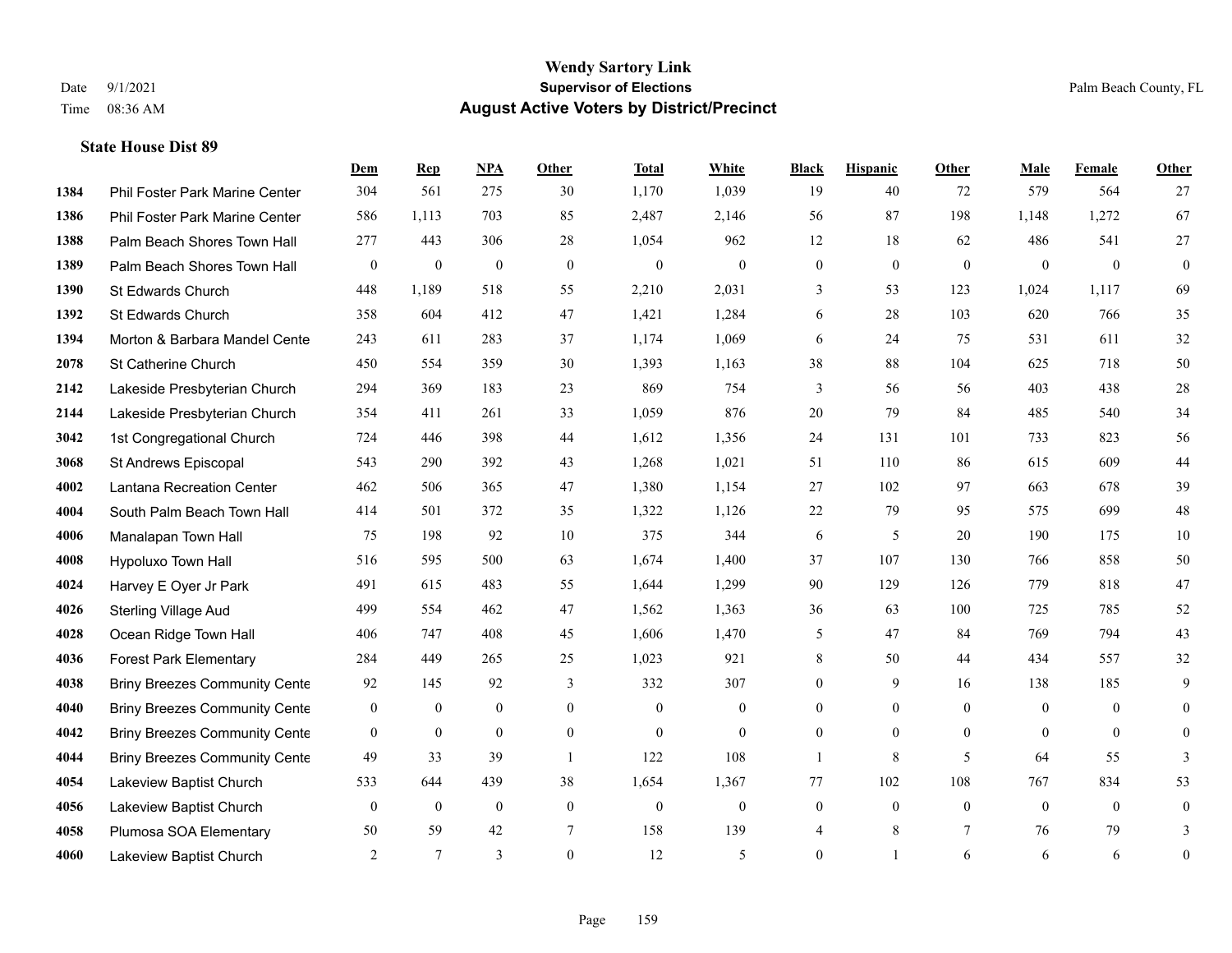|      |                                   | <b>Dem</b>     | <b>Rep</b>     | NPA          | <b>Other</b>   | <b>Total</b> | <b>White</b>     | <b>Black</b>     | <b>Hispanic</b> | <b>Other</b>   | <b>Male</b>    | Female   | Other          |
|------|-----------------------------------|----------------|----------------|--------------|----------------|--------------|------------------|------------------|-----------------|----------------|----------------|----------|----------------|
| 4062 | Lakeview Baptist Church           | 41             | 70             | 37           | 5              | 153          | 127              | 7                | 8               | 11             | 74             | 77       | 2              |
| 4064 | Seacrest Presbyterian             | 48             | 42             | 44           | 3              | 137          | 122              | 1                | 8               | 6              | 73             | 63       | 1              |
| 4066 | Seacrest Presbyterian             | $\overline{0}$ | $\mathbf{0}$   | $\mathbf{0}$ | $\overline{0}$ | $\mathbf{0}$ | $\boldsymbol{0}$ | $\mathbf{0}$     | $\overline{0}$  | $\Omega$       | $\overline{0}$ | $\theta$ | $\overline{0}$ |
| 4068 | Seacrest Presbyterian             | $\overline{0}$ | $\mathbf{0}$   | $\mathbf{0}$ | $\mathbf{0}$   | $\theta$     | $\mathbf{0}$     | $\mathbf{0}$     | $\overline{0}$  | $\overline{0}$ | $\mathbf{0}$   | $\theta$ | $\mathbf{0}$   |
| 4070 | Seacrest Presbyterian             | $\overline{0}$ | $\overline{0}$ | $\mathbf{0}$ | $\overline{0}$ | $\theta$     | $\overline{0}$   | $\overline{0}$   | $\overline{0}$  | $\Omega$       | $\theta$       | $\theta$ | $\overline{0}$ |
| 4072 | <b>Gulf Stream Town Hall</b>      | 185            | 454            | 212          | $22\,$         | 873          | 810              | 4                | 22              | 37             | 425            | 430      | 18             |
| 4074 | Plumosa SOA Elementary            | 432            | 421            | 350          | 25             | 1,228        | 1,059            | 16               | 72              | 81             | 584            | 609      | 35             |
| 4094 | S D Spady Elementary              | 666            | 696            | 542          | 56             | 1,960        | 1,698            | 32               | 97              | 133            | 928            | 960      | 72             |
| 4098 | <b>Bethel Evangelical Baptist</b> | 988            | 738            | 663          | 67             | 2,456        | 1,887            | 180              | 212             | 177            | 1,035          | 1,347    | 74             |
| 4100 | <b>Carver Middle</b>              | 114            | 146            | 99           | 8              | 367          | 293              | 29               | 20              | 25             | 181            | 172      | 14             |
| 4102 | Veterans Park Recreation Ctr      | 423            | 500            | 400          | 34             | 1,357        | 1,235            | 13               | 23              | 86             | 625            | 695      | 37             |
| 4104 | <b>Emmanuel Catholic Church</b>   | 744            | 658            | 618          | 66             | 2,086        | 1,684            | 83               | 153             | 166            | 911            | 1.107    | 68             |
| 4106 | Delray Beach Golf Club            | 404            | 410            | 344          | 34             | 1,192        | 916              | 54               | 109             | 113            | 552            | 601      | 39             |
| 4108 | Pines of Delray East              | 583            | 350            | 372          | 26             | 1,331        | 986              | $88\,$           | 133             | 124            | 530            | 744      | 57             |
| 4110 | 505 Club                          | 374            | 430            | 301          | 30             | 1,135        | 1,031            | 8                | 33              | 63             | 491            | 617      | 27             |
| 4112 | Veterans Park Recreation Ctr      | 571            | 781            | 542          | 46             | 1,940        | 1,784            | 10               | 41              | 105            | 911            | 963      | 66             |
| 4114 | Delray Beach First Baptist        | 831            | 761            | 607          | 59             | 2,258        | 1,909            | 77               | 124             | 148            | 1,044          | 1,162    | 52             |
| 4116 | <b>Orchard View Elementary</b>    | 26             | 35             | 28           | $\mathbf{0}$   | 89           | 72               | 2                | 6               | 9              | 47             | 39       | 3              |
| 4118 | <b>Orchard View Elementary</b>    | 686            | 403            | 471          | 33             | 1,593        | 1,100            | 148              | 200             | 145            | 649            | 886      | 58             |
| 4120 | <b>Orchard View Elementary</b>    | 444            | 293            | 330          | 40             | 1,107        | 789              | 64               | 153             | 101            | 467            | 599      | 41             |
| 4122 | Delray Beach Swim and Tennis      | 712            | 430            | 475          | 36             | 1,653        | 1,155            | 195              | 144             | 159            | 717            | 873      | 63             |
| 4124 | Delray Beach Swim and Tennis      | 773            | 558            | 632          | 57             | 2,020        | 1,523            | 131              | 184             | 182            | 910            | 1,030    | 80             |
| 4126 | <b>Pine Grove Elementary</b>      | 515            | 831            | 531          | 60             | 1,937        | 1,672            | 26               | 93              | 146            | 890            | 978      | 69             |
| 4128 | St Lucy Catholic Church           | 617            | 905            | 619          | 43             | 2,184        | 1,953            | 14               | 74              | 143            | 985            | 1,129    | 70             |
| 4129 | St Lucy Catholic Church           | 31             | 60             | 29           | $\overline{2}$ | 122          | 107              | $\boldsymbol{0}$ | $\overline{4}$  | 11             | 53             | 67       | $\overline{2}$ |
| 4130 | Omni Middle                       | 642            | 617            | 536          | 35             | 1,830        | 1,502            | 33               | 136             | 159            | 852            | 926      | 52             |
| 4132 | Calusa Elementary                 | 382            | 394            | 314          | 26             | 1,116        | 925              | 15               | 93              | 83             | 455            | 621      | $40\,$         |
| 4134 | Above and Beyond Community (      | 409            | 562            | 428          | 37             | 1,436        | 1,165            | 40               | 126             | 105            | 677            | 712      | 47             |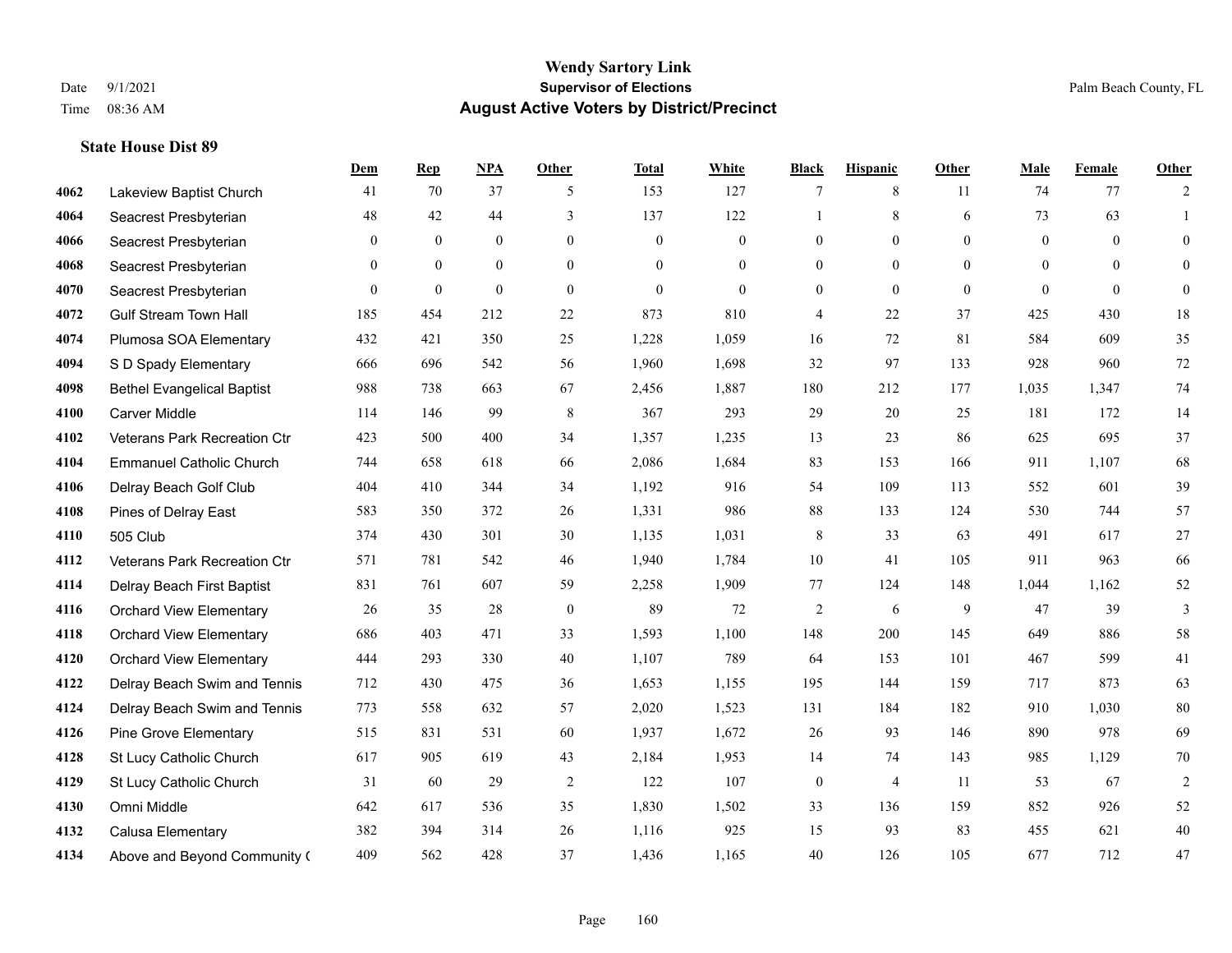|      |                                    | Dem | <b>Rep</b> | NPA | <b>Other</b>   | <b>Total</b> | <b>White</b> | <b>Black</b>     | <b>Hispanic</b> | <b>Other</b> | <b>Male</b> | <b>Female</b> | Other  |
|------|------------------------------------|-----|------------|-----|----------------|--------------|--------------|------------------|-----------------|--------------|-------------|---------------|--------|
| 4136 | Above and Beyond Community (       | 639 | 612        | 572 | 45             | 1,868        | 1,393        | 48               | 220             | 207          | 797         | 997           | 74     |
| 4138 | <b>Ascension Catholic Church</b>   | 809 | 1,193      | 892 | 68             | 2,962        | 2,324        | 158              | 230             | 250          | 1,392       | 1,472         | 98     |
| 4150 | Patch Reef Park Community Cer      | 579 | 539        | 574 | 66             | 1,758        | 1,353        | 68               | 156             | 181          | 829         | 883           | 46     |
| 4152 | Boca Delray Lodge #171             | 630 | 643        | 651 | 51             | 1,975        | 1,454        | 72               | 223             | 226          | 902         | 990           | 83     |
| 4154 | Ascension Catholic Church          | 417 | 416        | 326 | 33             | 1,192        | 870          | 87               | 103             | 132          | 582         | 564           | $46\,$ |
| 4156 | St Lucy Catholic Church            | 530 | 551        | 408 | 34             | 1,523        | 1,341        | 6                | 65              | 111          | 708         | 773           | $42\,$ |
| 4166 | FAU Arena Lobby                    | 781 | 447        | 599 | 28             | 1,855        | 1,049        | 301              | 265             | 240          | 827         | 927           | 101    |
| 4168 | JC Mitchell Elementary             | 705 | 562        | 606 | 51             | 1,924        | 1,330        | 84               | 243             | 267          | 835         | 974           | 115    |
| 4170 | Spanish River Library              | 905 | 1,034      | 866 | 50             | 2,855        | 2,220        | 100              | 263             | 272          | 1,355       | 1,402         | 98     |
| 4172 | Marine Safety Headquarters         | 667 | 679        | 588 | 59             | 1,993        | 1,748        | 16               | 95              | 134          | 889         | 1,048         | 56     |
| 4184 | Boca Raton Middle                  | 557 | 602        | 560 | 37             | 1,756        | 1,324        | 58               | 204             | 170          | 823         | 883           | $50\,$ |
| 4186 | The Volen Center                   | 551 | 507        | 453 | 29             | 1,540        | 1,063        | 128              | 165             | 184          | 704         | 771           | 65     |
| 4188 | Elks Lodge of Boca Raton           | 897 | 521        | 594 | 56             | 2,068        | 1,203        | 321              | 312             | 232          | 926         | 1,047         | 95     |
| 4190 | St Gregory Episcopal Church        | 741 | 1,076      | 795 | 73             | 2,685        | 2,258        | 27               | 178             | 222          | 1,306       | 1,288         | 91     |
| 4212 | Center for Spiritual Living        | 624 | 802        | 581 | 36             | 2,043        | 1,710        | 33               | 157             | 143          | 968         | 1,013         | 62     |
| 4214 | Calvary Chapel Boca Raton - 4th    | 632 | 861        | 643 | 64             | 2,200        | 1,756        | 45               | 232             | 167          | 1,018       | 1,103         | 79     |
| 4216 | Calvary Chapel Boca Raton - Kir    | 676 | 1,072      | 694 | 62             | 2,504        | 2,110        | $20\,$           | 177             | 197          | 1,183       | 1,230         | 91     |
| 4218 | <b>Grace Community Church</b>      | 453 | 851        | 538 | 57             | 1,899        | 1,575        | 31               | 137             | 156          | 876         | 940           | 83     |
| 4220 | <b>Boca Raton Community Center</b> | 461 | 394        | 460 | 44             | 1,359        | 876          | 99               | 233             | 151          | 603         | 712           | 44     |
| 4222 | Boca Raton Downtown Library        | 940 | 1,093      | 900 | 86             | 3,019        | 2,540        | 64               | 178             | 237          | 1,358       | 1,545         | 116    |
| 4224 | <b>Grace Community Church</b>      | 510 | 1,115      | 735 | 62             | 2,422        | 1,992        | 55               | 179             | 196          | 1,139       | 1,201         | 82     |
| 4226 | St Gregory Episcopal Church        | 219 | 387        | 277 | 23             | 906          | 816          | $\tau$           | 31              | 52           | 431         | 451           | 24     |
| 4228 | Boca Raton Community Center        | 522 | 655        | 504 | 50             | 1,731        | 1,484        | 16               | 97              | 134          | 775         | 906           | 50     |
| 4230 | Boca Raton Downtown Library        | 313 | 447        | 328 | 22             | 1,110        | 972          | 9                | 55              | 74           | 524         | 564           | $22\,$ |
| 7152 | WPB City Hall Flagler Gallery      | 475 | 445        | 267 | 41             | 1,228        | 974          | 43               | 117             | 94           | 473         | 710           | 45     |
| 7154 | Morton & Barbara Mandel Cente      | 148 | 373        | 155 | 18             | 694          | 618          | 8                | 13              | 55           | 316         | 356           | $22\,$ |
| 7156 | PB Fire Station #3                 | 42  | 101        | 59  | $\overline{2}$ | 204          | 176          | $\boldsymbol{0}$ | $\overline{7}$  | 21           | 92          | 100           | 12     |
| 7158 | PB Fire Station #3                 | 536 | 471        | 408 | 51             | 1,466        | 1,313        | 18               | 34              | 101          | 642         | 788           | 36     |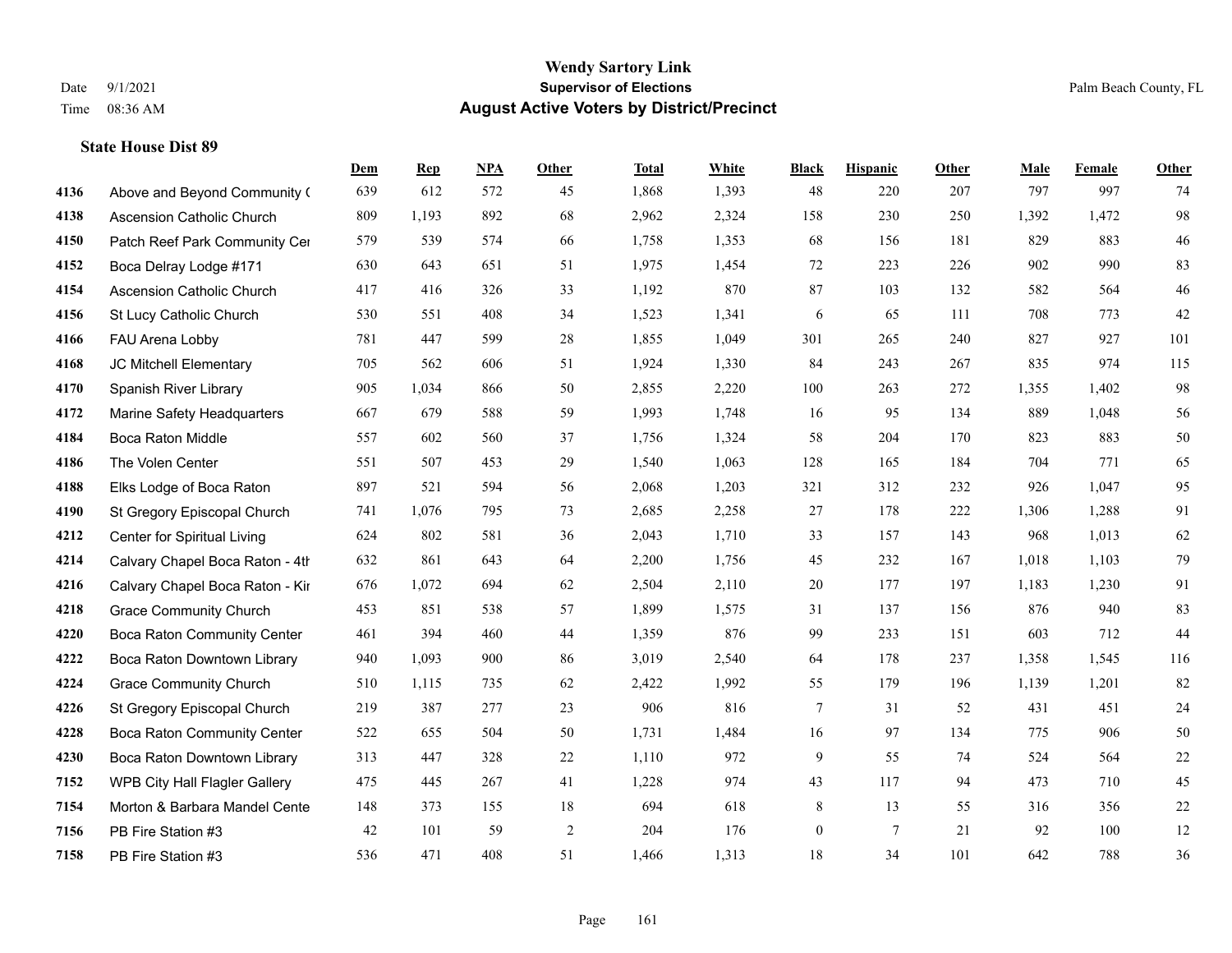|      |                                 | Dem    | <b>Rep</b> | NPA    | Other          | <b>Total</b> | White   | <b>Black</b>   | <b>Hispanic</b> | Other          | <b>Male</b> | Female | Other |
|------|---------------------------------|--------|------------|--------|----------------|--------------|---------|----------------|-----------------|----------------|-------------|--------|-------|
| 7164 | <b>Osborne Community Center</b> | 318    | 183        | 197    | 23             | 721          | 563     | 52             | 54              | 52             | 335         | 365    | 21    |
| 7166 | PB Fire Station #3              | 315    | 380        | 295    | 31             | 1,021        | 906     | $\overline{c}$ | 30              | 83             | 451         | 545    | 25    |
| 7170 | Lantana Town Hall               | 715    | 341        | 512    | 37             | 1,605        | 863     | 345            | 241             | 156            | 749         | 780    | 76    |
| 7172 | Lantana Recreation Center       | 297    | 264        | 240    | 17             | 818          | 639     | 50             | 68              | 61             | 386         | 406    | 26    |
| 7176 | Hypoluxo Town Hall              | 188    | 86         | 110    | 9              | 393          | 218     | 82             | 64              | 29             | 169         | 214    | 10    |
| 7188 | <b>Forest Park Elementary</b>   | 846    | 530        | 580    | 61             | 2,017        | 1,395   | 267            | 180             | 175            | 844         | 1,100  | 73    |
| 7190 | Seacrest Presbyterian           | 1,058  | 612        | 786    | 60             | 2,516        | 1,585   | 448            | 246             | 237            | 1,199       | 1,216  | 101   |
| 7192 | Lakeview Baptist Church         | 16     | 10         | 10     | 2              | 38           | 27      | $\overline{2}$ | 3               | 6              | 19          | 16     | 3     |
| 7194 | Delray Beach Community Cente    | 574    | 343        | 418    | 41             | 1,376        | 993     | 187            | 102             | 94             | 695         | 635    | 46    |
| 7198 | Atlantic High Auditorium        | 44     | 28         | 27     | 3              | 102          | 82      | 6              | $\overline{7}$  | $\overline{7}$ | 41          | 58     | 3     |
| 7202 | 505 Club                        | 652    | 389        | 427    | 38             | 1,506        | 1,070   | 233            | 74              | 129            | 793         | 664    | 49    |
| 7204 | 505 Club                        | 38     | 34         | 36     | $\overline{4}$ | 112          | 88      | $\overline{2}$ | 9               | 13             | 56          | 51     | 5     |
| 7206 | 505 Club                        | 56     | 57         | 56     | $\sim$         | 174          | 145     | $\mathfrak{D}$ | 9               | 18             | 92          | 77     | 5     |
| 7208 | Atlantic High Media Center      | 751    | 183        | 307    | 22             | 1,263        | 542     | 530            | 83              | 108            | 540         | 682    | 41    |
| 7214 | Delray Beach Community Cente    | 868    | 313        | 473    | 36             | 1,690        | 783     | 545            | 208             | 154            | 814         | 808    | 68    |
|      | <b>State House Dist 89</b>      | 42,790 | 45,391     | 36,683 | 3,368          | 128,232      | 101,949 | 6,496          | 9,439           | 10,348         | 58,723      | 65,184 | 4,325 |
|      |                                 |        |            |        |                |              |         |                |                 |                |             |        |       |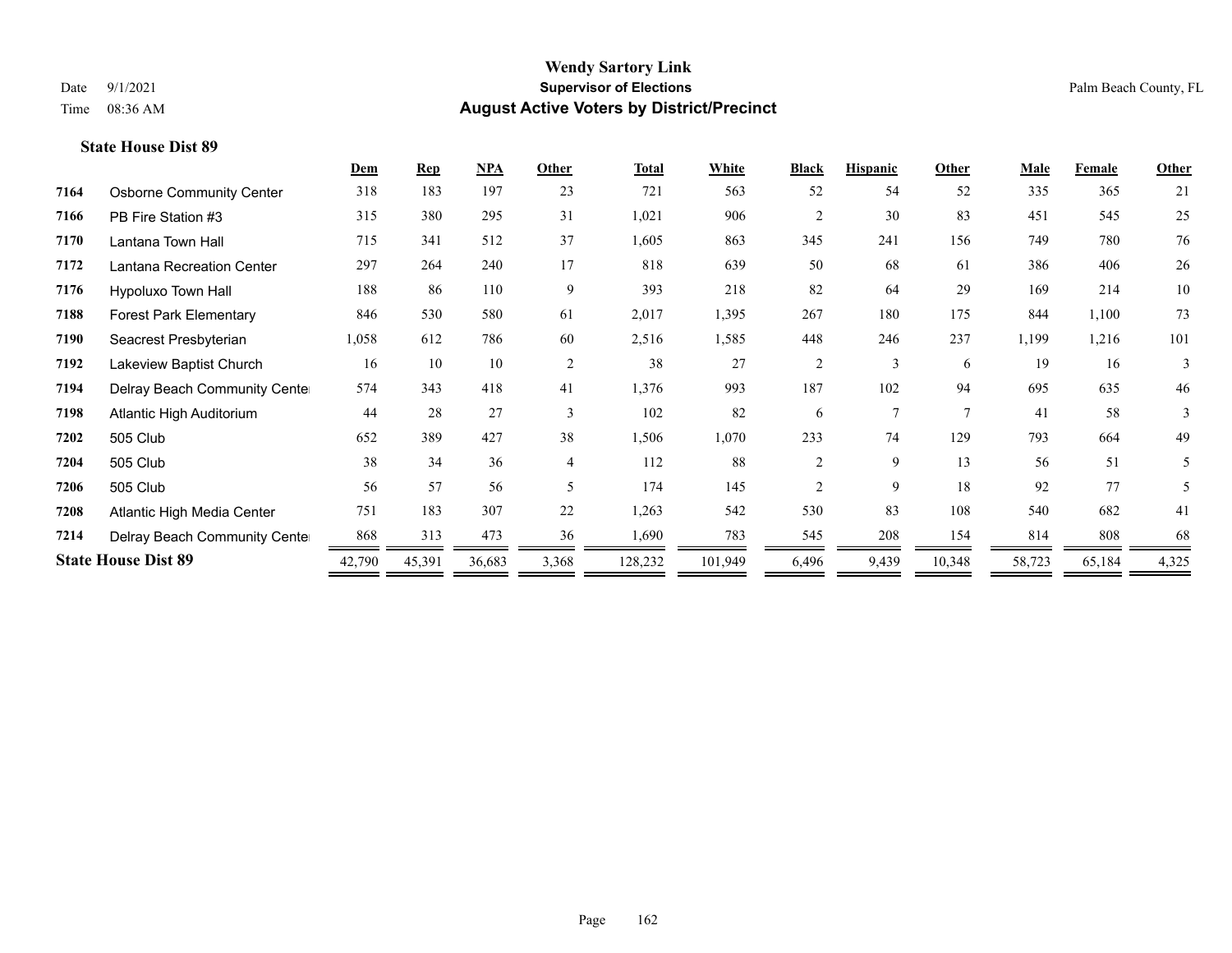|      |                                       | Dem          | <b>Rep</b>       | NPA              | <b>Other</b>     | <b>Total</b>     | <b>White</b>     | <b>Black</b>     | <b>Hispanic</b> | <b>Other</b>   | <b>Male</b>    | <b>Female</b>  | Other            |
|------|---------------------------------------|--------------|------------------|------------------|------------------|------------------|------------------|------------------|-----------------|----------------|----------------|----------------|------------------|
| 2148 | <b>Liberty Park Elementary</b>        | $\mathbf{0}$ | $\boldsymbol{0}$ | $\boldsymbol{0}$ | $\theta$         | $\mathbf{0}$     | $\overline{0}$   | $\overline{0}$   | $\overline{0}$  | $\theta$       | $\theta$       | $\overline{0}$ | $\Omega$         |
| 2150 | <b>River Bridge Activities Center</b> | 1,090        | 531              | 685              | 53               | 2,359            | 1,144            | 481              | 489             | 245            | 982            | 1,293          | 84               |
| 2152 | Pine Ridge North II                   | 1,107        | 506              | 804              | 53               | 2,470            | 1,020            | 379              | 813             | 258            | 983            | 1,384          | 103              |
| 2156 | Cresthaven Emory Aud                  | 633          | 406              | 307              | 14               | 1,360            | 753              | 99               | 413             | 95             | 502            | 808            | 50               |
| 2160 | <b>Cresthaven Barkley Aud</b>         | 519          | 362              | 283              | 19               | 1.183            | 593              | 87               | 399             | 104            | 497            | 634            | 52               |
| 2162 | Cresthaven Ashley Aud                 | 334          | 221              | 223              | 14               | 792              | 395              | 39               | 294             | 64             | 313            | 445            | 34               |
| 2164 | <b>Covered Bridge Clubhouse</b>       | 1,118        | 742              | 661              | 39               | 2,560            | 1,776            | 139              | 473             | 172            | 991            | 1,490          | 79               |
| 2166 | Poinciana Clubhouse                   | 903          | 524              | 498              | 37               | 1,962            | 1,293            | 93               | 416             | 160            | 770            | 1,125          | 67               |
| 2168 | First Baptist Church GA               | $\bf{0}$     | $\boldsymbol{0}$ | $\boldsymbol{0}$ | $\mathbf{0}$     | $\boldsymbol{0}$ | $\boldsymbol{0}$ | $\boldsymbol{0}$ | $\bf{0}$        | $\mathbf{0}$   | $\overline{0}$ | $\mathbf{0}$   | $\boldsymbol{0}$ |
| 2170 | <b>Liberty Park Elementary</b>        | 1,135        | 542              | 666              | 56               | 2,399            | 1,044            | 459              | 637             | 259            | 951            | 1,332          | 116              |
| 2172 | First Baptist Church GA               | 17           | $\overline{4}$   | 10               | $\theta$         | 31               | 15               | 3                | 9               | $\overline{4}$ | 12             | 18             | $\overline{1}$   |
| 2174 | First Baptist Church GA               | 455          | 187              | 273              | 12               | 927              | 401              | 192              | 209             | 125            | 410            | 476            | 41               |
| 2188 | St Lukes United Methodist Chr         | 467          | 517              | 429              | 34               | 1,447            | 1,147            | 35               | 188             | 77             | 687            | 721            | 39               |
| 2190 | Lucerne Pointe Clubhouse              | 1,017        | 526              | 645              | $46\,$           | 2,234            | 1,415            | 219              | 425             | 175            | 914            | 1,242          | $78\,$           |
| 2192 | Fountains Of Palm Beach               | 919          | 446              | 576              | 55               | 1,996            | 1,353            | 142              | 335             | 166            | 847            | 1,082          | 67               |
| 2196 | Pine Ridge South IV Clubhouse         | 888          | 495              | 506              | 42               | 1,931            | 1,157            | 262              | 398             | 114            | 755            | 1,103          | 73               |
| 2198 | American Finnish Club                 | 14           | 9                | $\,$ 8 $\,$      | $\boldsymbol{0}$ | 31               | 17               | 3                | -1              | 10             | 12             | 16             | $\mathfrak{Z}$   |
| 2214 | Indian Pines Elementary               | 1,180        | 253              | 578              | 38               | 2,049            | 467              | 909              | 442             | 231            | 922            | 1,027          | 100              |
| 2216 | Indian Pines Elementary               | 1,787        | 293              | 840              | 42               | 2,962            | 521              | 1,487            | 583             | 371            | 1,327          | 1,488          | 147              |
| 2218 | <b>Tradewinds Middle</b>              | 1,259        | 316              | 653              | 36               | 2,264            | 571              | 882              | 368             | 443            | 996            | 1,140          | 128              |
| 3074 | <b>Coastal Chapel</b>                 | 471          | 353              | 334              | 25               | 1,183            | 741              | 97               | 254             | 91             | 554            | 587            | 42               |
| 3075 | Lantana Recreation Center             | 14           | 9                | 8                | 2                | 33               | 33               | $\boldsymbol{0}$ | $\mathbf{0}$    | $\mathbf{0}$   | 12             | 21             | $\overline{0}$   |
| 3076 | Our Savior Lutheran Church            | 48           | 39               | 49               | $\overline{1}$   | 137              | 95               | 15               | 20              | $\overline{7}$ | 74             | 58             | 5                |
| 3078 | Lakeside UM Church                    | 644          | 392              | 441              | 36               | 1,513            | 948              | 165              | 268             | 132            | 668            | 802            | 43               |
| 3082 | <b>Atlantis City Hall</b>             | 485          | 893              | 440              | 43               | 1,861            | 1,610            | 38               | 89              | 124            | 852            | 966            | 43               |
| 3086 | <b>Woodlands Middle</b>               | 794          | 610              | 696              | 48               | 2,148            | 1,469            | 136              | 356             | 187            | 999            | 1,072          | $77 \,$          |
| 3088 | <b>Tradewinds Middle</b>              | 178          | 51               | 120              | 8                | 357              | 94               | 126              | 77              | 60             | 160            | 187            | $10\,$           |
| 3094 | <b>Coral Reef Elementary</b>          | 326          | 242              | 269              | 27               | 864              | 516              | 72               | 191             | 85             | 403            | 434            | 27               |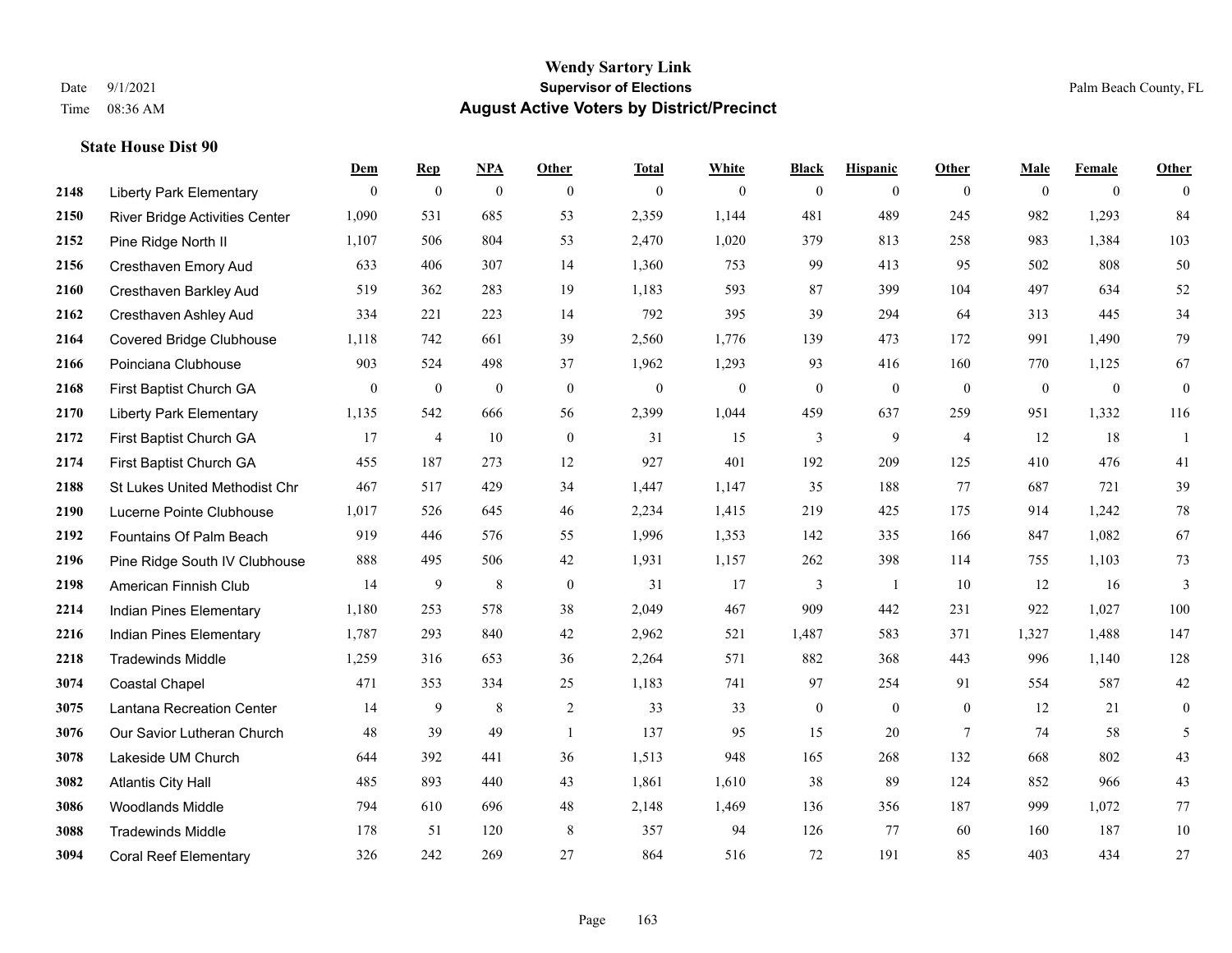|      |                                   | Dem    | <b>Rep</b> | NPA | <b>Other</b> | <b>Total</b> | White | <b>Black</b>     | <b>Hispanic</b> | Other | <b>Male</b> | Female | <b>Other</b> |
|------|-----------------------------------|--------|------------|-----|--------------|--------------|-------|------------------|-----------------|-------|-------------|--------|--------------|
| 3096 | <b>Coral Reef Elementary</b>      | 825    | 586        | 638 | 57           | 2,106        | 1,356 | 255              | 266             | 229   | 975         | 1,049  | 82           |
| 3098 | <b>Manatee Elementary</b>         | 689    | 585        | 516 | 44           | 1,834        | 1,253 | 174              | 218             | 189   | 829         | 943    | 62           |
| 3100 | Journeys End                      | 433    | 334        | 359 | 21           | 1,147        | 766   | 94               | 137             | 150   | 539         | 579    | 29           |
| 3102 | <b>Diamond View Elementary</b>    | 1,203  | 445        | 788 | 50           | 2,486        | 1,032 | 631              | 522             | 301   | 1,093       | 1,284  | 109          |
| 3104 | American German Club              | 411    | 345        | 370 | 33           | 1,159        | 804   | 90               | 138             | 127   | 537         | 578    | $44$         |
| 3106 | American German Club              | 299    | 108        | 203 | 17           | 627          | 224   | 174              | 99              | 130   | 274         | 324    | 29           |
| 3108 | Santaluces High                   | 1,240  | 538        | 877 | 61           | 2,716        | 1,091 | 695              | 539             | 391   | 1,203       | 1,425  | $88\,$       |
| 3110 | Lantana Road Branch Library       | 820    | 335        | 489 | 41           | 1,685        | 792   | 447              | 292             | 154   | 735         | 872    | $78\,$       |
| 3112 | <b>Starlight Cove Elementary</b>  | 843    | 297        | 613 | 38           | 1,791        | 704   | 310              | 635             | 142   | 774         | 927    | 90           |
| 3114 | Santaluces High                   | 378    | 248        | 294 | 12           | 932          | 544   | 122              | 182             | 84    | 454         | 446    | $32\,$       |
| 3116 | Advent Lantana                    | 1,067  | 524        | 735 | 51           | 2,377        | 1,462 | 365              | 364             | 186   | 978         | 1,316  | 83           |
| 3118 | Advent Lantana                    | 205    | 229        | 178 | 17           | 629          | 514   | 21               | 49              | 45    | 309         | 306    | 14           |
| 3124 | West Boynton Park and Rec         | 786    | 576        | 645 | 43           | 2,050        | 1,298 | 219              | 286             | 247   | 928         | 1,047  | 75           |
| 3126 | Temple Shaarei Shalom             | 643    | 507        | 462 | $27\,$       | 1,639        | 1,125 | 154              | 199             | 161   | 759         | 831    | 49           |
| 3128 | West Boynton Park and Rec         | 950    | 607        | 722 | 44           | 2,323        | 1,449 | 280              | 338             | 256   | 1,063       | 1,176  | 84           |
| 3130 | <b>Winston Trails Swim Center</b> | 1,112  | 917        | 854 | 61           | 2,944        | 2,083 | 203              | 374             | 284   | 1,376       | 1,454  | 114          |
| 3132 | Park Vista High                   | 851    | 650        | 691 | 49           | 2,241        | 1,419 | 226              | 356             | 240   | 1,008       | 1,153  | 80           |
| 3133 | Christa McAuliffe Middle          | 175    | 121        | 135 | 9            | 440          | 267   | 46               | 63              | 64    | 213         | 215    | 12           |
| 3134 | <b>Hidden Oaks Elementary</b>     | 1,080  | 315        | 576 | 34           | 2,005        | 577   | 793              | 361             | 274   | 851         | 1,068  | 86           |
| 3136 | <b>Freedom Shores Elementary</b>  | 872    | 405        | 583 | 32           | 1,892        | 831   | 527              | 279             | 255   | 834         | 981    | 77           |
| 3138 | <b>Citrus Cove Elementary</b>     | 864    | 500        | 568 | 34           | 1,966        | 1,153 | 315              | 288             | 210   | 864         | 1.020  | 82           |
| 3140 | Boynton Lakes North Clubhouse     | 418    | 192        | 283 | 14           | 907          | 429   | 220              | 126             | 132   | 405         | 470    | $32\,$       |
| 3142 | Boynton Lakes North Clubhouse     | 386    | 162        | 221 | 16           | 785          | 440   | 138              | 137             | 70    | 316         | 439    | $30\,$       |
| 3144 | Freedom Shores Elementary         | $10\,$ | 8          | 10  | $\mathbf{0}$ | 28           | 22    | $\boldsymbol{0}$ | 3               | 3     | 11          | 14     | 3            |
| 3146 | Freedom Shores Elementary         | 335    | 126        | 169 | 17           | 647          | 430   | 80               | 74              | 63    | 259         | 368    | $20\,$       |
| 3148 | Imagine Schools - Chancellor      | 61     | 54         | 54  | 5            | 174          | 117   | 12               | 27              | 18    | 87          | 82     | 5            |
| 3150 | Christa McAuliffe Middle          | 560    | 256        | 234 | 22           | 1,072        | 971   | 21               | 31              | 49    | 443         | 595    | 34           |
| 3152 | Park Vista High                   | 655    | 409        | 387 | 32           | 1,483        | 1,271 | 55               | 64              | 93    | 650         | 785    | $48\,$       |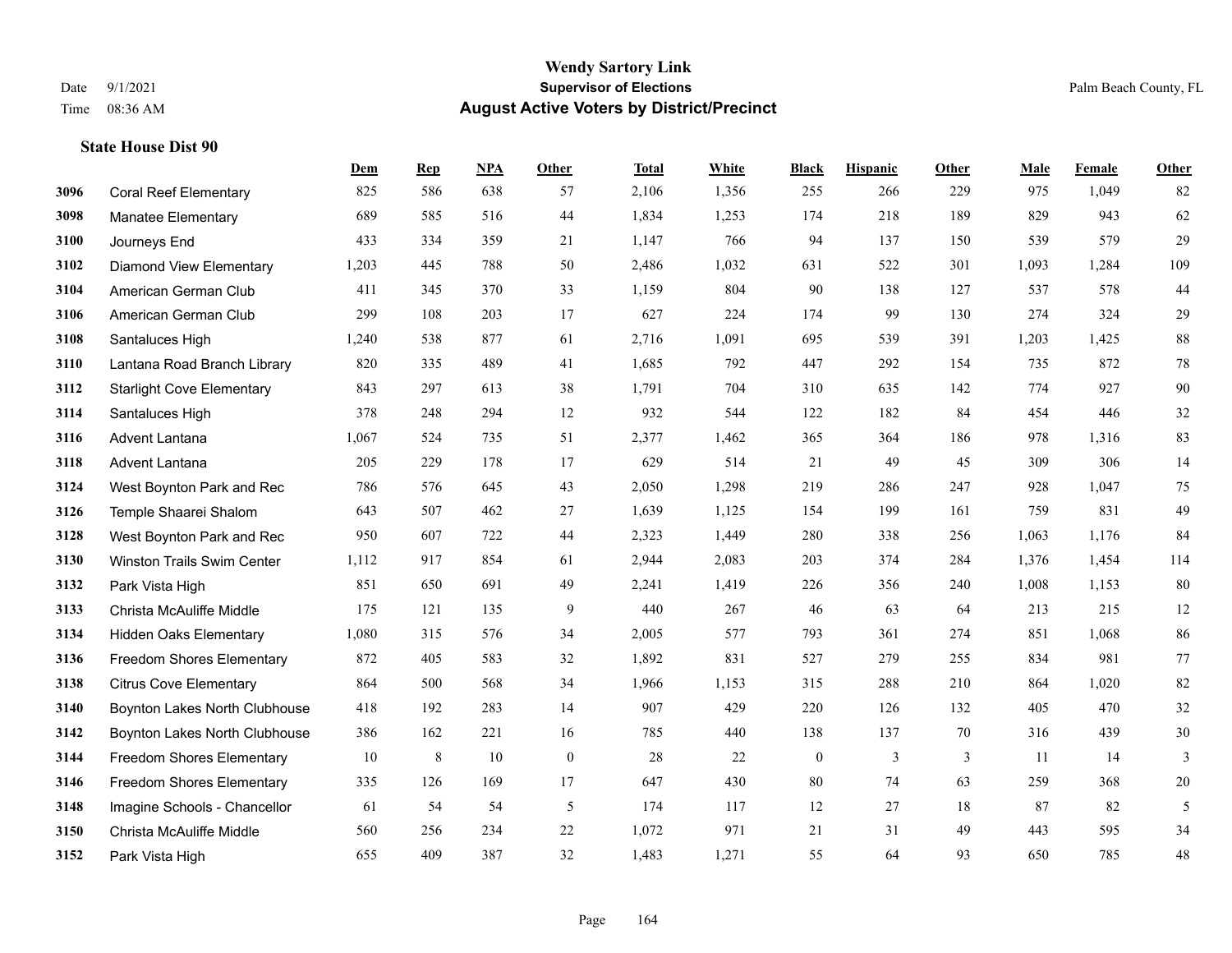|      |                                 | Dem          | <b>Rep</b>   | NPA              | <b>Other</b>   | <b>Total</b>     | White            | <b>Black</b>     | <b>Hispanic</b>  | <b>Other</b>    | <b>Male</b>    | Female         | Other            |
|------|---------------------------------|--------------|--------------|------------------|----------------|------------------|------------------|------------------|------------------|-----------------|----------------|----------------|------------------|
| 3154 | Ponte Vecchio Clubhouse         | 810          | 315          | 278              | 21             | 1,424            | 1,267            | 22               | 41               | 94              | 640            | 742            | 42               |
| 3156 | Aberdeen East Clubhouse         | 1,006        | 485          | 544              | 42             | 2,077            | 1,578            | 139              | 184              | 176             | 859            | 1,158          | 60               |
| 3158 | <b>Crystal Lakes Elementary</b> | 992          | 758          | 804              | 60             | 2,614            | 1,838            | 193              | 290              | 293             | 1,178          | 1,324          | 112              |
| 3160 | Christa McAuliffe Middle        | 438          | 332          | 323              | 19             | 1,112            | 755              | 136              | 118              | 103             | 500            | 569            | 43               |
| 3162 | Hidden Oaks Elementary          | 543          | 255          | 297              | 17             | 1,112            | 664              | 205              | 128              | 115             | 498            | 580            | 34               |
| 3164 | <b>Citrus Cove Elementary</b>   | 884          | 542          | 638              | 50             | 2,114            | 1,318            | 316              | 246              | 234             | 940            | 1,102          | 72               |
| 3166 | Jamaica Bay Clubhouse           | 348          | 363          | 260              | 26             | 997              | 884              | 19               | 38               | 56              | 433            | 530            | 34               |
| 3168 | Boynton Beach Fire Station #3   | 908          | 454          | 662              | 30             | 2,054            | 1,165            | 363              | 295              | 231             | 873            | 1.109          | 72               |
| 3170 | Boynton Beach High              | 1,117        | 607          | 868              | 70             | 2,662            | 1,567            | 306              | 534              | 255             | 1,174          | 1,382          | 106              |
| 3172 | Boynton Beach High              | 474          | 146          | 302              | 32             | 954              | 441              | 263              | 143              | 107             | 392            | 514            | 48               |
| 3174 | Boynton Beach Fire Station #3   | 250          | 172          | 172              | 15             | 609              | 415              | 53               | 84               | 57              | 278            | 314            | 17               |
| 3176 | Boynton Beach High              | 217          | 118          | 154              | 8              | 497              | 264              | 90               | 82               | 61              | 214            | 261            | 22               |
| 3180 | Imagine Schools - Chancellor    | $\bf{0}$     | $\mathbf{0}$ | $\boldsymbol{0}$ | $\overline{0}$ | $\boldsymbol{0}$ | $\boldsymbol{0}$ | $\boldsymbol{0}$ | $\boldsymbol{0}$ | $\mathbf{0}$    | $\mathbf{0}$   | $\overline{0}$ | $\boldsymbol{0}$ |
| 3182 | Imagine Schools - Chancellor    | 98           | 49           | 80               | $\overline{4}$ | 231              | 116              | 46               | 36               | 33              | 110            | 110            | 11               |
| 3185 | Christ Fellowship Church BB     | 276          | 192          | 182              | 26             | 676              | 432              | 71               | 103              | 70              | 318            | 337            | 21               |
| 3186 | Christ Fellowship Church BB     | 185          | 122          | 139              | 11             | 457              | 323              | 40               | 61               | 33              | 203            | 233            | $21\,$           |
| 3187 | Christ Fellowship Church BB     | 694          | 391          | 572              | 55             | 1.712            | 974              | 266              | 285              | 187             | 795            | 862            | 55               |
| 3188 | Christ Fellowship Church BB     | 411          | 304          | 354              | 21             | 1,090            | 676              | 221              | 121              | 72              | 536            | 520            | 34               |
| 3190 | Imagine Schools - Chancellor    | 294          | 155          | 209              | 22             | 680              | 385              | 139              | 93               | 63              | 344            | 321            | 15               |
| 4010 | <b>Bent Tree Villas East</b>    | 796          | 727          | 596              | 50             | 2,169            | 1,578            | 212              | 211              | 168             | 951            | 1,166          | 52               |
| 4016 | Christ Fellowship Church BB     | 538          | 290          | 296              | 25             | 1,149            | 695              | 186              | 162              | 106             | 528            | 591            | 30               |
| 4020 | Christ Fellowship Church BB     | 31           | 26           | 36               | $\overline{4}$ | 97               | 75               | 4                | 11               | $7\phantom{.0}$ | 37             | 58             | $\sqrt{2}$       |
| 5010 | Temple Shaarei Shalom           | 955          | 235          | 307              | 33             | 1,530            | 1,428            | 17               | 25               | 60              | 587            | 912            | 31               |
| 5012 | The Grove Clubhouse             | 413          | 145          | 157              | 12             | 727              | 655              | 19               | 18               | 35              | 305            | 411            | $11\,$           |
| 5014 | West Boynton Branch Library     | 683          | 452          | 487              | 42             | 1,664            | 953              | 244              | 244              | 223             | 735            | 867            | 62               |
| 5016 | Faith United Methodist Church   | 947          | 626          | 622              | 31             | 2,226            | 1,613            | 156              | 237              | 220             | 978            | 1,157          | 91               |
| 5018 | Platina Clubhouse               | 683          | 250          | 292              | 22             | 1,247            | 1,058            | 36               | 72               | 81              | 474            | 740            | 33               |
| 7175 | Rolling Green Elementary        | $\mathbf{0}$ | $\mathbf{0}$ |                  | $\theta$       | $\mathbf{1}$     | $\mathbf{0}$     | $\overline{0}$   | $\mathbf{1}$     | $\mathbf{0}$    | $\overline{1}$ | $\mathbf{0}$   | $\boldsymbol{0}$ |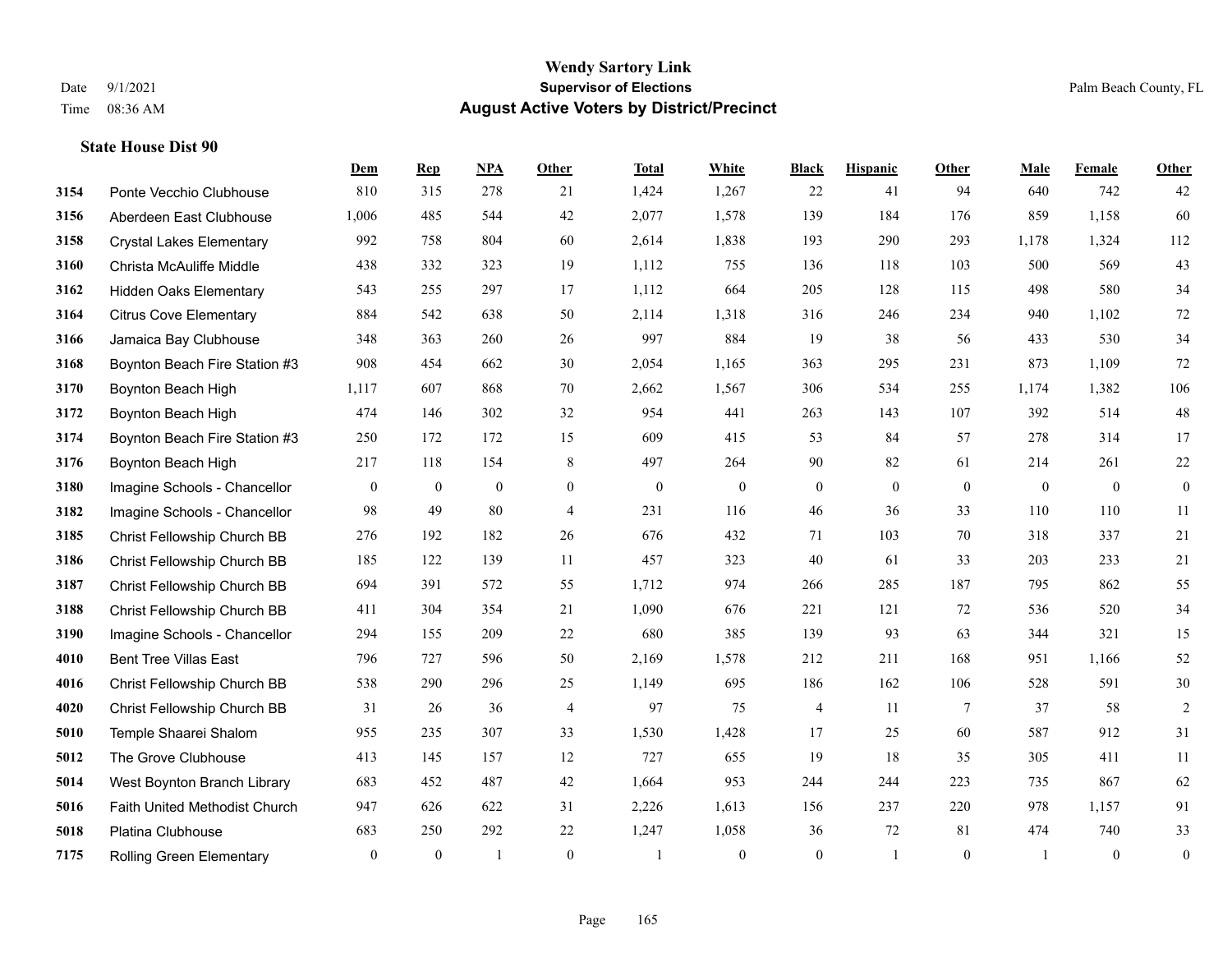| 9/1/2021<br>Date                                                                                   |        |        |            |       | <b>Wendy Sartory Link</b><br><b>Supervisor of Elections</b> |        |        |                 |              |       |        | Palm Beach County, FL |
|----------------------------------------------------------------------------------------------------|--------|--------|------------|-------|-------------------------------------------------------------|--------|--------|-----------------|--------------|-------|--------|-----------------------|
| <b>August Active Voters by District/Precinct</b><br>08:36 AM<br>Time<br><b>State House Dist 90</b> |        |        |            |       |                                                             |        |        |                 |              |       |        |                       |
|                                                                                                    | Dem    | Rep    | <b>NPA</b> | Other | <u>Total</u>                                                | White  | Black  | <b>Hispanic</b> | <b>Other</b> | Male  | Female | <b>Other</b>          |
| <b>State House Dist 90</b>                                                                         | 50,964 | 28,359 | 33,288     | 2,409 | 115,020                                                     | 68,129 | 16.988 | 18,457          | 11.446       | 50,24 | 60,568 | 4,211                 |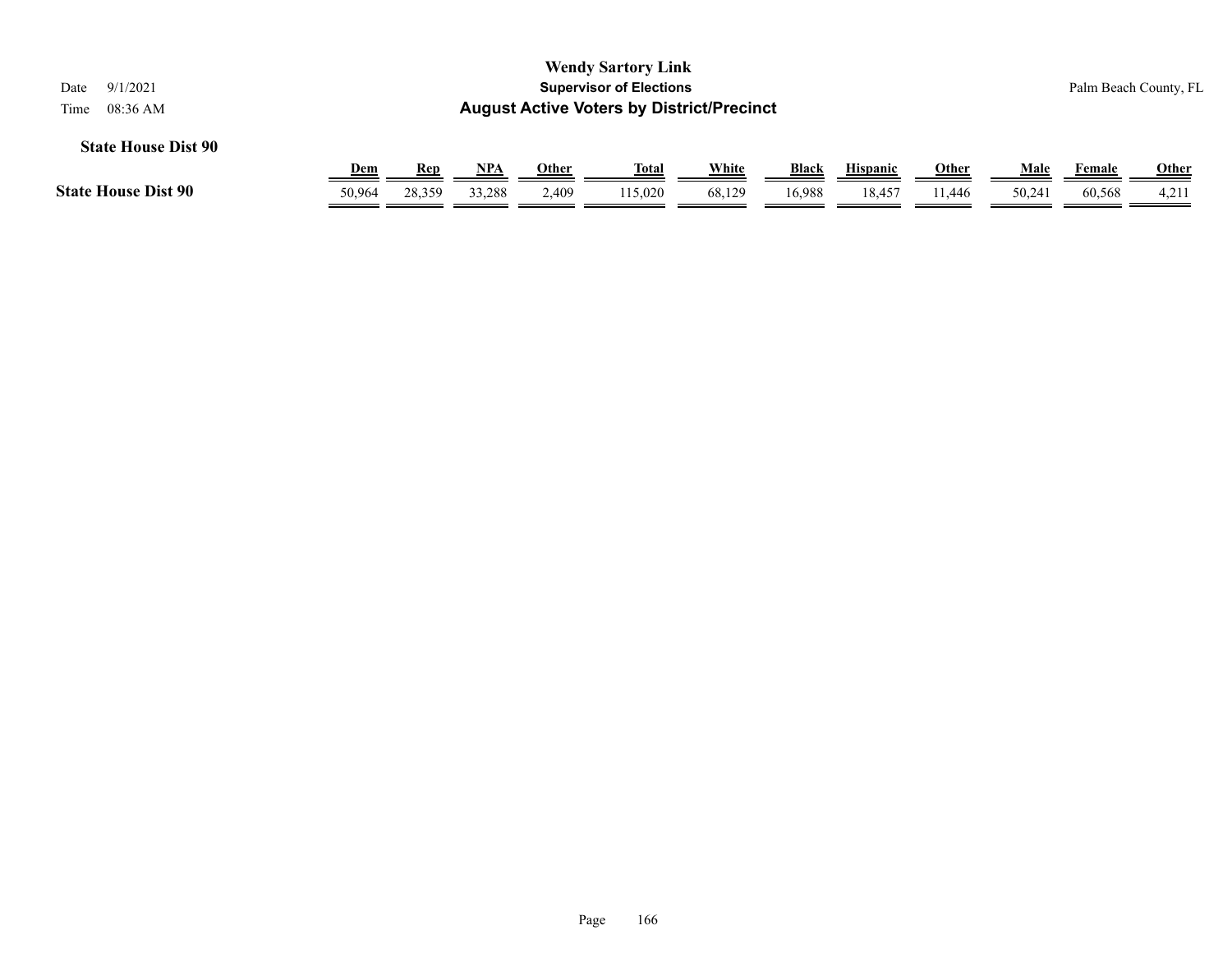**State House Dist 91**

#### **Wendy Sartory Link** Date 9/1/2021 **Supervisor of Elections** Palm Beach County, FL Time 08:36 AM **August Active Voters by District/Precinct**

# **Dem Rep NPA Other Total White Black Hispanic Other Male Female Other** Leisureville #1 Clubhouse 549 400 370 43 1,362 1,032 111 126 93 546 767 49 Leisureville #3 Clubhouse 612 552 422 49 1,635 1,360 83 101 91 694 887 54 BB Leisureville Clubhouse 493 526 307 37 1,363 1,123 64 115 61 552 773 38 Golfview Harbour Clubhouse 608 399 398 27 1,432 969 204 113 146 646 737 49 Greentree Villas 645 563 458 31 1,697 1,390 71 118 118 673 974 50 New Church 406 489 326 24 1,245 1,012 61 88 84 535 681 29 Quail Ridge Business Center 122 363 119 11 615 592 1 2 20 280 325 10 Congress Middle 822 235 403 43 1,503 548 650 156 149 627 819 57 Village of Golf Admin Bldg 35 187 45 4 271 266 0 1 4 127 142 2 Crosspointe Elementary 361 255 287 23 926 665 113 61 87 392 514 20 Delray Dunes 87 338 101 5 531 492 1 5 33 242 277 12 Banyan Creek Elementary 119 156 85 7 367 294 16 30 27 188 170 9 Hunter's Run Courtside Cafe 1,072 366 529 37 2,004 1,843 40 47 74 838 1,123 43 Country Manors Clubhouse 444 387 395 23 1,249 884 98 134 133 549 665 35 **4078 Banyan Creek Elementary 2 6 1 0 9 8 0 0 1 5 3 1**  Banyan Creek Elementary 0 0 0 0 0 0 0 0 0 0 0 0 **4082 Banyan Creek Elementary 0 3 0 0 3 3 3 0 0 0 2 1 0 4084 Banyan Creek Elementary 42 24 24 2 92 68 6 9 9 42 46 4**  Banyan Creek Elementary 552 380 378 28 1,338 913 187 104 134 624 663 51 West Park Baptist Church 842 450 483 49 1,824 1,553 59 94 118 740 1,032 52 Pines of Delray North 270 170 156 12 608 490 38 43 37 240 341 27 Broken Sound Club 257 206 180 15 658 488 24 83 63 271 369 18 Woodfield Country Club HOA 839 748 725 54 2,366 2,120 13 65 168 1,082 1,191 93 Seasons HOA Clubhouse 226 213 168 10 617 508 8 37 64 294 294 29 Broken Sound Club 527 373 331 17 1,248 1,144 12 31 61 562 653 33 Broken Sound Club 563 417 434 39 1,453 1,144 65 137 107 664 751 38 Spanish River High 949 736 753 40 2,478 1,962 50 218 248 1,182 1,191 105

Greater BR Swim & Racquet Ctr 430 406 349 20 1,205 975 18 89 123 560 602 43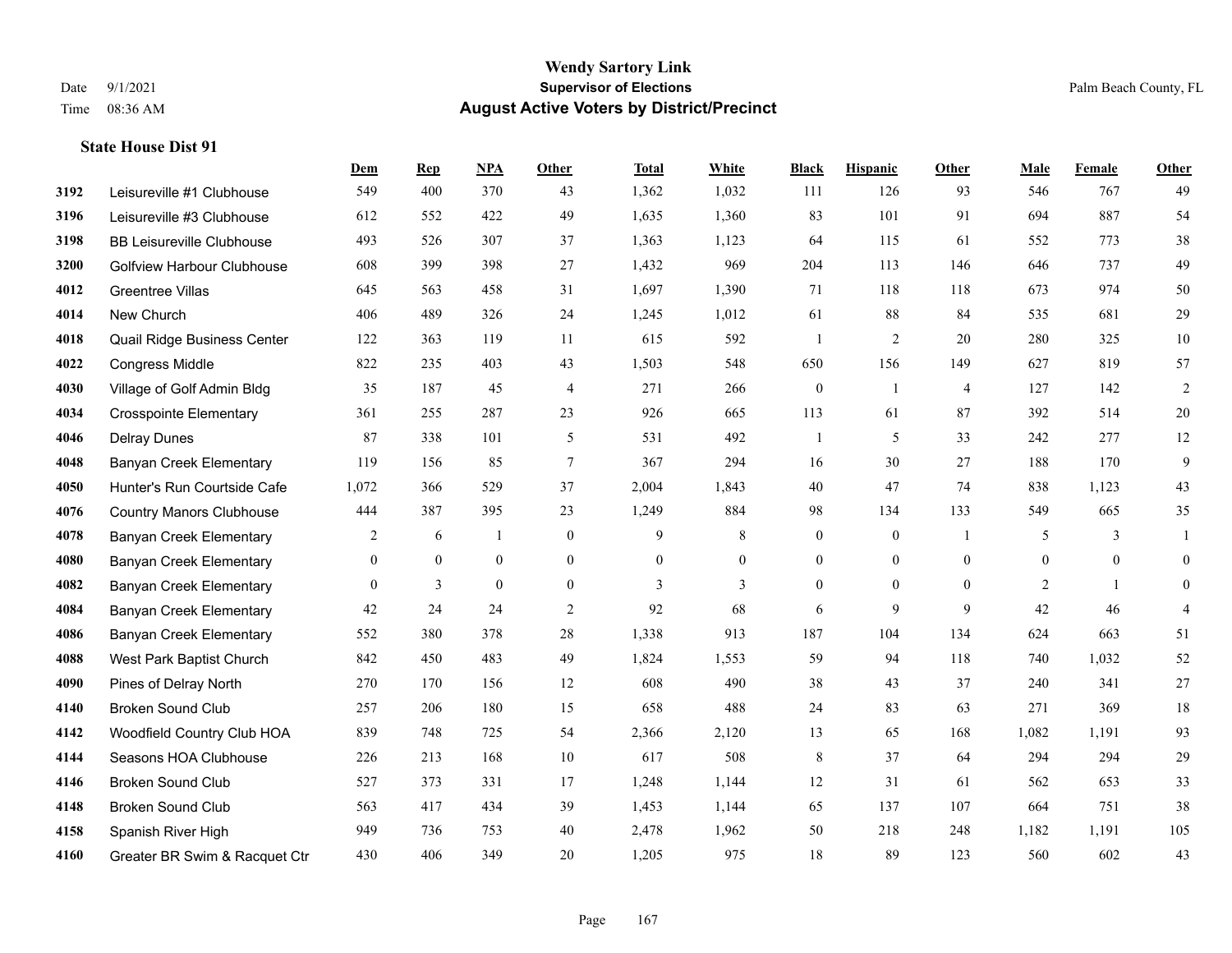|      |                               | Dem | <b>Rep</b> | NPA | <b>Other</b> | <b>Total</b> | White | <b>Black</b> | <b>Hispanic</b> | <b>Other</b> | <b>Male</b> | <b>Female</b> | <b>Other</b> |
|------|-------------------------------|-----|------------|-----|--------------|--------------|-------|--------------|-----------------|--------------|-------------|---------------|--------------|
| 4162 | Patch Reef Park Community Cer | 546 | 483        | 437 | 19           | 1,485        | 1,132 | 31           | 115             | 207          | 679         | 731           | 75           |
| 4164 | Safe Schools Institute        | 598 | 648        | 557 | 33           | 1,836        | 1,474 | 29           | 171             | 162          | 854         | 891           | 91           |
| 4174 | Sugar Sand Park Comm Center   | 306 | 273        | 267 | 15           | 861          | 743   | 5            | 52              | 61           | 404         | 421           | 36           |
| 4176 | Sugar Sand Park Comm Center   | 938 | 699        | 724 | 68           | 2,429        | 1,783 | 72           | 324             | 250          | 1,053       | 1,273         | 103          |
| 4178 | Sugar Sand Park Comm Center   | 756 | 645        | 520 | 45           | 1,966        | 1,565 | 42           | 197             | 162          | 797         | 1.104         | 65           |
| 4180 | Del Prado Elementary          | 571 | 572        | 560 | 35           | 1,738        | 1,238 | 50           | 244             | 206          | 790         | 851           | 97           |
| 4182 | Greater BR Swim & Racquet Ctr | 872 | 590        | 729 | 54           | 2,245        | 1,522 | 81           | 400             | 242          | 943         | 1,208         | 94           |
| 4192 | Verde K-8 School              | 566 | 958        | 705 | 45           | 2,274        | 1,814 | 48           | 132             | 280          | 1,052       | 1,098         | 124          |
| 4194 | Del Prado Elementary          | 538 | 328        | 309 | 29           | 1,204        | 1,024 | 23           | 60              | 97           | 506         | 666           | $32\,$       |
| 4196 | Good Shepherd Lutheran        | 705 | 436        | 450 | 22           | 1,613        | 1,384 | 30           | 84              | 115          | 679         | 892           | $42\,$       |
| 4198 | Verde K-8 School              | 628 | 469        | 514 | 35           | 1,646        | 1,028 | 118          | 314             | 186          | 672         | 900           | $74\,$       |
| 4200 | Verde K-8 School              | 402 | 348        | 298 | 20           | 1,068        | 797   | 8            | 172             | 91           | 432         | 608           | $28\,$       |
| 4202 | Greater BR Swim & Racquet Ctr | 783 | 589        | 625 | 33           | 2,030        | 1,586 | 30           | 235             | 179          | 829         | 1,127         | $74\,$       |
| 4204 | Sugar Sand Park Comm Center   | 749 | 444        | 585 | 39           | 1,817        | 1,140 | 143          | 318             | 216          | 814         | 935           | 68           |
| 4206 | Good Shepherd Lutheran        | 671 | 478        | 508 | 33           | 1,690        | 1,338 | 33           | 179             | 140          | 682         | 950           | 58           |
| 4208 | Hammock Pointe Elementary     | 867 | 590        | 481 | 35           | 1,973        | 1,699 | 10           | 120             | 144          | 784         | 1,134         | 55           |
| 4210 | Sugar Sand Park Comm Center   | 642 | 836        | 673 | 44           | 2,195        | 1,730 | 30           | 262             | 173          | 1,011       | 1,111         | 73           |
| 5020 | <b>Hagen Road Elementary</b>  | 615 | 324        | 402 | 37           | 1,378        | 718   | 294          | 186             | 180          | 592         | 735           | 51           |
| 5022 | <b>Hagen Road Elementary</b>  | 854 | 439        | 444 | 27           | 1,764        | 1,382 | 148          | 115             | 119          | 781         | 940           | 43           |
| 5024 | Valencia Lakes HOA            | 609 | 209        | 242 | 16           | 1,076        | 992   | 10           | 18              | 56           | 473         | 574           | 29           |
| 5026 | Faith United Methodist Church | 945 | 418        | 504 | 47           | 1,914        | 1,125 | 437          | 197             | 155          | 821         | 1,028         | 65           |
| 5028 | South Tech Academy            | 683 | 513        | 435 | 28           | 1,659        | 1,296 | 100          | 111             | 152          | 724         | 869           | 66           |
| 5030 | West Boynton Branch Library   | 671 | 198        | 313 | 35           | 1,217        | 772   | 247          | 117             | 81           | 474         | 691           | 52           |
| 5032 | New Church                    | 292 | 120        | 136 | 13           | 561          | 484   | 17           | 27              | 33           | 241         | 304           | 16           |
| 5034 | Valencia Lakes HOA            | 794 | 297        | 306 | 16           | 1,413        | 1,305 | 17           | 22              | 69           | 597         | 785           | 31           |
| 5036 | Valencia Isles Social Hall    | 801 | 232        | 277 | 14           | 1,324        | 1,249 | 1            | 5               | 69           | 543         | 752           | $29\,$       |
| 5038 | The Cascades Clubhouse        | 755 | 260        | 272 | 17           | 1,304        | 1,221 | 15           | 17              | 51           | 550         | 729           | 25           |
| 5040 | New Church                    | 385 | 202        | 249 | 14           | 850          | 765   | 20           | 33              | 32           | 389         | 442           | 19           |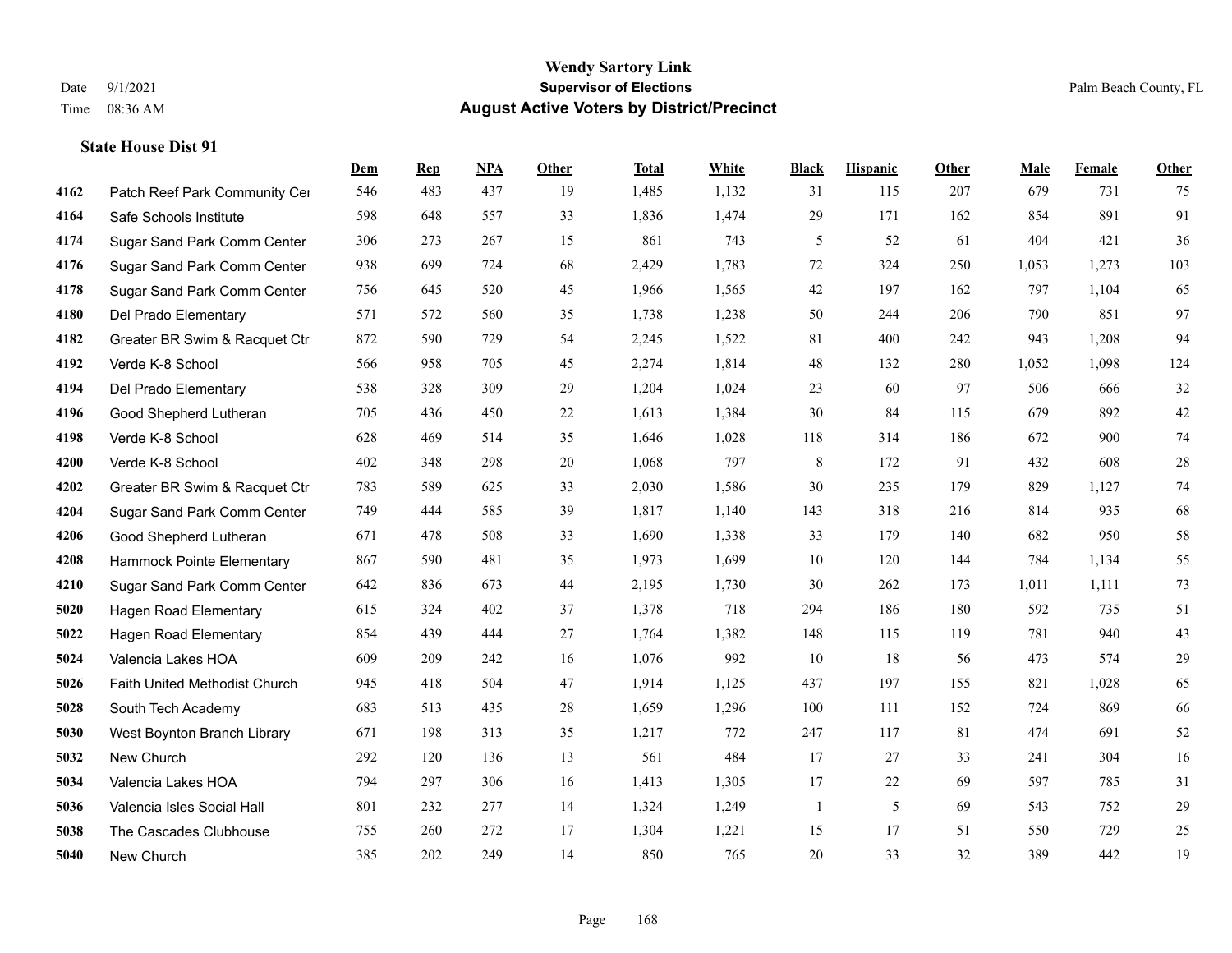|      |                                   | <b>Dem</b> | <b>Rep</b> | NPA   | <b>Other</b> | <b>Total</b> | White | <b>Black</b> | <b>Hispanic</b> | <b>Other</b>    | <b>Male</b> | Female | <b>Other</b> |
|------|-----------------------------------|------------|------------|-------|--------------|--------------|-------|--------------|-----------------|-----------------|-------------|--------|--------------|
| 5042 | South Tech Academy                | 916        | 371        | 463   | 43           | 1,793        | 1,379 | 160          | 144             | 110             | 726         | 1,012  | 55           |
| 5044 | Cascade Lakes Clubhouse           | 562        | 198        | 186   | 13           | 959          | 871   | 5            | 12              | 71              | 423         | 508    | $28\,$       |
| 5046 | Green Cay Nature Center           | 1,347      | 575        | 643   | 40           | 2,605        | 1,974 | 269          | 175             | 187             | 1,109       | 1,428  | 68           |
| 5048 | Coral Lakes Clubhouse             | 591        | 369        | 308   | 20           | 1,288        | 898   | 139          | 139             | 112             | 561         | 683    | $44\,$       |
| 5050 | <b>Coral Lakes Clubhouse</b>      | 1,117      | 306        | 358   | 22           | 1,803        | 1,687 | 13           | 10              | 93              | 696         | 1.059  | $48\,$       |
| 5052 | Lake Worth Drainage District      | 641        | 439        | 461   | 32           | 1,573        | 1,208 | 88           | 126             | 151             | 682         | 830    | 61           |
| 5056 | Hagen Ranch Road Library          | 1,864      | 1,115      | 1,157 | 96           | 4,232        | 3,429 | 162          | 317             | 324             | 1,794       | 2,309  | 129          |
| 5058 | Valencia Falls Clubhouse          | 678        | 188        | 227   | 10           | 1,103        | 1,037 | 4            | 5               | 57              | 489         | 578    | 36           |
| 5060 | Hagen Ranch Road Library          | 520        | 211        | 230   | 14           | 975          | 904   | 4            | 14              | 53              | 440         | 523    | 12           |
| 5062 | Villa Borghese Clubhouse          | 444        | 237        | 164   | 14           | 859          | 781   | 11           | 27              | 40              | 375         | 461    | 23           |
| 5064 | Huntington Lakes Clubhouse        | 962        | 332        | 349   | 36           | 1,679        | 1,542 | 16           | 43              | 78              | 628         | 1.019  | $32\,$       |
| 5066 | Abbey Village Clubhouse           | 731        | 381        | 360   | 32           | 1,504        | 1,218 | 64           | 124             | 98              | 595         | 849    | 60           |
| 5068 | Camelot Village Clubhouse         | 222        | 115        | 101   | 14           | 452          | 277   | 49           | 84              | 42              | 177         | 259    | 16           |
| 5070 | Delray Villas                     | 467        | 238        | 212   | $18\,$       | 935          | 763   | 38           | 64              | 70              | 395         | 507    | 33           |
| 5072 | Huntington Pointe Clubhouse       | 753        | 171        | 236   | 18           | 1,178        | 1,116 | 6            | 10              | 46              | 442         | 703    | 33           |
| 5074 | Coco Wood Clubhouse               | 386        | 165        | 177   | 11           | 739          | 519   | 93           | 78              | 49              | 327         | 382    | 30           |
| 5076 | Palm Greens Clubhouse             | 661        | 292        | 311   | 29           | 1,293        | 1,076 | 37           | 94              | 86              | 508         | 739    | $46\,$       |
| 5078 | <b>Bethel Evangelical Baptist</b> | 699        | 376        | 406   | 42           | 1,523        | 1,135 | 112          | 168             | 108             | 621         | 861    | 41           |
| 5080 | <b>Bethel Evangelical Baptist</b> | 87         | 49         | 37    | 2            | 175          | 125   | 10           | 22              | 18              | 59          | 114    | 2            |
| 5082 | <b>Bethel Evangelical Baptist</b> | 638        | 375        | 408   | 21           | 1,442        | 989   | 170          | 154             | 129             | 654         | 748    | $40\,$       |
| 5084 | <b>High Point Section II</b>      | 441        | 298        | 256   | 23           | 1,018        | 807   | 37           | 104             | 70              | 404         | 584    | $30\,$       |
| 5086 | <b>Carver Middle</b>              | 44         | 19         | 14    | 5            | 82           | 65    | 6            | 4               | $7\phantom{.0}$ | 32          | 48     | 2            |
| 5088 | <b>Carver Middle</b>              | 173        | 126        | 133   | 15           | 447          | 287   | 51           | 58              | 51              | 197         | 235    | 15           |
| 5090 | Gleneagles CC-Strathearn Sat      | 960        | 466        | 474   | 37           | 1,937        | 1,662 | 35           | 114             | 126             | 812         | 1,074  | 51           |
| 5092 | Gleneagles CC-Clunie Satellite    | 788        | 320        | 350   | 23           | 1,481        | 1,272 | 71           | 66              | 72              | 632         | 815    | 34           |
| 5094 | Kings Point Clubhouse             | 378        | 187        | 172   | 15           | 752          | 604   | 28           | 71              | 49              | 293         | 428    | 31           |
| 5096 | Monaco Clubhouse                  | 899        | 501        | 488   | 40           | 1,928        | 1,496 | 92           | 193             | 147             | 785         | 1,059  | 84           |
| 5098 | Lakes of Delray Clubhouse         | 387        | 232        | 159   | 15           | 793          | 704   | 9            | 40              | 40              | 303         | 474    | 16           |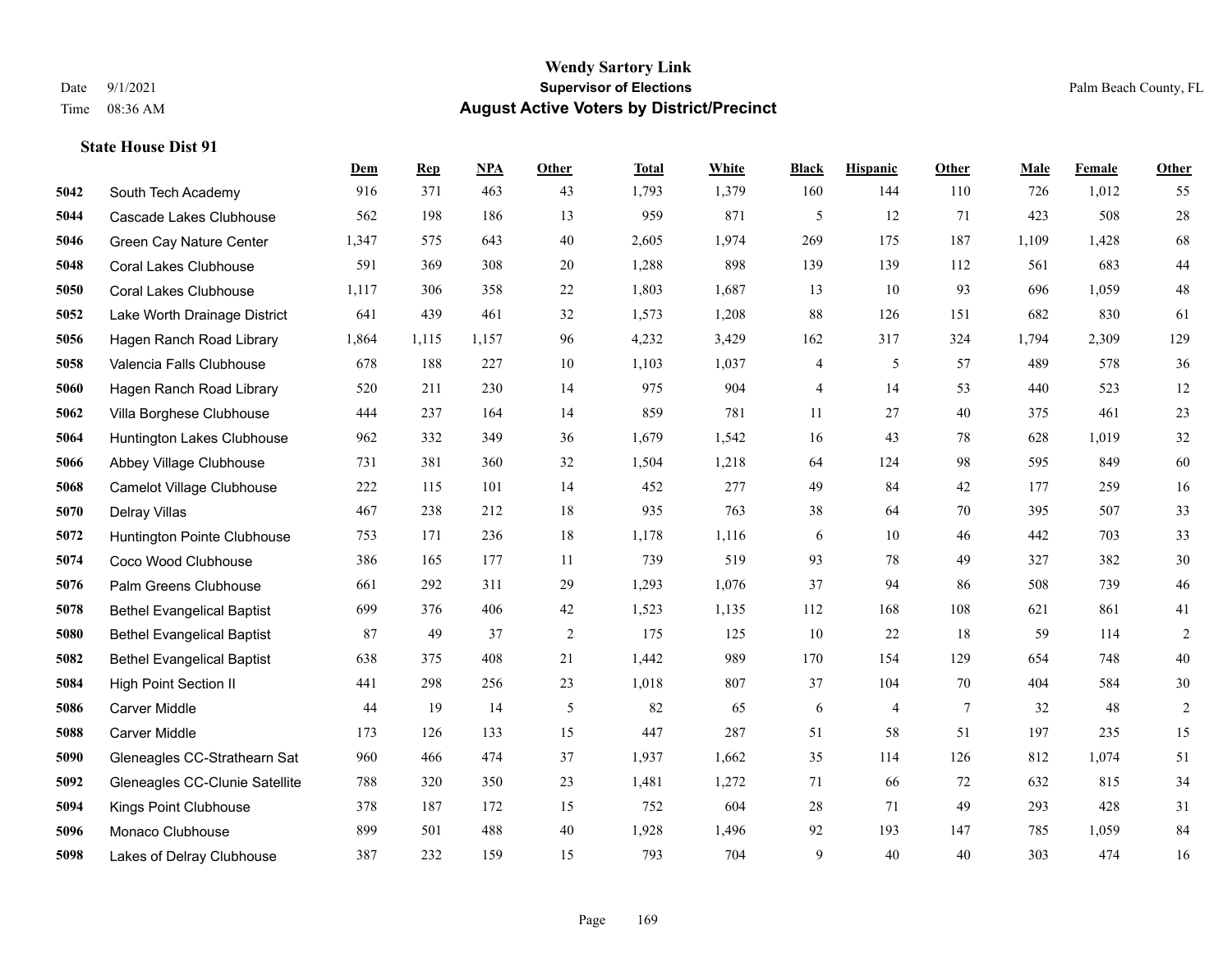|                               |        | <b>Rep</b> | <b>NPA</b>   | Other | <b>Total</b> | White   | <b>Black</b>   | <b>Hispanic</b> | Other    | Male          | Female | Other           |
|-------------------------------|--------|------------|--------------|-------|--------------|---------|----------------|-----------------|----------|---------------|--------|-----------------|
| <b>Kings Point Flanders</b>   | 912    | 406        | 387          | 30    | 1,735        | 1,392   | 74             | 155             | 114      | 697           | 980    | 58              |
| Lakes of Delray Clubhouse     | 896    | 310        | 372          | 40    | 1,618        | 1,329   | 68             | 115             | 106      | 629           | 936    | 53              |
| <b>Kings Point Flanders</b>   | 898    | 385        | 352          | 38    | 1,673        | 1,332   | 70             | 151             | 120      | 654           | 949    | 70              |
| Las Verdes Clubhouse          | 981    | 615        | 704          | 54    | 2,354        | 1,652   | 216            | 287             | 199      | 1,055         | 1,219  | 80              |
| South County Civic Center     | 525    | 513        | 404          | 28    | 1,470        | 1,337   | 6              | 28              | 99       | 693           | 736    | 41              |
| Morikami Park Elementary      | 44     | 61         | 49           | 3     | 157          | 149     | $\overline{0}$ | 3               | 5        | 72            | 84     |                 |
| Morikami Park Elementary      | 548    | 617        | 495          | 40    | 1,700        | 1,477   | $20\,$         | 52              | 151      | 784           | 876    | $40\,$          |
| Morikami Park Elementary      | 19     | 39         | 24           | 2     | 84           | 68      | $\mathbf{0}$   | 6               | 10       | 35            | 42     | $7\phantom{.0}$ |
| South County Civic Center     | 258    | 201        | 191          | 10    | 660          | 544     | 8              | 28              | 80       | 302           | 330    | $28\,$          |
| Spanish River High            | 83     | 107        | 81           | 12    | 283          | 229     | 4              | 23              | 27       | 141           | 139    | 3               |
| The Polo Club of Boca Raton   | 650    | 503        | 431          | 22    | 1,606        | 1,464   | 18             | 26              | 98       | 703           | 856    | 47              |
| The Polo Club of Boca Raton   | 302    | 188        | 196          | 18    | 704          | 643     |                | 9               | 51       | 288           | 391    | 25              |
| South County Civic Center     | 172    | 114        | 104          | 7     | 397          | 333     | 8              | 32              | 24       | 165           | 221    | 11              |
| The Polo Club of Boca Raton   | 37     | 30         | 31           | 2     | 100          | 92      | $\overline{2}$ | 3               | 3        | 45            | 54     |                 |
| Delray Beach First Baptist    | 7      |            | $\mathbf{0}$ |       | 9            | 8       |                | $\overline{0}$  | $\theta$ | $\mathcal{E}$ | 6      | $\Omega$        |
| Delray Beach First Baptist    | 283    | 176        | 201          | 12    | 672          | 436     | 34             | 122             | 80       | 287           | 353    | 32              |
| Delray Beach First Baptist    | 160    | 113        | 112          | -1    | 386          | 327     | 9              | 25              | 25       | 151           | 221    | 14              |
| Boca Delray Clubhouse         | 251    | 114        | 118          | 11    | 494          | 443     | 9              | 17              | 25       | 203           | 280    | 11              |
| <b>Boca West Country Club</b> | 764    | 455        | 510          | 47    | 1,776        | 1,597   | $\tau$         | 72              | 100      | 737           | 993    | 46              |
| <b>Boca West Country Club</b> | 809    | 460        | 418          | 34    | 1,721        | 1,620   | 4              | 27              | 70       | 671           | 1,008  | 42              |
| Del Prado Elementary          | 236    | 302        | 201          | 19    | 758          | 681     | 10             | 11              | 56       | 360           | 377    | 21              |
| <b>State House Dist 91</b>    | 57,607 | 36,308     | 34,970       | 2,649 | 131,534      | 105,130 | 6,430          | 9,886           | 10,088   | 56,157        | 71,080 | 4,297           |
|                               |        |            |              |       |              |         |                |                 |          |               |        |                 |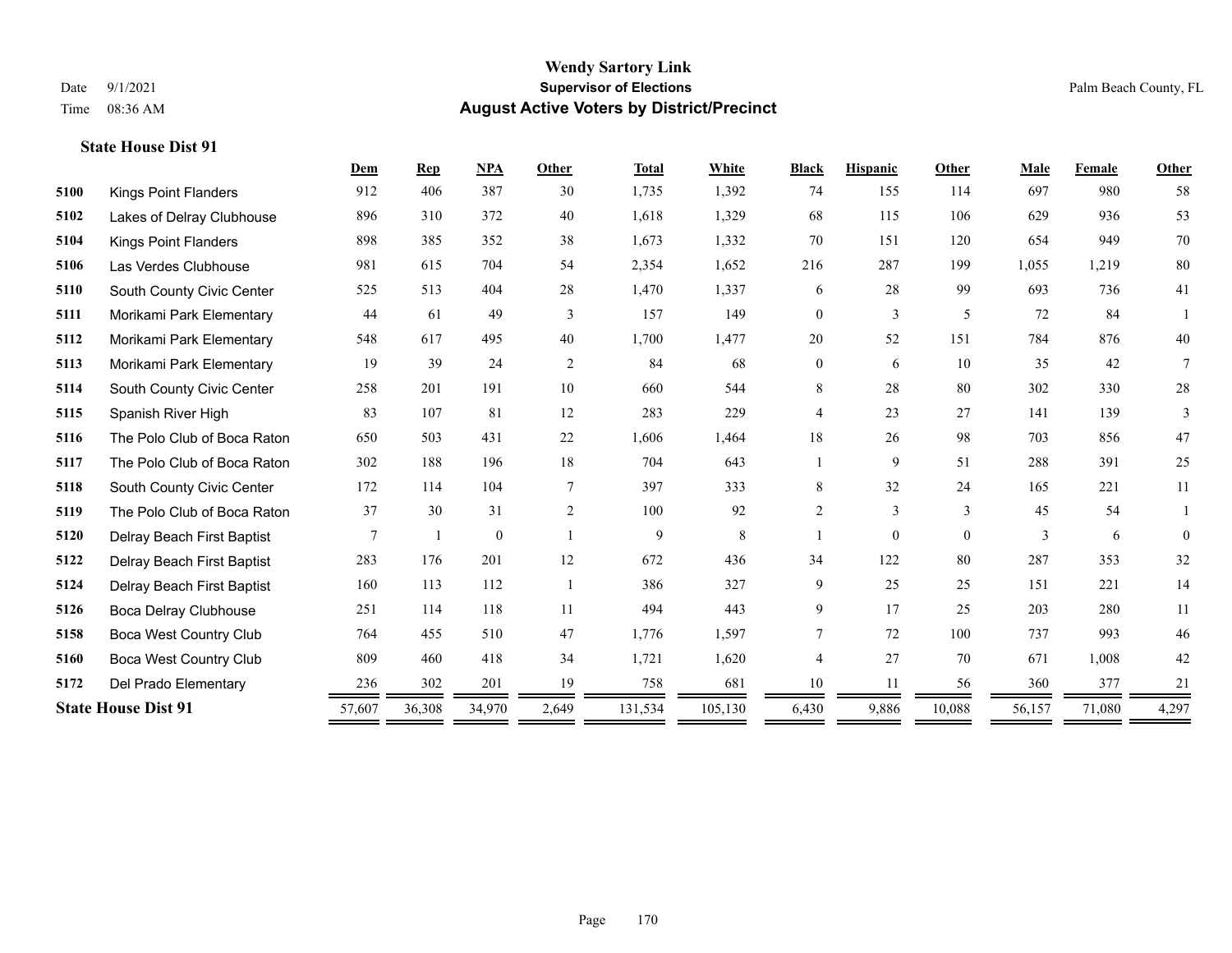|      |                                | Dem            | <b>Rep</b>       | NPA              | <b>Other</b>   | <b>Total</b>     | <b>White</b>     | <b>Black</b>     | <b>Hispanic</b> | <b>Other</b>   | <b>Male</b>  | <b>Female</b> | <b>Other</b> |
|------|--------------------------------|----------------|------------------|------------------|----------------|------------------|------------------|------------------|-----------------|----------------|--------------|---------------|--------------|
| 1006 | Journey Church of Jupiter      | $\Omega$       | $\mathbf{0}$     | $\boldsymbol{0}$ | $\Omega$       | $\Omega$         | $\overline{0}$   | $\mathbf{0}$     | $\mathbf{0}$    | $\theta$       | $\mathbf{0}$ | $\theta$      | $\Omega$     |
| 1008 | Journey Church of Jupiter      | $\Omega$       | $\theta$         | $\mathbf{0}$     | $\theta$       | $\Omega$         | $\overline{0}$   | $\theta$         | $\mathbf{0}$    | $\Omega$       | $\theta$     | $\Omega$      | $\theta$     |
| 1010 | Journey Church of Jupiter      | $\Omega$       | $\theta$         | $\theta$         | $\Omega$       | $\Omega$         | $\Omega$         | $\Omega$         | $\theta$        | $\Omega$       | $\Omega$     | $\Omega$      | $\Omega$     |
| 1012 | Caloosa POA Meeting Room       | $\mathbf{0}$   | $\mathbf{0}$     | $\mathbf{0}$     | $\mathbf{0}$   | $\theta$         | $\overline{0}$   | $\overline{0}$   | $\mathbf{0}$    | $\Omega$       | $\mathbf{0}$ | $\theta$      | $\theta$     |
| 1014 | Caloosa POA Meeting Room       | $\theta$       | 1                | $\mathbf{0}$     | $\theta$       |                  |                  | $\theta$         | $\theta$        | $\theta$       | $\theta$     | $\theta$      |              |
| 1016 | Journey Church of Jupiter      | $\Omega$       | $\mathbf{0}$     | $\mathbf{0}$     | $\theta$       | $\theta$         | $\mathbf{0}$     | $\theta$         | $\theta$        | $\Omega$       | $\theta$     | $\theta$      | $\theta$     |
| 1018 | Calvary Church of Jupiter      | 441            | 831              | 473              | 49             | 1,794            | 1,587            | 20               | 93              | 94             | 845          | 894           | 55           |
| 1019 | Calvary Church of Jupiter      | 196            | 377              | 219              | 9              | 801              | 721              | 1                | 44              | 35             | 385          | 400           | 16           |
| 1020 | Caloosa POA Meeting Room       | $\overline{0}$ | $\boldsymbol{0}$ | $\boldsymbol{0}$ | $\mathbf{0}$   | $\boldsymbol{0}$ | $\boldsymbol{0}$ | $\boldsymbol{0}$ | $\mathbf{0}$    | $\mathbf{0}$   | $\mathbf{0}$ | $\mathbf{0}$  | $\mathbf{0}$ |
| 1022 | Journey Church of Jupiter      | 695            | 1,239            | 775              | 55             | 2,764            | 2,365            | 36               | 178             | 185            | 1,319        | 1,359         | 86           |
| 1024 | Calvary Church of Jupiter      | 7              | 9                | $\tau$           | $\mathbf{0}$   | 23               | 23               | $\boldsymbol{0}$ | $\mathbf{0}$    | $\overline{0}$ | 12           | 11            | $\mathbf{0}$ |
| 1026 | Calvary Church of Jupiter      | 334            | 624              | 335              | 25             | 1,318            | 1,165            | 11               | 78              | 64             | 631          | 653           | 34           |
| 1028 | Jupiter Farms Elementary       | 539            | 1,001            | 578              | 63             | 2,181            | 1,902            | 15               | 135             | 129            | 1,053        | 1,064         | 64           |
| 1030 | Calvary Church of Jupiter      | 17             | 37               | 24               | $\overline{4}$ | 82               | 75               | $\boldsymbol{0}$ | $\overline{4}$  | 3              | 39           | 40            | 3            |
| 1032 | Jupiter Farms Park Community F | 307            | 574              | 354              | 28             | 1,263            | 1,062            | 13               | 108             | 80             | 617          | 605           | 41           |
| 1034 | West Jupiter Recreation Center | 263            | 727              | 336              | 46             | 1,372            | 1,193            | 19               | 35              | 125            | 666          | 680           | $26\,$       |
| 1036 | Calvary Church of Jupiter      | $\overline{0}$ | $\boldsymbol{0}$ | $\mathbf{0}$     | $\mathbf{0}$   | $\mathbf{0}$     | $\overline{0}$   | $\boldsymbol{0}$ | $\mathbf{0}$    | $\mathbf{0}$   | $\mathbf{0}$ | $\mathbf{0}$  | $\theta$     |
| 1038 | William T Dwyer High           | 807            | 1,309            | 760              | 54             | 2,930            | 2,463            | 64               | 173             | 230            | 1,398        | 1,425         | 107          |
| 1040 | West Jupiter Recreation Center | 255            | 451              | 339              | 32             | 1,077            | 865              | 18               | 56              | 138            | 531          | 506           | $40\,$       |
| 1042 | West Jupiter Recreation Center | $\overline{0}$ | $\boldsymbol{0}$ | $\mathbf{0}$     | $\mathbf{0}$   | $\theta$         | $\mathbf{0}$     | $\mathbf{0}$     | $\theta$        | $\theta$       | $\mathbf{0}$ | $\theta$      | $\mathbf{0}$ |
| 1044 | Limestone Creek Elementary     | 430            | 118              | 178              | 19             | 745              | 216              | 353              | 93              | 83             | 353          | 366           | 26           |
| 1046 | West Jupiter Recreation Center | 260            | 140              | 144              | 12             | 556              | 255              | 163              | 108             | 30             | 235          | 302           | 19           |
| 1048 | St Peter Catholic Church       | 387            | 464              | 284              | 27             | 1,162            | 1,039            | 3                | 42              | 78             | 445          | 689           | $28\,$       |
| 1050 | <b>Lighthouse Elementary</b>   | 478            | 669              | 410              | 46             | 1,603            | 1,370            | 16               | 66              | 151            | 746          | 800           | 57           |
| 1052 | Beacon Cove Intermediate Scho  | 1,024          | 1,137            | 920              | 64             | 3,145            | 2,489            | 76               | 255             | 325            | 1,471        | 1,571         | 103          |
| 1054 | Limestone Creek Elementary     | 695            | 1,083            | 630              | 56             | 2,464            | 2,182            | 25               | 96              | 161            | 1,150        | 1,242         | 72           |
| 1056 | West Jupiter Recreation Center | 549            | 574              | 533              | 40             | 1,696            | 1,363            | 77               | 125             | 131            | 746          | 892           | 58           |
| 1058 | St Peter Catholic Church       | 765            | 873              | 741              | 66             | 2,445            | 2,036            | 37               | 191             | 181            | 1,072        | 1,303         | 70           |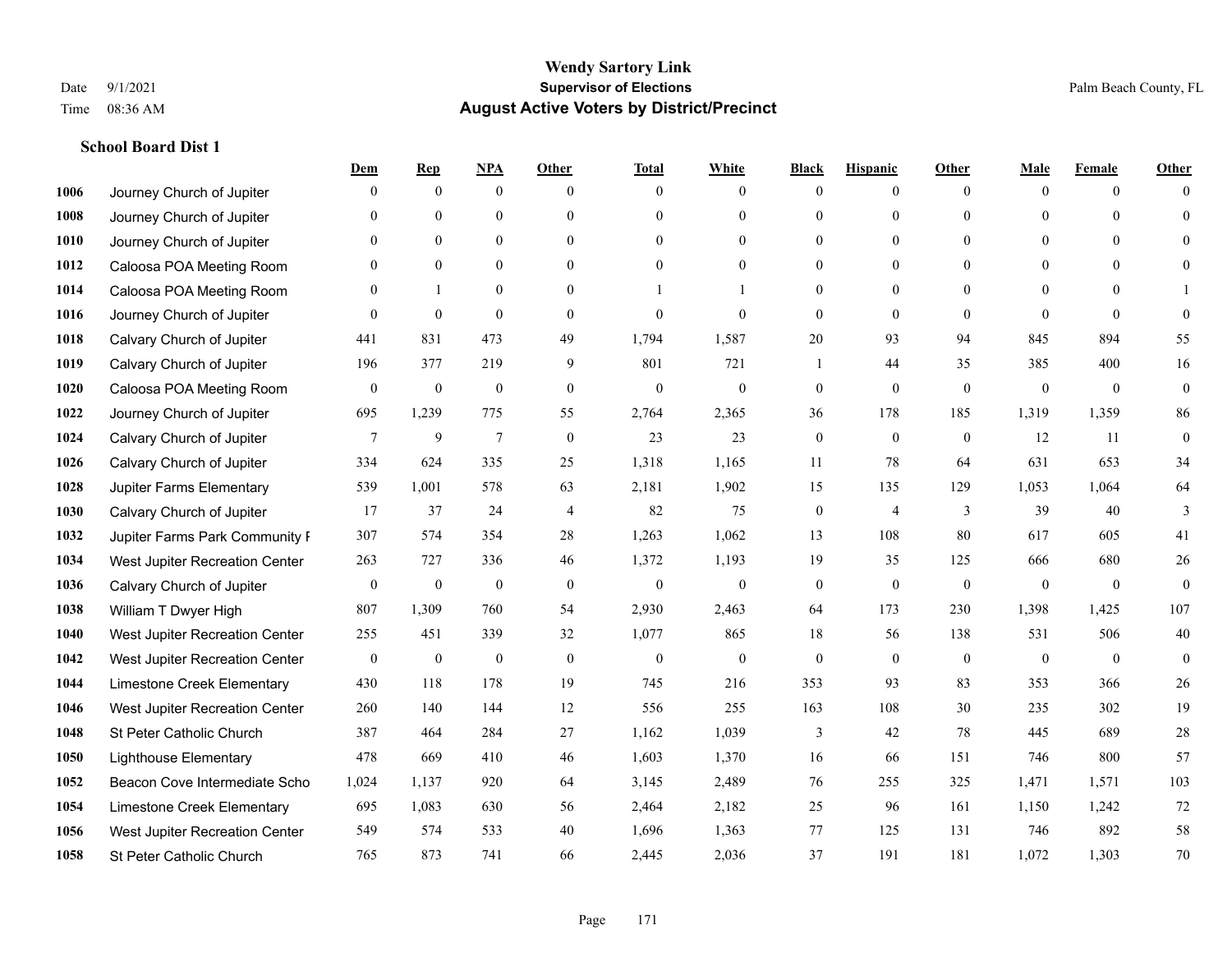|      |                                  | Dem              | <b>Rep</b>       | NPA          | <b>Other</b>   | <b>Total</b>     | <b>White</b>     | <b>Black</b>     | <b>Hispanic</b> | <b>Other</b>   | <b>Male</b>  | Female       | <b>Other</b>     |
|------|----------------------------------|------------------|------------------|--------------|----------------|------------------|------------------|------------------|-----------------|----------------|--------------|--------------|------------------|
| 1060 | West Jupiter Recreation Center   | 70               | 97               | 72           | 5              | 244              | 203              | $\boldsymbol{0}$ | 23              | 18             | 97           | 131          | 16               |
| 1062 | <b>Harvest Community Church</b>  | 613              | 1,150            | 552          | 45             | 2,360            | 2,163            | 11               | 51              | 135            | 1,142        | 1,138        | 80               |
| 1064 | Jupiter Community Center         | 77               | 125              | 64           | 3              | 269              | 246              | $\mathbf{0}$     | 6               | 17             | 131          | 130          | 8                |
| 1066 | Jupiter Community Center         | $\mathbf{0}$     | $\boldsymbol{0}$ | $\mathbf{0}$ | $\mathbf{0}$   | $\boldsymbol{0}$ | $\mathbf{0}$     | $\boldsymbol{0}$ | $\mathbf{0}$    | $\mathbf{0}$   | $\mathbf{0}$ | $\mathbf{0}$ | $\mathbf{0}$     |
| 1068 | Jupiter Community Center         | 584              | 753              | 591          | 48             | 1,976            | 1,638            | $26\,$           | 189             | 123            | 919          | 996          | 61               |
| 1070 | Jupiter Community Center         | 58               | 67               | 87           | $\overline{4}$ | 216              | 172              | 1                | 38              | 5              | 112          | 95           | 9                |
| 1072 | Jerry Thomas Elementary          | 731              | 1,063            | 692          | 70             | 2,556            | 2,220            | 29               | 164             | 143            | 1,215        | 1,271        | 70               |
| 1074 | Independence Middle              | 785              | 1,154            | 840          | 92             | 2,871            | 2,412            | $20\,$           | 190             | 249            | 1,289        | 1,488        | 94               |
| 1075 | Martinique Clubhouse             | 251              | 361              | 231          | 20             | 863              | 737              | 11               | 57              | 58             | 384          | 447          | $32\,$           |
| 1076 | The Island Clubhouse             | 606              | 777              | 570          | 69             | 2,022            | 1,672            | 50               | 137             | 163            | 989          | 965          | 68               |
| 1078 | First Baptist Church Teq         | 345              | 886              | 379          | 22             | 1,632            | 1,530            | 3                | 41              | 58             | 785          | 810          | 37               |
| 1080 | First Baptist Church Teq         | 92               | 148              | 78           | $\overline{4}$ | 322              | 297              | $\boldsymbol{0}$ | 9               | 16             | 163          | 149          | $10\,$           |
| 1082 | First Baptist Church Teq         | 70               | 144              | 87           | 8              | 309              | 285              | $\mathbf{1}$     | 12              | 11             | 146          | 154          | 9                |
| 1084 | First Baptist Church Teq         | 12               | 52               | 10           | $\mathbf{0}$   | 74               | 71               | $\mathbf{1}$     | $\mathbf{0}$    | 2              | 37           | 36           | 1                |
| 1088 | First Baptist Church Teq         | 11               | 40               | 21           | $\mathbf{0}$   | 72               | 64               | $\mathbf{0}$     | 2               | 6              | 36           | 35           | 1                |
| 1094 | First Baptist Church Teq         | 575              | 880              | 529          | 39             | 2,023            | 1,818            | 9                | 82              | 114            | 911          | 1,063        | 49               |
| 1096 | First Baptist Church Teq         | 49               | 73               | 36           | $\mathbf{0}$   | 158              | 128              | 8                | 13              | 9              | 77           | 77           | $\overline{4}$   |
| 1098 | Riverside Improvement            | 255              | 455              | 261          | 21             | 992              | 886              | $\sqrt{6}$       | 45              | 55             | 453          | 506          | 33               |
| 1100 | Jupiter Elementary               | 403              | 455              | 366          | 31             | 1,255            | 958              | 17               | 200             | 80             | 605          | 605          | 45               |
| 1102 | Jupiter High                     | 683              | 902              | 651          | 64             | 2,300            | 1,830            | 59               | 205             | 206            | 1,015        | 1,207        | $78\,$           |
| 1104 | Jupiter Branch Library           | 443              | 570              | 443          | 32             | 1,488            | 1,212            | 35               | 136             | 105            | 643          | 801          | 44               |
| 1106 | Jupiter Middle                   | 326              | 490              | 375          | 37             | 1,228            | 1,033            | 15               | 77              | 103            | 579          | 608          | 41               |
| 1108 | Newhaven Clubhouse               | 558              | 687              | 523          | 62             | 1,830            | 1,577            | 24               | 99              | 130            | 815          | 954          | 61               |
| 1110 | <b>Tequesta Council Chambers</b> | 106              | 137              | 106          | 4              | 353              | 306              | 8                | 22              | 17             | 162          | 181          | $10\,$           |
| 1112 | <b>Tequesta Council Chambers</b> | 18               | 63               | 43           | 6              | 130              | 108              | 4                | 12              | 6              | 61           | 67           | $\sqrt{2}$       |
| 1114 | <b>Tequesta Council Chambers</b> | 114              | 312              | 127          | 13             | 566              | 542              | $\boldsymbol{0}$ | 4               | 20             | 249          | 306          | 11               |
| 1116 | <b>Tequesta Council Chambers</b> | $\boldsymbol{0}$ | $\boldsymbol{0}$ | $\mathbf{0}$ | $\mathbf{0}$   | $\mathbf{0}$     | $\boldsymbol{0}$ | $\boldsymbol{0}$ | $\mathbf{0}$    | $\overline{0}$ | $\mathbf{0}$ | $\mathbf{0}$ | $\boldsymbol{0}$ |
| 1118 | <b>Tequesta Council Chambers</b> | 171              | 245              | 186          | 24             | 626              | 534              | 12               | 41              | 39             | 251          | 360          | 15               |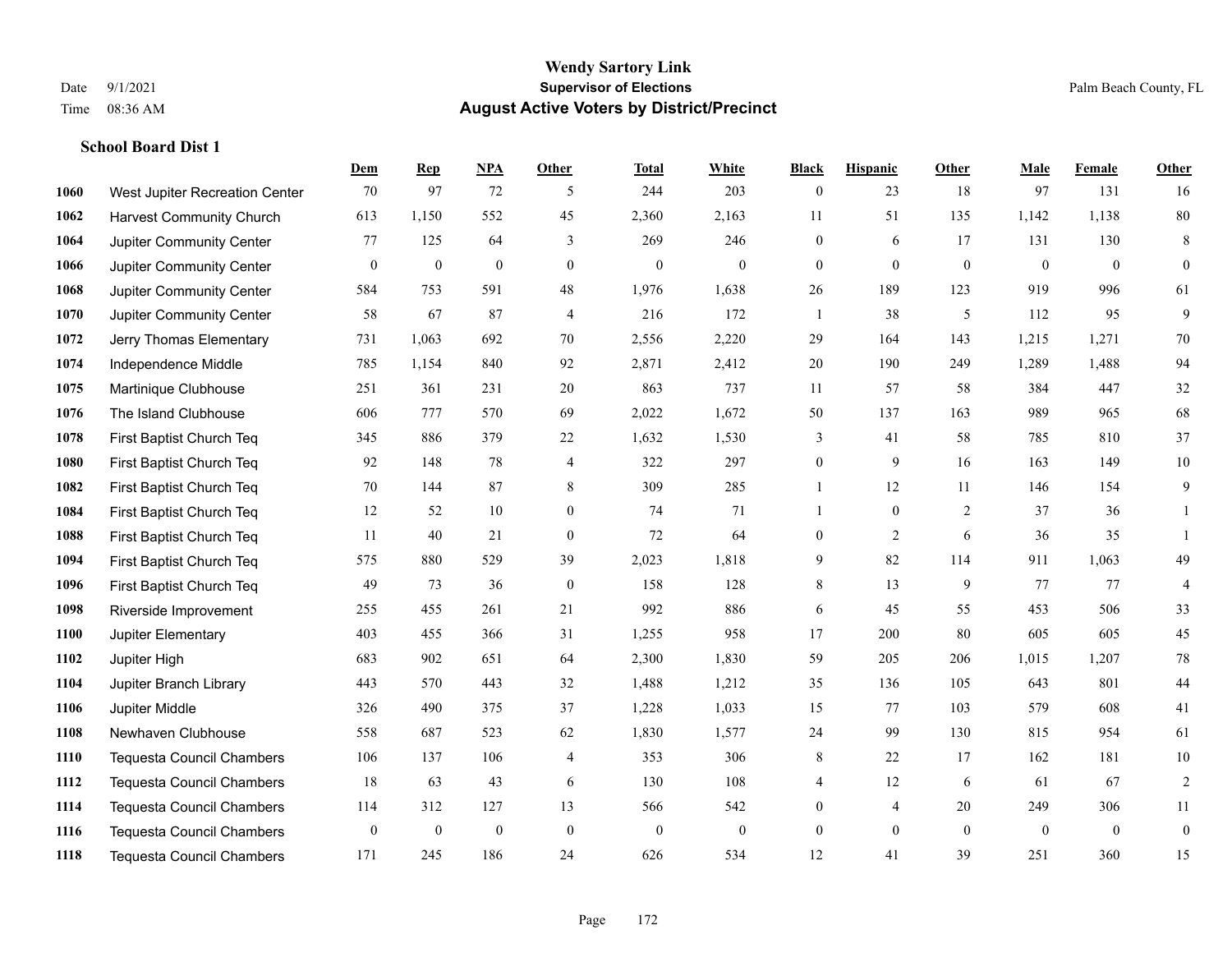|      |                                  | Dem            | <b>Rep</b>       | NPA              | Other          | <b>Total</b>   | <b>White</b>     | <b>Black</b>     | <b>Hispanic</b> | <b>Other</b> | <b>Male</b>  | <b>Female</b>  | <b>Other</b> |
|------|----------------------------------|----------------|------------------|------------------|----------------|----------------|------------------|------------------|-----------------|--------------|--------------|----------------|--------------|
| 1120 | <b>Tequesta Council Chambers</b> | 76             | 243              | 101              | 16             | 436            | 409              | $\mathbf{0}$     | 8               | 19           | 204          | 224            | 8            |
| 1122 | <b>Tequesta Council Chambers</b> | 38             | 86               | 35               | $\overline{2}$ | 161            | 151              | $\overline{0}$   |                 | 9            | 81           | 77             | 3            |
| 1124 | Riverside Improvement            | $\theta$       | $\overline{2}$   | $\mathbf{0}$     | $\theta$       | $\overline{2}$ | $\overline{2}$   | $\theta$         | $\theta$        | $\Omega$     | $\mathbf{1}$ | $\overline{1}$ | $\theta$     |
| 1126 | PBC Fire Rescue #18              | 412            | 898              | 472              | 46             | 1,828          | 1,710            | 7                | 36              | 75           | 830          | 970            | $28\,$       |
| 1128 | Jupiter Inlet Colony Admin Bldg  | 69             | 225              | 84               | 15             | 393            | 362              | $\overline{0}$   | 5               | 26           | 179          | 206            | 8            |
| 1130 | PBC Fire Rescue #18              |                | 3                | -1               | $\theta$       | 5              | 5                | $\overline{0}$   | $\mathbf{0}$    | $\theta$     | 3            | $\overline{1}$ |              |
| 1132 | PBC Fire Rescue #18              | $\theta$       | 3                | $\mathbf{1}$     | $\Omega$       | $\overline{4}$ | 4                | $\overline{0}$   | $\theta$        | $\theta$     | 2            | $\overline{2}$ | $\Omega$     |
| 1134 | PBC Fire Rescue #18              | $\theta$       | $\boldsymbol{0}$ | $\mathbf{0}$     | $\theta$       | $\theta$       | $\theta$         | $\mathbf{0}$     | $\theta$        | $\Omega$     | $\Omega$     | $\theta$       | $\mathbf{0}$ |
| 1136 | 1st UM Church of Jup-Teq         | 575            | 987              | 630              | 65             | 2,257          | 2,097            | 11               | 51              | 98           | 981          | 1,215          | 61           |
| 1138 | Grace Immanuel Bible Church      | 222            | 812              | 354              | 36             | 1,424          | 1,353            | $\boldsymbol{0}$ | 13              | 58           | 609          | 783            | 32           |
| 1140 | <b>Club at Admirals Cove</b>     | 290            | 543              | 298              | 23             | 1,154          | 1,063            | 6                | 21              | 64           | 551          | 584            | 19           |
| 1142 | 1st UM Church of Jup-Teq         | 281            | 590              | 354              | 39             | 1,264          | 1,172            | 5                | 21              | 66           | 596          | 635            | 33           |
| 1144 | 1st UM Church of Jup-Teq         | 529            | 809              | 507              | 35             | 1,880          | 1,735            | 5                | 31              | 109          | 861          | 964            | 55           |
| 1146 | Newhaven Clubhouse               | 15             | 35               | $\,8\,$          | $\overline{1}$ | 59             | 53               | $\boldsymbol{0}$ | -1              | 5            | 30           | 28             | $\mathbf{1}$ |
| 1148 | Oceanview Methodist              | 387            | 544              | 389              | 44             | 1,364          | 1,244            | 6                | 32              | 82           | 589          | 732            | 43           |
| 1150 | Oceanview Methodist              | $\mathbf{0}$   | $\boldsymbol{0}$ | $\boldsymbol{0}$ | $\overline{0}$ | $\theta$       | $\boldsymbol{0}$ | $\overline{0}$   | $\mathbf{0}$    | $\theta$     | $\mathbf{0}$ | $\mathbf{0}$   | $\mathbf{0}$ |
| 1152 | <b>Oceanview Methodist</b>       | 43             | 68               | 51               | $\tau$         | 169            | 161              | $\boldsymbol{0}$ | $\overline{2}$  | 6            | 80           | 85             | 4            |
| 1154 | Holy Spirit Lutheran             | 139            | 294              | 129              | 18             | 580            | 519              | 3                | 27              | 31           | 275          | 285            | 20           |
| 1156 | Holy Spirit Lutheran             | $\overline{0}$ | $\overline{2}$   | $\mathbf{0}$     | $\theta$       | $\overline{2}$ | $\overline{c}$   | $\overline{0}$   | $\mathbf{0}$    | $\theta$     | -1           | $\mathbf{1}$   | $\mathbf{0}$ |
| 1158 | Holy Spirit Lutheran             | $\Omega$       | $\mathbf{1}$     | $\mathbf{1}$     | $\Omega$       | $\overline{2}$ | 1                | $\theta$         | $\mathbf{1}$    | $\theta$     |              | $\mathbf{1}$   | $\Omega$     |
| 1160 | Holy Spirit Lutheran             |                | $\mathbf{0}$     | 1                | $\Omega$       | $\overline{2}$ | $\overline{2}$   | $\mathbf{0}$     | $\mathbf{0}$    | $\theta$     |              | $\mathbf{1}$   | $\Omega$     |
| 1162 | Holy Spirit Lutheran             | 2              | $\overline{4}$   | 5                | $\overline{c}$ | 13             | 13               | $\overline{0}$   | $\mathbf{0}$    | $\mathbf{0}$ | 6            | 7              | $\Omega$     |
| 1164 | <b>Club at Admirals Cove</b>     | 26             | 155              | 66               | 5              | 252            | 228              | 3                | 4               | 17           | 127          | 117            | 8            |
| 1166 | Holy Spirit Lutheran             | 7              | 22               | 12               | $\theta$       | 41             | 34               | $\theta$         | 2               | 5            | 17           | 24             | $\theta$     |
| 1168 | Holy Spirit Lutheran             | $\overline{0}$ | $\boldsymbol{0}$ | $\mathbf{0}$     | $\overline{0}$ | $\mathbf{0}$   | $\mathbf{0}$     | $\overline{0}$   | $\mathbf{0}$    | $\Omega$     | $\mathbf{0}$ | $\theta$       | $\theta$     |
| 1170 | Caloosa POA Meeting Room         | $\theta$       | $\mathbf{0}$     | $\mathbf{0}$     | $\theta$       | $\theta$       | $\mathbf{0}$     | $\mathbf{0}$     | $\mathbf{0}$    | $\theta$     | $\theta$     | $\theta$       | $\mathbf{0}$ |
| 1172 | Caloosa POA Meeting Room         | 128            | 279              | 124              | 9              | 540            | 461              | 13               | 24              | 42           | 246          | 275            | 19           |
| 1173 | Caloosa POA Meeting Room         | 68             | 119              | 61               | $\overline{2}$ | 250            | 212              | 5                | 14              | 19           | 116          | 122            | 12           |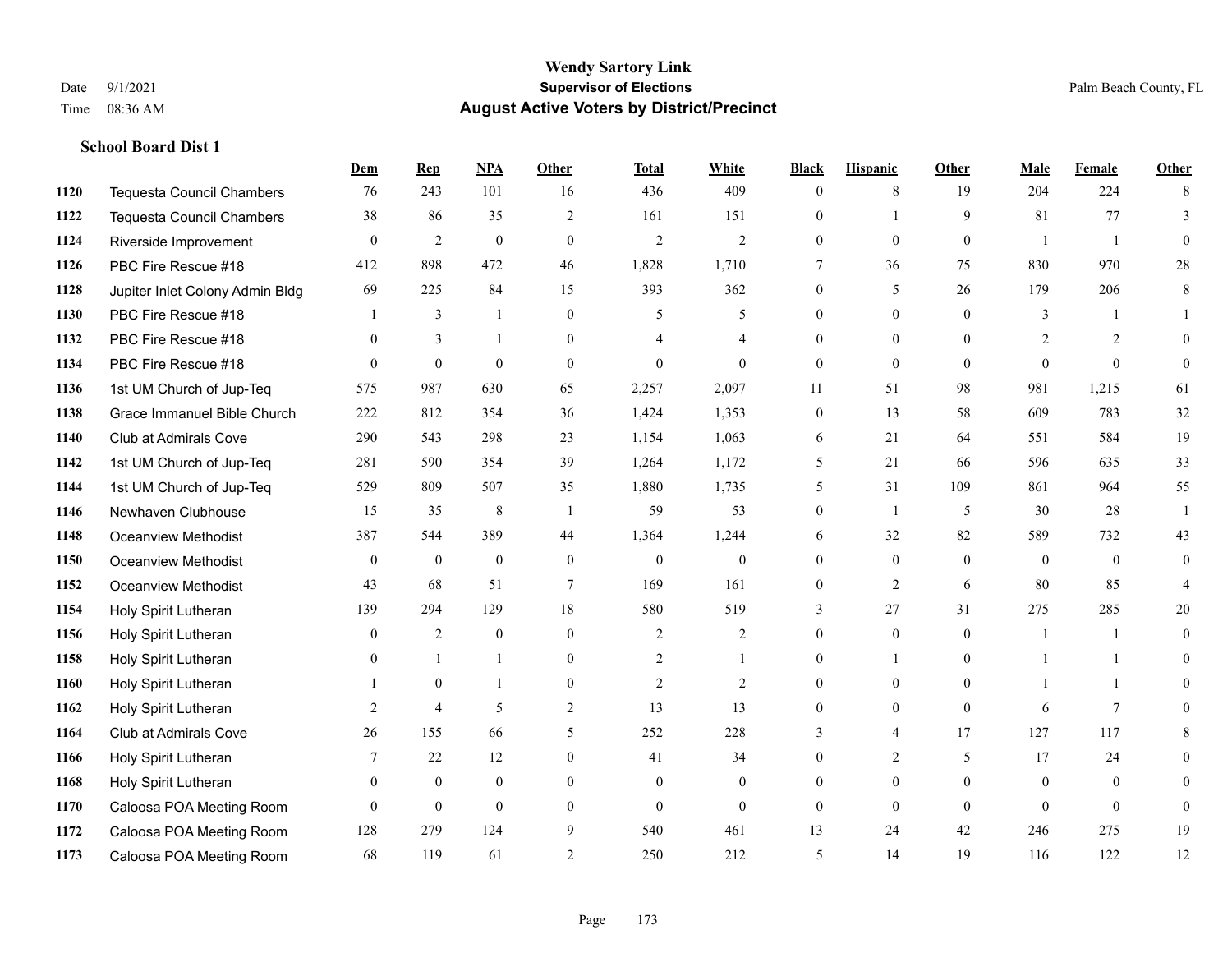|      |                               | Dem          | <b>Rep</b>   | NPA          | <b>Other</b>   | <b>Total</b> | <b>White</b>   | <b>Black</b>     | <b>Hispanic</b> | <b>Other</b>   | <b>Male</b>  | <b>Female</b> | <b>Other</b>   |
|------|-------------------------------|--------------|--------------|--------------|----------------|--------------|----------------|------------------|-----------------|----------------|--------------|---------------|----------------|
| 1174 | Mirasol Sales and Info Center | $\Omega$     | $\mathbf{0}$ | $\mathbf{0}$ | $\theta$       | $\theta$     | $\overline{0}$ | $\overline{0}$   | $\mathbf{0}$    | $\theta$       | $\mathbf{0}$ | $\theta$      | $\Omega$       |
| 1176 | Mirasol Sales and Info Center | $\Omega$     | $\theta$     | $\theta$     | $\Omega$       | $\Omega$     | $\overline{0}$ | $\Omega$         | $\theta$        | $\Omega$       | $\theta$     | $\Omega$      | $\theta$       |
| 1178 | Mirasol Sales and Info Center | $\Omega$     | $\Omega$     | $\theta$     | $\Omega$       | $\Omega$     | $\Omega$       | $\Omega$         | $\Omega$        | $\Omega$       | $\Omega$     | $\Omega$      | $\Omega$       |
| 1180 | Mirasol Sales and Info Center | $\theta$     | $\mathbf{0}$ | $\theta$     | $\theta$       | $\mathbf{0}$ | $\theta$       | $\overline{0}$   | $\mathbf{0}$    | $\theta$       | $\theta$     | $\theta$      | $\Omega$       |
| 1182 | William T Dwyer High          | 156          | 265          | 139          | 6              | 566          | 483            | 15               | 30              | 38             | 268          | 284           | 14             |
| 1184 | Eastpointe Country Club       | 529          | 665          | 393          | 38             | 1,625        | 1,515          | 12               | 27              | 71             | 722          | 870           | 33             |
| 1186 | Mirasol Sales and Info Center | 539          | 494          | 447          | 42             | 1,522        | 1,178          | 47               | 147             | 150            | 716          | 757           | 49             |
| 1188 | <b>Westwood Gardens HOA</b>   | 329          | 360          | 317          | 31             | 1,037        | 797            | 31               | 116             | 93             | 418          | 599           | $20\,$         |
| 1189 | <b>Westwood Gardens HOA</b>   | 26           | 61           | 24           | 2              | 113          | 99             | $7\phantom{.0}$  | $\overline{2}$  | 5              | 54           | 56            | 3              |
| 1190 | Gardens Presbyterian          | 1,354        | 2,094        | 1,402        | 155            | 5,005        | 4,091          | 140              | 340             | 434            | 2,223        | 2,642         | 140            |
| 1192 | Evergrene Clubhouse           | 381          | 666          | 455          | 40             | 1,542        | 1,300          | 26               | 81              | 135            | 738          | 748           | 56             |
| 1194 | Frenchmans Creek Real Estate  | 644          | 947          | 611          | 47             | 2,249        | 2,054          | 14               | 45              | 136            | 1,023        | 1,168         | 58             |
| 1196 | Gardens Presbyterian          | $\theta$     | $\mathbf{0}$ | $\mathbf{0}$ | $\theta$       | $\mathbf{0}$ | $\Omega$       | $\overline{0}$   | $\mathbf{0}$    | $\theta$       | $\theta$     | $\theta$      | $\mathbf{0}$   |
| 1198 | 1st Baptist Church PBG        | 562          | 478          | 415          | 34             | 1,489        | 1,042          | 132              | 161             | 154            | 709          | 729           | 51             |
| 1200 | Dwight D Eisenhower Elementar | $\mathbf{0}$ | $\mathbf{0}$ | $\mathbf{0}$ | $\overline{0}$ | $\mathbf{0}$ | $\overline{0}$ | $\mathbf{0}$     | $\mathbf{0}$    | $\mathbf{0}$   | $\mathbf{0}$ | $\theta$      | $\mathbf{0}$   |
| 1202 | <b>Cross Community Church</b> | 506          | 1,047        | 551          | 40             | 2,144        | 1,921          | 13               | 89              | 121            | 1,024        | 1,051         | 69             |
| 1204 | Holy Spirit Lutheran          | 9            | 24           | 14           | 3              | 50           | 44             | $\overline{0}$   | $\overline{2}$  | $\overline{4}$ | 24           | 22            | 4              |
| 1206 | Holy Spirit Lutheran          | 13           | 76           | 24           | 3              | 116          | 111            | $\boldsymbol{0}$ | $\overline{4}$  | -1             | 55           | 60            |                |
| 1208 | Juno Beach Town Center        | 448          | 862          | 463          | 49             | 1,822        | 1,661          | 6                | 54              | 101            | 836          | 938           | 48             |
| 1210 | Holy Spirit Lutheran          | 208          | 272          | 147          | 8              | 635          | 566            | 2                | 23              | 44             | 304          | 309           | $22\,$         |
| 1212 | Juno Beach Town Center        | 48           | 67           | 54           | 9              | 178          | 148            | 6                | 9               | 15             | 92           | 82            | $\overline{4}$ |
| 1214 | Juno Beach Town Center        | 258          | 443          | 194          | 25             | 920          | 856            | 6                | 13              | 45             | 368          | 529           | 23             |
| 1216 | <b>Oceanview Methodist</b>    | 129          | 291          | 146          | 14             | 580          | 500            | 10               | 31              | 39             | 282          | 284           | 14             |
| 1220 | Pierce Hammock Elementary     | $\mathbf{0}$ | $\mathbf{0}$ | $\mathbf{0}$ | $\theta$       | $\theta$     | $\overline{0}$ | $\overline{0}$   | $\mathbf{0}$    | $\theta$       | $\theta$     | $\theta$      | $\mathbf{0}$   |
| 1222 | Sandhill Crane Golf Club      | 14           | 32           | 18           | $\overline{0}$ | 64           | 46             | 6                | 6               | 6              | 33           | 31            | $\theta$       |
| 1224 | Pierce Hammock Elementary     | $\theta$     | $\mathbf{0}$ | $\mathbf{0}$ | $\theta$       | $\theta$     | $\overline{0}$ | $\overline{0}$   | $\theta$        | $\theta$       | $\theta$     | $\theta$      | $\mathbf{0}$   |
| 1228 | Carleton Oaks Clubhouse       | 146          | 194          | 127          | 6              | 473          | 342            | 24               | 50              | 57             | 229          | 231           | 13             |
| 1230 | Christ Fellowship Church PBG  | $\theta$     | $\theta$     | $\theta$     | $\Omega$       | $\theta$     | $\theta$       | $\theta$         | $\Omega$        | $\Omega$       | $\Omega$     | $\theta$      | $\mathbf{0}$   |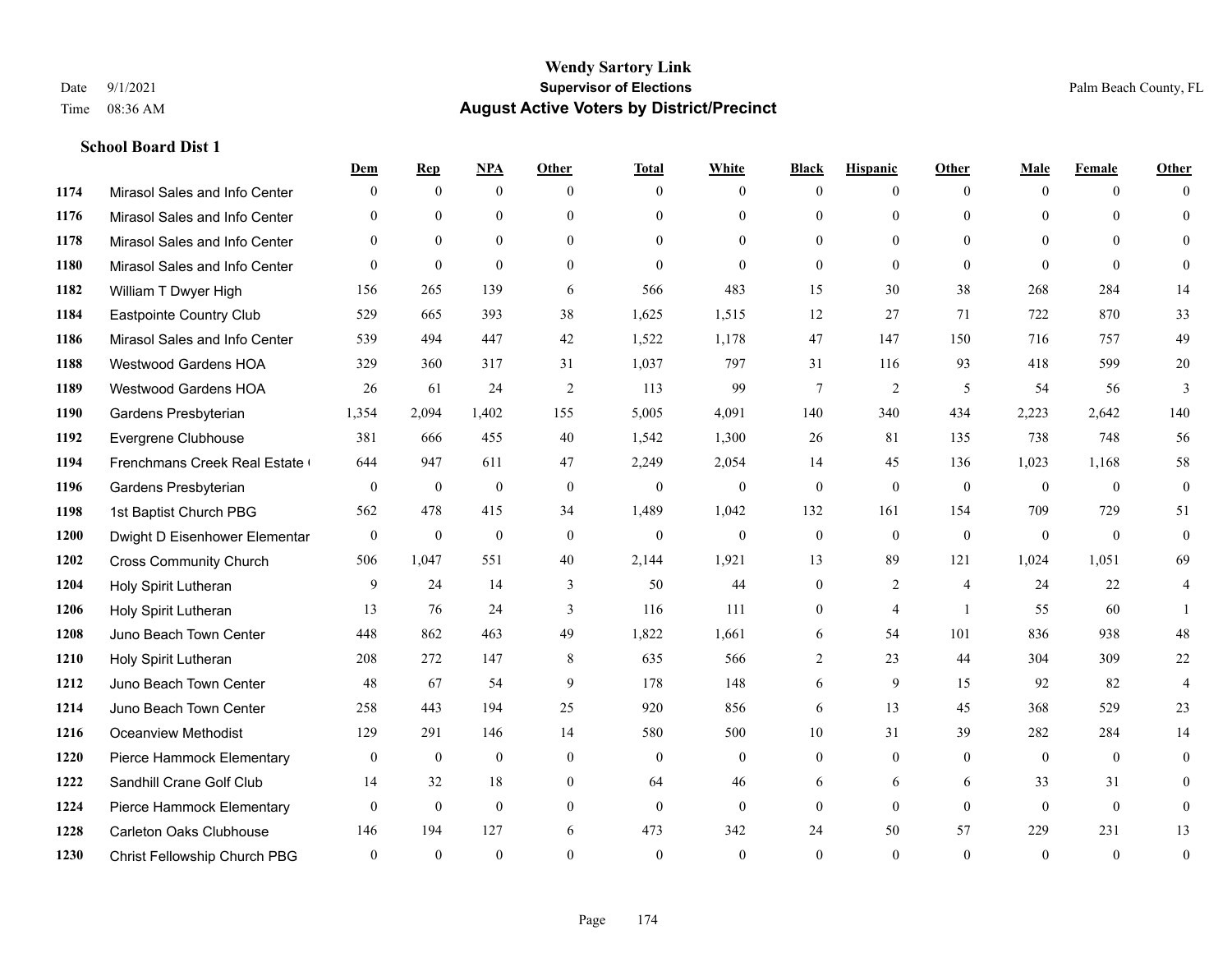|      |                                  | Dem            | <b>Rep</b>       | NPA              | <b>Other</b>   | <b>Total</b>   | <b>White</b>   | <b>Black</b>     | <b>Hispanic</b>  | <b>Other</b>   | <b>Male</b>    | <b>Female</b>  | <b>Other</b>     |
|------|----------------------------------|----------------|------------------|------------------|----------------|----------------|----------------|------------------|------------------|----------------|----------------|----------------|------------------|
| 1232 | Mirasol Sales and Info Center    | $\mathbf{0}$   | $\mathbf{0}$     | $\mathbf{0}$     | $\theta$       | $\mathbf{0}$   | $\overline{0}$ | $\overline{0}$   | $\mathbf{0}$     | $\theta$       | $\mathbf{0}$   | $\overline{0}$ | $\Omega$         |
| 1234 | Christ Fellowship Church PBG     | $\theta$       | $\mathbf{0}$     | $\mathbf{0}$     | $\Omega$       | $\Omega$       | $\overline{0}$ | $\overline{0}$   | $\mathbf{0}$     | $\Omega$       | $\theta$       | $\Omega$       | $\mathbf{0}$     |
| 1236 | Mirasol Sales and Info Center    | $\Omega$       | $\theta$         | $\theta$         | $\Omega$       | $\theta$       | $\Omega$       | $\Omega$         | $\theta$         | $\Omega$       | $\Omega$       | $\Omega$       | $\Omega$         |
| 1238 | Mirasol Sales and Info Center    | 600            | 762              | 509              | 60             | 1,931          | 1,752          | 18               | 21               | 140            | 916            | 959            | 56               |
| 1240 | <b>Timber Trace Elementary</b>   | 783            | 1,088            | 621              | 54             | 2,546          | 2,197          | 53               | 151              | 145            | 1,144          | 1,325          | 77               |
| 1242 | Christ Fellowship Church PBG     | 846            | 1,067            | 615              | 62             | 2,590          | 2,349          | 37               | 60               | 144            | 1,071          | 1,458          | 61               |
| 1244 | Christ Fellowship Church PBG     | 459            | 648              | 439              | 54             | 1,600          | 1,390          | $30\,$           | 74               | 106            | 680            | 866            | 54               |
| 1246 | Watson B Duncan Middle           | 834            | 885              | 689              | 64             | 2,472          | 1,963          | 72               | 193              | 244            | 1,078          | 1,313          | 81               |
| 1247 | Watson B Duncan Middle           | 35             | 185              | 61               | 9              | 290            | 266            | $\overline{2}$   | $\mathbf{0}$     | 22             | 138            | 137            | 15               |
| 1248 | <b>PBG Community Center</b>      | 500            | 587              | 389              | 34             | 1,510          | 1,270          | 26               | 120              | 94             | 643            | 836            | 31               |
| 1250 | Palm Beach Gardens High          | 12             | 36               | 16               | $\overline{1}$ | 65             | 58             | $\boldsymbol{0}$ | $\overline{4}$   | 3              | 33             | 28             | $\overline{4}$   |
| 1252 | <b>Ballen Isles Country Club</b> | 862            | 782              | 640              | 49             | 2,333          | 2,146          | 18               | 21               | 148            | 1,045          | 1,227          | 61               |
| 1254 | Northlake Nazarene Church        | 151            | 176              | 126              | $\overline{7}$ | 460            | 387            | 6                | 27               | 40             | 230            | 213            | 17               |
| 1256 | North County Senior Center       |                | $\overline{c}$   | 3                | $\mathfrak{Z}$ | 9              | $\,8\,$        | $\mathbf{1}$     | $\boldsymbol{0}$ | $\mathbf{0}$   | 5              | $\overline{4}$ | $\boldsymbol{0}$ |
| 1258 | North County Senior Center       | 313            | 223              | 257              | 29             | 822            | 453            | 98               | 124              | 147            | 366            | 427            | 29               |
| 1260 | PBG City Hall Council Room       | 433            | 543              | 301              | 24             | 1,301          | 1,080          | 27               | 109              | 85             | 580            | 680            | 41               |
| 1262 | PBG Moose Lodge 2010             |                | $\mathbf{0}$     | 3                | $\mathbf{0}$   | $\overline{4}$ | 4              | $\boldsymbol{0}$ | $\mathbf{0}$     | $\theta$       | $\overline{2}$ | 2              | $\mathbf{0}$     |
| 1264 | PBG City Hall Council Room       | $\theta$       | $\boldsymbol{0}$ | $\boldsymbol{0}$ | $\overline{0}$ | $\mathbf{0}$   | $\overline{0}$ | $\boldsymbol{0}$ | $\overline{0}$   | $\overline{0}$ | $\overline{0}$ | $\theta$       | $\boldsymbol{0}$ |
| 1266 | PBG City Hall Council Room       | 162            | 105              | 130              | 12             | 409            | 243            | 72               | 62               | 32             | 162            | 237            | 10               |
| 1268 | PBG Community Center             | 99             | 72               | 99               | 8              | 278            | 168            | 44               | 36               | 30             | 107            | 158            | 13               |
| 1270 | <b>PBG Community Center</b>      | $\overline{4}$ | $\mathbf{0}$     | $\overline{2}$   | $\Omega$       | 6              | $\overline{2}$ | 3                | $\mathbf{1}$     | $\Omega$       | 2              | 3              | $\mathbf{1}$     |
| 1272 | Palm Beach Gardens Elementar     | 722            | 674              | 534              | 52             | 1,982          | 1,589          | 100              | 118              | 175            | 922            | 995            | 65               |
| 1274 | Palm Beach Gardens High          | 589            | 553              | 426              | 39             | 1,607          | 1,219          | 94               | 139              | 155            | 749            | 795            | 63               |
| 1276 | Palm Beach Gardens High          | 117            | 92               | 78               | 5              | 292            | 190            | 45               | 38               | 19             | 136            | 146            | 10               |
| 1278 | Garden Lodge 366 F&AM            | 364            | 187              | 267              | 20             | 838            | 414            | 192              | 134              | 98             | 367            | 439            | $32\,$           |
| 1280 | Pew Leadership Center            | 139            | 151              | 112              | 11             | 413            | 348            | 11               | 24               | 30             | 169            | 241            | 3                |
| 1282 | Pew Leadership Center            | 77             | 51               | 54               | 6              | 188            | 135            | 13               | 18               | 22             | 93             | 81             | 14               |
| 1284 | <b>Eissey Campus Theater</b>     | 765            | 762              | 730              | 64             | 2,321          | 1,819          | 85               | 204              | 213            | 998            | 1,247          | 76               |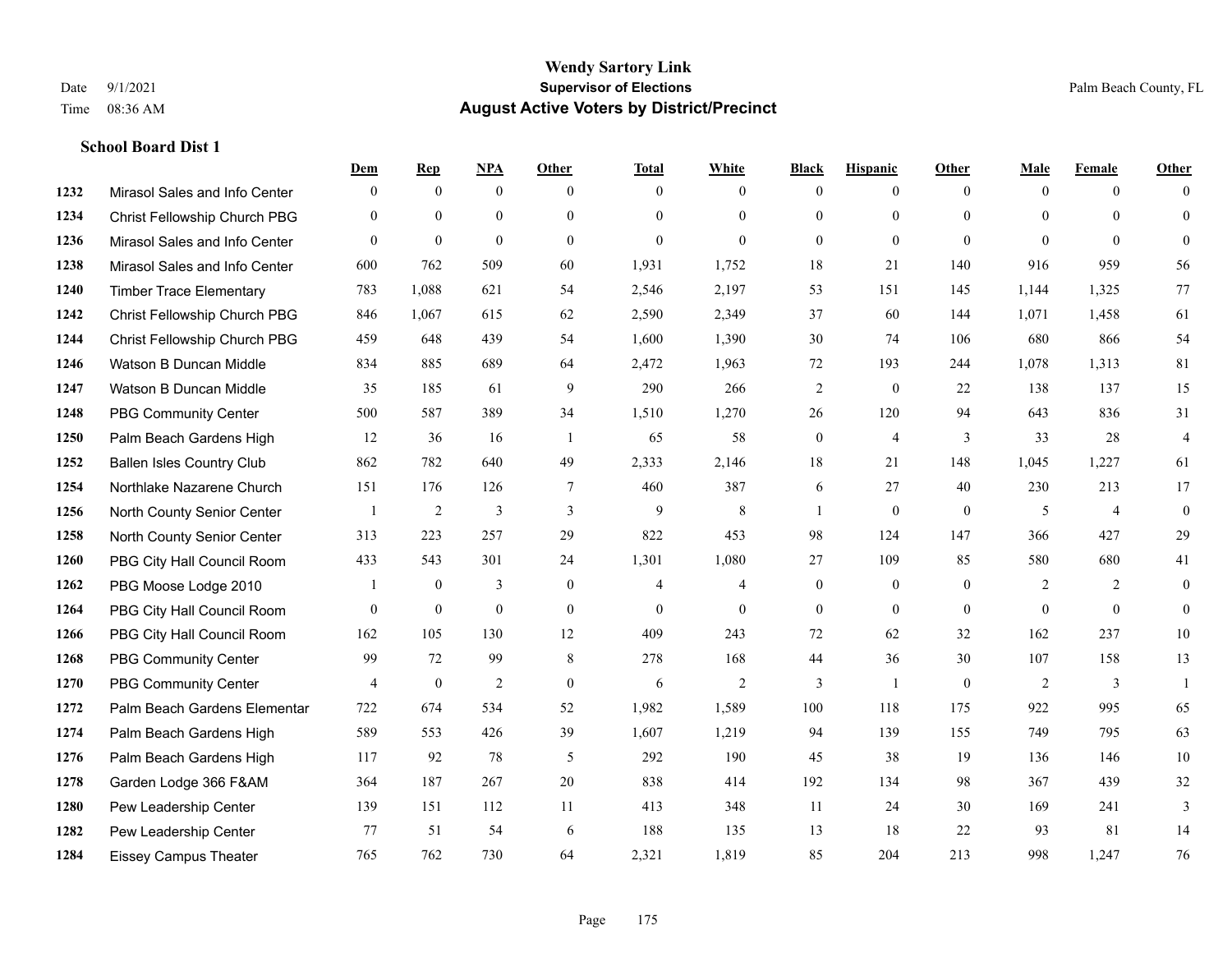**School Board Dist 1**

## **Wendy Sartory Link** Date 9/1/2021 **Supervisor of Elections** Palm Beach County, FL Time 08:36 AM **August Active Voters by District/Precinct**

|      |                                    | Dem            | <b>Rep</b>       | <b>NPA</b>       | Other          | <b>Total</b>     | White          | <b>Black</b>     | <b>Hispanic</b> | Other           | Male           | Female         | Other        |
|------|------------------------------------|----------------|------------------|------------------|----------------|------------------|----------------|------------------|-----------------|-----------------|----------------|----------------|--------------|
| 1286 | PBG Moose Lodge 2010               | 43             | 49               | 39               | 3              | 134              | 107            | 4                | 13              | 10              | 66             | 60             | 8            |
| 1288 | PBG Moose Lodge 2010               | 13             | 24               | 6                | $\mathbf{0}$   | 43               | 39             |                  | $\mathbf{0}$    | 3               | 22             | 19             | 2            |
| 1290 | PBG Moose Lodge 2010               | 690            | 829              | 537              | 69             | 2,125            | 1,763          | 52               | 146             | 164             | 859            | 1,205          | 61           |
| 1291 | PBG Moose Lodge 2010               | 3              | $\mathbf{0}$     | 6                | $\mathbf{0}$   | 9                | 8              | 1                | $\mathbf{0}$    | $\theta$        | 3              | 6              | $\theta$     |
| 1292 | PBG Moose Lodge 2010               | 16             | 47               | 18               | $\overline{1}$ | 82               | 75             |                  | $\mathbf{1}$    | 5               | 38             | 41             | 3            |
| 1294 | Dwight D Eisenhower Elementar      | 27             | 80               | 22               | $\tau$         | 136              | 116            | 4                | $\overline{4}$  | 12              | 67             | 68             |              |
| 1296 | Dwight D Eisenhower Elementar      | 229            | 264              | 198              | 19             | 710              | 558            | 15               | 89              | 48              | 277            | 406            | 27           |
| 1298 | PBG Moose Lodge 2010               | 35             | 34               | 21               | 2              | 92               | 84             | $\overline{0}$   | 4               | $\overline{4}$  | 38             | 53             | 1            |
| 1300 | <b>Cross Community Church</b>      | $\overline{1}$ | 3                | $\mathbf{1}$     | $\mathbf{0}$   | 5                | $\overline{4}$ | $\theta$         | $\theta$        | $\overline{1}$  | $\overline{2}$ | 3              | $\Omega$     |
| 1302 | Dwight D Eisenhower Elementar      | 38             | 53               | 37               | 3              | 131              | 112            | 1                | 7               | 11              | 60             | 66             | 5            |
| 1304 | <b>NPB Community Center</b>        | 209            | 264              | 182              | 23             | 678              | 585            | 13               | 39              | 41              | 342            | 307            | 29           |
| 1305 | <b>NPB Community Center</b>        | $\overline{0}$ | $\mathbf{0}$     | $\mathbf{0}$     | $\overline{1}$ | -1               | -1             | $\overline{0}$   | $\mathbf{0}$    | $\theta$        | -1             | $\mathbf{0}$   | $\theta$     |
| 1306 | <b>Eissey Campus Theater</b>       | 8              | 16               | 16               | $\overline{1}$ | 41               | 34             |                  | $\mathbf{0}$    | 6               | 22             | 19             | $\theta$     |
| 1308 | <b>Gardens Mall Community Room</b> | 39             | 68               | 36               | $\overline{4}$ | 147              | 131            | 3                | 3               | 10              | 75             | 68             |              |
| 1310 | <b>Eissey Campus Theater</b>       | $\overline{1}$ | $\overline{2}$   | 1                | $\theta$       | $\overline{4}$   | $\overline{4}$ | 0                | $\mathbf{0}$    | $\theta$        | 3              | $\overline{1}$ | $\theta$     |
| 1312 | <b>Gardens Mall Community Room</b> | 6              | 20               | 11               | $\overline{0}$ | 37               | 34             | $\overline{0}$   | 2               | $\overline{1}$  | 18             | 19             | $\mathbf{0}$ |
| 1314 | <b>NPB Community Center</b>        | 51             | 127              | 62               | 6              | 246              | 218            | 3                | 8               | 17              | 100            | 132            | 14           |
| 1316 | <b>NPB Community Center</b>        | 187            | 189              | 140              | 29             | 545              | 391            | 43               | 74              | 37              | 236            | 290            | 19           |
| 1318 | PBG Moose Lodge 2010               | $\overline{0}$ | $\boldsymbol{0}$ | $\boldsymbol{0}$ | $\mathbf{0}$   | $\boldsymbol{0}$ | $\overline{0}$ | $\boldsymbol{0}$ | $\mathbf{0}$    | $\overline{0}$  | $\mathbf{0}$   | $\theta$       | $\mathbf{0}$ |
| 1320 | <b>NPB Community Center</b>        | 33             | 119              | 37               | 2              | 191              | 169            | 3                | 8               | 11              | 99             | 88             |              |
| 1322 | <b>NPB Community Center</b>        | 2              | 6                | 10               | $\mathbf{0}$   | 18               | 18             | $\overline{0}$   | $\theta$        | $\Omega$        | 8              | 9              |              |
| 1324 | Allamanda Elementary               | 443            | 450              | 380              | 39             | 1,312            | 1,041          | 38               | 134             | 99              | 554            | 714            | 44           |
| 1326 | Allamanda Elementary               | 189            | 225              | 162              | 16             | 592              | 503            | 7                | 30              | 52              | 259            | 319            | 14           |
| 1328 | Osborne Park Activities Bldg       | 612            | 833              | 553              | 45             | 2,043            | 1,751          | 28               | 122             | 142             | 989            | 995            | 59           |
| 1330 | 1st Unitarian Church NPB           | 36             | 40               | $40\,$           | 3              | 119              | 97             | $\,8\,$          | $7\phantom{.0}$ | $7\phantom{.0}$ | 65             | 51             | 3            |
| 1332 | 1st Unitarian Church NPB           | 348            | 394              | 258              | 33             | 1,033            | 847            | 59               | 63              | 64              | 503            | 507            | 23           |
| 1334 | 1st Unitarian Church NPB           | 2              | 3                | 5                | $\overline{1}$ | 11               | 11             | $\Omega$         | $\theta$        | $\Omega$        | $\overline{4}$ | 7              | $\theta$     |
| 1336 | <b>Gardens Mall Community Room</b> | 35             | 91               | 43               | $\overline{4}$ | 173              | 154            | 0                | $\overline{4}$  | 15              | 86             | 80             | 7            |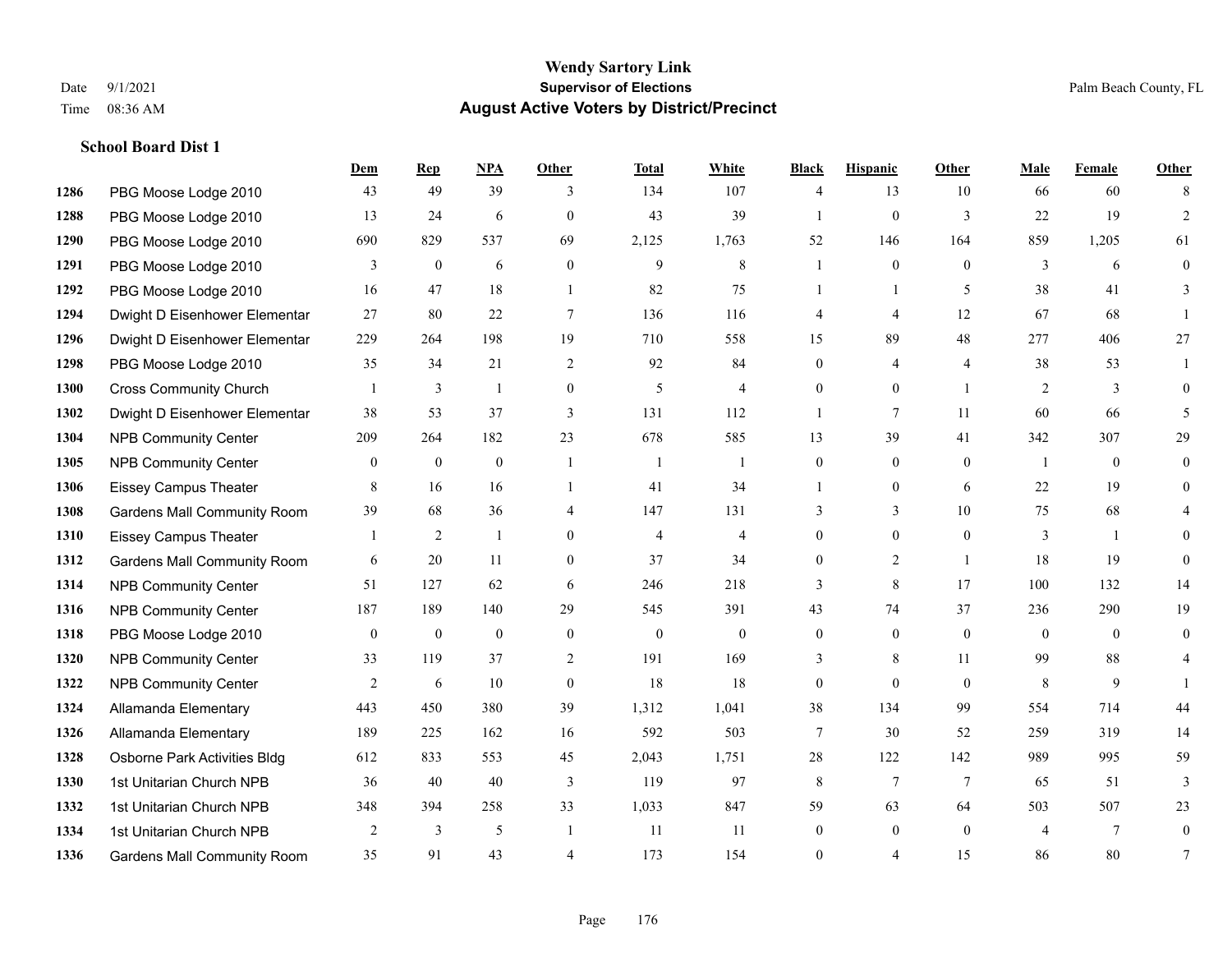**School Board Dist 1**

#### **Wendy Sartory Link** Date 9/1/2021 **Supervisor of Elections** Palm Beach County, FL Time 08:36 AM **August Active Voters by District/Precinct**

# **Dem Rep NPA Other Total White Black Hispanic Other Male Female Other** Eissey Campus Theater 92 392 101 19 604 582 1 1 20 267 326 11 Eissey Campus Theater 6 6 6 3 0 15 13 0 1 1 7 8 0 NPB Country Club 308 452 267 28 1,055 953 17 32 53 450 580 25 Old Port Cove 297 519 319 33 1,168 1,071 5 29 63 531 618 19 Anchorage Activities Bldg 554 931 420 37 1,942 1,782 13 58 89 895 999 48 NPB Council Chambers 32 124 33 8 197 186 0 6 5 100 91 6 Faith Lutheran Church 380 616 371 25 1,392 1,228 10 79 75 665 684 43 Northlake Nazarene Church 680 866 589 51 2,186 1,557 157 187 285 983 1,126 77 **1354 Grove Park Elementary 01 164 78 4 337 284 11 19 23 152 175 10**  Casa Rio Clubhouse 797 423 503 33 1,756 883 385 239 249 761 931 64 RB Prep Achievement Academy 15 4 3 0 22 9 8 1 4 13 6 3 Garden Lodge 366 F&AM 352 329 239 23 943 740 59 73 71 413 502 28 Grove Park Elementary 212 122 184 8 526 266 48 158 54 235 273 18 RB Prep Achievement Academy 385 106 228 17 736 208 295 137 96 314 398 24 Palm Lake Estates - The Pines 65 77 48 4 194 157 13 9 15 89 97 8 RB Prep Achievement Academy 0 0 0 0 0 0 0 0 0 0 0 0 Palm Lake Estates - The Pines 119 121 75 5 320 269 13 24 14 131 178 11 Phil Foster Park Marine Center 304 561 275 30 1,170 1,039 19 40 72 579 564 27 Phil Foster Park Marine Center 586 1,113 703 85 2,487 2,146 56 87 198 1,148 1,272 67 Palm Beach Shores Town Hall 277 443 306 28 1,054 962 12 18 62 486 541 27 Palm Beach Shores Town Hall 0 0 0 0 0 0 0 0 0 0 0 0 Jeaga Middle 179 92 112 6 389 150 126 40 73 171 206 12 Sandhill Crane Golf Club 228 419 259 22 928 662 71 72 123 456 439 33 Sandhill Crane Golf Club 31 54 34 4 123 101 4 12 6 60 59 4 Ibis POA Admin Building 1,021 1,100 726 86 2,933 2,574 90 68 201 1,383 1,485 65 Ibis POA Admin Building 0 0 0 0 0 0 0 0 0 0 0 0 Ironhorse Country Club 159 262 119 9 549 443 35 20 51 244 293 12 Crossroads Baptist Church 0 0 0 0 0 0 0 0 0 0 0 0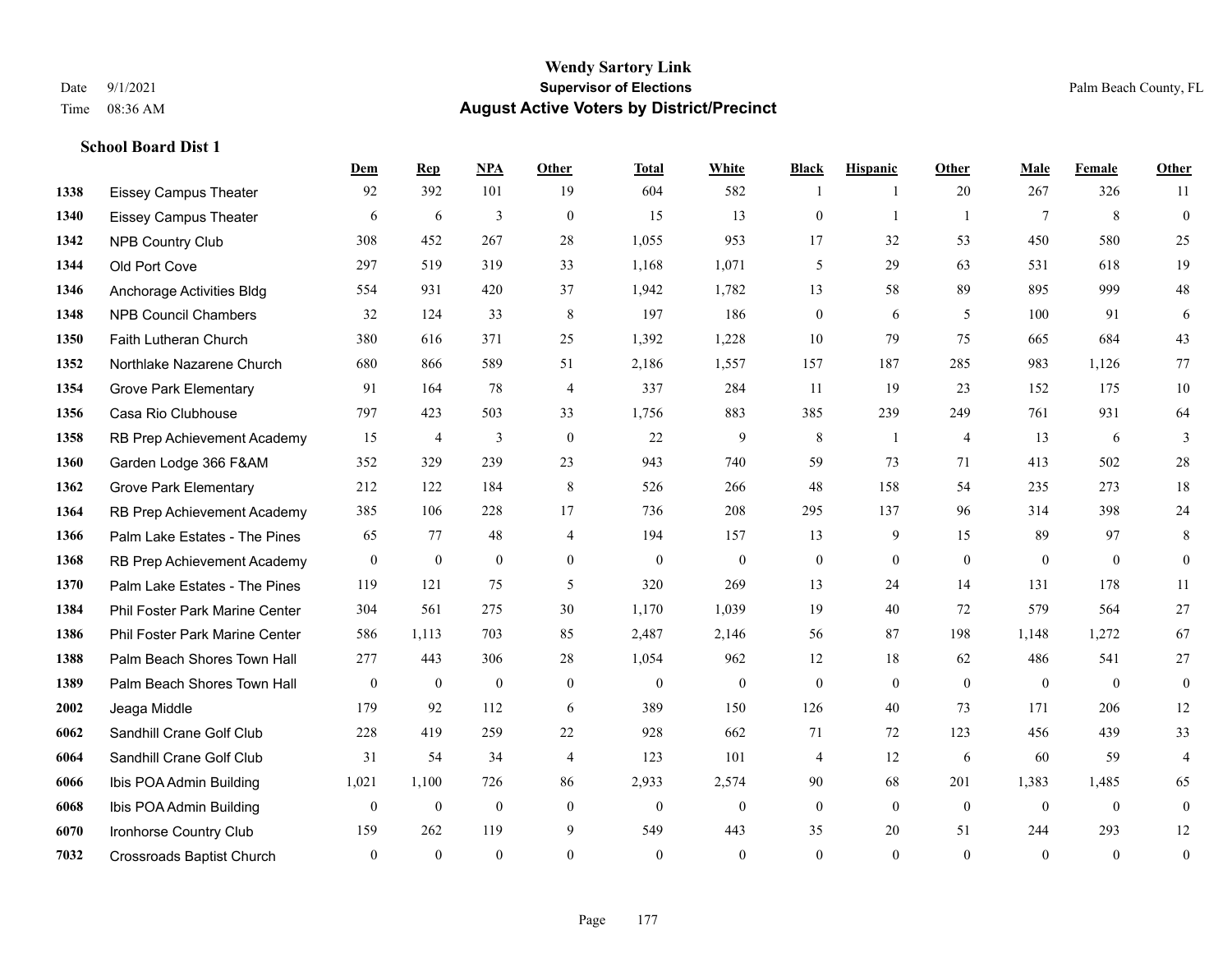|      |                              | <u>Dem</u> | <b>Rep</b> | <b>NPA</b> | Other          | <b>Total</b>       | White   | <b>Black</b> | <b>Hispanic</b> | Other  | Male   | Female   | <b>Other</b>   |
|------|------------------------------|------------|------------|------------|----------------|--------------------|---------|--------------|-----------------|--------|--------|----------|----------------|
| 7050 | Crossroads Baptist Church    |            |            |            | $\theta$       |                    |         | $\mathbf{0}$ |                 |        |        |          | $\overline{0}$ |
| 7052 | Crossroads Baptist Church    |            | 0          |            | $\theta$       | $\left( 0 \right)$ |         | $\bf{0}$     | $\bf{0}$        |        |        | $\Omega$ | $\overline{0}$ |
| 7072 | <b>Egret Lake Elementary</b> | 477        | 112        | 231        | $\mathfrak{h}$ | 826                | 214     | 370          | 135             | 107    | 354    | 440      | 32             |
| 7074 | <b>Egret Lake Elementary</b> | 195        | 38         | 85         | 10             | 328                | 55      | 193          | 34              | 46     | 140    | 180      | 8              |
| 7076 | <b>Egret Lake Elementary</b> |            |            |            | $\Omega$       |                    |         |              | $\Omega$        |        |        |          | $\theta$       |
|      | <b>School Board Dist 1</b>   | 46,073     | 63,697     | 41,820     | 3,894          | 155,484            | 129,607 | 5,202        | 9,274           | 11,401 | 70,950 | 79,937   | 4,597          |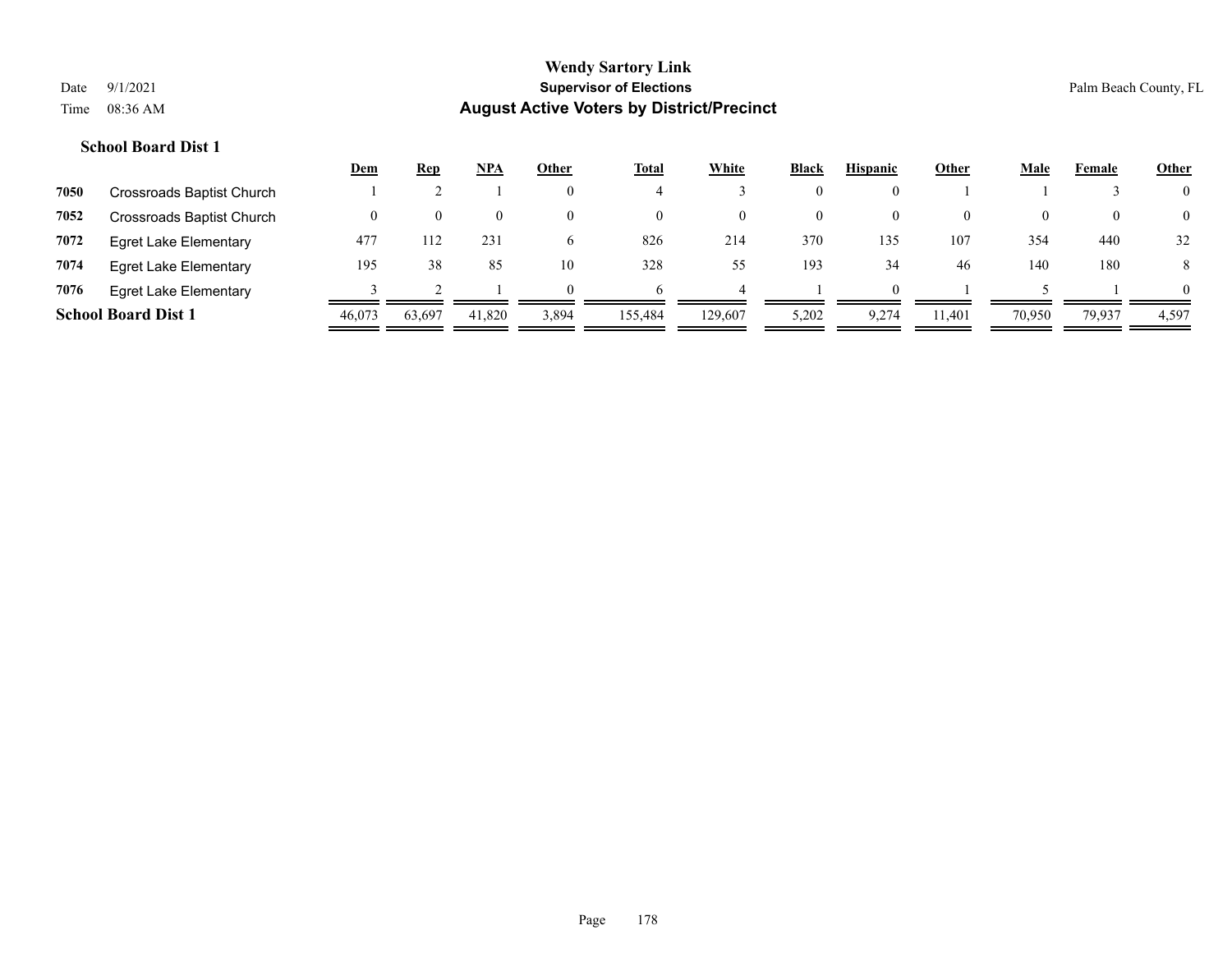**School Board Dist 2**

#### **Wendy Sartory Link** Date 9/1/2021 **Supervisor of Elections** Palm Beach County, FL Time 08:36 AM **August Active Voters by District/Precinct**

# **Dem Rep NPA Other Total White Black Hispanic Other Male Female Other** Grassy Waters Elementary 1,045 327 582 40 1,994 588 728 395 283 848 1,075 71 Jeaga Middle 175 80 102 10 367 152 109 81 25 150 206 11 Jeaga Middle 0 0 0 0 0 0 0 0 0 0 0 0 Cypress Lakes HOA 587 329 281 33 1,230 840 200 96 94 470 725 35 Century Village Clubhouse 60 31 24 2 117 72 14 18 13 53 60 4 Club Baywinds 822 550 369 35 1,776 1,353 153 163 107 723 1,010 43 Andros Isle POA Clubhouse 853 560 541 36 1,990 1,073 393 300 224 847 1,072 71 Riverwalk Clubhouse 749 703 560 46 2,058 1,613 92 173 180 884 1,111 63 Jeaga Middle 208 87 134 10 439 202 128 80 29 190 240 9 Jeaga Middle 167 55 121 16 359 110 123 75 51 140 207 12 Century Village Clubhouse 786 404 334 32 1,556 1,003 215 205 133 614 888 54 Century Village Clubhouse 790 420 323 37 1,570 1,101 165 164 140 617 902 51 Century Village Clubhouse 627 329 290 26 1,272 792 188 194 98 495 721 56 Century Village Clubhouse 345 188 147 6 686 472 68 87 59 248 414 24 Benoist Farms Elementary 574 156 299 21 1,050 258 451 233 108 406 593 51 Riverwalk Clubhouse 52 26 27 6 111 55 31 17 8 41 67 3 Riverwalk Clubhouse 101 52 70 9 232 92 58 56 26 102 128 2 Turning Points Academy 761 419 378 38 1,596 942 285 262 107 595 954 47 Turning Points Academy 814 180 350 19 1,363 483 620 149 111 460 862 41 Wynnebrook Elementary 808 268 424 22 1,522 418 596 350 158 660 791 71 Wynnebrook Elementary 546 250 379 16 1,191 479 136 483 93 505 636 50 Turning Points Academy 0 0 0 0 0 0 0 0 0 0 0 0 St Christophers Episcopal Chr 1,108 283 563 33 1,987 575 812 396 204 878 1,016 93 Haverhill Town Hall 398 216 238 10 862 334 236 203 89 388 436 38 Elks Lodge #1352 2 3 0 0 5 3 1 0 1 3 1 1 Elks Lodge #1352 19 19 23 3 64 40 4 12 8 35 26 3 Elks Lodge #1352 556 151 268 20 995 178 472 151 194 461 494 40 Elks Lodge #1352 1,274 326 700 25 2,325 457 988 591 289 1,026 1,192 107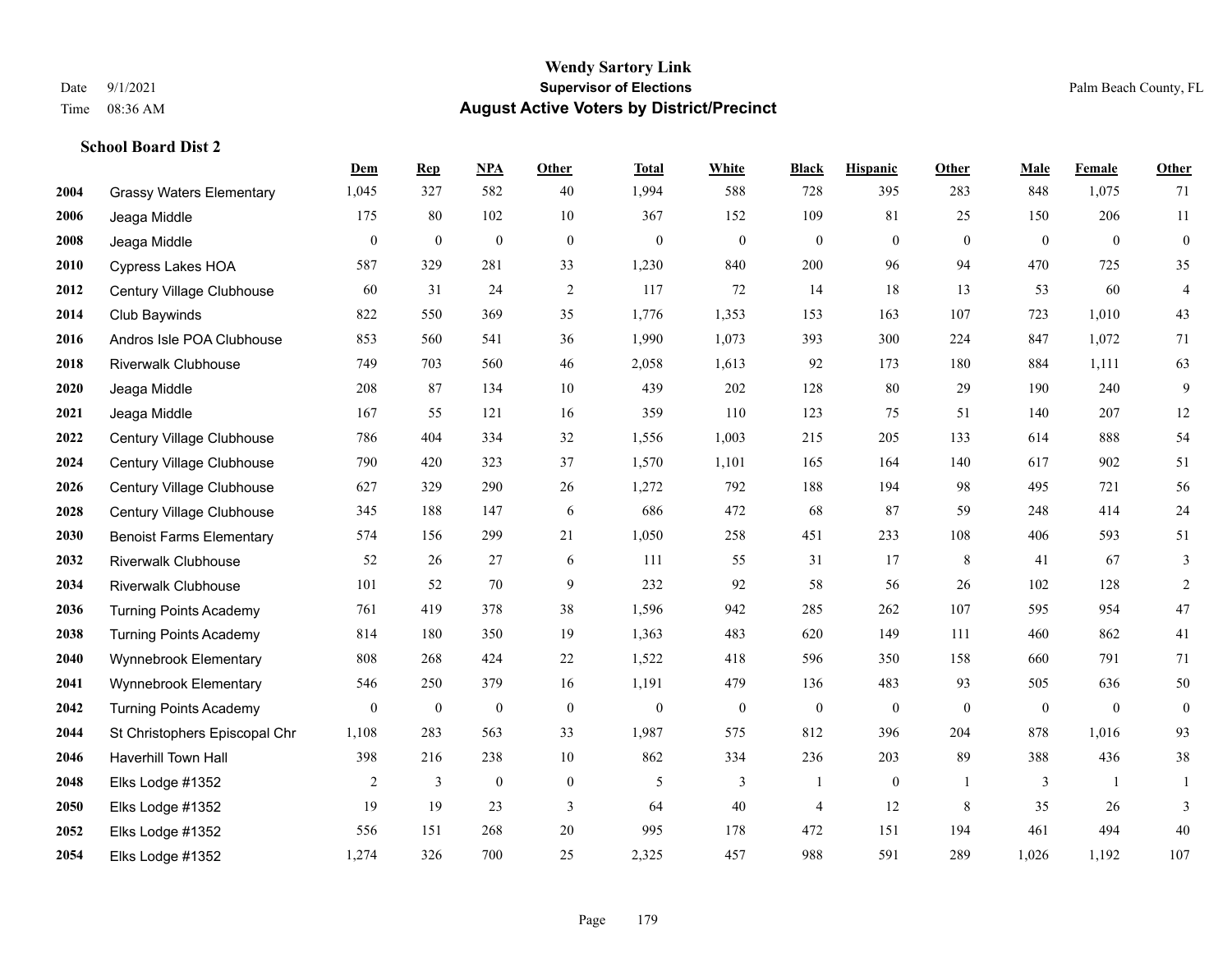|      |                                   | Dem             | <b>Rep</b>       | NPA              | <b>Other</b>     | <b>Total</b>   | <b>White</b>     | <b>Black</b>     | <b>Hispanic</b>  | Other          | <b>Male</b>    | Female         | <b>Other</b>     |
|------|-----------------------------------|-----------------|------------------|------------------|------------------|----------------|------------------|------------------|------------------|----------------|----------------|----------------|------------------|
| 2056 | Clayton Hutcheson Hall B          | 729             | 320              | 567              | 17               | 1,633          | 517              | 293              | 654              | 169            | 722            | 818            | 93               |
| 2058 | Clayton Hutcheson Hall B          | 3               | $\mathbf{1}$     | $\boldsymbol{0}$ | $\overline{0}$   | $\overline{4}$ | $\mathfrak{Z}$   | $\boldsymbol{0}$ | $\mathbf{1}$     | $\mathbf{0}$   | $\overline{2}$ | 2              | $\boldsymbol{0}$ |
| 2064 | <b>West Gate Elementary</b>       | 1               | $\boldsymbol{0}$ | $\boldsymbol{0}$ | $\overline{0}$   | $\mathbf{1}$   | $\mathbf{1}$     | $\mathbf{0}$     | $\mathbf{0}$     | $\theta$       | 1              | $\theta$       | $\mathbf{0}$     |
| 2068 | <b>Conniston Middle</b>           | 431             | 252              | 321              | 15               | 1,019          | 403              | 100              | 443              | 73             | 458            | 521            | 40               |
| 2072 | <b>Belvedere Elementary</b>       | 603             | 334              | 469              | 27               | 1,433          | 513              | 148              | 625              | 147            | 620            | 724            | 89               |
| 2074 | <b>Belvedere Elementary</b>       | $\mathbf{0}$    | $\boldsymbol{0}$ | $\boldsymbol{0}$ | $\overline{0}$   | $\mathbf{0}$   | $\boldsymbol{0}$ | $\boldsymbol{0}$ | $\mathbf{0}$     | $\mathbf{0}$   | $\mathbf{0}$   | $\mathbf{0}$   | $\mathbf{0}$     |
| 2080 | <b>Everglades Elementary</b>      | 163             | 167              | 126              | 9                | 465            | 264              | 66               | 80               | 55             | 214            | 230            | 21               |
| 2081 | <b>Everglades Elementary</b>      | 69              | 91               | 45               | $\overline{0}$   | 205            | 147              | $\tau$           | 28               | 23             | 102            | 97             | 6                |
| 2082 | Pine Jog Environmental Center     | 166             | 286              | 158              | 8                | 618            | 426              | 25               | 113              | 54             | 295            | 308            | 15               |
| 2083 | Pine Jog Environmental Center     | 7               | 21               | 17               | $\overline{0}$   | 45             | 30               | $\boldsymbol{0}$ | 13               | 2              | 21             | 23             | 1                |
| 2084 | <b>Community Christian Church</b> | 280             | 116              | 156              | 16               | 568            | 168              | 205              | 129              | 66             | 254            | 299            | 15               |
| 2085 | <b>Community Christian Church</b> | 2               | -1               | $\mathbf{0}$     | $\mathbf{0}$     | 3              | 3                | $\boldsymbol{0}$ | $\mathbf{0}$     | $\overline{0}$ | $\overline{1}$ | 2              | $\boldsymbol{0}$ |
| 2086 | <b>Community Christian Church</b> | 1,218           | 549              | 930              | 53               | 2,750          | 856              | 595              | 921              | 378            | 1,197          | 1,443          | 110              |
| 2087 | <b>Community Christian Church</b> | 1               | $\mathbf{1}$     | $\boldsymbol{0}$ | $\boldsymbol{0}$ | $\mathfrak{2}$ | $\overline{2}$   | $\boldsymbol{0}$ | $\boldsymbol{0}$ | $\mathbf{0}$   | $\overline{2}$ | $\mathbf{0}$   | $\boldsymbol{0}$ |
| 2088 | Melaleuca Elementary              | 866             | 523              | 652              | 35               | 2,076          | 1,062            | 341              | 477              | 196            | 954            | 1,041          | 81               |
| 2090 | Pine Jog Environmental Center     | $\overline{0}$  | $\overline{2}$   | $\mathbf{0}$     | $\mathbf{0}$     | $\overline{2}$ | $\mathbf{1}$     | $\mathbf{0}$     | $\mathbf{0}$     | $\overline{1}$ | $\overline{0}$ |                | $\mathbf{1}$     |
| 2092 | Pine Jog Environmental Center     | -1              | $\overline{4}$   | $\mathbf{1}$     | $\overline{1}$   | 7              | $\tau$           | $\mathbf{0}$     | $\mathbf{0}$     | $\theta$       | 3              | $\overline{4}$ | $\mathbf{0}$     |
| 2094 | Pine Jog Environmental Center     | 368             | 78               | 203              | 11               | 660            | 111              | 260              | 173              | 116            | 273            | 358            | 29               |
| 2096 | 1st Church of the Nazarene        | 250             | 67               | 190              | 5                | 512            | 117              | 23               | 327              | 45             | 237            | 244            | 31               |
| 2097 | 1st Church of the Nazarene        | 231             | 135              | 171              | 10               | 547            | 214              | 42               | 217              | 74             | 241            | 274            | 32               |
| 2098 | Iglesia Cristo Mi Redentor        | 436             | 218              | 339              | 27               | 1,020          | 328              | 159              | 438              | 95             | 428            | 528            | 64               |
| 2100 | Iglesia Cristo Mi Redentor        | 774             | 351              | 565              | 35               | 1,725          | 438              | 365              | 749              | 173            | 715            | 924            | 86               |
| 2102 | Union Congregational Church       | 1,176           | 344              | 638              | 33               | 2,191          | 496              | 631              | 838              | 226            | 882            | 1,199          | 110              |
| 2104 | Lake Lytal Park                   | 508             | 229              | 340              | 24               | 1,101          | 305              | 231              | 457              | 108            | 454            | 590            | 57               |
| 2106 | Main Library                      | 612             | 269              | 399              | 37               | 1,317          | 508              | 235              | 444              | 130            | 566            | 696            | 55               |
| 2108 | <b>Berkshire Elementary</b>       | 743             | 336              | 656              | 31               | 1,766          | 473              | 203              | 905              | 185            | 768            | 904            | 94               |
| 2110 | <b>Berkshire Elementary</b>       | 167             | 84               | 131              | 4                | 386            | 130              | 41               | 170              | 45             | 158            | 205            | 23               |
| 2112 | Palm Springs Middle               | $7\phantom{.0}$ | 6                | $7\phantom{.0}$  | $\theta$         | 20             | 15               | 3                | $\mathbf{0}$     | 2              | 9              | 11             | $\boldsymbol{0}$ |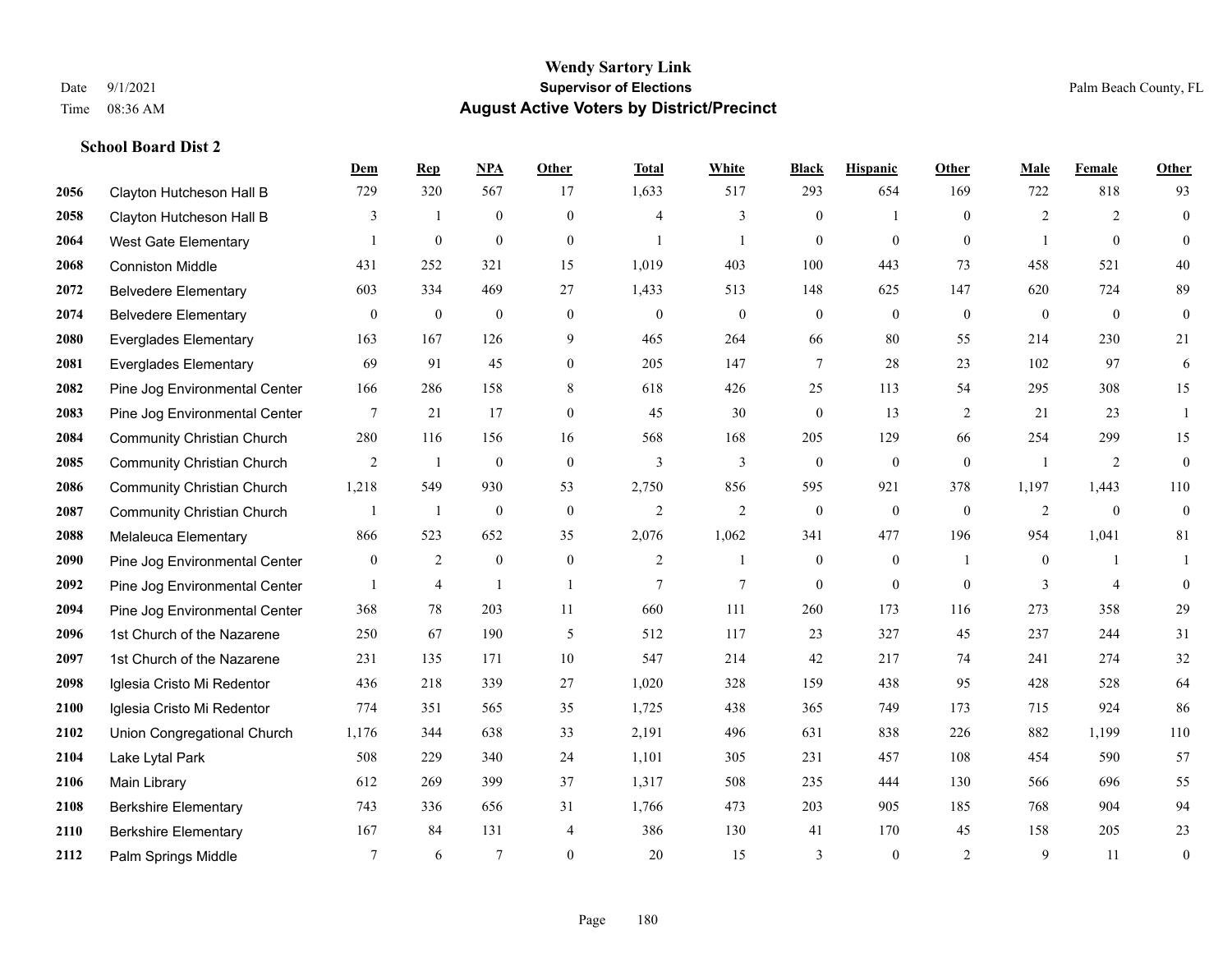|      |                                 | <b>Dem</b>     | <b>Rep</b>       | NPA              | <b>Other</b>     | <b>Total</b>   | <b>White</b>     | <b>Black</b>     | <b>Hispanic</b>  | <b>Other</b>   | <b>Male</b>    | <b>Female</b>  | <b>Other</b>     |
|------|---------------------------------|----------------|------------------|------------------|------------------|----------------|------------------|------------------|------------------|----------------|----------------|----------------|------------------|
| 2114 | Main Library                    | 369            | 284              | 314              | 11               | 978            | 362              | 55               | 474              | 87             | 439            | 491            | 48               |
| 2115 | The Ark Church                  | 75             | 47               | 60               | 5                | 187            | 87               | 12               | 66               | 22             | 85             | 92             | 10               |
| 2116 | The Ark Church                  | 810            | 556              | 697              | 33               | 2,096          | 911              | 150              | 866              | 169            | 891            | 1,125          | 80               |
| 2117 | The Ark Church                  |                | $\mathbf{0}$     | $\overline{1}$   | $\overline{0}$   | $\overline{2}$ | $\mathbf{1}$     |                  | $\mathbf{0}$     | $\mathbf{0}$   |                | $\mathbf{1}$   | $\mathbf{0}$     |
| 2118 | Palm Springs Middle             | $\overline{0}$ | $\overline{0}$   | $\boldsymbol{0}$ | $\mathbf{0}$     | $\mathbf{0}$   | $\boldsymbol{0}$ | $\boldsymbol{0}$ | $\boldsymbol{0}$ | $\mathbf{0}$   | $\mathbf{0}$   | $\mathbf{0}$   | $\boldsymbol{0}$ |
| 2120 | Palm Springs Middle             | 56             | 20               | 51               | $\boldsymbol{0}$ | 127            | 31               | 12               | 55               | 29             | 50             | 66             | 11               |
| 2122 | Palm Springs Middle             | $\mathbf{1}$   | $\mathbf{0}$     | $\mathbf{0}$     | $\overline{0}$   | $\mathbf{1}$   | $\mathbf{0}$     | 1                | $\mathbf{0}$     | $\theta$       |                | $\theta$       | $\mathbf{0}$     |
| 2124 | Palm Springs Middle             | 5              | 3                | 8                | $\overline{0}$   | 16             | $\tau$           | 3                | 5                | $\overline{1}$ | 7              | 9              | $\mathbf{0}$     |
| 2125 | St Marys Orthodox Church        | 340            | 355              | 246              | 8                | 949            | 507              | 42               | 337              | 63             | 418            | 493            | 38               |
| 2126 | St Marys Orthodox Church        | 275            | 254              | 228              | 9                | 766            | 434              | 31               | 236              | 65             | 355            | 390            | 21               |
| 2127 | Lake Clarke Shores Town Hall    | 1              | $\boldsymbol{0}$ | $\mathbf{1}$     | $\overline{0}$   | 2              | $\overline{0}$   | $\boldsymbol{0}$ | $\overline{c}$   | $\theta$       | 2              | $\overline{0}$ | $\mathbf{0}$     |
| 2128 | Palm Springs Middle             | $\overline{0}$ | $\mathbf{0}$     | $\mathbf{0}$     | $\overline{0}$   | $\overline{0}$ | $\mathbf{0}$     | $\boldsymbol{0}$ | $\mathbf{0}$     | $\theta$       | $\theta$       | $\theta$       | $\mathbf{0}$     |
| 2130 | Cloud Lake Town Hall            | 43             | 64               | 59               | 8                | 174            | 127              | $\mathbf{1}$     | 33               | 13             | 86             | 82             | 6                |
| 2132 | Cloud Lake Town Hall            | 27             | 26               | 33               | $\overline{2}$   | 88             | 58               | $\overline{2}$   | 23               | 5              | 38             | 46             | $\overline{4}$   |
| 2134 | STEM Bldg at S FL Science Ctr   | 533            | 320              | 431              | 32               | 1,316          | 495              | 60               | 644              | 117            | 602            | 657            | 57               |
| 2136 | Palmwood Lodge #303             | 668            | 452              | 563              | 46               | 1,729          | 752              | 83               | 728              | 166            | 779            | 867            | 83               |
| 2148 | <b>Liberty Park Elementary</b>  | $\overline{0}$ | $\mathbf{0}$     | $\boldsymbol{0}$ | $\mathbf{0}$     | $\overline{0}$ | $\overline{0}$   | $\mathbf{0}$     | $\mathbf{0}$     | $\theta$       | $\mathbf{0}$   | $\mathbf{0}$   | $\mathbf{0}$     |
| 2150 | River Bridge Activities Center  | 1,090          | 531              | 685              | 53               | 2,359          | 1,144            | 481              | 489              | 245            | 982            | 1,293          | 84               |
| 2152 | Pine Ridge North II             | 1,107          | 506              | 804              | 53               | 2,470          | 1,020            | 379              | 813              | 258            | 983            | 1,384          | 103              |
| 2154 | <b>Forest Hill Elementary</b>   | 1,136          | 437              | 798              | 33               | 2,404          | 731              | 391              | 1,034            | 248            | 1,033          | 1,243          | 128              |
| 2156 | Cresthaven Emory Aud            | 633            | 406              | 307              | 14               | 1,360          | 753              | 99               | 413              | 95             | 502            | 808            | 50               |
| 2158 | Community Of Hope               | 1,091          | 416              | 827              | 30               | 2,364          | 592              | 433              | 1,029            | 310            | 1,040          | 1,207          | 117              |
| 2160 | Cresthaven Barkley Aud          | 519            | 362              | 283              | 19               | 1,183          | 593              | 87               | 399              | 104            | 497            | 634            | 52               |
| 2162 | Cresthaven Ashley Aud           | 334            | 221              | 223              | 14               | 792            | 395              | 39               | 294              | 64             | 313            | 445            | 34               |
| 2164 | <b>Covered Bridge Clubhouse</b> | 1,118          | 742              | 661              | 39               | 2,560          | 1,776            | 139              | 473              | 172            | 991            | 1,490          | 79               |
| 2166 | Poinciana Clubhouse             | 903            | 524              | 498              | 37               | 1,962          | 1,293            | 93               | 416              | 160            | 770            | 1,125          | 67               |
| 2168 | First Baptist Church GA         | $\overline{0}$ | $\boldsymbol{0}$ | $\boldsymbol{0}$ | $\mathbf{0}$     | $\theta$       | $\boldsymbol{0}$ | $\boldsymbol{0}$ | $\mathbf{0}$     | $\mathbf{0}$   | $\overline{0}$ | $\mathbf{0}$   | $\boldsymbol{0}$ |
| 2170 | <b>Liberty Park Elementary</b>  | 1,135          | 542              | 666              | 56               | 2,399          | 1,044            | 459              | 637              | 259            | 951            | 1,332          | 116              |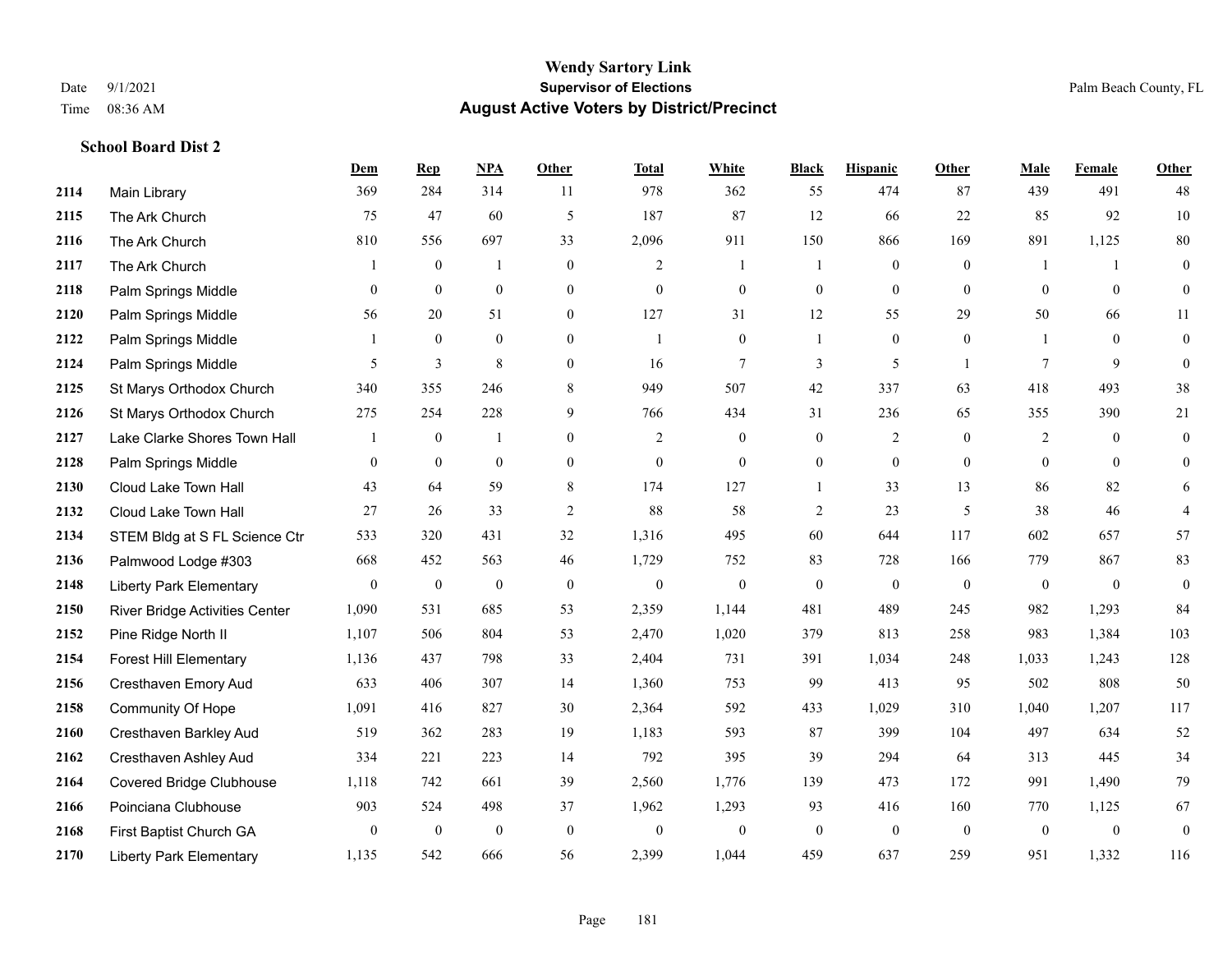|      |                                    | Dem              | <b>Rep</b>       | NPA              | <b>Other</b>     | <b>Total</b>     | <b>White</b>   | <b>Black</b>     | <b>Hispanic</b>  | <b>Other</b>   | <b>Male</b>    | <b>Female</b>  | <b>Other</b>     |
|------|------------------------------------|------------------|------------------|------------------|------------------|------------------|----------------|------------------|------------------|----------------|----------------|----------------|------------------|
| 2172 | First Baptist Church GA            | 17               | $\overline{4}$   | 10               | $\overline{0}$   | 31               | 15             | 3                | 9                | $\overline{4}$ | 12             | 18             | -1               |
| 2174 | First Baptist Church GA            | 455              | 187              | 273              | 12               | 927              | 401            | 192              | 209              | 125            | 410            | 476            | 41               |
| 2182 | <b>Greenacres Community Center</b> | 638              | 284              | 526              | 29               | 1,477            | 524            | 141              | 668              | 144            | 591            | 798            | 88               |
| 2184 | American Polish Club               | 1,089            | 395              | 802              | 39               | 2,325            | 709            | 345              | 1,013            | 258            | 963            | 1,222          | 140              |
| 2186 | American Polish Club               | 322              | 134              | 239              | 6                | 701              | 212            | 110              | 310              | 69             | 311            | 359            | 31               |
| 3002 | Palm Springs Middle                | 823              | 339              | 554              | 48               | 1,764            | 525            | 324              | 749              | 166            | 718            | 968            | $78\,$           |
| 3004 | <b>Community Of Hope</b>           | 68               | 39               | 61               | $\overline{2}$   | 170              | 65             | 9                | 70               | 26             | 84             | 75             | 11               |
| 3006 | Faith Presbyterian                 | 982              | 615              | 679              | 32               | 2,308            | 948            | 268              | 887              | 205            | 950            | 1,257          | 101              |
| 3008 | Palm Springs Middle                | $\boldsymbol{0}$ | $\boldsymbol{0}$ | $\boldsymbol{0}$ | $\boldsymbol{0}$ | $\boldsymbol{0}$ | $\mathbf{0}$   | $\boldsymbol{0}$ | $\boldsymbol{0}$ | $\mathbf{0}$   | $\mathbf{0}$   | $\mathbf{0}$   | $\boldsymbol{0}$ |
| 3010 | Faith Presbyterian                 | 372              | 207              | 292              | 24               | 895              | 360            | 116              | 339              | 80             | 408            | 452            | 35               |
| 3012 | <b>Emmanuel Baptist Church</b>     | 631              | 571              | 412              | 20               | 1,634            | 982            | 44               | 518              | 90             | 694            | 877            | 63               |
| 3014 | Lake Clarke Shores Town Hall       | 1,014            | 1,083            | 641              | 45               | 2,783            | 2,043          | 83               | 488              | 169            | 1,267          | 1,429          | 87               |
| 3016 | Community Of Hope                  | 45               | 37               | 53               | 2                | 137              | 36             | 9                | 76               | 16             | 51             | 76             | $10\,$           |
| 3018 | Palm Springs Middle                | 11               | 12               | 9                | 3                | 35               | 14             | $\boldsymbol{0}$ | 17               | $\overline{4}$ | 15             | 19             | 1                |
| 3020 | Palm Springs Village Hall          | 976              | 623              | 785              | 36               | 2,420            | 978            | 171              | 1,071            | 200            | 1,066          | 1,241          | 113              |
| 3022 | Oasis De Amor Baptist Church       | 510              | 216              | 396              | 17               | 1,139            | 371            | 137              | 489              | 142            | 535            | 539            | 65               |
| 3024 | Palm Springs Library               | 714              | 406              | 582              | 24               | 1,726            | 649            | 198              | 691              | 188            | 760            | 862            | 104              |
| 3044 | Holy Redeemer Church               | 221              | 67               | 185              | 7                | 480              | 138            | 99               | 201              | 42             | 205            | 259            | 16               |
| 3048 | Holy Redeemer Church               | 590              | 220              | 456              | 24               | 1,290            | 392            | 253              | 518              | 127            | 565            | 663            | 62               |
| 6140 | Royal Palm Beach High              | 335              | 502              | 305              | 33               | 1,175            | 855            | 107              | 112              | 101            | 565            | 586            | $24\,$           |
| 6144 | Christ Fellowship Church RPB       | $\boldsymbol{0}$ | $\mathbf{0}$     | $\mathbf{0}$     | $\overline{0}$   | $\theta$         | $\overline{0}$ | $\boldsymbol{0}$ | $\mathbf{0}$     | $\theta$       | $\overline{0}$ | $\overline{0}$ | $\mathbf{0}$     |
| 6146 | Christ Fellowship Church RPB       |                  | 2                | $\mathbf{1}$     | $\overline{0}$   |                  | 3              | $\mathbf{0}$     | $\mathbf{0}$     |                | 3              | $\mathbf{1}$   | $\mathbf{0}$     |
| 6148 | Christ Fellowship Church RPB       | $\overline{0}$   | $\mathbf{0}$     | $\mathbf{1}$     | $\overline{0}$   |                  | 1              | $\boldsymbol{0}$ | $\overline{0}$   | $\theta$       | $\mathbf{0}$   | $\mathbf{1}$   | 0                |
| 6174 | Christ Fellowship Church RPB       | 26               | 50               | 36               | 2                | 114              | 89             | $7\phantom{.0}$  | 8                | 10             | 54             | 57             | 3                |
| 6178 | <b>Everglades Elementary</b>       | 557              | 379              | 441              | 26               | 1,403            | 641            | 293              | 248              | 221            | 646            | 689            | 68               |
| 6180 | <b>Everglades Elementary</b>       | 18               | 48               | 18               | 2                | 86               | 65             | 4                | 14               | 3              | 40             | 44             | $\overline{c}$   |
| 6204 | <b>Emerald Cove Middle</b>         | 31               | 20               | 35               | $\mathbf{0}$     | 86               | 45             | 24               | 9                | 8              | 23             | 59             | $\overline{4}$   |
| 6206 | Palm Beach Central High            | 268              | 243              | 181              | 8                | 700              | 378            | 144              | 60               | 118            | 313            | 360            | 27               |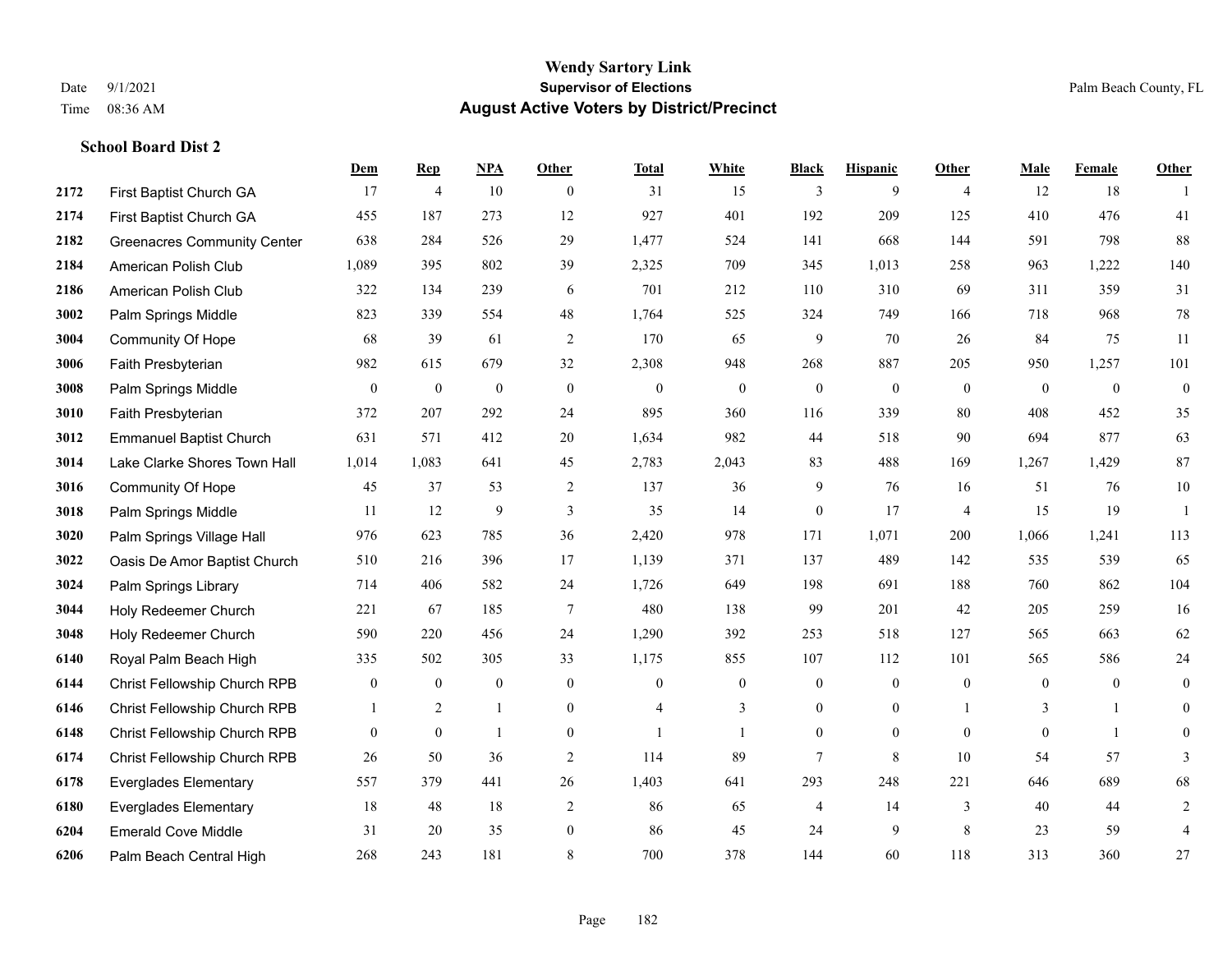|      |                            | <u>Dem</u> | <b>Rep</b> | <u>NPA</u> | Other    | <u>Total</u> | White    | <b>Black</b> | <b>Hispanic</b> | Other    | <b>Male</b> | Female         | <b>Other</b>   |
|------|----------------------------|------------|------------|------------|----------|--------------|----------|--------------|-----------------|----------|-------------|----------------|----------------|
| 6207 | Palm Beach Central High    | 279        | 372        | 253        | 17       | 921          | 608      | 92           | 102             | 119      | 422         | 475            | 24             |
| 7140 | <b>Haverhill Town Hall</b> | 168        | 75         | 97         | 4        | 344          | 106      | 122          |                 | 39       | 160         | 163            | 21             |
| 7142 | Clayton Hutcheson Hall B   | 33         |            | 13         | $\theta$ | 53           | 16       | 25           |                 |          | 23          | 30             | $\mathbf{0}$   |
| 7144 | Clayton Hutcheson Hall B   | 46         |            | 20         |          | 70           | 4        | 45           |                 | 9        | 28          | 36             | 6              |
| 7146 | Clayton Hutcheson Hall B   | 239        | 15         | 95         |          | 352          | 26       | 224          | 78              | 24       | 126         | 211            | 15             |
| 8001 | Federal Only               | $\theta$   | $\theta$   | $\theta$   | $\theta$ | $\theta$     | $\theta$ | $\mathbf{0}$ | $\theta$        | $\theta$ | $\Omega$    | $\overline{0}$ | $\overline{0}$ |
| 8002 | State Only                 | 133        | 104        | 116        |          | 355          | 273      | 13           | 14              | 55       | 159         | 183            |                |
|      | <b>School Board Dist 2</b> | 47,921     | 25,524     | 31,619     | 1,919    | 106,983      | 46,808   | 17,894       | 31,666          | 10,615   | 45,399      | 57,038         | 4,546          |
|      |                            |            |            |            |          |              |          |              |                 |          |             |                |                |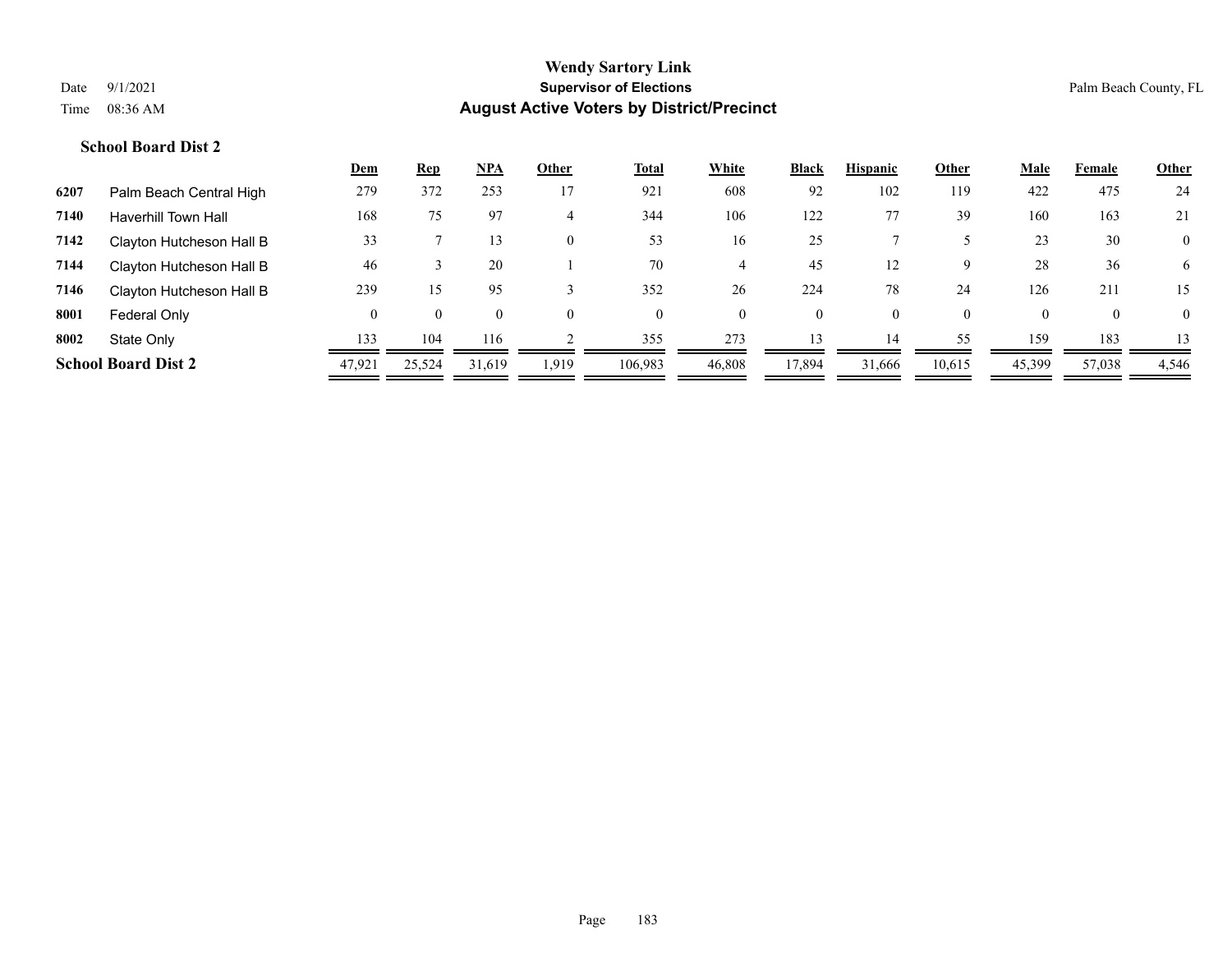|      |                                      | Dem          | <b>Rep</b>       | NPA            | <b>Other</b>   | <b>Total</b> | White          | <b>Black</b>     | <b>Hispanic</b>  | <b>Other</b> | <b>Male</b>    | <b>Female</b>  | <b>Other</b>     |
|------|--------------------------------------|--------------|------------------|----------------|----------------|--------------|----------------|------------------|------------------|--------------|----------------|----------------|------------------|
| 2188 | <b>St Lukes United Methodist Chr</b> | 467          | 517              | 429            | 34             | 1,447        | 1,147          | 35               | 188              | 77           | 687            | 721            | 39               |
| 2190 | Lucerne Pointe Clubhouse             | 1,017        | 526              | 645            | 46             | 2,234        | 1,415          | 219              | 425              | 175          | 914            | 1,242          | 78               |
| 2192 | Fountains Of Palm Beach              | 919          | 446              | 576            | 55             | 1,996        | 1,353          | 142              | 335              | 166          | 847            | 1,082          | 67               |
| 2194 | <b>LC Swain Middle</b>               | 1,085        | 360              | 712            | 40             | 2,197        | 757            | 450              | 761              | 229          | 917            | 1,172          | $108\,$          |
| 2196 | Pine Ridge South IV Clubhouse        | 888          | 495              | 506            | 42             | 1,931        | 1,157          | 262              | 398              | 114          | 755            | 1,103          | 73               |
| 2198 | American Finnish Club                | 14           | $\boldsymbol{9}$ | $\,$ 8 $\,$    | $\mathbf{0}$   | 31           | 17             | 3                | -1               | 10           | 12             | 16             | 3                |
| 2202 | LC Swain Middle                      | $\mathbf{0}$ | $\,8\,$          | 1              | $\mathbf{0}$   | 9            | 6              | $\boldsymbol{0}$ | 3                | $\mathbf{0}$ | $\overline{4}$ | 5              | $\boldsymbol{0}$ |
| 2204 | Heritage Elementary                  | 550          | 219              | 478            | 30             | 1,277        | 416            | 137              | 609              | 115          | 551            | 653            | 73               |
| 2206 | Heritage Elementary                  | 459          | 194              | 329            | 16             | 998          | 321            | 214              | 333              | 130          | 433            | 513            | 52               |
| 2208 | American Finnish Club                | 6            | $\tau$           | $\overline{1}$ | $\overline{1}$ | 15           | 14             | $\boldsymbol{0}$ | $\boldsymbol{0}$ | -1           | 6              | 8              | -1               |
| 2210 | American Polish Club                 | 229          | 94               | 137            | 6              | 466          | 168            | 114              | 138              | 46           | 185            | 261            | $20\,$           |
| 2212 | American Polish Club                 | $\mathbf{0}$ | $\mathbf{0}$     | $\mathbf{0}$   | $\overline{0}$ | $\mathbf{0}$ | $\overline{0}$ | $\mathbf{0}$     | $\mathbf{0}$     | $\theta$     | $\overline{0}$ | $\overline{0}$ | $\theta$         |
| 2214 | Indian Pines Elementary              | 1,180        | 253              | 578            | 38             | 2,049        | 467            | 909              | 442              | 231          | 922            | 1,027          | 100              |
| 2216 | Indian Pines Elementary              | 1,787        | 293              | 840            | 42             | 2,962        | 521            | 1,487            | 583              | 371          | 1,327          | 1,488          | 147              |
| 2218 | <b>Tradewinds Middle</b>             | 1,259        | 316              | 653            | 36             | 2,264        | 571            | 882              | 368              | 443          | 996            | 1,140          | 128              |
| 3086 | <b>Woodlands Middle</b>              | 794          | 610              | 696            | 48             | 2,148        | 1,469          | 136              | 356              | 187          | 999            | 1,072          | 77               |
| 3088 | <b>Tradewinds Middle</b>             | 178          | 51               | 120            | 8              | 357          | 94             | 126              | 77               | 60           | 160            | 187            | $10\,$           |
| 3090 | <b>Woodlands Middle</b>              | 1,448        | 821              | 638            | 51             | 2,958        | 2,391          | 174              | 115              | 278          | 1,345          | 1.525          | 88               |
| 3092 | Lacuna HOA Clubhouse                 | 1,212        | 743              | 748            | 65             | 2,768        | 1,922          | 276              | 306              | 264          | 1,268          | 1,409          | 91               |
| 3094 | <b>Coral Reef Elementary</b>         | 326          | 242              | 269            | 27             | 864          | 516            | 72               | 191              | 85           | 403            | 434            | $27\,$           |
| 3096 | <b>Coral Reef Elementary</b>         | 825          | 586              | 638            | 57             | 2,106        | 1,356          | 255              | 266              | 229          | 975            | 1,049          | 82               |
| 3098 | <b>Manatee Elementary</b>            | 689          | 585              | 516            | 44             | 1,834        | 1,253          | 174              | 218              | 189          | 829            | 943            | 62               |
| 3100 | Journeys End                         | 433          | 334              | 359            | 21             | 1,147        | 766            | 94               | 137              | 150          | 539            | 579            | 29               |
| 3102 | <b>Diamond View Elementary</b>       | 1,203        | 445              | 788            | 50             | 2,486        | 1,032          | 631              | 522              | 301          | 1,093          | 1,284          | 109              |
| 3104 | American German Club                 | 411          | 345              | 370            | 33             | 1,159        | 804            | 90               | 138              | 127          | 537            | 578            | 44               |
| 3106 | American German Club                 | 299          | 108              | 203            | 17             | 627          | 224            | 174              | 99               | 130          | 274            | 324            | 29               |
| 3108 | Santaluces High                      | 1,240        | 538              | 877            | 61             | 2,716        | 1,091          | 695              | 539              | 391          | 1,203          | 1,425          | $88\,$           |
| 3120 | Valencia Shores Social Club          | 1,223        | 582              | 579            | 45             | 2,429        | 2,143          | 68               | 81               | 137          | 1,111          | 1,263          | 55               |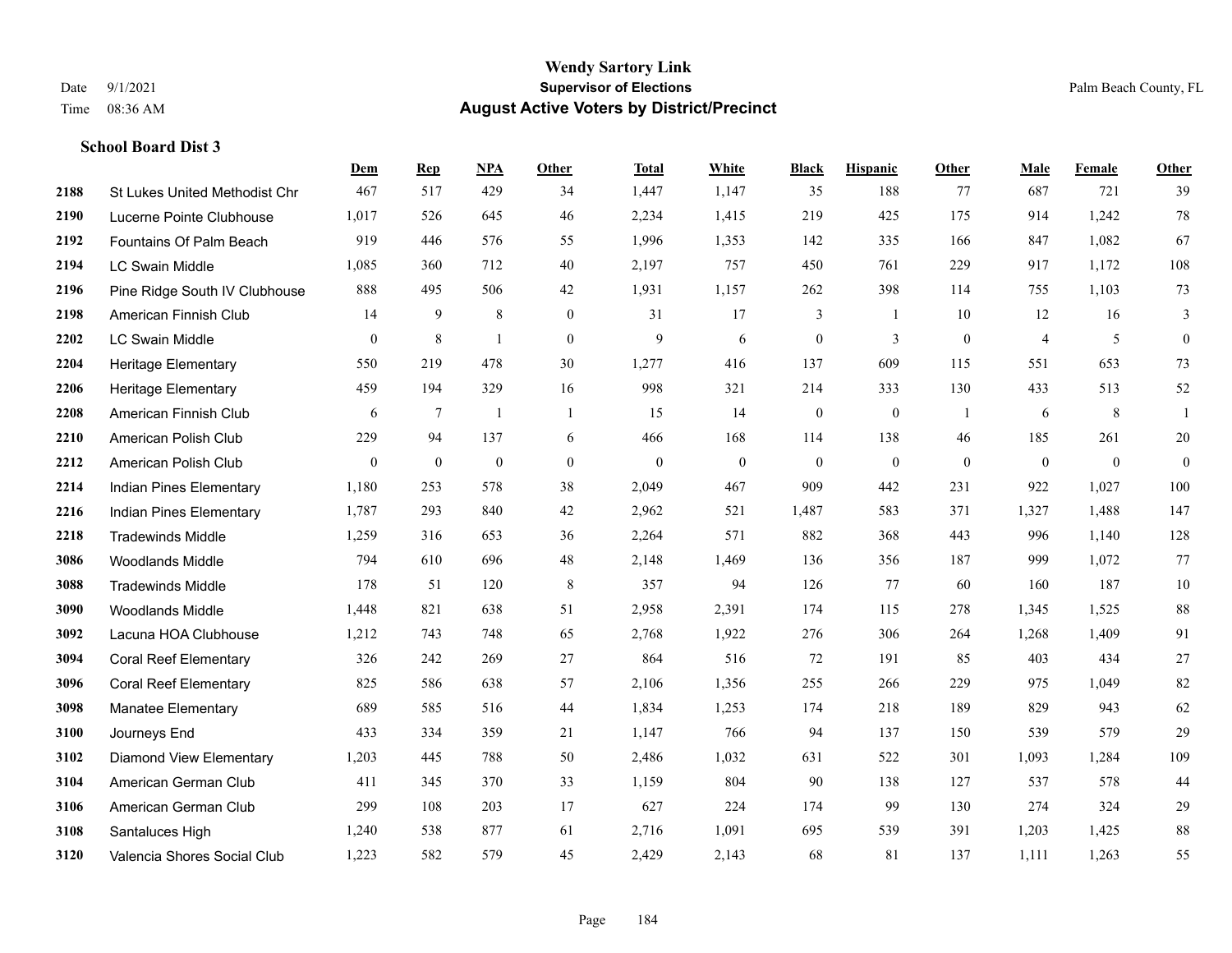|      |                                   | Dem   | <b>Rep</b>       | NPA            | <b>Other</b>     | <b>Total</b>   | White                    | <b>Black</b>     | <b>Hispanic</b> | <b>Other</b>     | <b>Male</b> | Female       | <b>Other</b>     |
|------|-----------------------------------|-------|------------------|----------------|------------------|----------------|--------------------------|------------------|-----------------|------------------|-------------|--------------|------------------|
| 3122 | Boynton Beach Community Chur      | 898   | 405              | 341            | 32               | 1,676          | 1,503                    | 31               | 52              | 90               | 687         | 949          | 40               |
| 3124 | West Boynton Park and Rec         | 786   | 576              | 645            | 43               | 2,050          | 1,298                    | 219              | 286             | 247              | 928         | 1,047        | 75               |
| 3126 | Temple Shaarei Shalom             | 643   | 507              | 462            | 27               | 1,639          | 1,125                    | 154              | 199             | 161              | 759         | 831          | 49               |
| 3128 | West Boynton Park and Rec         | 950   | 607              | 722            | 44               | 2,323          | 1,449                    | 280              | 338             | 256              | 1,063       | 1,176        | 84               |
| 3130 | <b>Winston Trails Swim Center</b> | 1,112 | 917              | 854            | 61               | 2,944          | 2,083                    | 203              | 374             | 284              | 1.376       | 1,454        | 114              |
| 3132 | Park Vista High                   | 851   | 650              | 691            | 49               | 2,241          | 1,419                    | 226              | 356             | 240              | 1,008       | 1,153        | $80\,$           |
| 3133 | Christa McAuliffe Middle          | 175   | 121              | 135            | 9                | 440            | 267                      | 46               | 63              | 64               | 213         | 215          | 12               |
| 3150 | Christa McAuliffe Middle          | 560   | 256              | 234            | 22               | 1,072          | 971                      | 21               | 31              | 49               | 443         | 595          | 34               |
| 3152 | Park Vista High                   | 655   | 409              | 387            | 32               | 1,483          | 1,271                    | 55               | 64              | 93               | 650         | 785          | $48\,$           |
| 3154 | Ponte Vecchio Clubhouse           | 810   | 315              | 278            | 21               | 1,424          | 1,267                    | 22               | 41              | 94               | 640         | 742          | $42\,$           |
| 3156 | Aberdeen East Clubhouse           | 1,006 | 485              | 544            | 42               | 2,077          | 1,578                    | 139              | 184             | 176              | 859         | 1,158        | 60               |
| 3158 | <b>Crystal Lakes Elementary</b>   | 992   | 758              | 804            | 60               | 2,614          | 1,838                    | 193              | 290             | 293              | 1,178       | 1,324        | 112              |
| 3160 | Christa McAuliffe Middle          | 438   | 332              | 323            | 19               | 1,112          | 755                      | 136              | 118             | 103              | 500         | 569          | 43               |
| 4140 | <b>Broken Sound Club</b>          | 257   | 206              | 180            | 15               | 658            | 488                      | 24               | 83              | 63               | 271         | 369          | 18               |
| 5002 | Faith Farm Tabernacle             | 566   | 647              | 499            | 42               | 1,754          | 1,152                    | 175              | 191             | 236              | 814         | 889          | 51               |
| 5003 | Faith Farm Tabernacle             | 500   | 346              | 440            | 27               | 1,313          | 792                      | 138              | 204             | 179              | 585         | 682          | 46               |
| 5004 | Faith Farm Tabernacle             | 3     | $\overline{2}$   | $\overline{2}$ | $\boldsymbol{0}$ | $\tau$         | $\overline{\mathcal{L}}$ | $\boldsymbol{0}$ | 3               | $\boldsymbol{0}$ | 6           | $\mathbf{1}$ | $\boldsymbol{0}$ |
| 5005 | <b>Sunset Palms Elementary</b>    | 1,241 | 564              | 482            | 76               | 2,363          | 2,212                    | 15               | 35              | 101              | 1,092       | 1,212        | 59               |
| 5006 | Faith Farm Tabernacle             | 1,083 | 474              | 533            | 34               | 2,124          | 2,009                    | 13               | 22              | 80               | 988         | 1,099        | 37               |
| 5007 | Faith Farm Tabernacle             | 5     | $\boldsymbol{0}$ | $\overline{2}$ | $\mathbf{0}$     | $\overline{7}$ | 6                        | $\boldsymbol{0}$ | $\mathbf{0}$    | -1               | 5           | 2            | $\boldsymbol{0}$ |
| 5008 | <b>Sunset Palms Elementary</b>    | 432   | 325              | 367            | 26               | 1,150          | 754                      | 96               | 138             | 162              | 534         | 579          | 37               |
| 5009 | Boynton Beach Community Chur      | 1,212 | 977              | 992            | 72               | 3,253          | 2,160                    | 287              | 362             | 444              | 1,552       | 1,578        | 123              |
| 5010 | Temple Shaarei Shalom             | 955   | 235              | 307            | 33               | 1,530          | 1,428                    | 17               | 25              | 60               | 587         | 912          | 31               |
| 5012 | The Grove Clubhouse               | 413   | 145              | 157            | 12               | 727            | 655                      | 19               | 18              | 35               | 305         | 411          | 11               |
| 5014 | West Boynton Branch Library       | 683   | 452              | 487            | 42               | 1,664          | 953                      | 244              | 244             | 223              | 735         | 867          | 62               |
| 5016 | Faith United Methodist Church     | 947   | 626              | 622            | 31               | 2,226          | 1,613                    | 156              | 237             | 220              | 978         | 1,157        | 91               |
| 5018 | <b>Platina Clubhouse</b>          | 683   | 250              | 292            | 22               | 1,247          | 1,058                    | 36               | 72              | 81               | 474         | 740          | 33               |
| 5020 | <b>Hagen Road Elementary</b>      | 615   | 324              | 402            | 37               | 1,378          | 718                      | 294              | 186             | 180              | 592         | 735          | 51               |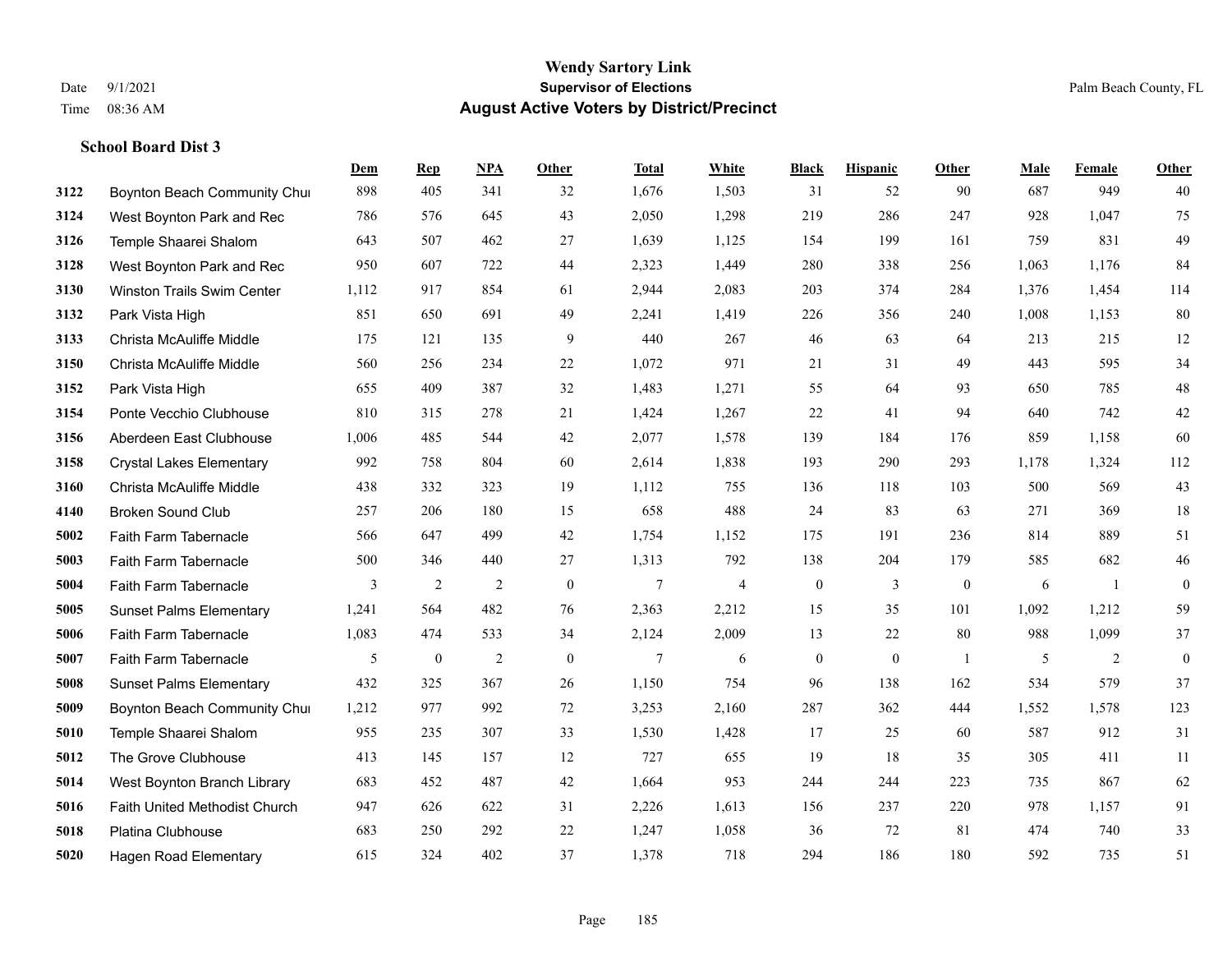#### **Wendy Sartory Link** Date 9/1/2021 **Supervisor of Elections** Palm Beach County, FL Time 08:36 AM **August Active Voters by District/Precinct**

# **Dem Rep NPA Other Total White Black Hispanic Other Male Female Other** Hagen Road Elementary 854 439 444 27 1,764 1,382 148 115 119 781 940 43 Valencia Lakes HOA 609 209 242 16 1,076 992 10 18 56 473 574 29 Faith United Methodist Church 945 418 504 47 1,914 1,125 437 197 155 821 1,028 65 South Tech Academy 683 513 435 28 1,659 1,296 100 111 152 724 869 66 West Boynton Branch Library 671 198 313 35 1,217 772 247 117 81 474 691 52 New Church 292 120 136 13 561 484 17 27 33 241 304 16 Valencia Lakes HOA 794 297 306 16 1,413 1,305 17 22 69 597 785 31 Valencia Isles Social Hall 801 232 277 14 1,324 1,249 1 5 69 543 752 29 The Cascades Clubhouse 755 260 272 17 1,304 1,221 15 17 51 550 729 25 New Church 385 202 249 14 850 765 20 33 32 389 442 19 South Tech Academy 916 371 463 43 1,793 1,379 160 144 110 726 1,012 55 Cascade Lakes Clubhouse 562 198 186 13 959 871 5 12 71 423 508 28 Green Cay Nature Center 1,347 575 643 40 2,605 1,974 269 175 187 1,109 1,428 68 Coral Lakes Clubhouse 591 369 308 20 1,288 898 139 139 112 561 683 44 Coral Lakes Clubhouse 1,117 306 358 22 1,803 1,687 13 10 93 696 1,059 48 Lake Worth Drainage District 641 439 461 32 1,573 1,208 88 126 151 682 830 61 Our Lady Queen of Peace 1,163 1,215 1,013 89 3,480 2,795 100 210 375 1,616 1,722 142 Our Lady Queen of Peace 302 140 149 12 603 531 6 37 29 266 319 18 Hagen Ranch Road Library 1,864 1,115 1,157 96 4,232 3,429 162 317 324 1,794 2,309 129 Valencia Falls Clubhouse 678 188 227 10 1,103 1,037 4 5 57 489 578 36 Hagen Ranch Road Library 520 211 230 14 975 904 4 14 53 440 523 12 Villa Borghese Clubhouse 444 237 164 14 859 781 11 27 40 375 461 23 Huntington Lakes Clubhouse 962 332 349 36 1,679 1,542 16 43 78 628 1,019 32 Abbey Village Clubhouse 731 381 360 32 1,504 1,218 64 124 98 595 849 60 Camelot Village Clubhouse 222 115 101 14 452 277 49 84 42 177 259 16 Delray Villas 467 238 212 18 935 763 38 64 70 395 507 33 Huntington Pointe Clubhouse 753 171 236 18 1,178 1,116 6 10 46 442 703 33

Coco Wood Clubhouse 386 165 177 11 739 519 93 78 49 327 382 30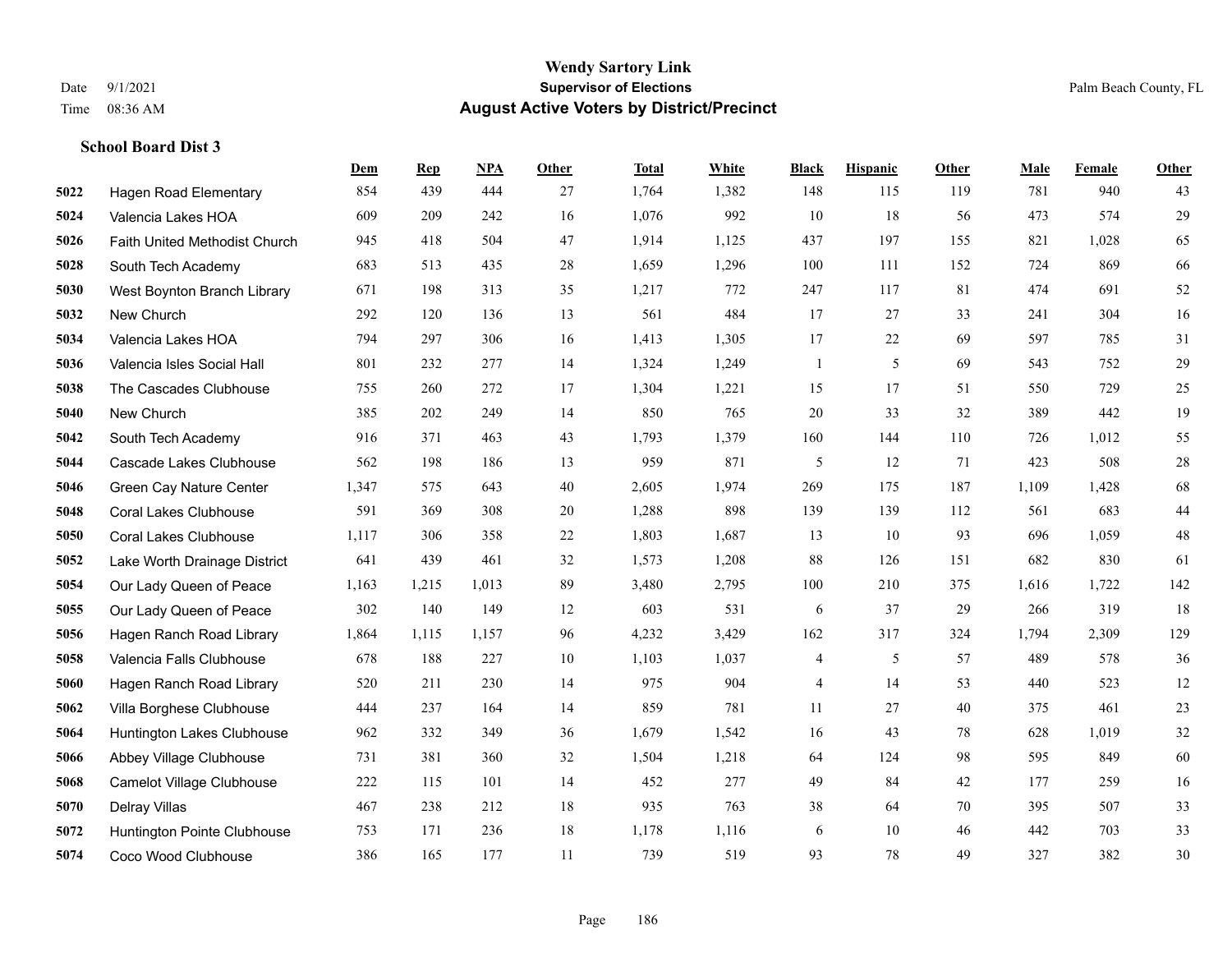|      |                                   | Dem    | <b>Rep</b>   | NPA      | <b>Other</b>   | <b>Total</b> | White | <b>Black</b>     | <b>Hispanic</b> | <b>Other</b>   | <b>Male</b> | Female | <b>Other</b>     |
|------|-----------------------------------|--------|--------------|----------|----------------|--------------|-------|------------------|-----------------|----------------|-------------|--------|------------------|
| 5076 | Palm Greens Clubhouse             | 661    | 292          | 311      | 29             | 1,293        | 1,076 | 37               | 94              | 86             | 508         | 739    | 46               |
| 5078 | <b>Bethel Evangelical Baptist</b> | 699    | 376          | 406      | 42             | 1,523        | 1,135 | 112              | 168             | 108            | 621         | 861    | 41               |
| 5080 | <b>Bethel Evangelical Baptist</b> | 87     | 49           | 37       | 2              | 175          | 125   | 10               | 22              | 18             | 59          | 114    | $\overline{c}$   |
| 5082 | <b>Bethel Evangelical Baptist</b> | 638    | 375          | 408      | 21             | 1,442        | 989   | 170              | 154             | 129            | 654         | 748    | $40\,$           |
| 5084 | <b>High Point Section II</b>      | 441    | 298          | 256      | 23             | 1,018        | 807   | 37               | 104             | 70             | 404         | 584    | $30\,$           |
| 5086 | <b>Carver Middle</b>              | 44     | 19           | 14       | 5              | 82           | 65    | 6                | 4               | 7              | 32          | 48     | $\overline{c}$   |
| 5088 | <b>Carver Middle</b>              | 173    | 126          | 133      | 15             | 447          | 287   | 51               | 58              | 51             | 197         | 235    | 15               |
| 5090 | Gleneagles CC-Strathearn Sat      | 960    | 466          | 474      | 37             | 1,937        | 1,662 | 35               | 114             | 126            | 812         | 1.074  | 51               |
| 5092 | Gleneagles CC-Clunie Satellite    | 788    | 320          | 350      | 23             | 1,481        | 1,272 | 71               | 66              | 72             | 632         | 815    | 34               |
| 5094 | Kings Point Clubhouse             | 378    | 187          | 172      | 15             | 752          | 604   | 28               | 71              | 49             | 293         | 428    | 31               |
| 5096 | Monaco Clubhouse                  | 899    | 501          | 488      | 40             | 1,928        | 1,496 | 92               | 193             | 147            | 785         | 1.059  | 84               |
| 5098 | Lakes of Delray Clubhouse         | 387    | 232          | 159      | 15             | 793          | 704   | 9                | 40              | 40             | 303         | 474    | 16               |
| 5100 | <b>Kings Point Flanders</b>       | 912    | 406          | 387      | 30             | 1,735        | 1,392 | 74               | 155             | 114            | 697         | 980    | 58               |
| 5102 | Lakes of Delray Clubhouse         | 896    | 310          | 372      | 40             | 1,618        | 1,329 | 68               | 115             | 106            | 629         | 936    | 53               |
| 5104 | Kings Point Flanders              | 898    | 385          | 352      | 38             | 1,673        | 1,332 | 70               | 151             | 120            | 654         | 949    | $70\,$           |
| 5106 | Las Verdes Clubhouse              | 981    | 615          | 704      | 54             | 2,354        | 1,652 | 216              | 287             | 199            | 1,055       | 1,219  | 80               |
| 5108 | West Boca Branch Library          | 1,413  | 1,498        | 1,371    | 103            | 4,385        | 3,628 | 107              | 256             | 394            | 2,061       | 2,190  | 134              |
| 5110 | South County Civic Center         | 525    | 513          | 404      | 28             | 1,470        | 1,337 | 6                | 28              | 99             | 693         | 736    | 41               |
| 5111 | Morikami Park Elementary          | 44     | 61           | 49       | 3              | 157          | 149   | $\boldsymbol{0}$ | $\overline{3}$  | 5              | 72          | 84     | $\mathbf{1}$     |
| 5112 | Morikami Park Elementary          | 548    | 617          | 495      | $40\,$         | 1,700        | 1,477 | $20\,$           | 52              | 151            | 784         | 876    | $40\,$           |
| 5113 | Morikami Park Elementary          | 19     | 39           | 24       | 2              | 84           | 68    | $\boldsymbol{0}$ | 6               | 10             | 35          | 42     | $\tau$           |
| 5114 | South County Civic Center         | 258    | 201          | 191      | $10\,$         | 660          | 544   | 8                | 28              | 80             | 302         | 330    | $28\,$           |
| 5115 | Spanish River High                | 83     | 107          | 81       | 12             | 283          | 229   | 4                | 23              | 27             | 141         | 139    | 3                |
| 5116 | The Polo Club of Boca Raton       | 650    | 503          | 431      | 22             | 1,606        | 1,464 | 18               | 26              | 98             | 703         | 856    | $47\,$           |
| 5117 | The Polo Club of Boca Raton       | 302    | 188          | 196      | 18             | 704          | 643   | $\mathbf{1}$     | 9               | 51             | 288         | 391    | 25               |
| 5118 | South County Civic Center         | 172    | 114          | 104      | 7              | 397          | 333   | 8                | 32              | 24             | 165         | 221    | 11               |
| 5119 | The Polo Club of Boca Raton       | 37     | 30           | 31       | $\overline{2}$ | 100          | 92    | $\overline{c}$   | 3               | 3              | 45          | 54     | 1                |
| 5120 | Delray Beach First Baptist        | $\tau$ | $\mathbf{1}$ | $\theta$ |                | 9            | 8     |                  | $\theta$        | $\overline{0}$ | 3           | 6      | $\boldsymbol{0}$ |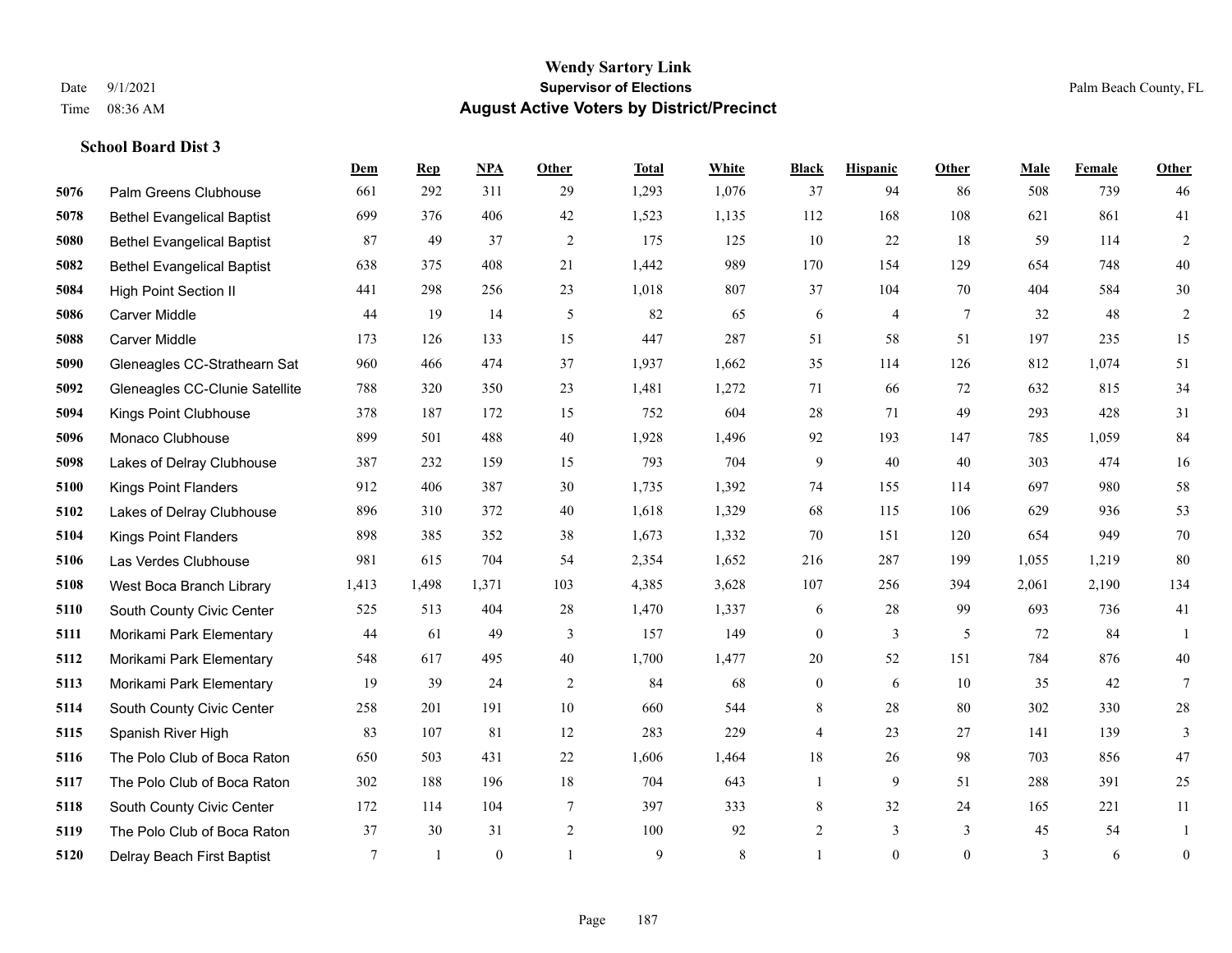|      |                            | <u>Dem</u> | <u>Rep</u> | NPA    | <u>Other</u> | <u>Total</u> | White           | <b>Black</b> | <b>Hispanic</b> | <u>Other</u> | Male   | Female | <u>Other</u> |
|------|----------------------------|------------|------------|--------|--------------|--------------|-----------------|--------------|-----------------|--------------|--------|--------|--------------|
| 5122 | Delray Beach First Baptist | 283        | 176        | 201    | 12           | 672          | 436             | 34           | 122             | 80           | 287    | 353    | 32           |
| 5124 | Delray Beach First Baptist | 160        |            | 112    |              | 386          | 32 <sup>7</sup> |              |                 | 25           | 151    | 221    | 14           |
| 5126 | Boca Delray Clubhouse      | 251        | 114        | 118    |              | 494          | 443             |              |                 | 25           | 203    | 280    |              |
|      | <b>School Board Dist 3</b> | 74,661     | 40,524     | 43,681 | 3,305        | 162,171      | 116.842         | 14.610       | 16,552          | 14.167       | 70,716 | 86,041 | 5,414        |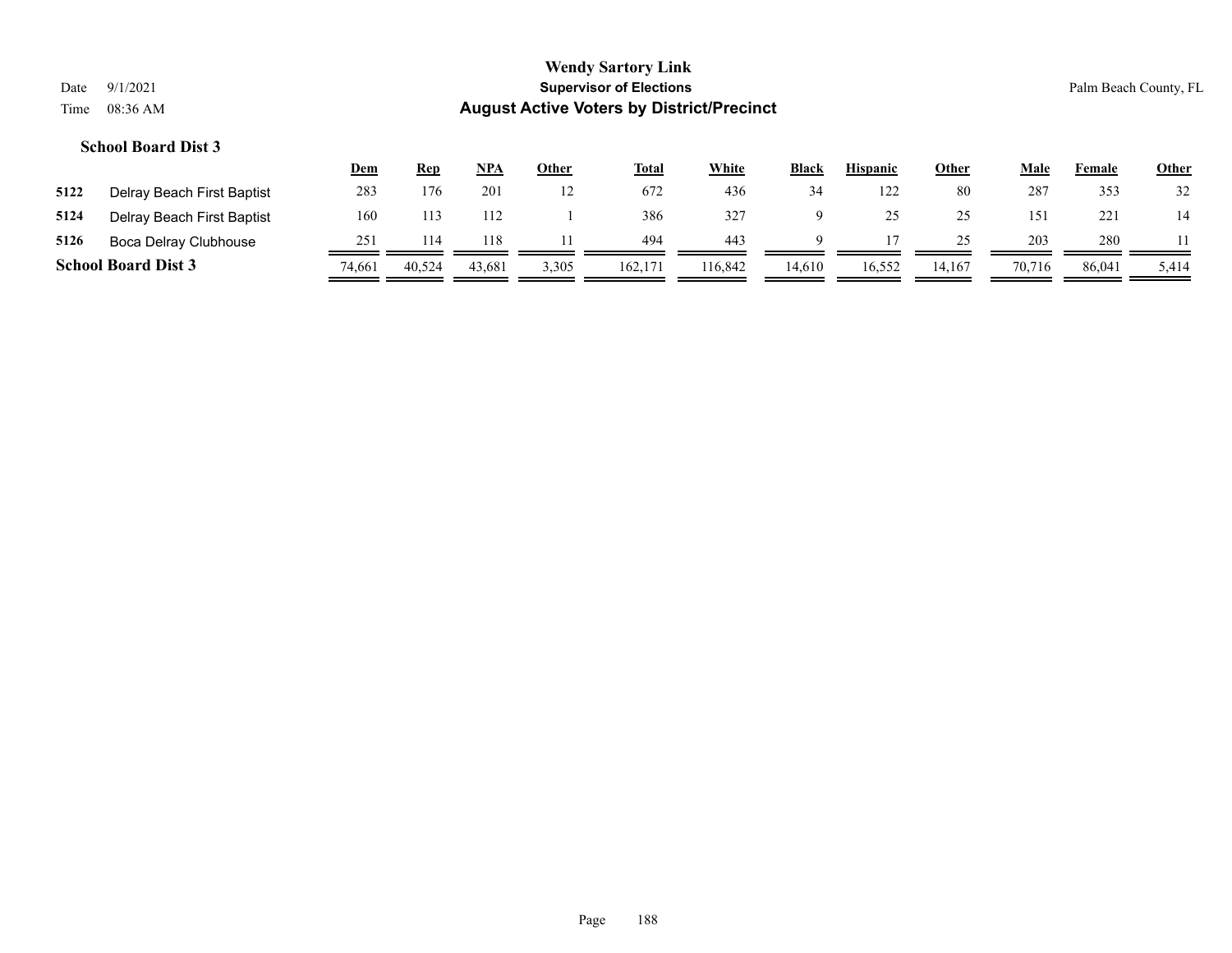#### **Wendy Sartory Link** Date 9/1/2021 **Supervisor of Elections** Palm Beach County, FL Time 08:36 AM **August Active Voters by District/Precinct**

**Dem Rep NPA Other Total White Black Hispanic Other Male Female Other**

# St Edwards Church 448 1,189 518 55 2,210 2,031 3 53 123 1,024 1,117 69 St Edwards Church 358 604 412 47 1,421 1,284 6 28 103 620 766 35 **1394 Morton & Barbara Mandel Cente** 243 611 283 37 1,174 1,069 6 24 75 531 611 32 Belvedere Elementary 558 375 375 24 1,332 1,050 26 151 105 628 654 50

| 2076 | St Catherine Church              | 145              | 121              | 126              | 7              | 399            | 330            | 16             | 27             | 26             | 194          | 195            | 10             |
|------|----------------------------------|------------------|------------------|------------------|----------------|----------------|----------------|----------------|----------------|----------------|--------------|----------------|----------------|
| 2078 | St Catherine Church              | 450              | 554              | 359              | 30             | 1,393          | 1,163          | 38             | 88             | 104            | 625          | 718            | 50             |
| 2138 | Palmwood Lodge #303              | 340              | 158              | 266              | 19             | 783            | 318            | 78             | 298            | 89             | 359          | 388            | 36             |
| 2140 | South Olive Community Center     | 567              | 431              | 379              | 34             | 1,411          | 1,071          | 30             | 199            | 111            | 667          | 696            | 48             |
| 2142 | Lakeside Presbyterian Church     | 294              | 369              | 183              | 23             | 869            | 754            | 3              | 56             | 56             | 403          | 438            | $28\,$         |
| 2144 | Lakeside Presbyterian Church     | 354              | 411              | 261              | 33             | 1,059          | 876            | 20             | 79             | 84             | 485          | 540            | 34             |
| 3026 | Palm Springs Village Hall        | $\mathbf{0}$     | $\mathbf{0}$     | $\mathbf{0}$     | $\mathbf{0}$   | $\overline{0}$ | $\mathbf{0}$   | $\overline{0}$ | $\overline{0}$ | $\theta$       | $\mathbf{0}$ | $\overline{0}$ | $\overline{0}$ |
| 3028 | Palm Springs Village Hall        | 2                |                  | $\overline{0}$   | $\overline{0}$ | $\overline{3}$ | $\mathbf{0}$   | $\theta$       | 3              | $\theta$       |              | $\overline{2}$ | $\theta$       |
| 3030 | Palm Springs Village Hall        | $\mathbf{0}$     | $\mathbf{0}$     | $\mathbf{0}$     | $\mathbf{0}$   | $\mathbf{0}$   | $\mathbf{0}$   | $\theta$       | $\mathbf{0}$   | $\mathbf{0}$   | $\mathbf{0}$ | $\mathbf{0}$   | $\theta$       |
| 3032 | Special Olympics of PBC          | 694              | 306              | 523              | 35             | 1,558          | 565            | 266            | 594            | 133            | 725          | 753            | $80\,$         |
| 3034 | <b>Sunlight Community Church</b> | 158              | 103              | 78               | 6              | 345            | 181            | 42             | 101            | 21             | 155          | 180            | 10             |
| 3040 | 1st Congregational Church        | 692              | 312              | 404              | 41             | 1,449          | 1,073          | 72             | 186            | 118            | 713          | 683            | 53             |
| 3042 | 1st Congregational Church        | 724              | 446              | 398              | 44             | 1,612          | 1,356          | 24             | 131            | 101            | 733          | 823            | 56             |
| 3050 | Holy Redeemer Church             | 7                | $\,$ 8 $\,$      | $\overline{c}$   | $\mathbf{0}$   | 17             | $10\,$         | 6              | $\overline{1}$ | $\overline{0}$ | 10           | 7              | $\theta$       |
| 3052 | Our Savior Lutheran Church       | 402              | 112              | 237              | 13             | 764            | 215            | 213            | 262            | 74             | 358          | 366            | 40             |
| 3064 | 1st Congregational Church        | 467              | 222              | 353              | 31             | 1,073          | 757            | 90             | 150            | 76             | 504          | 526            | 43             |
| 3068 | St Andrews Episcopal             | 543              | 290              | 392              | 43             | 1,268          | 1,021          | 51             | 110            | 86             | 615          | 609            | 44             |
| 3070 | Mid County Senior Center         | 705              | 270              | 559              | 36             | 1,570          | 516            | 360            | 492            | 202            | 712          | 780            | 78             |
| 3071 | Holy Redeemer Church             | $\boldsymbol{0}$ | $\boldsymbol{0}$ | $\boldsymbol{0}$ | $\overline{0}$ | $\mathbf{0}$   | $\overline{0}$ | $\mathbf{0}$   | $\overline{0}$ | $\overline{0}$ | $\mathbf{0}$ | $\mathbf{0}$   | $\overline{0}$ |
| 3072 | Holy Redeemer Church             | 139              | 24               | 84               | 8              | 255            | 68             | 103            | 49             | 35             | 99           | 145            | 11             |
| 3074 | <b>Coastal Chapel</b>            | 471              | 353              | 334              | 25             | 1,183          | 741            | 97             | 254            | 91             | 554          | 587            | 42             |
| 3075 | Lantana Recreation Center        | 14               | 9                | 8                | 2              | 33             | 33             | $\mathbf{0}$   | $\overline{0}$ | $\mathbf{0}$   | 12           | 21             | $\mathbf{0}$   |
| 3076 | Our Savior Lutheran Church       | 48               | 39               | 49               |                | 137            | 95             | 15             | 20             | 7              | 74           | 58             | 5              |
| 3078 | Lakeside UM Church               | 644              | 392              | 441              | 36             | 1,513          | 948            | 165            | 268            | 132            | 668          | 802            | 43             |
|      |                                  |                  |                  |                  |                |                |                |                |                |                |              |                |                |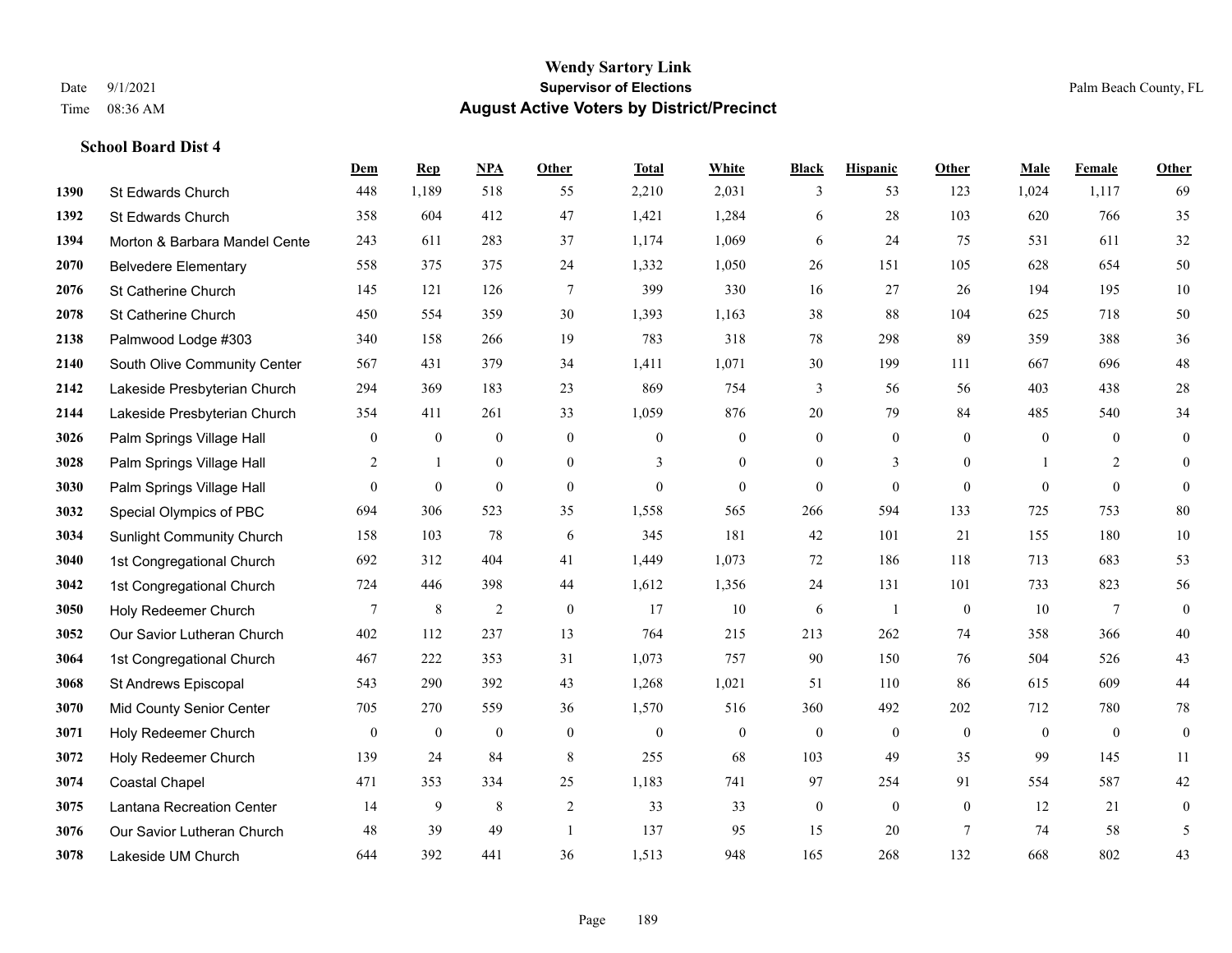#### **Wendy Sartory Link** Date 9/1/2021 **Supervisor of Elections** Palm Beach County, FL Time 08:36 AM **August Active Voters by District/Precinct**

# **Dem Rep NPA Other Total White Black Hispanic Other Male Female Other** American Finnish Club 837 218 556 40 1,651 394 512 557 188 718 833 100 Atlantis City Hall 485 893 440 43 1,861 1,610 38 89 124 852 966 43 Lantana Road Branch Library 820 335 489 41 1,685 792 447 292 154 735 872 78 Starlight Cove Elementary 843 297 613 38 1,791 704 310 635 142 774 927 90 Santaluces High 378 248 294 12 932 544 122 182 84 454 446 32 Advent Lantana 1,067 524 735 51 2,377 1,462 365 364 186 978 1,316 83 Advent Lantana 205 229 178 17 629 514 21 49 45 309 306 14 Hidden Oaks Elementary 1,080 315 576 34 2,005 577 793 361 274 851 1,068 86 Freedom Shores Elementary 872 405 583 32 1,892 831 527 279 255 834 981 77 Citrus Cove Elementary 864 500 568 34 1,966 1,153 315 288 210 864 1,020 82 Boynton Lakes North Clubhouse 418 192 283 14 907 429 220 126 132 405 470 32 Boynton Lakes North Clubhouse 386 162 221 16 785 440 138 137 70 316 439 30 Freedom Shores Elementary 10 8 10 0 28 22 0 3 3 11 14 3 Freedom Shores Elementary 335 126 169 17 647 430 80 74 63 259 368 20 Imagine Schools - Chancellor 61 54 54 5 61 54 5 174 117 12 27 18 87 82 5 Hidden Oaks Elementary 543 255 297 17 1,112 664 205 128 115 498 580 34 Citrus Cove Elementary 884 542 638 50 2,114 1,318 316 246 234 940 1,102 72 Jamaica Bay Clubhouse 348 363 260 26 997 884 19 38 56 433 530 34 Boynton Beach Fire Station #3 908 454 662 30 2,054 1,165 363 295 231 873 1,109 72 Boynton Beach High 1,117 607 868 70 2,662 1,567 306 534 255 1,174 1,382 106 Boynton Beach High 474 146 302 32 954 441 263 143 107 392 514 48 Boynton Beach Fire Station #3 250 172 172 15 609 415 53 84 57 278 314 17 Boynton Beach High 217 118 154 8 497 264 90 82 61 214 261 22 Imagine Schools - Chancellor 0 0 0 0 0 0 0 0 0 0 0 0 Imagine Schools - Chancellor 98 49 80 4 231 116 46 36 33 110 110 11 Christ Fellowship Church BB 276 192 182 26 676 432 71 103 70 318 337 21 Christ Fellowship Church BB 185 122 139 11 457 323 40 61 33 203 233 21 Christ Fellowship Church BB 694 391 572 55 1,712 974 266 285 187 795 862 55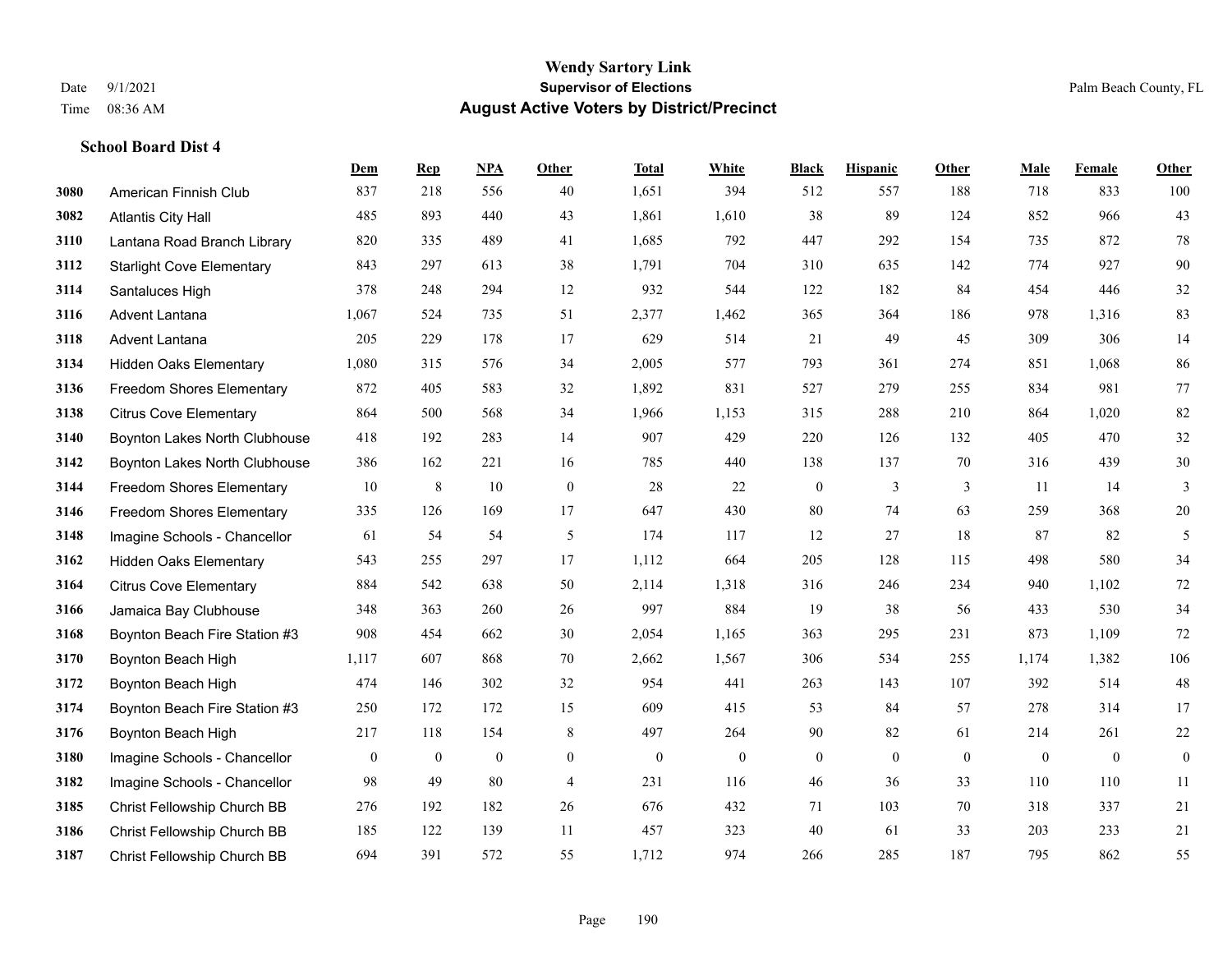#### **Wendy Sartory Link** Date 9/1/2021 **Supervisor of Elections** Palm Beach County, FL Time 08:36 AM **August Active Voters by District/Precinct**

# **Dem Rep NPA Other Total White Black Hispanic Other Male Female Other** Christ Fellowship Church BB 411 304 354 21 1,090 676 221 121 72 536 520 34 Imagine Schools - Chancellor 294 155 209 22 680 385 139 93 63 344 321 15 Leisureville #1 Clubhouse 549 400 370 43 1,362 1,032 111 126 93 546 767 49 Boynton Beach Fire Station #2 747 168 374 20 1,309 465 537 167 140 576 681 52 Leisureville #3 Clubhouse 612 552 422 49 1,635 1,360 83 101 91 694 887 54 BB Leisureville Clubhouse 493 526 307 37 1,363 1,123 64 115 61 552 773 38 Golfview Harbour Clubhouse 608 399 398 27 1,432 969 204 113 146 646 737 49 Golfview Harbour Clubhouse 65 65 48 7 185 136 30 8 11 90 89 6 Lantana Recreation Center 462 506 365 47 1,380 1,154 27 102 97 663 678 39 South Palm Beach Town Hall 414 501 372 35 1,322 1,126 22 79 95 575 699 48 Manalapan Town Hall 75 198 92 10 375 344 6 5 20 190 175 10 Hypoluxo Town Hall 516 595 500 63 1,674 1,400 37 107 130 766 858 50 Bent Tree Villas East 796 727 596 50 2,169 1,578 212 211 168 951 1,166 52 Greentree Villas 645 563 458 31 1,697 1,390 71 118 118 673 974 50 New Church 406 489 326 24 1,245 1,012 61 88 84 535 681 29 Christ Fellowship Church BB 538 290 296 25 1,149 695 186 162 106 528 591 30 Quail Ridge Business Center 122 363 119 11 615 592 1 2 20 280 325 10 Christ Fellowship Church BB 31 26 36 4 97 75 4 11 7 37 58 2 Congress Middle 822 235 403 43 1,503 548 650 156 149 627 819 57 Harvey E Oyer Jr Park 491 615 483 55 1,644 1,299 90 129 126 779 818 47 Sterling Village Aud 499 554 462 47 1,562 1,363 36 63 100 725 785 52 Ocean Ridge Town Hall 406 747 408 45 1,606 1,470 5 47 84 769 794 43 Village of Golf Admin Bldg 35 187 45 4 271 266 0 1 4 127 142 2 Crosspointe Elementary 361 255 287 23 926 665 113 61 87 392 514 20 Forest Park Elementary 284 449 265 25 1,023 921 8 50 44 434 557 32 **4038 Briny Breezes Community Cente** 92 145 92 3 332 307 0 9 16 138 185 9 Briny Breezes Community Center 0 0 0 0 0 0 0 0 0 0 0 0 Briny Breezes Community Center 0 0 0 0 0 0 0 0 0 0 0 0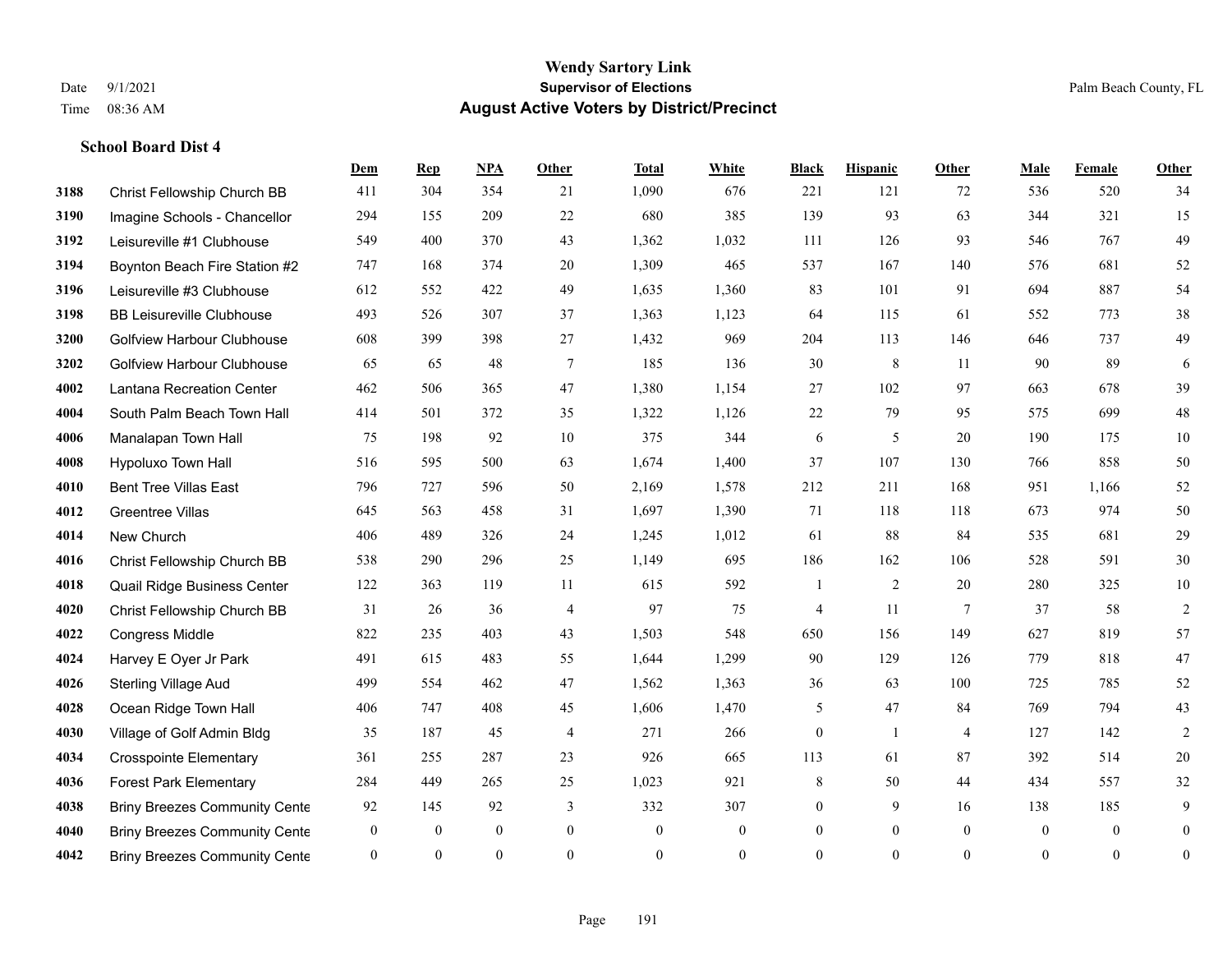|      |                                      | Dem            | <b>Rep</b>       | NPA              | <b>Other</b>   | <b>Total</b> | <b>White</b>     | <b>Black</b>   | <b>Hispanic</b> | <b>Other</b>   | <b>Male</b>    | <b>Female</b> | <b>Other</b>     |
|------|--------------------------------------|----------------|------------------|------------------|----------------|--------------|------------------|----------------|-----------------|----------------|----------------|---------------|------------------|
| 4044 | <b>Briny Breezes Community Cente</b> | 49             | 33               | 39               | $\overline{1}$ | 122          | 108              | 1              | 8               | 5              | 64             | 55            | 3                |
| 4046 | <b>Delray Dunes</b>                  | 87             | 338              | 101              | 5              | 531          | 492              |                | 5               | 33             | 242            | 277           | 12               |
| 4048 | <b>Banyan Creek Elementary</b>       | 119            | 156              | 85               | $\tau$         | 367          | 294              | 16             | 30              | 27             | 188            | 170           | 9                |
| 4050 | Hunter's Run Courtside Cafe          | 1,072          | 366              | 529              | 37             | 2,004        | 1,843            | 40             | 47              | 74             | 838            | 1,123         | 43               |
| 4052 | <b>Crosspointe Elementary</b>        | 117            | 78               | 84               | 3              | 282          | 170              | 57             | 22              | 33             | 138            | 138           | 6                |
| 4053 | <b>Crosspointe Elementary</b>        | 210            | 81               | 148              | 17             | 456          | 173              | 108            | 101             | 74             | 201            | 236           | 19               |
| 4054 | Lakeview Baptist Church              | 533            | 644              | 439              | 38             | 1,654        | 1,367            | 77             | 102             | 108            | 767            | 834           | 53               |
| 4056 | Lakeview Baptist Church              | $\mathbf{0}$   | $\boldsymbol{0}$ | $\mathbf{0}$     | $\overline{0}$ | $\theta$     | $\boldsymbol{0}$ | $\mathbf{0}$   | $\mathbf{0}$    | $\theta$       | $\theta$       | $\theta$      | $\mathbf{0}$     |
| 4058 | Plumosa SOA Elementary               | 50             | 59               | 42               | 7              | 158          | 139              | 4              | 8               | $\tau$         | 76             | 79            | 3                |
| 4060 | Lakeview Baptist Church              | 2              | $\tau$           | 3                | $\overline{0}$ | 12           | 5                | $\overline{0}$ | $\mathbf{1}$    | 6              | 6              | 6             | $\theta$         |
| 4062 | Lakeview Baptist Church              | 41             | 70               | 37               | 5              | 153          | 127              | 7              | 8               | 11             | 74             | 77            | 2                |
| 4064 | Seacrest Presbyterian                | 48             | 42               | 44               | 3              | 137          | 122              | 1              | 8               | 6              | 73             | 63            |                  |
| 4066 | Seacrest Presbyterian                | $\theta$       | $\mathbf{0}$     | $\mathbf{0}$     | $\Omega$       | $\Omega$     | $\mathbf{0}$     | $\theta$       | $\theta$        | $\Omega$       | $\Omega$       | $\theta$      | $\theta$         |
| 4068 | Seacrest Presbyterian                | $\mathbf{0}$   | $\mathbf{0}$     | $\boldsymbol{0}$ | $\overline{0}$ | $\mathbf{0}$ | $\boldsymbol{0}$ | $\overline{0}$ | $\mathbf{0}$    | $\overline{0}$ | $\overline{0}$ | $\mathbf{0}$  | $\theta$         |
| 4070 | Seacrest Presbyterian                | $\overline{0}$ | $\mathbf{0}$     | $\mathbf{0}$     | $\theta$       | $\theta$     | $\mathbf{0}$     | $\overline{0}$ | $\mathbf{0}$    | $\theta$       | $\theta$       | $\Omega$      | $\mathbf{0}$     |
| 4072 | <b>Gulf Stream Town Hall</b>         | 185            | 454              | 212              | 22             | 873          | 810              | 4              | 22              | 37             | 425            | 430           | 18               |
| 4074 | Plumosa SOA Elementary               | 432            | 421              | 350              | 25             | 1,228        | 1,059            | 16             | 72              | 81             | 584            | 609           | 35               |
| 4076 | <b>Country Manors Clubhouse</b>      | 444            | 387              | 395              | 23             | 1,249        | 884              | 98             | 134             | 133            | 549            | 665           | 35               |
| 4078 | <b>Banyan Creek Elementary</b>       | 2              | 6                | -1               | $\mathbf{0}$   | 9            | 8                | $\mathbf{0}$   | $\mathbf{0}$    | $\overline{1}$ | 5              | 3             | 1                |
| 4080 | <b>Banyan Creek Elementary</b>       | $\theta$       | $\theta$         | $\mathbf{0}$     | $\overline{0}$ | $\theta$     | $\overline{0}$   | $\overline{0}$ | $\mathbf{0}$    | $\theta$       | $\theta$       | $\theta$      | $\theta$         |
| 4082 | <b>Banyan Creek Elementary</b>       | $\Omega$       | 3                | $\theta$         | $\Omega$       | 3            | $\overline{3}$   | $\theta$       | $\theta$        | $\Omega$       | 2              |               | $\Omega$         |
| 4084 | <b>Banyan Creek Elementary</b>       | 42             | 24               | 24               | $\overline{2}$ | 92           | 68               | 6              | 9               | 9              | 42             | 46            |                  |
| 4086 | <b>Banyan Creek Elementary</b>       | 552            | 380              | 378              | 28             | 1,338        | 913              | 187            | 104             | 134            | 624            | 663           | 51               |
| 4088 | West Park Baptist Church             | 842            | 450              | 483              | 49             | 1,824        | 1,553            | 59             | 94              | 118            | 740            | 1,032         | 52               |
| 4090 | Pines of Delray North                | 270            | 170              | 156              | 12             | 608          | 490              | 38             | 43              | 37             | 240            | 341           | $27\,$           |
| 4092 | West Park Baptist Church             | $\mathbf{0}$   | $\boldsymbol{0}$ | $\boldsymbol{0}$ | $\mathbf{0}$   | $\theta$     | $\mathbf{0}$     | $\mathbf{0}$   | $\mathbf{0}$    | $\theta$       | $\theta$       | $\theta$      | $\boldsymbol{0}$ |
| 4096 | <b>Carver Middle</b>                 | 567            | 45               | 161              | 11             | 784          | 103              | 581            | 32              | 68             | 366            | 367           | 51               |
| 4098 | <b>Bethel Evangelical Baptist</b>    | 988            | 738              | 663              | 67             | 2,456        | 1,887            | 180            | 212             | 177            | 1,035          | 1,347         | 74               |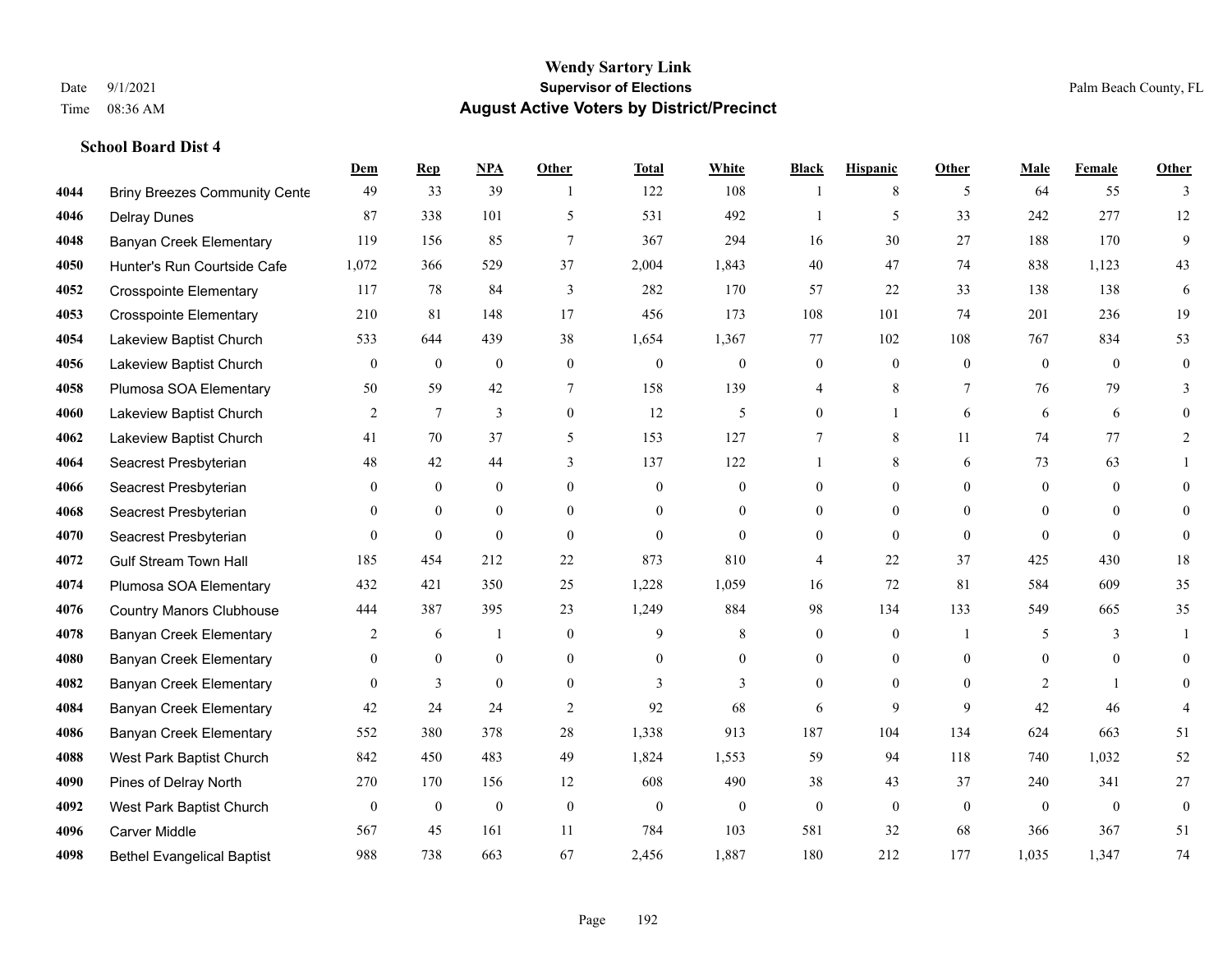#### **Wendy Sartory Link** Date 9/1/2021 **Supervisor of Elections** Palm Beach County, FL Time 08:36 AM **August Active Voters by District/Precinct**

# **Dem Rep NPA Other Total White Black Hispanic Other Male Female Other** Carver Middle 114 146 99 8 367 293 29 20 25 181 172 14 Veterans Park Recreation Ctr 423 500 400 34 1,357 1,235 13 23 86 625 695 37 Emmanuel Catholic Church 744 658 618 66 2,086 1,684 83 153 166 911 1,107 68 Delray Beach Golf Club 404 410 344 34 1,192 916 54 109 113 552 601 39 Pines of Delray East 583 350 372 26 1,331 986 88 133 124 530 744 57 505 Club 374 430 301 30 1,135 1,031 8 33 63 491 617 27 Veterans Park Recreation Ctr 571 781 542 46 1,940 1,784 10 41 105 911 963 66 Delray Beach First Baptist 831 761 607 59 2,258 1,909 77 124 148 1,044 1,162 52 Orchard View Elementary 26 35 28 0 89 72 2 6 9 47 39 3 Orchard View Elementary 686 403 471 33 1,593 1,100 148 200 145 649 886 58 Orchard View Elementary 444 293 330 40 1,107 789 64 153 101 467 599 41 Delray Beach Swim and Tennis 712 430 475 36 1,653 1,155 195 144 159 717 873 63 Delray Beach Swim and Tennis 773 558 632 57 2,020 1,523 131 184 182 910 1,030 80 Pine Grove Elementary 515 831 531 60 1,937 1,672 26 93 146 890 978 69 St Lucy Catholic Church 617 905 619 43 2,184 1,953 14 74 143 985 1,129 70 St Lucy Catholic Church 31 60 29 2 122 107 0 4 11 53 67 2 Omni Middle 642 617 536 35 1,830 1,502 33 136 159 852 926 52 Calusa Elementary 382 394 314 26 1,116 925 15 93 83 455 621 40 St Lucy Catholic Church 530 551 408 34 1,523 1,341 6 65 111 708 773 42 Alexander W Dreyfoos SOA High 807 817 760 71 2,455 1,878 113 207 257 1,241 1,144 70 WPB City Hall Flagler Gallery 675 657 591 75 1,998 1,573 84 141 200 1,003 925 70 Howard Park Community Center 350 279 298 36 963 771 39 86 67 481 456 26 WPB City Hall Flagler Gallery 475 445 267 41 1,228 974 43 117 94 473 710 45 Morton & Barbara Mandel Center 148 373 155 18 694 618 8 13 55 316 356 22 PB Fire Station #3 42 101 59 2 204 176 0 7 21 92 100 12 PB Fire Station #3 536 471 408 51 1,466 1,313 18 34 101 642 788 36 Osborne Community Center 318 183 197 23 721 563 52 54 52 335 365 21 PB Fire Station #3 315 380 295 31 1,021 906 2 30 83 451 545 25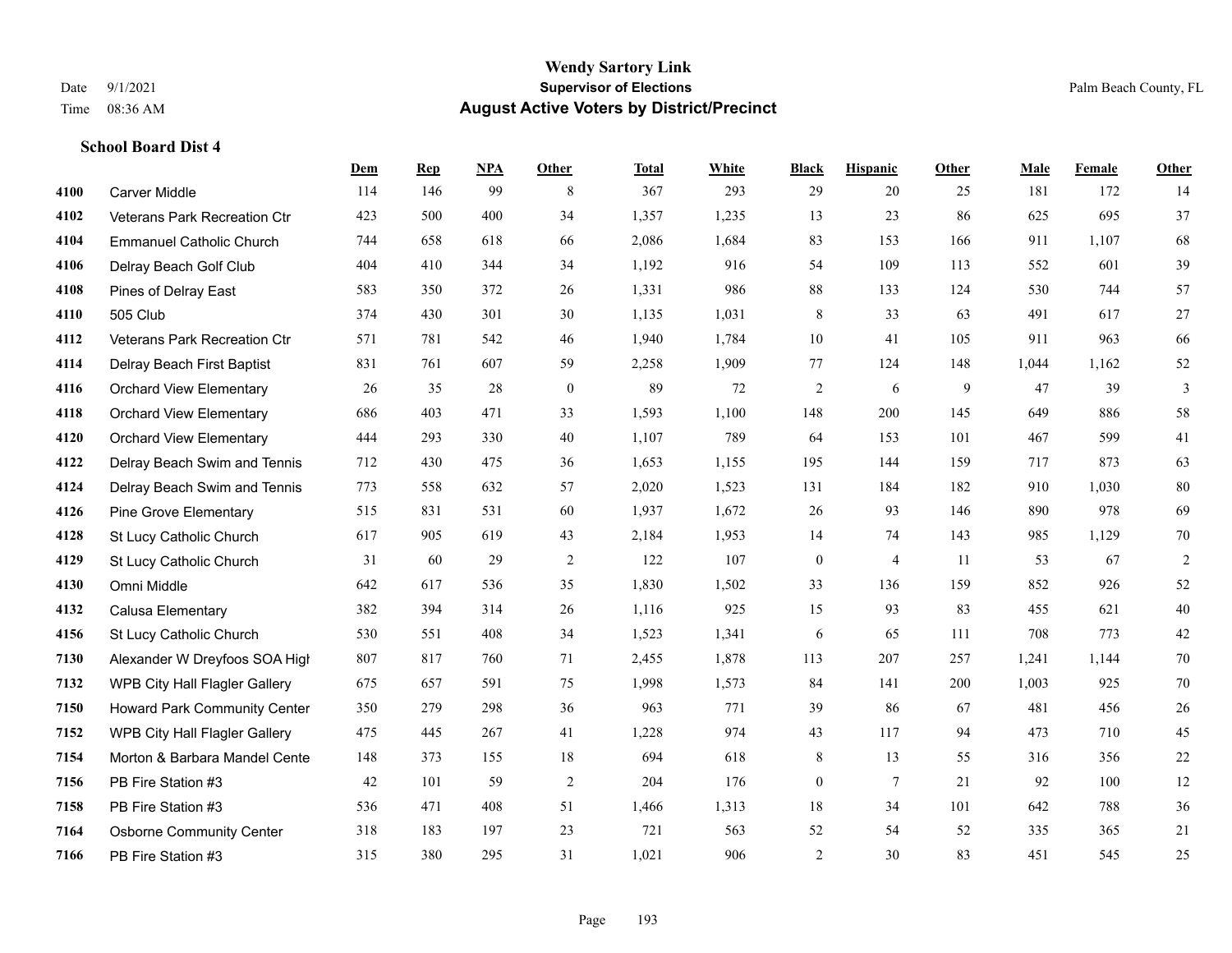|      |                            | <b>Dem</b> | <b>Rep</b> | NPA    | Other | <b>Total</b> | White   | <b>Black</b> | <b>Hispanic</b> | Other  | Male   | Female | <b>Other</b> |
|------|----------------------------|------------|------------|--------|-------|--------------|---------|--------------|-----------------|--------|--------|--------|--------------|
| 7172 | Lantana Recreation Center  | 297        | 264        | 240    |       | 818          | 639     | 50           | 68              | 61     | 386    | 406    | 26           |
| 7198 | Atlantic High Auditorium   | 44         | 28         |        |       | 102          | 82      | $\sigma$     |                 |        | 41     | 58     |              |
| 7204 | 505 Club                   | 38         | 34         | 36     |       | 112          | 88      |              | Q               | 13     | 56     | 51     |              |
| 7206 | 505 Club                   | 56         | 57         | 56     |       | 174          | 145     |              | $\Omega$        | 18     | 92     |        |              |
|      | <b>School Board Dist 4</b> | 55,051     | 43,795     | 40.625 | 3,547 | 143,018      | 102,779 | 13,482       | 14.999          | 11,758 | 64,183 | 74,026 | 4,809        |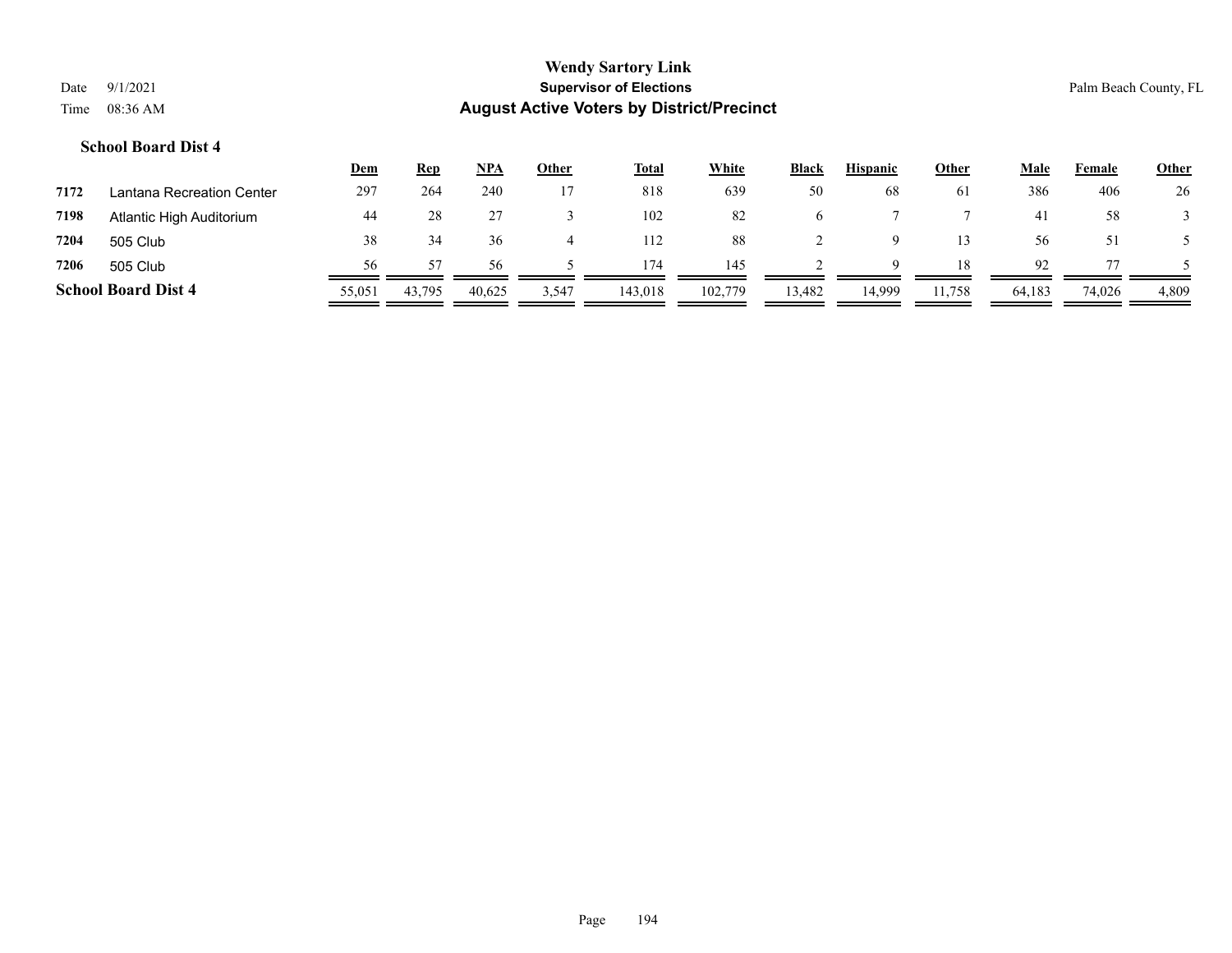|      |                                  | Dem | <b>Rep</b> | NPA | <b>Other</b> | <b>Total</b> | <b>White</b> | <b>Black</b> | <b>Hispanic</b> | <b>Other</b> | <b>Male</b> | <b>Female</b> | <b>Other</b> |
|------|----------------------------------|-----|------------|-----|--------------|--------------|--------------|--------------|-----------------|--------------|-------------|---------------|--------------|
| 4134 | Above and Beyond Community (     | 409 | 562        | 428 | 37           | 1,436        | 1,165        | 40           | 126             | 105          | 677         | 712           | 47           |
| 4136 | Above and Beyond Community (     | 639 | 612        | 572 | 45           | 1,868        | 1,393        | 48           | 220             | 207          | 797         | 997           | 74           |
| 4138 | <b>Ascension Catholic Church</b> | 809 | 1,193      | 892 | 68           | 2,962        | 2,324        | 158          | 230             | 250          | 1,392       | 1,472         | 98           |
| 4142 | Woodfield Country Club HOA       | 839 | 748        | 725 | 54           | 2,366        | 2,120        | 13           | 65              | 168          | 1,082       | 1,191         | 93           |
| 4144 | Seasons HOA Clubhouse            | 226 | 213        | 168 | 10           | 617          | 508          | 8            | 37              | 64           | 294         | 294           | $29\,$       |
| 4146 | <b>Broken Sound Club</b>         | 527 | 373        | 331 | 17           | 1,248        | 1,144        | 12           | 31              | 61           | 562         | 653           | 33           |
| 4148 | <b>Broken Sound Club</b>         | 563 | 417        | 434 | 39           | 1,453        | 1,144        | 65           | 137             | 107          | 664         | 751           | $38\,$       |
| 4150 | Patch Reef Park Community Cer    | 579 | 539        | 574 | 66           | 1,758        | 1,353        | 68           | 156             | 181          | 829         | 883           | $46\,$       |
| 4152 | Boca Delray Lodge #171           | 630 | 643        | 651 | 51           | 1,975        | 1,454        | 72           | 223             | 226          | 902         | 990           | 83           |
| 4154 | <b>Ascension Catholic Church</b> | 417 | 416        | 326 | 33           | 1,192        | 870          | 87           | 103             | 132          | 582         | 564           | 46           |
| 4158 | Spanish River High               | 949 | 736        | 753 | 40           | 2,478        | 1,962        | 50           | 218             | 248          | 1,182       | 1,191         | 105          |
| 4160 | Greater BR Swim & Racquet Ctr    | 430 | 406        | 349 | 20           | 1,205        | 975          | 18           | 89              | 123          | 560         | 602           | 43           |
| 4162 | Patch Reef Park Community Cer    | 546 | 483        | 437 | 19           | 1,485        | 1,132        | 31           | 115             | 207          | 679         | 731           | 75           |
| 4164 | Safe Schools Institute           | 598 | 648        | 557 | 33           | 1,836        | 1,474        | 29           | 171             | 162          | 854         | 891           | 91           |
| 4166 | FAU Arena Lobby                  | 781 | 447        | 599 | 28           | 1,855        | 1,049        | 301          | 265             | 240          | 827         | 927           | 101          |
| 4168 | JC Mitchell Elementary           | 705 | 562        | 606 | 51           | 1,924        | 1,330        | 84           | 243             | 267          | 835         | 974           | 115          |
| 4170 | Spanish River Library            | 905 | 1,034      | 866 | 50           | 2,855        | 2,220        | 100          | 263             | 272          | 1,355       | 1,402         | 98           |
| 4172 | Marine Safety Headquarters       | 667 | 679        | 588 | 59           | 1,993        | 1,748        | 16           | 95              | 134          | 889         | 1,048         | 56           |
| 4174 | Sugar Sand Park Comm Center      | 306 | 273        | 267 | 15           | 861          | 743          | 5            | 52              | 61           | 404         | 421           | 36           |
| 4176 | Sugar Sand Park Comm Center      | 938 | 699        | 724 | 68           | 2,429        | 1,783        | 72           | 324             | 250          | 1,053       | 1,273         | 103          |
| 4178 | Sugar Sand Park Comm Center      | 756 | 645        | 520 | 45           | 1,966        | 1,565        | $42\,$       | 197             | 162          | 797         | 1,104         | 65           |
| 4180 | Del Prado Elementary             | 571 | 572        | 560 | 35           | 1,738        | 1,238        | 50           | 244             | 206          | 790         | 851           | 97           |
| 4182 | Greater BR Swim & Racquet Ctr    | 872 | 590        | 729 | 54           | 2,245        | 1,522        | 81           | 400             | 242          | 943         | 1,208         | 94           |
| 4184 | <b>Boca Raton Middle</b>         | 557 | 602        | 560 | 37           | 1,756        | 1,324        | 58           | 204             | 170          | 823         | 883           | 50           |
| 4186 | The Volen Center                 | 551 | 507        | 453 | 29           | 1,540        | 1,063        | 128          | 165             | 184          | 704         | 771           | 65           |
| 4188 | Elks Lodge of Boca Raton         | 897 | 521        | 594 | 56           | 2,068        | 1,203        | 321          | 312             | 232          | 926         | 1,047         | 95           |
| 4190 | St Gregory Episcopal Church      | 741 | 1,076      | 795 | 73           | 2,685        | 2,258        | 27           | 178             | 222          | 1,306       | 1,288         | 91           |
| 4192 | Verde K-8 School                 | 566 | 958        | 705 | 45           | 2,274        | 1,814        | 48           | 132             | 280          | 1,052       | 1,098         | 124          |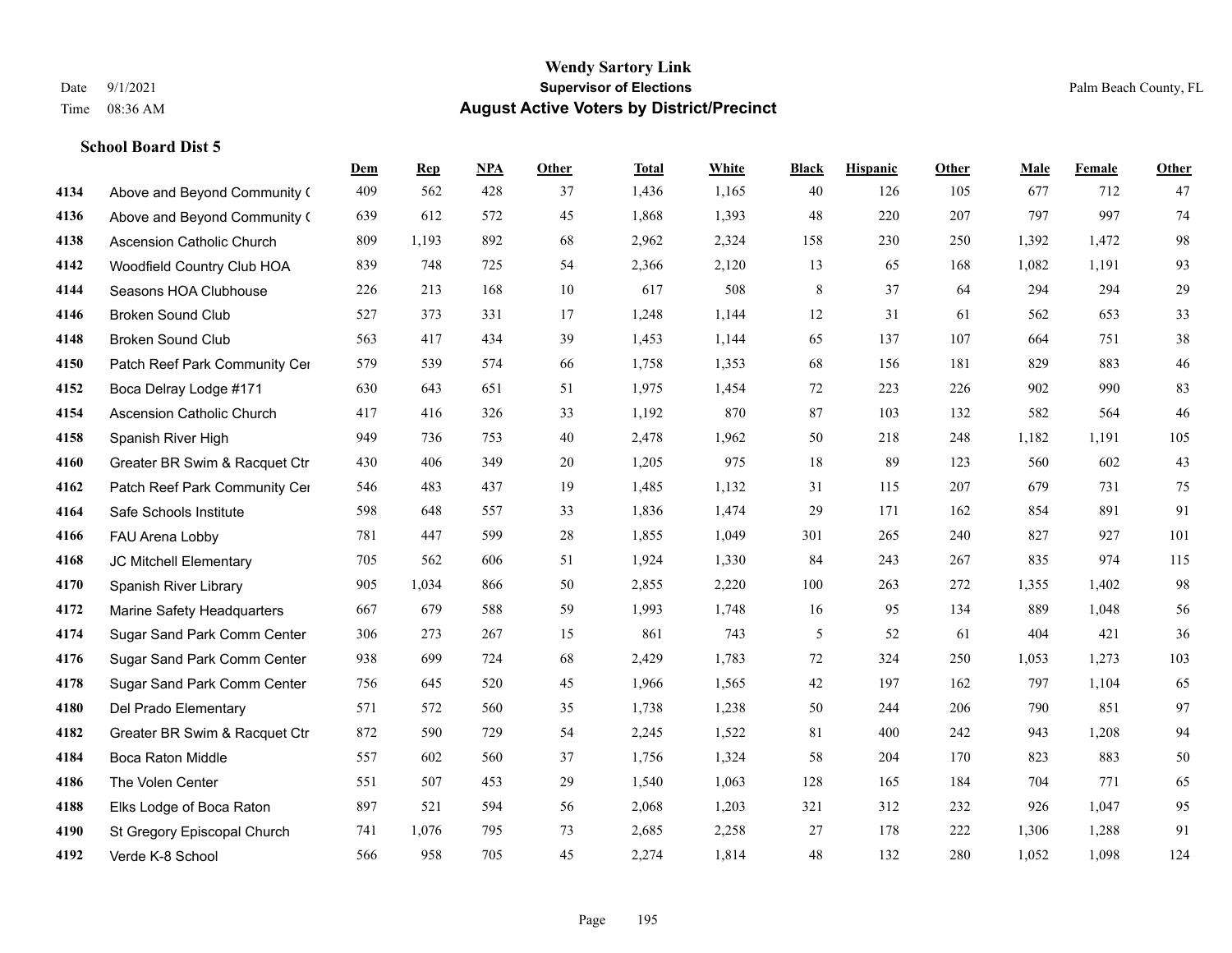|      |                                    | Dem   | <b>Rep</b> | NPA | <b>Other</b> | <b>Total</b> | <b>White</b> | <b>Black</b> | <b>Hispanic</b> | <b>Other</b> | <b>Male</b> | <b>Female</b> | <b>Other</b> |
|------|------------------------------------|-------|------------|-----|--------------|--------------|--------------|--------------|-----------------|--------------|-------------|---------------|--------------|
| 4194 | Del Prado Elementary               | 538   | 328        | 309 | 29           | 1,204        | 1,024        | 23           | 60              | 97           | 506         | 666           | 32           |
| 4196 | Good Shepherd Lutheran             | 705   | 436        | 450 | 22           | 1,613        | 1,384        | 30           | 84              | 115          | 679         | 892           | $42\,$       |
| 4198 | Verde K-8 School                   | 628   | 469        | 514 | 35           | 1,646        | 1,028        | 118          | 314             | 186          | 672         | 900           | $74\,$       |
| 4200 | Verde K-8 School                   | 402   | 348        | 298 | 20           | 1,068        | 797          | $\,8\,$      | 172             | 91           | 432         | 608           | $28\,$       |
| 4202 | Greater BR Swim & Racquet Ctr      | 783   | 589        | 625 | 33           | 2,030        | 1,586        | $30\,$       | 235             | 179          | 829         | 1,127         | $74\,$       |
| 4204 | Sugar Sand Park Comm Center        | 749   | 444        | 585 | 39           | 1,817        | 1,140        | 143          | 318             | 216          | 814         | 935           | 68           |
| 4206 | Good Shepherd Lutheran             | 671   | 478        | 508 | 33           | 1,690        | 1,338        | 33           | 179             | 140          | 682         | 950           | 58           |
| 4208 | Hammock Pointe Elementary          | 867   | 590        | 481 | 35           | 1,973        | 1,699        | 10           | 120             | 144          | 784         | 1,134         | 55           |
| 4210 | Sugar Sand Park Comm Center        | 642   | 836        | 673 | 44           | 2,195        | 1,730        | 30           | 262             | 173          | 1,011       | 1,111         | 73           |
| 4212 | Center for Spiritual Living        | 624   | 802        | 581 | 36           | 2,043        | 1,710        | 33           | 157             | 143          | 968         | 1,013         | 62           |
| 4214 | Calvary Chapel Boca Raton - 4th    | 632   | 861        | 643 | 64           | 2,200        | 1,756        | 45           | 232             | 167          | 1,018       | 1,103         | 79           |
| 4216 | Calvary Chapel Boca Raton - Kir    | 676   | 1,072      | 694 | 62           | 2,504        | 2,110        | $20\,$       | 177             | 197          | 1,183       | 1,230         | 91           |
| 4218 | <b>Grace Community Church</b>      | 453   | 851        | 538 | 57           | 1,899        | 1,575        | 31           | 137             | 156          | 876         | 940           | 83           |
| 4220 | Boca Raton Community Center        | 461   | 394        | 460 | 44           | 1,359        | 876          | 99           | 233             | 151          | 603         | 712           | 44           |
| 4222 | Boca Raton Downtown Library        | 940   | 1,093      | 900 | 86           | 3,019        | 2,540        | 64           | 178             | 237          | 1,358       | 1,545         | 116          |
| 4224 | <b>Grace Community Church</b>      | 510   | 1,115      | 735 | 62           | 2,422        | 1,992        | 55           | 179             | 196          | 1,139       | 1,201         | $82\,$       |
| 4226 | St Gregory Episcopal Church        | 219   | 387        | 277 | 23           | 906          | 816          | $\tau$       | 31              | 52           | 431         | 451           | 24           |
| 4228 | <b>Boca Raton Community Center</b> | 522   | 655        | 504 | 50           | 1,731        | 1,484        | 16           | 97              | 134          | 775         | 906           | $50\,$       |
| 4230 | Boca Raton Downtown Library        | 313   | 447        | 328 | 22           | 1,110        | 972          | 9            | 55              | 74           | 524         | 564           | $22\,$       |
| 5128 | <b>Sunrise Park Elementary</b>     | 762   | 497        | 573 | 38           | 1,870        | 1,237        | 102          | 276             | 255          | 844         | 961           | 65           |
| 5130 | Coconut Cove Waterpark - Meet      | 645   | 545        | 536 | 27           | 1,753        | 1,281        | 31           | 168             | 273          | 792         | 876           | 85           |
| 5132 | <b>Eagles Landing Middle</b>       | 950   | 582        | 638 | 43           | 2,213        | 1,509        | 149          | 326             | 229          | 980         | 1,162         | 71           |
| 5134 | Coconut Cove Waterpark - Meet      | 541   | 471        | 454 | 31           | 1,497        | 1,066        | 69           | 229             | 133          | 704         | 738           | 55           |
| 5136 | West Boca Branch Library           | 869   | 501        | 691 | 40           | 2,101        | 1,368        | 127          | 394             | 212          | 881         | 1,152         | 68           |
| 5138 | <b>Whispering Pines Elementary</b> | 891   | 562        | 619 | 45           | 2,117        | 1,410        | 127          | 306             | 274          | 921         | 1,117         | 79           |
| 5140 | Olympic Heights High               | 1,042 | 773        | 913 | 49           | 2,777        | 1,792        | 148          | 534             | 303          | 1,254       | 1,410         | 113          |
| 5142 | <b>Whispering Pines Elementary</b> | 304   | 245        | 252 | 21           | 822          | 597          | 29           | 104             | 92           | 328         | 456           | 38           |
| 5144 | Whisper Walk Section B             | 926   | 450        | 421 | 32           | 1,829        | 1,448        | 53           | 212             | 116          | 697         | 1,081         | 51           |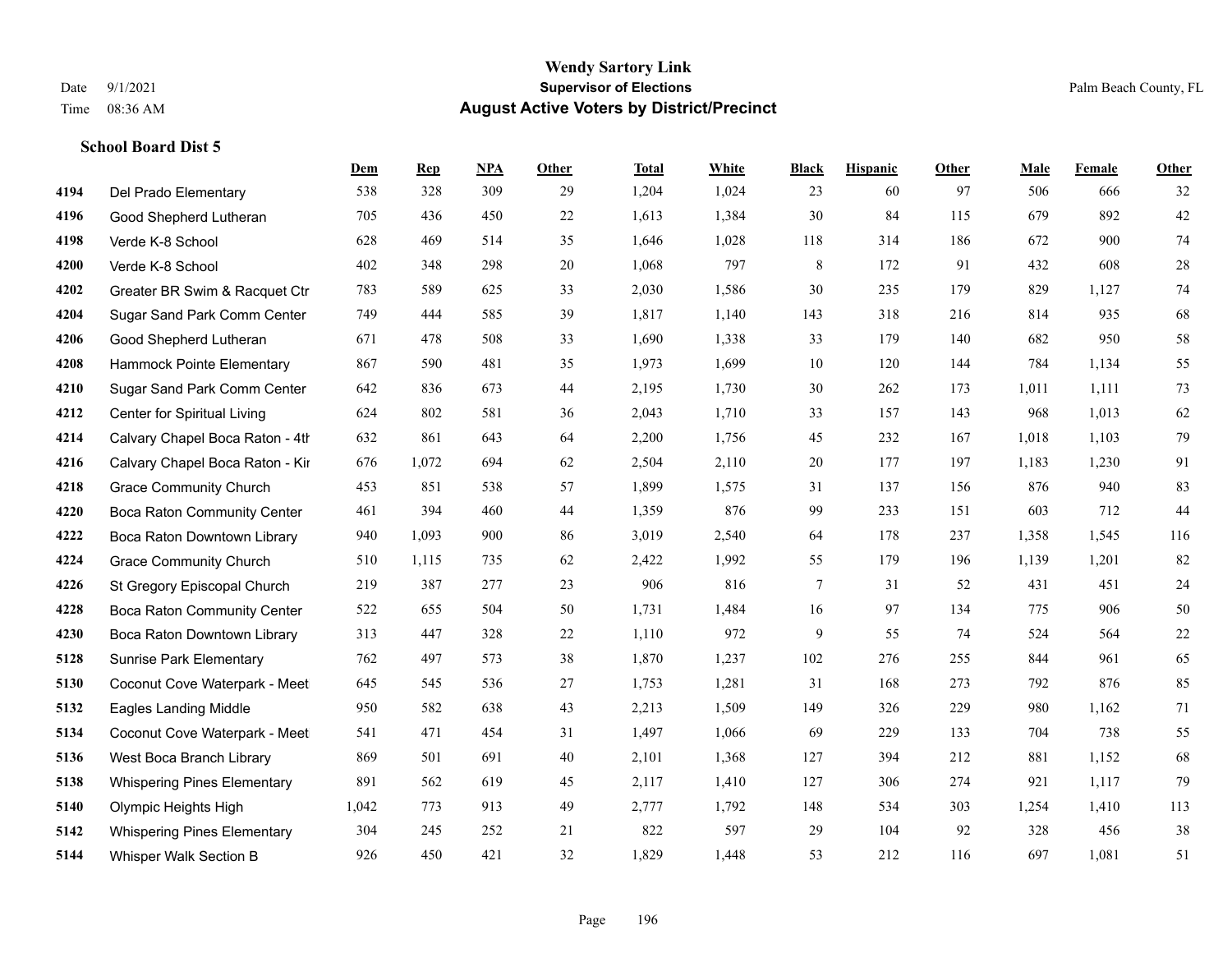|      |                                   | Dem    | <b>Rep</b> | NPA    | Other | <b>Total</b> | White   | <b>Black</b> | <b>Hispanic</b> | Other  | Male   | Female | Other   |
|------|-----------------------------------|--------|------------|--------|-------|--------------|---------|--------------|-----------------|--------|--------|--------|---------|
| 5146 | Century Village West              | 915    | 496        | 386    | 40    | 1,837        | 1,417   | 79           | 182             | 159    | 663    | 1,102  | 72      |
| 5148 | Century Village West              | 748    | 359        | 362    | 24    | 1,493        | 1,188   | 47           | 136             | 122    | 571    | 847    | 75      |
| 5150 | Century Village West              | 680    | 281        | 279    | 20    | 1,260        | 988     | 47           | 141             | 84     | 449    | 769    | 42      |
| 5152 | West Boca Raton High              | 952    | 800        | 856    | 43    | 2,651        | 1,981   | 83           | 249             | 338    | 1,247  | 1.295  | 109     |
| 5154 | Daggerwing Nature Center          | 901    | 783        | 753    | 51    | 2,488        | 1,715   | 78           | 344             | 351    | 1,117  | 1,256  | 115     |
| 5156 | Southwinds Golf Course            | 721    | 499        | 586    | 32    | 1,838        | 1,243   | 84           | 261             | 250    | 792    | 960    | 86      |
| 5158 | <b>Boca West Country Club</b>     | 764    | 455        | 510    | 47    | 1,776        | 1,597   | 7            | 72              | 100    | 737    | 993    | $46\,$  |
| 5160 | Boca West Country Club            | 809    | 460        | 418    | 34    | 1,721        | 1,620   | 4            | 27              | 70     | 671    | 1,008  | 42      |
| 5162 | Glades Presbyterian Church        | 761    | 741        | 644    | 38    | 2,184        | 1,608   | 64           | 307             | 205    | 1,037  | 1,064  | 83      |
| 5164 | Sandpiper Shores Elementary       | 1,006  | 651        | 668    | 44    | 2,369        | 1,813   | 72           | 251             | 233    | 1,071  | 1,219  | 79      |
| 5166 | <b>Glades Road Branch Library</b> | 824    | 731        | 766    | 51    | 2,372        | 1,646   | 121          | 357             | 248    | 1,024  | 1,248  | $100\,$ |
| 5168 | <b>Glades Road Branch Library</b> | 955    | 609        | 613    | 39    | 2,216        | 1,669   | 64           | 271             | 212    | 856    | 1,301  | 59      |
| 5170 | Olympic Heights High              | 1,147  | 630        | 756    | 43    | 2,576        | 1,891   | 83           | 356             | 246    | 999    | 1,481  | 96      |
| 5172 | Del Prado Elementary              | 236    | 302        | 201    | 19    | 758          | 681     | 10           | 11              | 56     | 360    | 377    | 21      |
| 5174 | <b>Waters Edge Elementary</b>     | 867    | 757        | 812    | 46    | 2,482        | 1,676   | 127          | 362             | 317    | 1,144  | 1,218  | 120     |
| 5176 | Loggers Run Middle                | 468    | 350        | 362    | 15    | 1,195        | 828     | 46           | 199             | 122    | 503    | 629    | 63      |
| 5178 | Loggers Run Middle                | 714    | 537        | 634    | 45    | 1,930        | 1,067   | 187          | 407             | 269    | 857    | 973    | $100\,$ |
| 5180 | Boca Glades Baptist Church        | 686    | 372        | 632    | 40    | 1,730        | 972     | 128          | 394             | 236    | 786    | 863    | 81      |
| 5182 | Boca Glades Baptist Church        | 577    | 293        | 538    | 35    | 1,443        | 741     | 132          | 364             | 206    | 648    | 724    | 71      |
| 5184 | <b>Coral Sunset Elementary</b>    | 902    | 560        | 725    | 38    | 2,225        | 1,227   | 243          | 434             | 321    | 1,024  | 1,092  | 109     |
| 5186 | <b>Coral Sunset Elementary</b>    | 1,009  | 419        | 852    | 37    | 2,317        | 988     | 349          | 655             | 325    | 982    | 1,212  | 123     |
| 5188 | Pines Of Boca Barwood             | 974    | 619        | 785    | 47    | 2,425        | 1,429   | 142          | 533             | 321    | 1,024  | 1,299  | 102     |
| 5190 | Lakes at Boca Rio Clubhouse       | 404    | 285        | 331    | 20    | 1,040        | 685     | 62           | 175             | 118    | 473    | 521    | 46      |
| 5192 | Hammock Pointe Elementary         | 1,071  | 678        | 920    | 43    | 2,712        | 1,552   | 203          | 576             | 381    | 1,164  | 1,424  | 124     |
| 5194 | Lakes Of Boca Barwood             | 398    | 254        | 378    | 21    | 1,051        | 620     | 49           | 242             | 140    | 447    | 548    | 56      |
|      | <b>School Board Dist 5</b>        | 55,728 | 46,896     | 45,730 | 3,211 | 151,565      | 111,985 | 6,182        | 18,070          | 15,328 | 67,091 | 78,581 | 5,893   |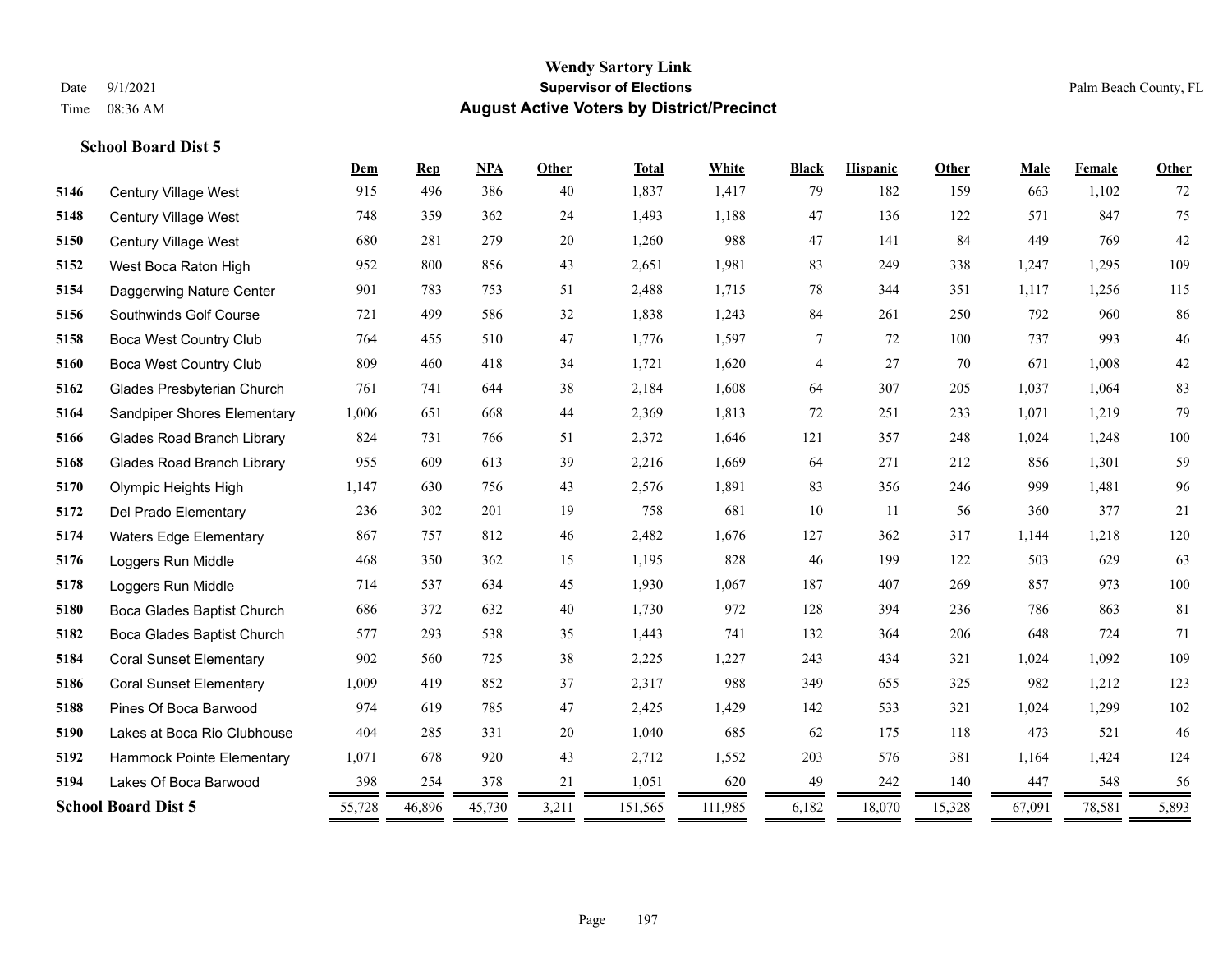|      |                                     | Dem          | <b>Rep</b>       | NPA              | <b>Other</b>   | <b>Total</b>   | <b>White</b>   | <b>Black</b>     | <b>Hispanic</b> | Other          | <b>Male</b>  | <b>Female</b>  | <b>Other</b>     |
|------|-------------------------------------|--------------|------------------|------------------|----------------|----------------|----------------|------------------|-----------------|----------------|--------------|----------------|------------------|
| 1002 | <b>Canal Point Community Center</b> | $\mathbf{0}$ | $\mathbf{0}$     | $\mathbf{0}$     | $\theta$       | $\theta$       | $\overline{0}$ | $\mathbf{0}$     | $\overline{0}$  | $\theta$       | $\theta$     | $\overline{0}$ | $\Omega$         |
| 1004 | Pierce Hammock Elementary           | 2            | 3                | 3                | $\Omega$       | 8              | 8              | $\mathbf{0}$     | $\mathbf{0}$    | $\theta$       | 3            | 5              | $\theta$         |
| 1218 | Osceola Creek Middle                | 1            | $\mathbf{0}$     | $\boldsymbol{0}$ | $\Omega$       |                | $\mathbf{1}$   | $\mathbf{0}$     | $\mathbf{0}$    | $\theta$       | $\mathbf{1}$ | $\theta$       | $\theta$         |
| 2146 | Village Walk HOA Clubhouse          | 547          | 534              | 429              | 43             | 1,553          | 1,204          | 58               | 138             | 153            | 645          | 853            | 55               |
| 3084 | Lakes of Sherbrooke                 | 701          | 642              | 581              | 53             | 1,977          | 1,335          | 190              | 287             | 165            | 862          | 1.039          | 76               |
| 6002 | <b>Canal Point Community Center</b> | 80           | 101              | 60               | -1             | 242            | 105            | 37               | 85              | 15             | 108          | 124            | 10               |
| 6004 | Pahokee Recreation Center           | 957          | 174              | 228              | 5              | 1,364          | 180            | 879              | 222             | 83             | 560          | 756            | 48               |
| 6006 | Pahokee Recreation Center           | 995          | 165              | 272              | 13             | 1,445          | 122            | 844              | 380             | 99             | 642          | 722            | 81               |
| 6008 | Pahokee High                        | 520          | 20               | 101              | $\mathfrak{2}$ | 643            | $\tau$         | 589              | 3               | 44             | 188          | 423            | 32               |
| 6010 | <b>Canal Point Community Center</b> | 25           | 6                | 6                | $\mathbf{0}$   | 37             | 12             | 20               | $\overline{2}$  | 3              | 21           | 16             | $\boldsymbol{0}$ |
| 6012 | Belle Glade Library/Civic Ctr       | 175          | 29               | 59               | $\Omega$       | 263            | 30             | 145              | 75              | 13             | 103          | 149            | 11               |
| 6014 | Belle Glade Library/Civic Ctr       |              | $\overline{2}$   | $\mathbf{1}$     | $\Omega$       | $\overline{4}$ | $\overline{0}$ | $\mathbf{0}$     | $\overline{4}$  | $\theta$       | $\mathbf{1}$ | 3              | $\boldsymbol{0}$ |
| 6016 | South Bay Commission Chambe         | 35           | 51               | 27               | 2              | 115            | 75             | $7\phantom{.0}$  | 22              | 11             | 60           | 50             | 5                |
| 6018 | South Bay Commission Chambe         | 1,197        | 84               | 225              | 11             | 1,517          | 61             | 1,170            | 208             | 78             | 636          | 842            | 39               |
| 6020 | <b>Glades Central High</b>          | 442          | 77               | 133              | 8              | 660            | 81             | 383              | 160             | 36             | 307          | 320            | 33               |
| 6022 | Belle Glade Library/Civic Ctr       | 1,362        | 104              | 251              | 16             | 1,733          | 89             | 1,388            | 143             | 113            | 715          | 949            | 69               |
| 6024 | Lewis Evans Resource Center         | 1,697        | 65               | 261              | 15             | 2,038          | 31             | 1,772            | 123             | 112            | 816          | 1,153          | 69               |
| 6026 | Lewis Evans Resource Center         | 2            | $\boldsymbol{0}$ | $\overline{2}$   | $\Omega$       | $\overline{4}$ | $\overline{0}$ | $\mathbf{0}$     | $\overline{4}$  | $\theta$       | $\mathbf{1}$ | 3              | $\mathbf{0}$     |
| 6028 | Belle Glade Library/Civic Ctr       | 749          | 457              | 323              | 15             | 1,544          | 414            | 394              | 651             | 85             | 723          | 777            | 44               |
| 6029 | Belle Glade Library/Civic Ctr       |              | $\mathbf{0}$     | $\mathbf{0}$     | $\mathbf{0}$   | -1             | $\overline{0}$ | 1                | $\mathbf{0}$    | $\overline{0}$ | $\mathbf{1}$ | $\theta$       | $\mathbf{0}$     |
| 6030 | Belle Glade Library/Civic Ctr       | 8            | 3                | 12               | 2              | 25             | 8              | $\mathbf{0}$     | 17              | $\theta$       | 7            | 16             | $\overline{c}$   |
| 6032 | Gove Elementary                     | 674          | 295              | 272              | 5              | 1,246          | 312            | 432              | 405             | 97             | 531          | 673            | 42               |
| 6034 | Gove Elementary                     | $\mathbf{0}$ | $\overline{4}$   | $\mathbf{0}$     | $\overline{0}$ | $\overline{4}$ | $\overline{4}$ | $\boldsymbol{0}$ | $\mathbf{0}$    | $\theta$       | 3            | $\overline{1}$ | $\mathbf{0}$     |
| 6036 | Gove Elementary                     | 390          | 160              | 206              | 10             | 766            | 136            | 151              | 434             | 45             | 333          | 403            | 30               |
| 6038 | South Bay Commission Chambe         | $\mathbf{0}$ | $\mathbf{0}$     | $\mathbf{0}$     | $\overline{0}$ | $\theta$       | $\Omega$       | $\mathbf{0}$     | $\theta$        | $\theta$       | $\theta$     | $\theta$       | $\theta$         |
| 6040 | Osceola Creek Middle                | 101          | 126              | 106              | $\overline{1}$ | 334            | 254            | 13               | 33              | 34             | 155          | 163            | 16               |
| 6042 | Osceola Creek Middle                | 995          | 1,210            | 1,032            | 64             | 3,301          | 2,119          | 429              | 488             | 265            | 1,575        | 1,617          | 109              |
| 6044 | <b>Frontier Elementary</b>          | 915          | 975              | 782              | 59             | 2,731          | 1,738          | 416              | 344             | 233            | 1,280        | 1,366          | 85               |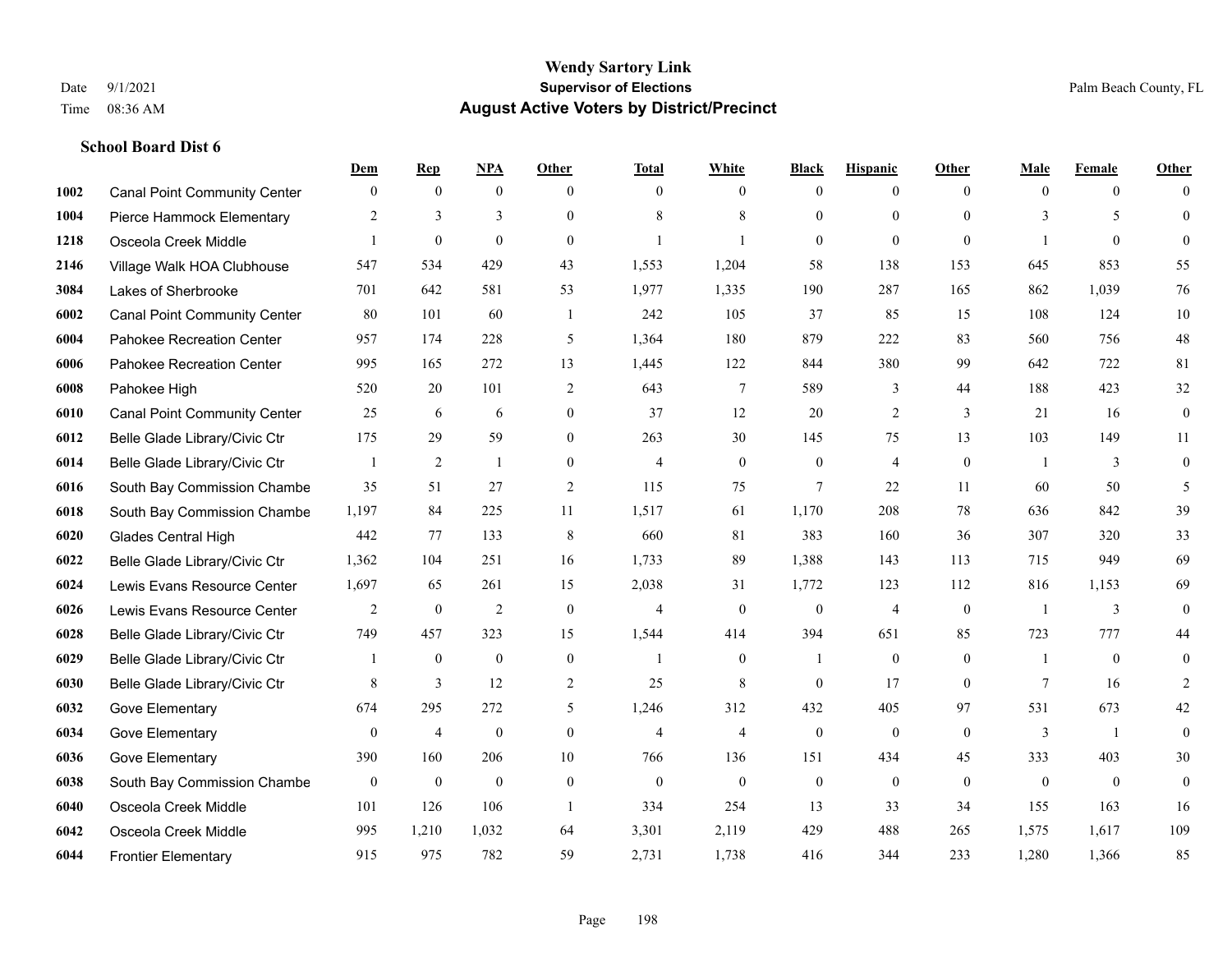#### **Wendy Sartory Link** Date 9/1/2021 **Supervisor of Elections** Palm Beach County, FL Time 08:36 AM **August Active Voters by District/Precinct**

**Dem Rep NPA Other Total White Black Hispanic Other Male Female Other**

# Acreage Branch Library 204 267 177 10 658 419 80 90 69 315 312 31 Pierce Hammock Elementary 802 960 753 45 2,560 1,645 359 319 237 1,239 1,223 98 Pierce Hammock Elementary 0 0 0 0 0 0 0 0 0 0 0 0 Acreage Branch Library 879 880 732 59 2,550 1,559 378 349 264 1,199 1,260 91

| งบงบ | Aucayc Dialiul Libialy          | 011            | $\sigma\sigma$ | ے ر              | J J            | 2,990          | 1,999          | <i>JI</i> 0    | ノエノ            | ∠∪−            | 1,1//    | 1,200    | $\overline{1}$ |
|------|---------------------------------|----------------|----------------|------------------|----------------|----------------|----------------|----------------|----------------|----------------|----------|----------|----------------|
| 6051 | Cornerstone Fellowship          | 611            | 752            | 555              | 50             | 1,968          | 1,255          | 210            | 291            | 212            | 917      | 979      | 72             |
| 6052 | Seminole Ridge High             | 616            | 645            | 562              | 37             | 1,860          | 1,145          | 225            | 314            | 176            | 881      | 907      | 72             |
| 6054 | Acreage Pines Elementary        | $\overline{0}$ | $\overline{0}$ | $\mathbf{0}$     | $\mathbf{0}$   | $\Omega$       | $\overline{0}$ | $\mathbf{0}$   | $\mathbf{0}$   | $\theta$       | $\theta$ | $\theta$ | $\mathbf{0}$   |
| 6056 | Pierce Hammock Elementary       | $\theta$       | $\overline{0}$ | $\mathbf{0}$     | $\overline{0}$ | $\overline{0}$ | $\theta$       | $\theta$       | $\theta$       | $\theta$       | $\Omega$ | $\theta$ | $\theta$       |
| 6058 | <b>Acreage Pines Elementary</b> | 740            | 606            | 563              | 39             | 1,948          | 1,051          | 354            | 246            | 297            | 943      | 942      | 63             |
| 6060 | Indian Trail Improvement Dist   | 887            | 959            | 805              | 58             | 2,709          | 1,682          | 343            | 401            | 283            | 1,247    | 1,363    | 99             |
| 6072 | Seminole Ridge High             | 474            | 464            | 450              | 42             | 1,430          | 658            | 268            | 382            | 122            | 673      | 733      | 24             |
| 6073 | Seminole Ridge High             | $\overline{0}$ | $\mathbf{0}$   | $\boldsymbol{0}$ | $\mathbf{0}$   | $\mathbf{0}$   | $\overline{0}$ | $\mathbf{0}$   | $\mathbf{0}$   | $\mathbf{0}$   | $\theta$ | $\theta$ | $\theta$       |
| 6076 | <b>Western Pines Middle</b>     | 642            | 705            | 572              | 36             | 1,955          | 1,427          | 154            | 201            | 173            | 932      | 940      | 83             |
| 6078 | <b>Western Pines Middle</b>     | 658            | 727            | 649              | 39             | 2,073          | 1,386          | 158            | 356            | 173            | 980      | 1,034    | 59             |
| 6080 | <b>Golden Grove Elementary</b>  | 605            | 780            | 621              | 50             | 2,056          | 1,382          | 130            | 346            | 198            | 957      | 1,015    | 84             |
| 6082 | PBSC Loxahatchee Groves Can     | 11             | 6              | 15               | 2              | 34             | 29             | $\overline{0}$ | $\overline{3}$ | $\overline{2}$ | 13       | 21       | $\mathbf{0}$   |
| 6084 | PBSC Loxahatchee Groves Can     | 270            | 394            | 322              | 40             | 1,026          | 643            | 63             | 219            | 101            | 508      | 502      | 16             |
| 6086 | PBSC Loxahatchee Groves Can     | 265            | 415            | 248              | 21             | 949            | 695            | 93             | 86             | 75             | 435      | 485      | 29             |
| 6088 | Seminole Ridge High             | 535            | 682            | 544              | 40             | 1,801          | 1,156          | 216            | 288            | 141            | 850      | 897      | 54             |
| 6090 | Loxahatchee Groves Elementary   | 773            | 885            | 746              | 58             | 2,462          | 1,526          | 281            | 445            | 210            | 1,190    | 1,180    | 92             |
| 6092 | PBSC Loxahatchee Groves Can     | 174            | 228            | 141              | 16             | 559            | 363            | 45             | 106            | 45             | 270      | 268      | $21\,$         |
| 6094 | Palms West Presbyterian         | 666            | 929            | 659              | 42             | 2,296          | 1,833          | 76             | 208            | 179            | 1,098    | 1,124    | 74             |
| 6096 | Palms West Presbyterian         | $\theta$       | $\mathbf{0}$   | $\mathbf{0}$     | $\mathbf{0}$   | $\theta$       | $\theta$       | $\theta$       | $\theta$       | $\theta$       | $\theta$ | $\theta$ | $\theta$       |
| 6098 | <b>HL Johnson Elementary</b>    | 660            | 506            | 465              | 38             | 1,669          | 919            | 305            | 260            | 185            | 759      | 869      | 41             |
| 6100 | <b>Madison Green Clubhouse</b>  | 1,237          | 720            | 762              | 52             | 2,771          | 1,203          | 782            | 407            | 379            | 1,285    | 1,382    | 104            |
| 6102 | <b>RPB Recreation Center</b>    | 655            | 477            | 455              | 24             | 1,611          | 942            | 265            | 258            | 146            | 664      | 892      | 55             |
| 6104 | Crestwood Middle                | 182            | 150            | 119              | 8              | 459            | 215            | 76             | 82             | 86             | 214      | 225      | $20\,$         |
| 6106 | <b>RPB Recreation Center</b>    | 215            | 122            | 196              | 10             | 543            | 224            | 98             | 155            | 66             | 215      | 308      | $20\,$         |
|      |                                 |                |                |                  |                |                |                |                |                |                |          |          |                |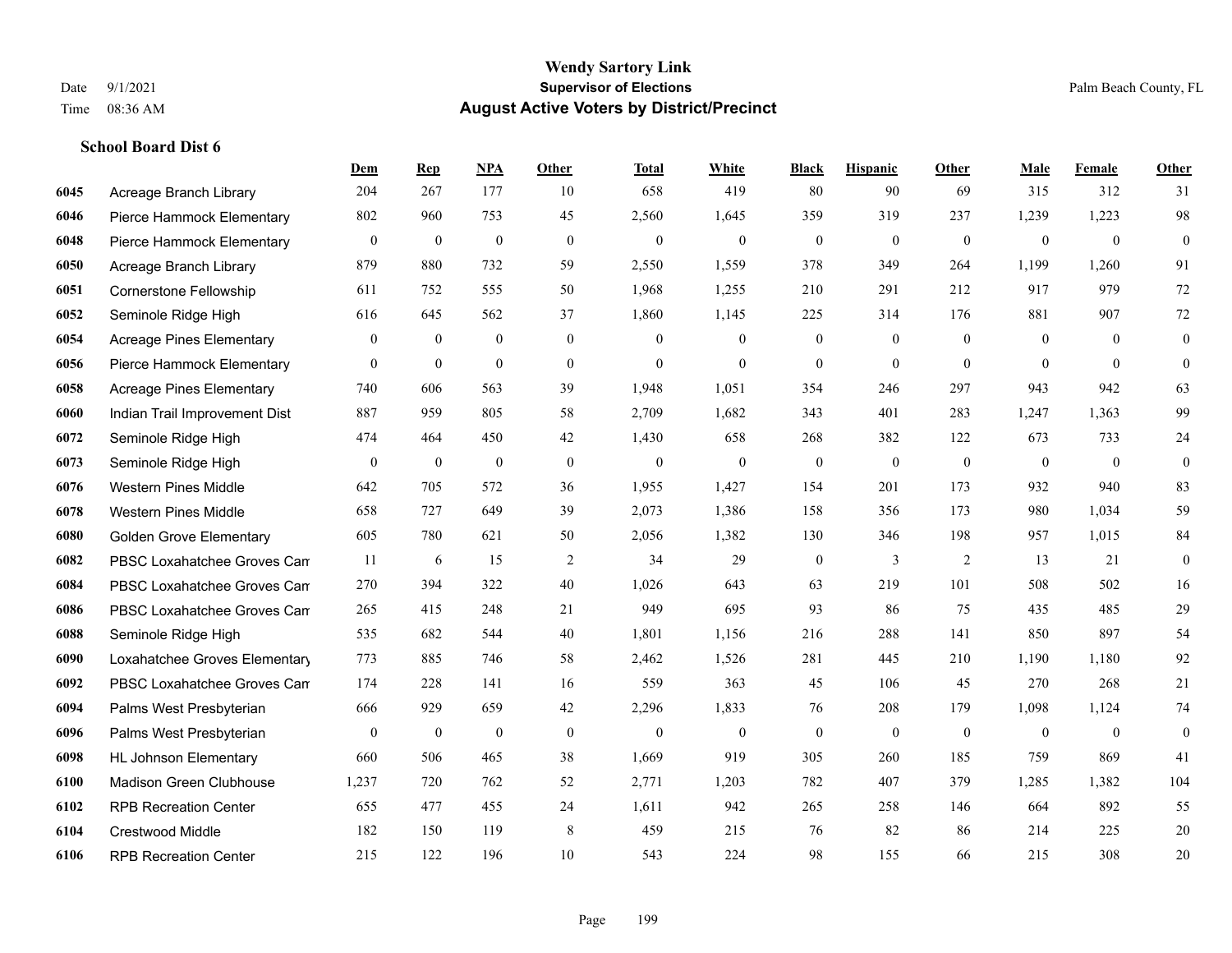|      |                                    | <b>Dem</b>       | <b>Rep</b>     | NPA              | <b>Other</b>   | <b>Total</b> | <b>White</b>     | <b>Black</b>     | <b>Hispanic</b>  | <b>Other</b> | <b>Male</b>    | <b>Female</b>  | <b>Other</b>     |
|------|------------------------------------|------------------|----------------|------------------|----------------|--------------|------------------|------------------|------------------|--------------|----------------|----------------|------------------|
| 6108 | Calypso Bay Waterpark              | $\overline{0}$   | $\mathbf{0}$   | $\boldsymbol{0}$ | $\overline{0}$ | $\theta$     | $\overline{0}$   | $\mathbf{0}$     | $\boldsymbol{0}$ | $\theta$     | $\mathbf{0}$   | $\overline{0}$ | $\theta$         |
| 6112 | <b>Crestwood Middle</b>            | 472              | 415            | 357              | 33             | 1,277        | 683              | 229              | 215              | 150          | 594            | 641            | 42               |
| 6114 | RPB Village Hall                   | 1,060            | 700            | 692              | 41             | 2,493        | 1,369            | 469              | 429              | 226          | 1,166          | 1,236          | 91               |
| 6116 | <b>HL Johnson Elementary</b>       | 726              | 413            | 484              | 52             | 1,675        | 864              | 324              | 277              | 210          | 737            | 893            | 45               |
| 6118 | <b>RPB Branch Library</b>          | 1,081            | 565            | 696              | 56             | 2,398        | 1,136            | 579              | 431              | 252          | 1,043          | 1,266          | 89               |
| 6120 | Royal Palm Beach High              | 405              | 319            | 265              | 17             | 1,006        | 480              | 199              | 155              | 172          | 476            | 505            | $25\,$           |
| 6122 | <b>RPB Cultural Center</b>         | 1,169            | 655            | 757              | 51             | 2,632        | 1,390            | 498              | 496              | 248          | 1,131          | 1,412          | 89               |
| 6124 | <b>RPB Cultural Center</b>         | 584              | 324            | 388              | 17             | 1,313        | 638              | 278              | 280              | 117          | 555            | 717            | 41               |
| 6126 | Calypso Bay Waterpark              | 685              | 298            | 500              | 32             | 1,515        | 545              | 412              | 365              | 193          | 654            | 801            | 60               |
| 6128 | Royal Palm Beach High              | 35               | 28             | 28               | 3              | 94           | 51               | 25               | 11               | 7            | 43             | 51             | $\boldsymbol{0}$ |
| 6130 | Royal Palm Beach High              | 81               | 42             | 87               | 5              | 215          | 100              | 35               | 59               | 21           | 97             | 111            | $\tau$           |
| 6132 | Royal Palm Beach High              | 389              | 190            | 261              | 19             | 859          | 413              | 166              | 188              | 92           | 391            | 436            | $32\,$           |
| 6134 | Christ Fellowship Church RPB       | 957              | 461            | 687              | 29             | 2,134        | 845              | 501              | 496              | 292          | 952            | 1,092          | $90\,$           |
| 6136 | Calypso Bay Waterpark              |                  | 1              | $\boldsymbol{0}$ | $\mathbf{0}$   | 2            | $\boldsymbol{0}$ |                  | $\boldsymbol{0}$ | -1           | $\mathbf{0}$   | 1              | 1                |
| 6138 | Royal Palm Beach High              | 0                | $\overline{0}$ | $\mathbf{0}$     | $\overline{0}$ | $\theta$     | $\overline{0}$   | $\boldsymbol{0}$ | $\overline{0}$   | $\theta$     | $\overline{0}$ | $\mathbf{0}$   | $\mathbf{0}$     |
| 6142 | Christ Fellowship Church RPB       | $\overline{0}$   | $\mathbf{0}$   | $\mathbf{0}$     | $\overline{0}$ | $\theta$     | $\overline{0}$   | $\mathbf{0}$     | $\mathbf{0}$     | $\theta$     | $\theta$       | $\theta$       | $\mathbf{0}$     |
| 6150 | <b>Binks Forest Elementary</b>     | 25               | 41             | 41               | 5              | 112          | 82               | 5                | 10               | 15           | 50             | 59             | 3                |
| 6152 | <b>Binks Forest Elementary</b>     | 410              | 557            | 377              | 34             | 1,378        | 1,052            | 46               | 131              | 149          | 649            | 684            | 45               |
| 6154 | Wellington Landings Middle         | 466              | 524            | 389              | 28             | 1,407        | 1,015            | 86               | 187              | 119          | 631            | 736            | 40               |
| 6156 | <b>Binks Forest Elementary</b>     | 628              | 720            | 572              | 40             | 1,960        | 1,382            | 127              | 284              | 167          | 892            | 1,008          | 60               |
| 6158 | <b>Wellington Elementary</b>       | 784              | 940            | 547              | 40             | 2,311        | 1,703            | 131              | 306              | 171          | 1,052          | 1,184          | 75               |
| 6160 | Wellington Landings Middle         | 669              | 580            | 569              | 42             | 1,860        | 1,208            | 163              | 339              | 150          | 863            | 943            | 54               |
| 6162 | First Baptist Church Wel           | 765              | 665            | 557              | 44             | 2,031        | 1,291            | 209              | 350              | 181          | 901            | 1,066          | 64               |
| 6164 | First Baptist Church Wel           | 833              | 798            | 594              | 55             | 2,280        | 1,533            | 183              | 371              | 193          | 1,020          | 1,187          | 73               |
| 6166 | <b>Wellington Community Center</b> | 863              | 865            | 735              | 46             | 2,509        | 1,750            | 150              | 399              | 210          | 1,154          | 1,276          | 79               |
| 6168 | First Baptist Church Wel           | 128              | 181            | 143              | 9              | 461          | 354              | 27               | 43               | 37           | 216            | 233            | 12               |
| 6170 | Christ Fellowship Church RPB       | $\boldsymbol{0}$ | 6              | $\overline{2}$   | $\overline{0}$ | 8            | $\,$ 8 $\,$      | $\boldsymbol{0}$ | $\mathbf{0}$     | $\mathbf{0}$ | 3              | 5              | $\boldsymbol{0}$ |
| 6172 | Christ Fellowship Church RPB       | 1,298            | 574            | 828              | 67             | 2,767        | 962              | 847              | 635              | 323          | 1,184          | 1,466          | 117              |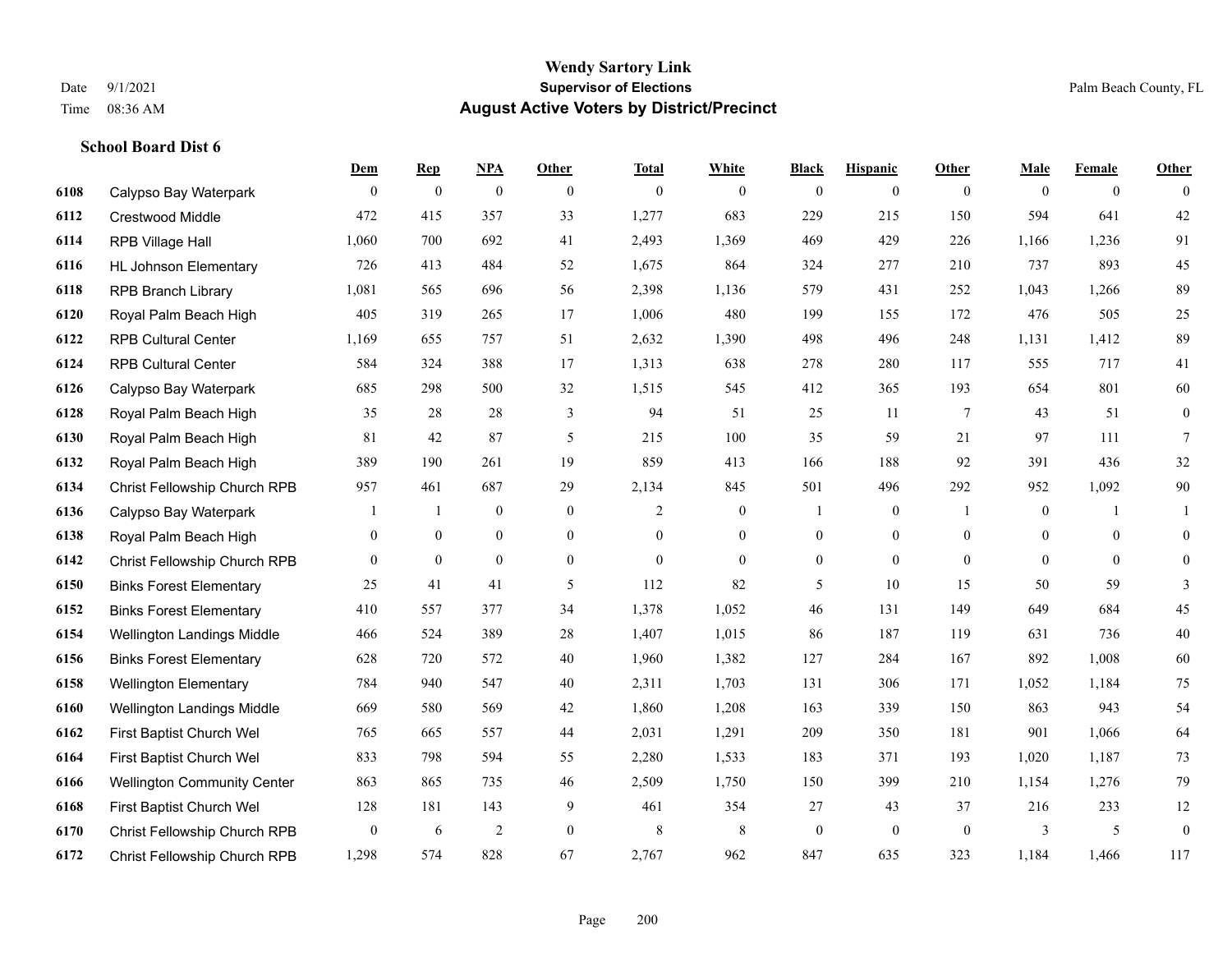#### **Wendy Sartory Link** Date 9/1/2021 **Supervisor of Elections** Palm Beach County, FL Time 08:36 AM **August Active Voters by District/Precinct**

**Dem Rep NPA Other Total White Black Hispanic Other Male Female Other**

# Christ Fellowship Church RPB 22 13 18 2 55 22 10 18 5 24 29 2 New Horizons Elementary 294 453 318 14 1,079 789 54 115 121 467 583 29 Wellington High 662 581 525 36 1,804 1,117 244 287 156 795 950 59 Elbridge Gale Elementary 816 564 635 43 2,058 1,119 295 428 216 900 1,077 81 Wellington Village Park 220 420 298 27 965 820 17 46 82 385 531 49 Wellington Village Hall 814 453 634 44 1,945 871 357 505 212 806 1,063 76 St Peters Methodist Church 967 791 802 62 2,622 1,559 280 547 236 1,202 1,333 87 Equestrian Trails Elementary 501 286 337 20 1,144 515 292 152 185 510 579 55 Palm Beach Central High 0 0 0 0 0 0 0 0 0 0 0 0 Wellington Branch Library 523 349 347 35 1,254 690 193 262 109 533 689 32 Emerald Cove Middle 535 563 506 49 1,653 1,026 177 275 175 730 871 52 Emerald Cove Middle 102 84 95 7 288 163 59 52 14 126 156 6 Buena Vida Clubhouse 320 203 175 14 712 623 22 22 45 320 373 19 Villa Olympia Clubhouse 1,555 1,053 1,276 93 3,977 1,795 693 675 814 1,863 1,926 188 Wellington Village Park 147 225 172 17 561 383 15 92 71 257 277 27 Wellington Village Park 824 746 685 47 2,302 1,453 253 280 316 1,052 1,167 83 Panther Run Elementary 233 192 177 10 612 341 96 102 73 282 307 23 Wellington Village Park 0 0 0 0 0 0 0 0 0 0 0 0 Wellington Village Park 58 29 41 7 135 66 16 32 21 56 75 4 Panther Run Elementary 0 1 0 0 1 1 0 0 0 1 0 0 Discovery Key Elementary 964 1,114 685 59 2,822 2,098 182 331 211 1,315 1,425 82 The Isles at Wellington 749 754 623 36 2,162 1,393 223 240 306 1,018 1,049 95 Wycliffe Comm Association Bldg 767 322 397 20 1,506 1,410 17 19 60 649 828 29 Epiphany Lutheran Church 1,153 1,202 1,112 79 3,546 2,199 399 575 373 1,622 1,820 104 Panther Run Elementary 682 745 643 48 2,118 1,352 244 246 276 1,003 1,047 68

**School Board Dist 6** 52,755 40,551 37,540 2,675 133,521 74,342 24,105 21,798 13,276 60,431 68,448 4,642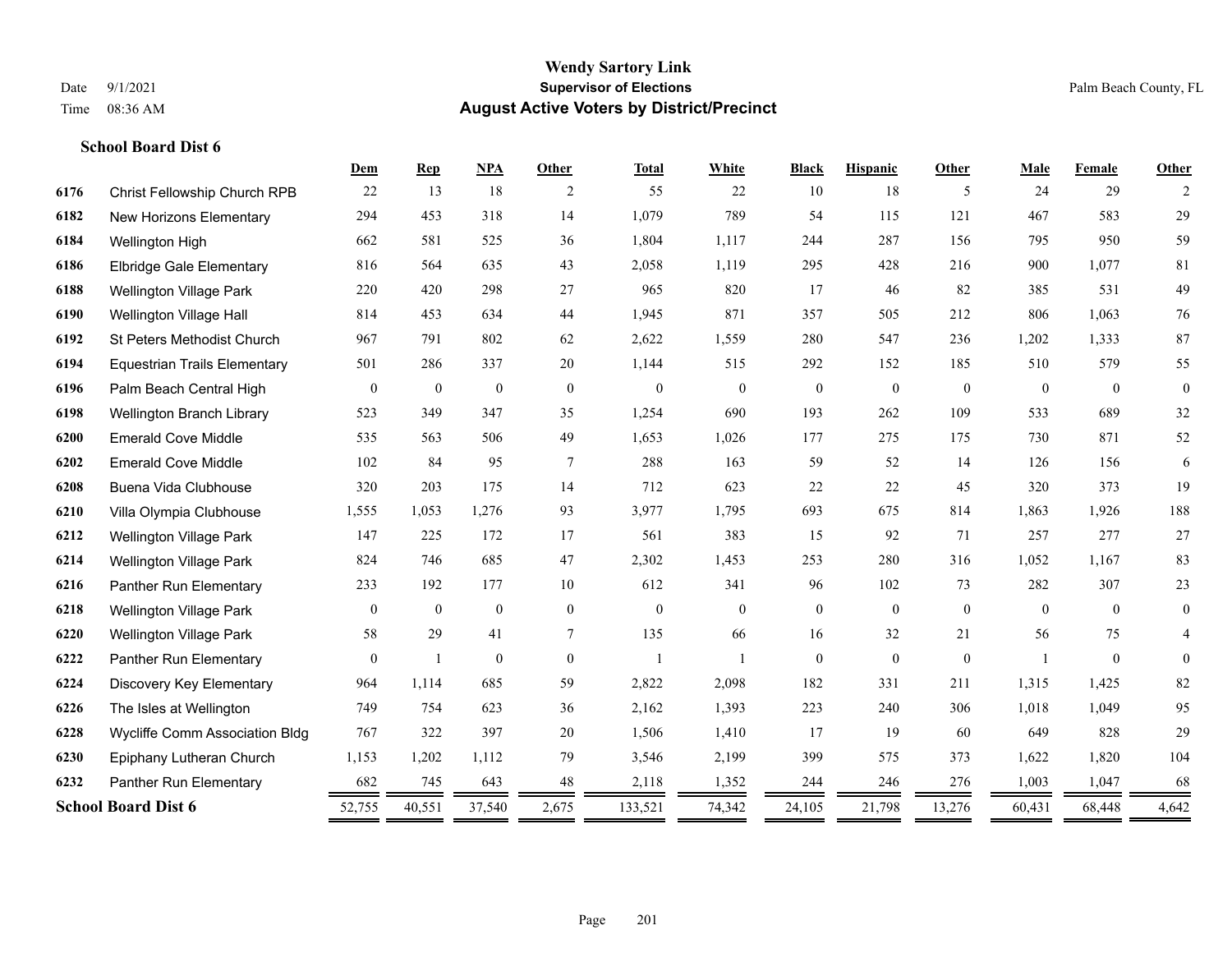|      |                                  | Dem              | <b>Rep</b>       | NPA              | <b>Other</b>   | <b>Total</b>   | <b>White</b>     | <b>Black</b>     | <b>Hispanic</b> | <b>Other</b> | <b>Male</b>    | <b>Female</b>  | <b>Other</b>     |
|------|----------------------------------|------------------|------------------|------------------|----------------|----------------|------------------|------------------|-----------------|--------------|----------------|----------------|------------------|
| 1372 | Garden Lodge 366 F&AM            | 96               | 37               | 44               | 7              | 184            | 84               | 58               | 20              | 22           | 81             | 97             | 6                |
| 1374 | Pew Leadership Center            | 193              | 81               | 139              | 10             | 423            | 219              | 116              | 46              | 42           | 175            | 234            | 14               |
| 1376 | Lake Park Town Hall              | $\theta$         | $\mathbf{0}$     | $\mathbf{0}$     | $\theta$       | $\mathbf{0}$   | $\overline{0}$   | $\mathbf{0}$     | $\mathbf{0}$    | $\theta$     | $\theta$       | $\theta$       | $\theta$         |
| 1378 | PBC Fire Rescue #68              | 1,030            | 410              | 515              | 38             | 1,993          | 819              | 836              | 113             | 225          | 931            | 977            | 85               |
| 1380 | <b>NPB Council Chambers</b>      | 176              | 264              | 156              | 14             | 610            | 540              | 10               | 22              | 38           | 270            | 321            | 19               |
| 1382 | Lake Park Town Hall              | 282              | 352              | 256              | 26             | 916            | 751              | 37               | 57              | 71           | 416            | 477            | 23               |
| 2060 | West Gate Elementary             | 390              | 221              | 337              | 13             | 961            | 314              | 72               | 495             | 80           | 459            | 453            | 49               |
| 2062 | <b>West Gate Elementary</b>      | 10               | 7                | 11               | $\overline{0}$ | 28             | 21               | $\overline{c}$   | 3               | 2            | 15             | 13             | $\mathbf{0}$     |
| 2066 | Howard Park Community Center     | 143              | 79               | 99               | $\overline{7}$ | 328            | 168              | 55               | 68              | 37           | 151            | 169            | 8                |
| 3036 | <b>Sunlight Community Church</b> | 391              | 213              | 284              | 15             | 903            | 375              | 174              | 263             | 91           | 399            | 473            | 31               |
| 3038 | <b>Sunlight Community Church</b> | 726              | 298              | 536              | 32             | 1,592          | 665              | 247              | 511             | 169          | 739            | 770            | 83               |
| 3058 | Our Savior Lutheran Church       | $\mathbf{0}$     | $\bf{0}$         | $\overline{2}$   | $\overline{0}$ | $\overline{2}$ | $\mathbf{1}$     | 1                | $\mathbf{0}$    | $\mathbf{0}$ | $\overline{1}$ | -1             | $\mathbf{0}$     |
| 3060 | Our Savior Lutheran Church       | 249              | 53               | 158              | $\tau$         | 467            | 107              | 167              | 157             | 36           | 178            | 268            | 21               |
| 3062 | Our Savior Lutheran Church       | 1,031            | 318              | 578              | 51             | 1,978          | 788              | 430              | 575             | 185          | 915            | 967            | 96               |
| 3066 | Our Savior Lutheran Church       | 364              | 134              | 272              | 20             | 790            | 548              | 72               | 93              | 77           | 385            | 372            | 33               |
| 4094 | S D Spady Elementary             | 666              | 696              | 542              | 56             | 1,960          | 1,698            | 32               | 97              | 133          | 928            | 960            | $72\,$           |
| 7002 | J F Kennedy Middle               | $\mathbf{0}$     | $\overline{0}$   | $\mathbf{0}$     | $\overline{0}$ | $\mathbf{0}$   | $\overline{0}$   | $\boldsymbol{0}$ | $\mathbf{0}$    | $\mathbf{0}$ | $\mathbf{0}$   | $\theta$       | $\mathbf{0}$     |
| 7004 | J F Kennedy Middle               | $\theta$         | $\overline{0}$   | $\overline{0}$   | $\overline{0}$ | $\theta$       | $\boldsymbol{0}$ | $\boldsymbol{0}$ | $\overline{0}$  | $\theta$     | $\theta$       | $\theta$       | $\overline{0}$   |
| 7006 | J F Kennedy Middle               | $\overline{0}$   | $\mathbf{0}$     | $\overline{0}$   | $\overline{0}$ | $\theta$       | $\overline{0}$   | $\mathbf{0}$     | $\mathbf{0}$    | $\theta$     | $\overline{0}$ | $\theta$       | $\theta$         |
| 7008 | J F Kennedy Middle               | $\theta$         | $\theta$         | $\theta$         | $\Omega$       | $\theta$       | $\overline{0}$   | $\mathbf{0}$     | $\theta$        | $\theta$     | $\theta$       | $\theta$       | $\theta$         |
| 7010 | St John Lutheran Church          | 282              | 11               | 92               | 6              | 391            | 27               | 318              | 24              | 22           | 128            | 246            | 17               |
| 7012 | St John Lutheran Church          | 1,072            | 194              | 421              | 18             | 1,705          | 486              | 987              | 69              | 163          | 778            | 867            | 60               |
| 7014 | RB Prep Achievement Academy      | $\boldsymbol{0}$ | $\boldsymbol{0}$ | $\mathbf{0}$     | $\overline{0}$ | $\mathbf{0}$   | $\boldsymbol{0}$ | $\boldsymbol{0}$ | $\mathbf{0}$    | $\theta$     | $\overline{0}$ | $\overline{0}$ | $\boldsymbol{0}$ |
| 7016 | RB Prep Achievement Academy      | 2                | $\mathbf{1}$     | $\overline{0}$   | $\Omega$       | 3              | $\mathbf{1}$     | $\overline{2}$   | $\mathbf{0}$    | $\theta$     | 2              | -1             | $\theta$         |
| 7018 | RB Prep Achievement Academy      | $\boldsymbol{0}$ | $\boldsymbol{0}$ | $\boldsymbol{0}$ | $\overline{0}$ | $\Omega$       | $\boldsymbol{0}$ | $\boldsymbol{0}$ | $\mathbf{0}$    | $\theta$     | $\mathbf{0}$   | $\theta$       | $\Omega$         |
| 7020 | RB Prep Achievement Academy      | $\mathbf{0}$     | $\mathbf{0}$     | $\mathbf{0}$     | $\Omega$       | $\theta$       | $\overline{0}$   | $\mathbf{0}$     | $\mathbf{0}$    | $\theta$     | $\theta$       | $\theta$       | $\mathbf{0}$     |
| 7022 | J F Kennedy Middle               | 888              | 176              | 361              | 26             | 1,451          | 292              | 798              | 152             | 209          | 644            | 758            | 49               |
| 7024 | Hurst Chapel AME Church          | 1,543            | 89               | 331              | 22             | 1,985          | 147              | 1,617            | 95              | 126          | 804            | 1,125          | 56               |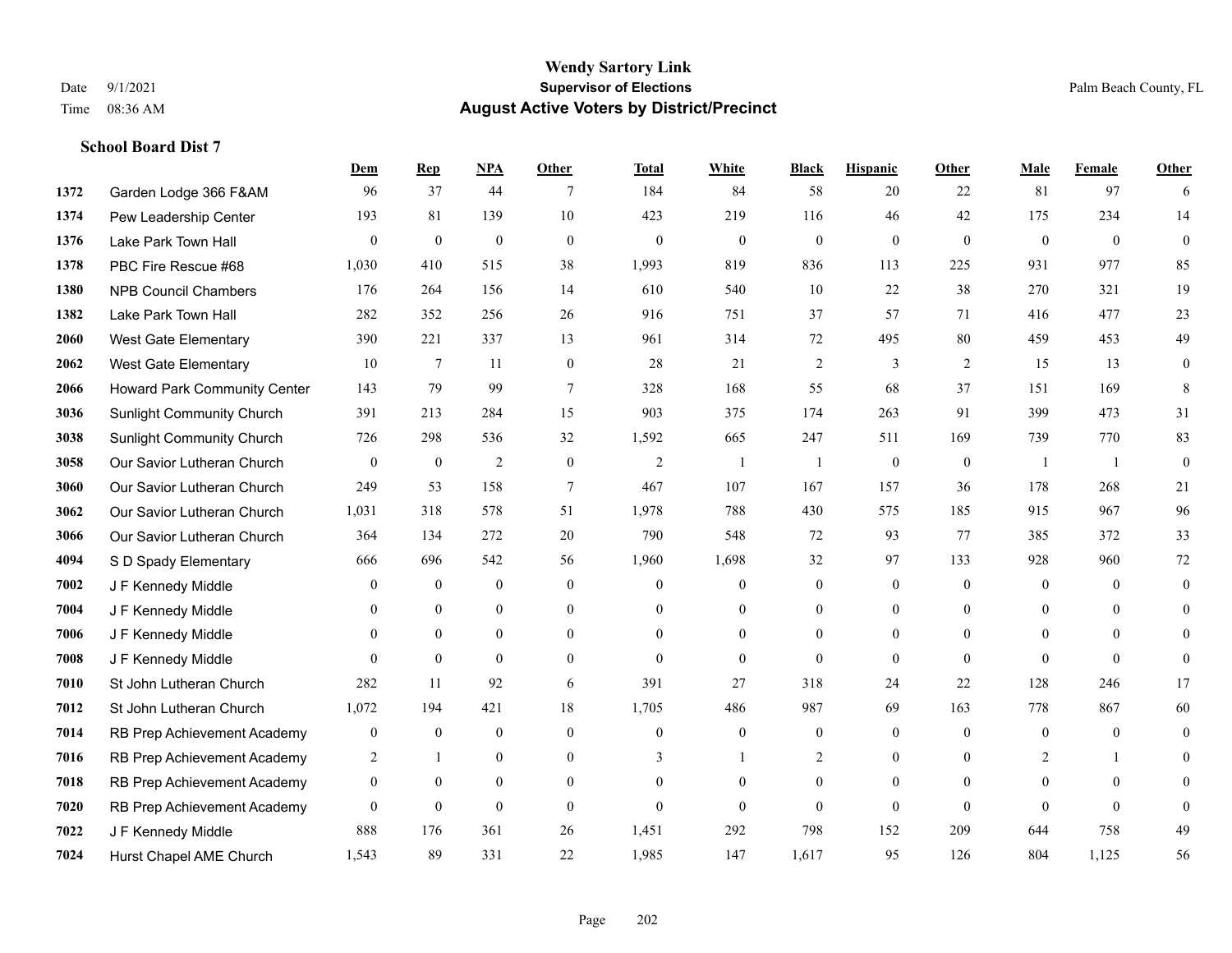|      |                                  | Dem            | <b>Rep</b>   | NPA          | <b>Other</b>   | <b>Total</b> | <b>White</b> | <b>Black</b>     | <b>Hispanic</b> | <b>Other</b>   | <b>Male</b>  | Female         | <b>Other</b>     |
|------|----------------------------------|----------------|--------------|--------------|----------------|--------------|--------------|------------------|-----------------|----------------|--------------|----------------|------------------|
| 7025 | Hurst Chapel AME Church          | 262            | 32           | 107          | 3              | 404          | 61           | 249              | 39              | 55             | 146          | 242            | 16               |
| 7026 | Lindsey Davis Senior Comm Ctr    | 2,260          | 78           | 422          | 20             | 2,780        | 63           | 2,499            | 39              | 179            | 1,114        | 1,571          | 95               |
| 7028 | <b>Wells Recreation Center</b>   | 1,822          | 141          | 466          | 19             | 2,448        | 235          | 1,911            | 103             | 199            | 1,055        | 1,303          | $90\,$           |
| 7030 | Riviera Beach Marina Event Ctr   | 194            | 307          | 175          | 23             | 699          | 563          | 46               | 44              | 46             | 355          | 323            | 21               |
| 7034 | Suncoast High                    | 1,294          | 200          | 499          | 24             | 2,017        | 360          | 1,215            | 151             | 291            | 832          | 1,110          | 75               |
| 7036 | RB Prep Achievement Academy      | $\mathbf{0}$   | $\mathbf{0}$ | 6            | $\mathbf{0}$   | 6            | $\mathbf{0}$ | $\mathbf{0}$     | $\mathbf{0}$    | 6              | 4            | -1             | 1                |
| 7038 | RB Prep Achievement Academy      | $\mathbf{0}$   | $\mathbf{0}$ | $\mathbf{0}$ | $\overline{0}$ | $\mathbf{0}$ | $\mathbf{0}$ | $\mathbf{0}$     | $\mathbf{0}$    | $\theta$       | $\theta$     | $\mathbf{0}$   | $\boldsymbol{0}$ |
| 7040 | Mary McLeod Bethune Elementa     | 1,229          | 53           | 246          | 15             | 1,543        | 36           | 1,366            | 44              | 97             | 609          | 889            | 45               |
| 7041 | Mary McLeod Bethune Elementa     | 383            | 31           | 120          | 8              | 542          | 44           | 415              | 27              | 56             | 202          | 316            | 24               |
| 7042 | Dan Calloway Complex             | 1,715          | 73           | 370          | 21             | 2,179        | 43           | 1,933            | 43              | 160            | 882          | 1,235          | 62               |
| 7044 | <b>Wells Recreation Center</b>   | 1,382          | 89           | 360          | 16             | 1,847        | 187          | 1,461            | 64              | 135            | 761          | 1,016          | 70               |
| 7046 | Riviera Beach Marina Event Ctr   | 38             | 30           | 15           | 5              | 88           | 74           | $\tau$           | $\overline{2}$  | 5              | 49           | 38             | 1                |
| 7048 | <b>Crossroads Baptist Church</b> | 284            | 8            | 84           | 10             | 386          | 6            | 323              | 28              | 29             | 129          | 240            | 17               |
| 7054 | <b>Crossroads Baptist Church</b> | 985            | 69           | 290          | 13             | 1,357        | 111          | 1,032            | 74              | 140            | 580          | 718            | 59               |
| 7056 | <b>Crossroads Baptist Church</b> | $\overline{0}$ | $\mathbf{0}$ | $\mathbf{0}$ | $\mathbf{0}$   | $\mathbf{0}$ | $\mathbf{0}$ | $\mathbf{0}$     | $\mathbf{0}$    | $\mathbf{0}$   | $\mathbf{0}$ | $\overline{0}$ | $\boldsymbol{0}$ |
| 7058 | Palm Beach Lakes High            | 1,430          | 358          | 602          | 44             | 2,434        | 806          | 1,100            | 305             | 223            | 981          | 1,354          | 99               |
| 7060 | Ephesus Junior Academy           | 1,166          | 63           | 230          | 15             | 1,474        | 104          | 1,213            | 50              | 107            | 598          | 829            | 47               |
| 7062 | Mangonia Park Town Hall          | 714            | 40           | 178          | 10             | 942          | 81           | 755              | 39              | 67             | 376          | 537            | 29               |
| 7064 | Grace Episcopal Church           | 1,298          | 159          | 440          | 34             | 1,931        | 338          | 1,266            | 127             | 200            | 827          | 1,017          | 87               |
| 7066 | Northboro Elementary             | 1,062          | 188          | 419          | 28             | 1,697        | 456          | 907              | 162             | 172            | 759          | 867            | 71               |
| 7068 | Pleasant City Community Center   | 934            | 242          | 478          | 34             | 1,688        | 778          | 591              | 173             | 146            | 809          | 799            | 80               |
| 7070 | Northboro Elementary             | 455            | 398          | 364          | 39             | 1,256        | 1,006        | 63               | 85              | 102            | 580          | 643            | 33               |
| 7078 | <b>Egret Lake Elementary</b>     | 350            | 100          | 147          | 17             | 614          | 415          | 102              | 52              | 45             | 241          | 352            | $21\,$           |
| 7080 | <b>Egret Lake Elementary</b>     | 22             | 3            | $\mathbf{1}$ | $\mathbf{0}$   | 26           | 25           | $\boldsymbol{0}$ | $\mathbf{0}$    | $\overline{1}$ | 6            | 19             | $\mathbf{1}$     |
| 7082 | Seminole Trails Elementary       | 1,036          | 318          | 486          | 29             | 1,869        | 683          | 713              | 257             | 216            | 813          | 973            | 83               |
| 7084 | Sharon Christian Church          | 739            | 268          | 431          | 44             | 1,482        | 598          | 445              | 280             | 159            | 611          | 815            | 56               |
| 7086 | <b>Bear Lakes Middle</b>         | 35             | 17           | 12           | -1             | 65           | 25           | 14               | 10              | 16             | 25           | 36             | $\overline{4}$   |
| 7088 | Whitehall Clubhouse #3           | 677            | 485          | 448          | 50             | 1,660        | 1,051        | 247              | 196             | 166            | 767          | 845            | 48               |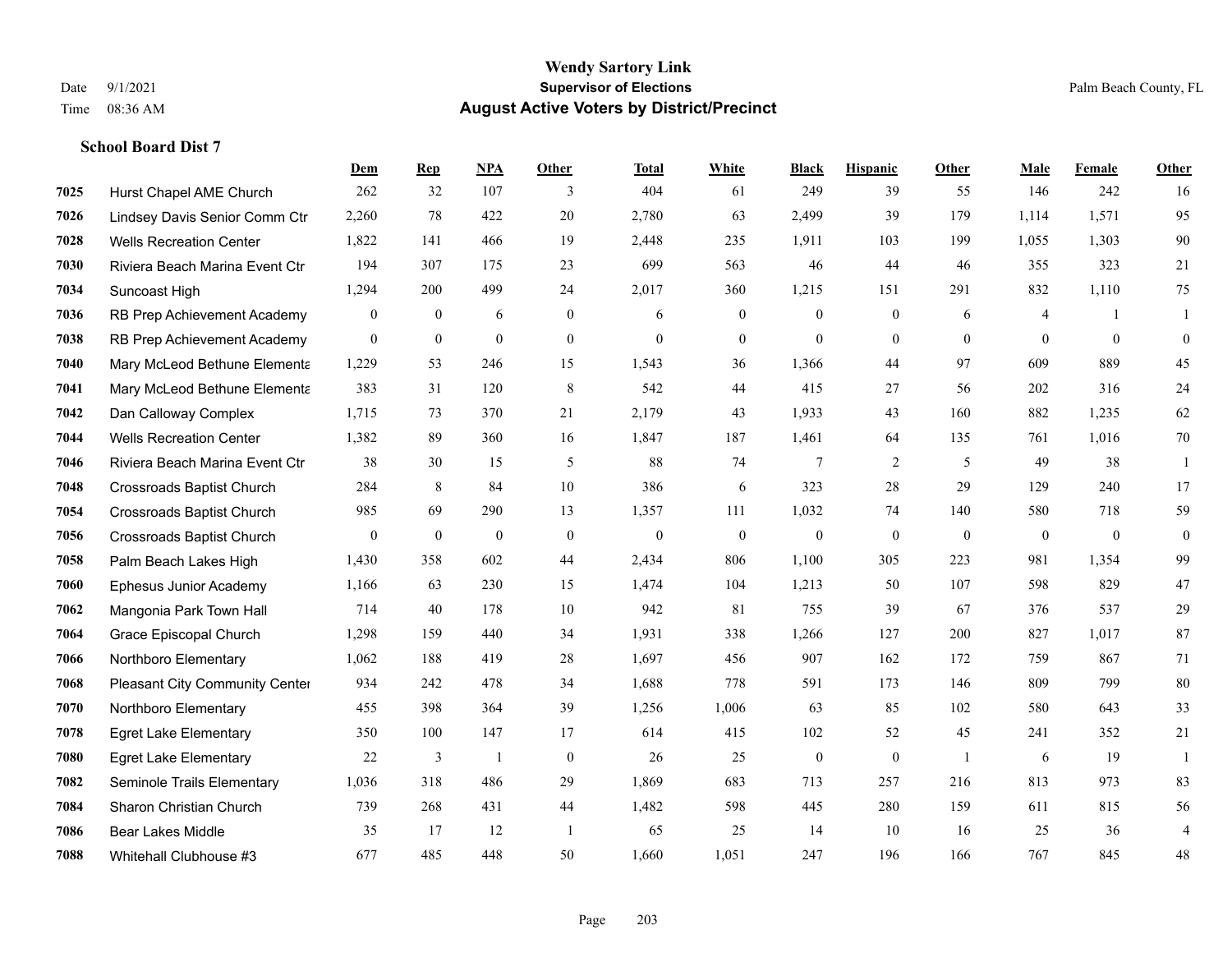|      |                                  | Dem            | <b>Rep</b>       | NPA              | <b>Other</b>   | <b>Total</b> | White            | <b>Black</b>     | <b>Hispanic</b> | Other        | <b>Male</b>    | Female       | <b>Other</b>     |
|------|----------------------------------|----------------|------------------|------------------|----------------|--------------|------------------|------------------|-----------------|--------------|----------------|--------------|------------------|
| 7090 | Bear Lakes Middle                | 1,291          | 475              | 806              | 56             | 2,628        | 1,041            | 904              | 371             | 312          | 1,140          | 1,367        | 121              |
| 7092 | Palm Beach Lakes High            | 117            | 36               | 75               | 3              | 231          | 84               | 68               | 22              | 57           | 106            | 111          | 14               |
| 7094 | Salvation Army Activity Hall     | 601            | 76               | 283              | 10             | 970          | 159              | 506              | 127             | 178          | 413            | 510          | 47               |
| 7096 | Salvation Army Activity Hall     | 832            | 305              | 481              | 33             | 1,651        | 674              | 535              | 252             | 190          | 659            | 913          | 79               |
| 7098 | U M Church of Palm Beaches       | 22             | 17               | 18               | $\overline{1}$ | 58           | 45               | $\overline{c}$   | 9               | 2            | 30             | 24           | $\overline{4}$   |
| 7100 | U M Church of Palm Beaches       | 945            | 427              | 668              | 66             | 2,106        | 1,016            | 661              | 229             | 200          | 940            | 1,101        | 65               |
| 7102 | First Christian Church           | 744            | 183              | 323              | 25             | 1,275        | 415              | 630              | 104             | 126          | 490            | 738          | 47               |
| 7104 | WPB City Fire Station #5         | 741            | 383              | 419              | 26             | 1,569        | 967              | 269              | 188             | 145          | 677            | 841          | 51               |
| 7106 | <b>Roosevelt Elementary</b>      | 2,059          | 165              | 541              | 28             | 2,793        | 266              | 2,074            | 240             | 213          | 1,114          | 1,560        | 119              |
| 7108 | <b>Chamber of Commerce</b>       | 403            | 394              | 346              | 55             | 1,198        | 900              | 61               | 103             | 134          | 564            | 596          | $38\,$           |
| 7110 | <b>Adult Education Center</b>    | 674            | 215              | 396              | 28             | 1,313        | 420              | 406              | 361             | 126          | 534            | 720          | 59               |
| 7112 | <b>Adult Education Center</b>    | 127            | 27               | 60               | $\overline{7}$ | 221          | 53               | 122              | 23              | 23           | 68             | 143          | 10               |
| 7114 | <b>Adult Education Center</b>    | $\mathbf{0}$   | $\boldsymbol{0}$ | $\boldsymbol{0}$ | $\overline{0}$ | $\mathbf{0}$ | $\boldsymbol{0}$ | $\boldsymbol{0}$ | $\mathbf{0}$    | $\theta$     | $\overline{0}$ | $\theta$     | $\boldsymbol{0}$ |
| 7116 | <b>Adult Education Center</b>    | $\overline{0}$ | $\overline{0}$   | $\overline{0}$   | $\overline{0}$ | $\mathbf{0}$ | $\overline{0}$   | $\boldsymbol{0}$ | $\mathbf{0}$    | $\mathbf{0}$ | $\mathbf{0}$   | $\mathbf{0}$ | $\overline{0}$   |
| 7118 | <b>Adult Education Center</b>    | 30             | 30               | 36               | 5              | 101          | 75               | 3                | 18              | 5            | 50             | 45           | 6                |
| 7120 | U M Church of Palm Beaches       | 283            | 109              | 171              | 8              | 571          | 203              | 210              | 106             | 52           | 244            | 298          | 29               |
| 7122 | U M Church of Palm Beaches       | $\mathbf{0}$   | $\boldsymbol{0}$ | $\boldsymbol{0}$ | $\overline{0}$ | $\mathbf{0}$ | $\boldsymbol{0}$ | $\mathbf{0}$     | $\mathbf{0}$    | $\theta$     | $\mathbf{0}$   | $\mathbf{0}$ | $\mathbf{0}$     |
| 7124 | <b>First Christian Church</b>    | 1,216          | 141              | 341              | 15             | 1.713        | 199              | 1,241            | 112             | 161          | 749            | 904          | 60               |
| 7126 | First Christian Church           | 1,504          | 500              | 756              | 80             | 2,840        | 1,100            | 1,041            | 403             | 296          | 1,166          | 1,562        | 112              |
| 7128 | <b>Westward Elementary</b>       | 1,941          | 124              | 469              | 24             | 2,558        | 157              | 2,097            | 118             | 186          | 1,024          | 1,450        | 84               |
| 7134 | <b>Adult Education Center</b>    | 798            | 174              | 395              | 23             | 1,390        | 303              | 658              | 285             | 144          | 613            | 711          | 66               |
| 7136 | Haverhill Town Hall              | 43             | 38               | 34               | $\sqrt{2}$     | 117          | 48               | 32               | 27              | 10           | 47             | 65           | 5                |
| 7138 | <b>Westgate Community Center</b> | 1,552          | 441              | 897              | 29             | 2,919        | 682              | 947              | 991             | 299          | 1,299          | 1,479        | 141              |
| 7148 | Howard Park Community Center     | 81             | 27               | 48               | 5              | 161          | 76               | 36               | 29              | 20           | 82             | 72           | 7                |
| 7149 | Roosevelt Elementary             | 59             | 11               | 46               | 2              | 118          | 17               | 47               | 33              | 21           | 54             | 54           | 10               |
| 7160 | South Grade Elementary           | 939            | 215              | 460              | 25             | 1,639        | 517              | 624              | 321             | 177          | 793            | 772          | $74\,$           |
| 7162 | <b>Osborne Community Center</b>  | 854            | 120              | 371              | 24             | 1,369        | 249              | 705              | 278             | 137          | 621            | 688          | 60               |
| 7168 | <b>Maddock Park</b>              | 1,507          | 632              | 902              | 57             | 3,098        | 1,516            | 797              | 519             | 266          | 1,418          | 1,562        | 118              |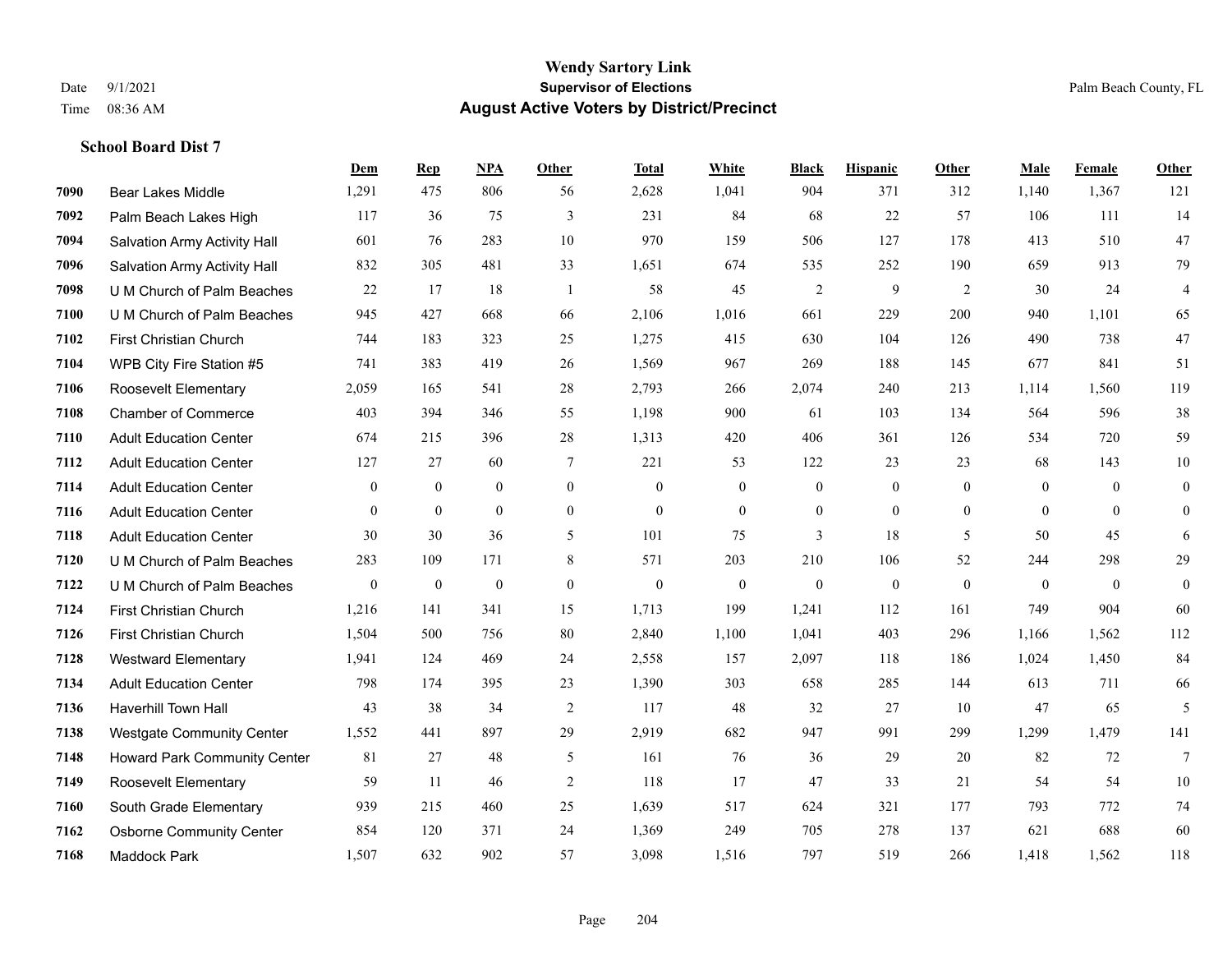|      |                                    | Dem            | <b>Rep</b>       | <b>NPA</b>       | Other          | <b>Total</b> | White          | <b>Black</b>     | <b>Hispanic</b> | Other          | Male           | Female         | Other          |
|------|------------------------------------|----------------|------------------|------------------|----------------|--------------|----------------|------------------|-----------------|----------------|----------------|----------------|----------------|
| 7170 | Lantana Town Hall                  | 715            | 341              | 512              | 37             | 1,605        | 863            | 345              | 241             | 156            | 749            | 780            | 76             |
| 7174 | Rolling Green Elementary           | 1,038          | 238              | 501              | 27             | 1,804        | 569            | 675              | 406             | 154            | 790            | 934            | 80             |
| 7175 | <b>Rolling Green Elementary</b>    | 0              | $\boldsymbol{0}$ |                  | $\overline{0}$ |              | $\overline{0}$ | $\boldsymbol{0}$ |                 | $\overline{0}$ |                | $\overline{0}$ | $\overline{0}$ |
| 7176 | Hypoluxo Town Hall                 | 188            | 86               | 110              | 9              | 393          | 218            | 82               | 64              | 29             | 169            | 214            | $10\,$         |
| 7178 | Temple Beth Kodesh                 | 1,526          | 186              | 544              | 29             | 2,285        | 435            | 1,303            | 348             | 199            | 1,011          | 1,165          | 109            |
| 7179 | Village Royale on the Green        | 807            | 227              | 349              | 24             | 1,407        | 580            | 570              | 141             | 116            | 594            | 748            | 65             |
| 7180 | St John Missionary Baptist Chr     | 1,760          | 133              | 454              | 18             | 2,365        | 234            | 1,763            | 169             | 199            | 993            | 1,271          | 101            |
| 7182 | Carolyn Sims Center                | 1,469          | 65               | 346              | 12             | 1,892        | 80             | 1,594            | 81              | 137            | 771            | 1,049          | 72             |
| 7184 | St John Missionary Baptist Chr     | $\overline{2}$ | $\overline{4}$   | $\boldsymbol{0}$ | $\overline{0}$ | 6            | $\overline{4}$ |                  | $\theta$        |                | $\overline{4}$ | 2              | $\overline{0}$ |
| 7186 | <b>Boynton Beach Senior Center</b> | 1,476          | 412              | 717              | 53             | 2,658        | 1,061          | 1,073            | 274             | 250            | 1,233          | 1,307          | 118            |
| 7188 | <b>Forest Park Elementary</b>      | 846            | 530              | 580              | 61             | 2,017        | 1,395          | 267              | 180             | 175            | 844            | 1,100          | 73             |
| 7190 | Seacrest Presbyterian              | 1,058          | 612              | 786              | 60             | 2,516        | 1,585          | 448              | 246             | 237            | 1,199          | 1,216          | 101            |
| 7192 | Lakeview Baptist Church            | 16             | 10               | 10               | 2              | 38           | 27             | 2                | 3               | 6              | 19             | 16             | 3              |
| 7194 | Delray Beach Community Cente       | 574            | 343              | 418              | 41             | 1,376        | 993            | 187              | 102             | 94             | 695            | 635            | 46             |
| 7196 | Atlantic High Auditorium           | 1,513          | 236              | 508              | 20             | 2,277        | 594            | 1,350            | 121             | 212            | 1,043          | 1,141          | 93             |
| 7200 | Pompey Park Recreation Center      | 1,321          | 236              | 417              | 26             | 2,000        | 480            | 1,287            | 105             | 128            | 902            | 1,042          | 56             |
| 7202 | 505 Club                           | 652            | 389              | 427              | 38             | 1,506        | 1,070          | 233              | 74              | 129            | 793            | 664            | 49             |
| 7208 | Atlantic High Media Center         | 751            | 183              | 307              | 22             | 1,263        | 542            | 530              | 83              | 108            | 540            | 682            | 41             |
| 7210 | Village Academy                    | 1,746          | 98               | 405              | 17             | 2,266        | 124            | 1,838            | 140             | 164            | 918            | 1,253          | 95             |
| 7212 | Delray Beach Library               | 1,303          | 219              | 471              | 30             | 2,023        | 543            | 1,193            | 117             | 170            | 972            | 983            | 68             |
| 7214 | Delray Beach Community Cente       | 868            | 313              | 473              | 36             | 1,690        | 783            | 545              | 208             | 154            | 814            | 808            | 68             |
|      | <b>School Board Dist 7</b>         | 70,292         | 17,510           | 30,208           | 2,089          | 120,099      | 39,562         | 55,866           | 13,627          | 11,044         | 52,459         | 62,933         | 4,707          |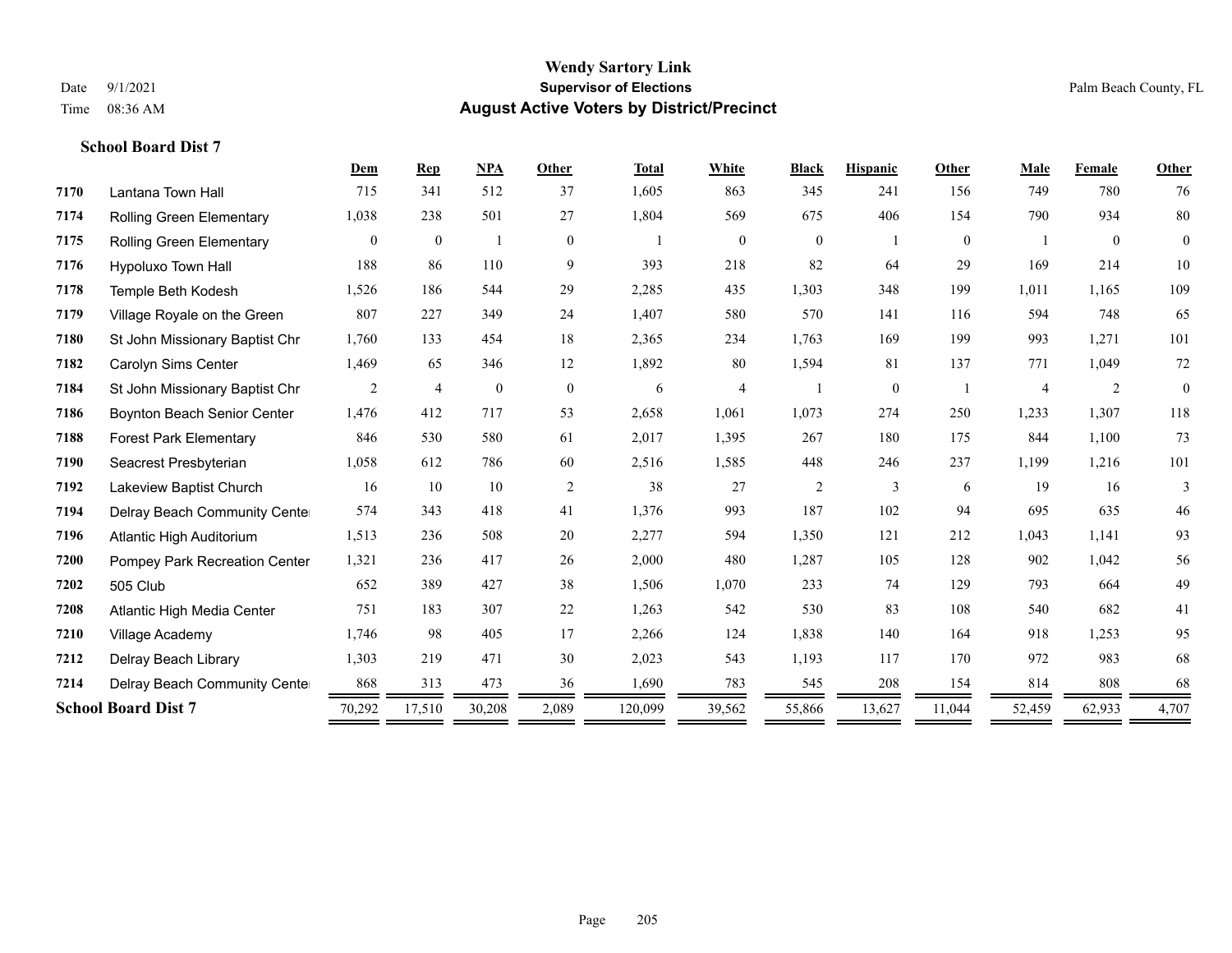|      |                                     | Dem              | <b>Rep</b>       | NPA              | <b>Other</b>   | <b>Total</b>   | <b>White</b>     | <b>Black</b>     | <b>Hispanic</b> | <b>Other</b> | <b>Male</b>  | <b>Female</b>  | <b>Other</b>     |
|------|-------------------------------------|------------------|------------------|------------------|----------------|----------------|------------------|------------------|-----------------|--------------|--------------|----------------|------------------|
| 1002 | <b>Canal Point Community Center</b> | $\mathbf{0}$     | $\mathbf{0}$     | $\mathbf{0}$     | $\Omega$       | $\Omega$       | $\theta$         | $\theta$         | $\mathbf{0}$    | $\Omega$     | $\theta$     | $\theta$       | $\Omega$         |
| 1004 | Pierce Hammock Elementary           | 2                | 3                | 3                | $\Omega$       | 8              | 8                | $\theta$         | $\mathbf{0}$    | $\Omega$     | 3            | 5              | $\Omega$         |
| 1006 | Journey Church of Jupiter           | $\Omega$         | $\theta$         | $\theta$         | $\Omega$       | $\Omega$       | $\Omega$         | $\Omega$         | $\theta$        | $\Omega$     | $\Omega$     | $\Omega$       |                  |
| 1008 | Journey Church of Jupiter           |                  | $\mathbf{0}$     | $\mathbf{0}$     | $\mathbf{0}$   | $\theta$       | $\mathbf{0}$     | $\overline{0}$   | $\mathbf{0}$    | $\Omega$     | $\mathbf{0}$ | $\theta$       |                  |
| 1010 | Journey Church of Jupiter           | 0                | $\theta$         | $\mathbf{0}$     | $\Omega$       | $\Omega$       | $\overline{0}$   | $\Omega$         | $\theta$        | $\Omega$     | $\theta$     | $\Omega$       | $\Omega$         |
| 1012 | Caloosa POA Meeting Room            |                  | $\mathbf{0}$     | $\mathbf{0}$     | $\Omega$       | $\theta$       | $\mathbf{0}$     | $\Omega$         | $\mathbf{0}$    | $\Omega$     | $\theta$     | $\Omega$       |                  |
| 1014 | Caloosa POA Meeting Room            | $\Omega$         | $\mathbf{1}$     | $\mathbf{0}$     | $\theta$       |                |                  | $\overline{0}$   | $\mathbf{0}$    | $\theta$     | $\theta$     | $\theta$       |                  |
| 1016 | Journey Church of Jupiter           | $\Omega$         | $\mathbf{0}$     | $\theta$         | $\Omega$       | $\theta$       | $\theta$         | $\theta$         | $\theta$        | $\Omega$     | $\Omega$     | $\Omega$       | $\Omega$         |
| 1018 | Calvary Church of Jupiter           | 441              | 831              | 473              | 49             | 1,794          | 1,587            | 20               | 93              | 94           | 845          | 894            | 55               |
| 1019 | Calvary Church of Jupiter           | 196              | 377              | 219              | 9              | 801            | 721              | 1                | 44              | 35           | 385          | 400            | 16               |
| 1020 | Caloosa POA Meeting Room            | $\mathbf{0}$     | $\boldsymbol{0}$ | $\boldsymbol{0}$ | $\mathbf{0}$   | $\mathbf{0}$   | $\mathbf{0}$     | $\mathbf{0}$     | $\mathbf{0}$    | $\theta$     | $\mathbf{0}$ | $\overline{0}$ | $\mathbf{0}$     |
| 1022 | Journey Church of Jupiter           | 695              | 1,239            | 775              | 55             | 2,764          | 2,365            | 36               | 178             | 185          | 1,319        | 1,359          | 86               |
| 1024 | Calvary Church of Jupiter           | 7                | 9                | $\overline{7}$   | $\theta$       | 23             | 23               | $\mathbf{0}$     | $\mathbf{0}$    | $\theta$     | 12           | 11             | $\mathbf{0}$     |
| 1026 | Calvary Church of Jupiter           | 334              | 624              | 335              | 25             | 1,318          | 1,165            | 11               | 78              | 64           | 631          | 653            | 34               |
| 1028 | Jupiter Farms Elementary            | 539              | 1,001            | 578              | 63             | 2,181          | 1,902            | 15               | 135             | 129          | 1,053        | 1,064          | 64               |
| 1030 | Calvary Church of Jupiter           | 17               | 37               | 24               | $\overline{4}$ | 82             | 75               | $\mathbf{0}$     | $\overline{4}$  | 3            | 39           | 40             | 3                |
| 1032 | Jupiter Farms Park Community I      | 307              | 574              | 354              | 28             | 1,263          | 1,062            | 13               | 108             | 80           | 617          | 605            | 41               |
| 1170 | Caloosa POA Meeting Room            | $\boldsymbol{0}$ | $\boldsymbol{0}$ | $\boldsymbol{0}$ | $\theta$       | $\mathbf{0}$   | $\boldsymbol{0}$ | $\boldsymbol{0}$ | $\mathbf{0}$    | $\theta$     | $\theta$     | $\theta$       | $\mathbf{0}$     |
| 1172 | Caloosa POA Meeting Room            | 128              | 279              | 124              | 9              | 540            | 461              | 13               | 24              | 42           | 246          | 275            | 19               |
| 1218 | Osceola Creek Middle                |                  | $\mathbf{0}$     | $\mathbf{0}$     | $\theta$       | $\overline{1}$ |                  | $\mathbf{0}$     | $\mathbf{0}$    | $\theta$     | -1           | $\theta$       | $\theta$         |
| 1220 | Pierce Hammock Elementary           | $\Omega$         | $\mathbf{0}$     | $\theta$         | $\Omega$       | $\theta$       | $\theta$         | $\theta$         | $\theta$        | $\Omega$     | $\Omega$     | $\Omega$       | $\theta$         |
| 6002 | <b>Canal Point Community Center</b> | 80               | 101              | 60               |                | 242            | 105              | 37               | 85              | 15           | 108          | 124            | $10\,$           |
| 6004 | Pahokee Recreation Center           | 957              | 174              | 228              | 5              | 1,364          | 180              | 879              | 222             | 83           | 560          | 756            | $48\,$           |
| 6006 | Pahokee Recreation Center           | 995              | 165              | 272              | 13             | 1,445          | 122              | 844              | 380             | 99           | 642          | 722            | 81               |
| 6008 | Pahokee High                        | 520              | 20               | 101              | $\overline{2}$ | 643            | $\tau$           | 589              | 3               | 44           | 188          | 423            | $32\,$           |
| 6010 | <b>Canal Point Community Center</b> | 25               | 6                | 6                | $\mathbf{0}$   | 37             | 12               | 20               | 2               | 3            | 21           | 16             | $\boldsymbol{0}$ |
| 6012 | Belle Glade Library/Civic Ctr       | 175              | 29               | 59               | $\theta$       | 263            | 30               | 145              | 75              | 13           | 103          | 149            | 11               |
| 6029 | Belle Glade Library/Civic Ctr       |                  | $\Omega$         | $\theta$         | $\Omega$       |                | $\theta$         |                  | $\theta$        | $\Omega$     |              | $\Omega$       | $\theta$         |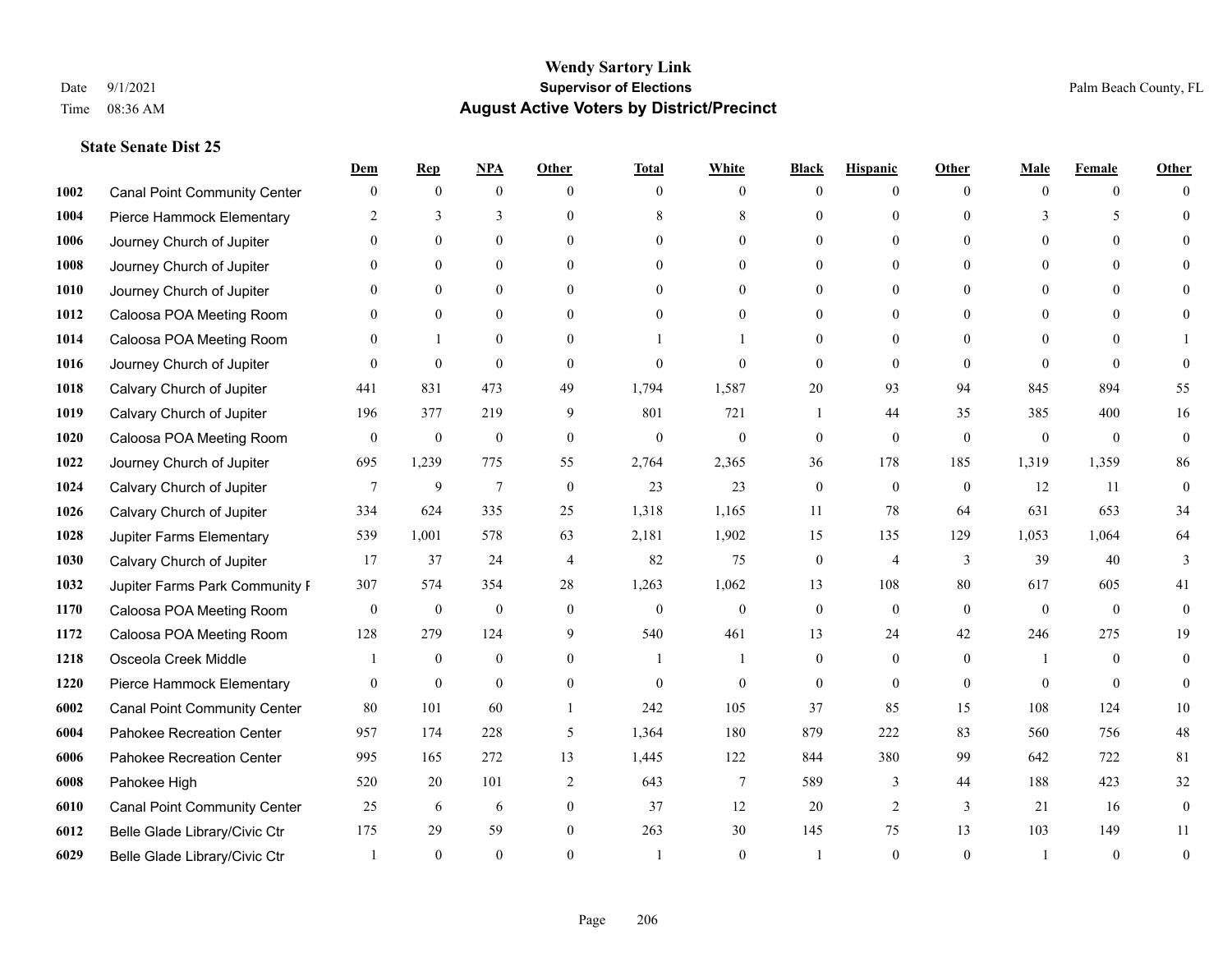|      |                               | <b>Dem</b> | Rep          | NPA          | Other        | <b>Total</b> | White  | <b>Black</b> | <b>Hispanic</b> | Other          | Male     | Female       | <b>Other</b>   |
|------|-------------------------------|------------|--------------|--------------|--------------|--------------|--------|--------------|-----------------|----------------|----------|--------------|----------------|
| 6040 | Osceola Creek Middle          | 101        | 126          | 106          |              | 334          | 254    | 13           | 33              | 34             | 155      | 163          | 16             |
| 6042 | Osceola Creek Middle          | 995        | 1,210        | 1,032        | 64           | 3,301        | 2,119  | 429          | 488             | 265            | 1,575    | 1,617        | 109            |
| 6044 | <b>Frontier Elementary</b>    | 915        | 975          | 782          | 59           | 2,731        | 1,738  | 416          | 344             | 233            | 1,280    | 1,366        | 85             |
| 6045 | Acreage Branch Library        | 204        | 267          | 177          | 10           | 658          | 419    | 80           | 90              | 69             | 315      | 312          | 31             |
| 6046 | Pierce Hammock Elementary     | 802        | 960          | 753          | 45           | 2,560        | 1,645  | 359          | 319             | 237            | 1,239    | 1,223        | 98             |
| 6073 | Seminole Ridge High           | $\theta$   | $\mathbf{0}$ | $\mathbf{0}$ | $\mathbf{0}$ | $\mathbf{0}$ | 0      | $\mathbf{0}$ | 0               | $\overline{0}$ | $\theta$ | $\mathbf{0}$ | $\overline{0}$ |
| 6082 | PBSC Loxahatchee Groves Can   | 11         | 6            | 15           | 2            | 34           | 29     | $\theta$     | 3               | 2              | 13       | 21           | $\overline{0}$ |
| 6084 | PBSC Loxahatchee Groves Can   | 270        | 394          | 322          | 40           | 1,026        | 643    | 63           | 219             | 101            | 508      | 502          | 16             |
| 6086 | PBSC Loxahatchee Groves Can   | 265        | 415          | 248          | 21           | 949          | 695    | 93           | 86              | 75             | 435      | 485          | 29             |
| 6088 | Seminole Ridge High           | 535        | 682          | 544          | 40           | 1,801        | 1,156  | 216          | 288             | 141            | 850      | 897          | 54             |
| 6090 | Loxahatchee Groves Elementary | 773        | 885          | 746          | 58           | 2,462        | 1,526  | 281          | 445             | 210            | 1,190    | 1,180        | 92             |
| 6092 | PBSC Loxahatchee Groves Can   | 174        | 228          | 141          | 16           | 559          | 363    | 45           | 106             | 45             | 270      | 268          | 21             |
|      | <b>State Senate Dist 25</b>   | 10,465     | 11,618       | 8,484        | 619          | 31,186       | 20,414 | 4,619        | 3,852           | 2,301          | 14,604   | 15,530       | 1,052          |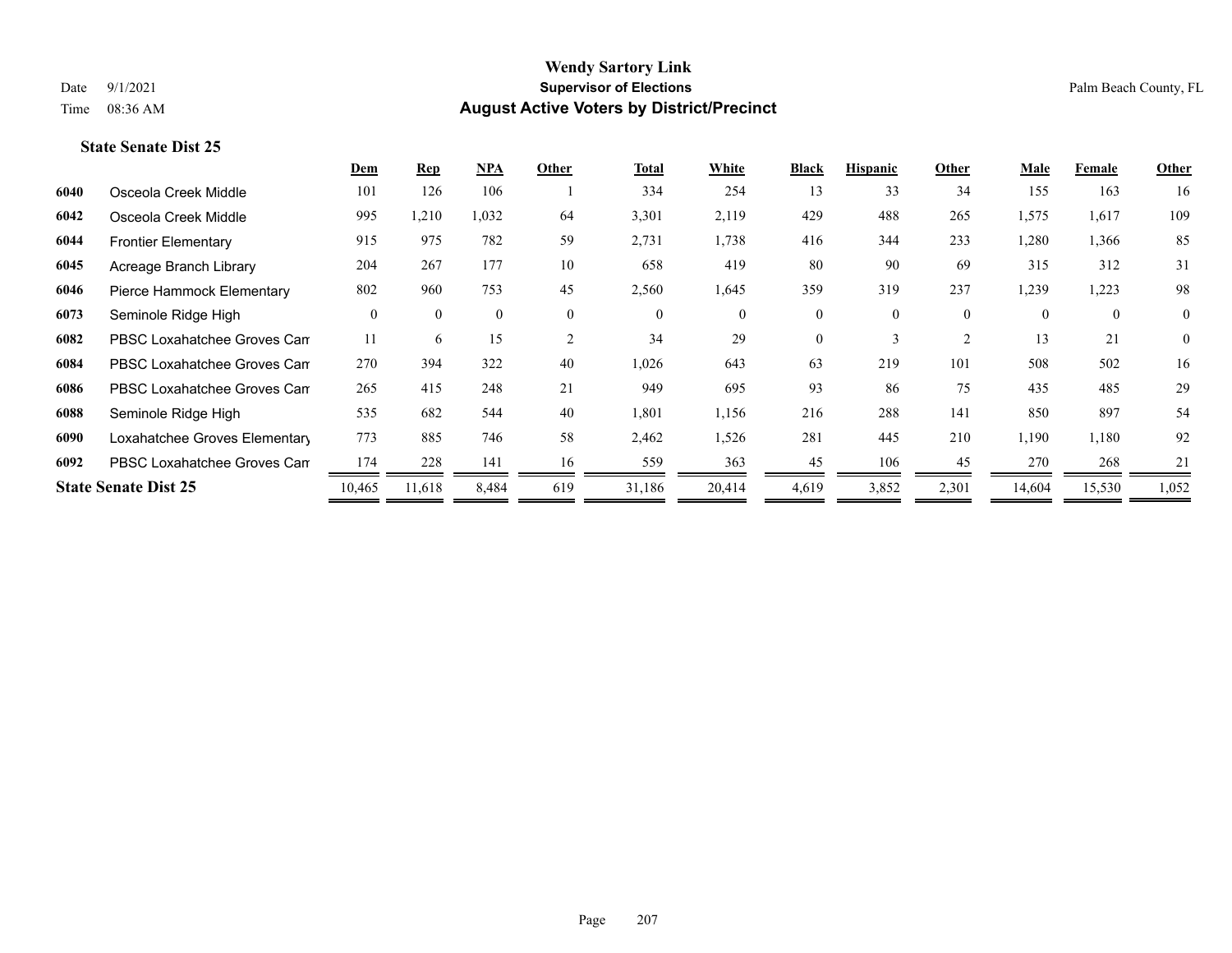|      |                                  | Dem   | <b>Rep</b> | NPA | <b>Other</b> | <b>Total</b> | <b>White</b> | <b>Black</b>     | <b>Hispanic</b> | <b>Other</b> | <b>Male</b> | <b>Female</b> | <b>Other</b>   |
|------|----------------------------------|-------|------------|-----|--------------|--------------|--------------|------------------|-----------------|--------------|-------------|---------------|----------------|
| 2146 | Village Walk HOA Clubhouse       | 547   | 534        | 429 | 43           | 1,553        | 1,204        | 58               | 138             | 153          | 645         | 853           | 55             |
| 3084 | Lakes of Sherbrooke              | 701   | 642        | 581 | 53           | 1,977        | 1,335        | 190              | 287             | 165          | 862         | 1,039         | 76             |
| 3090 | <b>Woodlands Middle</b>          | 1,448 | 821        | 638 | 51           | 2,958        | 2,391        | 174              | 115             | 278          | 1,345       | 1,525         | $88\,$         |
| 3092 | Lacuna HOA Clubhouse             | 1,212 | 743        | 748 | 65           | 2,768        | 1,922        | 276              | 306             | 264          | 1,268       | 1,409         | 91             |
| 3120 | Valencia Shores Social Club      | 1,223 | 582        | 579 | 45           | 2,429        | 2,143        | 68               | 81              | 137          | 1,111       | 1,263         | 55             |
| 3122 | Boynton Beach Community Chur     | 898   | 405        | 341 | 32           | 1,676        | 1,503        | 31               | 52              | 90           | 687         | 949           | $40\,$         |
| 4128 | St Lucy Catholic Church          | 617   | 905        | 619 | 43           | 2,184        | 1,953        | 14               | 74              | 143          | 985         | 1,129         | $70\,$         |
| 4129 | St Lucy Catholic Church          | 31    | 60         | 29  | 2            | 122          | 107          | $\boldsymbol{0}$ | $\overline{4}$  | 11           | 53          | 67            | $\overline{c}$ |
| 4130 | Omni Middle                      | 642   | 617        | 536 | 35           | 1,830        | 1,502        | 33               | 136             | 159          | 852         | 926           | 52             |
| 4132 | Calusa Elementary                | 382   | 394        | 314 | 26           | 1,116        | 925          | 15               | 93              | 83           | 455         | 621           | $40\,$         |
| 4134 | Above and Beyond Community (     | 409   | 562        | 428 | 37           | 1,436        | 1,165        | 40               | 126             | 105          | 677         | 712           | $47\,$         |
| 4136 | Above and Beyond Community (     | 639   | 612        | 572 | 45           | 1,868        | 1,393        | 48               | 220             | 207          | 797         | 997           | $74\,$         |
| 4138 | Ascension Catholic Church        | 809   | 1,193      | 892 | 68           | 2,962        | 2,324        | 158              | 230             | 250          | 1,392       | 1,472         | 98             |
| 4140 | <b>Broken Sound Club</b>         | 257   | 206        | 180 | 15           | 658          | 488          | 24               | 83              | 63           | 271         | 369           | $18\,$         |
| 4142 | Woodfield Country Club HOA       | 839   | 748        | 725 | 54           | 2,366        | 2,120        | 13               | 65              | 168          | 1,082       | 1,191         | 93             |
| 4144 | Seasons HOA Clubhouse            | 226   | 213        | 168 | 10           | 617          | 508          | 8                | 37              | 64           | 294         | 294           | 29             |
| 4146 | <b>Broken Sound Club</b>         | 527   | 373        | 331 | 17           | 1,248        | 1,144        | 12               | 31              | 61           | 562         | 653           | 33             |
| 4148 | <b>Broken Sound Club</b>         | 563   | 417        | 434 | 39           | 1,453        | 1,144        | 65               | 137             | 107          | 664         | 751           | $38\,$         |
| 4150 | Patch Reef Park Community Cer    | 579   | 539        | 574 | 66           | 1,758        | 1,353        | 68               | 156             | 181          | 829         | 883           | $46\,$         |
| 4152 | Boca Delray Lodge #171           | 630   | 643        | 651 | 51           | 1,975        | 1,454        | 72               | 223             | 226          | 902         | 990           | 83             |
| 4154 | <b>Ascension Catholic Church</b> | 417   | 416        | 326 | 33           | 1,192        | 870          | 87               | 103             | 132          | 582         | 564           | $46\,$         |
| 4156 | St Lucy Catholic Church          | 530   | 551        | 408 | 34           | 1,523        | 1,341        | 6                | 65              | 111          | 708         | 773           | 42             |
| 4158 | Spanish River High               | 949   | 736        | 753 | 40           | 2,478        | 1,962        | 50               | 218             | 248          | 1,182       | 1,191         | 105            |
| 4160 | Greater BR Swim & Racquet Ctr    | 430   | 406        | 349 | 20           | 1,205        | 975          | 18               | 89              | 123          | 560         | 602           | 43             |
| 4162 | Patch Reef Park Community Cer    | 546   | 483        | 437 | 19           | 1,485        | 1,132        | 31               | 115             | 207          | 679         | 731           | $75\,$         |
| 4164 | Safe Schools Institute           | 598   | 648        | 557 | 33           | 1,836        | 1,474        | 29               | 171             | 162          | 854         | 891           | 91             |
| 4166 | FAU Arena Lobby                  | 781   | 447        | 599 | 28           | 1,855        | 1,049        | 301              | 265             | 240          | 827         | 927           | 101            |
| 4168 | JC Mitchell Elementary           | 705   | 562        | 606 | 51           | 1,924        | 1,330        | 84               | 243             | 267          | 835         | 974           | 115            |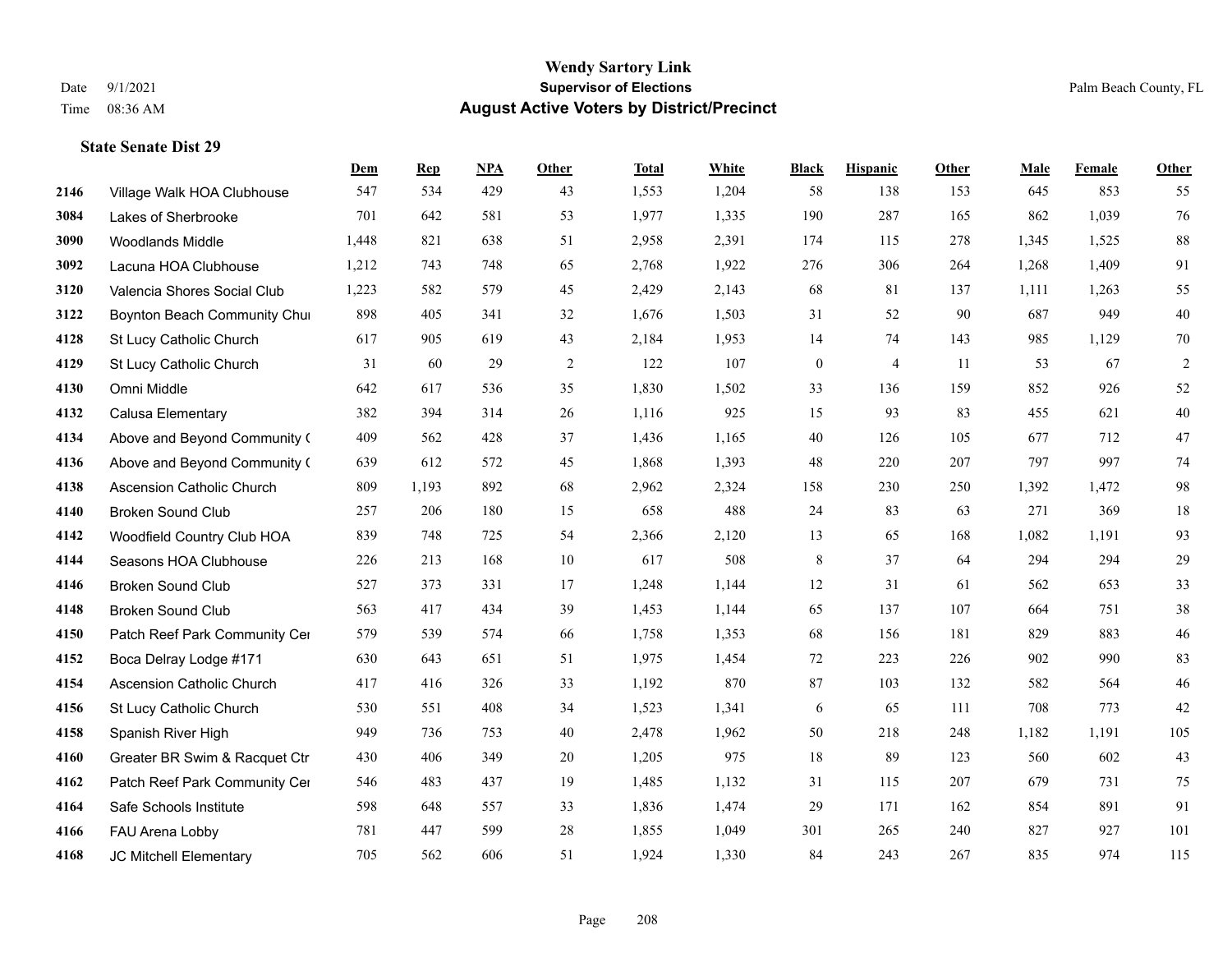**State Senate Dist 29**

#### **Wendy Sartory Link** Date 9/1/2021 **Supervisor of Elections** Palm Beach County, FL Time 08:36 AM **August Active Voters by District/Precinct**

# **Dem Rep NPA Other Total White Black Hispanic Other Male Female Other** Spanish River Library 905 1,034 866 50 2,855 2,220 100 263 272 1,355 1,402 98 Marine Safety Headquarters 667 679 588 59 1,993 1,748 16 95 134 889 1,048 56 Sugar Sand Park Comm Center 306 273 267 15 861 743 5 52 61 404 421 36 Sugar Sand Park Comm Center 938 699 724 68 2,429 1,783 72 324 250 1,053 1,273 103 Sugar Sand Park Comm Center 756 645 520 45 1,966 1,565 42 197 162 797 1,104 65 Del Prado Elementary 571 572 560 35 1,738 1,238 50 244 206 790 851 97 Greater BR Swim & Racquet Ctr 872 590 729 54 2,245 1,522 81 400 242 943 1,208 94 Boca Raton Middle 557 602 560 37 1,756 1,324 58 204 170 823 883 50 The Volen Center 551 507 453 29 1,540 1,063 128 165 184 704 771 65 Elks Lodge of Boca Raton 897 521 594 56 2,068 1,203 321 312 232 926 1,047 95 St Gregory Episcopal Church 741 1,076 795 73 2,685 2,258 27 178 222 1,306 1,288 91 Verde K-8 School 566 958 705 45 2,274 1,814 48 132 280 1,052 1,098 124 Del Prado Elementary 538 328 309 29 1,204 1,024 23 60 97 506 666 32 Good Shepherd Lutheran 705 436 450 22 1,613 1,384 30 84 115 679 892 42 Verde K-8 School 628 469 514 35 1,646 1,028 118 314 186 672 900 74 Verde K-8 School 402 348 298 20 1,068 797 8 172 91 432 608 28 Greater BR Swim & Racquet Ctr 783 589 625 33 2,030 1,586 30 235 179 829 1,127 74 Sugar Sand Park Comm Center 749 444 585 39 1,817 1,140 143 318 216 814 935 68 Good Shepherd Lutheran 671 478 508 33 1,690 1,338 33 179 140 682 950 58 Hammock Pointe Elementary 867 590 481 35 1,973 1,699 10 120 144 784 1,134 55 Sugar Sand Park Comm Center 642 836 673 44 2,195 1,730 30 262 173 1,011 1,111 73 Center for Spiritual Living 624 802 581 36 2,043 1,710 33 157 143 968 1,013 62 **4214** Calvary Chapel Boca Raton - 4th 861 643 64 2,200 1,756 45 232 167 1,018 1,103 79 Calvary Chapel Boca Raton - Kir 676 1,072 694 62 2,504 2,110 20 177 197 1,183 1,230 91 Grace Community Church 453 851 538 57 1,899 1,575 31 137 156 876 940 83 Boca Raton Community Center 461 394 460 44 1,359 876 99 233 151 603 712 44 Boca Raton Downtown Library 940 1,093 900 86 3,019 2,540 64 178 237 1,358 1,545 116 Grace Community Church 510 1,115 735 62 2,422 1,992 55 179 196 1,139 1,201 82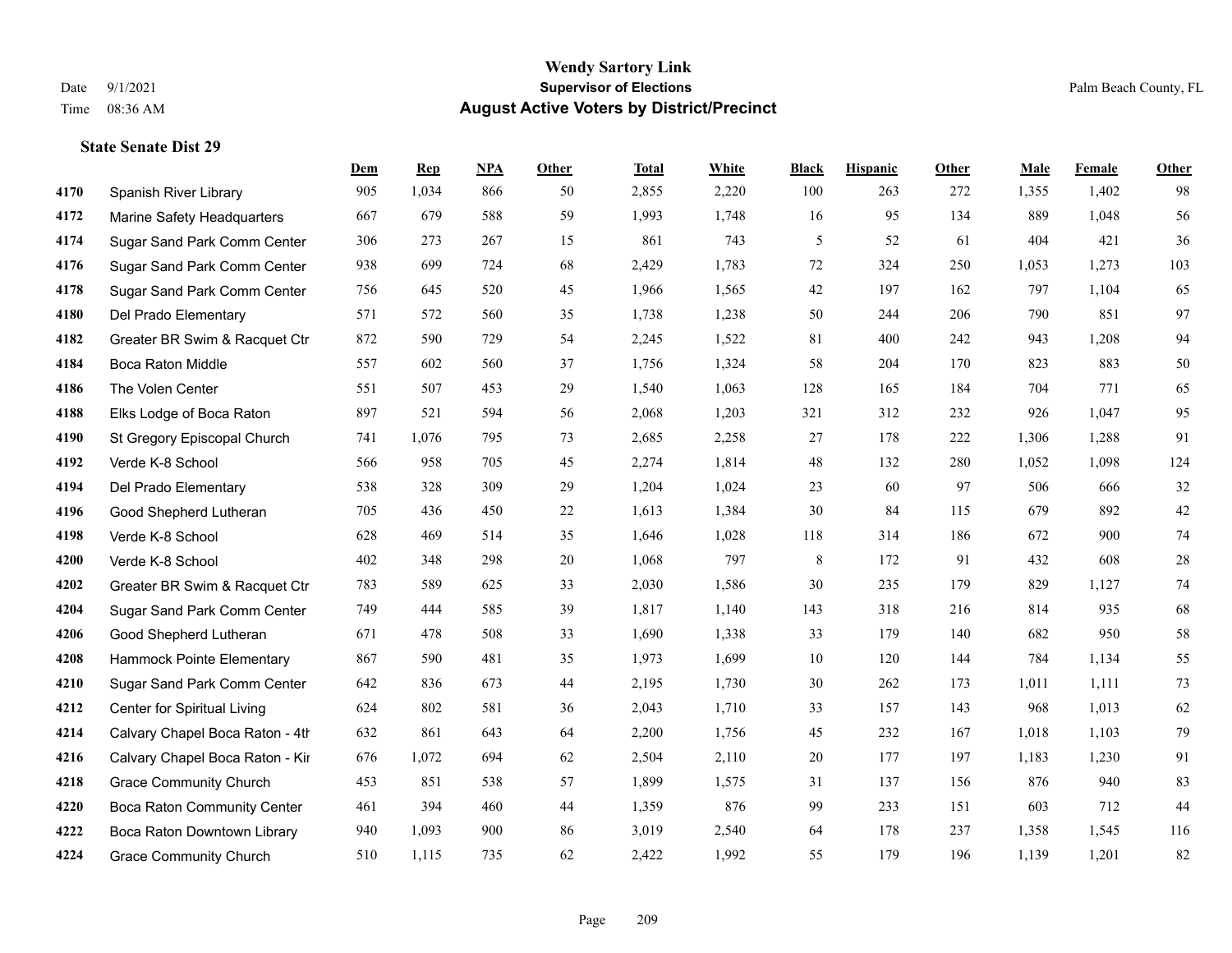**State Senate Dist 29**

#### **Wendy Sartory Link** Date 9/1/2021 **Supervisor of Elections** Palm Beach County, FL Time 08:36 AM **August Active Voters by District/Precinct**

# **Dem Rep NPA Other Total White Black Hispanic Other Male Female Other** St Gregory Episcopal Church 219 387 277 23 906 816 7 31 52 431 451 24 Boca Raton Community Center 522 655 504 50 1,731 1,484 16 97 134 775 906 50 Boca Raton Downtown Library 313 447 328 22 1,110 972 9 55 74 524 564 22 Faith Farm Tabernacle 500 346 440 27 1,313 792 138 204 179 585 682 46 Faith Farm Tabernacle 3 2 2 0 7 4 0 3 0 6 1 0 Faith Farm Tabernacle 5 0 2 0 7 6 0 0 1 5 2 0 Our Lady Queen of Peace 1,163 1,215 1,013 89 3,480 2,795 100 210 375 1,616 1,722 142 Gleneagles CC-Strathearn Sat 960 466 474 37 1,937 1,662 35 114 126 812 1,074 51 Gleneagles CC-Clunie Satellite 788 320 350 23 1,481 1,272 71 66 72 632 815 34 Kings Point Clubhouse 378 187 172 15 752 604 28 71 49 293 428 31 Monaco Clubhouse 899 501 488 40 1,928 1,496 92 193 147 785 1,059 84 Lakes of Delray Clubhouse 387 232 159 15 793 704 9 40 40 303 474 16 Kings Point Flanders 912 406 387 30 1,735 1,392 74 155 114 697 980 58 Lakes of Delray Clubhouse 896 310 372 40 1,618 1,329 68 115 106 629 936 53 Kings Point Flanders 898 385 352 38 1,673 1,332 70 151 120 654 949 70 Las Verdes Clubhouse 981 615 704 54 2,354 1,652 216 287 199 1,055 1,219 80 West Boca Branch Library 1,413 1,498 1,371 103 4,385 3,628 107 256 394 2,061 2,190 134 South County Civic Center 525 513 404 28 1,470 1,337 6 28 99 693 736 41 Morikami Park Elementary 44 61 49 3 157 149 0 3 5 72 84 1 Morikami Park Elementary 548 617 495 40 1,700 1,477 20 52 151 784 876 40 Morikami Park Elementary 19 39 24 2 84 68 0 6 10 35 42 7 South County Civic Center 258 201 191 10 660 544 8 28 80 302 330 28 Spanish River High 83 107 81 12 283 229 4 23 27 141 139 3 The Polo Club of Boca Raton 650 503 431 22 1,606 1,464 18 26 98 703 856 47 The Polo Club of Boca Raton 302 188 196 18 704 643 1 9 51 288 391 25 South County Civic Center 172 114 104 7 397 333 8 32 24 165 221 11 The Polo Club of Boca Raton 37 30 31 2 100 92 2 3 3 45 54 1 Delray Beach First Baptist 7 1 0 1 9 8 1 0 0 3 6 0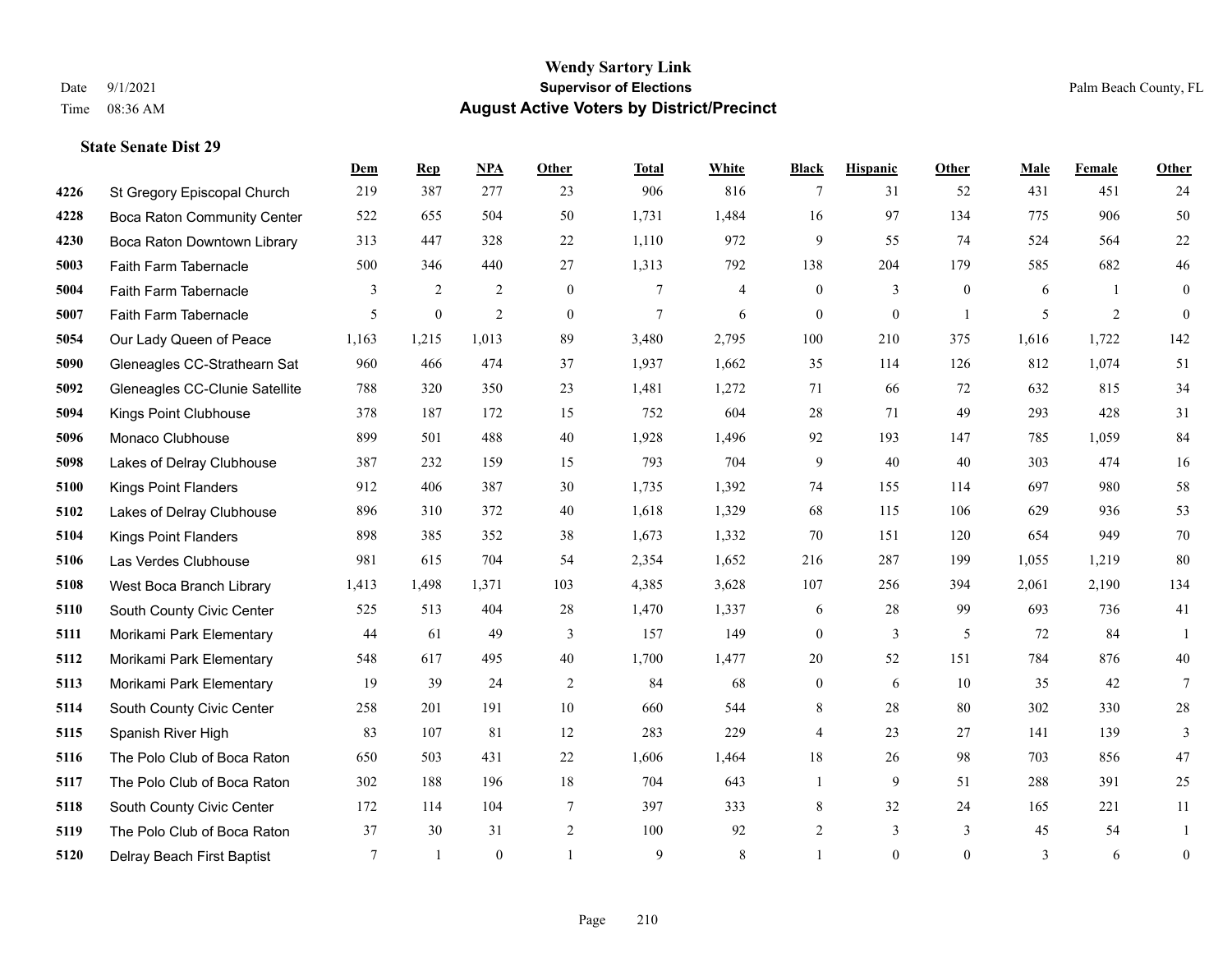|      |                                    | Dem   | <b>Rep</b> | NPA | <b>Other</b> | <b>Total</b> | <b>White</b> | <b>Black</b>   | <b>Hispanic</b> | <b>Other</b> | <b>Male</b> | <b>Female</b> | <b>Other</b> |
|------|------------------------------------|-------|------------|-----|--------------|--------------|--------------|----------------|-----------------|--------------|-------------|---------------|--------------|
| 5122 | Delray Beach First Baptist         | 283   | 176        | 201 | 12           | 672          | 436          | 34             | 122             | 80           | 287         | 353           | 32           |
| 5124 | Delray Beach First Baptist         | 160   | 113        | 112 | -1           | 386          | 327          | 9              | 25              | 25           | 151         | 221           | 14           |
| 5126 | Boca Delray Clubhouse              | 251   | 114        | 118 | 11           | 494          | 443          | 9              | 17              | 25           | 203         | 280           | 11           |
| 5128 | <b>Sunrise Park Elementary</b>     | 762   | 497        | 573 | 38           | 1,870        | 1,237        | 102            | 276             | 255          | 844         | 961           | 65           |
| 5130 | Coconut Cove Waterpark - Meet      | 645   | 545        | 536 | 27           | 1,753        | 1,281        | 31             | 168             | 273          | 792         | 876           | 85           |
| 5132 | <b>Eagles Landing Middle</b>       | 950   | 582        | 638 | 43           | 2,213        | 1,509        | 149            | 326             | 229          | 980         | 1,162         | 71           |
| 5134 | Coconut Cove Waterpark - Meet      | 541   | 471        | 454 | 31           | 1,497        | 1,066        | 69             | 229             | 133          | 704         | 738           | 55           |
| 5136 | West Boca Branch Library           | 869   | 501        | 691 | 40           | 2,101        | 1,368        | 127            | 394             | 212          | 881         | 1,152         | 68           |
| 5138 | <b>Whispering Pines Elementary</b> | 891   | 562        | 619 | 45           | 2,117        | 1,410        | 127            | 306             | 274          | 921         | 1,117         | 79           |
| 5140 | Olympic Heights High               | 1,042 | 773        | 913 | 49           | 2,777        | 1,792        | 148            | 534             | 303          | 1,254       | 1,410         | 113          |
| 5142 | <b>Whispering Pines Elementary</b> | 304   | 245        | 252 | 21           | 822          | 597          | 29             | 104             | 92           | 328         | 456           | 38           |
| 5144 | Whisper Walk Section B             | 926   | 450        | 421 | 32           | 1,829        | 1,448        | 53             | 212             | 116          | 697         | 1,081         | 51           |
| 5146 | Century Village West               | 915   | 496        | 386 | 40           | 1,837        | 1,417        | 79             | 182             | 159          | 663         | 1,102         | $72\,$       |
| 5148 | Century Village West               | 748   | 359        | 362 | 24           | 1,493        | 1,188        | 47             | 136             | 122          | 571         | 847           | 75           |
| 5150 | Century Village West               | 680   | 281        | 279 | 20           | 1,260        | 988          | 47             | 141             | 84           | 449         | 769           | $42\,$       |
| 5152 | West Boca Raton High               | 952   | 800        | 856 | 43           | 2,651        | 1,981        | 83             | 249             | 338          | 1,247       | 1,295         | 109          |
| 5154 | Daggerwing Nature Center           | 901   | 783        | 753 | 51           | 2,488        | 1,715        | $78\,$         | 344             | 351          | 1,117       | 1,256         | 115          |
| 5156 | Southwinds Golf Course             | 721   | 499        | 586 | 32           | 1,838        | 1,243        | 84             | 261             | 250          | 792         | 960           | 86           |
| 5158 | <b>Boca West Country Club</b>      | 764   | 455        | 510 | 47           | 1,776        | 1,597        | 7              | 72              | 100          | 737         | 993           | $46\,$       |
| 5160 | <b>Boca West Country Club</b>      | 809   | 460        | 418 | 34           | 1,721        | 1,620        | $\overline{4}$ | 27              | 70           | 671         | 1,008         | $42\,$       |
| 5162 | Glades Presbyterian Church         | 761   | 741        | 644 | 38           | 2,184        | 1,608        | 64             | 307             | 205          | 1,037       | 1,064         | 83           |
| 5164 | Sandpiper Shores Elementary        | 1,006 | 651        | 668 | 44           | 2,369        | 1,813        | 72             | 251             | 233          | 1,071       | 1,219         | 79           |
| 5166 | <b>Glades Road Branch Library</b>  | 824   | 731        | 766 | 51           | 2,372        | 1,646        | 121            | 357             | 248          | 1,024       | 1,248         | $100\,$      |
| 5168 | <b>Glades Road Branch Library</b>  | 955   | 609        | 613 | 39           | 2,216        | 1,669        | 64             | 271             | 212          | 856         | 1,301         | 59           |
| 5170 | Olympic Heights High               | 1,147 | 630        | 756 | 43           | 2,576        | 1,891        | 83             | 356             | 246          | 999         | 1,481         | 96           |
| 5172 | Del Prado Elementary               | 236   | 302        | 201 | 19           | 758          | 681          | 10             | 11              | 56           | 360         | 377           | 21           |
| 5174 | <b>Waters Edge Elementary</b>      | 867   | 757        | 812 | 46           | 2,482        | 1,676        | 127            | 362             | 317          | 1,144       | 1,218         | 120          |
| 5176 | Loggers Run Middle                 | 468   | 350        | 362 | 15           | 1,195        | 828          | 46             | 199             | 122          | 503         | 629           | 63           |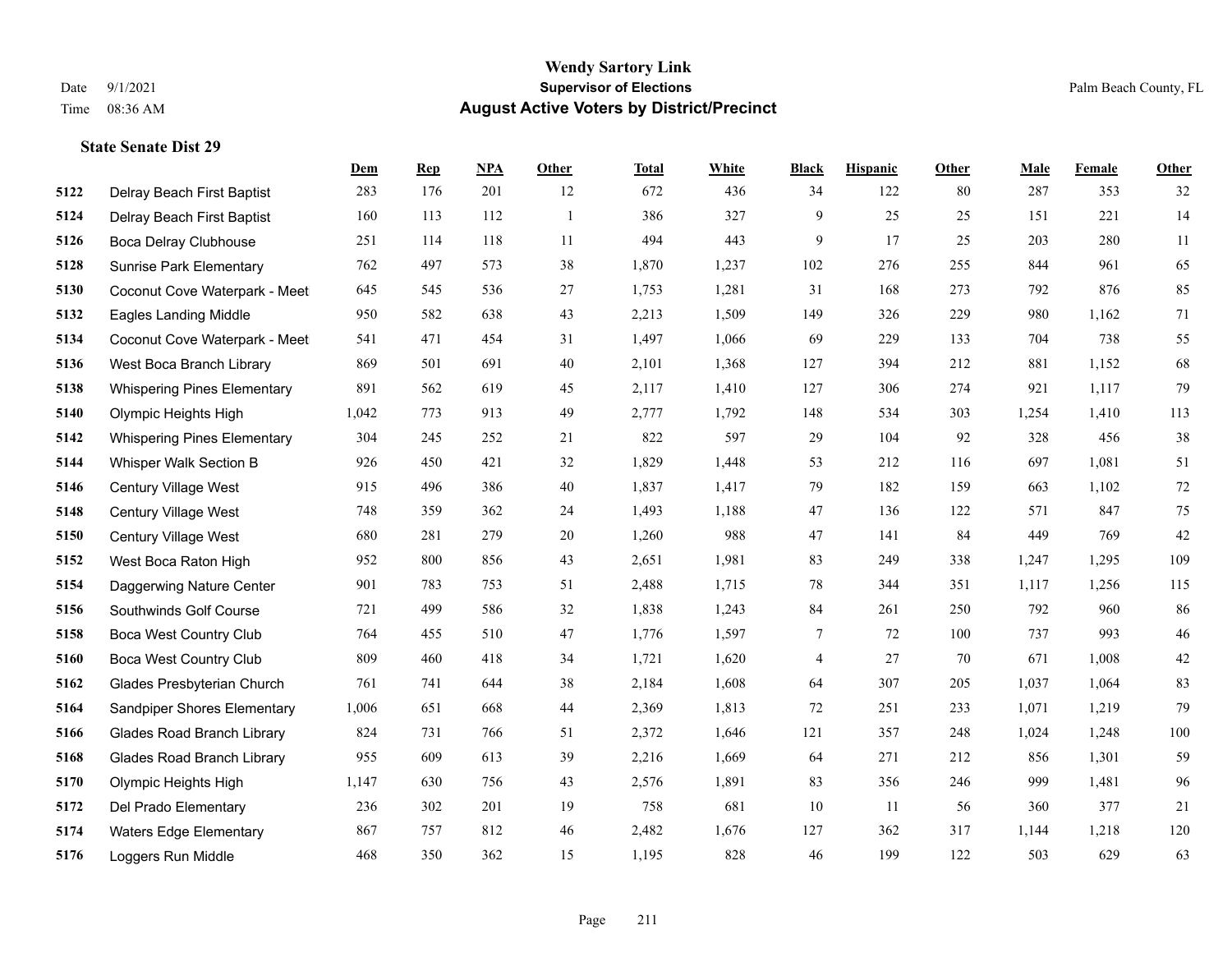**State Senate Dist 29**

#### **Wendy Sartory Link** Date 9/1/2021 **Supervisor of Elections** Palm Beach County, FL Time 08:36 AM **August Active Voters by District/Precinct**

# **Dem Rep NPA Other Total White Black Hispanic Other Male Female Other** Loggers Run Middle 714 537 634 45 1,930 1,067 187 407 269 857 973 100 Boca Glades Baptist Church 686 372 632 40 1,730 972 128 394 236 786 863 81 Boca Glades Baptist Church 577 293 538 35 1,443 741 132 364 206 648 724 71 Coral Sunset Elementary 902 560 725 38 2,225 1,227 243 434 321 1,024 1,092 109 Coral Sunset Elementary 1,009 419 852 37 2,317 988 349 655 325 982 1,212 123 Pines Of Boca Barwood 974 619 785 47 2,425 1,429 142 533 321 1,024 1,299 102 Lakes at Boca Rio Clubhouse 404 285 331 20 1,040 685 62 175 118 473 521 46 Hammock Pointe Elementary 1,071 678 920 43 2,712 1,552 203 576 381 1,164 1,424 124 Lakes Of Boca Barwood 398 254 378 21 1,051 620 49 242 140 447 548 56 Belle Glade Library/Civic Ctr 1 2 1 0 4 0 0 4 0 1 3 0 South Bay Commission Chambe 35 51 27 2 115 75 7 22 11 60 50 5 South Bay Commission Chambe 1,197 84 225 11 1,517 61 1,170 208 78 636 842 39 Glades Central High 442 77 133 8 660 81 383 160 36 307 320 33 Belle Glade Library/Civic Ctr 1,362 104 251 16 1,733 89 1,388 143 113 715 949 69 Lewis Evans Resource Center 1,697 65 261 15 2,038 31 1,772 123 112 816 1,153 69 Lewis Evans Resource Center  $\begin{array}{ccccccccccccc}\n2 & 0 & 2 & 0 & 4 & 0 & 4 & 0 & 1 & 3 & 0\n\end{array}$  Belle Glade Library/Civic Ctr 749 457 323 15 1,544 414 394 651 85 723 777 44 Belle Glade Library/Civic Ctr 8 3 12 2 25 8 0 17 0 7 16 2 Gove Elementary 674 295 272 5 1,246 312 432 405 97 531 673 42 Gove Elementary 0 4 0 4 4 0 0 0 3 1 0 Gove Elementary 390 160 206 10 766 136 151 434 45 333 403 30 South Bay Commission Chambers 0 0 0 0 0 0 0 0 0 0 0 0 Binks Forest Elementary 25 41 41 5 112 82 5 10 15 50 59 3 Binks Forest Elementary 410 557 377 34 1,378 1,052 46 131 149 649 684 45 Wellington Landings Middle 466 524 389 28 1,407 1,015 86 187 119 631 736 40 Binks Forest Elementary 628 720 572 40 1,960 1,382 127 284 167 892 1,008 60 Wellington Elementary 784 940 547 40 2,311 1,703 131 306 171 1,052 1,184 75 Wellington Landings Middle 669 580 569 42 1,860 1,208 163 339 150 863 943 54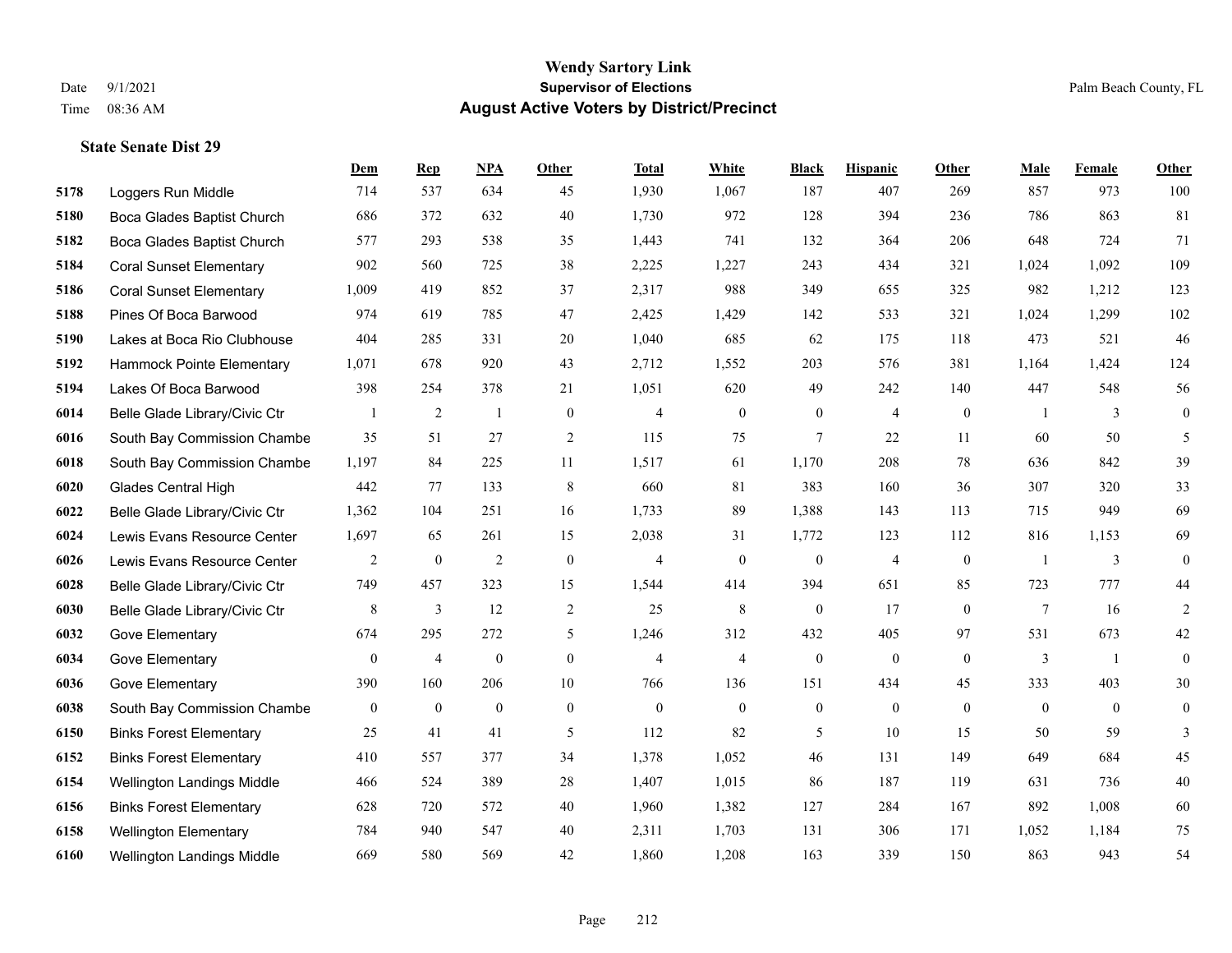|      |                                     | Dem              | <b>Rep</b>       | NPA              | <b>Other</b> | <b>Total</b>     | <b>White</b>     | <b>Black</b>     | <b>Hispanic</b>  | <b>Other</b> | <b>Male</b>  | <b>Female</b> | <b>Other</b>     |
|------|-------------------------------------|------------------|------------------|------------------|--------------|------------------|------------------|------------------|------------------|--------------|--------------|---------------|------------------|
| 6162 | First Baptist Church Wel            | 765              | 665              | 557              | 44           | 2,031            | 1,291            | 209              | 350              | 181          | 901          | 1,066         | 64               |
| 6164 | First Baptist Church Wel            | 833              | 798              | 594              | 55           | 2,280            | 1,533            | 183              | 371              | 193          | 1,020        | 1,187         | 73               |
| 6166 | <b>Wellington Community Center</b>  | 863              | 865              | 735              | 46           | 2,509            | 1,750            | 150              | 399              | 210          | 1,154        | 1,276         | 79               |
| 6168 | First Baptist Church Wel            | 128              | 181              | 143              | 9            | 461              | 354              | 27               | 43               | 37           | 216          | 233           | 12               |
| 6182 | New Horizons Elementary             | 294              | 453              | 318              | 14           | 1,079            | 789              | 54               | 115              | 121          | 467          | 583           | $29\,$           |
| 6184 | Wellington High                     | 662              | 581              | 525              | 36           | 1,804            | 1,117            | 244              | 287              | 156          | 795          | 950           | 59               |
| 6186 | <b>Elbridge Gale Elementary</b>     | 816              | 564              | 635              | 43           | 2,058            | 1,119            | 295              | 428              | 216          | 900          | 1,077         | $81\,$           |
| 6188 | <b>Wellington Village Park</b>      | 220              | 420              | 298              | 27           | 965              | 820              | 17               | 46               | 82           | 385          | 531           | 49               |
| 6190 | Wellington Village Hall             | 814              | 453              | 634              | 44           | 1,945            | 871              | 357              | 505              | 212          | 806          | 1,063         | 76               |
| 6192 | St Peters Methodist Church          | 967              | 791              | 802              | 62           | 2,622            | 1,559            | 280              | 547              | 236          | 1,202        | 1,333         | 87               |
| 6194 | <b>Equestrian Trails Elementary</b> | 501              | 286              | 337              | 20           | 1,144            | 515              | 292              | 152              | 185          | 510          | 579           | 55               |
| 6196 | Palm Beach Central High             | $\mathbf{0}$     | $\boldsymbol{0}$ | $\boldsymbol{0}$ | $\mathbf{0}$ | $\boldsymbol{0}$ | $\boldsymbol{0}$ | $\boldsymbol{0}$ | $\boldsymbol{0}$ | $\mathbf{0}$ | $\mathbf{0}$ | $\mathbf{0}$  | $\boldsymbol{0}$ |
| 6198 | Wellington Branch Library           | 523              | 349              | 347              | 35           | 1,254            | 690              | 193              | 262              | 109          | 533          | 689           | 32               |
| 6200 | <b>Emerald Cove Middle</b>          | 535              | 563              | 506              | 49           | 1,653            | 1,026            | 177              | 275              | 175          | 730          | 871           | $52\,$           |
| 6202 | <b>Emerald Cove Middle</b>          | 102              | 84               | 95               | $\tau$       | 288              | 163              | 59               | 52               | 14           | 126          | 156           | 6                |
| 6208 | Buena Vida Clubhouse                | 320              | 203              | 175              | 14           | 712              | 623              | 22               | 22               | 45           | 320          | 373           | 19               |
| 6210 | Villa Olympia Clubhouse             | 1,555            | 1,053            | 1,276            | 93           | 3,977            | 1,795            | 693              | 675              | 814          | 1,863        | 1,926         | 188              |
| 6212 | Wellington Village Park             | 147              | 225              | 172              | 17           | 561              | 383              | 15               | 92               | 71           | 257          | 277           | $27\,$           |
| 6214 | Wellington Village Park             | 824              | 746              | 685              | 47           | 2,302            | 1,453            | 253              | 280              | 316          | 1,052        | 1,167         | 83               |
| 6216 | Panther Run Elementary              | 233              | 192              | 177              | 10           | 612              | 341              | 96               | 102              | 73           | 282          | 307           | 23               |
| 6218 | Wellington Village Park             | $\mathbf{0}$     | $\mathbf{0}$     | $\mathbf{0}$     | $\mathbf{0}$ | $\mathbf{0}$     | $\overline{0}$   | $\mathbf{0}$     | $\mathbf{0}$     | $\theta$     | $\theta$     | $\theta$      | $\boldsymbol{0}$ |
| 6220 | Wellington Village Park             | 58               | 29               | 41               | $\tau$       | 135              | 66               | 16               | 32               | 21           | 56           | 75            | $\overline{4}$   |
| 6222 | Panther Run Elementary              | $\boldsymbol{0}$ | $\mathbf{1}$     | $\boldsymbol{0}$ | $\mathbf{0}$ | -1               | $\mathbf{1}$     | $\boldsymbol{0}$ | $\mathbf{0}$     | $\mathbf{0}$ |              | $\mathbf{0}$  | $\boldsymbol{0}$ |
| 6224 | Discovery Key Elementary            | 964              | 1,114            | 685              | 59           | 2,822            | 2,098            | 182              | 331              | 211          | 1,315        | 1,425         | 82               |
| 6226 | The Isles at Wellington             | 749              | 754              | 623              | 36           | 2,162            | 1,393            | 223              | 240              | 306          | 1,018        | 1,049         | 95               |
| 6228 | Wycliffe Comm Association Bldg      | 767              | 322              | 397              | 20           | 1,506            | 1,410            | 17               | 19               | 60           | 649          | 828           | 29               |
| 6230 | Epiphany Lutheran Church            | 1,153            | 1,202            | 1,112            | 79           | 3,546            | 2,199            | 399              | 575              | 373          | 1,622        | 1,820         | 104              |
| 6232 | Panther Run Elementary              | 682              | 745              | 643              | 48           | 2,118            | 1,352            | 244              | 246              | 276          | 1,003        | 1,047         | 68               |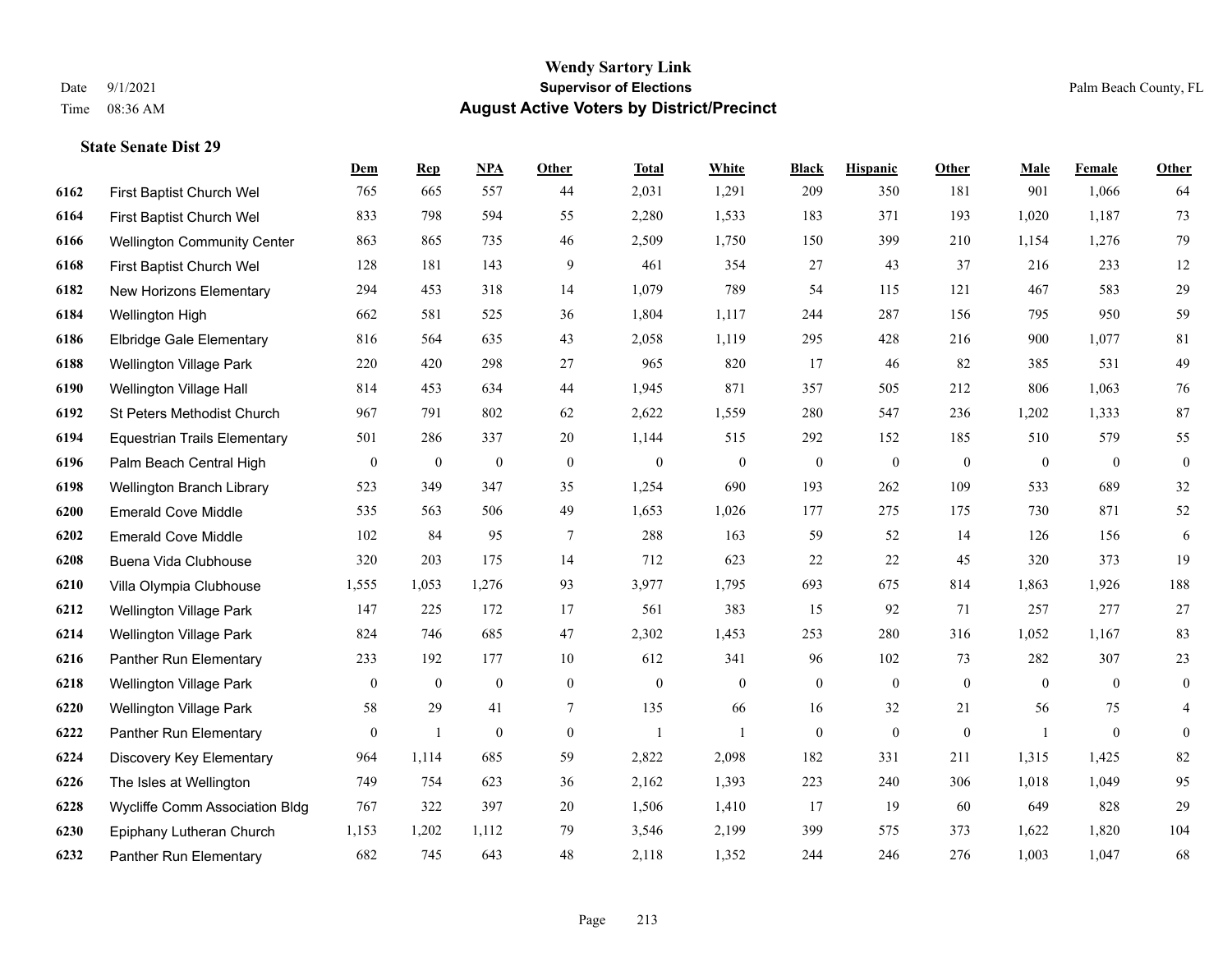| <b>Wendy Sartory Link</b><br>9/1/2021<br><b>Supervisor of Elections</b><br>Date<br><b>August Active Voters by District/Precinct</b><br>08:36 AM<br>Time |            |            |            |       |              |         |        |                 |              | Palm Beach County, FL |         |              |
|---------------------------------------------------------------------------------------------------------------------------------------------------------|------------|------------|------------|-------|--------------|---------|--------|-----------------|--------------|-----------------------|---------|--------------|
| <b>State Senate Dist 29</b>                                                                                                                             | <u>Dem</u> | <b>Rep</b> | <u>NPA</u> | Other | <u>Total</u> | White   | Black  | <b>Hispanic</b> | <u>Other</u> | Male                  | Female  | <b>Other</b> |
| <b>State Senate Dist 29</b>                                                                                                                             | 102.752    | 80,919     | 76,575     | 5,529 | 265,775      | 189,381 | 19,151 | 31,617          | 25,626       | 117.791               | 138,316 | 9,668        |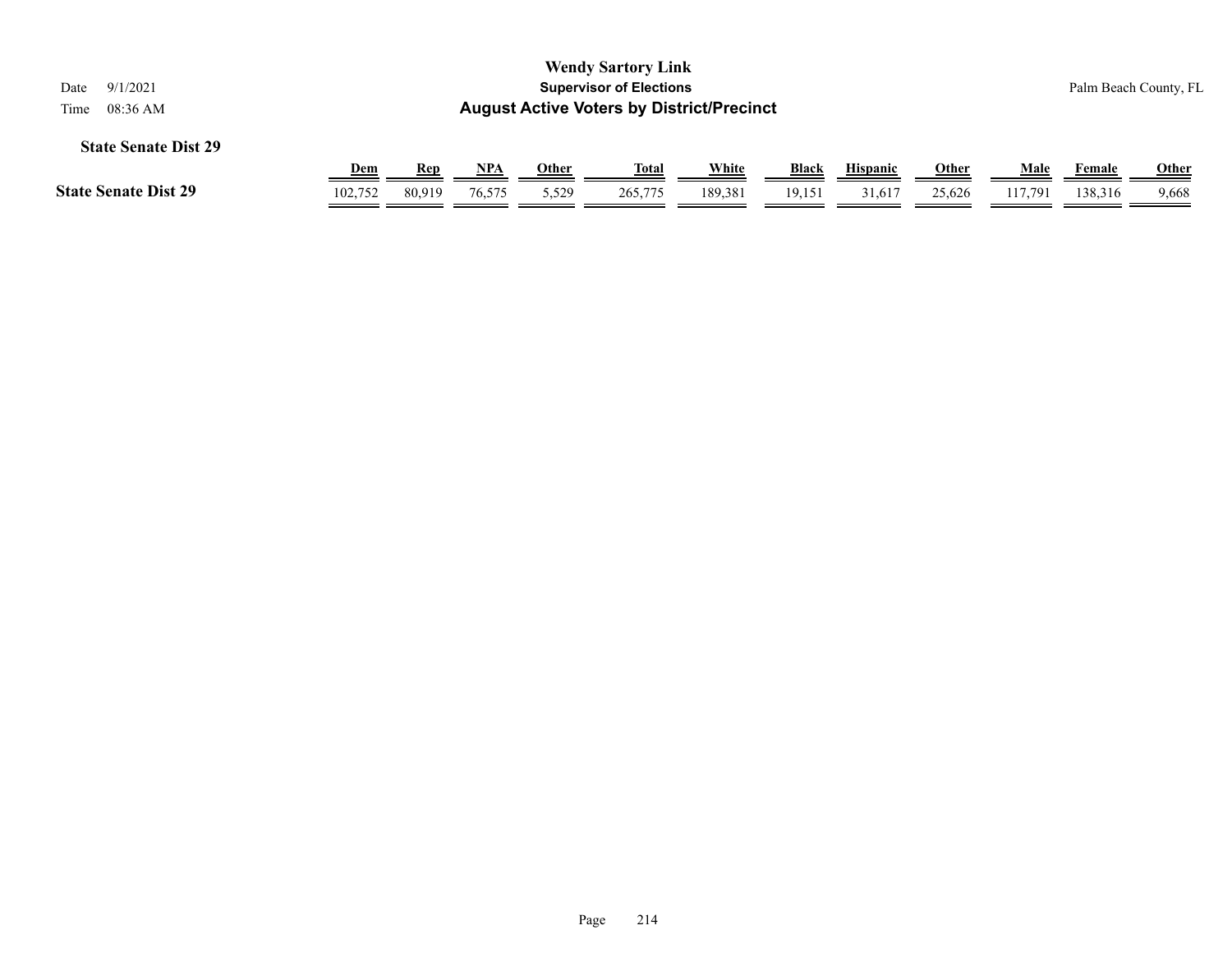|      |                                 | Dem              | <b>Rep</b>       | NPA              | <b>Other</b>     | <b>Total</b>     | <b>White</b>     | <b>Black</b>     | <b>Hispanic</b> | Other          | <b>Male</b>  | <b>Female</b>    | <b>Other</b>     |
|------|---------------------------------|------------------|------------------|------------------|------------------|------------------|------------------|------------------|-----------------|----------------|--------------|------------------|------------------|
| 1034 | West Jupiter Recreation Center  | 263              | 727              | 336              | 46               | 1,372            | 1,193            | 19               | 35              | 125            | 666          | 680              | 26               |
| 1036 | Calvary Church of Jupiter       | $\boldsymbol{0}$ | $\mathbf{0}$     | $\mathbf{0}$     | $\mathbf{0}$     | $\mathbf{0}$     | $\mathbf{0}$     | $\mathbf{0}$     | $\overline{0}$  | $\overline{0}$ | $\theta$     | $\overline{0}$   | $\mathbf{0}$     |
| 1038 | William T Dwyer High            | 807              | 1,309            | 760              | 54               | 2,930            | 2,463            | 64               | 173             | 230            | 1,398        | 1,425            | 107              |
| 1040 | West Jupiter Recreation Center  | 255              | 451              | 339              | 32               | 1,077            | 865              | 18               | 56              | 138            | 531          | 506              | $40\,$           |
| 1042 | West Jupiter Recreation Center  | $\mathbf{0}$     | $\boldsymbol{0}$ | $\mathbf{0}$     | $\theta$         | $\mathbf{0}$     | $\mathbf{0}$     | $\overline{0}$   | $\theta$        | $\theta$       | $\theta$     | $\theta$         | $\theta$         |
| 1044 | Limestone Creek Elementary      | 430              | 118              | 178              | 19               | 745              | 216              | 353              | 93              | 83             | 353          | 366              | 26               |
| 1046 | West Jupiter Recreation Center  | 260              | 140              | 144              | 12               | 556              | 255              | 163              | 108             | 30             | 235          | 302              | 19               |
| 1048 | St Peter Catholic Church        | 387              | 464              | 284              | 27               | 1,162            | 1,039            | 3                | 42              | 78             | 445          | 689              | $28\,$           |
| 1050 | <b>Lighthouse Elementary</b>    | 478              | 669              | 410              | 46               | 1,603            | 1,370            | 16               | 66              | 151            | 746          | 800              | 57               |
| 1052 | Beacon Cove Intermediate Scho   | 1,024            | 1,137            | 920              | 64               | 3,145            | 2,489            | 76               | 255             | 325            | 1,471        | 1,571            | 103              |
| 1054 | Limestone Creek Elementary      | 695              | 1,083            | 630              | 56               | 2,464            | 2,182            | 25               | 96              | 161            | 1,150        | 1,242            | $72\,$           |
| 1056 | West Jupiter Recreation Center  | 549              | 574              | 533              | 40               | 1,696            | 1,363            | 77               | 125             | 131            | 746          | 892              | $58\,$           |
| 1058 | St Peter Catholic Church        | 765              | 873              | 741              | 66               | 2,445            | 2,036            | 37               | 191             | 181            | 1,072        | 1,303            | $70\,$           |
| 1060 | West Jupiter Recreation Center  | 70               | 97               | 72               | 5                | 244              | 203              | $\boldsymbol{0}$ | 23              | 18             | 97           | 131              | 16               |
| 1062 | <b>Harvest Community Church</b> | 613              | 1,150            | 552              | 45               | 2,360            | 2,163            | 11               | 51              | 135            | 1,142        | 1,138            | $80\,$           |
| 1064 | Jupiter Community Center        | 77               | 125              | 64               | 3                | 269              | 246              | $\mathbf{0}$     | 6               | 17             | 131          | 130              | 8                |
| 1066 | Jupiter Community Center        | $\mathbf{0}$     | $\boldsymbol{0}$ | $\boldsymbol{0}$ | $\boldsymbol{0}$ | $\boldsymbol{0}$ | $\boldsymbol{0}$ | $\mathbf{0}$     | $\overline{0}$  | $\mathbf{0}$   | $\mathbf{0}$ | $\boldsymbol{0}$ | $\boldsymbol{0}$ |
| 1068 | Jupiter Community Center        | 584              | 753              | 591              | 48               | 1,976            | 1,638            | 26               | 189             | 123            | 919          | 996              | 61               |
| 1070 | Jupiter Community Center        | 58               | 67               | 87               | $\overline{4}$   | 216              | 172              | 1                | 38              | 5              | 112          | 95               | 9                |
| 1072 | Jerry Thomas Elementary         | 731              | 1,063            | 692              | 70               | 2,556            | 2,220            | 29               | 164             | 143            | 1,215        | 1,271            | $70\,$           |
| 1074 | Independence Middle             | 785              | 1,154            | 840              | 92               | 2,871            | 2,412            | 20               | 190             | 249            | 1,289        | 1,488            | 94               |
| 1075 | Martinique Clubhouse            | 251              | 361              | 231              | 20               | 863              | 737              | 11               | 57              | 58             | 384          | 447              | 32               |
| 1076 | The Island Clubhouse            | 606              | 777              | 570              | 69               | 2,022            | 1,672            | 50               | 137             | 163            | 989          | 965              | 68               |
| 1078 | First Baptist Church Teq        | 345              | 886              | 379              | 22               | 1,632            | 1,530            | 3                | 41              | 58             | 785          | 810              | 37               |
| 1080 | First Baptist Church Teq        | 92               | 148              | 78               | $\overline{4}$   | 322              | 297              | $\mathbf{0}$     | 9               | 16             | 163          | 149              | 10               |
| 1082 | First Baptist Church Teq        | 70               | 144              | 87               | 8                | 309              | 285              | $\mathbf{1}$     | 12              | 11             | 146          | 154              | 9                |
| 1084 | First Baptist Church Teq        | 12               | 52               | 10               | $\boldsymbol{0}$ | 74               | 71               |                  | $\overline{0}$  | 2              | 37           | 36               | 1                |
| 1088 | First Baptist Church Teq        | 11               | 40               | 21               | $\theta$         | 72               | 64               | $\overline{0}$   | $\overline{2}$  | 6              | 36           | 35               | 1                |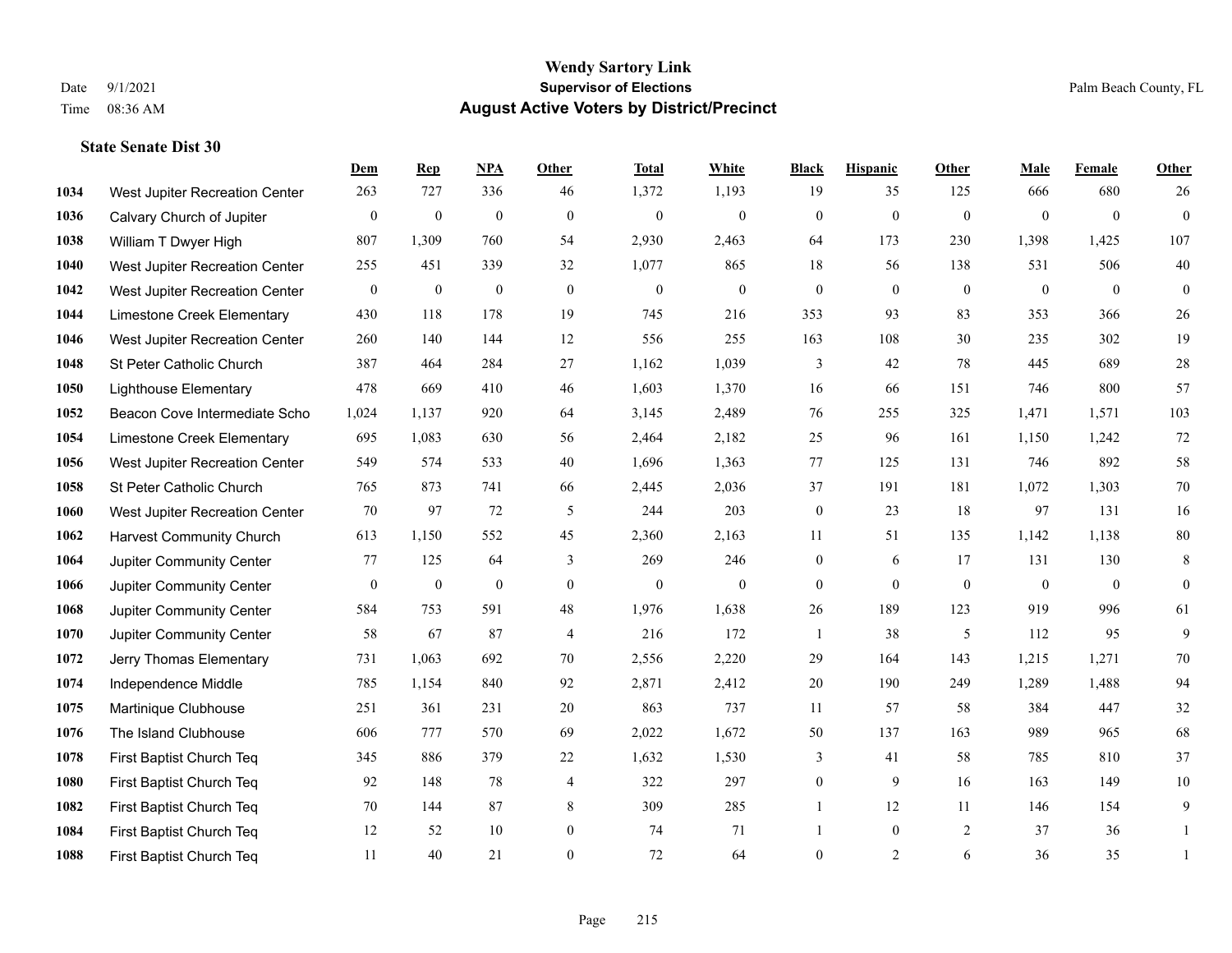**State Senate Dist 30**

#### **Wendy Sartory Link** Date 9/1/2021 **Supervisor of Elections** Palm Beach County, FL Time 08:36 AM **August Active Voters by District/Precinct**

# **Dem Rep NPA Other Total White Black Hispanic Other Male Female Other** First Baptist Church Teq 575 880 529 39 2,023 1,818 9 82 114 911 1,063 49 First Baptist Church Teq 49 73 36 0 158 128 8 13 9 77 77 4 Riverside Improvement 255 455 261 21 992 886 6 45 55 453 506 33 Jupiter Elementary 403 455 366 31 1,255 958 17 200 80 605 605 45 Jupiter High 683 902 651 64 2,300 1,830 59 205 206 1,015 1,207 78 Jupiter Branch Library 443 570 443 32 1,488 1,212 35 136 105 643 801 44 Jupiter Middle 326 490 375 37 1,228 1,033 15 77 103 579 608 41 Newhaven Clubhouse 558 687 523 62 1,830 1,577 24 99 130 815 954 61 Tequesta Council Chambers 106 137 106 4 353 306 8 22 17 162 181 10 Tequesta Council Chambers 18 63 43 6 130 108 4 12 6 61 67 2 Tequesta Council Chambers 114 312 127 13 566 542 0 4 20 249 306 11 Tequesta Council Chambers 0 0 0 0 0 0 0 0 0 0 0 0 Tequesta Council Chambers 171 245 186 24 626 534 12 41 39 251 360 15 Tequesta Council Chambers 76 243 101 16 436 409 0 8 19 204 224 8 Tequesta Council Chambers 38 86 35 2 161 151 0 1 9 81 77 3 Riverside Improvement 0 0 2 0 0 2 2 2 0 0 0 1 1 0 PBC Fire Rescue #18 412 898 472 46 1,828 1,710 7 36 75 830 970 28 Jupiter Inlet Colony Admin Bldg 69 225 84 15 393 362 0 5 26 179 206 8 PBC Fire Rescue #18 **1** 3 1 0 5 5 0 0 0 3 1 1 PBC Fire Rescue #18 0 3 1 0 4 4 0 0 0 2 2 0 PBC Fire Rescue #18 0 0 0 0 0 0 0 0 0 0 0 0 1st UM Church of Jup-Teq 575 987 630 65 2,257 2,097 11 51 98 981 1,215 61 Grace Immanuel Bible Church 222 812 354 36 1,424 1,353 0 13 58 609 783 32 Club at Admirals Cove 290 543 298 23 1,154 1,063 6 21 64 551 584 19 1st UM Church of Jup-Teq 281 590 354 39 1,264 1,172 5 21 66 596 635 33

 1st UM Church of Jup-Teq 529 809 507 35 1,880 1,735 5 31 109 861 964 55 Newhaven Clubhouse 15 35 8 1 59 53 0 1 5 30 28 1 Oceanview Methodist 387 544 389 44 1,364 1,244 6 32 82 589 732 43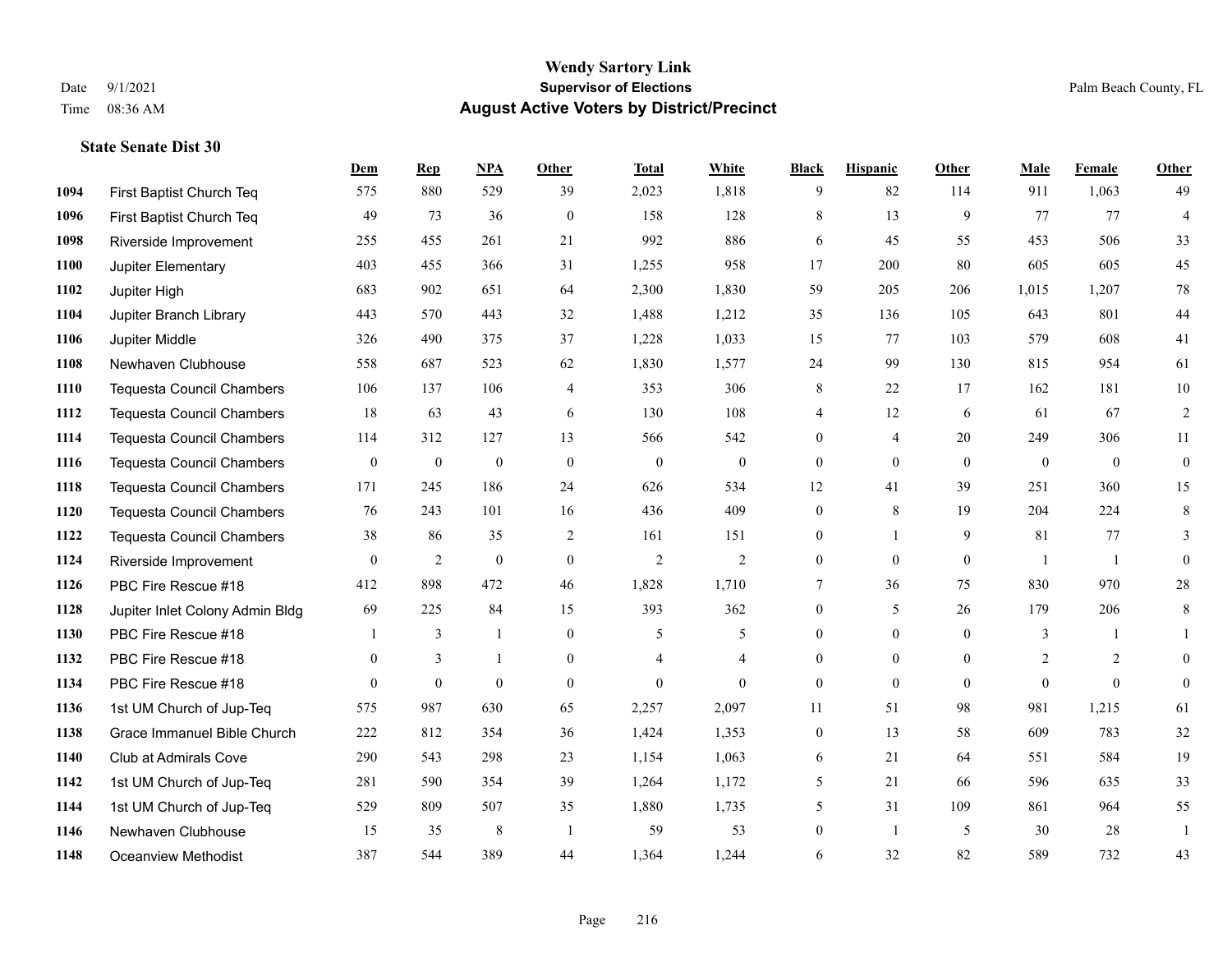|      |                               | Dem            | <b>Rep</b>       | NPA              | <b>Other</b>   | <b>Total</b>     | <b>White</b>     | <b>Black</b>     | <b>Hispanic</b> | <b>Other</b>   | <b>Male</b>    | <b>Female</b>  | <b>Other</b>     |
|------|-------------------------------|----------------|------------------|------------------|----------------|------------------|------------------|------------------|-----------------|----------------|----------------|----------------|------------------|
| 1150 | Oceanview Methodist           | $\theta$       | $\mathbf{0}$     | $\mathbf{0}$     | $\theta$       | $\mathbf{0}$     | $\theta$         | $\Omega$         | $\overline{0}$  | $\theta$       | $\theta$       | $\theta$       | $\Omega$         |
| 1152 | Oceanview Methodist           | 43             | 68               | 51               | $\overline{7}$ | 169              | 161              | $\boldsymbol{0}$ | $\overline{c}$  | 6              | 80             | 85             | $\overline{4}$   |
| 1154 | Holy Spirit Lutheran          | 139            | 294              | 129              | 18             | 580              | 519              | 3                | 27              | 31             | 275            | 285            | 20               |
| 1156 | Holy Spirit Lutheran          | $\overline{0}$ | $\mathfrak{2}$   | $\mathbf{0}$     | $\mathbf{0}$   | $\overline{2}$   | $\overline{c}$   | $\overline{0}$   | $\mathbf{0}$    | $\mathbf{0}$   | $\mathbf{1}$   | $\mathbf{1}$   | $\theta$         |
| 1158 | Holy Spirit Lutheran          | $\theta$       | $\mathbf{1}$     |                  | $\theta$       | $\overline{2}$   | $\mathbf{1}$     | $\overline{0}$   | 1               | $\theta$       |                | -1             | 0                |
| 1160 | Holy Spirit Lutheran          |                | $\mathbf{0}$     |                  | $\overline{0}$ | $\overline{c}$   | $\overline{2}$   | $\overline{0}$   | $\overline{0}$  | $\theta$       |                | $\mathbf{1}$   | 0                |
| 1162 | Holy Spirit Lutheran          | 2              | $\overline{4}$   | 5                | $\overline{2}$ | 13               | 13               | $\overline{0}$   | $\mathbf{0}$    | $\mathbf{0}$   | 6              | $\overline{7}$ | $\theta$         |
| 1164 | Club at Admirals Cove         | 26             | 155              | 66               | 5              | 252              | 228              | 3                | 4               | 17             | 127            | 117            | 8                |
| 1166 | Holy Spirit Lutheran          | 7              | 22               | 12               | $\mathbf{0}$   | 41               | 34               | $\overline{0}$   | $\overline{2}$  | 5              | 17             | 24             | $\Omega$         |
| 1168 | Holy Spirit Lutheran          | $\theta$       | $\mathbf{0}$     | $\mathbf{0}$     | $\overline{0}$ | $\mathbf{0}$     | $\overline{0}$   | $\overline{0}$   | $\overline{0}$  | $\theta$       | $\mathbf{0}$   | $\overline{0}$ | $\overline{0}$   |
| 1173 | Caloosa POA Meeting Room      | 68             | 119              | 61               | 2              | 250              | 212              | 5                | 14              | 19             | 116            | 122            | 12               |
| 1174 | Mirasol Sales and Info Center | $\overline{0}$ | $\mathbf{0}$     | $\mathbf{0}$     | $\mathbf{0}$   | $\theta$         | $\overline{0}$   | $\overline{0}$   | $\overline{0}$  | $\theta$       | $\overline{0}$ | $\theta$       | $\overline{0}$   |
| 1176 | Mirasol Sales and Info Center | $\theta$       | $\theta$         | $\theta$         | $\Omega$       | $\Omega$         | $\mathbf{0}$     | $\theta$         | $\Omega$        | $\Omega$       | $\theta$       | $\Omega$       | $\theta$         |
| 1178 | Mirasol Sales and Info Center | $\mathbf{0}$   | $\mathbf{0}$     | $\mathbf{0}$     | $\mathbf{0}$   | $\theta$         | $\boldsymbol{0}$ | $\overline{0}$   | $\mathbf{0}$    | $\mathbf{0}$   | $\mathbf{0}$   | $\Omega$       | $\Omega$         |
| 1180 | Mirasol Sales and Info Center | $\theta$       | $\mathbf{0}$     | $\mathbf{0}$     | $\theta$       | $\theta$         | $\Omega$         | $\overline{0}$   | $\Omega$        | $\theta$       | $\theta$       | $\Omega$       | $\theta$         |
| 1182 | William T Dwyer High          | 156            | 265              | 139              | 6              | 566              | 483              | 15               | 30              | 38             | 268            | 284            | 14               |
| 1184 | Eastpointe Country Club       | 529            | 665              | 393              | 38             | 1,625            | 1,515            | 12               | 27              | 71             | 722            | 870            | 33               |
| 1186 | Mirasol Sales and Info Center | 539            | 494              | 447              | 42             | 1,522            | 1,178            | 47               | 147             | 150            | 716            | 757            | 49               |
| 1188 | Westwood Gardens HOA          | 329            | 360              | 317              | 31             | 1,037            | 797              | 31               | 116             | 93             | 418            | 599            | $20\,$           |
| 1189 | Westwood Gardens HOA          | 26             | 61               | 24               | 2              | 113              | 99               | 7                | $\overline{2}$  | 5              | 54             | 56             | 3                |
| 1190 | Gardens Presbyterian          | 1,354          | 2,094            | 1,402            | 155            | 5,005            | 4,091            | 140              | 340             | 434            | 2,223          | 2,642          | 140              |
| 1192 | Evergrene Clubhouse           | 381            | 666              | 455              | 40             | 1,542            | 1,300            | 26               | 81              | 135            | 738            | 748            | 56               |
| 1194 | Frenchmans Creek Real Estate  | 644            | 947              | 611              | 47             | 2,249            | 2,054            | 14               | 45              | 136            | 1,023          | 1,168          | 58               |
| 1196 | Gardens Presbyterian          | $\mathbf{0}$   | $\boldsymbol{0}$ | $\boldsymbol{0}$ | $\mathbf{0}$   | $\boldsymbol{0}$ | $\mathbf{0}$     | $\boldsymbol{0}$ | $\overline{0}$  | $\overline{0}$ | $\overline{0}$ | $\overline{0}$ | $\overline{0}$   |
| 1198 | 1st Baptist Church PBG        | 562            | 478              | 415              | 34             | 1,489            | 1,042            | 132              | 161             | 154            | 709            | 729            | 51               |
| 1200 | Dwight D Eisenhower Elementar | $\mathbf{0}$   | $\boldsymbol{0}$ | $\boldsymbol{0}$ | $\mathbf{0}$   | $\boldsymbol{0}$ | $\boldsymbol{0}$ | $\boldsymbol{0}$ | $\overline{0}$  | $\mathbf{0}$   | $\mathbf{0}$   | $\mathbf{0}$   | $\boldsymbol{0}$ |
| 1202 | <b>Cross Community Church</b> | 506            | 1,047            | 551              | 40             | 2,144            | 1,921            | 13               | 89              | 121            | 1,024          | 1,051          | 69               |
| 1204 | Holy Spirit Lutheran          | 9              | 24               | 14               | 3              | 50               | 44               | $\theta$         | 2               | $\overline{4}$ | 24             | 22             | 4                |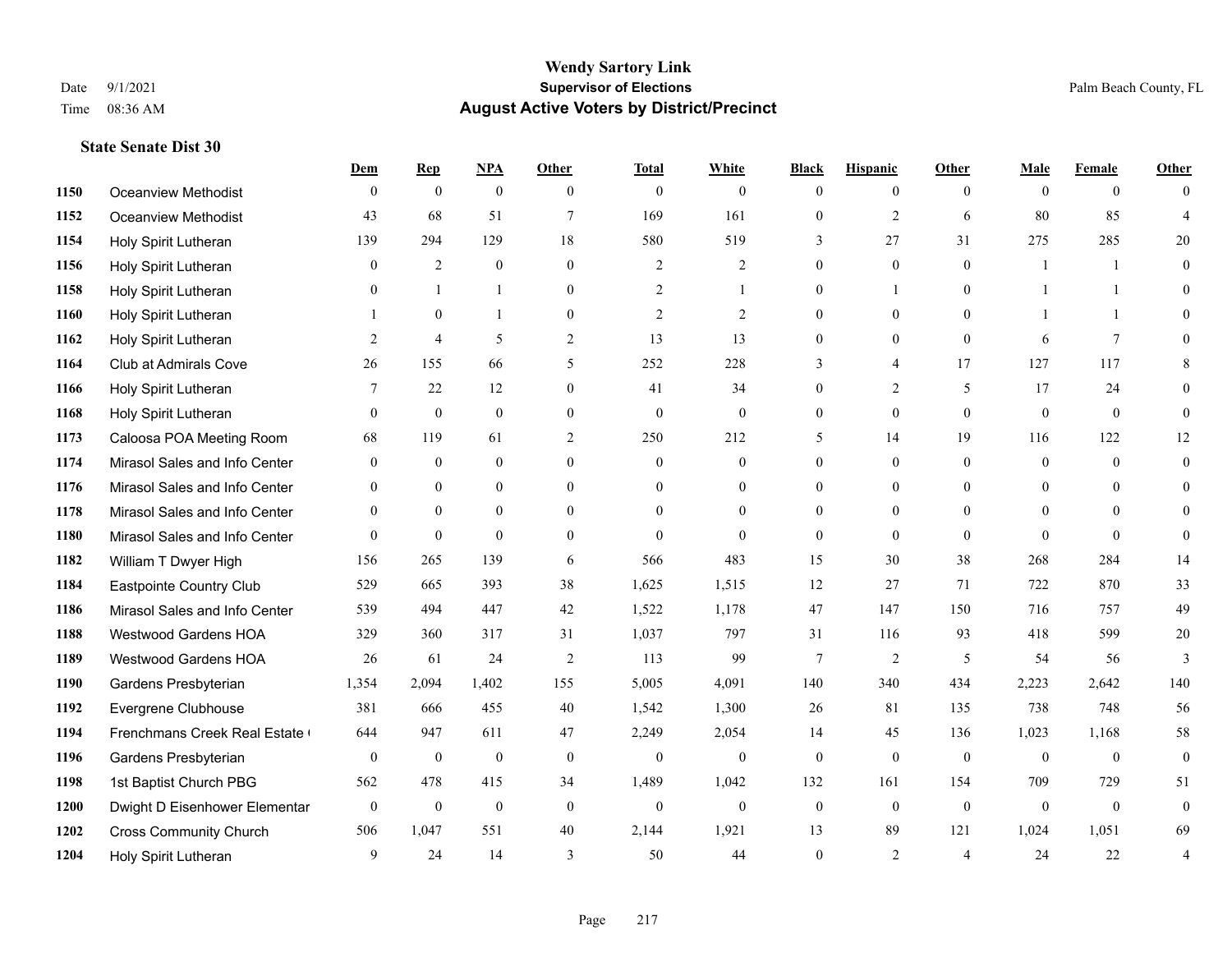|      |                                  | Dem            | <b>Rep</b>   | NPA          | <b>Other</b>   | <b>Total</b>   | <b>White</b>   | <b>Black</b>     | <b>Hispanic</b>  | <b>Other</b>   | <b>Male</b>    | Female         | <b>Other</b>     |
|------|----------------------------------|----------------|--------------|--------------|----------------|----------------|----------------|------------------|------------------|----------------|----------------|----------------|------------------|
| 1206 | Holy Spirit Lutheran             | 13             | 76           | 24           | 3              | 116            | 111            | $\overline{0}$   | 4                | $\overline{1}$ | 55             | 60             |                  |
| 1208 | Juno Beach Town Center           | 448            | 862          | 463          | 49             | 1,822          | 1,661          | 6                | 54               | 101            | 836            | 938            | 48               |
| 1210 | Holy Spirit Lutheran             | 208            | 272          | 147          | 8              | 635            | 566            | 2                | 23               | 44             | 304            | 309            | 22               |
| 1212 | Juno Beach Town Center           | 48             | 67           | 54           | 9              | 178            | 148            | 6                | 9                | 15             | 92             | 82             | $\overline{4}$   |
| 1214 | Juno Beach Town Center           | 258            | 443          | 194          | 25             | 920            | 856            | 6                | 13               | 45             | 368            | 529            | 23               |
| 1216 | <b>Oceanview Methodist</b>       | 129            | 291          | 146          | 14             | 580            | 500            | 10               | 31               | 39             | 282            | 284            | 14               |
| 1222 | Sandhill Crane Golf Club         | 14             | 32           | 18           | $\mathbf{0}$   | 64             | 46             | 6                | 6                | 6              | 33             | 31             | $\overline{0}$   |
| 1224 | Pierce Hammock Elementary        | $\theta$       | $\mathbf{0}$ | $\mathbf{0}$ | $\theta$       | $\theta$       | $\mathbf{0}$   | $\overline{0}$   | $\Omega$         | $\theta$       | $\theta$       | $\theta$       | $\Omega$         |
| 1228 | <b>Carleton Oaks Clubhouse</b>   | 146            | 194          | 127          | 6              | 473            | 342            | 24               | 50               | 57             | 229            | 231            | 13               |
| 1230 | Christ Fellowship Church PBG     | $\overline{0}$ | $\mathbf{0}$ | $\mathbf{0}$ | $\theta$       | $\mathbf{0}$   | $\overline{0}$ | $\overline{0}$   | $\overline{0}$   | $\theta$       | $\overline{0}$ | $\theta$       | $\overline{0}$   |
| 1232 | Mirasol Sales and Info Center    | $\overline{0}$ | $\theta$     | $\mathbf{0}$ | $\theta$       | $\overline{0}$ | $\mathbf{0}$   | $\overline{0}$   | $\overline{0}$   | $\theta$       | $\theta$       | $\theta$       | $\Omega$         |
| 1234 | Christ Fellowship Church PBG     | $\overline{0}$ | $\mathbf{0}$ | $\mathbf{0}$ | $\theta$       | $\theta$       | $\overline{0}$ | $\overline{0}$   | $\overline{0}$   | $\theta$       | $\theta$       | $\theta$       | $\overline{0}$   |
| 1236 | Mirasol Sales and Info Center    | $\Omega$       | $\mathbf{0}$ | $\theta$     | $\Omega$       | $\theta$       | $\theta$       | $\Omega$         | $\Omega$         | $\Omega$       | $\Omega$       | $\Omega$       | $\Omega$         |
| 1238 | Mirasol Sales and Info Center    | 600            | 762          | 509          | 60             | 1,931          | 1,752          | 18               | 21               | 140            | 916            | 959            | 56               |
| 1240 | <b>Timber Trace Elementary</b>   | 783            | 1,088        | 621          | 54             | 2,546          | 2,197          | 53               | 151              | 145            | 1,144          | 1,325          | 77               |
| 1242 | Christ Fellowship Church PBG     | 846            | 1,067        | 615          | 62             | 2,590          | 2,349          | 37               | 60               | 144            | 1,071          | 1,458          | 61               |
| 1244 | Christ Fellowship Church PBG     | 459            | 648          | 439          | 54             | 1,600          | 1,390          | 30               | 74               | 106            | 680            | 866            | 54               |
| 1246 | Watson B Duncan Middle           | 834            | 885          | 689          | 64             | 2,472          | 1,963          | 72               | 193              | 244            | 1,078          | 1,313          | 81               |
| 1247 | Watson B Duncan Middle           | 35             | 185          | 61           | 9              | 290            | 266            | $\overline{c}$   | $\boldsymbol{0}$ | 22             | 138            | 137            | 15               |
| 1248 | <b>PBG Community Center</b>      | 500            | 587          | 389          | 34             | 1,510          | 1,270          | 26               | 120              | 94             | 643            | 836            | 31               |
| 1250 | Palm Beach Gardens High          | 12             | 36           | 16           | $\overline{1}$ | 65             | 58             | $\overline{0}$   | $\overline{4}$   | 3              | 33             | 28             | $\overline{4}$   |
| 1252 | <b>Ballen Isles Country Club</b> | 862            | 782          | 640          | 49             | 2,333          | 2,146          | 18               | 21               | 148            | 1,045          | 1,227          | 61               |
| 1254 | Northlake Nazarene Church        | 151            | 176          | 126          | $\tau$         | 460            | 387            | 6                | 27               | 40             | 230            | 213            | 17               |
| 1256 | North County Senior Center       |                | 2            | 3            | 3              | $\mathbf{9}$   | $\,8\,$        | 1                | $\overline{0}$   | $\mathbf{0}$   | 5              | $\overline{4}$ | $\overline{0}$   |
| 1258 | North County Senior Center       | 313            | 223          | 257          | 29             | 822            | 453            | 98               | 124              | 147            | 366            | 427            | 29               |
| 1260 | PBG City Hall Council Room       | 433            | 543          | 301          | 24             | 1,301          | 1,080          | 27               | 109              | 85             | 580            | 680            | 41               |
| 1262 | PBG Moose Lodge 2010             |                | $\mathbf{0}$ | 3            | $\mathbf{0}$   | 4              | $\overline{4}$ | $\boldsymbol{0}$ | $\overline{0}$   | $\mathbf{0}$   | 2              | 2              | $\overline{0}$   |
| 1264 | PBG City Hall Council Room       | $\Omega$       | $\mathbf{0}$ | $\theta$     | $\theta$       | $\theta$       | $\theta$       | $\overline{0}$   | $\Omega$         | $\theta$       | $\theta$       | $\theta$       | $\boldsymbol{0}$ |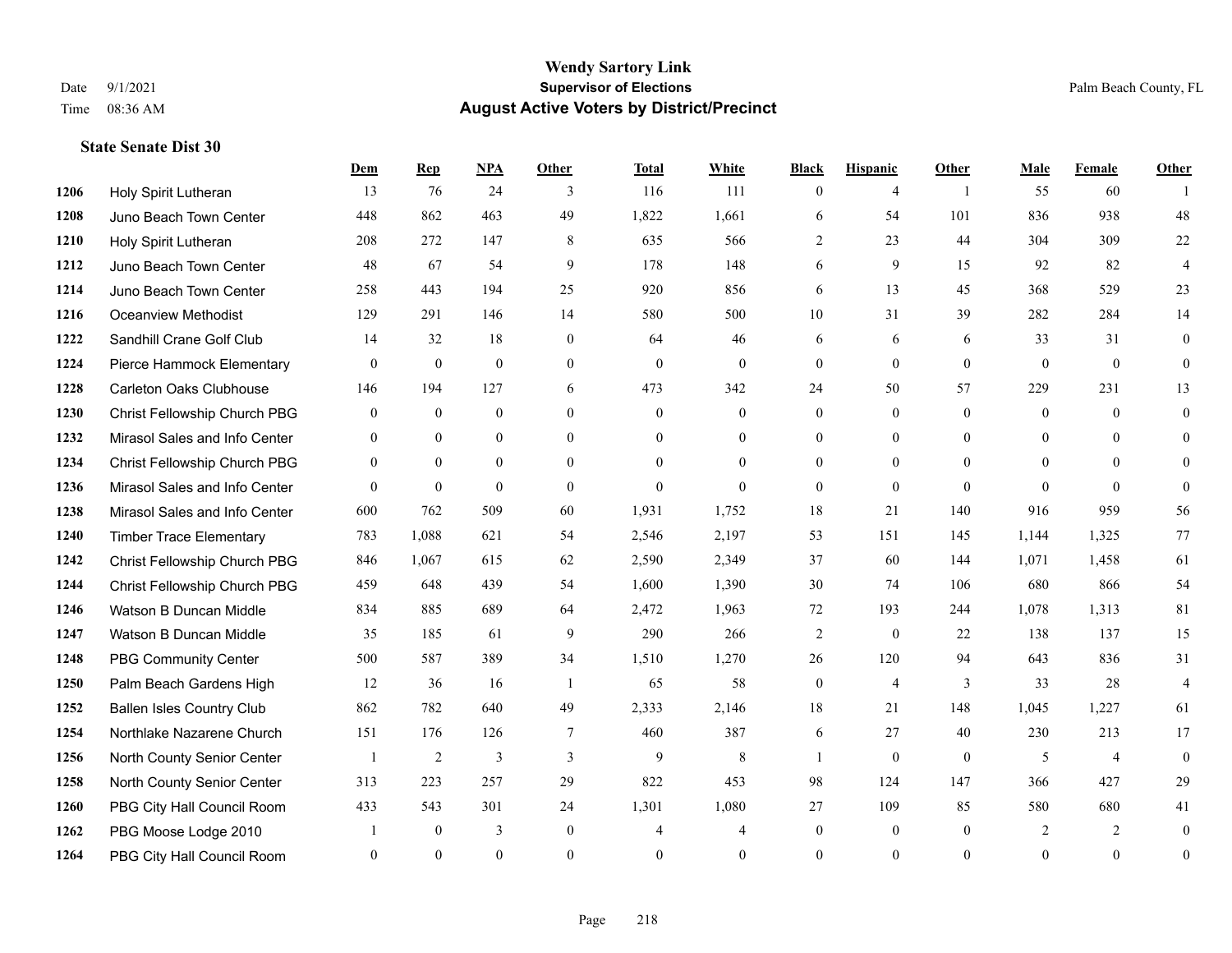#### **Wendy Sartory Link** Date 9/1/2021 **Supervisor of Elections** Palm Beach County, FL Time 08:36 AM **August Active Voters by District/Precinct**

# **Dem Rep NPA Other Total White Black Hispanic Other Male Female Other** PBG City Hall Council Room 162 105 130 12 409 243 72 62 32 162 237 10 PBG Community Center 99 72 99 8 278 168 44 36 30 107 158 13 PBG Community Center  $\begin{array}{ccccccccccccc}\n4 & 0 & 2 & 0 & 6 & 2 & 3 & 1 & 0 & 2 & 3 & 1\n\end{array}$  Palm Beach Gardens Elementary 722 674 534 52 1,982 1,589 100 118 175 922 995 65 Palm Beach Gardens High 589 553 426 39 1,607 1,219 94 139 155 749 795 63 Palm Beach Gardens High 117 92 78 5 292 190 45 38 19 136 146 10 Garden Lodge 366 F&AM 364 187 267 20 838 414 192 134 98 367 439 32 Pew Leadership Center 139 151 112 11 413 348 11 24 30 169 241 3 Pew Leadership Center 77 51 54 6 188 135 13 18 22 93 81 14 Eissey Campus Theater 765 762 730 64 2,321 1,819 85 204 213 998 1,247 76 PBG Moose Lodge 2010 43 49 39 3 134 107 4 13 10 66 60 8 PBG Moose Lodge 2010 13 24 6 0 43 39 1 0 3 22 19 2 PBG Moose Lodge 2010 690 829 537 69 2,125 1,763 52 146 164 859 1,205 61 PBG Moose Lodge 2010 3 0 6 0 9 8 1 0 0 3 6 0 PBG Moose Lodge 2010 16 47 18 1 82 75 1 1 5 38 41 3 Dwight D Eisenhower Elementar 27 80 22 7 136 116 4 4 12 67 68 1 Dwight D Eisenhower Elementary 229 264 198 19 710 558 15 89 48 277 406 27 PBG Moose Lodge 2010 35 34 21 2 92 84 0 4 4 38 53 1 Cross Community Church 1 3 1 0 5 4 0 0 1 2 3 0 Dwight D Eisenhower Elementar 38 53 37 3 131 112 1 7 11 60 66 5 NPB Community Center 209 264 182 23 678 585 13 39 41 342 307 29 1305 NPB Community Center  $\begin{array}{ccccccccccccc}\n & 0 & 0 & 0 & 1 & 1 & 0 & 0 & 0 & 1 & 0 & 0\n\end{array}$  Eissey Campus Theater 8 16 16 1 41 34 1 0 6 22 19 0 Gardens Mall Community Room 39 68 36 4 147 131 3 3 10 75 68 4 Eissey Campus Theater 1 2 1 0 4 4 0 0 0 3 1 0 Gardens Mall Community Room 6 20 11 0 37 34 0 2 1 18 19 0 NPB Community Center 51 127 62 6 246 218 3 8 17 100 132 14 NPB Community Center 187 189 140 29 545 391 43 74 37 236 290 19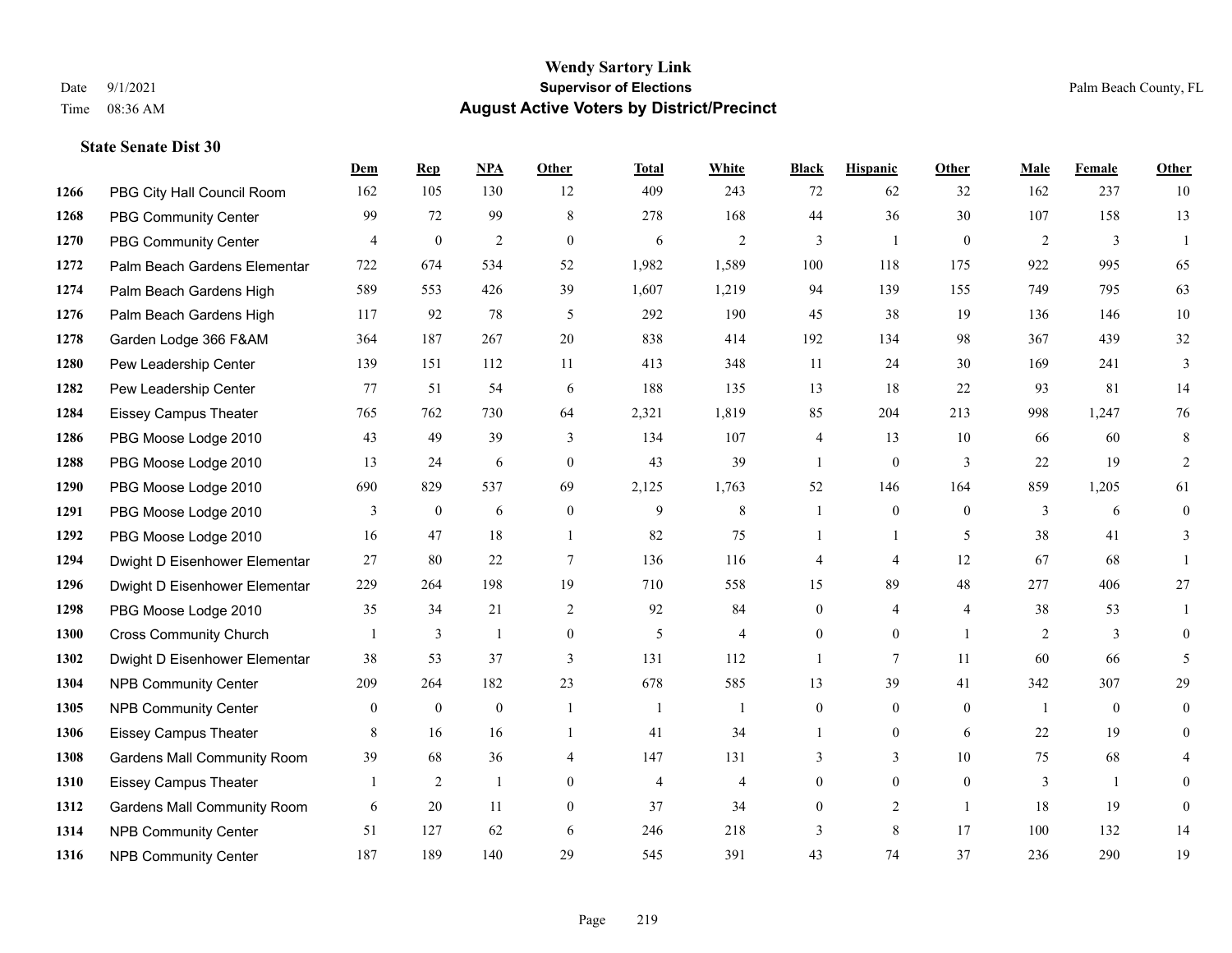## **Wendy Sartory Link** Date 9/1/2021 **Supervisor of Elections** Palm Beach County, FL Time 08:36 AM **August Active Voters by District/Precinct**

|      |                                    | Dem          | <b>Rep</b>   | <b>NPA</b>     | Other          | <b>Total</b> | White            | <b>Black</b>     | <b>Hispanic</b> | Other          | Male           | Female         | Other            |
|------|------------------------------------|--------------|--------------|----------------|----------------|--------------|------------------|------------------|-----------------|----------------|----------------|----------------|------------------|
| 1318 | PBG Moose Lodge 2010               | $\theta$     | $\mathbf{0}$ | $\mathbf{0}$   | $\theta$       | $\mathbf{0}$ | $\overline{0}$   | $\mathbf{0}$     | $\theta$        | $\theta$       | $\theta$       | $\Omega$       | $\overline{0}$   |
| 1320 | <b>NPB Community Center</b>        | 33           | 119          | 37             | 2              | 191          | 169              | 3                | 8               | 11             | 99             | 88             | $\overline{4}$   |
| 1322 | <b>NPB Community Center</b>        | 2            | 6            | 10             | $\mathbf{0}$   | 18           | 18               | $\boldsymbol{0}$ | $\mathbf{0}$    | $\mathbf{0}$   | 8              | 9              | $\mathbf{1}$     |
| 1324 | Allamanda Elementary               | 443          | 450          | 380            | 39             | 1,312        | 1,041            | 38               | 134             | 99             | 554            | 714            | 44               |
| 1326 | Allamanda Elementary               | 189          | 225          | 162            | 16             | 592          | 503              | 7                | 30              | 52             | 259            | 319            | 14               |
| 1328 | Osborne Park Activities Bldg       | 612          | 833          | 553            | 45             | 2,043        | 1,751            | 28               | 122             | 142            | 989            | 995            | 59               |
| 1330 | 1st Unitarian Church NPB           | 36           | 40           | 40             | 3              | 119          | 97               | 8                | $\tau$          | 7              | 65             | 51             | 3                |
| 1332 | 1st Unitarian Church NPB           | 348          | 394          | 258            | 33             | 1,033        | 847              | 59               | 63              | 64             | 503            | 507            | 23               |
| 1334 | 1st Unitarian Church NPB           | 2            | 3            | 5              | $\overline{1}$ | 11           | 11               | $\boldsymbol{0}$ | $\mathbf{0}$    | $\theta$       | $\overline{4}$ | 7              | $\boldsymbol{0}$ |
| 1336 | <b>Gardens Mall Community Room</b> | 35           | 91           | 43             | $\overline{4}$ | 173          | 154              | $\boldsymbol{0}$ | $\overline{4}$  | 15             | 86             | 80             | $7\phantom{.0}$  |
| 1338 | <b>Eissey Campus Theater</b>       | 92           | 392          | 101            | 19             | 604          | 582              |                  | $\mathbf{1}$    | 20             | 267            | 326            | 11               |
| 1340 | <b>Eissey Campus Theater</b>       | 6            | 6            | 3              | $\mathbf{0}$   | 15           | 13               | $\boldsymbol{0}$ | $\mathbf{1}$    | $\overline{1}$ | $\tau$         | 8              | $\boldsymbol{0}$ |
| 1342 | NPB Country Club                   | 308          | 452          | 267            | 28             | 1,055        | 953              | 17               | 32              | 53             | 450            | 580            | 25               |
| 1344 | Old Port Cove                      | 297          | 519          | 319            | 33             | 1,168        | 1,071            | 5                | 29              | 63             | 531            | 618            | 19               |
| 1346 | Anchorage Activities Bldg          | 554          | 931          | 420            | 37             | 1,942        | 1,782            | 13               | 58              | 89             | 895            | 999            | 48               |
| 1348 | <b>NPB Council Chambers</b>        | 32           | 124          | 33             | 8              | 197          | 186              | $\mathbf{0}$     | 6               | 5              | 100            | 91             | 6                |
| 1350 | Faith Lutheran Church              | 380          | 616          | 371            | 25             | 1,392        | 1,228            | 10               | 79              | 75             | 665            | 684            | 43               |
| 1352 | Northlake Nazarene Church          | 680          | 866          | 589            | 51             | 2,186        | 1,557            | 157              | 187             | 285            | 983            | 1,126          | 77               |
| 1354 | <b>Grove Park Elementary</b>       | 91           | 164          | 78             | $\overline{4}$ | 337          | 284              | 11               | 19              | 23             | 152            | 175            | 10               |
| 1356 | Casa Rio Clubhouse                 | 797          | 423          | 503            | 33             | 1,756        | 883              | 385              | 239             | 249            | 761            | 931            | 64               |
| 1358 | RB Prep Achievement Academy        | 15           | 4            | 3              | $\mathbf{0}$   | 22           | 9                | 8                | $\mathbf{1}$    | 4              | 13             | 6              | 3                |
| 1360 | Garden Lodge 366 F&AM              | 352          | 329          | 239            | 23             | 943          | 740              | 59               | 73              | 71             | 413            | 502            | $28\,$           |
| 1362 | <b>Grove Park Elementary</b>       | 212          | 122          | 184            | 8              | 526          | 266              | 48               | 158             | 54             | 235            | 273            | $18\,$           |
| 1364 | RB Prep Achievement Academy        | 385          | 106          | 228            | 17             | 736          | 208              | 295              | 137             | 96             | 314            | 398            | 24               |
| 1366 | Palm Lake Estates - The Pines      | 65           | 77           | 48             | $\overline{4}$ | 194          | 157              | 13               | 9               | 15             | 89             | 97             | 8                |
| 1368 | RB Prep Achievement Academy        | $\mathbf{0}$ | $\mathbf{0}$ | $\overline{0}$ | $\overline{0}$ | $\mathbf{0}$ | $\boldsymbol{0}$ | $\boldsymbol{0}$ | $\mathbf{0}$    | $\mathbf{0}$   | $\mathbf{0}$   | $\overline{0}$ | $\overline{0}$   |
| 1370 | Palm Lake Estates - The Pines      | 119          | 121          | 75             | 5              | 320          | 269              | 13               | 24              | 14             | 131            | 178            | 11               |
| 1372 | Garden Lodge 366 F&AM              | 96           | 37           | 44             | $\tau$         | 184          | 84               | 58               | 20              | 22             | 81             | 97             | 6                |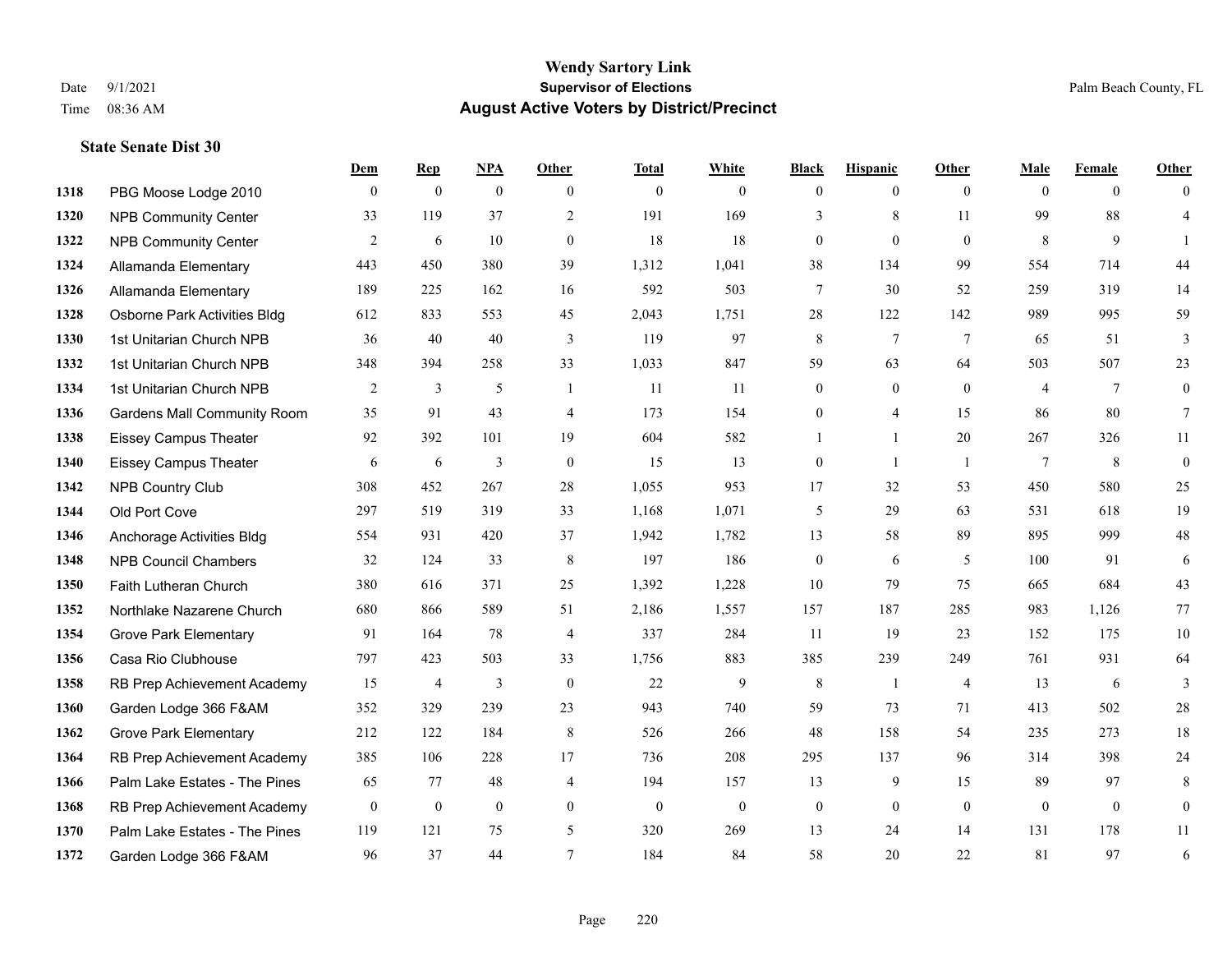#### **Wendy Sartory Link** Date 9/1/2021 **Supervisor of Elections** Palm Beach County, FL Time 08:36 AM **August Active Voters by District/Precinct**

# **Dem Rep NPA Other Total White Black Hispanic Other Male Female Other** Pew Leadership Center 193 81 139 10 423 219 116 46 42 175 234 14 Lake Park Town Hall 0 0 0 0 0 0 0 0 0 0 0 0 PBC Fire Rescue #68 1,030 410 515 38 1,993 819 836 113 225 931 977 85 NPB Council Chambers 176 264 156 14 610 540 10 22 38 270 321 19 Lake Park Town Hall 282 352 256 26 916 751 37 57 71 416 477 23 Phil Foster Park Marine Center 304 561 275 30 1,170 1,039 19 40 72 579 564 27 Phil Foster Park Marine Center 586 1,113 703 85 2,487 2,146 56 87 198 1,148 1,272 67 Palm Beach Shores Town Hall 277 443 306 28 1,054 962 12 18 62 486 541 27 Palm Beach Shores Town Hall 0 0 0 0 0 0 0 0 0 0 0 0 St Edwards Church 448 1,189 518 55 2,210 2,031 3 53 123 1,024 1,117 69 St Edwards Church 358 604 412 47 1,421 1,284 6 28 103 620 766 35 **1394 Morton & Barbara Mandel Cente** 243 611 283 37 1,174 1,069 6 24 75 531 611 32 Jeaga Middle 179 92 112 6 389 150 126 40 73 171 206 12 Grassy Waters Elementary 1,045 327 582 40 1,994 588 728 395 283 848 1,075 71 Jeaga Middle 175 80 102 10 367 152 109 81 25 150 206 11 Jeaga Middle 0 0 0 0 0 0 0 0 0 0 0 0 Cypress Lakes HOA 587 329 281 33 1,230 840 200 96 94 470 725 35 Century Village Clubhouse 60 31 24 2 117 72 14 18 13 53 60 4 Club Baywinds 822 550 369 35 1,776 1,353 153 163 107 723 1,010 43 Andros Isle POA Clubhouse 853 560 541 36 1,990 1,073 393 300 224 847 1,072 71 Riverwalk Clubhouse 749 703 560 46 2,058 1,613 92 173 180 884 1,111 63 Jeaga Middle 208 87 134 10 439 202 128 80 29 190 240 9 Jeaga Middle 167 55 121 16 359 110 123 75 51 140 207 12 Century Village Clubhouse 786 404 334 32 1,556 1,003 215 205 133 614 888 54 Century Village Clubhouse 790 420 323 37 1,570 1,101 165 164 140 617 902 51 Century Village Clubhouse 627 329 290 26 1,272 792 188 194 98 495 721 56 Century Village Clubhouse 345 188 147 6 686 472 68 87 59 248 414 24 Benoist Farms Elementary 574 156 299 21 1,050 258 451 233 108 406 593 51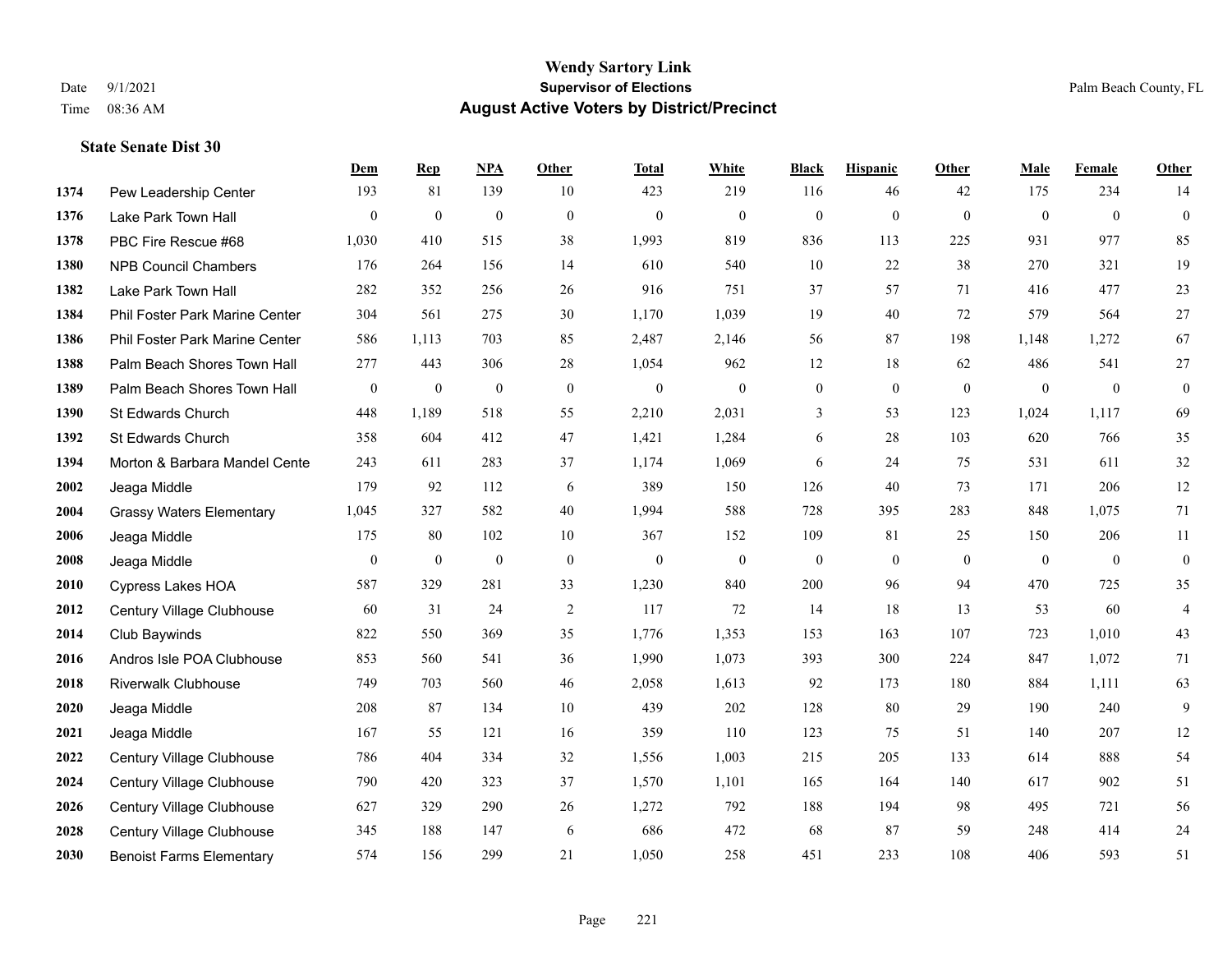|      |                                     | Dem              | <b>Rep</b>       | NPA              | <b>Other</b>    | <b>Total</b>   | <b>White</b>     | <b>Black</b>     | <b>Hispanic</b>  | <b>Other</b>   | <b>Male</b>    | Female         | <b>Other</b>     |
|------|-------------------------------------|------------------|------------------|------------------|-----------------|----------------|------------------|------------------|------------------|----------------|----------------|----------------|------------------|
| 2032 | <b>Riverwalk Clubhouse</b>          | 52               | 26               | 27               | 6               | 111            | 55               | 31               | 17               | 8              | 41             | 67             | 3                |
| 2034 | <b>Riverwalk Clubhouse</b>          | 101              | 52               | 70               | 9               | 232            | 92               | 58               | 56               | 26             | 102            | 128            | $\overline{2}$   |
| 2036 | <b>Turning Points Academy</b>       | 761              | 419              | 378              | 38              | 1,596          | 942              | 285              | 262              | 107            | 595            | 954            | $47\,$           |
| 2038 | <b>Turning Points Academy</b>       | 814              | 180              | 350              | 19              | 1,363          | 483              | 620              | 149              | 111            | 460            | 862            | 41               |
| 2040 | Wynnebrook Elementary               | 808              | 268              | 424              | 22              | 1,522          | 418              | 596              | 350              | 158            | 660            | 791            | 71               |
| 2041 | Wynnebrook Elementary               | 546              | 250              | 379              | 16              | 1,191          | 479              | 136              | 483              | 93             | 505            | 636            | $50\,$           |
| 2042 | <b>Turning Points Academy</b>       | $\bf{0}$         | $\boldsymbol{0}$ | $\boldsymbol{0}$ | $\mathbf{0}$    | $\theta$       | $\boldsymbol{0}$ | $\boldsymbol{0}$ | $\boldsymbol{0}$ | $\mathbf{0}$   | $\mathbf{0}$   | $\mathbf{0}$   | $\boldsymbol{0}$ |
| 2044 | St Christophers Episcopal Chr       | 1,108            | 283              | 563              | 33              | 1,987          | 575              | 812              | 396              | 204            | 878            | 1,016          | 93               |
| 2046 | <b>Haverhill Town Hall</b>          | 398              | 216              | 238              | 10              | 862            | 334              | 236              | 203              | 89             | 388            | 436            | 38               |
| 2048 | Elks Lodge #1352                    | 2                | 3                | $\boldsymbol{0}$ | $\overline{0}$  | 5              | 3                | 1                | $\boldsymbol{0}$ | -1             | 3              | $\overline{1}$ | 1                |
| 2050 | Elks Lodge #1352                    | 19               | 19               | 23               | 3               | 64             | 40               | 4                | 12               | 8              | 35             | 26             | 3                |
| 2052 | Elks Lodge #1352                    | 556              | 151              | 268              | 20              | 995            | 178              | 472              | 151              | 194            | 461            | 494            | 40               |
| 2054 | Elks Lodge #1352                    | 1,274            | 326              | 700              | 25              | 2,325          | 457              | 988              | 591              | 289            | 1,026          | 1,192          | 107              |
| 2056 | Clayton Hutcheson Hall B            | 729              | 320              | 567              | 17              | 1,633          | 517              | 293              | 654              | 169            | 722            | 818            | 93               |
| 2058 | Clayton Hutcheson Hall B            | 3                | $\mathbf{1}$     | $\mathbf{0}$     | $\mathbf{0}$    | $\overline{4}$ | 3                | $\boldsymbol{0}$ | $\mathbf{1}$     | $\theta$       | 2              | 2              | $\mathbf{0}$     |
| 2060 | West Gate Elementary                | 390              | 221              | 337              | 13              | 961            | 314              | 72               | 495              | 80             | 459            | 453            | 49               |
| 2062 | West Gate Elementary                | 10               | $\tau$           | 11               | $\overline{0}$  | 28             | 21               | 2                | 3                | 2              | 15             | 13             | $\boldsymbol{0}$ |
| 2064 | <b>West Gate Elementary</b>         |                  | $\mathbf{0}$     | $\mathbf{0}$     | $\overline{0}$  | $\overline{1}$ | $\mathbf{1}$     | $\boldsymbol{0}$ | $\mathbf{0}$     | $\theta$       | $\overline{1}$ | $\theta$       | $\mathbf{0}$     |
| 2066 | <b>Howard Park Community Center</b> | 143              | 79               | 99               | $7\phantom{.0}$ | 328            | 168              | 55               | 68               | 37             | 151            | 169            | 8                |
| 2068 | <b>Conniston Middle</b>             | 431              | 252              | 321              | 15              | 1,019          | 403              | 100              | 443              | 73             | 458            | 521            | 40               |
| 2070 | <b>Belvedere Elementary</b>         | 558              | 375              | 375              | 24              | 1,332          | 1,050            | 26               | 151              | 105            | 628            | 654            | 50               |
| 2072 | <b>Belvedere Elementary</b>         | 603              | 334              | 469              | $27\,$          | 1,433          | 513              | 148              | 625              | 147            | 620            | 724            | 89               |
| 2074 | <b>Belvedere Elementary</b>         | $\boldsymbol{0}$ | $\boldsymbol{0}$ | $\boldsymbol{0}$ | $\bf{0}$        | $\mathbf{0}$   | $\boldsymbol{0}$ | $\boldsymbol{0}$ | $\boldsymbol{0}$ | $\overline{0}$ | $\mathbf{0}$   | $\overline{0}$ | $\boldsymbol{0}$ |
| 2076 | St Catherine Church                 | 145              | 121              | 126              | $\tau$          | 399            | 330              | 16               | 27               | 26             | 194            | 195            | 10               |
| 2078 | St Catherine Church                 | 450              | 554              | 359              | 30              | 1,393          | 1,163            | 38               | 88               | 104            | 625            | 718            | 50               |
| 2080 | <b>Everglades Elementary</b>        | 163              | 167              | 126              | 9               | 465            | 264              | 66               | 80               | 55             | 214            | 230            | 21               |
| 2081 | <b>Everglades Elementary</b>        | 69               | 91               | 45               | $\overline{0}$  | 205            | 147              | 7                | 28               | 23             | 102            | 97             | 6                |
| 2082 | Pine Jog Environmental Center       | 166              | 286              | 158              | 8               | 618            | 426              | 25               | 113              | 54             | 295            | 308            | 15               |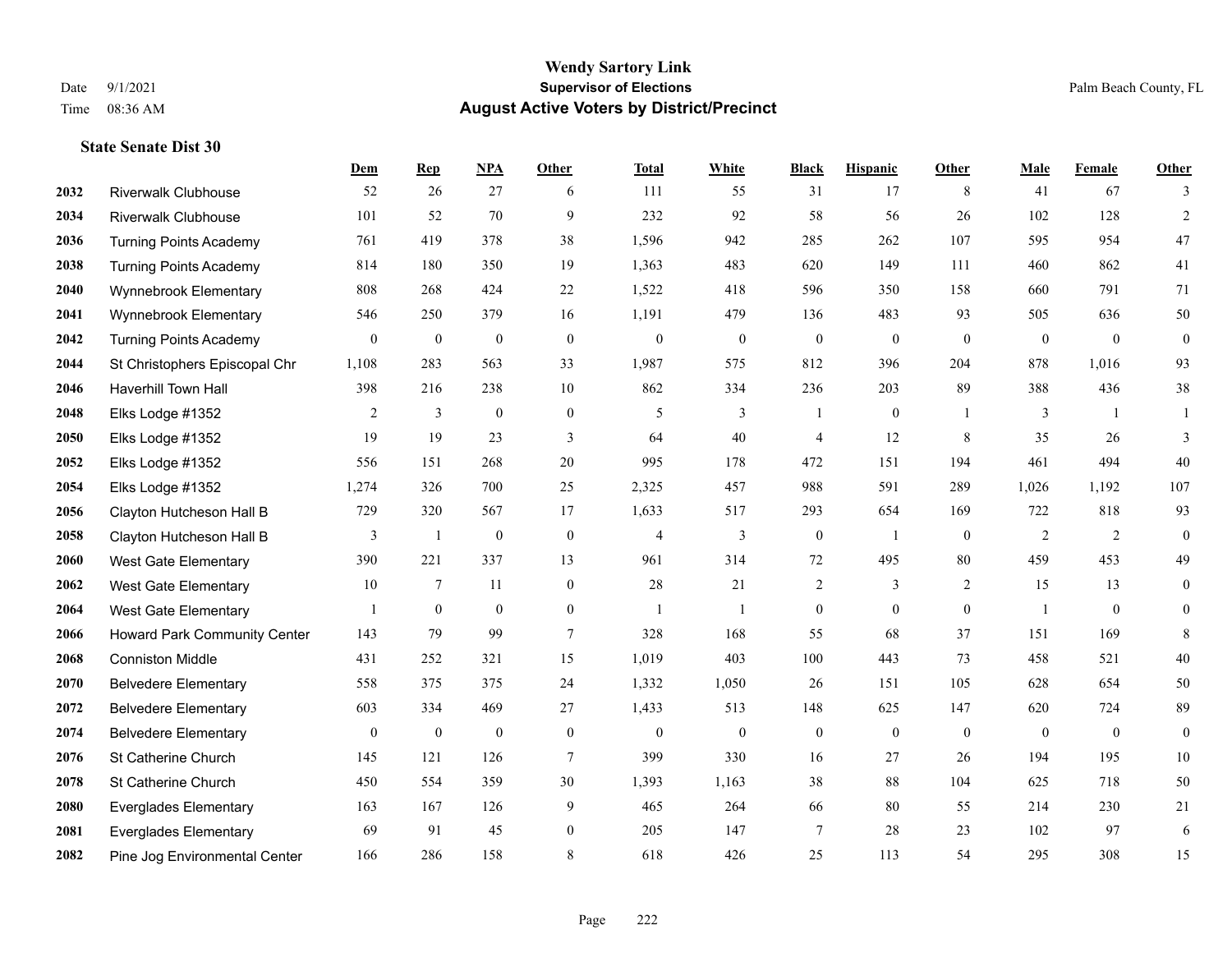|      |                               | Dem              | <b>Rep</b>       | NPA              | <b>Other</b>     | <b>Total</b>   | <b>White</b>     | <b>Black</b>     | <b>Hispanic</b>  | <b>Other</b>   | <b>Male</b>      | <b>Female</b>  | <b>Other</b>     |
|------|-------------------------------|------------------|------------------|------------------|------------------|----------------|------------------|------------------|------------------|----------------|------------------|----------------|------------------|
| 2083 | Pine Jog Environmental Center | 7                | 21               | 17               | $\overline{0}$   | 45             | 30               | $\boldsymbol{0}$ | 13               | 2              | 21               | 23             | $\overline{1}$   |
| 2088 | Melaleuca Elementary          | 866              | 523              | 652              | 35               | 2,076          | 1,062            | 341              | 477              | 196            | 954              | 1,041          | 81               |
| 2090 | Pine Jog Environmental Center | $\overline{0}$   | $\overline{2}$   | $\mathbf{0}$     | $\overline{0}$   | 2              | $\mathbf{1}$     | $\boldsymbol{0}$ | $\boldsymbol{0}$ | $\overline{1}$ | $\overline{0}$   | $\mathbf{1}$   | 1                |
| 2092 | Pine Jog Environmental Center | $\mathbf{1}$     | $\overline{4}$   | $\overline{1}$   | $\mathbf{1}$     | $\overline{7}$ | $\tau$           | $\mathbf{0}$     | $\mathbf{0}$     | $\theta$       | 3                | $\overline{4}$ | $\mathbf{0}$     |
| 2094 | Pine Jog Environmental Center | 368              | 78               | 203              | 11               | 660            | 111              | 260              | 173              | 116            | 273              | 358            | 29               |
| 2097 | 1st Church of the Nazarene    | 231              | 135              | 171              | 10               | 547            | 214              | 42               | 217              | 74             | 241              | 274            | 32               |
| 2098 | Iglesia Cristo Mi Redentor    | 436              | 218              | 339              | 27               | 1,020          | 328              | 159              | 438              | 95             | 428              | 528            | 64               |
| 2100 | Iglesia Cristo Mi Redentor    | 774              | 351              | 565              | 35               | 1,725          | 438              | 365              | 749              | 173            | 715              | 924            | 86               |
| 2102 | Union Congregational Church   | 1,176            | 344              | 638              | 33               | 2,191          | 496              | 631              | 838              | 226            | 882              | 1,199          | 110              |
| 2104 | Lake Lytal Park               | 508              | 229              | 340              | 24               | 1,101          | 305              | 231              | 457              | 108            | 454              | 590            | 57               |
| 2106 | Main Library                  | 612              | 269              | 399              | 37               | 1,317          | 508              | 235              | 444              | 130            | 566              | 696            | 55               |
| 2108 | <b>Berkshire Elementary</b>   | 743              | 336              | 656              | 31               | 1,766          | 473              | 203              | 905              | 185            | 768              | 904            | 94               |
| 2110 | <b>Berkshire Elementary</b>   | 167              | 84               | 131              | 4                | 386            | 130              | 41               | 170              | 45             | 158              | 205            | $23\,$           |
| 2114 | Main Library                  | 369              | 284              | 314              | 11               | 978            | 362              | 55               | 474              | 87             | 439              | 491            | $48\,$           |
| 2115 | The Ark Church                | 75               | 47               | 60               | 5                | 187            | 87               | 12               | 66               | 22             | 85               | 92             | $10\,$           |
| 2117 | The Ark Church                | $\mathbf{1}$     | $\boldsymbol{0}$ | $\overline{1}$   | $\overline{0}$   | $\overline{2}$ | $\mathbf{1}$     | $\mathbf{1}$     | $\mathbf{0}$     | $\mathbf{0}$   | -1               | -1             | $\mathbf{0}$     |
| 2125 | St Marys Orthodox Church      | 340              | 355              | 246              | 8                | 949            | 507              | 42               | 337              | 63             | 418              | 493            | $38\,$           |
| 2130 | Cloud Lake Town Hall          | 43               | 64               | 59               | 8                | 174            | 127              | $\mathbf{1}$     | 33               | 13             | 86               | 82             | 6                |
| 2132 | Cloud Lake Town Hall          | 27               | 26               | 33               | $\sqrt{2}$       | 88             | 58               | $\overline{c}$   | 23               | $\mathfrak{H}$ | 38               | 46             | $\overline{4}$   |
| 2134 | STEM Bldg at S FL Science Ctr | 533              | 320              | 431              | 32               | 1,316          | 495              | 60               | 644              | 117            | 602              | 657            | 57               |
| 2136 | Palmwood Lodge #303           | 668              | 452              | 563              | 46               | 1,729          | 752              | 83               | 728              | 166            | 779              | 867            | 83               |
| 2138 | Palmwood Lodge #303           | 340              | 158              | 266              | 19               | 783            | 318              | 78               | 298              | 89             | 359              | 388            | $36\,$           |
| 2140 | South Olive Community Center  | 567              | 431              | 379              | 34               | 1,411          | 1,071            | 30               | 199              | 111            | 667              | 696            | $48\,$           |
| 2142 | Lakeside Presbyterian Church  | 294              | 369              | 183              | 23               | 869            | 754              | 3                | 56               | 56             | 403              | 438            | $28\,$           |
| 2144 | Lakeside Presbyterian Church  | 354              | 411              | 261              | 33               | 1,059          | 876              | 20               | 79               | 84             | 485              | 540            | 34               |
| 6048 | Pierce Hammock Elementary     | $\boldsymbol{0}$ | $\boldsymbol{0}$ | $\boldsymbol{0}$ | $\boldsymbol{0}$ | $\mathbf{0}$   | $\boldsymbol{0}$ | $\boldsymbol{0}$ | $\boldsymbol{0}$ | $\mathbf{0}$   | $\boldsymbol{0}$ | $\mathbf{0}$   | $\boldsymbol{0}$ |
| 6050 | Acreage Branch Library        | 879              | 880              | 732              | 59               | 2,550          | 1,559            | 378              | 349              | 264            | 1,199            | 1,260          | 91               |
| 6051 | <b>Cornerstone Fellowship</b> | 611              | 752              | 555              | 50               | 1,968          | 1,255            | 210              | 291              | 212            | 917              | 979            | $72\,$           |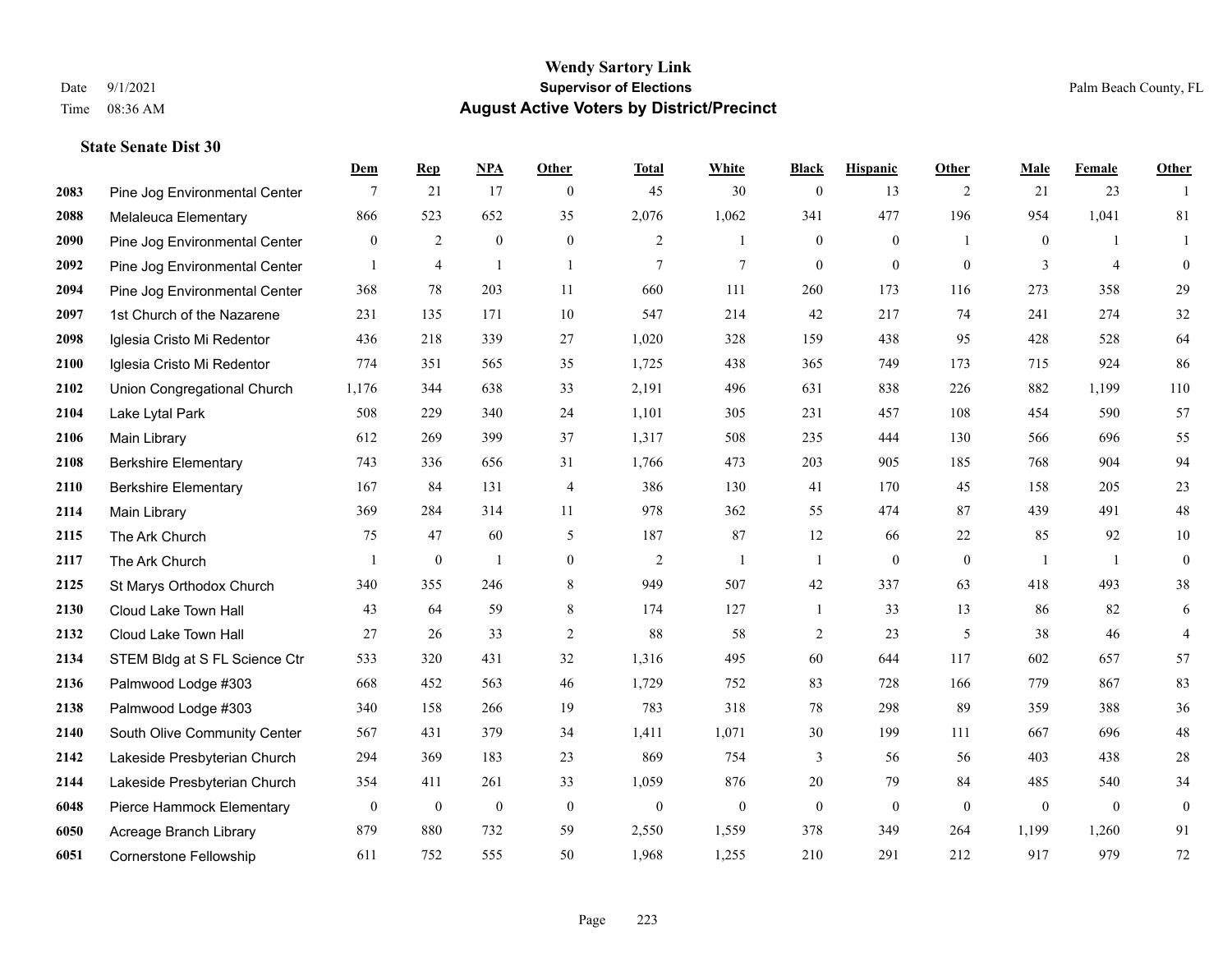|      |                                 | Dem              | <b>Rep</b>       | NPA              | <b>Other</b>   | <b>Total</b>     | White            | <b>Black</b>             | <b>Hispanic</b>  | <b>Other</b> | <b>Male</b>      | <b>Female</b>  | <b>Other</b>     |
|------|---------------------------------|------------------|------------------|------------------|----------------|------------------|------------------|--------------------------|------------------|--------------|------------------|----------------|------------------|
| 6052 | Seminole Ridge High             | 616              | 645              | 562              | 37             | 1,860            | 1,145            | 225                      | 314              | 176          | 881              | 907            | 72               |
| 6054 | Acreage Pines Elementary        | $\mathbf{0}$     | $\mathbf{0}$     | $\overline{0}$   | $\overline{0}$ | $\theta$         | $\overline{0}$   | $\mathbf{0}$             | $\mathbf{0}$     | $\theta$     | $\theta$         | $\theta$       | $\mathbf{0}$     |
| 6056 | Pierce Hammock Elementary       | $\overline{0}$   | $\mathbf{0}$     | $\mathbf{0}$     | $\Omega$       | $\theta$         | $\Omega$         | $\theta$                 | $\mathbf{0}$     | $\theta$     | $\theta$         | $\Omega$       | $\theta$         |
| 6058 | <b>Acreage Pines Elementary</b> | 740              | 606              | 563              | 39             | 1,948            | 1,051            | 354                      | 246              | 297          | 943              | 942            | 63               |
| 6060 | Indian Trail Improvement Dist   | 887              | 959              | 805              | 58             | 2,709            | 1,682            | 343                      | 401              | 283          | 1,247            | 1,363          | 99               |
| 6062 | Sandhill Crane Golf Club        | 228              | 419              | 259              | 22             | 928              | 662              | 71                       | 72               | 123          | 456              | 439            | 33               |
| 6064 | Sandhill Crane Golf Club        | 31               | 54               | 34               | 4              | 123              | 101              | $\overline{\mathcal{A}}$ | 12               | 6            | 60               | 59             | $\overline{4}$   |
| 6066 | Ibis POA Admin Building         | 1,021            | 1,100            | 726              | 86             | 2,933            | 2,574            | 90                       | 68               | 201          | 1,383            | 1,485          | 65               |
| 6068 | Ibis POA Admin Building         | $\mathbf{0}$     | $\boldsymbol{0}$ | $\boldsymbol{0}$ | $\overline{0}$ | $\boldsymbol{0}$ | $\boldsymbol{0}$ | $\boldsymbol{0}$         | $\mathbf{0}$     | $\mathbf{0}$ | $\mathbf{0}$     | $\mathbf{0}$   | $\boldsymbol{0}$ |
| 6070 | Ironhorse Country Club          | 159              | 262              | 119              | 9              | 549              | 443              | 35                       | 20               | 51           | 244              | 293            | 12               |
| 6072 | Seminole Ridge High             | 474              | 464              | 450              | 42             | 1,430            | 658              | 268                      | 382              | 122          | 673              | 733            | $24\,$           |
| 6076 | <b>Western Pines Middle</b>     | 642              | 705              | 572              | 36             | 1,955            | 1,427            | 154                      | 201              | 173          | 932              | 940            | 83               |
| 6078 | <b>Western Pines Middle</b>     | 658              | 727              | 649              | 39             | 2,073            | 1,386            | 158                      | 356              | 173          | 980              | 1,034          | 59               |
| 6080 | <b>Golden Grove Elementary</b>  | 605              | 780              | 621              | 50             | 2,056            | 1,382            | 130                      | 346              | 198          | 957              | 1,015          | 84               |
| 6094 | Palms West Presbyterian         | 666              | 929              | 659              | 42             | 2,296            | 1,833            | 76                       | 208              | 179          | 1,098            | 1,124          | 74               |
| 6096 | Palms West Presbyterian         | $\overline{0}$   | $\boldsymbol{0}$ | $\boldsymbol{0}$ | $\mathbf{0}$   | $\mathbf{0}$     | $\boldsymbol{0}$ | $\boldsymbol{0}$         | $\mathbf{0}$     | $\mathbf{0}$ | $\mathbf{0}$     | $\overline{0}$ | $\boldsymbol{0}$ |
| 6098 | <b>HL Johnson Elementary</b>    | 660              | 506              | 465              | 38             | 1,669            | 919              | 305                      | 260              | 185          | 759              | 869            | 41               |
| 6100 | Madison Green Clubhouse         | 1,237            | 720              | 762              | 52             | 2,771            | 1,203            | 782                      | 407              | 379          | 1,285            | 1,382          | 104              |
| 6102 | <b>RPB Recreation Center</b>    | 655              | 477              | 455              | 24             | 1,611            | 942              | 265                      | 258              | 146          | 664              | 892            | 55               |
| 6104 | <b>Crestwood Middle</b>         | 182              | 150              | 119              | $\,8\,$        | 459              | 215              | 76                       | 82               | 86           | 214              | 225            | $20\,$           |
| 6106 | <b>RPB Recreation Center</b>    | 215              | 122              | 196              | 10             | 543              | 224              | 98                       | 155              | 66           | 215              | 308            | $20\,$           |
| 6108 | Calypso Bay Waterpark           | $\boldsymbol{0}$ | $\boldsymbol{0}$ | $\boldsymbol{0}$ | $\mathbf{0}$   | $\boldsymbol{0}$ | $\boldsymbol{0}$ | $\boldsymbol{0}$         | $\boldsymbol{0}$ | $\mathbf{0}$ | $\boldsymbol{0}$ | $\mathbf{0}$   | $\mathbf{0}$     |
| 6112 | <b>Crestwood Middle</b>         | 472              | 415              | 357              | 33             | 1,277            | 683              | 229                      | 215              | 150          | 594              | 641            | $42\,$           |
| 6114 | RPB Village Hall                | 1,060            | 700              | 692              | 41             | 2,493            | 1,369            | 469                      | 429              | 226          | 1,166            | 1,236          | 91               |
| 6116 | <b>HL Johnson Elementary</b>    | 726              | 413              | 484              | 52             | 1,675            | 864              | 324                      | 277              | 210          | 737              | 893            | $45\,$           |
| 6118 | <b>RPB Branch Library</b>       | 1,081            | 565              | 696              | 56             | 2,398            | 1,136            | 579                      | 431              | 252          | 1,043            | 1,266          | 89               |
| 6120 | Royal Palm Beach High           | 405              | 319              | 265              | 17             | 1,006            | 480              | 199                      | 155              | 172          | 476              | 505            | 25               |
| 6122 | <b>RPB Cultural Center</b>      | 1,169            | 655              | 757              | 51             | 2,632            | 1,390            | 498                      | 496              | 248          | 1,131            | 1,412          | 89               |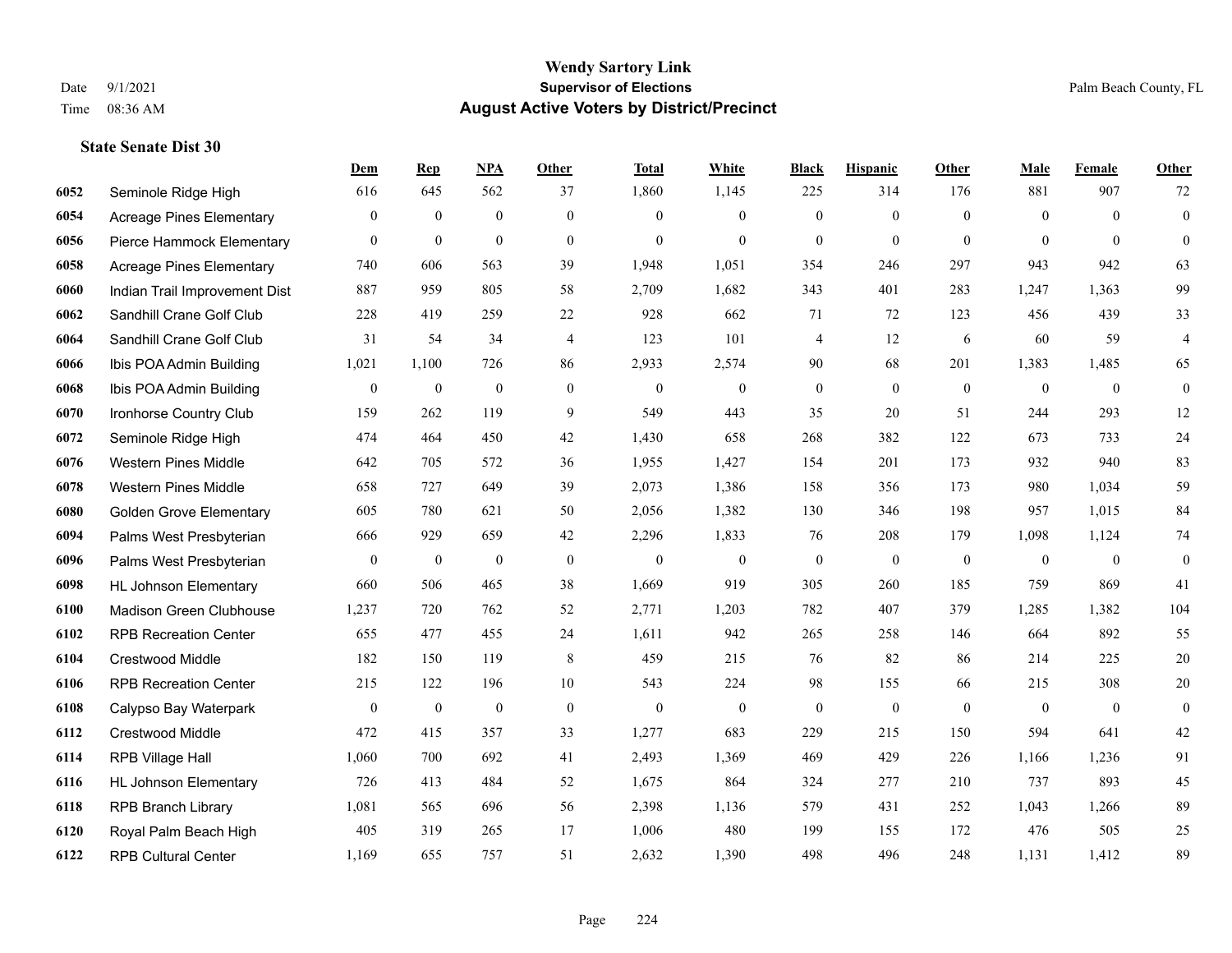|      |                              | <b>Dem</b>     | <b>Rep</b>       | NPA              | <b>Other</b>   | <b>Total</b>   | <b>White</b>     | <b>Black</b>   | <b>Hispanic</b>  | <b>Other</b>    | <b>Male</b>      | Female         | <b>Other</b>   |
|------|------------------------------|----------------|------------------|------------------|----------------|----------------|------------------|----------------|------------------|-----------------|------------------|----------------|----------------|
| 6124 | <b>RPB Cultural Center</b>   | 584            | 324              | 388              | 17             | 1,313          | 638              | 278            | 280              | 117             | 555              | 717            | 41             |
| 6126 | Calypso Bay Waterpark        | 685            | 298              | 500              | 32             | 1,515          | 545              | 412            | 365              | 193             | 654              | 801            | 60             |
| 6128 | Royal Palm Beach High        | 35             | 28               | 28               | 3              | 94             | 51               | 25             | 11               | $7\phantom{.0}$ | 43               | 51             | $\overline{0}$ |
| 6130 | Royal Palm Beach High        | 81             | 42               | 87               | 5              | 215            | 100              | 35             | 59               | 21              | 97               | 111            | 7              |
| 6132 | Royal Palm Beach High        | 389            | 190              | 261              | 19             | 859            | 413              | 166            | 188              | 92              | 391              | 436            | 32             |
| 6134 | Christ Fellowship Church RPB | 957            | 461              | 687              | 29             | 2,134          | 845              | 501            | 496              | 292             | 952              | 1,092          | 90             |
| 6136 | Calypso Bay Waterpark        | 1              | $\mathbf{1}$     | $\boldsymbol{0}$ | $\overline{0}$ | $\overline{2}$ | $\boldsymbol{0}$ |                | $\boldsymbol{0}$ | $\overline{1}$  | $\boldsymbol{0}$ | $\mathbf{1}$   | 1              |
| 6138 | Royal Palm Beach High        | 0              | $\boldsymbol{0}$ | $\mathbf{0}$     | $\overline{0}$ | $\theta$       | $\overline{0}$   | $\mathbf{0}$   | $\mathbf{0}$     | $\theta$        | $\theta$         | $\theta$       | $\Omega$       |
| 6140 | Royal Palm Beach High        | 335            | 502              | 305              | 33             | 1,175          | 855              | 107            | 112              | 101             | 565              | 586            | 24             |
| 6142 | Christ Fellowship Church RPB | $\overline{0}$ | $\mathbf{0}$     | $\mathbf{0}$     | $\overline{0}$ | $\theta$       | $\overline{0}$   | $\overline{0}$ | $\mathbf{0}$     | $\theta$        | $\mathbf{0}$     | $\theta$       | $\overline{0}$ |
| 6144 | Christ Fellowship Church RPB | 0              | $\mathbf{0}$     | $\overline{0}$   | $\overline{0}$ | $\theta$       | $\overline{0}$   | $\mathbf{0}$   | $\mathbf{0}$     | $\theta$        | $\overline{0}$   | $\overline{0}$ | $\theta$       |
| 6146 | Christ Fellowship Church RPB |                | 2                | $\mathbf{1}$     | $\Omega$       |                | 3                | $\theta$       | $\mathbf{0}$     |                 | 3                |                | $\Omega$       |
| 6148 | Christ Fellowship Church RPB | 0              | $\mathbf{0}$     | 1                | $\Omega$       |                |                  | $\theta$       | $\theta$         | $\Omega$        | $\Omega$         |                | $\theta$       |
| 6170 | Christ Fellowship Church RPB | $\overline{0}$ | 6                | $\overline{2}$   | $\Omega$       | $\,$ 8 $\,$    | 8                | $\mathbf{0}$   | $\mathbf{0}$     | $\mathbf{0}$    | 3                | 5              | $\Omega$       |
| 6172 | Christ Fellowship Church RPB | 1,298          | 574              | 828              | 67             | 2,767          | 962              | 847            | 635              | 323             | 1,184            | 1,466          | 117            |
| 6174 | Christ Fellowship Church RPB | 26             | 50               | 36               | 2              | 114            | 89               | $\tau$         | 8                | 10              | 54               | 57             | 3              |
| 6176 | Christ Fellowship Church RPB | 22             | 13               | 18               | $\mathfrak{2}$ | 55             | 22               | 10             | 18               | 5               | 24               | 29             | $\overline{c}$ |
| 6178 | <b>Everglades Elementary</b> | 557            | 379              | 441              | 26             | 1,403          | 641              | 293            | 248              | 221             | 646              | 689            | 68             |
| 6180 | <b>Everglades Elementary</b> | 18             | 48               | 18               | 2              | 86             | 65               | 4              | 14               | 3               | 40               | 44             | 2              |
| 6204 | <b>Emerald Cove Middle</b>   | 31             | 20               | 35               | $\overline{0}$ | 86             | 45               | 24             | 9                | 8               | 23               | 59             | 4              |
| 6206 | Palm Beach Central High      | 268            | 243              | 181              | 8              | 700            | 378              | 144            | 60               | 118             | 313              | 360            | 27             |
| 6207 | Palm Beach Central High      | 279            | 372              | 253              | 17             | 921            | 608              | 92             | 102              | 119             | 422              | 475            | 24             |
| 7002 | J F Kennedy Middle           | 0              | $\boldsymbol{0}$ | $\mathbf{0}$     | $\overline{0}$ | $\theta$       | $\boldsymbol{0}$ | $\mathbf{0}$   | $\mathbf{0}$     | $\theta$        | $\mathbf{0}$     | $\theta$       | $\overline{0}$ |
| 7004 | J F Kennedy Middle           | 0              | $\theta$         | $\overline{0}$   | $\Omega$       | $\theta$       | $\overline{0}$   | $\mathbf{0}$   | $\mathbf{0}$     | $\theta$        | $\theta$         | $\Omega$       | $\Omega$       |
| 7006 | J F Kennedy Middle           | $\overline{0}$ | $\overline{0}$   | $\boldsymbol{0}$ | $\overline{0}$ | $\Omega$       | $\boldsymbol{0}$ | $\overline{0}$ | $\mathbf{0}$     | $\theta$        | $\overline{0}$   | $\Omega$       | $\Omega$       |
| 7008 | J F Kennedy Middle           | 0              | $\mathbf{0}$     | $\mathbf{0}$     | $\theta$       | $\theta$       | $\overline{0}$   | $\theta$       | $\theta$         | $\theta$        | $\theta$         | $\theta$       | $\mathbf{0}$   |
| 7010 | St John Lutheran Church      | 282            | 11               | 92               | 6              | 391            | 27               | 318            | 24               | 22              | 128              | 246            | 17             |
| 7012 | St John Lutheran Church      | 1,072          | 194              | 421              | 18             | 1,705          | 486              | 987            | 69               | 163             | 778              | 867            | 60             |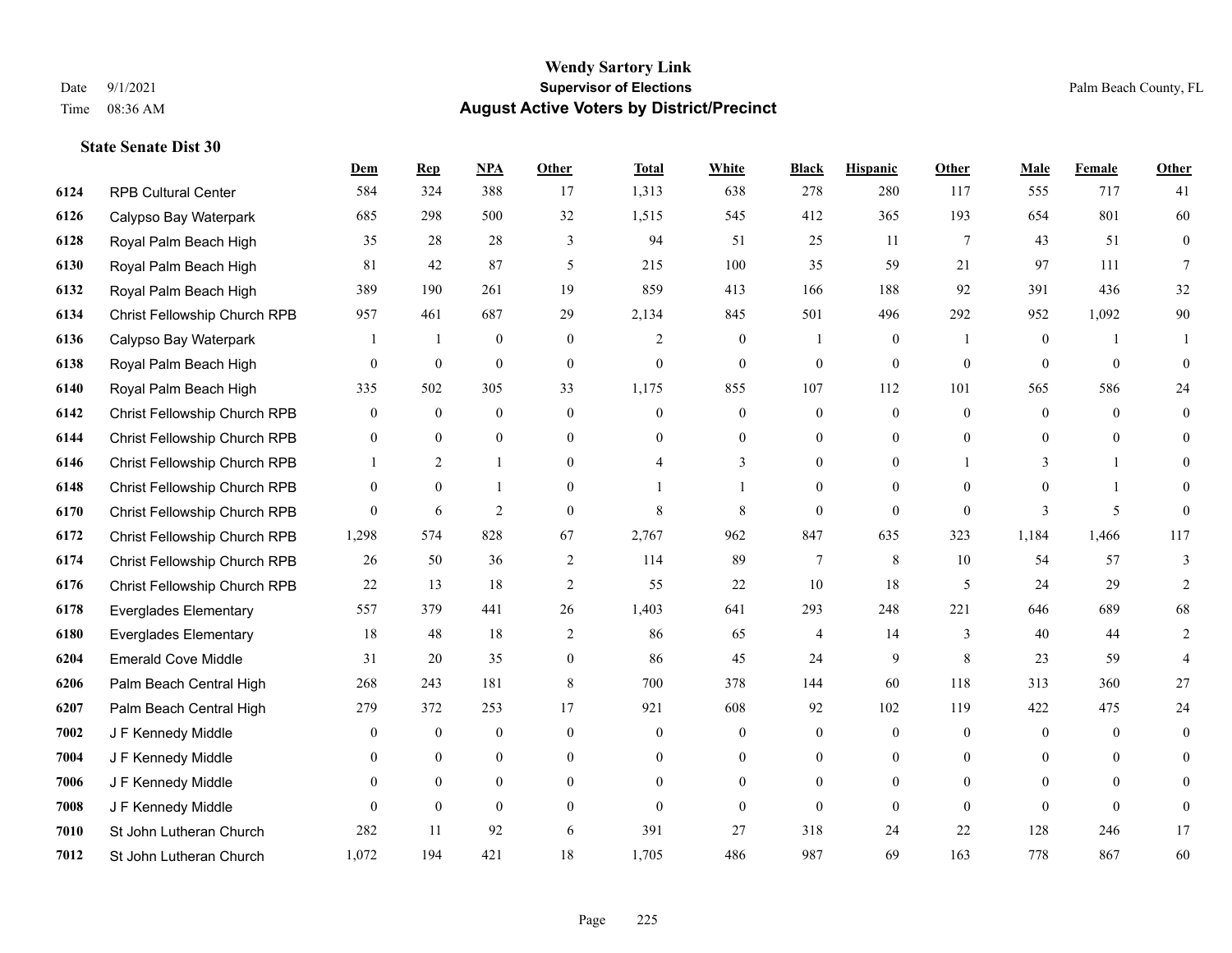|      |                                  | Dem          | <b>Rep</b>     | NPA              | <b>Other</b>   | <b>Total</b>             | <b>White</b>     | <b>Black</b>   | <b>Hispanic</b> | <b>Other</b>   | <b>Male</b>    | <b>Female</b>  | <b>Other</b> |
|------|----------------------------------|--------------|----------------|------------------|----------------|--------------------------|------------------|----------------|-----------------|----------------|----------------|----------------|--------------|
| 7014 | RB Prep Achievement Academy      | $\mathbf{0}$ | $\mathbf{0}$   | $\overline{0}$   | $\theta$       | $\theta$                 | $\mathbf{0}$     | $\mathbf{0}$   | $\mathbf{0}$    | $\theta$       | $\theta$       | $\theta$       | $\Omega$     |
| 7016 | RB Prep Achievement Academy      | 2            |                | $\overline{0}$   | $\Omega$       | 3                        |                  | $\overline{2}$ | $\theta$        | $\Omega$       | 2              |                | $\theta$     |
| 7018 | RB Prep Achievement Academy      | $\Omega$     | $\theta$       | $\theta$         | $\Omega$       | $\Omega$                 | $\Omega$         | $\Omega$       | $\Omega$        | $\Omega$       | $\Omega$       | $\Omega$       | $\Omega$     |
| 7020 | RB Prep Achievement Academy      | $\mathbf{0}$ | $\mathbf{0}$   | $\mathbf{0}$     | $\overline{0}$ | $\theta$                 | $\Omega$         | $\mathbf{0}$   | $\mathbf{0}$    | $\theta$       | $\theta$       | $\theta$       | $\Omega$     |
| 7022 | J F Kennedy Middle               | 888          | 176            | 361              | 26             | 1,451                    | 292              | 798            | 152             | 209            | 644            | 758            | 49           |
| 7024 | Hurst Chapel AME Church          | 1,543        | 89             | 331              | 22             | 1,985                    | 147              | 1,617          | 95              | 126            | 804            | 1,125          | 56           |
| 7025 | Hurst Chapel AME Church          | 262          | 32             | 107              | 3              | 404                      | 61               | 249            | 39              | 55             | 146            | 242            | 16           |
| 7026 | Lindsey Davis Senior Comm Ctr    | 2,260        | 78             | 422              | 20             | 2,780                    | 63               | 2,499          | 39              | 179            | 1,114          | 1,571          | 95           |
| 7028 | <b>Wells Recreation Center</b>   | 1,822        | 141            | 466              | 19             | 2,448                    | 235              | 1,911          | 103             | 199            | 1,055          | 1,303          | 90           |
| 7030 | Riviera Beach Marina Event Ctr   | 194          | 307            | 175              | 23             | 699                      | 563              | 46             | 44              | 46             | 355            | 323            | 21           |
| 7032 | <b>Crossroads Baptist Church</b> | $\mathbf{0}$ | $\bf{0}$       | $\boldsymbol{0}$ | $\mathbf{0}$   | $\mathbf{0}$             | $\boldsymbol{0}$ | $\mathbf{0}$   | $\mathbf{0}$    | $\theta$       | $\overline{0}$ | $\overline{0}$ | $\mathbf{0}$ |
| 7034 | Suncoast High                    | 1,294        | 200            | 499              | 24             | 2,017                    | 360              | 1,215          | 151             | 291            | 832            | 1,110          | 75           |
| 7036 | RB Prep Achievement Academy      | $\mathbf{0}$ | $\overline{0}$ | 6                | $\overline{0}$ | 6                        | $\mathbf{0}$     | $\theta$       | $\mathbf{0}$    | 6              | $\overline{4}$ |                | 1            |
| 7038 | RB Prep Achievement Academy      | $\mathbf{0}$ | $\bf{0}$       | $\mathbf{0}$     | $\overline{0}$ | $\theta$                 | $\boldsymbol{0}$ | $\mathbf{0}$   | $\mathbf{0}$    | $\Omega$       | $\theta$       | $\theta$       | $\theta$     |
| 7040 | Mary McLeod Bethune Elementa     | 1,229        | 53             | 246              | 15             | 1,543                    | 36               | 1,366          | 44              | 97             | 609            | 889            | 45           |
| 7041 | Mary McLeod Bethune Elementa     | 383          | 31             | 120              | 8              | 542                      | 44               | 415            | 27              | 56             | 202            | 316            | 24           |
| 7042 | Dan Calloway Complex             | 1,715        | 73             | 370              | 21             | 2,179                    | 43               | 1,933          | 43              | 160            | 882            | 1,235          | 62           |
| 7044 | <b>Wells Recreation Center</b>   | 1,382        | 89             | 360              | 16             | 1,847                    | 187              | 1,461          | 64              | 135            | 761            | 1,016          | 70           |
| 7046 | Riviera Beach Marina Event Ctr   | 38           | 30             | 15               | 5              | 88                       | 74               | 7              | 2               | 5              | 49             | 38             | -1           |
| 7048 | <b>Crossroads Baptist Church</b> | 284          | 8              | 84               | 10             | 386                      | 6                | 323            | 28              | 29             | 129            | 240            | 17           |
| 7050 | <b>Crossroads Baptist Church</b> |              | 2              | $\mathbf{1}$     | $\Omega$       | $\boldsymbol{\varDelta}$ | 3                | $\theta$       | $\theta$        | $\overline{1}$ |                | 3              | $\theta$     |
| 7052 | <b>Crossroads Baptist Church</b> | 0            | $\bf{0}$       | $\mathbf{0}$     | $\overline{0}$ | $\theta$                 | $\mathbf{0}$     | $\mathbf{0}$   | $\mathbf{0}$    | $\theta$       | $\overline{0}$ | $\theta$       | $\theta$     |
| 7054 | <b>Crossroads Baptist Church</b> | 985          | 69             | 290              | 13             | 1,357                    | 111              | 1,032          | 74              | 140            | 580            | 718            | 59           |
| 7056 | <b>Crossroads Baptist Church</b> | $\mathbf{0}$ | $\mathbf{0}$   | $\mathbf{0}$     | $\theta$       | $\theta$                 | $\mathbf{0}$     | $\theta$       | $\theta$        | $\Omega$       | $\mathbf{0}$   | $\theta$       | $\theta$     |
| 7058 | Palm Beach Lakes High            | 1,430        | 358            | 602              | 44             | 2,434                    | 806              | 1,100          | 305             | 223            | 981            | 1,354          | 99           |
| 7060 | Ephesus Junior Academy           | 1,166        | 63             | 230              | 15             | 1,474                    | 104              | 1,213          | 50              | 107            | 598            | 829            | 47           |
| 7062 | Mangonia Park Town Hall          | 714          | 40             | 178              | 10             | 942                      | 81               | 755            | 39              | 67             | 376            | 537            | 29           |
| 7064 | Grace Episcopal Church           | 1,298        | 159            | 440              | 34             | 1,931                    | 338              | 1,266          | 127             | 200            | 827            | 1,017          | 87           |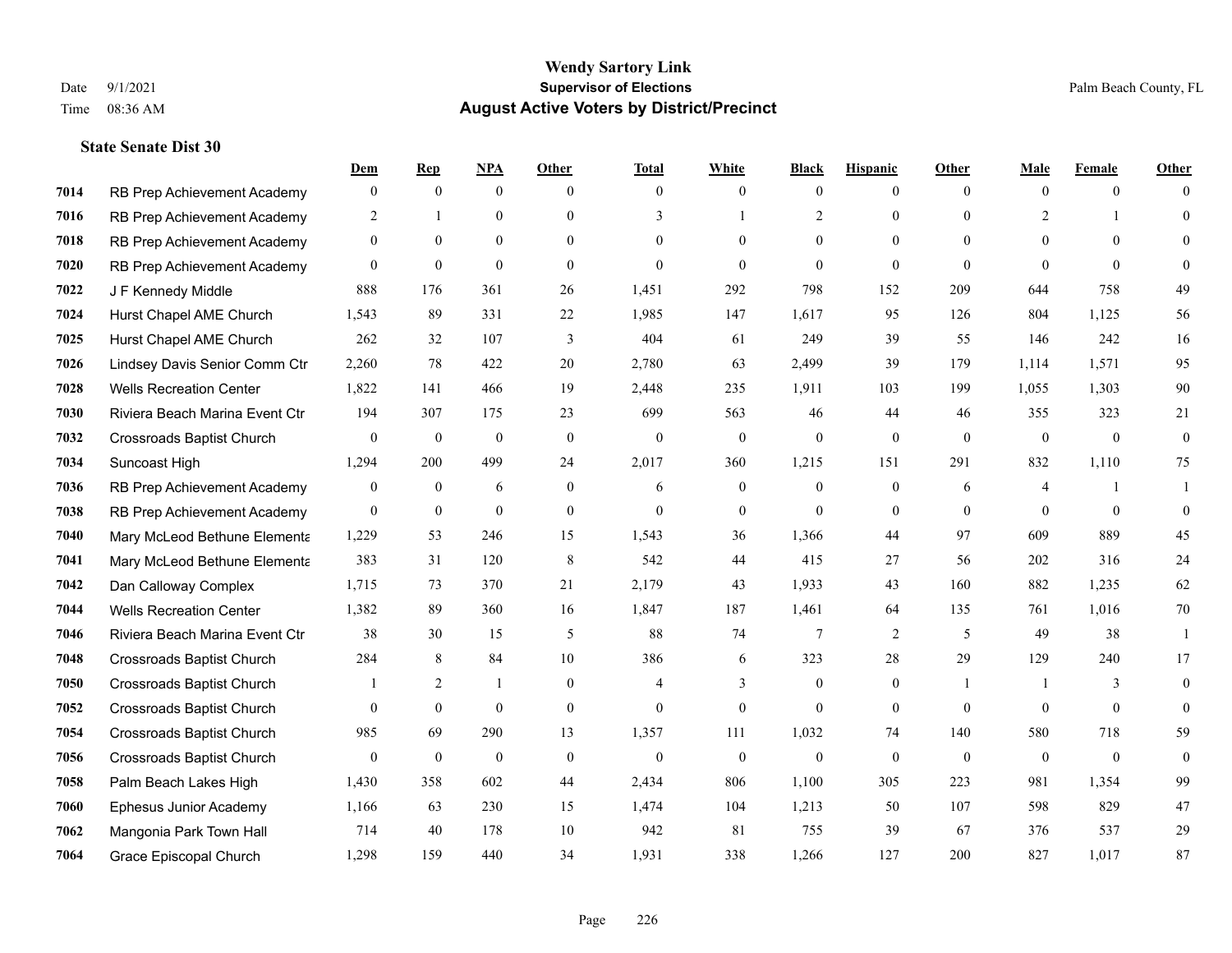#### **Wendy Sartory Link** Date 9/1/2021 **Supervisor of Elections** Palm Beach County, FL Time 08:36 AM **August Active Voters by District/Precinct**

# **Dem Rep NPA Other Total White Black Hispanic Other Male Female Other** Northboro Elementary 1,062 188 419 28 1,697 456 907 162 172 759 867 71 Pleasant City Community Center 934 242 478 34 1,688 778 591 173 146 809 799 80 Northboro Elementary 455 398 364 39 1,256 1,006 63 85 102 580 643 33 Egret Lake Elementary 477 112 231 6 826 214 370 135 107 354 440 32 Egret Lake Elementary 195 38 85 10 328 55 193 34 46 140 180 8 Egret Lake Elementary 3 2 1 0 6 4 1 0 1 5 1 0 Egret Lake Elementary 350 100 147 17 614 415 102 52 45 241 352 21 Egret Lake Elementary 22 3 1 0 26 25 0 0 1 6 19 1 Seminole Trails Elementary 1,036 318 486 29 1,869 683 713 257 216 813 973 83 Sharon Christian Church 739 268 431 44 1,482 598 445 280 159 611 815 56 Bear Lakes Middle 35 17 12 1 65 25 14 10 16 25 36 4 Whitehall Clubhouse #3 677 485 448 50 1,660 1,051 247 196 166 767 845 48 Bear Lakes Middle 1,291 475 806 56 2,628 1,041 904 371 312 1,140 1,367 121 Palm Beach Lakes High 117 36 75 3 231 84 68 22 57 106 111 14 Salvation Army Activity Hall 601 76 283 10 970 159 506 127 178 413 510 47 Salvation Army Activity Hall 832 305 481 33 1,651 674 535 252 190 659 913 79 U M Church of Palm Beaches 22 17 18 1 58 45 2 9 2 30 24 4 U M Church of Palm Beaches 945 427 668 66 2,106 1,016 661 229 200 940 1,101 65 First Christian Church 744 183 323 25 1,275 415 630 104 126 490 738 47 WPB City Fire Station #5 741 383 419 26 1,569 967 269 188 145 677 841 51 Roosevelt Elementary 2,059 165 541 28 2,793 266 2,074 240 213 1,114 1,560 119 Chamber of Commerce 403 394 346 55 1,198 900 61 103 134 564 596 38 Adult Education Center 674 215 396 28 1,313 420 406 361 126 534 720 59 Adult Education Center 127 27 60 7 221 53 122 23 23 68 143 10 Adult Education Center 0 0 0 0 0 0 0 0 0 0 0 0 Adult Education Center 0 0 0 0 0 0 0 0 0 0 0 0 Adult Education Center 30 30 36 5 101 75 3 18 5 50 45 6 U M Church of Palm Beaches 283 109 171 8 571 203 210 106 52 244 298 29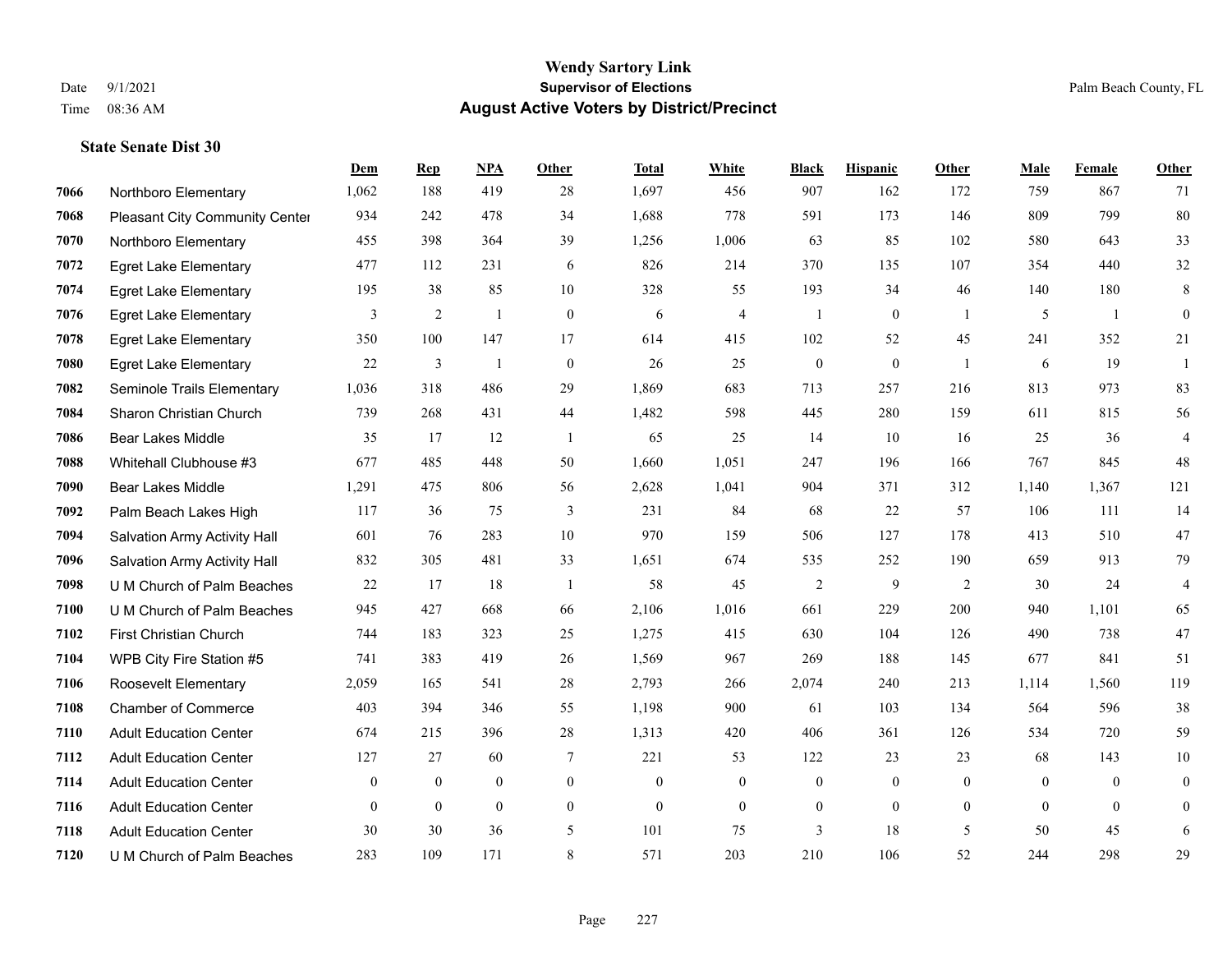|      |                                     | Dem            | <b>Rep</b>       | NPA          | Other          | <b>Total</b> | White          | <b>Black</b>   | <b>Hispanic</b> | Other    | Male         | Female         | Other        |
|------|-------------------------------------|----------------|------------------|--------------|----------------|--------------|----------------|----------------|-----------------|----------|--------------|----------------|--------------|
| 7122 | U M Church of Palm Beaches          | $\Omega$       | $\mathbf{0}$     | $\mathbf{0}$ | $\theta$       | $\mathbf{0}$ | $\mathbf{0}$   | $\overline{0}$ | 0               | $\theta$ | $\theta$     | $\overline{0}$ | $\Omega$     |
| 7124 | <b>First Christian Church</b>       | 1,216          | 141              | 341          | 15             | 1,713        | 199            | 1,241          | 112             | 161      | 749          | 904            | 60           |
| 7126 | First Christian Church              | 1,504          | 500              | 756          | 80             | 2,840        | 1,100          | 1,041          | 403             | 296      | 1,166        | 1,562          | 112          |
| 7128 | <b>Westward Elementary</b>          | 1,941          | 124              | 469          | 24             | 2,558        | 157            | 2,097          | 118             | 186      | 1,024        | 1,450          | 84           |
| 7130 | Alexander W Dreyfoos SOA High       | 807            | 817              | 760          | 71             | 2,455        | 1,878          | 113            | 207             | 257      | 1,241        | 1,144          | 70           |
| 7132 | WPB City Hall Flagler Gallery       | 675            | 657              | 591          | 75             | 1,998        | 1,573          | 84             | 141             | 200      | 1,003        | 925            | 70           |
| 7134 | <b>Adult Education Center</b>       | 798            | 174              | 395          | 23             | 1,390        | 303            | 658            | 285             | 144      | 613          | 711            | 66           |
| 7136 | <b>Haverhill Town Hall</b>          | 43             | 38               | 34           | 2              | 117          | 48             | 32             | 27              | 10       | 47           | 65             | 5            |
| 7138 | <b>Westgate Community Center</b>    | 1,552          | 441              | 897          | 29             | 2,919        | 682            | 947            | 991             | 299      | 1,299        | 1,479          | 141          |
| 7140 | <b>Haverhill Town Hall</b>          | 168            | 75               | 97           | $\overline{4}$ | 344          | 106            | 122            | 77              | 39       | 160          | 163            | 21           |
| 7142 | Clayton Hutcheson Hall B            | 33             | 7                | 13           | $\overline{0}$ | 53           | 16             | 25             | $7\overline{ }$ | 5        | 23           | 30             | $\mathbf{0}$ |
| 7144 | Clayton Hutcheson Hall B            | 46             | 3                | 20           |                | 70           | $\overline{4}$ | 45             | 12              | 9        | 28           | 36             | 6            |
| 7146 | Clayton Hutcheson Hall B            | 239            | 15               | 95           | 3              | 352          | 26             | 224            | 78              | 24       | 126          | 211            | 15           |
| 7148 | <b>Howard Park Community Center</b> | 81             | 27               | 48           | 5              | 161          | 76             | 36             | 29              | 20       | 82           | 72             | $\tau$       |
| 7149 | <b>Roosevelt Elementary</b>         | 59             | 11               | 46           | 2              | 118          | 17             | 47             | 33              | 21       | 54           | 54             | $10\,$       |
| 7150 | Howard Park Community Center        | 350            | 279              | 298          | 36             | 963          | 771            | 39             | 86              | 67       | 481          | 456            | 26           |
| 7152 | WPB City Hall Flagler Gallery       | 475            | 445              | 267          | 41             | 1,228        | 974            | 43             | 117             | 94       | 473          | 710            | 45           |
| 7154 | Morton & Barbara Mandel Cente       | 148            | 373              | 155          | 18             | 694          | 618            | 8              | 13              | 55       | 316          | 356            | $22\,$       |
| 7156 | PB Fire Station #3                  | 42             | 101              | 59           | 2              | 204          | 176            | $\overline{0}$ | $\overline{7}$  | 21       | 92           | 100            | 12           |
| 7158 | PB Fire Station #3                  | 536            | 471              | 408          | 51             | 1,466        | 1,313          | 18             | 34              | 101      | 642          | 788            | 36           |
| 7166 | PB Fire Station #3                  | 315            | 380              | 295          | 31             | 1,021        | 906            | 2              | 30              | 83       | 451          | 545            | 25           |
| 8001 | <b>Federal Only</b>                 | $\overline{0}$ | $\boldsymbol{0}$ | $\mathbf{0}$ | $\theta$       | $\mathbf{0}$ | $\mathbf{0}$   | $\overline{0}$ | $\Omega$        | $\theta$ | $\mathbf{0}$ | $\theta$       | $\theta$     |
| 8002 | State Only                          | 133            | 104              | 116          | 2              | 355          | 273            | 13             | 14              | 55       | 159          | 183            | 13           |
|      | <b>State Senate Dist 30</b>         | 139,613        | 105,292          | 93,552       | 7,619          | 346,076      | 211,266        | 63,121         | 41,073          | 30,616   | 153,806      | 180,406        | 11,864       |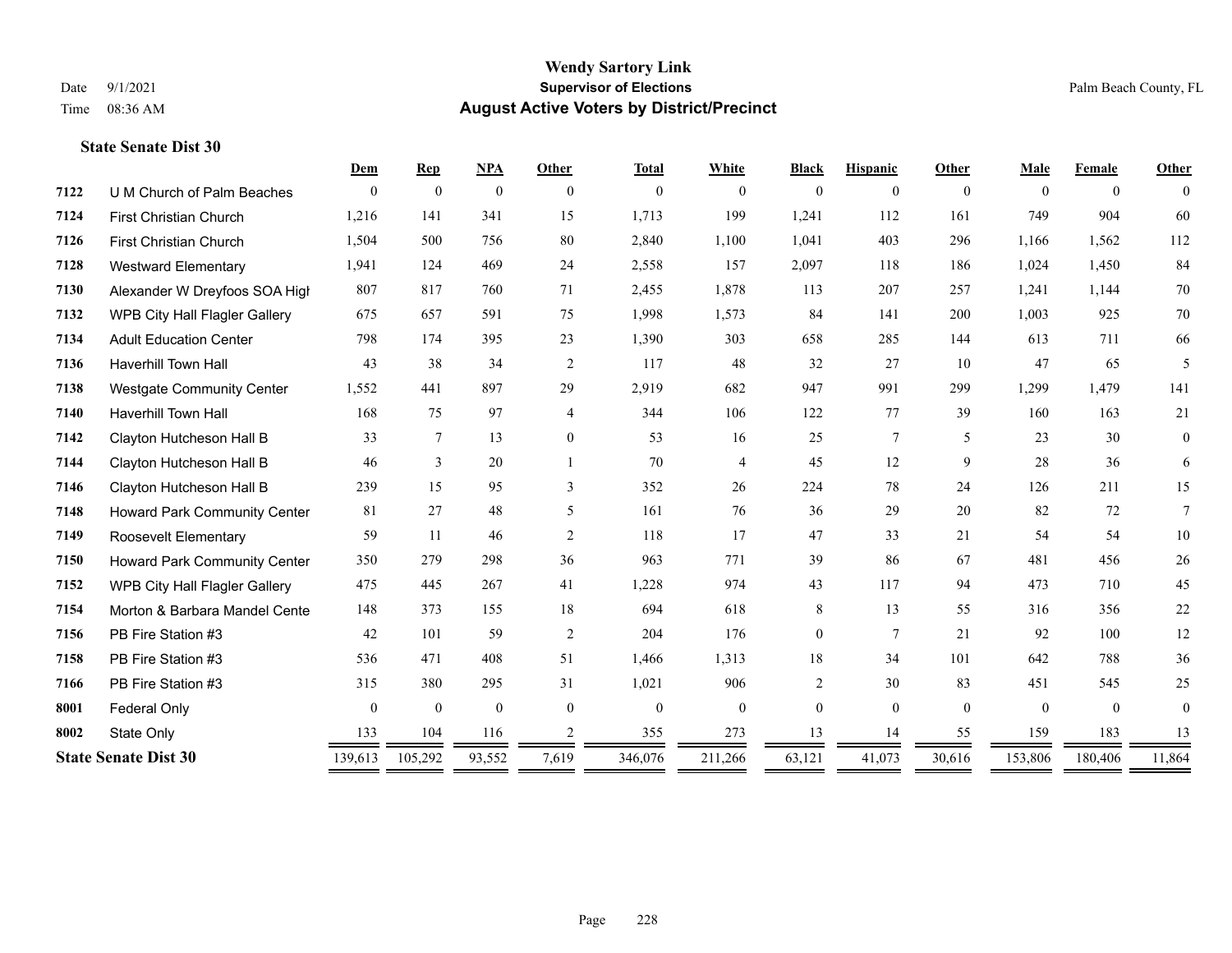|      |                                   | Dem          | <b>Rep</b>       | NPA              | <b>Other</b>   | <b>Total</b>   | <b>White</b>     | <b>Black</b>     | <b>Hispanic</b>  | <b>Other</b>   | <b>Male</b>    | Female         | <b>Other</b>     |
|------|-----------------------------------|--------------|------------------|------------------|----------------|----------------|------------------|------------------|------------------|----------------|----------------|----------------|------------------|
| 2084 | <b>Community Christian Church</b> | 280          | 116              | 156              | 16             | 568            | 168              | 205              | 129              | 66             | 254            | 299            | 15               |
| 2085 | <b>Community Christian Church</b> | 2            | $\mathbf{1}$     | $\mathbf{0}$     | $\theta$       | $\overline{3}$ | 3                | $\mathbf{0}$     | $\mathbf{0}$     | $\theta$       | $\overline{1}$ | $\overline{2}$ | $\mathbf{0}$     |
| 2086 | <b>Community Christian Church</b> | 1,218        | 549              | 930              | 53             | 2,750          | 856              | 595              | 921              | 378            | 1,197          | 1,443          | 110              |
| 2087 | <b>Community Christian Church</b> |              | 1                | $\mathbf{0}$     | $\mathbf{0}$   | $\overline{2}$ | $\overline{c}$   | $\boldsymbol{0}$ | $\mathbf{0}$     | $\mathbf{0}$   | $\overline{2}$ | $\mathbf{0}$   | $\mathbf{0}$     |
| 2096 | 1st Church of the Nazarene        | 250          | 67               | 190              | 5              | 512            | 117              | 23               | 327              | 45             | 237            | 244            | 31               |
| 2112 | Palm Springs Middle               | 7            | 6                | $\tau$           | $\mathbf{0}$   | 20             | 15               | 3                | $\boldsymbol{0}$ | 2              | 9              | 11             | $\mathbf{0}$     |
| 2116 | The Ark Church                    | 810          | 556              | 697              | 33             | 2,096          | 911              | 150              | 866              | 169            | 891            | 1,125          | $80\,$           |
| 2118 | Palm Springs Middle               | $\theta$     | $\mathbf{0}$     | $\mathbf{0}$     | $\theta$       | $\Omega$       | $\overline{0}$   | $\mathbf{0}$     | $\theta$         | $\theta$       | $\theta$       | $\Omega$       | $\boldsymbol{0}$ |
| 2120 | Palm Springs Middle               | 56           | 20               | 51               | $\mathbf{0}$   | 127            | 31               | 12               | 55               | 29             | 50             | 66             | 11               |
| 2122 | Palm Springs Middle               |              | $\mathbf{0}$     | $\mathbf{0}$     | $\theta$       | $\overline{1}$ | $\overline{0}$   | 1                | $\mathbf{0}$     | $\mathbf{0}$   | 1              | $\theta$       | $\mathbf{0}$     |
| 2124 | Palm Springs Middle               | 5            | 3                | 8                | $\theta$       | 16             | $\overline{7}$   | 3                | 5                | $\overline{1}$ | $\tau$         | 9              | $\theta$         |
| 2126 | St Marys Orthodox Church          | 275          | 254              | 228              | 9              | 766            | 434              | 31               | 236              | 65             | 355            | 390            | 21               |
| 2127 | Lake Clarke Shores Town Hall      |              | $\mathbf{0}$     | $\mathbf{1}$     | $\Omega$       | $\overline{2}$ | $\mathbf{0}$     | $\mathbf{0}$     | $\overline{2}$   | $\Omega$       | 2              | $\theta$       | $\overline{0}$   |
| 2128 | Palm Springs Middle               | $\mathbf{0}$ | $\boldsymbol{0}$ | $\boldsymbol{0}$ | $\overline{0}$ | $\theta$       | $\boldsymbol{0}$ | $\boldsymbol{0}$ | $\boldsymbol{0}$ | $\overline{0}$ | $\mathbf{0}$   | $\mathbf{0}$   | $\mathbf{0}$     |
| 2148 | <b>Liberty Park Elementary</b>    | $\theta$     | $\mathbf{0}$     | $\mathbf{0}$     | $\theta$       | $\theta$       | $\overline{0}$   | $\mathbf{0}$     | $\mathbf{0}$     | $\theta$       | $\theta$       | $\theta$       | $\theta$         |
| 2150 | River Bridge Activities Center    | 1,090        | 531              | 685              | 53             | 2,359          | 1,144            | 481              | 489              | 245            | 982            | 1,293          | 84               |
| 2152 | Pine Ridge North II               | 1,107        | 506              | 804              | 53             | 2,470          | 1,020            | 379              | 813              | 258            | 983            | 1,384          | 103              |
| 2154 | <b>Forest Hill Elementary</b>     | 1,136        | 437              | 798              | 33             | 2,404          | 731              | 391              | 1,034            | 248            | 1,033          | 1,243          | 128              |
| 2156 | Cresthaven Emory Aud              | 633          | 406              | 307              | 14             | 1,360          | 753              | 99               | 413              | 95             | 502            | 808            | 50               |
| 2158 | Community Of Hope                 | 1,091        | 416              | 827              | 30             | 2,364          | 592              | 433              | 1,029            | 310            | 1,040          | 1,207          | 117              |
| 2160 | Cresthaven Barkley Aud            | 519          | 362              | 283              | 19             | 1,183          | 593              | 87               | 399              | 104            | 497            | 634            | 52               |
| 2162 | Cresthaven Ashley Aud             | 334          | 221              | 223              | 14             | 792            | 395              | 39               | 294              | 64             | 313            | 445            | 34               |
| 2164 | Covered Bridge Clubhouse          | 1,118        | 742              | 661              | 39             | 2,560          | 1,776            | 139              | 473              | 172            | 991            | 1,490          | 79               |
| 2166 | Poinciana Clubhouse               | 903          | 524              | 498              | 37             | 1,962          | 1,293            | 93               | 416              | 160            | 770            | 1,125          | 67               |
| 2168 | First Baptist Church GA           | $\mathbf{0}$ | $\mathbf{0}$     | $\mathbf{0}$     | $\theta$       | $\theta$       | $\overline{0}$   | $\mathbf{0}$     | $\mathbf{0}$     | $\theta$       | $\mathbf{0}$   | $\mathbf{0}$   | $\mathbf{0}$     |
| 2170 | <b>Liberty Park Elementary</b>    | 1,135        | 542              | 666              | 56             | 2,399          | 1,044            | 459              | 637              | 259            | 951            | 1,332          | 116              |
| 2172 | First Baptist Church GA           | 17           | $\overline{4}$   | 10               | $\mathbf{0}$   | 31             | 15               | 3                | 9                | $\overline{4}$ | 12             | 18             | $\overline{1}$   |
| 2174 | First Baptist Church GA           | 455          | 187              | 273              | 12             | 927            | 401              | 192              | 209              | 125            | 410            | 476            | 41               |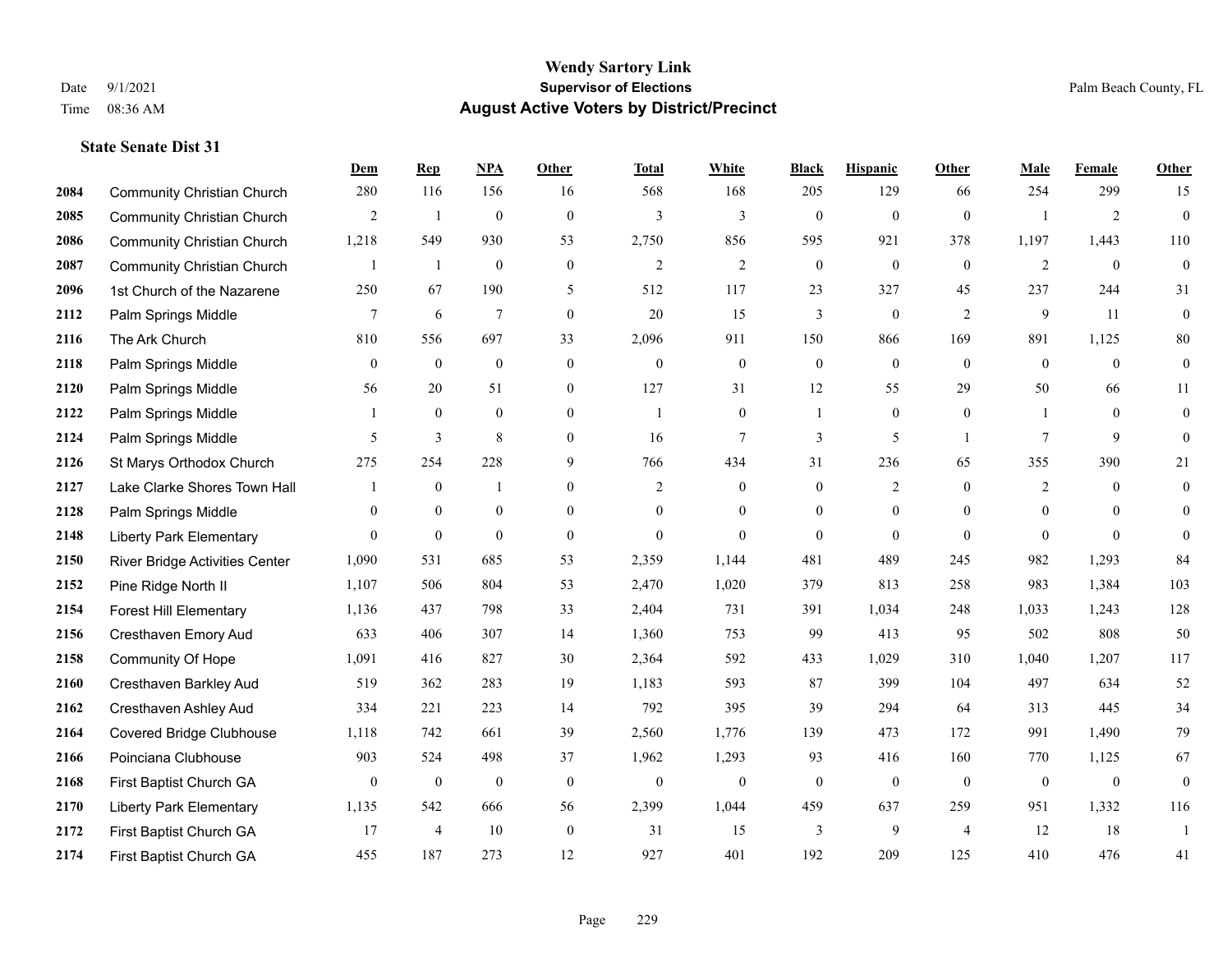|      |                                    | <b>Dem</b>       | <b>Rep</b>       | NPA              | <b>Other</b>     | <b>Total</b>     | <b>White</b>     | <b>Black</b>     | <b>Hispanic</b> | Other          | <b>Male</b>    | <b>Female</b> | <b>Other</b>     |
|------|------------------------------------|------------------|------------------|------------------|------------------|------------------|------------------|------------------|-----------------|----------------|----------------|---------------|------------------|
| 2182 | <b>Greenacres Community Center</b> | 638              | 284              | 526              | 29               | 1,477            | 524              | 141              | 668             | 144            | 591            | 798           | 88               |
| 2184 | American Polish Club               | 1,089            | 395              | 802              | 39               | 2,325            | 709              | 345              | 1,013           | 258            | 963            | 1,222         | 140              |
| 2186 | American Polish Club               | 322              | 134              | 239              | 6                | 701              | 212              | 110              | 310             | 69             | 311            | 359           | 31               |
| 2188 | St Lukes United Methodist Chr      | 467              | 517              | 429              | 34               | 1,447            | 1,147            | 35               | 188             | 77             | 687            | 721           | 39               |
| 2190 | Lucerne Pointe Clubhouse           | 1,017            | 526              | 645              | 46               | 2,234            | 1,415            | 219              | 425             | 175            | 914            | 1.242         | $78\,$           |
| 2192 | Fountains Of Palm Beach            | 919              | 446              | 576              | 55               | 1,996            | 1,353            | 142              | 335             | 166            | 847            | 1,082         | 67               |
| 2194 | <b>LC Swain Middle</b>             | 1,085            | 360              | 712              | 40               | 2,197            | 757              | 450              | 761             | 229            | 917            | 1,172         | 108              |
| 2196 | Pine Ridge South IV Clubhouse      | 888              | 495              | 506              | 42               | 1,931            | 1,157            | 262              | 398             | 114            | 755            | 1,103         | 73               |
| 2198 | American Finnish Club              | 14               | 9                | 8                | $\boldsymbol{0}$ | 31               | 17               | 3                | -1              | 10             | 12             | 16            | 3                |
| 2202 | <b>LC Swain Middle</b>             | 0                | 8                | $\mathbf{1}$     | $\mathbf{0}$     | 9                | 6                | $\boldsymbol{0}$ | 3               | $\mathbf{0}$   | $\overline{4}$ | 5             | $\boldsymbol{0}$ |
| 2204 | Heritage Elementary                | 550              | 219              | 478              | 30               | 1,277            | 416              | 137              | 609             | 115            | 551            | 653           | 73               |
| 2206 | Heritage Elementary                | 459              | 194              | 329              | 16               | 998              | 321              | 214              | 333             | 130            | 433            | 513           | $52\,$           |
| 2208 | American Finnish Club              | 6                | $\tau$           | $\mathbf{1}$     | $\mathbf{1}$     | 15               | 14               | $\boldsymbol{0}$ | $\mathbf{0}$    | $\overline{1}$ | 6              | 8             | $\mathbf{1}$     |
| 2210 | American Polish Club               | 229              | 94               | 137              | 6                | 466              | 168              | 114              | 138             | 46             | 185            | 261           | $20\,$           |
| 2212 | American Polish Club               | 0                | $\mathbf{0}$     | $\boldsymbol{0}$ | $\boldsymbol{0}$ | $\mathbf{0}$     | $\boldsymbol{0}$ | $\mathbf{0}$     | $\mathbf{0}$    | $\overline{0}$ | $\mathbf{0}$   | $\mathbf{0}$  | $\mathbf{0}$     |
| 2214 | Indian Pines Elementary            | 1,180            | 253              | 578              | 38               | 2,049            | 467              | 909              | 442             | 231            | 922            | 1,027         | 100              |
| 2216 | Indian Pines Elementary            | 1,787            | 293              | 840              | 42               | 2,962            | 521              | 1,487            | 583             | 371            | 1,327          | 1,488         | 147              |
| 2218 | <b>Tradewinds Middle</b>           | 1,259            | 316              | 653              | 36               | 2,264            | 571              | 882              | 368             | 443            | 996            | 1,140         | 128              |
| 3002 | Palm Springs Middle                | 823              | 339              | 554              | 48               | 1,764            | 525              | 324              | 749             | 166            | 718            | 968           | 78               |
| 3004 | Community Of Hope                  | 68               | 39               | 61               | $\overline{2}$   | 170              | 65               | 9                | 70              | 26             | 84             | 75            | 11               |
| 3006 | Faith Presbyterian                 | 982              | 615              | 679              | 32               | 2,308            | 948              | 268              | 887             | 205            | 950            | 1,257         | 101              |
| 3008 | Palm Springs Middle                | $\boldsymbol{0}$ | $\boldsymbol{0}$ | $\boldsymbol{0}$ | $\mathbf{0}$     | $\boldsymbol{0}$ | $\boldsymbol{0}$ | $\mathbf{0}$     | $\mathbf{0}$    | $\mathbf{0}$   | $\mathbf{0}$   | $\mathbf{0}$  | $\boldsymbol{0}$ |
| 3010 | Faith Presbyterian                 | 372              | 207              | 292              | 24               | 895              | 360              | 116              | 339             | 80             | 408            | 452           | 35               |
| 3012 | <b>Emmanuel Baptist Church</b>     | 631              | 571              | 412              | 20               | 1,634            | 982              | 44               | 518             | 90             | 694            | 877           | 63               |
| 3014 | Lake Clarke Shores Town Hall       | 1,014            | 1,083            | 641              | 45               | 2,783            | 2,043            | 83               | 488             | 169            | 1,267          | 1,429         | 87               |
| 3016 | Community Of Hope                  | 45               | 37               | 53               | 2                | 137              | 36               | 9                | 76              | 16             | 51             | 76            | $10\,$           |
| 3018 | Palm Springs Middle                | 11               | 12               | 9                | 3                | 35               | 14               | $\boldsymbol{0}$ | 17              | $\overline{4}$ | 15             | 19            | $\mathbf{1}$     |
| 3020 | Palm Springs Village Hall          | 976              | 623              | 785              | 36               | 2,420            | 978              | 171              | 1,071           | 200            | 1,066          | 1,241         | 113              |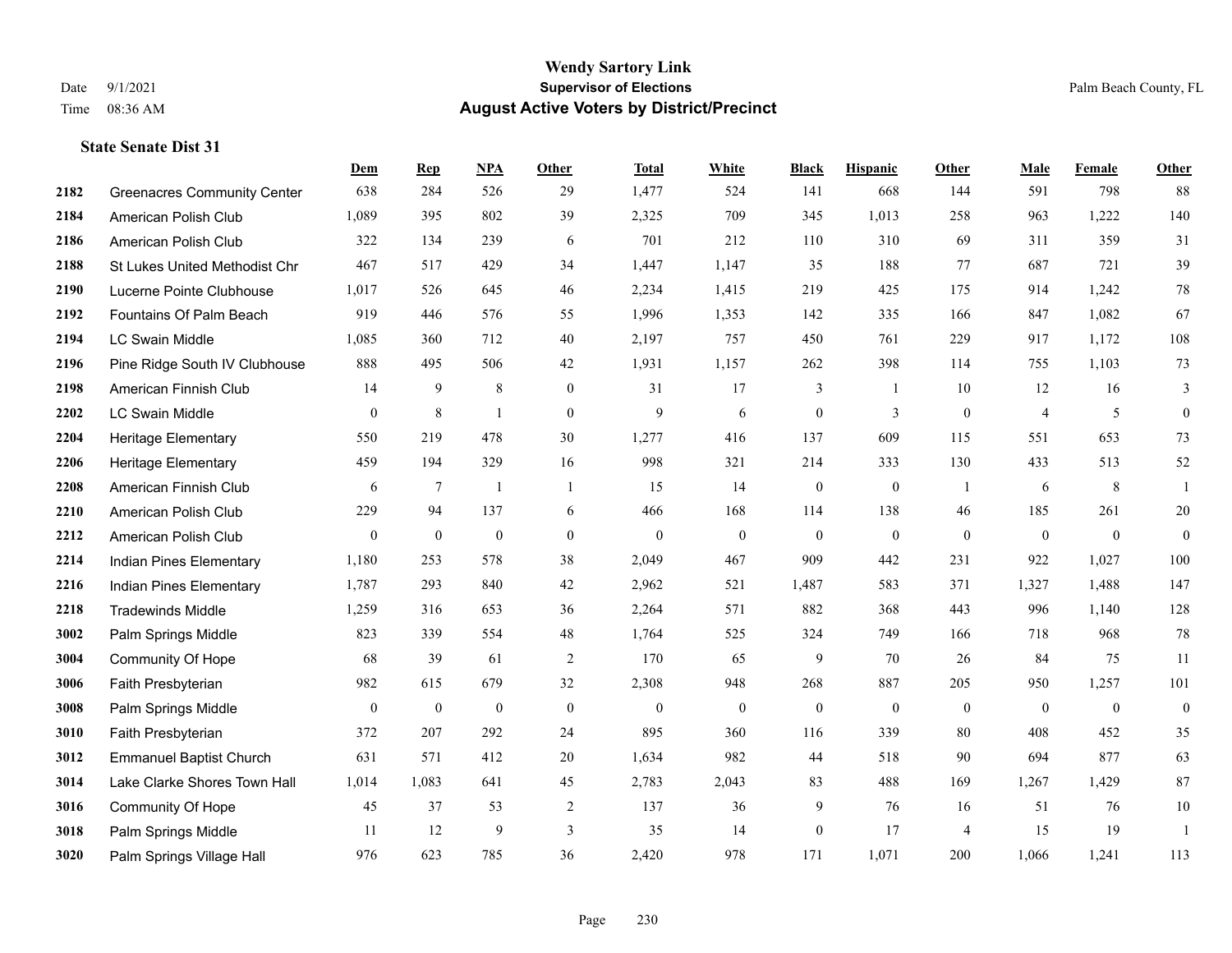|      |                                  | Dem              | <b>Rep</b>       | NPA              | <b>Other</b>     | <b>Total</b>   | <b>White</b>     | <b>Black</b>     | <b>Hispanic</b>  | <b>Other</b>   | <b>Male</b>    | <b>Female</b>  | <b>Other</b>     |
|------|----------------------------------|------------------|------------------|------------------|------------------|----------------|------------------|------------------|------------------|----------------|----------------|----------------|------------------|
| 3022 | Oasis De Amor Baptist Church     | 510              | 216              | 396              | 17               | 1,139          | 371              | 137              | 489              | 142            | 535            | 539            | 65               |
| 3024 | Palm Springs Library             | 714              | 406              | 582              | 24               | 1,726          | 649              | 198              | 691              | 188            | 760            | 862            | 104              |
| 3026 | Palm Springs Village Hall        | 0                | $\boldsymbol{0}$ | $\boldsymbol{0}$ | $\mathbf{0}$     | $\mathbf{0}$   | $\boldsymbol{0}$ | $\boldsymbol{0}$ | $\boldsymbol{0}$ | $\theta$       | $\mathbf{0}$   | $\theta$       | $\boldsymbol{0}$ |
| 3028 | Palm Springs Village Hall        | 2                | $\mathbf{1}$     | $\boldsymbol{0}$ | $\boldsymbol{0}$ | 3              | $\boldsymbol{0}$ | $\boldsymbol{0}$ | 3                | $\mathbf{0}$   |                | 2              | $\mathbf{0}$     |
| 3030 | Palm Springs Village Hall        | $\overline{0}$   | $\overline{0}$   | $\mathbf{0}$     | $\mathbf{0}$     | $\overline{0}$ | $\overline{0}$   | $\mathbf{0}$     | $\mathbf{0}$     | $\theta$       | $\theta$       | $\theta$       | $\mathbf{0}$     |
| 3032 | Special Olympics of PBC          | 694              | 306              | 523              | 35               | 1,558          | 565              | 266              | 594              | 133            | 725            | 753            | 80               |
| 3034 | <b>Sunlight Community Church</b> | 158              | 103              | 78               | 6                | 345            | 181              | 42               | 101              | 21             | 155            | 180            | $10\,$           |
| 3036 | <b>Sunlight Community Church</b> | 391              | 213              | 284              | 15               | 903            | 375              | 174              | 263              | 91             | 399            | 473            | 31               |
| 3038 | <b>Sunlight Community Church</b> | 726              | 298              | 536              | 32               | 1,592          | 665              | 247              | 511              | 169            | 739            | 770            | 83               |
| 3040 | 1st Congregational Church        | 692              | 312              | 404              | 41               | 1,449          | 1,073            | 72               | 186              | 118            | 713            | 683            | 53               |
| 3042 | 1st Congregational Church        | 724              | 446              | 398              | 44               | 1,612          | 1,356            | 24               | 131              | 101            | 733            | 823            | 56               |
| 3044 | Holy Redeemer Church             | 221              | 67               | 185              | $\overline{7}$   | 480            | 138              | 99               | 201              | 42             | 205            | 259            | 16               |
| 3048 | Holy Redeemer Church             | 590              | 220              | 456              | 24               | 1,290          | 392              | 253              | 518              | 127            | 565            | 663            | 62               |
| 3050 | Holy Redeemer Church             | 7                | $8\phantom{.0}$  | $\overline{2}$   | $\mathbf{0}$     | 17             | $10\,$           | 6                | 1                | $\mathbf{0}$   | 10             | $\overline{7}$ | $\boldsymbol{0}$ |
| 3052 | Our Savior Lutheran Church       | 402              | 112              | 237              | 13               | 764            | 215              | 213              | 262              | 74             | 358            | 366            | 40               |
| 3058 | Our Savior Lutheran Church       | $\boldsymbol{0}$ | $\boldsymbol{0}$ | $\overline{2}$   | $\mathbf{0}$     | $\overline{2}$ | -1               | -1               | $\boldsymbol{0}$ | $\mathbf{0}$   | -1             | -1             | $\boldsymbol{0}$ |
| 3060 | Our Savior Lutheran Church       | 249              | 53               | 158              | $\tau$           | 467            | 107              | 167              | 157              | 36             | 178            | 268            | 21               |
| 3062 | Our Savior Lutheran Church       | 1,031            | 318              | 578              | 51               | 1,978          | 788              | 430              | 575              | 185            | 915            | 967            | 96               |
| 3064 | 1st Congregational Church        | 467              | 222              | 353              | 31               | 1,073          | 757              | 90               | 150              | 76             | 504            | 526            | 43               |
| 3066 | Our Savior Lutheran Church       | 364              | 134              | 272              | 20               | 790            | 548              | 72               | 93               | 77             | 385            | 372            | 33               |
| 3068 | St Andrews Episcopal             | 543              | 290              | 392              | 43               | 1,268          | 1,021            | 51               | 110              | 86             | 615            | 609            | $44\,$           |
| 3070 | Mid County Senior Center         | 705              | 270              | 559              | 36               | 1,570          | 516              | 360              | 492              | 202            | 712            | 780            | $78\,$           |
| 3071 | Holy Redeemer Church             | $\boldsymbol{0}$ | $\boldsymbol{0}$ | $\boldsymbol{0}$ | $\mathbf{0}$     | $\theta$       | $\boldsymbol{0}$ | $\boldsymbol{0}$ | $\boldsymbol{0}$ | $\overline{0}$ | $\overline{0}$ | $\mathbf{0}$   | $\boldsymbol{0}$ |
| 3072 | Holy Redeemer Church             | 139              | 24               | 84               | 8                | 255            | 68               | 103              | 49               | 35             | 99             | 145            | 11               |
| 3074 | Coastal Chapel                   | 471              | 353              | 334              | 25               | 1,183          | 741              | 97               | 254              | 91             | 554            | 587            | 42               |
| 3075 | Lantana Recreation Center        | 14               | 9                | 8                | $\overline{c}$   | 33             | 33               | $\boldsymbol{0}$ | $\boldsymbol{0}$ | $\mathbf{0}$   | 12             | 21             | $\boldsymbol{0}$ |
| 3076 | Our Savior Lutheran Church       | 48               | 39               | 49               | $\overline{1}$   | 137            | 95               | 15               | 20               | $\overline{7}$ | 74             | 58             | 5                |
| 3078 | Lakeside UM Church               | 644              | 392              | 441              | 36               | 1,513          | 948              | 165              | 268              | 132            | 668            | 802            | 43               |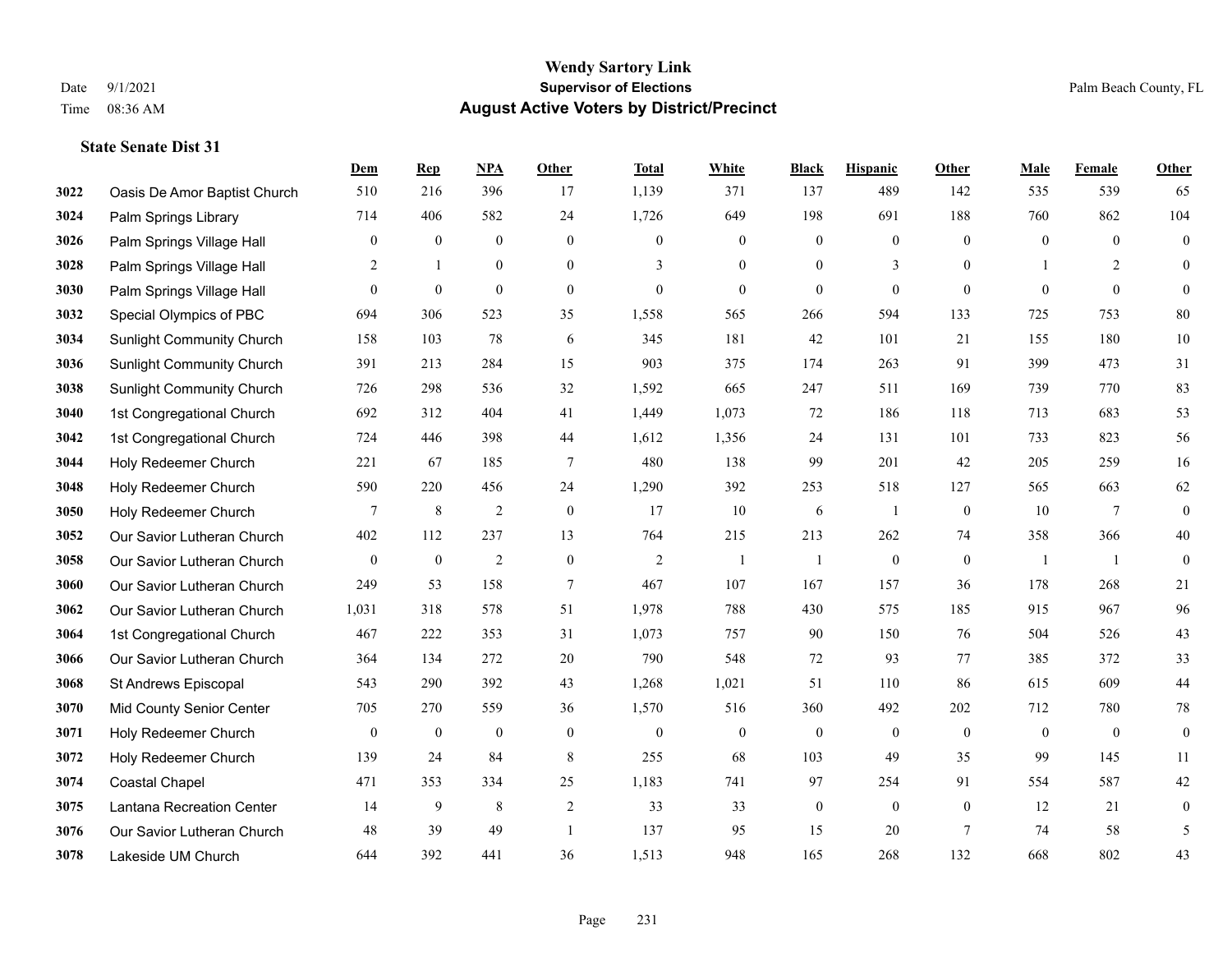|      |                                   | Dem   | <b>Rep</b> | NPA | <b>Other</b> | <b>Total</b> | <b>White</b> | <b>Black</b> | <b>Hispanic</b> | Other | <b>Male</b> | Female | <b>Other</b> |
|------|-----------------------------------|-------|------------|-----|--------------|--------------|--------------|--------------|-----------------|-------|-------------|--------|--------------|
| 3080 | American Finnish Club             | 837   | 218        | 556 | 40           | 1,651        | 394          | 512          | 557             | 188   | 718         | 833    | 100          |
| 3082 | <b>Atlantis City Hall</b>         | 485   | 893        | 440 | 43           | 1,861        | 1,610        | 38           | 89              | 124   | 852         | 966    | 43           |
| 3086 | <b>Woodlands Middle</b>           | 794   | 610        | 696 | 48           | 2,148        | 1,469        | 136          | 356             | 187   | 999         | 1,072  | 77           |
| 3088 | <b>Tradewinds Middle</b>          | 178   | 51         | 120 | 8            | 357          | 94           | 126          | 77              | 60    | 160         | 187    | $10\,$       |
| 3094 | <b>Coral Reef Elementary</b>      | 326   | 242        | 269 | 27           | 864          | 516          | 72           | 191             | 85    | 403         | 434    | $27\,$       |
| 3096 | <b>Coral Reef Elementary</b>      | 825   | 586        | 638 | 57           | 2,106        | 1,356        | 255          | 266             | 229   | 975         | 1,049  | 82           |
| 3098 | <b>Manatee Elementary</b>         | 689   | 585        | 516 | 44           | 1,834        | 1,253        | 174          | 218             | 189   | 829         | 943    | 62           |
| 3100 | Journeys End                      | 433   | 334        | 359 | 21           | 1,147        | 766          | 94           | 137             | 150   | 539         | 579    | 29           |
| 3102 | <b>Diamond View Elementary</b>    | 1,203 | 445        | 788 | 50           | 2,486        | 1,032        | 631          | 522             | 301   | 1,093       | 1,284  | 109          |
| 3104 | American German Club              | 411   | 345        | 370 | 33           | 1,159        | 804          | 90           | 138             | 127   | 537         | 578    | $44$         |
| 3106 | American German Club              | 299   | 108        | 203 | 17           | 627          | 224          | 174          | 99              | 130   | 274         | 324    | 29           |
| 3108 | Santaluces High                   | 1,240 | 538        | 877 | 61           | 2,716        | 1,091        | 695          | 539             | 391   | 1,203       | 1,425  | $88\,$       |
| 3110 | Lantana Road Branch Library       | 820   | 335        | 489 | 41           | 1,685        | 792          | 447          | 292             | 154   | 735         | 872    | $78\,$       |
| 3112 | <b>Starlight Cove Elementary</b>  | 843   | 297        | 613 | 38           | 1,791        | 704          | 310          | 635             | 142   | 774         | 927    | 90           |
| 3114 | Santaluces High                   | 378   | 248        | 294 | 12           | 932          | 544          | 122          | 182             | 84    | 454         | 446    | $32\,$       |
| 3116 | Advent Lantana                    | 1,067 | 524        | 735 | 51           | 2,377        | 1,462        | 365          | 364             | 186   | 978         | 1,316  | 83           |
| 3118 | <b>Advent Lantana</b>             | 205   | 229        | 178 | 17           | 629          | 514          | 21           | 49              | 45    | 309         | 306    | 14           |
| 3124 | West Boynton Park and Rec         | 786   | 576        | 645 | 43           | 2,050        | 1,298        | 219          | 286             | 247   | 928         | 1,047  | 75           |
| 3126 | Temple Shaarei Shalom             | 643   | 507        | 462 | $27\,$       | 1,639        | 1,125        | 154          | 199             | 161   | 759         | 831    | 49           |
| 3128 | West Boynton Park and Rec         | 950   | 607        | 722 | 44           | 2,323        | 1,449        | 280          | 338             | 256   | 1,063       | 1,176  | 84           |
| 3130 | <b>Winston Trails Swim Center</b> | 1,112 | 917        | 854 | 61           | 2,944        | 2,083        | 203          | 374             | 284   | 1,376       | 1,454  | 114          |
| 3132 | Park Vista High                   | 851   | 650        | 691 | 49           | 2,241        | 1,419        | 226          | 356             | 240   | 1,008       | 1,153  | 80           |
| 3133 | Christa McAuliffe Middle          | 175   | 121        | 135 | 9            | 440          | 267          | 46           | 63              | 64    | 213         | 215    | 12           |
| 3134 | <b>Hidden Oaks Elementary</b>     | 1,080 | 315        | 576 | 34           | 2,005        | 577          | 793          | 361             | 274   | 851         | 1,068  | 86           |
| 3136 | <b>Freedom Shores Elementary</b>  | 872   | 405        | 583 | 32           | 1,892        | 831          | 527          | 279             | 255   | 834         | 981    | $77\,$       |
| 3138 | <b>Citrus Cove Elementary</b>     | 864   | 500        | 568 | 34           | 1,966        | 1,153        | 315          | 288             | 210   | 864         | 1,020  | $82\,$       |
| 3140 | Boynton Lakes North Clubhouse     | 418   | 192        | 283 | 14           | 907          | 429          | 220          | 126             | 132   | 405         | 470    | $32\,$       |
| 3142 | Boynton Lakes North Clubhouse     | 386   | 162        | 221 | 16           | 785          | 440          | 138          | 137             | 70    | 316         | 439    | 30           |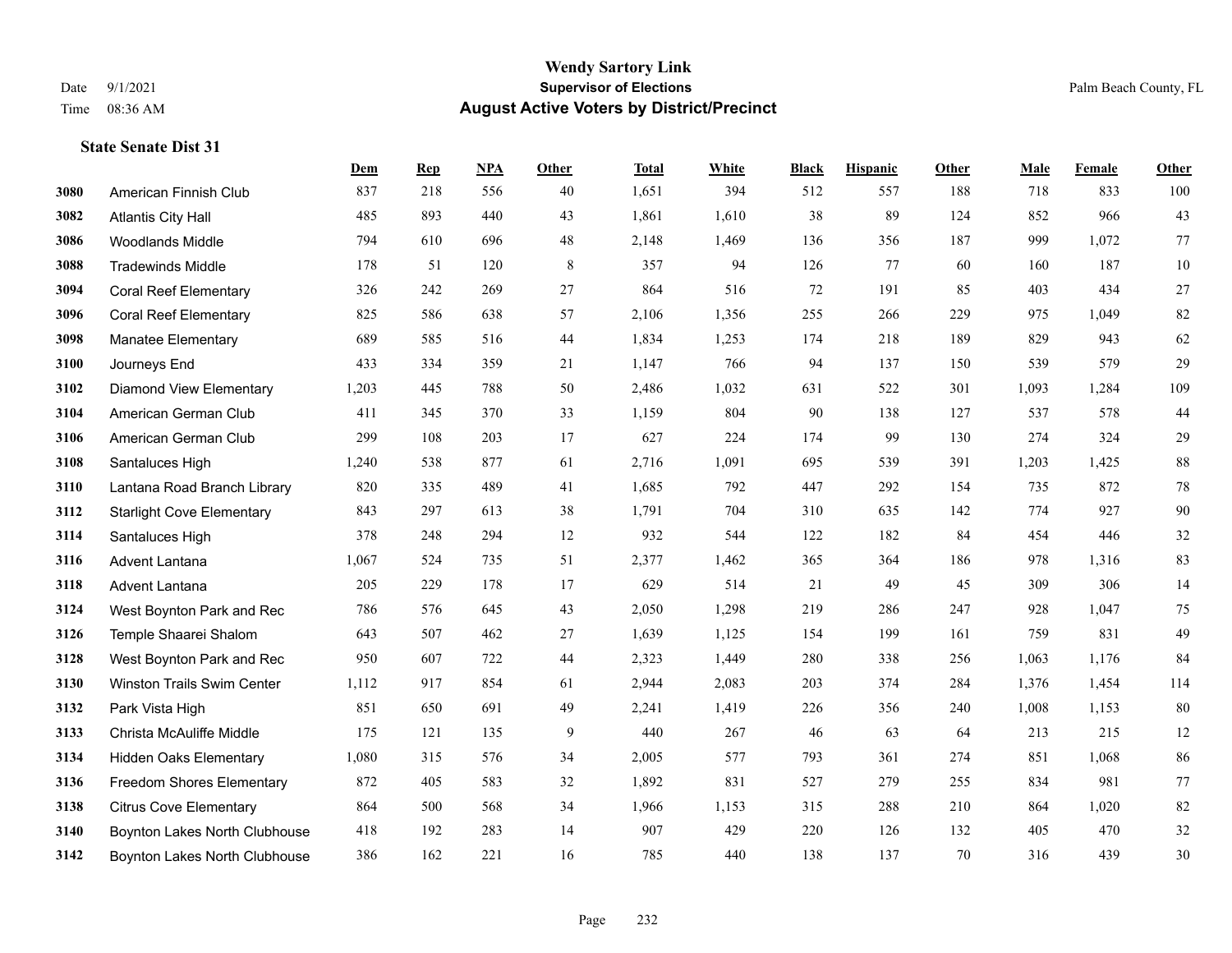#### **Wendy Sartory Link** Date 9/1/2021 **Supervisor of Elections** Palm Beach County, FL Time 08:36 AM **August Active Voters by District/Precinct**

**Dem Rep NPA Other Total White Black Hispanic Other Male Female Other**

# Freedom Shores Elementary 10 8 10 0 28 22 0 3 3 11 14 3 Freedom Shores Elementary 335 126 169 17 647 430 80 74 63 259 368 20 Imagine Schools - Chancellor 61 54 54 5 61 54 5 174 117 12 27 18 87 82 5 Christa McAuliffe Middle 560 256 234 22 1,072 971 21 31 49 443 595 34 Park Vista High 655 409 387 32 1,483 1,271 55 64 93 650 785 48 Ponte Vecchio Clubhouse 810 315 278 21 1,424 1,267 22 41 94 640 742 42 Aberdeen East Clubhouse 1,006 485 544 42 2,077 1,578 139 184 176 859 1,158 60 Crystal Lakes Elementary 992 758 804 60 2,614 1,838 193 290 293 1,178 1,324 112 Christa McAuliffe Middle 438 332 323 19 1,112 755 136 118 103 500 569 43 Hidden Oaks Elementary 543 255 297 17 1,112 664 205 128 115 498 580 34 Citrus Cove Elementary 884 542 638 50 2,114 1,318 316 246 234 940 1,102 72 Jamaica Bay Clubhouse 348 363 260 26 997 884 19 38 56 433 530 34 Boynton Beach Fire Station #3 908 454 662 30 2,054 1,165 363 295 231 873 1,109 72 Boynton Beach High 1,117 607 868 70 2,662 1,567 306 534 255 1,174 1,382 106 Boynton Beach High 474 146 302 32 954 441 263 143 107 392 514 48 Boynton Beach Fire Station #3 250 172 172 15 609 415 53 84 57 278 314 17 Boynton Beach High 217 118 154 8 497 264 90 82 61 214 261 22 Imagine Schools - Chancellor 0 0 0 0 0 0 0 0 0 0 0 0 Imagine Schools - Chancellor 98 49 80 4 231 116 46 36 33 110 110 11 Christ Fellowship Church BB 276 192 182 26 676 432 71 103 70 318 337 21 Christ Fellowship Church BB 185 122 139 11 457 323 40 61 33 203 233 21 Christ Fellowship Church BB 694 391 572 55 1,712 974 266 285 187 795 862 55 Christ Fellowship Church BB 411 304 354 21 1,090 676 221 121 72 536 520 34 Imagine Schools - Chancellor 294 155 209 22 680 385 139 93 63 344 321 15 Leisureville #1 Clubhouse 549 400 370 43 1,362 1,032 111 126 93 546 767 49

 Boynton Beach Fire Station #2 747 168 374 20 1,309 465 537 167 140 576 681 52 Leisureville #3 Clubhouse 612 552 422 49 1,635 1,360 83 101 91 694 887 54 BB Leisureville Clubhouse 493 526 307 37 1,363 1,123 64 115 61 552 773 38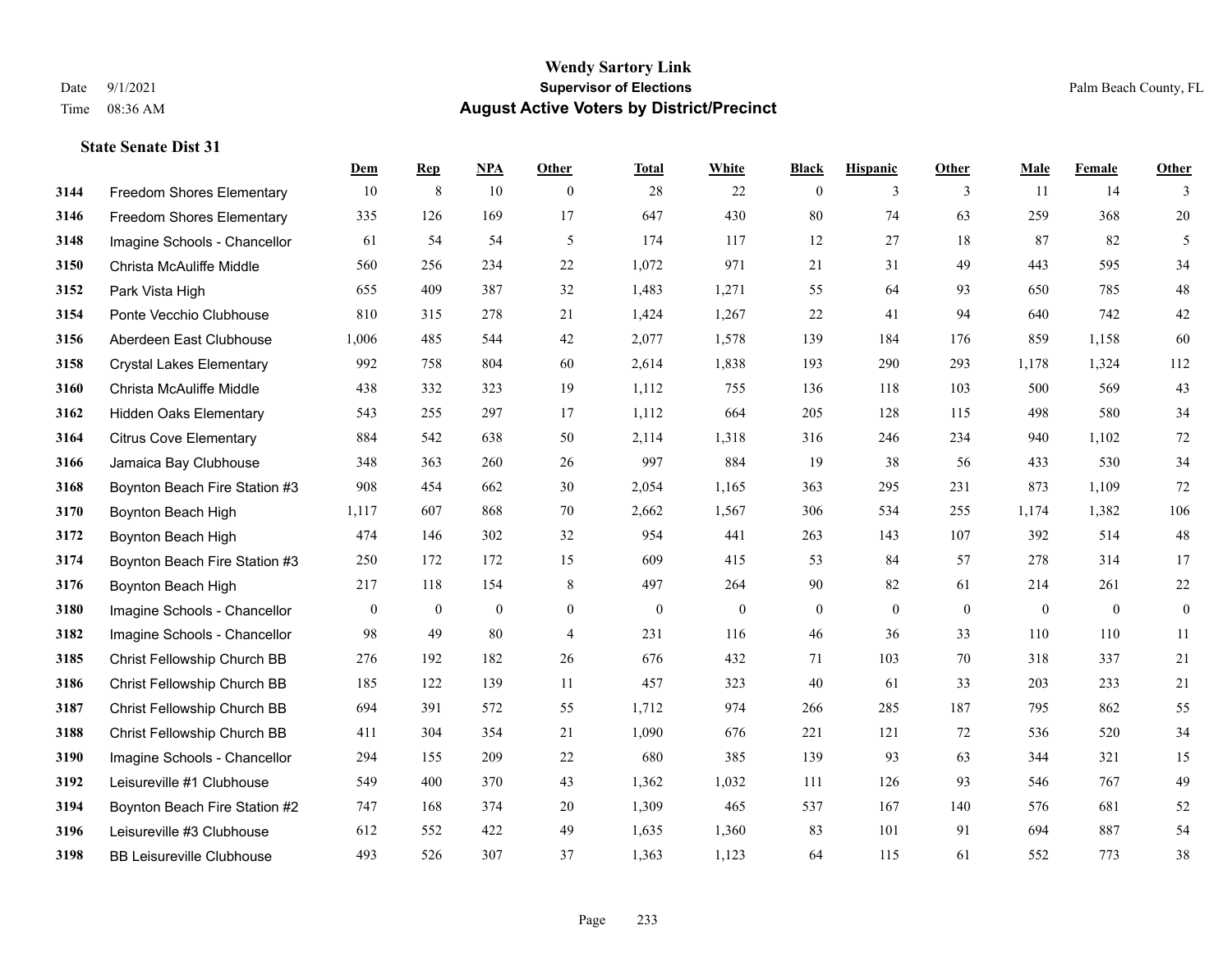#### **Wendy Sartory Link** Date 9/1/2021 **Supervisor of Elections** Palm Beach County, FL Time 08:36 AM **August Active Voters by District/Precinct**

# **Dem Rep NPA Other Total White Black Hispanic Other Male Female Other** Golfview Harbour Clubhouse 608 399 398 27 1,432 969 204 113 146 646 737 49 Golfview Harbour Clubhouse 65 65 48 7 185 136 30 8 11 90 89 6 Lantana Recreation Center 462 506 365 47 1,380 1,154 27 102 97 663 678 39 South Palm Beach Town Hall 414 501 372 35 1,322 1,126 22 79 95 575 699 48 Manalapan Town Hall 75 198 92 10 375 344 6 5 20 190 175 10 Hypoluxo Town Hall 516 595 500 63 1,674 1,400 37 107 130 766 858 50 Bent Tree Villas East 796 727 596 50 2,169 1,578 212 211 168 951 1,166 52 Greentree Villas 645 563 458 31 1,697 1,390 71 118 118 673 974 50 New Church 406 489 326 24 1,245 1,012 61 88 84 535 681 29 Christ Fellowship Church BB 538 290 296 25 1,149 695 186 162 106 528 591 30 Quail Ridge Business Center 122 363 119 11 615 592 1 2 20 280 325 10 Christ Fellowship Church BB 31 26 36 4 97 75 4 11 7 37 58 2 Congress Middle 822 235 403 43 1,503 548 650 156 149 627 819 57 Harvey E Oyer Jr Park 491 615 483 55 1,644 1,299 90 129 126 779 818 47 Sterling Village Aud 499 554 462 47 1,562 1,363 36 63 100 725 785 52 Ocean Ridge Town Hall 406 747 408 45 1,606 1,470 5 47 84 769 794 43 Village of Golf Admin Bldg 35 187 45 4 271 266 0 1 4 127 142 2 Crosspointe Elementary 361 255 287 23 926 665 113 61 87 392 514 20 Forest Park Elementary 284 449 265 25 1,023 921 8 50 44 434 557 32 Briny Breezes Community Cente  $\begin{array}{cccc} 92 & 145 & 92 & 3 & 332 & 307 & 0 & 9 & 16 & 138 & 185 \end{array}$  Briny Breezes Community Center 0 0 0 0 0 0 0 0 0 0 0 0 Briny Breezes Community Center 0 0 0 0 0 0 0 0 0 0 0 0 Briny Breezes Community Cente 49 33 39 1 122 108 1 8 5 64 55 3 Delray Dunes 87 338 101 5 531 492 1 5 33 242 277 12 Banyan Creek Elementary 119 156 85 7 367 294 16 30 27 188 170 9 Hunter's Run Courtside Cafe 1,072 366 529 37 2,004 1,843 40 47 74 838 1,123 43 Crosspointe Elementary 117 78 84 3 282 170 57 22 33 138 138 6 Crosspointe Elementary 210 81 148 17 456 173 108 101 74 201 236 19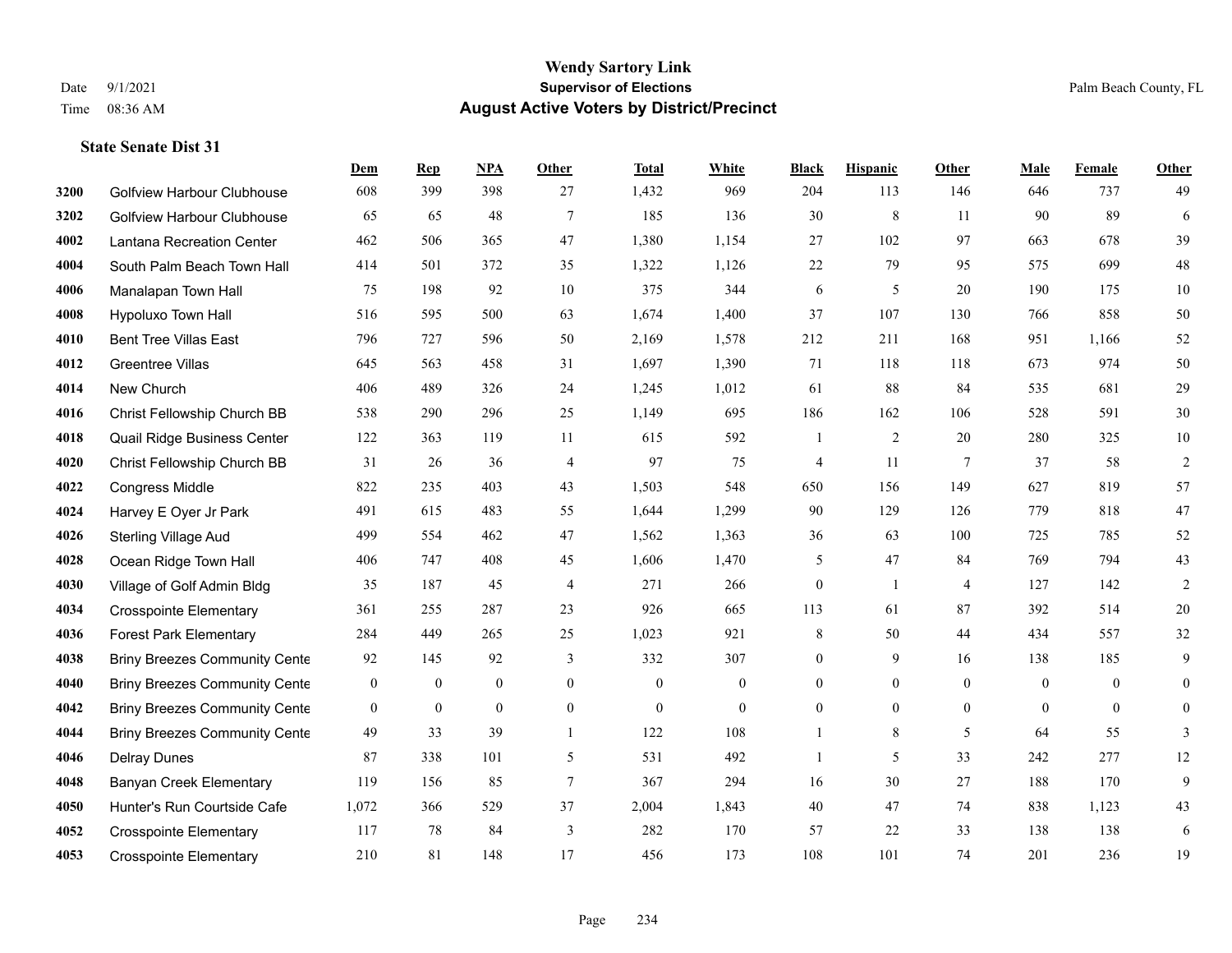#### **Wendy Sartory Link** Date 9/1/2021 **Supervisor of Elections** Palm Beach County, FL Time 08:36 AM **August Active Voters by District/Precinct**

# **Dem Rep NPA Other Total White Black Hispanic Other Male Female Other** Lakeview Baptist Church 533 644 439 38 1,654 1,367 77 102 108 767 834 53 Lakeview Baptist Church 0 0 0 0 0 0 0 0 0 0 0 0 Plumosa SOA Elementary 50 59 42 7 158 139 4 8 7 76 79 3 Lakeview Baptist Church 2 7 3 0 12 5 0 1 6 6 6 0 Lakeview Baptist Church 41 70 37 5 153 127 7 8 11 74 77 2 Seacrest Presbyterian **48** 42 44 3 137 122 1 8 6 73 63 1 Seacrest Presbyterian 0 0 0 0 0 0 0 0 0 0 0 0 Seacrest Presbyterian 0 0 0 0 0 0 0 0 0 0 0 0 Seacrest Presbyterian 0 0 0 0 0 0 0 0 0 0 0 0 Gulf Stream Town Hall 185 454 212 22 873 810 4 22 37 425 430 18 Plumosa SOA Elementary 432 421 350 25 1,228 1,059 16 72 81 584 609 35 Country Manors Clubhouse 444 387 395 23 1,249 884 98 134 133 549 665 35 **4078 Banyan Creek Elementary 2 6 1 0 9 8 0 0 1 5 3 1**  Banyan Creek Elementary 0 0 0 0 0 0 0 0 0 0 0 0 **4082 Banyan Creek Elementary 0 3 0 0 3 3 3 0 0 0 2 1 0 4084 Banyan Creek Elementary 42 24 24 2 92 68 6 9 9 42 46 4**  Banyan Creek Elementary 552 380 378 28 1,338 913 187 104 134 624 663 51 West Park Baptist Church 842 450 483 49 1,824 1,553 59 94 118 740 1,032 52 Pines of Delray North 270 170 156 12 608 490 38 43 37 240 341 27 West Park Baptist Church 0 0 0 0 0 0 0 0 0 0 0 0 S D Spady Elementary 666 696 542 56 1,960 1,698 32 97 133 928 960 72 Carver Middle 567 45 161 11 784 103 581 32 68 366 367 51 Bethel Evangelical Baptist 988 738 663 67 2,456 1,887 180 212 177 1,035 1,347 74 Carver Middle 114 146 99 8 367 293 29 20 25 181 172 14 Veterans Park Recreation Ctr 423 500 400 34 1,357 1,235 13 23 86 625 695 37 Emmanuel Catholic Church 744 658 618 66 2,086 1,684 83 153 166 911 1,107 68 Delray Beach Golf Club 404 410 344 34 1,192 916 54 109 113 552 601 39 Pines of Delray East 583 350 372 26 1,331 986 88 133 124 530 744 57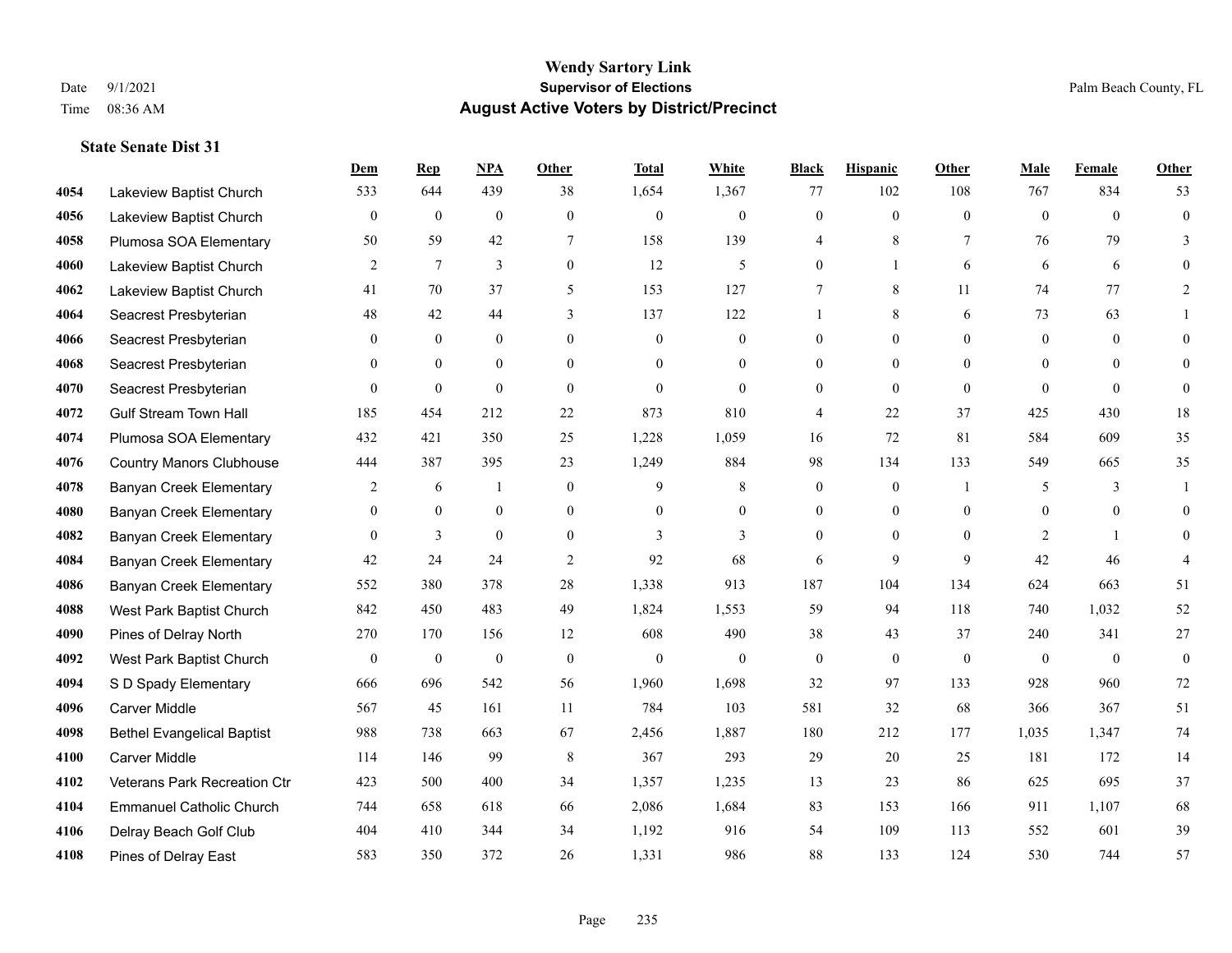|      |                                | Dem   | <b>Rep</b> | NPA | <b>Other</b> | <b>Total</b> | White | <b>Black</b>   | <b>Hispanic</b> | Other | <b>Male</b> | Female | <b>Other</b> |
|------|--------------------------------|-------|------------|-----|--------------|--------------|-------|----------------|-----------------|-------|-------------|--------|--------------|
| 4110 | 505 Club                       | 374   | 430        | 301 | 30           | 1,135        | 1,031 | 8              | 33              | 63    | 491         | 617    | 27           |
| 4112 | Veterans Park Recreation Ctr   | 571   | 781        | 542 | 46           | 1,940        | 1,784 | 10             | 41              | 105   | 911         | 963    | 66           |
| 4114 | Delray Beach First Baptist     | 831   | 761        | 607 | 59           | 2,258        | 1,909 | 77             | 124             | 148   | 1,044       | 1,162  | 52           |
| 4116 | <b>Orchard View Elementary</b> | 26    | 35         | 28  | $\mathbf{0}$ | 89           | 72    | $\mathfrak{2}$ | 6               | 9     | 47          | 39     | 3            |
| 4118 | <b>Orchard View Elementary</b> | 686   | 403        | 471 | 33           | 1,593        | 1,100 | 148            | 200             | 145   | 649         | 886    | $58\,$       |
| 4120 | <b>Orchard View Elementary</b> | 444   | 293        | 330 | 40           | 1,107        | 789   | 64             | 153             | 101   | 467         | 599    | 41           |
| 4122 | Delray Beach Swim and Tennis   | 712   | 430        | 475 | 36           | 1,653        | 1,155 | 195            | 144             | 159   | 717         | 873    | 63           |
| 4124 | Delray Beach Swim and Tennis   | 773   | 558        | 632 | 57           | 2,020        | 1,523 | 131            | 184             | 182   | 910         | 1,030  | $80\,$       |
| 4126 | <b>Pine Grove Elementary</b>   | 515   | 831        | 531 | 60           | 1,937        | 1,672 | 26             | 93              | 146   | 890         | 978    | 69           |
| 5002 | Faith Farm Tabernacle          | 566   | 647        | 499 | 42           | 1,754        | 1,152 | 175            | 191             | 236   | 814         | 889    | 51           |
| 5005 | <b>Sunset Palms Elementary</b> | 1,241 | 564        | 482 | 76           | 2,363        | 2,212 | 15             | 35              | 101   | 1,092       | 1,212  | 59           |
| 5006 | Faith Farm Tabernacle          | 1,083 | 474        | 533 | 34           | 2,124        | 2,009 | 13             | 22              | 80    | 988         | 1,099  | 37           |
| 5008 | <b>Sunset Palms Elementary</b> | 432   | 325        | 367 | 26           | 1,150        | 754   | 96             | 138             | 162   | 534         | 579    | 37           |
| 5009 | Boynton Beach Community Chur   | 1,212 | 977        | 992 | 72           | 3,253        | 2,160 | 287            | 362             | 444   | 1,552       | 1,578  | 123          |
| 5010 | Temple Shaarei Shalom          | 955   | 235        | 307 | 33           | 1,530        | 1,428 | 17             | 25              | 60    | 587         | 912    | 31           |
| 5012 | The Grove Clubhouse            | 413   | 145        | 157 | 12           | 727          | 655   | 19             | 18              | 35    | 305         | 411    | 11           |
| 5014 | West Boynton Branch Library    | 683   | 452        | 487 | 42           | 1,664        | 953   | 244            | 244             | 223   | 735         | 867    | 62           |
| 5016 | Faith United Methodist Church  | 947   | 626        | 622 | 31           | 2,226        | 1,613 | 156            | 237             | 220   | 978         | 1,157  | 91           |
| 5018 | Platina Clubhouse              | 683   | 250        | 292 | 22           | 1,247        | 1,058 | 36             | 72              | 81    | 474         | 740    | 33           |
| 5020 | <b>Hagen Road Elementary</b>   | 615   | 324        | 402 | 37           | 1,378        | 718   | 294            | 186             | 180   | 592         | 735    | 51           |
| 5022 | <b>Hagen Road Elementary</b>   | 854   | 439        | 444 | 27           | 1,764        | 1,382 | 148            | 115             | 119   | 781         | 940    | 43           |
| 5024 | Valencia Lakes HOA             | 609   | 209        | 242 | 16           | 1,076        | 992   | 10             | 18              | 56    | 473         | 574    | $29\,$       |
| 5026 | Faith United Methodist Church  | 945   | 418        | 504 | 47           | 1,914        | 1,125 | 437            | 197             | 155   | 821         | 1,028  | 65           |
| 5028 | South Tech Academy             | 683   | 513        | 435 | 28           | 1,659        | 1,296 | 100            | 111             | 152   | 724         | 869    | 66           |
| 5030 | West Boynton Branch Library    | 671   | 198        | 313 | 35           | 1,217        | 772   | 247            | 117             | 81    | 474         | 691    | 52           |
| 5032 | New Church                     | 292   | 120        | 136 | 13           | 561          | 484   | 17             | 27              | 33    | 241         | 304    | 16           |
| 5034 | Valencia Lakes HOA             | 794   | 297        | 306 | 16           | 1,413        | 1,305 | 17             | 22              | 69    | 597         | 785    | 31           |
| 5036 | Valencia Isles Social Hall     | 801   | 232        | 277 | 14           | 1,324        | 1,249 | 1              | 5               | 69    | 543         | 752    | 29           |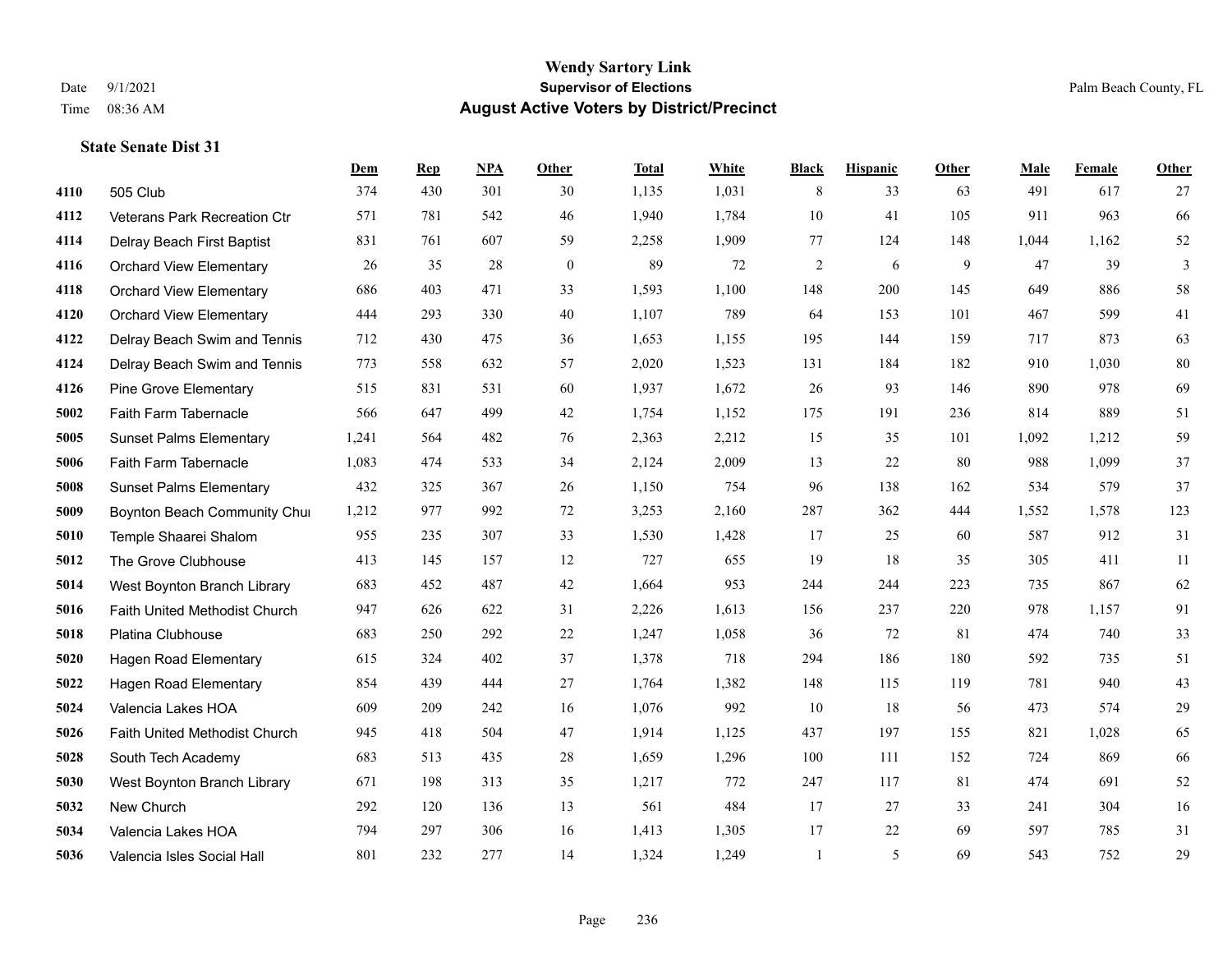|      |                                   | Dem   | <b>Rep</b> | NPA   | <b>Other</b>   | <b>Total</b> | White | <b>Black</b> | <b>Hispanic</b> | <b>Other</b> | <b>Male</b> | Female | <b>Other</b>   |
|------|-----------------------------------|-------|------------|-------|----------------|--------------|-------|--------------|-----------------|--------------|-------------|--------|----------------|
| 5038 | The Cascades Clubhouse            | 755   | 260        | 272   | 17             | 1,304        | 1,221 | 15           | 17              | 51           | 550         | 729    | 25             |
| 5040 | New Church                        | 385   | 202        | 249   | 14             | 850          | 765   | 20           | 33              | 32           | 389         | 442    | 19             |
| 5042 | South Tech Academy                | 916   | 371        | 463   | 43             | 1,793        | 1,379 | 160          | 144             | 110          | 726         | 1,012  | 55             |
| 5044 | Cascade Lakes Clubhouse           | 562   | 198        | 186   | 13             | 959          | 871   | 5            | 12              | 71           | 423         | 508    | $28\,$         |
| 5046 | Green Cay Nature Center           | 1,347 | 575        | 643   | 40             | 2,605        | 1,974 | 269          | 175             | 187          | 1,109       | 1.428  | 68             |
| 5048 | <b>Coral Lakes Clubhouse</b>      | 591   | 369        | 308   | 20             | 1,288        | 898   | 139          | 139             | 112          | 561         | 683    | $44\,$         |
| 5050 | <b>Coral Lakes Clubhouse</b>      | 1,117 | 306        | 358   | 22             | 1,803        | 1,687 | 13           | 10              | 93           | 696         | 1.059  | 48             |
| 5052 | Lake Worth Drainage District      | 641   | 439        | 461   | 32             | 1,573        | 1,208 | 88           | 126             | 151          | 682         | 830    | 61             |
| 5055 | Our Lady Queen of Peace           | 302   | 140        | 149   | 12             | 603          | 531   | 6            | 37              | 29           | 266         | 319    | 18             |
| 5056 | Hagen Ranch Road Library          | 1,864 | 1,115      | 1,157 | 96             | 4,232        | 3,429 | 162          | 317             | 324          | 1,794       | 2,309  | 129            |
| 5058 | Valencia Falls Clubhouse          | 678   | 188        | 227   | 10             | 1,103        | 1,037 | 4            | 5               | 57           | 489         | 578    | 36             |
| 5060 | Hagen Ranch Road Library          | 520   | 211        | 230   | 14             | 975          | 904   | 4            | 14              | 53           | 440         | 523    | 12             |
| 5062 | Villa Borghese Clubhouse          | 444   | 237        | 164   | 14             | 859          | 781   | 11           | 27              | 40           | 375         | 461    | $23\,$         |
| 5064 | Huntington Lakes Clubhouse        | 962   | 332        | 349   | 36             | 1,679        | 1,542 | 16           | 43              | 78           | 628         | 1,019  | $32\,$         |
| 5066 | Abbey Village Clubhouse           | 731   | 381        | 360   | 32             | 1,504        | 1,218 | 64           | 124             | 98           | 595         | 849    | 60             |
| 5068 | Camelot Village Clubhouse         | 222   | 115        | 101   | 14             | 452          | 277   | 49           | 84              | 42           | 177         | 259    | 16             |
| 5070 | Delray Villas                     | 467   | 238        | 212   | 18             | 935          | 763   | 38           | 64              | 70           | 395         | 507    | 33             |
| 5072 | Huntington Pointe Clubhouse       | 753   | 171        | 236   | 18             | 1,178        | 1,116 | 6            | 10              | 46           | 442         | 703    | 33             |
| 5074 | Coco Wood Clubhouse               | 386   | 165        | 177   | 11             | 739          | 519   | 93           | 78              | 49           | 327         | 382    | 30             |
| 5076 | Palm Greens Clubhouse             | 661   | 292        | 311   | 29             | 1,293        | 1,076 | 37           | 94              | 86           | 508         | 739    | 46             |
| 5078 | <b>Bethel Evangelical Baptist</b> | 699   | 376        | 406   | 42             | 1,523        | 1,135 | 112          | 168             | 108          | 621         | 861    | 41             |
| 5080 | <b>Bethel Evangelical Baptist</b> | 87    | 49         | 37    | $\overline{2}$ | 175          | 125   | 10           | 22              | 18           | 59          | 114    | $\sqrt{2}$     |
| 5082 | <b>Bethel Evangelical Baptist</b> | 638   | 375        | 408   | 21             | 1,442        | 989   | 170          | 154             | 129          | 654         | 748    | $40\,$         |
| 5084 | <b>High Point Section II</b>      | 441   | 298        | 256   | 23             | 1,018        | 807   | 37           | 104             | 70           | 404         | 584    | 30             |
| 5086 | <b>Carver Middle</b>              | 44    | 19         | 14    | 5              | 82           | 65    | 6            | $\overline{4}$  | $\tau$       | 32          | 48     | $\overline{2}$ |
| 5088 | <b>Carver Middle</b>              | 173   | 126        | 133   | 15             | 447          | 287   | 51           | 58              | 51           | 197         | 235    | 15             |
| 7160 | South Grade Elementary            | 939   | 215        | 460   | 25             | 1,639        | 517   | 624          | 321             | 177          | 793         | 772    | 74             |
| 7162 | <b>Osborne Community Center</b>   | 854   | 120        | 371   | 24             | 1,369        | 249   | 705          | 278             | 137          | 621         | 688    | 60             |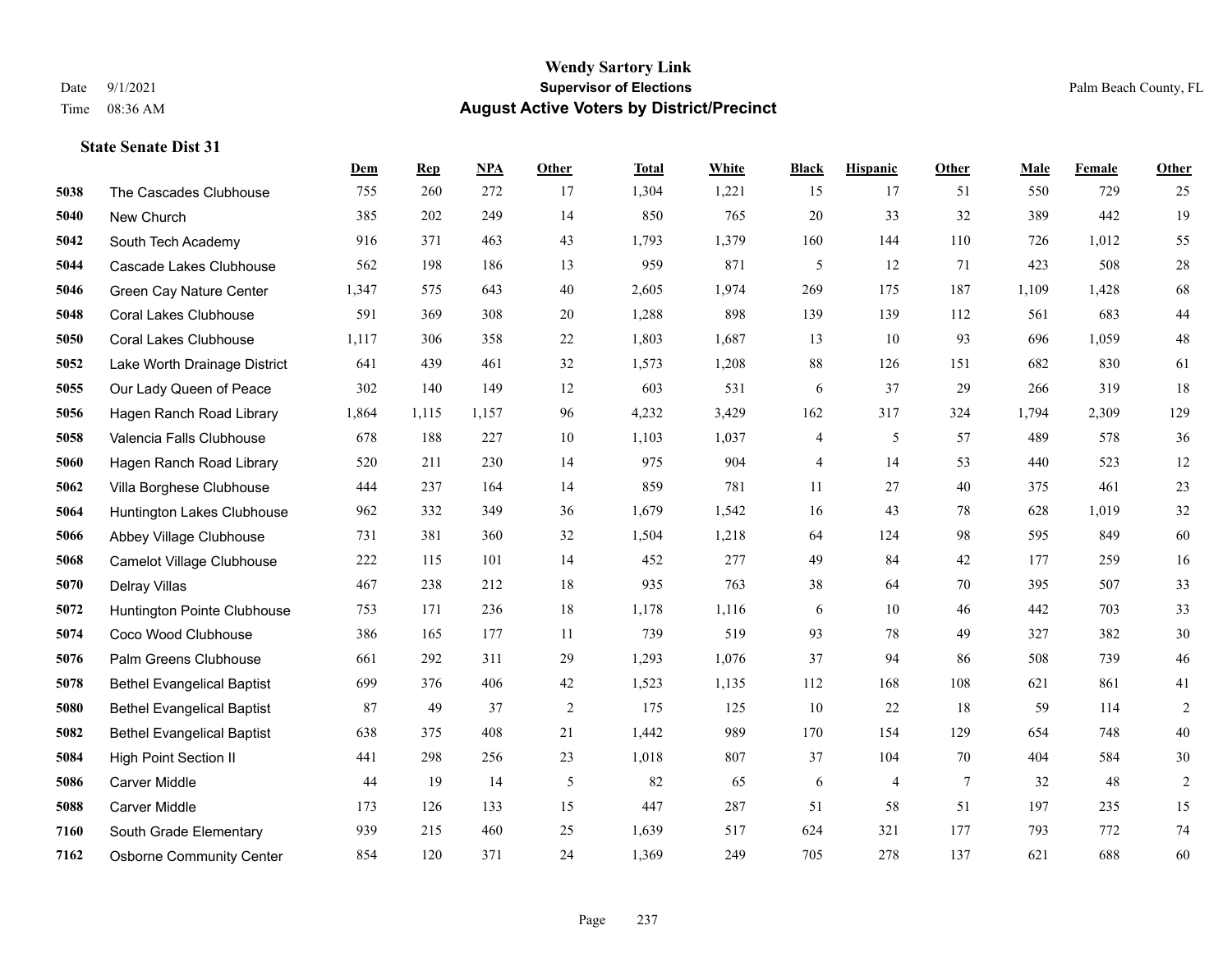#### **Wendy Sartory Link** Date 9/1/2021 **Supervisor of Elections** Palm Beach County, FL Time 08:36 AM **August Active Voters by District/Precinct**

# **Dem Rep NPA Other Total White Black Hispanic Other Male Female Other** Osborne Community Center 318 183 197 23 721 563 52 54 52 335 365 21 Maddock Park 1,507 632 902 57 3,098 1,516 797 519 266 1,418 1,562 118 Lantana Town Hall 715 341 512 37 1,605 863 345 241 156 749 780 76 Lantana Recreation Center 297 264 240 17 818 639 50 68 61 386 406 26 Rolling Green Elementary 1,038 238 501 27 1,804 569 675 406 154 790 934 80 Rolling Green Elementary 0 0 1 0 1 0 0 1 0 1 0 0 Hypoluxo Town Hall 188 86 110 9 393 218 82 64 29 169 214 10 Temple Beth Kodesh 1,526 186 544 29 2,285 435 1,303 348 199 1,011 1,165 109 Village Royale on the Green 807 227 349 24 1,407 580 570 141 116 594 748 65 St John Missionary Baptist Chr 1,760 133 454 18 2,365 234 1,763 169 199 993 1,271 101 Carolyn Sims Center 1,469 65 346 12 1,892 80 1,594 81 137 771 1,049 72 St John Missionary Baptist Chr 2 4 0 0 6 4 1 0 1 4 2 0 Boynton Beach Senior Center 1,476 412 717 53 2,658 1,061 1,073 274 250 1,233 1,307 118 Forest Park Elementary 846 530 580 61 2,017 1,395 267 180 175 844 1,100 73 Seacrest Presbyterian 1,058 612 786 60 2,516 1,585 448 246 237 1,199 1,216 101 Lakeview Baptist Church 16 10 10 2 38 27 2 3 6 19 16 3 Delray Beach Community Center 574 343 418 41 1,376 993 187 102 94 695 635 46 Atlantic High Auditorium 1,513 236 508 20 2,277 594 1,350 121 212 1,043 1,141 93 Atlantic High Auditorium 44 28 27 3 102 82 6 7 7 41 58 3 Pompey Park Recreation Center 1,321 236 417 26 2,000 480 1,287 105 128 902 1,042 56 505 Club 652 389 427 38 1,506 1,070 233 74 129 793 664 49 505 Club 38 34 36 4 112 88 2 9 13 56 51 5 505 Club 56 57 56 5 174 145 2 9 18 92 77 5 Atlantic High Media Center 751 183 307 22 1,263 542 530 83 108 540 682 41 Village Academy 1,746 98 405 17 2,266 124 1,838 140 164 918 1,253 95 Delray Beach Library 1,303 219 471 30 2,023 543 1,193 117 170 972 983 68 Delray Beach Community Center 868 313 473 36 1,690 783 545 208 154 814 808 68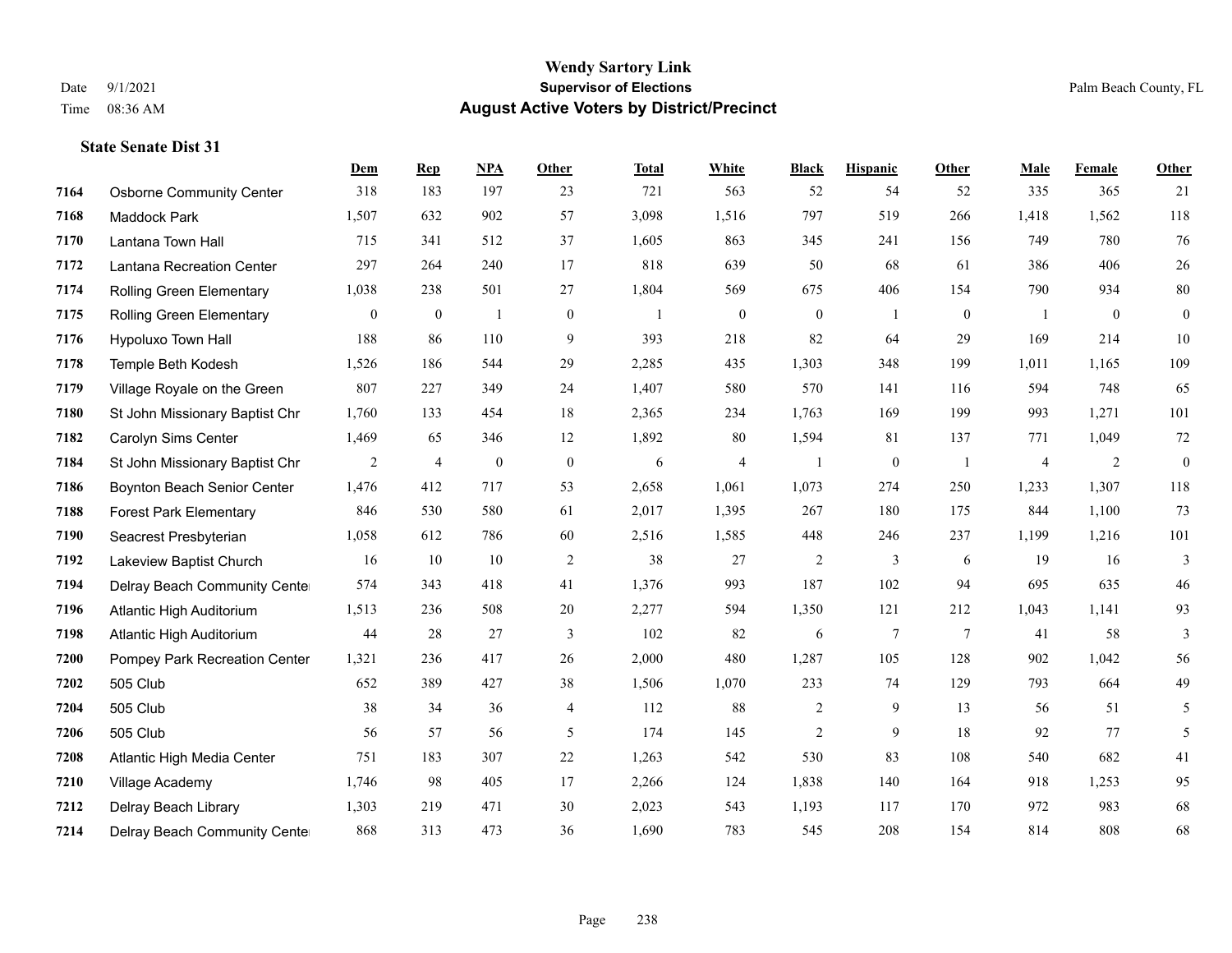| 9/1/2021<br>Date<br>08:36 AM<br>Time |            |        |            |       | <b>Wendy Sartory Link</b><br><b>Supervisor of Elections</b><br><b>August Active Voters by District/Precinct</b> |         |              |                 |              |         |         | Palm Beach County, FL |
|--------------------------------------|------------|--------|------------|-------|-----------------------------------------------------------------------------------------------------------------|---------|--------------|-----------------|--------------|---------|---------|-----------------------|
| <b>State Senate Dist 31</b>          |            |        |            |       |                                                                                                                 |         |              |                 |              |         |         |                       |
|                                      | <u>Dem</u> | Rep    | <b>NPA</b> | Other | <u>Total</u>                                                                                                    | White   | <b>Black</b> | <b>Hispanic</b> | <b>Other</b> | Male    | Female  | <b>Other</b>          |
| <b>State Senate Dist 31</b>          | 149.651    | 80.668 | 92,612     | 6.873 | 329,804                                                                                                         | 200.864 | 50,450       | 49.444          | 29,046       | 145.028 | 172,752 | 12,024                |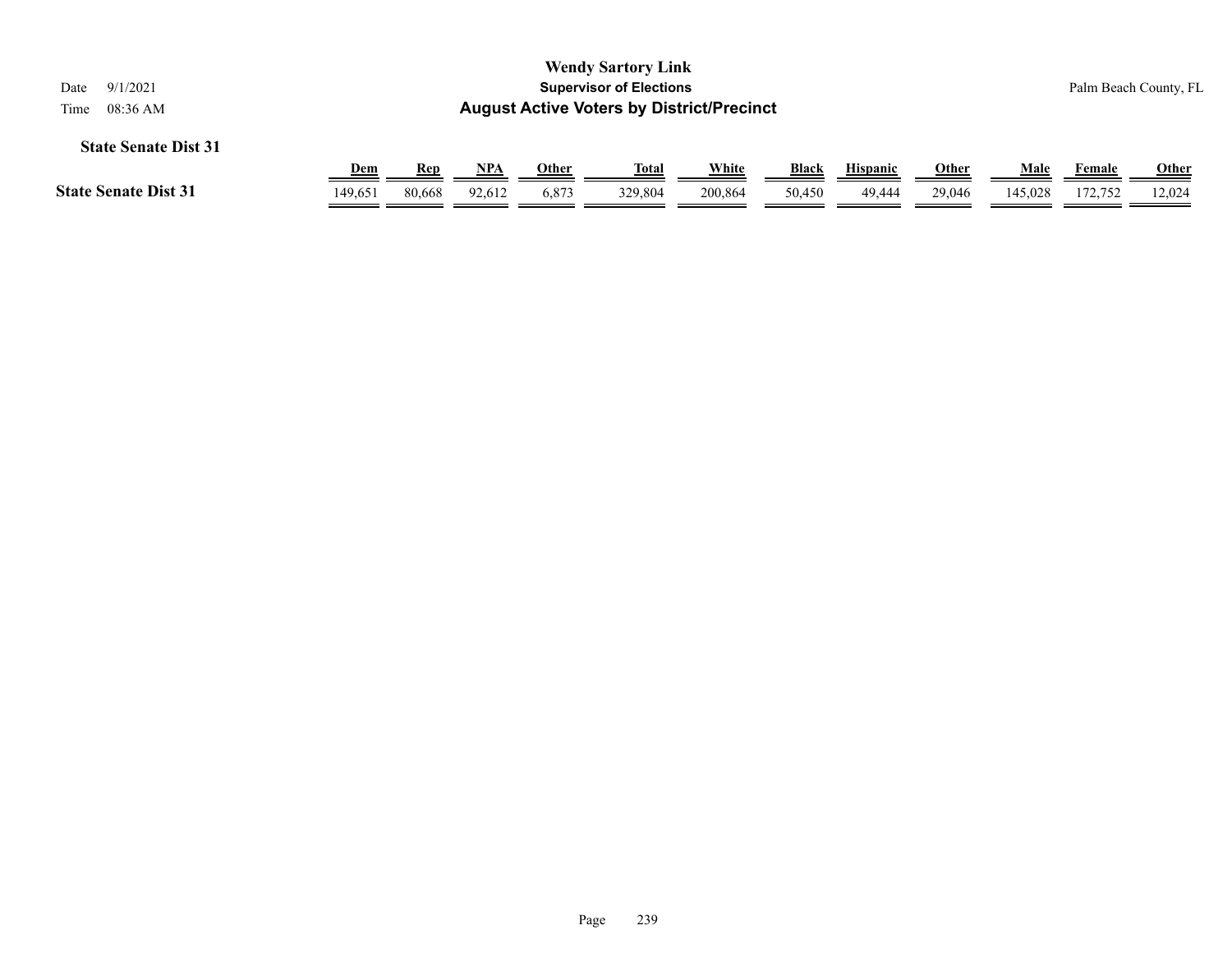## **Acme Improvement District**

|                                    | Dem                              | <b>Rep</b> | <b>NPA</b> | <b>Other</b> | <b>Total</b> | White  | <b>Black</b> | <b>Hispanic</b> | Other | Male   | Female | Other  |
|------------------------------------|----------------------------------|------------|------------|--------------|--------------|--------|--------------|-----------------|-------|--------|--------|--------|
| <b>Binks Forest Elementary</b>     | 410                              | 557        | 377        | 34           | 1,378        | 1,052  | 46           | 131             | 149   | 649    | 684    | 45     |
| <b>Wellington Landings Middle</b>  | 466                              | 524        | 389        | 28           | 1,407        | 1,015  | 86           | 187             | 119   | 631    | 736    | 40     |
| <b>Binks Forest Elementary</b>     | 628                              | 720        | 572        | 40           | 1,960        | 1,382  | 127          | 284             | 167   | 892    | 1,008  | 60     |
| <b>Wellington Elementary</b>       | 784                              | 940        | 547        | 40           | 2,311        | 1,703  | 131          | 306             | 171   | 1,052  | 1,184  | 75     |
| Wellington Landings Middle         | 669                              | 580        | 569        | 42           | 1,860        | 1,208  | 163          | 339             | 150   | 863    | 943    | 54     |
| First Baptist Church Wel           | 765                              | 665        | 557        | 44           | 2,031        | 1,291  | 209          | 350             | 181   | 901    | 1,066  | 64     |
| First Baptist Church Wel           | 833                              | 798        | 594        | 55           | 2,280        | 1,533  | 183          | 371             | 193   | 1,020  | 1,187  | 73     |
| <b>Wellington Community Center</b> | 863                              | 865        | 735        | 46           | 2,509        | 1,750  | 150          | 399             | 210   | 1,154  | 1,276  | 79     |
| First Baptist Church Wel           | 128                              | 181        | 143        | 9            | 461          | 354    | 27           | 43              | 37    | 216    | 233    | $12\,$ |
| <b>New Horizons Elementary</b>     | 294                              | 453        | 318        | 14           | 1,079        | 789    | 54           | 115             | 121   | 467    | 583    | 29     |
| Wellington High                    | 662                              | 581        | 525        | 36           | 1,804        | 1,117  | 244          | 287             | 156   | 795    | 950    | 59     |
| <b>Elbridge Gale Elementary</b>    | 816                              | 564        | 635        | 43           | 2,058        | 1,119  | 295          | 428             | 216   | 900    | 1,077  | $81\,$ |
| <b>Wellington Village Park</b>     | 220                              | 420        | 298        | $27\,$       | 965          | 820    | 17           | 46              | 82    | 385    | 531    | 49     |
| Wellington Village Hall            | 814                              | 453        | 634        | 44           | 1,945        | 871    | 357          | 505             | 212   | 806    | 1,063  | 76     |
| St Peters Methodist Church         | 967                              | 791        | 802        | 62           | 2,622        | 1,559  | 280          | 547             | 236   | 1,202  | 1,333  | 87     |
| Wellington Branch Library          | 523                              | 349        | 347        | 35           | 1,254        | 690    | 193          | 262             | 109   | 533    | 689    | 32     |
| <b>Emerald Cove Middle</b>         | 535                              | 563        | 506        | 49           | 1,653        | 1,026  | 177          | 275             | 175   | 730    | 871    | 52     |
| <b>Wellington Village Park</b>     | 147                              | 225        | 172        | 17           | 561          | 383    | 15           | 92              | 71    | 257    | 277    | 27     |
| <b>Wellington Village Park</b>     | 824                              | 746        | 685        | 47           | 2,302        | 1,453  | 253          | 280             | 316   | 1,052  | 1,167  | 83     |
| The Isles at Wellington            | 749                              | 754        | 623        | 36           | 2,162        | 1,393  | 223          | 240             | 306   | 1,018  | 1,049  | 95     |
| Wycliffe Comm Association Bldg     | 767                              | 322        | 397        | 20           | 1,506        | 1,410  | 17           | 19              | 60    | 649    | 828    | 29     |
|                                    | 12,864                           | 12,051     | 10,425     | 768          | 36,108       | 23,918 | 3,247        | 5,506           | 3,437 | 16,172 | 18,735 | 1,201  |
|                                    | <b>Acme Improvement District</b> |            |            |              |              |        |              |                 |       |        |        |        |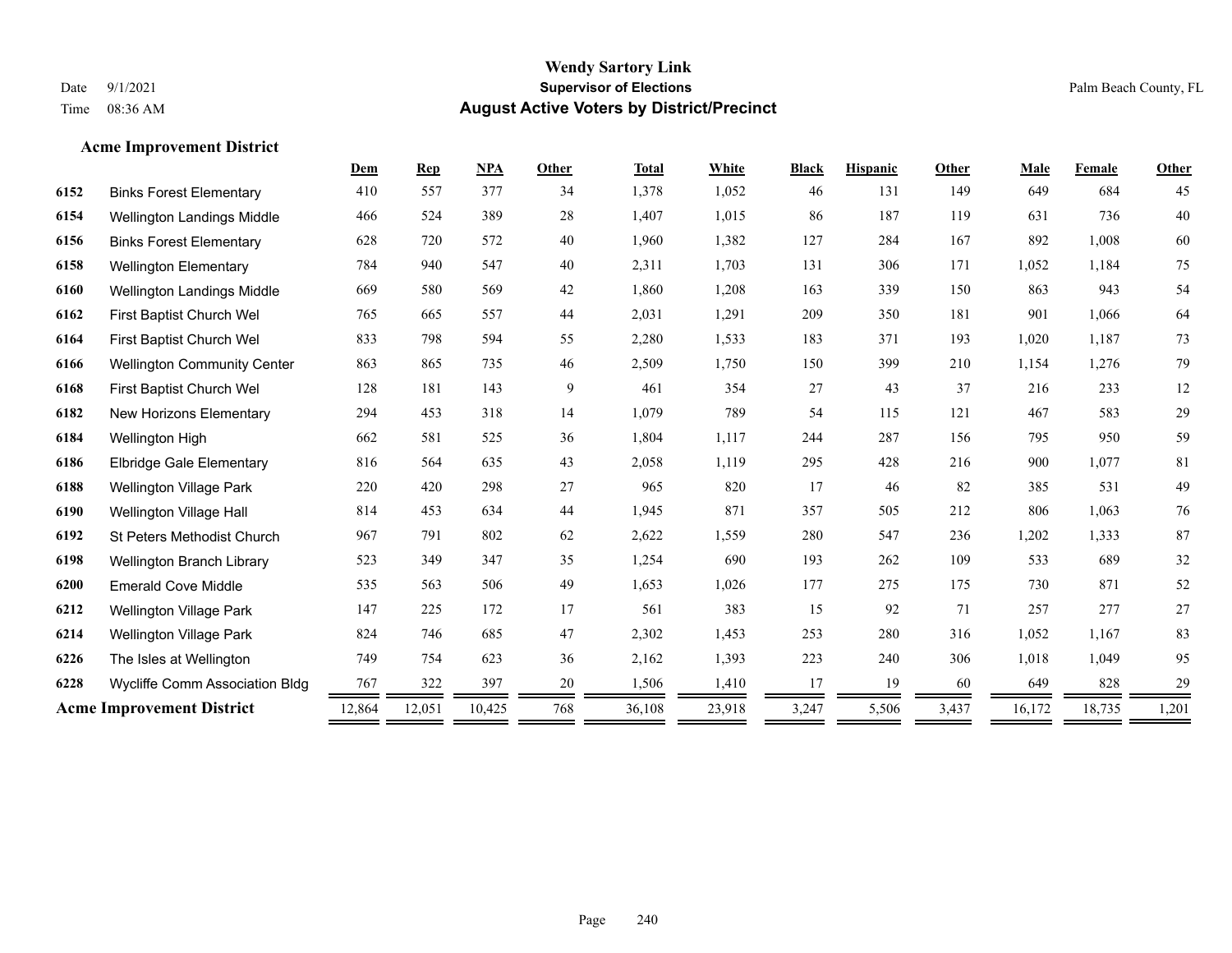## **Briger Comm Dev Dist**

|      |                              | <u>Dem</u> | <u>Rep</u> | NPA | Other | <b>Total</b> | White | <b>Black</b> | <b>Hispanic</b> | Other | Male | Female | <b>Other</b> |
|------|------------------------------|------------|------------|-----|-------|--------------|-------|--------------|-----------------|-------|------|--------|--------------|
| 7092 | Palm Beach Lakes High        |            |            |     |       | 231          | 84    | 68           | ∼               |       | 106  | 11     |              |
| 7094 | Salvation Army Activity Hall | 601        |            | 283 | 10    | 970          | 159   | 506          | $12^{-}$        | 178   | 413  | 510    | 47           |
|      | <b>Briger Comm Dev Dist</b>  | 718        | 112        | 358 |       | 1.201        | 243   | 574          | 149             | 235   | 519  | 621    | -61          |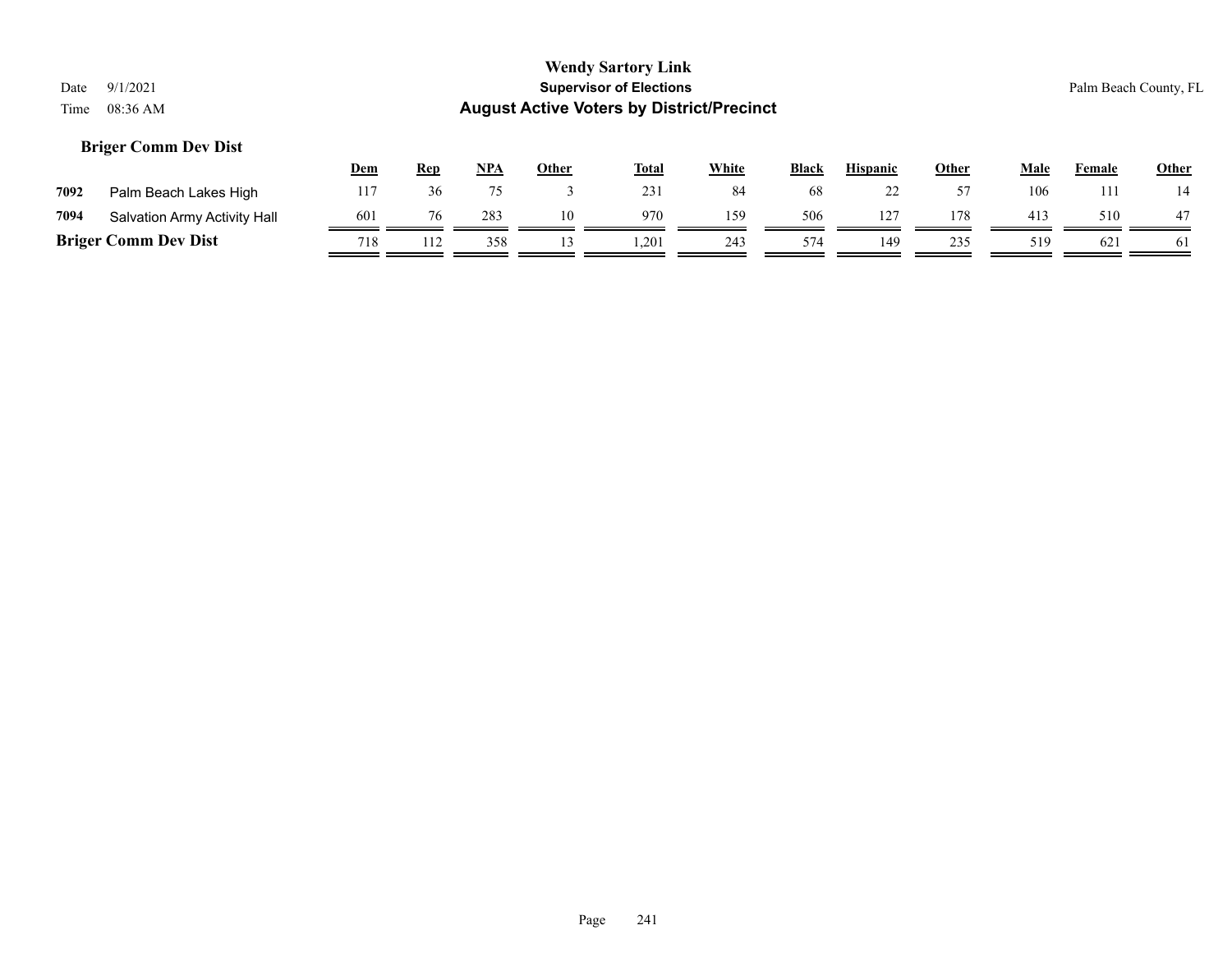## **Boca Raton Taxing Dist**

|      |                                  | <b>Dem</b> | <b>Rep</b> | NPA | <b>Other</b> | <b>Total</b> | <b>White</b> | <b>Black</b>   | <b>Hispanic</b> | <b>Other</b> | <b>Male</b> | Female | <b>Other</b> |
|------|----------------------------------|------------|------------|-----|--------------|--------------|--------------|----------------|-----------------|--------------|-------------|--------|--------------|
| 4134 | Above and Beyond Community (     | 409        | 562        | 428 | 37           | 1,436        | 1,165        | 40             | 126             | 105          | 677         | 712    | 47           |
| 4136 | Above and Beyond Community (     | 639        | 612        | 572 | 45           | 1,868        | 1,393        | 48             | 220             | 207          | 797         | 997    | 74           |
| 4138 | <b>Ascension Catholic Church</b> | 809        | 1,193      | 892 | 68           | 2,962        | 2,324        | 158            | 230             | 250          | 1,392       | 1,472  | 98           |
| 4140 | <b>Broken Sound Club</b>         | 257        | 206        | 180 | 15           | 658          | 488          | 24             | 83              | 63           | 271         | 369    | 18           |
| 4142 | Woodfield Country Club HOA       | 839        | 748        | 725 | 54           | 2,366        | 2,120        | 13             | 65              | 168          | 1,082       | 1.191  | 93           |
| 4144 | Seasons HOA Clubhouse            | 226        | 213        | 168 | 10           | 617          | 508          | 8              | 37              | 64           | 294         | 294    | 29           |
| 4146 | <b>Broken Sound Club</b>         | 527        | 373        | 331 | 17           | 1,248        | 1,144        | 12             | 31              | 61           | 562         | 653    | 33           |
| 4148 | <b>Broken Sound Club</b>         | 563        | 417        | 434 | 39           | 1,453        | 1,144        | 65             | 137             | 107          | 664         | 751    | 38           |
| 4150 | Patch Reef Park Community Cer    | 579        | 539        | 574 | 66           | 1,758        | 1,353        | 68             | 156             | 181          | 829         | 883    | $46\,$       |
| 4152 | Boca Delray Lodge #171           | 630        | 643        | 651 | 51           | 1,975        | 1,454        | 72             | 223             | 226          | 902         | 990    | 83           |
| 4154 | Ascension Catholic Church        | 417        | 416        | 326 | 33           | 1,192        | 870          | 87             | 103             | 132          | 582         | 564    | 46           |
| 4158 | Spanish River High               | 949        | 736        | 753 | 40           | 2,478        | 1,962        | 50             | 218             | 248          | 1,182       | 1,191  | 105          |
| 4160 | Greater BR Swim & Racquet Ctr    | 430        | 406        | 349 | 20           | 1,205        | 975          | 18             | 89              | 123          | 560         | 602    | 43           |
| 4162 | Patch Reef Park Community Cer    | 546        | 483        | 437 | 19           | 1,485        | 1,132        | 31             | 115             | 207          | 679         | 731    | 75           |
| 4164 | Safe Schools Institute           | 598        | 648        | 557 | 33           | 1,836        | 1,474        | 29             | 171             | 162          | 854         | 891    | 91           |
| 4166 | FAU Arena Lobby                  | 781        | 447        | 599 | 28           | 1,855        | 1,049        | 301            | 265             | 240          | 827         | 927    | 101          |
| 4168 | JC Mitchell Elementary           | 705        | 562        | 606 | 51           | 1,924        | 1,330        | 84             | 243             | 267          | 835         | 974    | 115          |
| 4170 | Spanish River Library            | 905        | 1,034      | 866 | 50           | 2,855        | 2,220        | 100            | 263             | 272          | 1,355       | 1.402  | 98           |
| 4172 | Marine Safety Headquarters       | 667        | 679        | 588 | 59           | 1,993        | 1,748        | 16             | 95              | 134          | 889         | 1,048  | 56           |
| 4174 | Sugar Sand Park Comm Center      | 306        | 273        | 267 | 15           | 861          | 743          | $\mathfrak{H}$ | 52              | 61           | 404         | 421    | 36           |
| 4176 | Sugar Sand Park Comm Center      | 938        | 699        | 724 | 68           | 2,429        | 1,783        | 72             | 324             | 250          | 1,053       | 1,273  | 103          |
| 4178 | Sugar Sand Park Comm Center      | 756        | 645        | 520 | 45           | 1,966        | 1,565        | 42             | 197             | 162          | 797         | 1,104  | 65           |
| 4180 | Del Prado Elementary             | 571        | 572        | 560 | 35           | 1,738        | 1,238        | 50             | 244             | 206          | 790         | 851    | 97           |
| 4182 | Greater BR Swim & Racquet Ctr    | 872        | 590        | 729 | 54           | 2,245        | 1,522        | 81             | 400             | 242          | 943         | 1,208  | 94           |
| 4184 | <b>Boca Raton Middle</b>         | 557        | 602        | 560 | 37           | 1,756        | 1,324        | 58             | 204             | 170          | 823         | 883    | 50           |
| 4186 | The Volen Center                 | 551        | 507        | 453 | 29           | 1,540        | 1,063        | 128            | 165             | 184          | 704         | 771    | 65           |
| 4188 | Elks Lodge of Boca Raton         | 897        | 521        | 594 | 56           | 2,068        | 1,203        | 321            | 312             | 232          | 926         | 1,047  | 95           |
| 4190 | St Gregory Episcopal Church      | 741        | 1,076      | 795 | 73           | 2,685        | 2,258        | 27             | 178             | 222          | 1,306       | 1,288  | 91           |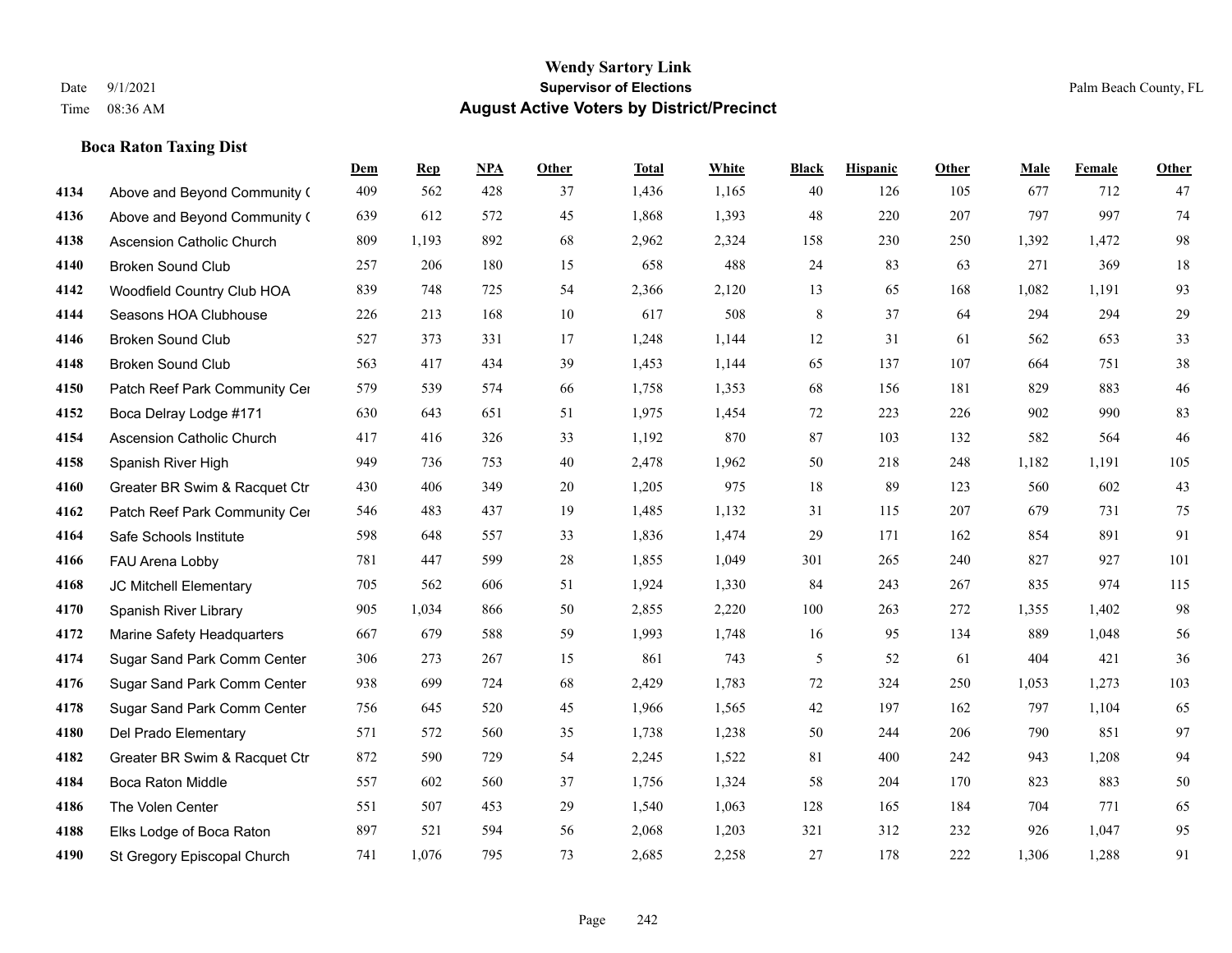## **Boca Raton Taxing Dist**

|      |                                    | Dem    | <b>Rep</b> | <b>NPA</b> | Other | <b>Total</b> | White  | <b>Black</b>   | <b>Hispanic</b> | <b>Other</b> | Male   | Female | <b>Other</b> |
|------|------------------------------------|--------|------------|------------|-------|--------------|--------|----------------|-----------------|--------------|--------|--------|--------------|
| 4192 | Verde K-8 School                   | 566    | 958        | 705        | 45    | 2,274        | 1,814  | 48             | 132             | 280          | 1,052  | 1,098  | 124          |
| 4194 | Del Prado Elementary               | 538    | 328        | 309        | 29    | 1,204        | 1,024  | 23             | 60              | 97           | 506    | 666    | 32           |
| 4196 | Good Shepherd Lutheran             | 705    | 436        | 450        | 22    | 1,613        | 1,384  | 30             | 84              | 115          | 679    | 892    | $42\,$       |
| 4198 | Verde K-8 School                   | 628    | 469        | 514        | 35    | 1,646        | 1,028  | 118            | 314             | 186          | 672    | 900    | 74           |
| 4200 | Verde K-8 School                   | 402    | 348        | 298        | 20    | 1,068        | 797    | 8              | 172             | 91           | 432    | 608    | 28           |
| 4202 | Greater BR Swim & Racquet Ctr      | 783    | 589        | 625        | 33    | 2,030        | 1,586  | 30             | 235             | 179          | 829    | 1,127  | 74           |
| 4204 | Sugar Sand Park Comm Center        | 749    | 444        | 585        | 39    | 1,817        | 1,140  | 143            | 318             | 216          | 814    | 935    | 68           |
| 4206 | Good Shepherd Lutheran             | 671    | 478        | 508        | 33    | 1,690        | 1,338  | 33             | 179             | 140          | 682    | 950    | 58           |
| 4208 | Hammock Pointe Elementary          | 867    | 590        | 481        | 35    | 1,973        | 1,699  | 10             | 120             | 144          | 784    | 1,134  | 55           |
| 4210 | Sugar Sand Park Comm Center        | 642    | 836        | 673        | 44    | 2,195        | 1,730  | 30             | 262             | 173          | 1,011  | 1,111  | 73           |
| 4212 | Center for Spiritual Living        | 624    | 802        | 581        | 36    | 2,043        | 1,710  | 33             | 157             | 143          | 968    | 1,013  | 62           |
| 4214 | Calvary Chapel Boca Raton - 4th    | 632    | 861        | 643        | 64    | 2,200        | 1,756  | 45             | 232             | 167          | 1,018  | 1,103  | 79           |
| 4216 | Calvary Chapel Boca Raton - Kir    | 676    | 1,072      | 694        | 62    | 2,504        | 2,110  | 20             | 177             | 197          | 1,183  | 1,230  | 91           |
| 4218 | <b>Grace Community Church</b>      | 453    | 851        | 538        | 57    | 1,899        | 1,575  | 31             | 137             | 156          | 876    | 940    | 83           |
| 4220 | <b>Boca Raton Community Center</b> | 461    | 394        | 460        | 44    | 1,359        | 876    | 99             | 233             | 151          | 603    | 712    | 44           |
| 4222 | Boca Raton Downtown Library        | 940    | 1,093      | 900        | 86    | 3,019        | 2,540  | 64             | 178             | 237          | 1,358  | 1,545  | 116          |
| 4224 | <b>Grace Community Church</b>      | 510    | 1,115      | 735        | 62    | 2,422        | 1,992  | 55             | 179             | 196          | 1,139  | 1,201  | 82           |
| 4226 | St Gregory Episcopal Church        | 219    | 387        | 277        | 23    | 906          | 816    | 7              | 31              | 52           | 431    | 451    | 24           |
| 4228 | Boca Raton Community Center        | 522    | 655        | 504        | 50    | 1,731        | 1,484  | 16             | 97              | 134          | 775    | 906    | 50           |
| 4230 | Boca Raton Downtown Library        | 313    | 447        | 328        | 22    | 1,110        | 972    | 9              | 55              | 74           | 524    | 564    | 22           |
| 5158 | <b>Boca West Country Club</b>      | 764    | 455        | 510        | 47    | 1,776        | 1,597  | $\overline{7}$ | 72              | 100          | 737    | 993    | 46           |
| 5160 | <b>Boca West Country Club</b>      | 809    | 460        | 418        | 34    | 1,721        | 1,620  | 4              | 27              | 70           | 671    | 1,008  | 42           |
| 5172 | Del Prado Elementary               | 236    | 302        | 201        | 19    | 758          | 681    | 10             | 11              | 56           | 360    | 377    | 21           |
|      | <b>Boca Raton Taxing Dist</b>      | 31,375 | 30,772     | 27,175     | 2,088 | 91,410       | 71,821 | 2,881          | 8,408           | 8,300        | 41,083 | 46,952 | 3,375        |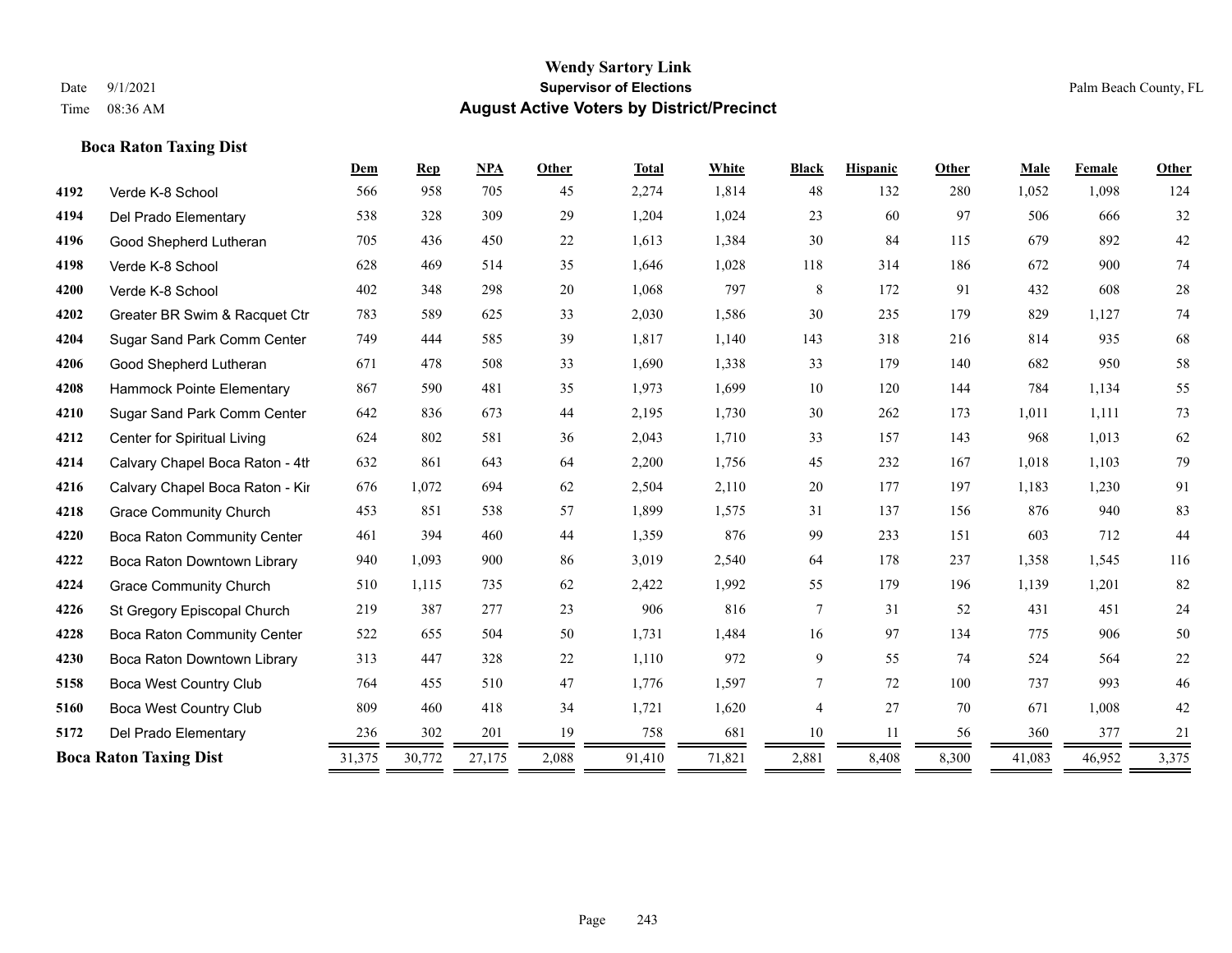## **Boynton Village Comm Dist**

|      |                                  | Dem | Rep | <b>NPA</b> | Other | <b>Total</b> | White | <b>Black</b> | <b>Hispanic</b> | Other | Male | Female | <b>Other</b> |
|------|----------------------------------|-----|-----|------------|-------|--------------|-------|--------------|-----------------|-------|------|--------|--------------|
| 3185 | Christ Fellowship Church BB      | 276 | 192 | 182        |       | 676          |       |              | 103             |       |      | 337    |              |
|      | <b>Boynton Village Comm Dist</b> | 276 | 192 | 182        |       | 676          | 432   |              | 103             |       |      | 337    |              |

Page 244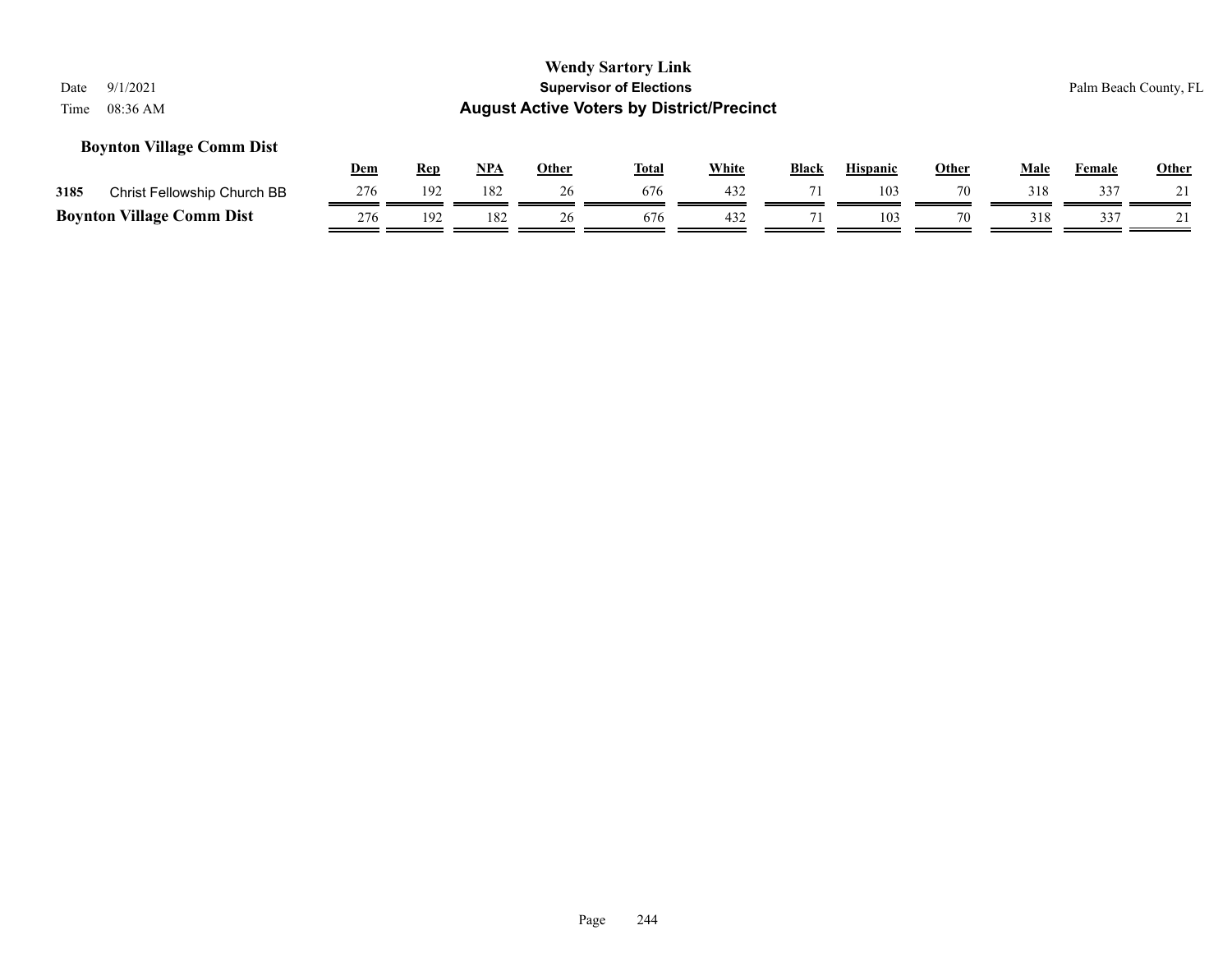**Lox Environ Imprv Dist**

#### **Wendy Sartory Link** Date 9/1/2021 **Supervisor of Elections** Palm Beach County, FL Time 08:36 AM **August Active Voters by District/Precinct**

# **Dem Rep NPA Other Total White Black Hispanic Other Male Female Other** Calvary Church of Jupiter 17 37 24 4 82 75 0 4 3 39 40 3 Jupiter Farms Park Community Favilion 307 574 354 28 1,263 1,062 13 108 80 617 605 41 West Jupiter Recreation Center 263 727 336 46 1,372 1,193 19 35 125 666 680 26 Calvary Church of Jupiter 0 0 0 0 0 0 0 0 0 0 0 0 William T Dwyer High 807 1,309 760 54 2,930 2,463 64 173 230 1,398 1,425 107 West Jupiter Recreation Center 255 451 339 32 1,077 865 18 56 138 531 506 40 West Jupiter Recreation Center 0 0 0 0 0 0 0 0 0 0 0 0 Limestone Creek Elementary 430 118 178 19 745 216 353 93 83 353 366 26 West Jupiter Recreation Center 260 140 144 12 556 255 163 108 30 235 302 19 St Peter Catholic Church 387 464 284 27 1,162 1,039 3 42 78 445 689 28 Lighthouse Elementary 478 669 410 46 1,603 1,370 16 66 151 746 800 57 Beacon Cove Intermediate School 1,024 1,137 920 64 3,145 2,489 76 255 325 1,471 1,571 103 Limestone Creek Elementary 695 1,083 630 56 2,464 2,182 25 96 161 1,150 1,242 72 West Jupiter Recreation Center 549 574 533 40 1,696 1,363 77 125 131 746 892 58 St Peter Catholic Church 765 873 741 66 2,445 2,036 37 191 181 1,072 1,303 70 West Jupiter Recreation Center 70 97 72 5 244 203 0 23 18 97 131 16 Harvest Community Church 613 1,150 552 45 2,360 2,163 11 51 135 1,142 1,138 80 Jupiter Community Center 77 125 64 3 269 246 0 6 17 131 130 8 Jupiter Community Center 0 0 0 0 0 0 0 0 0 0 0 0 Jupiter Community Center 584 753 591 48 1,976 1,638 26 189 123 919 996 61 Jupiter Community Center 58 67 87 4 216 172 1 38 5 112 95 9 Jerry Thomas Elementary 731 1,063 692 70 2,556 2,220 29 164 143 1,215 1,271 70 Independence Middle 785 1,154 840 92 2,871 2,412 20 190 249 1,289 1,488 94 Martinique Clubhouse 251 361 231 20 863 737 11 57 58 384 447 32 The Island Clubhouse 606 777 570 69 2,022 1,672 50 137 163 989 965 68 First Baptist Church Teq 345 886 379 22 1,632 1,530 3 41 58 785 810 37 First Baptist Church Teq 92 148 78 4 322 297 0 9 16 163 149 10 First Baptist Church Teq **70** 144 87 8 309 285 1 1 12 11 146 154 9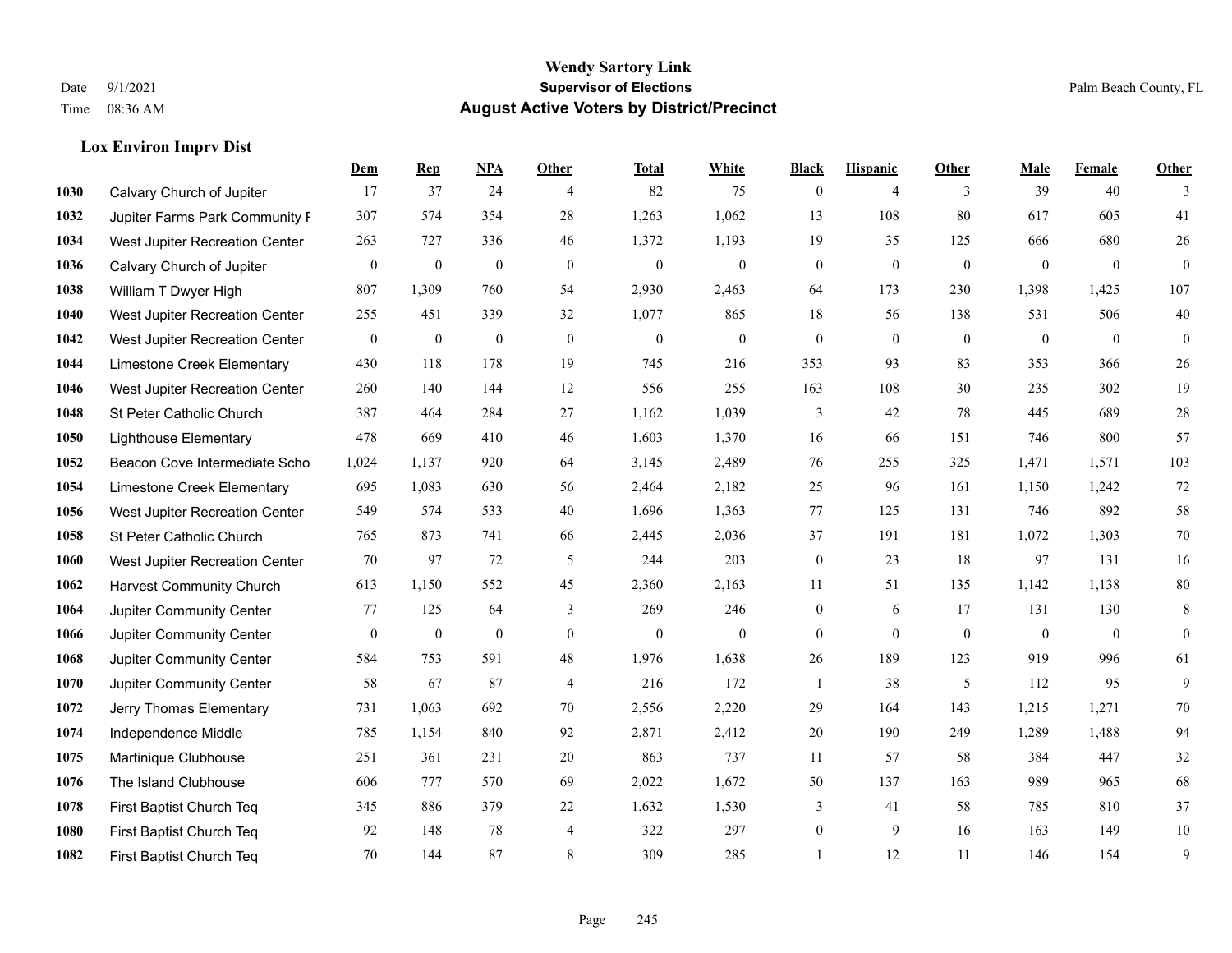## **Lox Environ Imprv Dist**

|      |                                  | Dem              | <b>Rep</b>       | NPA              | <b>Other</b>   | <b>Total</b>   | <b>White</b>     | <b>Black</b>     | <b>Hispanic</b> | <b>Other</b> | <b>Male</b>    | <b>Female</b>  | <b>Other</b>     |
|------|----------------------------------|------------------|------------------|------------------|----------------|----------------|------------------|------------------|-----------------|--------------|----------------|----------------|------------------|
| 1084 | First Baptist Church Teq         | 12               | 52               | 10               | $\theta$       | 74             | 71               |                  | $\overline{0}$  | 2            | 37             | 36             | $\overline{1}$   |
| 1088 | First Baptist Church Teq         | 11               | 40               | 21               | $\Omega$       | 72             | 64               | $\mathbf{0}$     | $\overline{2}$  | 6            | 36             | 35             | $\overline{1}$   |
| 1094 | First Baptist Church Teq         | 575              | 880              | 529              | 39             | 2,023          | 1,818            | 9                | 82              | 114          | 911            | 1,063          | 49               |
| 1096 | First Baptist Church Teq         | 49               | 73               | 36               | $\mathbf{0}$   | 158            | 128              | 8                | 13              | 9            | 77             | 77             | 4                |
| 1098 | Riverside Improvement            | 255              | 455              | 261              | 21             | 992            | 886              | 6                | 45              | 55           | 453            | 506            | 33               |
| 1100 | Jupiter Elementary               | 403              | 455              | 366              | 31             | 1,255          | 958              | 17               | 200             | 80           | 605            | 605            | 45               |
| 1102 | Jupiter High                     | 683              | 902              | 651              | 64             | 2,300          | 1,830            | 59               | 205             | 206          | 1,015          | 1,207          | 78               |
| 1104 | Jupiter Branch Library           | 443              | 570              | 443              | 32             | 1,488          | 1,212            | 35               | 136             | 105          | 643            | 801            | 44               |
| 1106 | Jupiter Middle                   | 326              | 490              | 375              | 37             | 1,228          | 1,033            | 15               | 77              | 103          | 579            | 608            | 41               |
| 1108 | Newhaven Clubhouse               | 558              | 687              | 523              | 62             | 1,830          | 1,577            | 24               | 99              | 130          | 815            | 954            | 61               |
| 1110 | <b>Tequesta Council Chambers</b> | 106              | 137              | 106              | $\overline{4}$ | 353            | 306              | 8                | 22              | 17           | 162            | 181            | 10               |
| 1112 | <b>Tequesta Council Chambers</b> | 18               | 63               | 43               | 6              | 130            | 108              | 4                | 12              | 6            | 61             | 67             | $\sqrt{2}$       |
| 1114 | Tequesta Council Chambers        | 114              | 312              | 127              | 13             | 566            | 542              | $\boldsymbol{0}$ | 4               | 20           | 249            | 306            | 11               |
| 1116 | <b>Tequesta Council Chambers</b> | $\boldsymbol{0}$ | $\boldsymbol{0}$ | $\mathbf{0}$     | $\mathbf{0}$   | $\mathbf{0}$   | $\boldsymbol{0}$ | $\boldsymbol{0}$ | $\mathbf{0}$    | $\theta$     | $\overline{0}$ | $\mathbf{0}$   | $\boldsymbol{0}$ |
| 1118 | Tequesta Council Chambers        | 171              | 245              | 186              | 24             | 626            | 534              | 12               | 41              | 39           | 251            | 360            | 15               |
| 1120 | <b>Tequesta Council Chambers</b> | 76               | 243              | 101              | 16             | 436            | 409              | $\boldsymbol{0}$ | 8               | 19           | 204            | 224            | 8                |
| 1122 | <b>Tequesta Council Chambers</b> | 38               | 86               | 35               | 2              | 161            | 151              | $\boldsymbol{0}$ | $\mathbf{1}$    | 9            | 81             | 77             | 3                |
| 1124 | Riverside Improvement            | $\mathbf{0}$     | $\overline{2}$   | $\boldsymbol{0}$ | $\mathbf{0}$   | $\mathfrak{2}$ | $\mathfrak{2}$   | $\boldsymbol{0}$ | $\overline{0}$  | $\mathbf{0}$ |                | $\overline{1}$ | $\mathbf{0}$     |
| 1126 | PBC Fire Rescue #18              | 412              | 898              | 472              | 46             | 1,828          | 1,710            | 7                | 36              | 75           | 830            | 970            | $28\,$           |
| 1128 | Jupiter Inlet Colony Admin Bldg  | 69               | 225              | 84               | 15             | 393            | 362              | $\overline{0}$   | 5               | 26           | 179            | 206            | $\,8\,$          |
| 1130 | PBC Fire Rescue #18              | 1                | 3                | -1               | $\overline{0}$ | 5              | 5                | $\boldsymbol{0}$ | $\mathbf{0}$    | $\theta$     | 3              | $\mathbf{1}$   | $\mathbf{1}$     |
| 1132 | PBC Fire Rescue #18              | $\theta$         | 3                | $\mathbf{1}$     | $\Omega$       | $\overline{4}$ | 4                | $\mathbf{0}$     | $\mathbf{0}$    | $\theta$     | 2              | 2              | $\Omega$         |
| 1134 | PBC Fire Rescue #18              | $\theta$         | $\mathbf{0}$     | $\mathbf{0}$     | $\Omega$       | $\theta$       | $\Omega$         | $\mathbf{0}$     | $\theta$        | $\theta$     | $\theta$       | $\theta$       | $\mathbf{0}$     |
| 1136 | 1st UM Church of Jup-Teq         | 575              | 987              | 630              | 65             | 2,257          | 2,097            | 11               | 51              | 98           | 981            | 1,215          | 61               |
| 1138 | Grace Immanuel Bible Church      | 222              | 812              | 354              | 36             | 1,424          | 1,353            | $\boldsymbol{0}$ | 13              | 58           | 609            | 783            | 32               |
| 1140 | Club at Admirals Cove            | 290              | 543              | 298              | 23             | 1,154          | 1,063            | 6                | 21              | 64           | 551            | 584            | 19               |
| 1142 | 1st UM Church of Jup-Teq         | 281              | 590              | 354              | 39             | 1,264          | 1,172            | 5                | 21              | 66           | 596            | 635            | 33               |
| 1144 | 1st UM Church of Jup-Teq         | 529              | 809              | 507              | 35             | 1,880          | 1,735            | 5                | 31              | 109          | 861            | 964            | 55               |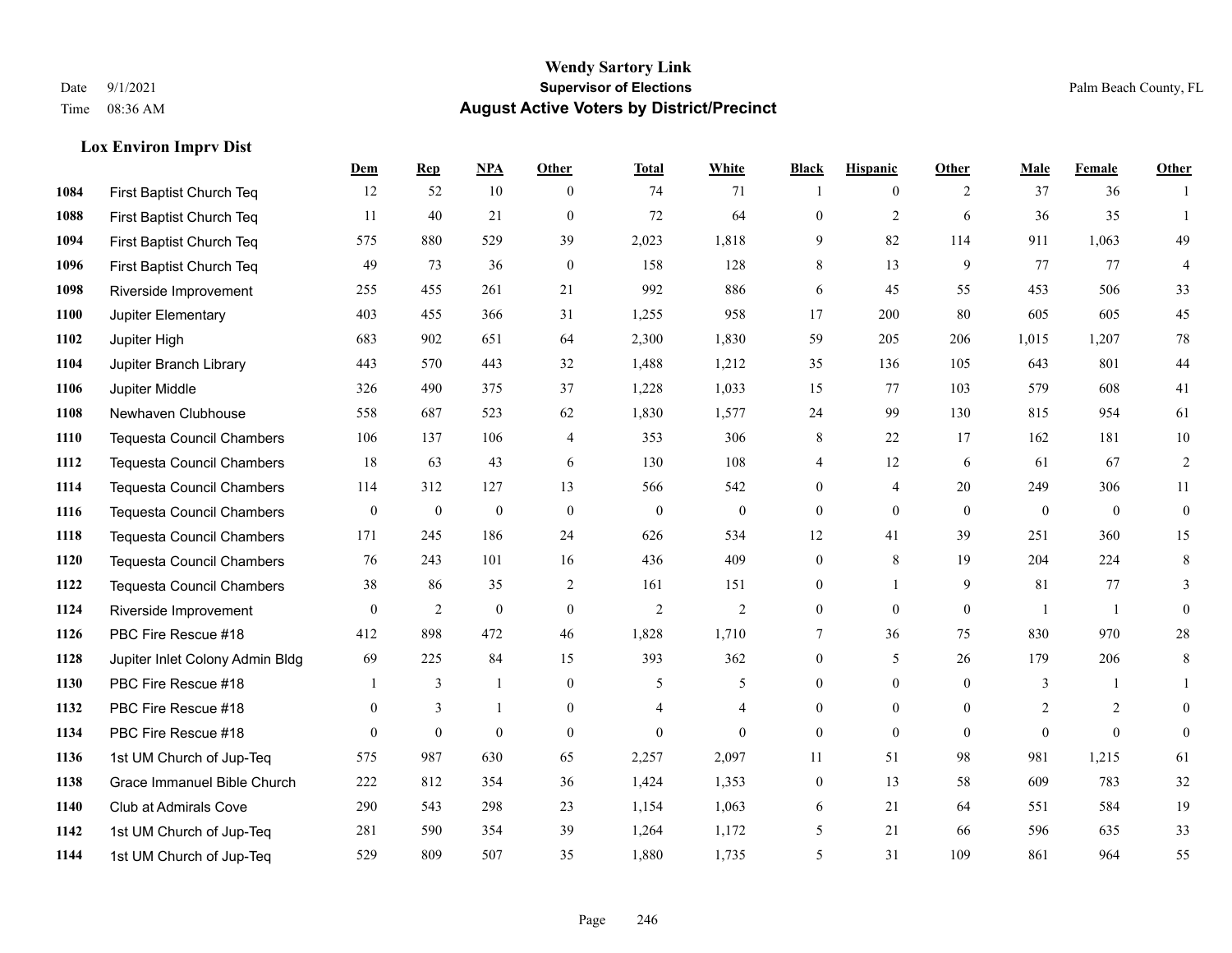## **Lox Environ Imprv Dist**

|      |                               | Dem      | <b>Rep</b>     | <b>NPA</b>     | Other                    | Total    | White    | <b>Black</b> | <b>Hispanic</b> | Other          | <b>Male</b> | Female   | Other    |
|------|-------------------------------|----------|----------------|----------------|--------------------------|----------|----------|--------------|-----------------|----------------|-------------|----------|----------|
| 1146 | Newhaven Clubhouse            | 15       | 35             | 8              |                          | 59       | 53       |              |                 |                | 30          | 28       |          |
| 1148 | Oceanview Methodist           | 387      | 544            | 389            | 44                       | 1,364    | 1,244    | 6            | 32              | 82             | 589         | 732      | 43       |
| 1150 | Oceanview Methodist           | $\Omega$ | $\theta$       | $\theta$       | $\Omega$                 | $\Omega$ | $\Omega$ |              |                 | $\Omega$       | $\Omega$    | $\Omega$ | $\theta$ |
| 1152 | <b>Oceanview Methodist</b>    | 43       | 68             | 51             |                          | 169      | 161      |              |                 | 6              | 80          | 85       |          |
| 1156 | Holy Spirit Lutheran          |          | $\mathfrak{D}$ | $\theta$       | $\Omega$                 |          |          | 0            |                 | $\Omega$       |             |          | $\theta$ |
| 1158 | Holy Spirit Lutheran          |          |                |                | $\Omega$                 |          |          |              |                 | $\Omega$       |             |          |          |
| 1160 | Holy Spirit Lutheran          |          | $\theta$       |                | $\theta$                 |          |          |              |                 | $\Omega$       |             |          |          |
| 1164 | Club at Admirals Cove         | 26       | 155            | 66             | $\overline{\phantom{1}}$ | 252      | 228      | 3            | 4               | 17             | 127         | 117      | 8        |
| 1178 | Mirasol Sales and Info Center |          | $\Omega$       | $\Omega$       | $\Omega$                 | $\Omega$ |          |              |                 | $\Omega$       |             | $\Omega$ | $\theta$ |
| 1180 | Mirasol Sales and Info Center | $\theta$ | $\mathbf{0}$   | $\overline{0}$ | $\Omega$                 | $\theta$ |          |              |                 | $\theta$       | $\Omega$    | $\Omega$ | $\theta$ |
| 1182 | William T Dwyer High          | 156      | 265            | 139            | 6                        | 566      | 483      | 15           | 30              | 38             | 268         | 284      | 14       |
| 1204 | Holy Spirit Lutheran          | 9        | 24             | 14             |                          | 50       | 44       |              |                 | $\overline{4}$ | 24          | 22       |          |
| 1206 | Holy Spirit Lutheran          | 13       | 76             | 24             | $\mathbf{3}$             | 116      | 111      |              |                 |                | 55          | 60       |          |
| 1208 | Juno Beach Town Center        | 448      | 862            | 463            | 49                       | 1,822    | 1,661    | 6            | 54              | 101            | 836         | 938      | 48       |
|      | <b>Lox Environ Imprv Dist</b> | 17,834   | 27,475         | 17,566         | 1,612                    | 64,487   | 55,303   | 1,278        | 3,524           | 4,382          | 29,645      | 32,932   | 1,910    |
|      |                               |          |                |                |                          |          |          |              |                 |                |             |          |          |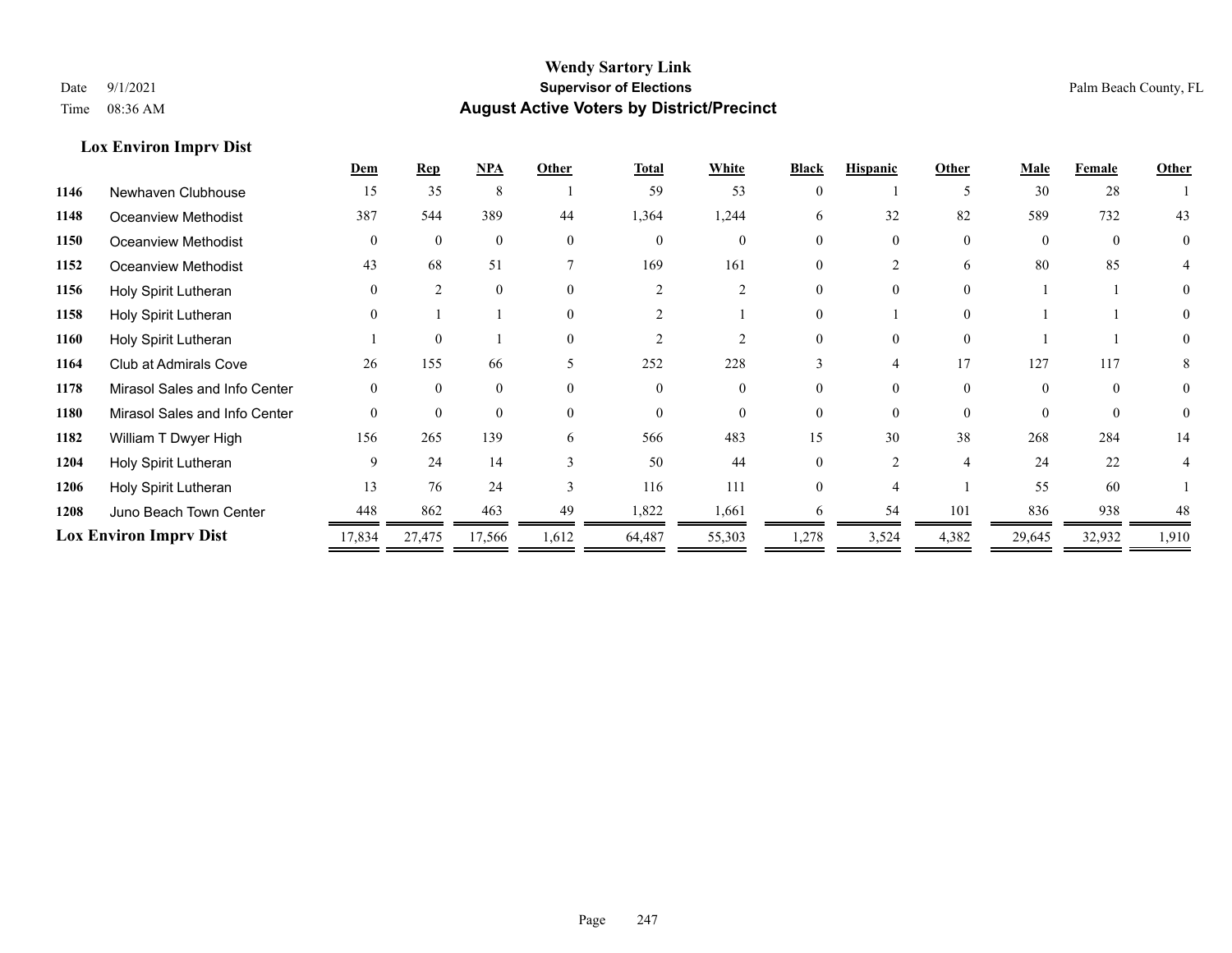## **Hamal Comm Dev Dist**

|      |                                 | <b>Dem</b> | Rep            | NPA | Other | <b>Total</b> | <u>White</u> | <b>Black</b> | <b>Hispanic</b> | <u>Other</u> | Male | Female | <b>Other</b> |
|------|---------------------------------|------------|----------------|-----|-------|--------------|--------------|--------------|-----------------|--------------|------|--------|--------------|
| 2002 | Jeaga Middle                    | 179        | Q <sub>2</sub> | 112 |       | 389          | 150          | 126          | 40              |              | 171  | 206    |              |
| 2004 | <b>Grassy Waters Elementary</b> | 1,045      | 327            | 582 | 40    | .994         | 588          | 728          | 395             | 283          | 848  | 1,075  |              |
|      | <b>Hamal Comm Dev Dist</b>      | .224       | 419            | 694 | 46    | 2,383        | 738          | 854          | 435             | 356          | .019 | 1,281  | 83           |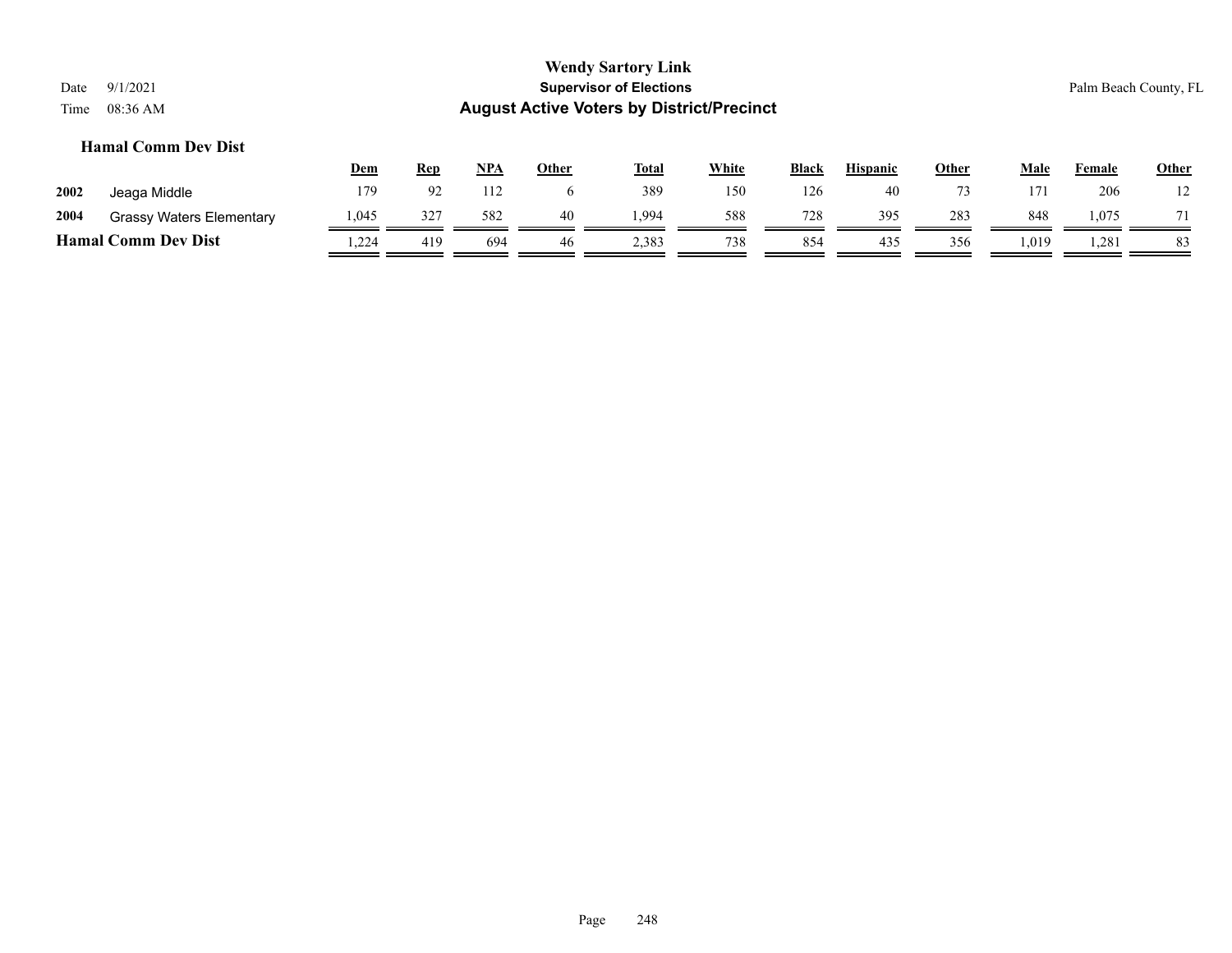## **Hypo Haverhill Comm Dist**

|                                 | <u>Dem</u> | Ren | NPA | Other | <b>Total</b>    | White | <b>Black</b> | <b>Hispanic</b> | Other | Male | Female | Other |
|---------------------------------|------------|-----|-----|-------|-----------------|-------|--------------|-----------------|-------|------|--------|-------|
| 3106<br>American German Club    | 299        | 108 | 203 |       | 627             | 224   | 174          | QQ              | 130   | 274  | 324    | 29    |
| <b>Hypo Haverhill Comm Dist</b> | 299        | 108 | 203 |       | 62 <sup>2</sup> | 224   |              |                 | 130   | 274  | 324    | 29    |

Page 249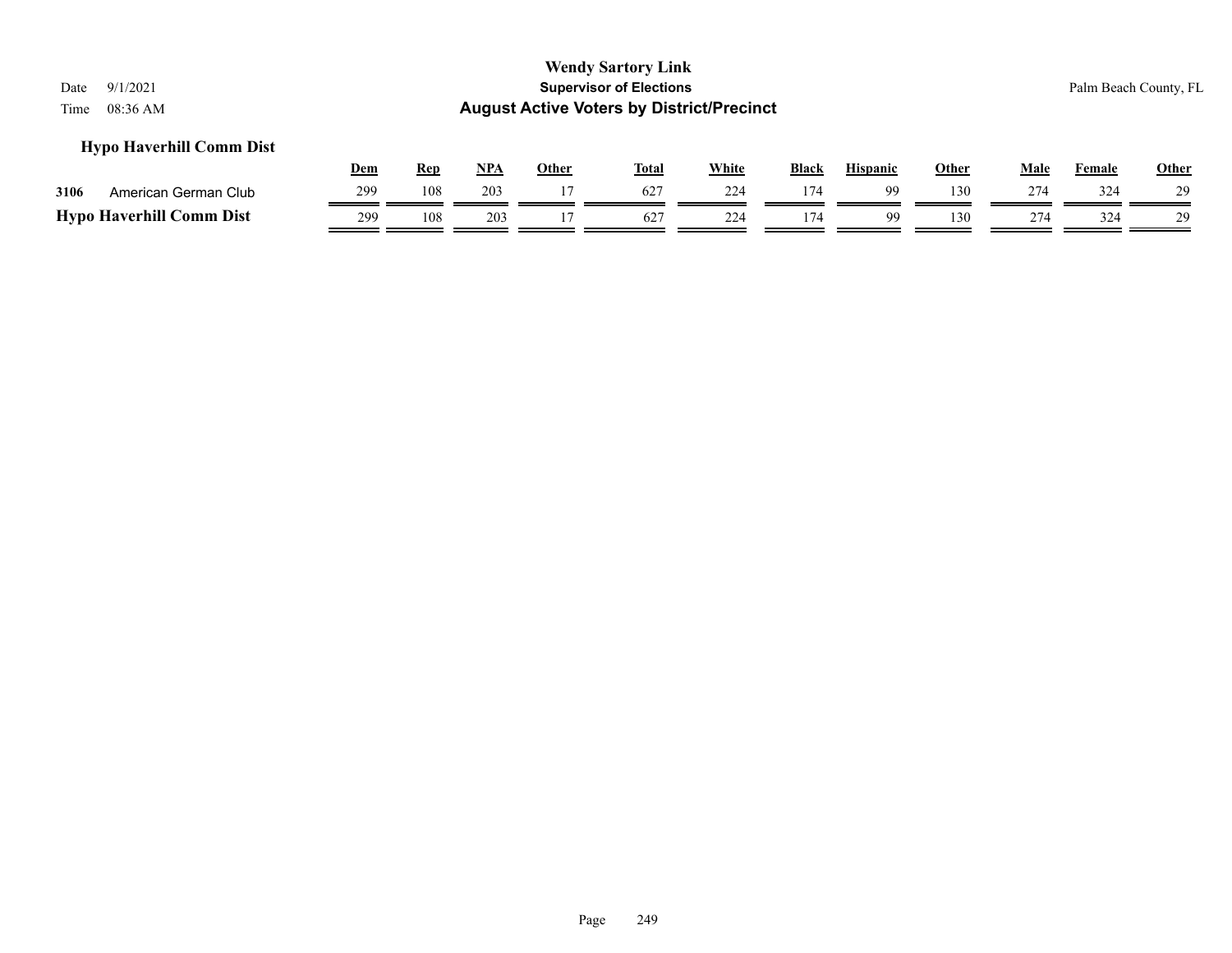## **Indian Trail Imprv Dist**

|      |                                 |              |                  |              |          | <b>Total</b> | White    | <b>Black</b> | <b>Hispanic</b> | Other          | Male     | Female       | Other        |
|------|---------------------------------|--------------|------------------|--------------|----------|--------------|----------|--------------|-----------------|----------------|----------|--------------|--------------|
| 1170 | Caloosa POA Meeting Room        | $\mathbf{0}$ | $\boldsymbol{0}$ | $\mathbf{0}$ | $\theta$ | $\mathbf{0}$ | $\theta$ | $\mathbf{0}$ | $\theta$        | $\overline{0}$ | $\Omega$ | $\mathbf{0}$ | $\mathbf{0}$ |
| 6042 | Osceola Creek Middle            | 995          | 1,210            | 1,032        | 64       | 3,301        | 2,119    | 429          | 488             | 265            | 1,575    | 1,617        | 109          |
| 6044 | <b>Frontier Elementary</b>      | 915          | 975              | 782          | 59       | 2,731        | 1,738    | 416          | 344             | 233            | 1,280    | 1,366        | 85           |
| 6045 | Acreage Branch Library          | 204          | 267              | 177          | 10       | 658          | 419      | 80           | 90              | 69             | 315      | 312          | 31           |
| 6046 | Pierce Hammock Elementary       | 802          | 960              | 753          | 45       | 2,560        | 1,645    | 359          | 319             | 237            | 1,239    | 1,223        | 98           |
| 6050 | Acreage Branch Library          | 879          | 880              | 732          | 59       | 2,550        | 1,559    | 378          | 349             | 264            | 1,199    | 1,260        | 91           |
| 6051 | Cornerstone Fellowship          | 611          | 752              | 555          | 50       | 1,968        | 1,255    | 210          | 291             | 212            | 917      | 979          | 72           |
| 6052 | Seminole Ridge High             | 616          | 645              | 562          | 37       | 1,860        | 1,145    | 225          | 314             | 176            | 881      | 907          | 72           |
| 6058 | <b>Acreage Pines Elementary</b> | 740          | 606              | 563          | 39       | 1,948        | 1,051    | 354          | 246             | 297            | 943      | 942          | 63           |
| 6060 | Indian Trail Improvement Dist   | 887          | 959              | 805          | 58       | 2,709        | 1,682    | 343          | 401             | 283            | 1,247    | 1,363        | 99           |
| 6062 | Sandhill Crane Golf Club        | 228          | 419              | 259          | 22       | 928          | 662      | 71           | 72              | 123            | 456      | 439          | 33           |
| 6076 | Western Pines Middle            | 642          | 705              | 572          | 36       | 1,955        | 1,427    | 154          | 201             | 173            | 932      | 940          | 83           |
| 6078 | <b>Western Pines Middle</b>     | 658          | 727              | 649          | 39       | 2,073        | 1,386    | 158          | 356             | 173            | 980      | 1.034        | 59           |
| 6080 | <b>Golden Grove Elementary</b>  | 605          | 780              | 621          | 50       | 2,056        | 1,382    | 130          | 346             | 198            | 957      | 1.015        | 84           |
| 6088 | Seminole Ridge High             | 535          | 682              | 544          | 40       | 1,801        | 1,156    | 216          | 288             | 141            | 850      | 897          | 54           |
| 6090 | Loxahatchee Groves Elementary   | 773          | 885              | 746          | 58       | 2,462        | 1,526    | 281          | 445             | 210            | 1,190    | 1,180        | 92           |
| 6092 | PBSC Loxahatchee Groves Can     | 174          | 228              | 141          | 16       | 559          | 363      | 45           | 106             | 45             | 270      | 268          | 21           |
| 6100 | Madison Green Clubhouse         | 1,237        | 720              | 762          | 52       | 2,771        | 1,203    | 782          | 407             | 379            | 1,285    | 1,382        | 104          |
| 6104 | <b>Crestwood Middle</b>         | 182          | 150              | 119          |          | 459          | 215      | 76           | 82              | 86             | 214      | 225          | 20           |
|      | <b>Indian Trail Imprv Dist</b>  | 11,683       | 12,550           | 10,374       | 742      | 35,349       | 21,933   | 4,707        | 5,145           | 3,564          | 16,730   | 17,349       | 1,270        |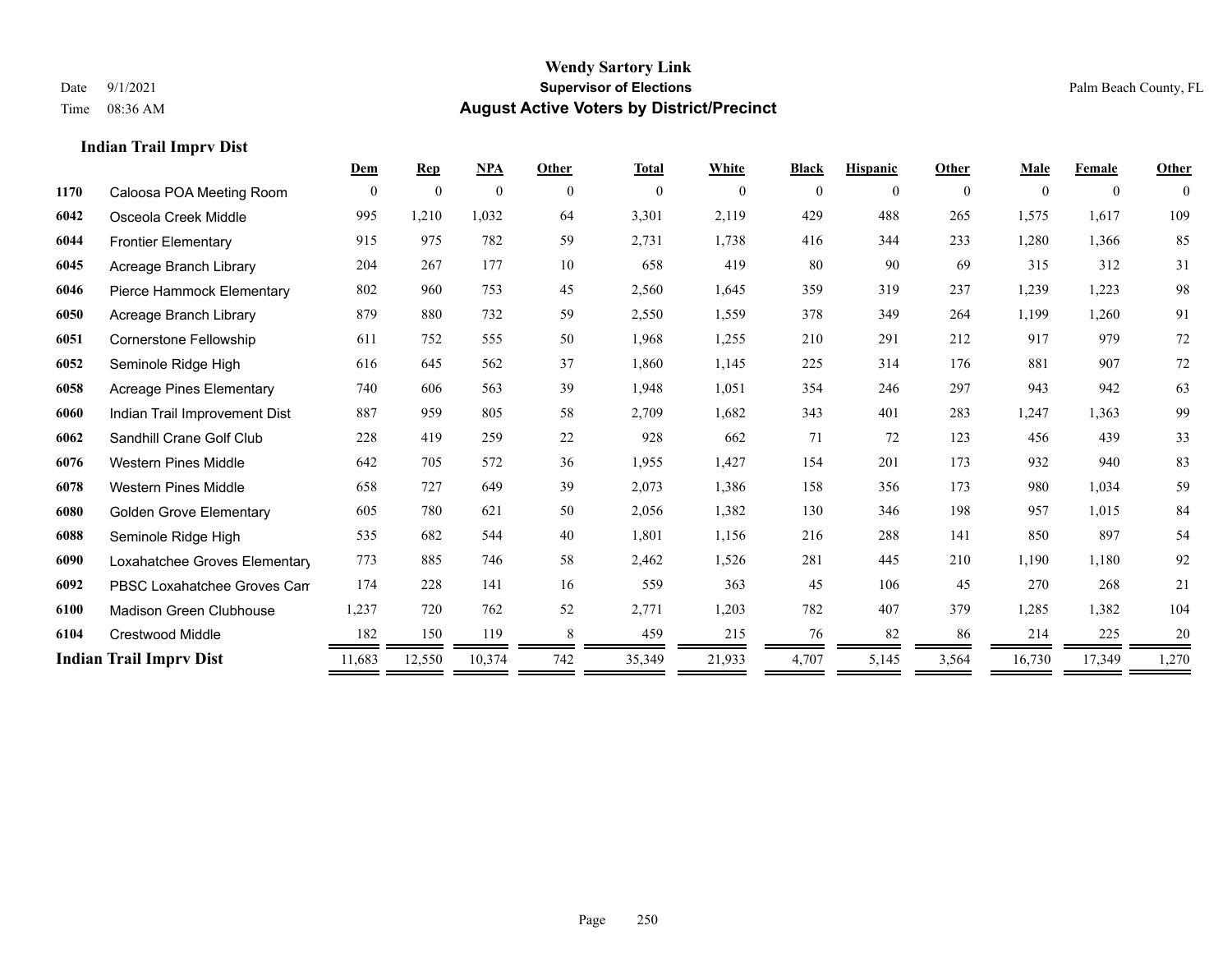## **Journeys Comm Dev Dist**

|                               | Dem | <b>Rep</b> | NP/ | Other | <b>Total</b> | White | <b>Black</b> | <b>Hispanic</b> | Other | Male | Female | <b>Other</b> |
|-------------------------------|-----|------------|-----|-------|--------------|-------|--------------|-----------------|-------|------|--------|--------------|
| 3100<br>Journeys End          | 433 | 334        | 359 |       | 1.147        | 766   | $Q_{\Delta}$ |                 | 150   | 539  | 579    | 29           |
| <b>Journeys Comm Dev Dist</b> | 433 | 334        | 359 |       | .14          | 766   | 94           |                 | 150   | 539  | 579.   | 29           |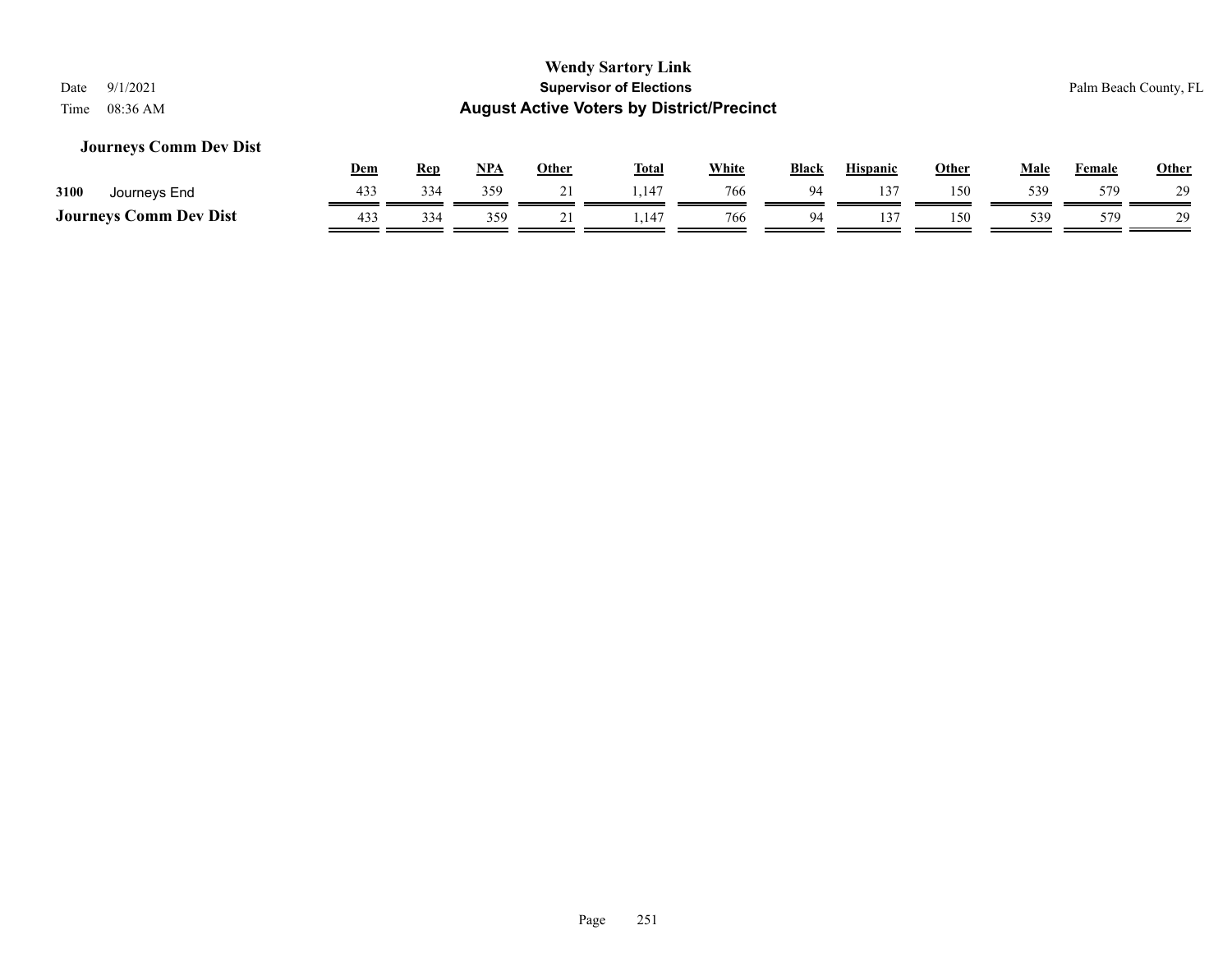## **Jupiter Inlet Dist**

|      |                                 | Dem              | <b>Rep</b>       | $NPA$            | <b>Other</b>     | <b>Total</b>     | <b>White</b>     | <b>Black</b>     | <b>Hispanic</b>  | <b>Other</b>   | <b>Male</b>    | <b>Female</b>  | <b>Other</b>     |
|------|---------------------------------|------------------|------------------|------------------|------------------|------------------|------------------|------------------|------------------|----------------|----------------|----------------|------------------|
| 1016 | Journey Church of Jupiter       | $\mathbf{0}$     | $\mathbf{0}$     | $\mathbf{0}$     | $\theta$         | $\mathbf{0}$     | $\mathbf{0}$     | $\Omega$         | $\overline{0}$   | $\theta$       | $\theta$       | $\overline{0}$ | $\Omega$         |
| 1018 | Calvary Church of Jupiter       | 441              | 831              | 473              | 49               | 1,794            | 1,587            | 20               | 93               | 94             | 845            | 894            | 55               |
| 1019 | Calvary Church of Jupiter       | 196              | 377              | 219              | 9                | 801              | 721              | 1                | 44               | 35             | 385            | 400            | 16               |
| 1020 | Caloosa POA Meeting Room        | $\mathbf{0}$     | $\boldsymbol{0}$ | $\boldsymbol{0}$ | $\mathbf{0}$     | $\mathbf{0}$     | $\overline{0}$   | $\overline{0}$   | $\overline{0}$   | $\mathbf{0}$   | $\mathbf{0}$   | $\mathbf{0}$   | $\overline{0}$   |
| 1022 | Journey Church of Jupiter       | 695              | 1,239            | 775              | 55               | 2,764            | 2,365            | 36               | 178              | 185            | 1,319          | 1,359          | 86               |
| 1024 | Calvary Church of Jupiter       | 7                | 9                | $\tau$           | $\boldsymbol{0}$ | 23               | 23               | $\mathbf{0}$     | $\mathbf{0}$     | $\overline{0}$ | 12             | 11             | $\mathbf{0}$     |
| 1026 | Calvary Church of Jupiter       | 334              | 624              | 335              | 25               | 1,318            | 1,165            | 11               | 78               | 64             | 631            | 653            | 34               |
| 1028 | <b>Jupiter Farms Elementary</b> | 539              | 1,001            | 578              | 63               | 2,181            | 1,902            | 15               | 135              | 129            | 1,053          | 1,064          | 64               |
| 1030 | Calvary Church of Jupiter       | 17               | 37               | 24               | $\overline{4}$   | 82               | 75               | $\overline{0}$   | 4                | 3              | 39             | 40             | 3                |
| 1032 | Jupiter Farms Park Community I  | 307              | 574              | 354              | 28               | 1,263            | 1,062            | 13               | 108              | 80             | 617            | 605            | 41               |
| 1034 | West Jupiter Recreation Center  | 263              | 727              | 336              | 46               | 1,372            | 1,193            | 19               | 35               | 125            | 666            | 680            | $26\,$           |
| 1036 | Calvary Church of Jupiter       | $\boldsymbol{0}$ | $\boldsymbol{0}$ | $\boldsymbol{0}$ | $\bf{0}$         | $\boldsymbol{0}$ | $\boldsymbol{0}$ | $\boldsymbol{0}$ | $\boldsymbol{0}$ | $\mathbf{0}$   | $\overline{0}$ | $\overline{0}$ | $\overline{0}$   |
| 1038 | William T Dwyer High            | 807              | 1,309            | 760              | 54               | 2,930            | 2,463            | 64               | 173              | 230            | 1,398          | 1,425          | 107              |
| 1040 | West Jupiter Recreation Center  | 255              | 451              | 339              | 32               | 1,077            | 865              | 18               | 56               | 138            | 531            | 506            | $40\,$           |
| 1042 | West Jupiter Recreation Center  | $\mathbf{0}$     | $\boldsymbol{0}$ | $\boldsymbol{0}$ | $\overline{0}$   | $\overline{0}$   | $\boldsymbol{0}$ | $\mathbf{0}$     | $\mathbf{0}$     | $\theta$       | $\mathbf{0}$   | $\overline{0}$ | $\boldsymbol{0}$ |
| 1044 | Limestone Creek Elementary      | 430              | 118              | 178              | 19               | 745              | 216              | 353              | 93               | 83             | 353            | 366            | 26               |
| 1046 | West Jupiter Recreation Center  | 260              | 140              | 144              | 12               | 556              | 255              | 163              | 108              | 30             | 235            | 302            | $19\,$           |
| 1048 | St Peter Catholic Church        | 387              | 464              | 284              | 27               | 1,162            | 1,039            | 3                | 42               | 78             | 445            | 689            | 28               |
| 1050 | <b>Lighthouse Elementary</b>    | 478              | 669              | 410              | 46               | 1,603            | 1,370            | 16               | 66               | 151            | 746            | 800            | 57               |
| 1052 | Beacon Cove Intermediate Scho   | 1,024            | 1,137            | 920              | 64               | 3,145            | 2,489            | 76               | 255              | 325            | 1,471          | 1,571          | 103              |
| 1054 | Limestone Creek Elementary      | 695              | 1,083            | 630              | 56               | 2,464            | 2,182            | 25               | 96               | 161            | 1,150          | 1,242          | 72               |
| 1056 | West Jupiter Recreation Center  | 549              | 574              | 533              | 40               | 1,696            | 1,363            | 77               | 125              | 131            | 746            | 892            | 58               |
| 1058 | St Peter Catholic Church        | 765              | 873              | 741              | 66               | 2,445            | 2,036            | 37               | 191              | 181            | 1,072          | 1,303          | $70\,$           |
| 1060 | West Jupiter Recreation Center  | 70               | 97               | 72               | 5                | 244              | 203              | $\boldsymbol{0}$ | 23               | 18             | 97             | 131            | 16               |
| 1062 | <b>Harvest Community Church</b> | 613              | 1.150            | 552              | 45               | 2,360            | 2,163            | 11               | 51               | 135            | 1,142          | 1.138          | 80               |
| 1064 | Jupiter Community Center        | 77               | 125              | 64               | 3                | 269              | 246              | $\mathbf{0}$     | 6                | 17             | 131            | 130            | 8                |
| 1066 | Jupiter Community Center        | $\mathbf{0}$     | $\boldsymbol{0}$ | $\mathbf{0}$     | $\mathbf{0}$     | $\mathbf{0}$     | $\overline{0}$   | $\overline{0}$   | $\Omega$         | $\mathbf{0}$   | $\mathbf{0}$   | $\mathbf{0}$   | $\overline{0}$   |
| 1068 | Jupiter Community Center        | 584              | 753              | 591              | 48               | 1,976            | 1,638            | 26               | 189              | 123            | 919            | 996            | 61               |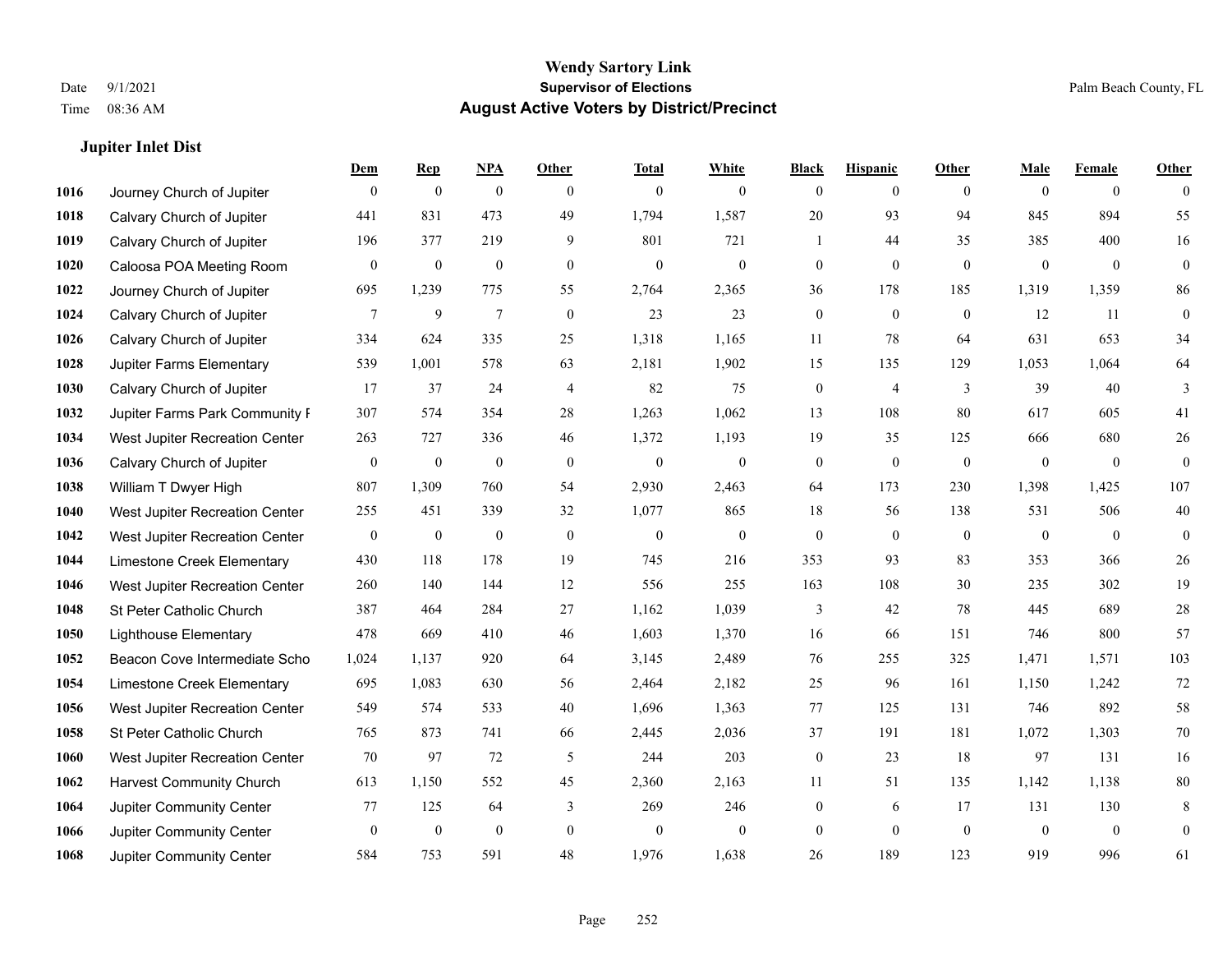#### **Jupiter Inlet Dist**

|      |                                  | Dem              | <b>Rep</b>       | NPA              | <b>Other</b>     | <b>Total</b> | <b>White</b>     | <b>Black</b>     | <b>Hispanic</b> | Other        | <b>Male</b>  | <b>Female</b> | <b>Other</b>   |
|------|----------------------------------|------------------|------------------|------------------|------------------|--------------|------------------|------------------|-----------------|--------------|--------------|---------------|----------------|
| 1070 | Jupiter Community Center         | 58               | 67               | 87               | $\overline{4}$   | 216          | 172              | 1                | 38              | 5            | 112          | 95            | 9              |
| 1072 | Jerry Thomas Elementary          | 731              | 1,063            | 692              | 70               | 2,556        | 2,220            | 29               | 164             | 143          | 1,215        | 1,271         | 70             |
| 1074 | Independence Middle              | 785              | 1,154            | 840              | 92               | 2,871        | 2,412            | $20\,$           | 190             | 249          | 1,289        | 1,488         | 94             |
| 1075 | Martinique Clubhouse             | 251              | 361              | 231              | 20               | 863          | 737              | 11               | 57              | 58           | 384          | 447           | 32             |
| 1076 | The Island Clubhouse             | 606              | 777              | 570              | 69               | 2,022        | 1,672            | 50               | 137             | 163          | 989          | 965           | 68             |
| 1078 | First Baptist Church Teq         | 345              | 886              | 379              | 22               | 1,632        | 1,530            | 3                | 41              | 58           | 785          | 810           | 37             |
| 1080 | First Baptist Church Teq         | 92               | 148              | 78               | $\overline{4}$   | 322          | 297              | $\boldsymbol{0}$ | 9               | 16           | 163          | 149           | $10\,$         |
| 1082 | First Baptist Church Teq         | 70               | 144              | 87               | 8                | 309          | 285              | $\mathbf{1}$     | 12              | 11           | 146          | 154           | 9              |
| 1084 | First Baptist Church Teq         | 12               | 52               | 10               | $\mathbf{0}$     | 74           | 71               |                  | $\overline{0}$  | 2            | 37           | 36            |                |
| 1088 | First Baptist Church Teq         | 11               | 40               | 21               | $\overline{0}$   | 72           | 64               | $\overline{0}$   | 2               | 6            | 36           | 35            |                |
| 1094 | First Baptist Church Teq         | 575              | 880              | 529              | 39               | 2,023        | 1,818            | 9                | 82              | 114          | 911          | 1,063         | 49             |
| 1096 | First Baptist Church Teq         | 49               | 73               | 36               | $\mathbf{0}$     | 158          | 128              | 8                | 13              | 9            | 77           | 77            | 4              |
| 1098 | Riverside Improvement            | 255              | 455              | 261              | 21               | 992          | 886              | 6                | 45              | 55           | 453          | 506           | 33             |
| 1100 | Jupiter Elementary               | 403              | 455              | 366              | 31               | 1,255        | 958              | 17               | 200             | 80           | 605          | 605           | $45\,$         |
| 1102 | Jupiter High                     | 683              | 902              | 651              | 64               | 2,300        | 1,830            | 59               | 205             | 206          | 1,015        | 1,207         | $78\,$         |
| 1104 | Jupiter Branch Library           | 443              | 570              | 443              | 32               | 1,488        | 1,212            | 35               | 136             | 105          | 643          | 801           | $44\,$         |
| 1106 | Jupiter Middle                   | 326              | 490              | 375              | 37               | 1,228        | 1,033            | 15               | 77              | 103          | 579          | 608           | 41             |
| 1108 | Newhaven Clubhouse               | 558              | 687              | 523              | 62               | 1,830        | 1,577            | 24               | 99              | 130          | 815          | 954           | 61             |
| 1110 | <b>Tequesta Council Chambers</b> | 106              | 137              | 106              | $\overline{4}$   | 353          | 306              | 8                | 22              | 17           | 162          | 181           | 10             |
| 1112 | <b>Tequesta Council Chambers</b> | 18               | 63               | 43               | 6                | 130          | 108              | 4                | 12              | 6            | 61           | 67            | $\overline{2}$ |
| 1114 | <b>Tequesta Council Chambers</b> | 114              | 312              | 127              | 13               | 566          | 542              | $\overline{0}$   | 4               | 20           | 249          | 306           | 11             |
| 1116 | <b>Tequesta Council Chambers</b> | $\boldsymbol{0}$ | $\boldsymbol{0}$ | $\boldsymbol{0}$ | $\mathbf{0}$     | $\mathbf{0}$ | $\boldsymbol{0}$ | 0                | $\mathbf{0}$    | $\theta$     | $\mathbf{0}$ | $\mathbf{0}$  | $\mathbf{0}$   |
| 1118 | <b>Tequesta Council Chambers</b> | 171              | 245              | 186              | 24               | 626          | 534              | 12               | 41              | 39           | 251          | 360           | 15             |
| 1120 | <b>Tequesta Council Chambers</b> | 76               | 243              | 101              | 16               | 436          | 409              | 0                | 8               | 19           | 204          | 224           | 8              |
| 1122 | Tequesta Council Chambers        | 38               | 86               | 35               | 2                | 161          | 151              | 0                | $\mathbf{1}$    | 9            | 81           | 77            | 3              |
| 1124 | Riverside Improvement            | $\mathbf{0}$     | $\sqrt{2}$       | $\boldsymbol{0}$ | $\boldsymbol{0}$ | $\sqrt{2}$   | $\mathbf{2}$     | $\overline{0}$   | $\mathbf{0}$    | $\mathbf{0}$ | -1           | $\mathbf{1}$  | $\mathbf{0}$   |
| 1126 | PBC Fire Rescue #18              | 412              | 898              | 472              | 46               | 1,828        | 1,710            | 7                | 36              | 75           | 830          | 970           | 28             |
| 1128 | Jupiter Inlet Colony Admin Bldg  | 69               | 225              | 84               | 15               | 393          | 362              | $\overline{0}$   | 5               | 26           | 179          | 206           | 8              |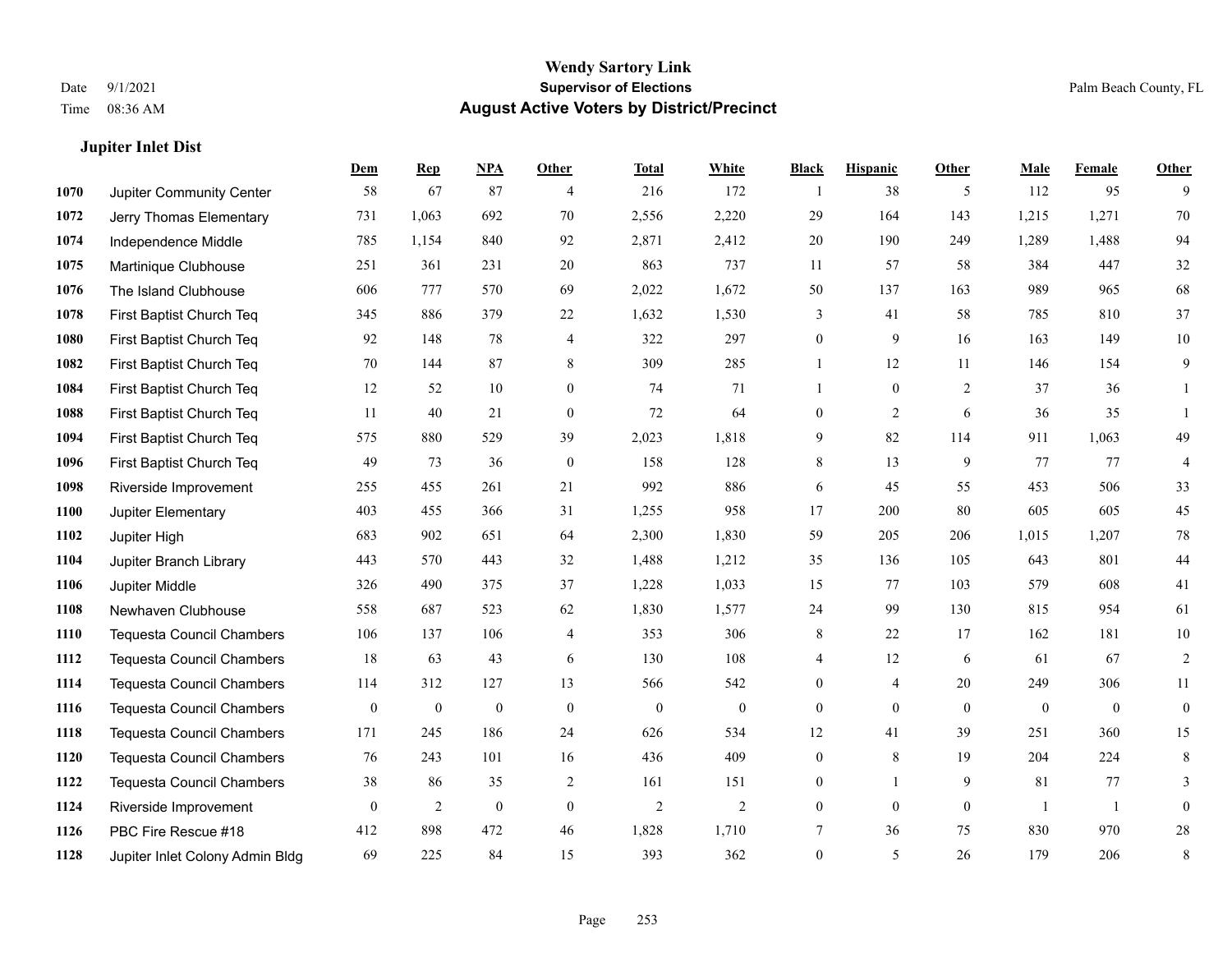#### **Jupiter Inlet Dist**

|      |                               | Dem            | <b>Rep</b>     | NPA              | <b>Other</b>   | <b>Total</b>   | <b>White</b>     | <b>Black</b>     | <b>Hispanic</b>  | <b>Other</b>   | <b>Male</b>    | <b>Female</b>  | <b>Other</b>   |
|------|-------------------------------|----------------|----------------|------------------|----------------|----------------|------------------|------------------|------------------|----------------|----------------|----------------|----------------|
| 1130 | PBC Fire Rescue #18           |                | 3              | 1                | $\theta$       | 5              | 5                | $\mathbf{0}$     | $\overline{0}$   | $\theta$       | 3              | -1             |                |
| 1132 | PBC Fire Rescue #18           | $\theta$       | 3              | $\mathbf{1}$     | $\Omega$       | $\overline{4}$ | $\overline{4}$   | $\theta$         | $\mathbf{0}$     | $\Omega$       | $\overline{2}$ | $\overline{2}$ | $\theta$       |
| 1134 | PBC Fire Rescue #18           | $\Omega$       | $\mathbf{0}$   | $\theta$         | $\Omega$       | $\theta$       | $\Omega$         | $\Omega$         | $\theta$         | $\Omega$       | $\Omega$       | $\Omega$       | $\theta$       |
| 1136 | 1st UM Church of Jup-Teq      | 575            | 987            | 630              | 65             | 2,257          | 2,097            | 11               | 51               | 98             | 981            | 1,215          | 61             |
| 1138 | Grace Immanuel Bible Church   | 222            | 812            | 354              | 36             | 1,424          | 1,353            | $\mathbf{0}$     | 13               | 58             | 609            | 783            | $32\,$         |
| 1140 | Club at Admirals Cove         | 290            | 543            | 298              | 23             | 1,154          | 1,063            | 6                | 21               | 64             | 551            | 584            | 19             |
| 1142 | 1st UM Church of Jup-Teq      | 281            | 590            | 354              | 39             | 1,264          | 1,172            | 5                | 21               | 66             | 596            | 635            | 33             |
| 1144 | 1st UM Church of Jup-Teq      | 529            | 809            | 507              | 35             | 1,880          | 1,735            | 5                | 31               | 109            | 861            | 964            | 55             |
| 1146 | Newhaven Clubhouse            | 15             | 35             | $\,8\,$          | -1             | 59             | 53               | $\boldsymbol{0}$ | $\mathbf{1}$     | 5              | 30             | 28             |                |
| 1148 | Oceanview Methodist           | 387            | 544            | 389              | 44             | 1,364          | 1,244            | 6                | 32               | 82             | 589            | 732            | 43             |
| 1150 | Oceanview Methodist           | $\mathbf{0}$   | $\mathbf{0}$   | $\mathbf{0}$     | $\theta$       | $\mathbf{0}$   | $\mathbf{0}$     | $\overline{0}$   | $\mathbf{0}$     | $\theta$       | $\overline{0}$ | $\overline{0}$ | $\theta$       |
| 1152 | <b>Oceanview Methodist</b>    | 43             | 68             | 51               | $\tau$         | 169            | 161              | $\mathbf{0}$     | $\overline{2}$   | 6              | 80             | 85             | 4              |
| 1154 | Holy Spirit Lutheran          | 139            | 294            | 129              | 18             | 580            | 519              | 3                | 27               | 31             | 275            | 285            | 20             |
| 1156 | Holy Spirit Lutheran          | $\mathbf{0}$   | 2              | $\boldsymbol{0}$ | $\mathbf{0}$   | $\overline{2}$ | $\overline{c}$   | $\boldsymbol{0}$ | $\boldsymbol{0}$ | $\overline{0}$ | 1              | -1             | $\overline{0}$ |
| 1158 | Holy Spirit Lutheran          | $\Omega$       | -1             | $\mathbf{1}$     | $\mathbf{0}$   | $\overline{2}$ | 1                | $\overline{0}$   | 1                | $\Omega$       |                | $\mathbf{1}$   | $\theta$       |
| 1160 | Holy Spirit Lutheran          |                | $\theta$       | $\mathbf{1}$     | $\theta$       | $\overline{2}$ | $\overline{2}$   | $\theta$         | $\theta$         | $\Omega$       | $\mathbf{1}$   | $\mathbf{1}$   | $\theta$       |
| 1162 | Holy Spirit Lutheran          | 2              | $\overline{4}$ | 5                | $\mathfrak{2}$ | 13             | 13               | $\mathbf{0}$     | $\mathbf{0}$     | $\theta$       | 6              | $\tau$         | $\Omega$       |
| 1164 | Club at Admirals Cove         | 26             | 155            | 66               | 5              | 252            | 228              | 3                | 4                | 17             | 127            | 117            | 8              |
| 1166 | Holy Spirit Lutheran          | 7              | 22             | 12               | $\overline{0}$ | 41             | 34               | $\overline{0}$   | 2                | 5              | 17             | 24             | $\overline{0}$ |
| 1168 | Holy Spirit Lutheran          | $\theta$       | $\mathbf{0}$   | $\theta$         | $\theta$       | $\mathbf{0}$   | $\mathbf{0}$     | $\mathbf{0}$     | $\theta$         | $\theta$       | $\theta$       | $\theta$       | $\mathbf{0}$   |
| 1172 | Caloosa POA Meeting Room      | 128            | 279            | 124              | 9              | 540            | 461              | 13               | 24               | 42             | 246            | 275            | 19             |
| 1173 | Caloosa POA Meeting Room      | 68             | 119            | 61               | $\overline{c}$ | 250            | 212              | 5                | 14               | 19             | 116            | 122            | 12             |
| 1174 | Mirasol Sales and Info Center | $\theta$       | $\mathbf{0}$   | $\mathbf{0}$     | $\overline{0}$ | $\mathbf{0}$   | $\boldsymbol{0}$ | $\overline{0}$   | $\mathbf{0}$     | $\theta$       | $\theta$       | $\theta$       | $\mathbf{0}$   |
| 1176 | Mirasol Sales and Info Center | $\theta$       | $\theta$       | $\theta$         | $\theta$       | $\theta$       | $\overline{0}$   | $\theta$         | $\theta$         | $\theta$       | $\theta$       | $\theta$       | $\Omega$       |
| 1178 | Mirasol Sales and Info Center | $\overline{0}$ | $\mathbf{0}$   | $\mathbf{0}$     | $\theta$       | $\theta$       | $\boldsymbol{0}$ | $\overline{0}$   | $\mathbf{0}$     | $\theta$       | $\mathbf{0}$   | $\Omega$       | $\Omega$       |
| 1180 | Mirasol Sales and Info Center | $\theta$       | $\mathbf{0}$   | $\mathbf{0}$     | $\theta$       | $\theta$       | $\theta$         | $\theta$         | $\mathbf{0}$     | $\theta$       | $\theta$       | $\theta$       | $\overline{0}$ |
| 1182 | William T Dwyer High          | 156            | 265            | 139              | 6              | 566            | 483              | 15               | 30               | 38             | 268            | 284            | 14             |
| 1184 | Eastpointe Country Club       | 529            | 665            | 393              | 38             | 1,625          | 1,515            | 12               | 27               | 71             | 722            | 870            | 33             |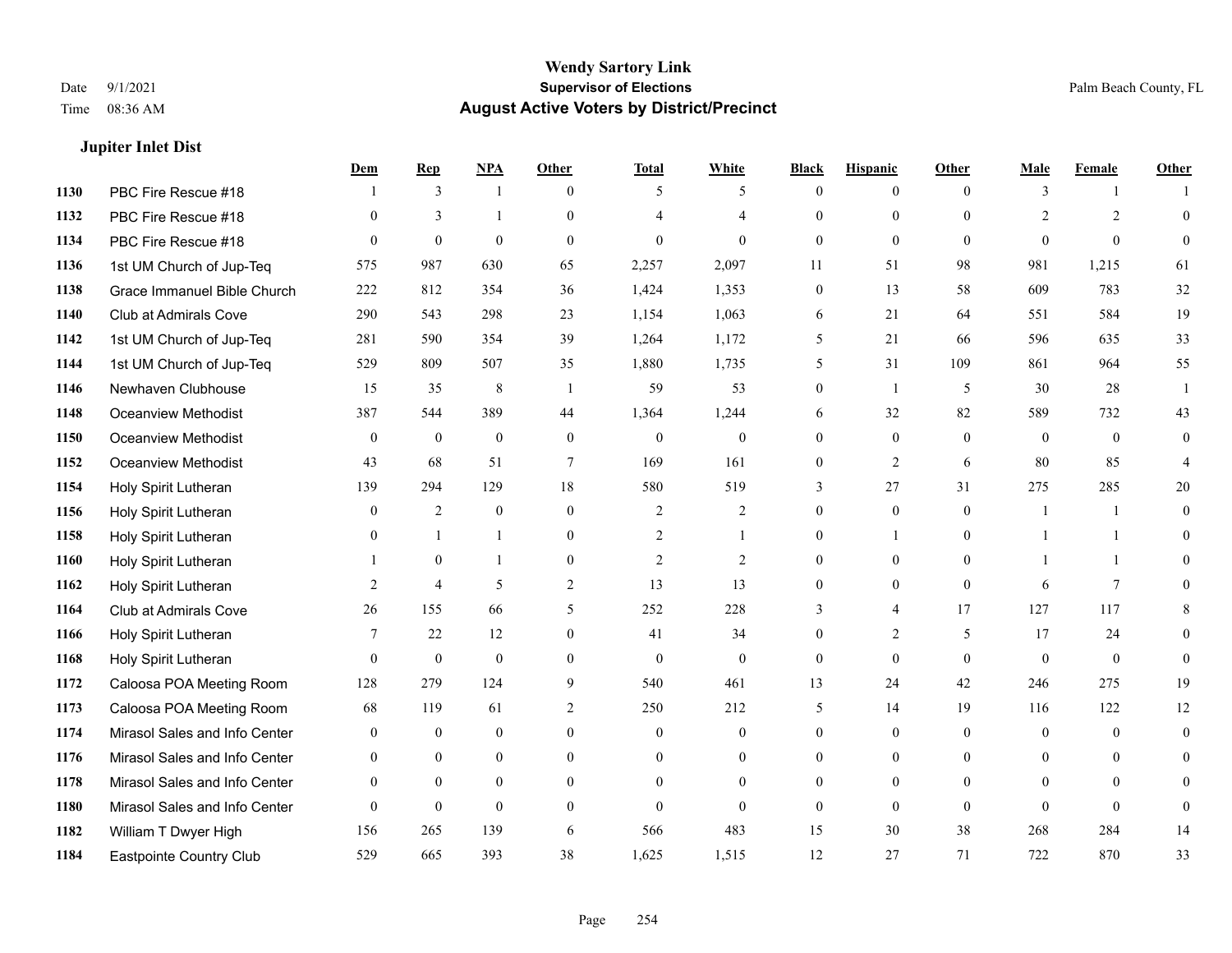#### **Jupiter Inlet Dist**

|      |                               | Dem            | <b>Rep</b>   | NPA          | Other          | <b>Total</b> | White        | <b>Black</b>   | <b>Hispanic</b> | Other          | <b>Male</b> | Female       | <b>Other</b> |
|------|-------------------------------|----------------|--------------|--------------|----------------|--------------|--------------|----------------|-----------------|----------------|-------------|--------------|--------------|
| 1186 | Mirasol Sales and Info Center | 539            | 494          | 447          | 42             | 1,522        | 1,178        | 47             | 147             | 150            | 716         | 757          | 49           |
| 1188 | Westwood Gardens HOA          | 329            | 360          | 317          | 31             | 1,037        | 797          | 31             | 116             | 93             | 418         | 599          | 20           |
| 1189 | Westwood Gardens HOA          | 26             | 61           | 24           | $\overline{2}$ | 113          | 99           | 7              | 2               | .5             | 54          | 56           | 3            |
| 1190 | Gardens Presbyterian          | 1,354          | 2,094        | 1,402        | 155            | 5,005        | 4,091        | 140            | 340             | 434            | 2,223       | 2,642        | 140          |
| 1192 | Evergrene Clubhouse           | 381            | 666          | 455          | 40             | 1,542        | 1,300        | 26             | 81              | 135            | 738         | 748          | 56           |
| 1194 | Frenchmans Creek Real Estate  | 644            | 947          | 611          | 47             | 2,249        | 2,054        | 14             | 45              | 136            | 1,023       | 1,168        | 58           |
| 1196 | Gardens Presbyterian          | $\theta$       | $\Omega$     | $\mathbf{0}$ | $\theta$       | $\theta$     | $\theta$     | $\theta$       | $\theta$        | $\theta$       | $\theta$    | $\theta$     | $\mathbf{0}$ |
| 1198 | 1st Baptist Church PBG        | 562            | 478          | 415          | 34             | 1,489        | 1,042        | 132            | 161             | 154            | 709         | 729          | 51           |
| 1200 | Dwight D Eisenhower Elementar | $\overline{0}$ | $\mathbf{0}$ | $\mathbf{0}$ | $\overline{0}$ | $\mathbf{0}$ | $\mathbf{0}$ | $\theta$       | $\theta$        | $\theta$       | $\Omega$    | $\mathbf{0}$ | $\mathbf{0}$ |
| 1202 | <b>Cross Community Church</b> | 506            | 1,047        | 551          | 40             | 2,144        | 1,921        | 13             | 89              | 121            | 1,024       | 1,051        | 69           |
| 1204 | Holy Spirit Lutheran          | 9              | 24           | 14           | $\mathbf{3}$   | 50           | 44           | 0              | $\overline{2}$  | $\overline{4}$ | 24          | 22           | 4            |
| 1206 | Holy Spirit Lutheran          | 13             | 76           | 24           | $\mathbf{3}$   | 116          | 111          | $\theta$       | 4               |                | 55          | 60           |              |
| 1208 | Juno Beach Town Center        | 448            | 862          | 463          | 49             | 1,822        | 1,661        | 6              | 54              | 101            | 836         | 938          | 48           |
| 1210 | Holy Spirit Lutheran          | 208            | 272          | 147          | 8              | 635          | 566          | $\overline{2}$ | 23              | 44             | 304         | 309          | 22           |
| 1212 | Juno Beach Town Center        | 48             | 67           | 54           | 9              | 178          | 148          | 6              | 9               | 15             | 92          | 82           |              |
| 1214 | Juno Beach Town Center        | 258            | 443          | 194          | 25             | 920          | 856          | 6              | 13              | 45             | 368         | 529          | 23           |
| 1216 | Oceanview Methodist           | 129            | 291          | 146          | 14             | 580          | 500          | 10             | 31              | 39             | 282         | 284          | 14           |
|      | <b>Jupiter Inlet Dist</b>     | 25,903         | 40,159       | 25,440       | 2,329          | 93,831       | 80,372       | 1,828          | 5,203           | 6,428          | 43,223      | 47,850       | 2,758        |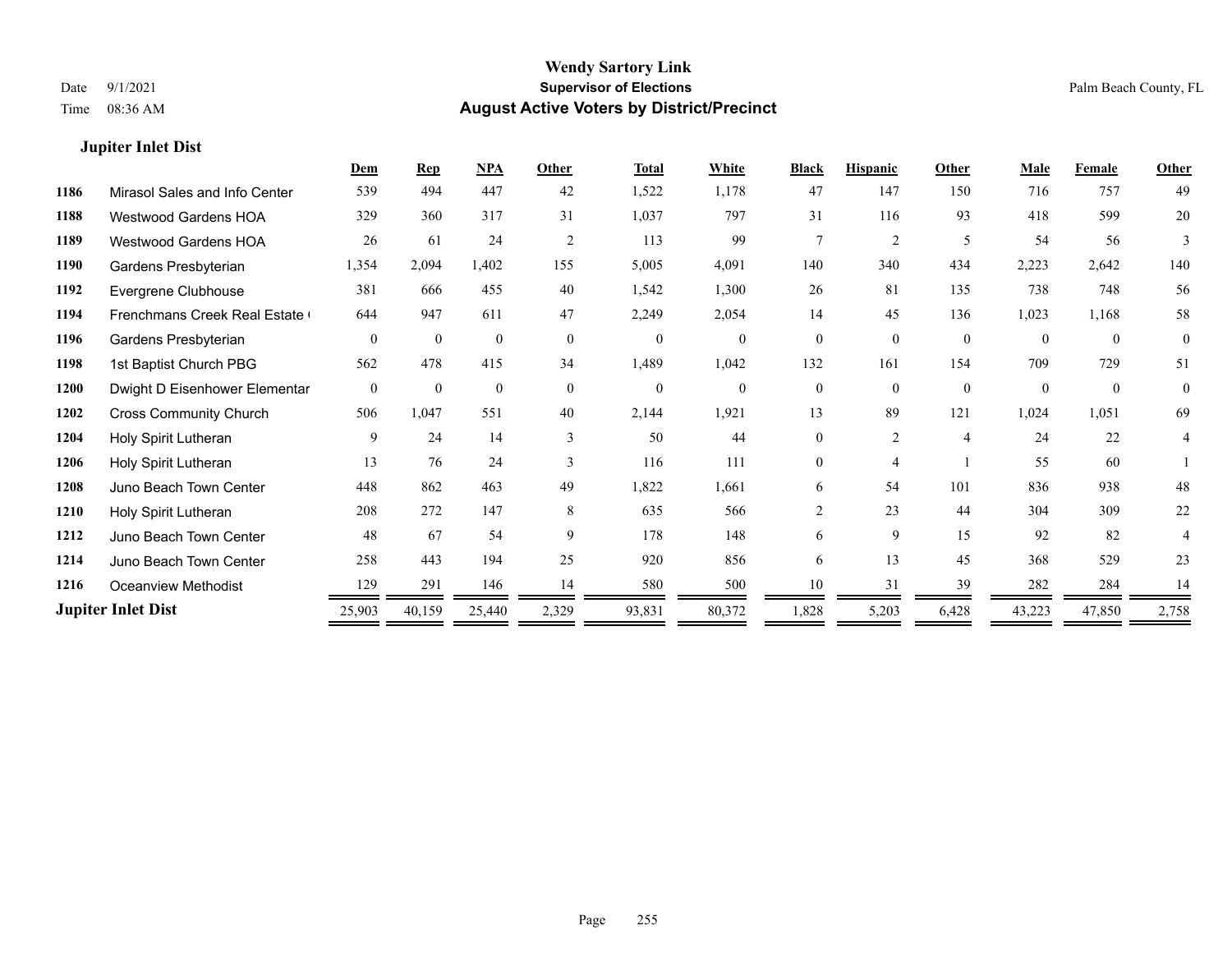|      |                                     | Dem              | <b>Rep</b>       | NPA              | <b>Other</b>   | <b>Total</b>     | <b>White</b>     | <b>Black</b>     | <b>Hispanic</b>  | <b>Other</b> | <b>Male</b>  | <b>Female</b>  | <b>Other</b>     |
|------|-------------------------------------|------------------|------------------|------------------|----------------|------------------|------------------|------------------|------------------|--------------|--------------|----------------|------------------|
| 1002 | <b>Canal Point Community Center</b> | $\mathbf{0}$     | $\mathbf{0}$     | $\boldsymbol{0}$ | $\theta$       | $\theta$         | $\overline{0}$   | $\mathbf{0}$     | $\boldsymbol{0}$ | $\theta$     | $\theta$     | $\overline{0}$ | $\Omega$         |
| 1004 | Pierce Hammock Elementary           | 2                | 3                | 3                | $\Omega$       | 8                | $\,$ 8 $\,$      | $\theta$         | $\mathbf{0}$     | $\Omega$     | 3            | 5              | $\theta$         |
| 1006 | Journey Church of Jupiter           | $\Omega$         | $\theta$         | $\theta$         | $\Omega$       | $\Omega$         | $\Omega$         | $\theta$         | $\theta$         | $\Omega$     | $\Omega$     | $\Omega$       | $\Omega$         |
| 1008 | Journey Church of Jupiter           | $\mathbf{0}$     | $\mathbf{0}$     | $\mathbf{0}$     | $\overline{0}$ | $\theta$         | $\boldsymbol{0}$ | $\mathbf{0}$     | $\mathbf{0}$     | $\mathbf{0}$ | $\mathbf{0}$ | $\mathbf{0}$   | $\theta$         |
| 1010 | Journey Church of Jupiter           | $\Omega$         | $\mathbf{0}$     | $\mathbf{0}$     | $\theta$       | $\theta$         | $\overline{0}$   | $\mathbf{0}$     | $\overline{0}$   | $\theta$     | $\theta$     | $\theta$       | $\theta$         |
| 1012 | Caloosa POA Meeting Room            | $\mathbf{0}$     | $\mathbf{0}$     | $\mathbf{0}$     | $\theta$       | $\theta$         | $\overline{0}$   | $\mathbf{0}$     | $\mathbf{0}$     | $\Omega$     | $\mathbf{0}$ | $\theta$       | $\mathbf{0}$     |
| 1014 | Caloosa POA Meeting Room            | $\Omega$         | $\mathbf{1}$     | $\theta$         | $\theta$       |                  | 1                | $\mathbf{0}$     | $\mathbf{0}$     | $\Omega$     | $\Omega$     | $\Omega$       |                  |
| 1016 | Journey Church of Jupiter           | $\Omega$         | $\mathbf{0}$     | $\mathbf{0}$     | $\theta$       | $\theta$         | $\mathbf{0}$     | $\mathbf{0}$     | $\mathbf{0}$     | $\theta$     | $\theta$     | $\Omega$       | $\theta$         |
| 1018 | Calvary Church of Jupiter           | 441              | 831              | 473              | 49             | 1,794            | 1,587            | 20               | 93               | 94           | 845          | 894            | 55               |
| 1019 | Calvary Church of Jupiter           | 196              | 377              | 219              | 9              | 801              | 721              | -1               | 44               | 35           | 385          | 400            | 16               |
| 1020 | Caloosa POA Meeting Room            | $\mathbf{0}$     | $\boldsymbol{0}$ | $\mathbf{0}$     | $\theta$       | $\theta$         | $\mathbf{0}$     | $\mathbf{0}$     | $\theta$         | $\theta$     | $\theta$     | $\theta$       | $\overline{0}$   |
| 1022 | Journey Church of Jupiter           | 695              | 1,239            | 775              | 55             | 2,764            | 2,365            | 36               | 178              | 185          | 1,319        | 1,359          | 86               |
| 1024 | Calvary Church of Jupiter           | 7                | 9                | $\overline{7}$   | $\mathbf{0}$   | 23               | 23               | $\boldsymbol{0}$ | $\mathbf{0}$     | $\mathbf{0}$ | 12           | 11             | $\boldsymbol{0}$ |
| 1026 | Calvary Church of Jupiter           | 334              | 624              | 335              | 25             | 1,318            | 1,165            | 11               | 78               | 64           | 631          | 653            | 34               |
| 1028 | Jupiter Farms Elementary            | 539              | 1,001            | 578              | 63             | 2,181            | 1,902            | 15               | 135              | 129          | 1,053        | 1,064          | 64               |
| 1030 | Calvary Church of Jupiter           | 17               | 37               | 24               | $\overline{4}$ | 82               | 75               | $\boldsymbol{0}$ | 4                | 3            | 39           | 40             | 3                |
| 1032 | Jupiter Farms Park Community I      | 307              | 574              | 354              | 28             | 1,263            | 1,062            | 13               | 108              | 80           | 617          | 605            | 41               |
| 1034 | West Jupiter Recreation Center      | 263              | 727              | 336              | 46             | 1,372            | 1,193            | 19               | 35               | 125          | 666          | 680            | 26               |
| 1036 | Calvary Church of Jupiter           | $\boldsymbol{0}$ | $\boldsymbol{0}$ | $\mathbf{0}$     | $\theta$       | $\mathbf{0}$     | $\mathbf{0}$     | $\mathbf{0}$     | $\mathbf{0}$     | $\theta$     | $\mathbf{0}$ | $\mathbf{0}$   | $\mathbf{0}$     |
| 1038 | William T Dwyer High                | 807              | 1,309            | 760              | 54             | 2,930            | 2,463            | 64               | 173              | 230          | 1,398        | 1.425          | 107              |
| 1040 | West Jupiter Recreation Center      | 255              | 451              | 339              | 32             | 1,077            | 865              | 18               | 56               | 138          | 531          | 506            | $40\,$           |
| 1042 | West Jupiter Recreation Center      | $\boldsymbol{0}$ | $\boldsymbol{0}$ | $\boldsymbol{0}$ | $\mathbf{0}$   | $\boldsymbol{0}$ | $\mathbf{0}$     | $\boldsymbol{0}$ | $\mathbf{0}$     | $\mathbf{0}$ | $\mathbf{0}$ | $\overline{0}$ | $\mathbf{0}$     |
| 1044 | Limestone Creek Elementary          | 430              | 118              | 178              | 19             | 745              | 216              | 353              | 93               | 83           | 353          | 366            | 26               |
| 1046 | West Jupiter Recreation Center      | 260              | 140              | 144              | 12             | 556              | 255              | 163              | 108              | 30           | 235          | 302            | 19               |
| 1048 | St Peter Catholic Church            | 387              | 464              | 284              | 27             | 1,162            | 1,039            | 3                | 42               | 78           | 445          | 689            | 28               |
| 1050 | <b>Lighthouse Elementary</b>        | 478              | 669              | 410              | 46             | 1,603            | 1,370            | 16               | 66               | 151          | 746          | 800            | 57               |
| 1052 | Beacon Cove Intermediate Scho       | 1,024            | 1,137            | 920              | 64             | 3,145            | 2,489            | 76               | 255              | 325          | 1,471        | 1,571          | 103              |
| 1054 | Limestone Creek Elementary          | 695              | 1,083            | 630              | 56             | 2,464            | 2,182            | 25               | 96               | 161          | 1.150        | 1,242          | 72               |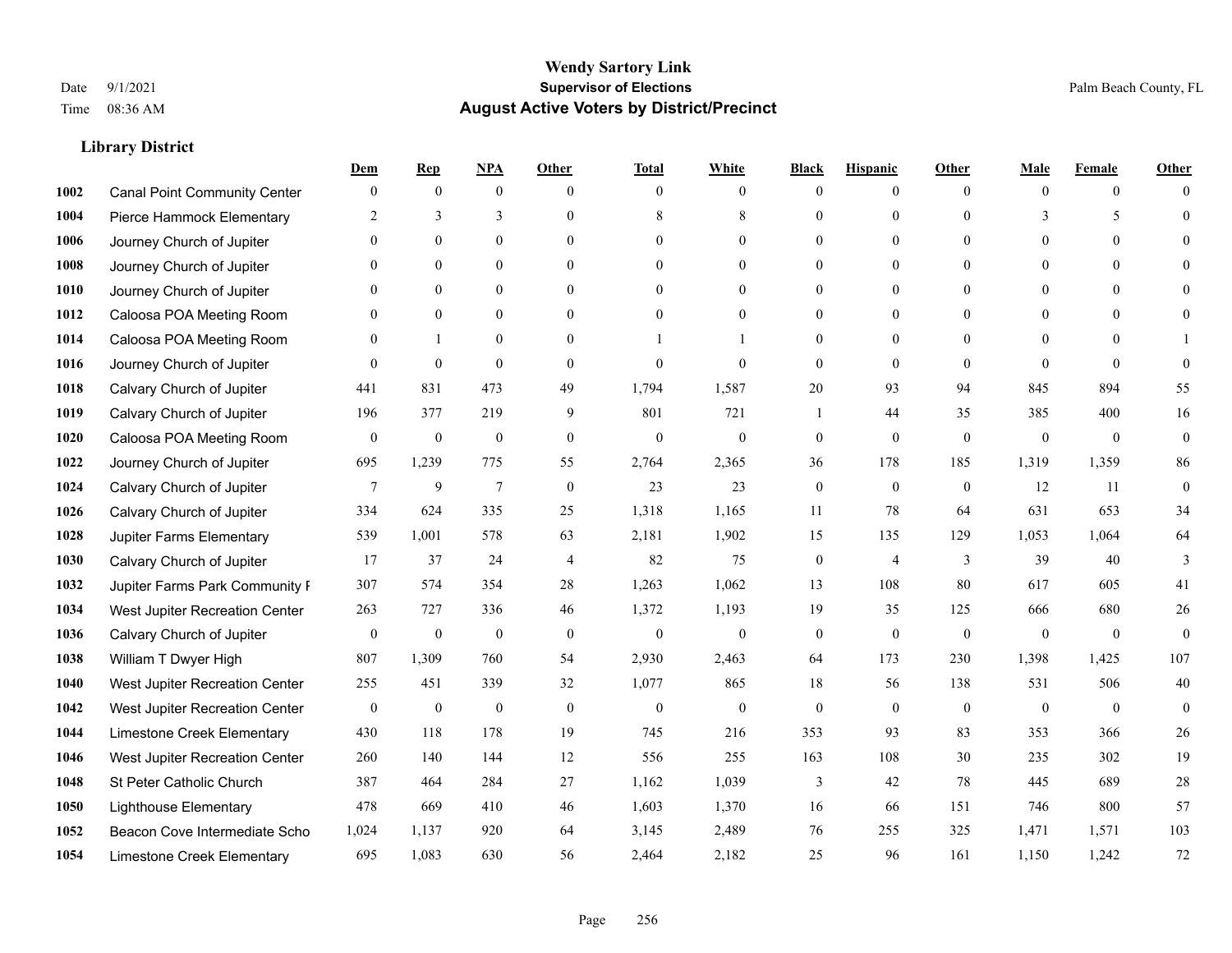|      |                                  | Dem          | <b>Rep</b>       | NPA              | <b>Other</b>     | <b>Total</b>     | <b>White</b> | <b>Black</b>     | <b>Hispanic</b>  | <b>Other</b>     | <b>Male</b>  | <b>Female</b> | <b>Other</b>     |
|------|----------------------------------|--------------|------------------|------------------|------------------|------------------|--------------|------------------|------------------|------------------|--------------|---------------|------------------|
| 1056 | West Jupiter Recreation Center   | 549          | 574              | 533              | 40               | 1,696            | 1,363        | 77               | 125              | 131              | 746          | 892           | 58               |
| 1058 | St Peter Catholic Church         | 765          | 873              | 741              | 66               | 2,445            | 2,036        | 37               | 191              | 181              | 1,072        | 1,303         | 70               |
| 1060 | West Jupiter Recreation Center   | 70           | 97               | 72               | 5                | 244              | 203          | $\boldsymbol{0}$ | 23               | 18               | 97           | 131           | 16               |
| 1062 | <b>Harvest Community Church</b>  | 613          | 1,150            | 552              | 45               | 2,360            | 2,163        | 11               | 51               | 135              | 1,142        | 1,138         | $80\,$           |
| 1064 | Jupiter Community Center         | 77           | 125              | 64               | 3                | 269              | 246          | $\boldsymbol{0}$ | 6                | 17               | 131          | 130           | $\,8\,$          |
| 1066 | Jupiter Community Center         | $\mathbf{0}$ | $\boldsymbol{0}$ | $\boldsymbol{0}$ | $\mathbf{0}$     | $\boldsymbol{0}$ | $\mathbf{0}$ | $\boldsymbol{0}$ | $\boldsymbol{0}$ | $\boldsymbol{0}$ | $\mathbf{0}$ | $\mathbf{0}$  | $\boldsymbol{0}$ |
| 1068 | Jupiter Community Center         | 584          | 753              | 591              | 48               | 1,976            | 1,638        | 26               | 189              | 123              | 919          | 996           | 61               |
| 1070 | Jupiter Community Center         | 58           | 67               | 87               | $\overline{4}$   | 216              | 172          | $\mathbf{1}$     | 38               | 5                | 112          | 95            | 9                |
| 1072 | Jerry Thomas Elementary          | 731          | 1,063            | 692              | 70               | 2,556            | 2,220        | 29               | 164              | 143              | 1,215        | 1,271         | 70               |
| 1074 | Independence Middle              | 785          | 1,154            | 840              | 92               | 2,871            | 2,412        | $20\,$           | 190              | 249              | 1,289        | 1,488         | 94               |
| 1075 | Martinique Clubhouse             | 251          | 361              | 231              | 20               | 863              | 737          | 11               | 57               | 58               | 384          | 447           | $32\,$           |
| 1076 | The Island Clubhouse             | 606          | 777              | 570              | 69               | 2,022            | 1,672        | 50               | 137              | 163              | 989          | 965           | 68               |
| 1078 | First Baptist Church Teq         | 345          | 886              | 379              | 22               | 1,632            | 1,530        | 3                | 41               | 58               | 785          | 810           | 37               |
| 1080 | First Baptist Church Teq         | 92           | 148              | 78               | 4                | 322              | 297          | $\boldsymbol{0}$ | 9                | 16               | 163          | 149           | $10\,$           |
| 1082 | First Baptist Church Teq         | 70           | 144              | 87               | 8                | 309              | 285          | $\mathbf{1}$     | 12               | 11               | 146          | 154           | 9                |
| 1084 | First Baptist Church Teq         | 12           | 52               | 10               | $\overline{0}$   | 74               | 71           | 1                | $\boldsymbol{0}$ | 2                | 37           | 36            | 1                |
| 1088 | First Baptist Church Teq         | 11           | 40               | 21               | $\mathbf{0}$     | 72               | 64           | $\boldsymbol{0}$ | 2                | 6                | 36           | 35            | $\mathbf{1}$     |
| 1094 | First Baptist Church Teq         | 575          | 880              | 529              | 39               | 2,023            | 1,818        | 9                | 82               | 114              | 911          | 1.063         | 49               |
| 1096 | First Baptist Church Teq         | 49           | 73               | 36               | $\boldsymbol{0}$ | 158              | 128          | $\,8\,$          | 13               | 9                | 77           | 77            | $\overline{4}$   |
| 1098 | Riverside Improvement            | 255          | 455              | 261              | 21               | 992              | 886          | 6                | 45               | 55               | 453          | 506           | 33               |
| 1100 | Jupiter Elementary               | 403          | 455              | 366              | 31               | 1,255            | 958          | 17               | 200              | 80               | 605          | 605           | 45               |
| 1102 | Jupiter High                     | 683          | 902              | 651              | 64               | 2,300            | 1,830        | 59               | 205              | 206              | 1,015        | 1,207         | $78\,$           |
| 1104 | Jupiter Branch Library           | 443          | 570              | 443              | 32               | 1,488            | 1,212        | 35               | 136              | 105              | 643          | 801           | 44               |
| 1106 | Jupiter Middle                   | 326          | 490              | 375              | 37               | 1,228            | 1,033        | 15               | 77               | 103              | 579          | 608           | 41               |
| 1108 | Newhaven Clubhouse               | 558          | 687              | 523              | 62               | 1,830            | 1,577        | 24               | 99               | 130              | 815          | 954           | 61               |
| 1110 | <b>Tequesta Council Chambers</b> | 106          | 137              | 106              | 4                | 353              | 306          | 8                | 22               | 17               | 162          | 181           | $10\,$           |
| 1112 | <b>Tequesta Council Chambers</b> | 18           | 63               | 43               | 6                | 130              | 108          | 4                | 12               | 6                | 61           | 67            | $\sqrt{2}$       |
| 1114 | Tequesta Council Chambers        | 114          | 312              | 127              | 13               | 566              | 542          | $\mathbf{0}$     | 4                | 20               | 249          | 306           | 11               |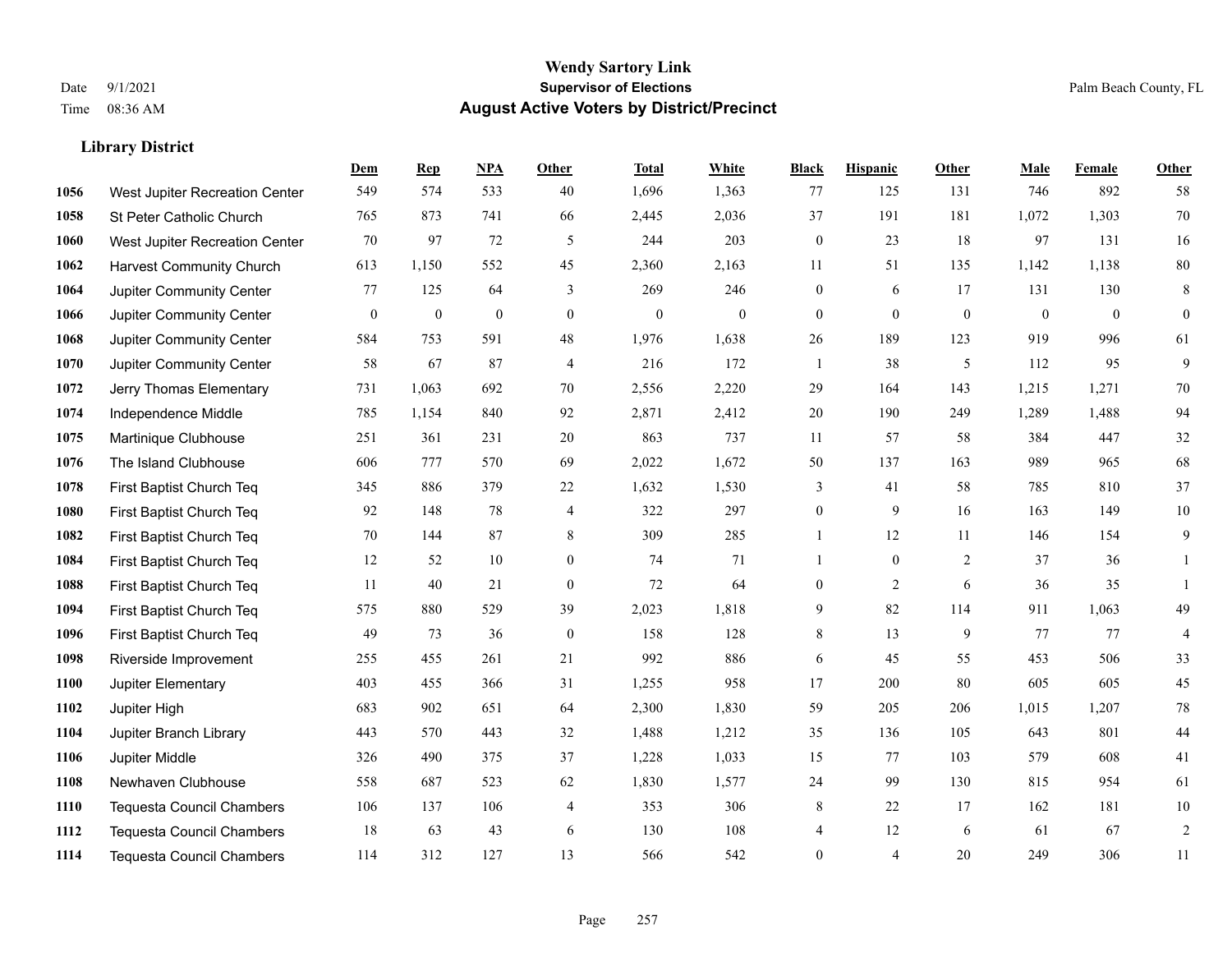|      |                                  | Dem            | <b>Rep</b>       | NPA              | <b>Other</b>   | <b>Total</b>   | <b>White</b>   | <b>Black</b>     | <b>Hispanic</b> | <b>Other</b> | <b>Male</b>    | <b>Female</b>  | <b>Other</b>   |
|------|----------------------------------|----------------|------------------|------------------|----------------|----------------|----------------|------------------|-----------------|--------------|----------------|----------------|----------------|
| 1116 | <b>Tequesta Council Chambers</b> | $\overline{0}$ | $\boldsymbol{0}$ | $\boldsymbol{0}$ | $\theta$       | $\mathbf{0}$   | $\overline{0}$ | $\overline{0}$   | $\overline{0}$  | $\theta$     | $\theta$       | $\overline{0}$ | $\theta$       |
| 1118 | <b>Tequesta Council Chambers</b> | 171            | 245              | 186              | 24             | 626            | 534            | 12               | 41              | 39           | 251            | 360            | 15             |
| 1120 | <b>Tequesta Council Chambers</b> | 76             | 243              | 101              | 16             | 436            | 409            | $\Omega$         | 8               | 19           | 204            | 224            | 8              |
| 1122 | Tequesta Council Chambers        | 38             | 86               | 35               | 2              | 161            | 151            | $\overline{0}$   | 1               | 9            | 81             | 77             | 3              |
| 1124 | Riverside Improvement            | $\theta$       | 2                | $\mathbf{0}$     | $\theta$       | $\overline{2}$ | $\overline{2}$ | $\theta$         | $\theta$        | $\theta$     | $\overline{1}$ | $\overline{1}$ | $\theta$       |
| 1126 | PBC Fire Rescue #18              | 412            | 898              | 472              | 46             | 1,828          | 1,710          | 7                | 36              | 75           | 830            | 970            | 28             |
| 1128 | Jupiter Inlet Colony Admin Bldg  | 69             | 225              | 84               | 15             | 393            | 362            | $\overline{0}$   | 5               | 26           | 179            | 206            | $\,8\,$        |
| 1130 | PBC Fire Rescue #18              |                | 3                | $\mathbf{1}$     | $\theta$       | 5              | 5              | $\theta$         | $\Omega$        | $\Omega$     | 3              |                |                |
| 1132 | PBC Fire Rescue #18              | $\Omega$       | 3                | 1                | $\Omega$       |                | 4              | $\theta$         | $\overline{0}$  | $\Omega$     | $\overline{2}$ | 2              | $\Omega$       |
| 1134 | PBC Fire Rescue #18              | $\Omega$       | $\theta$         | $\theta$         | $\theta$       | $\theta$       | $\Omega$       | $\overline{0}$   | $\mathbf{0}$    | $\theta$     | $\Omega$       | $\theta$       | $\theta$       |
| 1136 | 1st UM Church of Jup-Teq         | 575            | 987              | 630              | 65             | 2,257          | 2,097          | 11               | 51              | 98           | 981            | 1,215          | 61             |
| 1138 | Grace Immanuel Bible Church      | 222            | 812              | 354              | 36             | 1,424          | 1,353          | $\boldsymbol{0}$ | 13              | 58           | 609            | 783            | 32             |
| 1140 | Club at Admirals Cove            | 290            | 543              | 298              | 23             | 1,154          | 1,063          | 6                | 21              | 64           | 551            | 584            | 19             |
| 1142 | 1st UM Church of Jup-Teq         | 281            | 590              | 354              | 39             | 1,264          | 1,172          | 5                | 21              | 66           | 596            | 635            | 33             |
| 1144 | 1st UM Church of Jup-Teq         | 529            | 809              | 507              | 35             | 1,880          | 1,735          | 5                | 31              | 109          | 861            | 964            | 55             |
| 1146 | Newhaven Clubhouse               | 15             | 35               | $\,8\,$          | $\overline{1}$ | 59             | 53             | $\overline{0}$   | 1               | 5            | 30             | 28             | -1             |
| 1148 | Oceanview Methodist              | 387            | 544              | 389              | 44             | 1,364          | 1,244          | 6                | 32              | 82           | 589            | 732            | 43             |
| 1150 | Oceanview Methodist              | $\mathbf{0}$   | $\mathbf{0}$     | $\mathbf{0}$     | $\overline{0}$ | $\mathbf{0}$   | $\overline{0}$ | $\overline{0}$   | $\overline{0}$  | $\theta$     | $\theta$       | $\theta$       | 0              |
| 1152 | Oceanview Methodist              | 43             | 68               | 51               | $\tau$         | 169            | 161            | $\overline{0}$   | 2               | 6            | 80             | 85             |                |
| 1154 | Holy Spirit Lutheran             | 139            | 294              | 129              | 18             | 580            | 519            | 3                | 27              | 31           | 275            | 285            | 20             |
| 1156 | Holy Spirit Lutheran             | $\theta$       | 2                | $\theta$         | $\Omega$       | $\overline{2}$ | $\overline{2}$ | $\Omega$         | $\Omega$        | $\Omega$     | $\overline{1}$ |                | $\Omega$       |
| 1158 | Holy Spirit Lutheran             | $\Omega$       | 1                | 1                | $\overline{0}$ | $\overline{c}$ | 1              | $\overline{0}$   | 1               | $\theta$     |                |                | 0              |
| 1160 | Holy Spirit Lutheran             |                | $\mathbf{0}$     | 1                | $\overline{0}$ | $\overline{2}$ | 2              | $\overline{0}$   | $\overline{0}$  | $\Omega$     |                |                | 0              |
| 1162 | Holy Spirit Lutheran             | 2              | $\overline{4}$   | 5                | 2              | 13             | 13             | $\theta$         | $\Omega$        | $\theta$     | 6              | $\tau$         | 0              |
| 1164 | <b>Club at Admirals Cove</b>     | 26             | 155              | 66               | 5              | 252            | 228            | 3                | $\overline{4}$  | 17           | 127            | 117            | 8              |
| 1166 | Holy Spirit Lutheran             | 7              | 22               | 12               | $\theta$       | 41             | 34             | 0                | 2               | 5            | 17             | 24             | 0              |
| 1168 | Holy Spirit Lutheran             | $\Omega$       | $\mathbf{0}$     | $\mathbf{0}$     | $\theta$       | $\mathbf{0}$   | $\overline{0}$ | 0                | $\overline{0}$  | $\Omega$     | $\theta$       | $\theta$       | 0              |
| 1170 | Caloosa POA Meeting Room         |                | $\Omega$         | $\theta$         | $\Omega$       | $\Omega$       | $\theta$       | $\Omega$         | $\Omega$        | $\Omega$     | $\Omega$       | $\Omega$       | $\overline{0}$ |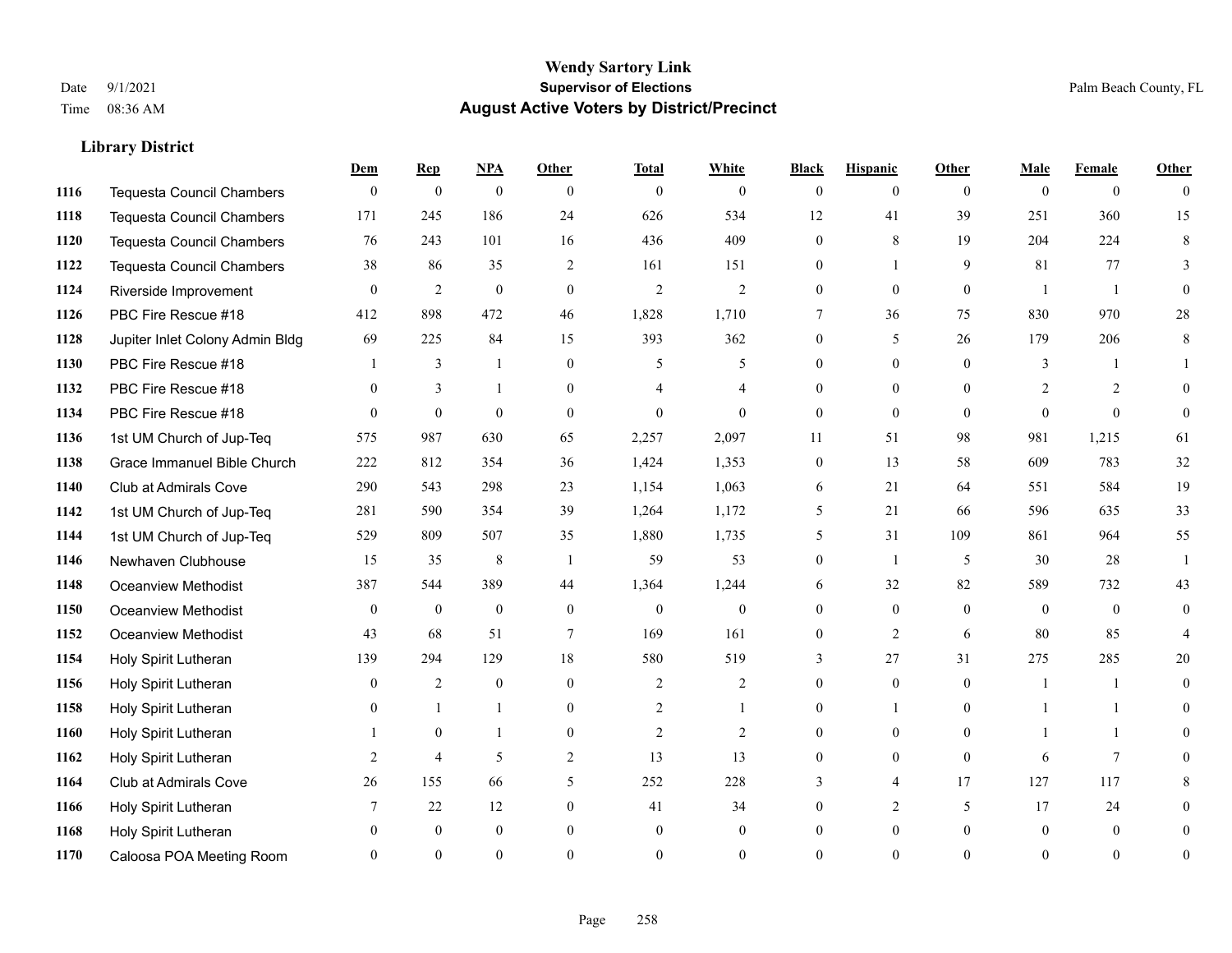|      |                               | Dem              | <b>Rep</b>   | NPA          | <b>Other</b>   | <b>Total</b> | <b>White</b>     | <b>Black</b> | <b>Hispanic</b> | <b>Other</b>   | <b>Male</b>    | Female   | <b>Other</b>     |
|------|-------------------------------|------------------|--------------|--------------|----------------|--------------|------------------|--------------|-----------------|----------------|----------------|----------|------------------|
| 1172 | Caloosa POA Meeting Room      | 128              | 279          | 124          | 9              | 540          | 461              | 13           | 24              | 42             | 246            | 275      | 19               |
| 1173 | Caloosa POA Meeting Room      | 68               | 119          | 61           | 2              | 250          | 212              | 5            | 14              | 19             | 116            | 122      | 12               |
| 1174 | Mirasol Sales and Info Center | $\theta$         | $\theta$     | $\theta$     | $\Omega$       | $\theta$     | $\overline{0}$   | $\theta$     | $\theta$        | $\Omega$       | $\theta$       | $\Omega$ | $\theta$         |
| 1176 | Mirasol Sales and Info Center | $\mathbf{0}$     | $\mathbf{0}$ | $\mathbf{0}$ | $\overline{0}$ | $\mathbf{0}$ | $\overline{0}$   | $\mathbf{0}$ | $\mathbf{0}$    | $\overline{0}$ | $\mathbf{0}$   | $\theta$ | $\theta$         |
| 1178 | Mirasol Sales and Info Center | $\theta$         | $\theta$     | $\theta$     | $\theta$       | $\Omega$     | $\theta$         | $\theta$     | $\theta$        | $\theta$       | $\theta$       | $\theta$ | $\theta$         |
| 1180 | Mirasol Sales and Info Center | $\Omega$         | $\mathbf{0}$ | $\theta$     | $\theta$       | $\theta$     | $\theta$         | $\theta$     | $\theta$        | $\theta$       | $\theta$       | $\theta$ | $\theta$         |
| 1182 | William T Dwyer High          | 156              | 265          | 139          | 6              | 566          | 483              | 15           | 30              | 38             | 268            | 284      | 14               |
| 1184 | Eastpointe Country Club       | 529              | 665          | 393          | 38             | 1,625        | 1,515            | 12           | 27              | 71             | 722            | 870      | 33               |
| 1186 | Mirasol Sales and Info Center | 539              | 494          | 447          | 42             | 1,522        | 1,178            | 47           | 147             | 150            | 716            | 757      | 49               |
| 1188 | Westwood Gardens HOA          | 329              | 360          | 317          | 31             | 1,037        | 797              | 31           | 116             | 93             | 418            | 599      | 20               |
| 1189 | Westwood Gardens HOA          | 26               | 61           | 24           | 2              | 113          | 99               | $\tau$       | 2               | 5              | 54             | 56       | 3                |
| 1190 | Gardens Presbyterian          | 1,354            | 2,094        | 1,402        | 155            | 5,005        | 4,091            | 140          | 340             | 434            | 2,223          | 2,642    | 140              |
| 1192 | Evergrene Clubhouse           | 381              | 666          | 455          | 40             | 1,542        | 1,300            | 26           | 81              | 135            | 738            | 748      | 56               |
| 1194 | Frenchmans Creek Real Estate  | 644              | 947          | 611          | 47             | 2,249        | 2,054            | 14           | 45              | 136            | 1,023          | 1,168    | 58               |
| 1196 | Gardens Presbyterian          | $\boldsymbol{0}$ | $\mathbf{0}$ | $\mathbf{0}$ | $\mathbf{0}$   | $\mathbf{0}$ | $\boldsymbol{0}$ | $\mathbf{0}$ | $\mathbf{0}$    | $\mathbf{0}$   | $\overline{0}$ | $\theta$ | $\boldsymbol{0}$ |
| 1198 | 1st Baptist Church PBG        | 562              | 478          | 415          | 34             | 1,489        | 1,042            | 132          | 161             | 154            | 709            | 729      | 51               |
| 1200 | Dwight D Eisenhower Elementar | $\overline{0}$   | $\mathbf{0}$ | $\mathbf{0}$ | $\theta$       | $\mathbf{0}$ | $\mathbf{0}$     | $\mathbf{0}$ | $\theta$        | $\theta$       | $\theta$       | $\theta$ | $\theta$         |
| 1202 | <b>Cross Community Church</b> | 506              | 1,047        | 551          | 40             | 2,144        | 1,921            | 13           | 89              | 121            | 1,024          | 1,051    | 69               |
| 1204 | Holy Spirit Lutheran          | 9                | 24           | 14           | 3              | 50           | 44               | $\mathbf{0}$ | 2               | $\overline{4}$ | 24             | 22       | 4                |
| 1206 | Holy Spirit Lutheran          | 13               | 76           | 24           | 3              | 116          | 111              | $\mathbf{0}$ | $\overline{4}$  | $\overline{1}$ | 55             | 60       | $\mathbf{1}$     |
| 1208 | Juno Beach Town Center        | 448              | 862          | 463          | 49             | 1,822        | 1,661            | 6            | 54              | 101            | 836            | 938      | 48               |
| 1210 | Holy Spirit Lutheran          | 208              | 272          | 147          | 8              | 635          | 566              | 2            | 23              | 44             | 304            | 309      | 22               |
| 1212 | Juno Beach Town Center        | 48               | 67           | 54           | 9              | 178          | 148              | 6            | 9               | 15             | 92             | 82       | $\overline{4}$   |
| 1214 | Juno Beach Town Center        | 258              | 443          | 194          | 25             | 920          | 856              | 6            | 13              | 45             | 368            | 529      | 23               |
| 1216 | <b>Oceanview Methodist</b>    | 129              | 291          | 146          | 14             | 580          | 500              | $10\,$       | 31              | 39             | 282            | 284      | 14               |
| 1218 | Osceola Creek Middle          |                  | $\mathbf{0}$ | $\mathbf{0}$ | $\mathbf{0}$   | -1           | 1                | $\mathbf{0}$ | $\mathbf{0}$    | $\theta$       | -1             | $\theta$ | $\mathbf{0}$     |
| 1220 | Pierce Hammock Elementary     | $\theta$         | $\theta$     | $\theta$     | $\mathbf{0}$   | $\mathbf{0}$ | $\overline{0}$   | $\theta$     | $\theta$        | $\theta$       | $\theta$       | $\theta$ | $\theta$         |
| 1222 | Sandhill Crane Golf Club      | 14               | 32           | 18           | $\Omega$       | 64           | 46               | 6            | 6               | 6              | 33             | 31       | $\mathbf{0}$     |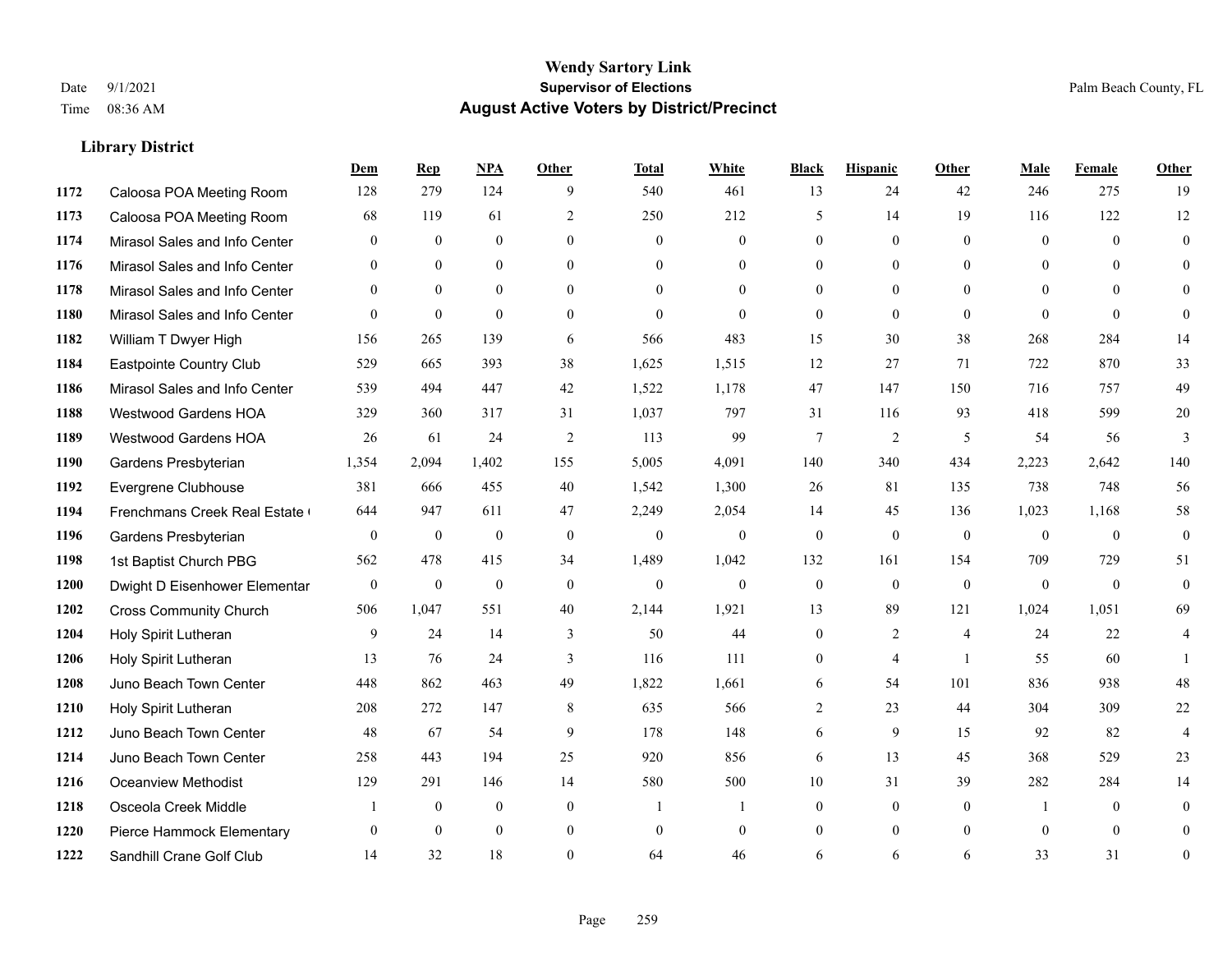|      |                                  | Dem              | <b>Rep</b>       | NPA              | <b>Other</b>   | <b>Total</b>   | <b>White</b>   | <b>Black</b>     | <b>Hispanic</b>  | <b>Other</b>   | <b>Male</b>    | <b>Female</b>  | <b>Other</b>   |
|------|----------------------------------|------------------|------------------|------------------|----------------|----------------|----------------|------------------|------------------|----------------|----------------|----------------|----------------|
| 1224 | Pierce Hammock Elementary        | $\mathbf{0}$     | $\mathbf{0}$     | $\boldsymbol{0}$ | $\theta$       | $\mathbf{0}$   | $\overline{0}$ | $\mathbf{0}$     | $\overline{0}$   | $\overline{0}$ | $\mathbf{0}$   | $\overline{0}$ | $\theta$       |
| 1228 | <b>Carleton Oaks Clubhouse</b>   | 146              | 194              | 127              | 6              | 473            | 342            | 24               | 50               | 57             | 229            | 231            | 13             |
| 1230 | Christ Fellowship Church PBG     | $\theta$         | $\mathbf{0}$     | $\theta$         | $\Omega$       | $\theta$       | $\Omega$       | $\theta$         | $\theta$         | $\Omega$       | $\theta$       | $\theta$       | $\theta$       |
| 1232 | Mirasol Sales and Info Center    | $\boldsymbol{0}$ | $\boldsymbol{0}$ | $\mathbf{0}$     | $\overline{0}$ | $\overline{0}$ | $\overline{0}$ | $\boldsymbol{0}$ | $\boldsymbol{0}$ | $\overline{0}$ | $\mathbf{0}$   | $\mathbf{0}$   | $\theta$       |
| 1234 | Christ Fellowship Church PBG     | $\theta$         | $\mathbf{0}$     | $\overline{0}$   | $\theta$       | $\Omega$       | $\overline{0}$ | $\mathbf{0}$     | $\overline{0}$   | $\theta$       | $\theta$       | $\theta$       | $\mathbf{0}$   |
| 1236 | Mirasol Sales and Info Center    | $\theta$         | $\mathbf{0}$     | $\mathbf{0}$     | $\theta$       | $\mathbf{0}$   | $\theta$       | $\mathbf{0}$     | $\mathbf{0}$     | $\theta$       | $\theta$       | $\theta$       | $\theta$       |
| 1238 | Mirasol Sales and Info Center    | 600              | 762              | 509              | 60             | 1,931          | 1,752          | 18               | 21               | 140            | 916            | 959            | 56             |
| 1240 | <b>Timber Trace Elementary</b>   | 783              | 1,088            | 621              | 54             | 2,546          | 2,197          | 53               | 151              | 145            | 1,144          | 1,325          | $77\,$         |
| 1242 | Christ Fellowship Church PBG     | 846              | 1,067            | 615              | 62             | 2,590          | 2,349          | 37               | 60               | 144            | 1,071          | 1,458          | 61             |
| 1244 | Christ Fellowship Church PBG     | 459              | 648              | 439              | 54             | 1,600          | 1,390          | 30               | 74               | 106            | 680            | 866            | 54             |
| 1246 | Watson B Duncan Middle           | 834              | 885              | 689              | 64             | 2,472          | 1,963          | 72               | 193              | 244            | 1,078          | 1,313          | 81             |
| 1247 | Watson B Duncan Middle           | 35               | 185              | 61               | 9              | 290            | 266            | $\sqrt{2}$       | $\boldsymbol{0}$ | 22             | 138            | 137            | 15             |
| 1248 | <b>PBG Community Center</b>      | 500              | 587              | 389              | 34             | 1,510          | 1,270          | 26               | 120              | 94             | 643            | 836            | 31             |
| 1250 | Palm Beach Gardens High          | 12               | 36               | 16               | $\overline{1}$ | 65             | 58             | $\boldsymbol{0}$ | $\overline{4}$   | 3              | 33             | 28             | $\overline{4}$ |
| 1252 | <b>Ballen Isles Country Club</b> | 862              | 782              | 640              | 49             | 2,333          | 2,146          | 18               | 21               | 148            | 1,045          | 1,227          | 61             |
| 1254 | Northlake Nazarene Church        | 151              | 176              | 126              | $\tau$         | 460            | 387            | 6                | 27               | 40             | 230            | 213            | 17             |
| 1256 | North County Senior Center       | -1               | 2                | 3                | 3              | 9              | $\,8\,$        | $\overline{1}$   | $\mathbf{0}$     | $\overline{0}$ | 5              | $\overline{4}$ | $\mathbf{0}$   |
| 1258 | North County Senior Center       | 313              | 223              | 257              | 29             | 822            | 453            | 98               | 124              | 147            | 366            | 427            | 29             |
| 1260 | PBG City Hall Council Room       | 433              | 543              | 301              | 24             | 1,301          | 1,080          | 27               | 109              | 85             | 580            | 680            | 41             |
| 1262 | PBG Moose Lodge 2010             |                  | $\mathbf{0}$     | 3                | $\theta$       | 4              | $\overline{4}$ | $\mathbf{0}$     | $\mathbf{0}$     | $\theta$       | $\overline{2}$ | 2              | $\theta$       |
| 1264 | PBG City Hall Council Room       | $\mathbf{0}$     | $\boldsymbol{0}$ | $\mathbf{0}$     | $\theta$       | $\mathbf{0}$   | $\overline{0}$ | $\mathbf{0}$     | $\mathbf{0}$     | $\theta$       | $\theta$       | $\theta$       | $\mathbf{0}$   |
| 1266 | PBG City Hall Council Room       | 162              | 105              | 130              | 12             | 409            | 243            | 72               | 62               | 32             | 162            | 237            | 10             |
| 1268 | <b>PBG Community Center</b>      | 99               | 72               | 99               | 8              | 278            | 168            | 44               | 36               | 30             | 107            | 158            | 13             |
| 1270 | <b>PBG Community Center</b>      | $\overline{4}$   | $\mathbf{0}$     | $\overline{2}$   | $\theta$       | 6              | $\overline{2}$ | 3                | $\mathbf{1}$     | $\theta$       | $\overline{2}$ | 3              | $\mathbf{1}$   |
| 1272 | Palm Beach Gardens Elementar     | 722              | 674              | 534              | 52             | 1,982          | 1,589          | 100              | 118              | 175            | 922            | 995            | 65             |
| 1274 | Palm Beach Gardens High          | 589              | 553              | 426              | 39             | 1,607          | 1,219          | 94               | 139              | 155            | 749            | 795            | 63             |
| 1276 | Palm Beach Gardens High          | 117              | 92               | 78               | 5              | 292            | 190            | 45               | 38               | 19             | 136            | 146            | $10\,$         |
| 1278 | Garden Lodge 366 F&AM            | 364              | 187              | 267              | 20             | 838            | 414            | 192              | 134              | 98             | 367            | 439            | 32             |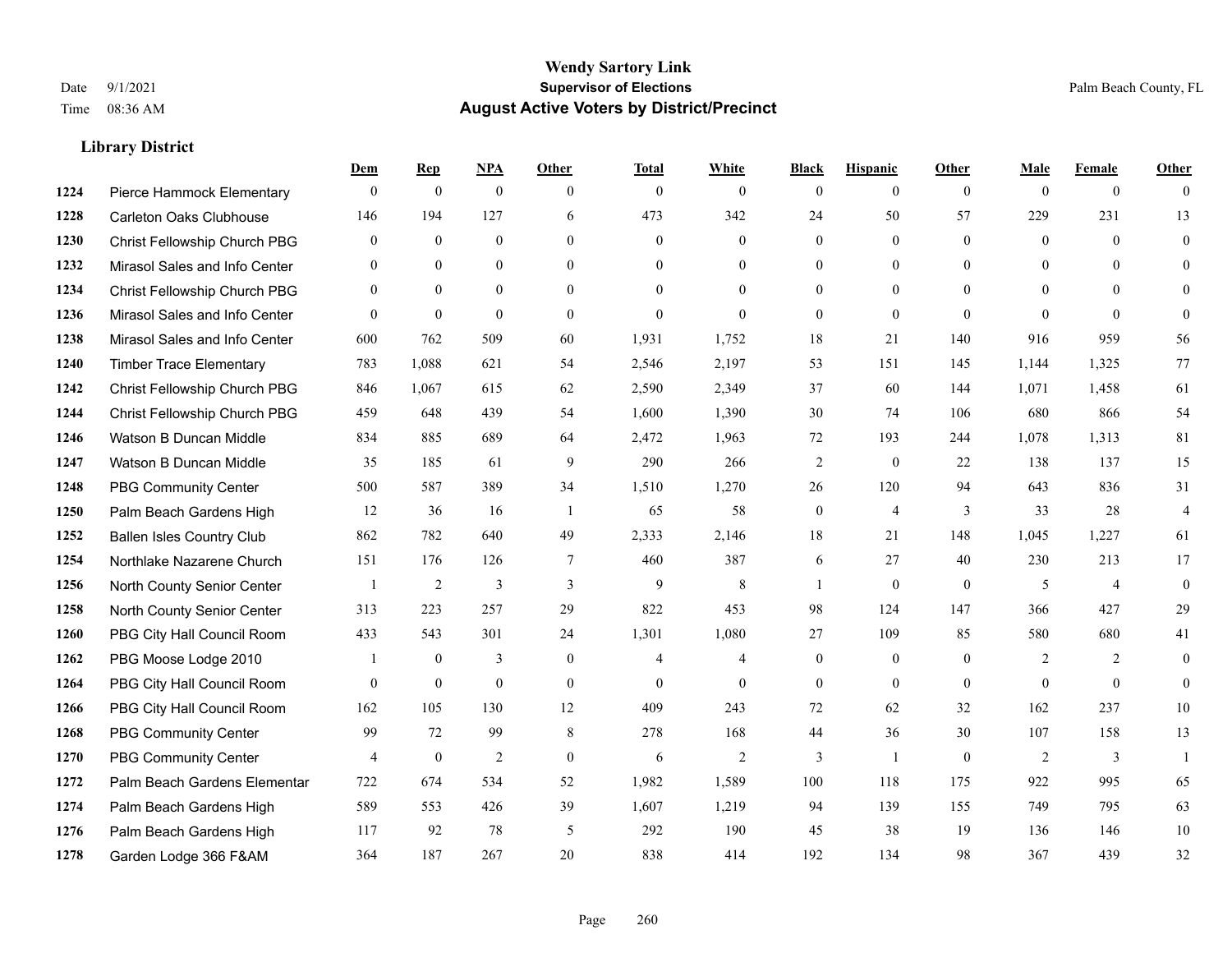|      |                                    | Dem          | <b>Rep</b>     | NPA          | <b>Other</b>     | <b>Total</b>   | <b>White</b>   | <b>Black</b>   | <b>Hispanic</b> | Other          | <b>Male</b>    | <b>Female</b> | <b>Other</b>   |
|------|------------------------------------|--------------|----------------|--------------|------------------|----------------|----------------|----------------|-----------------|----------------|----------------|---------------|----------------|
| 1280 | Pew Leadership Center              | 139          | 151            | 112          | 11               | 413            | 348            | 11             | 24              | 30             | 169            | 241           | 3              |
| 1282 | Pew Leadership Center              | 77           | 51             | 54           | 6                | 188            | 135            | 13             | 18              | 22             | 93             | 81            | 14             |
| 1284 | <b>Eissey Campus Theater</b>       | 765          | 762            | 730          | 64               | 2,321          | 1,819          | 85             | 204             | 213            | 998            | 1,247         | 76             |
| 1286 | PBG Moose Lodge 2010               | 43           | 49             | 39           | 3                | 134            | 107            | 4              | 13              | 10             | 66             | 60            | 8              |
| 1288 | PBG Moose Lodge 2010               | 13           | 24             | 6            | $\theta$         | 43             | 39             | $\mathbf{1}$   | $\mathbf{0}$    | 3              | 22             | 19            | $\overline{2}$ |
| 1290 | PBG Moose Lodge 2010               | 690          | 829            | 537          | 69               | 2,125          | 1,763          | 52             | 146             | 164            | 859            | 1,205         | 61             |
| 1291 | PBG Moose Lodge 2010               | 3            | $\mathbf{0}$   | 6            | $\mathbf{0}$     | 9              | 8              |                | $\mathbf{0}$    | $\theta$       | 3              | 6             | $\mathbf{0}$   |
| 1292 | PBG Moose Lodge 2010               | 16           | 47             | 18           | $\overline{1}$   | 82             | 75             | 1              | $\mathbf{1}$    | 5              | 38             | 41            | 3              |
| 1294 | Dwight D Eisenhower Elementar      | 27           | 80             | $22\,$       | $\overline{7}$   | 136            | 116            | 4              | 4               | 12             | 67             | 68            |                |
| 1296 | Dwight D Eisenhower Elementar      | 229          | 264            | 198          | 19               | 710            | 558            | 15             | 89              | 48             | 277            | 406           | 27             |
| 1298 | PBG Moose Lodge 2010               | 35           | 34             | 21           | 2                | 92             | 84             | $\overline{0}$ | 4               | $\overline{4}$ | 38             | 53            |                |
| 1300 | <b>Cross Community Church</b>      |              | 3              | 1            | $\boldsymbol{0}$ | 5              | 4              | $\overline{0}$ | $\overline{0}$  | $\overline{1}$ | 2              | 3             | $\theta$       |
| 1302 | Dwight D Eisenhower Elementar      | 38           | 53             | 37           | 3                | 131            | 112            | 1              | 7               | 11             | 60             | 66            | 5              |
| 1304 | <b>NPB Community Center</b>        | 209          | 264            | 182          | 23               | 678            | 585            | 13             | 39              | 41             | 342            | 307           | 29             |
| 1305 | <b>NPB Community Center</b>        | $\mathbf{0}$ | $\mathbf{0}$   | $\mathbf{0}$ | $\overline{1}$   | -1             | 1              | $\overline{0}$ | $\overline{0}$  | $\theta$       | $\overline{1}$ | $\theta$      | $\mathbf{0}$   |
| 1306 | <b>Eissey Campus Theater</b>       | 8            | 16             | 16           | $\overline{1}$   | 41             | 34             |                | $\overline{0}$  | 6              | 22             | 19            | $\theta$       |
| 1308 | <b>Gardens Mall Community Room</b> | 39           | 68             | 36           | $\overline{4}$   | 147            | 131            | 3              | 3               | 10             | 75             | 68            |                |
| 1310 | <b>Eissey Campus Theater</b>       |              | $\overline{c}$ | 1            | $\theta$         | $\overline{4}$ | $\overline{4}$ | $\overline{0}$ | $\overline{0}$  | $\theta$       | 3              |               | $\Omega$       |
| 1312 | <b>Gardens Mall Community Room</b> | 6            | 20             | 11           | $\Omega$         | 37             | 34             | $\overline{0}$ | $\overline{2}$  |                | 18             | 19            | 0              |
| 1318 | PBG Moose Lodge 2010               | $\mathbf{0}$ | $\mathbf{0}$   | $\mathbf{0}$ | $\mathbf{0}$     | $\mathbf{0}$   | $\overline{0}$ | $\mathbf{0}$   | $\overline{0}$  | $\theta$       | $\theta$       | $\mathbf{0}$  | $\mathbf{0}$   |
| 1324 | Allamanda Elementary               | 443          | 450            | 380          | 39               | 1,312          | 1,041          | 38             | 134             | 99             | 554            | 714           | 44             |
| 1326 | Allamanda Elementary               | 189          | 225            | 162          | 16               | 592            | 503            | 7              | 30              | 52             | 259            | 319           | 14             |
| 1330 | 1st Unitarian Church NPB           | 36           | 40             | 40           | 3                | 119            | 97             | 8              | 7               | $\overline{7}$ | 65             | 51            | 3              |
| 1336 | <b>Gardens Mall Community Room</b> | 35           | 91             | 43           | $\overline{4}$   | 173            | 154            | $\overline{0}$ | 4               | 15             | 86             | 80            | 7              |
| 1338 | <b>Eissey Campus Theater</b>       | 92           | 392            | 101          | 19               | 604            | 582            |                | $\mathbf{1}$    | 20             | 267            | 326           | 11             |
| 1340 | <b>Eissey Campus Theater</b>       | 6            | 6              | 3            | $\mathbf{0}$     | 15             | 13             | $\overline{0}$ | 1               | $\overline{1}$ | 7              | 8             | $\overline{0}$ |
| 1352 | Northlake Nazarene Church          | 680          | 866            | 589          | 51               | 2,186          | 1,557          | 157            | 187             | 285            | 983            | 1,126         | 77             |
| 1354 | <b>Grove Park Elementary</b>       | 91           | 164            | 78           | $\overline{4}$   | 337            | 284            | 11             | 19              | 23             | 152            | 175           | 10             |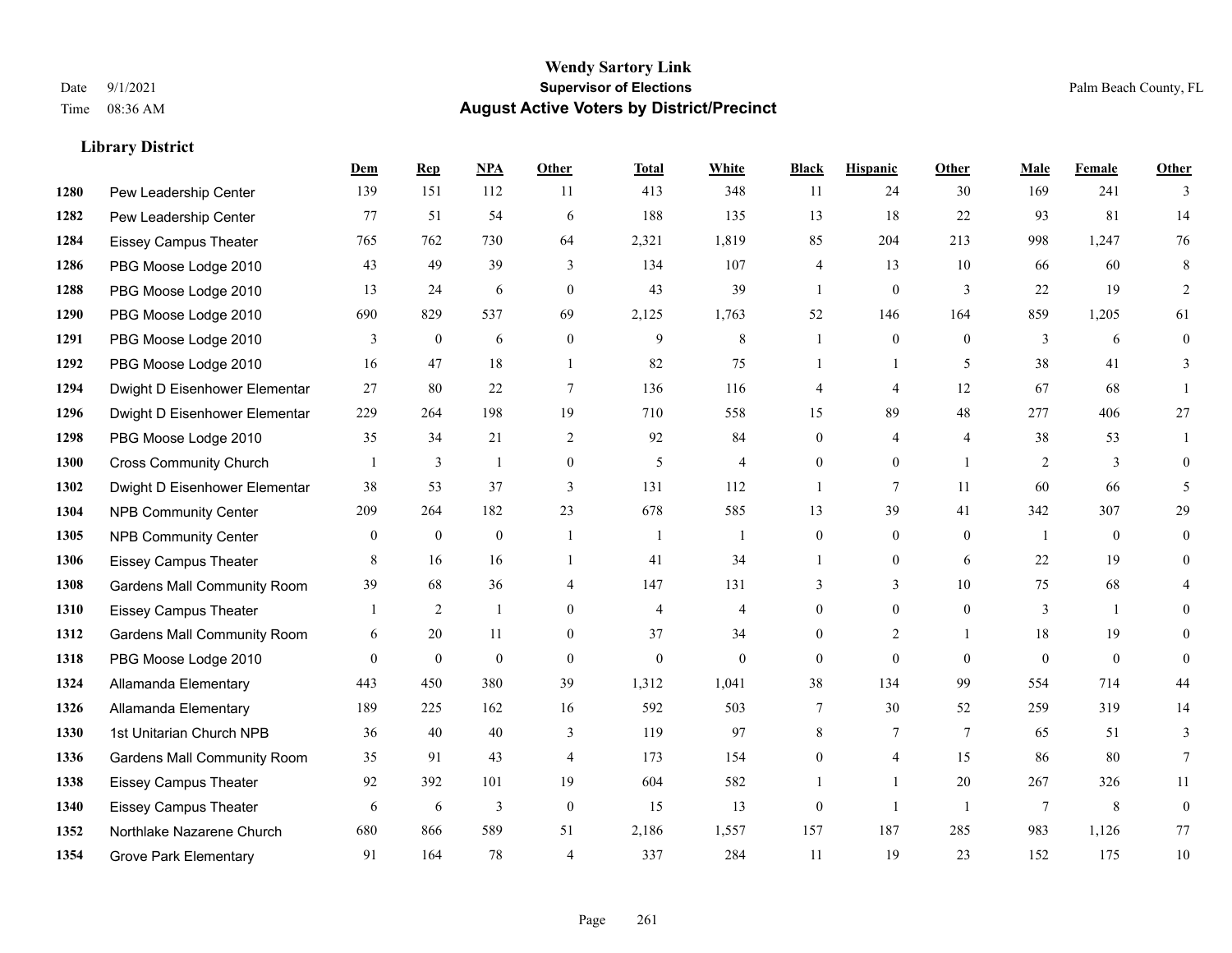|      |                                 | Dem      | <b>Rep</b> | NPA              | <b>Other</b>   | <b>Total</b> | <b>White</b>     | <b>Black</b> | <b>Hispanic</b>  | <b>Other</b> | <b>Male</b>  | Female         | <b>Other</b>     |
|------|---------------------------------|----------|------------|------------------|----------------|--------------|------------------|--------------|------------------|--------------|--------------|----------------|------------------|
| 1360 | Garden Lodge 366 F&AM           | 352      | 329        | 239              | 23             | 943          | 740              | 59           | 73               | 71           | 413          | 502            | 28               |
| 1362 | <b>Grove Park Elementary</b>    | 212      | 122        | 184              | 8              | 526          | 266              | 48           | 158              | 54           | 235          | 273            | $18\,$           |
| 1366 | Palm Lake Estates - The Pines   | 65       | 77         | 48               | 4              | 194          | 157              | 13           | 9                | 15           | 89           | 97             | $\,8\,$          |
| 1370 | Palm Lake Estates - The Pines   | 119      | 121        | 75               | 5              | 320          | 269              | 13           | 24               | 14           | 131          | 178            | 11               |
| 1372 | Garden Lodge 366 F&AM           | 96       | 37         | 44               | 7              | 184          | 84               | 58           | 20               | 22           | 81           | 97             | $\sqrt{6}$       |
| 1374 | Pew Leadership Center           | 193      | 81         | 139              | 10             | 423          | 219              | 116          | 46               | 42           | 175          | 234            | 14               |
| 1388 | Palm Beach Shores Town Hall     | 277      | 443        | 306              | 28             | 1,054        | 962              | 12           | 18               | 62           | 486          | 541            | $27\,$           |
| 1389 | Palm Beach Shores Town Hall     | $\bf{0}$ | $\bf{0}$   | $\boldsymbol{0}$ | $\overline{0}$ | $\theta$     | $\boldsymbol{0}$ | $\mathbf{0}$ | $\mathbf{0}$     | $\theta$     | $\mathbf{0}$ | $\overline{0}$ | $\boldsymbol{0}$ |
| 2010 | <b>Cypress Lakes HOA</b>        | 587      | 329        | 281              | 33             | 1,230        | 840              | 200          | 96               | 94           | 470          | 725            | 35               |
| 2012 | Century Village Clubhouse       | 60       | 31         | 24               | 2              | 117          | 72               | 14           | 18               | 13           | 53           | 60             | $\overline{4}$   |
| 2020 | Jeaga Middle                    | 208      | 87         | 134              | 10             | 439          | 202              | 128          | 80               | 29           | 190          | 240            | 9                |
| 2021 | Jeaga Middle                    | 167      | 55         | 121              | 16             | 359          | 110              | 123          | 75               | 51           | 140          | 207            | $12\,$           |
| 2022 | Century Village Clubhouse       | 786      | 404        | 334              | 32             | 1,556        | 1,003            | 215          | 205              | 133          | 614          | 888            | 54               |
| 2024 | Century Village Clubhouse       | 790      | 420        | 323              | 37             | 1,570        | 1,101            | 165          | 164              | 140          | 617          | 902            | 51               |
| 2026 | Century Village Clubhouse       | 627      | 329        | 290              | 26             | 1,272        | 792              | 188          | 194              | 98           | 495          | 721            | 56               |
| 2028 | Century Village Clubhouse       | 345      | 188        | 147              | 6              | 686          | 472              | 68           | 87               | 59           | 248          | 414            | $24\,$           |
| 2030 | <b>Benoist Farms Elementary</b> | 574      | 156        | 299              | 21             | 1,050        | 258              | 451          | 233              | 108          | 406          | 593            | 51               |
| 2036 | <b>Turning Points Academy</b>   | 761      | 419        | 378              | 38             | 1,596        | 942              | 285          | 262              | 107          | 595          | 954            | $47\,$           |
| 2038 | <b>Turning Points Academy</b>   | 814      | 180        | 350              | 19             | 1,363        | 483              | 620          | 149              | 111          | 460          | 862            | 41               |
| 2040 | Wynnebrook Elementary           | 808      | 268        | 424              | 22             | 1,522        | 418              | 596          | 350              | 158          | 660          | 791            | 71               |
| 2041 | Wynnebrook Elementary           | 546      | 250        | 379              | 16             | 1,191        | 479              | 136          | 483              | 93           | 505          | 636            | 50               |
| 2044 | St Christophers Episcopal Chr   | 1,108    | 283        | 563              | 33             | 1,987        | 575              | 812          | 396              | 204          | 878          | 1,016          | 93               |
| 2046 | Haverhill Town Hall             | 398      | 216        | 238              | 10             | 862          | 334              | 236          | 203              | 89           | 388          | 436            | $38\,$           |
| 2048 | Elks Lodge #1352                | 2        | 3          | $\boldsymbol{0}$ | $\mathbf{0}$   | 5            | 3                | 1            | $\boldsymbol{0}$ | -1           | 3            | -1             | 1                |
| 2050 | Elks Lodge #1352                | 19       | 19         | 23               | 3              | 64           | 40               | 4            | 12               | 8            | 35           | 26             | 3                |
| 2052 | Elks Lodge #1352                | 556      | 151        | 268              | 20             | 995          | 178              | 472          | 151              | 194          | 461          | 494            | 40               |
| 2054 | Elks Lodge #1352                | 1,274    | 326        | 700              | 25             | 2,325        | 457              | 988          | 591              | 289          | 1,026        | 1,192          | 107              |
| 2056 | Clayton Hutcheson Hall B        | 729      | 320        | 567              | 17             | 1,633        | 517              | 293          | 654              | 169          | 722          | 818            | 93               |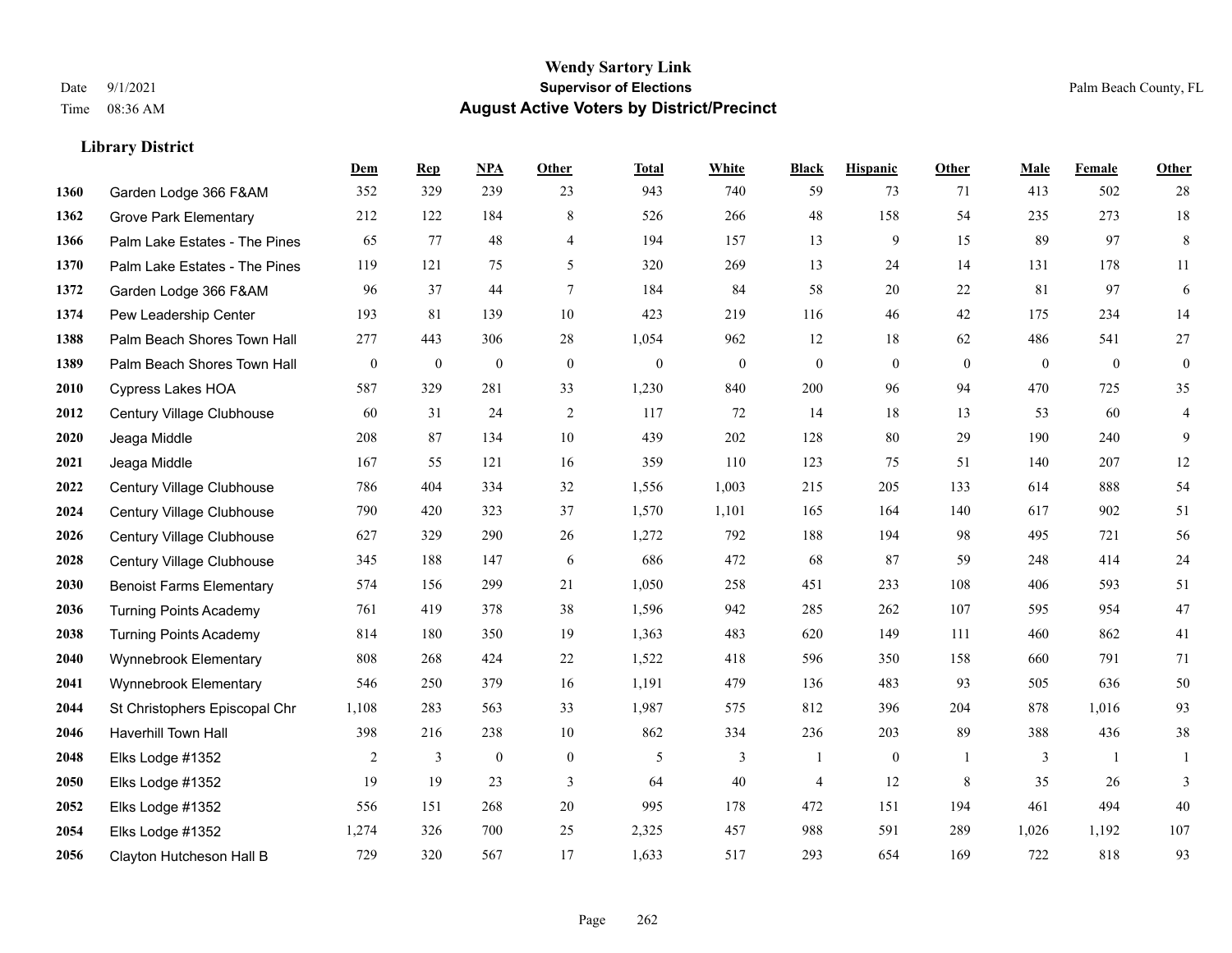|      |                                   | Dem          | <b>Rep</b>     | NPA              | <b>Other</b>   | <b>Total</b>   | <b>White</b>   | <b>Black</b>     | <b>Hispanic</b>  | <b>Other</b>   | <b>Male</b>    | <b>Female</b>  | <b>Other</b>     |
|------|-----------------------------------|--------------|----------------|------------------|----------------|----------------|----------------|------------------|------------------|----------------|----------------|----------------|------------------|
| 2058 | Clayton Hutcheson Hall B          | 3            | $\overline{1}$ | $\boldsymbol{0}$ | $\theta$       | $\overline{4}$ | 3              | $\overline{0}$   | $\overline{1}$   | $\theta$       | $\overline{2}$ | 2              | $\Omega$         |
| 2060 | West Gate Elementary              | 390          | 221            | 337              | 13             | 961            | 314            | 72               | 495              | 80             | 459            | 453            | 49               |
| 2080 | <b>Everglades Elementary</b>      | 163          | 167            | 126              | 9              | 465            | 264            | 66               | 80               | 55             | 214            | 230            | 21               |
| 2081 | <b>Everglades Elementary</b>      | 69           | 91             | 45               | $\mathbf{0}$   | 205            | 147            | 7                | 28               | 23             | 102            | 97             | 6                |
| 2082 | Pine Jog Environmental Center     | 166          | 286            | 158              | 8              | 618            | 426            | 25               | 113              | 54             | 295            | 308            | 15               |
| 2083 | Pine Jog Environmental Center     | 7            | 21             | 17               | $\overline{0}$ | 45             | 30             | $\boldsymbol{0}$ | 13               | 2              | 21             | 23             | -1               |
| 2084 | <b>Community Christian Church</b> | 280          | 116            | 156              | 16             | 568            | 168            | 205              | 129              | 66             | 254            | 299            | 15               |
| 2085 | <b>Community Christian Church</b> | 2            | -1             | $\theta$         | $\theta$       | 3              | 3              | $\overline{0}$   | $\overline{0}$   | $\theta$       | $\overline{1}$ | 2              | $\overline{0}$   |
| 2086 | <b>Community Christian Church</b> | 1,218        | 549            | 930              | 53             | 2,750          | 856            | 595              | 921              | 378            | 1,197          | 1,443          | 110              |
| 2087 | <b>Community Christian Church</b> |              | $\mathbf{1}$   | $\boldsymbol{0}$ | $\mathbf{0}$   | $\overline{2}$ | $\overline{c}$ | $\boldsymbol{0}$ | $\boldsymbol{0}$ | $\mathbf{0}$   | 2              | $\overline{0}$ | $\boldsymbol{0}$ |
| 2088 | Melaleuca Elementary              | 866          | 523            | 652              | 35             | 2,076          | 1,062          | 341              | 477              | 196            | 954            | 1,041          | 81               |
| 2090 | Pine Jog Environmental Center     | $\mathbf{0}$ | 2              | $\mathbf{0}$     | $\mathbf{0}$   | $\overline{2}$ | $\mathbf{1}$   | $\boldsymbol{0}$ | $\overline{0}$   | $\overline{1}$ | $\mathbf{0}$   | $\mathbf{1}$   | -1               |
| 2092 | Pine Jog Environmental Center     |              | $\overline{4}$ |                  | $\overline{1}$ | $\overline{7}$ | 7              | $\overline{0}$   | $\mathbf{0}$     | $\theta$       | 3              | $\overline{4}$ | $\overline{0}$   |
| 2094 | Pine Jog Environmental Center     | 368          | 78             | 203              | 11             | 660            | 111            | 260              | 173              | 116            | 273            | 358            | 29               |
| 2096 | 1st Church of the Nazarene        | 250          | 67             | 190              | 5              | 512            | 117            | 23               | 327              | 45             | 237            | 244            | 31               |
| 2097 | 1st Church of the Nazarene        | 231          | 135            | 171              | 10             | 547            | 214            | 42               | 217              | 74             | 241            | 274            | 32               |
| 2098 | Iglesia Cristo Mi Redentor        | 436          | 218            | 339              | 27             | 1,020          | 328            | 159              | 438              | 95             | 428            | 528            | 64               |
| 2100 | Iglesia Cristo Mi Redentor        | 774          | 351            | 565              | 35             | 1,725          | 438            | 365              | 749              | 173            | 715            | 924            | 86               |
| 2102 | Union Congregational Church       | 1,176        | 344            | 638              | 33             | 2,191          | 496            | 631              | 838              | 226            | 882            | 1,199          | 110              |
| 2104 | Lake Lytal Park                   | 508          | 229            | 340              | 24             | 1,101          | 305            | 231              | 457              | 108            | 454            | 590            | 57               |
| 2106 | <b>Main Library</b>               | 612          | 269            | 399              | 37             | 1,317          | 508            | 235              | 444              | 130            | 566            | 696            | 55               |
| 2108 | <b>Berkshire Elementary</b>       | 743          | 336            | 656              | 31             | 1,766          | 473            | 203              | 905              | 185            | 768            | 904            | 94               |
| 2110 | <b>Berkshire Elementary</b>       | 167          | 84             | 131              | $\overline{4}$ | 386            | 130            | 41               | 170              | 45             | 158            | 205            | $23\,$           |
| 2114 | Main Library                      | 369          | 284            | 314              | 11             | 978            | 362            | 55               | 474              | 87             | 439            | 491            | $48\,$           |
| 2115 | The Ark Church                    | 75           | 47             | 60               | 5              | 187            | 87             | 12               | 66               | 22             | 85             | 92             | $10\,$           |
| 2116 | The Ark Church                    | 810          | 556            | 697              | 33             | 2,096          | 911            | 150              | 866              | 169            | 891            | 1,125          | 80               |
| 2117 | The Ark Church                    |              | $\mathbf{0}$   | $\mathbf{1}$     | $\mathbf{0}$   | $\overline{2}$ | -1             | $\overline{1}$   | $\overline{0}$   | $\mathbf{0}$   | $\overline{1}$ | $\overline{1}$ | $\boldsymbol{0}$ |
| 2125 | St Marys Orthodox Church          | 340          | 355            | 246              | 8              | 949            | 507            | 42               | 337              | 63             | 418            | 493            | 38               |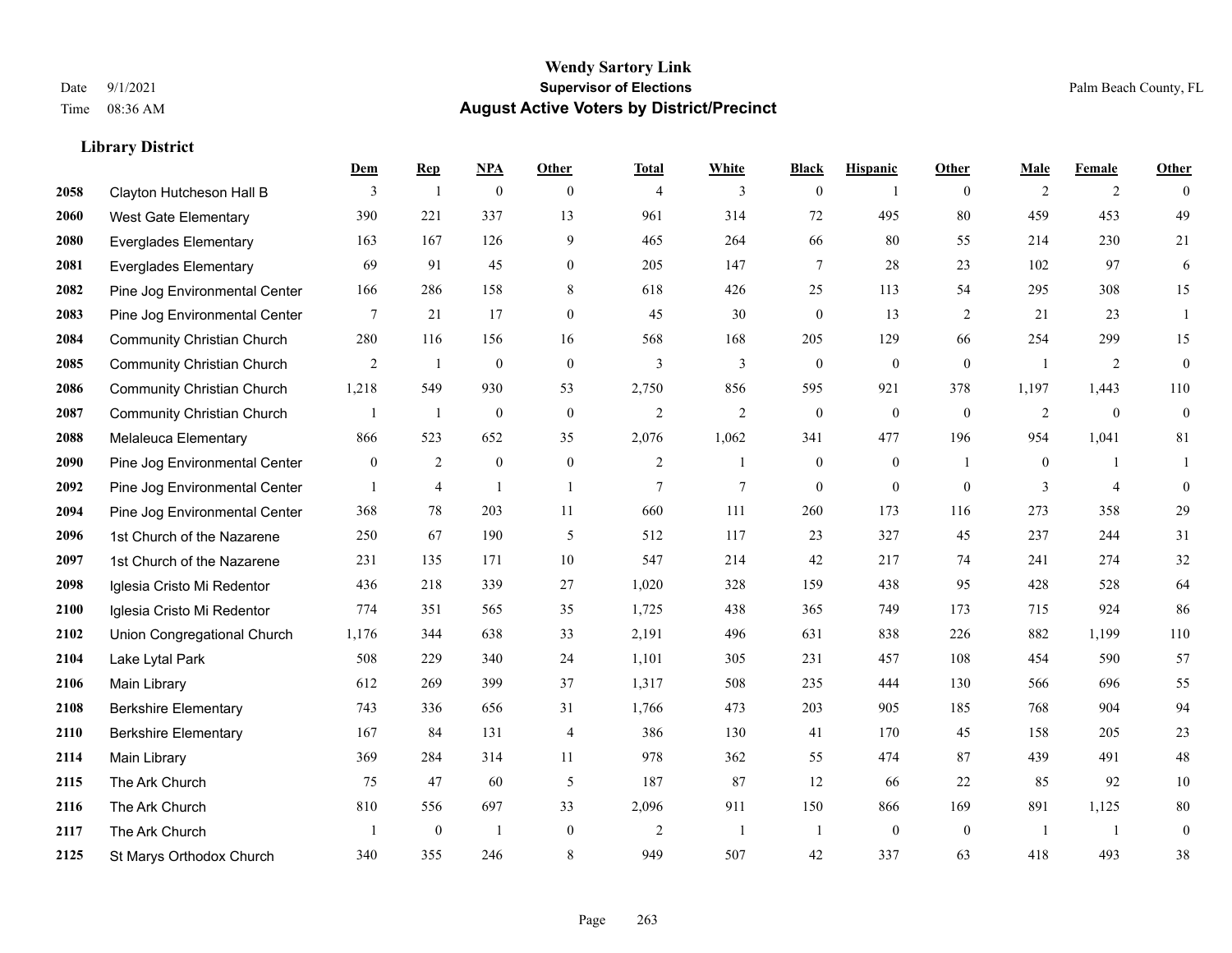|      |                                    | Dem            | <b>Rep</b>       | NPA              | <b>Other</b>   | <b>Total</b>     | <b>White</b>     | <b>Black</b>     | <b>Hispanic</b>  | <b>Other</b>     | <b>Male</b>  | Female       | <b>Other</b>     |
|------|------------------------------------|----------------|------------------|------------------|----------------|------------------|------------------|------------------|------------------|------------------|--------------|--------------|------------------|
| 2126 | St Marys Orthodox Church           | 275            | 254              | 228              | 9              | 766              | 434              | 31               | 236              | 65               | 355          | 390          | 21               |
| 2127 | Lake Clarke Shores Town Hall       |                | $\mathbf{0}$     | $\mathbf{1}$     | $\overline{0}$ | $\overline{2}$   | $\mathbf{0}$     | $\mathbf{0}$     | $\overline{2}$   | $\theta$         | 2            | $\theta$     | $\mathbf{0}$     |
| 2130 | Cloud Lake Town Hall               | 43             | 64               | 59               | 8              | 174              | 127              | $\mathbf{1}$     | 33               | 13               | 86           | 82           | 6                |
| 2132 | Cloud Lake Town Hall               | 27             | 26               | 33               | 2              | 88               | 58               | 2                | 23               | 5                | 38           | 46           | $\overline{4}$   |
| 2146 | Village Walk HOA Clubhouse         | 547            | 534              | 429              | 43             | 1,553            | 1,204            | 58               | 138              | 153              | 645          | 853          | 55               |
| 2148 | <b>Liberty Park Elementary</b>     | $\mathbf{0}$   | $\boldsymbol{0}$ | $\boldsymbol{0}$ | $\overline{0}$ | $\boldsymbol{0}$ | $\boldsymbol{0}$ | $\boldsymbol{0}$ | $\boldsymbol{0}$ | $\boldsymbol{0}$ | $\mathbf{0}$ | $\mathbf{0}$ | $\boldsymbol{0}$ |
| 2150 | River Bridge Activities Center     | 1,090          | 531              | 685              | 53             | 2,359            | 1,144            | 481              | 489              | 245              | 982          | 1,293        | 84               |
| 2152 | Pine Ridge North II                | 1,107          | 506              | 804              | 53             | 2,470            | 1,020            | 379              | 813              | 258              | 983          | 1,384        | 103              |
| 2154 | <b>Forest Hill Elementary</b>      | 1,136          | 437              | 798              | 33             | 2,404            | 731              | 391              | 1,034            | 248              | 1,033        | 1,243        | 128              |
| 2156 | Cresthaven Emory Aud               | 633            | 406              | 307              | 14             | 1,360            | 753              | 99               | 413              | 95               | 502          | 808          | 50               |
| 2158 | Community Of Hope                  | 1,091          | 416              | 827              | 30             | 2,364            | 592              | 433              | 1,029            | 310              | 1,040        | 1,207        | 117              |
| 2160 | Cresthaven Barkley Aud             | 519            | 362              | 283              | 19             | 1,183            | 593              | 87               | 399              | 104              | 497          | 634          | 52               |
| 2162 | Cresthaven Ashley Aud              | 334            | 221              | 223              | 14             | 792              | 395              | 39               | 294              | 64               | 313          | 445          | 34               |
| 2164 | <b>Covered Bridge Clubhouse</b>    | 1,118          | 742              | 661              | 39             | 2,560            | 1,776            | 139              | 473              | 172              | 991          | 1,490        | 79               |
| 2166 | Poinciana Clubhouse                | 903            | 524              | 498              | 37             | 1,962            | 1,293            | 93               | 416              | 160              | 770          | 1,125        | 67               |
| 2168 | First Baptist Church GA            | $\overline{0}$ | $\bf{0}$         | $\mathbf{0}$     | $\overline{0}$ | $\theta$         | $\mathbf{0}$     | $\boldsymbol{0}$ | $\mathbf{0}$     | $\mathbf{0}$     | $\mathbf{0}$ | $\mathbf{0}$ | $\mathbf{0}$     |
| 2170 | <b>Liberty Park Elementary</b>     | 1,135          | 542              | 666              | 56             | 2,399            | 1,044            | 459              | 637              | 259              | 951          | 1,332        | 116              |
| 2172 | First Baptist Church GA            | 17             | $\overline{4}$   | 10               | $\overline{0}$ | 31               | 15               | 3                | 9                | $\overline{4}$   | 12           | 18           | $\mathbf{1}$     |
| 2174 | First Baptist Church GA            | 455            | 187              | 273              | 12             | 927              | 401              | 192              | 209              | 125              | 410          | 476          | 41               |
| 2182 | <b>Greenacres Community Center</b> | 638            | 284              | 526              | 29             | 1,477            | 524              | 141              | 668              | 144              | 591          | 798          | 88               |
| 2184 | American Polish Club               | 1,089          | 395              | 802              | 39             | 2,325            | 709              | 345              | 1,013            | 258              | 963          | 1,222        | 140              |
| 2186 | American Polish Club               | 322            | 134              | 239              | 6              | 701              | 212              | 110              | 310              | 69               | 311          | 359          | 31               |
| 2188 | St Lukes United Methodist Chr      | 467            | 517              | 429              | 34             | 1,447            | 1,147            | 35               | 188              | 77               | 687          | 721          | 39               |
| 2190 | Lucerne Pointe Clubhouse           | 1,017          | 526              | 645              | 46             | 2,234            | 1,415            | 219              | 425              | 175              | 914          | 1,242        | $78\,$           |
| 2192 | Fountains Of Palm Beach            | 919            | 446              | 576              | 55             | 1,996            | 1,353            | 142              | 335              | 166              | 847          | 1,082        | 67               |
| 2194 | <b>LC Swain Middle</b>             | 1,085          | 360              | 712              | 40             | 2,197            | 757              | 450              | 761              | 229              | 917          | 1,172        | 108              |
| 2196 | Pine Ridge South IV Clubhouse      | 888            | 495              | 506              | 42             | 1,931            | 1,157            | 262              | 398              | 114              | 755          | 1,103        | 73               |
| 2198 | American Finnish Club              | 14             | 9                | 8                | $\theta$       | 31               | 17               | 3                |                  | 10               | 12           | 16           | 3                |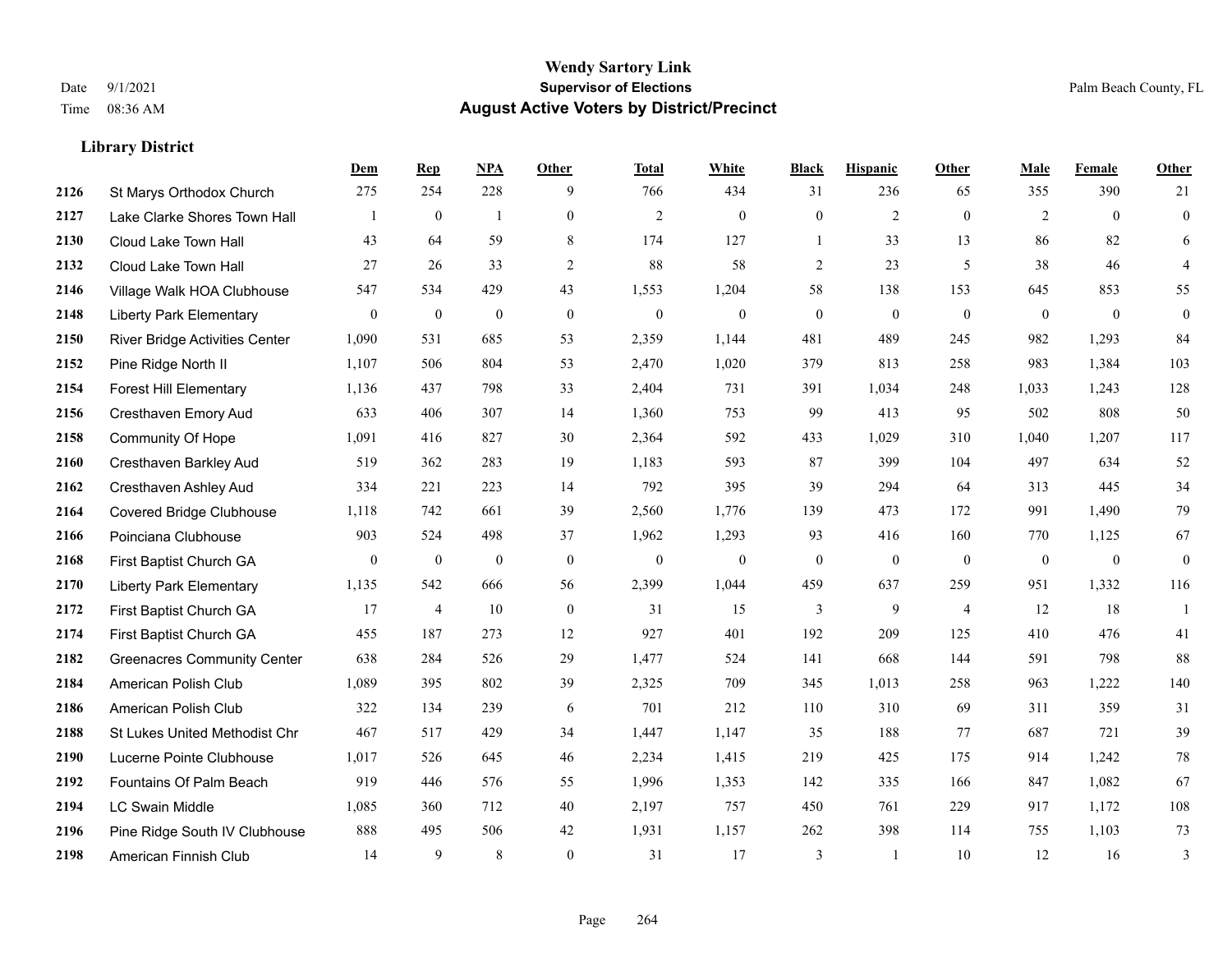|      |                                | Dem            | <b>Rep</b>       | NPA              | <b>Other</b>   | <b>Total</b> | <b>White</b>   | <b>Black</b>     | <b>Hispanic</b> | <b>Other</b> | <b>Male</b>    | <b>Female</b> | <b>Other</b>     |
|------|--------------------------------|----------------|------------------|------------------|----------------|--------------|----------------|------------------|-----------------|--------------|----------------|---------------|------------------|
| 2202 | <b>LC Swain Middle</b>         | $\mathbf{0}$   | $\,8\,$          | $\overline{1}$   | $\overline{0}$ | 9            | 6              | $\boldsymbol{0}$ | 3               | $\mathbf{0}$ | $\overline{4}$ | 5             | $\theta$         |
| 2204 | <b>Heritage Elementary</b>     | 550            | 219              | 478              | 30             | 1,277        | 416            | 137              | 609             | 115          | 551            | 653           | 73               |
| 2206 | <b>Heritage Elementary</b>     | 459            | 194              | 329              | 16             | 998          | 321            | 214              | 333             | 130          | 433            | 513           | $52\,$           |
| 2208 | American Finnish Club          | 6              | $\tau$           | $\overline{1}$   | $\overline{1}$ | 15           | 14             | $\boldsymbol{0}$ | $\mathbf{0}$    | -1           | 6              | 8             | $\mathbf{1}$     |
| 2210 | American Polish Club           | 229            | 94               | 137              | 6              | 466          | 168            | 114              | 138             | 46           | 185            | 261           | $20\,$           |
| 2212 | American Polish Club           | $\overline{0}$ | $\boldsymbol{0}$ | $\boldsymbol{0}$ | $\overline{0}$ | $\mathbf{0}$ | $\mathbf{0}$   | $\boldsymbol{0}$ | $\mathbf{0}$    | $\mathbf{0}$ | $\mathbf{0}$   | $\mathbf{0}$  | $\mathbf{0}$     |
| 2214 | Indian Pines Elementary        | 1,180          | 253              | 578              | 38             | 2,049        | 467            | 909              | 442             | 231          | 922            | 1,027         | 100              |
| 2216 | Indian Pines Elementary        | 1,787          | 293              | 840              | 42             | 2,962        | 521            | 1,487            | 583             | 371          | 1,327          | 1,488         | 147              |
| 2218 | <b>Tradewinds Middle</b>       | 1,259          | 316              | 653              | 36             | 2,264        | 571            | 882              | 368             | 443          | 996            | 1,140         | 128              |
| 3004 | <b>Community Of Hope</b>       | 68             | 39               | 61               | $\overline{c}$ | 170          | 65             | 9                | 70              | 26           | 84             | 75            | 11               |
| 3008 | Palm Springs Middle            | $\mathbf{0}$   | $\mathbf{0}$     | $\mathbf{0}$     | $\overline{0}$ | $\mathbf{0}$ | $\overline{0}$ | $\boldsymbol{0}$ | $\mathbf{0}$    | $\theta$     | $\theta$       | $\mathbf{0}$  | $\boldsymbol{0}$ |
| 3012 | <b>Emmanuel Baptist Church</b> | 631            | 571              | 412              | 20             | 1,634        | 982            | 44               | 518             | 90           | 694            | 877           | 63               |
| 3014 | Lake Clarke Shores Town Hall   | 1,014          | 1,083            | 641              | 45             | 2,783        | 2,043          | 83               | 488             | 169          | 1,267          | 1,429         | $87\,$           |
| 3016 | <b>Community Of Hope</b>       | 45             | 37               | 53               | $\sqrt{2}$     | 137          | 36             | 9                | 76              | 16           | 51             | 76            | $10\,$           |
| 3022 | Oasis De Amor Baptist Church   | 510            | 216              | 396              | 17             | 1,139        | 371            | 137              | 489             | 142          | 535            | 539           | 65               |
| 3032 | Special Olympics of PBC        | 694            | 306              | 523              | 35             | 1,558        | 565            | 266              | 594             | 133          | 725            | 753           | 80               |
| 3070 | Mid County Senior Center       | 705            | 270              | 559              | 36             | 1,570        | 516            | 360              | 492             | 202          | 712            | 780           | $78\,$           |
| 3074 | <b>Coastal Chapel</b>          | 471            | 353              | 334              | 25             | 1,183        | 741            | 97               | 254             | 91           | 554            | 587           | $42\,$           |
| 3080 | American Finnish Club          | 837            | 218              | 556              | 40             | 1,651        | 394            | 512              | 557             | 188          | 718            | 833           | 100              |
| 3082 | <b>Atlantis City Hall</b>      | 485            | 893              | 440              | 43             | 1,861        | 1,610          | 38               | 89              | 124          | 852            | 966           | 43               |
| 3084 | Lakes of Sherbrooke            | 701            | 642              | 581              | 53             | 1,977        | 1,335          | 190              | 287             | 165          | 862            | 1,039         | 76               |
| 3086 | <b>Woodlands Middle</b>        | 794            | 610              | 696              | 48             | 2,148        | 1,469          | 136              | 356             | 187          | 999            | 1,072         | 77               |
| 3088 | <b>Tradewinds Middle</b>       | 178            | 51               | 120              | 8              | 357          | 94             | 126              | 77              | 60           | 160            | 187           | $10\,$           |
| 3090 | <b>Woodlands Middle</b>        | 1,448          | 821              | 638              | 51             | 2,958        | 2,391          | 174              | 115             | 278          | 1,345          | 1,525         | 88               |
| 3092 | Lacuna HOA Clubhouse           | 1,212          | 743              | 748              | 65             | 2,768        | 1,922          | 276              | 306             | 264          | 1,268          | 1,409         | 91               |
| 3094 | <b>Coral Reef Elementary</b>   | 326            | 242              | 269              | 27             | 864          | 516            | 72               | 191             | 85           | 403            | 434           | $27\,$           |
| 3096 | <b>Coral Reef Elementary</b>   | 825            | 586              | 638              | 57             | 2,106        | 1,356          | 255              | 266             | 229          | 975            | 1,049         | 82               |
| 3098 | Manatee Elementary             | 689            | 585              | 516              | 44             | 1,834        | 1,253          | 174              | 218             | 189          | 829            | 943           | 62               |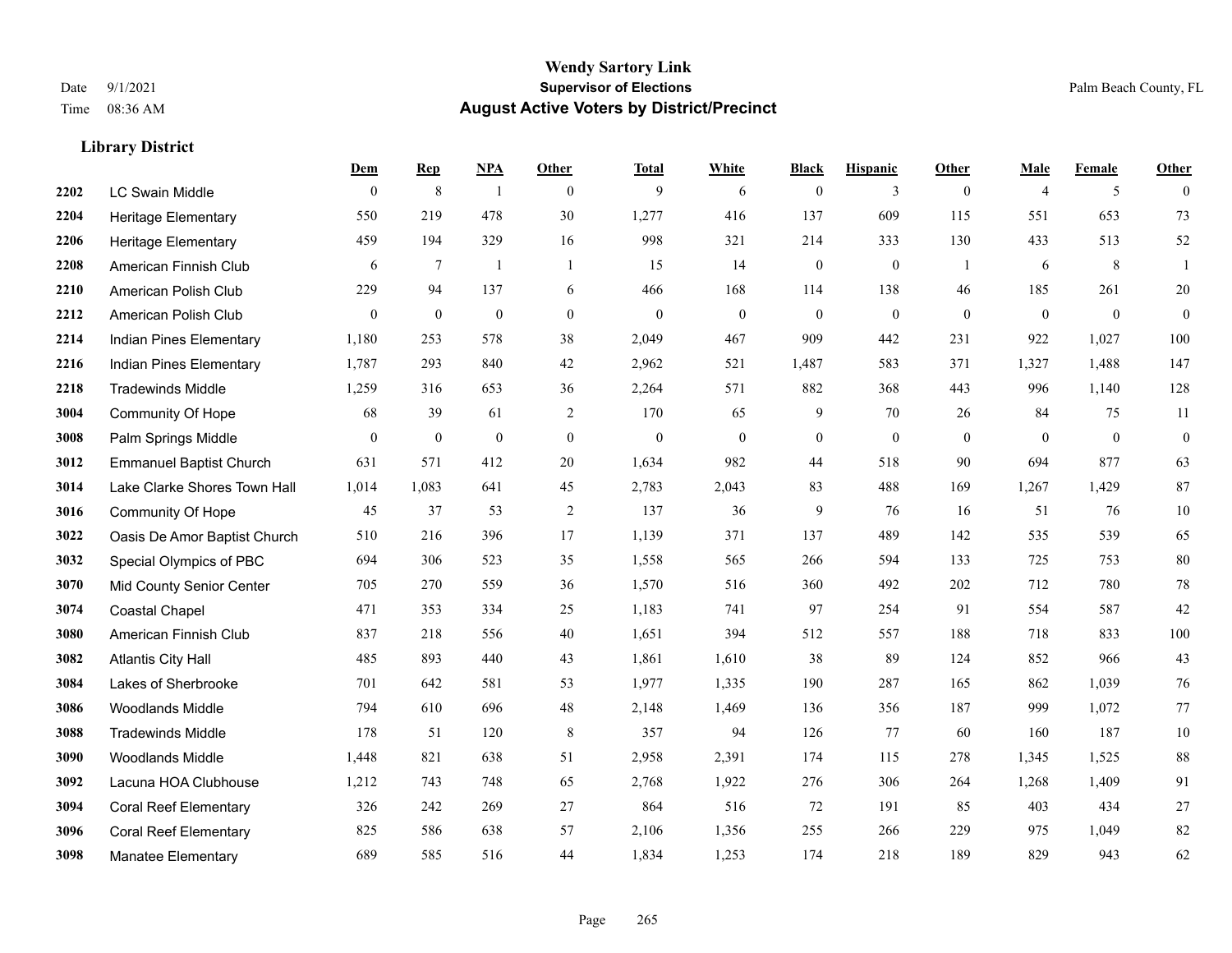**Library District**

#### **Wendy Sartory Link** Date 9/1/2021 **Supervisor of Elections** Palm Beach County, FL Time 08:36 AM **August Active Voters by District/Precinct**

# **Dem Rep NPA Other Total White Black Hispanic Other Male Female Other** Journeys End 433 334 359 21 1,147 766 94 137 150 539 579 29 Diamond View Elementary 1,203 445 788 50 2,486 1,032 631 522 301 1,093 1,284 109 American German Club 411 345 370 33 1,159 804 90 138 127 537 578 44 American German Club 299 108 203 17 627 224 174 99 130 274 324 29 Santaluces High 1,240 538 877 61 2,716 1,091 695 539 391 1,203 1,425 88 Lantana Road Branch Library 820 335 489 41 1,685 792 447 292 154 735 872 78 Starlight Cove Elementary 843 297 613 38 1,791 704 310 635 142 774 927 90 Santaluces High 378 248 294 12 932 544 122 182 84 454 446 32 Advent Lantana 1,067 524 735 51 2,377 1,462 365 364 186 978 1,316 83 Advent Lantana 205 229 178 17 629 514 21 49 45 309 306 14 Valencia Shores Social Club 1,223 582 579 45 2,429 2,143 68 81 137 1,111 1,263 55 **3122 Boynton Beach Community Chu**rch 898 405 341 32 1,676 1,503 31 52 90 687 949 40 West Boynton Park and Rec 786 576 645 43 2,050 1,298 219 286 247 928 1,047 75 Temple Shaarei Shalom 643 507 462 27 1,639 1,125 154 199 161 759 831 49 West Boynton Park and Rec 950 607 722 44 2,323 1,449 280 338 256 1,063 1,176 84 Winston Trails Swim Center 1,112 917 854 61 2,944 2,083 203 374 284 1,376 1,454 114 Park Vista High 851 650 691 49 2,241 1,419 226 356 240 1,008 1,153 80 Christa McAuliffe Middle 175 121 135 9 440 267 46 63 64 213 215 12 Hidden Oaks Elementary 1,080 315 576 34 2,005 577 793 361 274 851 1,068 86 Freedom Shores Elementary 10 8 10 0 28 22 0 3 3 11 14 3 Imagine Schools - Chancellor 61 54 54 5 61 54 5 174 117 12 27 18 87 82 5 Christa McAuliffe Middle 560 256 234 22 1,072 971 21 31 49 443 595 34 Park Vista High 655 409 387 32 1,483 1,271 55 64 93 650 785 48 Ponte Vecchio Clubhouse 810 315 278 21 1,424 1,267 22 41 94 640 742 42 Aberdeen East Clubhouse 1,006 485 544 42 2,077 1,578 139 184 176 859 1,158 60 Crystal Lakes Elementary 992 758 804 60 2,614 1,838 193 290 293 1,178 1,324 112 Christa McAuliffe Middle 438 332 323 19 1,112 755 136 118 103 500 569 43 Hidden Oaks Elementary 543 255 297 17 1,112 664 205 128 115 498 580 34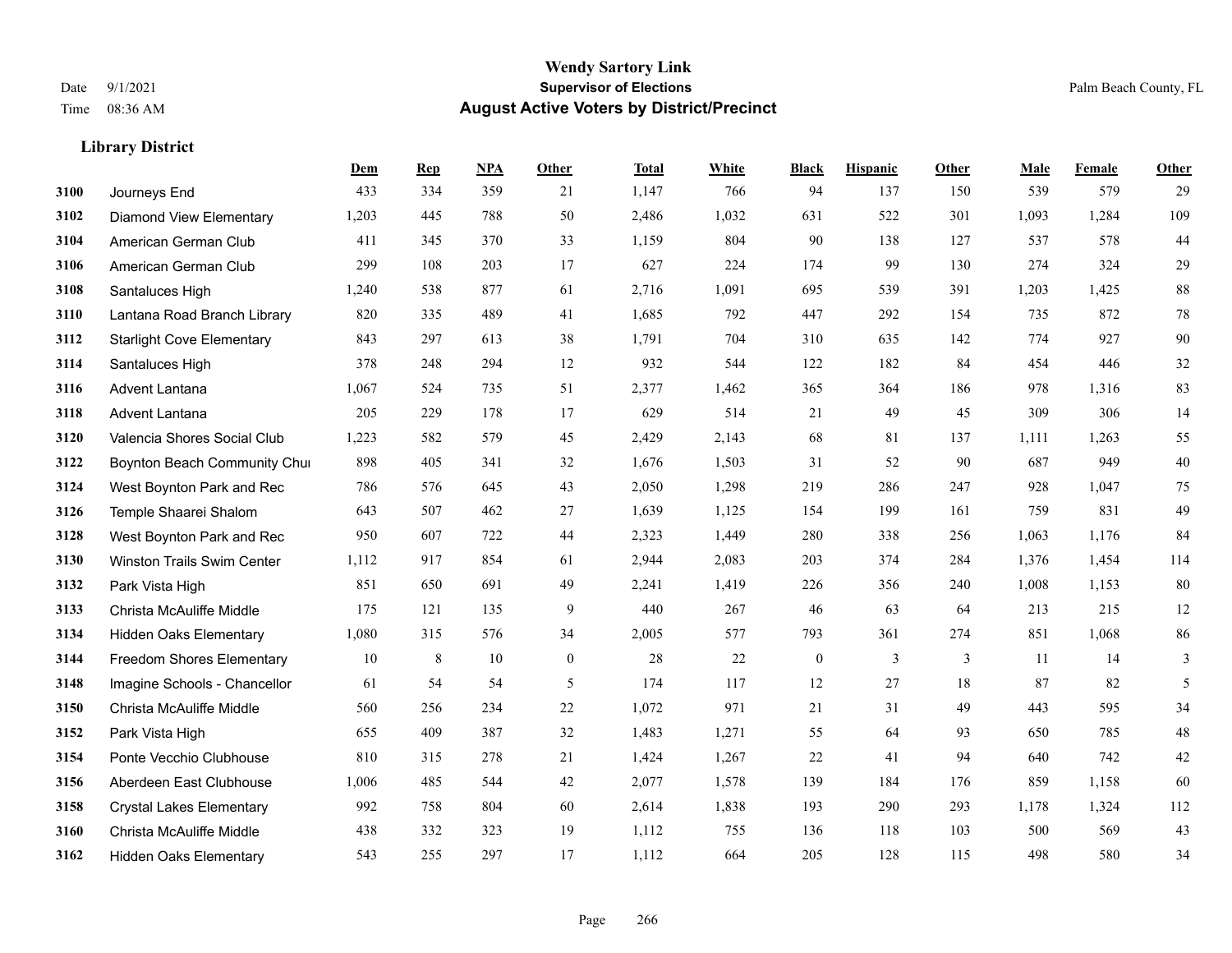**Dem Rep NPA Other Total White Black Hispanic Other Male Female Other**

| 3166 | Jamaica Bay Clubhouse                | 348            | 363              | 260              | 26               | 997            | 884          | 19             | 38               | 56             | 433            | 530            | 34       |
|------|--------------------------------------|----------------|------------------|------------------|------------------|----------------|--------------|----------------|------------------|----------------|----------------|----------------|----------|
| 3170 | Boynton Beach High                   | 1,117          | 607              | 868              | 70               | 2,662          | 1,567        | 306            | 534              | 255            | 1,174          | 1,382          | 106      |
| 3180 | Imagine Schools - Chancellor         | $\mathbf{0}$   | $\mathbf{0}$     | $\boldsymbol{0}$ | $\boldsymbol{0}$ | $\mathbf{0}$   | $\mathbf{0}$ | $\overline{0}$ | $\boldsymbol{0}$ | $\theta$       | $\overline{0}$ | $\overline{0}$ | $\theta$ |
| 4004 | South Palm Beach Town Hall           | 414            | 501              | 372              | 35               | 1,322          | 1,126        | 22             | 79               | 95             | 575            | 699            | 48       |
| 4006 | Manalapan Town Hall                  | 75             | 198              | 92               | 10               | 375            | 344          | 6              | 5                | 20             | 190            | 175            | 10       |
| 4008 | Hypoluxo Town Hall                   | 516            | 595              | 500              | 63               | 1,674          | 1,400        | 37             | 107              | 130            | 766            | 858            | 50       |
| 4010 | <b>Bent Tree Villas East</b>         | 796            | 727              | 596              | 50               | 2,169          | 1,578        | 212            | 211              | 168            | 951            | 1.166          | $52\,$   |
| 4012 | <b>Greentree Villas</b>              | 645            | 563              | 458              | 31               | 1,697          | 1,390        | 71             | 118              | 118            | 673            | 974            | 50       |
| 4014 | New Church                           | 406            | 489              | 326              | 24               | 1,245          | 1,012        | 61             | 88               | 84             | 535            | 681            | 29       |
| 4016 | Christ Fellowship Church BB          | 538            | 290              | 296              | 25               | 1,149          | 695          | 186            | 162              | 106            | 528            | 591            | $30\,$   |
| 4018 | Quail Ridge Business Center          | 122            | 363              | 119              | 11               | 615            | 592          |                | 2                | 20             | 280            | 325            | $10\,$   |
| 4028 | Ocean Ridge Town Hall                | 406            | 747              | 408              | 45               | 1,606          | 1,470        | 5.             | 47               | 84             | 769            | 794            | 43       |
| 4030 | Village of Golf Admin Bldg           | 35             | 187              | 45               | $\overline{4}$   | 271            | 266          | 0              | 1                | $\overline{4}$ | 127            | 142            | 2        |
| 4038 | <b>Briny Breezes Community Cente</b> | 92             | 145              | 92               | 3                | 332            | 307          | 0              | 9                | 16             | 138            | 185            | 9        |
| 4040 | <b>Briny Breezes Community Cente</b> | $\mathbf{0}$   | $\overline{0}$   | $\overline{0}$   | $\theta$         | $\theta$       | $\theta$     | 0              | $\Omega$         | $\theta$       | $\theta$       | $\theta$       |          |
| 4042 | <b>Briny Breezes Community Cente</b> | $\mathbf{0}$   | $\overline{0}$   | $\overline{0}$   | $\mathbf{0}$     | $\mathbf{0}$   | $\mathbf{0}$ | 0              | $\overline{0}$   | $\mathbf{0}$   | $\mathbf{0}$   | $\overline{0}$ | $\theta$ |
| 4044 | <b>Briny Breezes Community Cente</b> | 49             | 33               | 39               | 1                | 122            | 108          |                | 8                | 5              | 64             | 55             | 3        |
| 4046 | <b>Delray Dunes</b>                  | 87             | 338              | 101              | 5                | 531            | 492          |                | 5                | 33             | 242            | 277            | 12       |
| 4048 | Banyan Creek Elementary              | 119            | 156              | 85               | 7                | 367            | 294          | 16             | 30               | 27             | 188            | 170            | 9        |
| 4056 | Lakeview Baptist Church              | $\overline{0}$ | $\boldsymbol{0}$ | $\boldsymbol{0}$ | $\mathbf{0}$     | $\mathbf{0}$   | $\mathbf{0}$ | 0              | $\overline{0}$   | $\theta$       | $\mathbf{0}$   | $\theta$       | $\theta$ |
| 4060 | Lakeview Baptist Church              | 2              | 7                | 3                | $\mathbf{0}$     | 12             | 5            | 0              | 1                | 6              | 6              | 6              | 0        |
| 4064 | Seacrest Presbyterian                | 48             | 42               | 44               | 3                | 137            | 122          |                | 8                | 6              | 73             | 63             |          |
| 4078 | <b>Banyan Creek Elementary</b>       | 2              | 6                |                  | $\mathbf{0}$     | 9              | $\,8\,$      | 0              | $\overline{0}$   |                | 5              | 3              |          |
| 4080 | <b>Banyan Creek Elementary</b>       | $\Omega$       | $\overline{0}$   | 0                | $\mathbf{0}$     | $\overline{0}$ | $\mathbf{0}$ | 0              | 0                | $\Omega$       | $\theta$       | $\theta$       | 0        |
| 4082 | <b>Banyan Creek Elementary</b>       | $\Omega$       | 3                | $\overline{0}$   | $\theta$         | 3              | 3            | 0              | $\Omega$         | $\theta$       | 2              |                |          |
| 4084 | <b>Banyan Creek Elementary</b>       | 42             | 24               | 24               | $\overline{2}$   | 92             | 68           | 6              | 9                | 9              | 42             | 46             |          |
| 4100 | Carver Middle                        | 114            | 146              | 99               | 8                | 367            | 293          | 29             | 20               | 25             | 181            | 172            | 14       |
| 4116 | <b>Orchard View Elementary</b>       | $26\,$         | 35               | 28               | $\mathbf{0}$     | 89             | 72           | $\overline{2}$ | 6                | 9              | 47             | 39             | 3        |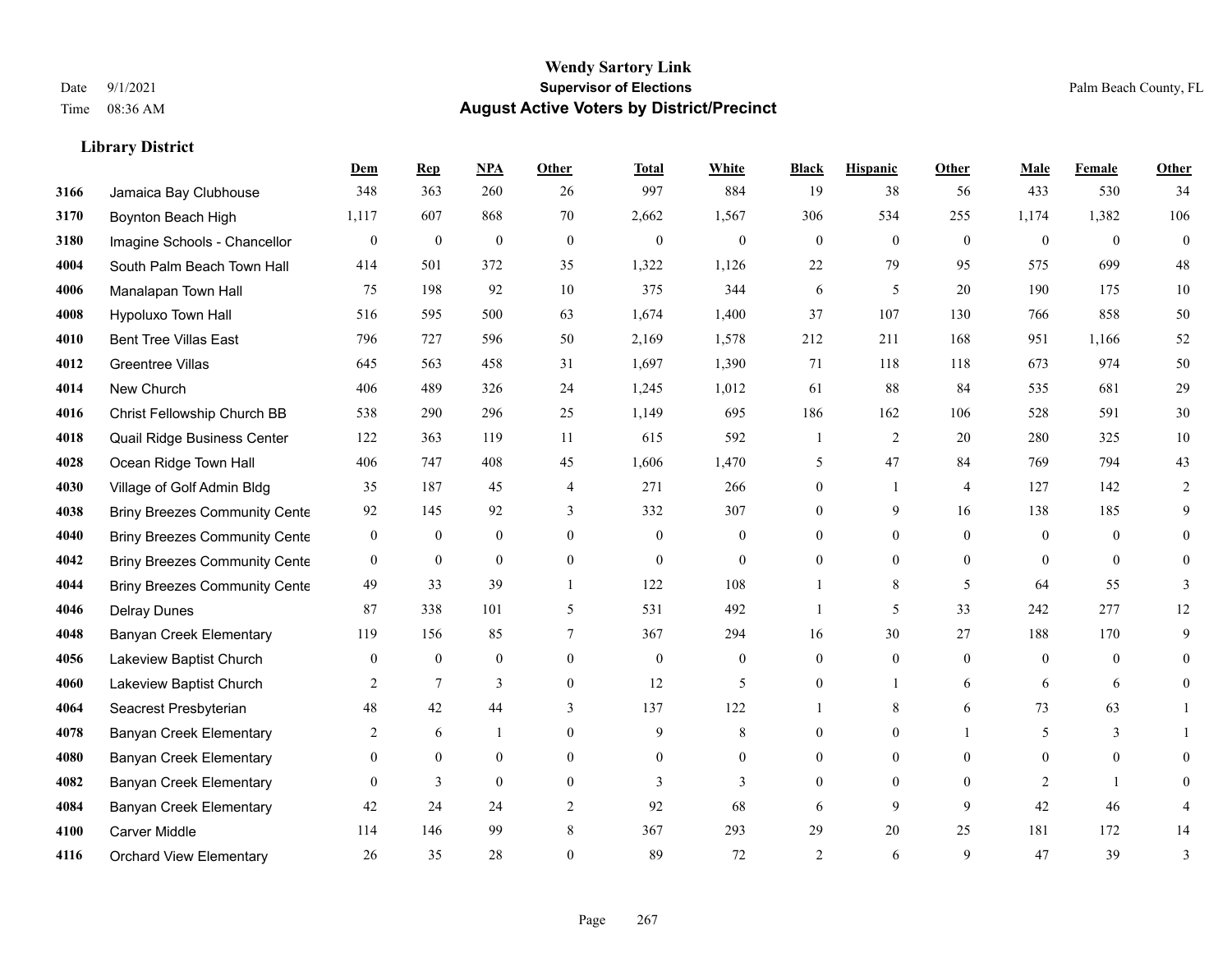|      |                                | Dem   | <b>Rep</b>       | NPA            | <b>Other</b> | <b>Total</b>   | <b>White</b>   | <b>Black</b>     | <b>Hispanic</b>  | <b>Other</b>   | <b>Male</b> | Female | Other        |
|------|--------------------------------|-------|------------------|----------------|--------------|----------------|----------------|------------------|------------------|----------------|-------------|--------|--------------|
| 4130 | Omni Middle                    | 642   | 617              | 536            | 35           | 1,830          | 1,502          | 33               | 136              | 159            | 852         | 926    | 52           |
| 4132 | Calusa Elementary              | 382   | 394              | 314            | 26           | 1,116          | 925            | 15               | 93               | 83             | 455         | 621    | 40           |
| 4180 | Del Prado Elementary           | 571   | 572              | 560            | 35           | 1,738          | 1,238          | 50               | 244              | 206            | 790         | 851    | 97           |
| 4182 | Greater BR Swim & Racquet Ctr  | 872   | 590              | 729            | 54           | 2,245          | 1,522          | 81               | 400              | 242            | 943         | 1,208  | 94           |
| 4192 | Verde K-8 School               | 566   | 958              | 705            | 45           | 2,274          | 1,814          | 48               | 132              | 280            | 1,052       | 1,098  | 124          |
| 4194 | Del Prado Elementary           | 538   | 328              | 309            | 29           | 1,204          | 1,024          | 23               | 60               | 97             | 506         | 666    | $32\,$       |
| 4196 | Good Shepherd Lutheran         | 705   | 436              | 450            | 22           | 1,613          | 1,384          | 30               | 84               | 115            | 679         | 892    | 42           |
| 4198 | Verde K-8 School               | 628   | 469              | 514            | 35           | 1,646          | 1,028          | 118              | 314              | 186            | 672         | 900    | 74           |
| 4200 | Verde K-8 School               | 402   | 348              | 298            | 20           | 1,068          | 797            | 8                | 172              | 91             | 432         | 608    | $28\,$       |
| 4202 | Greater BR Swim & Racquet Ctr  | 783   | 589              | 625            | 33           | 2,030          | 1,586          | 30               | 235              | 179            | 829         | 1,127  | 74           |
| 4204 | Sugar Sand Park Comm Center    | 749   | 444              | 585            | 39           | 1,817          | 1,140          | 143              | 318              | 216            | 814         | 935    | 68           |
| 4206 | Good Shepherd Lutheran         | 671   | 478              | 508            | 33           | 1,690          | 1,338          | 33               | 179              | 140            | 682         | 950    | 58           |
| 4208 | Hammock Pointe Elementary      | 867   | 590              | 481            | 35           | 1,973          | 1,699          | 10               | 120              | 144            | 784         | 1,134  | 55           |
| 5002 | Faith Farm Tabernacle          | 566   | 647              | 499            | 42           | 1,754          | 1,152          | 175              | 191              | 236            | 814         | 889    | 51           |
| 5003 | Faith Farm Tabernacle          | 500   | 346              | 440            | 27           | 1,313          | 792            | 138              | 204              | 179            | 585         | 682    | 46           |
| 5004 | Faith Farm Tabernacle          | 3     | $\overline{2}$   | 2              | $\mathbf{0}$ | $\overline{7}$ | $\overline{4}$ | $\boldsymbol{0}$ | 3                | $\overline{0}$ | 6           | -1     | $\mathbf{0}$ |
| 5005 | <b>Sunset Palms Elementary</b> | 1,241 | 564              | 482            | 76           | 2,363          | 2,212          | 15               | 35               | 101            | 1,092       | 1,212  | 59           |
| 5006 | Faith Farm Tabernacle          | 1,083 | 474              | 533            | 34           | 2,124          | 2,009          | 13               | 22               | 80             | 988         | 1,099  | 37           |
| 5007 | Faith Farm Tabernacle          | 5     | $\boldsymbol{0}$ | $\overline{2}$ | $\mathbf{0}$ | 7              | 6              | $\boldsymbol{0}$ | $\boldsymbol{0}$ | $\overline{1}$ | 5           | 2      | $\mathbf{0}$ |
| 5008 | <b>Sunset Palms Elementary</b> | 432   | 325              | 367            | 26           | 1,150          | 754            | 96               | 138              | 162            | 534         | 579    | 37           |
| 5009 | Boynton Beach Community Chur   | 1,212 | 977              | 992            | 72           | 3,253          | 2,160          | 287              | 362              | 444            | 1,552       | 1,578  | 123          |
| 5010 | Temple Shaarei Shalom          | 955   | 235              | 307            | 33           | 1,530          | 1,428          | 17               | 25               | 60             | 587         | 912    | 31           |
| 5012 | The Grove Clubhouse            | 413   | 145              | 157            | 12           | 727            | 655            | 19               | 18               | 35             | 305         | 411    | 11           |
| 5014 | West Boynton Branch Library    | 683   | 452              | 487            | 42           | 1,664          | 953            | 244              | 244              | 223            | 735         | 867    | 62           |
| 5016 | Faith United Methodist Church  | 947   | 626              | 622            | 31           | 2,226          | 1,613          | 156              | 237              | 220            | 978         | 1.157  | 91           |
| 5018 | Platina Clubhouse              | 683   | 250              | 292            | $22\,$       | 1,247          | 1,058          | 36               | 72               | 81             | 474         | 740    | 33           |
| 5020 | <b>Hagen Road Elementary</b>   | 615   | 324              | 402            | 37           | 1,378          | 718            | 294              | 186              | 180            | 592         | 735    | 51           |
| 5022 | <b>Hagen Road Elementary</b>   | 854   | 439              | 444            | 27           | 1,764          | 1,382          | 148              | 115              | 119            | 781         | 940    | 43           |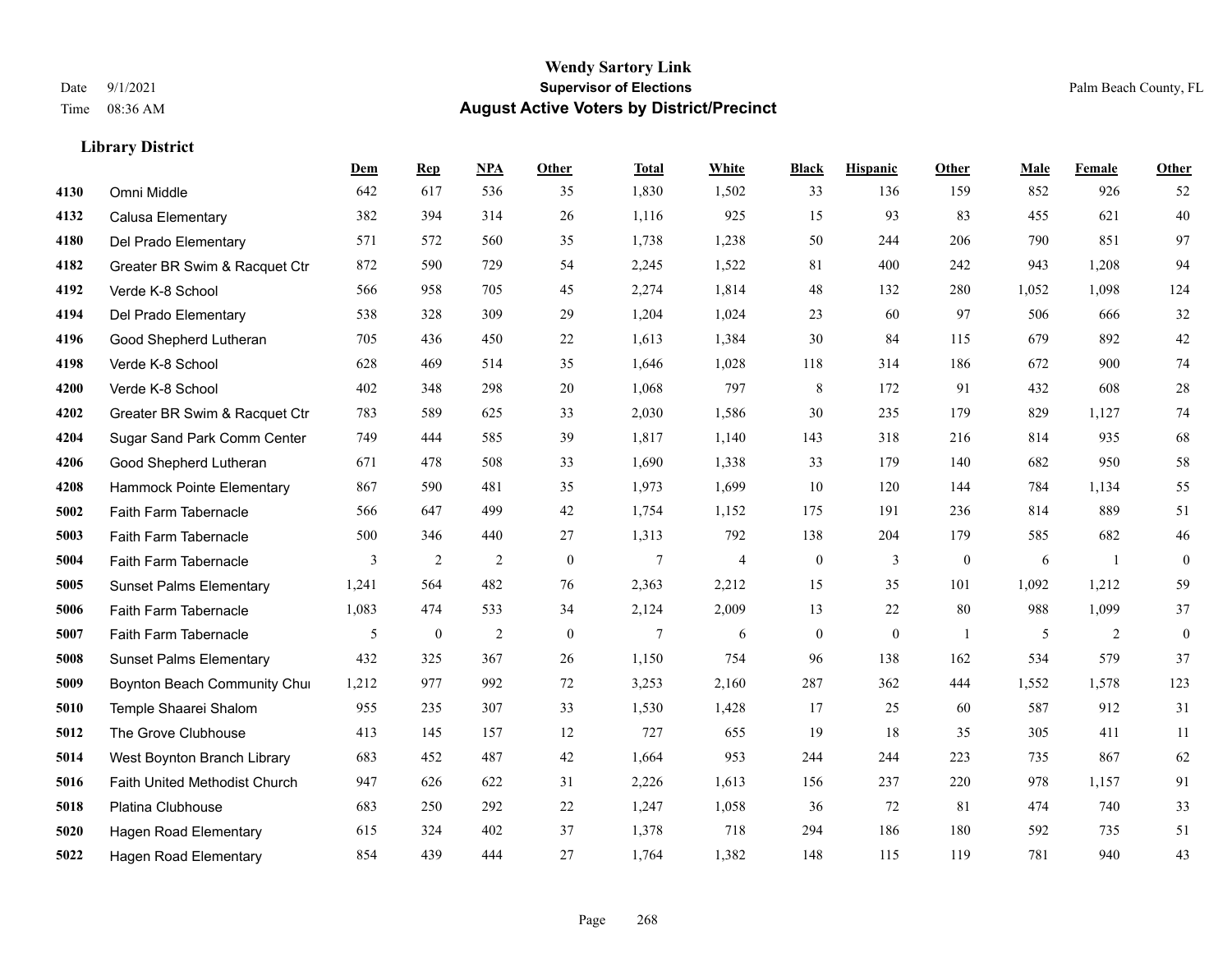|      |                               | Dem   | <b>Rep</b> | NPA   | <b>Other</b> | <b>Total</b> | <b>White</b> | <b>Black</b>             | <b>Hispanic</b> | Other | <b>Male</b> | Female | <b>Other</b> |
|------|-------------------------------|-------|------------|-------|--------------|--------------|--------------|--------------------------|-----------------|-------|-------------|--------|--------------|
| 5024 | Valencia Lakes HOA            | 609   | 209        | 242   | 16           | 1,076        | 992          | 10                       | 18              | 56    | 473         | 574    | 29           |
| 5026 | Faith United Methodist Church | 945   | 418        | 504   | 47           | 1,914        | 1,125        | 437                      | 197             | 155   | 821         | 1,028  | 65           |
| 5028 | South Tech Academy            | 683   | 513        | 435   | 28           | 1,659        | 1,296        | 100                      | 111             | 152   | 724         | 869    | 66           |
| 5030 | West Boynton Branch Library   | 671   | 198        | 313   | 35           | 1,217        | 772          | 247                      | 117             | 81    | 474         | 691    | $52\,$       |
| 5032 | New Church                    | 292   | 120        | 136   | 13           | 561          | 484          | 17                       | 27              | 33    | 241         | 304    | 16           |
| 5034 | Valencia Lakes HOA            | 794   | 297        | 306   | 16           | 1,413        | 1,305        | 17                       | 22              | 69    | 597         | 785    | 31           |
| 5036 | Valencia Isles Social Hall    | 801   | 232        | 277   | 14           | 1,324        | 1,249        | $\mathbf{1}$             | 5               | 69    | 543         | 752    | 29           |
| 5038 | The Cascades Clubhouse        | 755   | 260        | 272   | 17           | 1,304        | 1,221        | 15                       | 17              | 51    | 550         | 729    | 25           |
| 5040 | New Church                    | 385   | 202        | 249   | 14           | 850          | 765          | 20                       | 33              | 32    | 389         | 442    | 19           |
| 5042 | South Tech Academy            | 916   | 371        | 463   | 43           | 1,793        | 1,379        | 160                      | 144             | 110   | 726         | 1.012  | 55           |
| 5044 | Cascade Lakes Clubhouse       | 562   | 198        | 186   | 13           | 959          | 871          | 5                        | 12              | 71    | 423         | 508    | $28\,$       |
| 5046 | Green Cay Nature Center       | 1,347 | 575        | 643   | 40           | 2,605        | 1,974        | 269                      | 175             | 187   | 1,109       | 1.428  | 68           |
| 5048 | <b>Coral Lakes Clubhouse</b>  | 591   | 369        | 308   | 20           | 1,288        | 898          | 139                      | 139             | 112   | 561         | 683    | $44\,$       |
| 5050 | <b>Coral Lakes Clubhouse</b>  | 1,117 | 306        | 358   | 22           | 1,803        | 1,687        | 13                       | 10              | 93    | 696         | 1,059  | $48\,$       |
| 5052 | Lake Worth Drainage District  | 641   | 439        | 461   | 32           | 1,573        | 1,208        | 88                       | 126             | 151   | 682         | 830    | 61           |
| 5054 | Our Lady Queen of Peace       | 1,163 | 1,215      | 1,013 | 89           | 3,480        | 2,795        | 100                      | 210             | 375   | 1,616       | 1,722  | 142          |
| 5055 | Our Lady Queen of Peace       | 302   | 140        | 149   | 12           | 603          | 531          | 6                        | 37              | 29    | 266         | 319    | 18           |
| 5056 | Hagen Ranch Road Library      | 1,864 | 1,115      | 1,157 | 96           | 4,232        | 3,429        | 162                      | 317             | 324   | 1,794       | 2,309  | 129          |
| 5058 | Valencia Falls Clubhouse      | 678   | 188        | 227   | 10           | 1,103        | 1,037        | $\overline{\mathcal{A}}$ | 5               | 57    | 489         | 578    | 36           |
| 5060 | Hagen Ranch Road Library      | 520   | 211        | 230   | 14           | 975          | 904          | 4                        | 14              | 53    | 440         | 523    | 12           |
| 5062 | Villa Borghese Clubhouse      | 444   | 237        | 164   | 14           | 859          | 781          | 11                       | 27              | 40    | 375         | 461    | 23           |
| 5064 | Huntington Lakes Clubhouse    | 962   | 332        | 349   | 36           | 1,679        | 1,542        | 16                       | 43              | 78    | 628         | 1,019  | 32           |
| 5066 | Abbey Village Clubhouse       | 731   | 381        | 360   | 32           | 1,504        | 1,218        | 64                       | 124             | 98    | 595         | 849    | 60           |
| 5068 | Camelot Village Clubhouse     | 222   | 115        | 101   | 14           | 452          | 277          | 49                       | 84              | 42    | 177         | 259    | 16           |
| 5070 | Delray Villas                 | 467   | 238        | 212   | 18           | 935          | 763          | 38                       | 64              | 70    | 395         | 507    | 33           |
| 5072 | Huntington Pointe Clubhouse   | 753   | 171        | 236   | 18           | 1,178        | 1,116        | 6                        | 10              | 46    | 442         | 703    | 33           |
| 5074 | Coco Wood Clubhouse           | 386   | 165        | 177   | 11           | 739          | 519          | 93                       | 78              | 49    | 327         | 382    | $30\,$       |
| 5076 | Palm Greens Clubhouse         | 661   | 292        | 311   | 29           | 1,293        | 1,076        | 37                       | 94              | 86    | 508         | 739    | $46\,$       |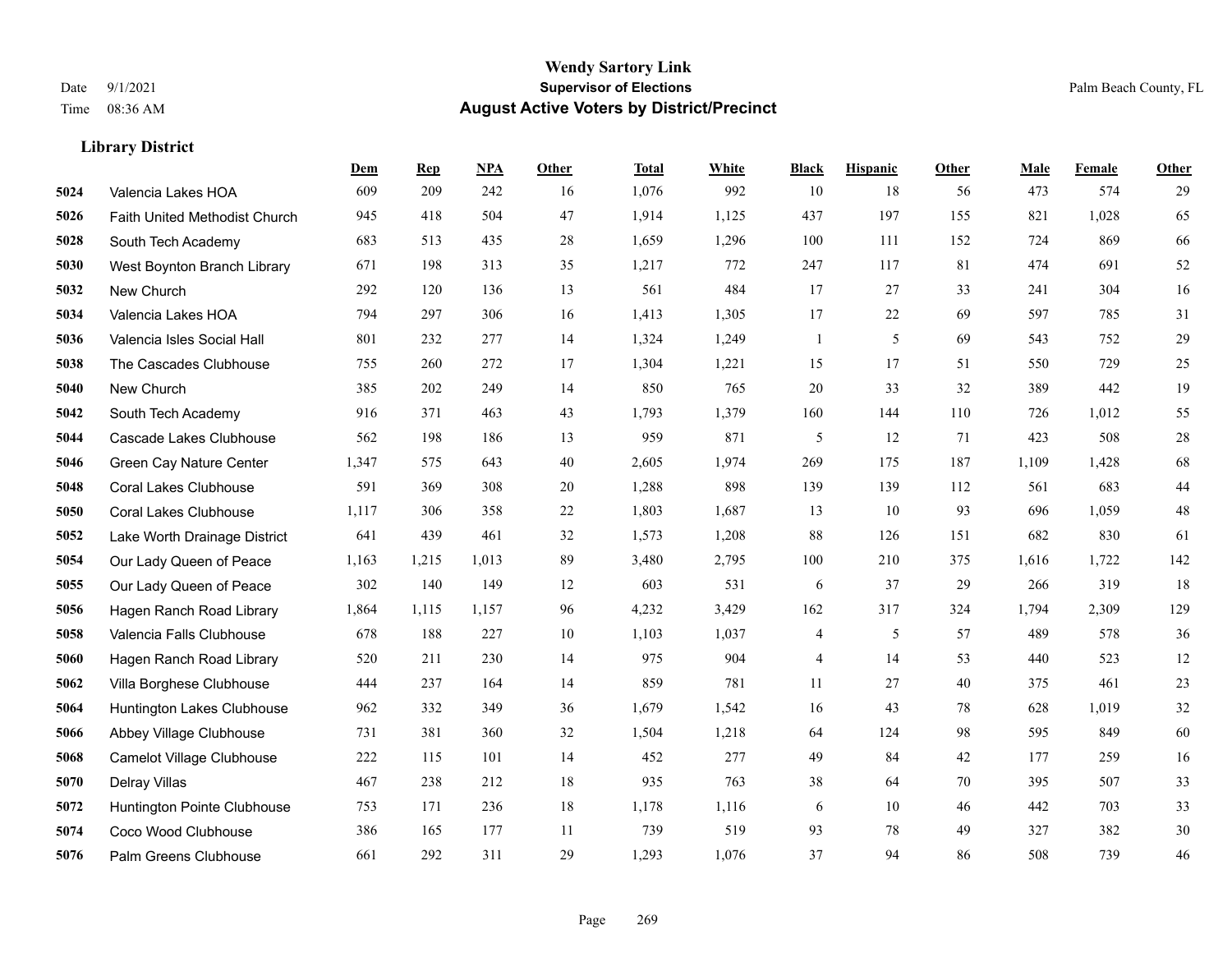**Library District**

#### **Wendy Sartory Link** Date 9/1/2021 **Supervisor of Elections** Palm Beach County, FL Time 08:36 AM **August Active Voters by District/Precinct**

# **Dem Rep NPA Other Total White Black Hispanic Other Male Female Other** Bethel Evangelical Baptist 699 376 406 42 1,523 1,135 112 168 108 621 861 41 Bethel Evangelical Baptist 87 49 37 2 175 125 10 22 18 59 114 2 Bethel Evangelical Baptist 638 375 408 21 1,442 989 170 154 129 654 748 40 High Point Section II 441 298 256 23 1,018 807 37 104 70 404 584 30 Gleneagles CC-Strathearn Sat 960 466 474 37 1,937 1,662 35 114 126 812 1,074 51 Gleneagles CC-Clunie Satellite 788 320 350 23 1,481 1,272 71 66 72 632 815 34 Kings Point Clubhouse 378 187 172 15 752 604 28 71 49 293 428 31 Monaco Clubhouse 899 501 488 40 1,928 1,496 92 193 147 785 1,059 84 Lakes of Delray Clubhouse 387 232 159 15 793 704 9 40 40 303 474 16 Kings Point Flanders 912 406 387 30 1,735 1,392 74 155 114 697 980 58 Lakes of Delray Clubhouse 896 310 372 40 1,618 1,329 68 115 106 629 936 53 Kings Point Flanders 898 385 352 38 1,673 1,332 70 151 120 654 949 70 Las Verdes Clubhouse 981 615 704 54 2,354 1,652 216 287 199 1,055 1,219 80 West Boca Branch Library 1,413 1,498 1,371 103 4,385 3,628 107 256 394 2,061 2,190 134 South County Civic Center 525 513 404 28 1,470 1,337 6 28 99 693 736 41 Morikami Park Elementary 44 61 49 3 157 149 0 3 5 72 84 1 Morikami Park Elementary 548 617 495 40 1,700 1,477 20 52 151 784 876 40 Morikami Park Elementary 19 39 24 2 84 68 0 6 10 35 42 7 South County Civic Center 258 201 191 10 660 544 8 28 80 302 330 28 The Polo Club of Boca Raton 650 503 431 22 1,606 1,464 18 26 98 703 856 47 The Polo Club of Boca Raton 302 188 196 18 704 643 1 9 51 288 391 25 South County Civic Center 172 114 104 7 397 333 8 32 24 165 221 11 The Polo Club of Boca Raton 37 30 31 2 100 92 2 3 3 45 54 1 Delray Beach First Baptist 283 176 201 12 672 436 34 122 80 287 353 32 Delray Beach First Baptist 160 113 112 1 386 327 9 25 25 151 221 14 Boca Delray Clubhouse 251 114 118 11 494 443 9 17 25 203 280 11 Sunrise Park Elementary 762 497 573 38 1,870 1,237 102 276 255 844 961 65 Coconut Cove Waterpark - Meet 645 545 536 27 1,753 1,281 31 168 273 792 876 85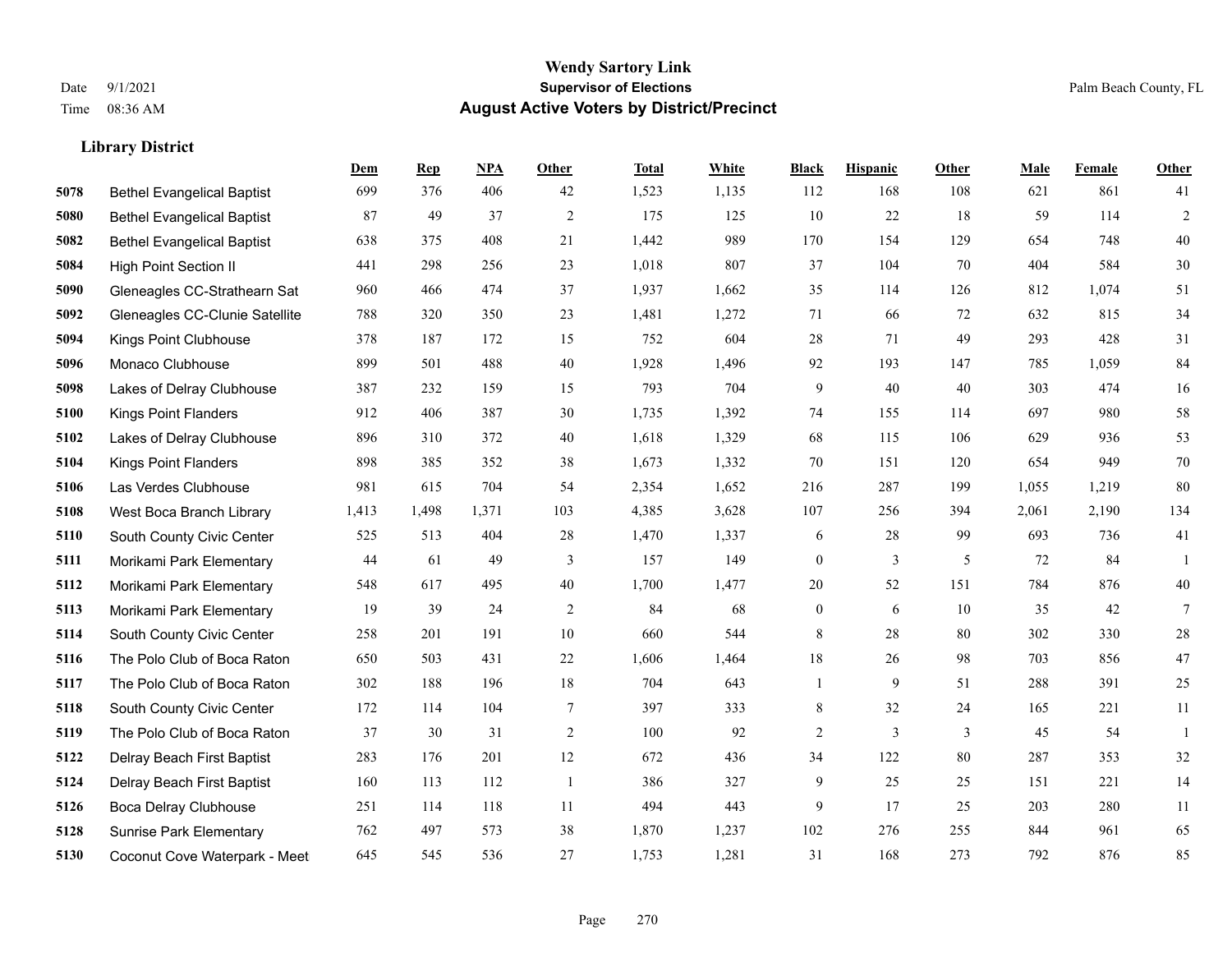|      |                                    | Dem   | <b>Rep</b> | NPA | <b>Other</b> | <b>Total</b> | <b>White</b> | <b>Black</b> | <b>Hispanic</b> | <b>Other</b> | <b>Male</b> | <b>Female</b> | <b>Other</b> |
|------|------------------------------------|-------|------------|-----|--------------|--------------|--------------|--------------|-----------------|--------------|-------------|---------------|--------------|
| 5132 | <b>Eagles Landing Middle</b>       | 950   | 582        | 638 | 43           | 2,213        | 1,509        | 149          | 326             | 229          | 980         | 1,162         | 71           |
| 5134 | Coconut Cove Waterpark - Meet      | 541   | 471        | 454 | 31           | 1,497        | 1,066        | 69           | 229             | 133          | 704         | 738           | 55           |
| 5136 | West Boca Branch Library           | 869   | 501        | 691 | 40           | 2,101        | 1,368        | 127          | 394             | 212          | 881         | 1,152         | 68           |
| 5138 | <b>Whispering Pines Elementary</b> | 891   | 562        | 619 | 45           | 2,117        | 1,410        | 127          | 306             | 274          | 921         | 1,117         | 79           |
| 5140 | Olympic Heights High               | 1,042 | 773        | 913 | 49           | 2,777        | 1,792        | 148          | 534             | 303          | 1,254       | 1,410         | 113          |
| 5142 | <b>Whispering Pines Elementary</b> | 304   | 245        | 252 | 21           | 822          | 597          | 29           | 104             | 92           | 328         | 456           | $38\,$       |
| 5144 | Whisper Walk Section B             | 926   | 450        | 421 | 32           | 1,829        | 1,448        | 53           | 212             | 116          | 697         | 1,081         | 51           |
| 5146 | <b>Century Village West</b>        | 915   | 496        | 386 | 40           | 1,837        | 1,417        | 79           | 182             | 159          | 663         | 1,102         | $72\,$       |
| 5148 | Century Village West               | 748   | 359        | 362 | 24           | 1,493        | 1,188        | 47           | 136             | 122          | 571         | 847           | $75\,$       |
| 5150 | Century Village West               | 680   | 281        | 279 | 20           | 1,260        | 988          | 47           | 141             | 84           | 449         | 769           | $42\,$       |
| 5152 | West Boca Raton High               | 952   | 800        | 856 | 43           | 2,651        | 1,981        | 83           | 249             | 338          | 1,247       | 1,295         | 109          |
| 5154 | Daggerwing Nature Center           | 901   | 783        | 753 | 51           | 2,488        | 1,715        | 78           | 344             | 351          | 1,117       | 1,256         | 115          |
| 5156 | Southwinds Golf Course             | 721   | 499        | 586 | 32           | 1,838        | 1,243        | 84           | 261             | 250          | 792         | 960           | 86           |
| 5158 | <b>Boca West Country Club</b>      | 764   | 455        | 510 | 47           | 1,776        | 1,597        | 7            | 72              | 100          | 737         | 993           | $46\,$       |
| 5160 | <b>Boca West Country Club</b>      | 809   | 460        | 418 | 34           | 1,721        | 1,620        | 4            | 27              | 70           | 671         | 1,008         | $42\,$       |
| 5162 | Glades Presbyterian Church         | 761   | 741        | 644 | 38           | 2,184        | 1,608        | 64           | 307             | 205          | 1,037       | 1,064         | 83           |
| 5164 | Sandpiper Shores Elementary        | 1,006 | 651        | 668 | 44           | 2,369        | 1,813        | $72\,$       | 251             | 233          | 1,071       | 1,219         | 79           |
| 5166 | <b>Glades Road Branch Library</b>  | 824   | 731        | 766 | 51           | 2,372        | 1,646        | 121          | 357             | 248          | 1,024       | 1,248         | 100          |
| 5168 | <b>Glades Road Branch Library</b>  | 955   | 609        | 613 | 39           | 2,216        | 1,669        | 64           | 271             | 212          | 856         | 1,301         | 59           |
| 5170 | Olympic Heights High               | 1,147 | 630        | 756 | 43           | 2,576        | 1,891        | 83           | 356             | 246          | 999         | 1,481         | 96           |
| 5172 | Del Prado Elementary               | 236   | 302        | 201 | 19           | 758          | 681          | 10           | 11              | 56           | 360         | 377           | 21           |
| 5174 | <b>Waters Edge Elementary</b>      | 867   | 757        | 812 | 46           | 2,482        | 1,676        | 127          | 362             | 317          | 1,144       | 1,218         | 120          |
| 5176 | Loggers Run Middle                 | 468   | 350        | 362 | 15           | 1,195        | 828          | 46           | 199             | 122          | 503         | 629           | 63           |
| 5178 | Loggers Run Middle                 | 714   | 537        | 634 | 45           | 1,930        | 1,067        | 187          | 407             | 269          | 857         | 973           | 100          |
| 5180 | Boca Glades Baptist Church         | 686   | 372        | 632 | 40           | 1,730        | 972          | 128          | 394             | 236          | 786         | 863           | 81           |
| 5182 | Boca Glades Baptist Church         | 577   | 293        | 538 | 35           | 1,443        | 741          | 132          | 364             | 206          | 648         | 724           | 71           |
| 5184 | <b>Coral Sunset Elementary</b>     | 902   | 560        | 725 | 38           | 2,225        | 1,227        | 243          | 434             | 321          | 1,024       | 1,092         | 109          |
| 5186 | <b>Coral Sunset Elementary</b>     | 1,009 | 419        | 852 | 37           | 2,317        | 988          | 349          | 655             | 325          | 982         | 1,212         | 123          |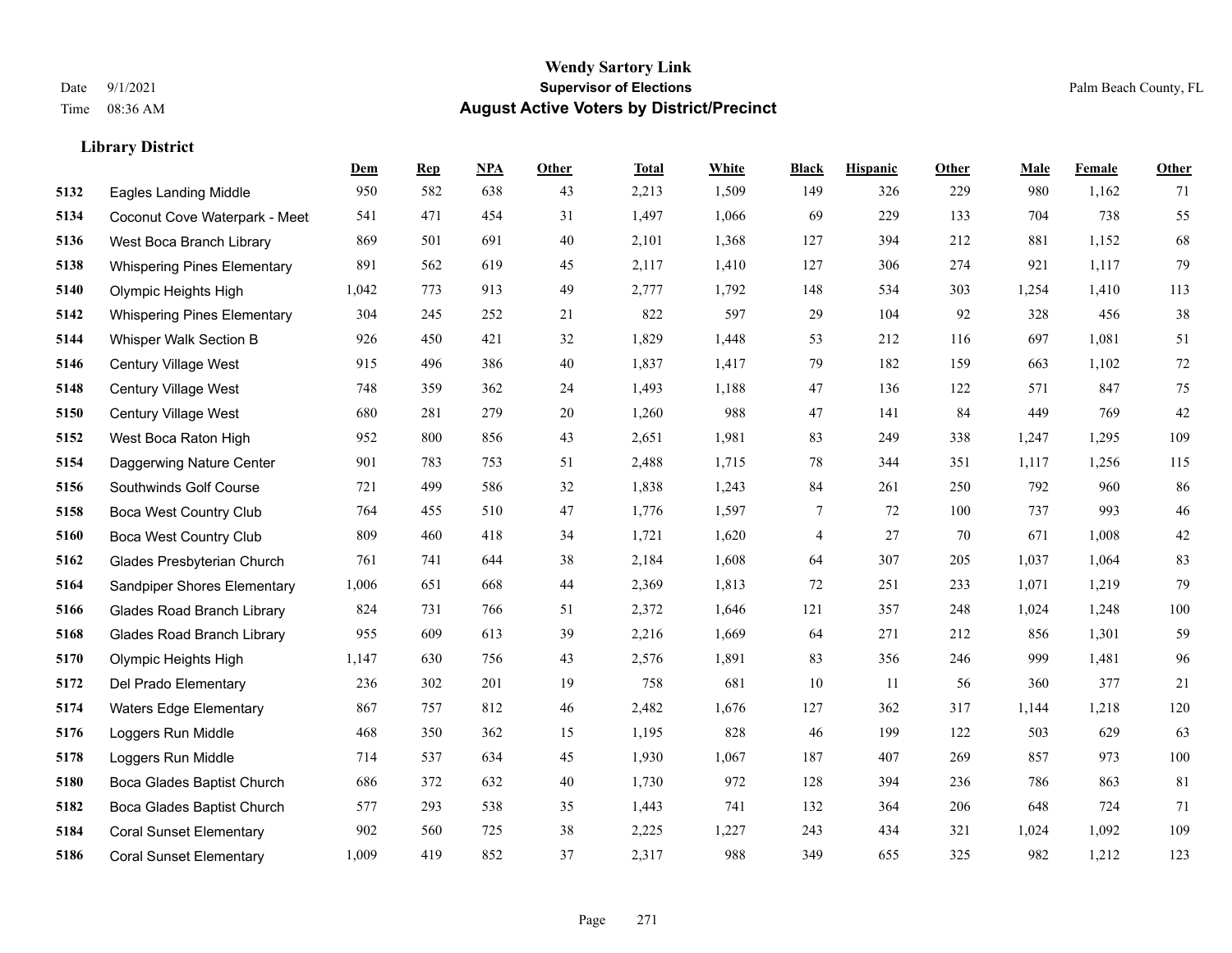|      |                                     | Dem              | <b>Rep</b>     | NPA              | <b>Other</b>   | <b>Total</b>   | White            | <b>Black</b>     | <b>Hispanic</b>  | Other          | Male           | <b>Female</b>  | <b>Other</b>     |
|------|-------------------------------------|------------------|----------------|------------------|----------------|----------------|------------------|------------------|------------------|----------------|----------------|----------------|------------------|
| 5188 | Pines Of Boca Barwood               | 974              | 619            | 785              | 47             | 2,425          | 1,429            | 142              | 533              | 321            | 1,024          | 1,299          | 102              |
| 5190 | Lakes at Boca Rio Clubhouse         | 404              | 285            | 331              | 20             | 1,040          | 685              | 62               | 175              | 118            | 473            | 521            | 46               |
| 5192 | Hammock Pointe Elementary           | 1,071            | 678            | 920              | 43             | 2,712          | 1,552            | 203              | 576              | 381            | 1,164          | 1,424          | 124              |
| 5194 | Lakes Of Boca Barwood               | 398              | 254            | 378              | 21             | 1,051          | 620              | 49               | 242              | 140            | 447            | 548            | 56               |
| 6002 | <b>Canal Point Community Center</b> | 80               | 101            | 60               | $\overline{1}$ | 242            | 105              | 37               | 85               | 15             | 108            | 124            | $10\,$           |
| 6004 | Pahokee Recreation Center           | 957              | 174            | 228              | 5              | 1,364          | 180              | 879              | 222              | 83             | 560            | 756            | 48               |
| 6006 | Pahokee Recreation Center           | 995              | 165            | 272              | 13             | 1,445          | 122              | 844              | 380              | 99             | 642            | 722            | 81               |
| 6008 | Pahokee High                        | 520              | 20             | 101              | 2              | 643            | $\tau$           | 589              | 3                | 44             | 188            | 423            | 32               |
| 6010 | <b>Canal Point Community Center</b> | 25               | 6              | 6                | $\mathbf{0}$   | 37             | 12               | 20               | $\overline{c}$   | $\overline{3}$ | 21             | 16             | $\boldsymbol{0}$ |
| 6012 | Belle Glade Library/Civic Ctr       | 175              | 29             | 59               | $\overline{0}$ | 263            | 30               | 145              | 75               | 13             | 103            | 149            | 11               |
| 6014 | Belle Glade Library/Civic Ctr       |                  | 2              | $\mathbf{1}$     | $\theta$       | $\overline{4}$ | $\overline{0}$   | $\overline{0}$   | 4                | $\theta$       | $\overline{1}$ | 3              | $\overline{0}$   |
| 6016 | South Bay Commission Chambe         | 35               | 51             | 27               | 2              | 115            | 75               | $\tau$           | 22               | 11             | 60             | 50             | 5                |
| 6018 | South Bay Commission Chambe         | 1,197            | 84             | 225              | 11             | 1,517          | 61               | 1,170            | 208              | 78             | 636            | 842            | 39               |
| 6020 | Glades Central High                 | 442              | 77             | 133              | 8              | 660            | 81               | 383              | 160              | 36             | 307            | 320            | 33               |
| 6022 | Belle Glade Library/Civic Ctr       | 1,362            | 104            | 251              | 16             | 1,733          | 89               | 1,388            | 143              | 113            | 715            | 949            | 69               |
| 6024 | Lewis Evans Resource Center         | 1,697            | 65             | 261              | 15             | 2,038          | 31               | 1,772            | 123              | 112            | 816            | 1,153          | 69               |
| 6026 | Lewis Evans Resource Center         | 2                | $\mathbf{0}$   | $\overline{2}$   | $\mathbf{0}$   | $\overline{4}$ | $\mathbf{0}$     | $\mathbf{0}$     | $\overline{4}$   | $\mathbf{0}$   | -1             | 3              | $\mathbf{0}$     |
| 6028 | Belle Glade Library/Civic Ctr       | 749              | 457            | 323              | 15             | 1,544          | 414              | 394              | 651              | 85             | 723            | 777            | 44               |
| 6029 | Belle Glade Library/Civic Ctr       |                  | $\mathbf{0}$   | $\boldsymbol{0}$ | $\mathbf{0}$   | $\overline{1}$ | $\boldsymbol{0}$ | 1                | $\boldsymbol{0}$ | $\mathbf{0}$   | -1             | $\mathbf{0}$   | $\overline{0}$   |
| 6030 | Belle Glade Library/Civic Ctr       | 8                | 3              | 12               | 2              | 25             | 8                | $\overline{0}$   | 17               | $\theta$       | $\tau$         | 16             | 2                |
| 6032 | Gove Elementary                     | 674              | 295            | 272              | 5              | 1,246          | 312              | 432              | 405              | 97             | 531            | 673            | 42               |
| 6034 | Gove Elementary                     | $\boldsymbol{0}$ | $\overline{4}$ | $\boldsymbol{0}$ | $\mathbf{0}$   | $\overline{4}$ | $\overline{4}$   | $\boldsymbol{0}$ | $\boldsymbol{0}$ | $\mathbf{0}$   | $\mathfrak{Z}$ | 1              | $\overline{0}$   |
| 6036 | Gove Elementary                     | 390              | 160            | 206              | 10             | 766            | 136              | 151              | 434              | 45             | 333            | 403            | 30               |
| 6038 | South Bay Commission Chambe         | $\boldsymbol{0}$ | $\mathbf{0}$   | $\theta$         | $\mathbf{0}$   | $\mathbf{0}$   | $\mathbf{0}$     | $\boldsymbol{0}$ | $\overline{0}$   | $\theta$       | $\theta$       | $\overline{0}$ | $\mathbf{0}$     |
| 6040 | Osceola Creek Middle                | 101              | 126            | 106              | $\overline{1}$ | 334            | 254              | 13               | 33               | 34             | 155            | 163            | 16               |
| 6042 | Osceola Creek Middle                | 995              | 1,210          | 1,032            | 64             | 3,301          | 2,119            | 429              | 488              | 265            | 1,575          | 1,617          | 109              |
| 6044 | <b>Frontier Elementary</b>          | 915              | 975            | 782              | 59             | 2,731          | 1,738            | 416              | 344              | 233            | 1,280          | 1,366          | 85               |
| 6045 | Acreage Branch Library              | 204              | 267            | 177              | 10             | 658            | 419              | 80               | 90               | 69             | 315            | 312            | 31               |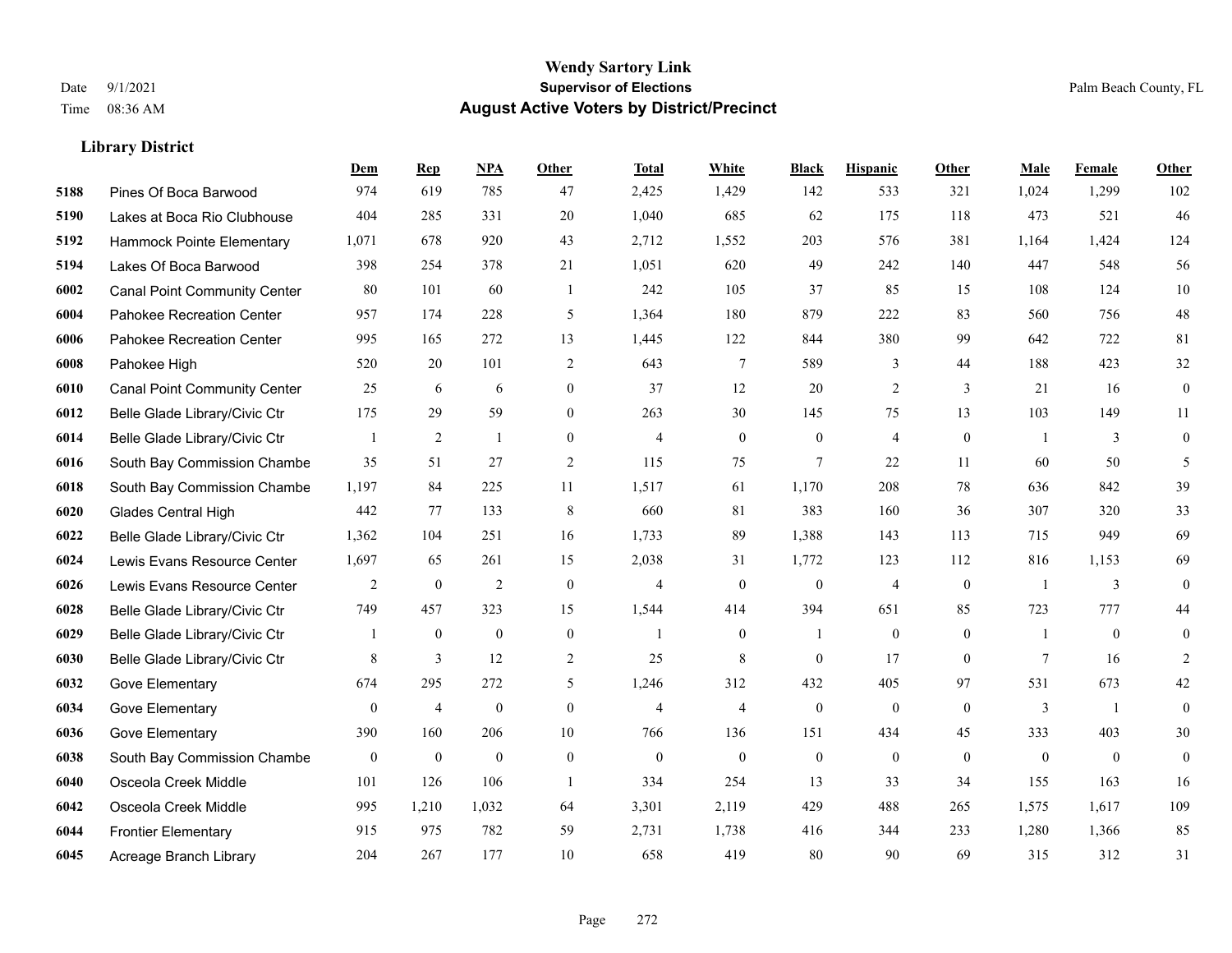|      |                                 | Dem          | <b>Rep</b>       | NPA              | <b>Other</b>   | <b>Total</b> | White            | <b>Black</b>     | <b>Hispanic</b>  | Other          | <b>Male</b>    | Female         | <b>Other</b>            |
|------|---------------------------------|--------------|------------------|------------------|----------------|--------------|------------------|------------------|------------------|----------------|----------------|----------------|-------------------------|
| 6046 | Pierce Hammock Elementary       | 802          | 960              | 753              | 45             | 2,560        | 1,645            | 359              | 319              | 237            | 1,239          | 1,223          | 98                      |
| 6048 | Pierce Hammock Elementary       | $\mathbf{0}$ | $\mathbf{0}$     | $\mathbf{0}$     | $\theta$       | $\mathbf{0}$ | $\mathbf{0}$     | $\mathbf{0}$     | $\mathbf{0}$     | $\theta$       | $\overline{0}$ | $\mathbf{0}$   | $\mathbf{0}$            |
| 6050 | Acreage Branch Library          | 879          | 880              | 732              | 59             | 2,550        | 1,559            | 378              | 349              | 264            | 1,199          | 1,260          | 91                      |
| 6051 | Cornerstone Fellowship          | 611          | 752              | 555              | 50             | 1,968        | 1,255            | 210              | 291              | 212            | 917            | 979            | 72                      |
| 6052 | Seminole Ridge High             | 616          | 645              | 562              | 37             | 1,860        | 1,145            | 225              | 314              | 176            | 881            | 907            | 72                      |
| 6054 | <b>Acreage Pines Elementary</b> | $\mathbf{0}$ | $\boldsymbol{0}$ | $\mathbf{0}$     | $\overline{0}$ | $\mathbf{0}$ | $\mathbf{0}$     | $\boldsymbol{0}$ | $\boldsymbol{0}$ | $\overline{0}$ | $\overline{0}$ | $\overline{0}$ | $\boldsymbol{0}$        |
| 6056 | Pierce Hammock Elementary       | $\mathbf{0}$ | $\mathbf{0}$     | $\mathbf{0}$     | $\mathbf{0}$   | $\mathbf{0}$ | $\mathbf{0}$     | $\mathbf{0}$     | $\mathbf{0}$     | $\theta$       | $\theta$       | $\theta$       | $\mathbf{0}$            |
| 6058 | <b>Acreage Pines Elementary</b> | 740          | 606              | 563              | 39             | 1,948        | 1,051            | 354              | 246              | 297            | 943            | 942            | 63                      |
| 6060 | Indian Trail Improvement Dist   | 887          | 959              | 805              | 58             | 2,709        | 1,682            | 343              | 401              | 283            | 1,247          | 1,363          | 99                      |
| 6062 | Sandhill Crane Golf Club        | 228          | 419              | 259              | 22             | 928          | 662              | 71               | 72               | 123            | 456            | 439            | 33                      |
| 6064 | Sandhill Crane Golf Club        | 31           | 54               | 34               | $\overline{4}$ | 123          | 101              | $\overline{4}$   | 12               | 6              | 60             | 59             | $\overline{\mathbf{4}}$ |
| 6072 | Seminole Ridge High             | 474          | 464              | 450              | 42             | 1,430        | 658              | 268              | 382              | 122            | 673            | 733            | 24                      |
| 6073 | Seminole Ridge High             | $\mathbf{0}$ | $\boldsymbol{0}$ | $\mathbf{0}$     | $\theta$       | $\mathbf{0}$ | $\mathbf{0}$     | $\mathbf{0}$     | $\mathbf{0}$     | $\theta$       | $\overline{0}$ | $\mathbf{0}$   | $\mathbf{0}$            |
| 6076 | <b>Western Pines Middle</b>     | 642          | 705              | 572              | 36             | 1,955        | 1,427            | 154              | 201              | 173            | 932            | 940            | 83                      |
| 6078 | <b>Western Pines Middle</b>     | 658          | 727              | 649              | 39             | 2,073        | 1,386            | 158              | 356              | 173            | 980            | 1,034          | 59                      |
| 6080 | <b>Golden Grove Elementary</b>  | 605          | 780              | 621              | 50             | 2,056        | 1,382            | 130              | 346              | 198            | 957            | 1,015          | 84                      |
| 6082 | PBSC Loxahatchee Groves Can     | 11           | 6                | 15               | 2              | 34           | 29               | $\boldsymbol{0}$ | $\mathfrak{Z}$   | 2              | 13             | 21             | $\boldsymbol{0}$        |
| 6084 | PBSC Loxahatchee Groves Can     | 270          | 394              | 322              | 40             | 1,026        | 643              | 63               | 219              | 101            | 508            | 502            | 16                      |
| 6086 | PBSC Loxahatchee Groves Can     | 265          | 415              | 248              | 21             | 949          | 695              | 93               | 86               | 75             | 435            | 485            | 29                      |
| 6088 | Seminole Ridge High             | 535          | 682              | 544              | 40             | 1,801        | 1,156            | 216              | 288              | 141            | 850            | 897            | 54                      |
| 6090 | Loxahatchee Groves Elementary   | 773          | 885              | 746              | 58             | 2,462        | 1,526            | 281              | 445              | 210            | 1,190          | 1,180          | 92                      |
| 6092 | PBSC Loxahatchee Groves Can     | 174          | 228              | 141              | 16             | 559          | 363              | 45               | 106              | 45             | 270            | 268            | 21                      |
| 6094 | Palms West Presbyterian         | 666          | 929              | 659              | 42             | 2,296        | 1,833            | 76               | 208              | 179            | 1,098          | 1,124          | 74                      |
| 6096 | Palms West Presbyterian         | $\mathbf{0}$ | $\boldsymbol{0}$ | $\boldsymbol{0}$ | $\mathbf{0}$   | $\mathbf{0}$ | $\boldsymbol{0}$ | $\mathbf{0}$     | $\mathbf{0}$     | $\mathbf{0}$   | $\overline{0}$ | $\mathbf{0}$   | $\mathbf{0}$            |
| 6098 | <b>HL Johnson Elementary</b>    | 660          | 506              | 465              | 38             | 1,669        | 919              | 305              | 260              | 185            | 759            | 869            | 41                      |
| 6100 | Madison Green Clubhouse         | 1,237        | 720              | 762              | 52             | 2,771        | 1,203            | 782              | 407              | 379            | 1,285          | 1,382          | 104                     |
| 6102 | <b>RPB Recreation Center</b>    | 655          | 477              | 455              | 24             | 1,611        | 942              | 265              | 258              | 146            | 664            | 892            | 55                      |
| 6104 | <b>Crestwood Middle</b>         | 182          | 150              | 119              | 8              | 459          | 215              | 76               | 82               | 86             | 214            | 225            | 20                      |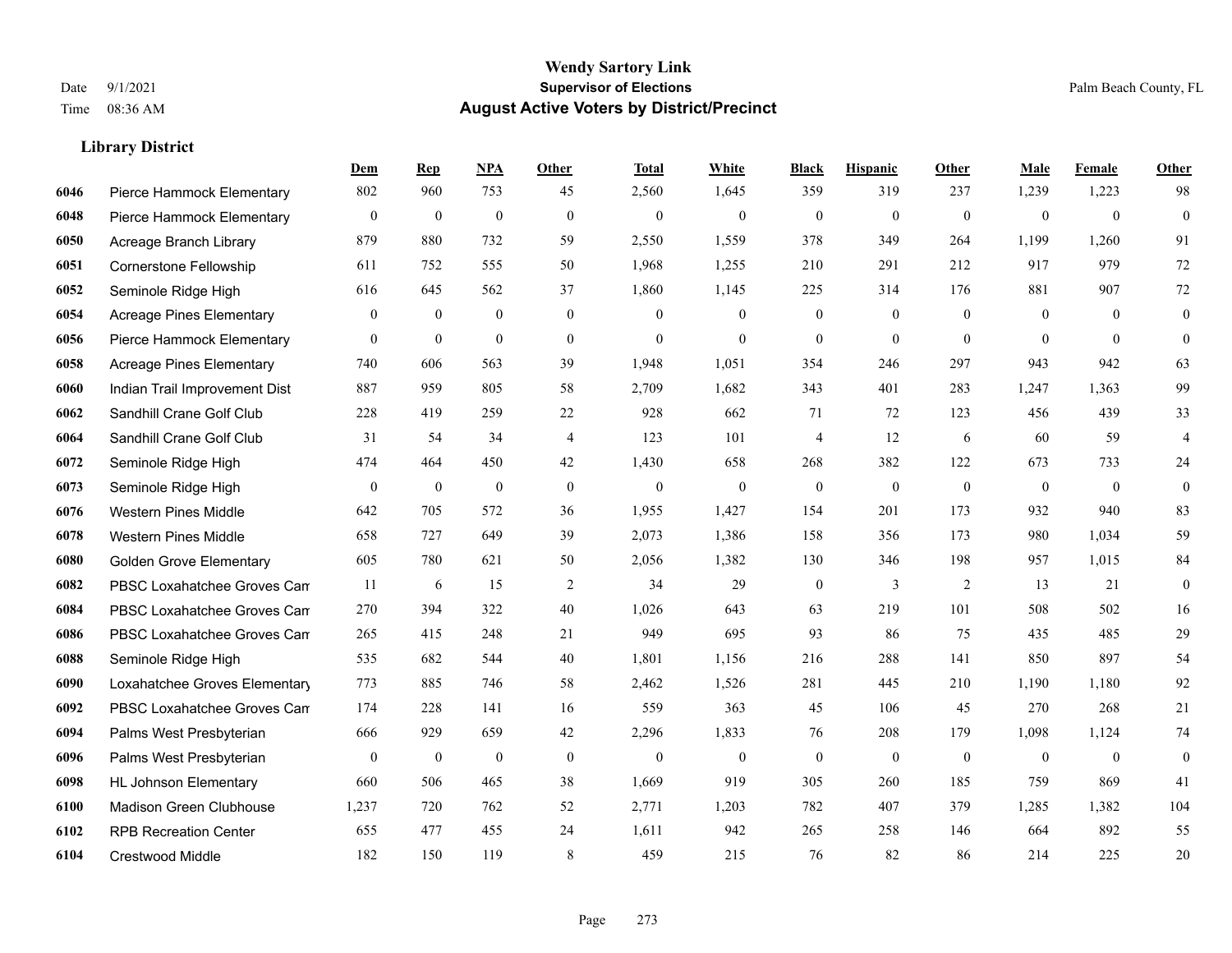**Library District**

#### **Wendy Sartory Link** Date 9/1/2021 **Supervisor of Elections** Palm Beach County, FL Time 08:36 AM **August Active Voters by District/Precinct**

# **Dem Rep NPA Other Total White Black Hispanic Other Male Female Other** RPB Recreation Center 215 122 196 10 543 224 98 155 66 215 308 20 Calypso Bay Waterpark 0 0 0 0 0 0 0 0 0 0 0 0 Crestwood Middle 472 415 357 33 1,277 683 229 215 150 594 641 42 RPB Village Hall 1,060 700 692 41 2,493 1,369 469 429 226 1,166 1,236 91 HL Johnson Elementary 726 413 484 52 1,675 864 324 277 210 737 893 45 RPB Branch Library 1,081 565 696 56 2,398 1,136 579 431 252 1,043 1,266 89 Royal Palm Beach High 405 319 265 17 1,006 480 199 155 172 476 505 25 RPB Cultural Center 1,169 655 757 51 2,632 1,390 498 496 248 1,131 1,412 89 RPB Cultural Center 584 324 388 17 1,313 638 278 280 117 555 717 41 Calypso Bay Waterpark 685 298 500 32 1,515 545 412 365 193 654 801 60 Royal Palm Beach High 35 28 28 3 94 51 25 11 7 43 51 0 Royal Palm Beach High 81 42 87 5 215 100 35 59 21 97 111 7 Royal Palm Beach High 389 190 261 19 859 413 166 188 92 391 436 32 Christ Fellowship Church RPB 957 461 687 29 2,134 845 501 496 292 952 1,092 90 Calypso Bay Waterpark 1 1 0 0 2 0 1 0 1 0 1 1 Royal Palm Beach High 0 0 0 0 0 0 0 0 0 0 0 0 Royal Palm Beach High 335 502 305 33 1,175 855 107 112 101 565 586 24 Christ Fellowship Church RPB 0 0 0 0 0 0 0 0 0 0 0 0 Christ Fellowship Church RPB 0 0 0 0 0 0 0 0 0 0 0 0 Christ Fellowship Church RPB 1 2 1 0 4 3 0 0 1 3 1 0 Christ Fellowship Church RPB 0 0 1 0 1 1 0 0 0 0 1 0 Binks Forest Elementary 25 41 41 5 112 82 5 10 15 50 59 3 Binks Forest Elementary 410 557 377 34 1,378 1,052 46 131 149 649 684 45 Wellington Landings Middle 466 524 389 28 1,407 1,015 86 187 119 631 736 40 Binks Forest Elementary 628 720 572 40 1,960 1,382 127 284 167 892 1,008 60 Wellington Elementary 784 940 547 40 2,311 1,703 131 306 171 1,052 1,184 75

 Wellington Landings Middle 669 580 569 42 1,860 1,208 163 339 150 863 943 54 First Baptist Church Wel 765 665 557 44 2,031 1,291 209 350 181 901 1,066 64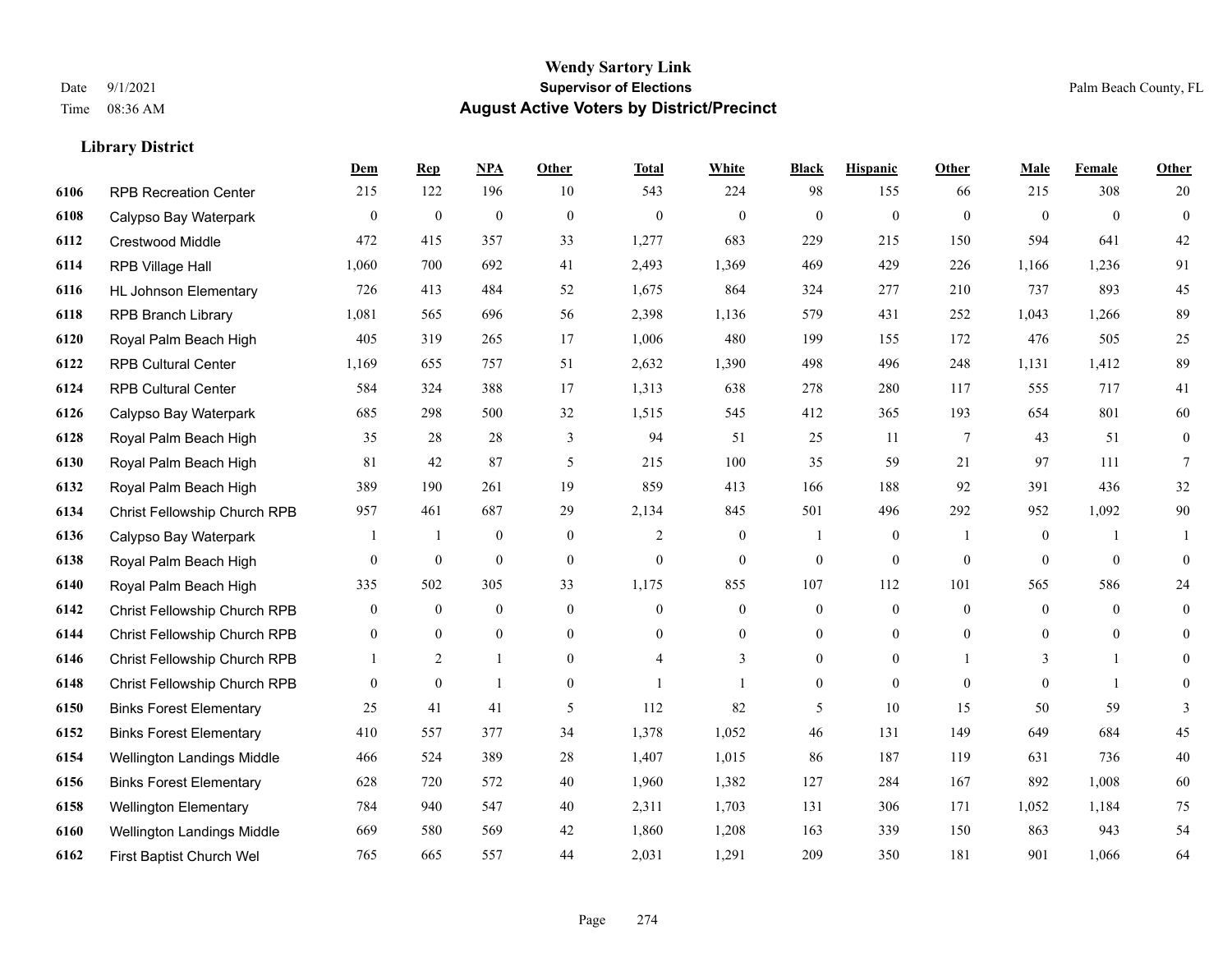|      |                                     | Dem              | <b>Rep</b>       | NPA              | <b>Other</b>   | <b>Total</b>     | <b>White</b>     | <b>Black</b>     | <b>Hispanic</b>  | Other            | <b>Male</b>  | <b>Female</b> | <b>Other</b>     |
|------|-------------------------------------|------------------|------------------|------------------|----------------|------------------|------------------|------------------|------------------|------------------|--------------|---------------|------------------|
| 6164 | First Baptist Church Wel            | 833              | 798              | 594              | 55             | 2,280            | 1,533            | 183              | 371              | 193              | 1,020        | 1,187         | 73               |
| 6166 | <b>Wellington Community Center</b>  | 863              | 865              | 735              | 46             | 2,509            | 1,750            | 150              | 399              | 210              | 1,154        | 1,276         | 79               |
| 6168 | First Baptist Church Wel            | 128              | 181              | 143              | 9              | 461              | 354              | 27               | 43               | 37               | 216          | 233           | 12               |
| 6170 | Christ Fellowship Church RPB        | $\boldsymbol{0}$ | 6                | $\overline{2}$   | $\overline{0}$ | 8                | 8                | $\boldsymbol{0}$ | $\overline{0}$   | $\boldsymbol{0}$ | 3            | 5             | $\mathbf{0}$     |
| 6172 | <b>Christ Fellowship Church RPB</b> | 1,298            | 574              | 828              | 67             | 2,767            | 962              | 847              | 635              | 323              | 1,184        | 1.466         | 117              |
| 6174 | Christ Fellowship Church RPB        | 26               | 50               | 36               | 2              | 114              | 89               | 7                | 8                | 10               | 54           | 57            | 3                |
| 6176 | Christ Fellowship Church RPB        | 22               | 13               | 18               | 2              | 55               | 22               | 10               | 18               | 5                | 24           | 29            | 2                |
| 6178 | <b>Everglades Elementary</b>        | 557              | 379              | 441              | 26             | 1,403            | 641              | 293              | 248              | 221              | 646          | 689           | 68               |
| 6180 | <b>Everglades Elementary</b>        | 18               | 48               | 18               | $\overline{2}$ | 86               | 65               | 4                | 14               | 3                | 40           | 44            | $\overline{2}$   |
| 6182 | New Horizons Elementary             | 294              | 453              | 318              | 14             | 1,079            | 789              | 54               | 115              | 121              | 467          | 583           | 29               |
| 6184 | Wellington High                     | 662              | 581              | 525              | 36             | 1,804            | 1,117            | 244              | 287              | 156              | 795          | 950           | 59               |
| 6186 | <b>Elbridge Gale Elementary</b>     | 816              | 564              | 635              | 43             | 2,058            | 1,119            | 295              | 428              | 216              | 900          | 1,077         | 81               |
| 6188 | <b>Wellington Village Park</b>      | 220              | 420              | 298              | 27             | 965              | 820              | 17               | 46               | 82               | 385          | 531           | 49               |
| 6190 | Wellington Village Hall             | 814              | 453              | 634              | 44             | 1,945            | 871              | 357              | 505              | 212              | 806          | 1,063         | $76\,$           |
| 6192 | St Peters Methodist Church          | 967              | 791              | 802              | 62             | 2,622            | 1,559            | 280              | 547              | 236              | 1,202        | 1,333         | $87\,$           |
| 6194 | <b>Equestrian Trails Elementary</b> | 501              | 286              | 337              | 20             | 1,144            | 515              | 292              | 152              | 185              | 510          | 579           | 55               |
| 6196 | Palm Beach Central High             | $\boldsymbol{0}$ | $\boldsymbol{0}$ | $\boldsymbol{0}$ | $\mathbf{0}$   | $\boldsymbol{0}$ | $\boldsymbol{0}$ | $\boldsymbol{0}$ | $\boldsymbol{0}$ | $\mathbf{0}$     | $\mathbf{0}$ | $\mathbf{0}$  | $\boldsymbol{0}$ |
| 6198 | Wellington Branch Library           | 523              | 349              | 347              | 35             | 1,254            | 690              | 193              | 262              | 109              | 533          | 689           | $32\,$           |
| 6200 | <b>Emerald Cove Middle</b>          | 535              | 563              | 506              | 49             | 1,653            | 1,026            | 177              | 275              | 175              | 730          | 871           | 52               |
| 6202 | <b>Emerald Cove Middle</b>          | 102              | 84               | 95               | $\tau$         | 288              | 163              | 59               | 52               | 14               | 126          | 156           | 6                |
| 6204 | <b>Emerald Cove Middle</b>          | 31               | 20               | 35               | $\overline{0}$ | 86               | 45               | 24               | 9                | 8                | 23           | 59            | $\overline{4}$   |
| 6206 | Palm Beach Central High             | 268              | 243              | 181              | $\,$ 8 $\,$    | 700              | 378              | 144              | 60               | 118              | 313          | 360           | 27               |
| 6207 | Palm Beach Central High             | 279              | 372              | 253              | 17             | 921              | 608              | 92               | 102              | 119              | 422          | 475           | 24               |
| 6208 | Buena Vida Clubhouse                | 320              | 203              | 175              | 14             | 712              | 623              | 22               | 22               | 45               | 320          | 373           | 19               |
| 6210 | Villa Olympia Clubhouse             | 1,555            | 1,053            | 1,276            | 93             | 3,977            | 1,795            | 693              | 675              | 814              | 1,863        | 1,926         | 188              |
| 6212 | <b>Wellington Village Park</b>      | 147              | 225              | 172              | 17             | 561              | 383              | 15               | 92               | 71               | 257          | 277           | 27               |
| 6214 | <b>Wellington Village Park</b>      | 824              | 746              | 685              | 47             | 2,302            | 1,453            | 253              | 280              | 316              | 1,052        | 1,167         | 83               |
| 6216 | Panther Run Elementary              | 233              | 192              | 177              | 10             | 612              | 341              | 96               | 102              | 73               | 282          | 307           | 23               |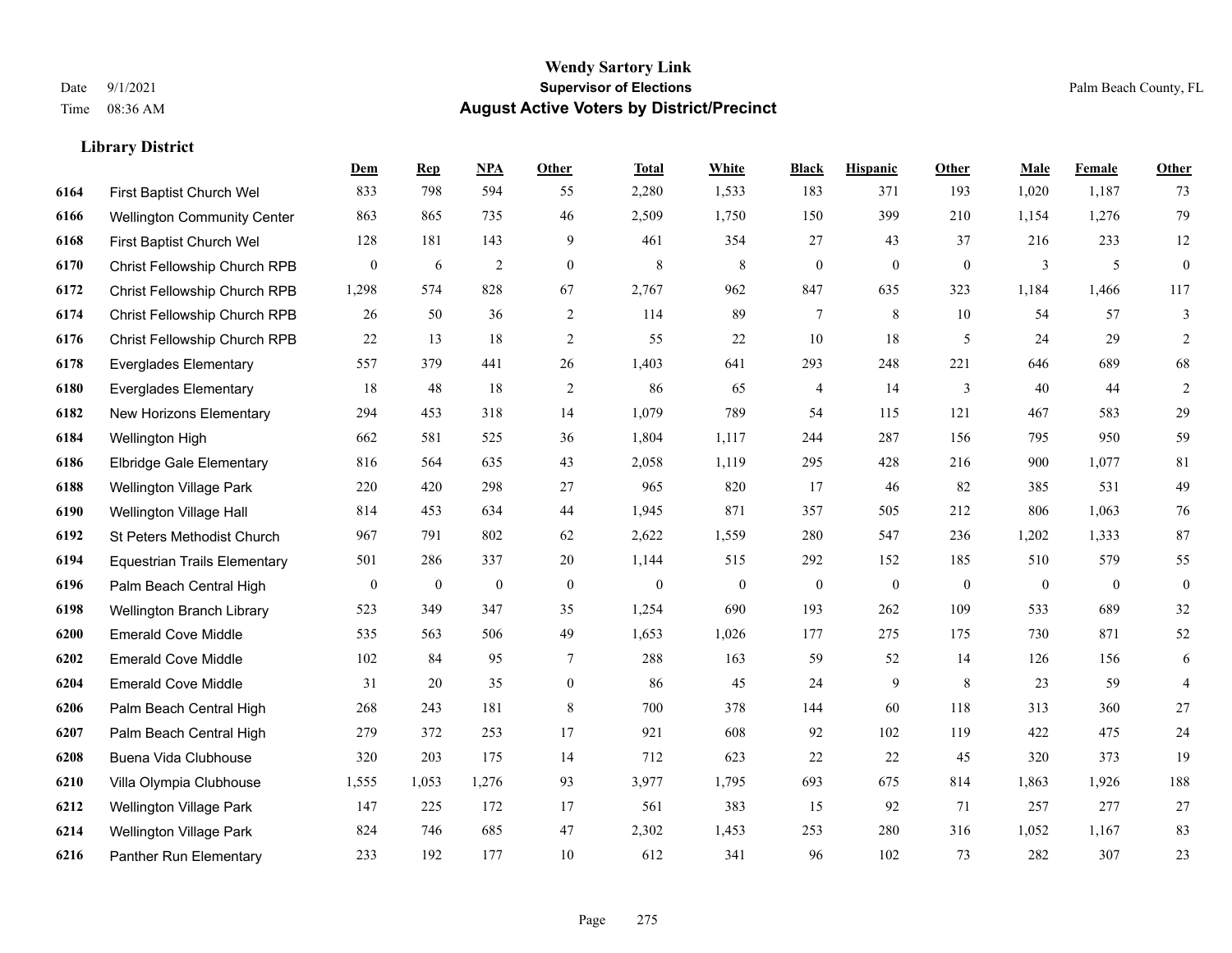|      |                                  | Dem            | <b>Rep</b>     | NPA              | <b>Other</b>   | <b>Total</b>   | <b>White</b>   | <b>Black</b>     | <b>Hispanic</b> | <b>Other</b>   | <b>Male</b>    | <b>Female</b>  | <b>Other</b> |
|------|----------------------------------|----------------|----------------|------------------|----------------|----------------|----------------|------------------|-----------------|----------------|----------------|----------------|--------------|
| 6218 | Wellington Village Park          | $\mathbf{0}$   | $\mathbf{0}$   | $\mathbf{0}$     | $\theta$       | $\mathbf{0}$   | $\overline{0}$ | $\overline{0}$   | $\overline{0}$  | $\overline{0}$ | $\theta$       | $\overline{0}$ | $\Omega$     |
| 6220 | <b>Wellington Village Park</b>   | 58             | 29             | 41               | 7              | 135            | 66             | 16               | 32              | 21             | 56             | 75             | 4            |
| 6222 | Panther Run Elementary           | $\theta$       | $\mathbf{1}$   | $\theta$         | $\theta$       | $\mathbf{1}$   |                | $\theta$         | $\overline{0}$  | $\theta$       | $\overline{1}$ | $\theta$       | $\Omega$     |
| 6224 | Discovery Key Elementary         | 964            | 1,114          | 685              | 59             | 2,822          | 2,098          | 182              | 331             | 211            | 1,315          | 1,425          | 82           |
| 6226 | The Isles at Wellington          | 749            | 754            | 623              | 36             | 2,162          | 1,393          | 223              | 240             | 306            | 1,018          | 1,049          | 95           |
| 6228 | Wycliffe Comm Association Bldg   | 767            | 322            | 397              | 20             | 1,506          | 1,410          | 17               | 19              | 60             | 649            | 828            | 29           |
| 6230 | Epiphany Lutheran Church         | 1,153          | 1,202          | 1,112            | 79             | 3,546          | 2,199          | 399              | 575             | 373            | 1,622          | 1,820          | 104          |
| 6232 | Panther Run Elementary           | 682            | 745            | 643              | 48             | 2,118          | 1,352          | 244              | 246             | 276            | 1,003          | 1,047          | 68           |
| 7002 | J F Kennedy Middle               | $\mathbf{0}$   | $\mathbf{0}$   | $\boldsymbol{0}$ | $\mathbf{0}$   | $\mathbf{0}$   | $\overline{0}$ | $\mathbf{0}$     | $\overline{0}$  | $\mathbf{0}$   | $\mathbf{0}$   | $\theta$       | $\mathbf{0}$ |
| 7006 | J F Kennedy Middle               | $\theta$       | $\overline{0}$ | $\mathbf{0}$     | $\mathbf{0}$   | $\theta$       | $\overline{0}$ | $\mathbf{0}$     | $\overline{0}$  | $\theta$       | $\Omega$       | $\theta$       | $\mathbf{0}$ |
| 7008 | J F Kennedy Middle               | $\mathbf{0}$   | $\overline{0}$ | $\mathbf{0}$     | $\theta$       | $\overline{0}$ | $\overline{0}$ | $\overline{0}$   | $\overline{0}$  | $\theta$       | $\theta$       | $\theta$       | $\theta$     |
| 7016 | RB Prep Achievement Academy      | $\overline{2}$ | $\mathbf{1}$   | $\mathbf{0}$     | $\Omega$       | 3              |                | $\overline{2}$   | $\overline{0}$  | $\Omega$       | 2              |                | $\Omega$     |
| 7038 | RB Prep Achievement Academy      | $\theta$       | $\mathbf{0}$   | $\mathbf{0}$     | $\theta$       | $\Omega$       | $\theta$       | $\theta$         | $\Omega$        | $\Omega$       | $\theta$       | $\theta$       | $\theta$     |
| 7054 | Crossroads Baptist Church        | 985            | 69             | 290              | 13             | 1,357          | 111            | 1,032            | 74              | 140            | 580            | 718            | 59           |
| 7076 | <b>Egret Lake Elementary</b>     | 3              | $\overline{2}$ | -1               | $\mathbf{0}$   | 6              | 4              |                  | $\mathbf{0}$    | $\overline{1}$ | 5              | $\overline{1}$ | $\mathbf{0}$ |
| 7082 | Seminole Trails Elementary       | 1,036          | 318            | 486              | 29             | 1,869          | 683            | 713              | 257             | 216            | 813            | 973            | 83           |
| 7084 | Sharon Christian Church          | 739            | 268            | 431              | 44             | 1,482          | 598            | 445              | 280             | 159            | 611            | 815            | 56           |
| 7098 | U M Church of Palm Beaches       | 22             | 17             | 18               | -1             | 58             | 45             | 2                | 9               | $\overline{2}$ | 30             | 24             | 4            |
| 7110 | <b>Adult Education Center</b>    | 674            | 215            | 396              | 28             | 1,313          | 420            | 406              | 361             | 126            | 534            | 720            | 59           |
| 7112 | <b>Adult Education Center</b>    | 127            | 27             | 60               | 7              | 221            | 53             | 122              | 23              | 23             | 68             | 143            | 10           |
| 7114 | <b>Adult Education Center</b>    | $\theta$       | $\overline{0}$ | $\theta$         | $\theta$       | $\theta$       | $\Omega$       | $\mathbf{0}$     | $\Omega$        | $\Omega$       | $\Omega$       | $\Omega$       | $\theta$     |
| 7116 | <b>Adult Education Center</b>    | $\mathbf{0}$   | $\mathbf{0}$   | $\mathbf{0}$     | $\overline{0}$ | $\theta$       | $\overline{0}$ | $\boldsymbol{0}$ | $\overline{0}$  | $\mathbf{0}$   | $\mathbf{0}$   | $\mathbf{0}$   | $\theta$     |
| 7118 | <b>Adult Education Center</b>    | 30             | 30             | 36               | 5              | 101            | 75             | 3                | 18              | 5              | 50             | 45             | 6            |
| 7134 | <b>Adult Education Center</b>    | 798            | 174            | 395              | 23             | 1,390          | 303            | 658              | 285             | 144            | 613            | 711            | 66           |
| 7136 | <b>Haverhill Town Hall</b>       | 43             | 38             | 34               | $\overline{2}$ | 117            | 48             | 32               | 27              | 10             | 47             | 65             | 5            |
| 7138 | <b>Westgate Community Center</b> | 1,552          | 441            | 897              | 29             | 2,919          | 682            | 947              | 991             | 299            | 1,299          | 1,479          | 141          |
| 7140 | <b>Haverhill Town Hall</b>       | 168            | 75             | 97               | $\overline{4}$ | 344            | 106            | 122              | 77              | 39             | 160            | 163            | 21           |
| 7142 | Clayton Hutcheson Hall B         | 33             | $\overline{7}$ | 13               | $\theta$       | 53             | 16             | 25               | $\overline{7}$  | 5              | 23             | 30             | $\mathbf{0}$ |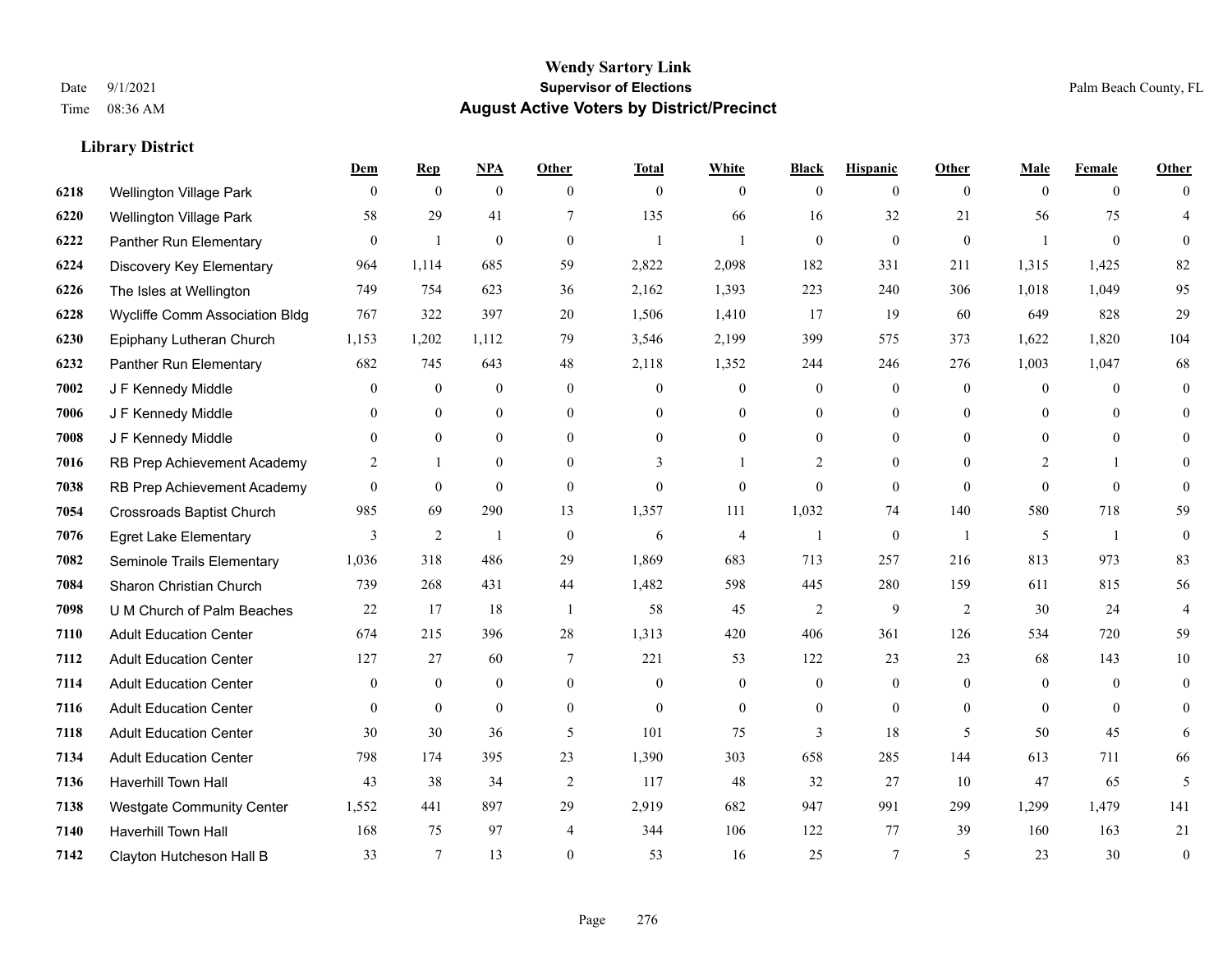|      |                          | Dem     | <b>Rep</b> | <b>NPA</b> | Other    | <b>Total</b> | White   | Black          | <b>Hispanic</b> | Other    | <b>Male</b> | Female   | <b>Other</b>   |
|------|--------------------------|---------|------------|------------|----------|--------------|---------|----------------|-----------------|----------|-------------|----------|----------------|
| 7144 | Clayton Hutcheson Hall B | 46      |            | 20         |          | 70           | 4       | 45             | 12              | 9        | 28          | 36       | 6              |
| 7146 | Clayton Hutcheson Hall B | 239     | 15         | 95         |          | 352          | 26      | 224            | 78              | 24       | 126         | 211      | 15             |
| 7174 | Rolling Green Elementary | 1,038   | 238        | 501        | 27       | .804         | 569     | 675            | 406             | 154      | 790         | 934      | 80             |
| 7175 | Rolling Green Elementary | 0       |            |            | $\Omega$ |              |         | $\overline{0}$ |                 | $\theta$ |             | $\theta$ | $\overline{0}$ |
| 7176 | Hypoluxo Town Hall       | 188     | 86         | 110        | $\Omega$ | 393          | 218     | 82             | 64              | 29       | 169         | 214      | 10             |
| 7192 | Lakeview Baptist Church  | 16      | 10         | 10         |          | 38           | 27      |                |                 | 6        | 19          | 16       |                |
| 8002 | State Only               | 133     | 104        | 116        |          | 355          | 273     | 13             | 14              | 55       | 159         | 183      | 13             |
|      | <b>Library District</b>  | 260,052 | 193,038    | 182,325    | 13,461   | 648,876      | 428,341 | 70,429         | 90,901          | 59,205   | 286,480     | 339,442  | 22,954         |
|      |                          |         |            |            |          |              |         |                |                 |          |             |          |                |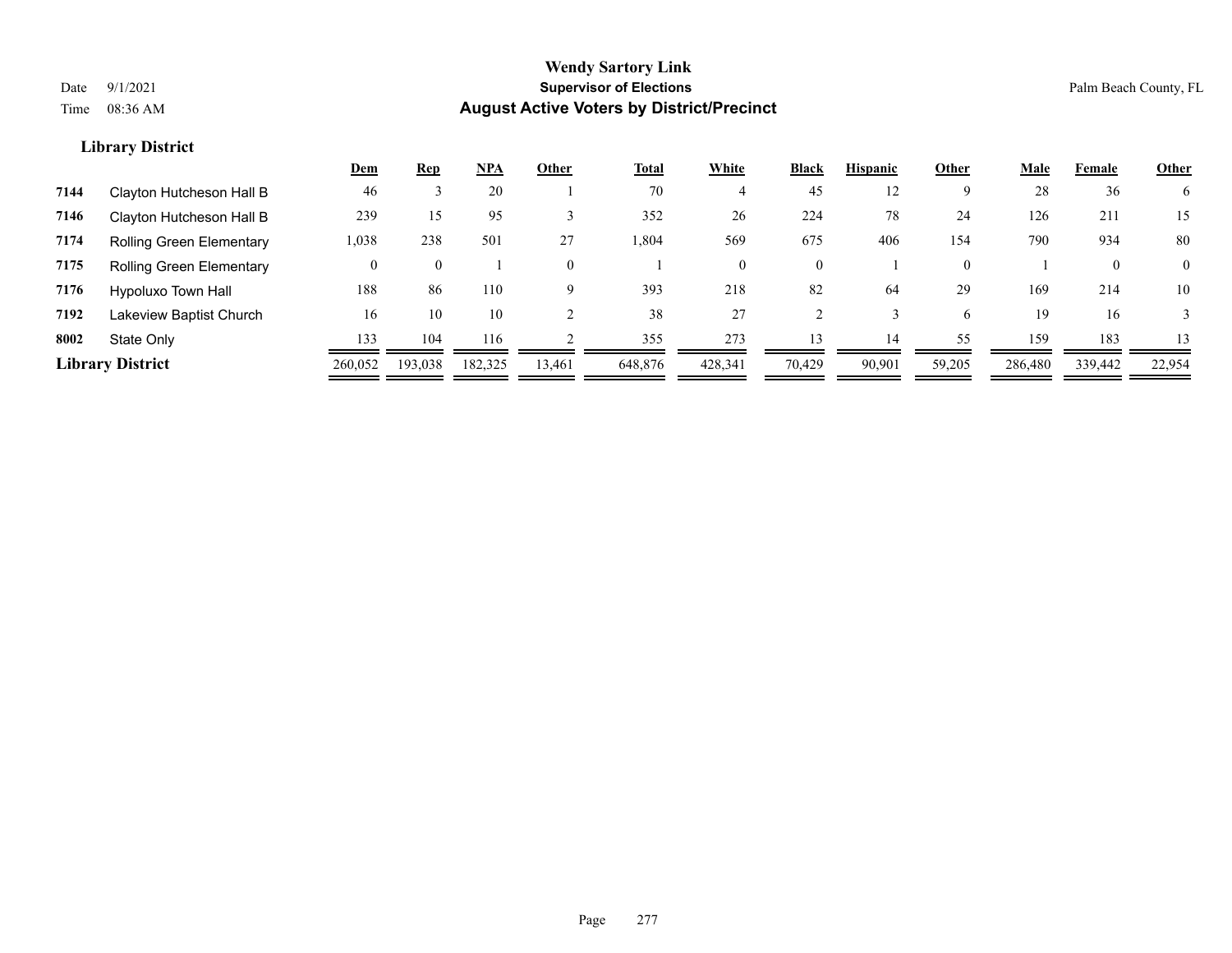#### **Monterey Comm Dev Dist**

|      |                               | Dem | Rep | <b>NPA</b> | Other | <b>Total</b> | White | <b>Black</b> | <b>Hispanic</b> | Other | Male | Female | <b>Other</b> |
|------|-------------------------------|-----|-----|------------|-------|--------------|-------|--------------|-----------------|-------|------|--------|--------------|
| 4053 | Crosspointe Elementary        | 210 | 81  | 148        |       |              |       | 108          | 101             |       | 201  | 236    | 10           |
|      | <b>Monterey Comm Dev Dist</b> | 210 |     |            |       | 456          |       | 108          | 101             |       | 201  | 236    | 1 Q          |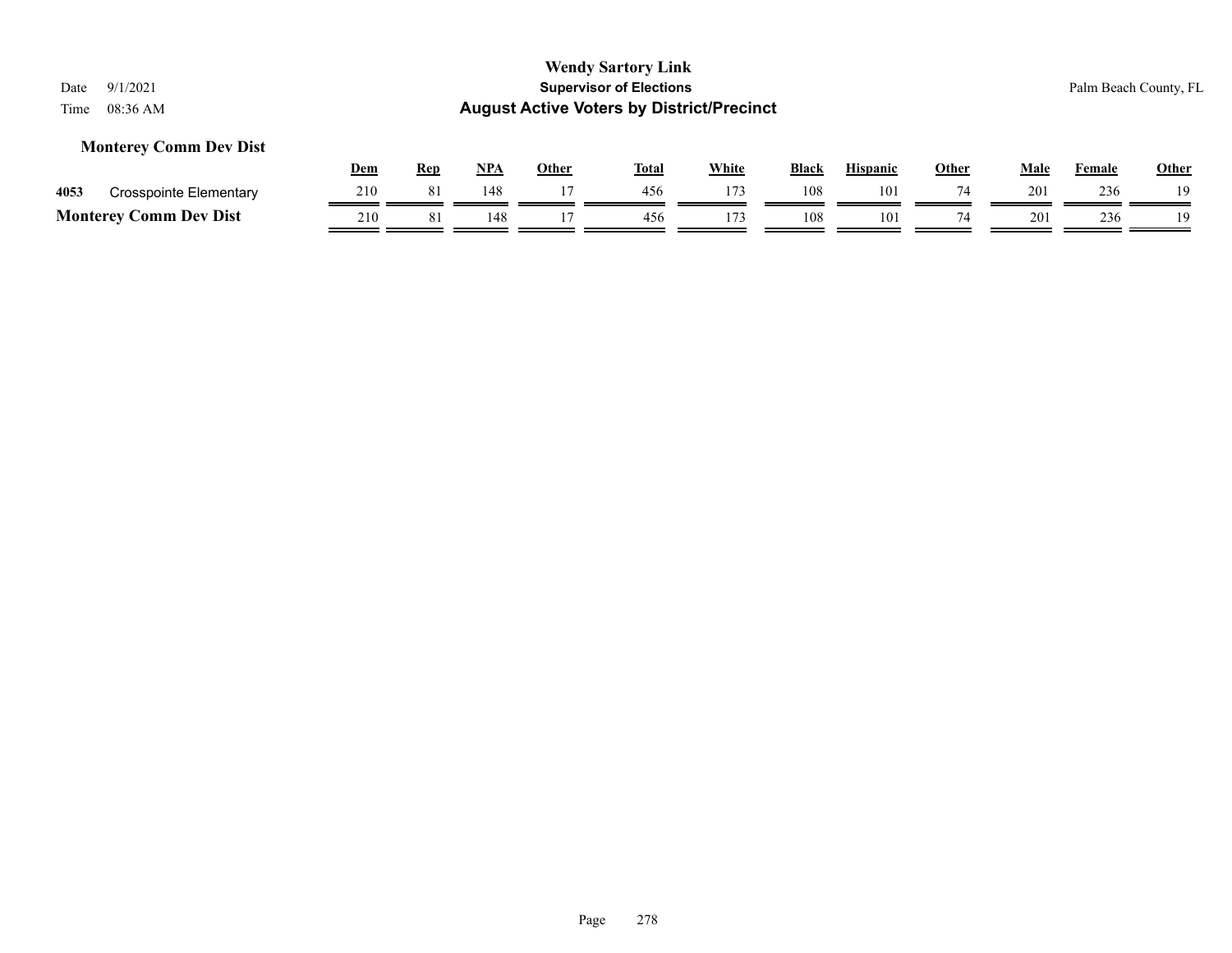| Date<br>Time | 9/1/2021<br>08:36 AM                                          |            |            |            |              | <b>Wendy Sartory Link</b><br><b>Supervisor of Elections</b><br><b>August Active Voters by District/Precinct</b> |              |       |                 |              |             |        | Palm Beach County, FL |
|--------------|---------------------------------------------------------------|------------|------------|------------|--------------|-----------------------------------------------------------------------------------------------------------------|--------------|-------|-----------------|--------------|-------------|--------|-----------------------|
|              | <b>Marsh Harbour Comm Dev</b>                                 | <u>Dem</u> | <u>Rep</u> | <u>NPA</u> | <b>Other</b> | <b>Total</b>                                                                                                    | <b>White</b> | Black | <b>Hispanic</b> | <b>Other</b> | <b>Male</b> | Female | <b>Other</b>          |
| 7041         |                                                               | 383        | 31         | 120        | 8            | 542                                                                                                             | 44           | 415   | 27              | 56           | 202         | 316    | 24                    |
|              | Mary McLeod Bethune Elementa<br><b>Marsh Harbour Comm Dev</b> | 383        | 31         | 120        |              | 542                                                                                                             | 44           | 415   | 27              | 56           | 202         | 316    | 24                    |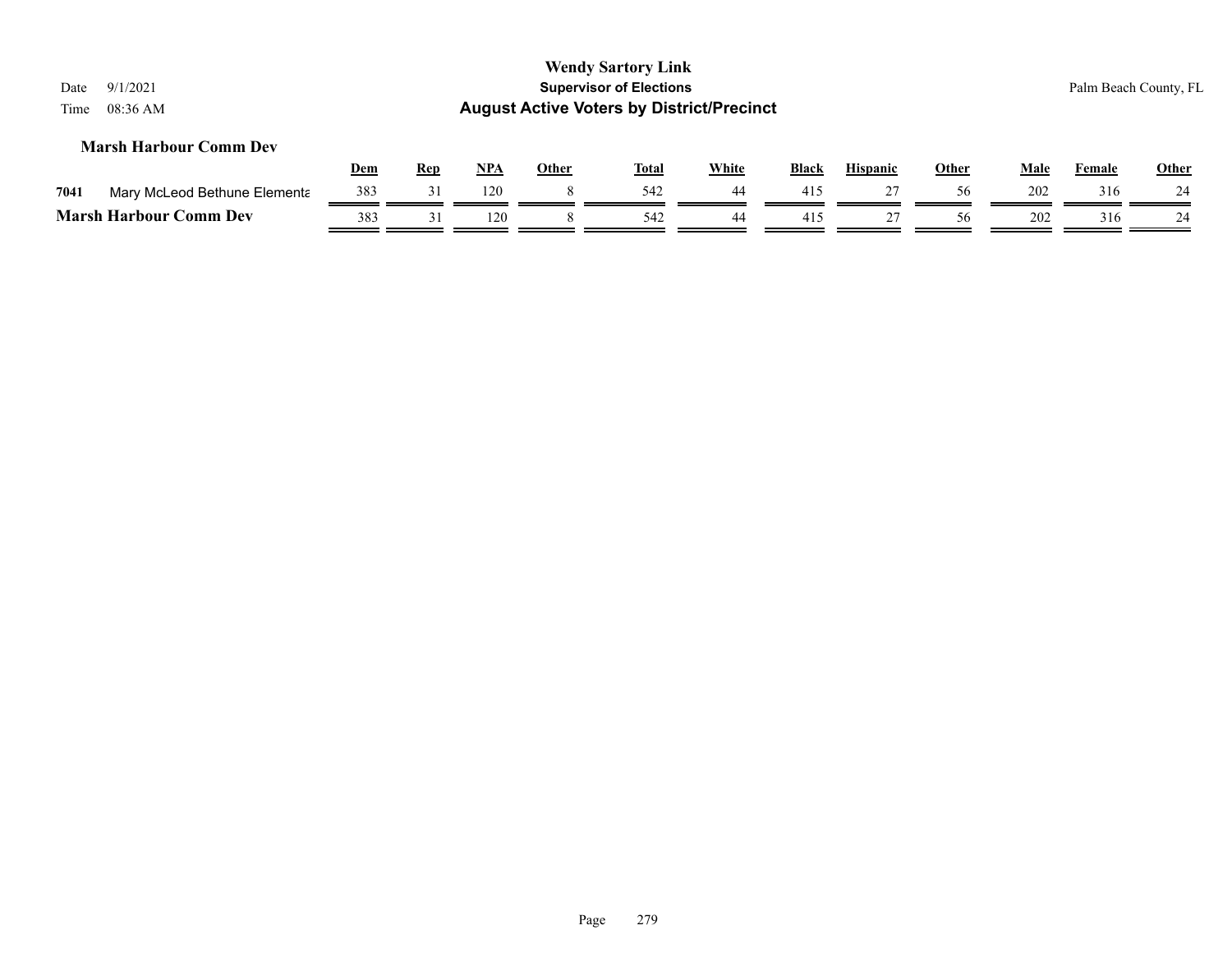|      |                                     | Dem              | <b>Rep</b>       | NPA              | <b>Other</b>   | <b>Total</b>     | <b>White</b>     | <b>Black</b>     | <b>Hispanic</b>  | <b>Other</b> | <b>Male</b>  | <b>Female</b>  | <b>Other</b>     |
|------|-------------------------------------|------------------|------------------|------------------|----------------|------------------|------------------|------------------|------------------|--------------|--------------|----------------|------------------|
| 1002 | <b>Canal Point Community Center</b> | $\mathbf{0}$     | $\mathbf{0}$     | $\boldsymbol{0}$ | $\Omega$       | $\Omega$         | $\overline{0}$   | $\mathbf{0}$     | $\boldsymbol{0}$ | $\theta$     | $\theta$     | $\overline{0}$ | $\Omega$         |
| 1006 | Journey Church of Jupiter           | $\theta$         | $\theta$         | $\mathbf{0}$     | $\theta$       | $\Omega$         | $\overline{0}$   | $\theta$         | $\mathbf{0}$     | $\Omega$     | $\theta$     | $\theta$       | $\theta$         |
| 1010 | Journey Church of Jupiter           | 0                | $\theta$         | $\theta$         | $\Omega$       | $\Omega$         | $\Omega$         | $\Omega$         | $\theta$         | $\Omega$     | $\Omega$     | $\Omega$       | $\Omega$         |
| 1012 | Caloosa POA Meeting Room            | 0                | $\mathbf{0}$     | $\mathbf{0}$     | $\overline{0}$ | $\theta$         | $\overline{0}$   | $\overline{0}$   | $\mathbf{0}$     | $\theta$     | $\mathbf{0}$ | $\mathbf{0}$   | $\Omega$         |
| 1014 | Caloosa POA Meeting Room            | 0                |                  | $\mathbf{0}$     | $\theta$       |                  |                  | $\overline{0}$   | $\mathbf{0}$     | $\theta$     | $\theta$     | $\Omega$       |                  |
| 1016 | Journey Church of Jupiter           | 0                | $\mathbf{0}$     | $\mathbf{0}$     | $\theta$       | $\Omega$         | $\mathbf{0}$     | $\overline{0}$   | $\mathbf{0}$     | $\Omega$     | $\theta$     | $\theta$       | $\Omega$         |
| 1020 | Caloosa POA Meeting Room            | $\overline{0}$   | $\mathbf{0}$     | $\mathbf{0}$     | $\overline{0}$ | $\mathbf{0}$     | $\mathbf{0}$     | $\boldsymbol{0}$ | $\boldsymbol{0}$ | $\mathbf{0}$ | $\mathbf{0}$ | $\mathbf{0}$   | $\mathbf{0}$     |
| 1024 | Calvary Church of Jupiter           | 7                | 9                | $\overline{7}$   | $\theta$       | 23               | 23               | $\overline{0}$   | $\mathbf{0}$     | $\theta$     | 12           | 11             | $\Omega$         |
| 1030 | Calvary Church of Jupiter           | 17               | 37               | 24               | 4              | 82               | 75               | $\mathbf{0}$     | $\overline{4}$   | 3            | 39           | 40             | 3                |
| 1034 | West Jupiter Recreation Center      | 263              | 727              | 336              | 46             | 1,372            | 1,193            | 19               | 35               | 125          | 666          | 680            | 26               |
| 1036 | Calvary Church of Jupiter           | $\mathbf{0}$     | $\boldsymbol{0}$ | $\mathbf{0}$     | $\overline{0}$ | $\theta$         | $\boldsymbol{0}$ | $\boldsymbol{0}$ | $\mathbf{0}$     | $\theta$     | $\mathbf{0}$ | $\overline{0}$ | $\boldsymbol{0}$ |
| 1040 | West Jupiter Recreation Center      | 255              | 451              | 339              | 32             | 1,077            | 865              | 18               | 56               | 138          | 531          | 506            | $40\,$           |
| 1044 | Limestone Creek Elementary          | 430              | 118              | 178              | 19             | 745              | 216              | 353              | 93               | 83           | 353          | 366            | 26               |
| 1046 | West Jupiter Recreation Center      | 260              | 140              | 144              | 12             | 556              | 255              | 163              | 108              | 30           | 235          | 302            | 19               |
| 1048 | St Peter Catholic Church            | 387              | 464              | 284              | 27             | 1,162            | 1,039            | 3                | 42               | 78           | 445          | 689            | $28\,$           |
| 1054 | Limestone Creek Elementary          | 695              | 1,083            | 630              | 56             | 2,464            | 2,182            | 25               | 96               | 161          | 1,150        | 1,242          | 72               |
| 1056 | West Jupiter Recreation Center      | 549              | 574              | 533              | 40             | 1,696            | 1,363            | 77               | 125              | 131          | 746          | 892            | 58               |
| 1058 | St Peter Catholic Church            | 765              | 873              | 741              | 66             | 2,445            | 2,036            | 37               | 191              | 181          | 1,072        | 1,303          | 70               |
| 1060 | West Jupiter Recreation Center      | 70               | 97               | 72               | 5              | 244              | 203              | $\boldsymbol{0}$ | 23               | 18           | 97           | 131            | 16               |
| 1062 | <b>Harvest Community Church</b>     | 613              | 1,150            | 552              | 45             | 2,360            | 2,163            | 11               | 51               | 135          | 1,142        | 1.138          | 80               |
| 1064 | Jupiter Community Center            | 77               | 125              | 64               | 3              | 269              | 246              | $\overline{0}$   | 6                | 17           | 131          | 130            | 8                |
| 1066 | Jupiter Community Center            | $\boldsymbol{0}$ | $\boldsymbol{0}$ | $\boldsymbol{0}$ | $\mathbf{0}$   | $\boldsymbol{0}$ | $\overline{0}$   | $\boldsymbol{0}$ | $\mathbf{0}$     | $\mathbf{0}$ | $\mathbf{0}$ | $\mathbf{0}$   | $\mathbf{0}$     |
| 1068 | Jupiter Community Center            | 584              | 753              | 591              | 48             | 1,976            | 1,638            | 26               | 189              | 123          | 919          | 996            | 61               |
| 1070 | Jupiter Community Center            | 58               | 67               | 87               | $\overline{4}$ | 216              | 172              | 1                | 38               | 5            | 112          | 95             | 9                |
| 1072 | Jerry Thomas Elementary             | 731              | 1,063            | 692              | 70             | 2,556            | 2,220            | 29               | 164              | 143          | 1,215        | 1,271          | 70               |
| 1074 | Independence Middle                 | 785              | 1,154            | 840              | 92             | 2,871            | 2,412            | 20               | 190              | 249          | 1,289        | 1,488          | 94               |
| 1075 | Martinique Clubhouse                | 251              | 361              | 231              | 20             | 863              | 737              | 11               | 57               | 58           | 384          | 447            | 32               |
| 1076 | The Island Clubhouse                | 606              | 777              | 570              | 69             | 2,022            | 1,672            | 50               | 137              | 163          | 989          | 965            | 68               |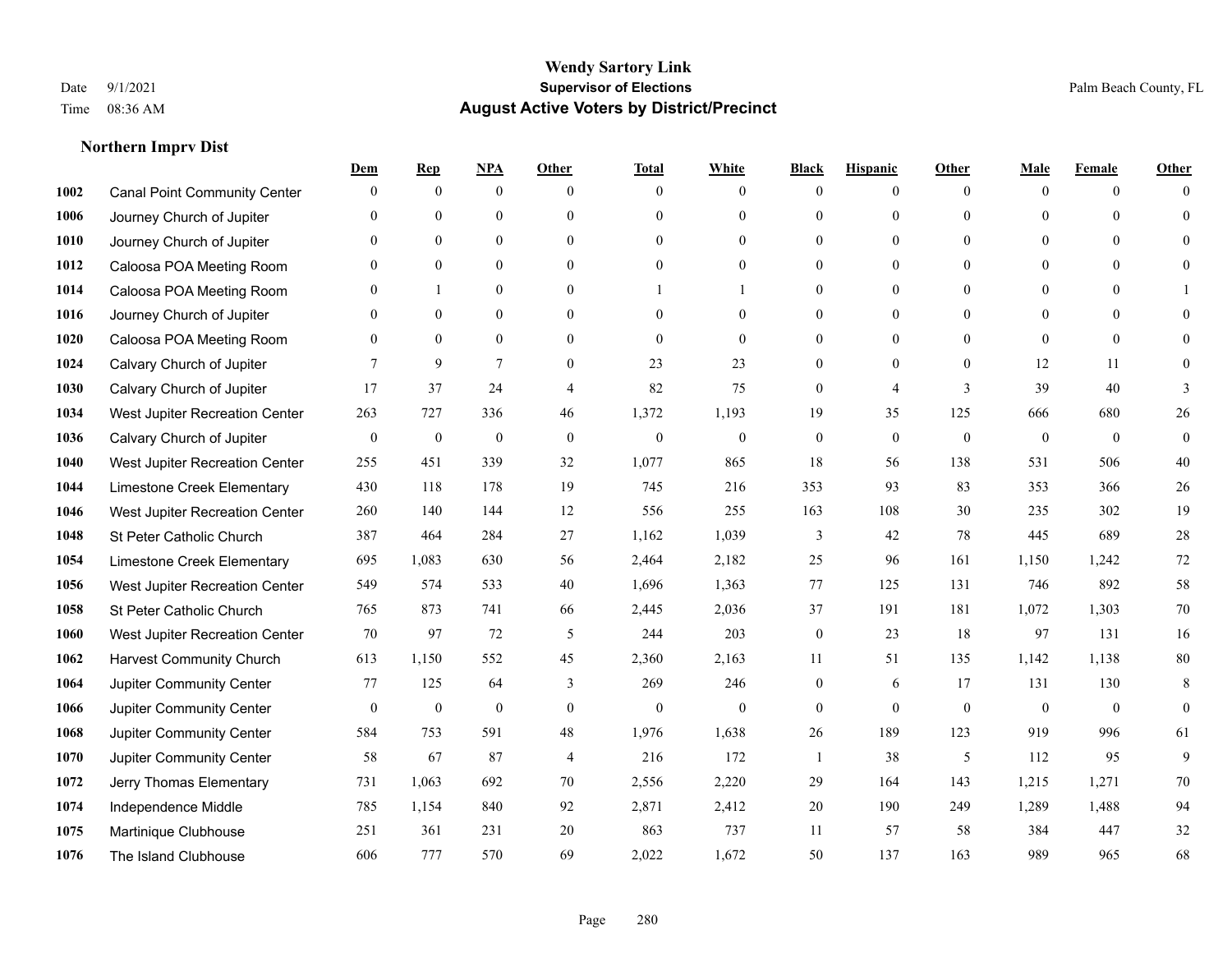|      |                               | Dem            | <b>Rep</b>       | NPA              | <b>Other</b>   | <b>Total</b>     | White            | <b>Black</b>     | <b>Hispanic</b> | <b>Other</b>   | <b>Male</b>    | Female         | Other            |
|------|-------------------------------|----------------|------------------|------------------|----------------|------------------|------------------|------------------|-----------------|----------------|----------------|----------------|------------------|
| 1078 | First Baptist Church Teq      | 345            | 886              | 379              | 22             | 1,632            | 1,530            | 3                | 41              | 58             | 785            | 810            | 37               |
| 1080 | First Baptist Church Teq      | 92             | 148              | 78               | $\overline{4}$ | 322              | 297              | $\mathbf{0}$     | 9               | 16             | 163            | 149            | 10               |
| 1082 | First Baptist Church Teq      | 70             | 144              | 87               | 8              | 309              | 285              | $\mathbf{1}$     | 12              | 11             | 146            | 154            | 9                |
| 1084 | First Baptist Church Teq      | 12             | 52               | 10               | $\mathbf{0}$   | 74               | 71               | $\mathbf{1}$     | $\mathbf{0}$    | 2              | 37             | 36             | 1                |
| 1088 | First Baptist Church Teq      | 11             | 40               | 21               | $\mathbf{0}$   | 72               | 64               | $\boldsymbol{0}$ | $\overline{2}$  | 6              | 36             | 35             | 1                |
| 1102 | Jupiter High                  | 683            | 902              | 651              | 64             | 2,300            | 1,830            | 59               | 205             | 206            | 1,015          | 1,207          | $78\,$           |
| 1104 | Jupiter Branch Library        | 443            | 570              | 443              | 32             | 1,488            | 1,212            | 35               | 136             | 105            | 643            | 801            | 44               |
| 1106 | Jupiter Middle                | 326            | 490              | 375              | 37             | 1,228            | 1,033            | 15               | 77              | 103            | 579            | 608            | 41               |
| 1108 | Newhaven Clubhouse            | 558            | 687              | 523              | 62             | 1,830            | 1,577            | 24               | 99              | 130            | 815            | 954            | 61               |
| 1118 | Tequesta Council Chambers     | 171            | 245              | 186              | 24             | 626              | 534              | 12               | 41              | 39             | 251            | 360            | 15               |
| 1124 | Riverside Improvement         | $\mathbf{0}$   | 2                | $\mathbf{0}$     | $\mathbf{0}$   | 2                | $\overline{2}$   | $\mathbf{0}$     | $\mathbf{0}$    | $\overline{0}$ | $\overline{1}$ | -1             | $\boldsymbol{0}$ |
| 1152 | <b>Oceanview Methodist</b>    | 43             | 68               | 51               | $\tau$         | 169              | 161              | $\mathbf{0}$     | $\overline{2}$  | 6              | 80             | 85             | 4                |
| 1162 | Holy Spirit Lutheran          | $\overline{2}$ | $\overline{4}$   | 5                | 2              | 13               | 13               | $\mathbf{0}$     | $\mathbf{0}$    | $\theta$       | 6              | $\tau$         | $\mathbf{0}$     |
| 1164 | Club at Admirals Cove         | 26             | 155              | 66               | 5              | 252              | 228              | 3                | 4               | 17             | 127            | 117            | 8                |
| 1166 | Holy Spirit Lutheran          | 7              | 22               | 12               | $\Omega$       | 41               | 34               | $\mathbf{0}$     | $\overline{2}$  | 5              | 17             | 24             | $\theta$         |
| 1168 | Holy Spirit Lutheran          | $\overline{0}$ | $\boldsymbol{0}$ | $\mathbf{0}$     | $\overline{0}$ | $\boldsymbol{0}$ | $\boldsymbol{0}$ | $\mathbf{0}$     | $\mathbf{0}$    | $\theta$       | $\mathbf{0}$   | $\mathbf{0}$   | $\mathbf{0}$     |
| 1172 | Caloosa POA Meeting Room      | 128            | 279              | 124              | 9              | 540              | 461              | 13               | 24              | 42             | 246            | 275            | 19               |
| 1173 | Caloosa POA Meeting Room      | 68             | 119              | 61               | $\overline{2}$ | 250              | 212              | 5                | 14              | 19             | 116            | 122            | $12\,$           |
| 1174 | Mirasol Sales and Info Center | $\mathbf{0}$   | $\boldsymbol{0}$ | $\boldsymbol{0}$ | $\overline{0}$ | $\mathbf{0}$     | $\boldsymbol{0}$ | $\boldsymbol{0}$ | $\mathbf{0}$    | $\overline{0}$ | $\overline{0}$ | $\overline{0}$ | $\overline{0}$   |
| 1178 | Mirasol Sales and Info Center | $\theta$       | $\mathbf{0}$     | $\mathbf{0}$     | $\theta$       | $\theta$         | $\mathbf{0}$     | $\mathbf{0}$     | $\mathbf{0}$    | $\theta$       | $\theta$       | $\theta$       | $\mathbf{0}$     |
| 1184 | Eastpointe Country Club       | 529            | 665              | 393              | 38             | 1,625            | 1,515            | 12               | 27              | 71             | 722            | 870            | 33               |
| 1186 | Mirasol Sales and Info Center | 539            | 494              | 447              | 42             | 1,522            | 1,178            | 47               | 147             | 150            | 716            | 757            | 49               |
| 1188 | <b>Westwood Gardens HOA</b>   | 329            | 360              | 317              | 31             | 1,037            | 797              | 31               | 116             | 93             | 418            | 599            | $20\,$           |
| 1189 | Westwood Gardens HOA          | 26             | 61               | 24               | 2              | 113              | 99               | 7                | $\overline{2}$  | 5              | 54             | 56             | 3                |
| 1190 | Gardens Presbyterian          | 1,354          | 2,094            | 1,402            | 155            | 5,005            | 4,091            | 140              | 340             | 434            | 2,223          | 2,642          | 140              |
| 1192 | Evergrene Clubhouse           | 381            | 666              | 455              | 40             | 1,542            | 1,300            | 26               | 81              | 135            | 738            | 748            | 56               |
| 1194 | Frenchmans Creek Real Estate  | 644            | 947              | 611              | 47             | 2,249            | 2,054            | 14               | 45              | 136            | 1,023          | 1,168          | 58               |
| 1200 | Dwight D Eisenhower Elementar | $\mathbf{0}$   | $\mathbf{0}$     | $\mathbf{0}$     | $\Omega$       | $\theta$         | $\mathbf{0}$     | $\mathbf{0}$     | $\theta$        | $\mathbf{0}$   | $\theta$       | $\theta$       | $\boldsymbol{0}$ |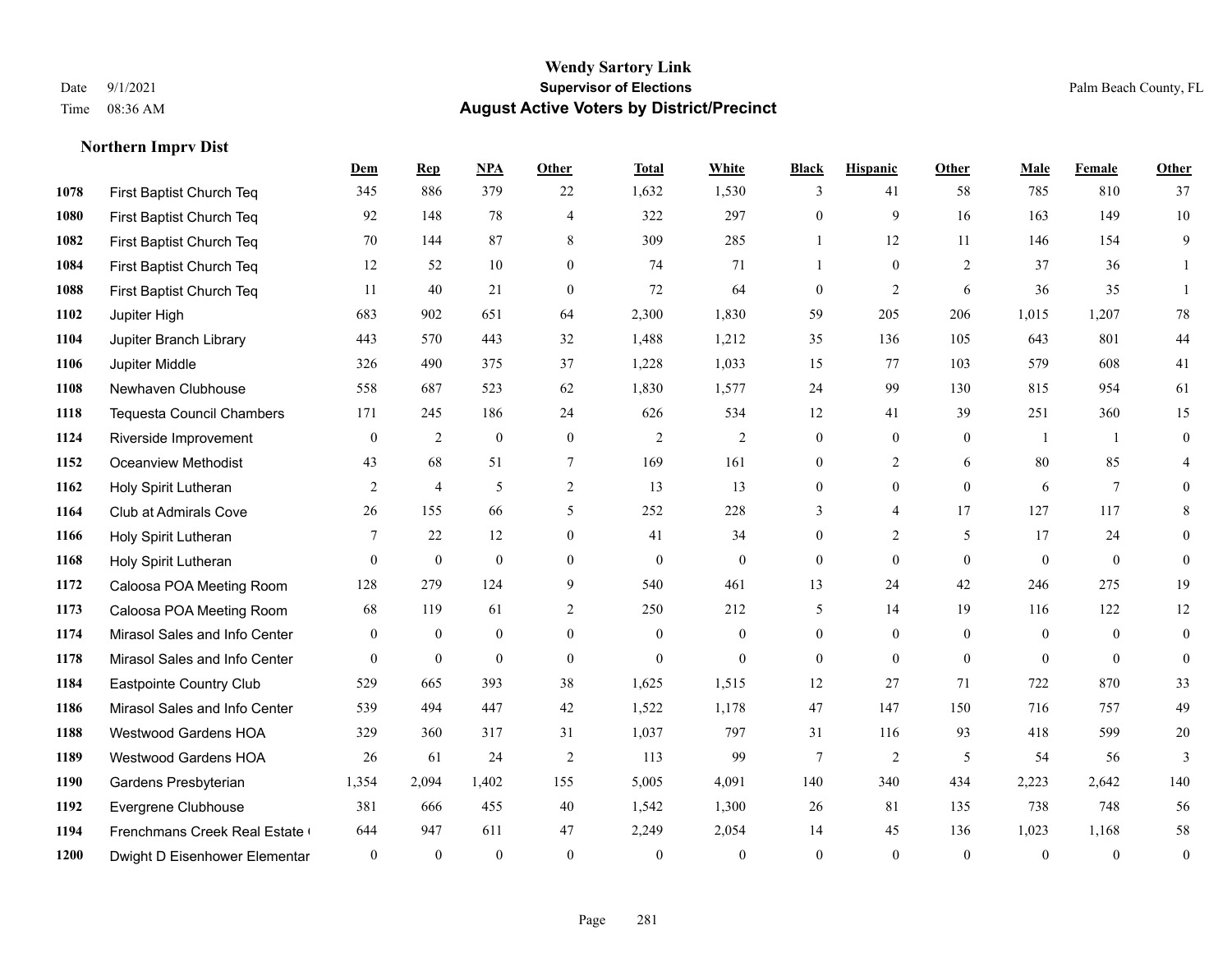|      |                                  | Dem            | <b>Rep</b>       | NPA            | <b>Other</b>     | <b>Total</b>     | <b>White</b>     | <b>Black</b>   | <b>Hispanic</b>  | <b>Other</b>   | <b>Male</b>    | Female         | <b>Other</b>   |
|------|----------------------------------|----------------|------------------|----------------|------------------|------------------|------------------|----------------|------------------|----------------|----------------|----------------|----------------|
| 1206 | Holy Spirit Lutheran             | 13             | 76               | 24             | 3                | 116              | 111              | $\overline{0}$ | 4                | $\overline{1}$ | 55             | 60             |                |
| 1210 | Holy Spirit Lutheran             | 208            | 272              | 147            | 8                | 635              | 566              | $\overline{2}$ | 23               | 44             | 304            | 309            | 22             |
| 1212 | Juno Beach Town Center           | 48             | 67               | 54             | 9                | 178              | 148              | 6              | 9                | 15             | 92             | 82             | 4              |
| 1220 | Pierce Hammock Elementary        | $\mathbf{0}$   | $\mathbf{0}$     | $\mathbf{0}$   | $\mathbf{0}$     | $\mathbf{0}$     | $\overline{0}$   | $\overline{0}$ | $\overline{0}$   | $\mathbf{0}$   | $\mathbf{0}$   | $\overline{0}$ | $\overline{0}$ |
| 1222 | Sandhill Crane Golf Club         | 14             | 32               | 18             | $\theta$         | 64               | 46               | 6              | 6                | 6              | 33             | 31             | $\overline{0}$ |
| 1224 | Pierce Hammock Elementary        | $\overline{0}$ | $\boldsymbol{0}$ | $\mathbf{0}$   | $\mathbf{0}$     | $\boldsymbol{0}$ | $\boldsymbol{0}$ | $\overline{0}$ | $\boldsymbol{0}$ | $\mathbf{0}$   | $\mathbf{0}$   | $\overline{0}$ | $\overline{0}$ |
| 1228 | <b>Carleton Oaks Clubhouse</b>   | 146            | 194              | 127            | 6                | 473              | 342              | 24             | 50               | 57             | 229            | 231            | 13             |
| 1232 | Mirasol Sales and Info Center    | $\Omega$       | $\mathbf{0}$     | $\mathbf{0}$   | $\Omega$         | $\theta$         | $\Omega$         | $\mathbf{0}$   | $\theta$         | $\Omega$       | $\theta$       | $\Omega$       | $\overline{0}$ |
| 1238 | Mirasol Sales and Info Center    | 600            | 762              | 509            | 60               | 1,931            | 1,752            | 18             | 21               | 140            | 916            | 959            | 56             |
| 1240 | <b>Timber Trace Elementary</b>   | 783            | 1,088            | 621            | 54               | 2,546            | 2,197            | 53             | 151              | 145            | 1,144          | 1,325          | 77             |
| 1242 | Christ Fellowship Church PBG     | 846            | 1,067            | 615            | 62               | 2,590            | 2,349            | 37             | 60               | 144            | 1,071          | 1,458          | 61             |
| 1244 | Christ Fellowship Church PBG     | 459            | 648              | 439            | 54               | 1,600            | 1,390            | 30             | 74               | 106            | 680            | 866            | 54             |
| 1246 | Watson B Duncan Middle           | 834            | 885              | 689            | 64               | 2,472            | 1,963            | 72             | 193              | 244            | 1,078          | 1,313          | 81             |
| 1247 | Watson B Duncan Middle           | 35             | 185              | 61             | 9                | 290              | 266              | $\overline{c}$ | $\mathbf{0}$     | 22             | 138            | 137            | 15             |
| 1250 | Palm Beach Gardens High          | 12             | 36               | 16             | $\overline{1}$   | 65               | 58               | $\overline{0}$ | $\overline{4}$   | 3              | 33             | 28             | $\overline{4}$ |
| 1252 | <b>Ballen Isles Country Club</b> | 862            | 782              | 640            | 49               | 2,333            | 2,146            | 18             | 21               | 148            | 1,045          | 1,227          | 61             |
| 1254 | Northlake Nazarene Church        | 151            | 176              | 126            | 7                | 460              | 387              | 6              | 27               | 40             | 230            | 213            | 17             |
| 1256 | North County Senior Center       |                | $\overline{2}$   | 3              | 3                | 9                | 8                | -1             | $\overline{0}$   | $\theta$       | 5              | $\overline{4}$ | $\overline{0}$ |
| 1258 | North County Senior Center       | 313            | 223              | 257            | 29               | 822              | 453              | 98             | 124              | 147            | 366            | 427            | 29             |
| 1260 | PBG City Hall Council Room       | 433            | 543              | 301            | 24               | 1,301            | 1,080            | 27             | 109              | 85             | 580            | 680            | 41             |
| 1264 | PBG City Hall Council Room       | $\theta$       | $\mathbf{0}$     | $\theta$       | $\theta$         | $\Omega$         | $\Omega$         | $\mathbf{0}$   | $\overline{0}$   | $\Omega$       | $\Omega$       | $\Omega$       | $\overline{0}$ |
| 1270 | PBG Community Center             | $\overline{4}$ | $\boldsymbol{0}$ | $\overline{2}$ | $\boldsymbol{0}$ | 6                | $\mathfrak{2}$   | 3              | $\mathbf{1}$     | $\mathbf{0}$   | $\overline{c}$ | 3              |                |
| 1274 | Palm Beach Gardens High          | 589            | 553              | 426            | 39               | 1,607            | 1,219            | 94             | 139              | 155            | 749            | 795            | 63             |
| 1276 | Palm Beach Gardens High          | 117            | 92               | 78             | 5                | 292              | 190              | 45             | 38               | 19             | 136            | 146            | $10\,$         |
| 1280 | Pew Leadership Center            | 139            | 151              | 112            | 11               | 413              | 348              | 11             | 24               | 30             | 169            | 241            | 3              |
| 1284 | <b>Eissey Campus Theater</b>     | 765            | 762              | 730            | 64               | 2,321            | 1,819            | 85             | 204              | 213            | 998            | 1,247          | 76             |
| 1290 | PBG Moose Lodge 2010             | 690            | 829              | 537            | 69               | 2,125            | 1,763            | 52             | 146              | 164            | 859            | 1,205          | 61             |
| 1294 | Dwight D Eisenhower Elementar    | 27             | 80               | 22             | $\tau$           | 136              | 116              | 4              | $\overline{4}$   | 12             | 67             | 68             | $\overline{1}$ |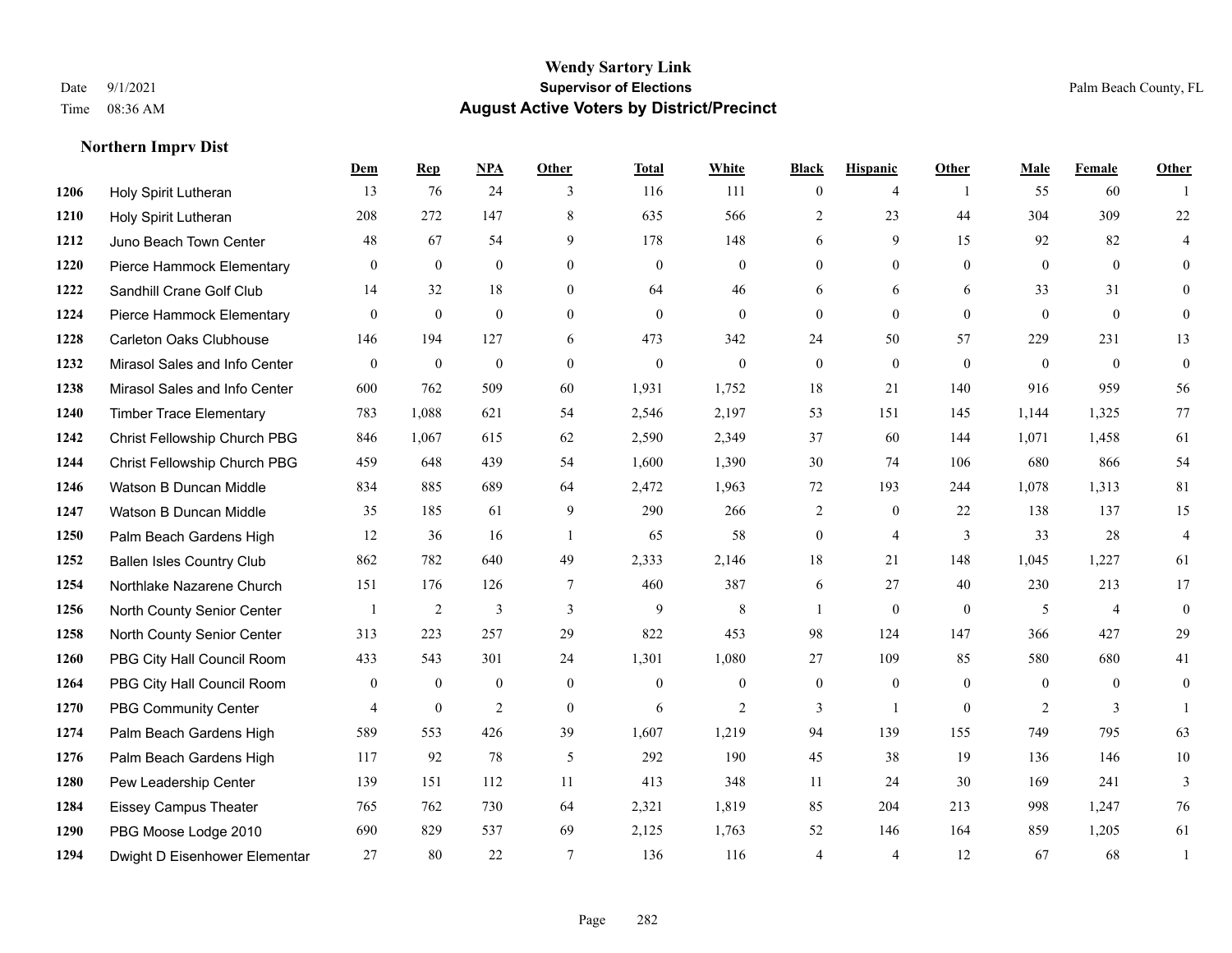**Northern Imprv Dist**

#### **Wendy Sartory Link** Date 9/1/2021 **Supervisor of Elections** Palm Beach County, FL Time 08:36 AM **August Active Voters by District/Precinct**

# **Dem Rep NPA Other Total White Black Hispanic Other Male Female Other** NPB Community Center 51 127 62 6 246 218 3 8 17 100 132 14 NPB Community Center 33 119 37 2 191 169 3 8 11 99 88 4 Allamanda Elementary 189 225 162 16 592 503 7 30 52 259 319 14 1st Unitarian Church NPB 2 3 5 1 11 11 0 0 0 4 7 0 Gardens Mall Community Room 35 91 43 4 173 154 0 4 15 86 80 7 Eissey Campus Theater 6 6 6 3 0 15 13 0 1 1 7 8 0 NPB Council Chambers 32 124 33 8 197 186 0 6 5 100 91 6 Northlake Nazarene Church 680 866 589 51 2,186 1,557 157 187 285 983 1,126 77 **1354 Grove Park Elementary 01 164 78 4 337 284 11 19 23 152 175 10**  Casa Rio Clubhouse 797 423 503 33 1,756 883 385 239 249 761 931 64 RB Prep Achievement Academy 15 4 3 0 22 9 8 1 4 13 6 3 Garden Lodge 366 F&AM 352 329 239 23 943 740 59 73 71 413 502 28 Grove Park Elementary 212 122 184 8 526 266 48 158 54 235 273 18 RB Prep Achievement Academy 385 106 228 17 736 208 295 137 96 314 398 24 Palm Lake Estates - The Pines 65 77 48 4 194 157 13 9 15 89 97 8 RB Prep Achievement Academy 0 0 0 0 0 0 0 0 0 0 0 0 Palm Lake Estates - The Pines 119 121 75 5 320 269 13 24 14 131 178 11 Garden Lodge 366 F&AM 96 37 44 7 184 84 58 20 22 81 97 6 Pew Leadership Center 193 81 139 10 423 219 116 46 42 175 234 14 Lake Park Town Hall 0 0 0 0 0 0 0 0 0 0 0 0 Jeaga Middle 179 92 112 6 389 150 126 40 73 171 206 12 Grassy Waters Elementary 1,045 327 582 40 1,994 588 728 395 283 848 1,075 71 Jeaga Middle 175 80 102 10 367 152 109 81 25 150 206 11 Jeaga Middle 0 0 0 0 0 0 0 0 0 0 0 0 Cypress Lakes HOA 587 329 281 33 1,230 840 200 96 94 470 725 35 Club Baywinds 822 550 369 35 1,776 1,353 153 163 107 723 1,010 43 Andros Isle POA Clubhouse 853 560 541 36 1,990 1,073 393 300 224 847 1,072 71 Riverwalk Clubhouse 749 703 560 46 2,058 1,613 92 173 180 884 1,111 63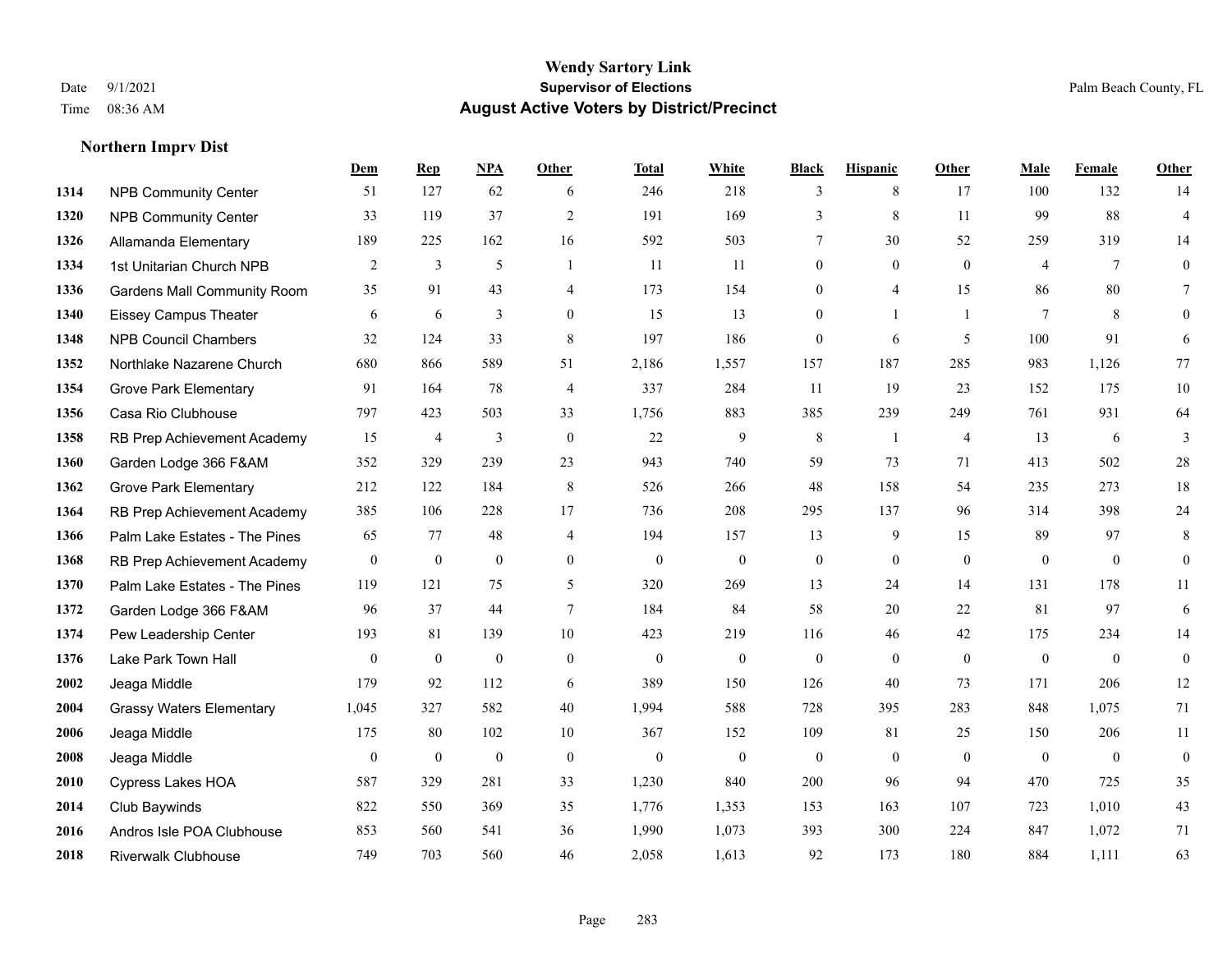|      |                                  | Dem              | <b>Rep</b>       | NPA              | <b>Other</b>   | <b>Total</b>   | <b>White</b>     | <b>Black</b>     | <b>Hispanic</b>  | <b>Other</b>   | <b>Male</b>      | <b>Female</b>  | <b>Other</b>   |
|------|----------------------------------|------------------|------------------|------------------|----------------|----------------|------------------|------------------|------------------|----------------|------------------|----------------|----------------|
| 2020 | Jeaga Middle                     | 208              | 87               | 134              | 10             | 439            | 202              | 128              | 80               | 29             | 190              | 240            | 9              |
| 2021 | Jeaga Middle                     | 167              | 55               | 121              | 16             | 359            | 110              | 123              | 75               | 51             | 140              | 207            | 12             |
| 6066 | Ibis POA Admin Building          | 1,021            | 1,100            | 726              | 86             | 2,933          | 2,574            | 90               | 68               | 201            | 1,383            | 1,485          | 65             |
| 6070 | Ironhorse Country Club           | 159              | 262              | 119              | 9              | 549            | 443              | 35               | 20               | 51             | 244              | 293            | 12             |
| 6082 | PBSC Loxahatchee Groves Can      | 11               | 6                | 15               | 2              | 34             | 29               | $\overline{0}$   | 3                | 2              | 13               | 21             | $\mathbf{0}$   |
| 6084 | PBSC Loxahatchee Groves Can      | 270              | 394              | 322              | 40             | 1,026          | 643              | 63               | 219              | 101            | 508              | 502            | 16             |
| 6112 | Crestwood Middle                 | 472              | 415              | 357              | 33             | 1,277          | 683              | 229              | 215              | 150            | 594              | 641            | 42             |
| 6120 | Royal Palm Beach High            | 405              | 319              | 265              | 17             | 1,006          | 480              | 199              | 155              | 172            | 476              | 505            | 25             |
| 6126 | Calypso Bay Waterpark            | 685              | 298              | 500              | 32             | 1,515          | 545              | 412              | 365              | 193            | 654              | 801            | 60             |
| 6128 | Royal Palm Beach High            | 35               | 28               | 28               | 3              | 94             | 51               | 25               | 11               | $\overline{7}$ | 43               | 51             | $\mathbf{0}$   |
| 6130 | Royal Palm Beach High            | 81               | 42               | 87               | 5              | 215            | 100              | 35               | 59               | 21             | 97               | 111            | 7              |
| 6132 | Royal Palm Beach High            | 389              | 190              | 261              | 19             | 859            | 413              | 166              | 188              | 92             | 391              | 436            | 32             |
| 6134 | Christ Fellowship Church RPB     | 957              | 461              | 687              | 29             | 2,134          | 845              | 501              | 496              | 292            | 952              | 1,092          | $90\,$         |
| 7002 | J F Kennedy Middle               | $\mathbf{0}$     | $\boldsymbol{0}$ | $\boldsymbol{0}$ | $\mathbf{0}$   | $\overline{0}$ | $\boldsymbol{0}$ | $\boldsymbol{0}$ | $\overline{0}$   | $\mathbf{0}$   | $\boldsymbol{0}$ | $\mathbf{0}$   | $\Omega$       |
| 7004 | J F Kennedy Middle               | $\theta$         | $\overline{0}$   | $\mathbf{0}$     | $\overline{0}$ | $\Omega$       | $\overline{0}$   | $\theta$         | $\overline{0}$   | $\theta$       | $\theta$         | $\Omega$       | 0              |
| 7006 | J F Kennedy Middle               | $\theta$         | $\theta$         | $\theta$         | $\theta$       | $\theta$       | $\Omega$         | $\theta$         | $\theta$         | $\Omega$       | $\theta$         | $\theta$       | 0              |
| 7008 | J F Kennedy Middle               | $\theta$         | $\theta$         | $\mathbf{0}$     | $\overline{0}$ | $\Omega$       | $\overline{0}$   | $\theta$         | $\Omega$         | $\theta$       | $\Omega$         | $\theta$       | $\Omega$       |
| 7010 | St John Lutheran Church          | 282              | 11               | 92               | 6              | 391            | 27               | 318              | 24               | 22             | 128              | 246            | 17             |
| 7014 | RB Prep Achievement Academy      | $\mathbf{0}$     | $\overline{0}$   | $\mathbf{0}$     | $\theta$       | $\overline{0}$ | $\overline{0}$   | $\mathbf{0}$     | $\overline{0}$   | $\theta$       | $\overline{0}$   | $\overline{0}$ | $\Omega$       |
| 7016 | RB Prep Achievement Academy      | 2                | $\mathbf{1}$     | $\mathbf{0}$     | $\theta$       | 3              | $\mathbf{1}$     | 2                | $\overline{0}$   | $\Omega$       | 2                |                | $\Omega$       |
| 7018 | RB Prep Achievement Academy      | $\overline{0}$   | $\theta$         | $\theta$         | $\Omega$       | $\Omega$       | $\theta$         | $\overline{0}$   | $\Omega$         | $\Omega$       | $\Omega$         | $\Omega$       | $\Omega$       |
| 7020 | RB Prep Achievement Academy      | $\mathbf{0}$     | $\mathbf{0}$     | $\boldsymbol{0}$ | $\theta$       | $\theta$       | $\overline{0}$   | $\theta$         | $\overline{0}$   | $\Omega$       | $\theta$         | $\Omega$       | 0              |
| 7032 | <b>Crossroads Baptist Church</b> | $\Omega$         | $\mathbf{0}$     | $\mathbf{0}$     | $\theta$       | $\theta$       | $\overline{0}$   | $\theta$         | $\overline{0}$   | $\Omega$       | $\Omega$         | $\Omega$       | 0              |
| 7034 | Suncoast High                    | 1,294            | 200              | 499              | 24             | 2,017          | 360              | 1,215            | 151              | 291            | 832              | 1,110          | 75             |
| 7036 | RB Prep Achievement Academy      | $\boldsymbol{0}$ | $\boldsymbol{0}$ | 6                | $\mathbf{0}$   | 6              | $\boldsymbol{0}$ | $\boldsymbol{0}$ | $\boldsymbol{0}$ | 6              | 4                |                |                |
| 7038 | RB Prep Achievement Academy      | $\overline{0}$   | $\overline{0}$   | $\mathbf{0}$     | $\theta$       | $\theta$       | $\overline{0}$   | $\Omega$         | $\overline{0}$   | $\theta$       | $\theta$         | $\theta$       | 0              |
| 7048 | <b>Crossroads Baptist Church</b> | 284              | 8                | 84               | 10             | 386            | 6                | 323              | 28               | 29             | 129              | 240            | 17             |
| 7050 | <b>Crossroads Baptist Church</b> |                  | $\mathfrak{D}$   |                  | $\Omega$       |                | 3                | $\Omega$         | $\theta$         |                | $\overline{1}$   | 3              | $\overline{0}$ |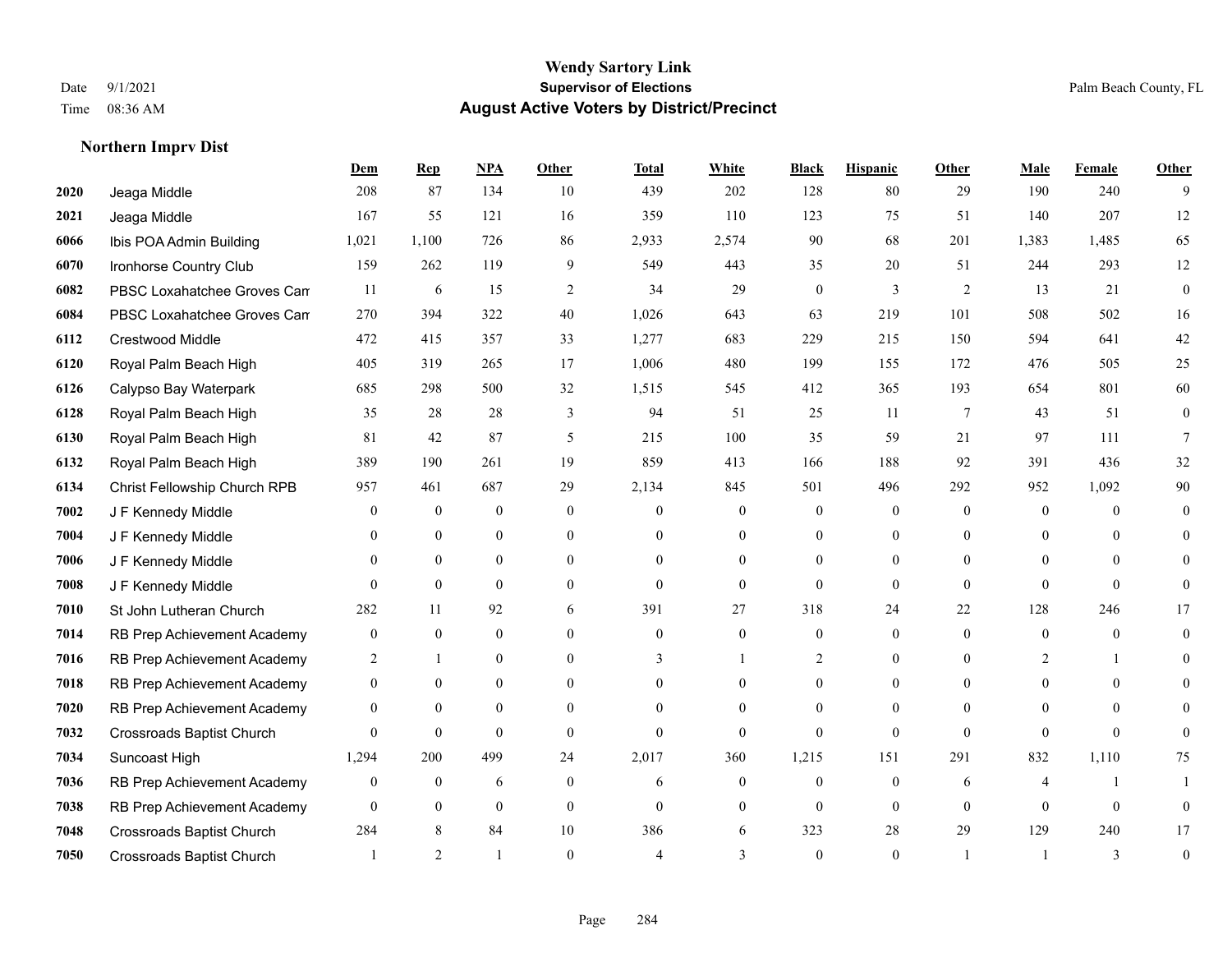**Northern Imprv Dist**

#### **Wendy Sartory Link** Date 9/1/2021 **Supervisor of Elections** Palm Beach County, FL Time 08:36 AM **August Active Voters by District/Precinct**

# **Dem Rep NPA Other Total White Black Hispanic Other Male Female Other** Crossroads Baptist Church 985 69 290 13 1,357 111 1,032 74 140 580 718 59 Palm Beach Lakes High 1,430 358 602 44 2,434 806 1,100 305 223 981 1,354 99 Egret Lake Elementary 477 112 231 6 826 214 370 135 107 354 440 32 Egret Lake Elementary 195 38 85 10 328 55 193 34 46 140 180 8 Egret Lake Elementary 3 2 1 0 6 4 1 0 1 5 1 0 Egret Lake Elementary 22 3 1 0 26 25 0 0 1 6 19 1 Seminole Trails Elementary 1,036 318 486 29 1,869 683 713 257 216 813 973 83 Sharon Christian Church 739 268 431 44 1,482 598 445 280 159 611 815 56 Bear Lakes Middle 35 17 12 1 65 25 14 10 16 25 36 4 Whitehall Clubhouse #3 677 485 448 50 1,660 1,051 247 196 166 767 845 48 Bear Lakes Middle 1,291 475 806 56 2,628 1,041 904 371 312 1,140 1,367 121 Palm Beach Lakes High 117 36 75 3 231 84 68 22 57 106 111 14 Salvation Army Activity Hall 601 76 283 10 970 159 506 127 178 413 510 47 Salvation Army Activity Hall 832 305 481 33 1,651 674 535 252 190 659 913 79 U M Church of Palm Beaches 22 17 18 1 58 45 2 9 2 30 24 4 U M Church of Palm Beaches 945 427 668 66 2,106 1,016 661 229 200 940 1,101 65 Adult Education Center 127 27 60 7 221 53 122 23 23 68 143 10 Adult Education Center 0 0 0 0 0 0 0 0 0 0 0 0 Adult Education Center 0 0 0 0 0 0 0 0 0 0 0 0 Adult Education Center 30 30 36 5 101 75 3 18 5 50 45 6 **7120** U M Church of Palm Beaches  $\frac{283}{\sqrt{109}} \frac{109}{\sqrt{101}} \frac{171}{\sqrt{101}} \frac{8}{\sqrt{101}} \frac{571}{\sqrt{101}} \frac{203}{\sqrt{101}} \frac{210}{\sqrt{101}} \frac{106}{\sqrt{101}} \frac{52}{\sqrt{101}} \frac{244}{\sqrt{101}} \frac{298}{\sqrt{101}} \frac{298}{\sqrt{101}} \frac{298}{\sqrt{101}} \frac{298}{$ **Northern Imprv Dist** 46,612 42,346 34,701 3,060 126,719 88,144 15,952 11,286 11,337 56,271 66,358 4,090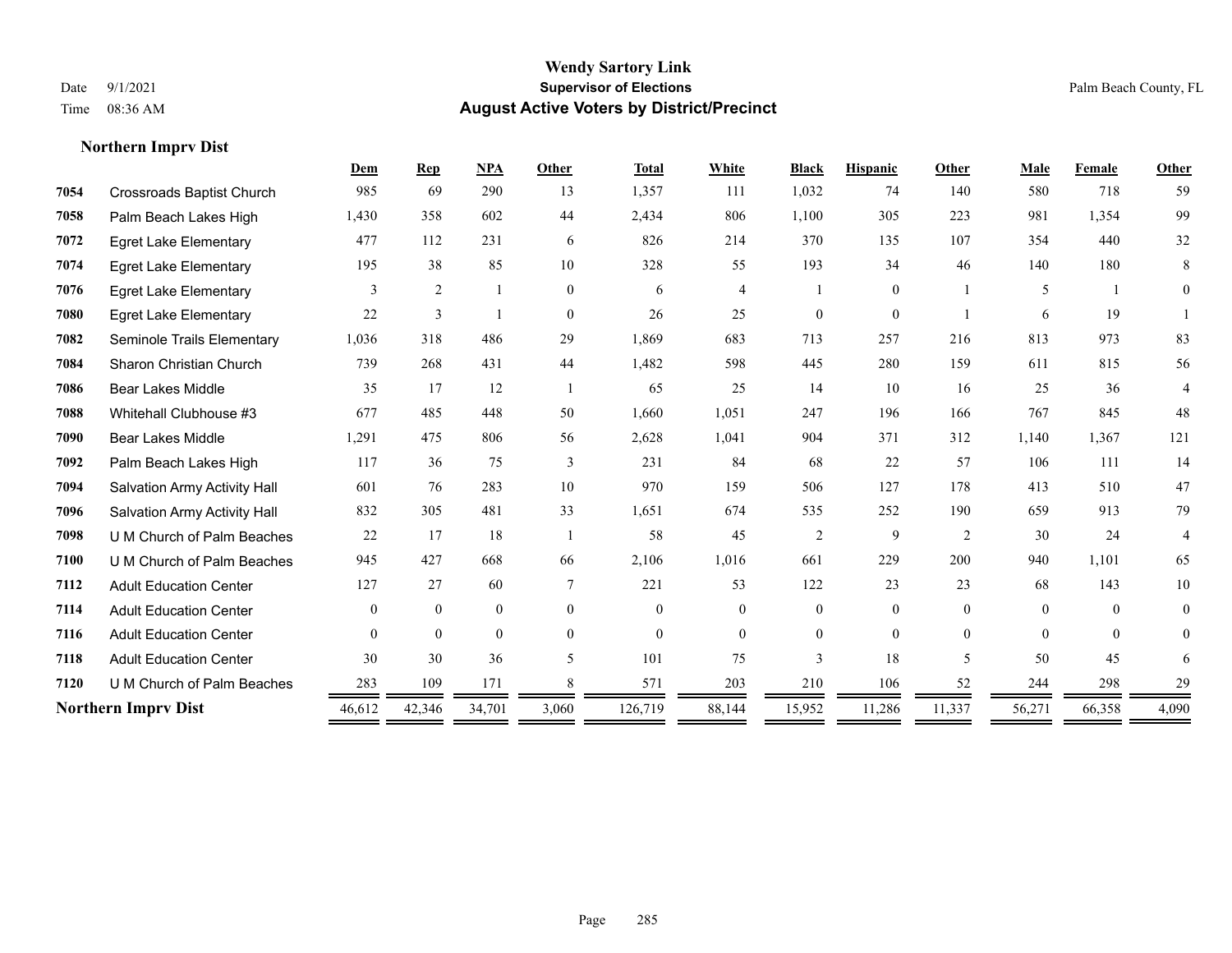### **Osprey Oaks Comm Dev**

|      |                             | Dem | Rep | NP/ | Other | <b>Total</b> | White | <b>Black</b> | <b>Hispanic</b> | Other | Male | Female | <b>Other</b> |
|------|-----------------------------|-----|-----|-----|-------|--------------|-------|--------------|-----------------|-------|------|--------|--------------|
| 3133 | Christa McAuliffe Middle    |     | 121 | 135 |       | 440          | 267   |              | 63              | 64    | 213  | 215    |              |
|      | <b>Osprey Oaks Comm Dev</b> | 175 |     |     |       | 440          | 267   | 46           | n,              | 64    | ่ 13 |        |              |

#### Page 286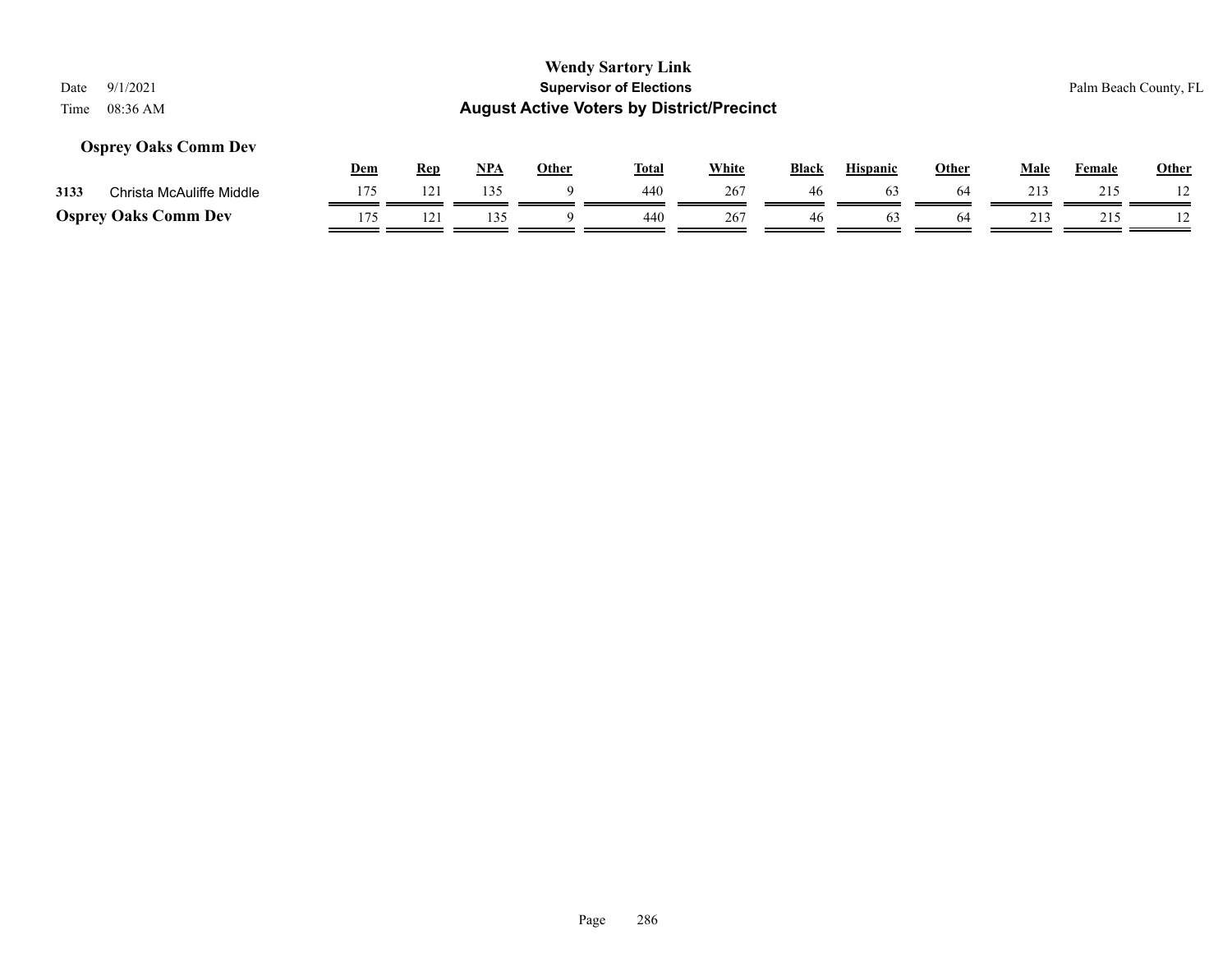#### **Old Palm Comm Dev**

|      |                          | <u>Dem</u> | <b>Rep</b> | <b>NPA</b> | Other | <b>Total</b> | White | <b>Black</b> | <b>Hispanic</b> | Other   | <b>Male</b> | Female | <b>Other</b> |
|------|--------------------------|------------|------------|------------|-------|--------------|-------|--------------|-----------------|---------|-------------|--------|--------------|
| 1189 | Westwood Gardens HOA     | 26         | 61         | <b>24</b>  |       | 113          | 99    |              |                 |         |             | 56     |              |
| 1247 | Watson B Duncan Middle   |            | 185        | 61         |       | 290          | 266   |              | $\Omega$        | 22<br>∼ | 138         | 137    |              |
|      | <b>Old Palm Comm Dev</b> | 61         | 246        |            |       | 403          | 365   |              |                 |         | 192         | 193    |              |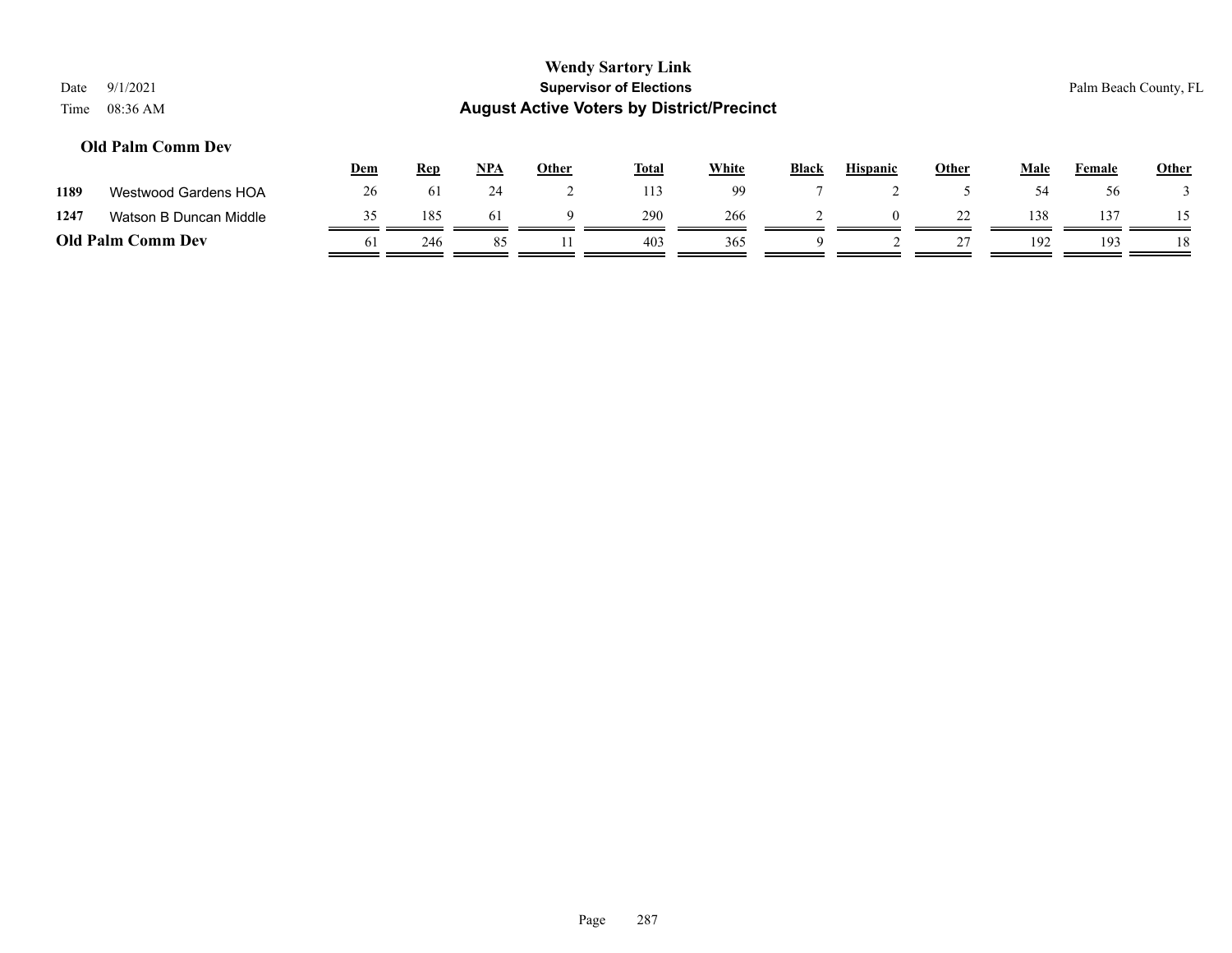#### **Plantation Comm Dev Dist**

|      |                                              | <u>Dem</u> | Rep | <b>NPA</b> | Other | <b>Total</b> | <u>White</u> | <b>Black</b> | <b>Hispanic</b> | Other | Male | Female | <b>Other</b> |
|------|----------------------------------------------|------------|-----|------------|-------|--------------|--------------|--------------|-----------------|-------|------|--------|--------------|
| 6178 | Everglades Elementary                        | 557        | 379 | 441        | ⊷     | 1,403        | 641          | 293          | 248             |       | 646  | 689    | 68           |
|      | <b>Plantation (</b><br>C <b>omm Dev Dist</b> | 557        | 379 | 441        | 26    | .403         | 641          | 293          | 248             | 221   | 646  | 689    | 68           |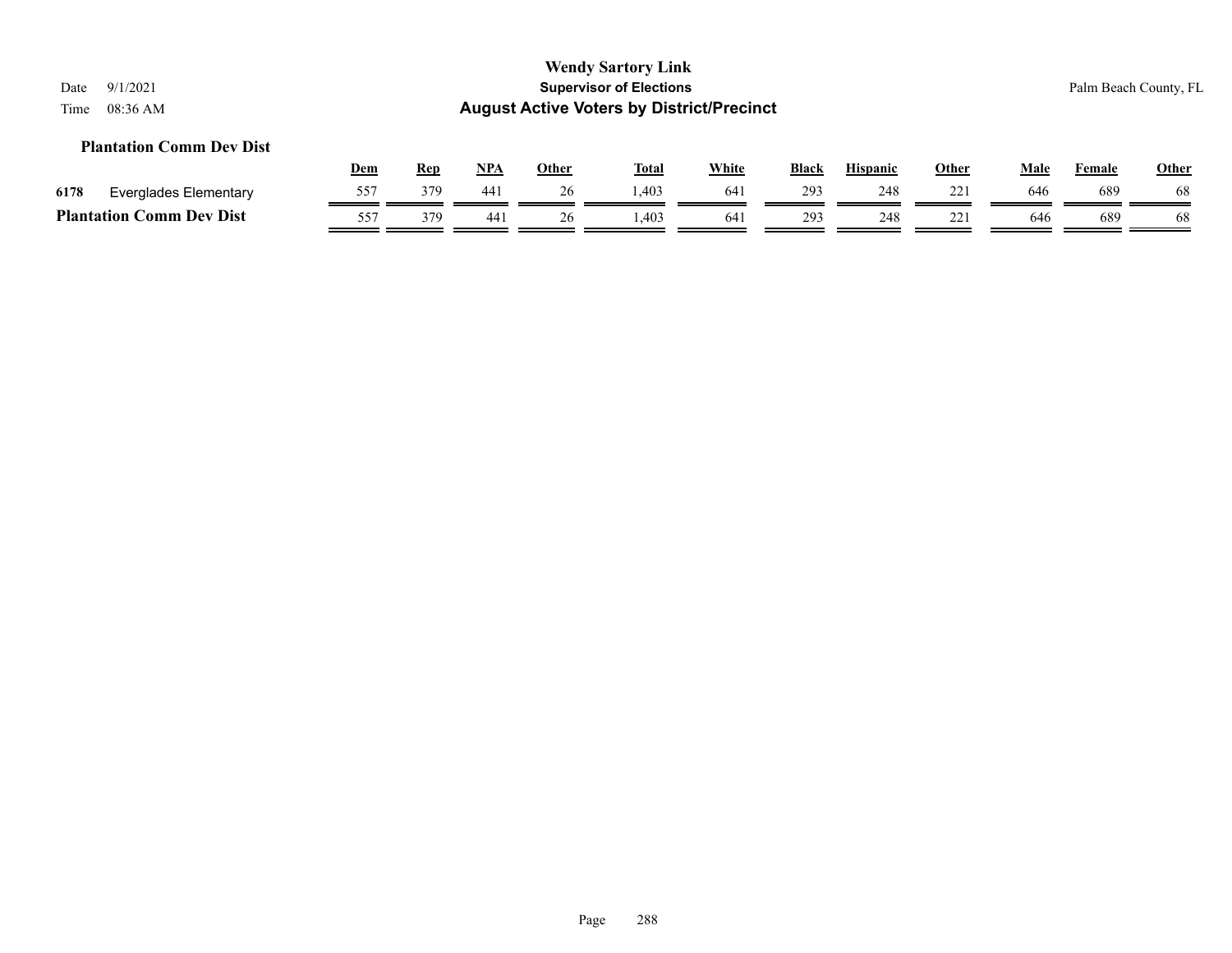|      |                                  | <u>Dem</u>     | <b>Rep</b>   | NPA            | <b>Other</b> | <b>Total</b>   | <b>White</b>   | <b>Black</b>     | <b>Hispanic</b> | Other        | <b>Male</b>  | <b>Female</b>  | <b>Other</b>   |
|------|----------------------------------|----------------|--------------|----------------|--------------|----------------|----------------|------------------|-----------------|--------------|--------------|----------------|----------------|
| 1218 | Osceola Creek Middle             |                | $\mathbf{0}$ | $\mathbf{0}$   | $\theta$     |                | -1             | $\mathbf{0}$     | $\overline{0}$  | $\theta$     |              | $\overline{0}$ | $\Omega$       |
| 1220 | Pierce Hammock Elementary        | $\theta$       | $\mathbf{0}$ | $\mathbf{0}$   | $\Omega$     | $\theta$       | $\overline{0}$ | $\theta$         | $\mathbf{0}$    | $\theta$     | $\theta$     | $\theta$       | $\theta$       |
| 1222 | Sandhill Crane Golf Club         | 14             | 32           | 18             | $\Omega$     | 64             | 46             | 6                | 6               | 6            | 33           | 31             | $\Omega$       |
| 1224 | Pierce Hammock Elementary        | $\mathbf{0}$   | $\mathbf{0}$ | $\mathbf{0}$   | $\mathbf{0}$ | $\mathbf{0}$   | $\mathbf{0}$   | $\boldsymbol{0}$ | $\mathbf{0}$    | $\mathbf{0}$ | $\mathbf{0}$ | $\mathbf{0}$   | $\Omega$       |
| 1228 | <b>Carleton Oaks Clubhouse</b>   | 146            | 194          | 127            | 6            | 473            | 342            | 24               | 50              | 57           | 229          | 231            | 13             |
| 1230 | Christ Fellowship Church PBG     | $\mathbf{0}$   | $\mathbf{0}$ | $\mathbf{0}$   | $\Omega$     | $\mathbf{0}$   | $\overline{0}$ | $\mathbf{0}$     | $\mathbf{0}$    | $\theta$     | $\mathbf{0}$ | $\theta$       | $\Omega$       |
| 1232 | Mirasol Sales and Info Center    | $\mathbf{0}$   | $\mathbf{0}$ | $\overline{0}$ | $\Omega$     | $\Omega$       | $\overline{0}$ | $\mathbf{0}$     | $\mathbf{0}$    | $\theta$     | $\theta$     | $\Omega$       | $\Omega$       |
| 1234 | Christ Fellowship Church PBG     | $\theta$       | $\mathbf{0}$ | $\overline{0}$ | $\Omega$     | $\Omega$       | $\mathbf{0}$   | $\mathbf{0}$     | $\overline{0}$  | $\theta$     | $\theta$     | $\theta$       |                |
| 1236 | Mirasol Sales and Info Center    | $\theta$       | $\mathbf{0}$ | $\mathbf{0}$   | $\theta$     | $\mathbf{0}$   | $\overline{0}$ | $\mathbf{0}$     | $\mathbf{0}$    | $\theta$     | $\theta$     | $\theta$       | $\Omega$       |
| 1238 | Mirasol Sales and Info Center    | 600            | 762          | 509            | 60           | 1,931          | 1,752          | 18               | 21              | 140          | 916          | 959            | 56             |
| 1240 | <b>Timber Trace Elementary</b>   | 783            | 1,088        | 621            | 54           | 2,546          | 2,197          | 53               | 151             | 145          | 1,144        | 1,325          | 77             |
| 1242 | Christ Fellowship Church PBG     | 846            | 1,067        | 615            | 62           | 2,590          | 2,349          | 37               | 60              | 144          | 1,071        | 1,458          | 61             |
| 1244 | Christ Fellowship Church PBG     | 459            | 648          | 439            | 54           | 1,600          | 1,390          | 30               | 74              | 106          | 680          | 866            | 54             |
| 1246 | Watson B Duncan Middle           | 834            | 885          | 689            | 64           | 2,472          | 1,963          | 72               | 193             | 244          | 1,078        | 1,313          | 81             |
| 1247 | Watson B Duncan Middle           | 35             | 185          | 61             | 9            | 290            | 266            | $\overline{c}$   | $\mathbf{0}$    | 22           | 138          | 137            | 15             |
| 1248 | PBG Community Center             | 500            | 587          | 389            | 34           | 1,510          | 1,270          | 26               | 120             | 94           | 643          | 836            | 31             |
| 1250 | Palm Beach Gardens High          | 12             | 36           | 16             | -1           | 65             | 58             | $\boldsymbol{0}$ | $\overline{4}$  | 3            | 33           | 28             | $\overline{4}$ |
| 1252 | <b>Ballen Isles Country Club</b> | 862            | 782          | 640            | 49           | 2,333          | 2,146          | 18               | 21              | 148          | 1,045        | 1,227          | 61             |
| 1254 | Northlake Nazarene Church        | 151            | 176          | 126            | $\tau$       | 460            | 387            | 6                | 27              | 40           | 230          | 213            | 17             |
| 1256 | North County Senior Center       | $\overline{1}$ | 2            | 3              | 3            | 9              | 8              | $\mathbf{1}$     | $\theta$        | $\theta$     | 5            | $\overline{4}$ | $\theta$       |
| 1258 | North County Senior Center       | 313            | 223          | 257            | 29           | 822            | 453            | 98               | 124             | 147          | 366          | 427            | 29             |
| 1260 | PBG City Hall Council Room       | 433            | 543          | 301            | 24           | 1,301          | 1,080          | 27               | 109             | 85           | 580          | 680            | 41             |
| 1262 | PBG Moose Lodge 2010             |                | $\mathbf{0}$ | 3              | $\mathbf{0}$ | $\overline{4}$ | 4              | $\mathbf{0}$     | $\mathbf{0}$    | $\theta$     | 2            | 2              | $\Omega$       |
| 1264 | PBG City Hall Council Room       | $\theta$       | $\mathbf{0}$ | $\mathbf{0}$   | $\theta$     | $\theta$       | $\overline{0}$ | $\mathbf{0}$     | $\theta$        | $\theta$     | $\theta$     | $\theta$       | $\theta$       |
| 1266 | PBG City Hall Council Room       | 162            | 105          | 130            | 12           | 409            | 243            | 72               | 62              | 32           | 162          | 237            | 10             |
| 1268 | <b>PBG Community Center</b>      | 99             | 72           | 99             | 8            | 278            | 168            | 44               | 36              | 30           | 107          | 158            | 13             |
| 1270 | <b>PBG Community Center</b>      | 4              | $\mathbf{0}$ | $\overline{2}$ | $\Omega$     | 6              | $\overline{2}$ | 3                | -1              | $\theta$     | 2            | 3              |                |
| 1272 | Palm Beach Gardens Elementar     | 722            | 674          | 534            | 52           | 1,982          | 1,589          | 100              | 118             | 175          | 922          | 995            | 65             |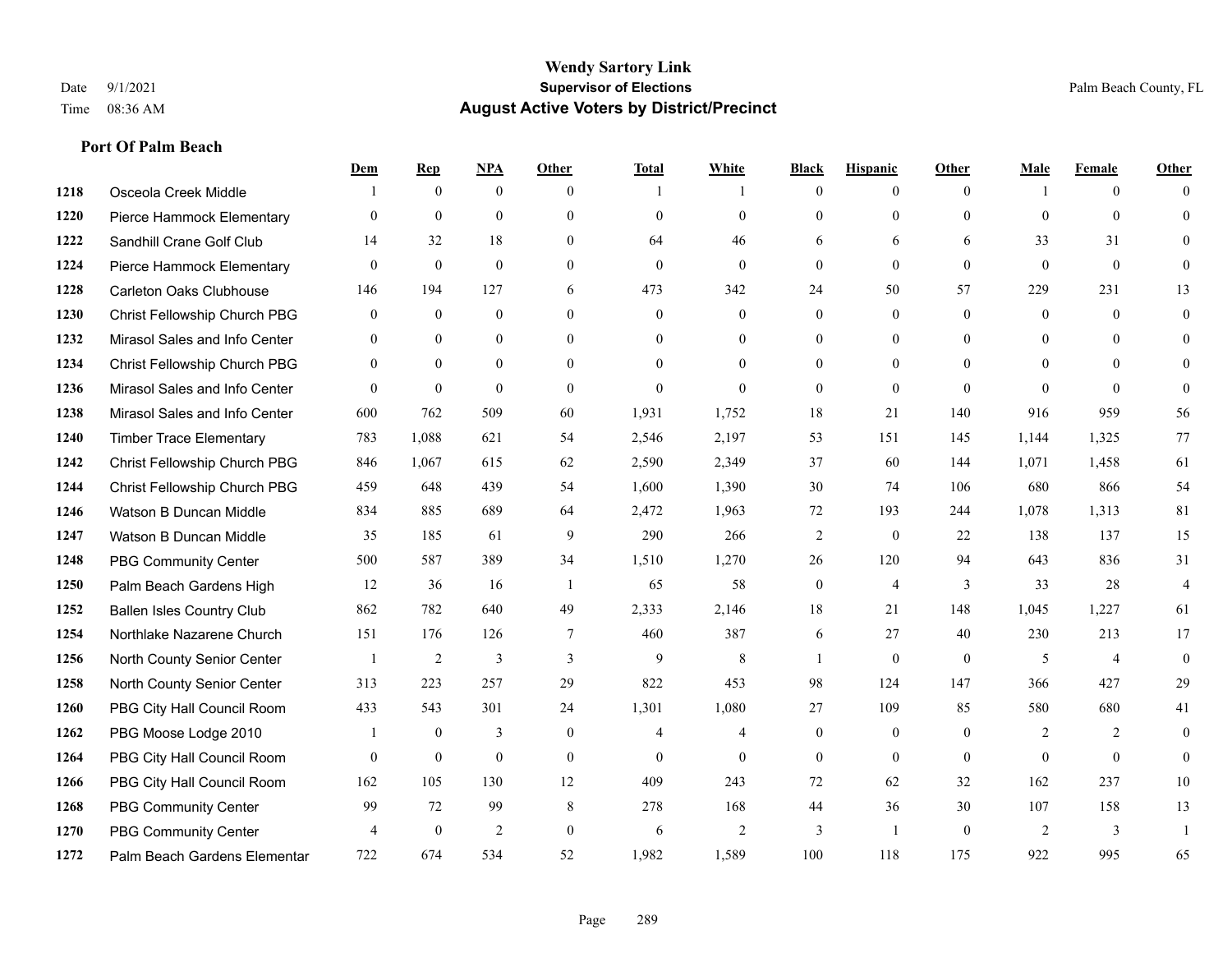|      |                                    | Dem              | <b>Rep</b>       | NPA              | <b>Other</b>     | <b>Total</b>     | <b>White</b>     | <b>Black</b>     | <b>Hispanic</b>  | Other          | <b>Male</b>      | <b>Female</b>  | <b>Other</b> |
|------|------------------------------------|------------------|------------------|------------------|------------------|------------------|------------------|------------------|------------------|----------------|------------------|----------------|--------------|
| 1274 | Palm Beach Gardens High            | 589              | 553              | 426              | 39               | 1,607            | 1,219            | 94               | 139              | 155            | 749              | 795            | 63           |
| 1276 | Palm Beach Gardens High            | 117              | 92               | 78               | 5                | 292              | 190              | 45               | 38               | 19             | 136              | 146            | 10           |
| 1278 | Garden Lodge 366 F&AM              | 364              | 187              | 267              | 20               | 838              | 414              | 192              | 134              | 98             | 367              | 439            | 32           |
| 1280 | Pew Leadership Center              | 139              | 151              | 112              | 11               | 413              | 348              | 11               | 24               | 30             | 169              | 241            | 3            |
| 1282 | Pew Leadership Center              | 77               | 51               | 54               | 6                | 188              | 135              | 13               | 18               | 22             | 93               | 81             | 14           |
| 1284 | Eissey Campus Theater              | 765              | 762              | 730              | 64               | 2,321            | 1,819            | 85               | 204              | 213            | 998              | 1,247          | 76           |
| 1286 | PBG Moose Lodge 2010               | 43               | 49               | 39               | 3                | 134              | 107              | 4                | 13               | 10             | 66               | 60             | $\,8\,$      |
| 1288 | PBG Moose Lodge 2010               | 13               | 24               | 6                | $\theta$         | 43               | 39               | $\mathbf{1}$     | $\mathbf{0}$     | 3              | 22               | 19             | 2            |
| 1290 | PBG Moose Lodge 2010               | 690              | 829              | 537              | 69               | 2,125            | 1,763            | 52               | 146              | 164            | 859              | 1,205          | 61           |
| 1291 | PBG Moose Lodge 2010               | 3                | $\mathbf{0}$     | 6                | $\mathbf{0}$     | 9                | 8                | 1                | $\overline{0}$   | $\theta$       | 3                | 6              | $\mathbf{0}$ |
| 1292 | PBG Moose Lodge 2010               | 16               | 47               | 18               | $\overline{1}$   | 82               | 75               | 1                | $\mathbf{1}$     | 5              | 38               | 41             | 3            |
| 1294 | Dwight D Eisenhower Elementar      | 27               | 80               | 22               | $\tau$           | 136              | 116              | 4                | 4                | 12             | 67               | 68             |              |
| 1296 | Dwight D Eisenhower Elementar      | 229              | 264              | 198              | 19               | 710              | 558              | 15               | 89               | 48             | 277              | 406            | 27           |
| 1298 | PBG Moose Lodge 2010               | 35               | 34               | 21               | $\sqrt{2}$       | 92               | 84               | $\boldsymbol{0}$ | 4                | $\overline{4}$ | 38               | 53             |              |
| 1300 | <b>Cross Community Church</b>      |                  | 3                | $\mathbf{1}$     | $\boldsymbol{0}$ | 5                | $\overline{4}$   | $\overline{0}$   | $\overline{0}$   | $\overline{1}$ | 2                | 3              | $\mathbf{0}$ |
| 1302 | Dwight D Eisenhower Elementar      | 38               | 53               | 37               | 3                | 131              | 112              | 1                | 7                | 11             | 60               | 66             | 5            |
| 1304 | <b>NPB Community Center</b>        | 209              | 264              | 182              | 23               | 678              | 585              | 13               | 39               | 41             | 342              | 307            | 29           |
| 1305 | <b>NPB Community Center</b>        | $\overline{0}$   | $\boldsymbol{0}$ | $\boldsymbol{0}$ |                  | $\overline{1}$   |                  | 0                | 0                | $\theta$       | $\overline{1}$   | $\theta$       | 0            |
| 1306 | <b>Eissey Campus Theater</b>       | 8                | 16               | 16               | $\overline{1}$   | 41               | 34               | 1                | 0                | 6              | 22               | 19             | $\theta$     |
| 1308 | <b>Gardens Mall Community Room</b> | 39               | 68               | 36               | $\overline{4}$   | 147              | 131              | 3                | $\overline{3}$   | 10             | 75               | 68             |              |
| 1310 | <b>Eissey Campus Theater</b>       |                  | $\overline{2}$   | $\mathbf{1}$     | $\Omega$         | $\overline{4}$   | $\overline{4}$   | $\overline{0}$   | $\theta$         | $\Omega$       | 3                | $\overline{1}$ | $\Omega$     |
| 1312 | <b>Gardens Mall Community Room</b> | 6                | 20               | 11               | $\mathbf{0}$     | 37               | 34               | $\overline{0}$   | $\overline{c}$   | $\overline{1}$ | 18               | 19             | $\theta$     |
| 1314 | <b>NPB Community Center</b>        | 51               | 127              | 62               | 6                | 246              | 218              | 3                | 8                | 17             | 100              | 132            | 14           |
| 1316 | <b>NPB Community Center</b>        | 187              | 189              | 140              | 29               | 545              | 391              | 43               | 74               | 37             | 236              | 290            | 19           |
| 1318 | PBG Moose Lodge 2010               | $\boldsymbol{0}$ | $\boldsymbol{0}$ | $\boldsymbol{0}$ | $\boldsymbol{0}$ | $\boldsymbol{0}$ | $\boldsymbol{0}$ | $\boldsymbol{0}$ | $\boldsymbol{0}$ | $\mathbf{0}$   | $\boldsymbol{0}$ | $\mathbf{0}$   | $\mathbf{0}$ |
| 1320 | <b>NPB Community Center</b>        | 33               | 119              | 37               | 2                | 191              | 169              | 3                | 8                | 11             | 99               | 88             |              |
| 1322 | <b>NPB Community Center</b>        | 2                | 6                | 10               | $\mathbf{0}$     | 18               | 18               | $\overline{0}$   | $\theta$         | $\theta$       | 8                | 9              |              |
| 1324 | Allamanda Elementary               | 443              | 450              | 380              | 39               | 1,312            | 1,041            | 38               | 134              | 99             | 554              | 714            | 44           |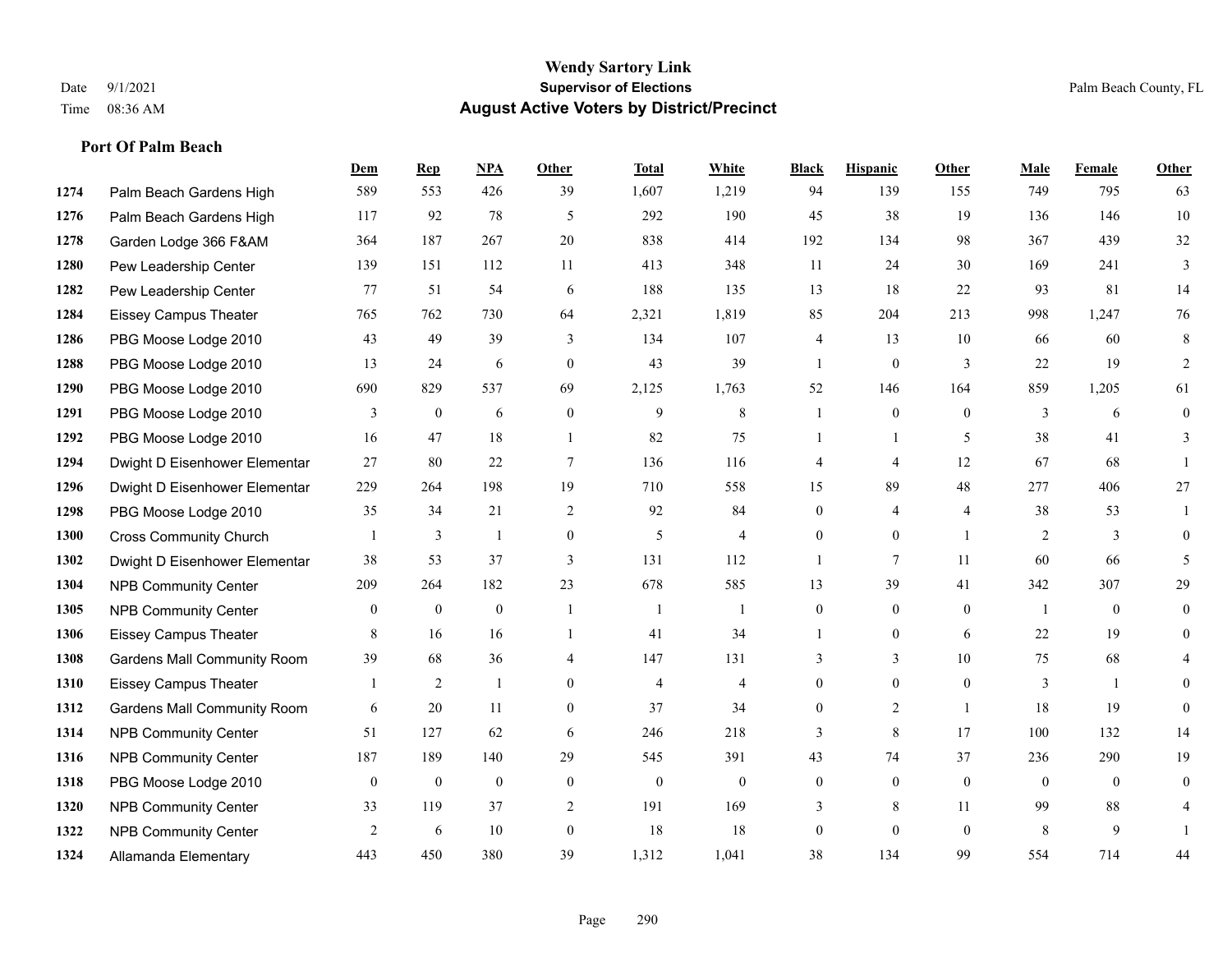**Port Of Palm Beach**

#### **Wendy Sartory Link** Date 9/1/2021 **Supervisor of Elections** Palm Beach County, FL Time 08:36 AM **August Active Voters by District/Precinct**

## **Dem Rep NPA Other Total White Black Hispanic Other Male Female Other** Allamanda Elementary 189 225 162 16 592 503 7 30 52 259 319 14 Osborne Park Activities Bldg 612 833 553 45 2,043 1,751 28 122 142 989 995 59 1st Unitarian Church NPB 36 40 40 3 119 97 8 7 7 65 51 3 1st Unitarian Church NPB 348 394 258 33 1,033 847 59 63 64 503 507 23 1st Unitarian Church NPB 2 3 5 1 11 11 0 0 0 4 7 0 Gardens Mall Community Room 35 91 43 4 173 154 0 4 15 86 80 7 Eissey Campus Theater 92 392 101 19 604 582 1 1 20 267 326 11 Eissey Campus Theater 6 6 6 3 0 15 13 0 1 1 7 8 0 NPB Country Club 308 452 267 28 1,055 953 17 32 53 450 580 25 Old Port Cove 297 519 319 33 1,168 1,071 5 29 63 531 618 19 Anchorage Activities Bldg 554 931 420 37 1,942 1,782 13 58 89 895 999 48 NPB Council Chambers 32 124 33 8 197 186 0 6 5 100 91 6 Faith Lutheran Church 380 616 371 25 1,392 1,228 10 79 75 665 684 43 Northlake Nazarene Church 680 866 589 51 2,186 1,557 157 187 285 983 1,126 77 **1354 Grove Park Elementary 01 164 78 4 337 284 11 19 23 152 175 10**  Casa Rio Clubhouse 797 423 503 33 1,756 883 385 239 249 761 931 64 RB Prep Achievement Academy 15 4 3 0 22 9 8 1 4 13 6 3 Garden Lodge 366 F&AM 352 329 239 23 943 740 59 73 71 413 502 28 Grove Park Elementary 212 122 184 8 526 266 48 158 54 235 273 18 RB Prep Achievement Academy 385 106 228 17 736 208 295 137 96 314 398 24 Palm Lake Estates - The Pines 65 77 48 4 194 157 13 9 15 89 97 8 RB Prep Achievement Academy 0 0 0 0 0 0 0 0 0 0 0 0 Palm Lake Estates - The Pines 119 121 75 5 320 269 13 24 14 131 178 11 Garden Lodge 366 F&AM 96 37 44 7 184 84 58 20 22 81 97 6 Pew Leadership Center 193 81 139 10 423 219 116 46 42 175 234 14 Lake Park Town Hall 0 0 0 0 0 0 0 0 0 0 0 0 PBC Fire Rescue #68 1,030 410 515 38 1,993 819 836 113 225 931 977 85 NPB Council Chambers 176 264 156 14 610 540 10 22 38 270 321 19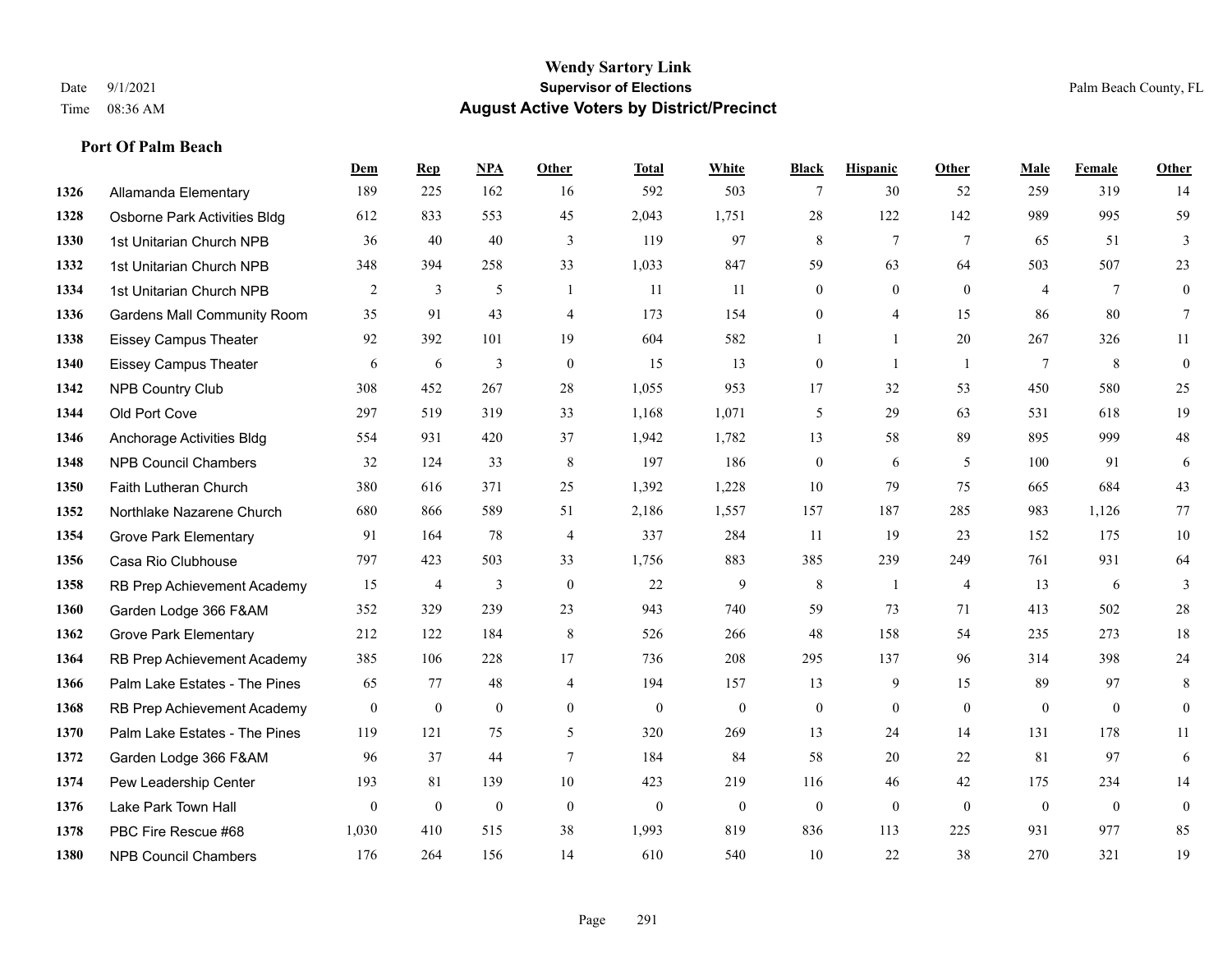|      |                                 | Dem      | <b>Rep</b>       | NPA              | <b>Other</b> | <b>Total</b>     | <b>White</b>     | <b>Black</b>     | <b>Hispanic</b>  | <b>Other</b>   | <b>Male</b>    | Female         | <b>Other</b>     |
|------|---------------------------------|----------|------------------|------------------|--------------|------------------|------------------|------------------|------------------|----------------|----------------|----------------|------------------|
| 1382 | Lake Park Town Hall             | 282      | 352              | 256              | 26           | 916              | 751              | 37               | 57               | 71             | 416            | 477            | 23               |
| 1384 | Phil Foster Park Marine Center  | 304      | 561              | 275              | 30           | 1,170            | 1,039            | 19               | 40               | 72             | 579            | 564            | $27\,$           |
| 1386 | Phil Foster Park Marine Center  | 586      | 1,113            | 703              | 85           | 2,487            | 2,146            | 56               | 87               | 198            | 1,148          | 1,272          | 67               |
| 1388 | Palm Beach Shores Town Hall     | 277      | 443              | 306              | 28           | 1,054            | 962              | 12               | 18               | 62             | 486            | 541            | $27\,$           |
| 1389 | Palm Beach Shores Town Hall     | $\bf{0}$ | $\boldsymbol{0}$ | $\boldsymbol{0}$ | $\mathbf{0}$ | $\boldsymbol{0}$ | $\boldsymbol{0}$ | $\boldsymbol{0}$ | $\mathbf{0}$     | $\mathbf{0}$   | $\mathbf{0}$   | $\mathbf{0}$   | $\boldsymbol{0}$ |
| 1390 | St Edwards Church               | 448      | 1,189            | 518              | 55           | 2,210            | 2,031            | 3                | 53               | 123            | 1,024          | 1,117          | 69               |
| 1392 | St Edwards Church               | 358      | 604              | 412              | 47           | 1,421            | 1,284            | 6                | 28               | 103            | 620            | 766            | 35               |
| 1394 | Morton & Barbara Mandel Cente   | 243      | 611              | 283              | 37           | 1,174            | 1,069            | 6                | 24               | 75             | 531            | 611            | $32\,$           |
| 2002 | Jeaga Middle                    | 179      | 92               | 112              | 6            | 389              | 150              | 126              | 40               | 73             | 171            | 206            | 12               |
| 2004 | <b>Grassy Waters Elementary</b> | 1,045    | 327              | 582              | 40           | 1,994            | 588              | 728              | 395              | 283            | 848            | 1,075          | 71               |
| 2006 | Jeaga Middle                    | 175      | 80               | 102              | 10           | 367              | 152              | 109              | 81               | 25             | 150            | 206            | 11               |
| 2008 | Jeaga Middle                    | $\bf{0}$ | $\bf{0}$         | $\mathbf{0}$     | $\mathbf{0}$ | $\boldsymbol{0}$ | $\boldsymbol{0}$ | $\boldsymbol{0}$ | $\boldsymbol{0}$ | $\overline{0}$ | $\overline{0}$ | $\overline{0}$ | $\boldsymbol{0}$ |
| 2010 | <b>Cypress Lakes HOA</b>        | 587      | 329              | 281              | 33           | 1,230            | 840              | 200              | 96               | 94             | 470            | 725            | 35               |
| 2012 | Century Village Clubhouse       | 60       | 31               | 24               | $\sqrt{2}$   | 117              | 72               | 14               | 18               | 13             | 53             | 60             | $\overline{4}$   |
| 2014 | Club Baywinds                   | 822      | 550              | 369              | 35           | 1,776            | 1,353            | 153              | 163              | 107            | 723            | 1,010          | $43\,$           |
| 2016 | Andros Isle POA Clubhouse       | 853      | 560              | 541              | 36           | 1,990            | 1,073            | 393              | 300              | 224            | 847            | 1,072          | 71               |
| 2018 | <b>Riverwalk Clubhouse</b>      | 749      | 703              | 560              | 46           | 2,058            | 1,613            | 92               | 173              | 180            | 884            | 1,111          | 63               |
| 2020 | Jeaga Middle                    | 208      | 87               | 134              | 10           | 439              | 202              | 128              | 80               | 29             | 190            | 240            | 9                |
| 2021 | Jeaga Middle                    | 167      | 55               | 121              | 16           | 359              | 110              | 123              | 75               | 51             | 140            | 207            | 12               |
| 2022 | Century Village Clubhouse       | 786      | 404              | 334              | 32           | 1,556            | 1,003            | 215              | 205              | 133            | 614            | 888            | 54               |
| 2024 | Century Village Clubhouse       | 790      | 420              | 323              | 37           | 1,570            | 1,101            | 165              | 164              | 140            | 617            | 902            | 51               |
| 2026 | Century Village Clubhouse       | 627      | 329              | 290              | 26           | 1,272            | 792              | 188              | 194              | 98             | 495            | 721            | 56               |
| 2028 | Century Village Clubhouse       | 345      | 188              | 147              | 6            | 686              | 472              | 68               | 87               | 59             | 248            | 414            | $24\,$           |
| 2030 | <b>Benoist Farms Elementary</b> | 574      | 156              | 299              | 21           | 1,050            | 258              | 451              | 233              | 108            | 406            | 593            | 51               |
| 2032 | <b>Riverwalk Clubhouse</b>      | 52       | 26               | 27               | 6            | 111              | 55               | 31               | 17               | 8              | 41             | 67             | 3                |
| 2034 | Riverwalk Clubhouse             | 101      | 52               | 70               | 9            | 232              | 92               | 58               | 56               | 26             | 102            | 128            | $\boldsymbol{2}$ |
| 2036 | <b>Turning Points Academy</b>   | 761      | 419              | 378              | 38           | 1,596            | 942              | 285              | 262              | 107            | 595            | 954            | $47\,$           |
| 2038 | <b>Turning Points Academy</b>   | 814      | 180              | 350              | 19           | 1,363            | 483              | 620              | 149              | 111            | 460            | 862            | 41               |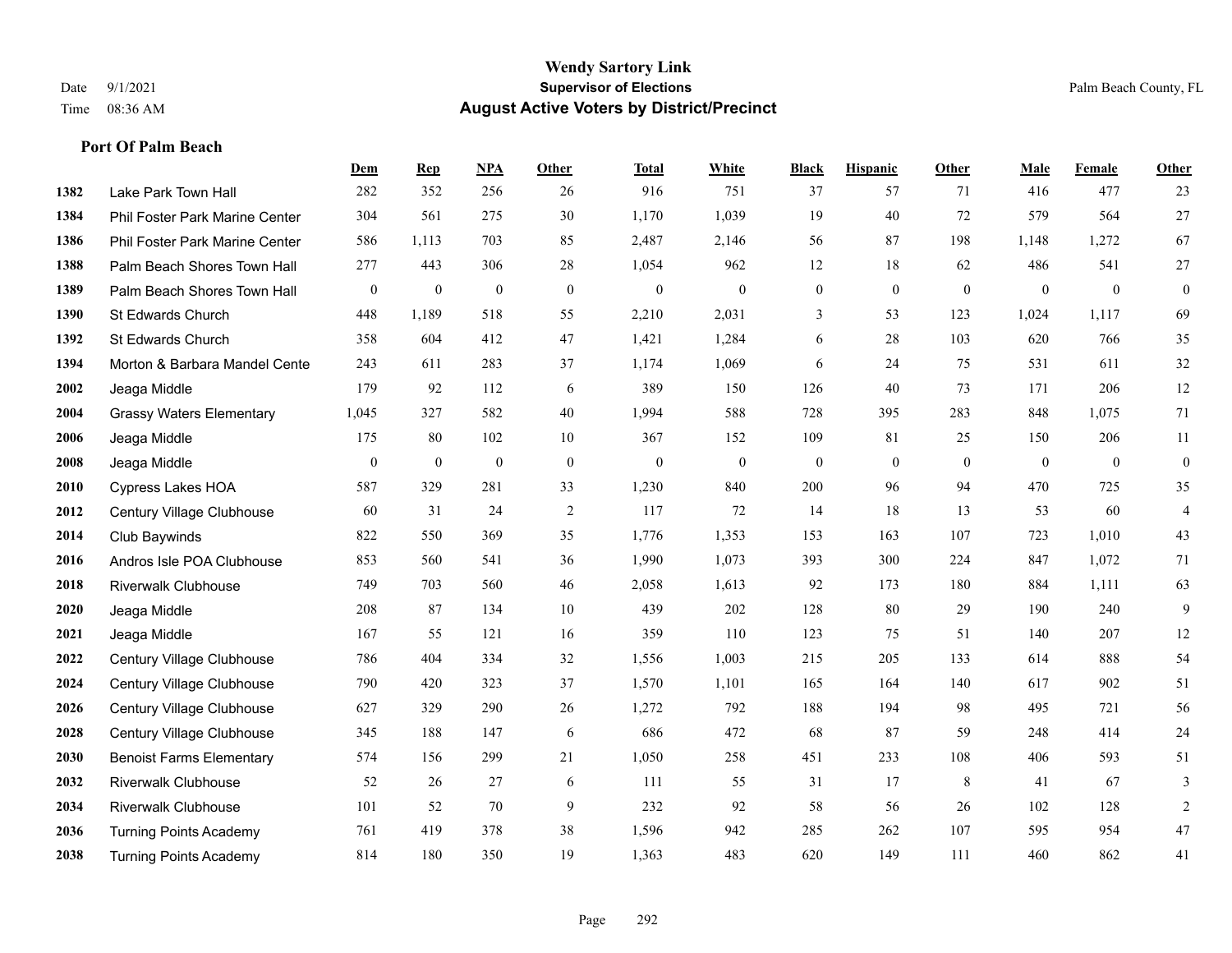|      |                                     | Dem              | <b>Rep</b>       | NPA              | <b>Other</b>     | <b>Total</b>     | <b>White</b>     | <b>Black</b>     | <b>Hispanic</b>  | <b>Other</b>   | <b>Male</b>      | Female         | <b>Other</b>     |
|------|-------------------------------------|------------------|------------------|------------------|------------------|------------------|------------------|------------------|------------------|----------------|------------------|----------------|------------------|
| 2040 | Wynnebrook Elementary               | 808              | 268              | 424              | 22               | 1,522            | 418              | 596              | 350              | 158            | 660              | 791            | 71               |
| 2041 | Wynnebrook Elementary               | 546              | 250              | 379              | 16               | 1,191            | 479              | 136              | 483              | 93             | 505              | 636            | 50               |
| 2042 | <b>Turning Points Academy</b>       | $\overline{0}$   | $\boldsymbol{0}$ | $\boldsymbol{0}$ | $\mathbf{0}$     | $\mathbf{0}$     | $\boldsymbol{0}$ | $\boldsymbol{0}$ | $\boldsymbol{0}$ | $\overline{0}$ | $\overline{0}$   | $\overline{0}$ | $\boldsymbol{0}$ |
| 2044 | St Christophers Episcopal Chr       | 1,108            | 283              | 563              | 33               | 1,987            | 575              | 812              | 396              | 204            | 878              | 1,016          | 93               |
| 2046 | Haverhill Town Hall                 | 398              | 216              | 238              | 10               | 862              | 334              | 236              | 203              | 89             | 388              | 436            | $38\,$           |
| 2048 | Elks Lodge #1352                    | 2                | 3                | $\mathbf{0}$     | $\mathbf{0}$     | 5                | 3                | 1                | $\boldsymbol{0}$ |                | 3                | -1             |                  |
| 2050 | Elks Lodge #1352                    | 19               | 19               | 23               | 3                | 64               | 40               | $\overline{4}$   | 12               | 8              | 35               | 26             | 3                |
| 2052 | Elks Lodge #1352                    | 556              | 151              | 268              | 20               | 995              | 178              | 472              | 151              | 194            | 461              | 494            | 40               |
| 2054 | Elks Lodge #1352                    | 1,274            | 326              | 700              | 25               | 2,325            | 457              | 988              | 591              | 289            | 1,026            | 1,192          | 107              |
| 2056 | Clayton Hutcheson Hall B            | 729              | 320              | 567              | 17               | 1,633            | 517              | 293              | 654              | 169            | 722              | 818            | 93               |
| 2058 | Clayton Hutcheson Hall B            | 3                | 1                | $\boldsymbol{0}$ | $\mathbf{0}$     | 4                | 3                | $\boldsymbol{0}$ | -1               | $\overline{0}$ | 2                | 2              | $\boldsymbol{0}$ |
| 2060 | West Gate Elementary                | 390              | 221              | 337              | 13               | 961              | 314              | 72               | 495              | 80             | 459              | 453            | 49               |
| 2062 | <b>West Gate Elementary</b>         | 10               | 7                | 11               | $\overline{0}$   | 28               | 21               | $\sqrt{2}$       | 3                | 2              | 15               | 13             | $\boldsymbol{0}$ |
| 2064 | West Gate Elementary                |                  | $\mathbf{0}$     | $\mathbf{0}$     | $\overline{0}$   | $\overline{1}$   | $\overline{1}$   | $\boldsymbol{0}$ | $\mathbf{0}$     | $\mathbf{0}$   |                  | $\mathbf{0}$   | $\mathbf{0}$     |
| 2066 | Howard Park Community Center        | 143              | 79               | 99               | $\tau$           | 328              | 168              | 55               | 68               | 37             | 151              | 169            | 8                |
| 2068 | <b>Conniston Middle</b>             | 431              | 252              | 321              | 15               | 1,019            | 403              | 100              | 443              | 73             | 458              | 521            | 40               |
| 2070 | <b>Belvedere Elementary</b>         | 558              | 375              | 375              | 24               | 1,332            | 1,050            | 26               | 151              | 105            | 628              | 654            | 50               |
| 2072 | <b>Belvedere Elementary</b>         | 603              | 334              | 469              | 27               | 1,433            | 513              | 148              | 625              | 147            | 620              | 724            | 89               |
| 2074 | <b>Belvedere Elementary</b>         | $\boldsymbol{0}$ | $\boldsymbol{0}$ | $\boldsymbol{0}$ | $\boldsymbol{0}$ | $\boldsymbol{0}$ | $\boldsymbol{0}$ | $\boldsymbol{0}$ | $\boldsymbol{0}$ | $\overline{0}$ | $\boldsymbol{0}$ | $\mathbf{0}$   | $\mathbf{0}$     |
| 2076 | St Catherine Church                 | 145              | 121              | 126              | $\tau$           | 399              | 330              | 16               | 27               | 26             | 194              | 195            | $10\,$           |
| 2078 | St Catherine Church                 | 450              | 554              | 359              | 30               | 1,393            | 1,163            | 38               | 88               | 104            | 625              | 718            | 50               |
| 5004 | Faith Farm Tabernacle               | 3                | $\overline{2}$   | $\overline{2}$   | $\overline{0}$   | 7                | $\overline{4}$   | $\mathbf{0}$     | 3                | $\theta$       | 6                | $\mathbf{1}$   | $\mathbf{0}$     |
| 6004 | Pahokee Recreation Center           | 957              | 174              | 228              | 5                | 1,364            | 180              | 879              | 222              | 83             | 560              | 756            | $48\,$           |
| 6006 | Pahokee Recreation Center           | 995              | 165              | 272              | 13               | 1,445            | 122              | 844              | 380              | 99             | 642              | 722            | 81               |
| 6008 | Pahokee High                        | 520              | 20               | 101              | 2                | 643              | $\tau$           | 589              | 3                | 44             | 188              | 423            | 32               |
| 6010 | <b>Canal Point Community Center</b> | 25               | 6                | 6                | $\overline{0}$   | 37               | 12               | 20               | $\mathfrak{2}$   | 3              | 21               | 16             | $\boldsymbol{0}$ |
| 6012 | Belle Glade Library/Civic Ctr       | 175              | 29               | 59               | $\overline{0}$   | 263              | 30               | 145              | 75               | 13             | 103              | 149            | 11               |
| 6014 | Belle Glade Library/Civic Ctr       |                  | 2                |                  | $\Omega$         | $\overline{4}$   | $\Omega$         | $\mathbf{0}$     | $\overline{4}$   | $\mathbf{0}$   |                  | 3              | $\boldsymbol{0}$ |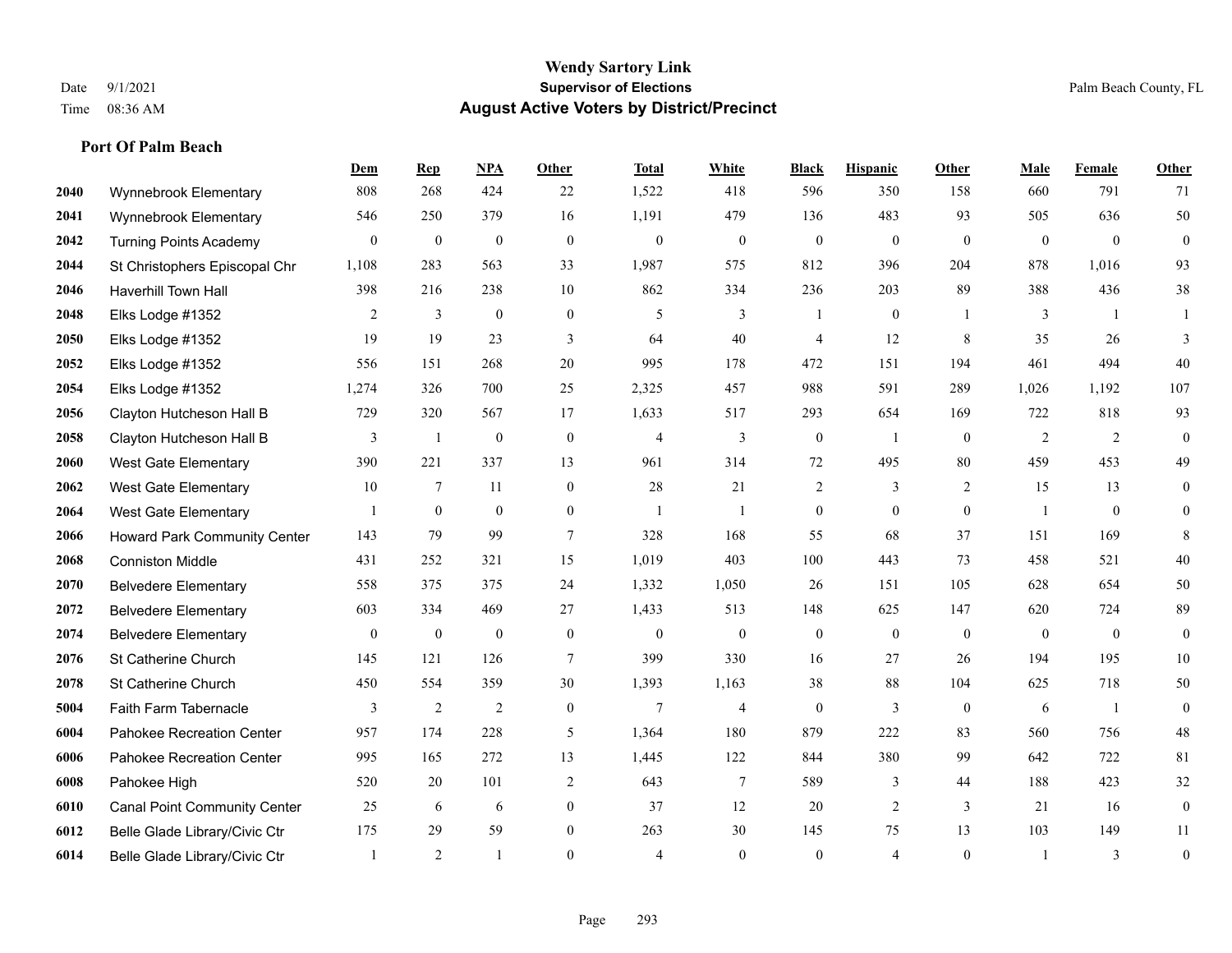|      |                                 | Dem              | <b>Rep</b>       | NPA              | <b>Other</b>   | <b>Total</b>   | <b>White</b>   | <b>Black</b>     | <b>Hispanic</b>  | <b>Other</b>   | <b>Male</b>    | <b>Female</b>  | <b>Other</b>     |
|------|---------------------------------|------------------|------------------|------------------|----------------|----------------|----------------|------------------|------------------|----------------|----------------|----------------|------------------|
| 6016 | South Bay Commission Chambe     | 35               | 51               | 27               | 2              | 115            | 75             | $\overline{7}$   | 22               | 11             | 60             | 50             | 5                |
| 6018 | South Bay Commission Chambe     | 1,197            | 84               | 225              | 11             | 1,517          | 61             | 1,170            | 208              | 78             | 636            | 842            | 39               |
| 6020 | <b>Glades Central High</b>      | 442              | 77               | 133              | 8              | 660            | 81             | 383              | 160              | 36             | 307            | 320            | 33               |
| 6022 | Belle Glade Library/Civic Ctr   | 1,362            | 104              | 251              | 16             | 1,733          | 89             | 1,388            | 143              | 113            | 715            | 949            | 69               |
| 6024 | Lewis Evans Resource Center     | 1,697            | 65               | 261              | 15             | 2,038          | 31             | 1,772            | 123              | 112            | 816            | 1,153          | 69               |
| 6026 | Lewis Evans Resource Center     | 2                | $\boldsymbol{0}$ | $\overline{2}$   | $\mathbf{0}$   | 4              | $\overline{0}$ | $\boldsymbol{0}$ | 4                | $\mathbf{0}$   | $\overline{1}$ | 3              | $\mathbf{0}$     |
| 6028 | Belle Glade Library/Civic Ctr   | 749              | 457              | 323              | 15             | 1,544          | 414            | 394              | 651              | 85             | 723            | 777            | 44               |
| 6029 | Belle Glade Library/Civic Ctr   | 1                | $\boldsymbol{0}$ | $\mathbf{0}$     | $\mathbf{0}$   | $\mathbf{1}$   | $\overline{0}$ | 1                | $\mathbf{0}$     | $\theta$       | 1              | $\theta$       | $\boldsymbol{0}$ |
| 6030 | Belle Glade Library/Civic Ctr   | 8                | $\mathfrak{Z}$   | 12               | $\overline{c}$ | 25             | $\,$ 8 $\,$    | $\boldsymbol{0}$ | 17               | $\mathbf{0}$   | 7              | 16             | 2                |
| 6032 | Gove Elementary                 | 674              | 295              | 272              | 5              | 1,246          | 312            | 432              | 405              | 97             | 531            | 673            | $42\,$           |
| 6034 | Gove Elementary                 | $\mathbf{0}$     | $\overline{4}$   | $\mathbf{0}$     | $\Omega$       | $\overline{4}$ | $\overline{4}$ | $\mathbf{0}$     | $\mathbf{0}$     | $\theta$       | 3              | $\overline{1}$ | $\mathbf{0}$     |
| 6036 | Gove Elementary                 | 390              | 160              | 206              | $10\,$         | 766            | 136            | 151              | 434              | 45             | 333            | 403            | $30\,$           |
| 6040 | Osceola Creek Middle            | 101              | 126              | 106              | -1             | 334            | 254            | 13               | 33               | 34             | 155            | 163            | 16               |
| 6042 | Osceola Creek Middle            | 995              | 1,210            | 1,032            | 64             | 3,301          | 2,119          | 429              | 488              | 265            | 1,575          | 1,617          | 109              |
| 6044 | <b>Frontier Elementary</b>      | 915              | 975              | 782              | 59             | 2,731          | 1,738          | 416              | 344              | 233            | 1,280          | 1,366          | 85               |
| 6045 | Acreage Branch Library          | 204              | 267              | 177              | 10             | 658            | 419            | 80               | 90               | 69             | 315            | 312            | 31               |
| 6046 | Pierce Hammock Elementary       | 802              | 960              | 753              | 45             | 2,560          | 1,645          | 359              | 319              | 237            | 1,239          | 1,223          | 98               |
| 6048 | Pierce Hammock Elementary       | $\boldsymbol{0}$ | $\boldsymbol{0}$ | $\boldsymbol{0}$ | $\theta$       | $\mathbf{0}$   | $\mathbf{0}$   | $\mathbf{0}$     | $\mathbf{0}$     | $\mathbf{0}$   | $\mathbf{0}$   | $\mathbf{0}$   | $\boldsymbol{0}$ |
| 6050 | Acreage Branch Library          | 879              | 880              | 732              | 59             | 2,550          | 1,559          | 378              | 349              | 264            | 1,199          | 1,260          | 91               |
| 6051 | Cornerstone Fellowship          | 611              | 752              | 555              | 50             | 1,968          | 1,255          | 210              | 291              | 212            | 917            | 979            | $72\,$           |
| 6052 | Seminole Ridge High             | 616              | 645              | 562              | 37             | 1,860          | 1,145          | 225              | 314              | 176            | 881            | 907            | 72               |
| 6054 | <b>Acreage Pines Elementary</b> | $\boldsymbol{0}$ | $\boldsymbol{0}$ | $\boldsymbol{0}$ | $\mathbf{0}$   | $\mathbf{0}$   | $\mathbf{0}$   | $\boldsymbol{0}$ | $\boldsymbol{0}$ | $\overline{0}$ | $\overline{0}$ | $\overline{0}$ | $\mathbf{0}$     |
| 6056 | Pierce Hammock Elementary       | $\overline{0}$   | $\mathbf{0}$     | $\mathbf{0}$     | $\mathbf{0}$   | $\theta$       | $\overline{0}$ | $\mathbf{0}$     | $\mathbf{0}$     | $\theta$       | $\theta$       | $\theta$       | $\boldsymbol{0}$ |
| 6058 | <b>Acreage Pines Elementary</b> | 740              | 606              | 563              | 39             | 1,948          | 1,051          | 354              | 246              | 297            | 943            | 942            | 63               |
| 6060 | Indian Trail Improvement Dist   | 887              | 959              | 805              | 58             | 2,709          | 1,682          | 343              | 401              | 283            | 1,247          | 1,363          | 99               |
| 6062 | Sandhill Crane Golf Club        | 228              | 419              | 259              | 22             | 928            | 662            | 71               | 72               | 123            | 456            | 439            | 33               |
| 6064 | Sandhill Crane Golf Club        | 31               | 54               | 34               | $\overline{4}$ | 123            | 101            | 4                | 12               | 6              | 60             | 59             | 4                |
| 6066 | Ibis POA Admin Building         | 1,021            | 1.100            | 726              | 86             | 2,933          | 2,574          | 90               | 68               | 201            | 1,383          | 1.485          | 65               |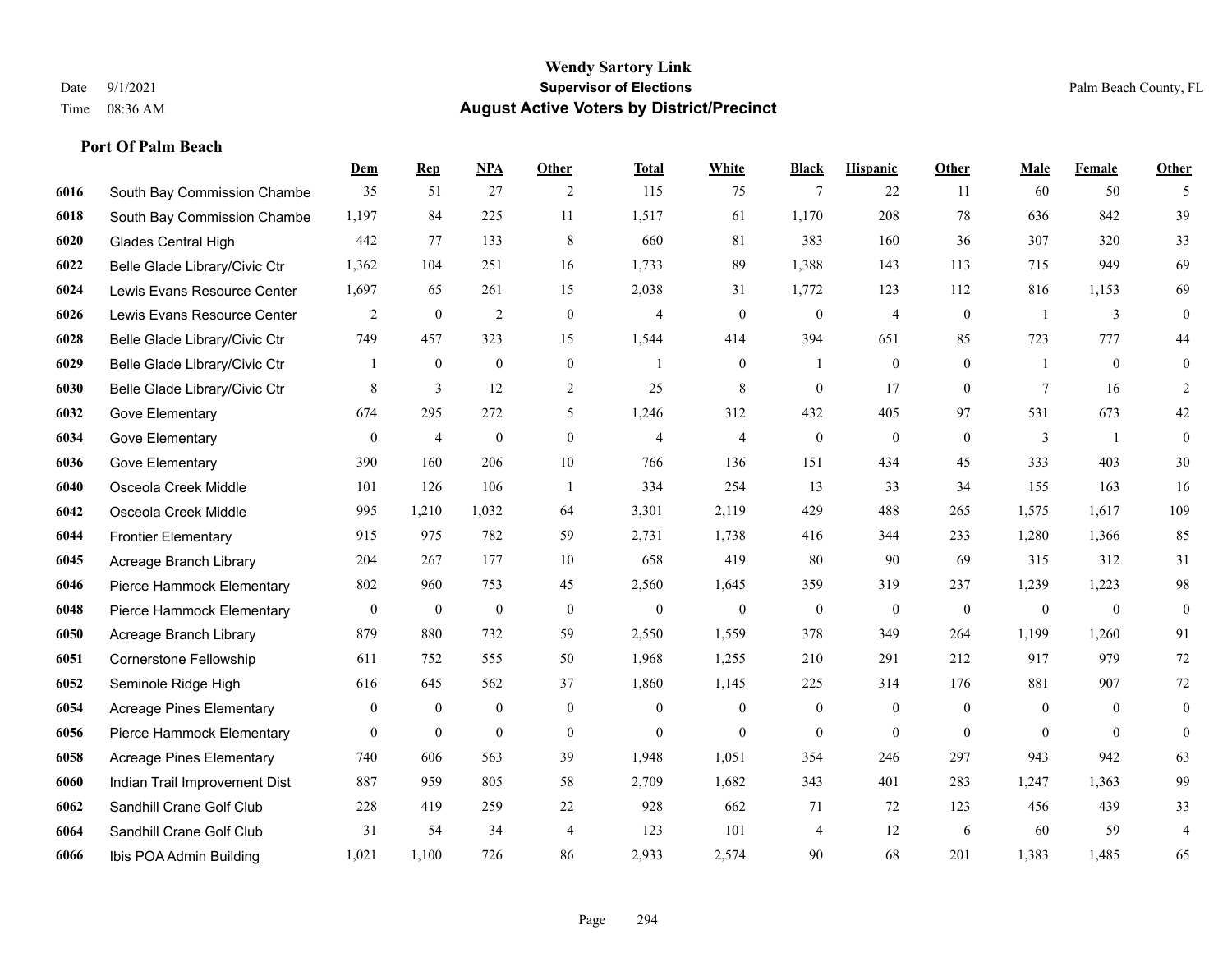|      |                                | Dem              | <b>Rep</b>       | NPA              | <b>Other</b> | <b>Total</b> | <b>White</b>     | <b>Black</b>     | <b>Hispanic</b>  | <b>Other</b>   | <b>Male</b>    | <b>Female</b>  | <b>Other</b>     |
|------|--------------------------------|------------------|------------------|------------------|--------------|--------------|------------------|------------------|------------------|----------------|----------------|----------------|------------------|
| 6068 | Ibis POA Admin Building        | $\mathbf{0}$     | $\mathbf{0}$     | $\boldsymbol{0}$ | $\theta$     | $\mathbf{0}$ | $\overline{0}$   | $\overline{0}$   | $\overline{0}$   | $\overline{0}$ | $\theta$       | $\overline{0}$ | $\Omega$         |
| 6070 | Ironhorse Country Club         | 159              | 262              | 119              | 9            | 549          | 443              | 35               | 20               | 51             | 244            | 293            | $12\,$           |
| 6072 | Seminole Ridge High            | 474              | 464              | 450              | 42           | 1,430        | 658              | 268              | 382              | 122            | 673            | 733            | 24               |
| 6073 | Seminole Ridge High            | $\boldsymbol{0}$ | $\boldsymbol{0}$ | $\boldsymbol{0}$ | $\mathbf{0}$ | $\mathbf{0}$ | $\mathbf{0}$     | $\boldsymbol{0}$ | $\overline{0}$   | $\mathbf{0}$   | $\mathbf{0}$   | $\mathbf{0}$   | $\mathbf{0}$     |
| 6076 | <b>Western Pines Middle</b>    | 642              | 705              | 572              | 36           | 1,955        | 1,427            | 154              | 201              | 173            | 932            | 940            | 83               |
| 6078 | <b>Western Pines Middle</b>    | 658              | 727              | 649              | 39           | 2,073        | 1,386            | 158              | 356              | 173            | 980            | 1,034          | 59               |
| 6080 | <b>Golden Grove Elementary</b> | 605              | 780              | 621              | 50           | 2,056        | 1,382            | 130              | 346              | 198            | 957            | 1,015          | 84               |
| 6082 | PBSC Loxahatchee Groves Can    | 11               | 6                | 15               | 2            | 34           | 29               | $\overline{0}$   | 3                | 2              | 13             | 21             | $\overline{0}$   |
| 6084 | PBSC Loxahatchee Groves Can    | 270              | 394              | 322              | 40           | 1,026        | 643              | 63               | 219              | 101            | 508            | 502            | 16               |
| 6086 | PBSC Loxahatchee Groves Can    | 265              | 415              | 248              | 21           | 949          | 695              | 93               | 86               | 75             | 435            | 485            | 29               |
| 6088 | Seminole Ridge High            | 535              | 682              | 544              | 40           | 1,801        | 1,156            | 216              | 288              | 141            | 850            | 897            | 54               |
| 6090 | Loxahatchee Groves Elementary  | 773              | 885              | 746              | 58           | 2,462        | 1,526            | 281              | 445              | 210            | 1,190          | 1,180          | 92               |
| 6092 | PBSC Loxahatchee Groves Can    | 174              | 228              | 141              | 16           | 559          | 363              | 45               | 106              | 45             | 270            | 268            | $21\,$           |
| 6094 | Palms West Presbyterian        | 666              | 929              | 659              | $42\,$       | 2,296        | 1,833            | 76               | 208              | 179            | 1,098          | 1,124          | 74               |
| 6096 | Palms West Presbyterian        | $\overline{0}$   | $\boldsymbol{0}$ | $\theta$         | $\mathbf{0}$ | $\mathbf{0}$ | $\boldsymbol{0}$ | $\overline{0}$   | $\boldsymbol{0}$ | $\mathbf{0}$   | $\overline{0}$ | $\overline{0}$ | $\boldsymbol{0}$ |
| 6098 | <b>HL Johnson Elementary</b>   | 660              | 506              | 465              | 38           | 1,669        | 919              | 305              | 260              | 185            | 759            | 869            | 41               |
| 6100 | Madison Green Clubhouse        | 1,237            | 720              | 762              | 52           | 2,771        | 1,203            | 782              | 407              | 379            | 1,285          | 1,382          | 104              |
| 6102 | <b>RPB Recreation Center</b>   | 655              | 477              | 455              | 24           | 1,611        | 942              | 265              | 258              | 146            | 664            | 892            | 55               |
| 6104 | <b>Crestwood Middle</b>        | 182              | 150              | 119              | 8            | 459          | 215              | 76               | 82               | 86             | 214            | 225            | $20\,$           |
| 6106 | <b>RPB Recreation Center</b>   | 215              | 122              | 196              | 10           | 543          | 224              | 98               | 155              | 66             | 215            | 308            | $20\,$           |
| 6108 | Calypso Bay Waterpark          | $\overline{0}$   | $\boldsymbol{0}$ | $\theta$         | $\mathbf{0}$ | $\mathbf{0}$ | $\mathbf{0}$     | $\overline{0}$   | $\overline{0}$   | $\theta$       | $\theta$       | $\overline{0}$ | $\overline{0}$   |
| 6112 | <b>Crestwood Middle</b>        | 472              | 415              | 357              | 33           | 1,277        | 683              | 229              | 215              | 150            | 594            | 641            | 42               |
| 6114 | RPB Village Hall               | 1,060            | 700              | 692              | 41           | 2,493        | 1,369            | 469              | 429              | 226            | 1,166          | 1,236          | 91               |
| 6116 | <b>HL Johnson Elementary</b>   | 726              | 413              | 484              | 52           | 1,675        | 864              | 324              | 277              | 210            | 737            | 893            | 45               |
| 6118 | <b>RPB Branch Library</b>      | 1,081            | 565              | 696              | 56           | 2,398        | 1,136            | 579              | 431              | 252            | 1,043          | 1,266          | 89               |
| 6120 | Royal Palm Beach High          | 405              | 319              | 265              | 17           | 1,006        | 480              | 199              | 155              | 172            | 476            | 505            | 25               |
| 6122 | <b>RPB Cultural Center</b>     | 1,169            | 655              | 757              | 51           | 2,632        | 1,390            | 498              | 496              | 248            | 1,131          | 1,412          | 89               |
| 6124 | <b>RPB Cultural Center</b>     | 584              | 324              | 388              | 17           | 1,313        | 638              | 278              | 280              | 117            | 555            | 717            | 41               |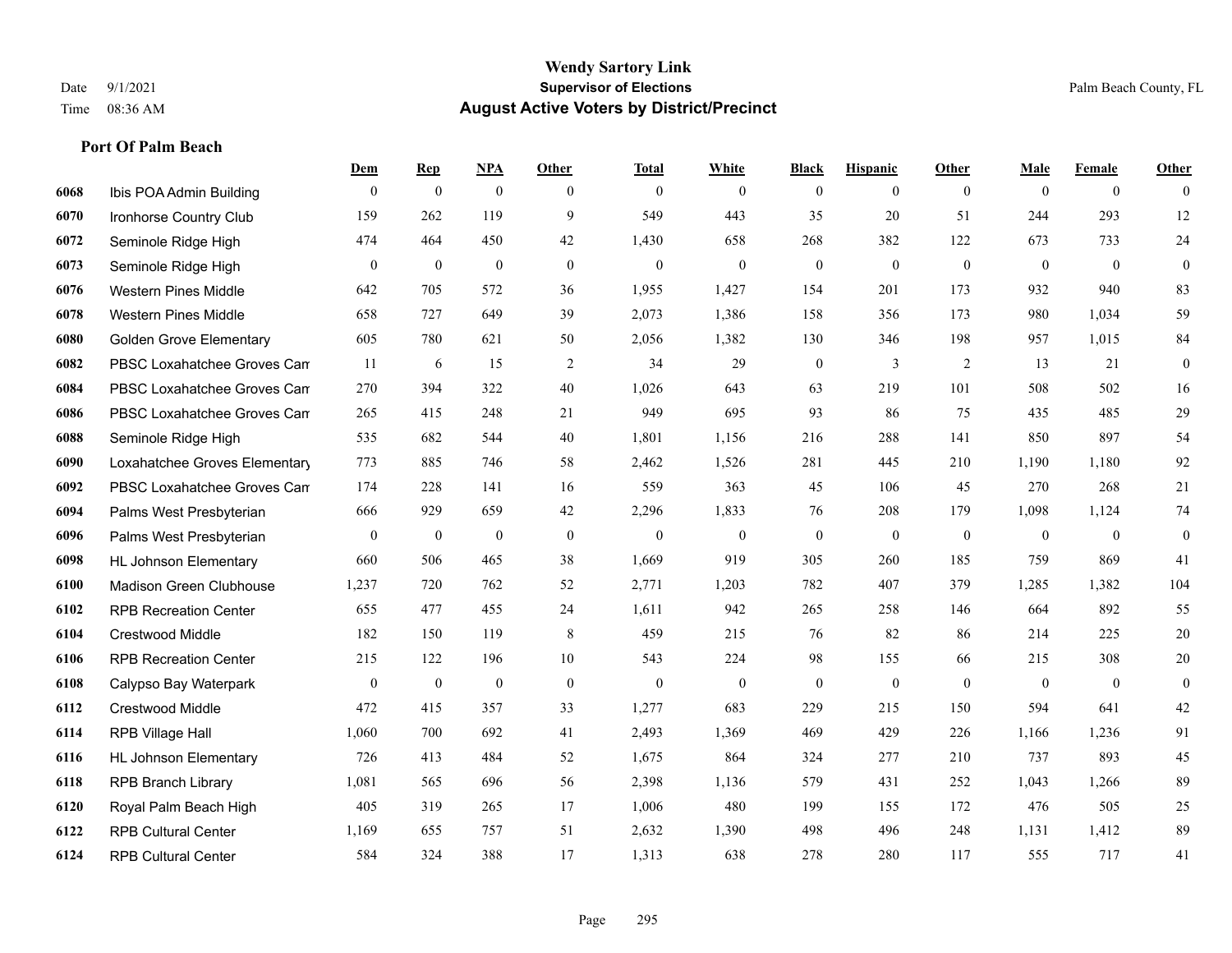|      |                                    | Dem            | <b>Rep</b>       | NPA              | <b>Other</b>   | <b>Total</b>   | <b>White</b>     | <b>Black</b>     | <b>Hispanic</b>  | <b>Other</b>    | <b>Male</b>      | <b>Female</b> | <b>Other</b>     |
|------|------------------------------------|----------------|------------------|------------------|----------------|----------------|------------------|------------------|------------------|-----------------|------------------|---------------|------------------|
| 6126 | Calypso Bay Waterpark              | 685            | 298              | 500              | 32             | 1,515          | 545              | 412              | 365              | 193             | 654              | 801           | 60               |
| 6128 | Royal Palm Beach High              | 35             | 28               | 28               | 3              | 94             | 51               | 25               | 11               | $7\phantom{.0}$ | 43               | 51            | $\mathbf{0}$     |
| 6130 | Royal Palm Beach High              | 81             | 42               | 87               | 5              | 215            | 100              | 35               | 59               | 21              | 97               | 111           | $\tau$           |
| 6132 | Royal Palm Beach High              | 389            | 190              | 261              | 19             | 859            | 413              | 166              | 188              | 92              | 391              | 436           | 32               |
| 6134 | Christ Fellowship Church RPB       | 957            | 461              | 687              | 29             | 2,134          | 845              | 501              | 496              | 292             | 952              | 1,092         | $90\,$           |
| 6136 | Calypso Bay Waterpark              |                | -1               | $\boldsymbol{0}$ | $\overline{0}$ | 2              | $\boldsymbol{0}$ | 1                | $\boldsymbol{0}$ | -1              | $\boldsymbol{0}$ |               |                  |
| 6138 | Royal Palm Beach High              | $\mathbf{0}$   | $\mathbf{0}$     | $\mathbf{0}$     | $\mathbf{0}$   | $\mathbf{0}$   | $\overline{0}$   | $\boldsymbol{0}$ | $\mathbf{0}$     | $\theta$        | $\theta$         | $\mathbf{0}$  | $\mathbf{0}$     |
| 6140 | Royal Palm Beach High              | 335            | 502              | 305              | 33             | 1,175          | 855              | 107              | 112              | 101             | 565              | 586           | 24               |
| 6142 | Christ Fellowship Church RPB       | $\overline{0}$ | $\boldsymbol{0}$ | $\boldsymbol{0}$ | $\overline{0}$ | $\mathbf{0}$   | $\boldsymbol{0}$ | $\boldsymbol{0}$ | $\mathbf{0}$     | $\mathbf{0}$    | $\mathbf{0}$     | $\theta$      | $\boldsymbol{0}$ |
| 6144 | Christ Fellowship Church RPB       | $\overline{0}$ | $\overline{0}$   | $\mathbf{0}$     | $\overline{0}$ | $\theta$       | $\overline{0}$   | $\mathbf{0}$     | $\mathbf{0}$     | $\theta$        | $\Omega$         | $\theta$      | $\mathbf{0}$     |
| 6146 | Christ Fellowship Church RPB       | 1              | 2                | $\mathbf{1}$     | $\overline{0}$ | $\overline{4}$ | 3                | $\boldsymbol{0}$ | $\mathbf{0}$     |                 | 3                | -1            | $\mathbf{0}$     |
| 6148 | Christ Fellowship Church RPB       | $\overline{0}$ | $\mathbf{0}$     | $\mathbf{1}$     | $\overline{0}$ |                | $\mathbf{1}$     | $\boldsymbol{0}$ | $\mathbf{0}$     | $\theta$        | $\theta$         | $\mathbf{1}$  | $\mathbf{0}$     |
| 6150 | <b>Binks Forest Elementary</b>     | 25             | 41               | 41               | 5              | 112            | 82               | 5                | 10               | 15              | 50               | 59            | 3                |
| 6152 | <b>Binks Forest Elementary</b>     | 410            | 557              | 377              | 34             | 1,378          | 1,052            | 46               | 131              | 149             | 649              | 684           | 45               |
| 6154 | Wellington Landings Middle         | 466            | 524              | 389              | 28             | 1,407          | 1,015            | 86               | 187              | 119             | 631              | 736           | 40               |
| 6156 | <b>Binks Forest Elementary</b>     | 628            | 720              | 572              | 40             | 1,960          | 1,382            | 127              | 284              | 167             | 892              | 1,008         | 60               |
| 6158 | <b>Wellington Elementary</b>       | 784            | 940              | 547              | 40             | 2,311          | 1,703            | 131              | 306              | 171             | 1,052            | 1,184         | 75               |
| 6160 | Wellington Landings Middle         | 669            | 580              | 569              | 42             | 1,860          | 1,208            | 163              | 339              | 150             | 863              | 943           | 54               |
| 6162 | First Baptist Church Wel           | 765            | 665              | 557              | 44             | 2,031          | 1,291            | 209              | 350              | 181             | 901              | 1,066         | 64               |
| 6164 | First Baptist Church Wel           | 833            | 798              | 594              | 55             | 2,280          | 1,533            | 183              | 371              | 193             | 1,020            | 1,187         | 73               |
| 6166 | <b>Wellington Community Center</b> | 863            | 865              | 735              | 46             | 2,509          | 1,750            | 150              | 399              | 210             | 1,154            | 1,276         | 79               |
| 6168 | First Baptist Church Wel           | 128            | 181              | 143              | 9              | 461            | 354              | 27               | 43               | 37              | 216              | 233           | 12               |
| 6170 | Christ Fellowship Church RPB       | $\mathbf{0}$   | 6                | $\overline{2}$   | $\Omega$       | 8              | $\,$ 8 $\,$      | $\mathbf{0}$     | $\mathbf{0}$     | $\theta$        | 3                | 5             | $\mathbf{0}$     |
| 6172 | Christ Fellowship Church RPB       | 1,298          | 574              | 828              | 67             | 2,767          | 962              | 847              | 635              | 323             | 1,184            | 1,466         | 117              |
| 6182 | New Horizons Elementary            | 294            | 453              | 318              | 14             | 1,079          | 789              | 54               | 115              | 121             | 467              | 583           | 29               |
| 6184 | Wellington High                    | 662            | 581              | 525              | 36             | 1,804          | 1,117            | 244              | 287              | 156             | 795              | 950           | 59               |
| 6186 | <b>Elbridge Gale Elementary</b>    | 816            | 564              | 635              | 43             | 2,058          | 1,119            | 295              | 428              | 216             | 900              | 1,077         | 81               |
| 6188 | <b>Wellington Village Park</b>     | 220            | 420              | 298              | 27             | 965            | 820              | 17               | 46               | 82              | 385              | 531           | 49               |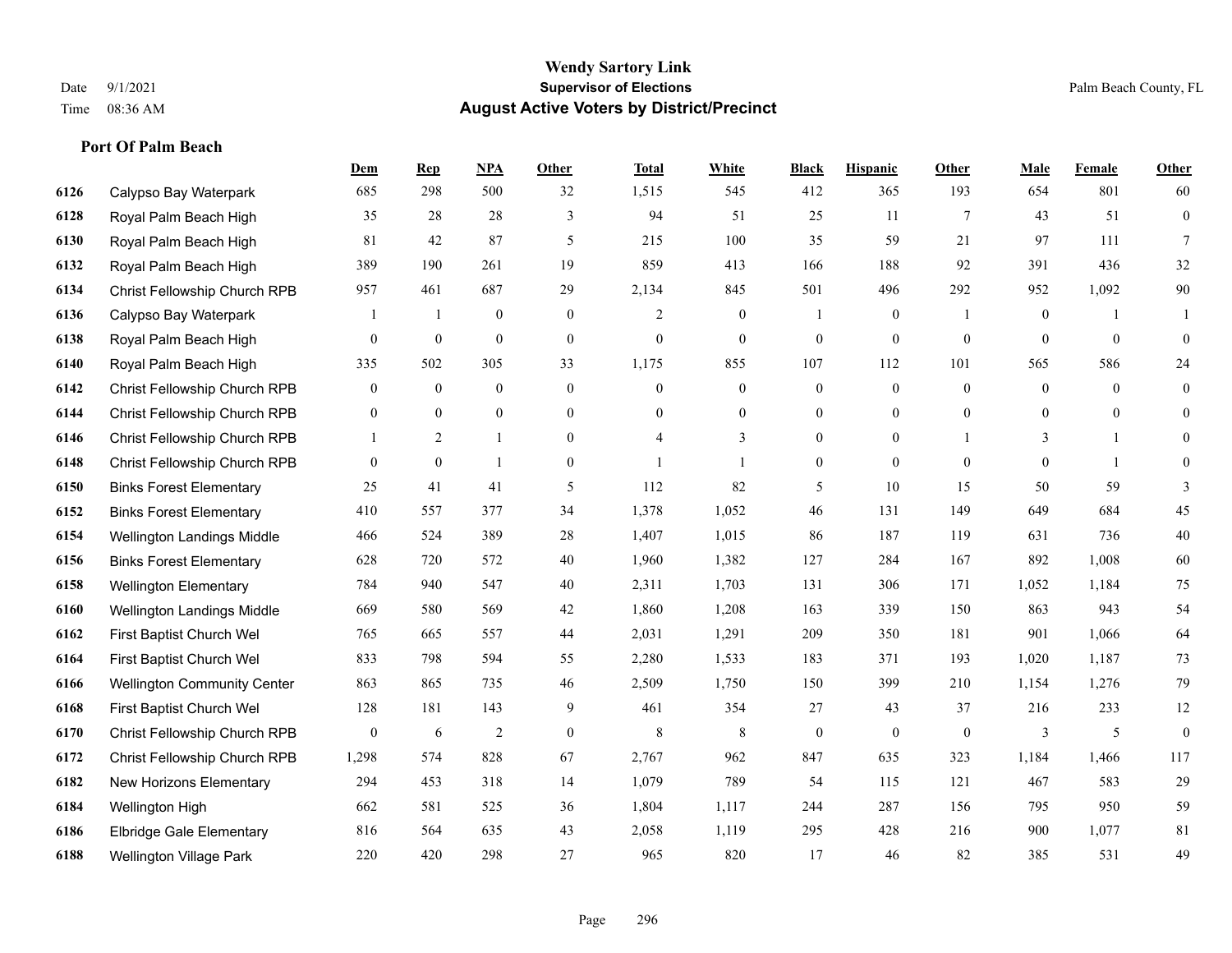|      |                                       | <b>Dem</b>       | <b>Rep</b>       | NPA              | <b>Other</b>     | <b>Total</b>     | <b>White</b>     | <b>Black</b>     | <b>Hispanic</b>  | <b>Other</b>   | <b>Male</b>    | <b>Female</b> | <b>Other</b>     |
|------|---------------------------------------|------------------|------------------|------------------|------------------|------------------|------------------|------------------|------------------|----------------|----------------|---------------|------------------|
| 6190 | Wellington Village Hall               | 814              | 453              | 634              | 44               | 1,945            | 871              | 357              | 505              | 212            | 806            | 1,063         | 76               |
| 6192 | St Peters Methodist Church            | 967              | 791              | 802              | 62               | 2,622            | 1,559            | 280              | 547              | 236            | 1,202          | 1,333         | 87               |
| 6194 | <b>Equestrian Trails Elementary</b>   | 501              | 286              | 337              | 20               | 1,144            | 515              | 292              | 152              | 185            | 510            | 579           | 55               |
| 6196 | Palm Beach Central High               | $\boldsymbol{0}$ | $\boldsymbol{0}$ | $\boldsymbol{0}$ | $\boldsymbol{0}$ | $\boldsymbol{0}$ | $\boldsymbol{0}$ | $\boldsymbol{0}$ | $\boldsymbol{0}$ | $\mathbf{0}$   | $\mathbf{0}$   | $\mathbf{0}$  | $\boldsymbol{0}$ |
| 6198 | Wellington Branch Library             | 523              | 349              | 347              | 35               | 1,254            | 690              | 193              | 262              | 109            | 533            | 689           | 32               |
| 6200 | <b>Emerald Cove Middle</b>            | 535              | 563              | 506              | 49               | 1,653            | 1,026            | 177              | 275              | 175            | 730            | 871           | 52               |
| 6212 | Wellington Village Park               | 147              | 225              | 172              | 17               | 561              | 383              | 15               | 92               | 71             | 257            | 277           | $27\,$           |
| 6214 | Wellington Village Park               | 824              | 746              | 685              | 47               | 2,302            | 1,453            | 253              | 280              | 316            | 1,052          | 1,167         | 83               |
| 6216 | Panther Run Elementary                | 233              | 192              | 177              | 10               | 612              | 341              | 96               | 102              | 73             | 282            | 307           | 23               |
| 6218 | <b>Wellington Village Park</b>        | $\overline{0}$   | $\mathbf{0}$     | $\mathbf{0}$     | $\overline{0}$   | $\theta$         | $\overline{0}$   | $\mathbf{0}$     | $\mathbf{0}$     | $\theta$       | $\theta$       | $\theta$      | $\mathbf{0}$     |
| 6220 | Wellington Village Park               | 58               | 29               | 41               | $\tau$           | 135              | 66               | 16               | 32               | 21             | 56             | 75            | 4                |
| 6222 | Panther Run Elementary                | $\overline{0}$   | 1                | $\mathbf{0}$     | $\overline{0}$   | $\overline{1}$   | 1                | $\mathbf{0}$     | $\mathbf{0}$     | $\theta$       |                | $\theta$      | $\Omega$         |
| 6226 | The Isles at Wellington               | 749              | 754              | 623              | 36               | 2,162            | 1,393            | 223              | 240              | 306            | 1,018          | 1,049         | 95               |
| 6228 | <b>Wycliffe Comm Association Bldg</b> | 767              | 322              | 397              | 20               | 1,506            | 1,410            | 17               | 19               | 60             | 649            | 828           | $29\,$           |
| 6232 | Panther Run Elementary                | 682              | 745              | 643              | 48               | 2,118            | 1,352            | 244              | 246              | 276            | 1,003          | 1,047         | 68               |
| 7002 | J F Kennedy Middle                    | $\theta$         | $\boldsymbol{0}$ | $\mathbf{0}$     | $\overline{0}$   | $\theta$         | $\boldsymbol{0}$ | $\mathbf{0}$     | $\mathbf{0}$     | $\theta$       | $\overline{0}$ | $\theta$      | $\mathbf{0}$     |
| 7004 | J F Kennedy Middle                    | $\Omega$         | $\mathbf{0}$     | $\mathbf{0}$     | $\overline{0}$   | $\theta$         | $\overline{0}$   | $\mathbf{0}$     | $\mathbf{0}$     | $\theta$       | $\theta$       | $\theta$      | $\theta$         |
| 7006 | J F Kennedy Middle                    | 0                | $\mathbf{0}$     | $\mathbf{0}$     | $\overline{0}$   | $\theta$         | $\overline{0}$   | $\overline{0}$   | $\overline{0}$   | $\theta$       | $\theta$       | $\Omega$      | $\overline{0}$   |
| 7008 | J F Kennedy Middle                    | $\overline{0}$   | $\mathbf{0}$     | $\mathbf{0}$     | $\overline{0}$   | $\theta$         | $\overline{0}$   | $\mathbf{0}$     | $\mathbf{0}$     | $\theta$       | $\theta$       | $\theta$      | $\mathbf{0}$     |
| 7010 | St John Lutheran Church               | 282              | 11               | 92               | 6                | 391              | 27               | 318              | 24               | 22             | 128            | 246           | 17               |
| 7012 | St John Lutheran Church               | 1,072            | 194              | 421              | 18               | 1,705            | 486              | 987              | 69               | 163            | 778            | 867           | 60               |
| 7014 | RB Prep Achievement Academy           | 0                | $\boldsymbol{0}$ | $\boldsymbol{0}$ | $\overline{0}$   | $\theta$         | $\mathbf{0}$     | $\boldsymbol{0}$ | $\boldsymbol{0}$ | $\overline{0}$ | $\mathbf{0}$   | $\mathbf{0}$  | $\mathbf{0}$     |
| 7016 | RB Prep Achievement Academy           | 2                | -1               | $\overline{0}$   | $\overline{0}$   | 3                |                  | 2                | $\overline{0}$   | $\theta$       | 2              |               | $\theta$         |
| 7018 | RB Prep Achievement Academy           | $\overline{0}$   | $\theta$         | $\mathbf{0}$     | $\overline{0}$   | $\theta$         | $\overline{0}$   | $\mathbf{0}$     | $\mathbf{0}$     | $\theta$       | $\Omega$       | $\theta$      | $\Omega$         |
| 7020 | RB Prep Achievement Academy           | $\overline{0}$   | $\boldsymbol{0}$ | $\boldsymbol{0}$ | $\overline{0}$   | $\overline{0}$   | $\mathbf{0}$     | $\mathbf{0}$     | $\mathbf{0}$     | $\theta$       | $\Omega$       | $\theta$      | $\Omega$         |
| 7022 | J F Kennedy Middle                    | 888              | 176              | 361              | 26               | 1,451            | 292              | 798              | 152              | 209            | 644            | 758           | 49               |
| 7024 | Hurst Chapel AME Church               | 1,543            | 89               | 331              | 22               | 1,985            | 147              | 1,617            | 95               | 126            | 804            | 1,125         | 56               |
| 7025 | Hurst Chapel AME Church               | 262              | 32               | 107              | $\mathcal{E}$    | 404              | 61               | 249              | 39               | 55             | 146            | 242           | 16               |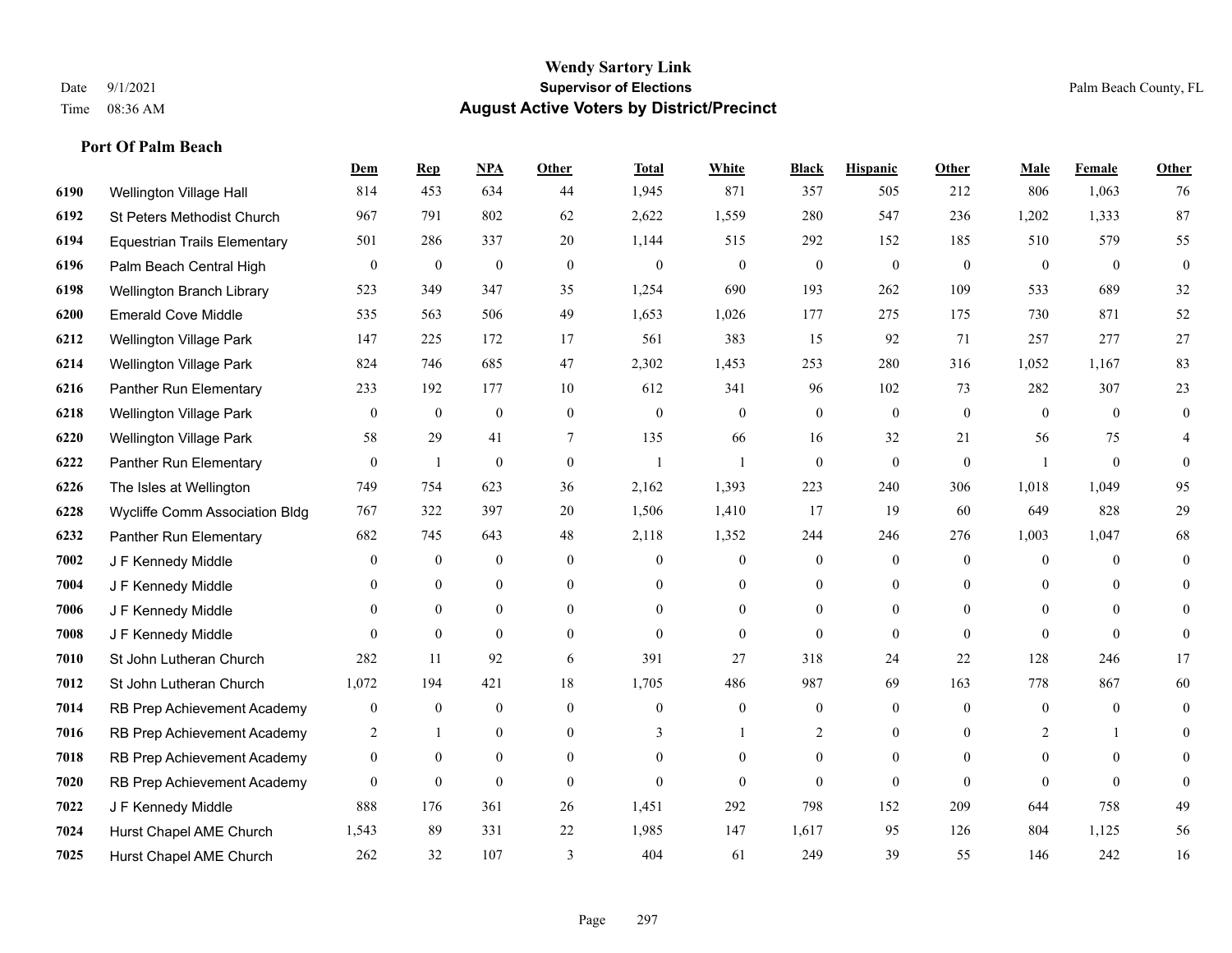|      |                                  | Dem            | <b>Rep</b>       | NPA            | <b>Other</b>     | <b>Total</b>     | <b>White</b>     | <b>Black</b>     | <b>Hispanic</b>  | Other        | <b>Male</b>  | Female       | <b>Other</b> |
|------|----------------------------------|----------------|------------------|----------------|------------------|------------------|------------------|------------------|------------------|--------------|--------------|--------------|--------------|
| 7026 | Lindsey Davis Senior Comm Ctr    | 2,260          | 78               | 422            | 20               | 2,780            | 63               | 2,499            | 39               | 179          | 1,114        | 1,571        | 95           |
| 7028 | <b>Wells Recreation Center</b>   | 1,822          | 141              | 466            | 19               | 2,448            | 235              | 1,911            | 103              | 199          | 1.055        | 1,303        | 90           |
| 7030 | Riviera Beach Marina Event Ctr   | 194            | 307              | 175            | 23               | 699              | 563              | 46               | 44               | 46           | 355          | 323          | 21           |
| 7032 | <b>Crossroads Baptist Church</b> | $\overline{0}$ | $\mathbf{0}$     | $\overline{0}$ | $\boldsymbol{0}$ | $\boldsymbol{0}$ | $\mathbf{0}$     | $\mathbf{0}$     | $\mathbf{0}$     | $\mathbf{0}$ | $\mathbf{0}$ | $\mathbf{0}$ | $\mathbf{0}$ |
| 7034 | Suncoast High                    | 1,294          | 200              | 499            | 24               | 2,017            | 360              | 1,215            | 151              | 291          | 832          | 1,110        | 75           |
| 7036 | RB Prep Achievement Academy      | 0              | $\boldsymbol{0}$ | 6              | $\boldsymbol{0}$ | 6                | $\boldsymbol{0}$ | $\mathbf{0}$     | $\boldsymbol{0}$ | 6            | 4            |              |              |
| 7038 | RB Prep Achievement Academy      | $\overline{0}$ | $\mathbf{0}$     | $\theta$       | $\overline{0}$   | $\theta$         | $\mathbf{0}$     | $\mathbf{0}$     | $\mathbf{0}$     | $\theta$     | $\theta$     | $\theta$     | $\mathbf{0}$ |
| 7040 | Mary McLeod Bethune Elementa     | 1,229          | 53               | 246            | 15               | 1,543            | 36               | 1,366            | 44               | 97           | 609          | 889          | 45           |
| 7041 | Mary McLeod Bethune Elementa     | 383            | 31               | 120            | $\,8\,$          | 542              | 44               | 415              | 27               | 56           | 202          | 316          | 24           |
| 7042 | Dan Calloway Complex             | 1.715          | 73               | 370            | 21               | 2,179            | 43               | 1,933            | 43               | 160          | 882          | 1,235        | 62           |
| 7044 | <b>Wells Recreation Center</b>   | 1,382          | 89               | 360            | 16               | 1,847            | 187              | 1,461            | 64               | 135          | 761          | 1,016        | 70           |
| 7046 | Riviera Beach Marina Event Ctr   | 38             | 30               | 15             | 5                | 88               | 74               | 7                | 2                | 5            | 49           | 38           | $\mathbf{1}$ |
| 7048 | Crossroads Baptist Church        | 284            | 8                | 84             | 10               | 386              | 6                | 323              | $28\,$           | 29           | 129          | 240          | 17           |
| 7050 | Crossroads Baptist Church        | 1              | 2                | $\mathbf{1}$   | $\boldsymbol{0}$ | $\overline{4}$   | 3                | $\boldsymbol{0}$ | $\mathbf{0}$     | $\mathbf{1}$ |              | 3            | $\mathbf{0}$ |
| 7052 | <b>Crossroads Baptist Church</b> | $\Omega$       | $\mathbf{0}$     | $\mathbf{0}$   | $\overline{0}$   | $\theta$         | $\mathbf{0}$     | $\theta$         | $\Omega$         | $\theta$     | $\theta$     | $\theta$     | $\theta$     |
| 7054 | <b>Crossroads Baptist Church</b> | 985            | 69               | 290            | 13               | 1,357            | 111              | 1,032            | 74               | 140          | 580          | 718          | 59           |
| 7056 | Crossroads Baptist Church        | $\overline{0}$ | $\mathbf{0}$     | $\mathbf{0}$   | $\mathbf{0}$     | $\theta$         | $\mathbf{0}$     | $\theta$         | $\theta$         | $\theta$     | $\theta$     | $\theta$     | $\mathbf{0}$ |
| 7058 | Palm Beach Lakes High            | 1,430          | 358              | 602            | 44               | 2,434            | 806              | 1,100            | 305              | 223          | 981          | 1,354        | 99           |
| 7060 | Ephesus Junior Academy           | 1,166          | 63               | 230            | 15               | 1,474            | 104              | 1,213            | 50               | 107          | 598          | 829          | 47           |
| 7062 | Mangonia Park Town Hall          | 714            | 40               | 178            | 10               | 942              | 81               | 755              | 39               | 67           | 376          | 537          | 29           |
| 7064 | Grace Episcopal Church           | 1,298          | 159              | 440            | 34               | 1,931            | 338              | 1,266            | 127              | 200          | 827          | 1,017        | 87           |
| 7066 | Northboro Elementary             | 1,062          | 188              | 419            | 28               | 1,697            | 456              | 907              | 162              | 172          | 759          | 867          | 71           |
| 7068 | Pleasant City Community Center   | 934            | 242              | 478            | 34               | 1,688            | 778              | 591              | 173              | 146          | 809          | 799          | $80\,$       |
| 7070 | Northboro Elementary             | 455            | 398              | 364            | 39               | 1,256            | 1,006            | 63               | 85               | 102          | 580          | 643          | 33           |
| 7072 | <b>Egret Lake Elementary</b>     | 477            | 112              | 231            | 6                | 826              | 214              | 370              | 135              | 107          | 354          | 440          | 32           |
| 7074 | <b>Egret Lake Elementary</b>     | 195            | 38               | 85             | 10               | 328              | 55               | 193              | 34               | 46           | 140          | 180          | 8            |
| 7076 | <b>Egret Lake Elementary</b>     | 3              | 2                | $\overline{1}$ | $\mathbf{0}$     | 6                | $\overline{4}$   |                  | $\mathbf{0}$     | -1           | 5            | -1           | $\mathbf{0}$ |
| 7078 | <b>Egret Lake Elementary</b>     | 350            | 100              | 147            | 17               | 614              | 415              | 102              | 52               | 45           | 241          | 352          | 21           |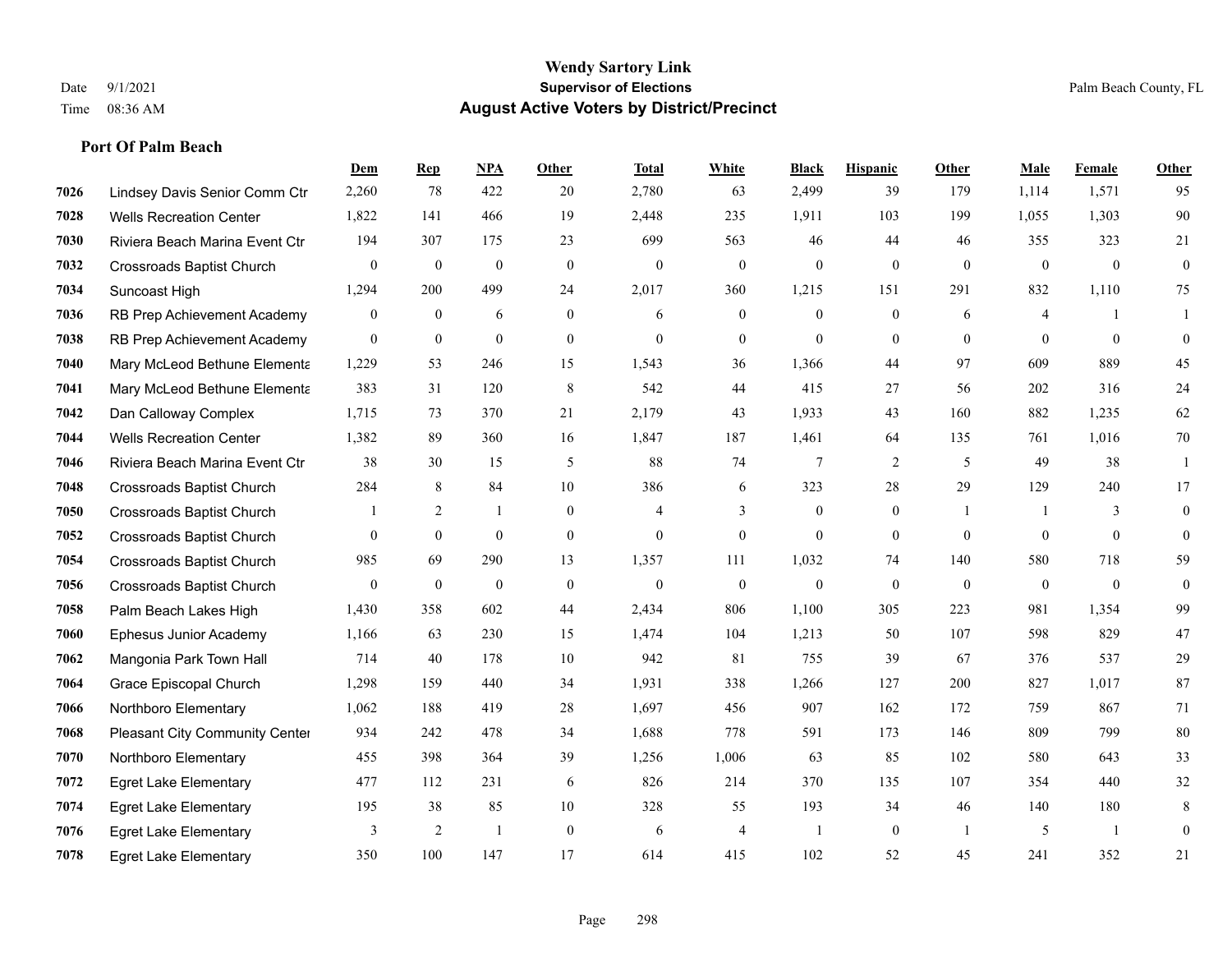|      |                                      | Dem            | <b>Rep</b>       | <b>NPA</b>       | <b>Other</b>   | <b>Total</b> | White          | <b>Black</b>     | <b>Hispanic</b> | Other          | Male         | Female         | Other            |
|------|--------------------------------------|----------------|------------------|------------------|----------------|--------------|----------------|------------------|-----------------|----------------|--------------|----------------|------------------|
| 7080 | <b>Egret Lake Elementary</b>         | 22             | $\overline{3}$   | $\overline{1}$   | $\theta$       | 26           | 25             | $\mathbf{0}$     | $\mathbf{0}$    | $\overline{1}$ | 6            | 19             |                  |
| 7082 | Seminole Trails Elementary           | 1,036          | 318              | 486              | 29             | 1,869        | 683            | 713              | 257             | 216            | 813          | 973            | 83               |
| 7084 | Sharon Christian Church              | 739            | 268              | 431              | 44             | 1,482        | 598            | 445              | 280             | 159            | 611          | 815            | 56               |
| 7086 | <b>Bear Lakes Middle</b>             | 35             | 17               | 12               | $\overline{1}$ | 65           | 25             | 14               | 10              | 16             | 25           | 36             | $\overline{4}$   |
| 7088 | Whitehall Clubhouse #3               | 677            | 485              | 448              | 50             | 1,660        | 1,051          | 247              | 196             | 166            | 767          | 845            | 48               |
| 7090 | Bear Lakes Middle                    | 1,291          | 475              | 806              | 56             | 2,628        | 1,041          | 904              | 371             | 312            | 1,140        | 1,367          | 121              |
| 7092 | Palm Beach Lakes High                | 117            | 36               | 75               | 3              | 231          | 84             | 68               | 22              | 57             | 106          | 111            | 14               |
| 7094 | Salvation Army Activity Hall         | 601            | 76               | 283              | 10             | 970          | 159            | 506              | 127             | 178            | 413          | 510            | $47\,$           |
| 7096 | Salvation Army Activity Hall         | 832            | 305              | 481              | 33             | 1,651        | 674            | 535              | 252             | 190            | 659          | 913            | 79               |
| 7098 | U M Church of Palm Beaches           | 22             | 17               | 18               | -1             | 58           | 45             | $\overline{2}$   | 9               | 2              | 30           | 24             | $\overline{4}$   |
| 7100 | U M Church of Palm Beaches           | 945            | 427              | 668              | 66             | 2,106        | 1,016          | 661              | 229             | 200            | 940          | 1,101          | 65               |
| 7102 | First Christian Church               | 744            | 183              | 323              | 25             | 1,275        | 415            | 630              | 104             | 126            | 490          | 738            | $47\,$           |
| 7104 | WPB City Fire Station #5             | 741            | 383              | 419              | 26             | 1,569        | 967            | 269              | 188             | 145            | 677          | 841            | 51               |
| 7106 | Roosevelt Elementary                 | 2,059          | 165              | 541              | 28             | 2,793        | 266            | 2,074            | 240             | 213            | 1,114        | 1,560          | 119              |
| 7108 | <b>Chamber of Commerce</b>           | 403            | 394              | 346              | 55             | 1,198        | 900            | 61               | 103             | 134            | 564          | 596            | 38               |
| 7110 | <b>Adult Education Center</b>        | 674            | 215              | 396              | 28             | 1,313        | 420            | 406              | 361             | 126            | 534          | 720            | 59               |
| 7112 | <b>Adult Education Center</b>        | 127            | 27               | 60               | 7              | 221          | 53             | 122              | 23              | 23             | 68           | 143            | $10\,$           |
| 7114 | <b>Adult Education Center</b>        | $\overline{0}$ | $\overline{0}$   | $\overline{0}$   | $\overline{0}$ | $\mathbf{0}$ | $\overline{0}$ | $\mathbf{0}$     | $\mathbf{0}$    | $\theta$       | $\mathbf{0}$ | $\theta$       | $\boldsymbol{0}$ |
| 7116 | <b>Adult Education Center</b>        | $\overline{0}$ | $\mathbf{0}$     | $\overline{0}$   | $\overline{0}$ | $\mathbf{0}$ | $\mathbf{0}$   | $\boldsymbol{0}$ | $\mathbf{0}$    | $\theta$       | $\mathbf{0}$ | $\theta$       | $\mathbf{0}$     |
| 7118 | <b>Adult Education Center</b>        | 30             | 30               | 36               | 5              | 101          | 75             | 3                | 18              | 5              | 50           | 45             | 6                |
| 7120 | U M Church of Palm Beaches           | 283            | 109              | 171              | 8              | 571          | 203            | 210              | 106             | 52             | 244          | 298            | $29\,$           |
| 7122 | U M Church of Palm Beaches           | $\mathbf{0}$   | $\boldsymbol{0}$ | $\boldsymbol{0}$ | $\mathbf{0}$   | $\mathbf{0}$ | $\mathbf{0}$   | $\boldsymbol{0}$ | $\mathbf{0}$    | $\mathbf{0}$   | $\mathbf{0}$ | $\overline{0}$ | $\mathbf{0}$     |
| 7124 | <b>First Christian Church</b>        | 1,216          | 141              | 341              | 15             | 1,713        | 199            | 1,241            | 112             | 161            | 749          | 904            | 60               |
| 7126 | First Christian Church               | 1,504          | 500              | 756              | 80             | 2,840        | 1,100          | 1,041            | 403             | 296            | 1,166        | 1,562          | 112              |
| 7128 | <b>Westward Elementary</b>           | 1,941          | 124              | 469              | 24             | 2,558        | 157            | 2,097            | 118             | 186            | 1,024        | 1,450          | 84               |
| 7130 | Alexander W Dreyfoos SOA High        | 807            | 817              | 760              | 71             | 2,455        | 1,878          | 113              | 207             | 257            | 1,241        | 1,144          | 70               |
| 7132 | <b>WPB City Hall Flagler Gallery</b> | 675            | 657              | 591              | 75             | 1,998        | 1,573          | 84               | 141             | 200            | 1,003        | 925            | 70               |
| 7134 | <b>Adult Education Center</b>        | 798            | 174              | 395              | 23             | 1,390        | 303            | 658              | 285             | 144            | 613          | 711            | 66               |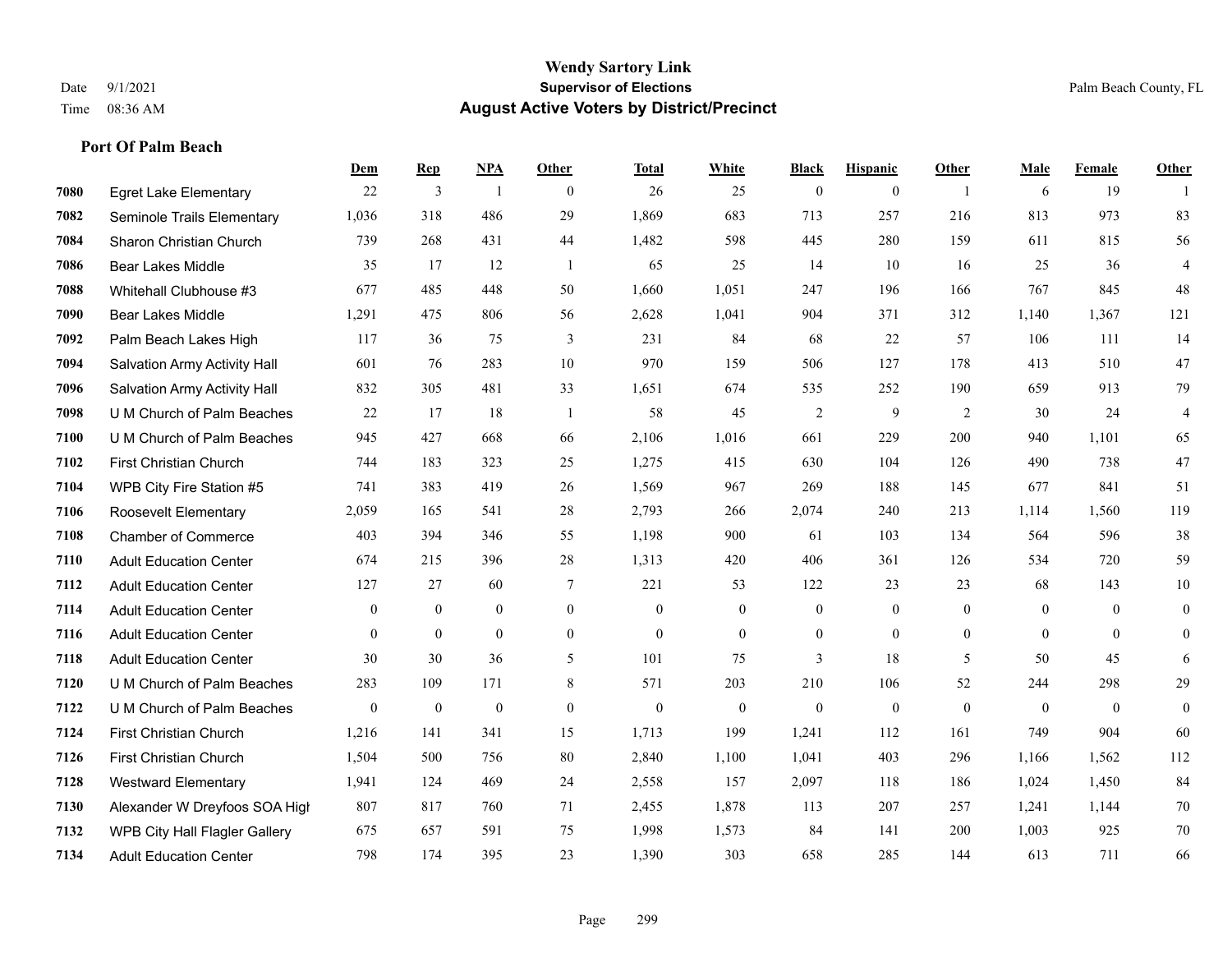|      |                                     | Dem     | <b>Rep</b> | <b>NPA</b> | Other          | <b>Total</b> | White   | <b>Black</b> | <b>Hispanic</b> | Other  | Male    | Female  | Other        |
|------|-------------------------------------|---------|------------|------------|----------------|--------------|---------|--------------|-----------------|--------|---------|---------|--------------|
| 7136 | <b>Haverhill Town Hall</b>          | 43      | 38         | 34         | $\overline{2}$ | 117          | 48      | 32           | 27              | 10     | 47      | 65      |              |
| 7138 | <b>Westgate Community Center</b>    | 1,552   | 441        | 897        | 29             | 2,919        | 682     | 947          | 991             | 299    | 1,299   | 1,479   | 141          |
| 7140 | <b>Haverhill Town Hall</b>          | 168     | 75         | 97         | 4              | 344          | 106     | 122          | 77              | 39     | 160     | 163     | 21           |
| 7142 | Clayton Hutcheson Hall B            | 33      |            | 13         | $\theta$       | 53           | 16      | 25           |                 |        | 23      | 30      | $\mathbf{0}$ |
| 7144 | Clayton Hutcheson Hall B            | 46      | -5         | 20         |                | 70           |         | 45           | 12              | 9      | 28      | 36      | 6            |
| 7146 | Clayton Hutcheson Hall B            | 239     | 15         | 95         | 3              | 352          | 26      | 224          | 78              | 24     | 126     | 211     | 15           |
| 7148 | Howard Park Community Center        | 81      | 27         | 48         |                | 161          | 76      | 36           | 29              | 20     | 82      | 72      |              |
| 7149 | Roosevelt Elementary                | 59      |            | 46         |                | 118          | 17      | 47           | 33              | 21     | 54      | 54      | 10           |
| 7150 | <b>Howard Park Community Center</b> | 350     | 279        | 298        | 36             | 963          | 771     | 39           | 86              | 67     | 481     | 456     | 26           |
| 7152 | WPB City Hall Flagler Gallery       | 475     | 445        | 267        | 41             | 1,228        | 974     | 43           | 117             | 94     | 473     | 710     | 45           |
| 7154 | Morton & Barbara Mandel Cente       | 148     | 373        | 155        | 18             | 694          | 618     |              | 13              | 55     | 316     | 356     | 22           |
|      | <b>Port Of Palm Beach</b>           | 132,891 | 83,059     | 80,815     | 6,221          | 302,986      | 163,820 | 71,872       | 39,276          | 28,018 | 133,987 | 158,448 | 10,551       |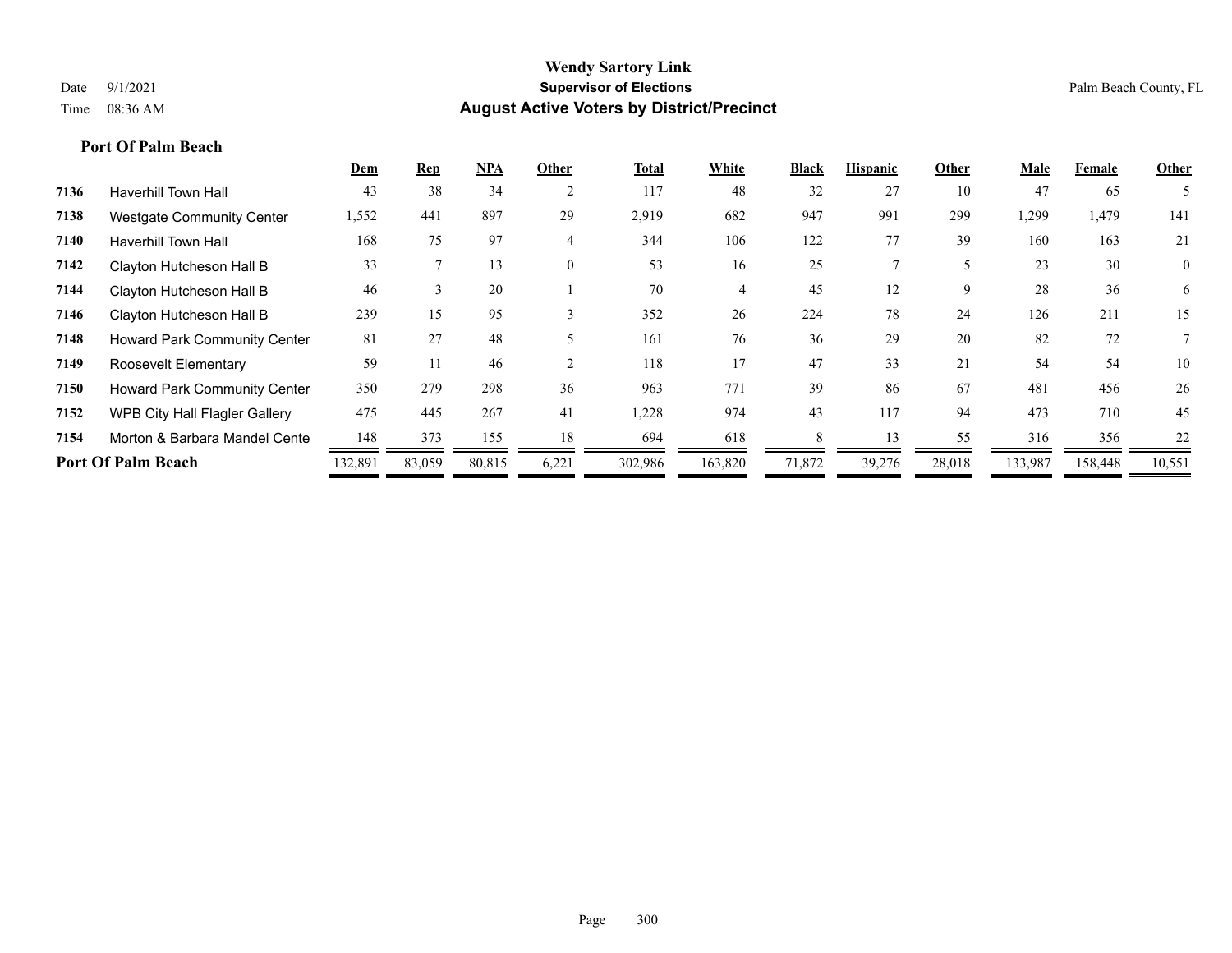|      |                             |     |            |     |              | <b>Wendy Sartory Link</b>                        |              |              |                 |       |             |                       |       |  |
|------|-----------------------------|-----|------------|-----|--------------|--------------------------------------------------|--------------|--------------|-----------------|-------|-------------|-----------------------|-------|--|
| Date | 9/1/2021                    |     |            |     |              | <b>Supervisor of Elections</b>                   |              |              |                 |       |             | Palm Beach County, FL |       |  |
| Time | $08:36$ AM                  |     |            |     |              | <b>August Active Voters by District/Precinct</b> |              |              |                 |       |             |                       |       |  |
|      | <b>Renaissance Comm Dev</b> |     |            |     |              |                                                  |              |              |                 |       |             |                       |       |  |
|      |                             | Dem | <u>Rep</u> | NPA | <u>Other</u> | <u>Total</u>                                     | <b>White</b> | <b>Black</b> | <b>Hispanic</b> | Other | <u>Male</u> | <b>Female</b>         | Other |  |
| 3187 | Christ Fellowship Church BB | 694 | 391        | 572 | 55           | 1.712                                            | 974          | 266          | 285             | 187   | 795         | 862                   | 55    |  |
|      | <b>Renaissance Comm Dev</b> | 694 | 391        | 572 | 55           | 1.712                                            | 974          | 266          | 285             | 187   | 795         | 862                   | 55    |  |

 $\equiv$ 

 $=$  $\blacksquare$   $=$   $=$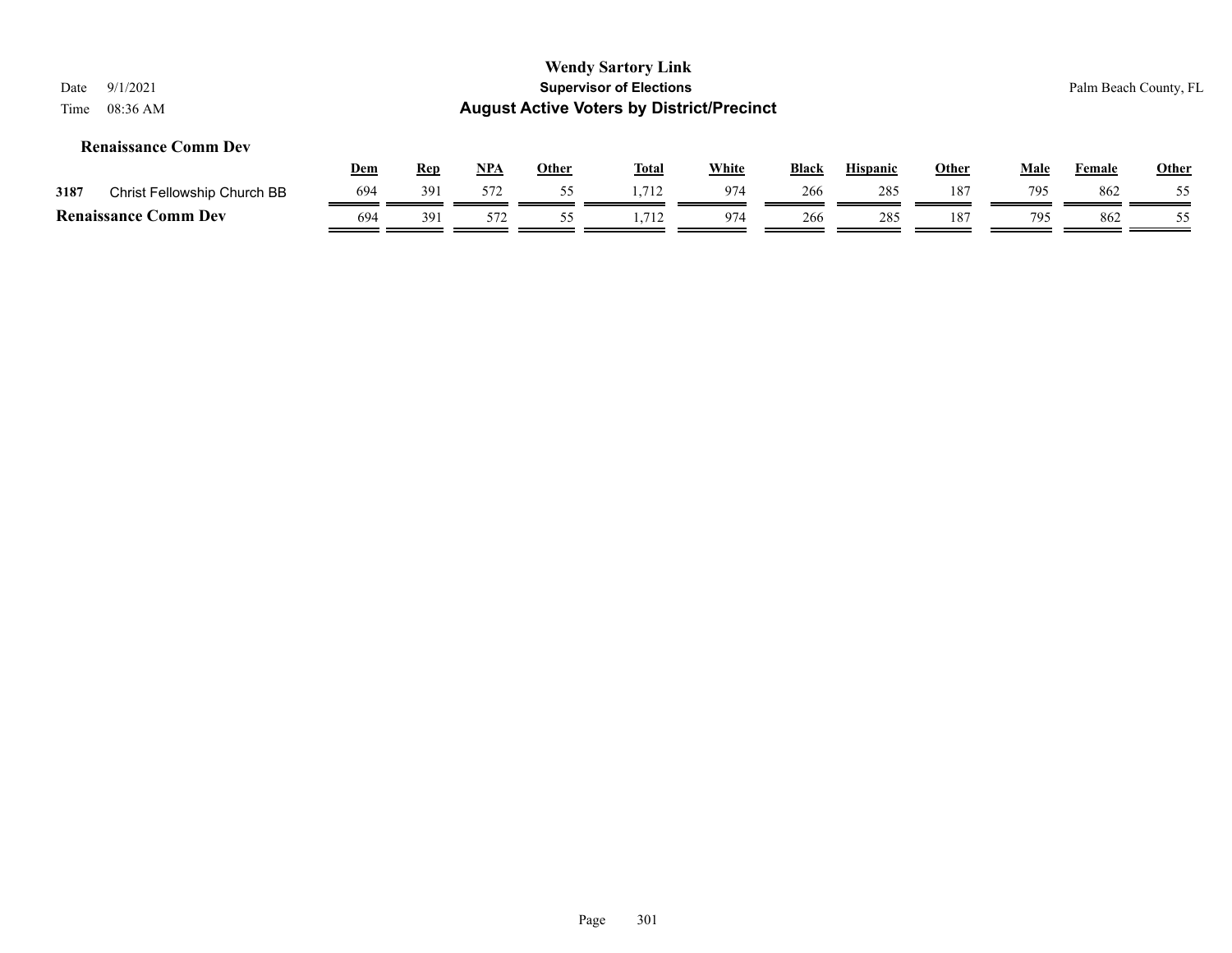#### **Sonoma Bay Comm Dev**

|      |                            | Dem | <b>Rep</b> | <b>NPA</b>      | Other | Tota.           | White          | <b>Black</b> | <b>Hispanic</b> | Other | Male | Female | <b>Other</b> |
|------|----------------------------|-----|------------|-----------------|-------|-----------------|----------------|--------------|-----------------|-------|------|--------|--------------|
| 7025 | Hurst Chapel AME Church    | 262 |            | 107             |       | 40 <sup>2</sup> | $\sigma$       | 249          |                 |       | 146  | 242    | 16           |
|      | <b>Sonoma Bay Comm Dev</b> | 262 |            | 10 <sup>7</sup> |       | 404             | 0 <sub>1</sub> | 249          | 30              |       | 146  | 242    | 16           |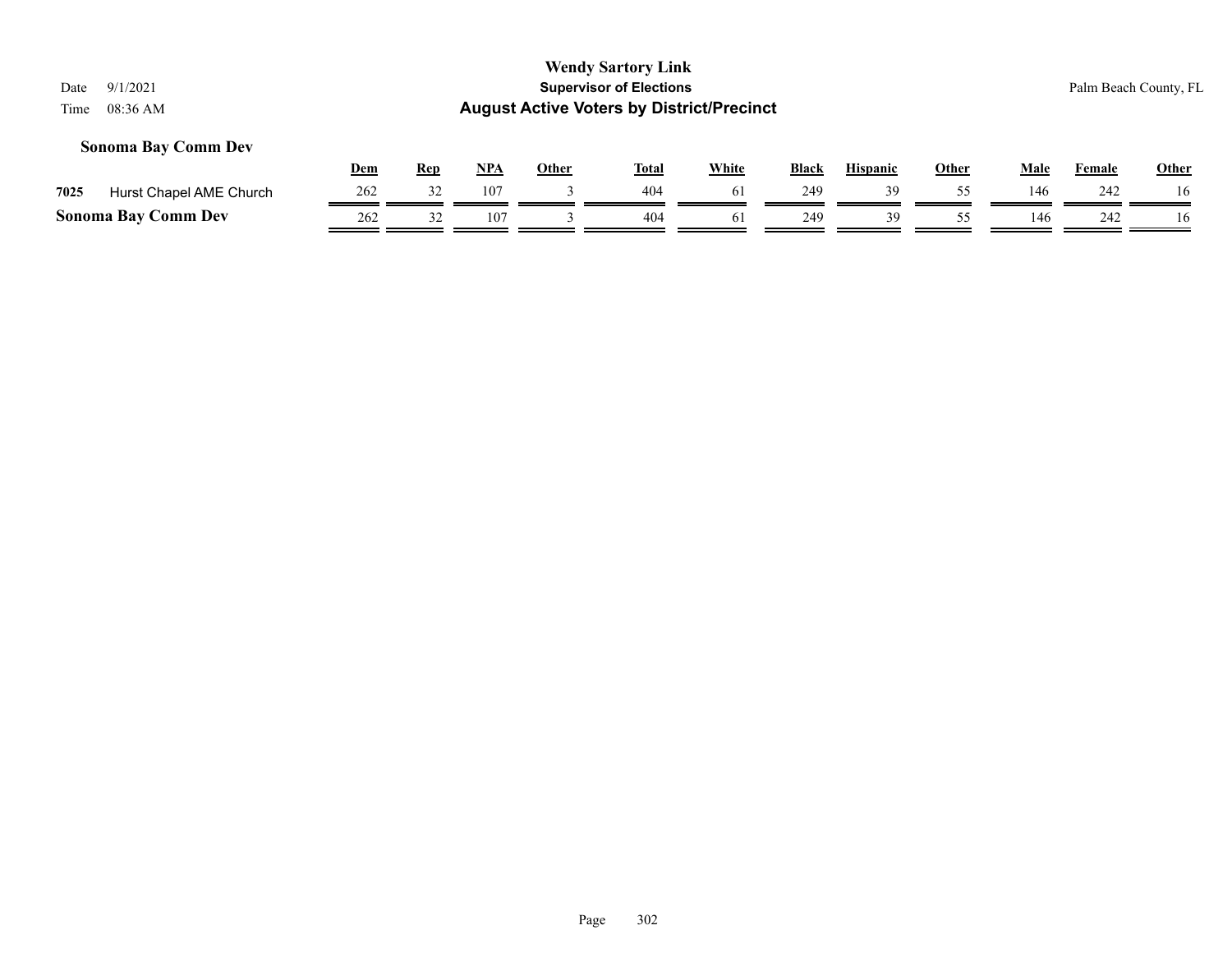#### **Seminole Imprv Dist**

|      |                            | <u>Dem</u> | <u>Rep</u> | <b>NPA</b> | Other | <b>Total</b> | White | <b>Black</b> | <b>Hispanic</b> | Other | Male | Female | <b>Other</b> |
|------|----------------------------|------------|------------|------------|-------|--------------|-------|--------------|-----------------|-------|------|--------|--------------|
| 6072 | Seminole Ridge High        | 474        | 464        | 450        | 42    | 1,430        | 658   | 268          | 382             | 122   | 673  | 733    | 24           |
| 6073 | Seminole Ridge High        |            |            |            |       |              |       |              |                 |       |      |        | $\theta$     |
|      | <b>Seminole Imprv Dist</b> | 474        | 464        | 450        |       | ,430         | 658   | 268          | 382             | 122   | 673  | 733    | 24           |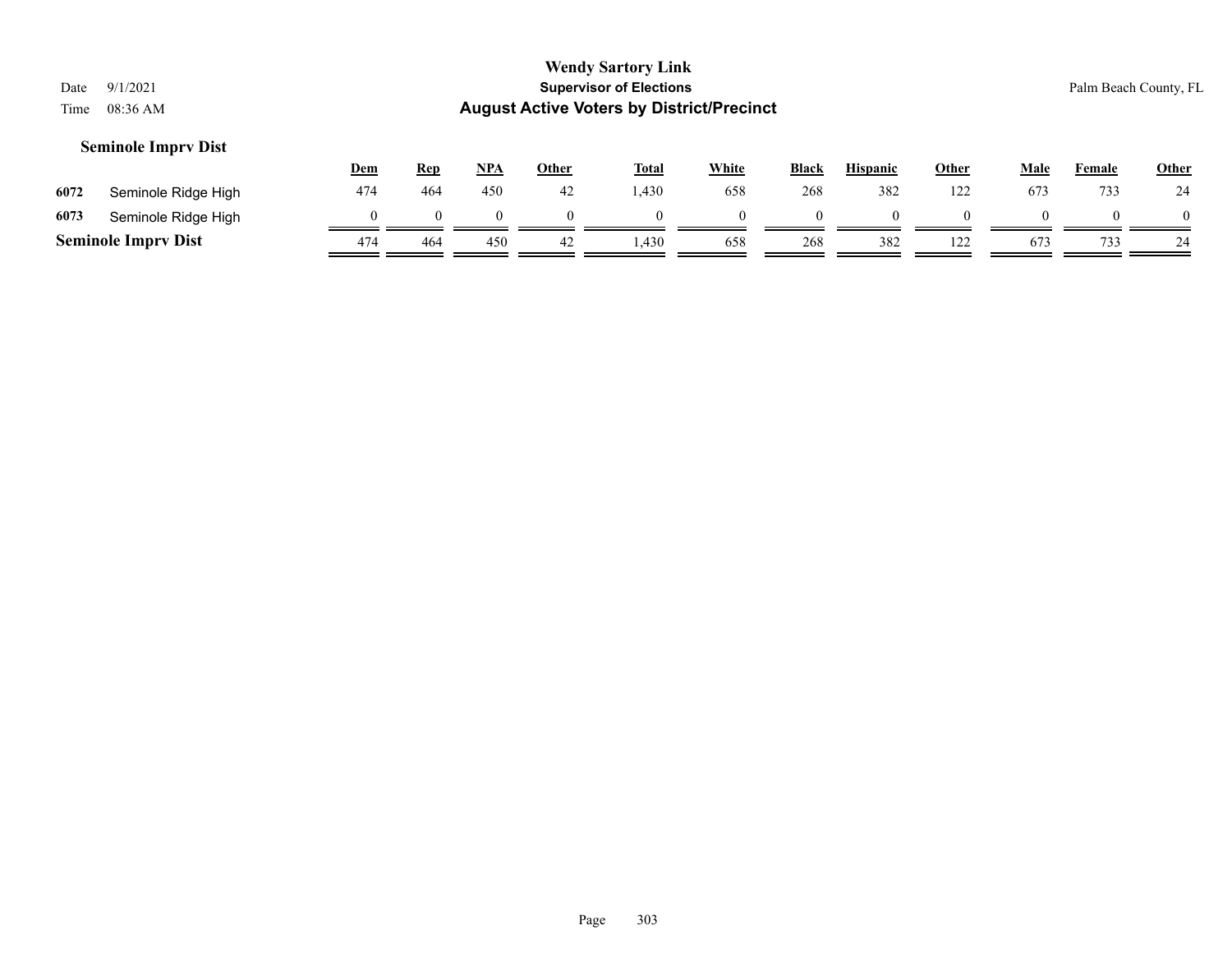#### **Terracina Comm Dev Dist**

|      |                              | <b>Dem</b> | Rep | <b>NPA</b> | Other | <b>Total</b> | White | <b>Black</b> | <b>Hispanic</b> | Other | Male            | Female | Other |
|------|------------------------------|------------|-----|------------|-------|--------------|-------|--------------|-----------------|-------|-----------------|--------|-------|
| 2052 | Elks Lodge #1352             | 556        | 151 | 268        |       | 995          | 178   | 472          | 15              | 194   | 461             | 494    | 40    |
|      | Comm Dev Dist<br>Terracina ( | 556        | 15  | 268        |       | 995          | 178   | 472          |                 | 194   | 46 <sup>2</sup> | 494    | 40    |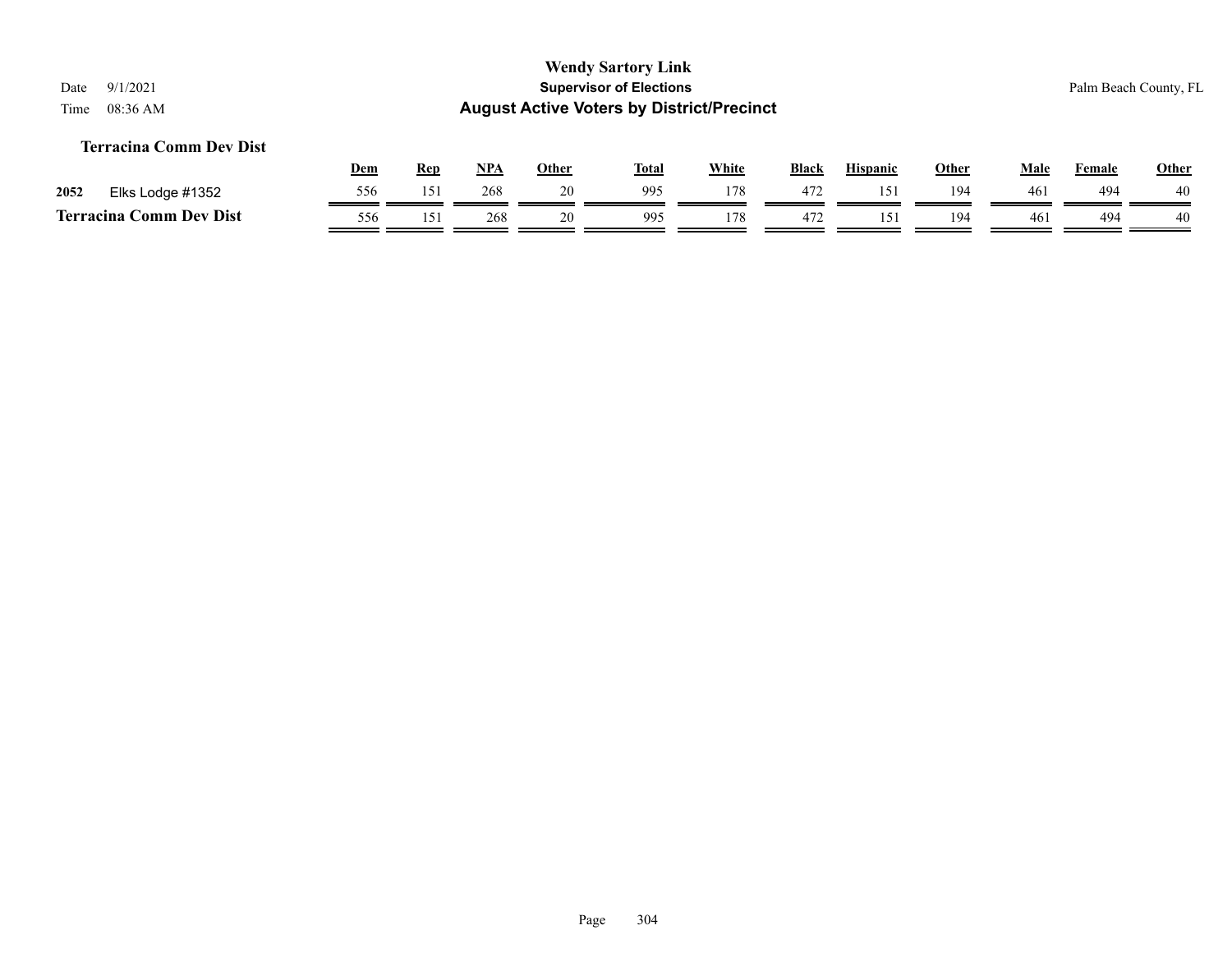#### **Thousand Comm Dev Dist**

|                               | Dem | Rep | <b>NPA</b> | Other | <b>Total</b> | White | <b>Black</b> | <b>Hispanic</b> | Other | Male | Female | <b>Other</b> |
|-------------------------------|-----|-----|------------|-------|--------------|-------|--------------|-----------------|-------|------|--------|--------------|
| 7022<br>F Kennedy Middle      | 888 | 176 | 361        | 26    | 1.451        | 292   | 798          |                 | 209   | 644  | 758    | 49           |
| <b>Thousand Comm Dev Dist</b> | 888 | 176 | 361        |       | .451         | 292   | 798          |                 | 209   | 644  | 758    | 49           |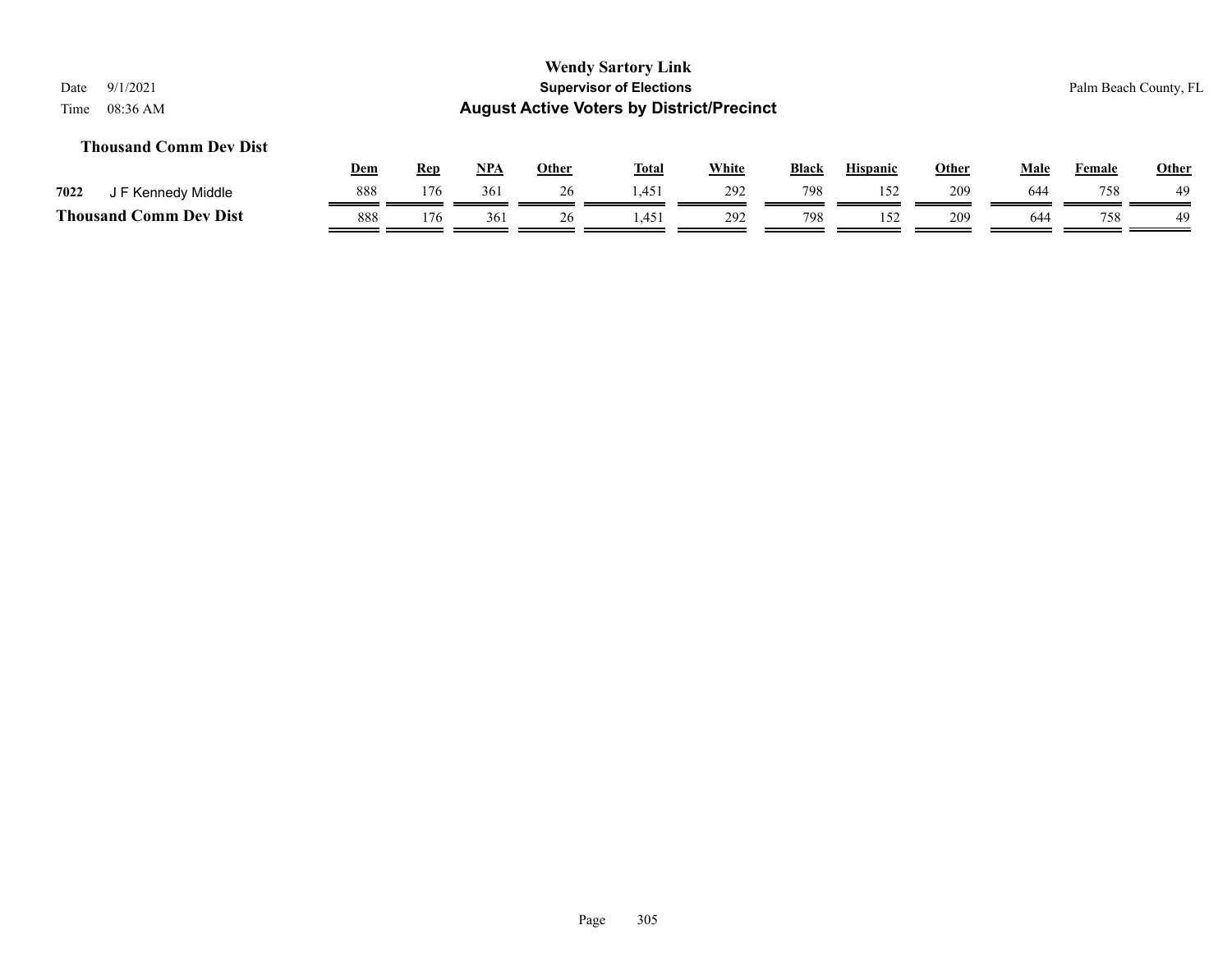#### **Vista Comm Dev Dist**

|                            | <b>Dem</b> | Rep | NPA | Other | <b>Total</b> | White | <b>Black</b> | <b>Hispanic</b> | Other | Male | Female | Other |
|----------------------------|------------|-----|-----|-------|--------------|-------|--------------|-----------------|-------|------|--------|-------|
| 2021<br>Jeaga Middle       | 167        |     |     |       | 359          | 110   | 123          | $\overline{ }$  |       | 140  | 207    |       |
| <b>Vista Comm Dev Dist</b> | 167        |     |     | Iб    | 359          | 110   | 123          |                 |       | 140  | 207    |       |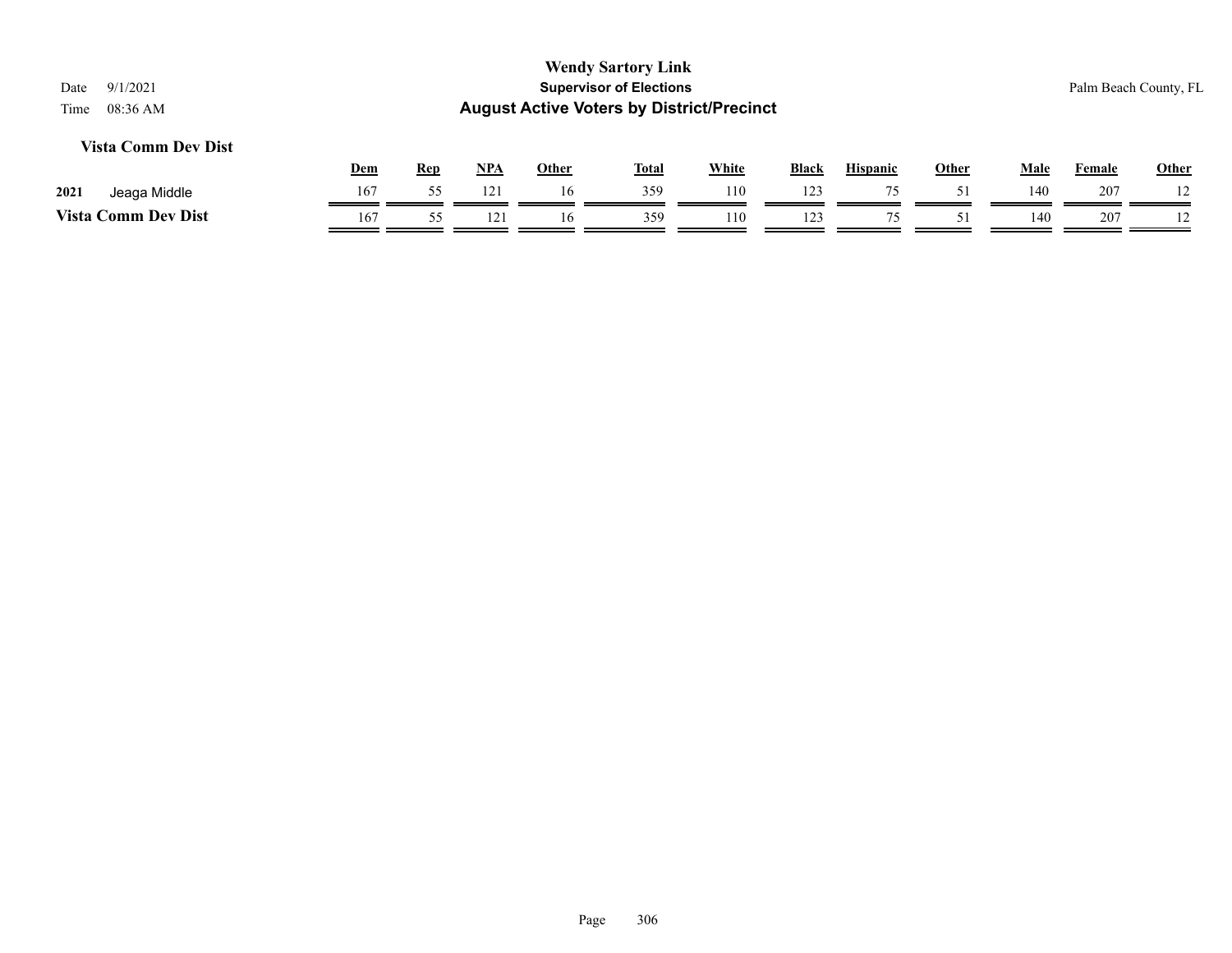#### **Winston Comm Dev Dist**

|         |                      | <u>Dem</u> | Rep | <b>NPA</b> | Other | <b>Total</b> | <u>White</u> | <b>Black</b> | <b>Hispanic</b> | Other          | Male      | Female | <b>Other</b> |
|---------|----------------------|------------|-----|------------|-------|--------------|--------------|--------------|-----------------|----------------|-----------|--------|--------------|
| 3104    | American German Club |            | 345 | 370        |       | 159          | 804          | 90           | 138             | 1 L            | 537       | 578    | 44           |
| Winston | Comm Dev Dist        | 411        | 345 | 370        |       | 159          | 804          | 90           | 138             | $\overline{ }$ | 53'<br>ັັ | 578    | 44           |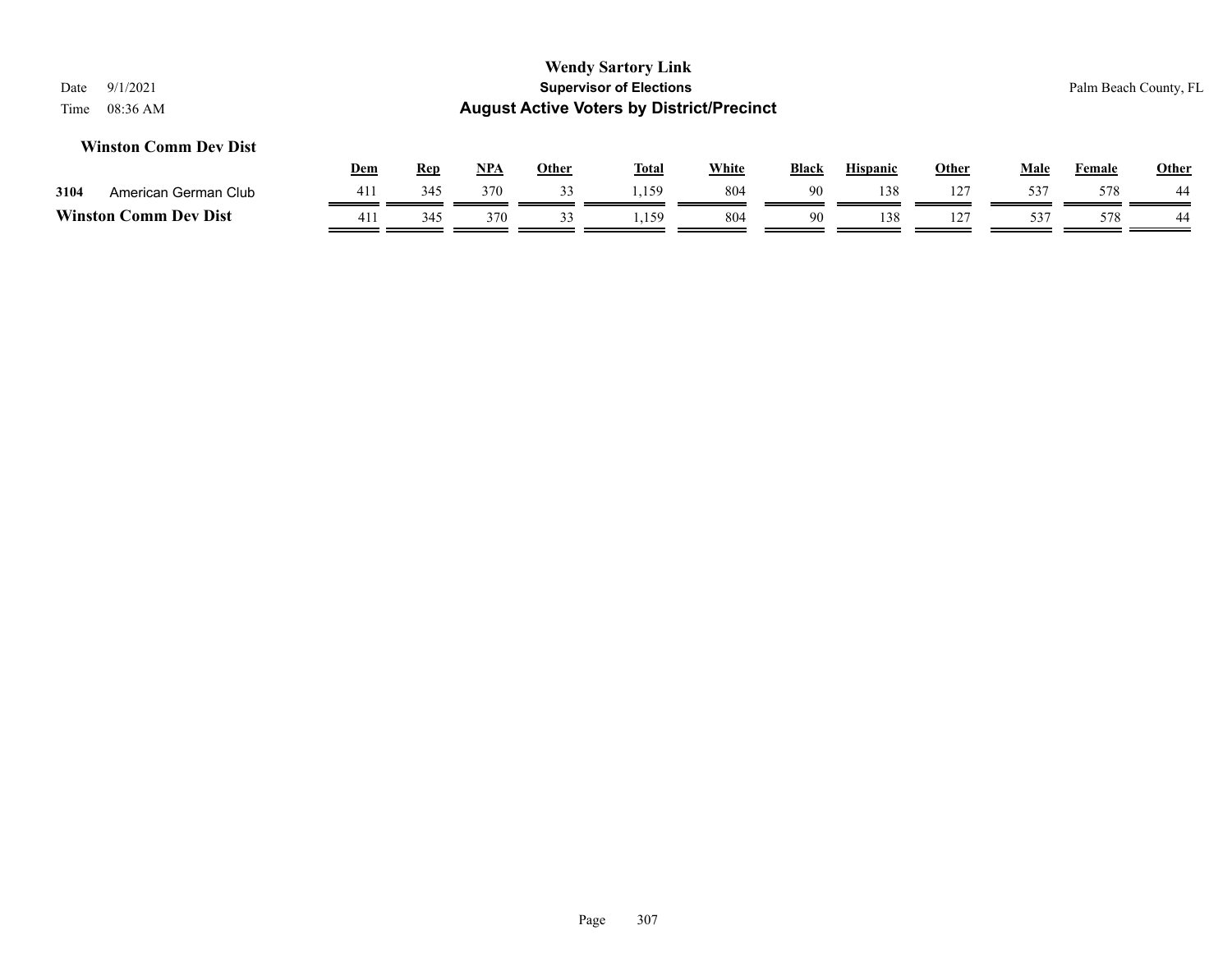| Date<br>Time                                                                                                                                                                        | 9/1/2021<br>08:36 AM          |                   |    |     |    | <b>Wendy Sartory Link</b><br><b>Supervisor of Elections</b><br><b>August Active Voters by District/Precinct</b> |     |     |     |     |     |     | Palm Beach County, FL |
|-------------------------------------------------------------------------------------------------------------------------------------------------------------------------------------|-------------------------------|-------------------|----|-----|----|-----------------------------------------------------------------------------------------------------------------|-----|-----|-----|-----|-----|-----|-----------------------|
| <b>Wyndam Park Comm Dev</b><br><b>White</b><br><u>NPA</u><br><b>Other</b><br><b>Hispanic</b><br><u>Other</u><br><u>Total</u><br><u>Black</u><br>Male<br><b>Female</b><br><u>Rep</u> |                               |                   |    |     |    |                                                                                                                 |     |     |     |     |     |     | <b>Other</b>          |
| 2094                                                                                                                                                                                | Pine Jog Environmental Center | <u>Dem</u><br>368 | 78 | 203 | 11 | 660                                                                                                             | 111 | 260 | 173 | 116 | 273 | 358 | 29                    |

# **Wyndam Park Comm Dev**  $\frac{368}{\sqrt{78}} \frac{78}{\sqrt{203}} \frac{203}{\sqrt{114}} \frac{1}{\sqrt{660}} \frac{111}{\sqrt{204}} \frac{260}{\sqrt{113}} \frac{116}{\sqrt{113}} \frac{116}{\sqrt{114}} \frac{273}{\sqrt{116}} \frac{358}{\sqrt{113}} \frac{1}{\sqrt{114}}$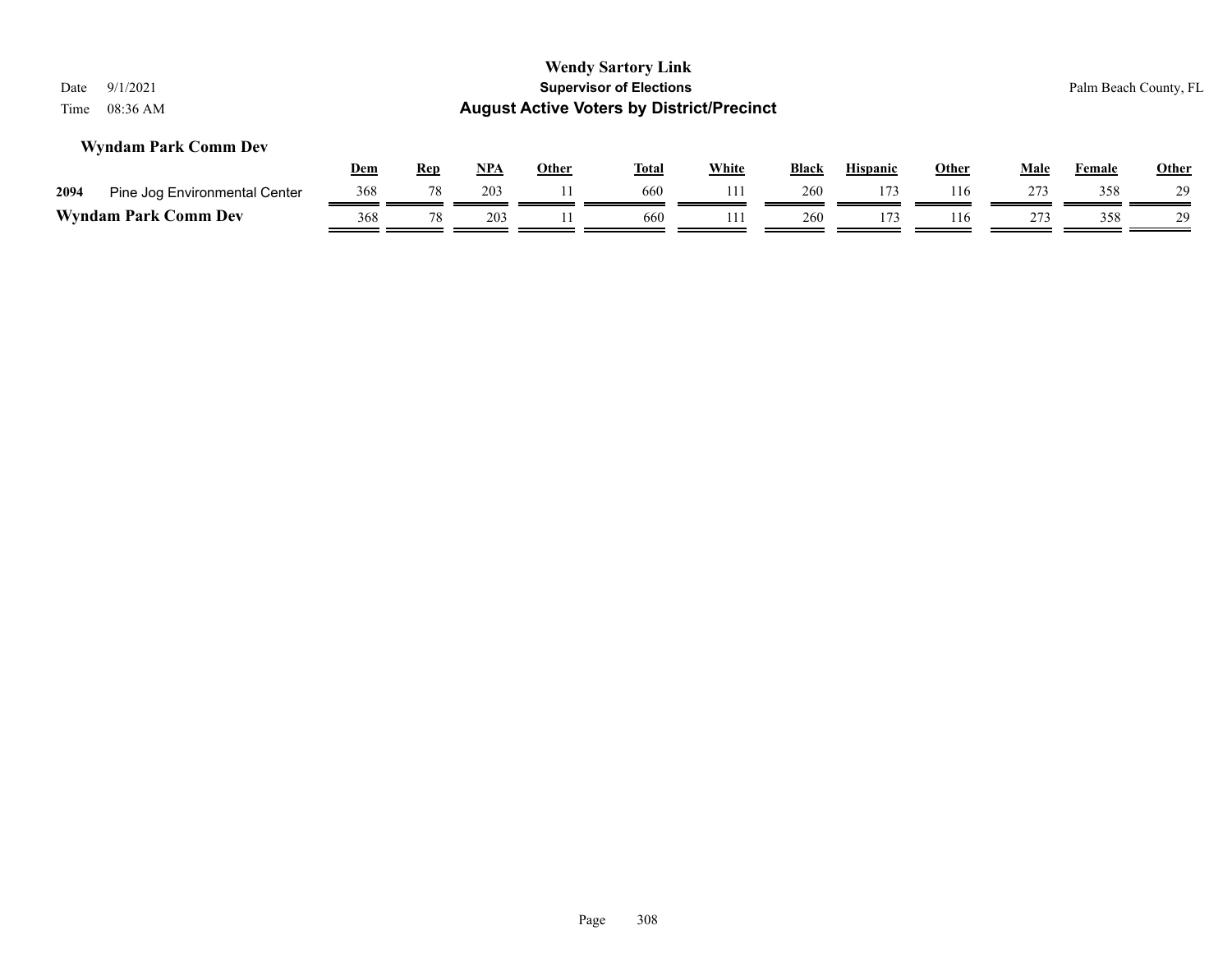| 9/1/2021<br>Date<br>08:36 AM<br>Time |              |                 |       |             | <b>Wendy Sartory Link</b><br><b>Supervisor of Elections</b><br><b>August Active Voters by District/Precinct</b> |              |    |    |     |     |     | Palm Beach County, FL |
|--------------------------------------|--------------|-----------------|-------|-------------|-----------------------------------------------------------------------------------------------------------------|--------------|----|----|-----|-----|-----|-----------------------|
| Ward 1                               | <b>Black</b> | <b>Hispanic</b> | Other | <b>Male</b> | <b>Female</b>                                                                                                   | <b>Other</b> |    |    |     |     |     |                       |
| Atlantis City Hall<br>3082           | 485          | 893             | 440   | 43          | 1,861                                                                                                           | 1,610        | 38 | 89 | 124 | 852 | 966 | 43                    |
| Ward 1                               | 485          | 893             | 440   | 43          | 1,861                                                                                                           | 1,610        | 38 | 89 | 124 | 852 | 966 | 43                    |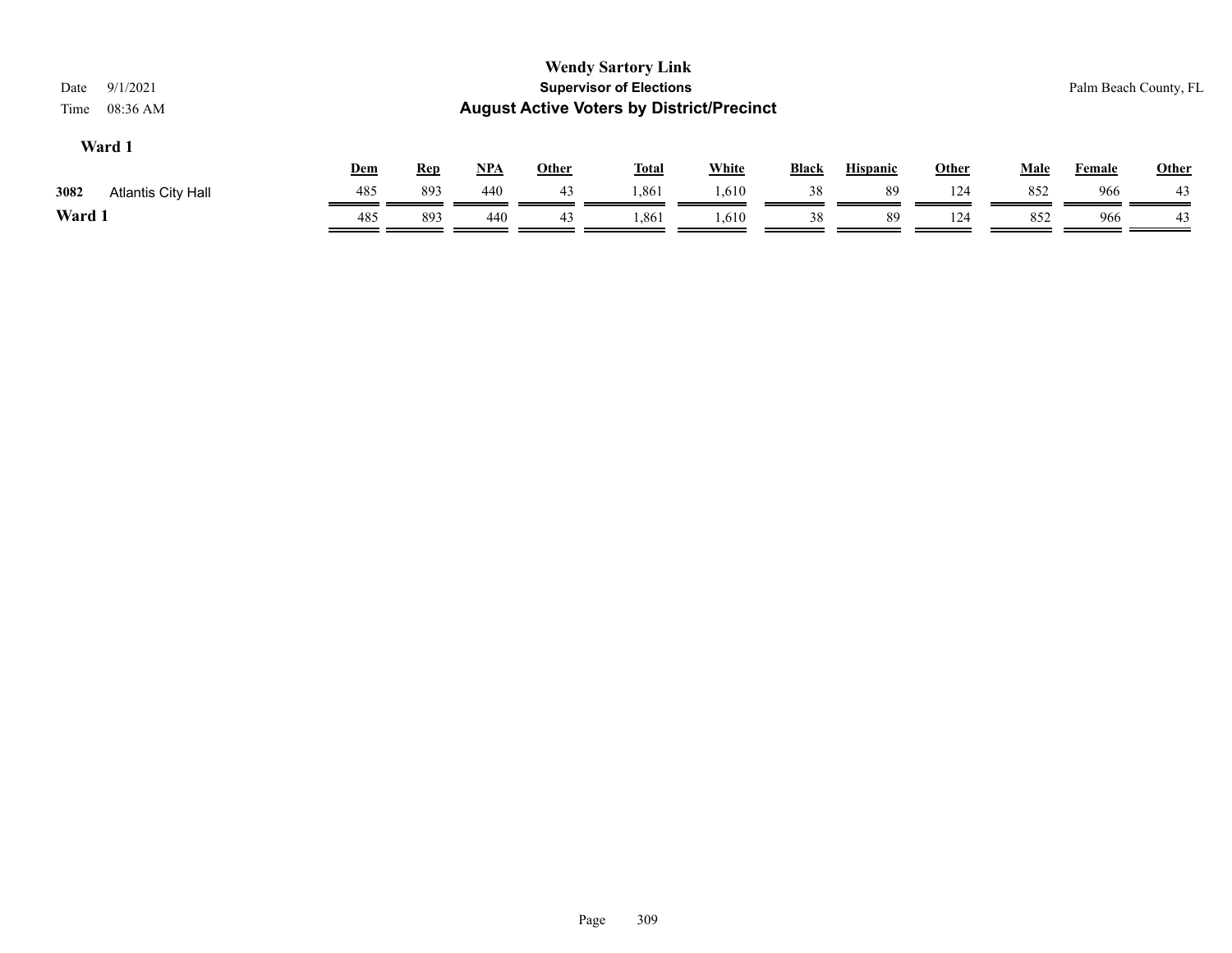|      |                                  | Dem   | <b>Rep</b> | NPA   | Other          | <b>Total</b> | White | <b>Black</b> | <b>Hispanic</b> | Other | <b>Male</b> | Female | Other |
|------|----------------------------------|-------|------------|-------|----------------|--------------|-------|--------------|-----------------|-------|-------------|--------|-------|
| 3185 | Christ Fellowship Church BB      | 276   | 192        | 182   | 26             | 676          | 432   | 71           | 103             | 70    | 318         | 337    | 21    |
| 3186 | Christ Fellowship Church BB      | 185   | 122        | 139   | 11             | 457          | 323   | 40           | 61              | 33    | 203         | 233    | 21    |
| 3187 | Christ Fellowship Church BB      | 694   | 391        | 572   | 55             | 1,712        | 974   | 266          | 285             | 187   | 795         | 862    | 55    |
| 3192 | Leisureville #1 Clubhouse        | 549   | 400        | 370   | 43             | 1,362        | 1,032 | 111          | 126             | 93    | 546         | 767    | 49    |
| 3196 | Leisureville #3 Clubhouse        | 612   | 552        | 422   | 49             | 1,635        | 1,360 | 83           | 101             | 91    | 694         | 887    | 54    |
| 3198 | <b>BB Leisureville Clubhouse</b> | 493   | 526        | 307   | 37             | 1,363        | 1,123 | 64           | 115             | 61    | 552         | 773    | 38    |
| 3200 | Golfview Harbour Clubhouse       | 608   | 399        | 398   | 27             | 1,432        | 969   | 204          | 113             | 146   | 646         | 737    | 49    |
| 3202 | Golfview Harbour Clubhouse       | 65    | 65         | 48    | $\tau$         | 185          | 136   | 30           | 8               | 11    | 90          | 89     | 6     |
| 4020 | Christ Fellowship Church BB      | 31    | 26         | 36    | $\overline{4}$ | 97           | 75    | 4            | 11              | 7     | 37          | 58     | 2     |
| 4022 | <b>Congress Middle</b>           | 822   | 235        | 403   | 43             | 1,503        | 548   | 650          | 156             | 149   | 627         | 819    | 57    |
| 4034 | <b>Crosspointe Elementary</b>    | 361   | 255        | 287   | 23             | 926          | 665   | 113          | 61              | 87    | 392         | 514    | 20    |
| 4050 | Hunter's Run Courtside Cafe      | 1,072 | 366        | 529   | 37             | 2,004        | 1,843 | 40           | 47              | 74    | 838         | 1,123  | 43    |
| 4052 | <b>Crosspointe Elementary</b>    | 117   | 78         | 84    | 3              | 282          | 170   | 57           | 22              | 33    | 138         | 138    | 6     |
| 4053 | <b>Crosspointe Elementary</b>    | 210   | 81         | 148   | 17             | 456          | 173   | 108          | 101             | 74    | 201         | 236    | 19    |
|      | <b>Boynton Beach Dist 1</b>      | 6,095 | 3,688      | 3,925 | 382            | 14,090       | 9,823 | 1,841        | 1,310           | 1,116 | 6,077       | 7,573  | 440   |
|      |                                  |       |            |       |                |              |       |              |                 |       |             |        |       |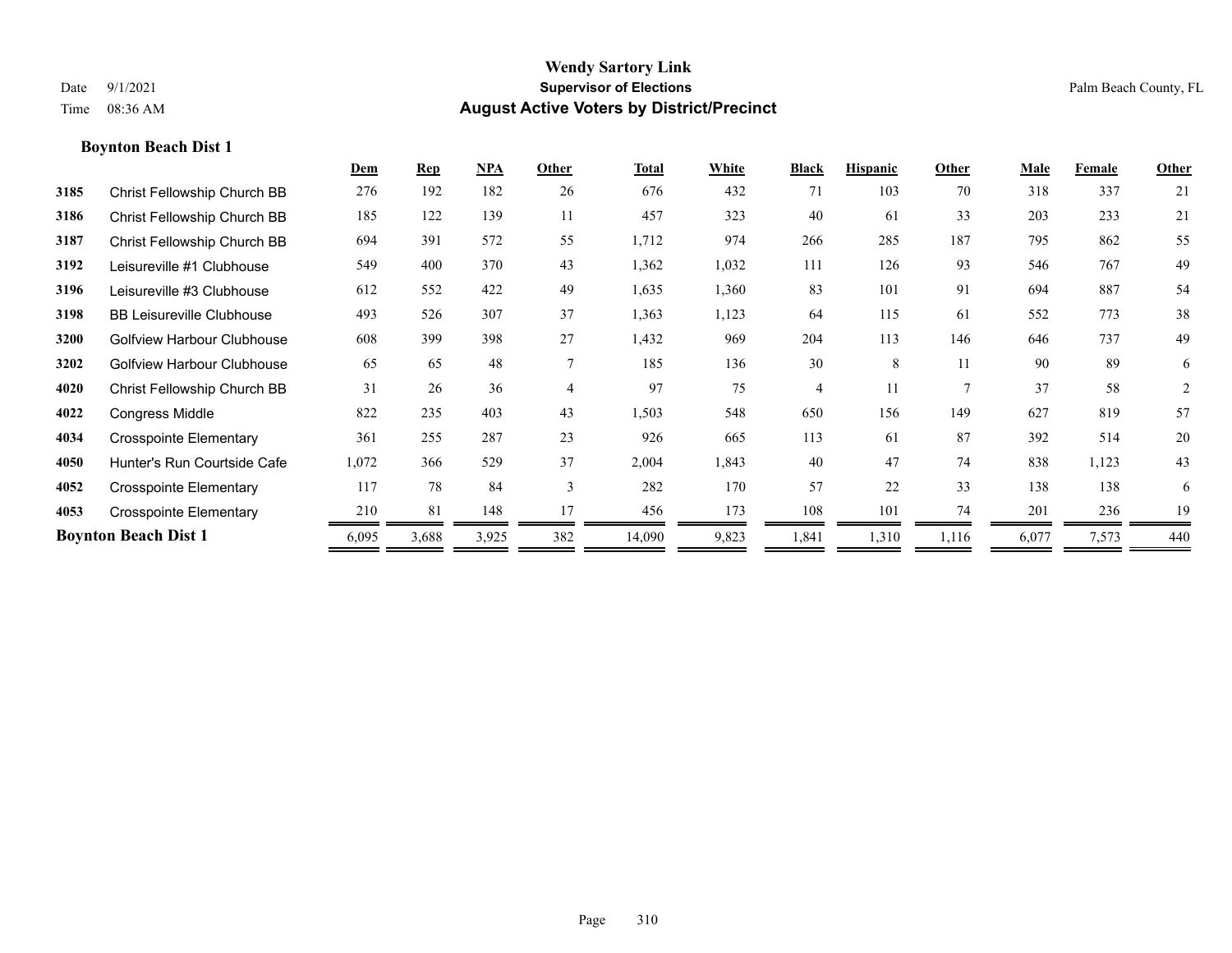|      |                                | <u>Dem</u> | <b>Rep</b> | $NPA$ | Other    | <b>Total</b> | White | <b>Black</b> | <b>Hispanic</b> | Other | Male  | Female | <b>Other</b> |
|------|--------------------------------|------------|------------|-------|----------|--------------|-------|--------------|-----------------|-------|-------|--------|--------------|
| 3188 | Christ Fellowship Church BB    | 411        | 304        | 354   | 21       | 1,090        | 676   | 221          | 121             | 72    | 536   | 520    | 34           |
| 3190 | Imagine Schools - Chancellor   | 294        | 155        | 209   | 22       | 680          | 385   | 139          | 93              | 63    | 344   | 321    | 15           |
| 4024 | Harvey E Oyer Jr Park          | 491        | 615        | 483   | 55       | 1,644        | 1,299 | 90           | 129             | 126   | 779   | 818    | 47           |
| 7178 | Temple Beth Kodesh             | 1,526      | 186        | 544   | 29       | 2,285        | 435   | 1,303        | 348             | 199   | 1,011 | 1,165  | 109          |
| 7179 | Village Royale on the Green    | 807        | 227        | 349   | 24       | 1,407        | 580   | 570          | 141             | 116   | 594   | 748    | 65           |
| 7180 | St John Missionary Baptist Chr | 1,760      | 133        | 454   | 18       | 2,365        | 234   | 1,763        | 169             | 199   | 993   | 1,271  | 101          |
| 7182 | Carolyn Sims Center            | 1,469      | 65         | 346   | 12       | 1,892        | 80    | 1,594        | 81              | 137   | 771   | 1.049  | 72           |
| 7184 | St John Missionary Baptist Chr |            |            |       | $\Omega$ | 6            |       |              |                 |       |       |        | $\Omega$     |
|      | <b>Boynton Beach Dist 2</b>    | 6,760      | 1,689      | 2,739 | 181      | 11,369       | 3,693 | 5,681        | 1,082           | 913   | 5,032 | 5,894  | 443          |
|      |                                |            |            |       |          |              |       |              |                 |       |       |        |              |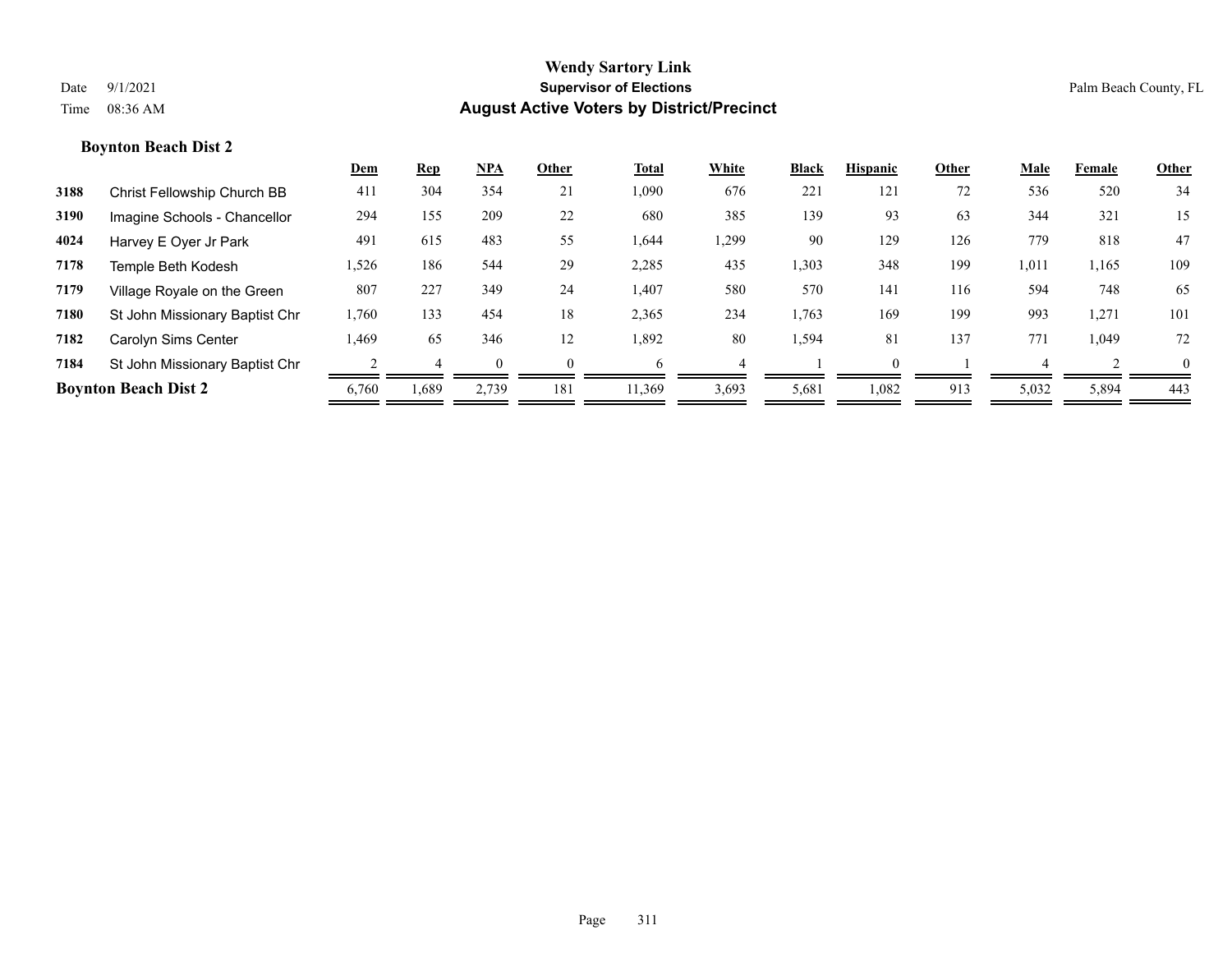|      |                               | Dem      | <b>Rep</b> | NPA      | Other    | <b>Total</b> | White    | <b>Black</b> | <b>Hispanic</b> | Other    | Male     | Female   | Other          |
|------|-------------------------------|----------|------------|----------|----------|--------------|----------|--------------|-----------------|----------|----------|----------|----------------|
| 3194 | Boynton Beach Fire Station #2 | 747      | 168        | 374      | 20       | 1,309        | 465      | 537          | 167             | 140      | 576      | 681      | 52             |
| 4026 | <b>Sterling Village Aud</b>   | 499      | 554        | 462      | 47       | 1,562        | 1,363    | 36           | 63              | 100      | 725      | 785      | 52             |
| 4036 | <b>Forest Park Elementary</b> | 284      | 449        | 265      | 25       | 1,023        | 921      | 8            | 50              | 44       | 434      | 557      | 32             |
| 4054 | Lakeview Baptist Church       | 533      | 644        | 439      | 38       | 1,654        | 1,367    | 77           | 102             | 108      | 767      | 834      | 53             |
| 4062 | Lakeview Baptist Church       | 41       | 70         | 37       | 5        | 153          | 127      |              | 8               | 11       | 74       | 77       | 2              |
| 4066 | Seacrest Presbyterian         | $\Omega$ | $\Omega$   | $\theta$ | $\theta$ | $\Omega$     | $\theta$ | 0            | 0               | $\theta$ | $\theta$ | $\theta$ | $\overline{0}$ |
| 4068 | Seacrest Presbyterian         | $\Omega$ | $\Omega$   | $\theta$ | $\theta$ | $\Omega$     | $\theta$ | 0            | $\theta$        | $\theta$ |          | $\theta$ | $\theta$       |
| 4070 | Seacrest Presbyterian         | $\Omega$ | $\Omega$   | $\theta$ | $\theta$ | $\Omega$     | $\theta$ | 0            | 0               | $\theta$ |          | $\theta$ | $\theta$       |
| 7186 | Boynton Beach Senior Center   | 1,476    | 412        | 717      | 53       | 2,658        | 1,061    | 1,073        | 274             | 250      | 1,233    | 1,307    | 118            |
| 7188 | <b>Forest Park Elementary</b> | 846      | 530        | 580      | 61       | 2,017        | 1,395    | 267          | 180             | 175      | 844      | 1,100    | 73             |
| 7190 | Seacrest Presbyterian         | 1,058    | 612        | 786      | 60       | 2,516        | 1,585    | 448          | 246             | 237      | 1,199    | 1,216    | 101            |
|      | <b>Boynton Beach Dist 3</b>   | 5,484    | 3,439      | 3,660    | 309      | 12,892       | 8,284    | 2,453        | 1,090           | 1,065    | 5,852    | 6,557    | 483            |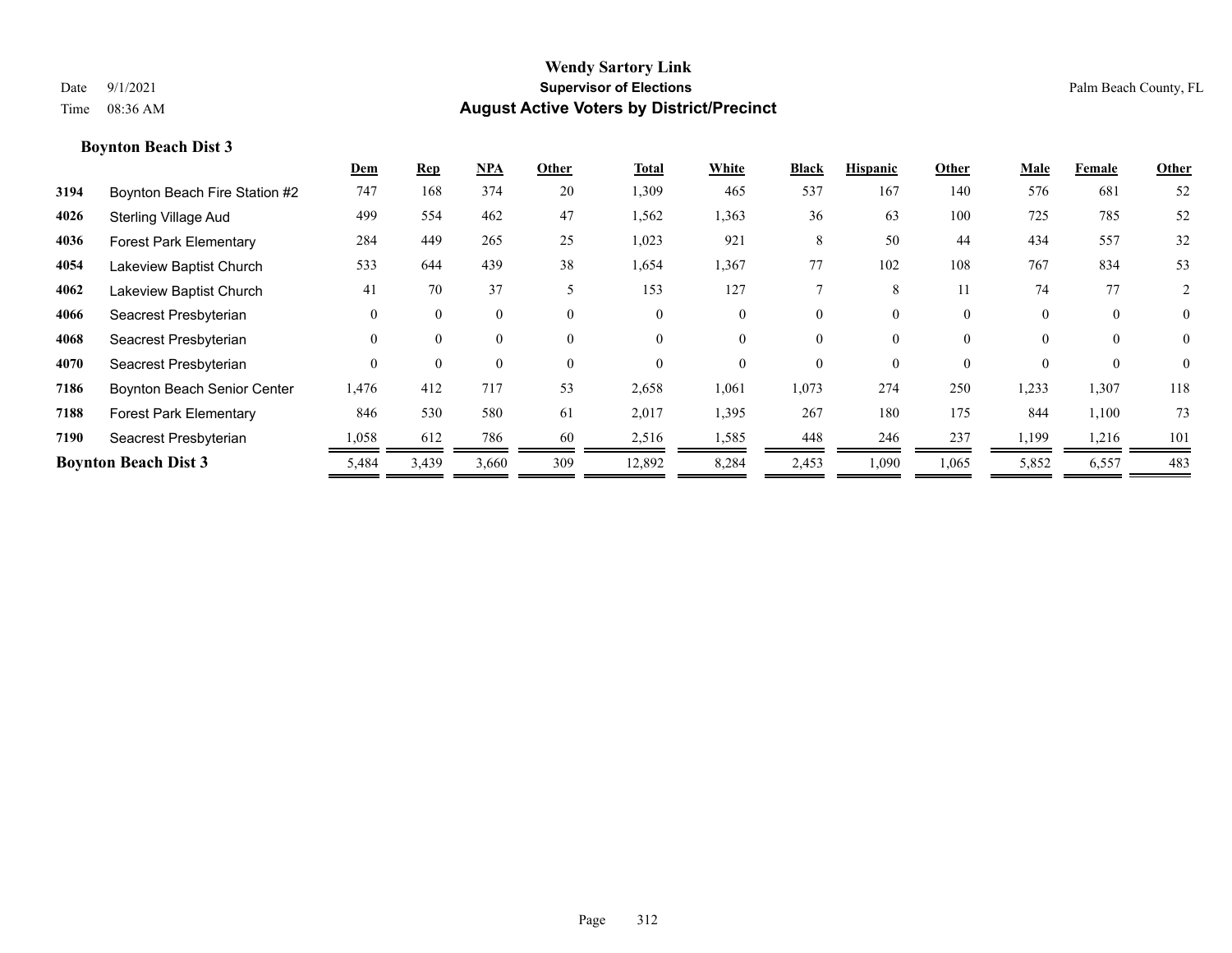|      |                                  | Dem   | <b>Rep</b> | $NPA$ | Other | Total  | White | <b>Black</b> | <b>Hispanic</b> | Other | Male  | Female | Other |
|------|----------------------------------|-------|------------|-------|-------|--------|-------|--------------|-----------------|-------|-------|--------|-------|
| 3136 | <b>Freedom Shores Elementary</b> | 872   | 405        | 583   | 32    | 1,892  | 831   | 527          | 279             | 255   | 834   | 981    | 77    |
| 3138 | <b>Citrus Cove Elementary</b>    | 864   | 500        | 568   | 34    | 1,966  | 1,153 | 315          | 288             | 210   | 864   | 1,020  | 82    |
| 3140 | Boynton Lakes North Clubhouse    | 418   | 192        | 283   | 14    | 907    | 429   | 220          | 126             | 132   | 405   | 470    | 32    |
| 3142 | Boynton Lakes North Clubhouse    | 386   | 162        | 221   | 16    | 785    | 440   | 138          | 137             | 70    | 316   | 439    | 30    |
| 3146 | <b>Freedom Shores Elementary</b> | 335   | 126        | 169   | 17    | 647    | 430   | 80           | 74              | 63    | 259   | 368    | 20    |
| 3164 | <b>Citrus Cove Elementary</b>    | 884   | 542        | 638   | 50    | 2,114  | 1,318 | 316          | 246             | 234   | 940   | 1,102  | 72    |
| 3168 | Boynton Beach Fire Station #3    | 908   | 454        | 662   | 30    | 2,054  | 1,165 | 363          | 295             | 231   | 873   | 1,109  | 72    |
| 3172 | Boynton Beach High               | 474   | 146        | 302   | 32    | 954    | 441   | 263          | 143             | 107   | 392   | 514    | 48    |
| 3174 | Boynton Beach Fire Station #3    | 250   | 172        | 172   | 15    | 609    | 415   | 53           | 84              | 57    | 278   | 314    | 17    |
| 3176 | Boynton Beach High               | 217   | 118        | 154   | 8     | 497    | 264   | 90           | 82              | 61    | 214   | 261    | 22    |
| 3182 | Imagine Schools - Chancellor     | 98    | 49         | 80    |       | 231    | 116   | 46           | 36              | 33    | 110   | 110    |       |
|      | <b>Boynton Beach Dist 4</b>      | 5,706 | 2,866      | 3,832 | 252   | 12,656 | 7,002 | 2,411        | 1,790           | 1,453 | 5,485 | 6,688  | 483   |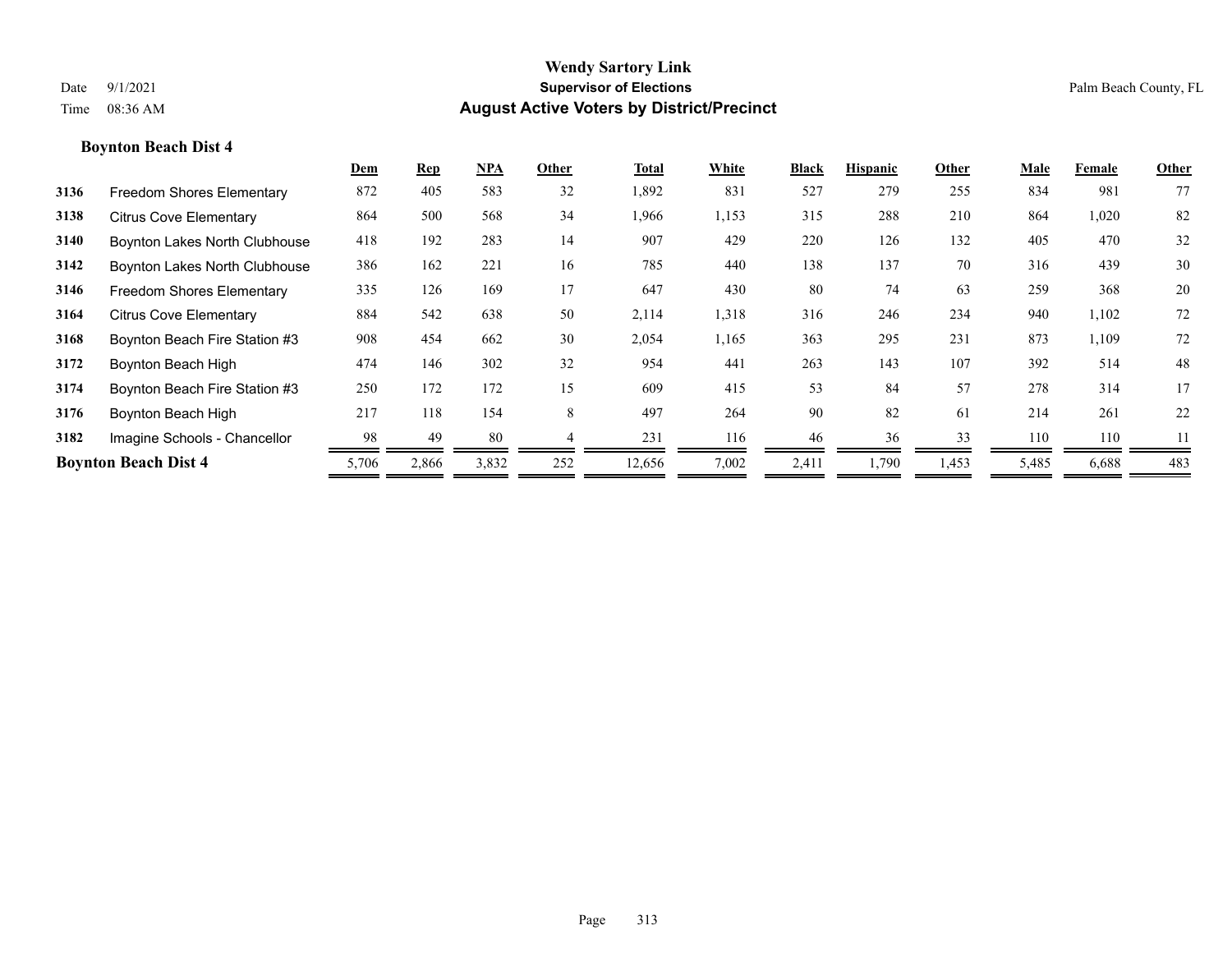|        |                               | <b>Dem</b> | <b>Rep</b> | $NPA$          | Other    | <b>Total</b> | <b>White</b> | Black | <b>Hispanic</b> | Other    | <b>Male</b> | Female | <b>Other</b>   |
|--------|-------------------------------|------------|------------|----------------|----------|--------------|--------------|-------|-----------------|----------|-------------|--------|----------------|
| 6022   | Belle Glade Library/Civic Ctr | 1,362      | 104        | 251            | 16       | 1,733        | 89           | .388  | 143             | 113      | 715         | 949    | 69             |
| 6024   | Lewis Evans Resource Center   | 1,697      | 65         | 261            | 15       | 2,038        | 31           | 1,772 | 123             | 112      | 816         | 1,153  | 69             |
| 6028   | Belle Glade Library/Civic Ctr | 749        | 457        | 323            |          | 1,544        | 414          | 394   | 651             | 85       | 723         | 777    | 44             |
| 6029   | Belle Glade Library/Civic Ctr |            | $\theta$   | $\overline{0}$ | $\theta$ |              | $\theta$     |       | $\theta$        | $\Omega$ |             |        | $\overline{0}$ |
| 6032   | Gove Elementary               | 674        | 295        | 272            |          | 1,246        | 312          | 432   | 405             | 97       | 531         | 673    | 42             |
| 6036   | Gove Elementary               | 390        | 160        | 206            | 10       | 766          | 136          | 151   | 434             | 45       | 333         | 403    | 30             |
| Ward 1 |                               | 4,873      | 1,081      | 1,313          | 61       | 7,328        | 982          | 4,138 | 1,756           | 452      | 3,119       | 3,955  | 254            |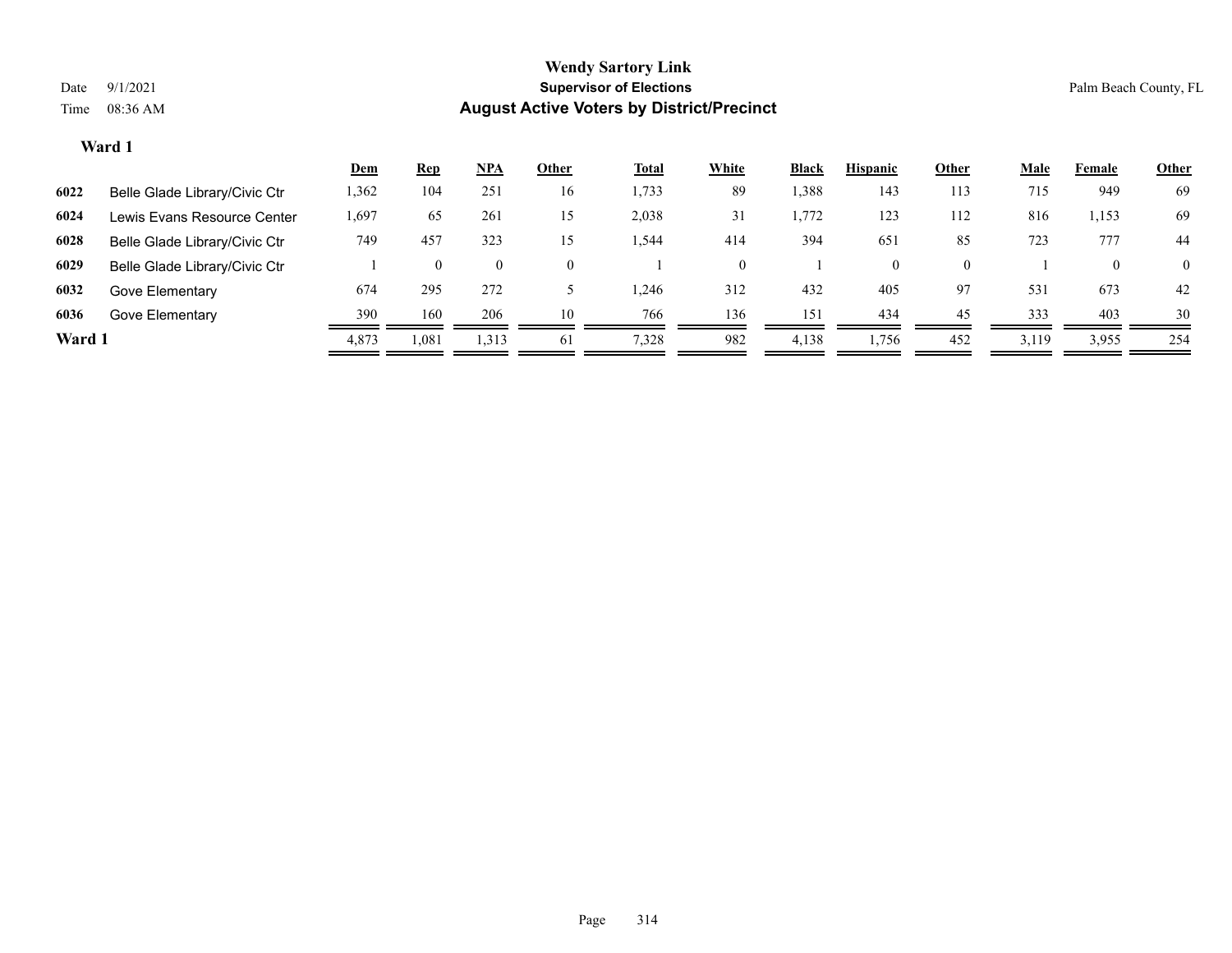|      |                                  | Dem | <b>Rep</b> | NPA | <b>Other</b> | <b>Total</b> | <b>White</b> | <b>Black</b> | <b>Hispanic</b> | <b>Other</b> | <b>Male</b> | <b>Female</b> | <b>Other</b>  |
|------|----------------------------------|-----|------------|-----|--------------|--------------|--------------|--------------|-----------------|--------------|-------------|---------------|---------------|
| 4134 | Above and Beyond Community (     | 409 | 562        | 428 | 37           | 1,436        | 1,165        | 40           | 126             | 105          | 677         | 712           | 47            |
| 4136 | Above and Beyond Community (     | 639 | 612        | 572 | 45           | 1,868        | 1,393        | 48           | 220             | 207          | 797         | 997           | 74            |
| 4138 | <b>Ascension Catholic Church</b> | 809 | 1,193      | 892 | 68           | 2,962        | 2,324        | 158          | 230             | 250          | 1,392       | 1,472         | 98            |
| 4140 | <b>Broken Sound Club</b>         | 257 | 206        | 180 | 15           | 658          | 488          | 24           | 83              | 63           | 271         | 369           | 18            |
| 4142 | Woodfield Country Club HOA       | 839 | 748        | 725 | 54           | 2,366        | 2,120        | 13           | 65              | 168          | 1,082       | 1,191         | 93            |
| 4144 | Seasons HOA Clubhouse            | 226 | 213        | 168 | 10           | 617          | 508          | 8            | 37              | 64           | 294         | 294           | 29            |
| 4146 | <b>Broken Sound Club</b>         | 527 | 373        | 331 | 17           | 1,248        | 1,144        | 12           | 31              | 61           | 562         | 653           | 33            |
| 4148 | <b>Broken Sound Club</b>         | 563 | 417        | 434 | 39           | 1,453        | 1,144        | 65           | 137             | 107          | 664         | 751           | $38\,$        |
| 4150 | Patch Reef Park Community Cer    | 579 | 539        | 574 | 66           | 1,758        | 1,353        | 68           | 156             | 181          | 829         | 883           | $46\,$        |
| 4152 | Boca Delray Lodge #171           | 630 | 643        | 651 | 51           | 1,975        | 1,454        | 72           | 223             | 226          | 902         | 990           | 83            |
| 4154 | <b>Ascension Catholic Church</b> | 417 | 416        | 326 | 33           | 1,192        | 870          | 87           | 103             | 132          | 582         | 564           | 46            |
| 4158 | Spanish River High               | 949 | 736        | 753 | 40           | 2,478        | 1,962        | 50           | 218             | 248          | 1,182       | 1,191         | 105           |
| 4160 | Greater BR Swim & Racquet Ctr    | 430 | 406        | 349 | 20           | 1,205        | 975          | 18           | 89              | 123          | 560         | 602           | 43            |
| 4162 | Patch Reef Park Community Cer    | 546 | 483        | 437 | 19           | 1,485        | 1,132        | 31           | 115             | 207          | 679         | 731           | 75            |
| 4164 | Safe Schools Institute           | 598 | 648        | 557 | 33           | 1,836        | 1,474        | 29           | 171             | 162          | 854         | 891           | 91            |
| 4166 | FAU Arena Lobby                  | 781 | 447        | 599 | 28           | 1,855        | 1,049        | 301          | 265             | 240          | 827         | 927           | 101           |
| 4168 | JC Mitchell Elementary           | 705 | 562        | 606 | 51           | 1,924        | 1,330        | 84           | 243             | 267          | 835         | 974           | 115           |
| 4170 | Spanish River Library            | 905 | 1,034      | 866 | 50           | 2,855        | 2,220        | 100          | 263             | 272          | 1,355       | 1,402         | $\mathbf{98}$ |
| 4172 | Marine Safety Headquarters       | 667 | 679        | 588 | 59           | 1,993        | 1,748        | 16           | 95              | 134          | 889         | 1,048         | 56            |
| 4174 | Sugar Sand Park Comm Center      | 306 | 273        | 267 | 15           | 861          | 743          | 5            | 52              | 61           | 404         | 421           | 36            |
| 4176 | Sugar Sand Park Comm Center      | 938 | 699        | 724 | 68           | 2,429        | 1,783        | 72           | 324             | 250          | 1,053       | 1,273         | 103           |
| 4178 | Sugar Sand Park Comm Center      | 756 | 645        | 520 | 45           | 1,966        | 1,565        | 42           | 197             | 162          | 797         | 1,104         | 65            |
| 4184 | <b>Boca Raton Middle</b>         | 557 | 602        | 560 | 37           | 1,756        | 1,324        | 58           | 204             | 170          | 823         | 883           | $50\,$        |
| 4186 | The Volen Center                 | 551 | 507        | 453 | 29           | 1,540        | 1,063        | 128          | 165             | 184          | 704         | 771           | 65            |
| 4188 | Elks Lodge of Boca Raton         | 897 | 521        | 594 | 56           | 2,068        | 1,203        | 321          | 312             | 232          | 926         | 1,047         | 95            |
| 4190 | St Gregory Episcopal Church      | 741 | 1,076      | 795 | 73           | 2,685        | 2,258        | 27           | 178             | 222          | 1,306       | 1,288         | 91            |
| 4210 | Sugar Sand Park Comm Center      | 642 | 836        | 673 | 44           | 2,195        | 1,730        | 30           | 262             | 173          | 1,011       | 1,111         | 73            |
| 4212 | Center for Spiritual Living      | 624 | 802        | 581 | 36           | 2,043        | 1,710        | 33           | 157             | 143          | 968         | 1,013         | 62            |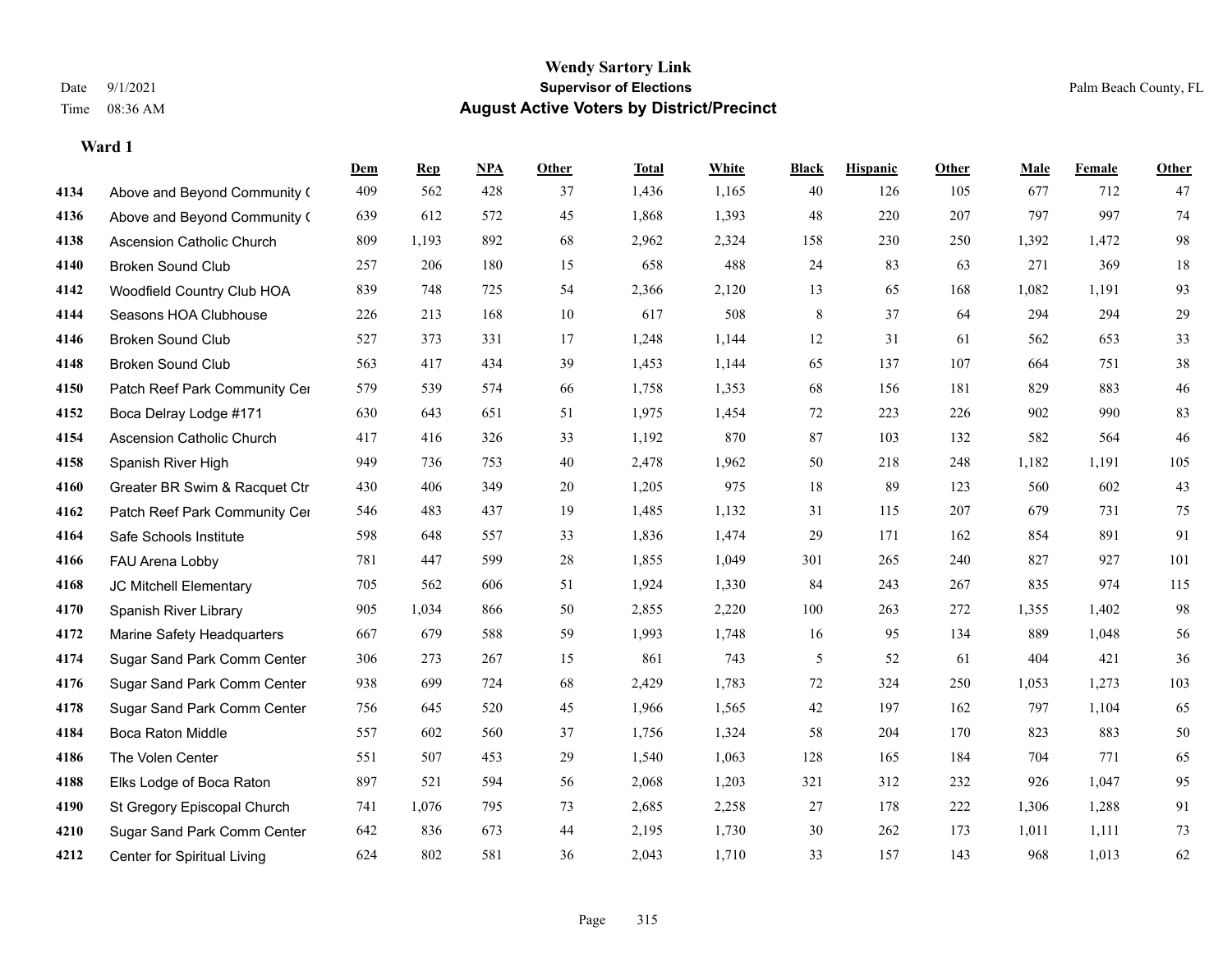|        |                                    | <u>Dem</u> | <b>Rep</b> | $NPA$  | Other | <b>Total</b> | White  | <b>Black</b> | <b>Hispanic</b> | Other | Male   | Female | Other |
|--------|------------------------------------|------------|------------|--------|-------|--------------|--------|--------------|-----------------|-------|--------|--------|-------|
| 4214   | Calvary Chapel Boca Raton - 4th    | 632        | 861        | 643    | 64    | 2,200        | 1,756  | 45           | 232             | 167   | 1,018  | 1,103  | 79    |
| 4216   | Calvary Chapel Boca Raton - Kir    | 676        | 1,072      | 694    | 62    | 2,504        | 2,110  | 20           | 177             | 197   | 1,183  | 1,230  | 91    |
| 4218   | <b>Grace Community Church</b>      | 453        | 851        | 538    | 57    | 1,899        | 1,575  | 31           | 137             | 156   | 876    | 940    | 83    |
| 4220   | <b>Boca Raton Community Center</b> | 461        | 394        | 460    | 44    | 1,359        | 876    | 99           | 233             | 151   | 603    | 712    | 44    |
| 4222   | Boca Raton Downtown Library        | 940        | 1,093      | 900    | 86    | 3,019        | 2,540  | 64           | 178             | 237   | 1,358  | 1,545  | 116   |
| 4224   | <b>Grace Community Church</b>      | 510        | 1,115      | 735    | 62    | 2,422        | 1,992  | 55           | 179             | 196   | 1,139  | 1,201  | 82    |
| 4226   | St Gregory Episcopal Church        | 219        | 387        | 277    | 23    | 906          | 816    |              | 31              | 52    | 431    | 451    | 24    |
| 4228   | <b>Boca Raton Community Center</b> | 522        | 655        | 504    | 50    | 1,731        | 1,484  | 16           | 97              | 134   | 775    | 906    | 50    |
| 4230   | Boca Raton Downtown Library        | 313        | 447        | 328    | 22    | 1,110        | 972    | 9            | 55              | 74    | 524    | 564    | 22    |
| 5115   | Spanish River High                 | 83         | 107        | 81     | 12    | 283          | 229    |              | 23              | 27    | 141    | 139    |       |
| Ward 1 |                                    | 22,297     | 23,860     | 20,363 | 1,620 | 68,140       | 53,582 | 2,290        | 6,063           | 6,205 | 31,273 | 34,344 | 2,523 |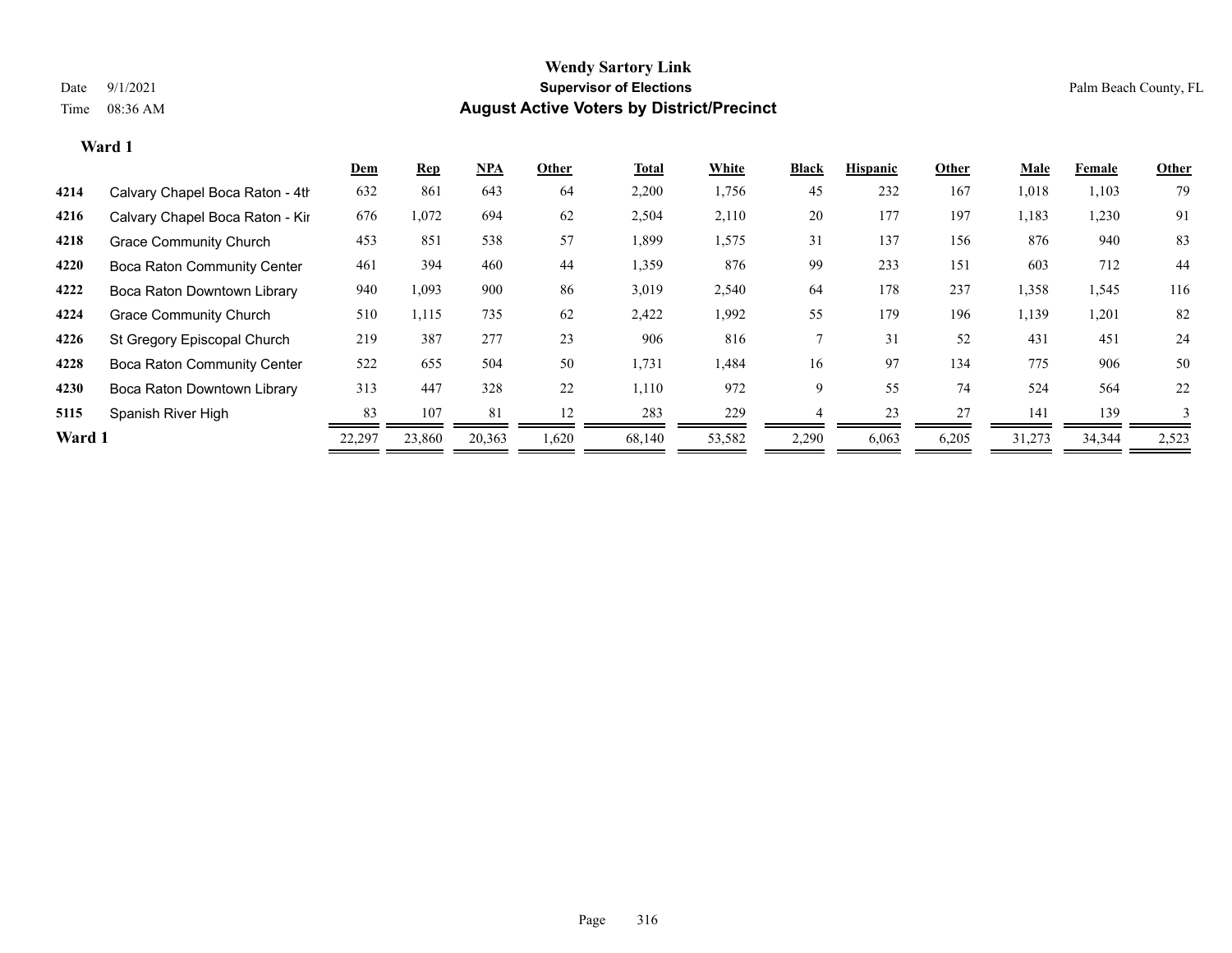| 9/1/2021<br>Date<br>08:36 AM<br>Time         |     |            |       |              | <b>Wendy Sartory Link</b><br><b>Supervisor of Elections</b><br><b>August Active Voters by District/Precinct</b> |              |              |                 |              |             |        | Palm Beach County, FL |
|----------------------------------------------|-----|------------|-------|--------------|-----------------------------------------------------------------------------------------------------------------|--------------|--------------|-----------------|--------------|-------------|--------|-----------------------|
| Ward 1                                       | Dem | <b>Rep</b> | $NPA$ | <b>Other</b> | <b>Total</b>                                                                                                    | <b>White</b> | <b>Black</b> | <b>Hispanic</b> | <b>Other</b> | <b>Male</b> | Female | <b>Other</b>          |
| <b>Briny Breezes Community Cente</b><br>4038 | 92  | 145        | 92    |              | 332                                                                                                             | 307          |              |                 | 16           | 138         | 185    |                       |
| Ward 1                                       | 92  | 145        | 92    |              | 332                                                                                                             | 307          | $\Omega$     | Q               | 16           | 138         | 185    | - Q                   |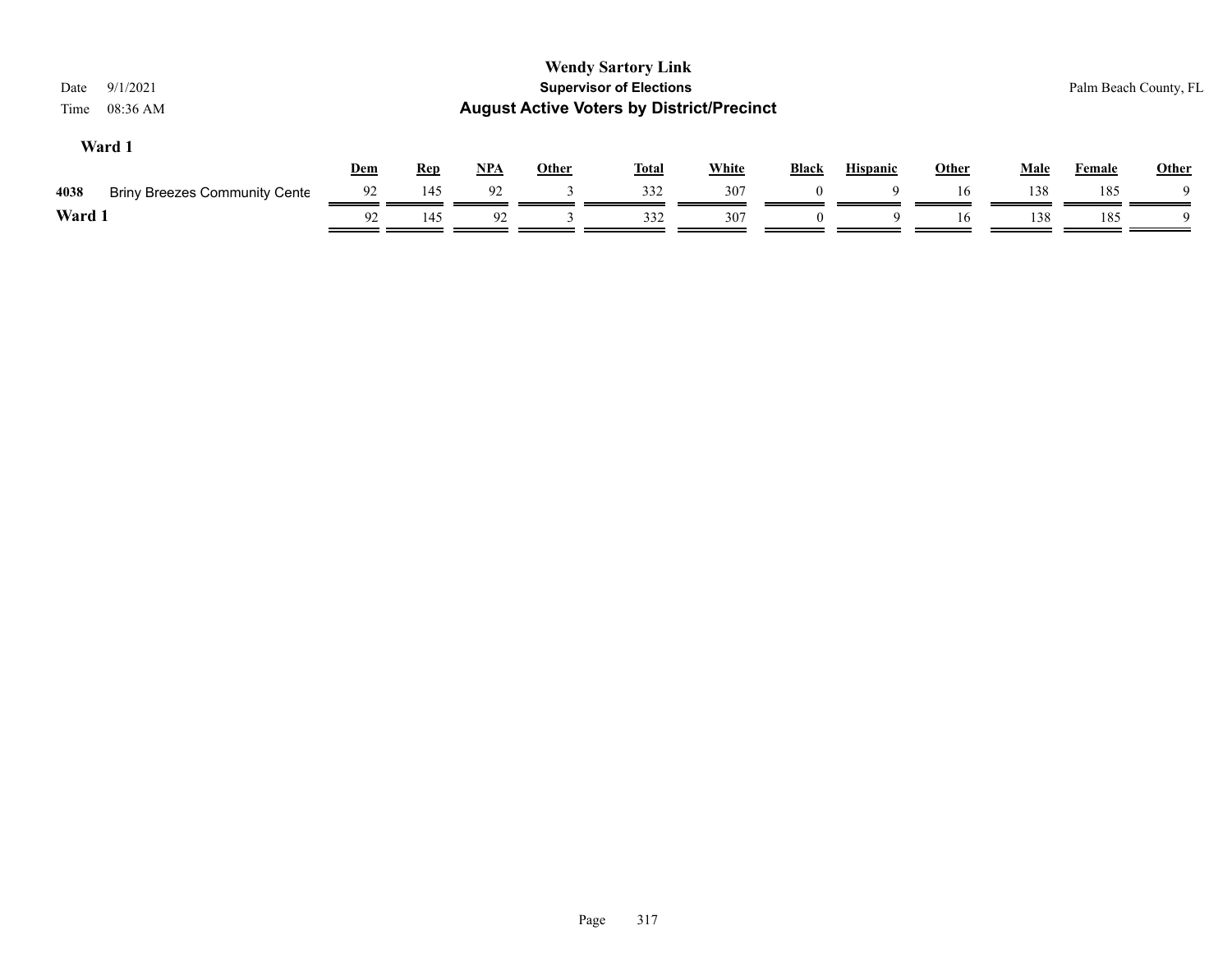| 9/1/2021<br>Date<br>08:36 AM<br>Time |            |            |            |              | <b>Wendy Sartory Link</b><br><b>Supervisor of Elections</b><br><b>August Active Voters by District/Precinct</b> |              |              |                 |       |             |               | Palm Beach County, FL |
|--------------------------------------|------------|------------|------------|--------------|-----------------------------------------------------------------------------------------------------------------|--------------|--------------|-----------------|-------|-------------|---------------|-----------------------|
| Ward 1                               | <b>Dem</b> | <b>Rep</b> | <u>NPA</u> | <b>Other</b> | <b>Total</b>                                                                                                    | <b>White</b> | <b>Black</b> | <b>Hispanic</b> | Other | <b>Male</b> | <b>Female</b> | <b>Other</b>          |
| 2132<br>Cloud Lake Town Hall         | 27         | 26         | 33         |              | 88                                                                                                              | 58           |              | 23              |       | 38          | 46            |                       |
| Ward 1                               | 27         | 26         | 33         |              | 88                                                                                                              | 58           |              | 23              |       | 38          | 46            |                       |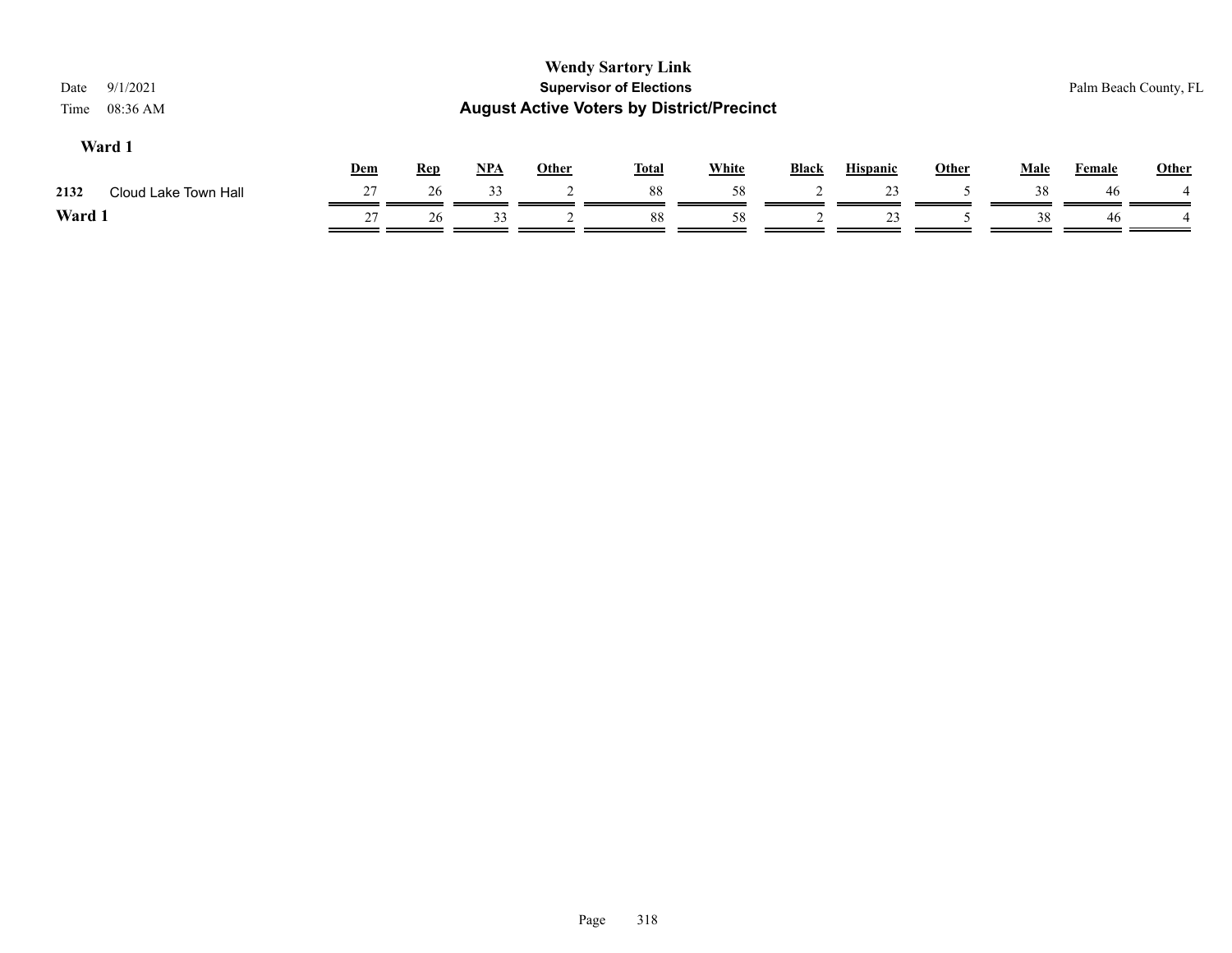**Ward 1**

#### **Wendy Sartory Link** Date 9/1/2021 **Supervisor of Elections** Palm Beach County, FL Time 08:36 AM **August Active Voters by District/Precinct**

|      |                                   | Dem          | <b>Rep</b>   | <b>NPA</b>   | Other            | <b>Total</b>     | White        | <b>Black</b>     | <b>Hispanic</b>  | Other           | Male           | Female       | <b>Other</b>     |
|------|-----------------------------------|--------------|--------------|--------------|------------------|------------------|--------------|------------------|------------------|-----------------|----------------|--------------|------------------|
| 4058 | Plumosa SOA Elementary            | 50           | 59           | 42           | 7                | 158              | 139          | 4                | 8                | 7               | 76             | 79           | 3                |
| 4074 | Plumosa SOA Elementary            | 432          | 421          | 350          | 25               | 1,228            | 1,059        | 16               | 72               | 81              | 584            | 609          | 35               |
| 4076 | <b>Country Manors Clubhouse</b>   | 444          | 387          | 395          | 23               | 1,249            | 884          | 98               | 134              | 133             | 549            | 665          | 35               |
| 4086 | <b>Banyan Creek Elementary</b>    | 552          | 380          | 378          | 28               | 1,338            | 913          | 187              | 104              | 134             | 624            | 663          | 51               |
| 4088 | West Park Baptist Church          | 842          | 450          | 483          | 49               | 1,824            | 1,553        | 59               | 94               | 118             | 740            | 1,032        | 52               |
| 4090 | Pines of Delray North             | 270          | 170          | 156          | 12               | 608              | 490          | 38               | 43               | 37              | 240            | 341          | 27               |
| 4092 | West Park Baptist Church          | $\mathbf{0}$ | $\mathbf{0}$ | $\bf{0}$     | $\boldsymbol{0}$ | $\boldsymbol{0}$ | $\mathbf{0}$ | $\boldsymbol{0}$ | $\mathbf{0}$     | $\mathbf{0}$    | $\overline{0}$ | $\mathbf{0}$ | $\boldsymbol{0}$ |
| 4094 | S D Spady Elementary              | 666          | 696          | 542          | 56               | 1,960            | 1,698        | 32               | 97               | 133             | 928            | 960          | 72               |
| 4096 | <b>Carver Middle</b>              | 567          | 45           | 161          | 11               | 784              | 103          | 581              | 32               | 68              | 366            | 367          | 51               |
| 4098 | <b>Bethel Evangelical Baptist</b> | 988          | 738          | 663          | 67               | 2,456            | 1,887        | 180              | 212              | 177             | 1,035          | 1,347        | 74               |
| 4102 | Veterans Park Recreation Ctr      | 423          | 500          | 400          | 34               | 1,357            | 1,235        | 13               | 23               | 86              | 625            | 695          | 37               |
| 4104 | <b>Emmanuel Catholic Church</b>   | 744          | 658          | 618          | 66               | 2,086            | 1,684        | 83               | 153              | 166             | 911            | 1,107        | 68               |
| 4106 | Delray Beach Golf Club            | 404          | 410          | 344          | 34               | 1,192            | 916          | 54               | 109              | 113             | 552            | 601          | 39               |
| 4108 | Pines of Delray East              | 583          | 350          | 372          | 26               | 1,331            | 986          | $88\,$           | 133              | 124             | 530            | 744          | 57               |
| 4110 | 505 Club                          | 374          | 430          | 301          | 30               | 1,135            | 1,031        | 8                | 33               | 63              | 491            | 617          | $27\,$           |
| 4112 | Veterans Park Recreation Ctr      | 571          | 781          | 542          | 46               | 1,940            | 1,784        | 10               | 41               | 105             | 911            | 963          | 66               |
| 4114 | Delray Beach First Baptist        | 831          | 761          | 607          | 59               | 2,258            | 1,909        | 77               | 124              | 148             | 1,044          | 1,162        | 52               |
| 4118 | <b>Orchard View Elementary</b>    | 686          | 403          | 471          | 33               | 1,593            | 1,100        | 148              | 200              | 145             | 649            | 886          | 58               |
| 4120 | <b>Orchard View Elementary</b>    | 444          | 293          | 330          | 40               | 1,107            | 789          | 64               | 153              | 101             | 467            | 599          | 41               |
| 4122 | Delray Beach Swim and Tennis      | 712          | 430          | 475          | 36               | 1,653            | 1,155        | 195              | 144              | 159             | 717            | 873          | 63               |
| 4124 | Delray Beach Swim and Tennis      | 773          | 558          | 632          | 57               | 2,020            | 1,523        | 131              | 184              | 182             | 910            | 1,030        | $80\,$           |
| 4126 | <b>Pine Grove Elementary</b>      | 515          | 831          | 531          | 60               | 1,937            | 1,672        | 26               | 93               | 146             | 890            | 978          | 69               |
| 5086 | <b>Carver Middle</b>              | 44           | 19           | 14           | 5                | 82               | 65           | 6                | 4                | $7\phantom{.0}$ | 32             | 48           | 2                |
| 5088 | Carver Middle                     | 173          | 126          | 133          | 15               | 447              | 287          | 51               | 58               | 51              | 197            | 235          | 15               |
| 5120 | Delray Beach First Baptist        | 7            | -1           | $\mathbf{0}$ | -1               | 9                | 8            | 1                | $\boldsymbol{0}$ | $\mathbf{0}$    | 3              | 6            | $\boldsymbol{0}$ |
| 7194 | Delray Beach Community Cente      | 574          | 343          | 418          | 41               | 1,376            | 993          | 187              | 102              | 94              | 695            | 635          | 46               |
| 7196 | Atlantic High Auditorium          | 1,513        | 236          | 508          | 20               | 2,277            | 594          | 1,350            | 121              | 212             | 1,043          | 1,141        | 93               |
| 7198 | Atlantic High Auditorium          | 44           | 28           | 27           | $\overline{3}$   | 102              | 82           | 6                | $7\phantom{.0}$  | $7\phantom{.0}$ | 41             | 58           | 3                |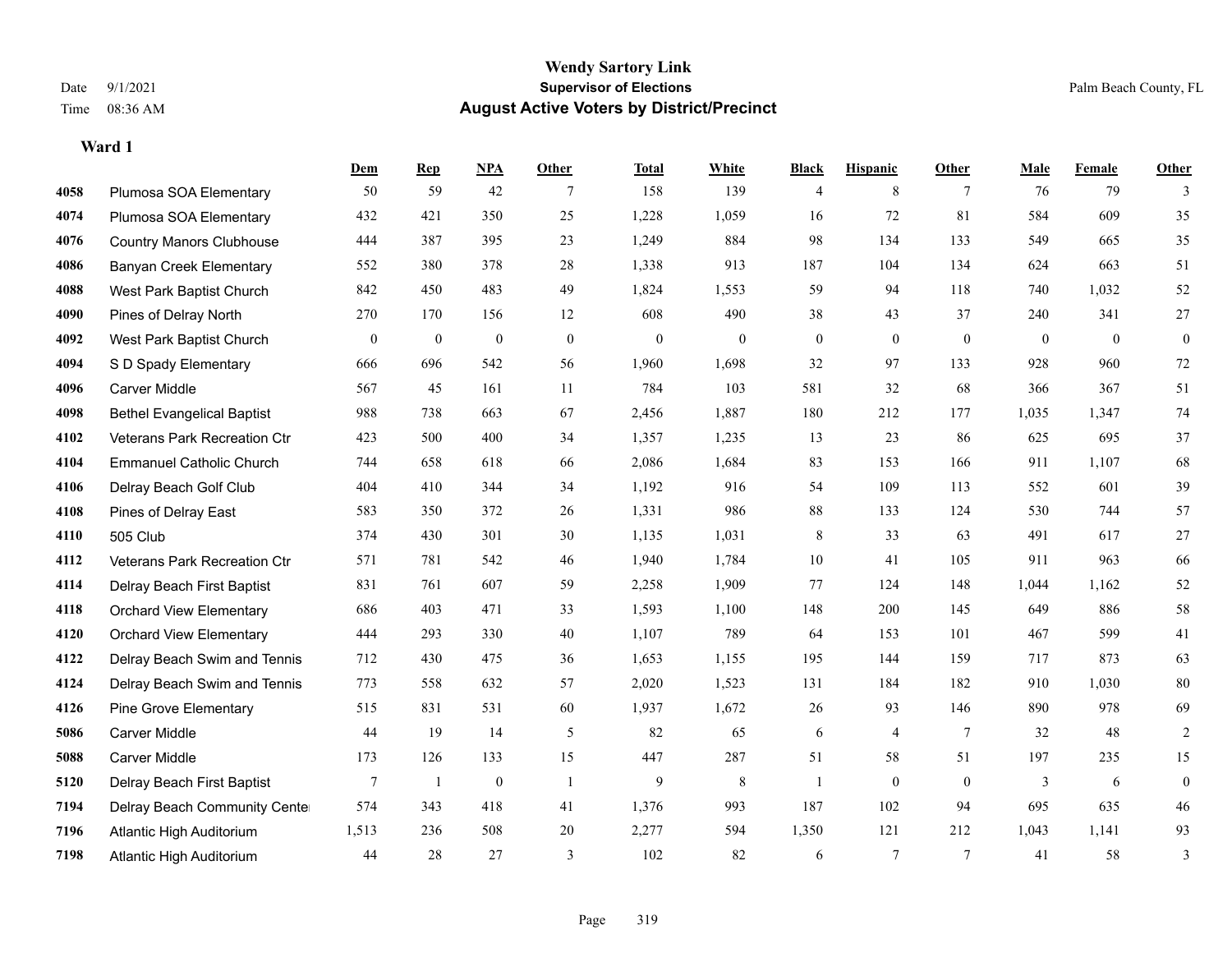|        | Ward 1                        |            |            |        |       |              |        |                |                 |       |        |        |              |
|--------|-------------------------------|------------|------------|--------|-------|--------------|--------|----------------|-----------------|-------|--------|--------|--------------|
|        |                               | <b>Dem</b> | <u>Rep</u> | $NPA$  | Other | <b>Total</b> | White  | Black          | <b>Hispanic</b> | Other | Male   | Female | <b>Other</b> |
| 7200   | Pompey Park Recreation Center | 1,321      | 236        | 417    | 26    | 2,000        | 480    | 1,287          | 105             | 128   | 902    | 1,042  | 56           |
| 7202   | 505 Club                      | 652        | 389        | 427    | 38    | 1,506        | 1,070  | 233            | 74              | 129   | 793    | 664    | 49           |
| 7204   | 505 Club                      | 38         | 34         | 36     | 4     | 112          | 88     | 2              | 9               | 13    | 56     | 51     |              |
| 7206   | 505 Club                      | 56         | 57         | 56     |       | 174          | 145    | $\overline{c}$ | 9               | 18    | 92     | 77     |              |
| 7208   | Atlantic High Media Center    | 751        | 183        | 307    | 22    | 1,263        | 542    | 530            | 83              | 108   | 540    | 682    | 41           |
| 7210   | Village Academy               | 1,746      | 98         | 405    | 17    | 2,266        | 124    | 1,838          | 140             | 164   | 918    | 1,253  | 95           |
| 7212   | Delray Beach Library          | 1,303      | 219        | 471    | 30    | 2,023        | 543    | 1,193          | 117             | 170   | 972    | 983    | 68           |
| 7214   | Delray Beach Community Cente  | 868        | 313        | 473    | 36    | 1,690        | 783    | 545            | 208             | 154   | 814    | 808    | 68           |
| Ward 1 |                               | 20,961     | 12,033     | 12,485 | 1,062 | 46,541       | 30,314 | 9,323          | 3,223           | 3,681 | 20,937 | 24,001 | 1,603        |
|        |                               |            |            |        |       |              |        |                |                 |       |        |        |              |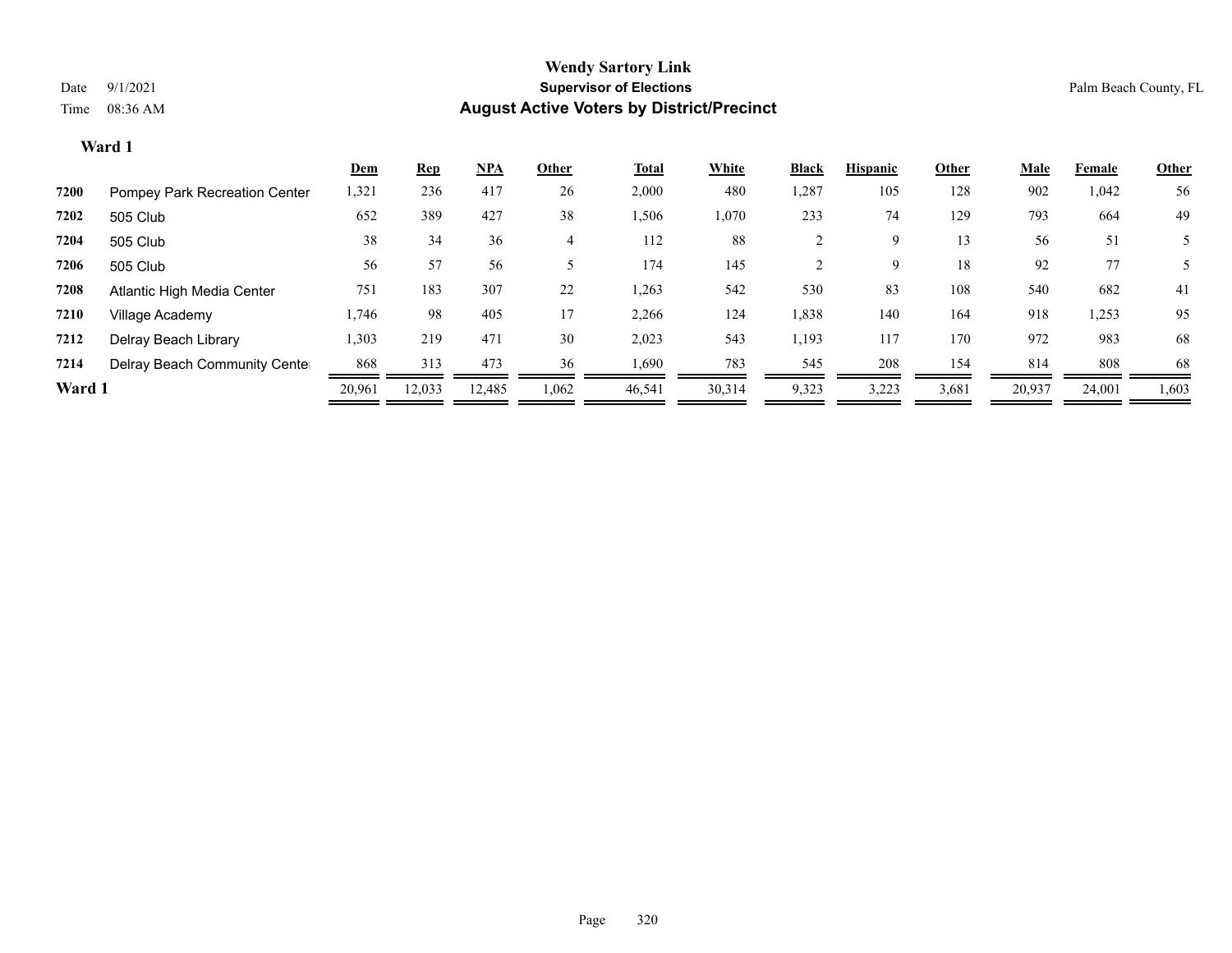|        |                                    | Dem            | <b>Rep</b>       | NPA          | Other          | <b>Total</b>     | White          | <b>Black</b>   | <b>Hispanic</b> | Other        | Male                     | Female         | Other        |
|--------|------------------------------------|----------------|------------------|--------------|----------------|------------------|----------------|----------------|-----------------|--------------|--------------------------|----------------|--------------|
| 2084   | <b>Community Christian Church</b>  | 280            | 116              | 156          | 16             | 568              | 168            | 205            | 129             | 66           | 254                      | 299            | 15           |
| 2086   | <b>Community Christian Church</b>  | 1,218          | 549              | 930          | 53             | 2,750            | 856            | 595            | 921             | 378          | 1,197                    | 1,443          | 110          |
| 2150   | River Bridge Activities Center     | 1,090          | 531              | 685          | 53             | 2,359            | 1,144          | 481            | 489             | 245          | 982                      | 1,293          | 84           |
| 2152   | Pine Ridge North II                | 1,107          | 506              | 804          | 53             | 2,470            | 1,020          | 379            | 813             | 258          | 983                      | 1,384          | 103          |
| 2168   | First Baptist Church GA            | $\overline{0}$ | $\boldsymbol{0}$ | $\mathbf{0}$ | $\overline{0}$ | $\boldsymbol{0}$ | $\overline{0}$ | $\mathbf{0}$   | $\overline{0}$  | $\mathbf{0}$ | $\theta$                 | $\mathbf{0}$   | $\mathbf{0}$ |
| 2170   | <b>Liberty Park Elementary</b>     | 1,135          | 542              | 666          | 56             | 2,399            | 1,044          | 459            | 637             | 259          | 951                      | 1,332          | 116          |
| 2174   | First Baptist Church GA            | 455            | 187              | 273          | 12             | 927              | 401            | 192            | 209             | 125          | 410                      | 476            | 41           |
| 2182   | <b>Greenacres Community Center</b> | 638            | 284              | 526          | 29             | 1,477            | 524            | 141            | 668             | 144          | 591                      | 798            | 88           |
| 2184   | American Polish Club               | 1,089          | 395              | 802          | 39             | 2,325            | 709            | 345            | 1,013           | 258          | 963                      | 1,222          | 140          |
| 2194   | <b>LC Swain Middle</b>             | 1,085          | 360              | 712          | 40             | 2,197            | 757            | 450            | 761             | 229          | 917                      | 1,172          | 108          |
| 2196   | Pine Ridge South IV Clubhouse      | 888            | 495              | 506          | 42             | 1,931            | 1,157          | 262            | 398             | 114          | 755                      | 1,103          | 73           |
| 2202   | <b>LC Swain Middle</b>             | $\Omega$       | 8                |              | $\theta$       | 9                | 6              | $\overline{0}$ | 3               | $\Omega$     | $\overline{\mathcal{A}}$ |                | $\theta$     |
| 2206   | Heritage Elementary                | 459            | 194              | 329          | 16             | 998              | 321            | 214            | 333             | 130          | 433                      | 513            | 52           |
| 2212   | American Polish Club               | $\theta$       | $\mathbf{0}$     | $\mathbf{0}$ | $\overline{0}$ | $\mathbf{0}$     | $\overline{0}$ | $\mathbf{0}$   | $\overline{0}$  | $\theta$     | $\theta$                 | $\overline{0}$ | $\theta$     |
| 2218   | <b>Tradewinds Middle</b>           | 1,259          | 316              | 653          | 36             | 2,264            | 571            | 882            | 368             | 443          | 996                      | 1,140          | 128          |
| 3088   | <b>Tradewinds Middle</b>           | 178            | 51               | 120          | 8              | 357              | 94             | 126            | 77              | 60           | 160                      | 187            | 10           |
| Ward 1 |                                    | 10,881         | 4,534            | 7,163        | 453            | 23,031           | 8,772          | 4,731          | 6,819           | 2,709        | 9,596                    | 12,367         | 1,068        |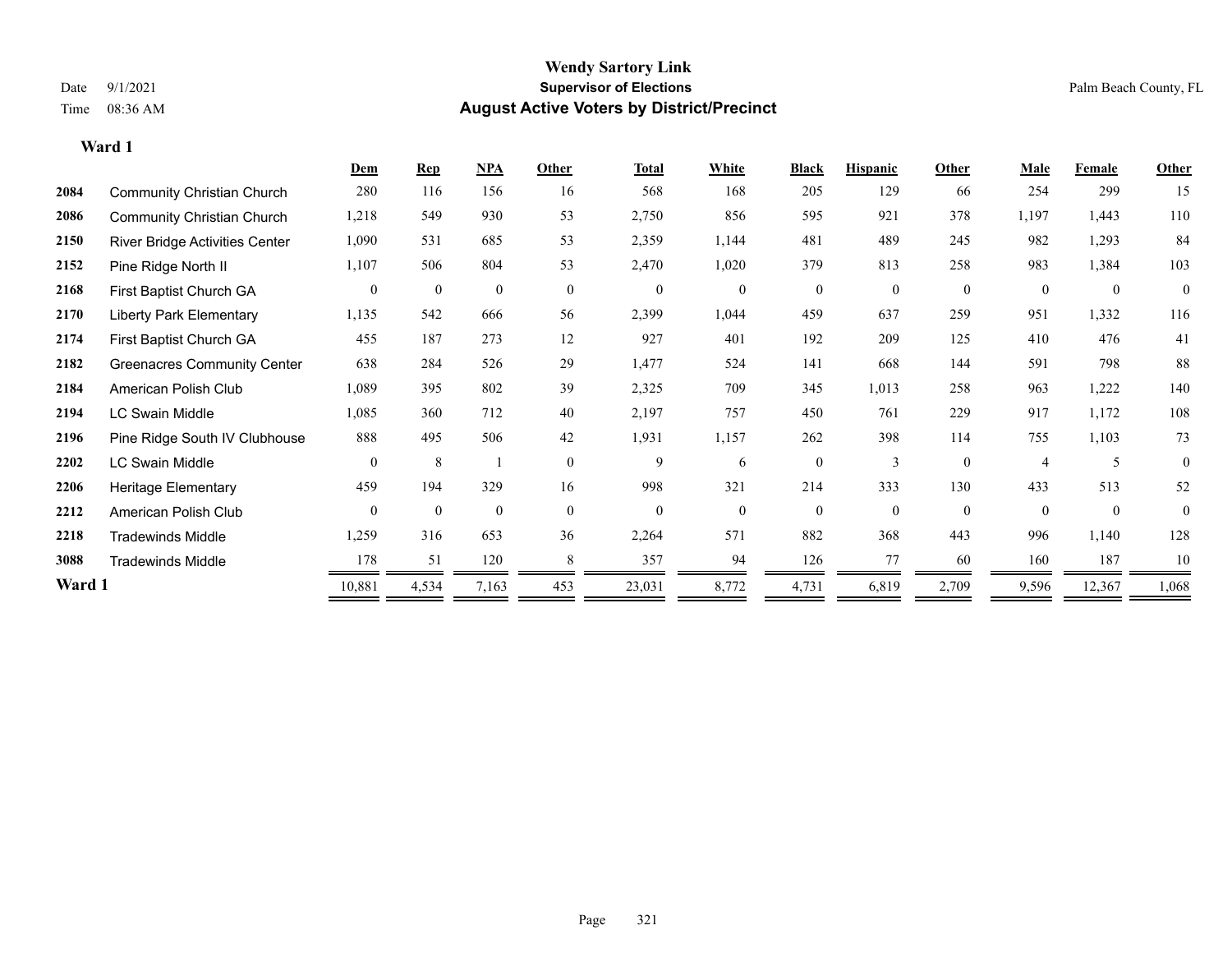| 9/1/2021<br>Date<br>08:36 AM<br>Time |            |            |       |              | <b>Wendy Sartory Link</b><br><b>Supervisor of Elections</b><br><b>August Active Voters by District/Precinct</b> |              |              |                 |              |             |               | Palm Beach County, FL |
|--------------------------------------|------------|------------|-------|--------------|-----------------------------------------------------------------------------------------------------------------|--------------|--------------|-----------------|--------------|-------------|---------------|-----------------------|
| Ward 1                               | <b>Dem</b> | <b>Rep</b> | $NPA$ | <b>Other</b> | <b>Total</b>                                                                                                    | <b>White</b> | <b>Black</b> | <b>Hispanic</b> | <b>Other</b> | <b>Male</b> | <b>Female</b> | Other                 |
| 2130<br>Cloud Lake Town Hall         | 43         | 64         | 59    | 8            | 174                                                                                                             | 127          |              | 33              |              | 86          | 82            |                       |
| Ward 1                               | 43         | 64         | 59    |              | 174                                                                                                             | 127          |              | 33              |              | 86          | 82            |                       |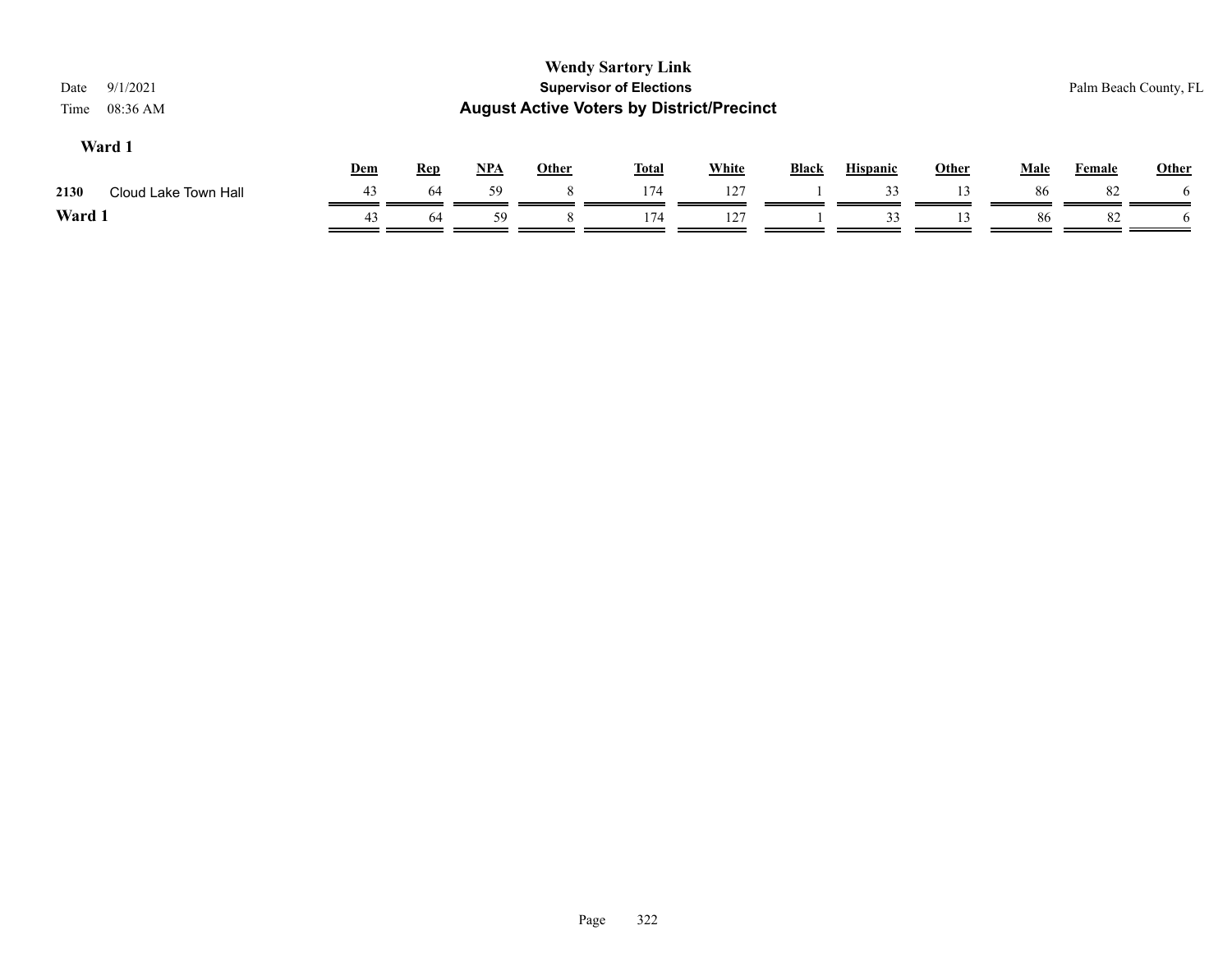| 9/1/2021<br>Date<br>$08:36$ AM<br>Time |                              |     |            |            |              | <b>Wendy Sartory Link</b><br><b>Supervisor of Elections</b><br><b>August Active Voters by District/Precinct</b> |              |              |                 |       |             |               | Palm Beach County, FL |  |
|----------------------------------------|------------------------------|-----|------------|------------|--------------|-----------------------------------------------------------------------------------------------------------------|--------------|--------------|-----------------|-------|-------------|---------------|-----------------------|--|
| Ward 1                                 |                              | Dem | <b>Rep</b> | <u>NPA</u> | <u>Other</u> | <u>Total</u>                                                                                                    | <b>White</b> | <b>Black</b> | <b>Hispanic</b> | Other | <b>Male</b> | <b>Female</b> | <b>Other</b>          |  |
| 4072                                   | <b>Gulf Stream Town Hall</b> | 185 | 454        | 212        | 22           | 873                                                                                                             | 810          |              | 22              | 37    | 425         | 430           | 18                    |  |
| Ward 1                                 |                              | 185 | 454        | 212        | 22           | 873                                                                                                             | 810          | 4            | 22              | 37    | 425         | 430           | 18                    |  |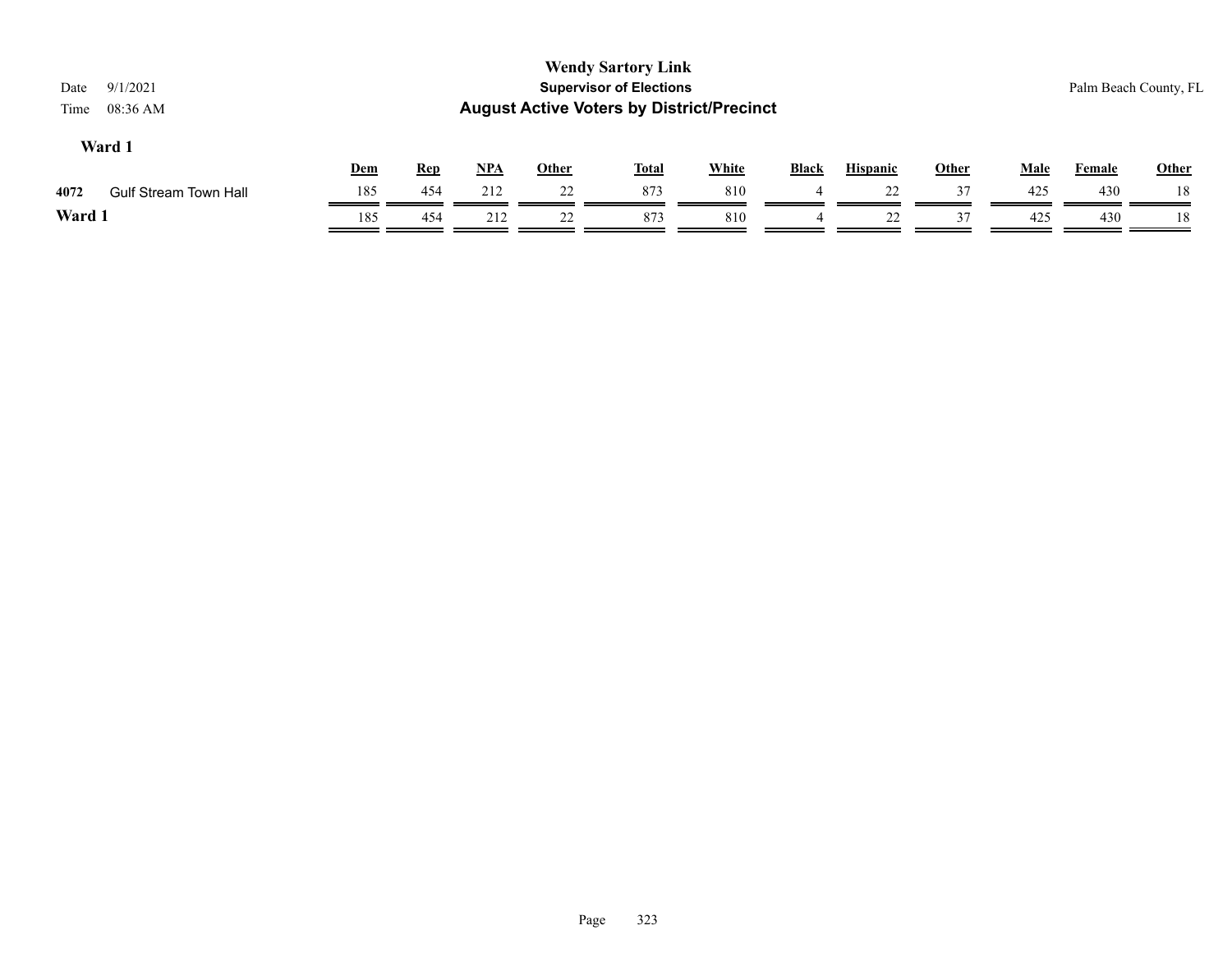| Date<br>Time | <b>Wendy Sartory Link</b><br><b>Supervisor of Elections</b><br>9/1/2021<br>Palm Beach County, FL<br><b>August Active Voters by District/Precinct</b><br>08:36 AM |            |            |            |              |              |       |                |                 |              |             |        |              |
|--------------|------------------------------------------------------------------------------------------------------------------------------------------------------------------|------------|------------|------------|--------------|--------------|-------|----------------|-----------------|--------------|-------------|--------|--------------|
|              | Ward 1                                                                                                                                                           |            |            |            |              |              |       |                |                 |              |             |        |              |
|              |                                                                                                                                                                  | <u>Dem</u> | <u>Rep</u> | <u>NPA</u> | <u>Other</u> | <b>Total</b> | White | <b>Black</b>   | <b>Hispanic</b> | <b>Other</b> | <b>Male</b> | Female | <b>Other</b> |
| 4128         | St Lucy Catholic Church                                                                                                                                          | 617        | 905        | 619        | 43           | 2,184        | 1,953 | 14             | 74              | 143          | 985         | 1,129  | 70           |
| 4129         | St Lucy Catholic Church                                                                                                                                          | 31         | 60         | 29         | ∠            | 122          | 107   | $\overline{0}$ | 4               |              | 53          | 67     |              |
| 4156         | St Lucy Catholic Church                                                                                                                                          | 530        | 551        | 408        | 34           | 1,523        | 1,341 |                | 65              | 111          | 708         | 773    | 42           |
| Ward 1       |                                                                                                                                                                  | .,178      | 1,516      | .056       | 79           | 3,829        | 3,401 | 20             | 143             | 265          | 1,746       | 1,969  | 114          |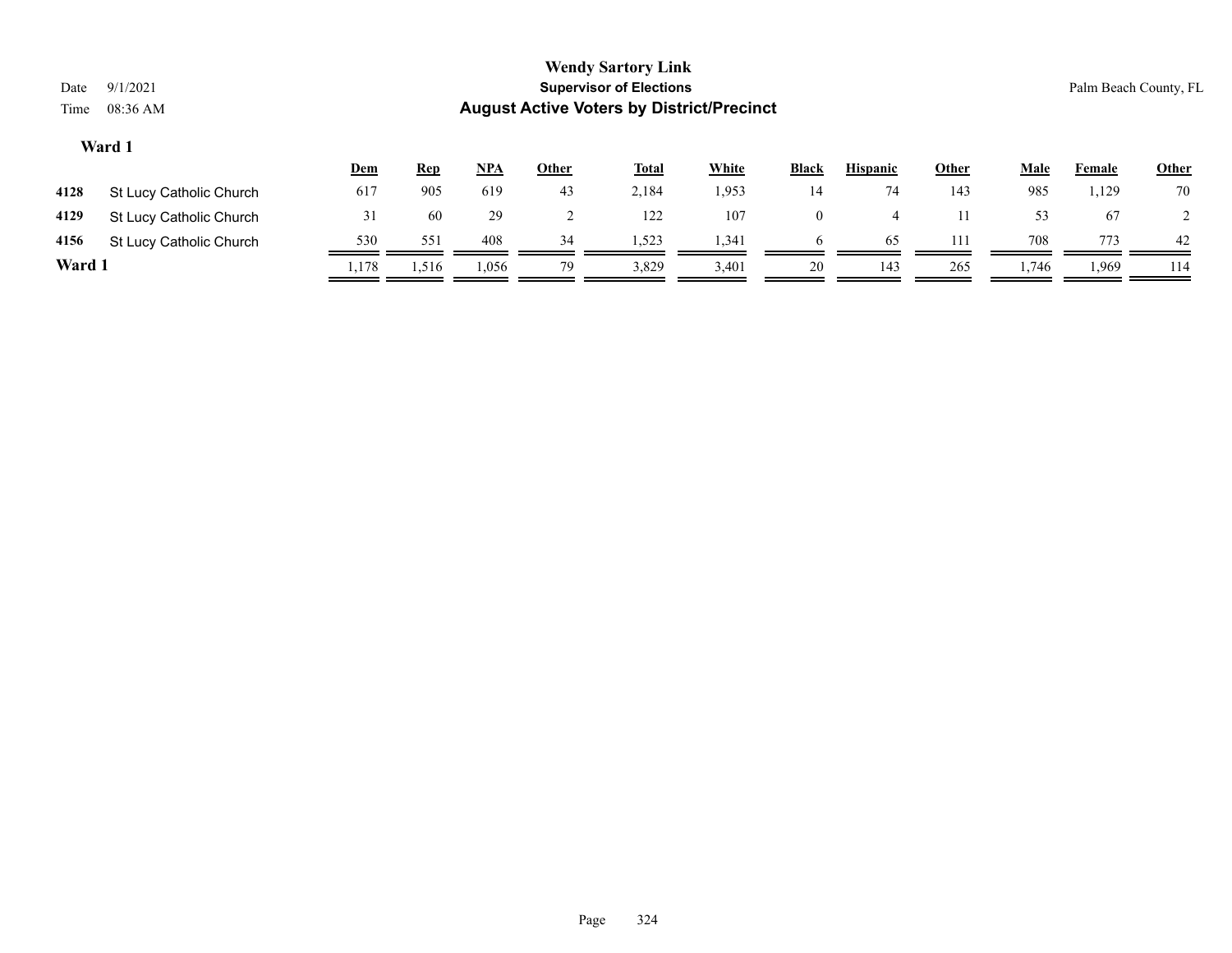| Date<br>Time | 9/1/2021<br>08:36 AM       |     |            |       |              | <b>Wendy Sartory Link</b><br><b>Supervisor of Elections</b><br><b>August Active Voters by District/Precinct</b> |              |       |                 |              |      | Palm Beach County, FL |              |
|--------------|----------------------------|-----|------------|-------|--------------|-----------------------------------------------------------------------------------------------------------------|--------------|-------|-----------------|--------------|------|-----------------------|--------------|
|              | Ward 1                     | Dem | <b>Rep</b> | $NPA$ | <b>Other</b> | <b>Total</b>                                                                                                    | <b>White</b> | Black | <b>Hispanic</b> | <b>Other</b> | Male | Female                | <b>Other</b> |
| 2046         | <b>Haverhill Town Hall</b> | 398 | 216        | 238   | 10           | 862                                                                                                             | 334          | 236   | 203             | 89           | 388  | 436                   | 38           |
| 7136         | <b>Haverhill Town Hall</b> | 43  | 38         | 34    | 2            | 117                                                                                                             | 48           | 32    | 27              | 10           | 47   | 65                    |              |
| 7140         | <b>Haverhill Town Hall</b> | 168 | 75         | 97    |              | 344                                                                                                             | 106          | 122   | 77              | 39           | 160  | 163                   | 21           |
| Ward 1       |                            | 609 | 329        | 369   | 16           | 1,323                                                                                                           | 488          | 390   | 307             | 138          | 595  | 664                   | -64          |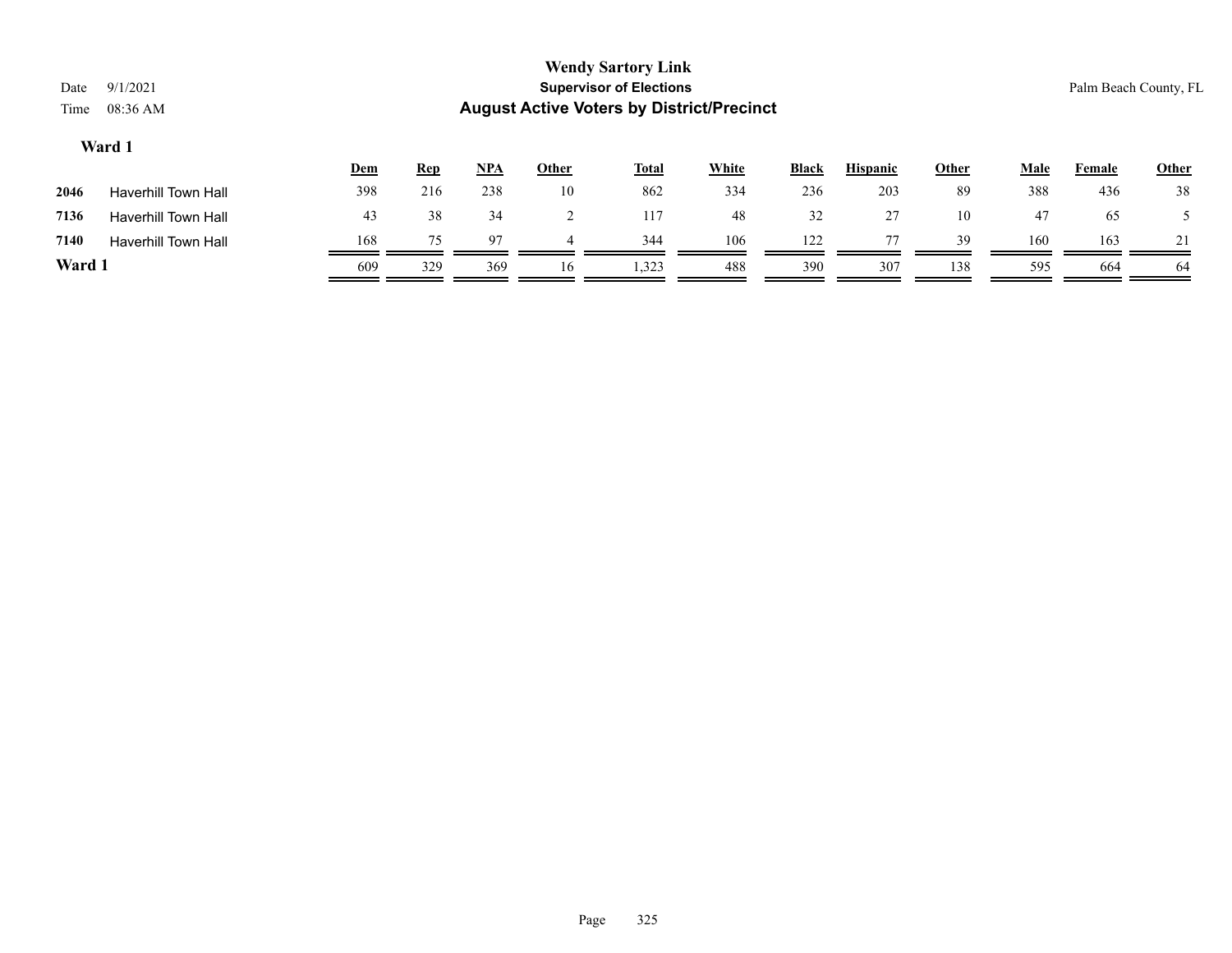|        | ******             |     |            |            |       |       |              |              |                 |       |      |        |              |
|--------|--------------------|-----|------------|------------|-------|-------|--------------|--------------|-----------------|-------|------|--------|--------------|
|        |                    | Dem | <u>Rep</u> | <u>NPA</u> | Other | Total | <b>White</b> | <b>Black</b> | <b>Hispanic</b> | Other | Male | Female | <b>Other</b> |
| 4008   | Hypoluxo Town Hall | 516 | 595        | 500        | 63    | .674  | ,400         | 37           | 107             | 130   | 766  | 858    | 50           |
| 7176   | Hypoluxo Town Hall | 188 | 86         | 110        |       | 393   | 218          | 82           | 64              | 29    | 169  | 214    | 10           |
| Ward 1 |                    | 704 | 681        | 610        | 72    | 2,067 | 1,618        | 119          | 171             | 159   | 935  | 1,072  | 60           |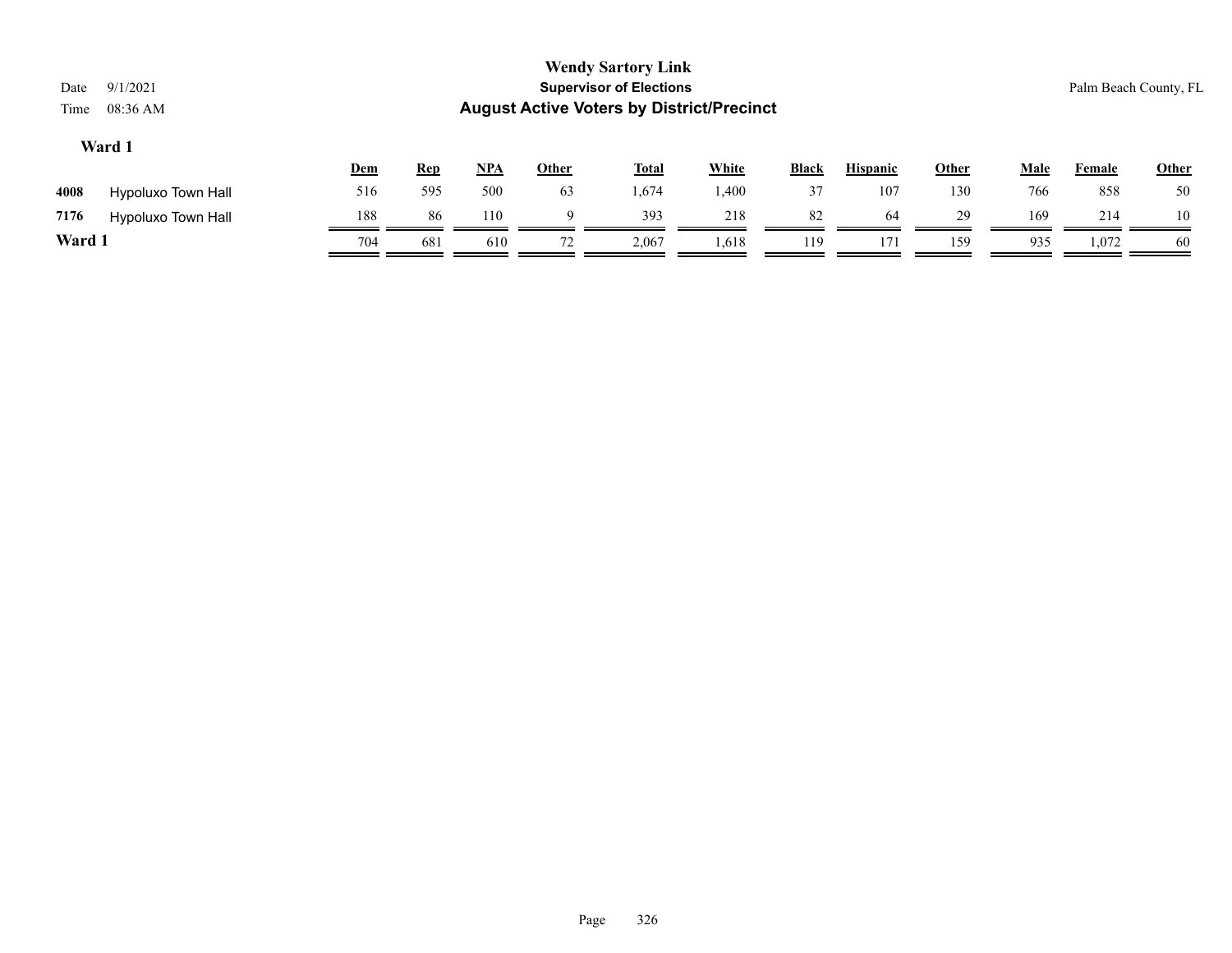|        |                        | <u>Dem</u> | <u>Rep</u> | NPA | <u>Other</u> | <b>Total</b> | White | <b>Black</b> | <b>Hispanic</b> | Other | Male  | Female | <b>Other</b> |
|--------|------------------------|------------|------------|-----|--------------|--------------|-------|--------------|-----------------|-------|-------|--------|--------------|
| 1152   | Oceanview Methodist    | 43         | 68         | 51  |              | 169          | 161   | $\theta$     |                 |       | 80    | 85     |              |
| 1208   | Juno Beach Town Center | 448        | 862        | 463 | 49           | 1,822        | 1,661 | <sub>0</sub> | 54              | 101   | 836   | 938    | 48           |
| 1212   | Juno Beach Town Center | 48         | 67         | 54  | Q            | 178          | 148   | h            | Ω               | 15    | 92    | 82     |              |
| 1214   | Juno Beach Town Center | 258        | 443        | 194 | 25           | 920          | 856   | h            |                 | 45    | 368   | 529    | 23           |
| Ward 1 |                        | 797        | 440.       | 762 | 90           | 3,089        | 2,826 | 18           | 78              | 167   | 1,376 | 1,634  | 79           |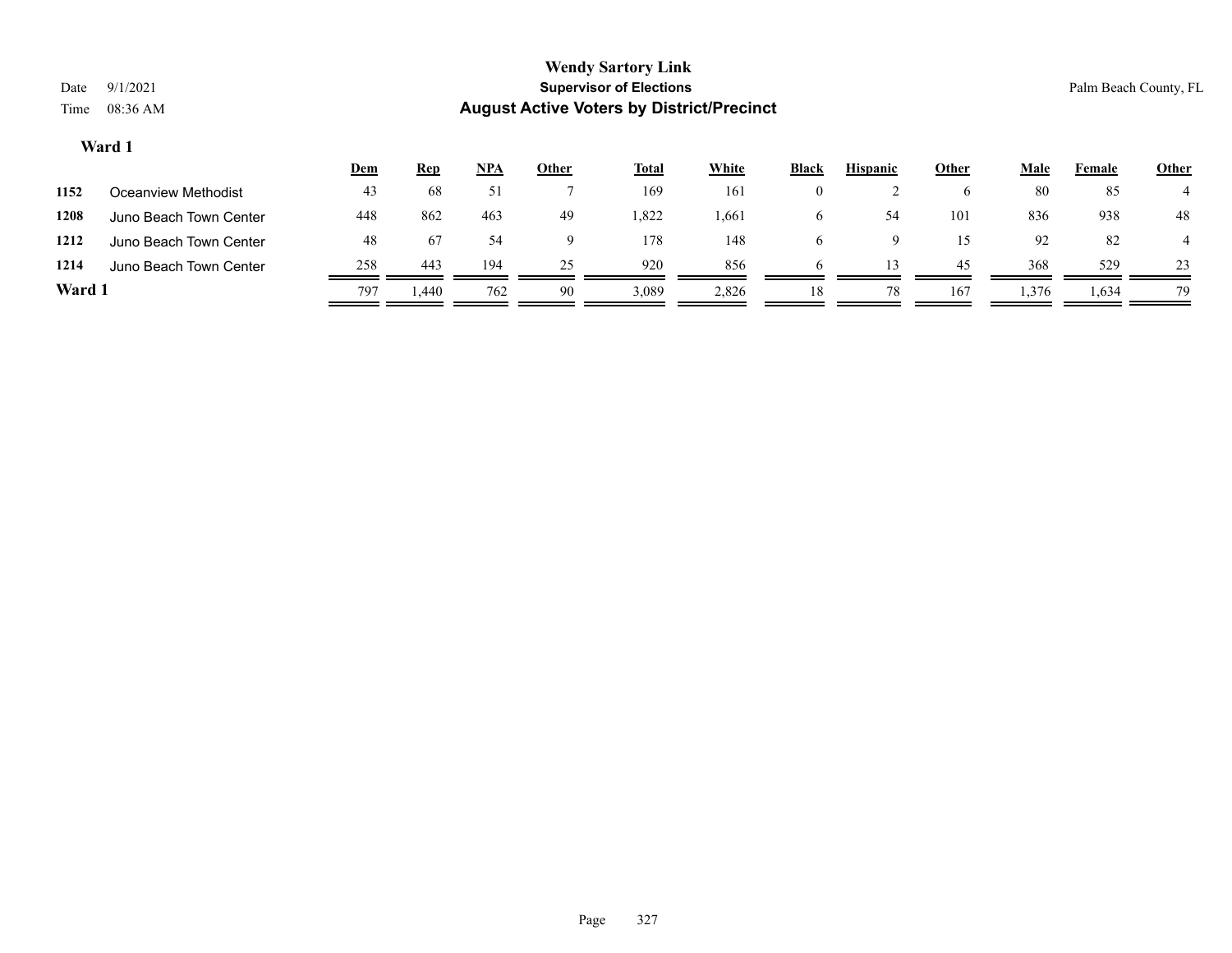| 9/1/2021<br>Date<br>08:36 AM<br>Time    |     |            |       |              | <b>Wendy Sartory Link</b><br><b>Supervisor of Elections</b><br><b>August Active Voters by District/Precinct</b> |              |              |                 |              |             | Palm Beach County, FL |              |
|-----------------------------------------|-----|------------|-------|--------------|-----------------------------------------------------------------------------------------------------------------|--------------|--------------|-----------------|--------------|-------------|-----------------------|--------------|
| Ward 1                                  | Dem | <b>Rep</b> | $NPA$ | <u>Other</u> | <b>Total</b>                                                                                                    | <b>White</b> | <b>Black</b> | <b>Hispanic</b> | <b>Other</b> | <b>Male</b> | Female                | <b>Other</b> |
| 1128<br>Jupiter Inlet Colony Admin Bldg | 69  | 225        | 84    | 15           | 393                                                                                                             | 362          |              |                 | 26           | 179         | 206                   |              |
| Ward 1                                  | 69  | 225        | 84    | 15           | 393                                                                                                             | 362          | $\theta$     |                 | 26           | 179         | 206                   |              |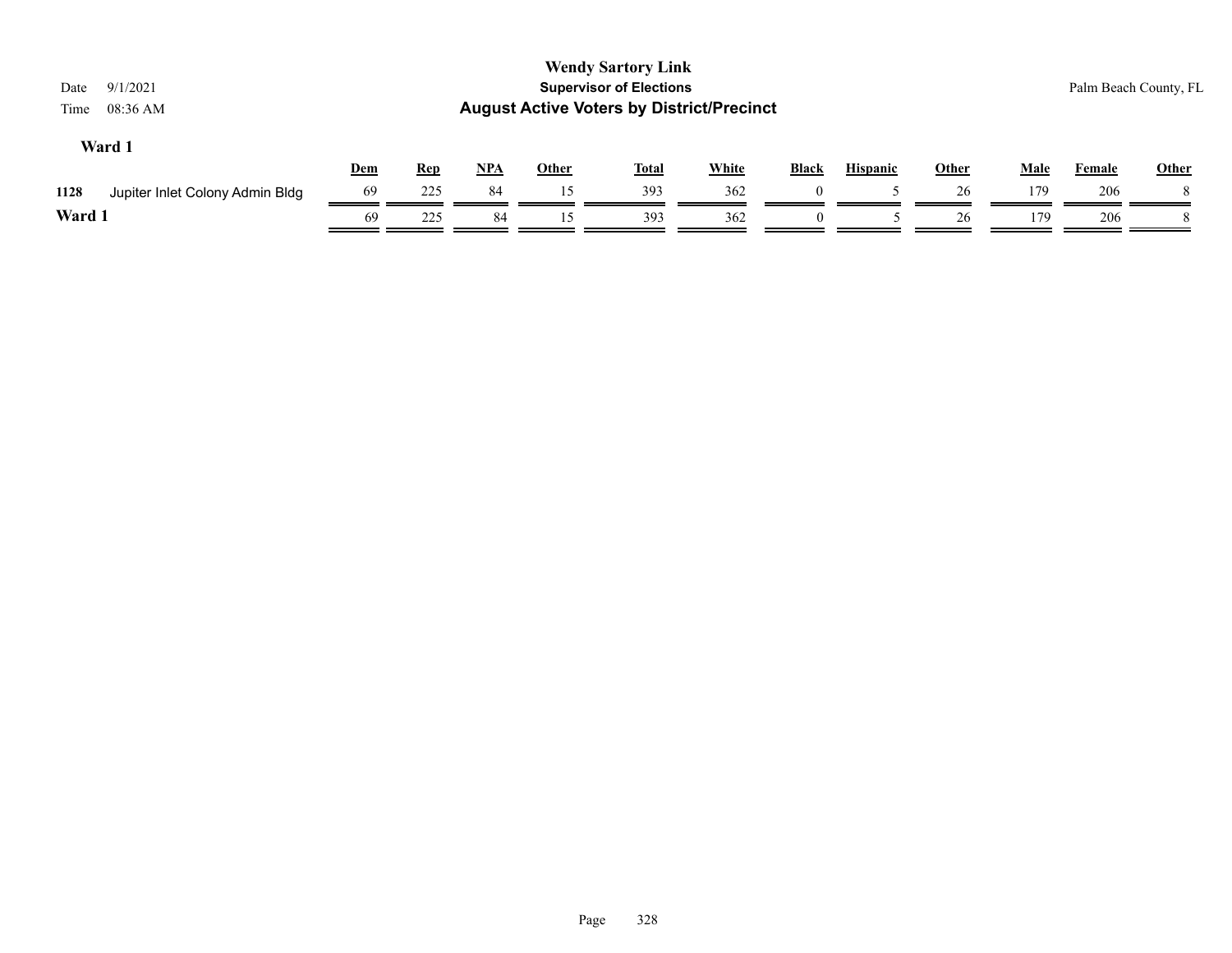|      |                                | Dem              | <b>Rep</b>       | NPA              | <b>Other</b> | <b>Total</b>     | <b>White</b>     | <b>Black</b>     | <b>Hispanic</b>  | <b>Other</b>     | <b>Male</b>    | <b>Female</b>  | Other            |
|------|--------------------------------|------------------|------------------|------------------|--------------|------------------|------------------|------------------|------------------|------------------|----------------|----------------|------------------|
| 1034 | West Jupiter Recreation Center | 263              | 727              | 336              | 46           | 1,372            | 1,193            | 19               | 35               | 125              | 666            | 680            | 26               |
| 1040 | West Jupiter Recreation Center | 255              | 451              | 339              | 32           | 1,077            | 865              | 18               | 56               | 138              | 531            | 506            | $40\,$           |
| 1042 | West Jupiter Recreation Center | $\mathbf{0}$     | $\boldsymbol{0}$ | $\boldsymbol{0}$ | $\mathbf{0}$ | $\boldsymbol{0}$ | $\boldsymbol{0}$ | $\boldsymbol{0}$ | $\overline{0}$   | $\overline{0}$   | $\overline{0}$ | $\overline{0}$ | $\boldsymbol{0}$ |
| 1048 | St Peter Catholic Church       | 387              | 464              | 284              | 27           | 1,162            | 1,039            | 3                | 42               | 78               | 445            | 689            | $28\,$           |
| 1050 | <b>Lighthouse Elementary</b>   | 478              | 669              | 410              | 46           | 1,603            | 1,370            | 16               | 66               | 151              | 746            | 800            | 57               |
| 1052 | Beacon Cove Intermediate Scho  | 1,024            | 1,137            | 920              | 64           | 3,145            | 2,489            | 76               | 255              | 325              | 1,471          | 1,571          | 103              |
| 1054 | Limestone Creek Elementary     | 695              | 1,083            | 630              | 56           | 2,464            | 2,182            | 25               | 96               | 161              | 1,150          | 1,242          | 72               |
| 1056 | West Jupiter Recreation Center | 549              | 574              | 533              | 40           | 1,696            | 1,363            | 77               | 125              | 131              | 746            | 892            | 58               |
| 1058 | St Peter Catholic Church       | 765              | 873              | 741              | 66           | 2,445            | 2,036            | 37               | 191              | 181              | 1,072          | 1,303          | $70\,$           |
| 1066 | Jupiter Community Center       | $\bf{0}$         | $\boldsymbol{0}$ | $\boldsymbol{0}$ | $\mathbf{0}$ | $\mathbf{0}$     | $\mathbf{0}$     | $\boldsymbol{0}$ | $\boldsymbol{0}$ | $\mathbf{0}$     | $\mathbf{0}$   | $\overline{0}$ | $\boldsymbol{0}$ |
| 1068 | Jupiter Community Center       | 584              | 753              | 591              | 48           | 1,976            | 1,638            | 26               | 189              | 123              | 919            | 996            | 61               |
| 1072 | Jerry Thomas Elementary        | 731              | 1,063            | 692              | 70           | 2,556            | 2,220            | 29               | 164              | 143              | 1,215          | 1,271          | 70               |
| 1074 | Independence Middle            | 785              | 1,154            | 840              | 92           | 2,871            | 2,412            | $20\,$           | 190              | 249              | 1,289          | 1,488          | 94               |
| 1075 | Martinique Clubhouse           | 251              | 361              | 231              | $20\,$       | 863              | 737              | 11               | 57               | 58               | 384            | 447            | $32\,$           |
| 1076 | The Island Clubhouse           | 606              | 777              | 570              | 69           | 2,022            | 1,672            | 50               | 137              | 163              | 989            | 965            | 68               |
| 1098 | Riverside Improvement          | 255              | 455              | 261              | 21           | 992              | 886              | 6                | 45               | 55               | 453            | 506            | 33               |
| 1100 | Jupiter Elementary             | 403              | 455              | 366              | 31           | 1,255            | 958              | 17               | 200              | 80               | 605            | 605            | 45               |
| 1102 | Jupiter High                   | 683              | 902              | 651              | 64           | 2,300            | 1,830            | 59               | 205              | 206              | 1,015          | 1,207          | $78\,$           |
| 1104 | Jupiter Branch Library         | 443              | 570              | 443              | 32           | 1,488            | 1,212            | 35               | 136              | 105              | 643            | 801            | 44               |
| 1106 | Jupiter Middle                 | 326              | 490              | 375              | 37           | 1,228            | 1,033            | 15               | 77               | 103              | 579            | 608            | 41               |
| 1108 | Newhaven Clubhouse             | 558              | 687              | 523              | 62           | 1,830            | 1,577            | 24               | 99               | 130              | 815            | 954            | 61               |
| 1124 | Riverside Improvement          | $\boldsymbol{0}$ | $\mathfrak{2}$   | $\boldsymbol{0}$ | $\mathbf{0}$ | $\overline{2}$   | $\mathbf{2}$     | $\boldsymbol{0}$ | $\mathbf{0}$     | $\boldsymbol{0}$ | -1             | 1              | $\overline{0}$   |
| 1126 | PBC Fire Rescue #18            | 412              | 898              | 472              | 46           | 1,828            | 1,710            | 7                | 36               | 75               | 830            | 970            | $28\,$           |
| 1136 | 1st UM Church of Jup-Teq       | 575              | 987              | 630              | 65           | 2,257            | 2,097            | 11               | 51               | 98               | 981            | 1,215          | 61               |
| 1140 | Club at Admirals Cove          | 290              | 543              | 298              | 23           | 1,154            | 1,063            | 6                | 21               | 64               | 551            | 584            | 19               |
| 1142 | 1st UM Church of Jup-Teq       | 281              | 590              | 354              | 39           | 1,264            | 1,172            | 5                | 21               | 66               | 596            | 635            | 33               |
| 1144 | 1st UM Church of Jup-Teq       | 529              | 809              | 507              | 35           | 1,880            | 1,735            | 5                | 31               | 109              | 861            | 964            | 55               |
| 1148 | Oceanview Methodist            | 387              | 544              | 389              | 44           | 1,364            | 1,244            | 6                | 32               | 82               | 589            | 732            | 43               |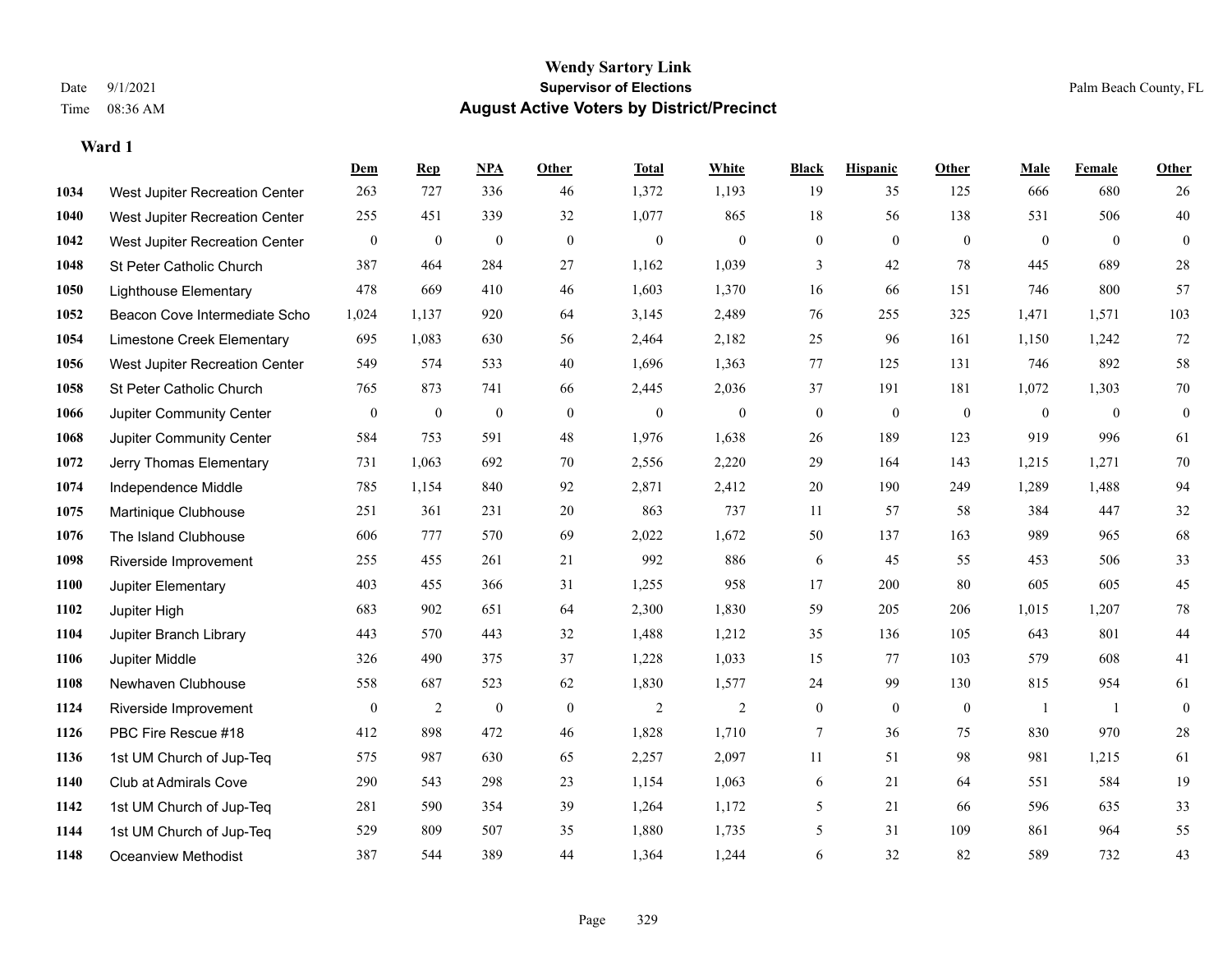|                         | <b>Wendy Sartory Link</b>                        |                       |
|-------------------------|--------------------------------------------------|-----------------------|
| Date 9/1/2021           | <b>Supervisor of Elections</b>                   | Palm Beach County, FL |
| Time $08:36 \text{ AM}$ | <b>August Active Voters by District/Precinct</b> |                       |
| Ward 1                  |                                                  |                       |

|        |                       | <u>Dem</u> | <b>Rep</b> | <b>NPA</b> | Other | <b>Total</b> | White  | <b>Black</b> | <b>Hispanic</b> | Other | Male   | Female | <u>Other</u> |
|--------|-----------------------|------------|------------|------------|-------|--------------|--------|--------------|-----------------|-------|--------|--------|--------------|
| 1150   | Oceanview Methodist   |            |            |            |       |              |        |              |                 |       |        | $_{0}$ | $\theta$     |
| 1164   | Club at Admirals Cove | 26         | 155        | 66         |       | 252          | 228    |              |                 |       | 127    | 117    |              |
| Ward 1 |                       | 12.541     | 18,173     | 12,452     | 1,180 | 44,346       | 37,963 | 606          | 2,561           | 3,216 | 20,269 | 22,749 | 1,328        |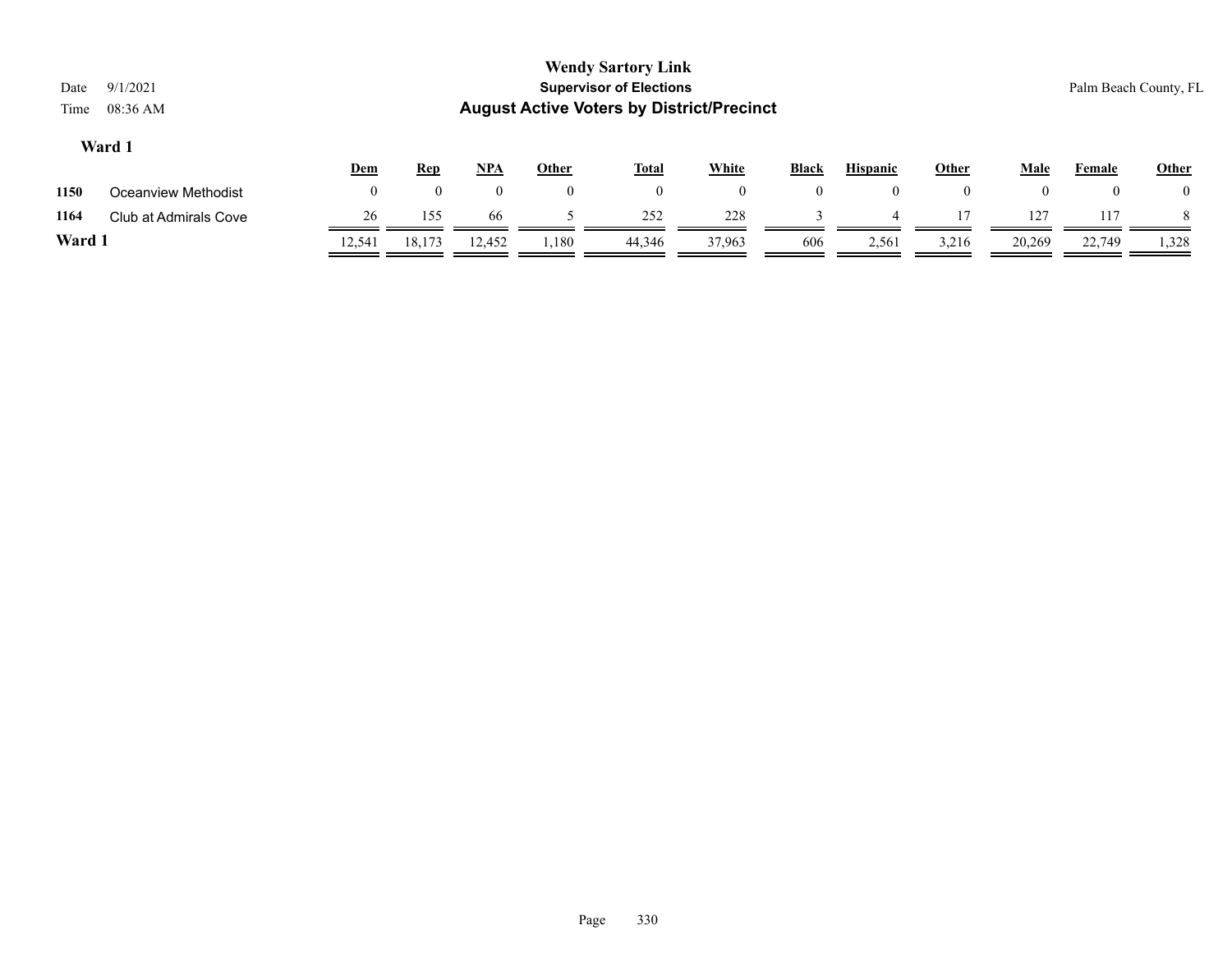|        |                           | <u>Dem</u> | <b>Rep</b> | <u>NPA</u> | Other | <u>Total</u> | White | <b>Black</b> | <b>Hispanic</b> | Other    | Male  | Female | <b>Other</b>   |
|--------|---------------------------|------------|------------|------------|-------|--------------|-------|--------------|-----------------|----------|-------|--------|----------------|
| 3075   | Lantana Recreation Center | 14         |            |            |       | 33           | 33    | $\theta$     |                 | $\theta$ | 14    | 21     | $\overline{0}$ |
| 4002   | Lantana Recreation Center | 462        | 506        | 365        | 47    | 1,380        | 1,154 | 27           | 102             | 97       | 663   | 678    | 39             |
| 7168   | <b>Maddock Park</b>       | 1,507      | 632        | 902        | 57    | 3,098        | .,516 | 797          | 519             | 266      | 1,418 | 1,562  | 118            |
| 7170   | Lantana Town Hall         | 715        | 341        | 512        | 37    | .605         | 863   | 345          | 241             | 156      | 749   | 780    | 76             |
| 7172   | Lantana Recreation Center | 297        | 264        | 240        |       | 818          | 639   | 50           | 68              | 61       | 386   | 406    | 26             |
| Ward 1 |                           | 2,995      | 1,752      | 2,027      | 160   | 6,934        | 4,205 | .219         | 930             | 580      | 3,228 | 3,447  | 259            |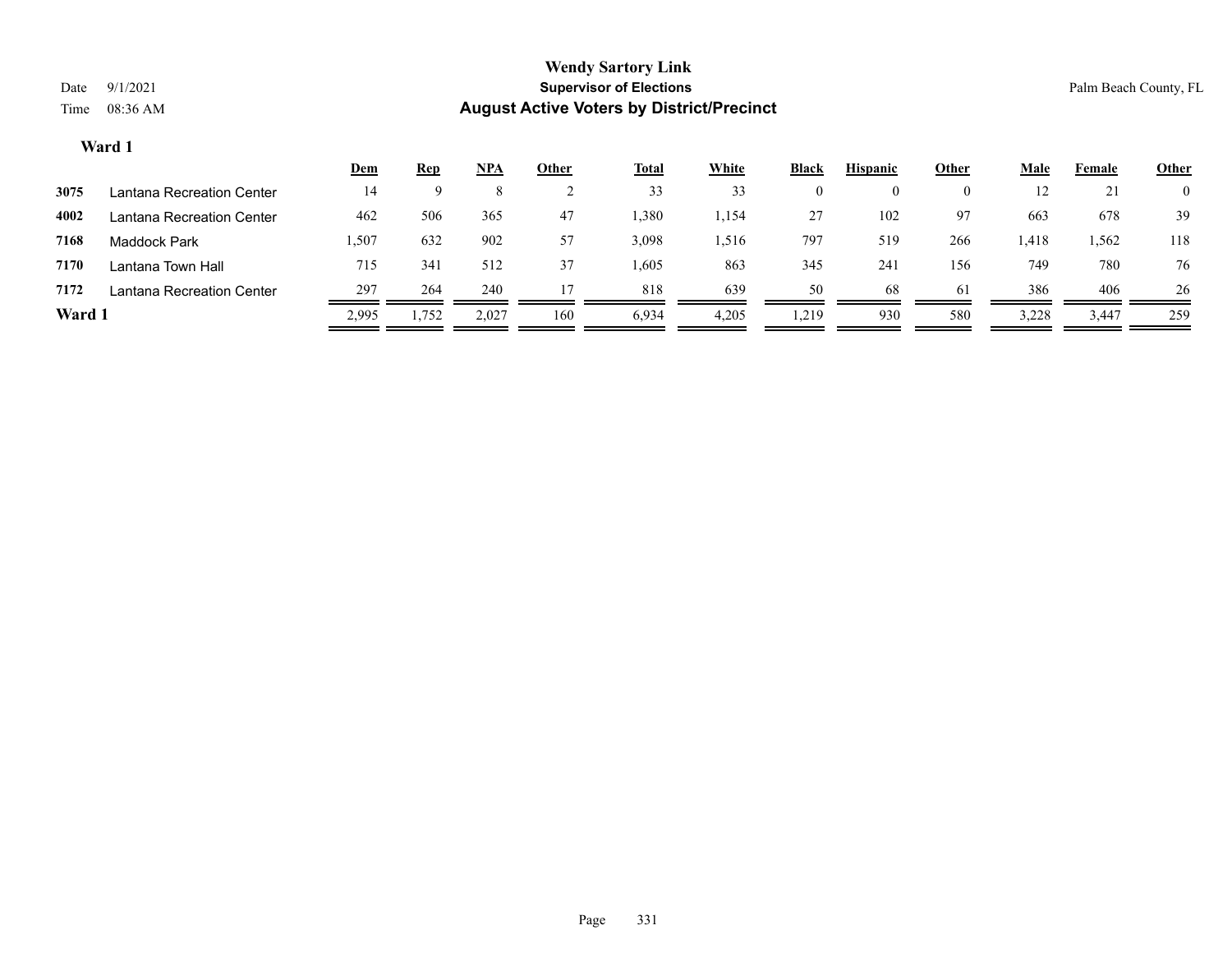| Date<br>Time | 9/1/2021<br>08:36 AM         |            |            |            |              | <b>Wendy Sartory Link</b><br><b>Supervisor of Elections</b><br><b>August Active Voters by District/Precinct</b> |              |              |                 |              |             |          | Palm Beach County, FL |
|--------------|------------------------------|------------|------------|------------|--------------|-----------------------------------------------------------------------------------------------------------------|--------------|--------------|-----------------|--------------|-------------|----------|-----------------------|
|              | Ward 1                       | <b>Dem</b> | <u>Rep</u> | <b>NPA</b> | <b>Other</b> | <b>Total</b>                                                                                                    | White        | Black        | <b>Hispanic</b> | <b>Other</b> | <b>Male</b> | Female   | <b>Other</b>          |
| 2127         | Lake Clarke Shores Town Hall |            |            |            | $\mathbf{0}$ |                                                                                                                 | $\mathbf{0}$ | $\mathbf{0}$ | ∠               |              | ∠           | $\theta$ |                       |
| 3014         | Lake Clarke Shores Town Hall | 1,014      | 1,083      | 641        | 45           | 2,783                                                                                                           | 2,043        | 83           | 488             | 169          | 1,267       | 1,429    | 87                    |
| Ward 1       |                              | 1,015      | 1,083      | 642        | 45           | 2,785                                                                                                           | 2,043        | 83           | 490             | 169          | 1,269       | 1,429    | 87                    |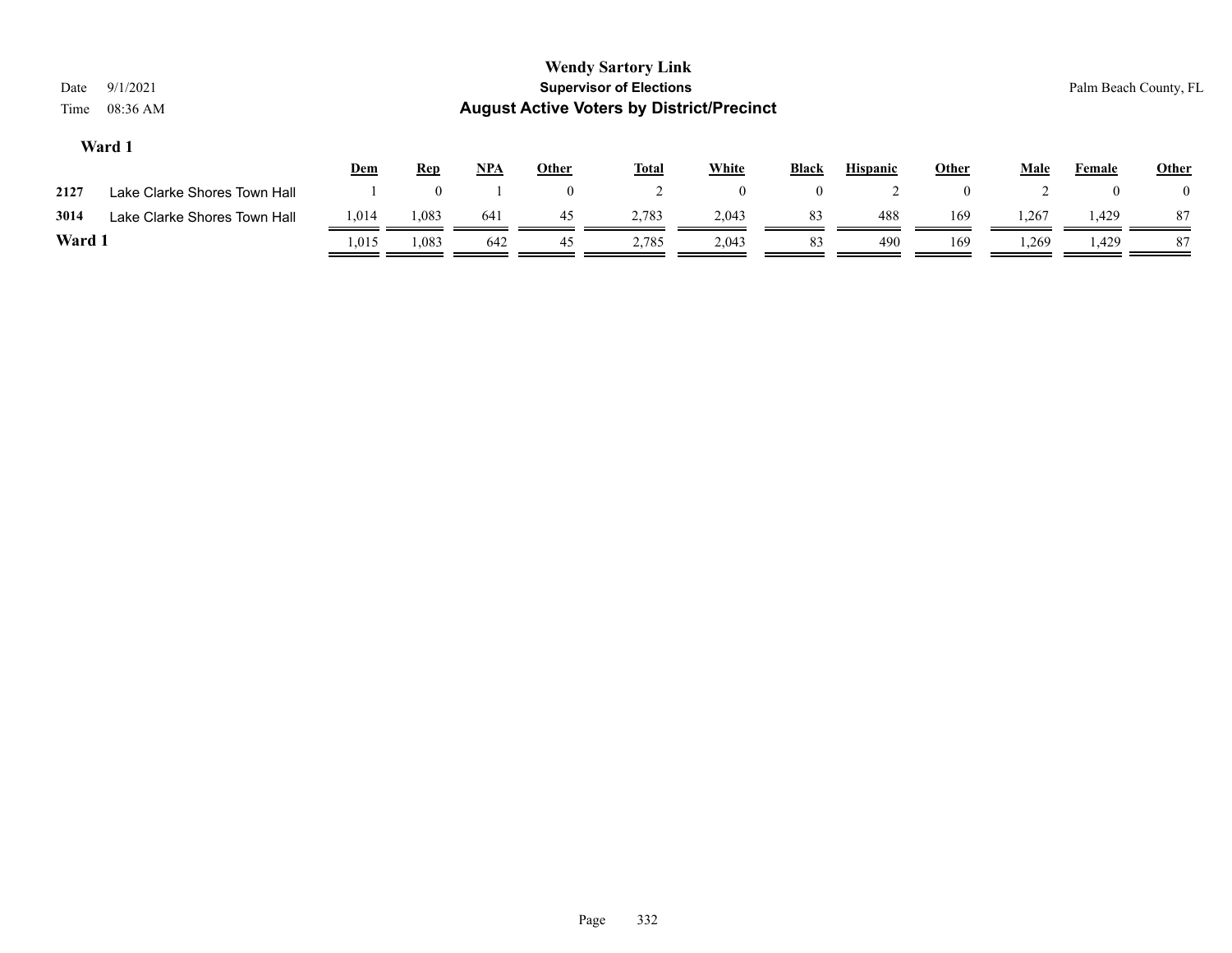| 9/1/2021<br>Date<br>08:36 AM<br>Time |     |            |            |              | <b>Wendy Sartory Link</b><br><b>Supervisor of Elections</b><br><b>August Active Voters by District/Precinct</b> |              |              |                 |       |             |               | Palm Beach County, FL |
|--------------------------------------|-----|------------|------------|--------------|-----------------------------------------------------------------------------------------------------------------|--------------|--------------|-----------------|-------|-------------|---------------|-----------------------|
| Ward 1                               | Dem | <u>Rep</u> | <u>NPA</u> | <b>Other</b> | <b>Total</b>                                                                                                    | <b>White</b> | <b>Black</b> | <b>Hispanic</b> | Other | <u>Male</u> | <b>Female</b> | <b>Other</b>          |
| 6094<br>Palms West Presbyterian      | 666 | 929        | 659        | 42           | 2,296                                                                                                           | 1,833        | 76           | 208             | 179   | 1,098       | 1,124         | 74                    |
| Ward 1                               | 666 | 929        | 659        | 42           | 2,296                                                                                                           | 1,833        | 76           | 208             | 179   | 1,098       | 1,124         | 74                    |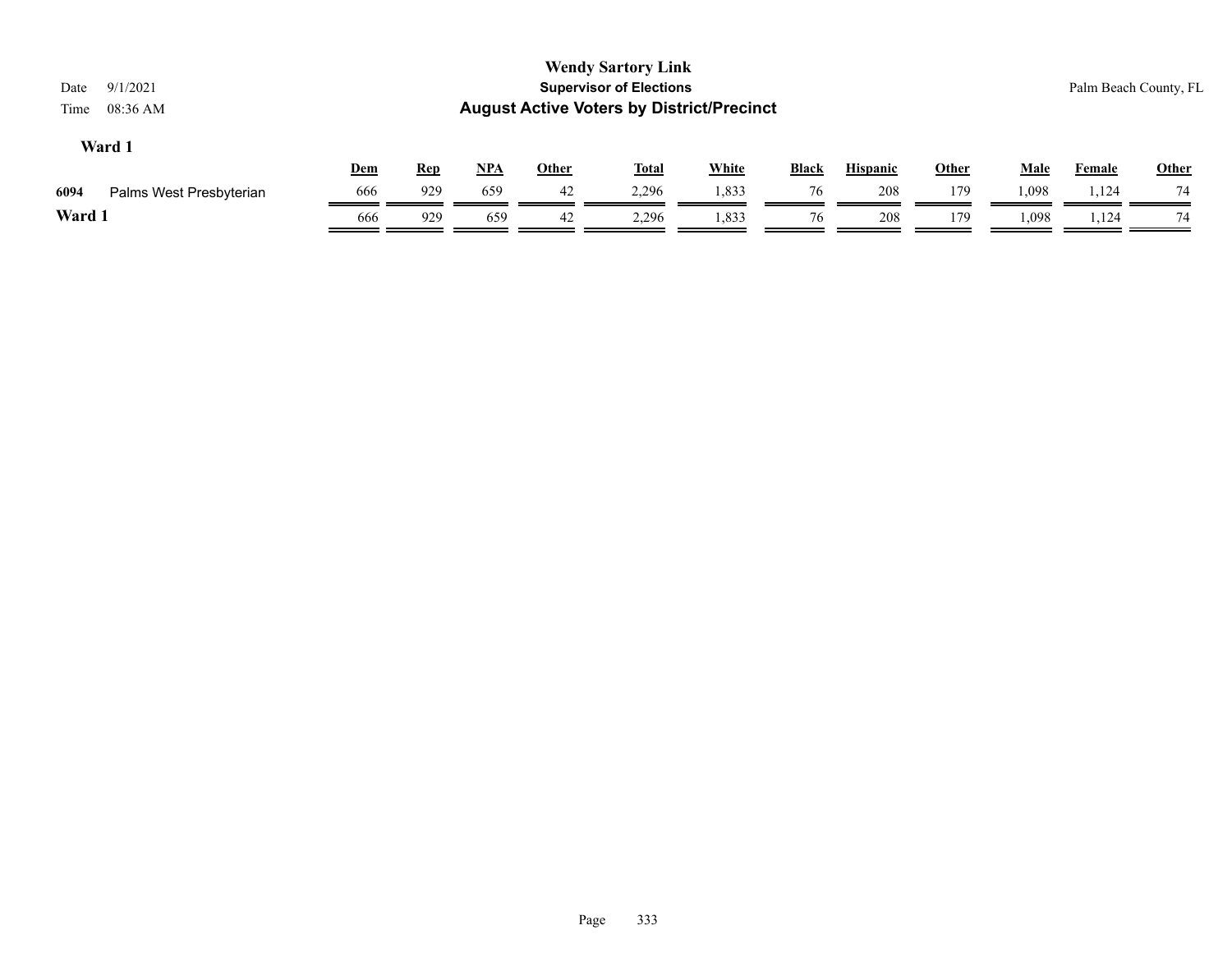|        |                         | <u>Dem</u> | <u>Rep</u> | NPA   | Other | <u>Total</u> | White    | Black | <b>Hispanic</b> | Other    | Male  | Female | <b>Other</b>   |
|--------|-------------------------|------------|------------|-------|-------|--------------|----------|-------|-----------------|----------|-------|--------|----------------|
| 1376   | Lake Park Town Hall     |            |            |       |       |              | $\theta$ |       |                 | $\theta$ |       |        | $\overline{0}$ |
| 1378   | PBC Fire Rescue #68     | 1,030      | 410        | 515   | 38    | 1,993        | 819      | 836   | 113             | 225      | 931   | 977    | 85             |
| 1382   | Lake Park Town Hall     | 282        | 352        | 256   | 26    | 916          | 751      | 37    | 57              |          | 416   | 477    | 23             |
| 7010   | St John Lutheran Church | 282        |            | 92    | 6     | 391          | 27       | 318   | 24              | 22       | 128   | 246    | 17             |
| 7012   | St John Lutheran Church | 1,072      | 194        | 421   | 18    | .,705        | 486      | 987   | 69              | 163      | 778   | 867    | 60             |
| Ward 1 |                         | 2,666      | 967        | 1,284 | 88    | 5,005        | 2,083    | 2,178 | 263             | 481      | 2,253 | 2,567  | 185            |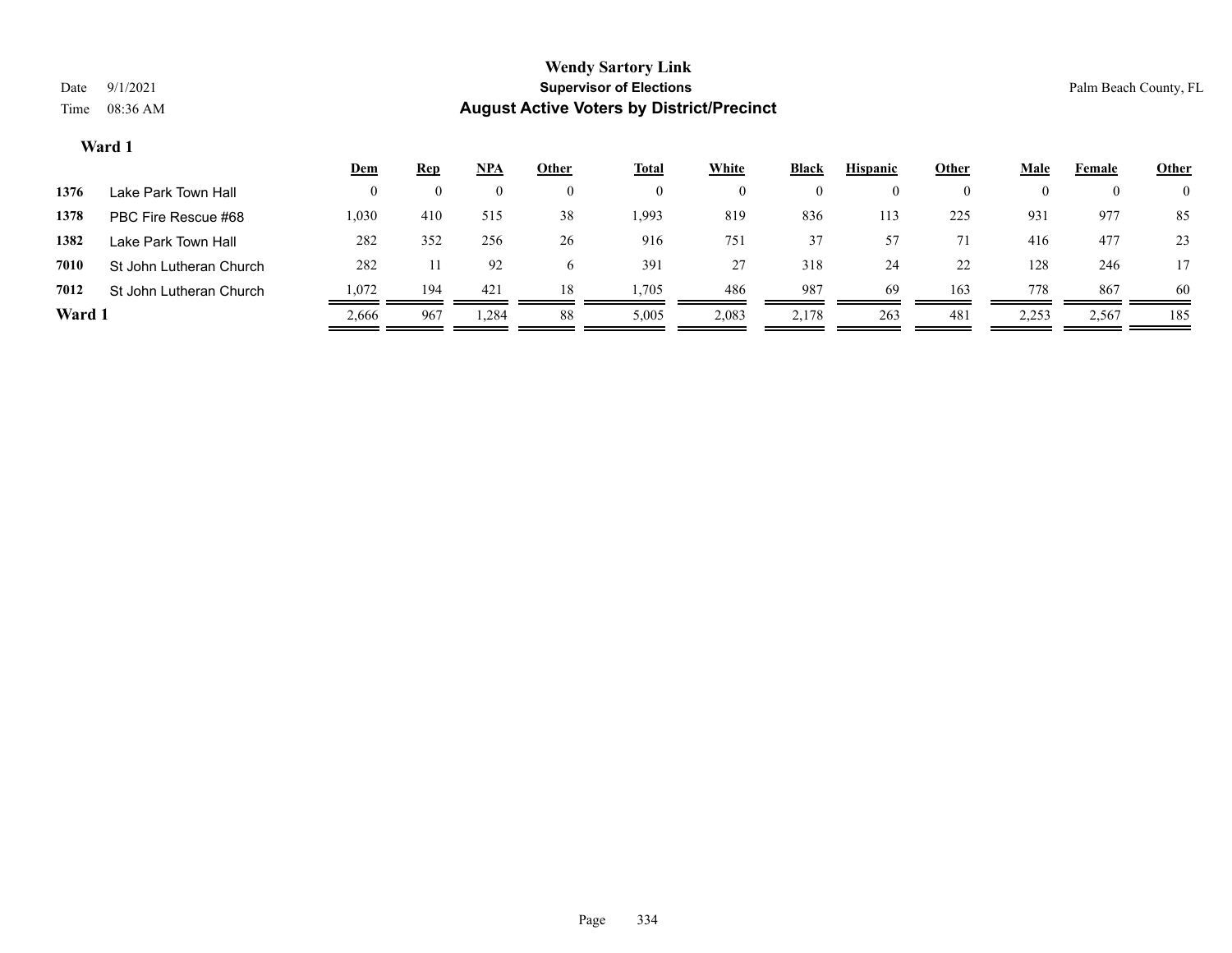|        |                                  | Dem      | <b>Rep</b>   | NPA            | Other    | <b>Total</b>   | White | <b>Black</b> | <b>Hispanic</b> | Other    | <b>Male</b> | <b>Female</b> | <b>Other</b> |
|--------|----------------------------------|----------|--------------|----------------|----------|----------------|-------|--------------|-----------------|----------|-------------|---------------|--------------|
| 3034   | Sunlight Community Church        | 158      | 103          | 78             | 6        | 345            | 181   | 42           | 101             | 21       | 155         | 180           | 10           |
| 3036   | Sunlight Community Church        | 391      | 213          | 284            | 15       | 903            | 375   | 174          | 263             | 91       | 399         | 473           | 31           |
| 3038   | <b>Sunlight Community Church</b> | 726      | 298          | 536            | 32       | 1,592          | 665   | 247          | 511             | 169      | 739         | 770           | 83           |
| 3040   | 1st Congregational Church        | 692      | 312          | 404            | 41       | 1,449          | 1,073 | 72           | 186             | 118      | 713         | 683           | 53           |
| 3042   | 1st Congregational Church        | 724      | 446          | 398            | 44       | 1,612          | 1,356 | 24           | 131             | 101      | 733         | 823           | 56           |
| 3052   | Our Savior Lutheran Church       | 402      | 112          | 237            | 13       | 764            | 215   | 213          | 262             | 74       | 358         | 366           | 40           |
| 3058   | Our Savior Lutheran Church       | $\theta$ | $\mathbf{0}$ | $\overline{2}$ | $\theta$ | $\overline{2}$ |       |              | $\theta$        | $\theta$ |             |               | $\theta$     |
| 3060   | Our Savior Lutheran Church       | 249      | 53           | 158            | $\tau$   | 467            | 107   | 167          | 157             | 36       | 178         | 268           | 21           |
| 3062   | Our Savior Lutheran Church       | 1,031    | 318          | 578            | 51       | 1,978          | 788   | 430          | 575             | 185      | 915         | 967           | 96           |
| 3064   | 1st Congregational Church        | 467      | 222          | 353            | 31       | 1,073          | 757   | 90           | 150             | 76       | 504         | 526           | 43           |
| 3066   | Our Savior Lutheran Church       | 364      | 134          | 272            | 20       | 790            | 548   | 72           | 93              | 77       | 385         | 372           | 33           |
| 3068   | St Andrews Episcopal             | 543      | 290          | 392            | 43       | 1,268          | 1,021 | 51           | 110             | 86       | 615         | 609           | 44           |
| 3076   | Our Savior Lutheran Church       | 48       | 39           | 49             |          | 137            | 95    | 15           | 20              |          | 74          | 58            | 5            |
| 3078   | Lakeside UM Church               | 644      | 392          | 441            | 36       | 1,513          | 948   | 165          | 268             | 132      | 668         | 802           | 43           |
| 7160   | South Grade Elementary           | 939      | 215          | 460            | 25       | 1,639          | 517   | 624          | 321             | 177      | 793         | 772           | 74           |
| 7162   | <b>Osborne Community Center</b>  | 854      | 120          | 371            | 24       | 1,369          | 249   | 705          | 278             | 137      | 621         | 688           | 60           |
| 7164   | <b>Osborne Community Center</b>  | 318      | 183          | 197            | 23       | 721            | 563   | 52           | 54              | 52       | 335         | 365           | 21           |
| Ward 1 |                                  | 8,550    | 3,450        | 5,210          | 412      | 17,622         | 9,459 | 3,144        | 3,480           | 1,539    | 8,186       | 8,723         | 713          |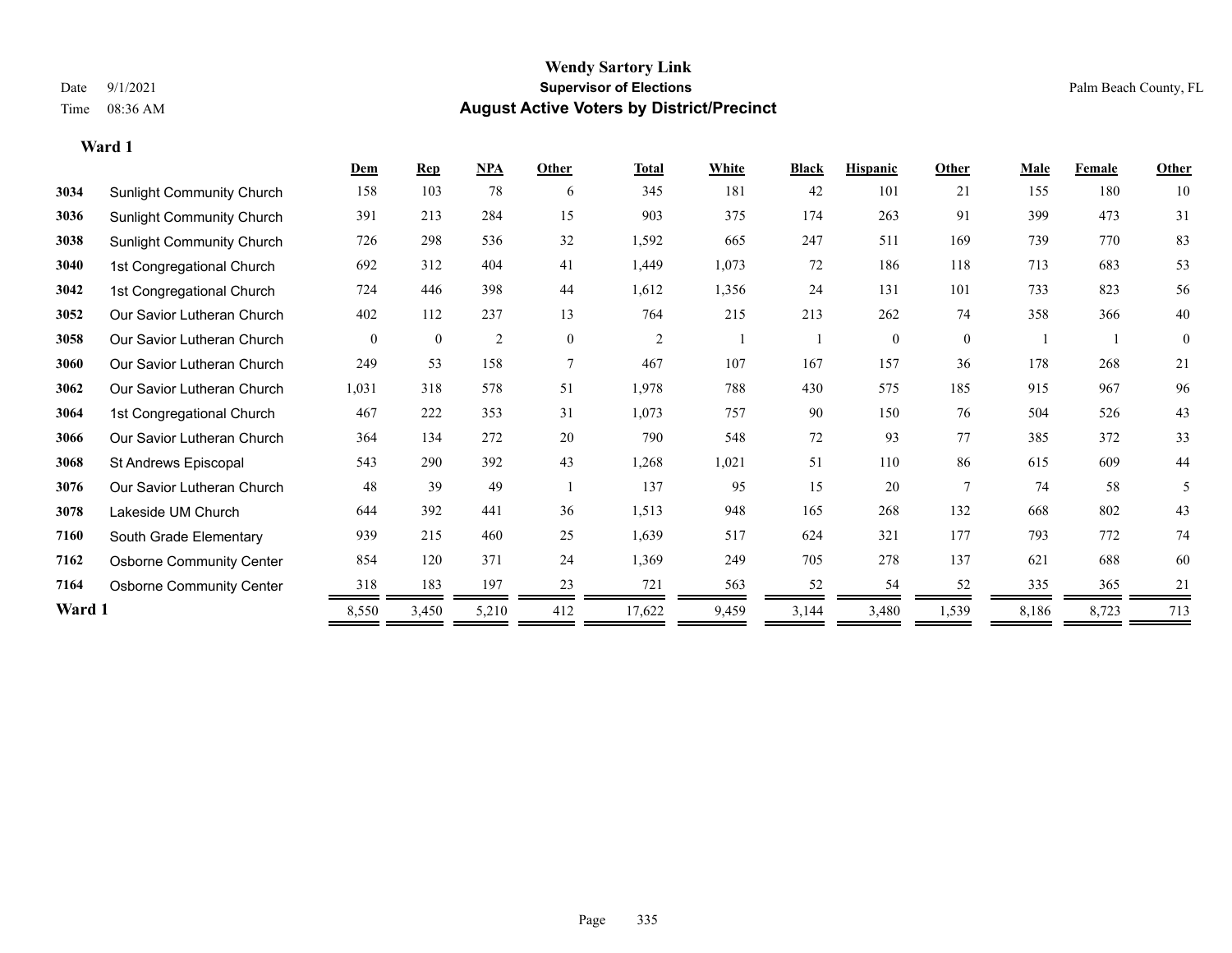| 9/1/2021<br>Date<br>08:36 AM<br>Time |            |            |     |       | <b>Wendy Sartory Link</b><br><b>Supervisor of Elections</b><br><b>August Active Voters by District/Precinct</b> |              |              |                 |       |             |               | Palm Beach County, FL |
|--------------------------------------|------------|------------|-----|-------|-----------------------------------------------------------------------------------------------------------------|--------------|--------------|-----------------|-------|-------------|---------------|-----------------------|
| Ward 1                               | <b>Dem</b> | <u>Rep</u> | NPA | Other | <u>Total</u>                                                                                                    | <b>White</b> | <b>Black</b> | <b>Hispanic</b> | Other | <u>Male</u> | <b>Female</b> | <b>Other</b>          |
| 4006<br>Manalapan Town Hall          | 75         | 198        | 92  | 10    | 375                                                                                                             | 344          |              |                 | 20    | 190         | 175           | 10                    |
| Ward 1                               | 75         | 198        | 92  | 10    | 375                                                                                                             | 344          | <sub>0</sub> |                 | 20    | 190         | 175           | 10                    |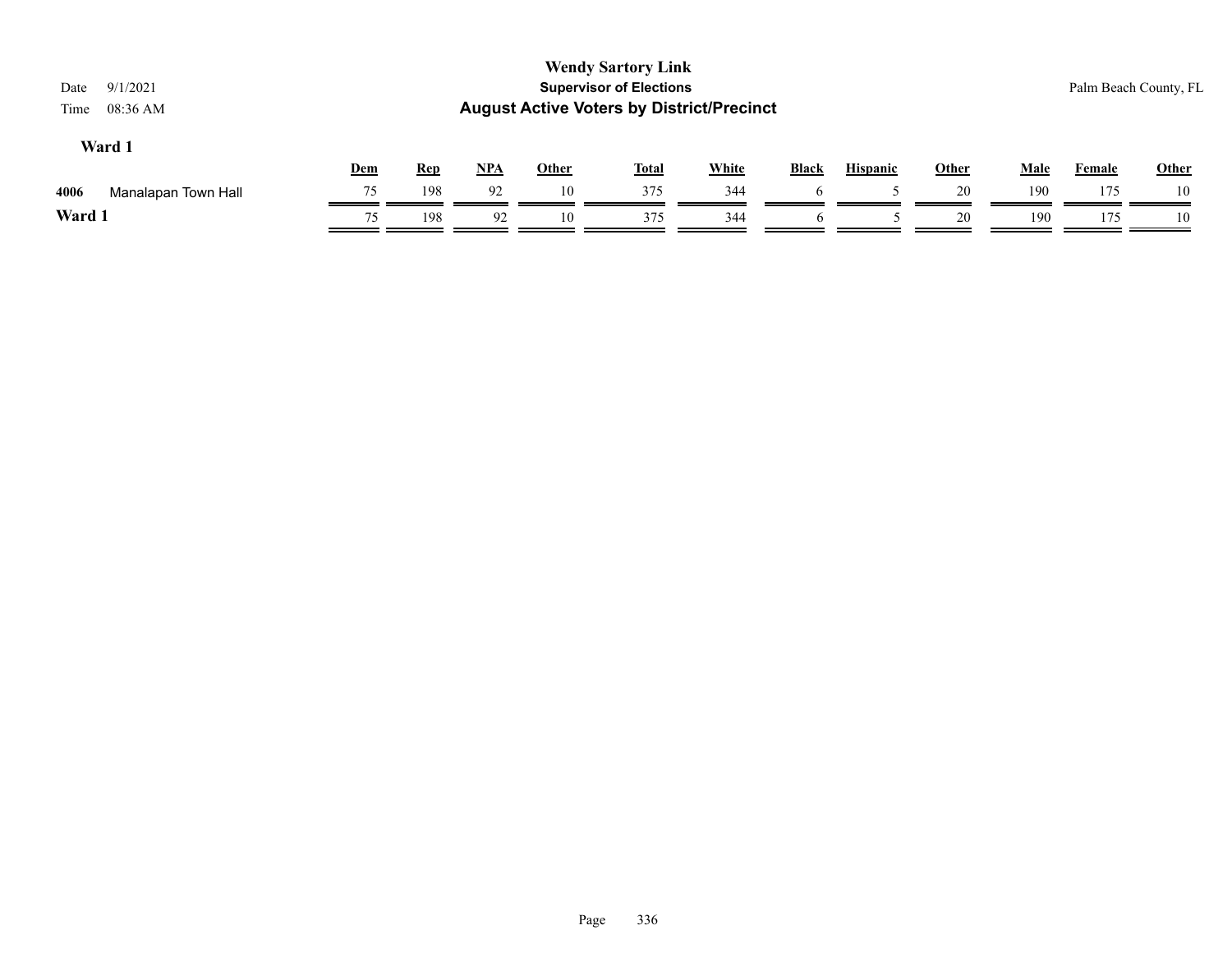| 9/1/2021<br>Date<br>08:36 AM<br>Time |            |            |            |              | <b>Wendy Sartory Link</b><br><b>Supervisor of Elections</b><br><b>August Active Voters by District/Precinct</b> |              |              |                 |              |             | Palm Beach County, FL |              |
|--------------------------------------|------------|------------|------------|--------------|-----------------------------------------------------------------------------------------------------------------|--------------|--------------|-----------------|--------------|-------------|-----------------------|--------------|
| Ward 1                               | <b>Dem</b> | <u>Rep</u> | <u>NPA</u> | <b>Other</b> | <u>Total</u>                                                                                                    | <b>White</b> | <b>Black</b> | <b>Hispanic</b> | <b>Other</b> | <b>Male</b> | <b>Female</b>         | <b>Other</b> |
| 7062<br>Mangonia Park Town Hall      | 714        | 40         | 178        | 10           | 942                                                                                                             | 81           | 755          | 39              | 67           | 376         | 537                   | 29           |
| Ward 1                               | 714        | 40         | 178        | 10           | 942                                                                                                             | 81           | 755          | 39              | 67           | 376         | 537                   | 29           |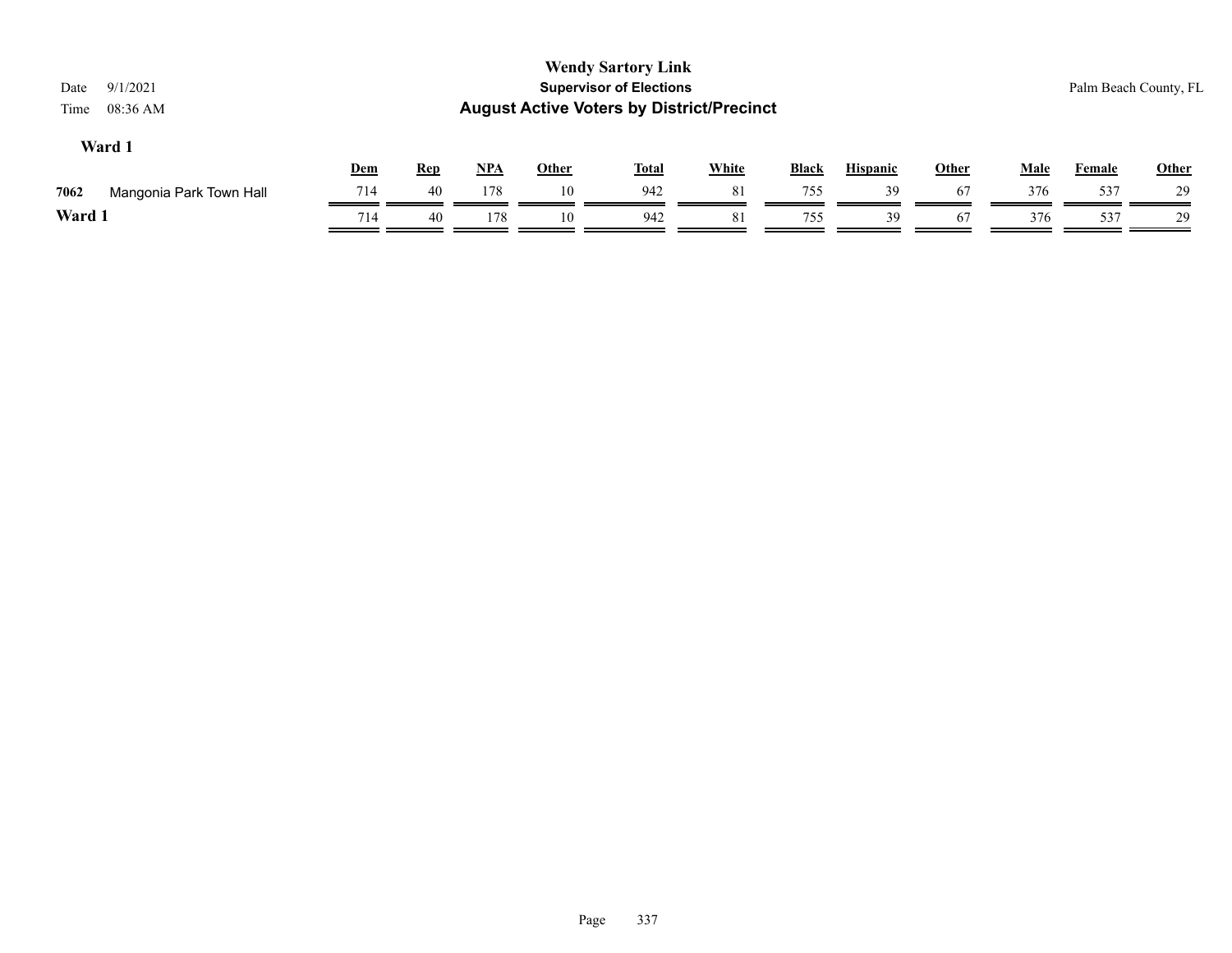**Ward 1**

#### **Wendy Sartory Link** Date 9/1/2021 **Supervisor of Elections** Palm Beach County, FL Time 08:36 AM **August Active Voters by District/Precinct**

# **Dem Rep NPA Other Total White Black Hispanic Other Male Female Other 1314** NPB Community Center 51 127 62 6 246 218 3 8 17 100 132 14 **1316** NPB Community Center 187 189 140 29 545 391 43 74 37 236 290 19 **1320** NPB Community Center 33 119 37 2 191 169 3 8 11 99 88 4 **1322 NPB Community Center**  $\begin{array}{cccccccc} 2 & 6 & 10 & 0 & 18 & 18 & 0 & 0 & 8 & 9 & 1 \end{array}$ **1328** Osborne Park Activities Bldg 612 833 553 45 2,043 1,751 28 122 142 989 995 59 **1332** 1st Unitarian Church NPB 348 394 258 33 1,033 847 59 63 64 503 507 23 1334 1st Unitarian Church NPB 2 3 5 1 11 11 0 0 0 4 7 0 **1342** NPB Country Club 308 452 267 28 1,055 953 17 32 53 450 580 25 **1344** Old Port Cove 297 519 319 33 1,168 1,071 5 29 63 531 618 19 **1346** Anchorage Activities Bldg 554 931 420 37 1,942 1,782 13 58 89 895 999 48 **1348** NPB Council Chambers 32 124 33 8 197 186 0 6 5 100 91 6 **1350** Faith Lutheran Church 380 616 371 25 1,392 1,228 10 79 75 665 684 43 **1380** NPB Council Chambers 176 264 156 14 610 540 10 22 38 270 321 19

**Ward 1** 2,982 4,577 2,631 261 10,451 9,165 191 501 594 4,850 5,321 280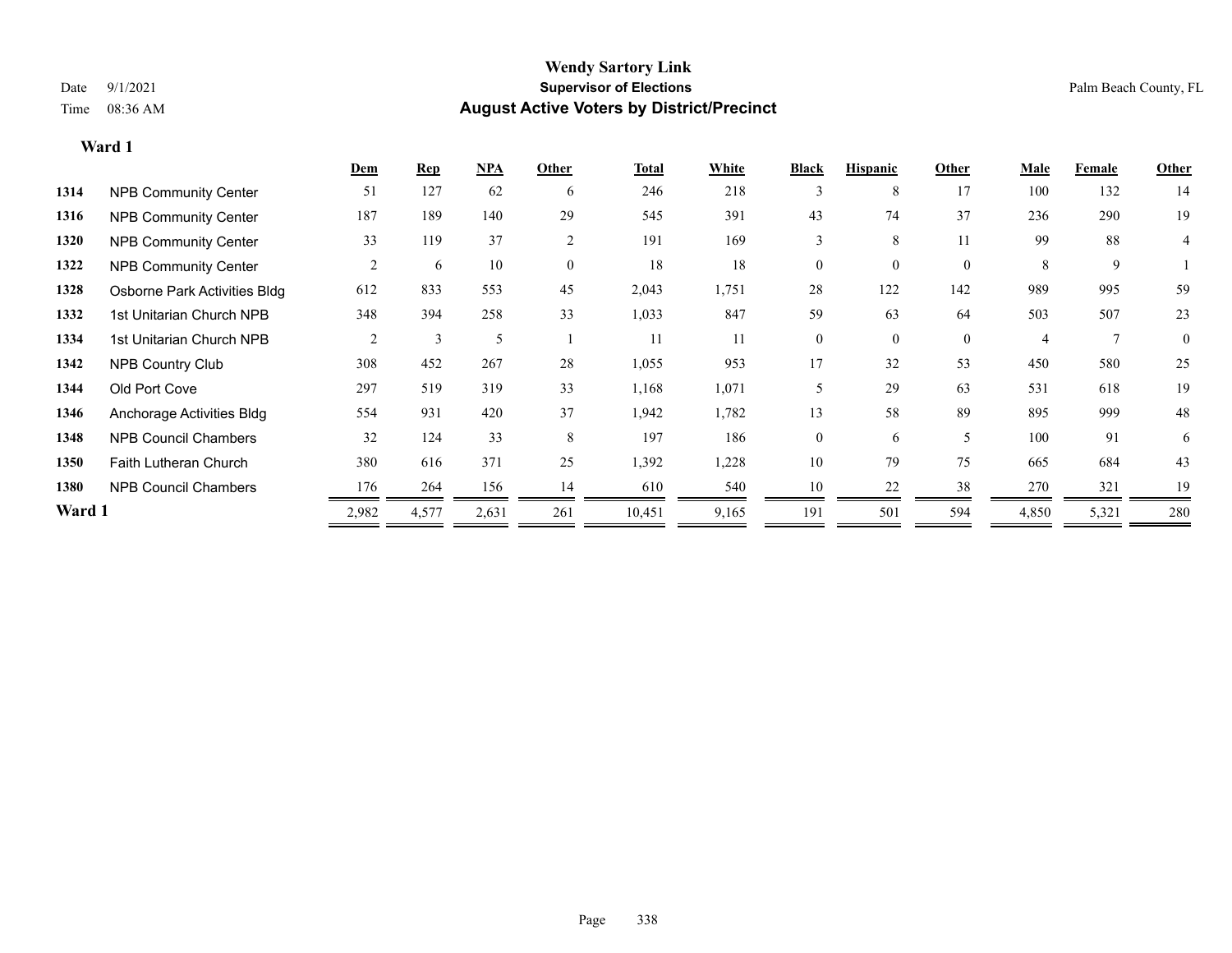| Date<br>Time | 9/1/2021<br>08:36 AM  |     |            |     |              | <b>Wendy Sartory Link</b><br><b>Supervisor of Elections</b><br><b>August Active Voters by District/Precinct</b> |              |              |                 |              |             |               | Palm Beach County, FL |
|--------------|-----------------------|-----|------------|-----|--------------|-----------------------------------------------------------------------------------------------------------------|--------------|--------------|-----------------|--------------|-------------|---------------|-----------------------|
|              | Ward 1                | Dem | <b>Rep</b> | NPA | <b>Other</b> | <b>Total</b>                                                                                                    | <b>White</b> | <b>Black</b> | <b>Hispanic</b> | <b>Other</b> | <b>Male</b> | <b>Female</b> | Other                 |
| 4028         | Ocean Ridge Town Hall | 406 | 747        | 408 | 45           | 1,606                                                                                                           | 1,470        |              | 47              | 84           | 769         | 794           | 43                    |
| Ward 1       |                       | 406 | 747        | 408 | 45           | 1,606                                                                                                           | 1,470        |              | 47              | 84           | 769         | 794           | 43                    |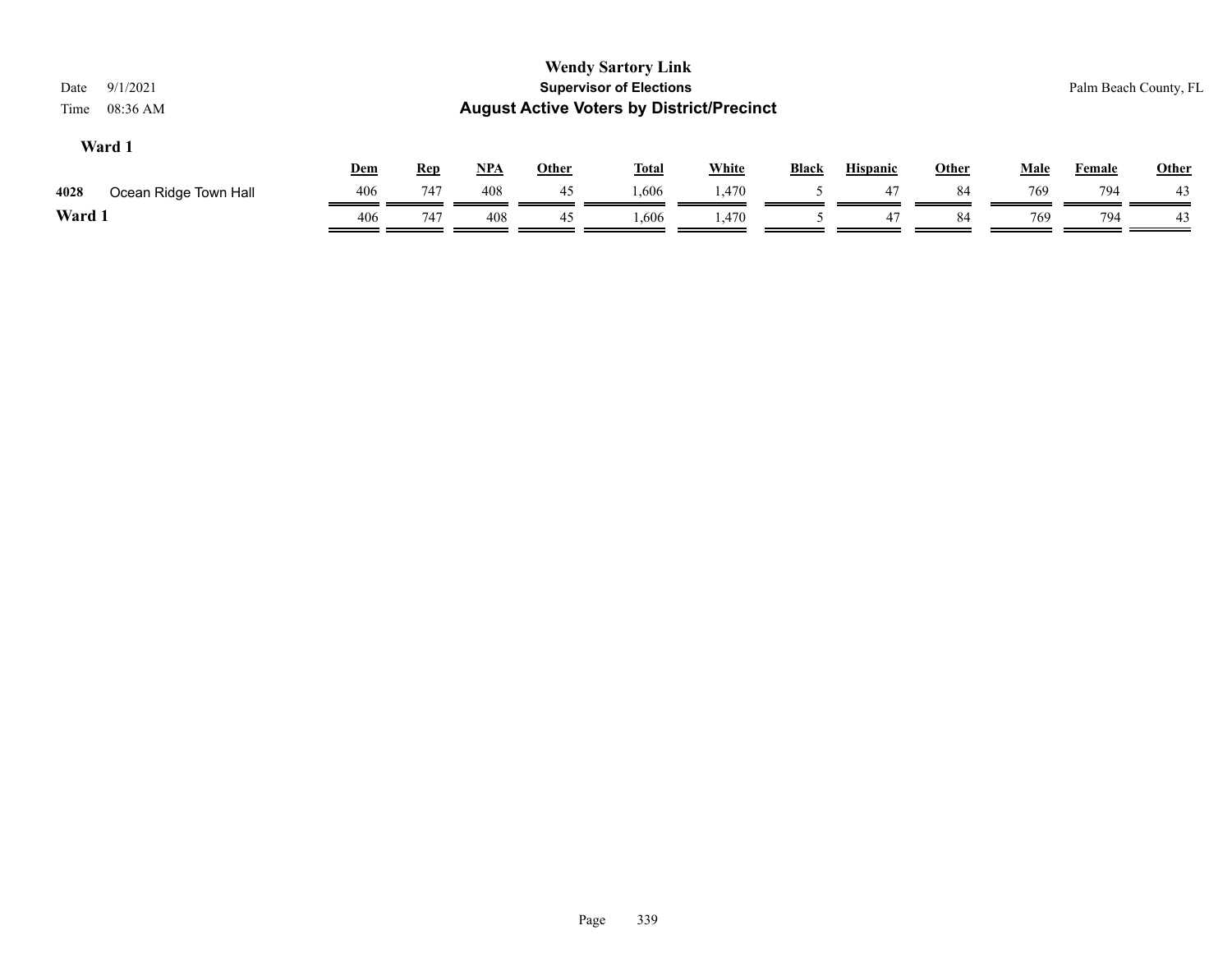|      |                           | <u>Dem</u> | <u>Rep</u> | <b>NPA</b> | Other | Total | White | <b>Black</b> | <b>Hispanic</b> | Other | Male  | Female | <b>Other</b> |
|------|---------------------------|------------|------------|------------|-------|-------|-------|--------------|-----------------|-------|-------|--------|--------------|
| 6004 | Pahokee Recreation Center | 957        | 174        | 228        |       | .364  | 180   | 879          | 222             | 83    | 560   | 756    | 48           |
| 6006 | Pahokee Recreation Center | 995        | 165        | 272        |       | 1.445 | 122   | 844          | 380             | 99    | 642   | 722    |              |
| Ward |                           | .952       | 339        | 500        | 18    | 2,809 | 302   | 1,723        | 602             | 182   | 1,202 | 1,478  | 129          |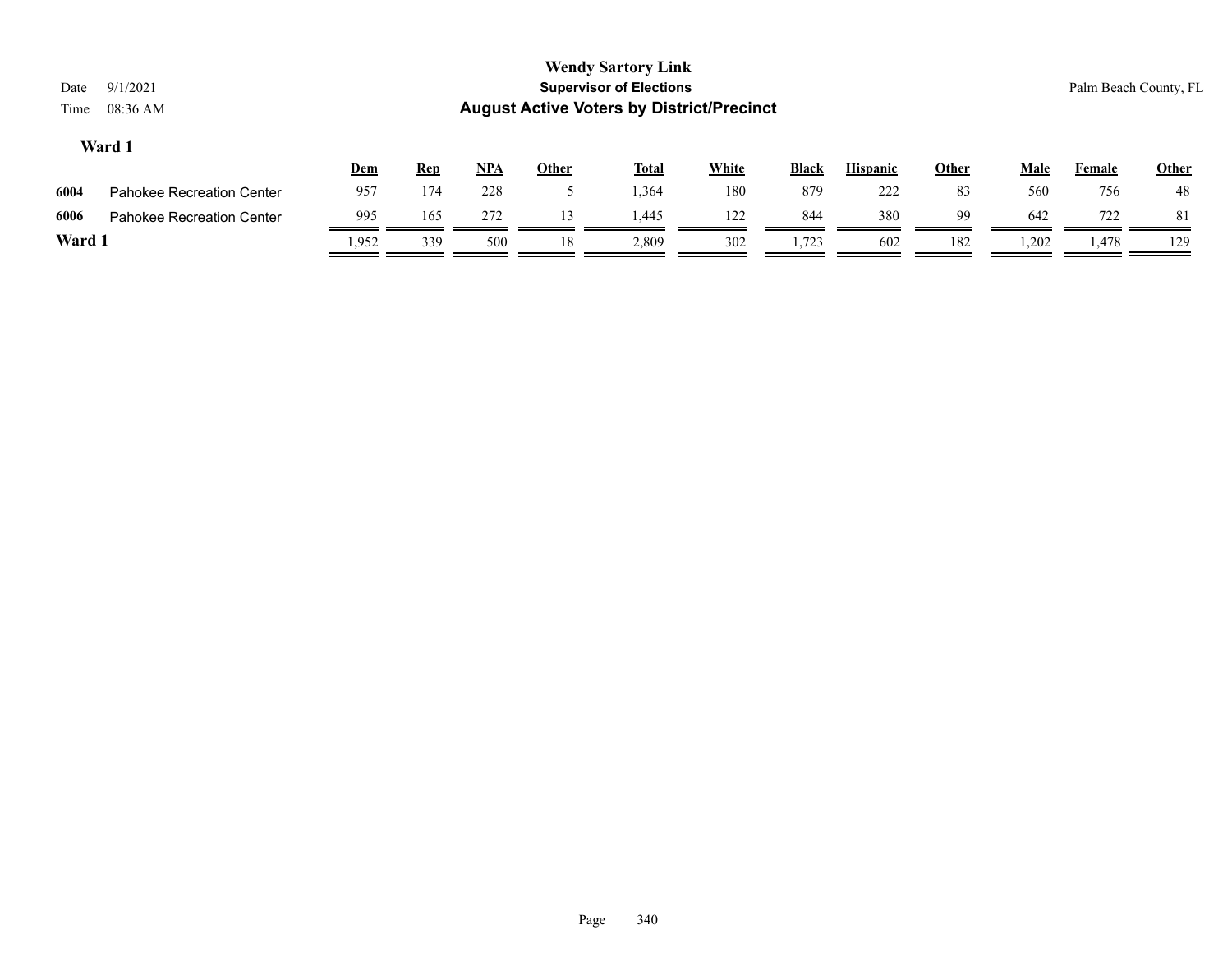|        |                               | <b>Dem</b> | <b>Rep</b> | NPA   | Other | <b>Total</b> | White | <b>Black</b> | <b>Hispanic</b> | Other | <b>Male</b> | Female | <b>Other</b> |
|--------|-------------------------------|------------|------------|-------|-------|--------------|-------|--------------|-----------------|-------|-------------|--------|--------------|
| 1390   | St Edwards Church             | 448        | ,189       | 518   | 55    | 2,210        | 2,031 |              | 53              | 123   | 1,024       | 1,117  | 69           |
| 1392   | St Edwards Church             | 358        | 604        | 412   | 47    | 1,421        | 1,284 | O            | 28              | 103   | 620         | 766    | 35           |
| 1394   | Morton & Barbara Mandel Cente | 243        | 611        | 283   | 37    | 1,174        | 1,069 | O            | 24              | 75    | 531         | 611    | 32           |
| 7154   | Morton & Barbara Mandel Cente | 148        | 373        | 155   | 18    | 694          | 618   | 8            |                 | 55    | 316         | 356    | 22           |
| 7156   | PB Fire Station #3            | 42         | 101        | 59    |       | 204          | 176   | $\theta$     |                 | 21    | 92          | 100    | 12           |
| 7158   | PB Fire Station #3            | 536        | 471        | 408   | 51    | 1,466        | 1,313 | 18           | 34              | 101   | 642         | 788    | 36           |
| 7166   | PB Fire Station #3            | 315        | 380        | 295   | 31    | 1,021        | 906   |              | 30              | 83    | 451         | 545    | 25           |
| Ward 1 |                               | 2,090      | 3,729      | 2,130 | 241   | 8,190        | 7,397 | 43           | 189             | 561   | 3,676       | 4,283  | 231          |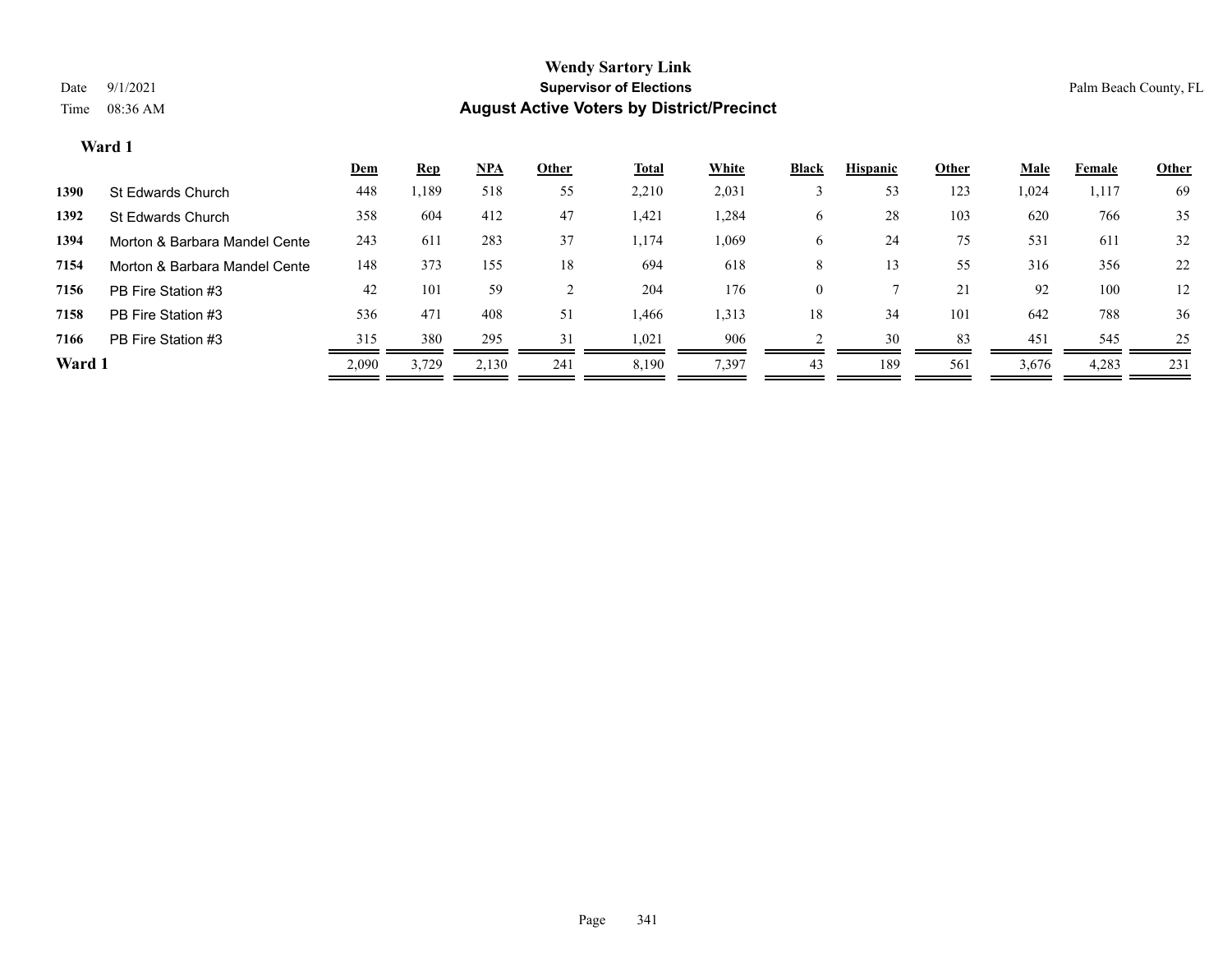|      |                                  | Dem            | <b>Rep</b>       | NPA              | <b>Other</b>   | <b>Total</b>     | <b>White</b>     | <b>Black</b>     | <b>Hispanic</b> | <b>Other</b>   | <b>Male</b>    | <b>Female</b> | <b>Other</b>   |
|------|----------------------------------|----------------|------------------|------------------|----------------|------------------|------------------|------------------|-----------------|----------------|----------------|---------------|----------------|
| 1174 | Mirasol Sales and Info Center    | $\Omega$       | $\mathbf{0}$     | $\mathbf{0}$     | $\Omega$       | $\Omega$         | $\overline{0}$   | $\theta$         | $\mathbf{0}$    | $\theta$       | $\theta$       | $\theta$      | $\Omega$       |
| 1176 | Mirasol Sales and Info Center    | $\Omega$       | $\theta$         | $\theta$         | $\theta$       | $\Omega$         | $\overline{0}$   | $\theta$         | $\mathbf{0}$    | $\Omega$       | $\theta$       | $\Omega$      | $\theta$       |
| 1178 | Mirasol Sales and Info Center    | $\Omega$       | $\theta$         | $\theta$         | $\Omega$       | $\Omega$         | $\Omega$         | $\Omega$         | $\theta$        | $\Omega$       | $\Omega$       | $\Omega$      | $\Omega$       |
| 1180 | Mirasol Sales and Info Center    | $\mathbf{0}$   | $\mathbf{0}$     | $\mathbf{0}$     | $\mathbf{0}$   | $\theta$         | $\overline{0}$   | $\mathbf{0}$     | $\mathbf{0}$    | $\theta$       | $\theta$       | $\theta$      | $\Omega$       |
| 1186 | Mirasol Sales and Info Center    | 539            | 494              | 447              | 42             | 1,522            | 1,178            | 47               | 147             | 150            | 716            | 757           | 49             |
| 1188 | <b>Westwood Gardens HOA</b>      | 329            | 360              | 317              | 31             | 1,037            | 797              | 31               | 116             | 93             | 418            | 599           | 20             |
| 1189 | Westwood Gardens HOA             | 26             | 61               | 24               | $\overline{2}$ | 113              | 99               | $\tau$           | $\overline{2}$  | 5              | 54             | 56            | $\overline{3}$ |
| 1190 | Gardens Presbyterian             | 1,354          | 2,094            | 1,402            | 155            | 5,005            | 4,091            | 140              | 340             | 434            | 2,223          | 2,642         | 140            |
| 1192 | Evergrene Clubhouse              | 381            | 666              | 455              | 40             | 1,542            | 1,300            | 26               | 81              | 135            | 738            | 748           | 56             |
| 1194 | Frenchmans Creek Real Estate     | 644            | 947              | 611              | 47             | 2,249            | 2,054            | 14               | 45              | 136            | 1,023          | 1,168         | 58             |
| 1196 | Gardens Presbyterian             | $\overline{0}$ | $\mathbf{0}$     | $\mathbf{0}$     | $\theta$       | $\mathbf{0}$     | $\overline{0}$   | $\mathbf{0}$     | $\mathbf{0}$    | $\overline{0}$ | $\overline{0}$ | $\theta$      | $\mathbf{0}$   |
| 1222 | Sandhill Crane Golf Club         | 14             | 32               | 18               | $\mathbf{0}$   | 64               | 46               | 6                | 6               | 6              | 33             | 31            | $\theta$       |
| 1228 | <b>Carleton Oaks Clubhouse</b>   | 146            | 194              | 127              | 6              | 473              | 342              | 24               | 50              | 57             | 229            | 231           | 13             |
| 1230 | Christ Fellowship Church PBG     | $\mathbf{0}$   | $\boldsymbol{0}$ | $\boldsymbol{0}$ | $\mathbf{0}$   | $\boldsymbol{0}$ | $\boldsymbol{0}$ | $\boldsymbol{0}$ | $\mathbf{0}$    | $\mathbf{0}$   | $\mathbf{0}$   | $\mathbf{0}$  | $\mathbf{0}$   |
| 1232 | Mirasol Sales and Info Center    | $\mathbf{0}$   | $\mathbf{0}$     | $\mathbf{0}$     | $\theta$       | $\Omega$         | $\overline{0}$   | $\mathbf{0}$     | $\mathbf{0}$    | $\theta$       | $\theta$       | $\theta$      | $\mathbf{0}$   |
| 1234 | Christ Fellowship Church PBG     | $\theta$       | $\theta$         | $\theta$         | $\Omega$       | $\Omega$         | $\Omega$         | $\theta$         | $\theta$        | $\Omega$       | $\theta$       | $\Omega$      | $\theta$       |
| 1236 | Mirasol Sales and Info Center    | $\theta$       | $\mathbf{0}$     | $\theta$         | $\theta$       | $\Omega$         | $\Omega$         | $\mathbf{0}$     | $\theta$        | $\Omega$       | $\Omega$       | $\theta$      | $\Omega$       |
| 1238 | Mirasol Sales and Info Center    | 600            | 762              | 509              | 60             | 1,931            | 1,752            | 18               | 21              | 140            | 916            | 959           | 56             |
| 1240 | <b>Timber Trace Elementary</b>   | 783            | 1,088            | 621              | 54             | 2,546            | 2,197            | 53               | 151             | 145            | 1,144          | 1,325         | 77             |
| 1242 | Christ Fellowship Church PBG     | 846            | 1.067            | 615              | 62             | 2,590            | 2,349            | 37               | 60              | 144            | 1,071          | 1,458         | 61             |
| 1244 | Christ Fellowship Church PBG     | 459            | 648              | 439              | 54             | 1,600            | 1,390            | 30               | 74              | 106            | 680            | 866           | 54             |
| 1246 | Watson B Duncan Middle           | 834            | 885              | 689              | 64             | 2,472            | 1,963            | 72               | 193             | 244            | 1,078          | 1,313         | 81             |
| 1247 | Watson B Duncan Middle           | 35             | 185              | 61               | 9              | 290              | 266              | 2                | $\mathbf{0}$    | 22             | 138            | 137           | 15             |
| 1248 | <b>PBG Community Center</b>      | 500            | 587              | 389              | 34             | 1,510            | 1,270            | 26               | 120             | 94             | 643            | 836           | 31             |
| 1250 | Palm Beach Gardens High          | 12             | 36               | 16               | -1             | 65               | 58               | $\boldsymbol{0}$ | $\overline{4}$  | 3              | 33             | 28            | $\overline{4}$ |
| 1252 | <b>Ballen Isles Country Club</b> | 862            | 782              | 640              | 49             | 2,333            | 2,146            | 18               | 21              | 148            | 1,045          | 1,227         | 61             |
| 1254 | Northlake Nazarene Church        | 151            | 176              | 126              | 7              | 460              | 387              | 6                | 27              | 40             | 230            | 213           | 17             |
| 1260 | PBG City Hall Council Room       | 433            | 543              | 301              | 24             | 1,301            | 1,080            | 27               | 109             | 85             | 580            | 680           | 41             |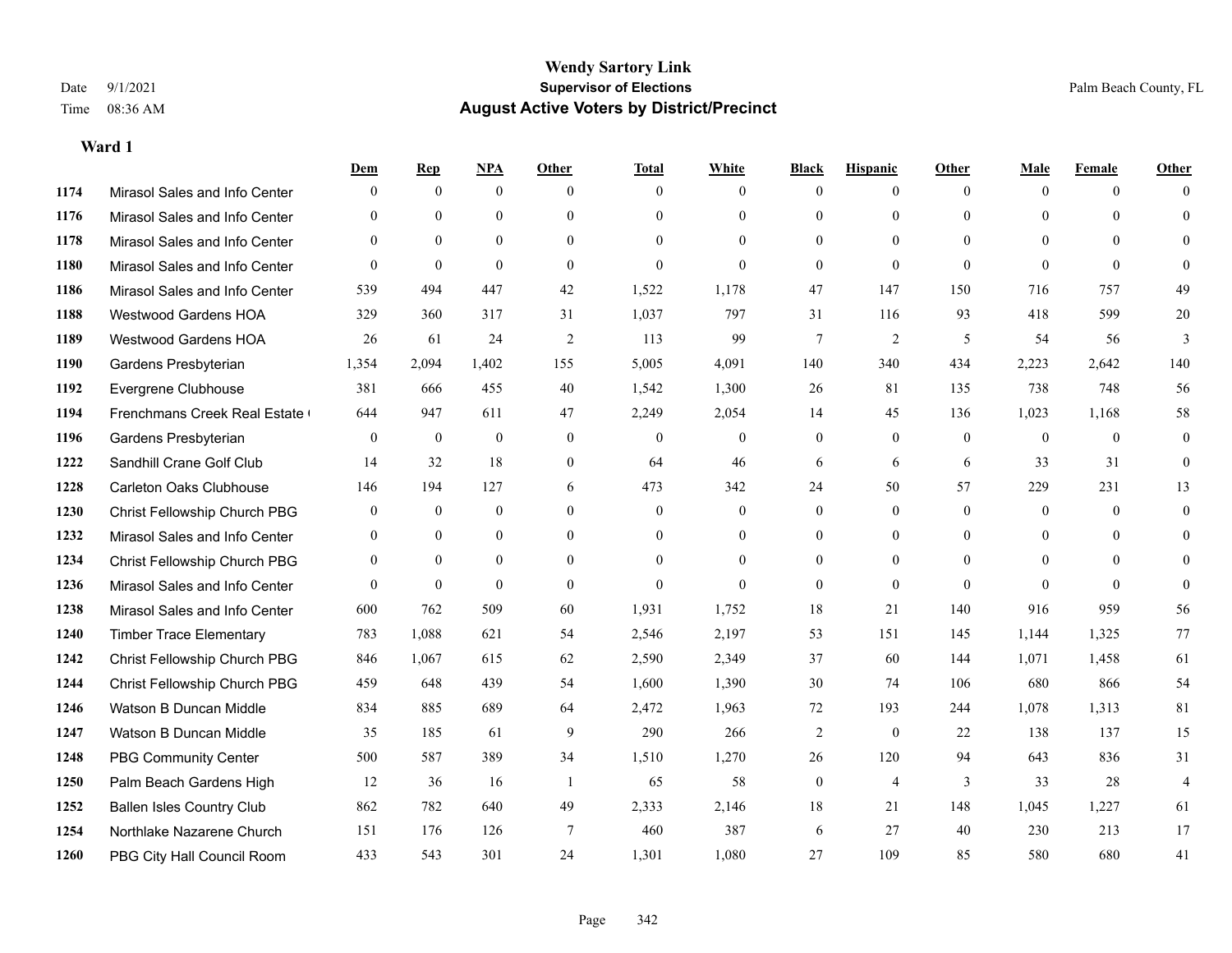|        |                               | Dem      | <b>Rep</b>       | NPA            | <b>Other</b>   | <b>Total</b>   | White          | <b>Black</b>   | <b>Hispanic</b> | Other    | Male           | Female   | <b>Other</b>   |
|--------|-------------------------------|----------|------------------|----------------|----------------|----------------|----------------|----------------|-----------------|----------|----------------|----------|----------------|
| 1262   | PBG Moose Lodge 2010          |          | $\theta$         | 3              | $\Omega$       | 4              | 4              | $\Omega$       | $\theta$        | $\Omega$ | $\overline{2}$ | 2        |                |
| 1264   | PBG City Hall Council Room    | $\Omega$ | $\mathbf{0}$     | $\mathbf{0}$   | $\Omega$       | $\theta$       | $\theta$       | $\Omega$       | $\Omega$        | $\Omega$ | $\Omega$       | $\theta$ | $\Omega$       |
| 1266   | PBG City Hall Council Room    | 162      | 105              | 130            | 12             | 409            | 243            | 72             | 62              | 32       | 162            | 237      | $10\,$         |
| 1268   | <b>PBG Community Center</b>   | 99       | 72               | 99             | 8              | 278            | 168            | 44             | 36              | 30       | 107            | 158      | 13             |
| 1270   | PBG Community Center          | 4        | $\mathbf{0}$     | $\overline{2}$ | $\theta$       | 6              | $\mathbf{2}$   | 3              | 1               | $\theta$ | 2              | 3        |                |
| 1272   | Palm Beach Gardens Elementar  | 722      | 674              | 534            | 52             | 1,982          | 1,589          | 100            | 118             | 175      | 922            | 995      | 65             |
| 1274   | Palm Beach Gardens High       | 589      | 553              | 426            | 39             | 1,607          | 1,219          | 94             | 139             | 155      | 749            | 795      | 63             |
| 1280   | Pew Leadership Center         | 139      | 151              | 112            | 11             | 413            | 348            | 11             | 24              | 30       | 169            | 241      | 3              |
| 1284   | <b>Eissey Campus Theater</b>  | 765      | 762              | 730            | 64             | 2,321          | 1,819          | 85             | 204             | 213      | 998            | 1,247    | 76             |
| 1288   | PBG Moose Lodge 2010          | 13       | 24               | 6              | $\overline{0}$ | 43             | 39             | $\mathbf{1}$   | $\overline{0}$  | 3        | 22             | 19       | 2              |
| 1290   | PBG Moose Lodge 2010          | 690      | 829              | 537            | 69             | 2,125          | 1,763          | 52             | 146             | 164      | 859            | 1,205    | 61             |
| 1291   | PBG Moose Lodge 2010          | 3        | $\boldsymbol{0}$ | 6              | $\mathbf{0}$   | 9              | 8              |                | $\overline{0}$  | $\theta$ | 3              | 6        | $\overline{0}$ |
| 1292   | PBG Moose Lodge 2010          | 16       | 47               | 18             | $\overline{1}$ | 82             | 75             | -1             | $\mathbf{1}$    | 5        | 38             | 41       | 3              |
| 1296   | Dwight D Eisenhower Elementar | 229      | 264              | 198            | 19             | 710            | 558            | 15             | 89              | 48       | 277            | 406      | 27             |
| 1306   | <b>Eissey Campus Theater</b>  | 8        | 16               | 16             | $\overline{1}$ | 41             | 34             |                | $\overline{0}$  | 6        | 22             | 19       | $\theta$       |
| 1310   | <b>Eissey Campus Theater</b>  |          | 2                | 1              | $\theta$       | 4              | $\overline{4}$ | $\mathbf{0}$   | $\overline{0}$  | $\theta$ | 3              | -1       | $\Omega$       |
| 1318   | PBG Moose Lodge 2010          | $\Omega$ | $\mathbf{0}$     | $\theta$       | $\theta$       | $\overline{0}$ | $\theta$       | $\Omega$       | $\theta$        | $\Omega$ | $\Omega$       | $\Omega$ | $\Omega$       |
| 1324   | Allamanda Elementary          | 443      | 450              | 380            | 39             | 1,312          | 1,041          | 38             | 134             | 99       | 554            | 714      | 44             |
| 1326   | Allamanda Elementary          | 189      | 225              | 162            | 16             | 592            | 503            | 7              | 30              | 52       | 259            | 319      | 14             |
| 1340   | <b>Eissey Campus Theater</b>  | 6        | 6                | 3              | $\theta$       | 15             | 13             | $\overline{0}$ | -1              |          | 7              | 8        | $\overline{0}$ |
| 1352   | Northlake Nazarene Church     | 680      | 866              | 589            | 51             | 2,186          | 1,557          | 157            | 187             | 285      | 983            | 1,126    | 77             |
| 1360   | Garden Lodge 366 F&AM         | 352      | 329              | 239            | 23             | 943            | 740            | 59             | 73              | 71       | 413            | 502      | $28\,$         |
| 1372   | Garden Lodge 366 F&AM         | 96       | 37               | 44             | $\tau$         | 184            | 84             | 58             | 20              | 22       | 81             | 97       | 6              |
| 6062   | Sandhill Crane Golf Club      | 228      | 419              | 259            | 22             | 928            | 662            | 71             | 72              | 123      | 456            | 439      | 33             |
| 6064   | Sandhill Crane Golf Club      | 31       | 54               | 34             |                | 123            | 101            | 4              | 12              | 6        | 60             | 59       |                |
| Ward 1 |                               | 14,414   | 17,492           | 12,335         | 1,179          | 45,420         | 37,339         | 1,458          | 2,916           | 3,707    | 20,140         | 23,913   | 1,367          |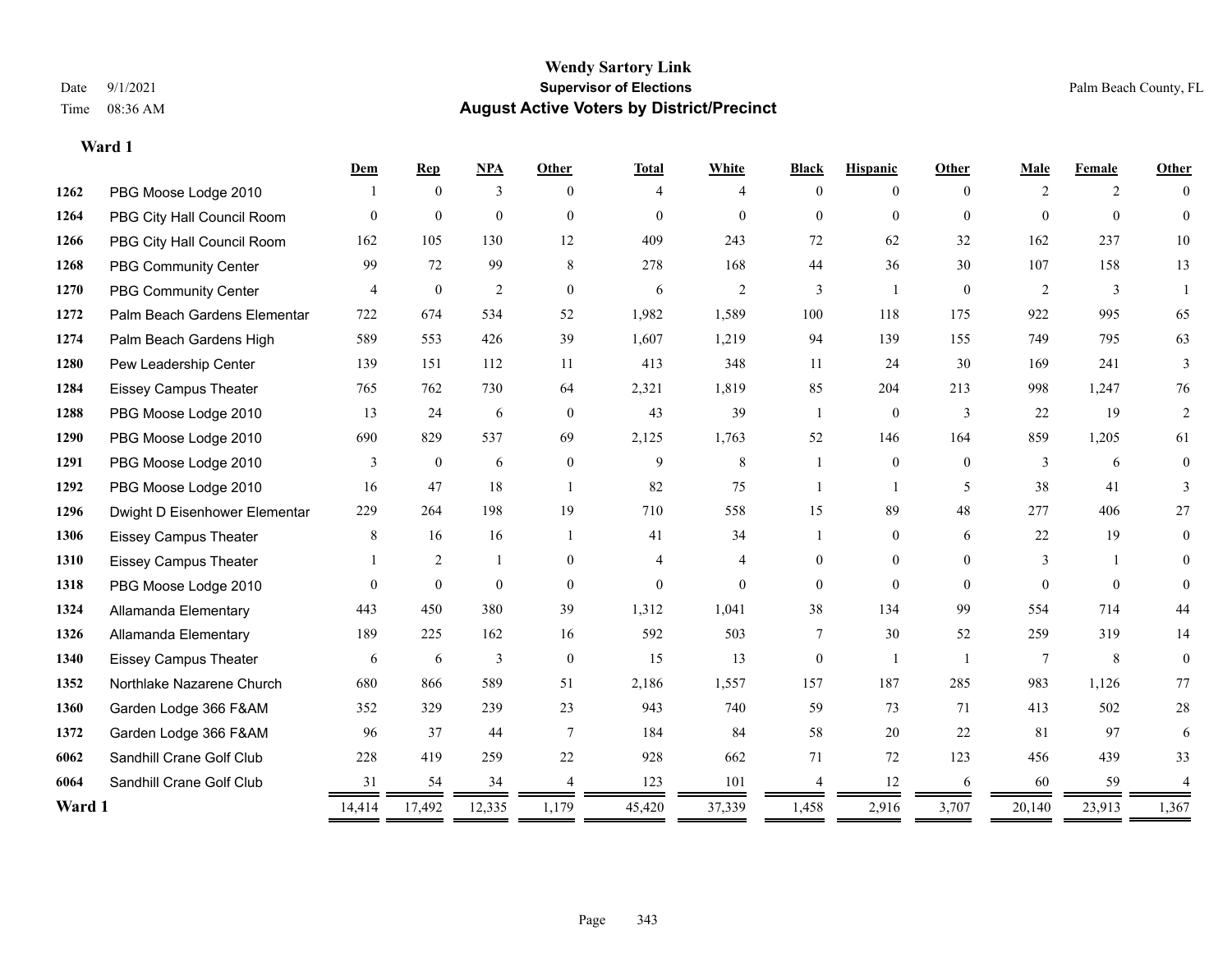| 9/1/2021<br>Date<br>08:36 AM<br>Time |     |            |       |              | <b>Wendy Sartory Link</b><br><b>Supervisor of Elections</b><br><b>August Active Voters by District/Precinct</b> |              |              |                 |              |             |        | Palm Beach County, FL |
|--------------------------------------|-----|------------|-------|--------------|-----------------------------------------------------------------------------------------------------------------|--------------|--------------|-----------------|--------------|-------------|--------|-----------------------|
| Ward 1                               | Dem | <u>Rep</u> | $NPA$ | <b>Other</b> | <b>Total</b>                                                                                                    | <b>White</b> | <b>Black</b> | <b>Hispanic</b> | <b>Other</b> | <b>Male</b> | Female | <b>Other</b>          |
| 1388<br>Palm Beach Shores Town Hall  | 277 | 443        | 306   | 28           | 1.054                                                                                                           | 962          | 12           | 18              | 62           | 486         | 541    | 27                    |
| Ward 1                               | 277 | 443        | 306   | 28           | 1.054                                                                                                           | 962          | 12           | 18              | 62           | 486         | 541    | 27                    |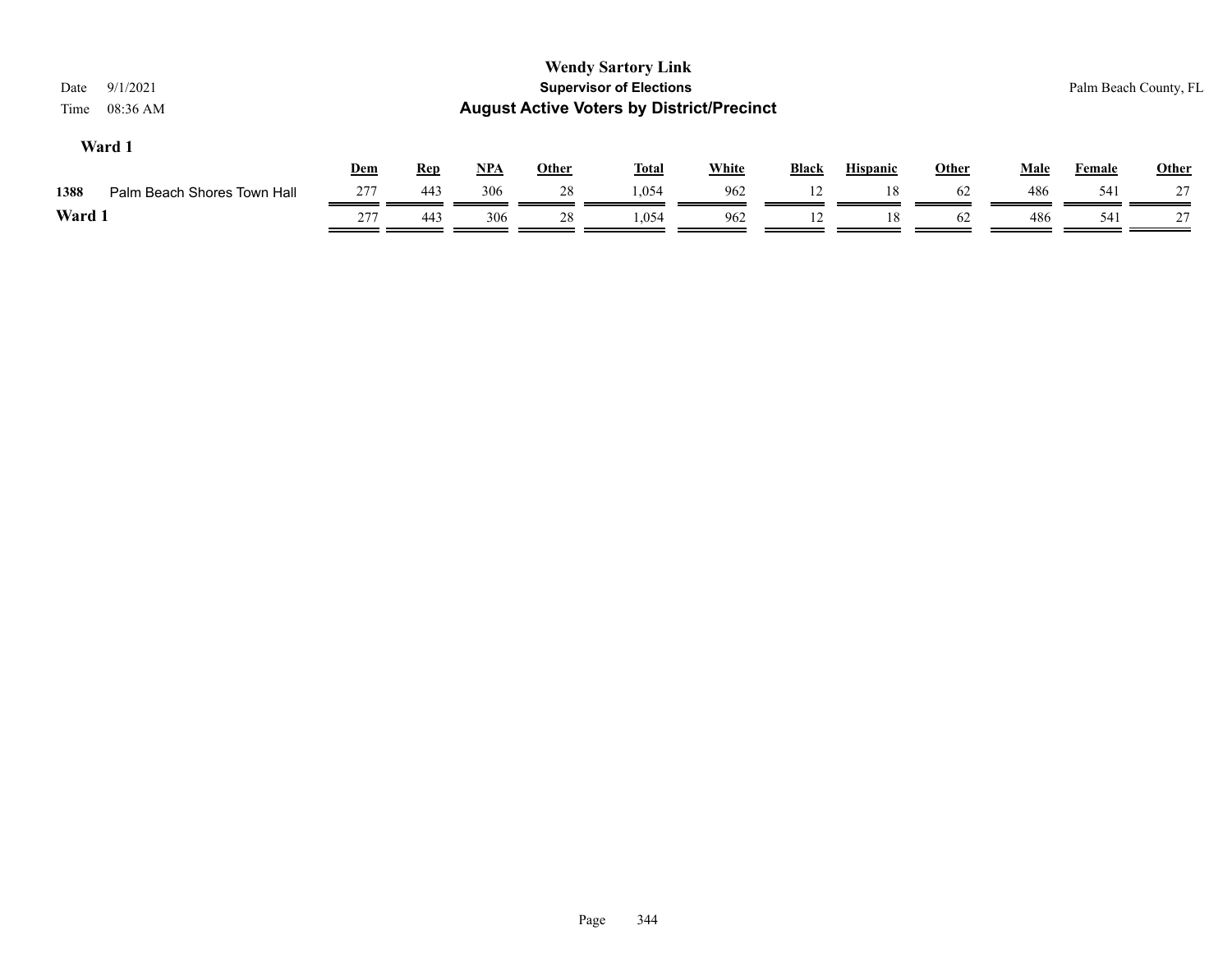|        |                           | Dem      | <b>Rep</b>     | <b>NPA</b>     | Other          | <b>Total</b> | White          | <b>Black</b>   | <b>Hispanic</b> | Other          | Male     | Female         | Other    |
|--------|---------------------------|----------|----------------|----------------|----------------|--------------|----------------|----------------|-----------------|----------------|----------|----------------|----------|
| 2112   | Palm Springs Middle       |          | 6              | $\overline{7}$ | $\Omega$       | 20           | 15             |                | 0               |                | 9        | 11             |          |
| 2118   | Palm Springs Middle       | $\theta$ | $\theta$       | $\theta$       | $\Omega$       | $\theta$     | $\Omega$       | 0              | $\Omega$        | $\theta$       | $\Omega$ | $\Omega$       | $\theta$ |
| 2120   | Palm Springs Middle       | 56       | 20             | 51             | $\overline{0}$ | 127          | 31             | 12             | 55              | 29             | 50       | 66             | 11       |
| 2122   | Palm Springs Middle       |          | $\overline{0}$ | $\mathbf{0}$   | $\Omega$       |              | 0              |                | $\theta$        | $\theta$       |          | $\Omega$       | $\Omega$ |
| 2124   | Palm Springs Middle       | 5.       | 3              | 8              | $\Omega$       | 16           | 7              |                | 5               |                |          | 9              | 0        |
| 2128   | Palm Springs Middle       | $\Omega$ | $\theta$       | $\theta$       | $\Omega$       | $\theta$     | $\theta$       | $\theta$       | $\Omega$        | $\Omega$       | $\Omega$ | $\Omega$       | 0        |
| 3002   | Palm Springs Middle       | 823      | 339            | 554            | 48             | 1,764        | 525            | 324            | 749             | 166            | 718      | 968            | 78       |
| 3006   | Faith Presbyterian        | 982      | 615            | 679            | 32             | 2,308        | 948            | 268            | 887             | 205            | 950      | 1,257          | 101      |
| 3010   | Faith Presbyterian        | 372      | 207            | 292            | 24             | 895          | 360            | 116            | 339             | 80             | 408      | 452            | 35       |
| 3018   | Palm Springs Middle       | 11       | 12             | 9              | 3              | 35           | 14             | $\overline{0}$ | 17              | $\overline{4}$ | 15       | 19             |          |
| 3020   | Palm Springs Village Hall | 976      | 623            | 785            | 36             | 2,420        | 978            | 171            | 1,071           | 200            | 1,066    | 1,241          | 113      |
| 3024   | Palm Springs Library      | 714      | 406            | 582            | 24             | 1,726        | 649            | 198            | 691             | 188            | 760      | 862            | 104      |
| 3026   | Palm Springs Village Hall | $\theta$ | $\theta$       | $\mathbf{0}$   | $\theta$       | $\theta$     | $\overline{0}$ | $\overline{0}$ | $\overline{0}$  | $\Omega$       | $\theta$ | $\Omega$       | $\theta$ |
| 3028   | Palm Springs Village Hall | 2        |                | $\mathbf{0}$   | $\Omega$       |              | $\Omega$       |                | 3               | $\Omega$       |          | $\mathfrak{D}$ | 0        |
| 3030   | Palm Springs Village Hall | $\Omega$ | $\mathbf{0}$   | $\mathbf{0}$   | $\Omega$       | $\Omega$     | $\theta$       | 0              | $\theta$        | $\Omega$       | $\Omega$ | $\Omega$       | $\Omega$ |
| 3044   | Holy Redeemer Church      | 221      | 67             | 185            |                | 480          | 138            | 99             | 201             | 42             | 205      | 259            | 16       |
| 3048   | Holy Redeemer Church      | 590      | 220            | 456            | 24             | 1,290        | 392            | 253            | 518             | 127            | 565      | 663            | 62       |
| 3050   | Holy Redeemer Church      |          | 8              | $\overline{2}$ | $\theta$       | 17           | 10             | 6              |                 | $\theta$       | 10       |                |          |
| 3071   | Holy Redeemer Church      | $\theta$ | $\overline{0}$ | $\mathbf{0}$   | $\theta$       | $\mathbf{0}$ | $\overline{0}$ | 0              | $\Omega$        | $\Omega$       | $\theta$ | $\theta$       | 0        |
| 3072   | Holy Redeemer Church      | 139      | 24             | 84             |                | 255          | 68             | 103            | 49              | 35             | 99       | 145            | 11       |
| Ward 1 |                           | 4.906    | 2,551          | 3,694          | 206            | 11,357       | 4,135          | 1,557          | 4,586           | 1,079          | 4,864    | 5,961          | 532      |
|        |                           |          |                |                |                |              |                |                |                 |                |          |                |          |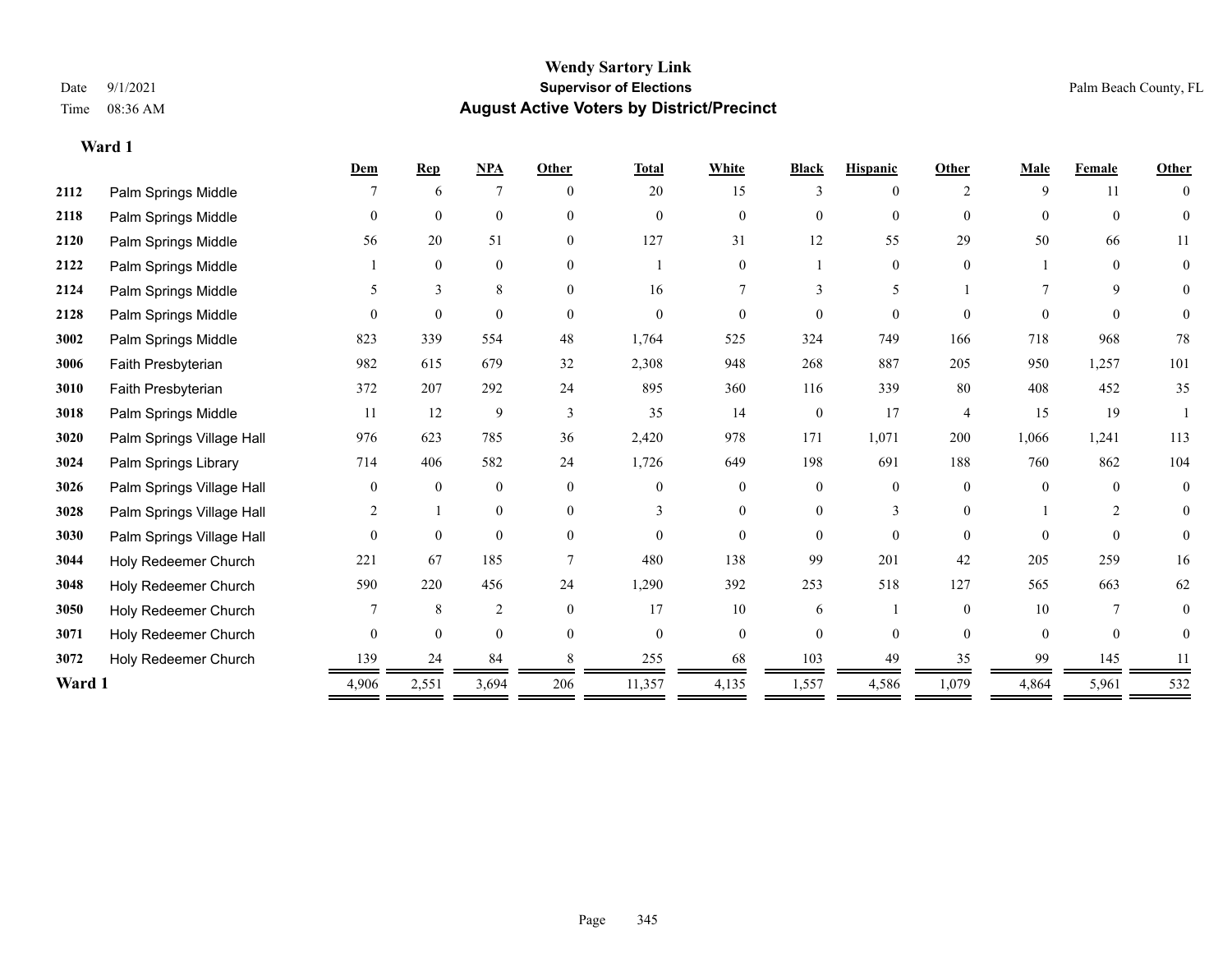|        |                                | Dem              | $\mathbf{Rep}$   | <b>NPA</b>     | Other                    | <b>Total</b> | <b>White</b>     | <b>Black</b>   | <b>Hispanic</b> | Other        | Male           | Female       | Other          |
|--------|--------------------------------|------------------|------------------|----------------|--------------------------|--------------|------------------|----------------|-----------------|--------------|----------------|--------------|----------------|
| 1356   | Casa Rio Clubhouse             | 797              | 423              | 503            | 33                       | 1,756        | 883              | 385            | 239             | 249          | 761            | 931          | 64             |
| 1358   | RB Prep Achievement Academy    | 15               | $\overline{4}$   | 3              | $\overline{0}$           | 22           | 9                | 8              |                 | 4            | 13             | 6            | 3              |
| 1364   | RB Prep Achievement Academy    | 385              | 106              | 228            | 17                       | 736          | 208              | 295            | 137             | 96           | 314            | 398          | 24             |
| 1368   | RB Prep Achievement Academy    | $\mathbf{0}$     | $\mathbf{0}$     | $\overline{0}$ | $\mathbf{0}$             | $\mathbf{0}$ | $\mathbf{0}$     | $\overline{0}$ | $\mathbf{0}$    | $\mathbf{0}$ | $\overline{0}$ | $\mathbf{0}$ | $\overline{0}$ |
| 1384   | Phil Foster Park Marine Center | 304              | 561              | 275            | 30                       | 1,170        | 1,039            | 19             | 40              | 72           | 579            | 564          | 27             |
| 1386   | Phil Foster Park Marine Center | 586              | 1,113            | 703            | 85                       | 2,487        | 2,146            | 56             | 87              | 198          | 1,148          | 1,272        | 67             |
| 7004   | J F Kennedy Middle             | $\overline{0}$   | $\mathbf{0}$     | $\overline{0}$ | $\overline{0}$           | $\Omega$     | $\overline{0}$   | 0              | $\mathbf{0}$    | $\theta$     | $\theta$       | $\theta$     | $\theta$       |
| 7014   | RB Prep Achievement Academy    | $\theta$         | $\mathbf{0}$     | $\overline{0}$ | $\overline{0}$           | $\theta$     | $\theta$         | $\theta$       | $\theta$        | $\Omega$     | $\theta$       | $\theta$     | $\Omega$       |
| 7018   | RB Prep Achievement Academy    | $\overline{0}$   | $\mathbf{0}$     | $\overline{0}$ | $\theta$                 | $\Omega$     | $\Omega$         | 0              | $\theta$        | $\Omega$     | $\theta$       | $\Omega$     | $\Omega$       |
| 7020   | RB Prep Achievement Academy    | $\theta$         | $\mathbf{0}$     | $\Omega$       | $\theta$                 | $\theta$     | $\Omega$         | $\theta$       | $\theta$        | $\theta$     | $\theta$       | $\theta$     | $\theta$       |
| 7022   | J F Kennedy Middle             | 888              | 176              | 361            | 26                       | 1,451        | 292              | 798            | 152             | 209          | 644            | 758          | 49             |
| 7024   | Hurst Chapel AME Church        | 1,543            | 89               | 331            | 22                       | 1,985        | 147              | 1,617          | 95              | 126          | 804            | 1,125        | 56             |
| 7025   | Hurst Chapel AME Church        | 262              | 32               | 107            | 3                        | 404          | 61               | 249            | 39              | 55           | 146            | 242          | 16             |
| 7026   | Lindsey Davis Senior Comm Ctr  | 2,260            | 78               | 422            | 20                       | 2,780        | 63               | 2,499          | 39              | 179          | 1,114          | 1,571        | 95             |
| 7028   | <b>Wells Recreation Center</b> | 1,822            | 141              | 466            | 19                       | 2,448        | 235              | 1,911          | 103             | 199          | 1,055          | 1,303        | $90\,$         |
| 7030   | Riviera Beach Marina Event Ctr | 194              | 307              | 175            | 23                       | 699          | 563              | 46             | 44              | 46           | 355            | 323          | 21             |
| 7034   | Suncoast High                  | 1,294            | 200              | 499            | 24                       | 2,017        | 360              | 1,215          | 151             | 291          | 832            | 1,110        | 75             |
| 7036   | RB Prep Achievement Academy    | $\boldsymbol{0}$ | $\boldsymbol{0}$ | 6              | $\boldsymbol{0}$         | 6            | $\boldsymbol{0}$ | $\overline{0}$ | $\overline{0}$  | 6            | $\overline{4}$ |              |                |
| 7040   | Mary McLeod Bethune Elementa   | 1,229            | 53               | 246            | 15                       | 1,543        | 36               | 1,366          | 44              | 97           | 609            | 889          | 45             |
| 7041   | Mary McLeod Bethune Elementa   | 383              | 31               | 120            | 8                        | 542          | 44               | 415            | 27              | 56           | 202            | 316          | 24             |
| 7042   | Dan Calloway Complex           | 1,715            | 73               | 370            | 21                       | 2,179        | 43               | 1,933          | 43              | 160          | 882            | 1,235        | 62             |
| 7044   | <b>Wells Recreation Center</b> | 1,382            | 89               | 360            | 16                       | 1,847        | 187              | 1,461          | 64              | 135          | 761            | 1,016        | 70             |
| 7046   | Riviera Beach Marina Event Ctr | 38               | 30               | 15             | $\overline{\phantom{0}}$ | 88           | 74               | 7              | $\mathfrak{D}$  | 5            | 49             | 38           |                |
| Ward 1 |                                | 15,097           | 3,506            | 5,190          | 367                      | 24,160       | 6,390            | 14,280         | 1,307           | 2,183        | 10,272         | 13,098       | 790            |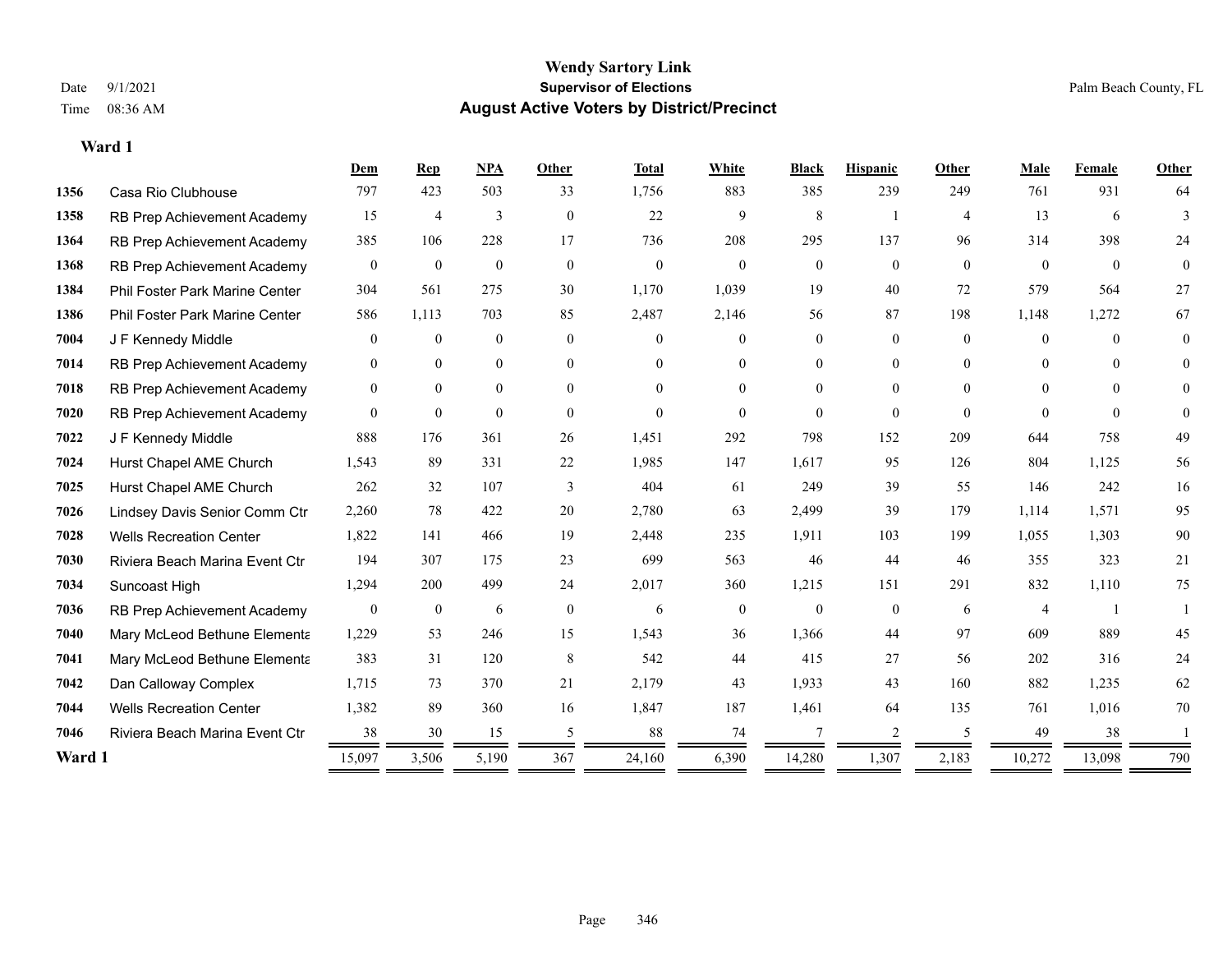|        |                              | Dem          | $\mathbf{Rep}$ | NPA              | <b>Other</b>   | <b>Total</b>   | White          | <b>Black</b>   | <b>Hispanic</b> | <b>Other</b>   | Male           | <b>Female</b> | Other          |
|--------|------------------------------|--------------|----------------|------------------|----------------|----------------|----------------|----------------|-----------------|----------------|----------------|---------------|----------------|
| 6098   | <b>HL Johnson Elementary</b> | 660          | 506            | 465              | 38             | 1,669          | 919            | 305            | 260             | 185            | 759            | 869           | 41             |
| 6100   | Madison Green Clubhouse      | 1,237        | 720            | 762              | 52             | 2,771          | 1,203          | 782            | 407             | 379            | 1,285          | 1,382         | 104            |
| 6102   | <b>RPB Recreation Center</b> | 655          | 477            | 455              | 24             | 1,611          | 942            | 265            | 258             | 146            | 664            | 892           | 55             |
| 6104   | <b>Crestwood Middle</b>      | 182          | 150            | 119              | 8              | 459            | 215            | 76             | 82              | 86             | 214            | 225           | $20\,$         |
| 6106   | <b>RPB Recreation Center</b> | 215          | 122            | 196              | 10             | 543            | 224            | 98             | 155             | 66             | 215            | 308           | $20\,$         |
| 6112   | Crestwood Middle             | 472          | 415            | 357              | 33             | 1,277          | 683            | 229            | 215             | 150            | 594            | 641           | 42             |
| 6114   | RPB Village Hall             | 1,060        | 700            | 692              | 41             | 2,493          | 1,369          | 469            | 429             | 226            | 1,166          | 1,236         | 91             |
| 6116   | <b>HL Johnson Elementary</b> | 726          | 413            | 484              | 52             | 1,675          | 864            | 324            | 277             | 210            | 737            | 893           | 45             |
| 6118   | <b>RPB Branch Library</b>    | 1,081        | 565            | 696              | 56             | 2,398          | 1,136          | 579            | 431             | 252            | 1,043          | 1,266         | 89             |
| 6120   | Royal Palm Beach High        | 405          | 319            | 265              | 17             | 1,006          | 480            | 199            | 155             | 172            | 476            | 505           | 25             |
| 6122   | <b>RPB Cultural Center</b>   | 1,169        | 655            | 757              | 51             | 2,632          | 1,390          | 498            | 496             | 248            | 1,131          | 1,412         | 89             |
| 6124   | <b>RPB Cultural Center</b>   | 584          | 324            | 388              | 17             | 1,313          | 638            | 278            | 280             | 117            | 555            | 717           | 41             |
| 6126   | Calypso Bay Waterpark        | 685          | 298            | 500              | 32             | 1,515          | 545            | 412            | 365             | 193            | 654            | 801           | 60             |
| 6128   | Royal Palm Beach High        | 35           | 28             | 28               | $\overline{3}$ | 94             | 51             | 25             | 11              | $\overline{7}$ | 43             | 51            | $\overline{0}$ |
| 6132   | Royal Palm Beach High        | 389          | 190            | 261              | 19             | 859            | 413            | 166            | 188             | 92             | 391            | 436           | 32             |
| 6134   | Christ Fellowship Church RPB | 957          | 461            | 687              | 29             | 2,134          | 845            | 501            | 496             | 292            | 952            | 1,092         | $90\,$         |
| 6136   | Calypso Bay Waterpark        |              |                | $\boldsymbol{0}$ | $\theta$       | $\overline{2}$ | $\overline{0}$ |                | $\overline{0}$  |                | $\mathbf{0}$   |               |                |
| 6138   | Royal Palm Beach High        | $\theta$     | $\mathbf{0}$   | $\boldsymbol{0}$ | $\overline{0}$ | $\theta$       | $\overline{0}$ | $\overline{0}$ | $\overline{0}$  | $\theta$       | $\overline{0}$ | $\mathbf{0}$  | $\overline{0}$ |
| 6142   | Christ Fellowship Church RPB | $\theta$     | $\mathbf{0}$   | $\overline{0}$   | $\theta$       | $\Omega$       | $\overline{0}$ | $\theta$       | $\overline{0}$  | $\Omega$       | $\theta$       | $\theta$      | $\Omega$       |
| 6144   | Christ Fellowship Church RPB | $\theta$     | $\theta$       | $\mathbf{0}$     | $\theta$       | $\theta$       | $\theta$       | 0              | $\theta$        | $\Omega$       | $\theta$       | $\theta$      | 0              |
| 6148   | Christ Fellowship Church RPB | $\Omega$     | $\Omega$       | -1               | $\Omega$       |                |                | $\Omega$       | $\Omega$        | $\Omega$       | $\Omega$       | 1             | $\Omega$       |
| 6170   | Christ Fellowship Church RPB | $\Omega$     | 6              | $\overline{2}$   | $\theta$       | 8              | 8              | 0              | $\theta$        | $\Omega$       | 3              | 5             | $\Omega$       |
| 6172   | Christ Fellowship Church RPB | 1,298        | 574            | 828              | 67             | 2,767          | 962            | 847            | 635             | 323            | 1,184          | 1,466         | 117            |
| 6176   | Christ Fellowship Church RPB | 22           | 13             | 18               | 2              | 55             | 22             | 10             | 18              | 5              | 24             | 29            | 2              |
| Ward 1 |                              | 11,833<br>__ | 6,937          | 7,961            | 551            | 27,282         | 12,910         | 6,064          | 5,158           | 3,150          | 12,090         | 14,228        | 964            |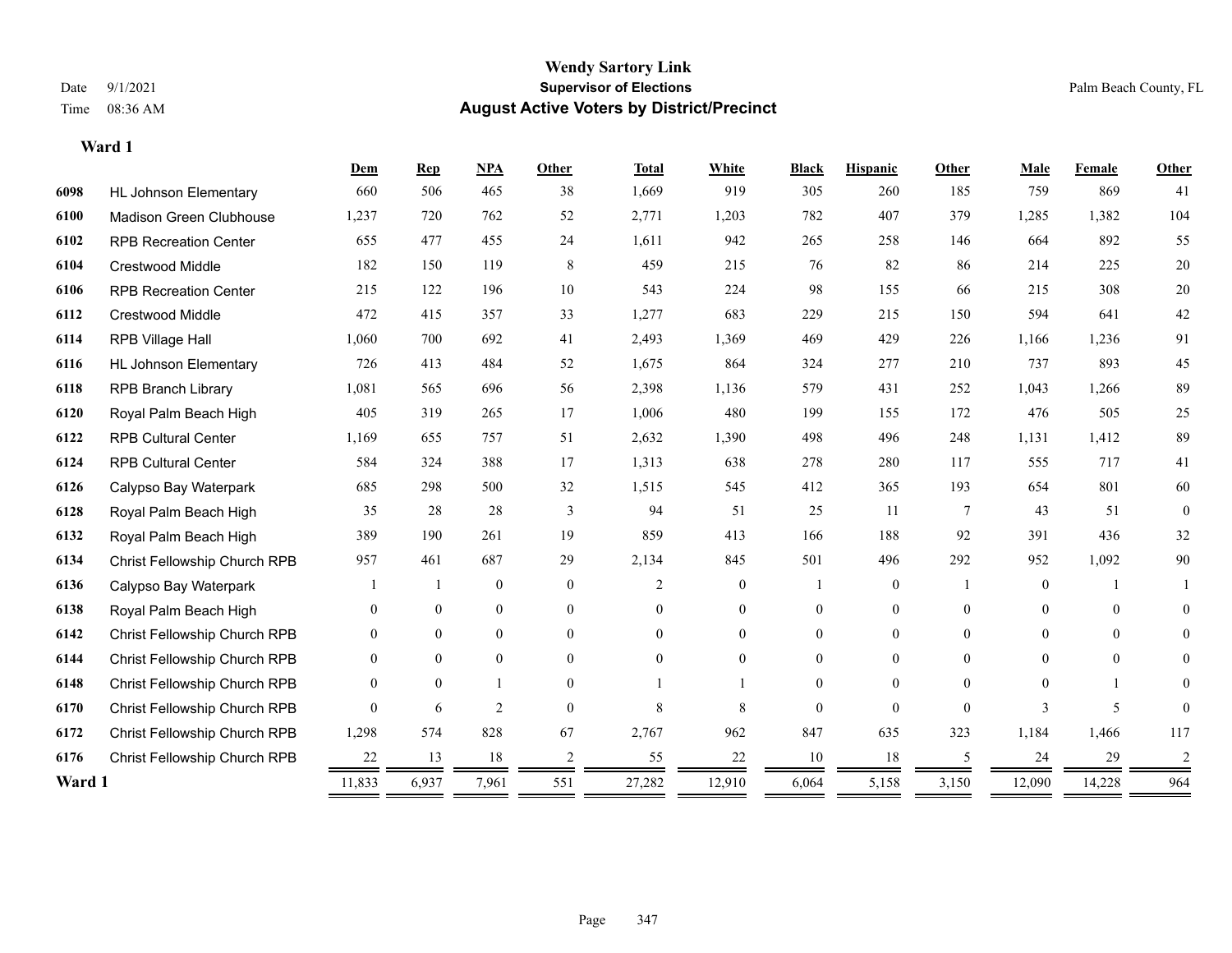| 9/1/2021<br>Date<br>08:36 AM<br>Time |       |            |       |              | <b>Wendy Sartory Link</b><br><b>Supervisor of Elections</b><br><b>August Active Voters by District/Precinct</b> |              |              |                 |              |             | Palm Beach County, FL |              |
|--------------------------------------|-------|------------|-------|--------------|-----------------------------------------------------------------------------------------------------------------|--------------|--------------|-----------------|--------------|-------------|-----------------------|--------------|
| Ward 1                               | Dem   | <b>Rep</b> | $NPA$ | <b>Other</b> | <b>Total</b>                                                                                                    | <b>White</b> | <b>Black</b> | <b>Hispanic</b> | <b>Other</b> | <b>Male</b> | <b>Female</b>         | <b>Other</b> |
| 6018<br>South Bay Commission Chambe  | 1,197 | 84         | 225   | 11           | 1,517                                                                                                           | 61           | 1.170        | 208             | 78           | 636         | 842                   | 39           |
| Ward 1                               | .,197 | 84         | 225   |              | 1,517                                                                                                           | 61           | 1,170        | 208             | 78           | 636         | 842                   | 39           |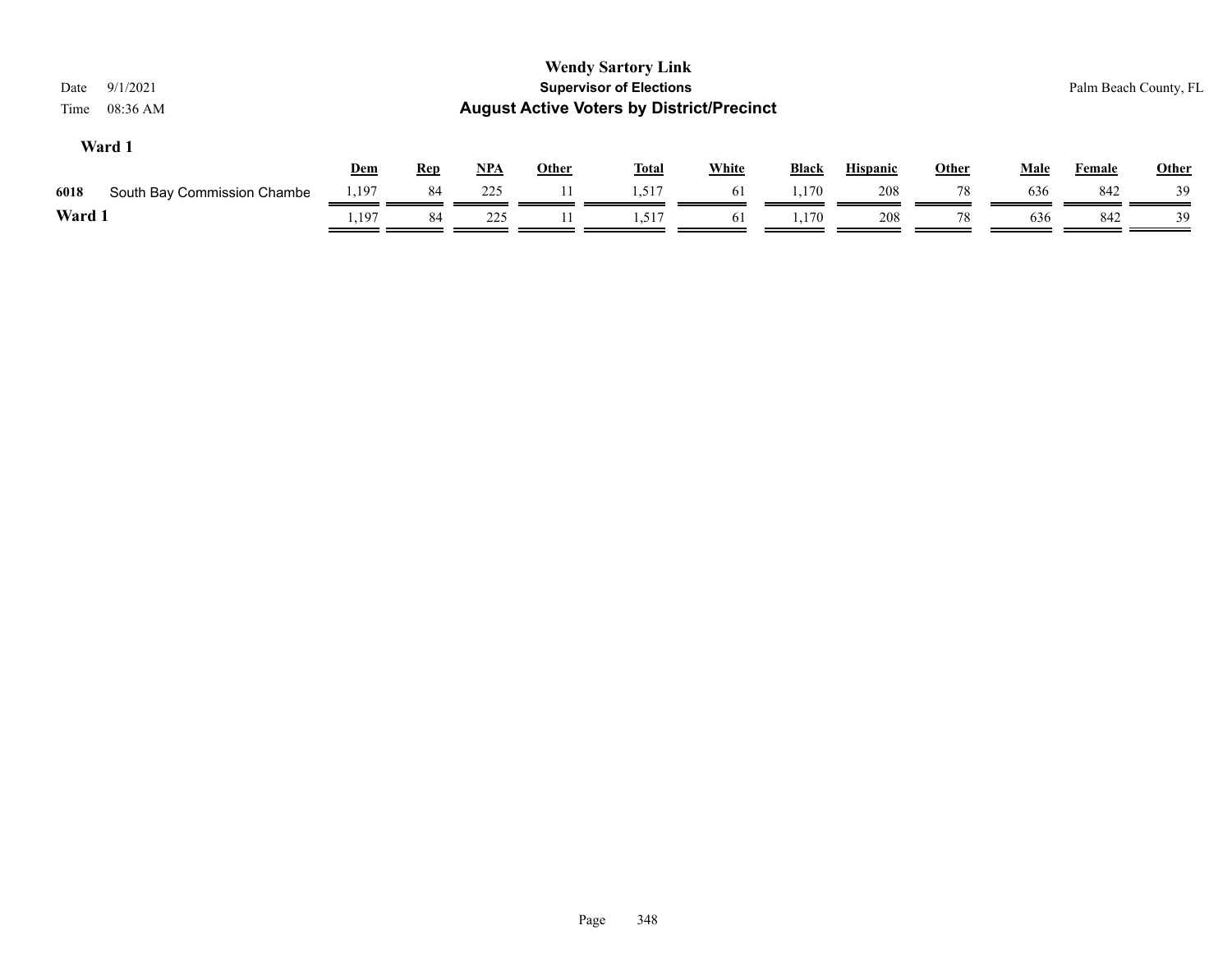| 9/1/2021<br>Date<br>08:36 AM<br>Time |     |            |       |              | <b>Wendy Sartory Link</b><br><b>Supervisor of Elections</b><br><b>August Active Voters by District/Precinct</b> |              |              |                 |              |             |               | Palm Beach County, FL |
|--------------------------------------|-----|------------|-------|--------------|-----------------------------------------------------------------------------------------------------------------|--------------|--------------|-----------------|--------------|-------------|---------------|-----------------------|
| Ward 1                               | Dem | <b>Rep</b> | $NPA$ | <b>Other</b> | <u>Total</u>                                                                                                    | <b>White</b> | <b>Black</b> | <b>Hispanic</b> | <b>Other</b> | <b>Male</b> | <b>Female</b> | <b>Other</b>          |
| South Palm Beach Town Hall<br>4004   | 414 | 501        | 372   | 35           | 1,322                                                                                                           | 1,126        | 22           | 79              | 95           | 575         | 699           | 48                    |
| Ward 1                               | 414 | 501        | 372   | 35           | 1,322                                                                                                           | 1,126        | 22           | 79              | 95           | 575         | 699           | 48                    |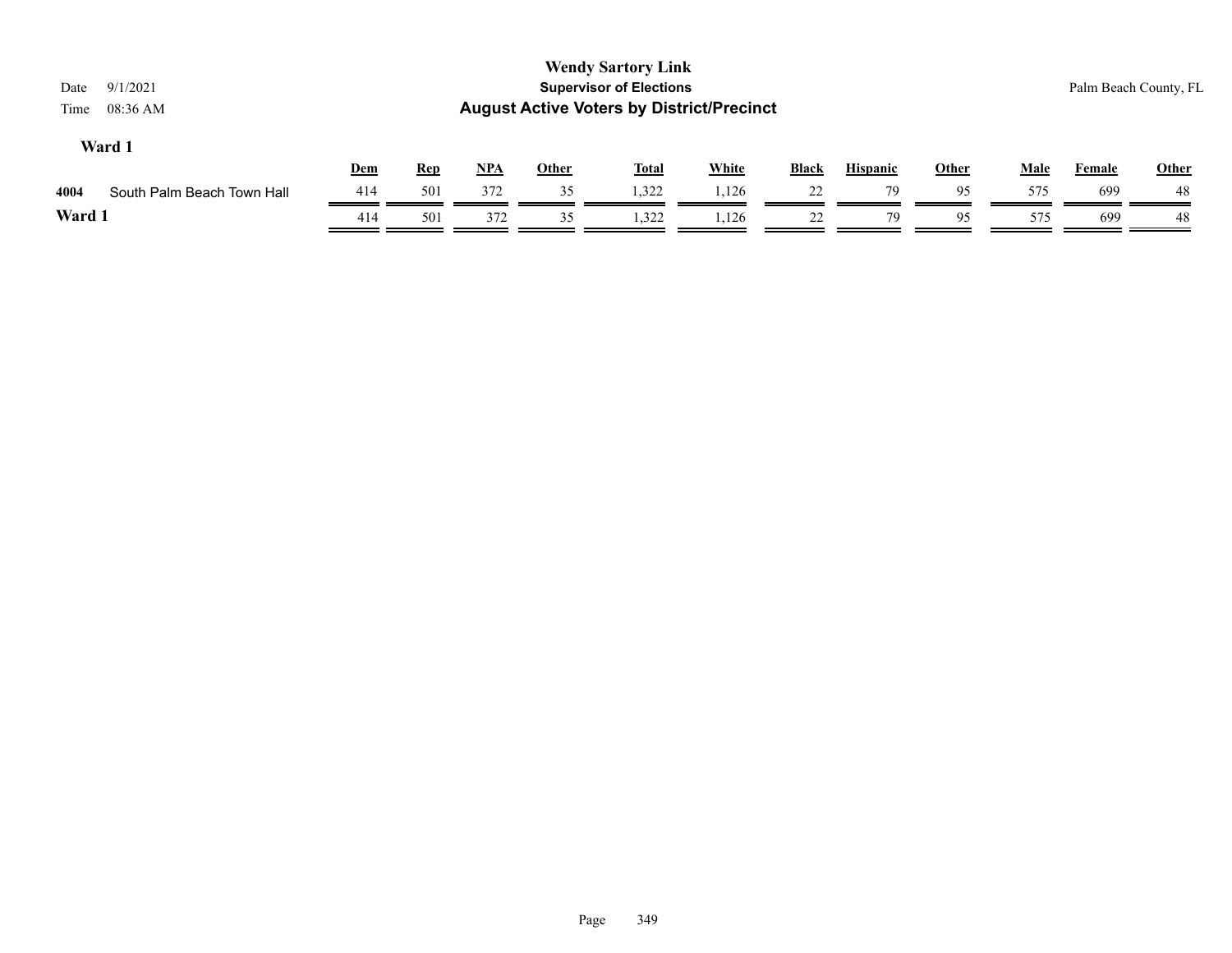|        |                                  | <u>Dem</u> | <u>Rep</u> | <u>NPA</u> | Other | <b>Total</b> | White | Black    | <b>Hispanic</b> | Other    | Male  | Female       | <b>Other</b> |
|--------|----------------------------------|------------|------------|------------|-------|--------------|-------|----------|-----------------|----------|-------|--------------|--------------|
| 1078   | First Baptist Church Teq         | 345        | 886        | 379        | 22    | 1,632        | 1,530 |          | 41              | 58       | 785   | 810          | 37           |
| 1088   | First Baptist Church Teq         |            | 40         | 21         |       | 72           | 64    | $\Omega$ |                 | 6        | 36    | 35           |              |
| 1094   | First Baptist Church Teq         | 575        | 880        | 529        | 39    | 2,023        | 1,818 | 9        | 82              | 114      | 911   | 1,063        | 49           |
| 1112   | <b>Tequesta Council Chambers</b> | 18         | 63         | 43         | 6     | 130          | 108   |          | 12              | 6        | 61    | 67           |              |
| 1116   | <b>Tequesta Council Chambers</b> |            |            |            |       | $\Omega$     | 0     | $\Omega$ | 0               | $\Omega$ |       | $\mathbf{0}$ | $\Omega$     |
| 1118   | <b>Tequesta Council Chambers</b> | 171        | 245        | 186        | 24    | 626          | 534   | 12       | 41              | 39       | 251   | 360          | 15           |
| 1120   | Tequesta Council Chambers        | 76         | 243        | 101        | 16    | 436          | 409   | $\Omega$ |                 | 19       | 204   | 224          | 8            |
| Ward 1 |                                  | l,196      | 2,357      | 1,259      | 107   | 4,919        | 4,463 | 28       | 186             | 242      | 2,248 | 2,559        | 112          |
|        |                                  |            |            |            |       |              |       |          |                 |          |       |              |              |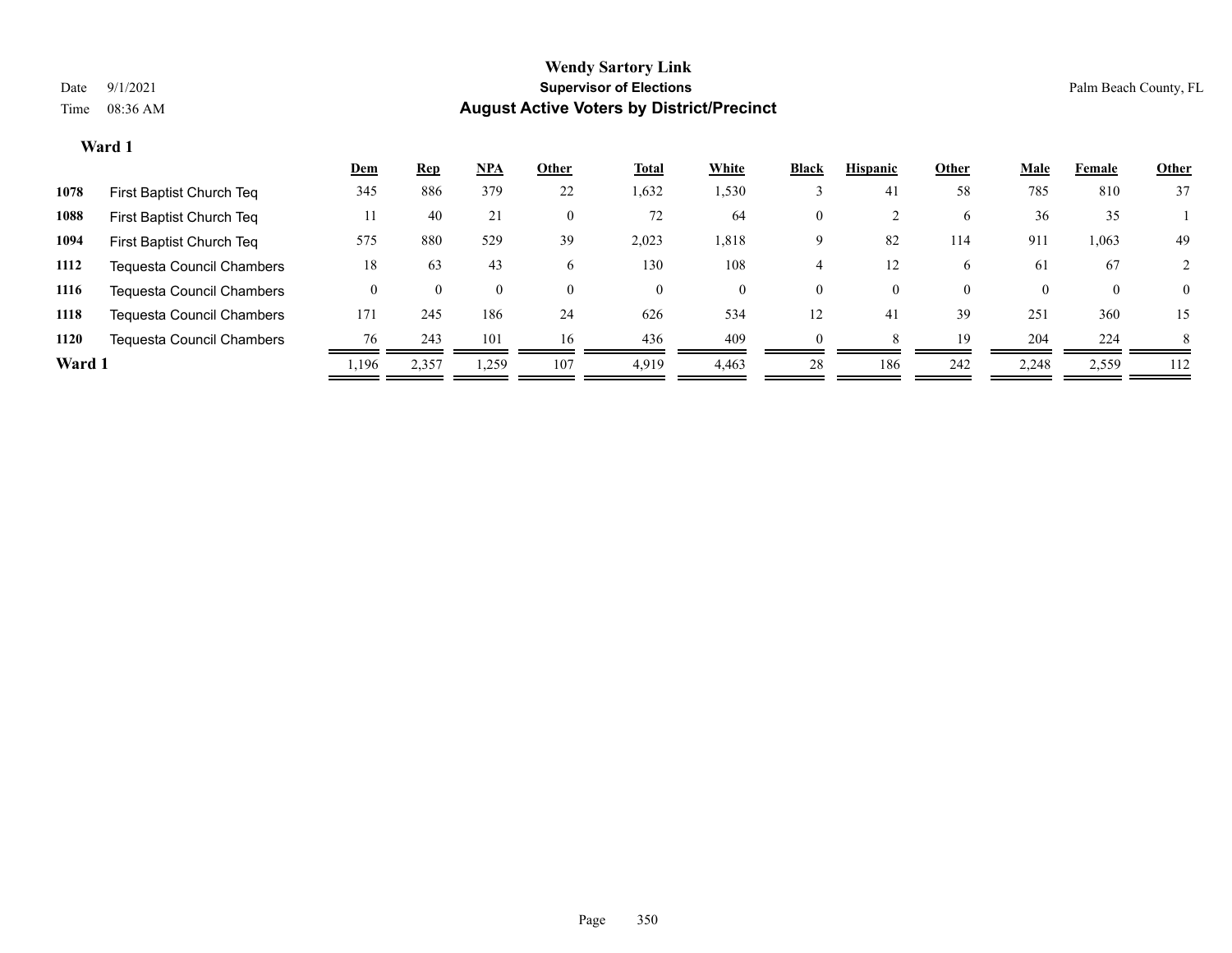| 9/1/2021<br>Date<br>08:36 AM<br>Time | <b>Wendy Sartory Link</b><br><b>Supervisor of Elections</b><br><b>August Active Voters by District/Precinct</b> |            |       |       |              |              |              |                 |       |             |               | Palm Beach County, FL |
|--------------------------------------|-----------------------------------------------------------------------------------------------------------------|------------|-------|-------|--------------|--------------|--------------|-----------------|-------|-------------|---------------|-----------------------|
| Ward 1                               | <b>Dem</b>                                                                                                      | <b>Rep</b> | $NPA$ | Other | <u>Total</u> | <b>White</b> | <b>Black</b> | <b>Hispanic</b> | Other | <b>Male</b> | <b>Female</b> | <b>Other</b>          |
| 4030<br>Village of Golf Admin Bldg   | 35                                                                                                              | 187        | 45    |       | 271          | 266          | $\theta$     |                 | 4     | 127         | 142           |                       |
| Ward 1                               | 35                                                                                                              | 187        | 45    |       | 271          | 266          | $\theta$     |                 | 4     | 127         | 142           |                       |
|                                      |                                                                                                                 |            |       |       |              |              |              |                 |       |             |               |                       |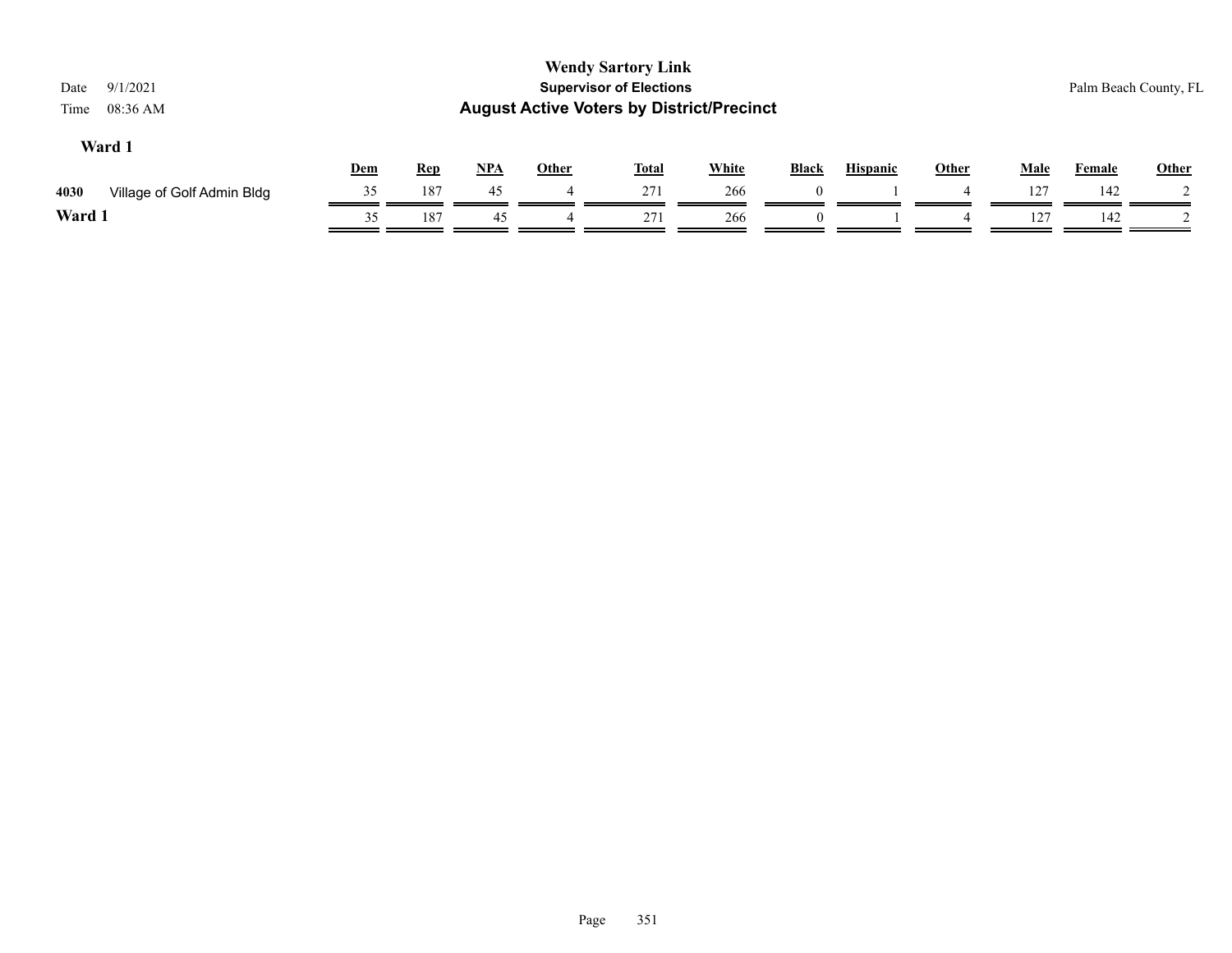|      |                                     | Dem          | <b>Rep</b> | NPA              | <b>Other</b>     | <b>Total</b>     | <b>White</b>     | <b>Black</b>   | <b>Hispanic</b> | Other           | <b>Male</b>    | <b>Female</b>  | <b>Other</b>     |
|------|-------------------------------------|--------------|------------|------------------|------------------|------------------|------------------|----------------|-----------------|-----------------|----------------|----------------|------------------|
| 2146 | Village Walk HOA Clubhouse          | 547          | 534        | 429              | 43               | 1,553            | 1,204            | 58             | 138             | 153             | 645            | 853            | 55               |
| 6150 | <b>Binks Forest Elementary</b>      | 25           | 41         | 41               | 5                | 112              | 82               | 5              | 10              | 15              | 50             | 59             | $\overline{3}$   |
| 6152 | <b>Binks Forest Elementary</b>      | 410          | 557        | 377              | 34               | 1,378            | 1,052            | 46             | 131             | 149             | 649            | 684            | 45               |
| 6154 | Wellington Landings Middle          | 466          | 524        | 389              | $28\,$           | 1,407            | 1,015            | 86             | 187             | 119             | 631            | 736            | $40\,$           |
| 6156 | <b>Binks Forest Elementary</b>      | 628          | 720        | 572              | 40               | 1,960            | 1,382            | 127            | 284             | 167             | 892            | 1,008          | 60               |
| 6158 | <b>Wellington Elementary</b>        | 784          | 940        | 547              | $40\,$           | 2,311            | 1,703            | 131            | 306             | 171             | 1,052          | 1,184          | 75               |
| 6160 | Wellington Landings Middle          | 669          | 580        | 569              | 42               | 1,860            | 1,208            | 163            | 339             | 150             | 863            | 943            | 54               |
| 6162 | First Baptist Church Wel            | 765          | 665        | 557              | 44               | 2,031            | 1,291            | 209            | 350             | 181             | 901            | 1,066          | 64               |
| 6164 | First Baptist Church Wel            | 833          | 798        | 594              | 55               | 2,280            | 1,533            | 183            | 371             | 193             | 1,020          | 1,187          | 73               |
| 6166 | <b>Wellington Community Center</b>  | 863          | 865        | 735              | 46               | 2,509            | 1,750            | 150            | 399             | 210             | 1,154          | 1,276          | 79               |
| 6168 | First Baptist Church Wel            | 128          | 181        | 143              | 9                | 461              | 354              | 27             | 43              | 37              | 216            | 233            | 12               |
| 6182 | New Horizons Elementary             | 294          | 453        | 318              | 14               | 1,079            | 789              | 54             | 115             | 121             | 467            | 583            | 29               |
| 6184 | Wellington High                     | 662          | 581        | 525              | 36               | 1,804            | 1,117            | 244            | 287             | 156             | 795            | 950            | 59               |
| 6186 | Elbridge Gale Elementary            | 816          | 564        | 635              | 43               | 2,058            | 1,119            | 295            | 428             | 216             | 900            | 1,077          | 81               |
| 6188 | <b>Wellington Village Park</b>      | 220          | 420        | 298              | 27               | 965              | 820              | 17             | 46              | 82              | 385            | 531            | 49               |
| 6190 | Wellington Village Hall             | 814          | 453        | 634              | 44               | 1,945            | 871              | 357            | 505             | 212             | 806            | 1,063          | $76\,$           |
| 6192 | St Peters Methodist Church          | 967          | 791        | 802              | 62               | 2,622            | 1,559            | 280            | 547             | 236             | 1,202          | 1,333          | 87               |
| 6194 | <b>Equestrian Trails Elementary</b> | 501          | 286        | 337              | 20               | 1,144            | 515              | 292            | 152             | 185             | 510            | 579            | 55               |
| 6198 | Wellington Branch Library           | 523          | 349        | 347              | 35               | 1,254            | 690              | 193            | 262             | 109             | 533            | 689            | 32               |
| 6200 | <b>Emerald Cove Middle</b>          | 535          | 563        | 506              | 49               | 1,653            | 1,026            | 177            | 275             | 175             | 730            | 871            | 52               |
| 6202 | <b>Emerald Cove Middle</b>          | 102          | 84         | 95               | 7                | 288              | 163              | 59             | 52              | 14              | 126            | 156            | 6                |
| 6204 | <b>Emerald Cove Middle</b>          | 31           | 20         | 35               | $\boldsymbol{0}$ | 86               | 45               | 24             | 9               | $8\phantom{.0}$ | 23             | 59             | $\overline{4}$   |
| 6208 | Buena Vida Clubhouse                | 320          | 203        | 175              | 14               | 712              | 623              | $22\,$         | 22              | 45              | 320            | 373            | 19               |
| 6210 | Villa Olympia Clubhouse             | 1,555        | 1,053      | 1,276            | 93               | 3,977            | 1,795            | 693            | 675             | 814             | 1,863          | 1,926          | 188              |
| 6212 | Wellington Village Park             | 147          | 225        | 172              | 17               | 561              | 383              | 15             | 92              | 71              | 257            | 277            | 27               |
| 6214 | Wellington Village Park             | 824          | 746        | 685              | 47               | 2,302            | 1,453            | 253            | 280             | 316             | 1,052          | 1,167          | 83               |
| 6218 | <b>Wellington Village Park</b>      | $\mathbf{0}$ | $\bf{0}$   | $\boldsymbol{0}$ | $\mathbf{0}$     | $\boldsymbol{0}$ | $\boldsymbol{0}$ | $\overline{0}$ | $\overline{0}$  | $\mathbf{0}$    | $\overline{0}$ | $\overline{0}$ | $\boldsymbol{0}$ |
| 6220 | <b>Wellington Village Park</b>      | 58           | 29         | 41               | 7                | 135              | 66               | 16             | 32              | 21              | 56             | 75             | $\overline{4}$   |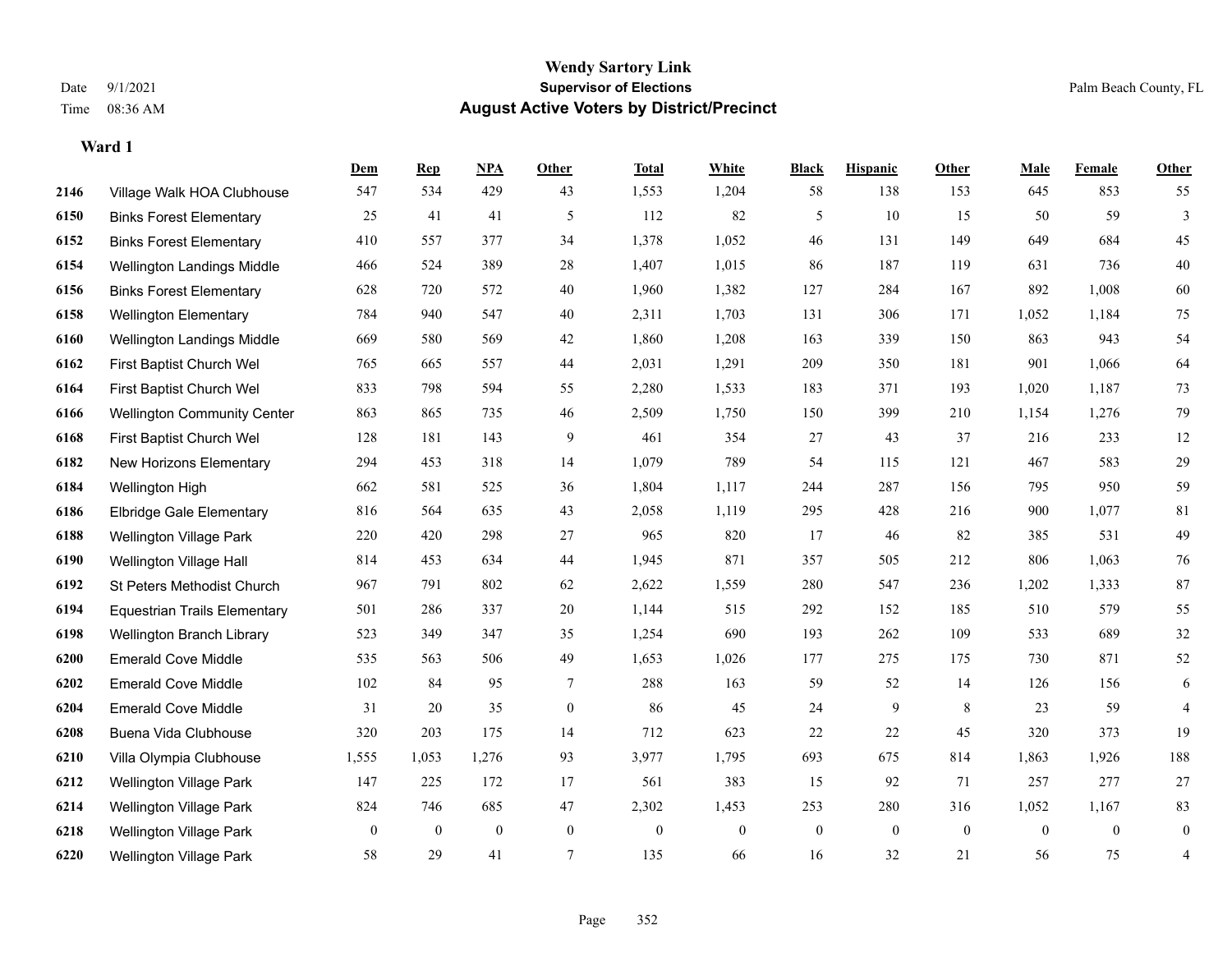| 9/1/2021<br>Date<br>08:36 AM<br>Time |        |     |                     |              | <b>Wendy Sartory Link</b><br><b>Supervisor of Elections</b><br><b>August Active Voters by District/Precinct</b> |              |       |                 |       |             |        | Palm Beach County, FL |
|--------------------------------------|--------|-----|---------------------|--------------|-----------------------------------------------------------------------------------------------------------------|--------------|-------|-----------------|-------|-------------|--------|-----------------------|
| Ward 1                               |        | Dem | $NPA$<br><b>Rep</b> | <u>Other</u> | <u>Total</u>                                                                                                    | <b>White</b> | Black | <b>Hispanic</b> | Other | <b>Male</b> | Female | Other                 |
| 6226<br>The Isles at Wellington      |        | 749 | 754<br>623          | 36           | 2,162                                                                                                           | 1,393        | 223   | 240             | 306   | 1,018       | 1,049  | 95                    |
| Ward 1                               | 15,236 |     | 12,457<br>13,979    | 937          | 42,609                                                                                                          | 27,001       | 4,399 | 6,577           | 4,632 | 19,116      | 21,987 | 1,506                 |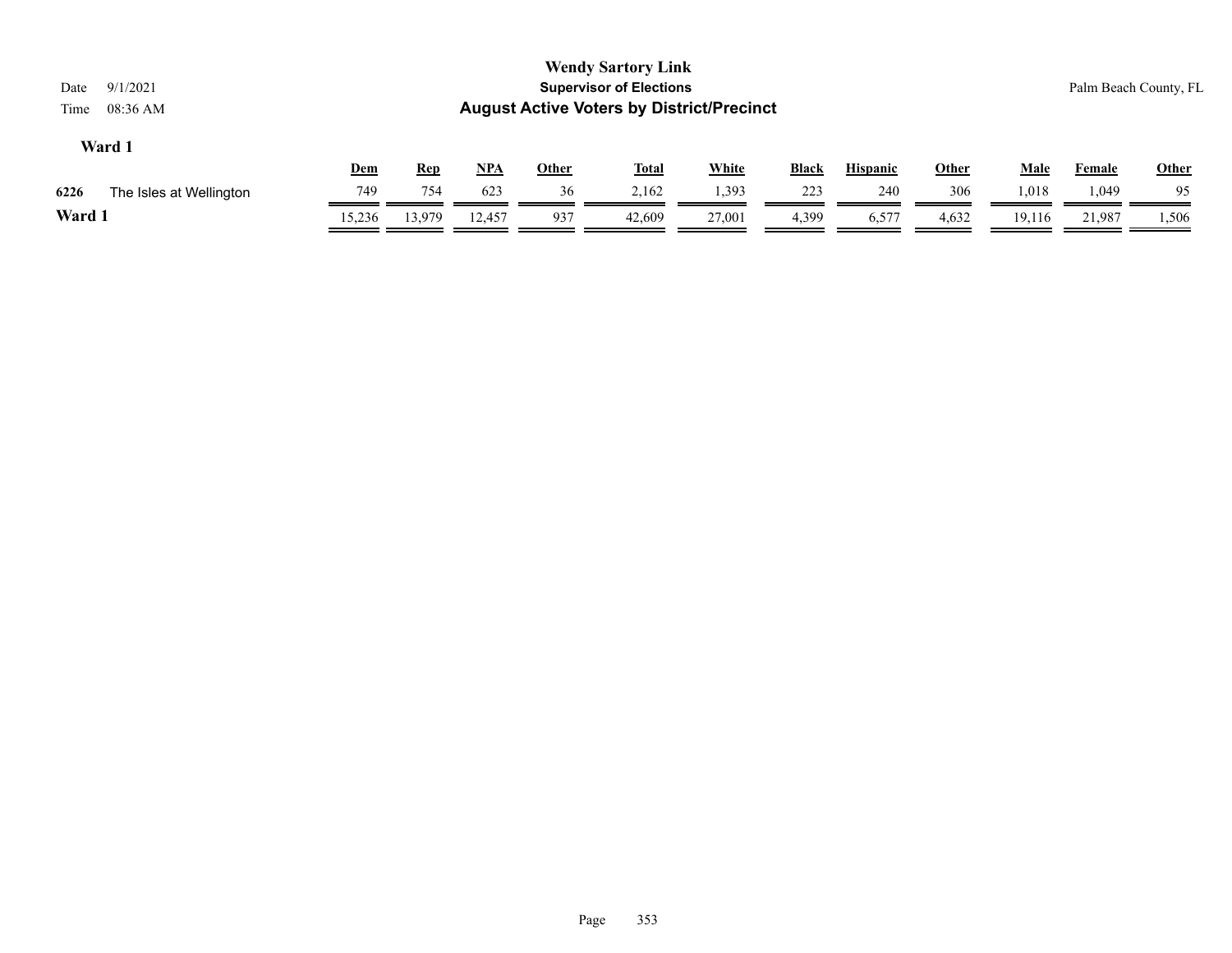| Date<br>Time | 9/1/2021<br>08:36 AM |            |            |            |              | <b>Wendy Sartory Link</b><br><b>Supervisor of Elections</b><br><b>August Active Voters by District/Precinct</b> |          |              |                 |              |             | Palm Beach County, FL |          |
|--------------|----------------------|------------|------------|------------|--------------|-----------------------------------------------------------------------------------------------------------------|----------|--------------|-----------------|--------------|-------------|-----------------------|----------|
|              | Ward 1               | <b>Dem</b> | <b>Rep</b> | <u>NPA</u> | <b>Other</b> | <b>Total</b>                                                                                                    | White    | <b>Black</b> | <b>Hispanic</b> | <b>Other</b> | <b>Male</b> | <b>Female</b>         | Other    |
| 6072         | Seminole Ridge High  | 474        | 464        | 450        | 42           | 1,430                                                                                                           | 658      | 268          | 382             | 122          | 673         | 733                   | 24       |
| 6073         | Seminole Ridge High  | $\Omega$   | $\Omega$   |            |              | $\Omega$                                                                                                        | $\theta$ | $\Omega$     | $\Omega$        | $\Omega$     | $\theta$    | $\Omega$              | $\theta$ |
| Ward 1       |                      | 474        | 464        | 450        | 42           | 1,430                                                                                                           | 658      | 268          | 382             | 122          | 673         | 733                   | 24       |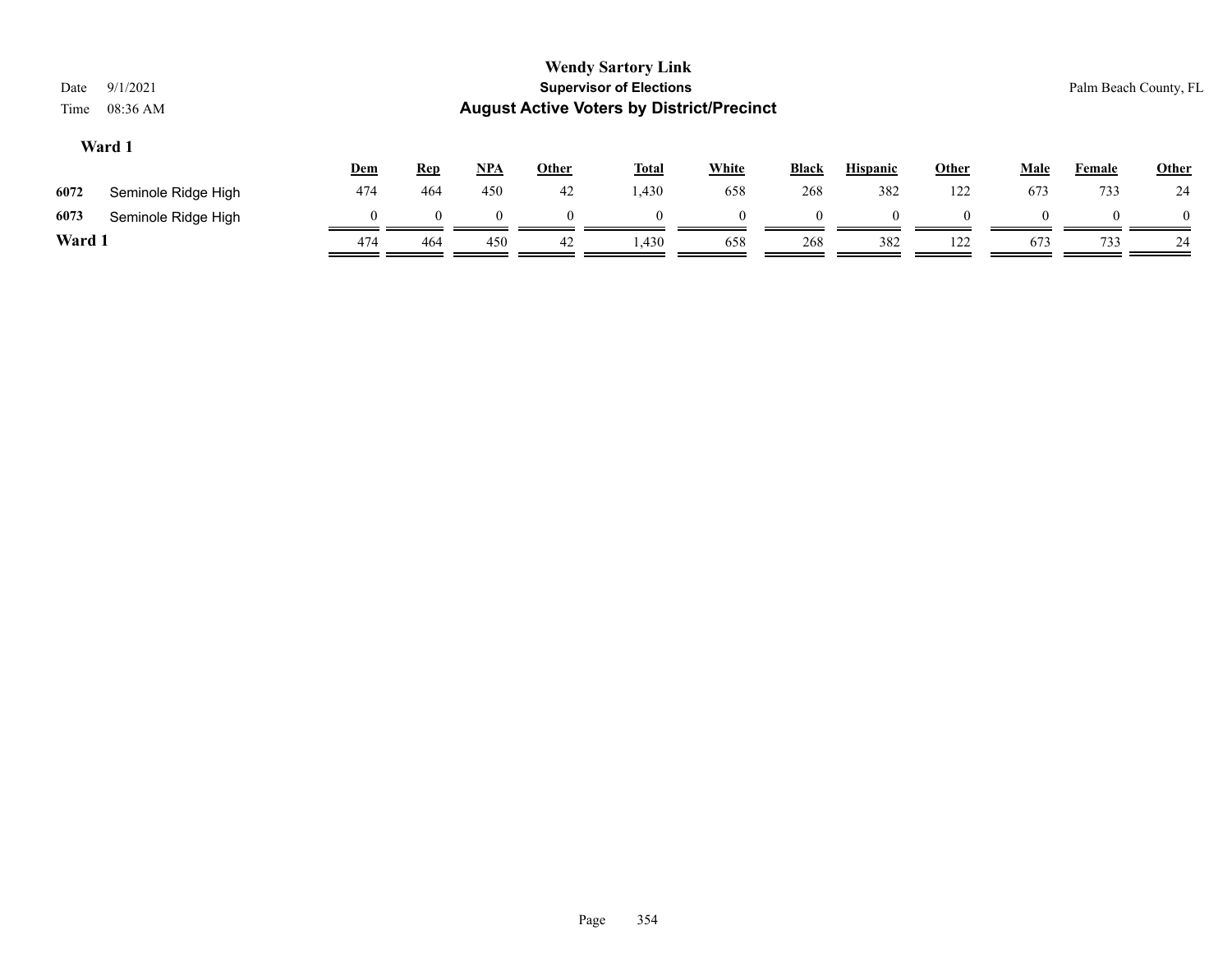**Ward 1**

#### **Wendy Sartory Link** Date 9/1/2021 **Supervisor of Elections** Palm Beach County, FL Time 08:36 AM **August Active Voters by District/Precinct**

|      |                                     | Dem            | <b>Rep</b>       | NPA              | <b>Other</b>     | <b>Total</b>     | <b>White</b>     | <b>Black</b>     | <b>Hispanic</b> | <b>Other</b>   | <b>Male</b>  | <b>Female</b> | Other            |
|------|-------------------------------------|----------------|------------------|------------------|------------------|------------------|------------------|------------------|-----------------|----------------|--------------|---------------|------------------|
| 2002 | Jeaga Middle                        | 179            | 92               | 112              | 6                | 389              | 150              | 126              | 40              | 73             | 171          | 206           | 12               |
| 2004 | <b>Grassy Waters Elementary</b>     | 1,045          | 327              | 582              | 40               | 1,994            | 588              | 728              | 395             | 283            | 848          | 1,075         | 71               |
| 2006 | Jeaga Middle                        | 175            | 80               | 102              | 10               | 367              | 152              | 109              | 81              | 25             | 150          | 206           | 11               |
| 2008 | Jeaga Middle                        | $\overline{0}$ | $\boldsymbol{0}$ | $\boldsymbol{0}$ | $\boldsymbol{0}$ | $\boldsymbol{0}$ | $\boldsymbol{0}$ | $\boldsymbol{0}$ | $\mathbf{0}$    | $\mathbf{0}$   | $\mathbf{0}$ | $\theta$      | $\boldsymbol{0}$ |
| 2014 | Club Baywinds                       | 822            | 550              | 369              | 35               | 1,776            | 1,353            | 153              | 163             | 107            | 723          | 1,010         | 43               |
| 2016 | Andros Isle POA Clubhouse           | 853            | 560              | 541              | 36               | 1,990            | 1,073            | 393              | 300             | 224            | 847          | 1,072         | 71               |
| 2018 | <b>Riverwalk Clubhouse</b>          | 749            | 703              | 560              | $46\,$           | 2,058            | 1,613            | 92               | 173             | 180            | 884          | 1,111         | 63               |
| 2032 | <b>Riverwalk Clubhouse</b>          | 52             | 26               | 27               | 6                | 111              | 55               | 31               | 17              | 8              | 41           | 67            | 3                |
| 2034 | <b>Riverwalk Clubhouse</b>          | 101            | 52               | 70               | 9                | 232              | 92               | 58               | 56              | 26             | 102          | 128           | $\overline{2}$   |
| 2042 | <b>Turning Points Academy</b>       | $\mathbf{0}$   | $\overline{0}$   | $\overline{0}$   | $\mathbf{0}$     | $\mathbf{0}$     | $\overline{0}$   | $\boldsymbol{0}$ | $\mathbf{0}$    | $\overline{0}$ | $\mathbf{0}$ | $\mathbf{0}$  | $\overline{0}$   |
| 2062 | <b>West Gate Elementary</b>         | 10             | $\tau$           | 11               | $\theta$         | 28               | 21               | $\overline{c}$   | 3               | 2              | 15           | 13            | $\overline{0}$   |
| 2064 | West Gate Elementary                | -1             | $\mathbf{0}$     | $\mathbf{0}$     | $\mathbf{0}$     | -1               | 1                | $\boldsymbol{0}$ | $\mathbf{0}$    | $\mathbf{0}$   | $\mathbf{1}$ | $\theta$      | $\overline{0}$   |
| 2066 | <b>Howard Park Community Center</b> | 143            | 79               | 99               | $\tau$           | 328              | 168              | 55               | 68              | 37             | 151          | 169           | 8                |
| 2068 | <b>Conniston Middle</b>             | 431            | 252              | 321              | 15               | 1,019            | 403              | 100              | 443             | 73             | 458          | 521           | $40\,$           |
| 2070 | <b>Belvedere Elementary</b>         | 558            | 375              | 375              | 24               | 1,332            | 1,050            | 26               | 151             | 105            | 628          | 654           | 50               |
| 2072 | <b>Belvedere Elementary</b>         | 603            | 334              | 469              | 27               | 1,433            | 513              | 148              | 625             | 147            | 620          | 724           | 89               |
| 2074 | <b>Belvedere Elementary</b>         | $\mathbf{0}$   | $\boldsymbol{0}$ | $\boldsymbol{0}$ | $\mathbf{0}$     | $\boldsymbol{0}$ | $\boldsymbol{0}$ | $\boldsymbol{0}$ | $\mathbf{0}$    | $\mathbf{0}$   | $\mathbf{0}$ | $\mathbf{0}$  | $\mathbf{0}$     |
| 2076 | St Catherine Church                 | 145            | 121              | 126              | $\overline{7}$   | 399              | 330              | 16               | 27              | 26             | 194          | 195           | $10\,$           |
| 2078 | St Catherine Church                 | 450            | 554              | 359              | 30               | 1,393            | 1,163            | 38               | 88              | 104            | 625          | 718           | 50               |
| 2134 | STEM Bldg at S FL Science Ctr       | 533            | 320              | 431              | 32               | 1,316            | 495              | 60               | 644             | 117            | 602          | 657           | 57               |
| 2136 | Palmwood Lodge #303                 | 668            | 452              | 563              | 46               | 1,729            | 752              | 83               | 728             | 166            | 779          | 867           | 83               |
| 2138 | Palmwood Lodge #303                 | 340            | 158              | 266              | 19               | 783              | 318              | 78               | 298             | 89             | 359          | 388           | 36               |
| 2140 | South Olive Community Center        | 567            | 431              | 379              | 34               | 1,411            | 1,071            | 30               | 199             | 111            | 667          | 696           | 48               |
| 2142 | Lakeside Presbyterian Church        | 294            | 369              | 183              | 23               | 869              | 754              | 3                | 56              | 56             | 403          | 438           | $28\,$           |
| 2144 | Lakeside Presbyterian Church        | 354            | 411              | 261              | 33               | 1,059            | 876              | $20\,$           | 79              | 84             | 485          | 540           | 34               |
| 6066 | Ibis POA Admin Building             | 1,021          | 1,100            | 726              | 86               | 2,933            | 2,574            | 90               | 68              | 201            | 1,383        | 1,485         | 65               |
| 6068 | Ibis POA Admin Building             | $\overline{0}$ | $\mathbf{0}$     | $\mathbf{0}$     | $\theta$         | $\theta$         | $\mathbf{0}$     | $\mathbf{0}$     | $\Omega$        | $\Omega$       | $\theta$     | $\theta$      | $\overline{0}$   |
| 6070 | Ironhorse Country Club              | 159            | 262              | 119              | $\mathbf Q$      | 549              | 443              | 35               | 20              | 51             | 244          | 293           | 12               |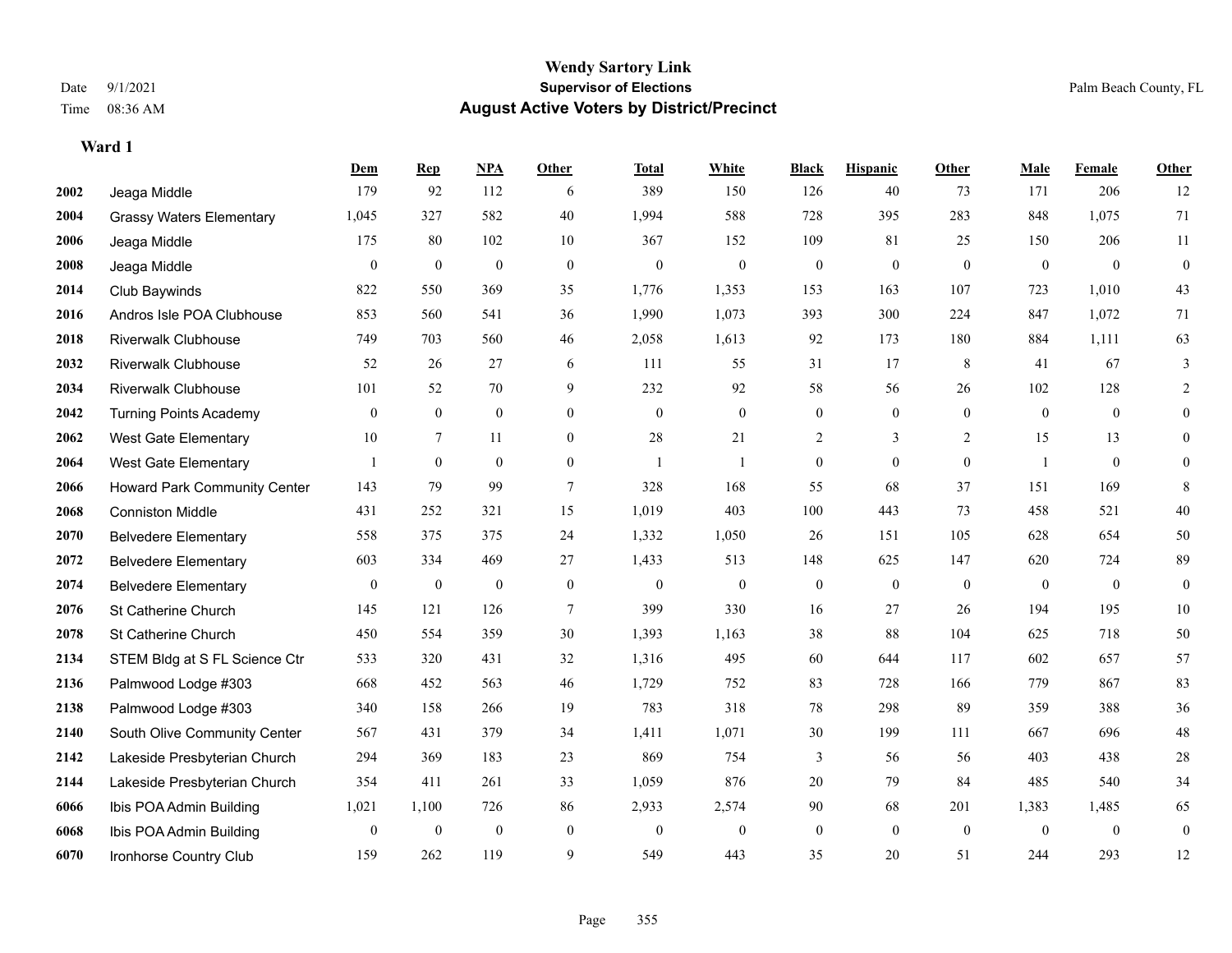**Dem Rep NPA Other Total White Black Hispanic Other Male Female Other**

| 7032 | <b>Crossroads Baptist Church</b>      | $\theta$         | $\mathbf{0}$ | $\mathbf{0}$ | $\theta$       | $\theta$       | $\overline{0}$ | $\mathbf{0}$     | $\mathbf{0}$     | $\theta$       | $\Omega$     | $\mathbf{0}$     | $\theta$         |
|------|---------------------------------------|------------------|--------------|--------------|----------------|----------------|----------------|------------------|------------------|----------------|--------------|------------------|------------------|
| 7048 | Crossroads Baptist Church             | 284              | 8            | 84           | 10             | 386            | 6              | 323              | 28               | 29             | 129          | 240              | 17               |
| 7050 | <b>Crossroads Baptist Church</b>      |                  | 2            | 1            | $\overline{0}$ | $\overline{4}$ | 3              | $\mathbf{0}$     | $\mathbf{0}$     |                |              | 3                | $\boldsymbol{0}$ |
| 7052 | <b>Crossroads Baptist Church</b>      | $\theta$         | $\mathbf{0}$ | $\mathbf{0}$ | $\theta$       | $\theta$       | $\overline{0}$ | $\mathbf{0}$     | $\mathbf{0}$     | $\theta$       | $\Omega$     | $\theta$         | $\overline{0}$   |
| 7056 | <b>Crossroads Baptist Church</b>      | $\Omega$         | $\mathbf{0}$ | $\theta$     | $\theta$       | $\theta$       | $\overline{0}$ | $\mathbf{0}$     | $\theta$         | $\theta$       | $\Omega$     | $\theta$         | $\Omega$         |
| 7058 | Palm Beach Lakes High                 | 1,430            | 358          | 602          | 44             | 2,434          | 806            | 1,100            | 305              | 223            | 981          | 1,354            | 99               |
| 7060 | Ephesus Junior Academy                | 1,166            | 63           | 230          | 15             | 1,474          | 104            | 1,213            | 50               | 107            | 598          | 829              | 47               |
| 7064 | Grace Episcopal Church                | 1,298            | 159          | 440          | 34             | 1,931          | 338            | 1,266            | 127              | 200            | 827          | 1,017            | 87               |
| 7066 | Northboro Elementary                  | 1,062            | 188          | 419          | 28             | 1,697          | 456            | 907              | 162              | 172            | 759          | 867              | 71               |
| 7068 | <b>Pleasant City Community Center</b> | 934              | 242          | 478          | 34             | 1,688          | 778            | 591              | 173              | 146            | 809          | 799              | 80               |
| 7070 | Northboro Elementary                  | 455              | 398          | 364          | 39             | 1,256          | 1,006          | 63               | 85               | 102            | 580          | 643              | 33               |
| 7072 | <b>Egret Lake Elementary</b>          | 477              | 112          | 231          | 6              | 826            | 214            | 370              | 135              | 107            | 354          | 440              | 32               |
| 7074 | <b>Egret Lake Elementary</b>          | 195              | 38           | 85           | 10             | 328            | 55             | 193              | 34               | 46             | 140          | 180              | $\,8\,$          |
| 7078 | <b>Egret Lake Elementary</b>          | 350              | 100          | 147          | 17             | 614            | 415            | 102              | 52               | 45             | 241          | 352              | 21               |
| 7080 | <b>Egret Lake Elementary</b>          | 22               | 3            | 1            | $\mathbf{0}$   | 26             | 25             | $\boldsymbol{0}$ | $\boldsymbol{0}$ | $\overline{1}$ | 6            | 19               | 1                |
| 7086 | <b>Bear Lakes Middle</b>              | 35               | 17           | 12           | $\overline{1}$ | 65             | 25             | 14               | 10               | 16             | 25           | 36               | $\overline{4}$   |
| 7088 | Whitehall Clubhouse #3                | 677              | 485          | 448          | 50             | 1,660          | 1,051          | 247              | 196              | 166            | 767          | 845              | 48               |
| 7090 | <b>Bear Lakes Middle</b>              | 1,291            | 475          | 806          | 56             | 2,628          | 1.041          | 904              | 371              | 312            | 1,140        | 1,367            | 121              |
| 7092 | Palm Beach Lakes High                 | 117              | 36           | 75           | 3              | 231            | 84             | 68               | 22               | 57             | 106          | 111              | 14               |
| 7094 | Salvation Army Activity Hall          | 601              | 76           | 283          | $10\,$         | 970            | 159            | 506              | 127              | 178            | 413          | 510              | 47               |
| 7096 | Salvation Army Activity Hall          | 832              | 305          | 481          | 33             | 1,651          | 674            | 535              | 252              | 190            | 659          | 913              | 79               |
| 7100 | U M Church of Palm Beaches            | 945              | 427          | 668          | 66             | 2,106          | 1,016          | 661              | 229              | 200            | 940          | 1,101            | 65               |
| 7102 | First Christian Church                | 744              | 183          | 323          | 25             | 1,275          | 415            | 630              | 104              | 126            | 490          | 738              | 47               |
| 7104 | WPB City Fire Station #5              | 741              | 383          | 419          | 26             | 1,569          | 967            | 269              | 188              | 145            | 677          | 841              | 51               |
| 7106 | Roosevelt Elementary                  | 2,059            | 165          | 541          | 28             | 2,793          | 266            | 2,074            | 240              | 213            | 1,114        | 1,560            | 119              |
| 7108 | <b>Chamber of Commerce</b>            | 403              | 394          | 346          | 55             | 1,198          | 900            | 61               | 103              | 134            | 564          | 596              | 38               |
| 7120 | U M Church of Palm Beaches            | 283              | 109          | 171          | 8              | 571            | 203            | 210              | 106              | 52             | 244          | 298              | 29               |
| 7122 | U M Church of Palm Beaches            | $\boldsymbol{0}$ | $\mathbf{0}$ | $\mathbf{0}$ | $\overline{0}$ | $\mathbf{0}$   | $\mathbf{0}$   | $\boldsymbol{0}$ | $\mathbf{0}$     | $\mathbf{0}$   | $\mathbf{0}$ | $\boldsymbol{0}$ | $\boldsymbol{0}$ |